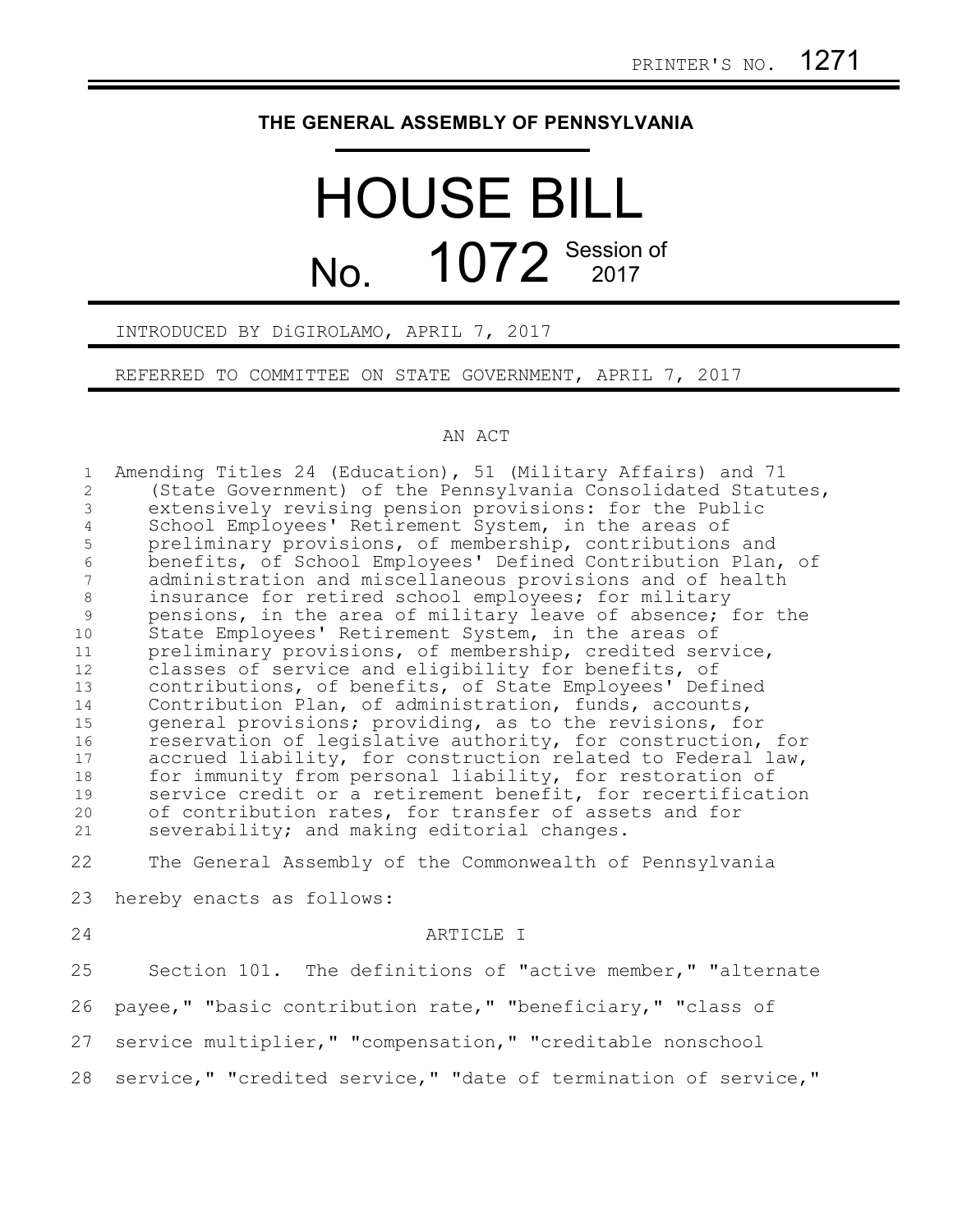"distribution," "domestic relations order," "final average salary," "inactive member," "intervening military service," "irrevocable beneficiary," "leave for service with a collective bargaining organization," "member's annuity," "multiple service," "reemployed from USERRA leave," "required beginning date," "salary deductions," "shared risk contribution rate," "standard single life annuity," "superannuation or normal retirement age," "valuation interest" and "vestee" in section 8102 of Title 24 of the Pennsylvania Consolidated Statutes, amended or added December 28, 2015 (P.L.529, No.93), are amended and the section is amended by adding definitions to read: § 8102. Definitions. 1 2 3 4 5 6 7 8 9 10 11 12

The following words and phrases when used in this part shall have, unless the context clearly indicates otherwise, the meanings given to them in this section: 13 14 15

\* \* \* 16

"Accumulated employer defined contributions." The total of 17

the employer defined contributions paid into the trust on 18

account of a participant's school service, together with any 19

investment earnings and losses and adjustments for fees, costs 20

and expenses credited or charged thereon. 21

"Accumulated mandatory participant contributions." The total 22

of the mandatory pickup participant contributions paid into the 23

trust on account of a participant's school service, together 24

with any investment earnings and losses and adjustments for 25

fees, costs and expenses credited or charged thereon. 26

"Accumulated total defined contributions." The total of the 27

accumulated mandatory participant contributions, accumulated 28

employer defined contributions and accumulated voluntary 29

contributions, reduced by any distributions, standing to the 30

20170HB1072PN1271 - 2 -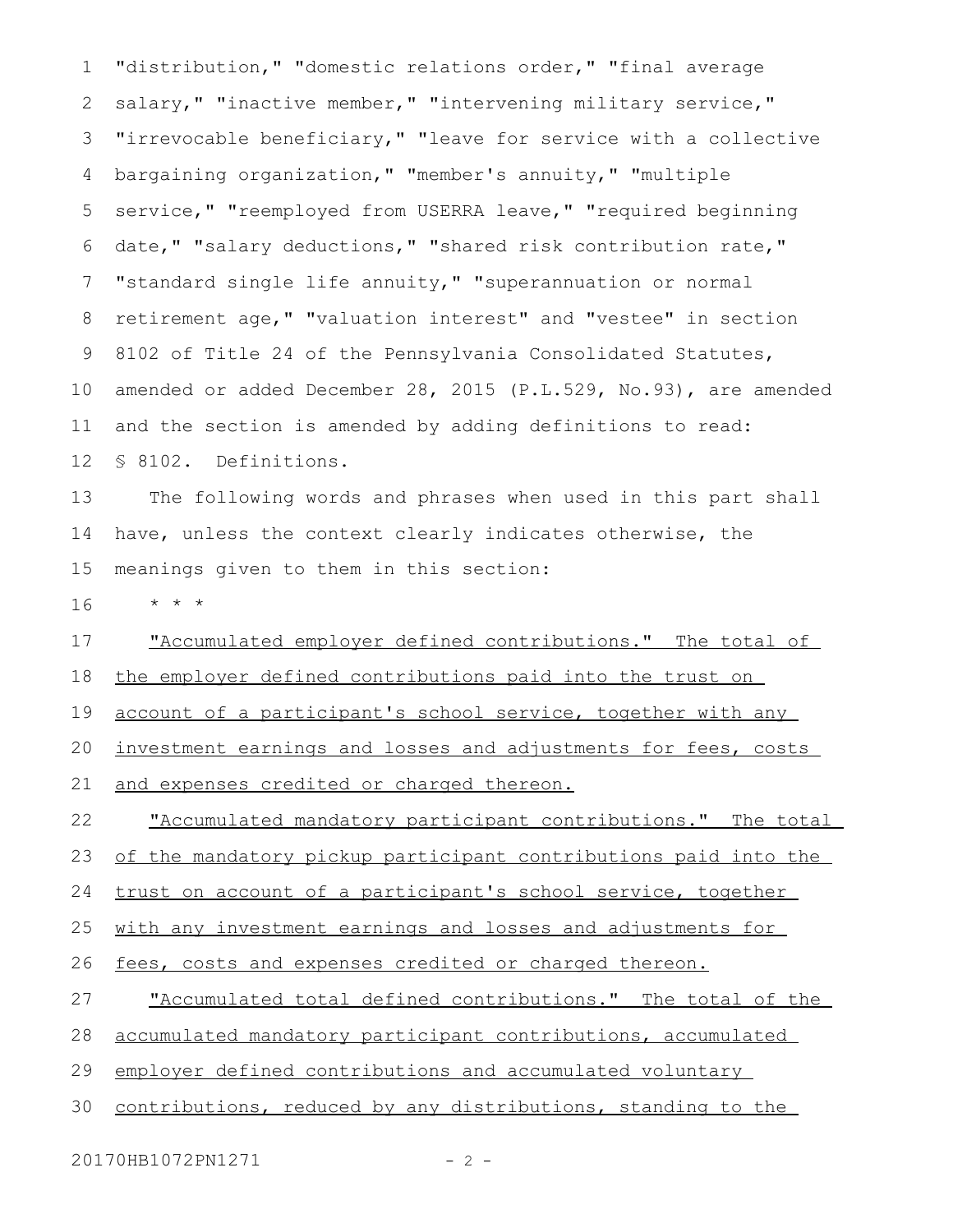credit of a participant in an individual investment account in the trust. 1 2

"Accumulated voluntary contributions." The total of any amounts rolled over by a participant or transferred by a direct trustee-to-trustee transfer into the trust, together with any investment earnings and losses and adjustments for fees, costs and expenses credited or charged thereon. 3 4 5 6 7

\* \* \* 8

"Active member." A school employee for whom pickup contributions are being made to the fund or for whom such contributions otherwise required for current school service are not being made solely by reason of any provision of this part relating to the limitations under section 401(a)(17) or 415 of the Internal Revenue Code of 1986 (Public Law 99-514, 26 U.S.C. § 401(a)(17) or 415)[.], or limitations on contributions to the system applicable to Class T-G members when the Class T-G member is making mandatory pickup participant contributions to the trust. "Active participant." A school employee for whom mandatory pickup participant contributions are being made to the trust or for whom such contributions otherwise required for school service required to be credited in the plan are not being made solely by reason of any provision of this part relating to the limitations under section 401(a)(17) or 415 of the Internal Revenue Code of 1986 (Public Law 99-514, 26 U.S.C. § 401(a)(17) or 415). 9 10 11 12 13 14 15 16 17 18 19 20 21 22 23 24 25 26

\* \* \* 27

"Alternate payee." Any spouse, former spouse, child or dependent of a member or participant who is recognized by a domestic relations order as having a right to receive all or a 28 29 30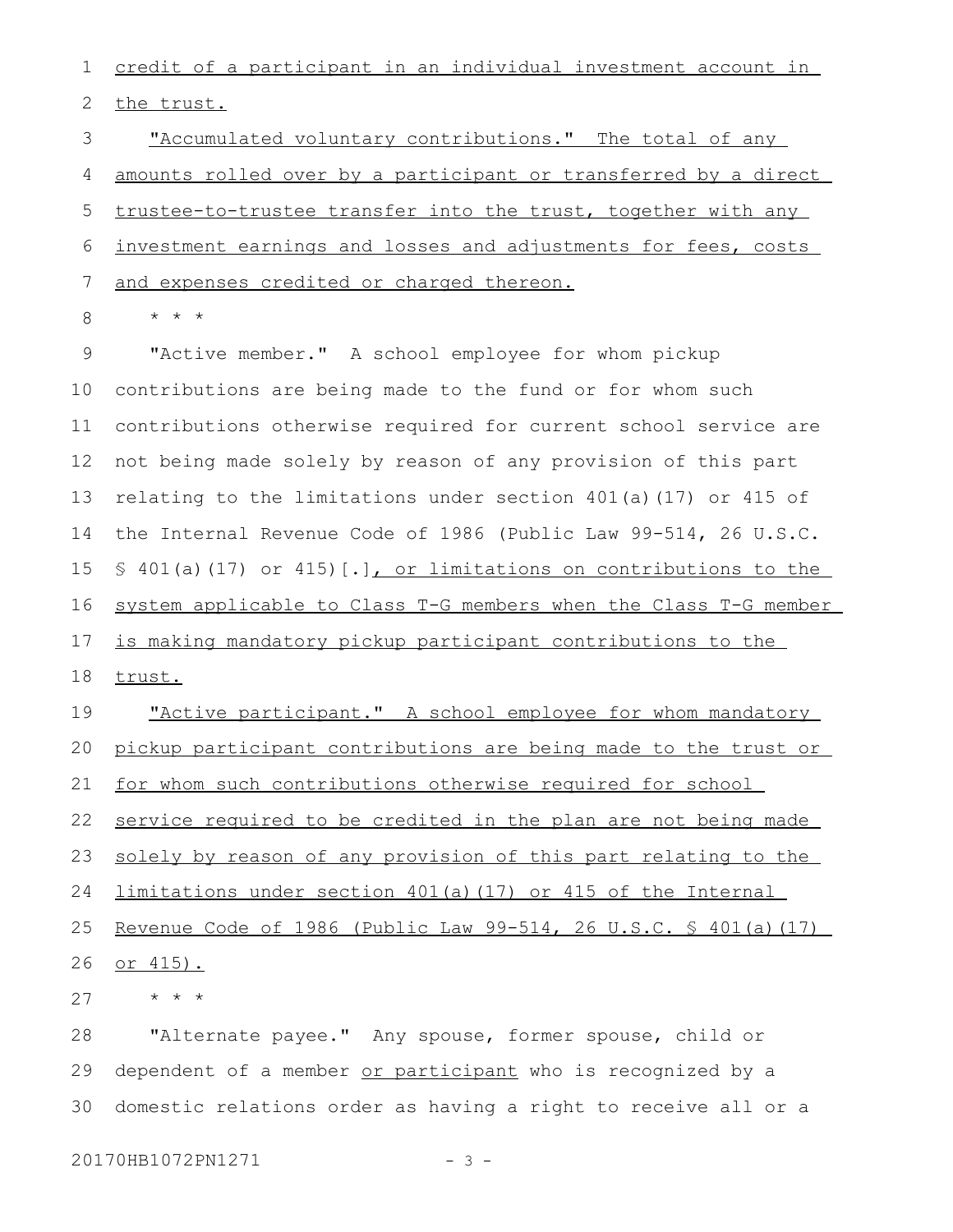portion of the moneys payable to that member or participant under this part. 1 2

\* \* \* 3

"Basic contribution rate." For Class T-A, T-B and T-C service, the rate of 6 1/4%. For Class T-D service, the rate of 7 1/2%. For all active members on the effective date of this provision who are currently paying 5 1/4% and elect Class T-D service, the rate of 6 1/2%. For Class T-E service, the rate of 7 1/2%. For Class T-F service, the rate of 10.30%. For Class T-G service for members with less than 30 eligibility points accrued as a Class T-G member, the rate of 6%, up to the defined benefit compensation limit. For Class T-G service for members with more than 30 eligibility points accrued as a Class T-G member, the rate of zero. "Beneficiary." [The] In the case of the system, the person or persons last designated in writing to the board by a member to receive his accumulated deductions or a lump sum benefit upon the death of such member. In the case of the plan, the person or persons last designated in writing to the board by a participant to receive the participant's vested accumulated total defined 4 5 6 7 8 9 10 11 12 13 14 15 16 17 18 19 20

contributions or a lump sum benefit upon the death of the 21

participant. 22

\* \* \* 23

"Class of service multiplier." 24

| 25 | Class of service | Multiplier |
|----|------------------|------------|
| 26 | $T - A$          | .714       |
| 27 |                  |            |
| 28 | $T - B$          | .625       |
| 29 | $T - C$          | 1.000      |
| 30 | $T-D$            | 1.000      |

20170HB1072PN1271 - 4 -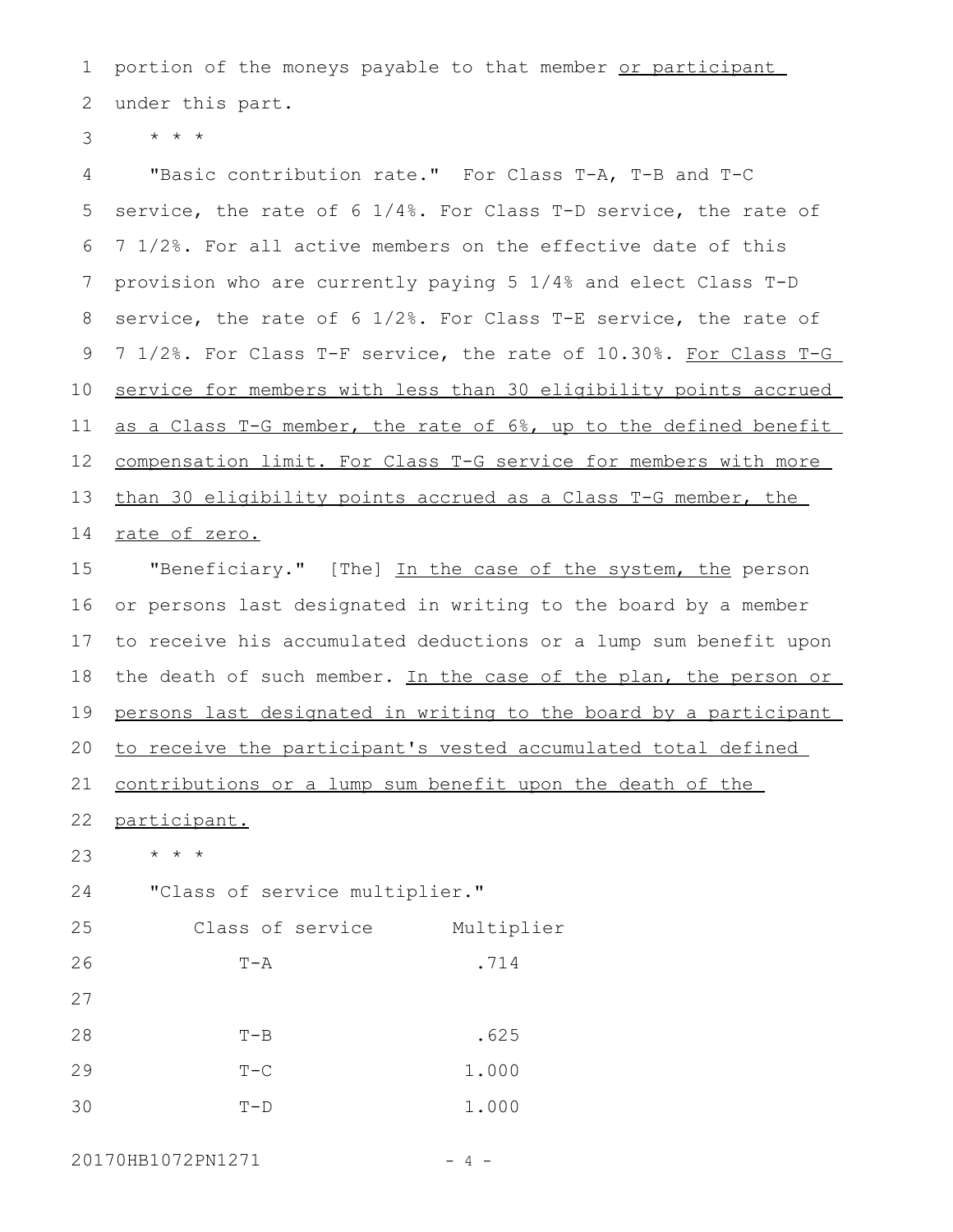|               | T-E.  | 1.000 |
|---------------|-------|-------|
| $\mathcal{P}$ | $T-F$ | 1.000 |
| -3            | $T-G$ | 1.000 |

\* \* \* 4

"Compensation." Pickup contributions and mandatory pickup participant contributions plus any remuneration received as a school employee excluding reimbursements for expenses incidental to employment and excluding any bonus, severance payments, any other remuneration or other emolument received by a school employee during his school service which is not based on the standard salary schedule under which he is rendering service, payments for unused sick leave or vacation leave, bonuses or other compensation for attending school seminars and conventions, payments under health and welfare plans based on hours of employment or any other payment or emolument which may be provided for in a collective bargaining agreement which may be determined by the Public School Employees' Retirement Board to be for the purpose of enhancing compensation as a factor in the determination of final average salary, and excluding payments for military leave and any other payments made by an employer while on USERRA leave, leave of absence granted under 51 Pa.C.S. § 4102 (relating to leaves of absence for certain government employees), military leave of absence granted under 51 Pa.C.S. § 7302 (relating to granting military leaves of absence), leave granted under section 1178 of the act of March 10, 1949 (P.L.30, No.14), known as the Public School Code of 1949, or other types of military leave, including other types of leave payments, stipends, differential wage payments as defined in IRC  $$ 414(u)(12)$  and any other payments, provided, however, that the limitation under section  $401(a)(17)$  of the Internal 5 6 7 8 9 10 11 12 13 14 15 16 17 18 19 20 21 22 23 24 25 26 27 28 29 30

20170HB1072PN1271 - 5 -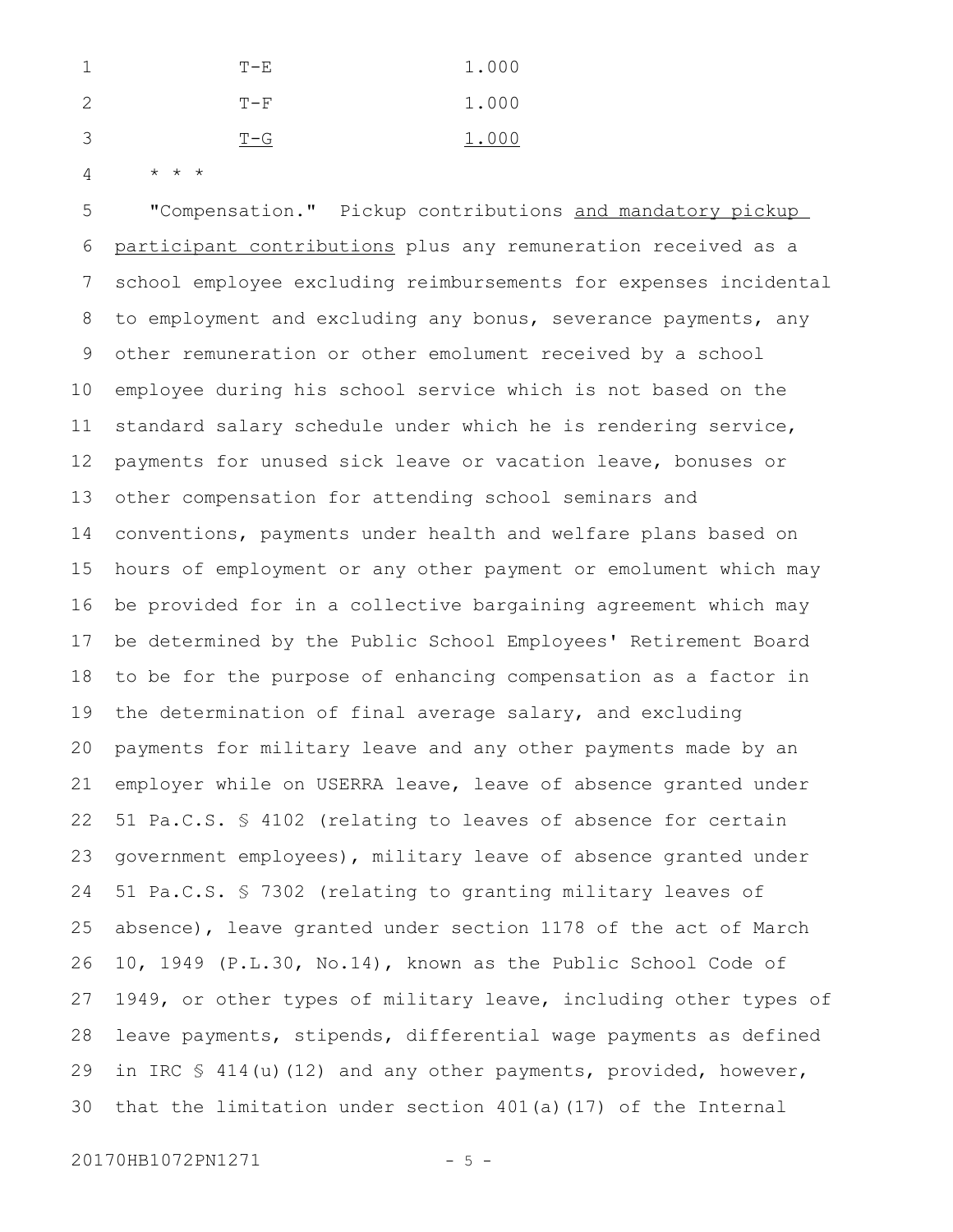Revenue Code of 1986 (Public Law 99-514, 26 U.S.C. § 401(a)(17)) taken into account for the purpose of member contributions, including regular or joint coverage member contributions, regardless of class of service, shall apply to each member who first became a member of the Public School Employes' Retirement System on or after July 1, 1996, and who by reason of such fact is a noneligible member subject to the application of the provisions of section 8325.1 (relating to annual compensation limit under IRC § 401(a)(17)), and shall apply to each participant pertaining to his participation in the plan. 1 2 3 4 5 6 7 8 9 10

"Creditable nonschool service." Service [other than service as a school employee] for which an active member may obtain credit in the system other than service as a school emplovee. "Credited service." School or creditable nonschool service for which the required contributions have been made to the fund, or for which the contributions otherwise required for such service were not made solely by reason of any provision of this part relating to the limitations under section 401(a)(17) or 415 of the Internal Revenue Code of 1986 (Public Law 99-514, 26 U.S.C. § 401(a)(17) or 415), or limitations on contributions to the system applicable to Class T-G members when the Class T-G member is making mandatory pickup participant contributions to the trust or for which salary deductions or lump sum payments to the system have been agreed upon in writing. 12 13 14 15 16 17 18 19 20 21 22 23 24 25

"Date of termination of service." The latest of the following dates: 26 27

(1) the last [date] day of service for which pickup contributions are made for an active member or[,] for which the contributions otherwise required for such service were 28 29 30

20170HB1072PN1271 - 6 -

\* \* \*

11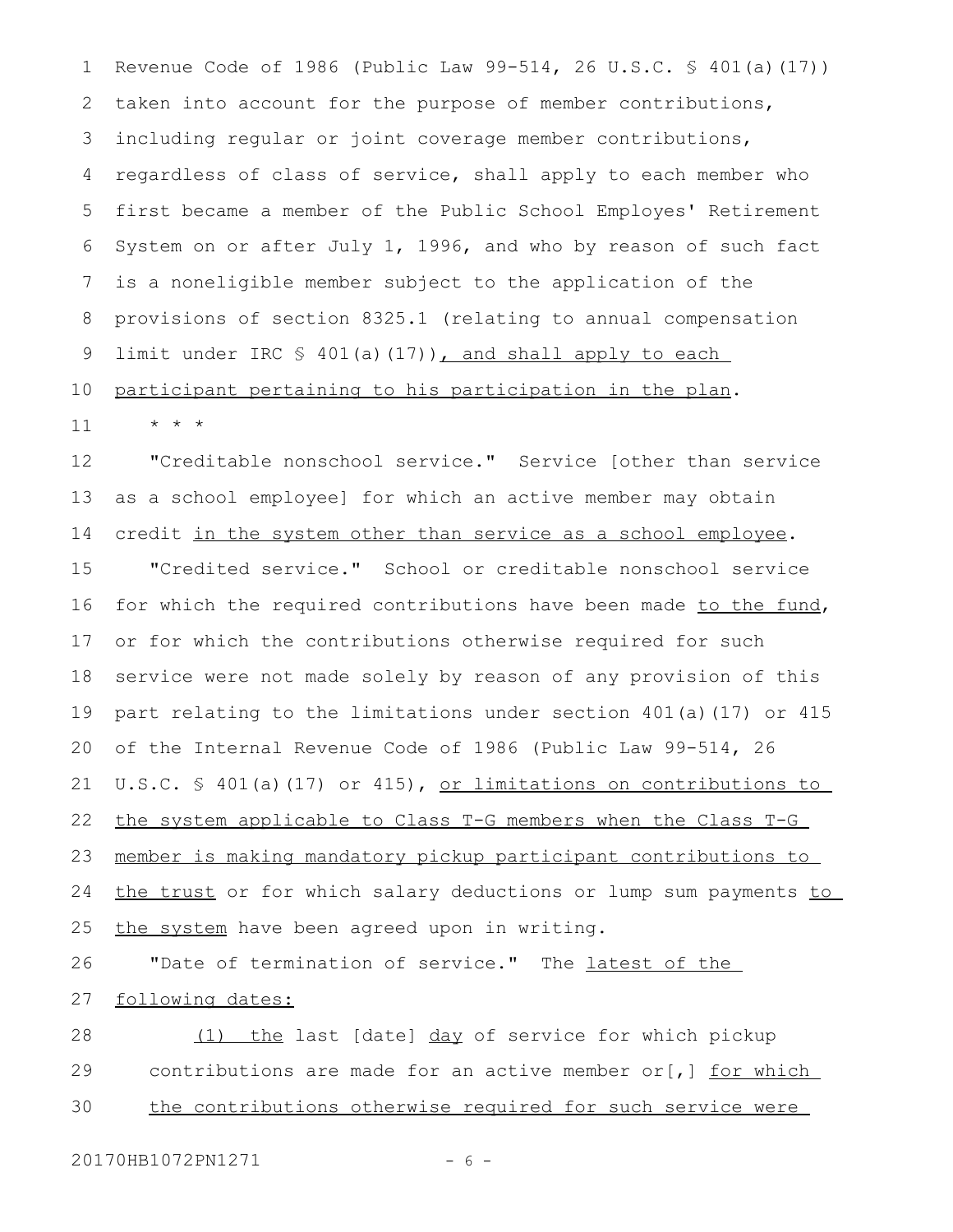not made solely by reason of any provision of this part relating to the limitations under section 401(a)(17) or 415 of the Internal Revenue Code of 1986 (Public Law 99-514, 26 U.S.C. § 401(a)(17) or 415), or limitations on contributions applicable to a Class T-G member; 1 2 3 4 5

(2) in the case of an inactive member or an inactive participant, the effective date of his resignation or the date his employment is formally discontinued by his employer or two years following the last day of service for which contributions were made, whichever is earliest[.]; or 6 7 8 9 10

(3) the last day of service for which mandatory pickup participant contributions are made for an active participant. "Defined benefit compensation limit." For fiscal year 2018- 2019, the amount of \$50,000. For each subsequent fiscal year, the limit shall be 3% greater than the previous year's amount, rounded to the nearest \$100. 11 12 13 14 15 16

\* \* \* 17

"Distribution." Payment of all or any portion of a person's interest in either the Public School Employees' Retirement Fund or the School Employees' Defined Contribution Trust, or both, which is payable under this part. 18 19 20 21

"Domestic relations order." Any judgment, decree or order, including approval of a property settlement agreement, entered on or after the effective date of this definition by a court of competent jurisdiction pursuant to a domestic relations law which relates to the marital property rights of the spouse or former spouse of a member or participant, including the right to receive all or a portion of the moneys payable to that member or participant under this part in furtherance of the equitable distribution of marital assets. The term includes orders of 22 23 24 25 26 27 28 29 30

20170HB1072PN1271 - 7 -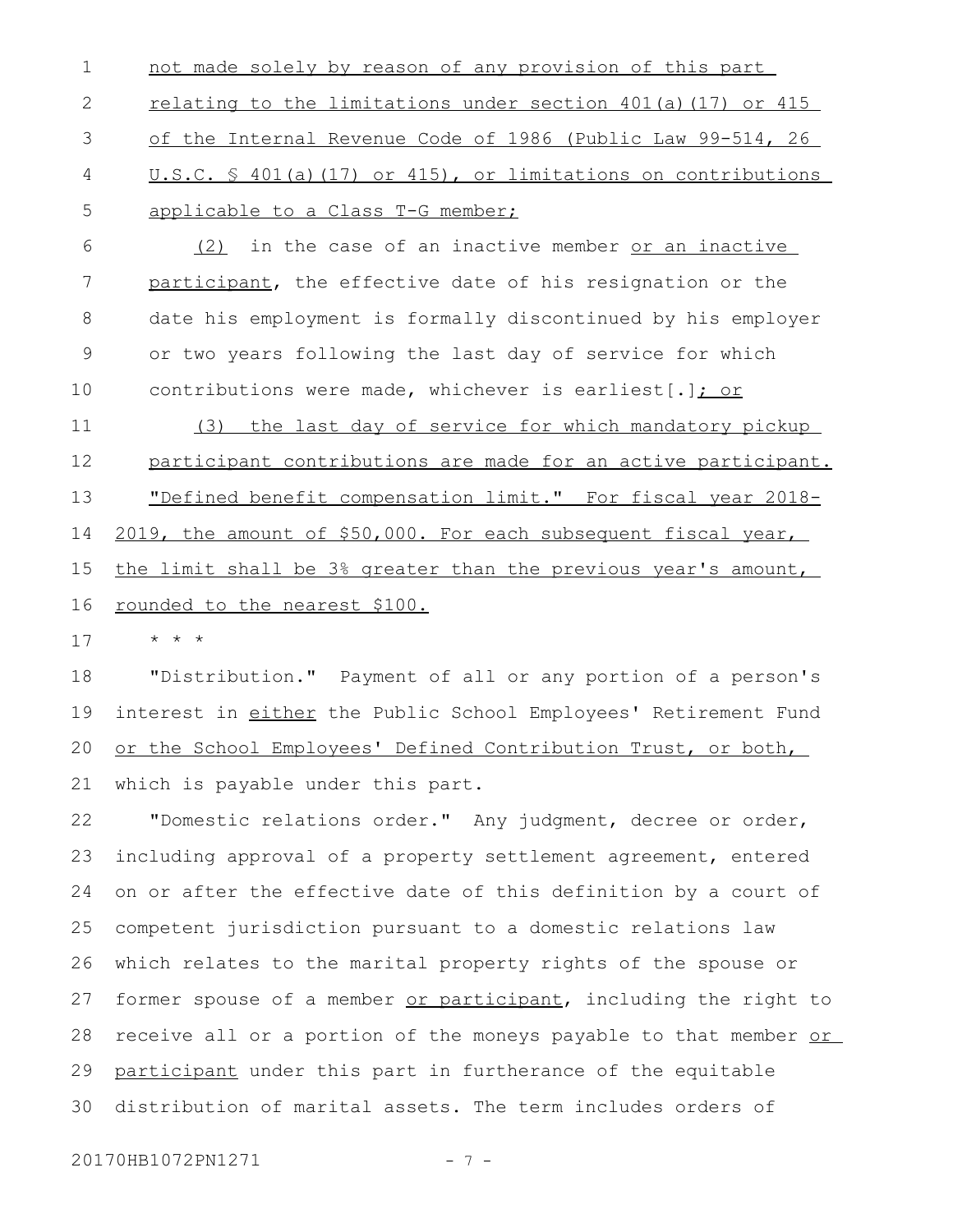support as that term is defined by 23 Pa.C.S. § 4302 (relating to definitions) and orders for the enforcement of arrearages as provided in 23 Pa.C.S. § 3703 (relating to enforcement of arrearages). \* \* \* "Employer defined contributions." Contributions made to an active participant's account by an employer to the trust to be credited in the active participant's individual investment account as follows: (1) For participants who have less than 30 eligibility points credited as a member of Class T-G, or if a multiple service member in Class A-5 of the State Employees' Retirement System, contributions shall equal to 1.25% of compensation up to the defined benefit compensation limit and 4% of compensation above such limit. (2) For participants who have more than 30 eligibility points credited as a member of Class T-G, or if a multiple service member in Class A-5 of the State Employees' Retirement System, contributions shall equal to 4% of compensation. "Final average salary." [The] As follows: (1) For purposes of calculating all annuities and benefits from the system attributable to a class of service other than Class T-G, the highest average compensation received as an active member during any three nonoverlapping periods of 12 consecutive months months, excluding compensation received from school service credited as a member of Class T-G, with the compensation for part-time service being annualized on the basis of the fractional portion of the school year for which credit is received; 2 3 4 5 6 7 8 9 10 11 12 13 14 15 16 17 18 19  $20$ 21 22 23 24 25 26 27 28 29 30

20170HB1072PN1271 - 8 -

1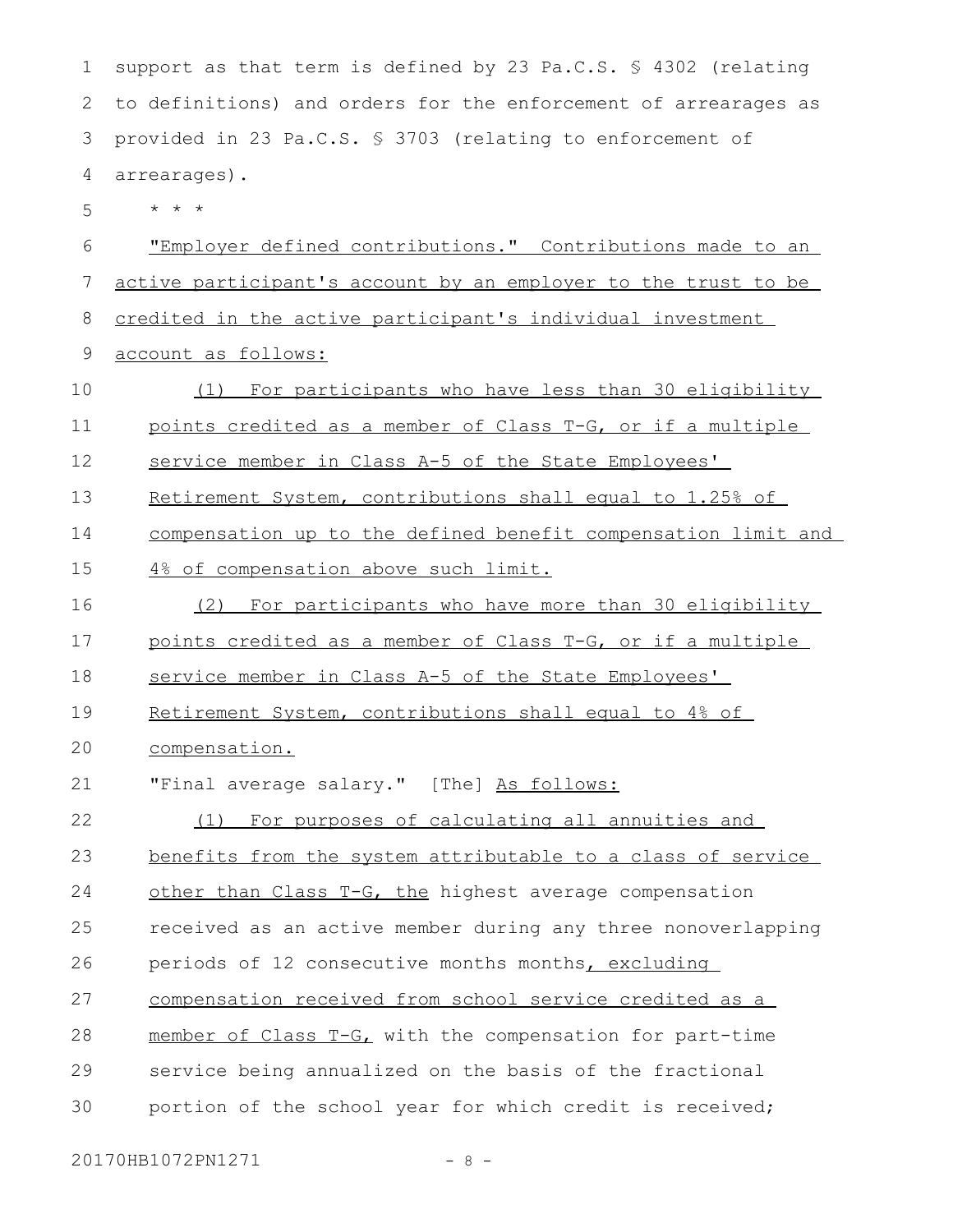except, if the employee was not a member in a class of service other than Class T-G for three such periods, the total compensation received as an active member in a class of service other than Class T-G annualized in the case of parttime service divided by the number of such periods of membership in a class of service other than Class T-G; in the case of a member with multiple service credit, the final average salary, for purposes of calculating all annuities and benefits from the system attributable to a class of service other than Class T-G, shall be determined by reference to compensation received by him as a school employee or a State employee or both, excluding compensation received for service performed as a member of Class T-G or Class A-5 in the State Employees' Retirement System; and, in the case of a noneligible member, subject to the application of the provisions of section 8325.1 (relating to annual compensation limit under IRC § 401(a)(17)). [Final] (2) For purposes of calculating all annuities and benefits from the system attributable to service as a member of Class T-G, the highest average compensation received as an active member of Class T-G during any five fiscal years, as limited each fiscal year by the defined benefit compensation limit, with the limited compensation for part-time service being annualized on the basis of the fractional portion of the school year for which credit is received; except, if the employee was not a member of Class T-G for five such periods, the total compensation received as an active member of Class T-G annualized in the case of part-time service divided by the number of such periods of membership in Class T-G; in the case of a member with multiple service credit, the final 1 2 3 4 5 6 7 8 9 10 11 12 13 14 15 16 17 18 19  $20$ 21 22 23 24 25 26 27 28 29 30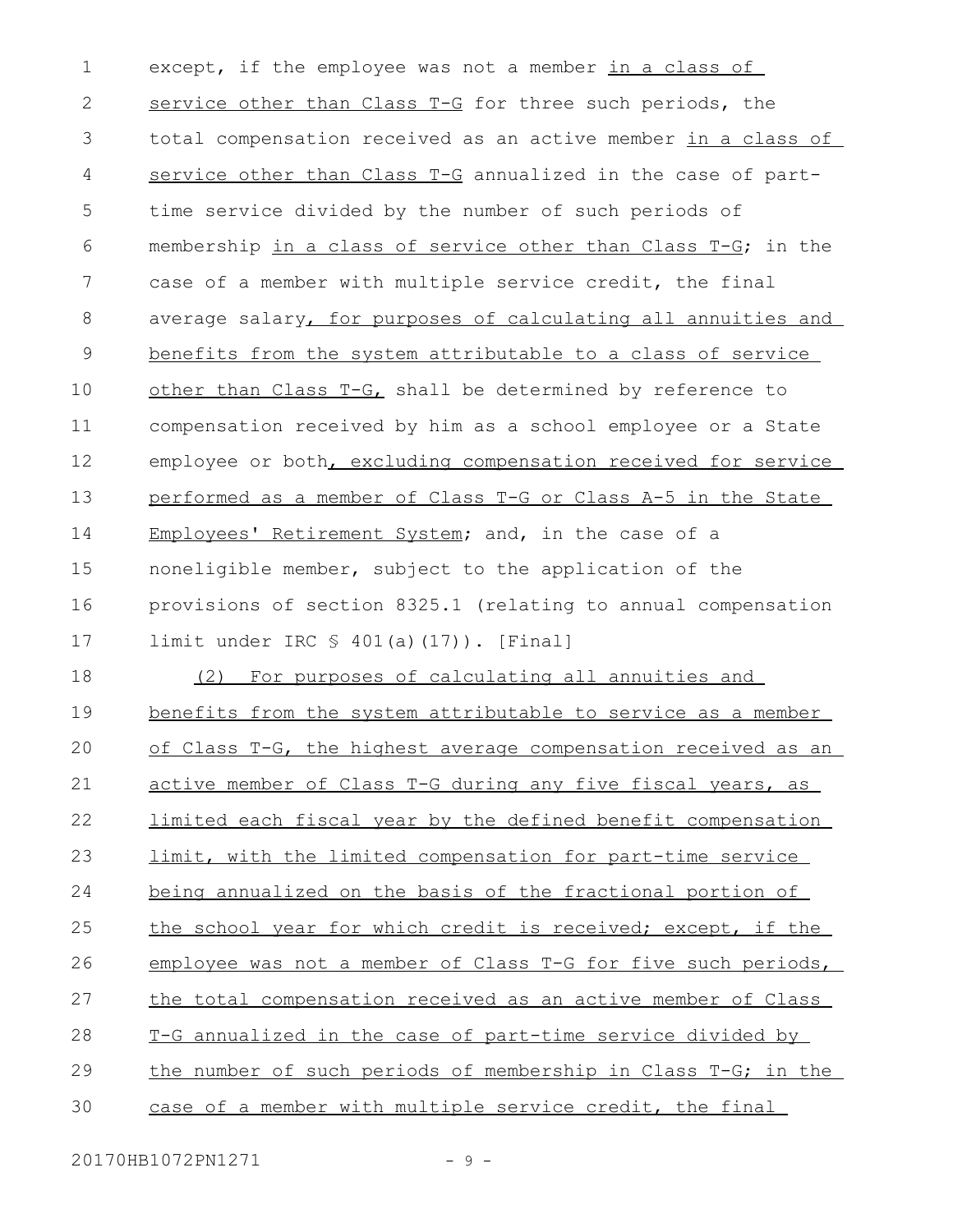average salary, for purposes of calculating all annuities and benefits from the system attributable to Class T-G service, shall be determined by reference to compensation received by him as a school employee for service credited as Class T-G or as a State employee for service credited as Class A-5, or both; and, in the case of a noneligible member, subject to the application of the provisions of section 8325.1. 1 2 3 4 5 6 7

(3) For all members, final average salary shall be determined by including in compensation, payments deemed to have been made to a member reemployed from USERRA leave to the extent member contributions have been made as provided in section 8302(d)(2) (relating to credited school service) and payments made to a member on leave of absence under 51 Pa.C.S. § 4102 (relating to leaves of absence for certain government employees) as provided in section 8302(d)(6). \* \* \* 8 9 10 11 12 13 14 15 16

## "Holding vehicle trust." The School Employees' Defined Contribution Holding Vehicle Trust. 17 18

"Inactive member." A member for whom no pickup contributions are being made to the fund, except in the case of an active member for whom such contributions otherwise required for current school service are not being made solely by reason of any provision of this part relating to the limitations under section 401(a)(17) or 415 of the Internal Revenue Code of 1986 (Public Law 99-514, 26 U.S.C. § 401(a)(17) or 415) or because the member is on USERRA leave, or limitations on contributions to the system applicable to a Class T-G member who is making mandatory pickup participant contributions to the trust, but who has accumulated deductions standing to his credit in the fund and for whom contributions have been made within the last two 19 20 21 22 23 24 25 26 27 28 29 30

20170HB1072PN1271 - 10 -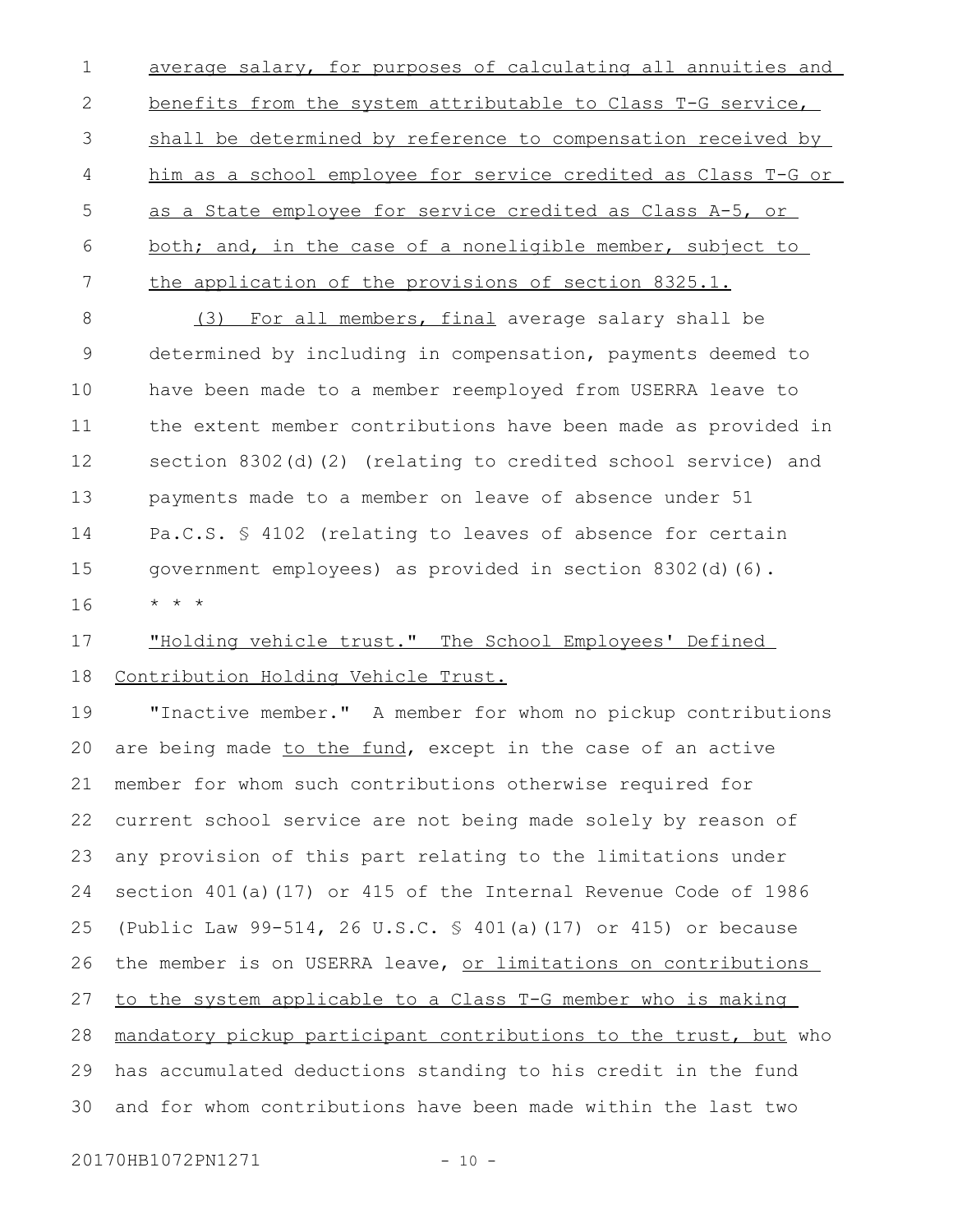school years or a multiple service member who is active in the State Employees' Retirement System. 1 2

"Inactive participant." A participant for whom no mandatory pickup participant contributions are being made to the trust, except in the case of an active participant for whom such contributions otherwise required for current school service are not being made solely by reason of any provision of this part relating to limitations under section 401(a)(17) or 415 of the Internal Revenue Code of 1986 (Public Law 99-514, 26 U.S.C. § 401(a)(17) or 415), but who has vested accumulated total defined contributions standing to his credit in the trust and who has not filed an application for an annuity. "Individual investment account." The account in the trust to which are credited the amounts of the contributions made by a participant and the participant's employer in accordance with the provisions of this part, together with all investment earnings after deduction for fees, costs and expenses, investment losses and charges for distributions. "Intervening military service." Active military service of a member who was a school employee and an active member of the system immediately preceding his induction into the armed services or forces of the United States in order to meet a draft obligation excluding any voluntary extension of such obligational service and who becomes a school employee and an active member of the system within 90 days of the expiration of such service. 3 4 5 6 7 8 9 10 11 12 13 14 15 16 17 18 19 20 21 22 23 24 25 26

\* \* \* 27

"Irrevocable beneficiary." The person or persons permanently designated by a member or participant in writing to the board pursuant to an approved domestic relations order to receive all 28 29 30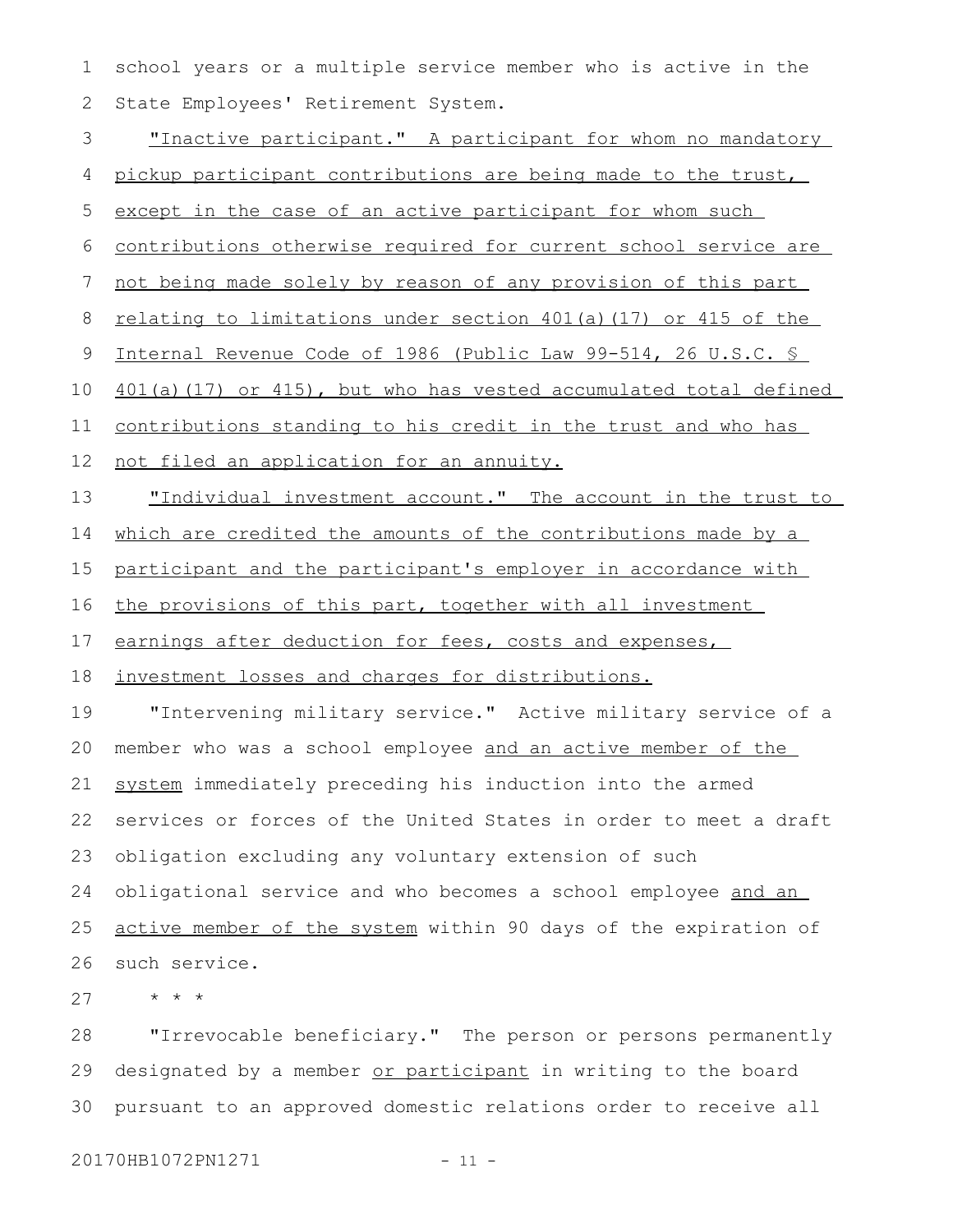or a portion of the accumulated deductions, vested accumulated total defined contributions or lump sum benefit payable upon the death of such member or participant. 1 2 3

"Irrevocable successor payee." The person permanently designated in writing by a participant receiving distributions to the board pursuant to an approved domestic relations order to receive one or more distributions from the plan upon the death of such participant. 4 5 6 7 8

\* \* \* 9

"Leave for service with a collective bargaining organization." Paid leave granted to an active member or active participant by an employer for purposes of working full time for or serving full time as an officer of a Statewide employee organization or a local collective bargaining representative under the act of July 23, 1970 (P.L.563, No.195), known as the Public Employe Relations Act: Provided, That greater than onehalf of the members of the employee organization are active members of the system or active participants of the plan; that the employer shall fully compensate the member or participant, including, but not limited to, salary, wages, pension and retirement contributions and benefits, employer defined contributions, other benefits and seniority, as if he were in full-time active service; and that the employee organization shall fully reimburse the employer for such salary, wages, pension and retirement contributions and benefits, employer defined contributions, and other benefits and seniority. "Mandatory pickup participant contributions." Either of the following: (1) For participants who have accrued less than 30 eligibility points credited as a member of Class T-G or, if a 10 11 12 13 14 15 16 17 18 19 20 21 22 23 24 25 26 27 28 29 30

20170HB1072PN1271 - 12 -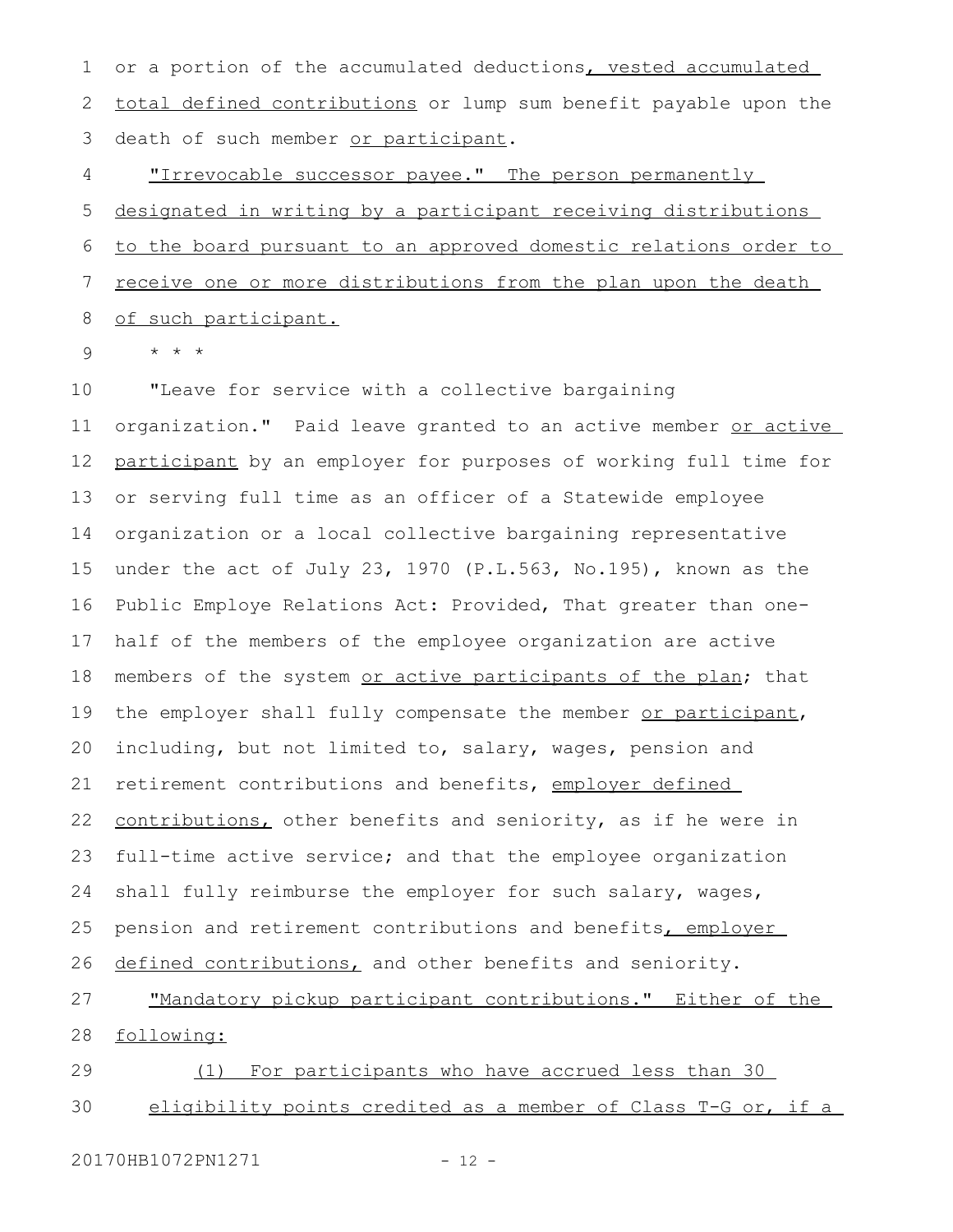multiple service member, of Class A-5 in the State Employees' Retirement System, contributions shall equal 1.5% of compensation required to be credited in the plan up to the defined benefit compensation limit and 7.5% of compensation above such limit. (2) For participants who have accrued more than 30 eligibility points credited as a member of Class T-G or, if a multiple service member, of Class A-5 in the State Employees' Retirement System, contributions shall equal 7.5% of compensation required to be credited in the plan. \* \* \* "Member's annuity." The single life annuity which is actuarially equivalent on the effective date of retirement and taking into account any delay in the receipt of the portion of the annuity based on Class T-G service, if the effective date of retirement is under superannuation age applicable to Class T-G service, to the sum of the accumulated deductions and the shared-risk member contributions and statutory interest credited on the deductions and contributions standing to the member's credit in the members' savings account. \* \* \* "Multiple service." Credited service of a member who has elected to combine his credited service in both the Public 1 2 3 4 5 6 7 8 9 10 11 12 13 14 15 16 17 18 19  $20$ 21 22 23

School Employees' Retirement System and the State Employees' 24

Retirement System. A Class T-G member is eligible to elect 25

multiple service membership only for service credited as Class 26

A-5 service in the State Employees' Retirement System. 27

\* \* \* 28

"Participant." An active participant, inactive participant or participant receiving distributions. 29 30

20170HB1072PN1271 - 13 -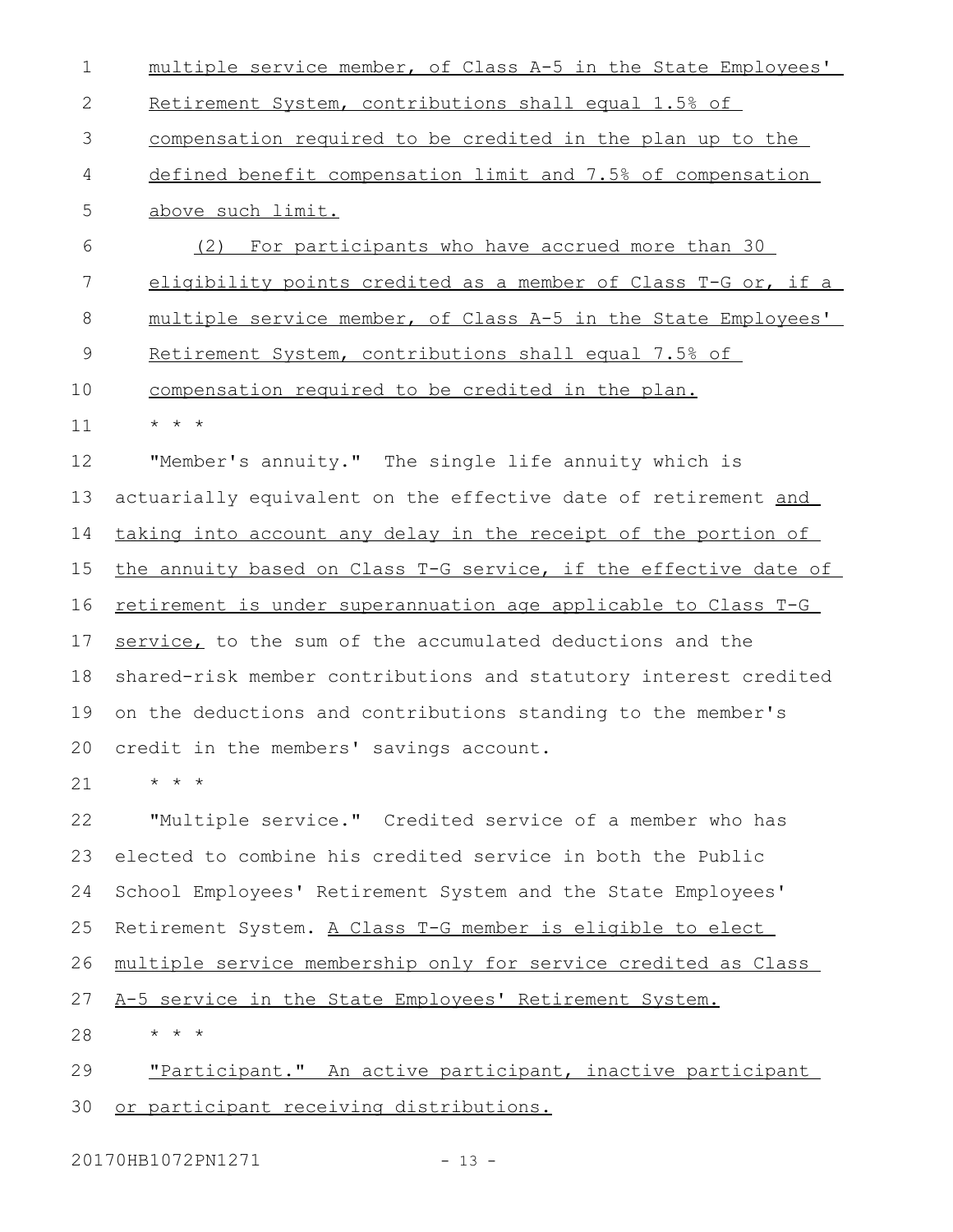"Participant receiving distributions." A participant in the plan who has commenced receiving distributions from his individual investment account, but who has not received a total distribution of his vested interest in the individual investment account. \* \* \* "Plan." The School Employees' Defined Contribution Plan as established by the provisions of this part and the board. "Plan document." The documents created by the board under section 8402 (relating to plan document) that contain the terms and provisions of the plan and trust as established by the board regarding the establishment, administration and investment of the plan and trust. \* \* \* "Reemployed from USERRA leave." Resumption of active membership or active participation as a school employee after a period of USERRA leave, if the resumption of active membership or active participation was within the time period and under conditions and circumstances such that the school employee was entitled to reemployment rights under 38 U.S.C. Ch. 43 (relating to employment and reemployment rights of members of the uniformed services). \* \* \* "Required beginning date." The [beginning date] latest date by which distributions of a member's interest or a participant's interest in his individual investment account must commence under section 401(a)(9) of the Internal Revenue Code of 1986 (Public Law 99-514, 26 U.S.C. § 401(a)(9)). \* \* \* "Salary deductions." The amounts certified by the board, 20170HB1072PN1271 - 14 -1 2 3 4 5 6 7 8 9 10 11 12 13 14 15 16 17 18 19 20 21 22 23 24 25 26 27 28 29 30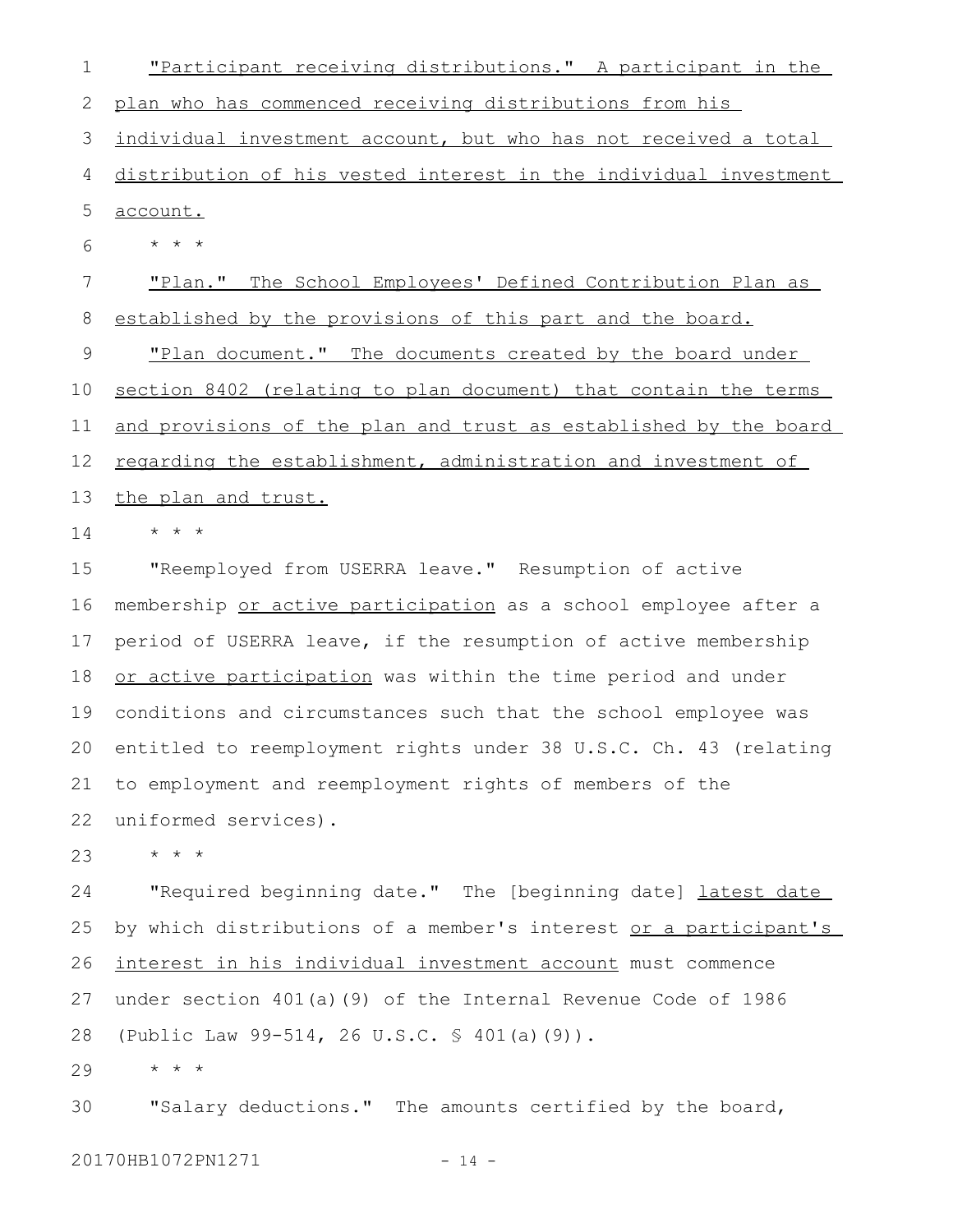deducted from the compensation of an active member or active participant or the State service compensation of a multiple service member who is an active member of the State Employees' Retirement System and paid into the fund or trust. 1 2 3 4

\* \* \* 5

"Shared-risk contribution rate." The additional contribution rate that is added to the basic contribution rate for Class T-E [and], T-F and T-G members, as provided for in section 8321(b) (relating to regular member contributions for current service). "Standard single life annuity." For Class T-A, T-B and T-C credited service of a member, an annuity equal to 2% of the final average salary, multiplied by the total number of years and fractional part of a year of credited service of a member. For Class T-D credited service of a member, an annuity equal to 2.5% of the final average salary, multiplied by the total number of years and fractional part of a year of credited service. For Class T-E credited service of a member, an annuity equal to 2% of the final average salary, multiplied by the total number of years and fractional part of a year of credited service of a member. For Class T-F credited service of a member, an annuity equal to 2.5% of the final average salary, multiplied by the total number of years and fractional part of a year of credited service of a member. For Class T-G credited service of a member, an annuity equal to 1.75% of the final average salary, multiplied by the total number of years and fractional part of a year of credited service of a member, except that such total 6 7 8 9 10 11 12 13 14 15 16 17 18 19 20 21 22 23 24 25 26

number of years shall not exceed 30. 27

"State Employees' Defined Contribution Plan." The defined 28

contribution plan for State employees established by 71 Pa.C.S. 29

Pt. XXV (relating to retirement for State employees and 30

20170HB1072PN1271 - 15 -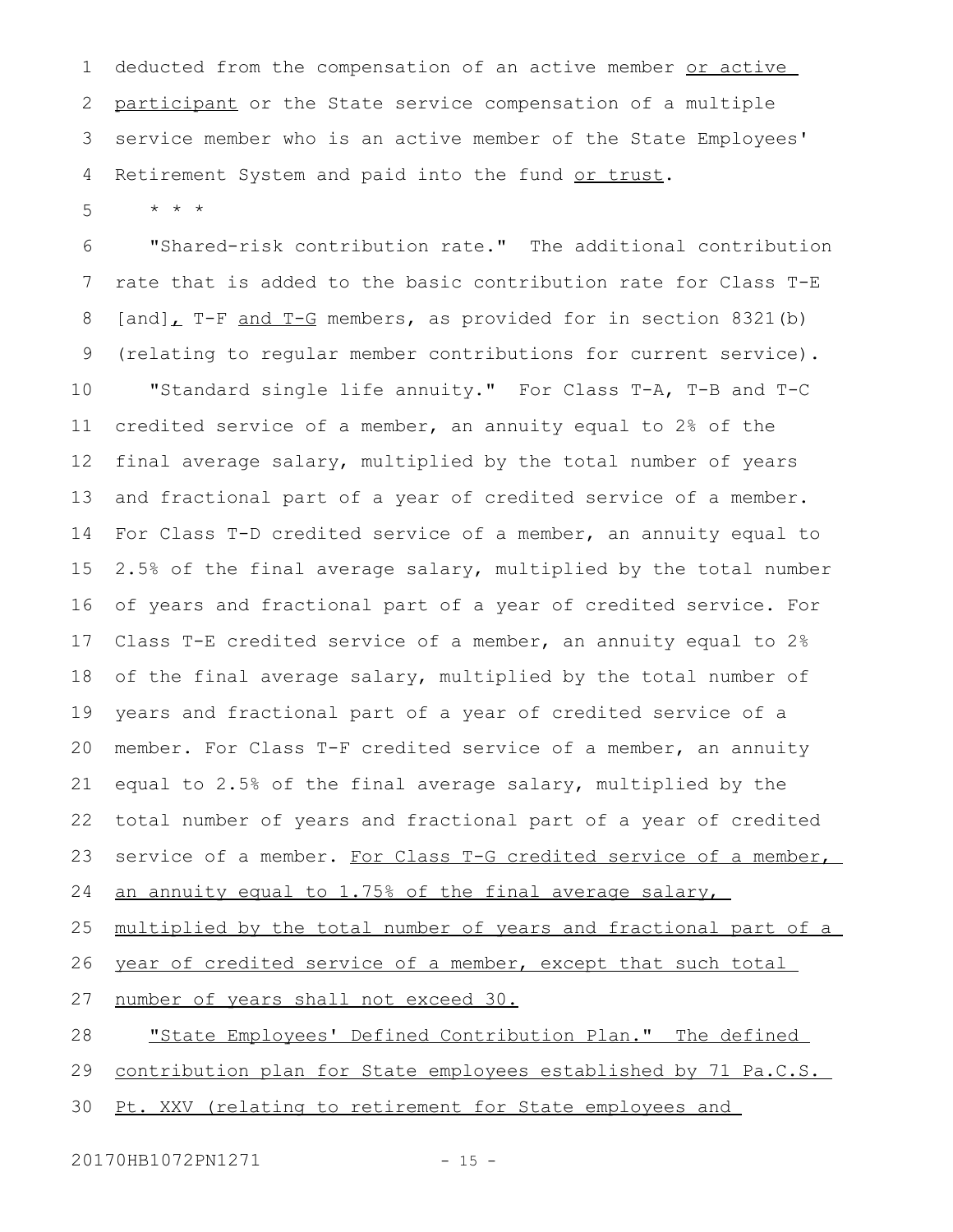| 1              | officers).                                 |                                                                  |
|----------------|--------------------------------------------|------------------------------------------------------------------|
| $\overline{2}$ | $\star$ $\star$ $\star$                    |                                                                  |
| 3              |                                            | "Successor payee." The person or persons last designated in      |
| 4              |                                            | writing by a participant receiving distributions to the board to |
| 5              |                                            | receive one or more distributions upon the death of the          |
| 6              | participant.                               |                                                                  |
| 7              | $\star$ $\star$ $\star$                    |                                                                  |
| 8              | "Superannuation or normal retirement age." |                                                                  |
| 9              | Class of service                           | Age                                                              |
| 10             | $T - A$                                    | 62 or any age upon accrual of                                    |
| 11             |                                            | 35 eligibility points                                            |
| 12             | $T - B$                                    | 62                                                               |
| 13             | $T-C$ and $T-D$                            | 62 or age 60 provided the                                        |
| 14             |                                            | member has at least 30                                           |
| 15             |                                            | eligibility points or any                                        |
| 16             |                                            | age upon accrual of 35                                           |
| 17             |                                            | eligibility points                                               |
| 18             |                                            | excluding any eligibility                                        |
| 19             |                                            | points accrued as a                                              |
| 20             |                                            | member of Class T-G, and                                         |
| 21             |                                            | if a multiple service                                            |
| 22             |                                            | member, Class A-5                                                |
| 23             | T-E $[and]$ T-F and T-G                    | 65 with accrual of at least                                      |
| 24             |                                            | three eligibility points                                         |
| 25             |                                            | or a combination of age                                          |
| 26             |                                            | and eligibility points                                           |
| 27             |                                            | totaling 92, provided the                                        |
| 28             |                                            | member has accrued at                                            |
| 29             |                                            | least 35 eligibility                                             |
| 30             |                                            | points, excluding any                                            |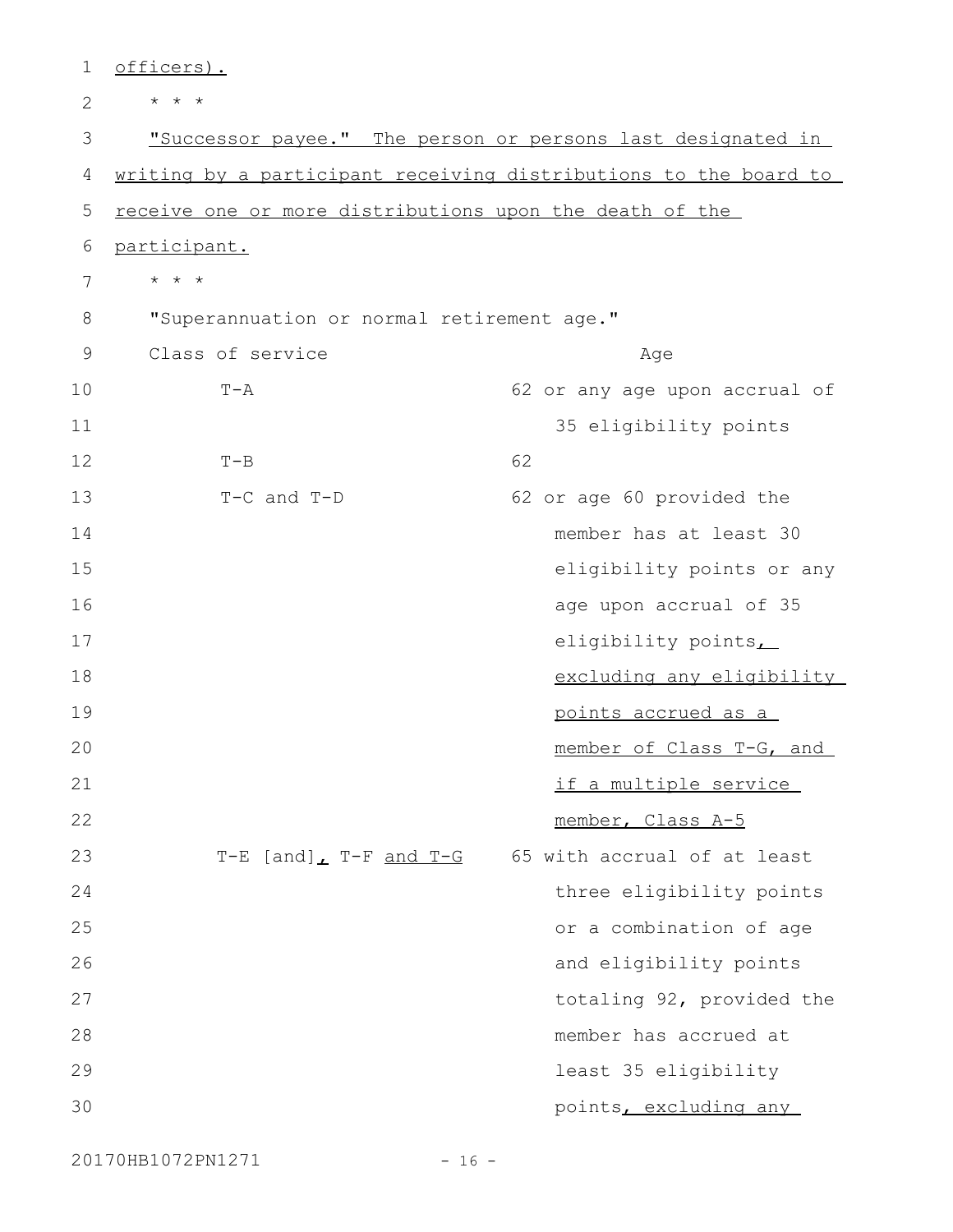| $\mathbf 1$  |                                                                  | eligibility points         |
|--------------|------------------------------------------------------------------|----------------------------|
| $\mathbf{2}$ |                                                                  | accrued as a member of     |
| 3            |                                                                  | <u>Class T-G, and if a</u> |
| 4            |                                                                  | multiple service member,   |
| 5            |                                                                  | Class                      |
| 6            | * * *                                                            |                            |
| 7            | <u>"Trust." The School Employees' Defined Contribution Trust</u> |                            |
| 8            | established under Chapter 84 (relating to School Employees'      |                            |
| 9            | Defined Contribution Plan).                                      |                            |
| 10           | $\star$ $\star$ $\star$                                          |                            |
| 11           | "Valuation interest." Interest at 5 1/2% per annum,              |                            |
| 12           | compounded annually and applied to all accounts of the fund      |                            |
| 13           | other than the members' savings account.                         |                            |
| 14           | "Vestee." A member with five or more eligibility points in a     |                            |
| 15           | class of service other than Class T-E, Class T-F, Class T-G or   |                            |
| 16           | Class A-5 in the State Employees' Retirement System who has      |                            |
| 17           | terminated school service, has left his accumulated deductions   |                            |
| 18           | in the fund and is deferring filing of an application for        |                            |
| 19           | receipt of an annuity. For Class T-E [and], Class T-F and Class  |                            |
| 20           | T-G members, a member with ten or more eligibility points who    |                            |
| 21           | has terminated school service, has left his accumulated          |                            |
| 22           | deductions in the fund and is deferring filing of an application |                            |
| 23           | for receipt of an annuity.                                       |                            |
| 24           | "Voluntary contributions." Contributions made by a               |                            |
| 25           | participant to the trust and credited to his individual          |                            |
| 26           | investment account in excess of his mandatory pickup participant |                            |
| 27           | contributions by an eligible rollover or direct trustee-to-      |                            |
| 28           | trustee transfer.                                                |                            |
| 29           | Section 102. Section 8103 of Title 24 is amended by adding       |                            |
| 30           | subsections to read:                                             |                            |
|              |                                                                  |                            |

20170HB1072PN1271 - 17 -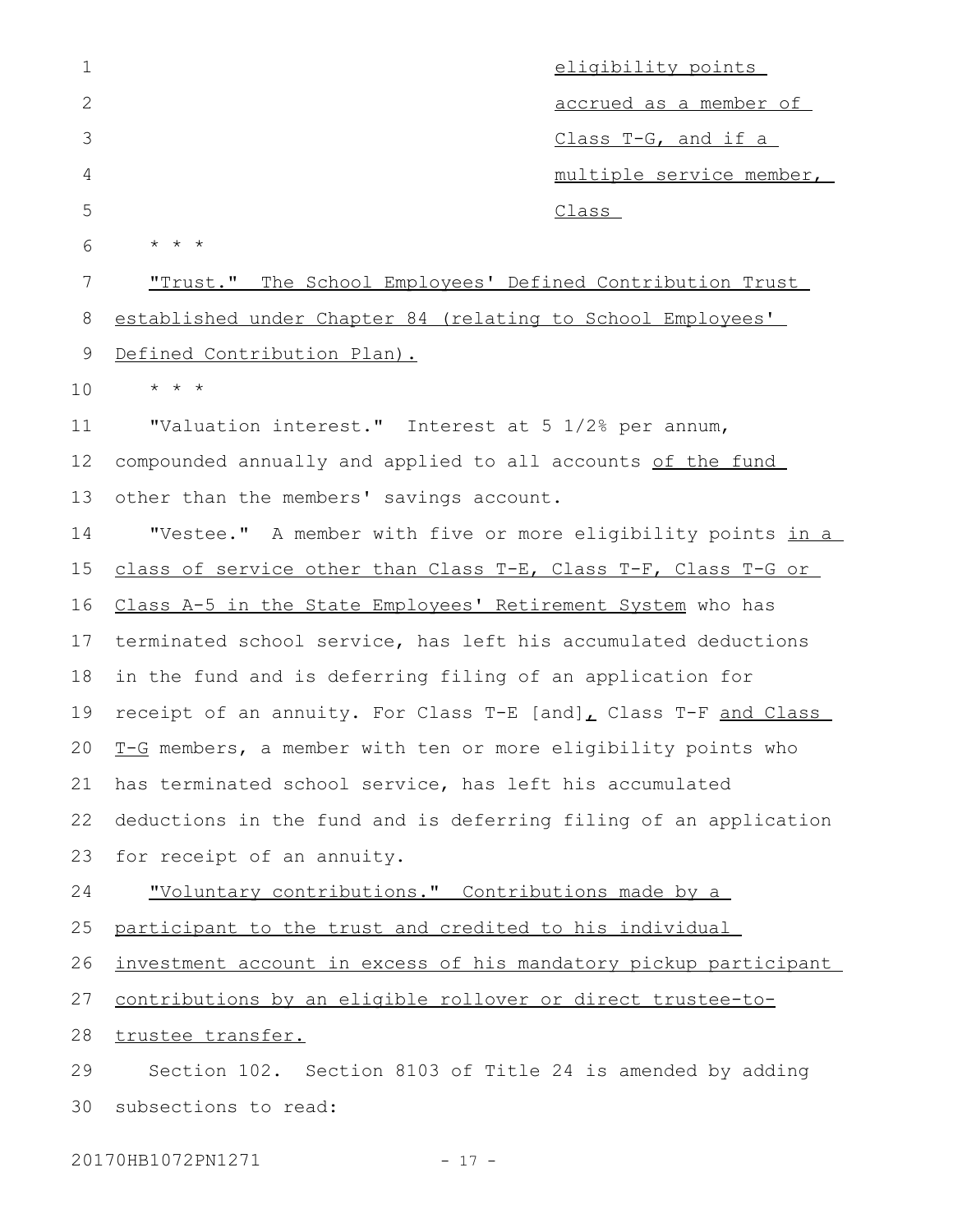§ 8103. Construction of part. 1

\* \* \* 2

(f) Exclusive source of rights and benefits. --Regardless of any other provision of law, pension and benefit rights of school employees shall be determined solely by this part, or the plan document established by the board, and no collective bargaining agreement nor any arbitration award between the employer and its employees or their collective bargaining representatives shall be construed to change any of the provisions in this part, to require the board to administer pension or retirement benefits not set forth in this part or not established by the board in the plan document, to require the board to modify, amend or change any of the terms and provisions of the plan document or otherwise require action by any other government body pertaining to pension or retirement benefits or rights of school employees. (g) References to certain Federal statutes.--References in this part to the IRC or the Uniformed Services Employment and Reemployment Rights Act of 1994 (Public Law 103-353, 108 Stat. 3149), including administrative regulations promulgated under the IRC or the Uniformed Services Employment and Reemployment Rights Act of 1994, are intended to include laws and regulations in effect on or after the effective date of this subsection. (h) Construction.-- (1) This part may not be construed to mean that the limitations on benefits or other requirements under IRC § 401(a) or other applicable provisions of the IRC that are applicable to participants in the plan do not apply to the participants or to the members of the system and the benefits payable under this part. (2) This part may not be construed to mean that an 3 4 5 6 7 8 9 10 11 12 13 14 15 16 17 18 19 20 21 22 23 24 25 26 27 28 29 30

20170HB1072PN1271 - 18 -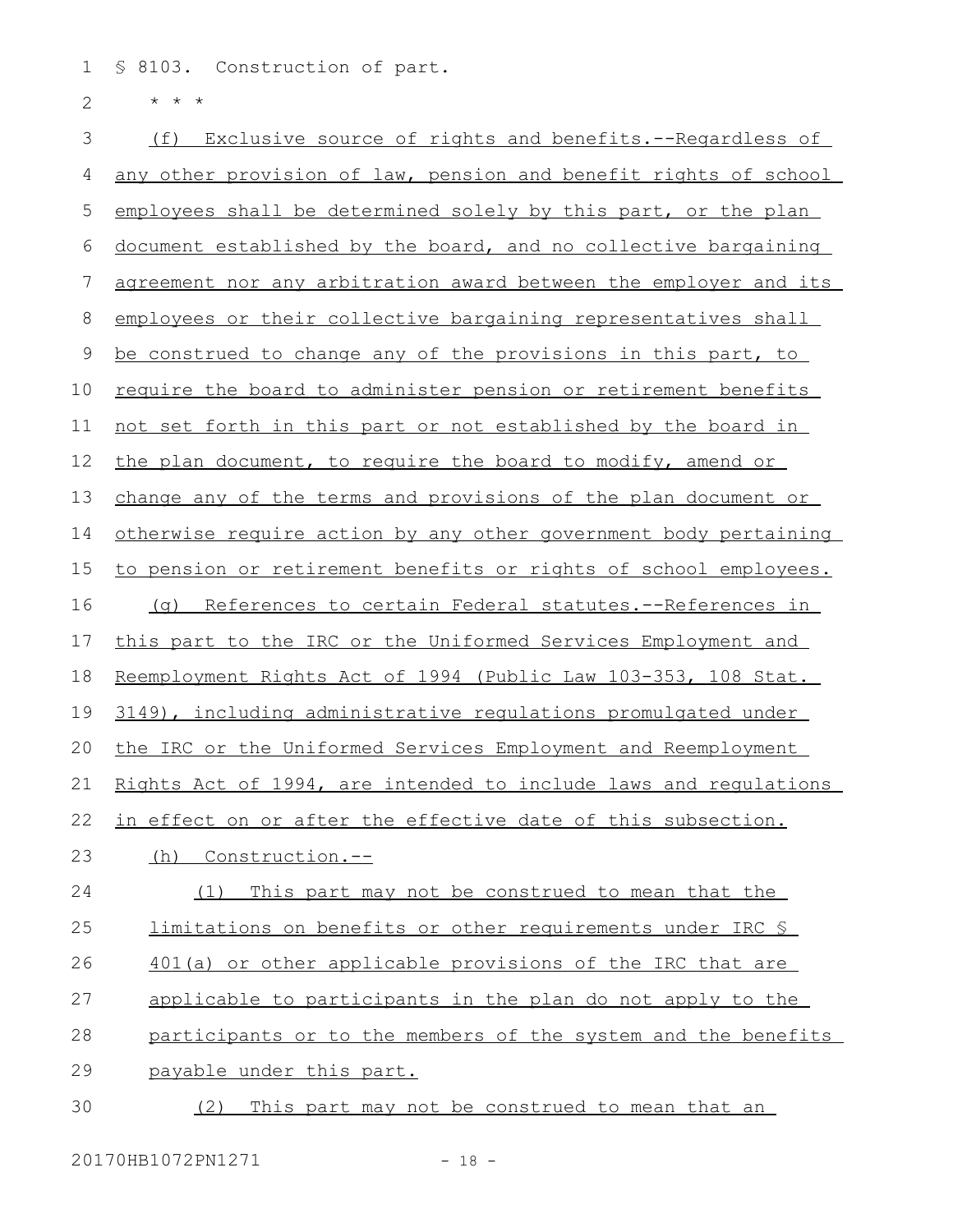| $\mathbf 1$ | interpretation or application of a provision of this part or  |
|-------------|---------------------------------------------------------------|
| 2           | benefits available to members of the Public School Employees' |
| 3           | Retirement System was not in accordance with the provisions   |
| 4           | of Part IV or other applicable law, including the IRC and the |
| 5           | Uniformed Services Employment and Reemployment Rights Act of  |
| 6           | 1994 before the effective date of this subsection.            |
| 7           | This part may not be construed to mean that the<br>(3)        |
| 8           | release or publicizing of a record, material or data that     |
| 9           | would not constitute a public record under section 8502(e)(2) |
| 10          | (relating to administrative duties of board) is a violation   |
| 11          | of the fiduciary duties of the board.                         |
| 12          | (i) Applicability.--The following shall apply:                |
| 13          | The provisions of this part regarding the<br>(1)              |
| 14          | establishment of and participation in the plan shall apply to |
| 15          | current and former members of the system who return to school |
| 16          | service on or after July 1, 2018, after a termination of      |
| 17          | school service, notwithstanding the following:                |
| 18          | Whether the termination occurred before, on or<br>(i)         |
| 19          | <u>after July 1, 2018.</u>                                    |
| 20          | (ii) Whether the school employee was an annuitant,            |
| 21          | inactive member or vestee or withdrew accumulated             |
| 22          | deductions during the period of termination.                  |
| 23          | (2) A terminated school employee who returns to school        |
| 24          | service on or after July 1, 2018, is subject to the           |
| 25          | provisions of this part regarding participation in the plan   |
| 26          | or membership in the system that are in effect on the         |
| 27          | effective date of reemployment, including, but not limited    |
| 28          | to, benefit formulas and accrual rates, eligibility for       |
| 29          | annuities and distributions, contribution rates, definitions, |
| 30          | purchase of creditable school and nonschool service           |

20170HB1072PN1271 - 19 -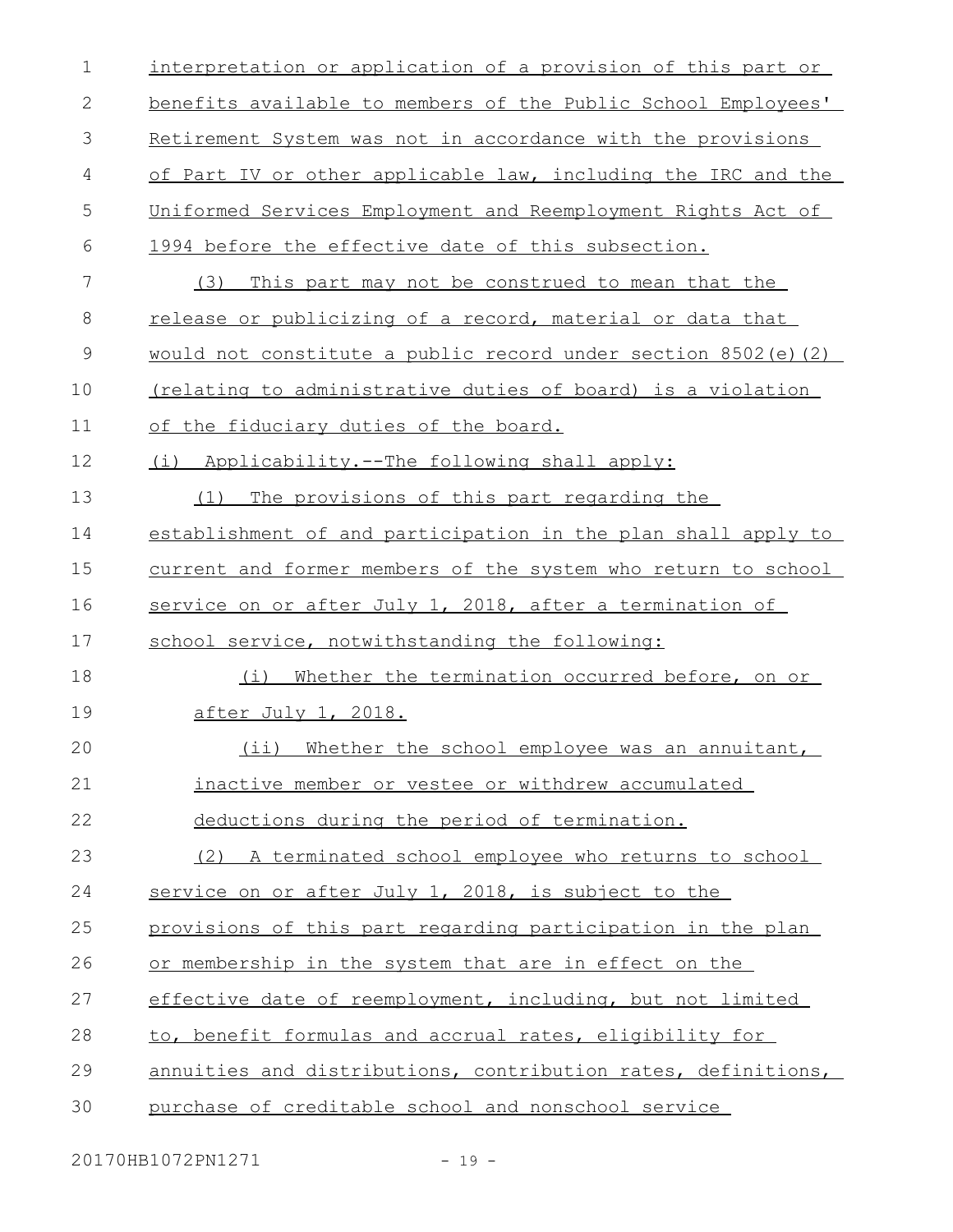provisions, purchase of creditable State and nonstate service provisions, and actuarial and funding assumptions. Section 102.1. Section 8103.1 of Title 24, added December 28, 2015 (P.L.529, No.93), is amended to read: § 8103.1. Notice to members. Notice by publication, including, but not limited to, newsletters, newspapers, forms, first class mail, letters, manuals and electronic notice, including, but not limited to, email or publicly accessible Internet websites, distributed or made available to members in a manner reasonably calculated to give actual notice of the provisions of this part that require notice to members and participants shall be deemed sufficient notice for all purposes. Section 103. Title 24 is amended by adding a section to read: § 8103.2. Reference to Public School Employees' Retirement System. (a) General rule.--Unless the context clearly indicates otherwise, a reference to the Public School Employees' Retirement System in a statutory provision, other than this part and 71 Pa.C.S. Pt. XXV (relating to retirement for State employees and officers), shall include a reference to the plan, and a reference to the Public School Employees' Retirement Fund shall include a reference to the trust. (b) Certain agreements.--The agreement of an employer to make contributions to the fund or to enroll its employees as members in the system shall be deemed to be an agreement to make contributions to the trust or to enroll its employees in the plan. Section 104. Section 8301 of Title 24 is amended to read: 1 2 3 4 5 6 7 8 9 10 11 12 13 14 15 16 17 18 19 20 21 22 23 24 25 26 27 28 29 30

20170HB1072PN1271 - 20 -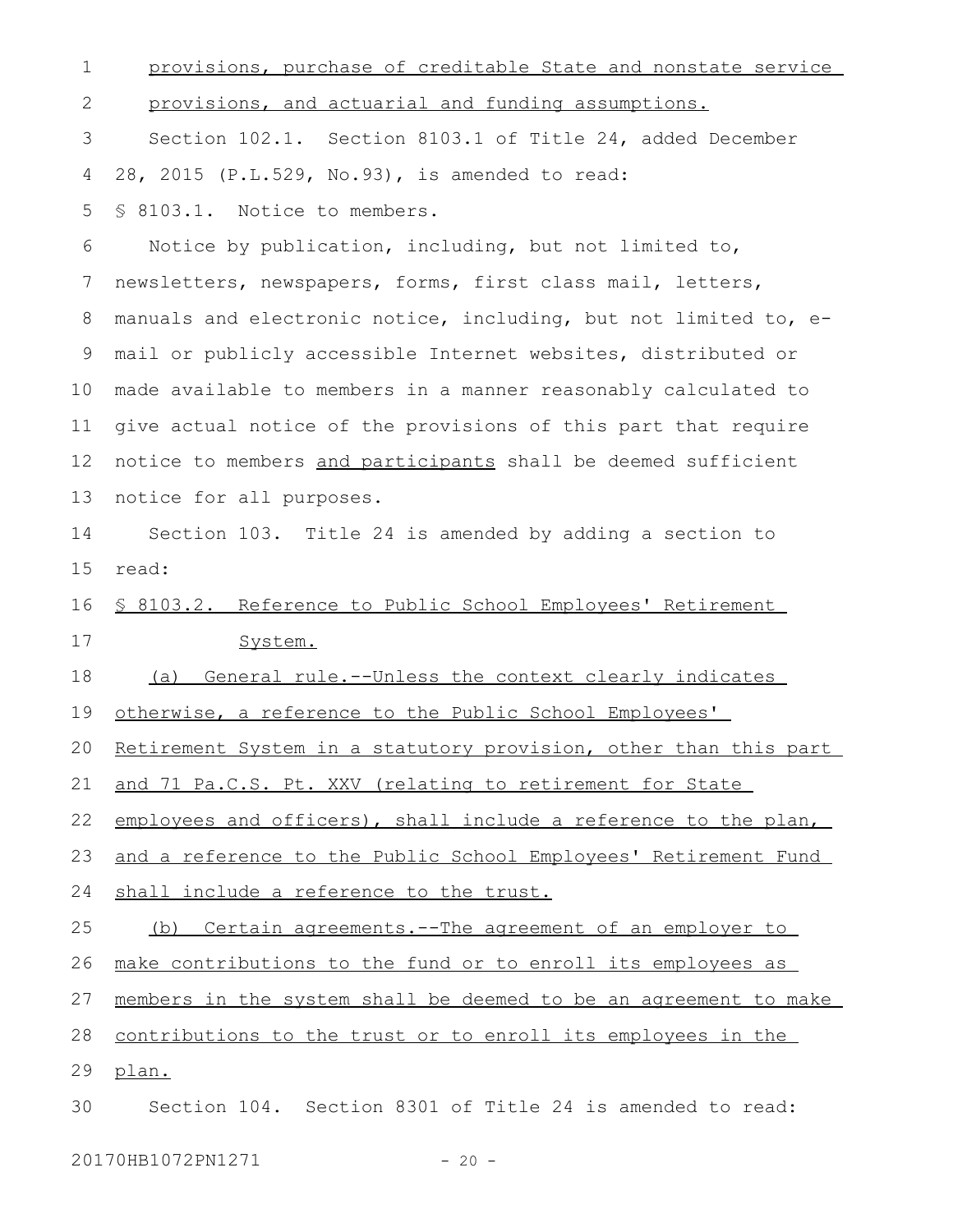§ 8301. Mandatory and optional membership in the system and participation in the plan. 1 2

(a) Mandatory membership.--Membership in the system shall be mandatory as of the effective date of employment for all school employees except the following: 3 4 5

(1) Any officer or employee of the [Department of Education] department, State-owned educational institutions, community colleges, area vocational-technical schools, technical institutes, or [the] The Pennsylvania State University and who is a member of the State Employees' Retirement System or a member of another retirement program approved by the employer. 6 7 8 9 10 11 12

(2) Any school employee who is not a member of the system and who is employed on a per diem or hourly basis for less than 80 full-day sessions or 500 hours in any fiscal year or annuitant who returns to school service under the provisions of section 8346(b) (relating to termination of annuities). 13 14 15 16 17 18

(3) Any officer or employee of a governmental entity who subsequent to December 22, 1965 and prior to July 1, 1975 administers, supervises, or teaches classes financed wholly or in part by the Federal Government so long as he continues in such service. 19 20 21 22 23

(4) Any part-time school employee who has an individual retirement account pursuant to the Federal act of September 2, 1974 (Public Law 93-406, 88 Stat. 829), known as the Employee Retirement Income Security Act of 1974. 24 25 26 27

(b) Prohibited membership in system.--The school employees categorized in subsection (a)(1) and (2) shall not have the right to elect membership in the system. 28 29 30

20170HB1072PN1271 - 21 -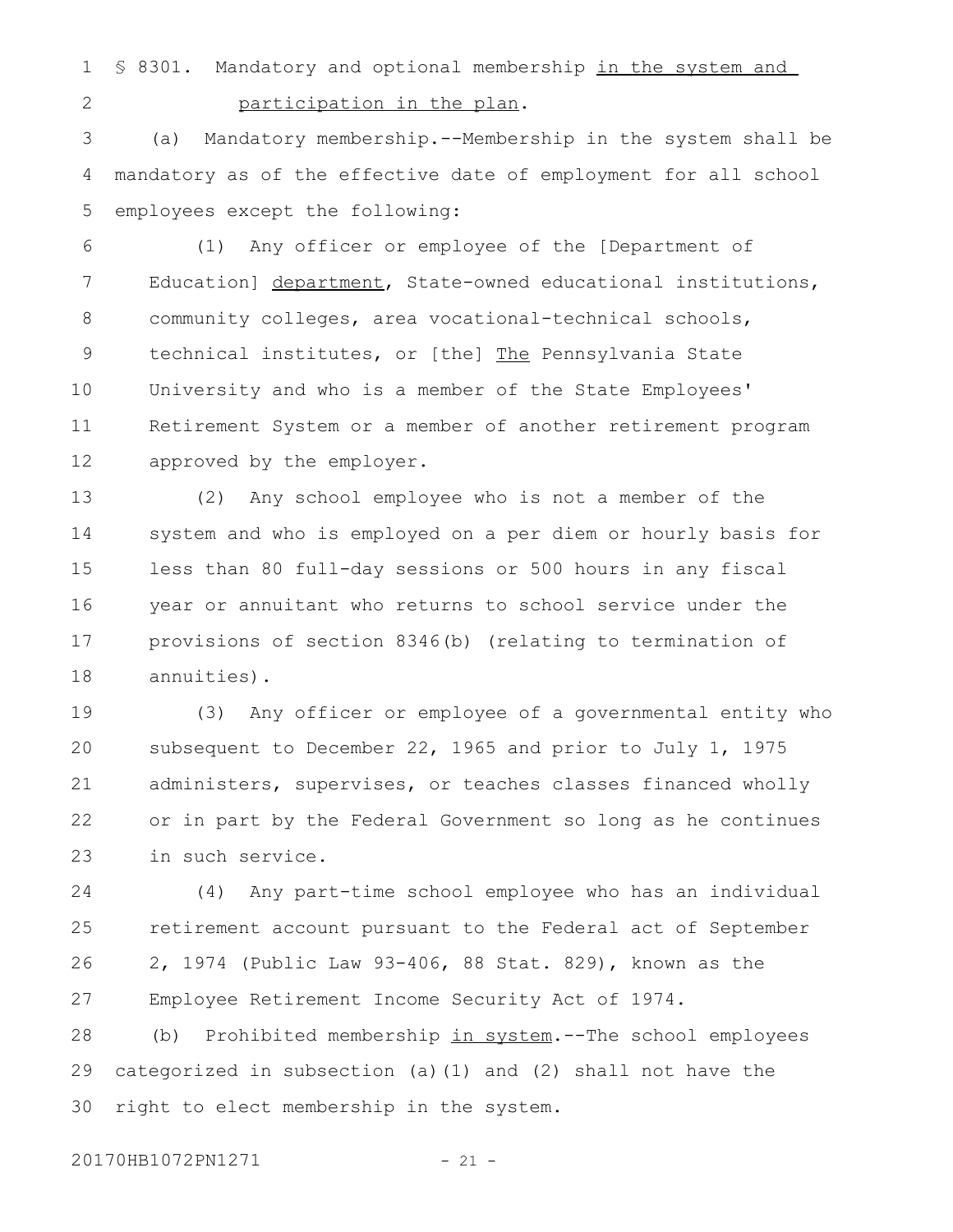(c) Optional membership in system.--The school employees categorized in subsection (a)(3) and, if otherwise eligible, subsection (a)(4) shall have the right to elect membership in the system. Once such election is exercised, membership shall commence from the original date of eligibility and shall continue until the termination of such service. 1 2 3 4 5 6

(d) Mandatory participation in plan.--The school employees who are mandatory members of Class T-G shall be mandatory 7 8

participants in the plan as of the effective date of membership in the system. 9 10

(e) Optional participation in plan.--The school employees who are optional members of the system as members of Class T-G shall be optional participants in the plan. The school employees who elect membership in the system as members of Class T-G also elect participation in the plan as of the effective date of membership in the system. 11 12 13 14 15 16

Section 105. Section 8302(a), (b)(1) and (2), (c) and (d) of Title 24, amended December 28, 2015 (P.L.529, No.93), is amended and the section is amended by adding a subsection to read: § 8302. Credited school service. 17 18 19 20

(a) Computation of credited service.--In computing credited school service of a member for the determination of benefits, a full-time salaried school employee shall receive one year of credit for each school year or the corresponding fraction thereof, in accordance with the proportion of the full school year for which the required regular member contributions have been made to the fund, or for which such contributions otherwise required for such service were not made to the fund solely by reason of any provision of this part relating to the limitations under IRC § 401(a)(17) or 415 or limitations on contributions 21 22 23 24 25 26 27 28 29 30

20170HB1072PN1271 - 22 -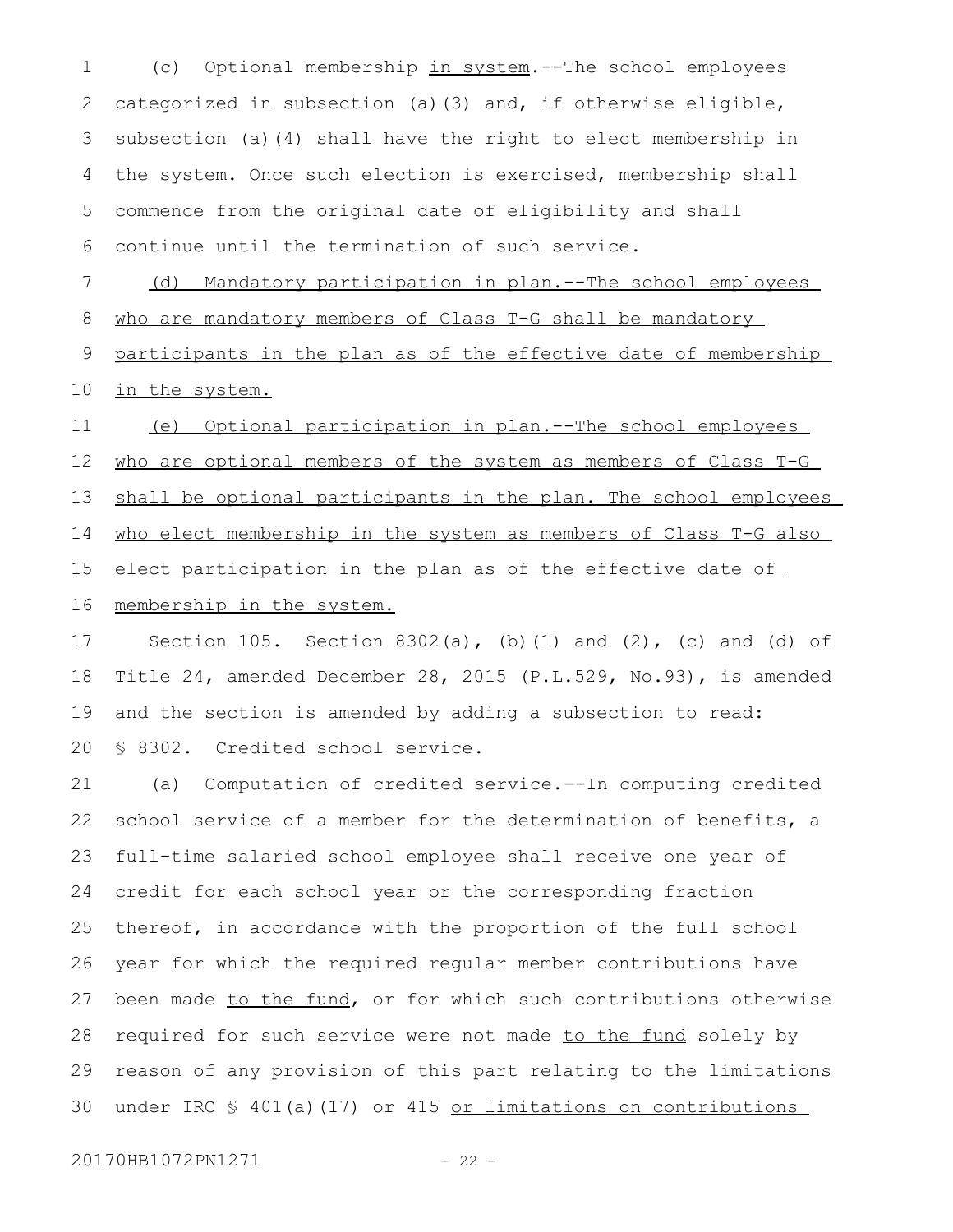applicable to a Class T-G member. A per diem or hourly school employee shall receive one year of credited service for each nonoverlapping period of 12 consecutive months in which he is employed and for which contributions are made to the fund, or would have been made to the fund but for such limitations under the IRC, or limitations on contributions applicable to a Class T-G member for at least 180 full-day sessions or 1,100 hours of employment. If such member was employed and contributions were made to the fund for less than 180 full-day sessions or 1,100 hours, he shall be credited with a fractional portion of a year determined by the ratio of the number of full-day sessions or hours of service actually rendered to 180 full-day sessions or 1,100 hours, as the case may be. A part-time salaried employee shall be credited with the fractional portion of the year which corresponds to the service actually rendered and for which contributions are or would have been made to the fund except for the limitations under the IRC or limitations applicable to a Class T-G member in relation to the service required as a comparable full-time salaried employee. In no case shall a member receive more than one year of credited service for any 12 consecutive months or a member who has elected multiple service receive an aggregate in the two systems of more than one year of credited service for any 12 consecutive months. (b) Approved leaves of absence.--An active member shall receive credit, and an active participant shall receive eligibility points, for an approved leave of absence provided that: 1 2 3 4 5 6 7 8 9 10 11 12 13 14 15 16 17 18 19 20 21 22 23 24 25 26 27

(1) the member returns for a period at least equal to the length of the leave or one year as a member of the system and, for Class T-G members, the participant returns to school 28 29 30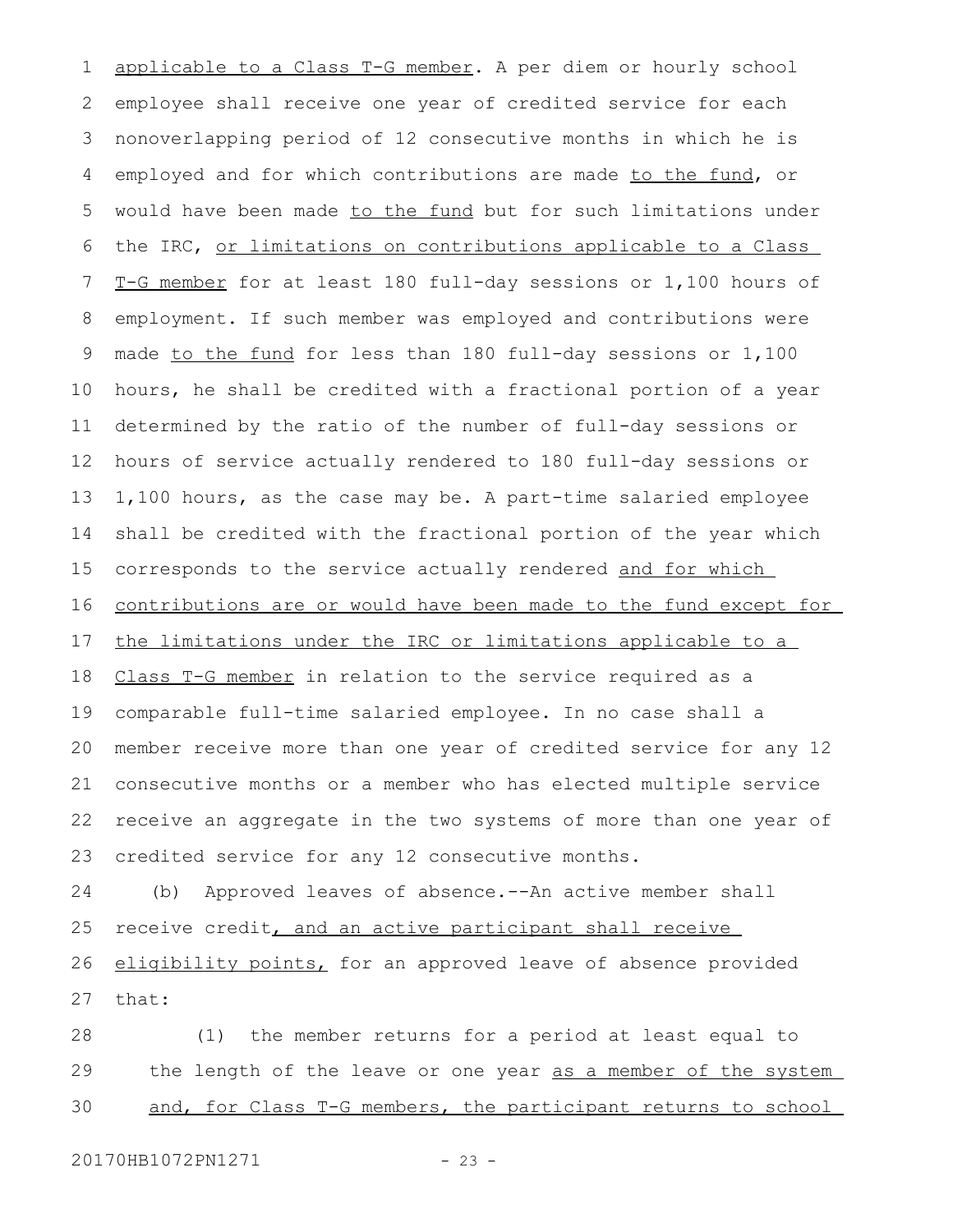| 1  | service as an active participant in the plan, whichever is     |
|----|----------------------------------------------------------------|
| 2  | less, to the school district which granted his leave, unless   |
| 3  | such condition is waived by the employer; and                  |
| 4  | the proper contributions are made by the member and<br>(2)     |
| 5  | the employer and, for Class T-G members, by the active         |
| 6  | participant and the employer.                                  |
| 7  | $\star$ $\star$ $\star$                                        |
| 8  | Cancellation of credited service.--<br>(C)                     |
| 9  | (1) All credited service in the system shall be                |
| 10 | [cancelled] canceled if a member withdraws his accumulated     |
| 11 | deductions[.] except that:                                     |
| 12 | (i) a member with Class T-G service credit and one             |
| 13 | or more other classes of service credit shall not have         |
| 14 | his service credit in the classes of service other than        |
| 15 | Class T-G canceled when the member receives a lump sum         |
| 16 | payment of accumulated deductions relating to the Class        |
| 17 | T-G service; and                                               |
| 18 | (ii) a member with Class T-G service credit and one            |
| 19 | or more other classes of service credit shall not have         |
| 20 | his service credit as a member of Class T-G canceled when      |
| 21 | the member receives a lump sum payment of accumulated          |
| 22 | deductions resulting from the other classes of service.        |
| 23 | (2) A partial or total distribution of accumulated total       |
| 24 | defined contributions to a participant who also is a member    |
| 25 | shall not cancel service credited in the system.               |
| 26 | Credit for military service.--A school employee who has<br>(d) |
| 27 | performed USERRA leave may receive credit in the system as     |
| 28 | follows:                                                       |
| 29 | (1) For purposes of determining whether a member is            |
| 30 | eligible to receive credited service in the system for a       |
|    |                                                                |

20170HB1072PN1271 - 24 -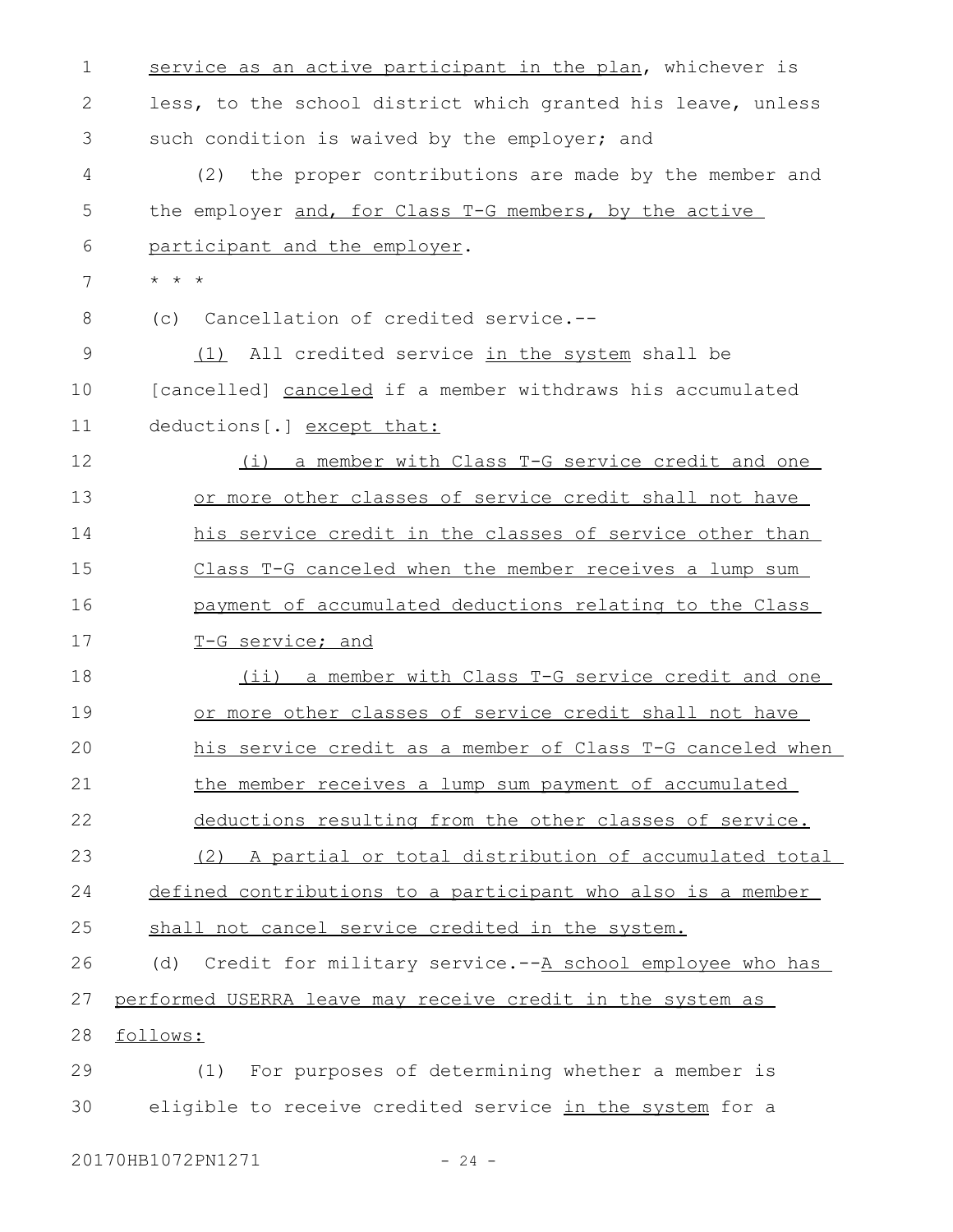period of active military service, other than active duty service to meet periodic training requirements, rendered after August 5, 1991, and that began before the effective date of this paragraph, the provisions of 51 Pa.C.S. Ch. 73 (relating to military leave of absence) shall apply to all individuals who were active members of the system when the period of military service began, notwithstanding if the member is not defined as an employee under 51 Pa.C.S. § 7301 (relating to definitions). 1 2 3 4 5 6 7 8 9

(1.1) School employees may not receive service credit or exercise the options under 51 Pa.C.S. § 7306(a), (b) and (c) (relating to retirement rights) for military leaves that begin on or after the effective date of this subsection, except otherwise provided under this subsection. 10 11 12 13 14

(2) A school employee who has performed USERRA leave may receive credit as provided by this paragraph. 15 16

(i) A school employee who is reemployed from USERRA leave as an active member of the system shall be treated as not having incurred a break in school service by reason of the USERRA leave and shall be granted eligibility points as if the school employee had not been on the USERRA leave. If a school employee who is reemployed from USERRA leave as an active member of the system subsequently makes regular member contributions, shared-risk member contributions and any other member contributions in the amounts and in the time periods required by 38 U.S.C. Ch. 43 (relating to employment and reemployment rights of members of the uniformed services) and IRC § 414(u) as if the school employee had continued in his school office or employment and performed school 17 18 19 20 21 22 23 24 25 26 27 28 29 30

20170HB1072PN1271 - 25 -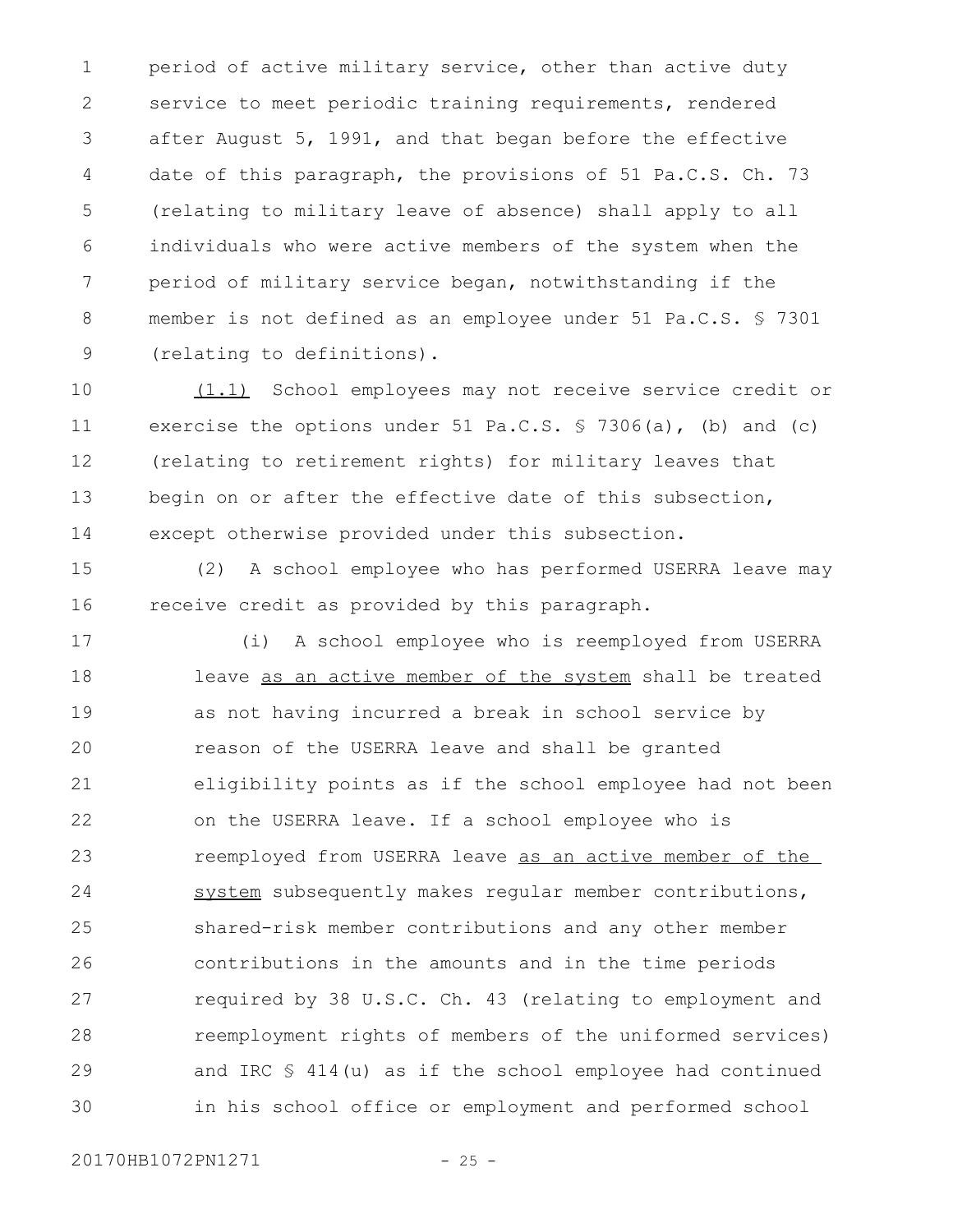service and been compensated during the period of USERRA leave, then the school employee shall be granted school service credit for the period of USERRA leave. The employee shall have his benefits, rights and obligations determined under this part as if he was an active member who performed creditable school service during the USERRA leave in the job position that he would have held had he not been on USERRA leave and received the compensation on which the member contributions to receive school service credit for the USERRA leave were determined. 1 2 3 4 5 6 7 8 9 10

(ii) For purposes of determining whether a school employee has made the required employee contributions for school service credit for USERRA leave, if an employee who is reemployed from USERRA leave as an active member of the system terminates school service or dies in school service before the expiration of the allowed payment period, school service credit for the USERRA leave shall be granted as if the required member contributions were paid the day before termination or death. The amount of the required member contributions shall be treated as an incomplete payment subject to the provisions of section 8325 (relating to incomplete payments). Upon a subsequent return to school service or to State service as a multiple service member, the required member contributions treated as incomplete payments shall be treated as member contributions that were either withdrawn in a lump sum at termination or paid as a lump sum under section 8345(a)(4) (relating to member's options). For this purpose, the exclusion of Class T-E and Class T-F members from electing a form of payment 11 12 13 14 15 16 17 18 19 20 21 22 23 24 25 26 27 28 29 30

20170HB1072PN1271 - 26 -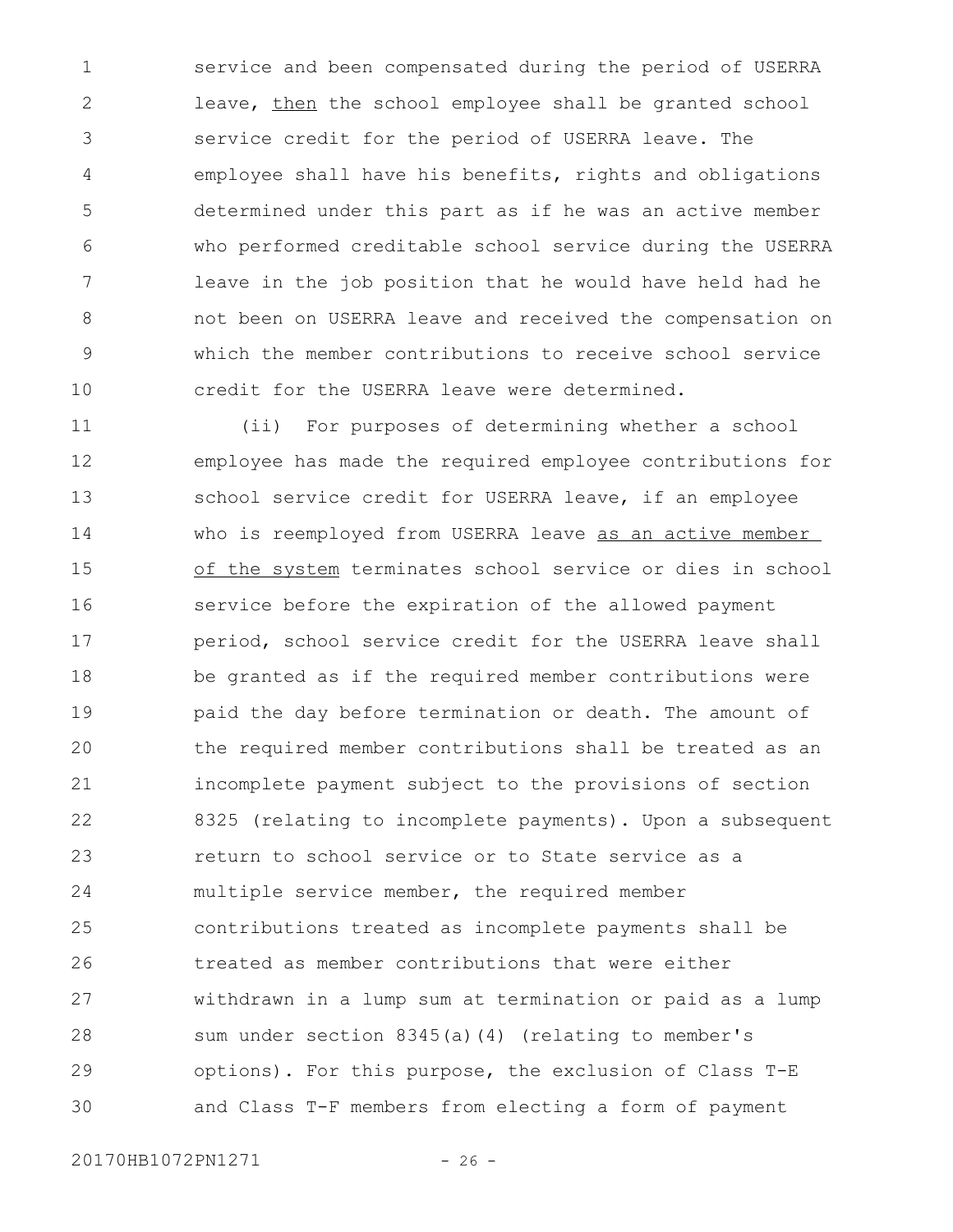under section 8345(a)(4)(iii) shall be ignored.

(iii) A school employee who is reemployed from USERRA leave as an active member of the system and who does not make the required member contributions or makes only part of the required member contributions within the allowed payment period shall not be: 2 3 4 5 6

(A) Granted credited service for the period of USERRA leave for which the required member contributions were not timely made. 7 8 9

(B) Eligible to subsequently make contributions. (C) Granted either school service credit or nonschool service credit for the period of USERRA leave for which the required member contributions were not timely made. 10 11 12 13 14

(3) A school employee who is a member of the system and performs USERRA leave from which the employee could have been reemployed from USERRA leave had the school employee returned to school service in the time frames required by 38 U.S.C. Ch. 43 for reemployment rights, but did not do so, shall be able to receive creditable nonschool service as nonintervening military service for the period of USERRA leave if the employee later returns to school service and is otherwise eligible to purchase the service as nonintervening military service. 15 16 17 18 19  $20$ 21 22 23 24

(4) [A school employee] An active or inactive member who, on or after the effective date of this subsection, is granted a leave of absence under section 1178 of the Public School Code, a leave of absence under 51 Pa.C.S. § 4102 (relating to leaves of absence for certain government employees) or a military leave under 51 Pa.C.S. Ch. 73, that 25 26 27 28 29 30

20170HB1072PN1271 - 27 -

1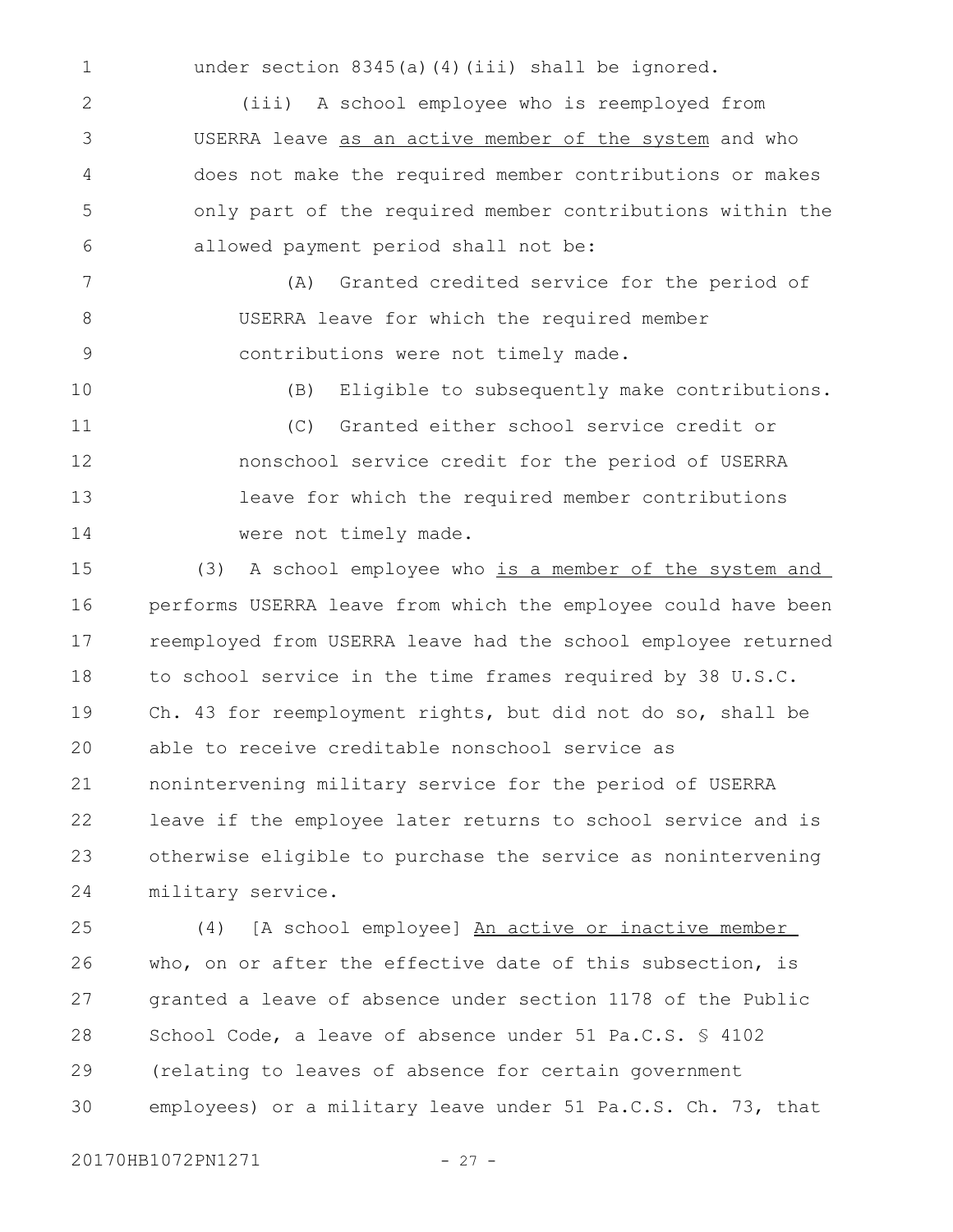is not USERRA leave shall be able to receive creditable nonschool service as nonintervening military service should the employee return to school service as an active member of the system and is otherwise eligible to purchase the service as nonintervening military service. 1 2 3 4 5

(5) If a member dies while performing USERRA leave, the beneficiaries or survivor annuitants of the deceased member shall be entitled to any additional benefits, including eligibility points, other than benefit accruals relating to the period of qualified military service, provided under this part as if the member resumed and then terminated employment on account of death. 6 7 8 9 10 11 12

(6) A school employee who is on a leave of absence from his duties as a school employee and for which 51 Pa.C.S. § 4102 provides that he is not to suffer a loss of pay, time or efficiency shall not be an active member, receive service credit or make member contributions for the leave of absence except as provided for in this part. Notwithstanding this paragraph, any pay the member receives under section 1178 of the Public School Code or 51 Pa.C.S. § 4102 shall be included in the determination of final average salary and other calculations in the system utilizing compensation as if the payments were compensation under this part. 13 14 15 16 17 18 19  $20$ 21 22 23

(e) Military service by participant.--A participant who has performed USERRA leave shall be treated and may make 24 25

contributions as follows: 26

(1) A participant who is reemployed from USERRA leave shall be treated as not having incurred a break in school service by reason of the USERRA leave and shall be granted eligibility points as if the participant had not been on 27 28 29 30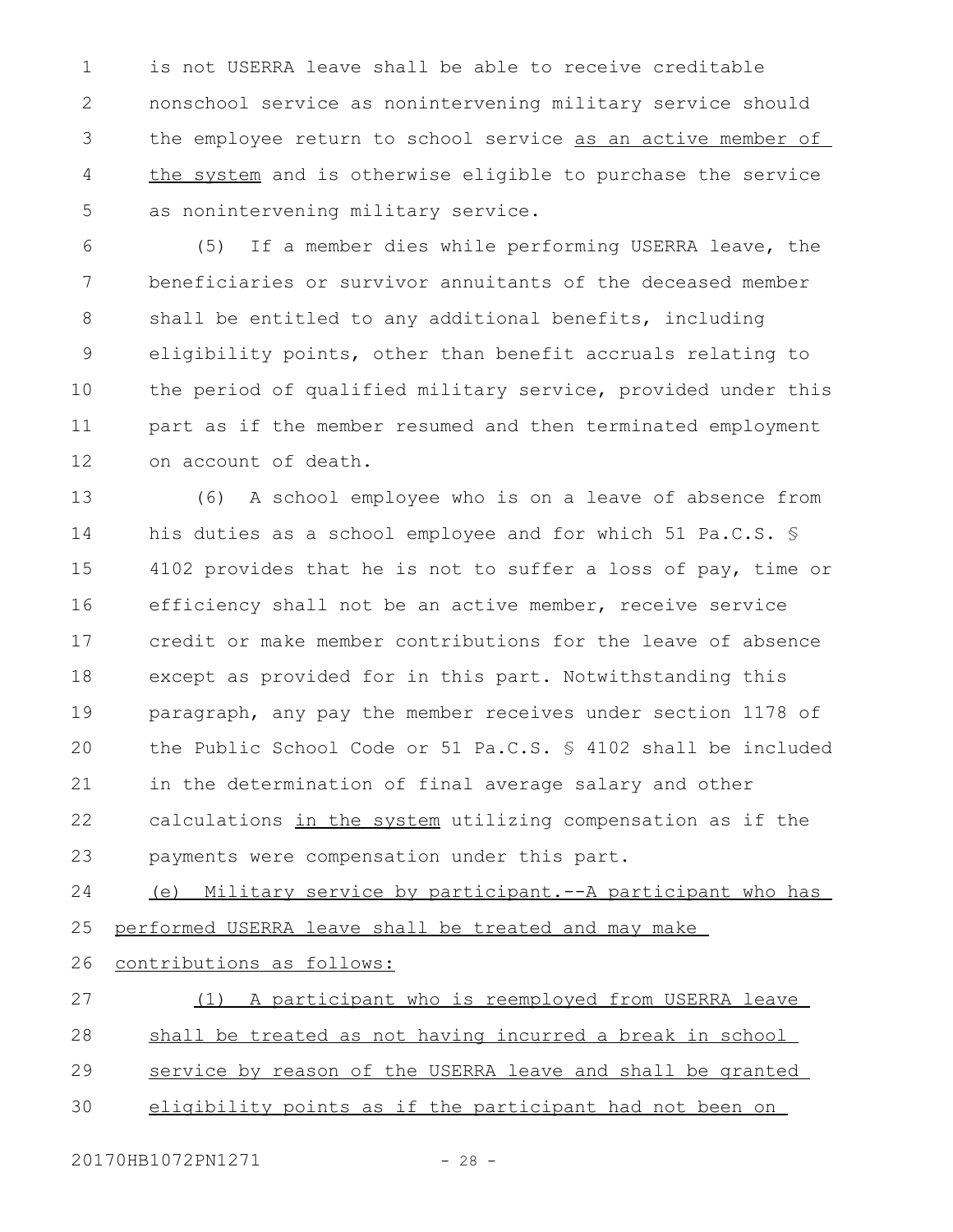| $\mathbf 1$   | USERRA leave. If a participant who is reemployed from USERRA         |
|---------------|----------------------------------------------------------------------|
| $\mathbf{2}$  | leave subsequently makes mandatory pickup participant                |
| 3             | <u>contributions in the amounts and in the time periods required</u> |
| 4             | by 38 U.S.C. Ch. 43 and IRC § 414(u) as if the participant           |
| 5             | had continued in his school employment and performed school          |
| 6             | service and been compensated during the period of USERRA             |
| 7             | leave, the participant's employer shall make the                     |
| $8\,$         | corresponding employer defined contributions. The employee           |
| $\mathcal{G}$ | shall have his contributions, benefits, rights and                   |
| 10            | obligations determined under this part as if he was an active        |
| 11            | participant who performed school service during the USERRA           |
| 12            | leave in the job position that he would have held had he not         |
| 13            | been on USERRA leave and received the compensation on which          |
| 14            | the mandatory pickup participant contributions to receive            |
| 15            | school service credit for the USERRA leave were determined,          |
| 16            | including the right to make voluntary contributions as               |
| 17            | permitted by law.                                                    |
| 18            | (2) A participant who is reemployed from USERRA leave                |
| 19            | and does not make the mandatory pickup participant                   |
| 20            | contributions or makes only part of the mandatory pickup             |
| 21            | participant contributions within the allowed payment period          |
| 22            | shall not be eligible to make mandatory pickup participant           |
| 23            | contributions and voluntary contributions at a later date for        |
| 24            | the period of USERRA leave for which the mandatory pickup            |
| 25            | participant contributions were not timely made.                      |
| 26            | A participant who performs USERRA leave from which<br>(3)            |
| 27            | the employee could have been reemployed from USERRA leave had        |
| 28            | the school employee returned to school service in the time           |
| 29            | frames required by 38 U.S.C. Ch. 43 for reemployment rights,         |
| 30            | but did not do so, shall not be eligible to make mandatory           |
|               |                                                                      |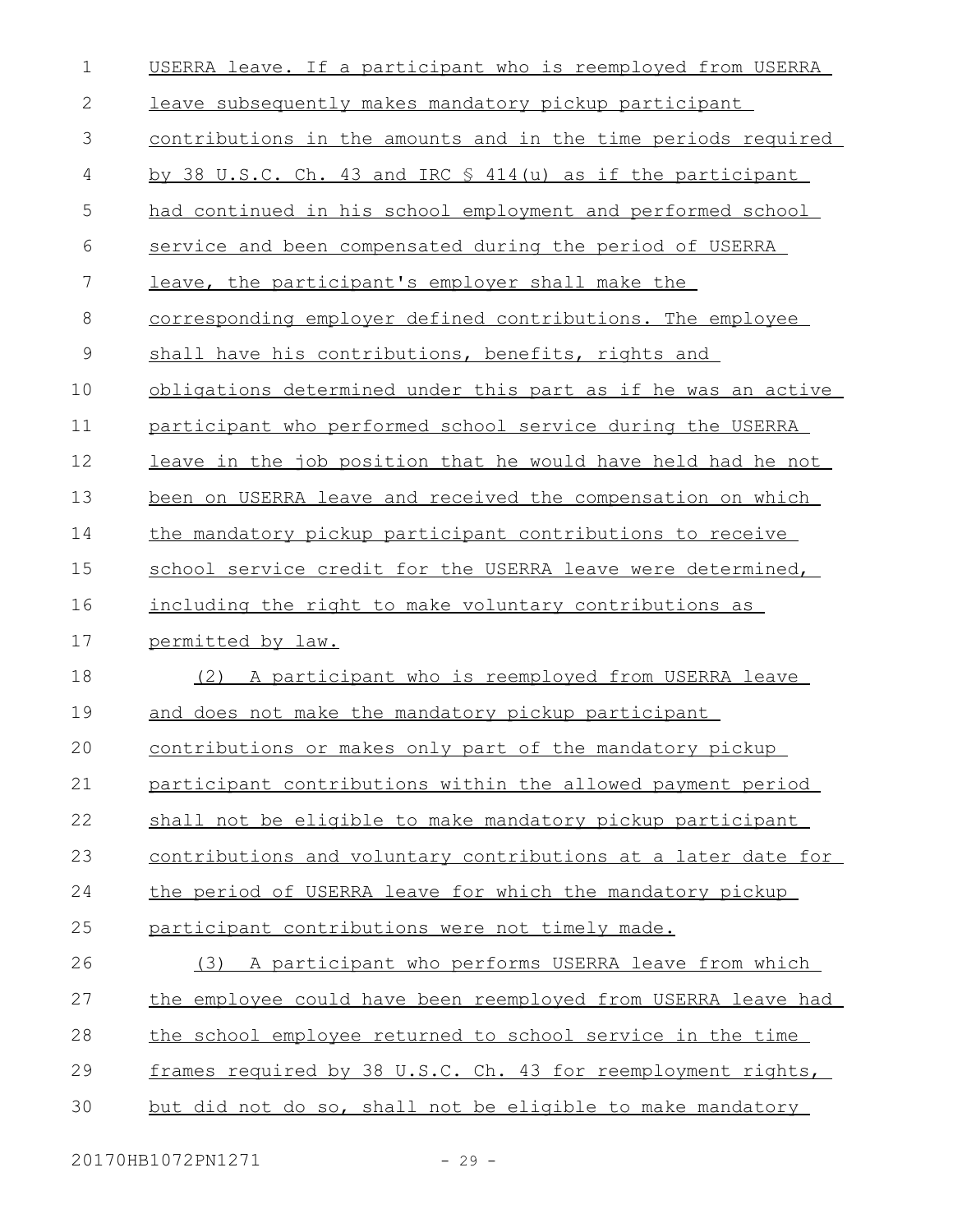| $\mathbf 1$  | pickup participant contributions or voluntary contributions         |
|--------------|---------------------------------------------------------------------|
| $\mathbf{2}$ | for the period of USERRA leave should the employee later            |
| 3            | return to school service and be a participant in the plan.          |
| 4            | An active participant or inactive participant who,<br>(4)           |
| 5            | on or after the effective date of this subsection, is granted       |
| 6            | a leave of absence under 51 Pa.C.S. § 4102 or a military            |
| 7            | leave under 51 Pa.C.S. Ch. 73 that is not USERRA leave shall        |
| 8            | not be eligible to make mandatory pickup participant                |
| $\mathsf 9$  | <u>contributions or voluntary contributions during or for the</u>   |
| 10           | leave of absence or military leave and shall not have               |
| 11           | employer defined contributions made during such leave,              |
| 12           | without regard to whether or not the participant received           |
| 13           | salary, wages, stipends, differential wage payments or other        |
| 14           | payments from his employer during the leave, notwithstanding        |
| 15           | any provision to the contrary in 51 Pa.C.S. \$ 4102 or Ch. 73.      |
| 16           | (5) If a participant dies while performing USERRA leave,            |
| 17           | then the beneficiaries or successor payees, as the case may         |
| 18           | be, of the deceased participant are entitled to any                 |
| 19           | additional benefits, other than benefit accruals relating to        |
| 20           | the period of qualified military service, provided under this       |
| 21           | part had the participant resumed and then terminated                |
| 22           | employment on account of death.                                     |
| 23           | Section. 105.1. Section 8303(c) of Title 24 is amended and          |
| 24           | the section is amended by adding a subsection to read:              |
| 25           | § 8303. Eligibility points for retention and reinstatement of       |
| 26           | service credits.                                                    |
| 27           | * * *                                                               |
| 28           | Purchase of previous creditable service.--[Every]<br>(C)            |
| 29           | Subject to the limitations in subsection $(c.1)$ , an active member |
| 30           | of the system or a multiple service member who is an active         |
|              |                                                                     |

20170HB1072PN1271 - 30 -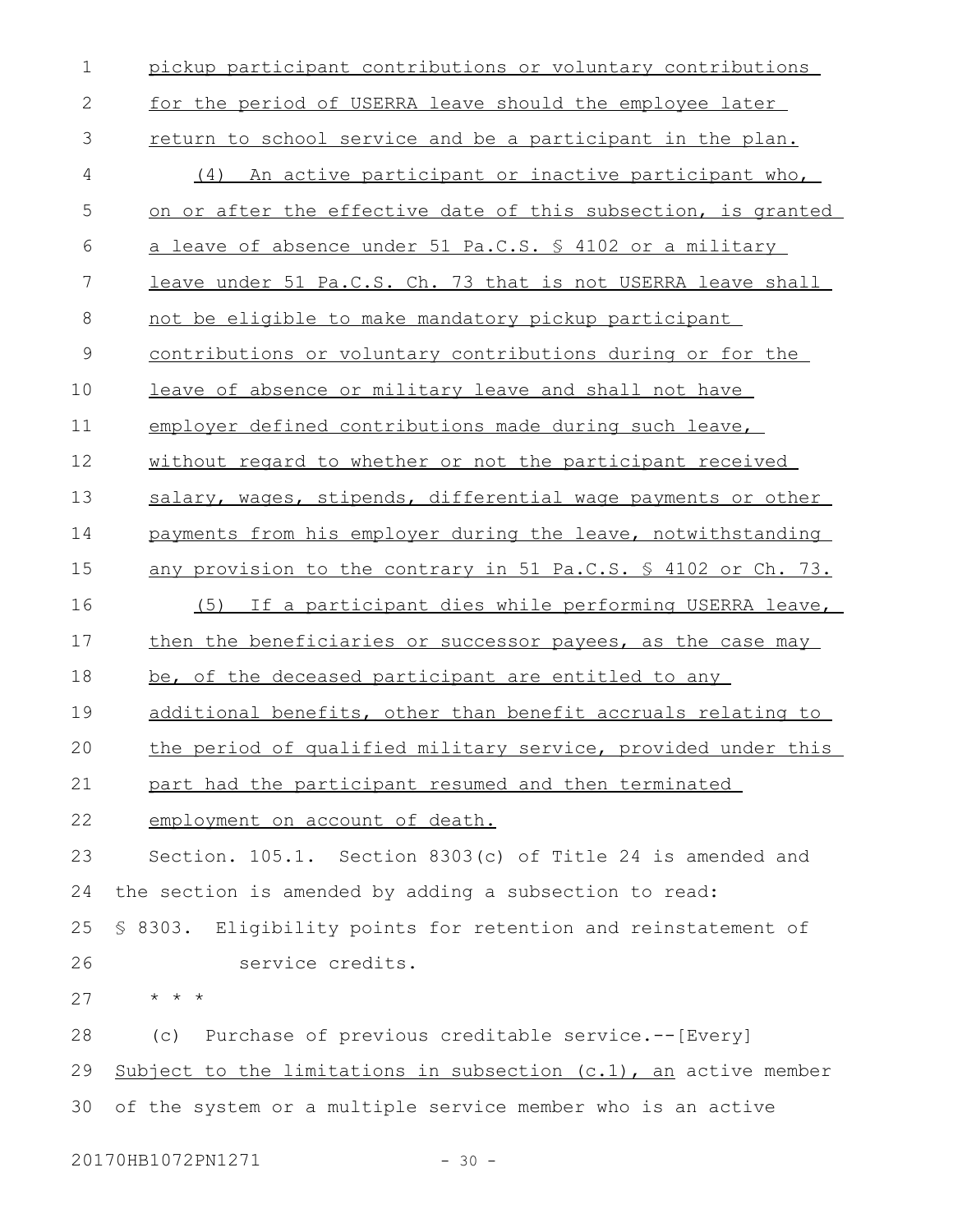member of the State Employees' Retirement System on or after the effective date of this part may purchase credit and receive eligibility points: 1 2 3

(1) as a member of Class T-C, Class T-E or Class T-F for previous creditable school service or creditable nonschool service; [or] 4 5 6

(2) as a member of Class T-D for previous creditable school service, provided the member elects to become a Class T-D member pursuant to section 8305.1 (relating to election to become a Class T-D member); or 7 8 9 10

(3) as a member of Class T-G for previous creditable school service performed as a Class T-G member; 11 12

upon written agreement by the member and the board as to the manner of payment of the amount due for credit for such service; except, that any purchase for reinstatement of service credit shall be for all service previously credited. 13 14 15 16

(c.1) Ineligibility to purchase previous school service 17

credit.--An active member of Class T-G, or a multiple service 18

member who is an active member of Class A-5 in the State 19

Employees' Retirement System, shall not be eligible to purchase 20

service credit for previous school service, whether or not 21

previously credited in the system, except to reinstate 22

previously credited Class T-G service credit for which 23

accumulated deductions were withdrawn, and except to the extent 24

that any other provision of law requires or allows the crediting 25

of any period of leave to be purchased as school service after 26

the member returns from the leave to school service. 27

\* \* \* 28

Section 106. Section 8304(a) of Title 24 is amended to read: § 8304. Creditable nonschool service. 29 30

20170HB1072PN1271 - 31 -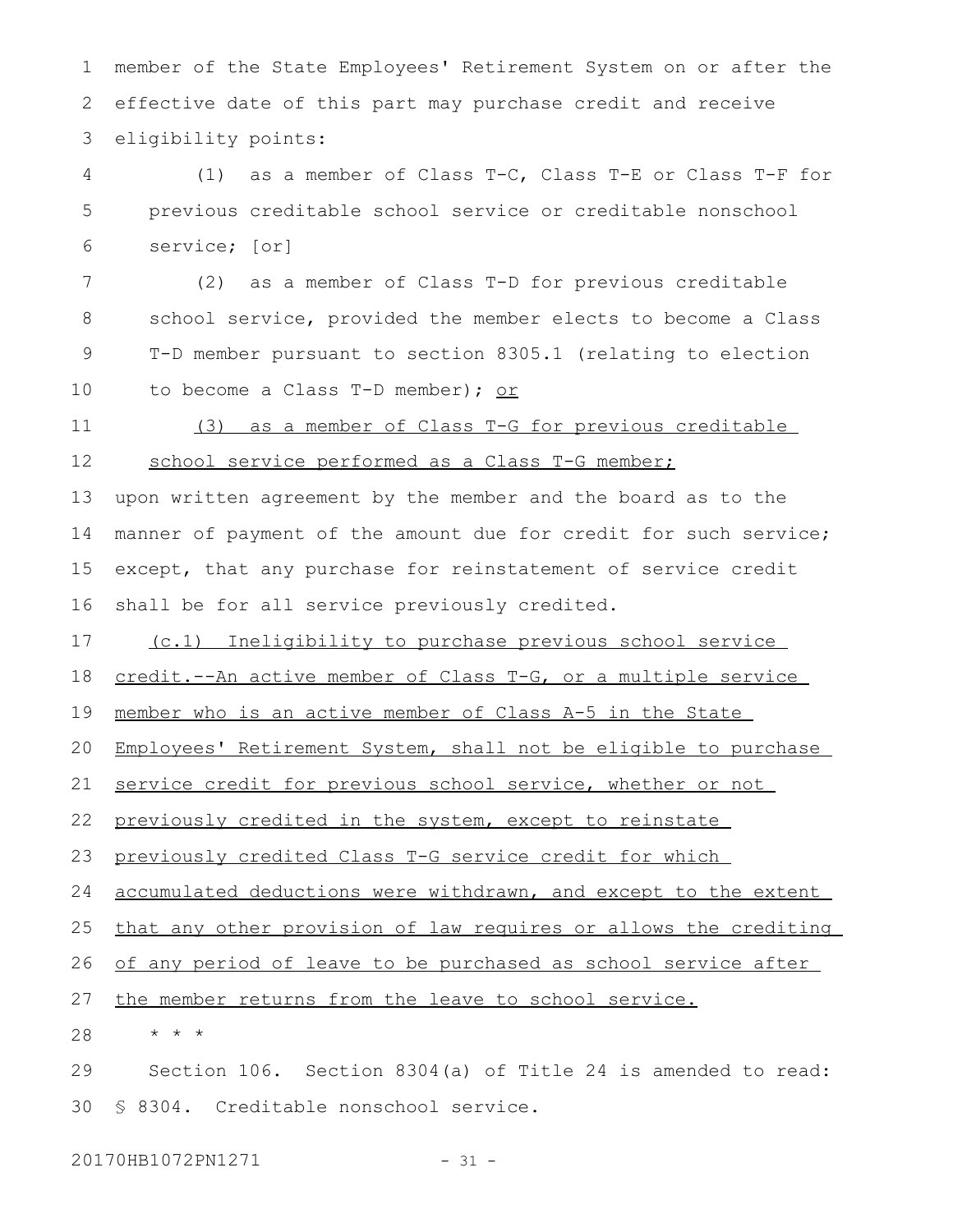(a) Eligibility.--An active member in a class other than Class T-G, or a multiple service member who is an active member of the State Employees' Retirement System in a class other than Class A-5, shall be eligible to receive Class T-C, Class T-E or Class T-F service credit for creditable nonschool service and Class T-D, Class T-E or Class T-F service for intervening military service, provided the member becomes a Class T-D member pursuant to section 8305.1 (relating to election to become a Class T-D member) or Class T-F member pursuant to section 8305.2 (relating to election to become a Class T-F member) or 8305 (relating to classes of service), as set forth in subsection (b) provided that he is not entitled to receive, eligible to receive now or in the future, or is receiving retirement benefits for such service under a retirement system administered and wholly or partially paid for by any other governmental agency or by any private employer, or a retirement program approved by the employer in accordance with section 8301(a)(1) (relating to mandatory and optional membership), and further provided that such service is certified by the previous employer and the manner of payment of the amount due is agreed upon by the member, the employer, and the board. An active member who is a member of Class T-G or a multiple service member who is a State employee and an active member of the State Employees' Retirement System as a member of Class A-5 shall be eligible for Class T-G service credit for creditable nonschool service as set forth in subsection (b)(2) for which the member makes the required contributions to the fund. 1 2 3 4 5 6 7 8 9 10 11 12 13 14 15 16 17 18 19 20 21 22 23 24 25 26 27

\* \* \* 28

Section 107. Section 8305(a), (b), (c)(1) and (4), (d) and (e) of Title 24 are amended and the section is amended by adding 29 30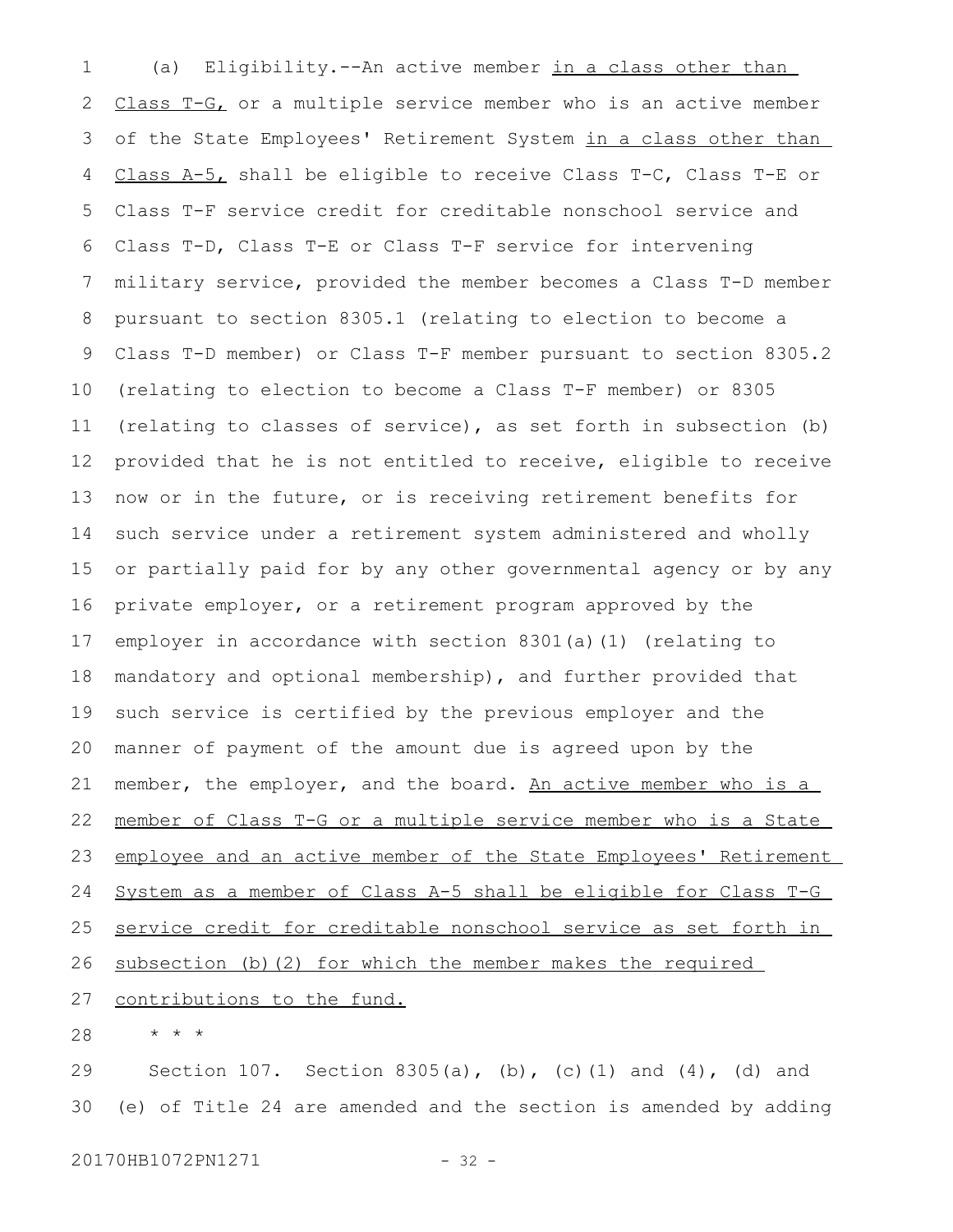a subsection to read: 1

§ 8305. Classes of service. 2

(a) Class T-C membership.--A school employee who is a member of Class T-C on the effective date of this part or who becomes a member of the system subsequent to the effective date of this part shall be classified as a Class T-C member, provided the school employee does not become a member of Class T-D pursuant to subsection (c) and does not become a member of Class T-G pursuant to subsection (f). 3 4 5 6 7 8 9

(b) Other class membership.--A school employee who is a member of a class of service other than Class T-C on the effective date of this part may elect to become a member of Class T-C or Class T-D or may retain his membership in such other class until the service is discontinued or he elects to become a full coverage member or elects to purchase credit for previous school or creditable nonschool service. Any service thereafter as a member of the system shall be credited as Class T-C [or], T-D or T-G service as applicable. 10 11 12 13 14 15 16 17 18

(c) Class T-D membership.-- 19

(1) A person who becomes a school employee and an active member, or a person who becomes a multiple service member who is a State employee and a member of the State Employees' Retirement System, on or after the effective date of this subsection shall be classified as a Class T-D member upon payment of regular member contributions. Any prior school service credited as Class T-C service shall be credited as Class T-D service, subject to the limitations contained in paragraph (4) and section 8303(c.1) (relating to eligibility points for retention and reinstatement of service credits). \* \* \* 20 21 22 23 24 25 26 27 28 29 30

20170HB1072PN1271 - 33 -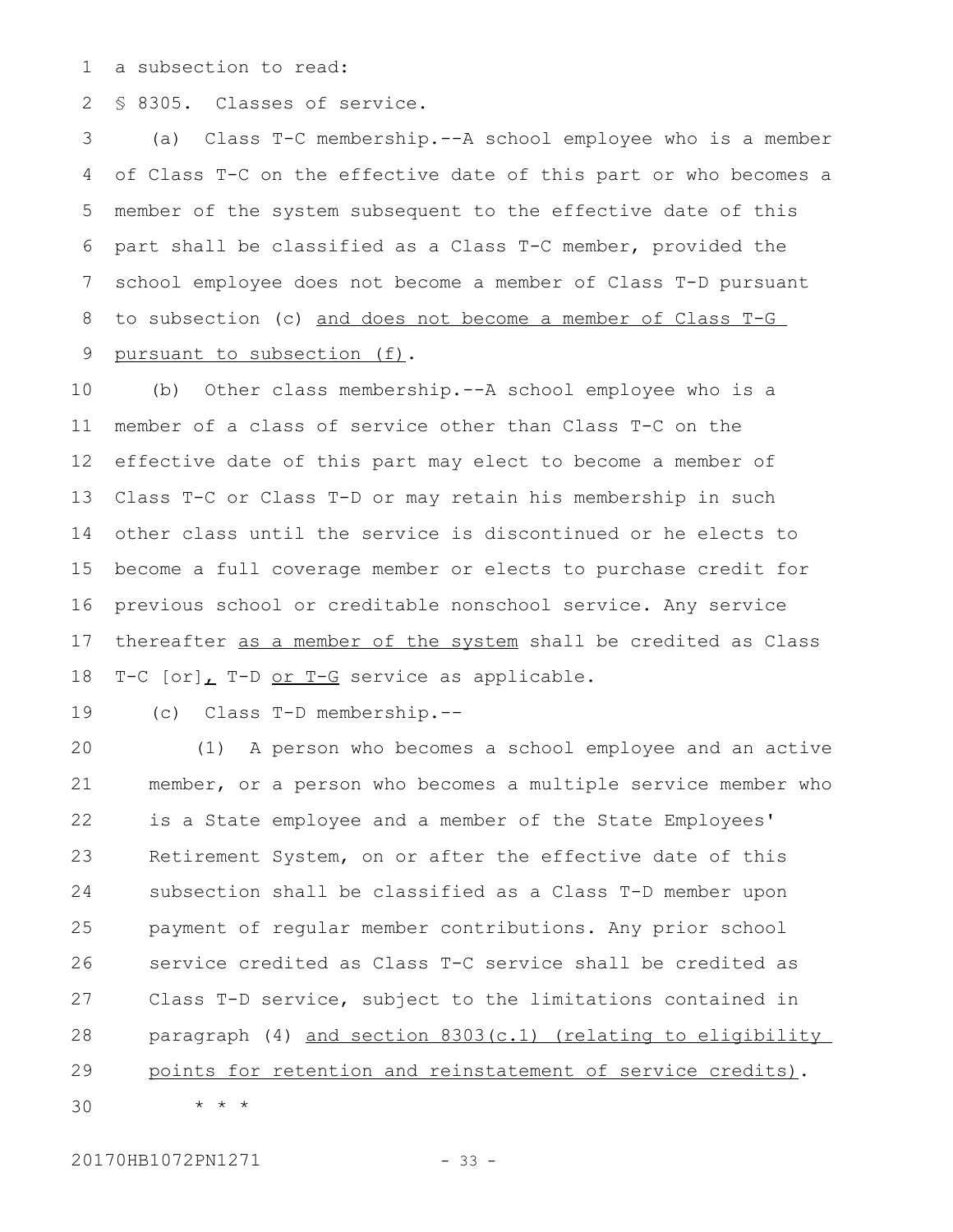(4) (i) School service performed as Class T-C service before the effective date of this subsection shall be credited as Class T-D service only upon completion of all acts necessary for the school service to be credited as Class T-C service had this subsection not been enacted. 1 2 3 4 5

(ii) A person who is not a school employee or a State employee on June 30, 2001, and July 1, 2001, and who has previous school service shall not receive Class T-D service credit for school service performed before July 1, 2001, until the person becomes an active member or an active member of the State Employees' Retirement System and a multiple service member and earns three eligibility points by performing credited school service in a class other than Class T-G or State service in a class other than Class A-5 after June 30, 2001. This subparagraph does not apply to a disability annuitant who returns to school service after June 30, 2001, upon termination of the disability annuity. 6 7 8 9 10 11 12 13 14 15 16 17 18

(d) Class T-E membership.--Notwithstanding any other provision, a person who first becomes a school employee and an active member, or a person who first becomes a multiple service member who is a State employee and a member of the State Employees' Retirement System, on or after the effective date of this subsection shall be classified as a Class T-E member upon payment of regular member contributions and the shared-risk contributions, provided the member does not terminate service and then return to service on or after July 1, 2018. 19 20 21 22 23 24 25 26 27

(e) Class T-F membership.--Notwithstanding any other provision, a person who first becomes a school employee and an active member, or a person who first becomes a multiple service 28 29 30

20170HB1072PN1271 - 34 -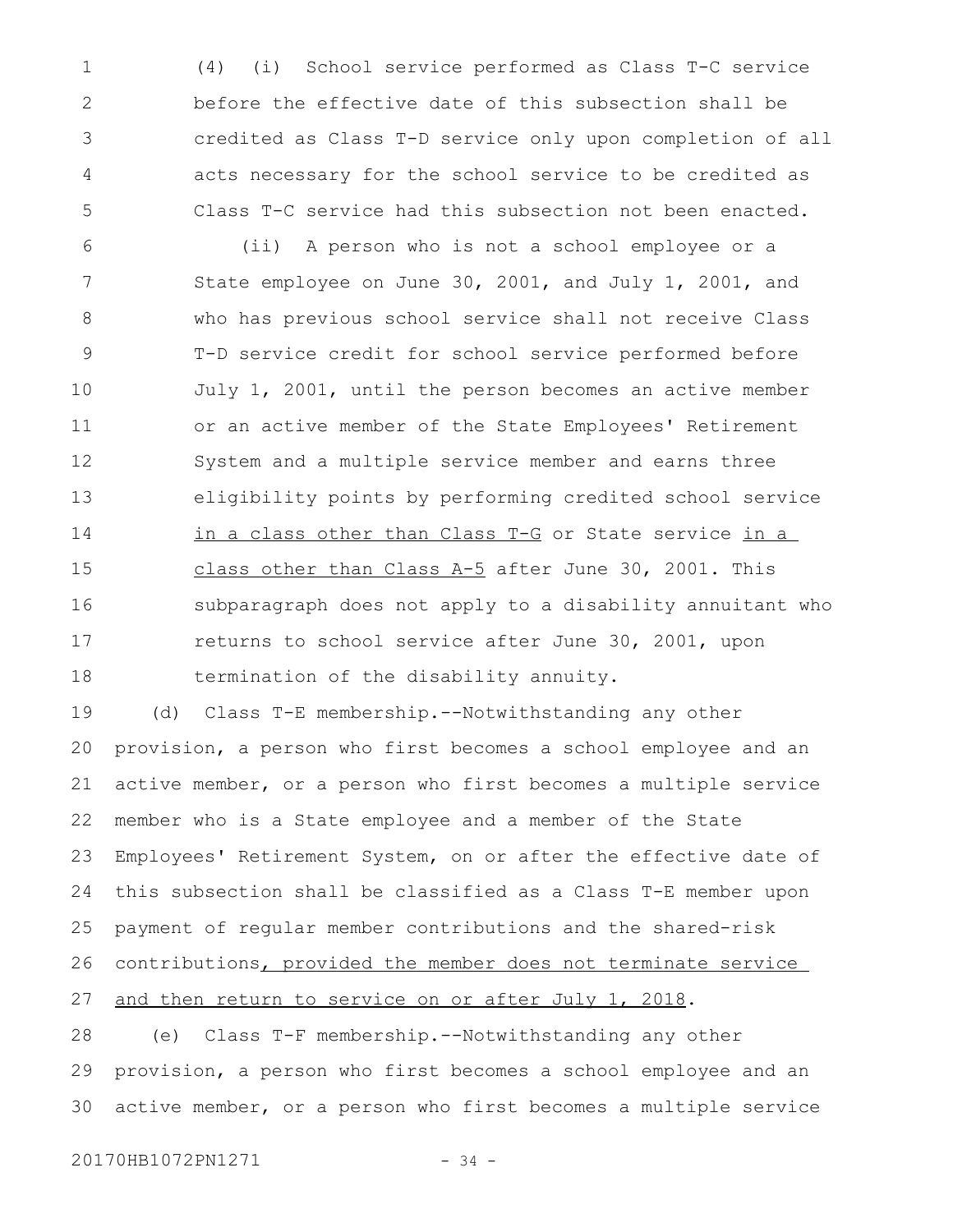member who is a State employee and a member of the State Employees' Retirement System, on or after the effective date of this subsection and who is eligible to become a Class T-E member shall have the right to elect into Class T-F membership, provided the person elects to become a Class T-F member pursuant to section 8305.2 (relating to election to become a Class T-F member), upon written election filed with the board and payment of regular member contributions and the shared-risk contributions, provided the member does not terminate service and then return to service on or after July 1, 2018. (f) Class T-G membership.--A person who first becomes a school employee and an active member, or a person who first becomes a multiple service member who is a State employee and a member of the State Employees' Retirement System, on or after July 1, 2018, shall be classified as a Class T-G member upon payment of regular member contributions and the shared risk contributions. Section 108. Sections 8305.1(c) and 8305.2(c) of Title 24 are amended to read: § 8305.1. Election to become a Class T-D member. \* \* \* (c) Effect of election.--An election to become a Class T-D member shall remain in effect until the termination of employment. Those members who, on the effective date of this section, contribute at the rate of 5 1/4% shall be deemed to have accepted the basic contribution rate of 6 1/2% for all Class T-D service performed on or after January 1, 2002. Those members who, on the effective date of this section, contribute at the rate of 6 1/4% shall be deemed to have accepted the basic contribution rate of 7 1/2% for all Class T-D service performed 1 2 3 4 5 6 7 8 9 10 11 12 13 14 15 16 17 18 19 20 21 22 23 24 25 26 27 28 29 30

20170HB1072PN1271 - 35 -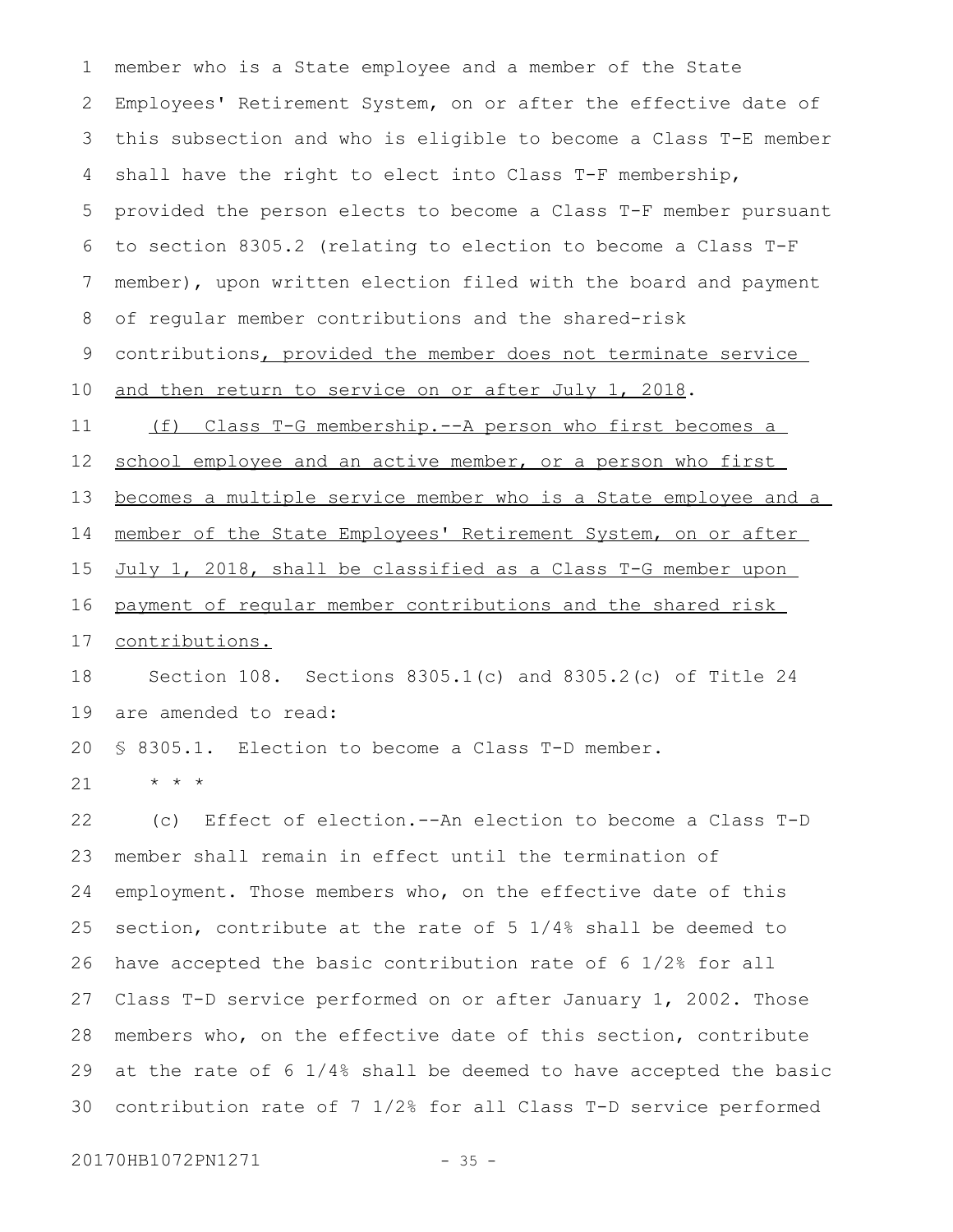on or after January 1, 2002. Upon termination and a subsequent reemployment that occurs before July 1, 2018, the class of service of the school employee shall be credited in the class of service otherwise provided for in this part. If the reemployment occurs on or after July 1, 2018, the school employee's eligibility for membership and class of service in the system or participation in the plan shall be as provided in this part. \* \* \* § 8305.2. Election to become a Class T-F member. \* \* \* (c) Effect of election.--An election to become a Class T-F member shall be irrevocable and shall commence from the original date of eligibility[. A member who elects Class T-F membership shall receive Class T-F service credit on any and all future service, regardless of whether the member terminates service or has a break in service.] and shall remain in effect for all future school service creditable in the system that otherwise would not be credited as Class T-G service. \* \* \* Section 108.1. Title 24 is amended by adding a section to read: § 8305.3. Election to become a Class T-G member. (a) General rule.--A member who returns to school service on or after July 1, 2018, may make a one-time election to become a member of Class T-G. (b) Time for making election.--A member must elect to become a Class T-G member by filing a written election with the board within 45 days of notification by the board of the member's eligibility to elect Class T-G membership and participation. A school employee who is eligible to become a Class T-G member who 1 2 3 4 5 6 7 8 9 10 11 12 13 14 15 16 17 18 19  $20$ 21 22 23 24 25 26 27 28 29 30

20170HB1072PN1271 - 36 -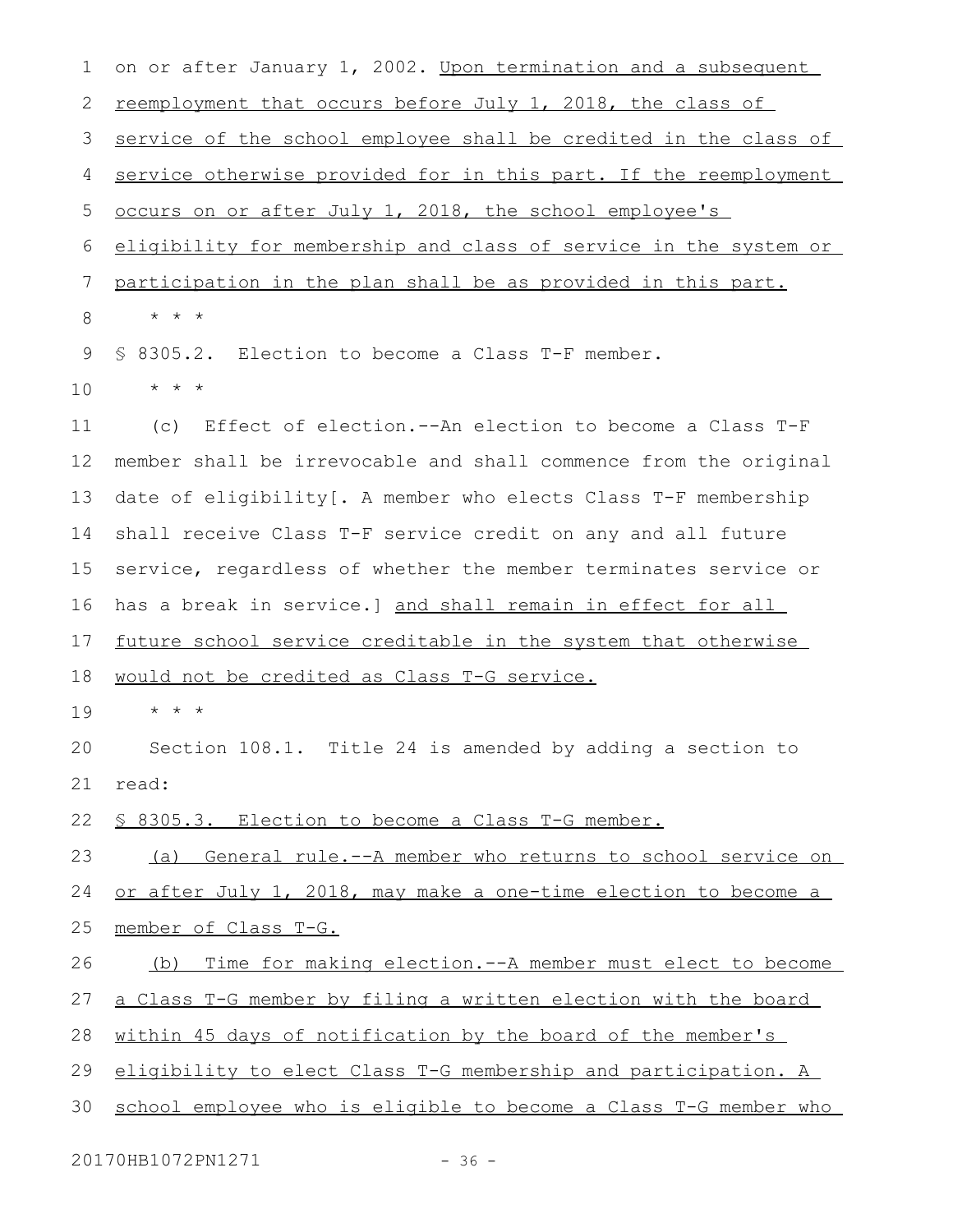begins USERRA leave during the election period without having elected Class T-G membership may make the election within 45 days after being reemployed from USERRA leave. (c) Effect of election.--An election to become a Class T-G member shall be irrevocable and shall commence from the original date of the member's return to service. A member who elects Class T-G membership shall receive Class T-G service credit on any and all future service, regardless of whether the member terminates service or has a break in service. (d) Effect of failure to make election.--A member who fails to timely file an election to become a Class T-G member shall never be able to elect Class T-G service, regardless of whether the member terminates service or has a break in service. Section 108.2. Sections 8306 and 8307(b) and (c) of Title 24 are amended to read: § 8306. Eligibility points. (a) General rule.--An active member of the system shall accrue one eligibility point for each year of credited service as a member of the [school or State retirement] system or if a multiple service member, as a member of the State Employees' Retirement system. A member shall accrue an additional twothirds of an eligibility point for each year of Class D-3 credited service under the State Employees' Retirement System. In the case of a fractional part of a year of credited service, a member shall accrue the corresponding fractional portion of an eligibility point. (a.1) USERRA leave.--A member or participant who is 1 2 3 4 5 6 7 8 9 10 11 12 13 14 15 16 17 18 19 20 21 22 23 24 25 26 27

reemployed from USERRA leave or who dies while performing USERRA leave shall be granted the eligibility points that he would have accrued had he continued in his school office or employment 28 29 30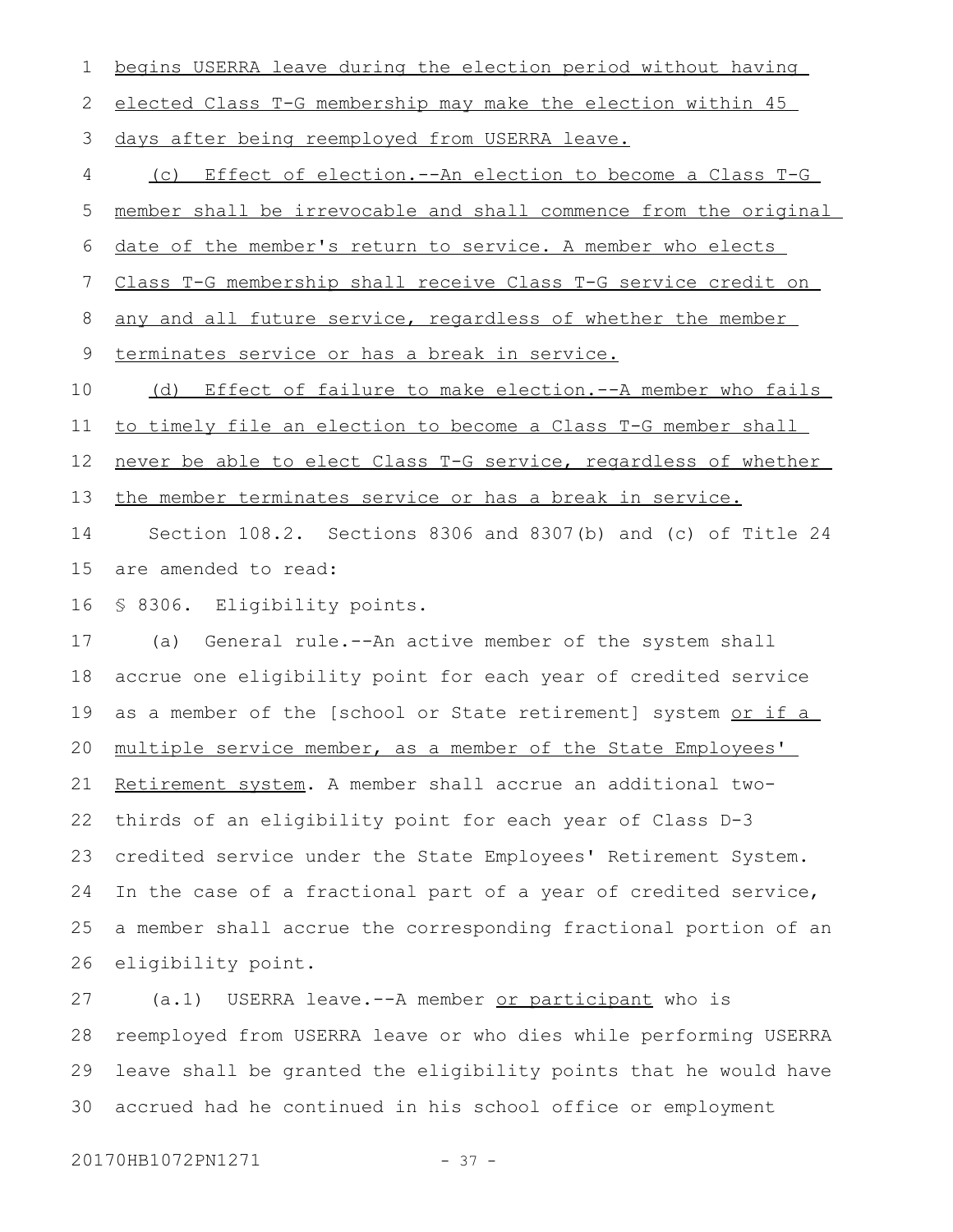instead of performing USERRA leave. If a school employee who is reemployed from USERRA leave makes the member or mandatory pickup participant contributions to be granted school service credit for the USERRA leave, no additional eligibility points may be granted. 1 2 3 4 5

(b) Transitional rule.--For the purposes of the transition: 6

(1) In determining whether a member, other than a disability annuitant who returns to school service after June 30, 2001, upon termination of the disability annuity, who is not a school employee or a State employee on June 30, 2001, and July 1, 2001, and who has previous school service, has the five eligibility points required by the definition of "vestee" in sections 8102 (relating to definitions), 8307 (relating to eligibility for annuities), 8308 (relating to eligibility for vesting) and 8345 (relating to member's options), only eligibility points earned by performing credited school service, USERRA leave credited as an active member of the system in a class of service other than Class T-G or credited State service as an active member of the State Employees' Retirement System in a class other than Class A-5 after June 30, 2001, shall be counted until such member earns one such eligibility point by performing credited school service or credited State service after June 30, 2001, at which time all eligibility points, other than eligibility points in classes of service other than Class T-G or Class A-5, as determined under subsection (a) shall be counted. 7 8 9 10 11 12 13 14 15 16 17 18 19 20 21 22 23 24 25 26 27

(2) A member subject to paragraph (1) shall be considered to have satisfied any requirement for five eligibility points contained in this part if the member has 28 29 30

20170HB1072PN1271 - 38 -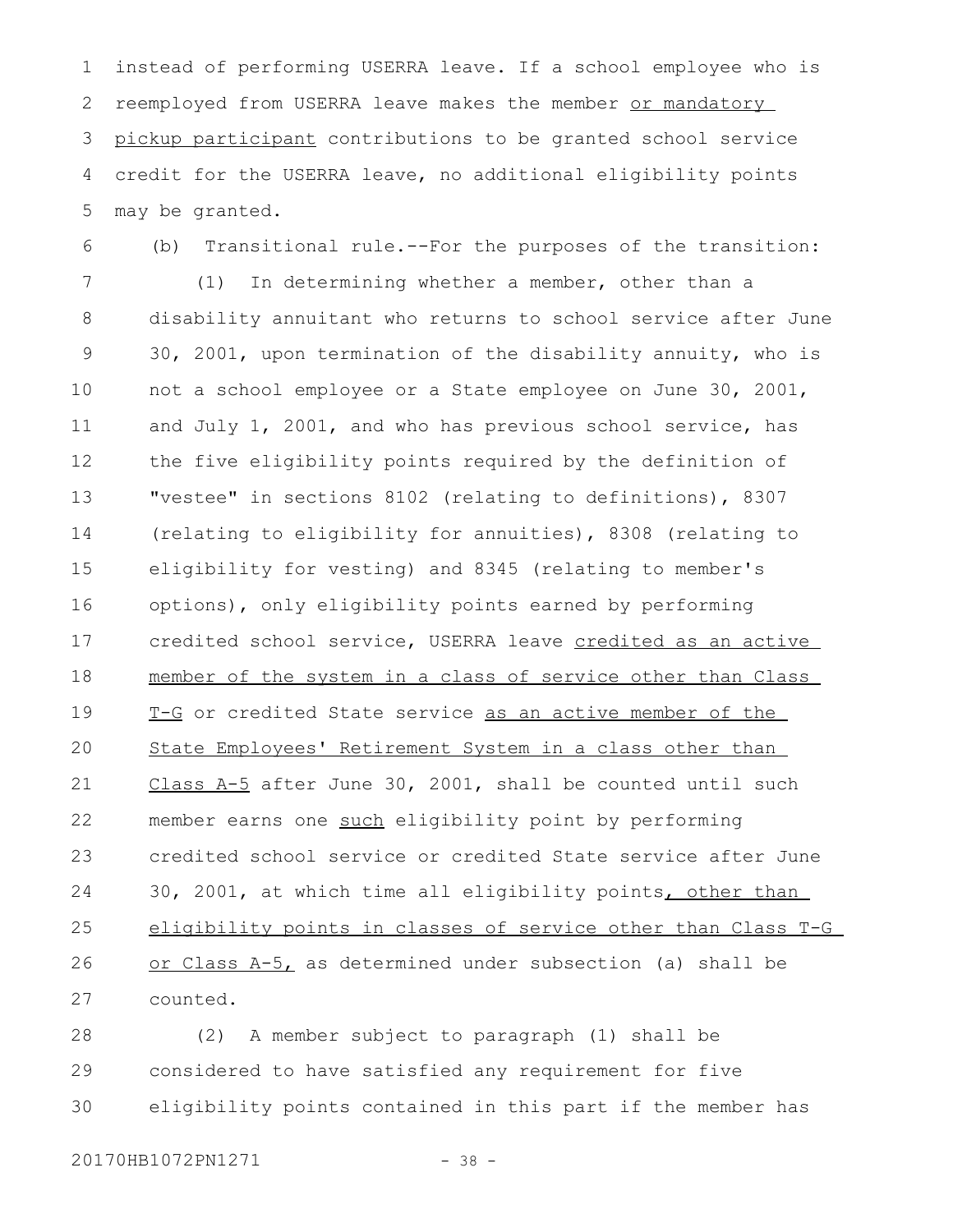at least ten eligibility points determined under subsection 1 (a). 2

(c) Transitional rule for members with Class T-G service 4 credit.--3

| 5             | (1) Any provision of this part pertaining to eligibility      |
|---------------|---------------------------------------------------------------|
| 6             | points applicable to the eligibility for or calculation of    |
| 7             | annuities or benefits attributable to classes of service      |
| $8\,$         | other than Class T-G shall not include any eligibility points |
| $\mathcal{G}$ | attributable to service credited in Class T-G or as a member  |
| 10            | of Class A-5 in the State Employees' Retirement System.       |
| 11            | (2) Any provision of this part pertaining to eligibility      |
| 12            | points applicable to the eligibility for or calculation of    |
| 13            | annuities or benefits attributable to service in Class T-G    |
| 14            | shall include only eligibility points attributable to service |
| 15            | credited in Class T-G or if a multiple service member as a    |
| 16            | member of Class A-5 in the State Employees' Retirement        |
| 17            | System.                                                       |
| 18            | Only eligibility points earned as a member of Class<br>(3)    |
| 19            | T-G, or if a multiple service member as a member of Class A-5 |
| 20            | in the State Employees' Retirement System, shall be           |
| 21            | applicable to any provision in this part requiring            |
| 22            | eligibility points for the determination or payment of        |
| 23            | benefits from the plan.                                       |
| 24            | § 8307. Eligibility for annuities.                            |
| 25            | $\star$ $\star$ $\star$                                       |
| 26            | Withdrawal annuity.--<br>(b)                                  |
| 27            | A vestee in Class T-C or Class T-D with five or more<br>(1)   |
| 28            | eligibility points or an active or inactive Class T-C or      |
| 29            | Class T-D member who terminates school service having five or |
| 30            | more eligibility points in classes of service other than      |

20170HB1072PN1271 - 39 -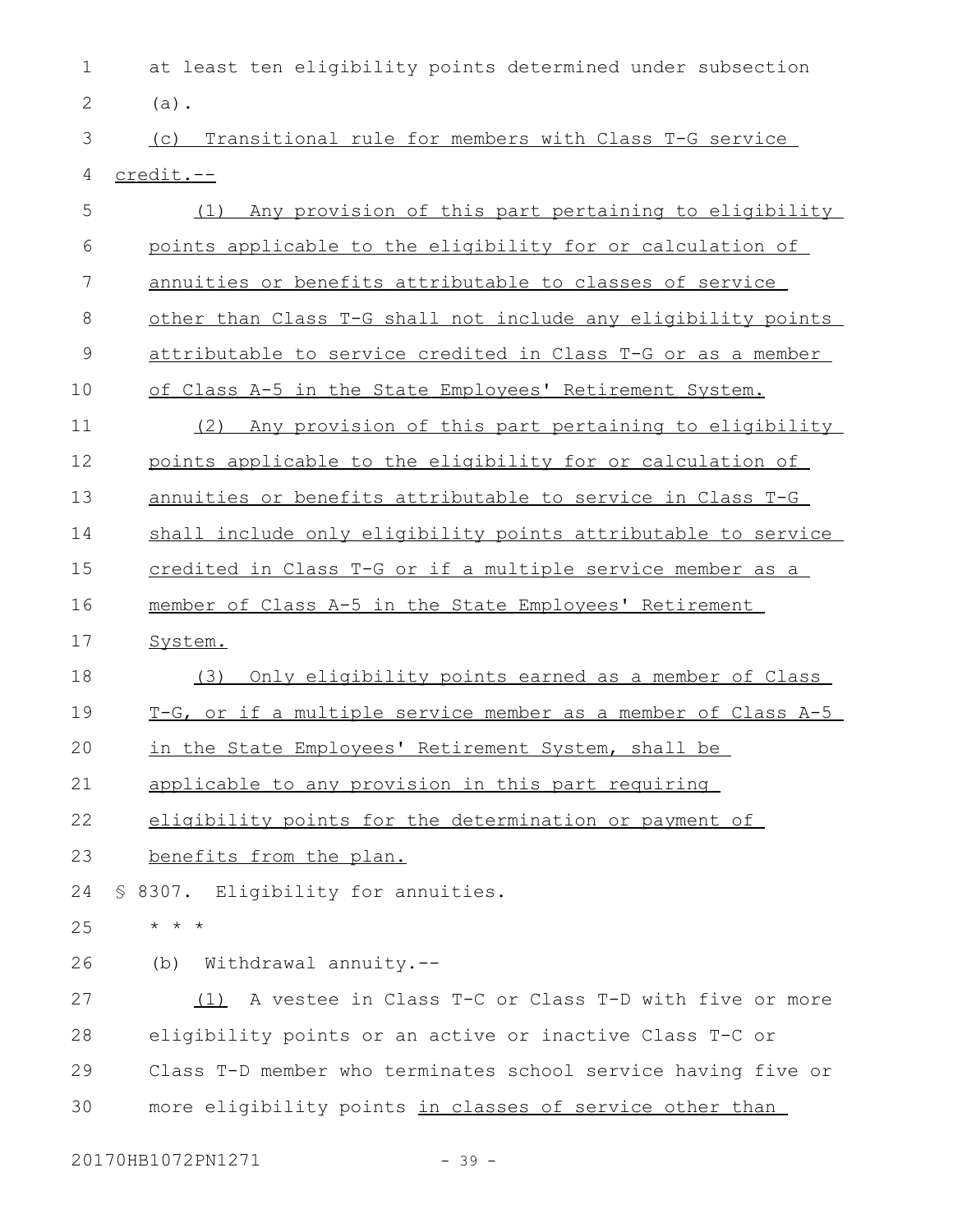Class T-G, or if a multiple service member, Class A-5, shall, upon filing a proper application, be entitled to receive an early annuity based on the service credited as a Class T-C or T-D member. 1 2 3 4

(2) A vestee in Class T-E or Class T-F with ten or more eligibility points or an active or inactive Class T-E or Class T-F member who terminates school service having ten or more eligibility points in classes of service other than Class T-G, or if a multiple service member, Class A-5, shall, upon filing a proper application, be entitled to receive an early annuity based on the service credited as a Class T-E or T-F member. 5 6 7 8 9 10 11 12

(3) A vestee in Class T-G with ten or more eligibility points or an active or inactive Class T-G member who terminates school service having ten or more eligibility points credited as a Class T-G member, or if a multiple service member, as Class A-5, shall, upon filing a proper application, be entitled to receive an early annuity from the system based on the eligibility points credited as a Class T-13 14 15 16 17 18 19

G or Class A-5 member.  $20$ 

(4) A member who is vested with Class T-C, T-D, T-E, T-F or T-G credited service, shall, upon filing a proper 21 22

application, be entitled to receive an early annuity based on 23

the credited service in each class. 24

(c) Disability annuity.--An active or inactive member who has [credit for at least five years of service] five or more eligibility points other than eligibility points resulting from service as a member of Class T-G, or has five or more eligibility points as a member of Class T-G, shall, upon filing of a proper application, be entitled to a disability annuity 25 26 27 28 29 30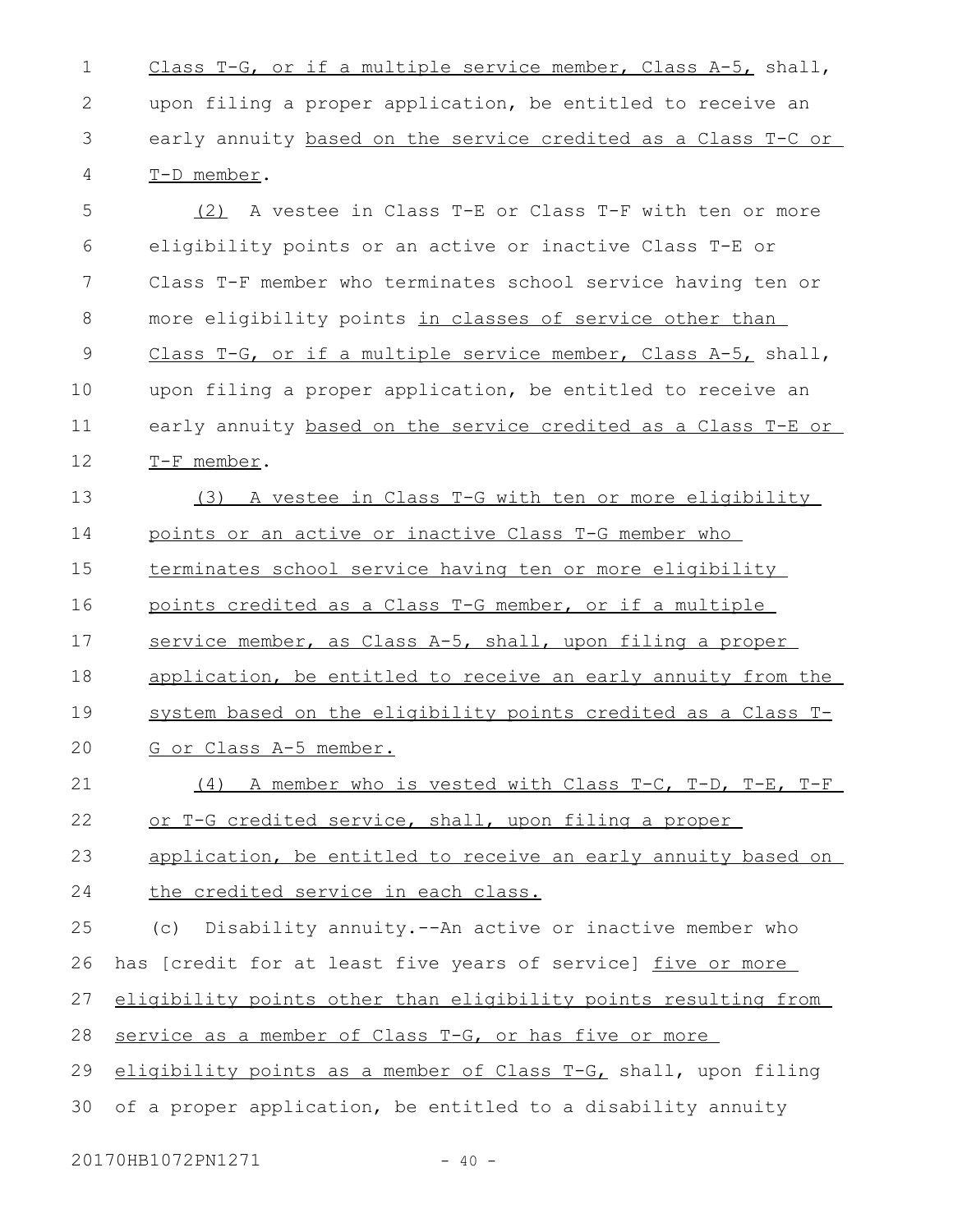based on service and compensation in classes other than Class T-G if he is eligible for a disability annuity on service and compensation other than Class T-G, and a disability annuity based on service and compensation as a member of Class T-G if he is eligible for a disability annuity on service and compensation as a member of Class T-G, if he becomes mentally or physically incapable of continuing to perform the duties for which he is employed and qualifies for an annuity in accordance with the provisions of section 8505(c)(1) (relating to duties of board regarding applications and elections of members). Section 108.3. Section 8308 of Title 24, amended December 28, 2015 (P.L.529, No.93), is amended to read: § 8308. Eligibility for vesting. Eligibility for vesting shall be as follows: (1) Any Class T-C or Class T-D member who terminates school service with five or more eligibility points shall be entitled to vest his retirement benefits until the member's required beginning date. Any Class T-E [or], Class T-F or Class T-G member who terminates school service with ten or more eligibility points shall be entitled to vest his retirement benefits until his required beginning date. (2) Any member who has Class T-G service credit and service credited in one or more other classes of service and terminates school service, or if a multiple service member and an active member of the State Employees' Retirement System terminates State service, shall be eligible to vest his retirement benefits in each class in accordance with the requirements for that class of service. 1 2 3 4 5 6 7 8 9 10 11 12 13 14 15 16 17 18 19  $20$ 21 22 23 24 25 26 27 28

Section 108.4. (Reserved). 29

Section 108.5. Sections 8310, 8321(a) and 8322.1(a) of Title 30

20170HB1072PN1271 - 41 -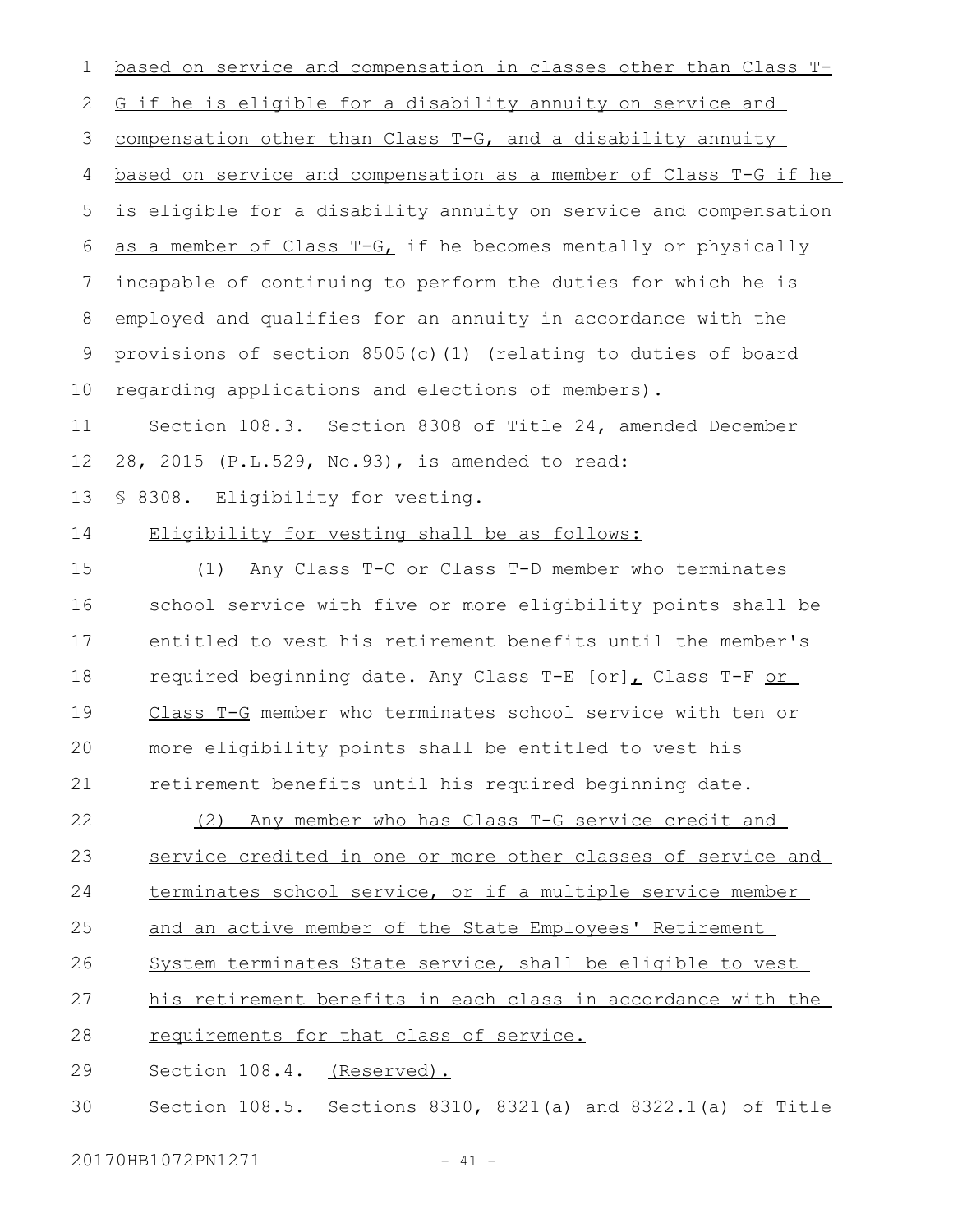24, amended December 28, 2015 (P.L.529, No.93), are amended to read: 1 2

§ 8310. Eligibility for refunds. 3

Upon termination of service any active member, regardless of eligibility for benefits, may elect to receive his accumulated deductions by his required beginning date in lieu of any benefit from the system to which he is entitled. 4 5 6 7

§ 8321. Regular member contributions for current service. 8

(a) General.--Regular member contributions shall be made to the fund on behalf of each active member for current service except for any period of current service in which the making of such contributions has ceased solely by reason of any provision of this part relating to the limitations under IRC § 401(a)(17) or 415[.] or any provision of this part limiting contributions applicable to a Class A-5 member. 9 10 11 12 13 14 15

(b) Class T-E  $[and]_L$  Class T-F and Class T-G shared-risk contributions.--Commencing with the annual actuarial valuation performed under section 8502(j) (relating to administrative duties of board), for the period ending June 30, 2014, and every three years thereafter, the board shall compare the actual investment rate of return, net of fees, to the annual interest rate adopted by the board for the calculation of the normal contribution rate, based on the market value of assets, for the prior ten-year period. If the actual investment rate of return, net of fees, is less than the annual interest rate adopted by the board by an amount of 1% or more, the shared-risk contribution rate of Class T-E [and], Class T-F and Class T-G members will increase by .5%. If the actual investment rate of return, net of fees, is equal to or exceeds the annual interest rate adopted by the board, the shared-risk contributions rate of 16 17 18 19 20 21 22 23 24 25 26 27 28 29 30

20170HB1072PN1271 - 42 -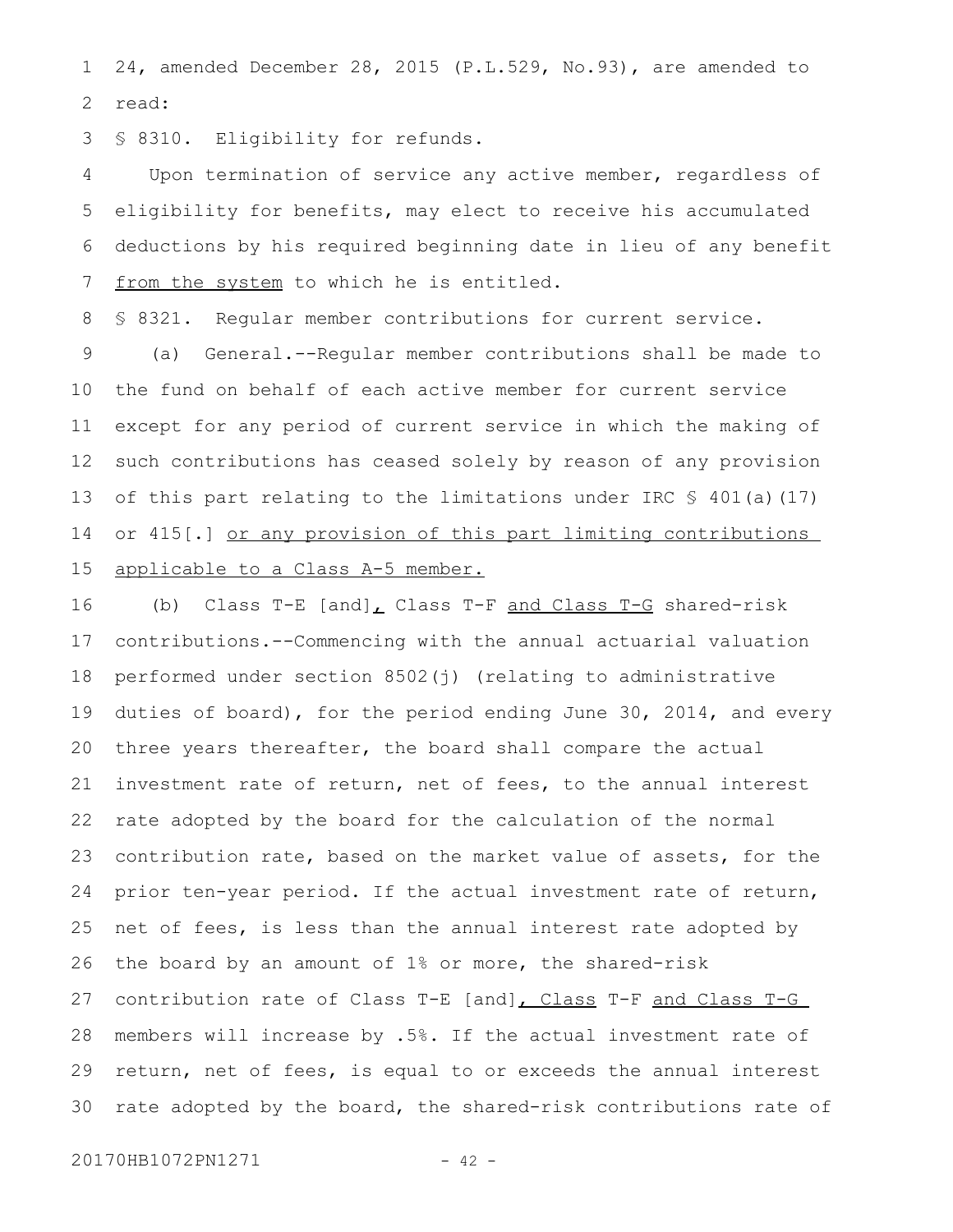Class T-E [and], Class T-F and Class T-G members will decrease by .5%. Class T-E [and], Class T-F and Class T-G members will contribute at the total member contribution rate in effect when they are hired. The total member contribution rate for Class T-E members shall not be less than 7.5%, nor more than 9.5%. The total member contribution rate for Class T-F members shall not be less than 10.3%, nor more than 12.3%. The total member contribution rate for Class T-G members shall not be less than 6% nor more than 8%. Notwithstanding this subsection, if the system's actuarial funded status is 100% or more as of the date used for the comparison required under this subsection, as determined in the current annual actuarial valuation, the shared-risk contribution rate shall be zero. In the event that the annual interest rate adopted by the board for the calculation of the normal contribution rate is changed during the period used to determine the shared-risk contribution rate, the board, with the advice of the actuary, shall determine the applicable rate during the entire period, expressed as an annual rate. The following provisions shall apply: 1 2 3 4 5 6 7 8 9 10 11 12 13 14 15 16 17 18 19

(1) Until the system has a ten-year period of investment rate of return experience following the effective date of this subsection, the look-back period shall begin not earlier than the effective date of this subsection.  $20$ 21 22 23

(2) For any fiscal year in which the employer contribution rate is lower than the final contribution rate under section 8328(h) (relating to actuarial cost method), the total member contribution rate for Class T-E [and] $<sub>L</sub>$  T-F</sub> and T-G members shall be prospectively reset to the basic contribution rate. 24 25 26 27 28 29

(3) There shall be no increase in the member 30

20170HB1072PN1271 - 43 -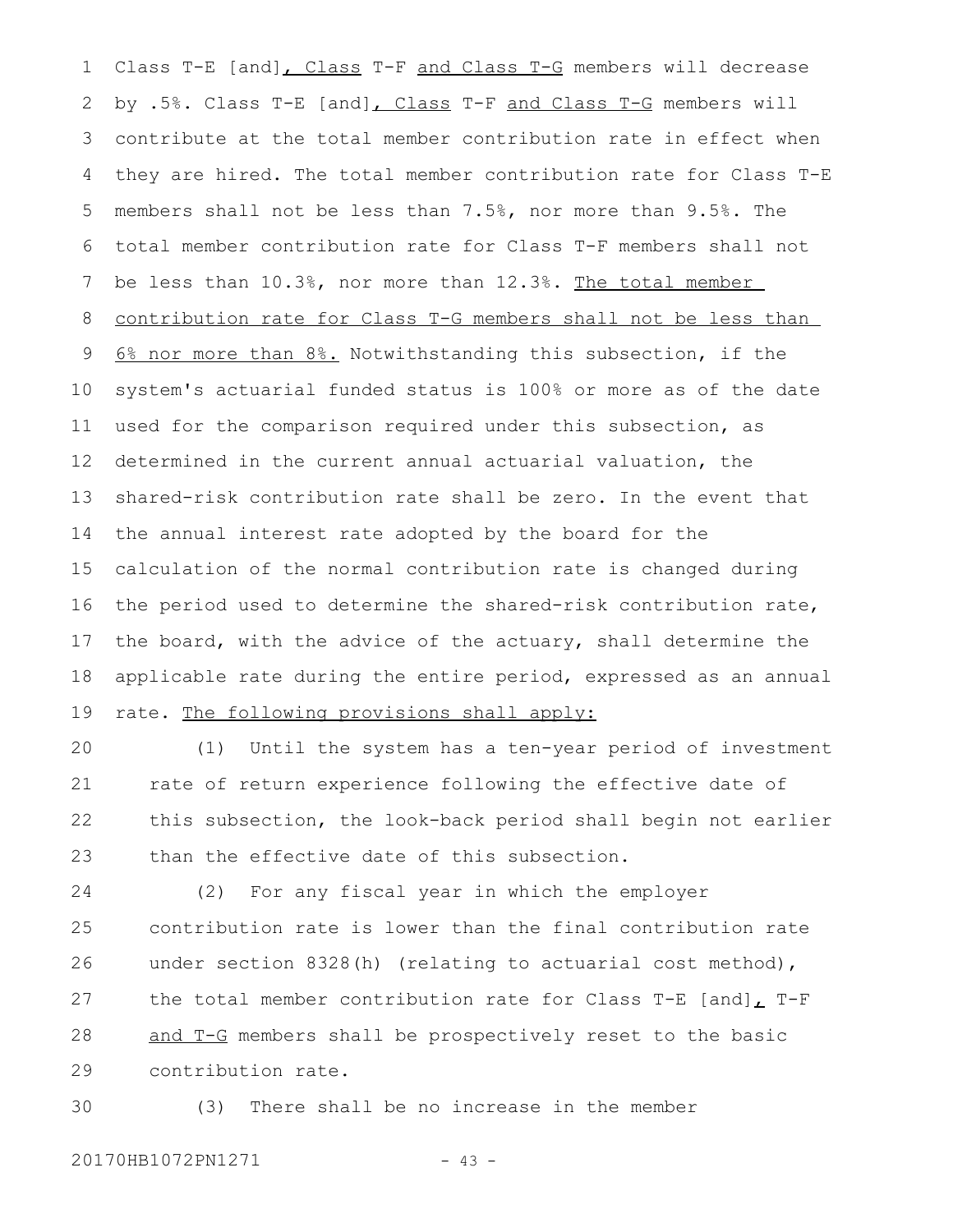contribution rate if there has not been an equivalent increase to the employer contribution rate over the previous three-year period. 1 2 3

§ 8322.1. Pickup contributions. 4

(a) Treatment for purposes of IRC § 414(h).--All contributions to the fund required to be made under sections 8321 (relating to regular member contributions for current service), 8322 (relating to joint coverage member contributions) and 8305 (relating to classes of service), with respect to current school service rendered by an active member on or after January 1, 1983, shall be picked up by the employer and shall be treated as the employer's contribution for purposes of IRC § 414(h). 5 6 7 8 9 10 11 12 13

\* \* \* 14

Section 108.6. Sections 8323(a), (c) and (d)(1), 8324(a), (b), (c) and (d), 8325.1(a), 8326(a) and (c) and 8327 of Title 24 are amended to read: 15 16 17

§ 8323. Member contributions for creditable school service. (a) Previous school service, sabbatical leave and full coverage.--The contributions to be paid by an active member or an eligible State employee for credit in the system for reinstatement of [all] the portion of previously credited school service, school service not previously credited, sabbatical leave as if he had been in full-time daily attendance that a member is eligible to have credited, or full-coverage membership shall be sufficient to provide an amount equal to the accumulated deductions which would have been standing to the credit of the member for such service had regular member contributions been made with full coverage at the rate of contribution necessary to be credited as Class T-C service, 18 19 20 21 22 23 24 25 26 27 28 29 30

20170HB1072PN1271 - 44 -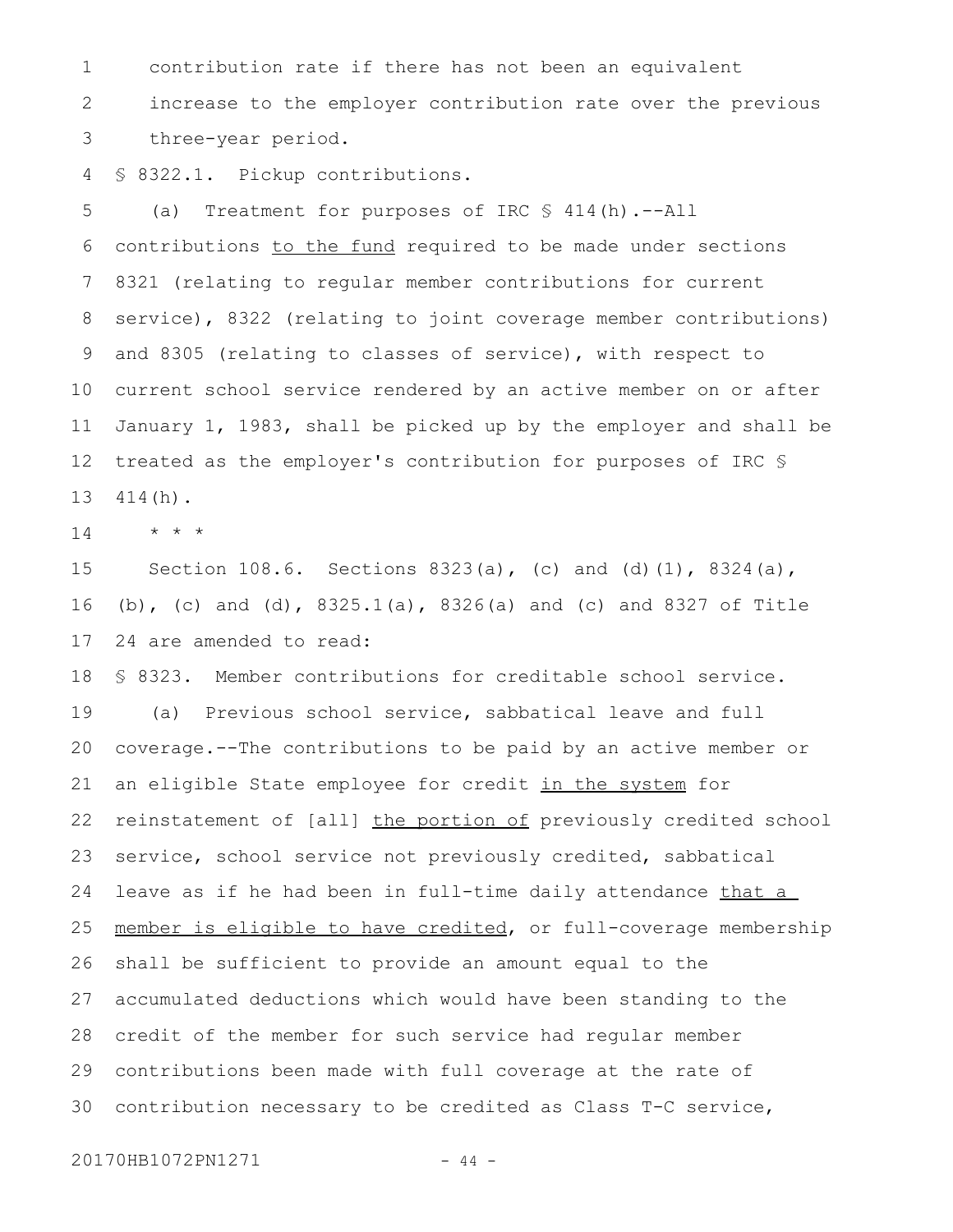Class T-D service if the member is a Class T-D member, Class T-E service if the member is a Class T-E member or Class T-F service if the member is a Class T-F member and had such contributions been credited with statutory interest during the period the contributions would have been made and during all periods of subsequent school service as an active member or inactive member and State service as an active member or inactive member on leave without pay up to the date of purchase. 1 2 3 4 5 6 7 8

\* \* \* 9

(c) Approved leave of absence other than sabbatical leave and activated military service leave.--The contributions to be paid by an active member for credit for an approved leave of absence, other than sabbatical leave and activated military service leave, shall be sufficient to transfer his membership to Class T-C or to Class T-D if the member is a Class T-D member, to Class T-E if the member is a Class T-E member  $[or]_L$  to Class T-F if the member is a Class T-F member or to Class T-G if the member is a Class T-G member, and further to provide an annuity as a Class T-C member or Class T-D member if the member is a Class T-D member, to Class T-E if the member is a Class T-E member  $[or]_L$  to Class T-F if the member is a Class T-F member  $or$ </u> to Class T-G if the member is a Class T-G member, for such additional credited service. Such amount shall be the sum of the amount required in accordance with the provisions of subsection (b) and an amount determined as the sum of the member's basic contribution rate and the normal contribution rate as provided in section 8328 (relating to actuarial cost method) during such period multiplied by the compensation which was received or which would have been received during such period and with statutory interest during all periods of subsequent school and 10 11 12 13 14 15 16 17 18 19 20 21 22 23 24 25 26 27 28 29 30

20170HB1072PN1271 - 45 -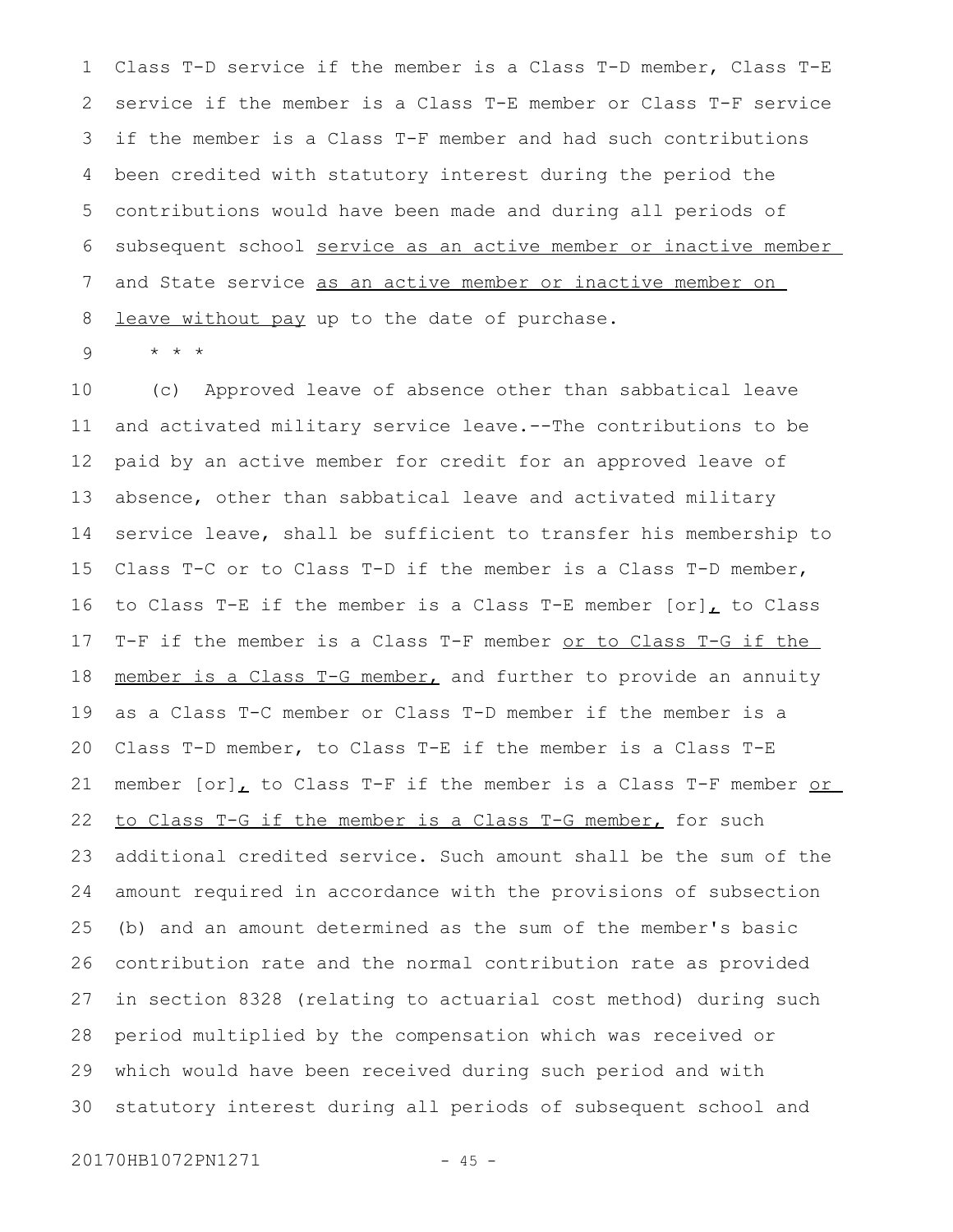State service up to the date of purchase. 1

\* \* \* 2

3

(d) Certification and payment of contributions.--

(1) In all cases other than for the purchase of credit for sabbatical leave and activated military service leave beginning before the effective date of paragraph (2), the amount payable shall be certified by the board in accordance with methods approved by the actuary and may be paid in a lump sum within 90 days or in the case of an active member or an eligible State employee who is an active member of the State Employees' Retirement System it may be amortized with statutory interest through salary deductions to the system in amounts agreed upon by the member and the board. The salary deduction amortization plans agreed to by members and the board may include a deferral of payment amounts and statutory interest until the termination of school service or State service as the board in its sole discretion decides to allow. The board may limit salary deduction amortization plans to such terms as the board in its sole discretion determines. In the case of an eligible State employee who is an active member of the State Employees' Retirement System, the agreed upon salary deductions shall be remitted to the State Employees' Retirement Board, which shall certify and transfer to the board the amounts paid. 4 5 6 7 8 9 10 11 12 13 14 15 16 17 18 19  $20$ 21 22 23 24

25

\* \* \*

§ 8324. Contributions for purchase of credit for creditable nonschool service and noncreditable school service. (a) Source of contributions.--The total contributions to purchase credit as a member of Class T-C, Class T-E [or], Class T-F or Class T-G for creditable nonschool service of an active 26 27 28 29 30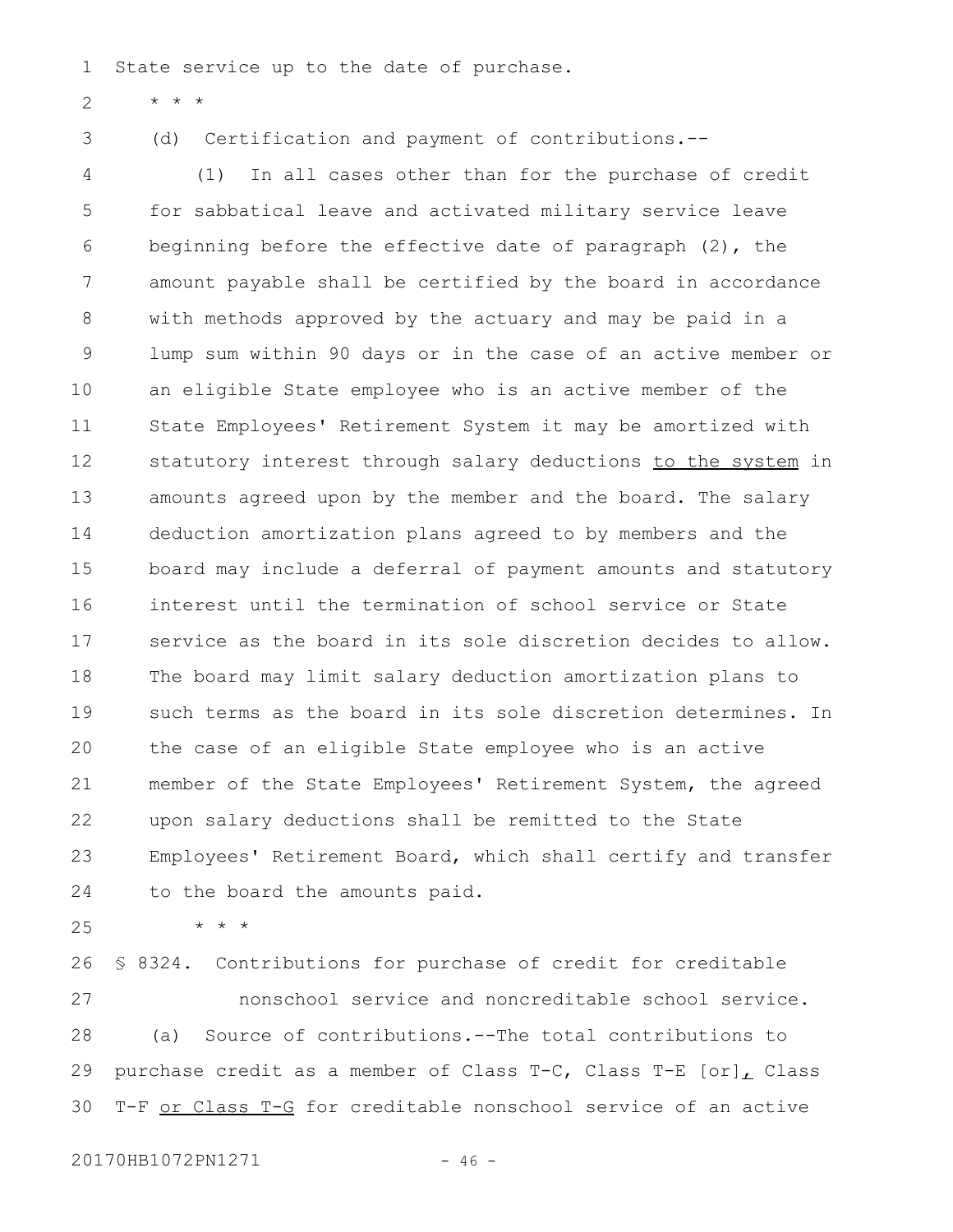member or an eligible State employee shall be paid either by the member, the member's previous employer, the Commonwealth, or a combination thereof, as provided by law. 1 2 3

(b) Nonintervening military service.-- 4

(1) The amount due for the purchase of credit for military service other than intervening military service by a member not in Class T-G shall be determined by applying the member's basic contribution rate plus the normal contribution rate as provided in section 8328 (relating to actuarial cost method) at the time of entry of the member into school service subsequent to such military service to one-third of his total compensation received during the first three years of such subsequent credited school service, excluding compensation received for Class T-G service, and multiplying the product by the number of years and fractional part of a year of creditable nonintervening military service being purchased together with statutory interest during all periods of subsequent school service as an active member or inactive member and State service as an active member or inactive member on leave without pay to date of purchase. 5 6 7 8 9 10 11 12 13 14 15 16 17 18 19  $20$ 

(2) The amount due for the purchase of credit for military service other than intervening military service by a member who is eligible to make the purchase under section 8304 (relating to creditable nonschool service) shall be determined by applying the member's basic contribution rate, plus the Commonwealth's normal contribution rate for active members at the time of entry, subsequent to such military service, of the member into Class T-G service to his average annual rate of compensation received for Class T-G service subject to any limit each year by the application of the 21 22 23 24 25 26 27 28 29 30

20170HB1072PN1271 - 47 -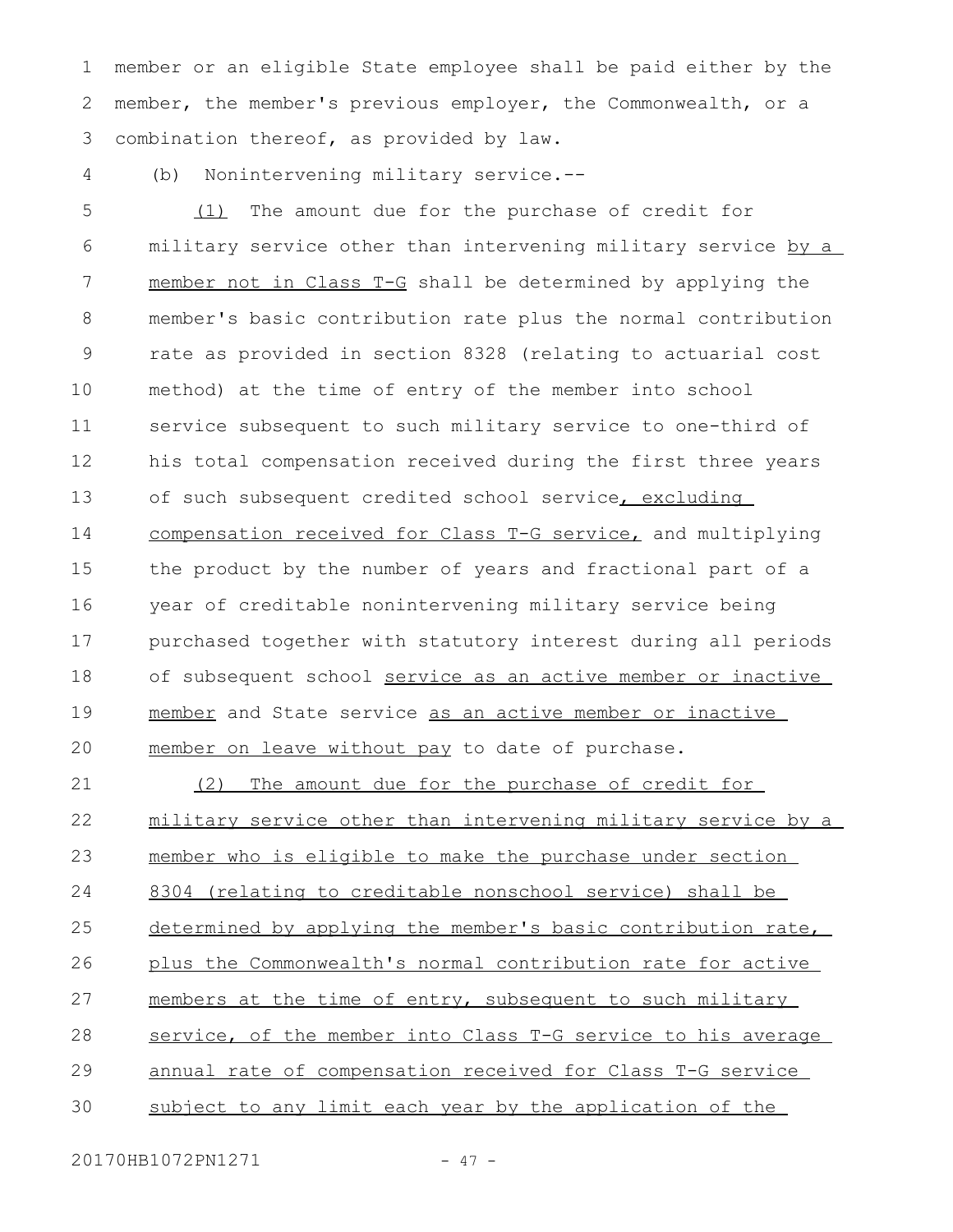Class T-G defined benefit compensation limit, over the first three years of such subsequent Class T-G service and multiplying the result by the number of years and fractional part of a year of creditable nonintervening military service being purchased together with statutory interest during all periods of subsequent school service as an active member or inactive member and State service as an active member or inactive member on leave without pay of the State Employees' Retirement System to date of purchase. 1 2 3 4 5 6 7 8 9

(3) Upon certification of the amount due, payment may be made in a lump sum within 90 days or in the case of an active member or an eligible State employee who is an active member of the State Employees' Retirement System it may be amortized with statutory interest through salary deductions to the system in amounts agreed upon by the member and the board. The salary deduction amortization plans agreed to by members and the board may include a deferral of payment amounts and statutory interest until the termination of school service or State service as the board in its sole discretion decides to allow. The board may limit salary deduction amortization plans to such terms as the board in its sole discretion determines. In the case of an eligible State employee who is an active member of the State Employees' Retirement System, the agreed upon salary deductions shall be remitted to the State Employees' Retirement Board, which shall certify and transfer to the board the amounts paid. Application may be filed for all such military service credit upon completion of three years of subsequent credited school service and shall be credited as Class T-C service. In the event that a Class T-E member makes a purchase of credit for such military 10 11 12 13 14 15 16 17 18 19  $20$ 21 22 23 24 25 26 27 28 29 30

20170HB1072PN1271 - 48 -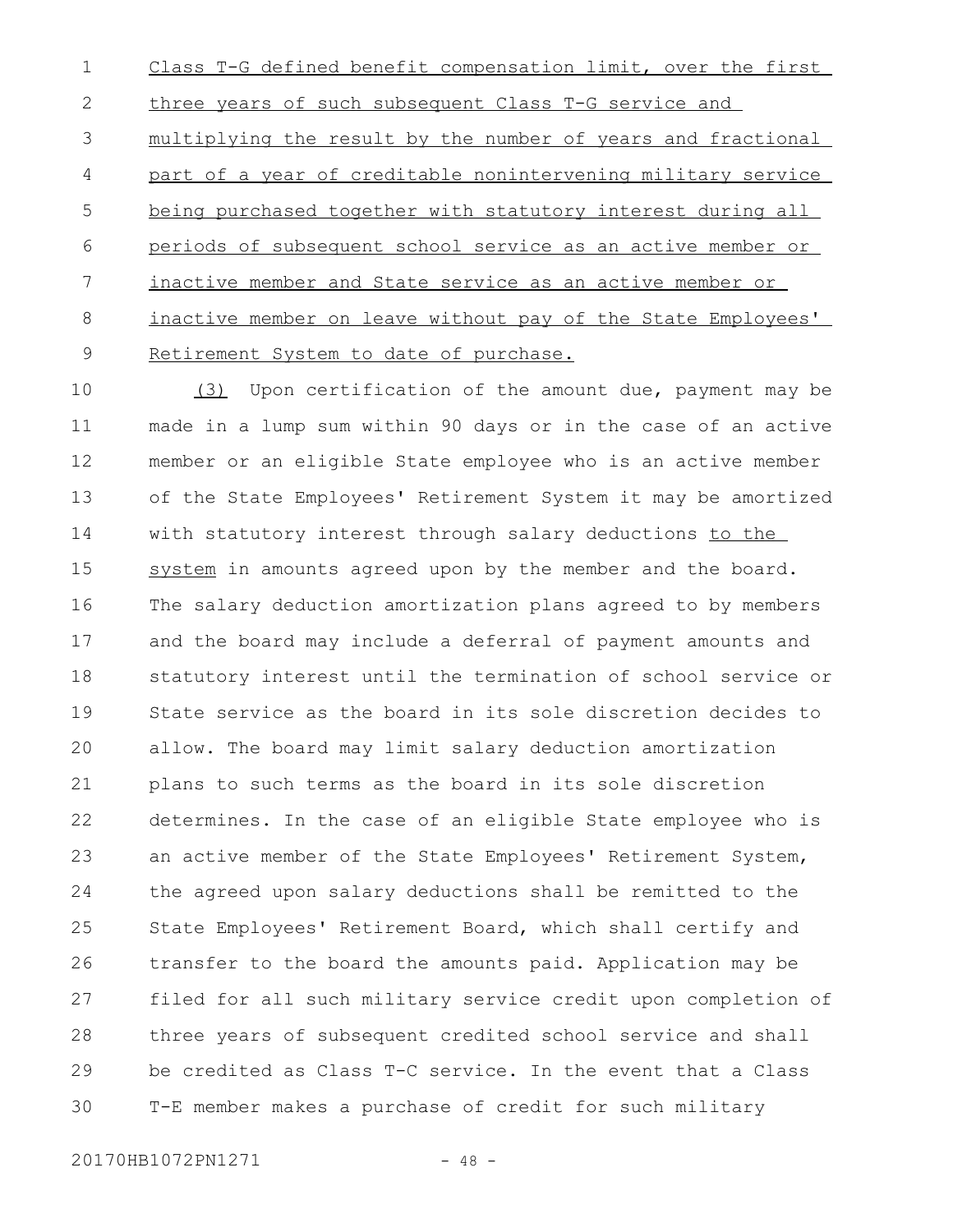service, then such service shall be credited as Class T-E service. In the event that a Class T-F member makes a purchase of credit for such military service, then such service shall be credited as Class T-F service. 1 2 3 4

(c) Intervening military service.--Contributions on account of credit for intervening military service shall be determined by the member's basic contribution rate and compensation at the time of entry of the member into active military service, together with statutory interest during all periods of subsequent school service as an active member or inactive member and State service as an active member or inactive member on leave without pay to date of purchase. Upon application for such credit the amount due shall be certified in the case of each member by the board, in accordance with methods approved by the actuary, and contributions may be made by one of the following methods: 5 6 7 8 9 10 11 12 13 14 15 16

(1) Regular monthly payments during active military service. 17 18

(2) A lump sum payment within 90 days of certification of the amount due. 19  $20$ 

(3) Salary deductions to the system in amounts agreed upon by the member and the board. The salary deduction amortization plans agreed to by the members and the board may include a deferral of payment amounts and statutory interest until the termination of school service or State service as the board in its sole discretion decides to allow. The board may limit salary deduction amortization plans to such terms as the board in its sole discretion determines. In the case of an eligible State employee who is an active member of the State Employees' Retirement System, the agreed upon salary 21 22 23 24 25 26 27 28 29 30

20170HB1072PN1271 - 49 -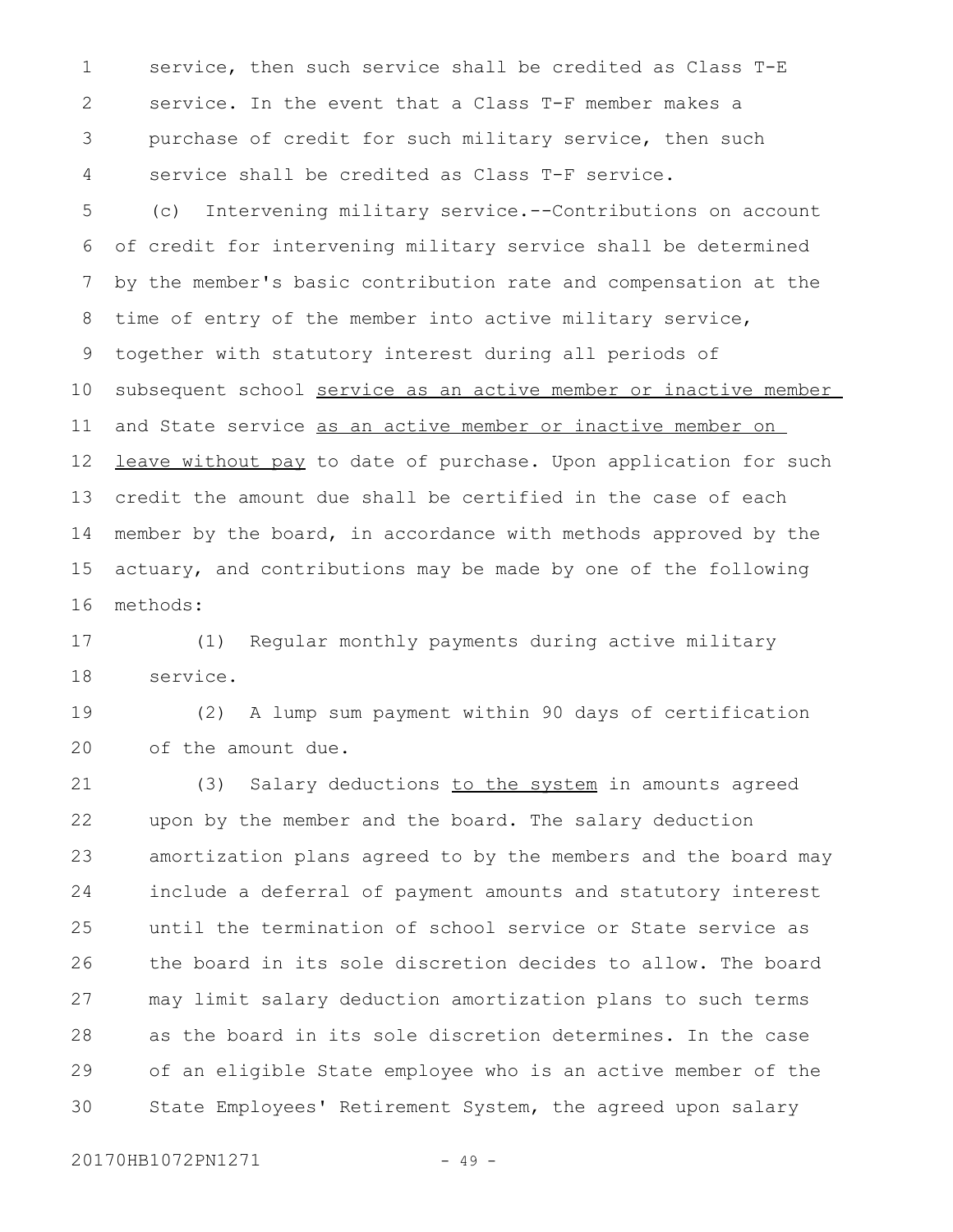deductions shall be remitted to the State Employees' Retirement Board, which shall certify and transfer to the board the amounts paid. 1 2 3

(d) Other creditable nonschool service and noncreditable school service.-- 4 5

(1) Contributions on account of Class T-C credit for creditable nonschool service other than military service shall be determined by applying the member's basic contribution rate plus the normal contribution rate as provided in section 8328 at the time of the member's entry into school service subsequent to such creditable nonschool service to his total compensation received during the first year of subsequent credited school service and multiplying the product by the number of years and fractional part of a year of creditable nonschool service being purchased together with statutory interest during all periods of subsequent school service as an active member or inactive member or State service service as an active member or inactive member on leave without pay to the date of purchase, except that in the case of purchase of credit for creditable nonschool service as set forth in section 8304(b)(5) (relating to creditable nonschool service) the member shall pay only the employee's share unless otherwise provided by law. Upon certification of the amount due, payment may be made in a lump sum within 90 days or in the case of an active member or an eligible State employee who is an active member of the State Employees' Retirement System it may be amortized with statutory interest through salary deductions to the system in amounts agreed upon by the member and the board. The salary deduction amortization plans agreed to by the members and the 6 7 8 9 10 11 12 13 14 15 16 17 18 19  $20$ 21 22 23 24 25 26 27 28 29 30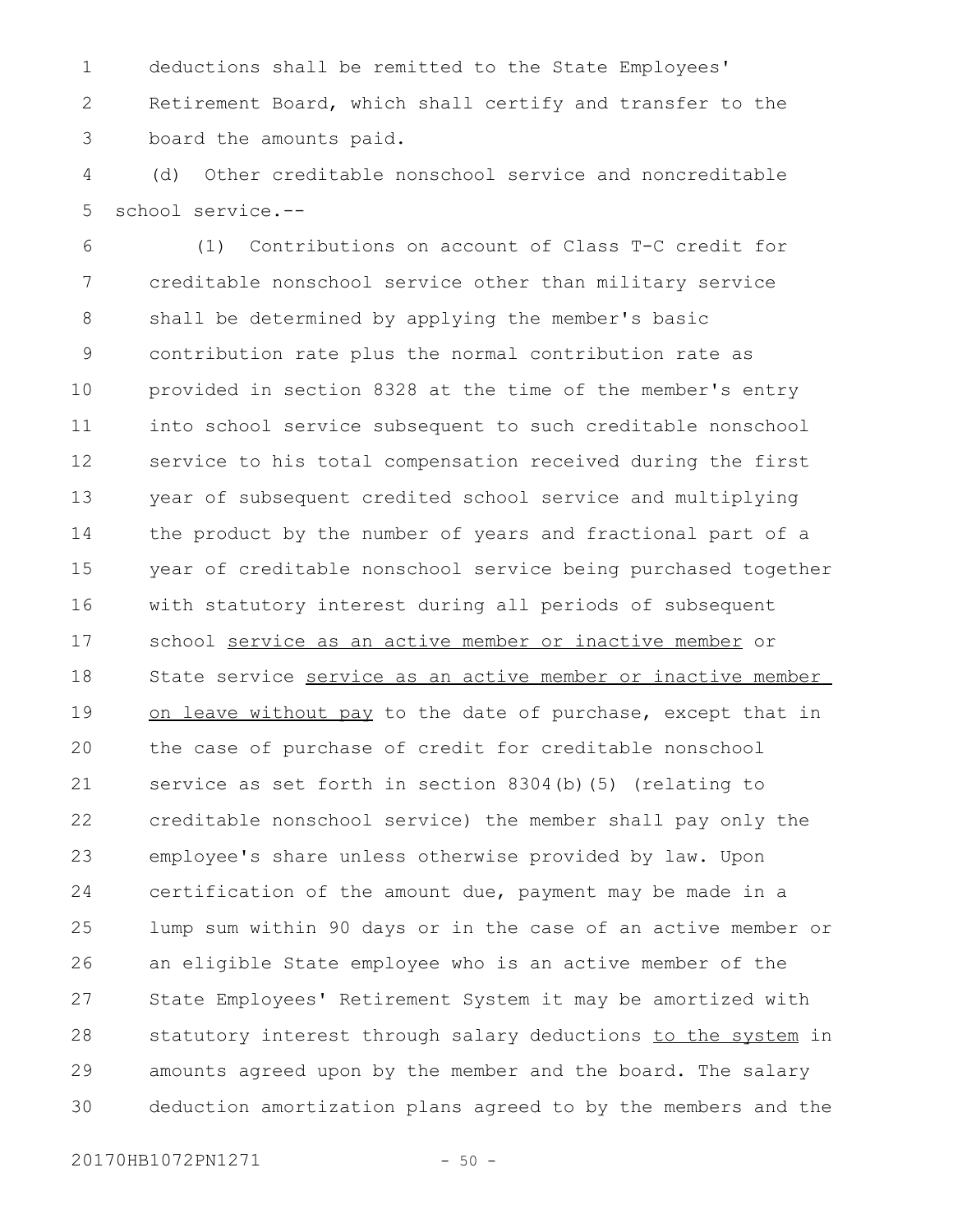board may include a deferral of payment amounts and statutory interest until the termination of school service or State service as the board in its sole discretion decides to allow. The board may limit salary deduction amortization plans to such terms as the board in its sole discretion determines. In the case of an eligible State employee who is an active member of the State Employees' Retirement System, the agreed upon salary deductions shall be remitted to the State Employees' Retirement Board, which shall certify and transfer to the board the amounts paid. 1 2 3 4 5 6 7 8 9 10

(2) Contributions on account of Class T-E or Class T-F credit for creditable nonschool service other than military service shall be the present value of the full actuarial cost of the increase in the projected superannuation annuity caused by the additional service credited on account of the purchase. Upon certification of the amount due, payment may be made in a lump sum within 90 days or, in the case of an active member or an eligible State employee who is an active member of the State Employees' Retirement System, it may be amortized with statutory interest through salary deductions to the system in amounts agreed upon by the member and the board. The salary deduction amortization plans agreed to by the members and the board may include a deferral of payment amounts and statutory interest until the termination of school service or State service as the board in its sole discretion decides to allow. The board may limit salary deduction amortization plans to the terms as the board in its sole discretion determines. In the case of an eligible State employee who is an active member of the State Employees' Retirement System, the agreed upon salary deductions shall be 11 12 13 14 15 16 17 18 19 20 21 22 23 24 25 26 27 28 29 30

20170HB1072PN1271 - 51 -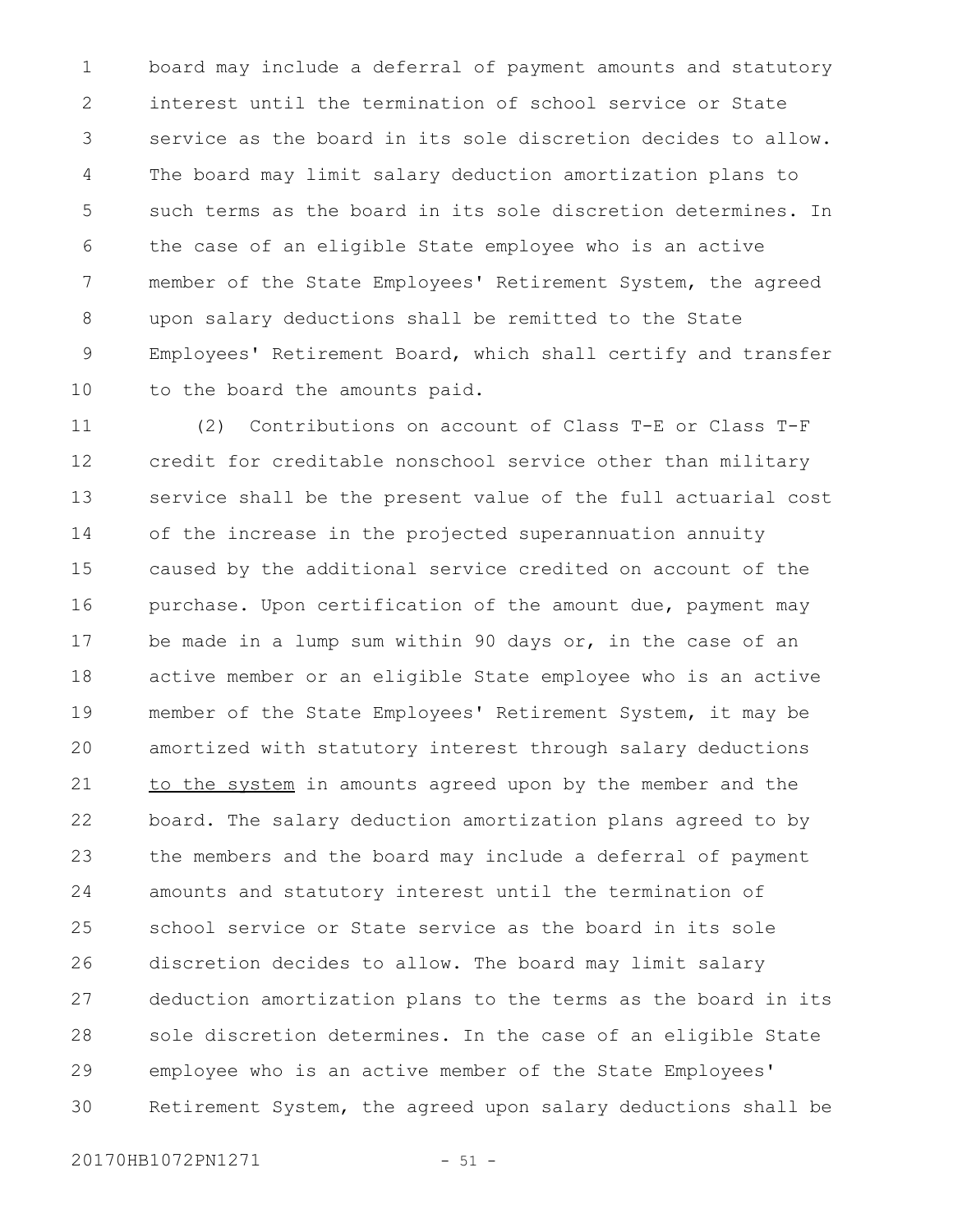remitted to the State Employees' Retirement Board, which shall certify and transfer to the board the amounts paid. 1 2

(3) Contributions on account of Class T-E or Class T-F credit for noncreditable school service other than military service shall be the present value of the full actuarial cost of the increase in the projected superannuation annuity caused by the additional service credited on account of the purchase. Upon certification of the amount due, payment may be made in a lump sum within 90 days or, in the case of an active member or an eligible State employee who is an active member of the State Employees' Retirement System, it may be amortized with statutory interest through salary deductions to the system in amounts agreed upon by the member and the board. The salary deduction amortization plans agreed to by the members and the board may include a deferral of payment amounts and statutory interest until the termination of school service or State service as the board in its sole discretion decides to allow. The board may limit salary deduction amortization plans to the terms as the board in its sole discretion determines. In the case of an eligible State employee who is an active member of the State Employees' Retirement System, the agreed upon salary deductions shall be remitted to the State Employees' Retirement Board, which shall certify and transfer to the board the amounts paid. \* \* \* 3 4 5 6 7 8 9 10 11 12 13 14 15 16 17 18 19 20 21 22 23 24 25

§ 8325.1. Annual compensation limit under IRC § 401(a)(17). (a) General rule.--In addition to other applicable limitations set forth in this part, and notwithstanding any provision of this part to the contrary, the annual compensation of each noneligible member and each participant taken into 26 27 28 29 30

20170HB1072PN1271 - 52 -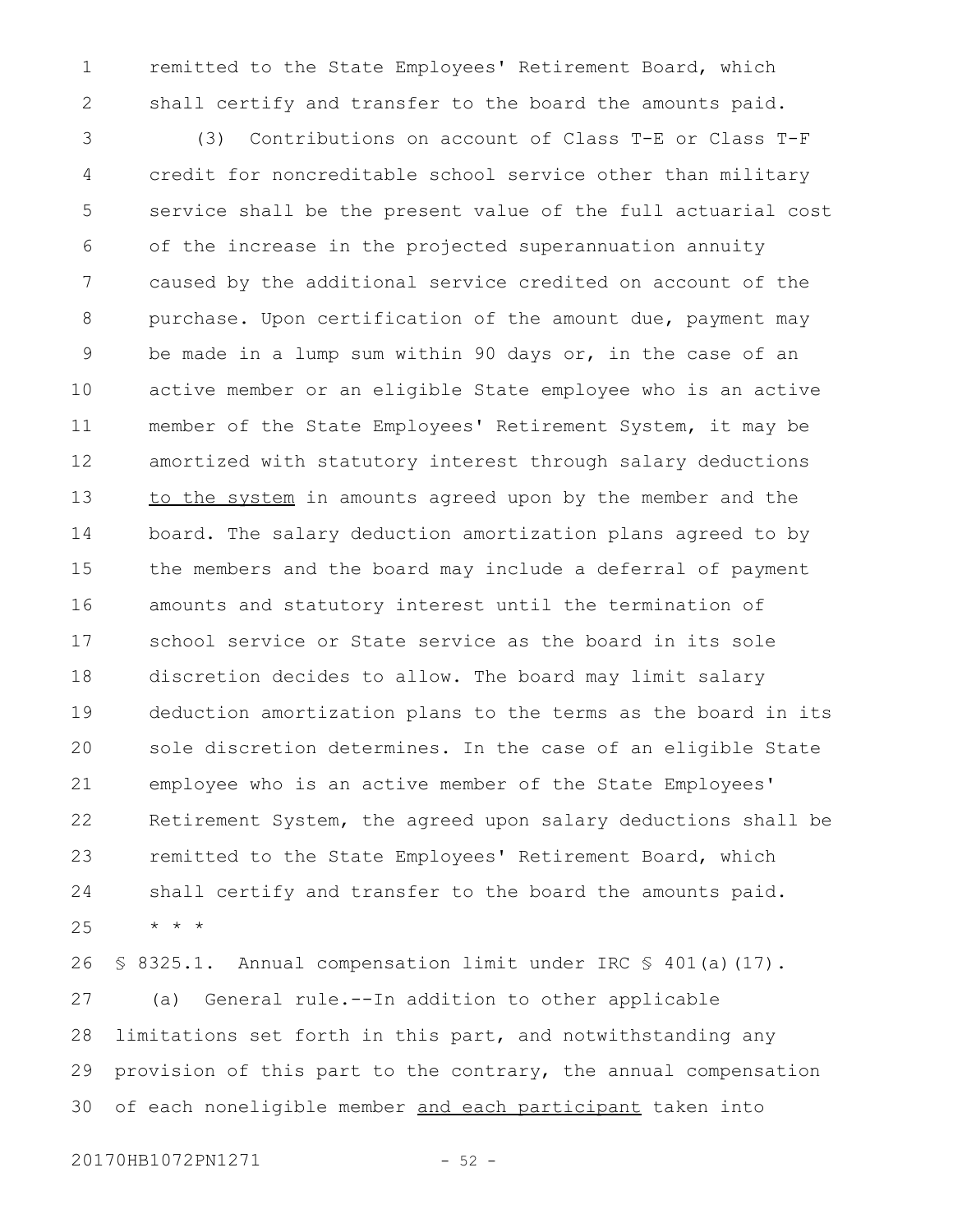account for benefit purposes under this subchapter shall not exceed the limitation under IRC § 401(a)(17). On and after July 1, 1996, any reference in this part to the limitation under IRC § 401(a)(17) shall mean the Omnibus Budget Reconciliation Act of 1993 (OBRA '93) (Public Law 103-66, 107 Stat. 312) annual compensation limit set forth in this subsection. The OBRA '93 annual compensation limit is \$150,000, as adjusted by the commissioner for increases in the cost of living in accordance with IRC  $\frac{1}{2}$  401(a)(17)(B). The cost-of-living adjustment in effect for a calendar year applies to any determination period which is a period, not exceeding 12 months, over which compensation is determined, beginning in such calendar year. If a determination period consists of fewer than 12 months, the OBRA '93 compensation limit will be multiplied by a fraction, the numerator of which is the number of months in the determination period and the denominator of which is 12. 1 2 3 4 5 6 7 8 9 10 11 12 13 14 15 16

\* \* \* 17

§ 8326. Contributions by the Commonwealth. 18

(a) Contributions on behalf of active members.--The Commonwealth shall make contributions into the fund on behalf of all active members and participants, including members and participants on activated military service leave, in an amount equal to one-half the amount certified by the board as necessary to provide, together with the members' contributions, annuity reserves on account of prospective annuities as provided in this part in accordance with section 8328 (relating to actuarial cost method). In case a school employee has elected membership in a retirement program approved by the employer, the Commonwealth shall contribute to such program on account of his membership an amount no greater than the amount it would have contributed had 19 20 21 22 23 24 25 26 27 28 29 30

20170HB1072PN1271 - 53 -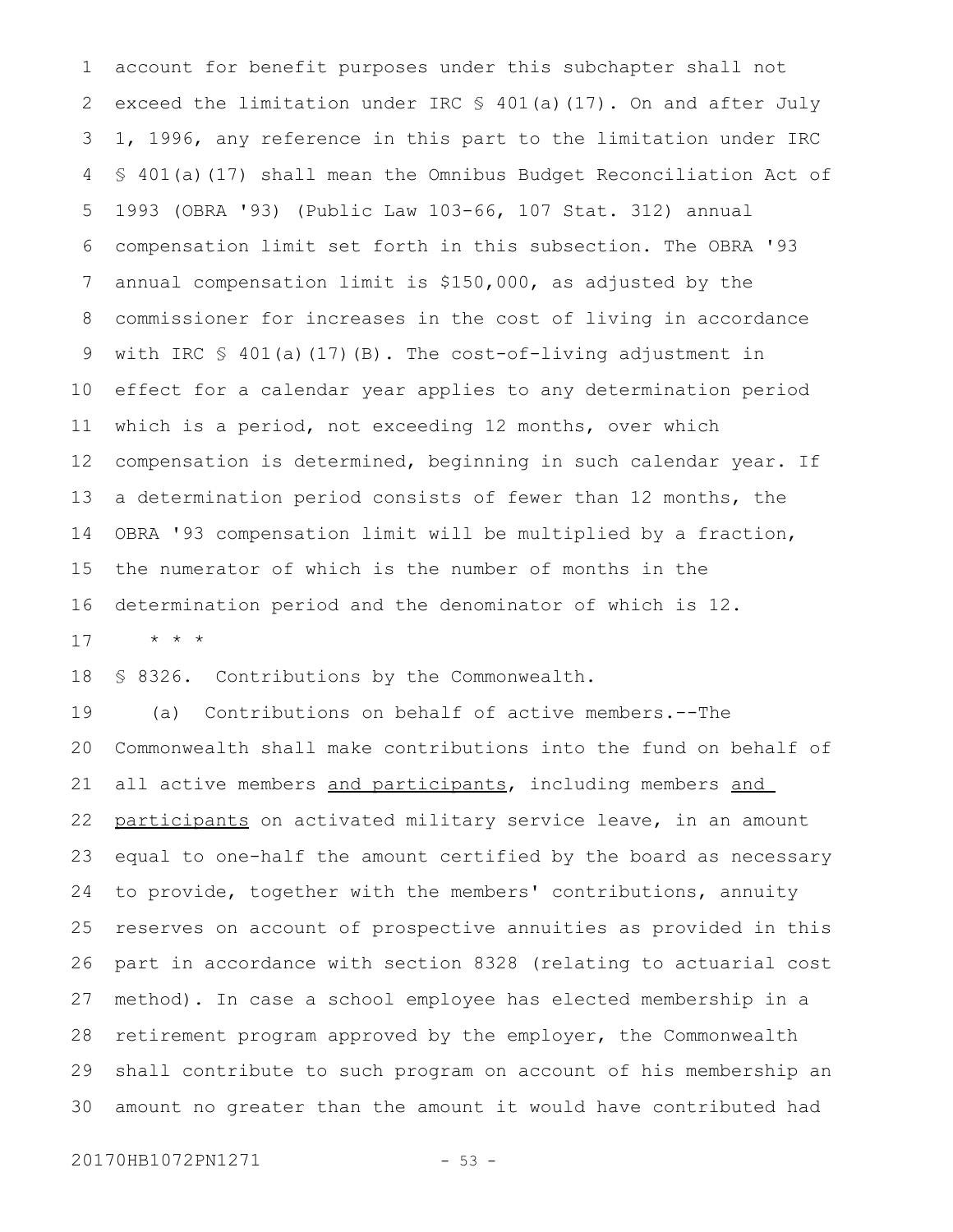the employee been a member of the Public School Employees' Retirement System. 1 2

\* \* \* 3

(c) Contributions after June 30, 1995.-- 4

(1) The Commonwealth shall make contributions into the fund on behalf of all active members and participants, including members and participants on activated military service leave, for service performed after June 30, 1995, in the following manner: 5 6 7 8 9

(i) For members and participants who are employees of employers that are school entities, no Commonwealth contributions shall be made. 10 11 12

(ii) For members and participants who are employees of employers that are not school entities, the amount computed under subsection (a). 13 14 15

(2) The Commonwealth shall make contributions into the fund on behalf of annuitants for all amounts due to the fund after June 30, 1995, including, but not limited to, amounts due pursuant to section  $8328(d)$  and  $(f)$ , in the following manner: 16 17 18 19  $20$ 

(i) For members and participants who are employees of employers who are school entities, no Commonwealth contributions shall be made. 21 22 23

(ii) For members and participants who are employees of employers who are not school entities, the amount computed under subsection (b). 24 25 26

\* \* \* 27

§ 8327. Payments by employers. 28

(a) [General rule.--Each] Timing of payments.-- 29

(1) For payments prior to June 30, 2018, each employer, 30

20170HB1072PN1271 - 54 -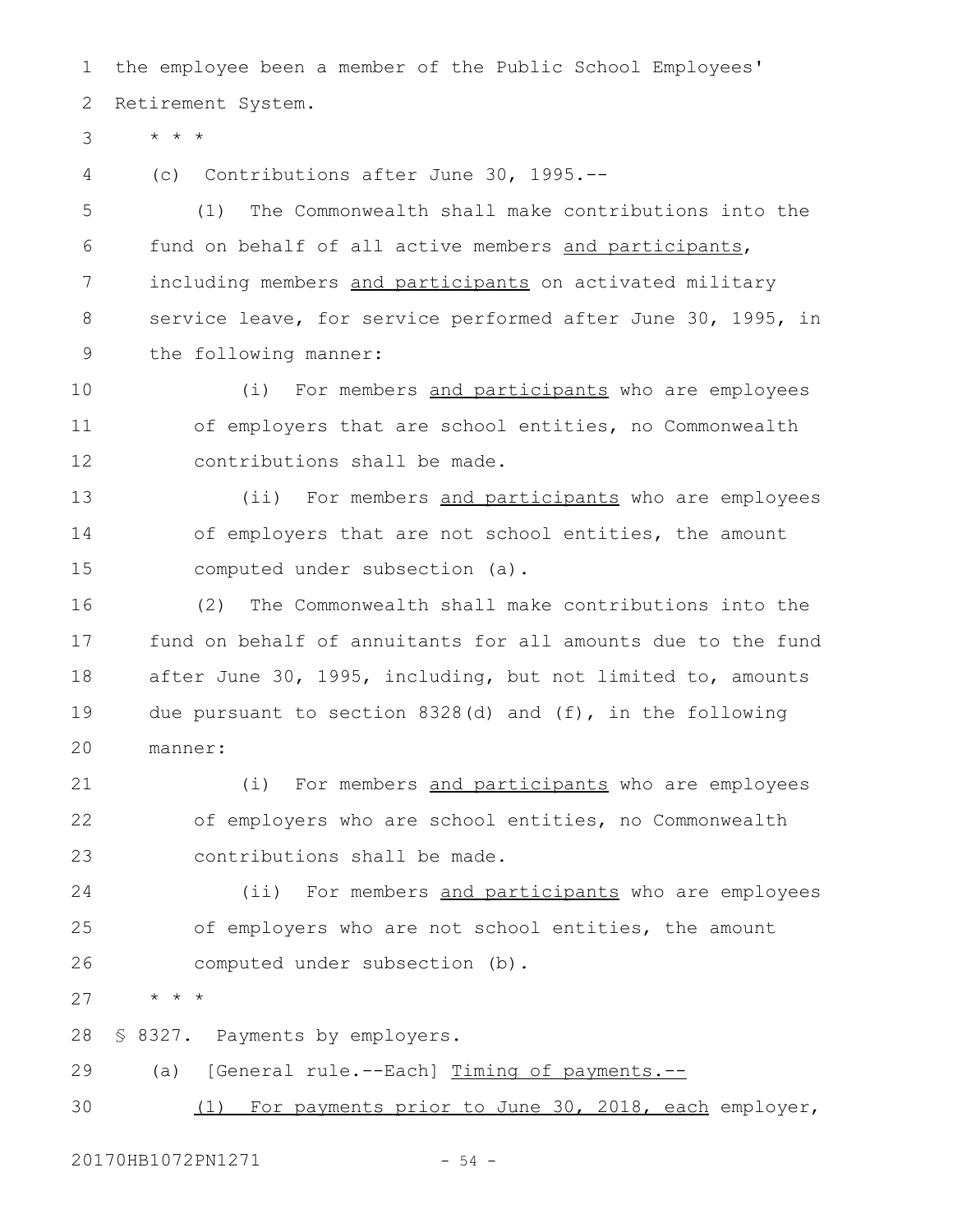including the Commonwealth as employer of employees of the [Department of Education] department, State-owned colleges and universities, Thaddeus Stevens College of Technology, Western Pennsylvania School for the Deaf, Scotland School for Veterans' Children, and [the] The Pennsylvania State University, shall make payments to the fund each quarter in an amount equal to one-half the sum of the percentages, as determined under section 8328 (relating to actuarial cost method), applied to the total compensation during the pay periods in the preceding quarter of all its employees who were members of the system during such period, including members on activated military service leave. In the event a member on activated military service leave does not return to service for the necessary time or receives an undesirable, bad conduct or dishonorable discharge or does not elect to receive credit for activated military service under section 8302(b.1)(3) (relating to credited school service), the contributions made by the employer on behalf of such member shall be returned with valuation interest upon application by the employer. 1 2 3 4 5 6 7 8 9 10 11 12 13 14 15 16 17 18 19 20

(2) For payments after June 30, 2018, each employer, including the Commonwealth as employer of employees of the department, State-owned colleges and universities, Thaddeus Stevens College of Technology, Western Pennsylvania School for the Deaf and The Pennsylvania State University, shall make payments to the fund each month in an amount equal to one-half the sum of the percentages, as determined under section 8328, applied to the total compensation during the pay periods in the preceding month of all its employees who were members of the system during such period, including 21 22 23 24 25 26 27 28 29 30

20170HB1072PN1271 - 55 -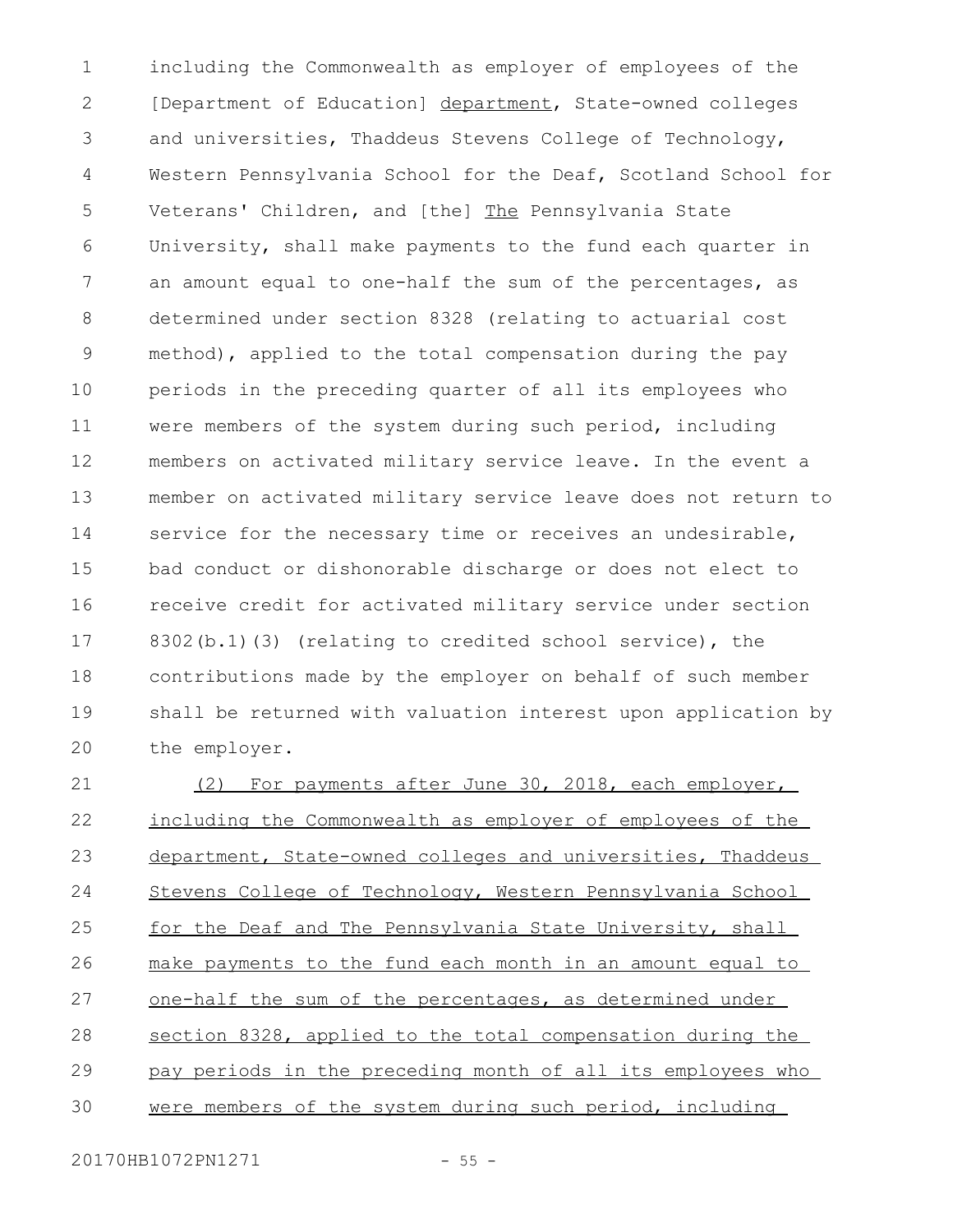members on activated or USERRA military service leave, plus the accrued liability contribution rate applied to the total compensation of all active participants in the plan. In the event a member on activated or USERRA military service leave does not return to service for the necessary time or receives an undesirable, bad conduct or dishonorable discharge or does not elect to receive credit for activated or USERRA military service under section 8302(b.1)(3), the contributions made by the employer on behalf of such member shall be returned with valuation interest upon application by the employer. 1 2 3 4 5 6 7 8 9 10

(b) Deduction from appropriations.-- 11

(1) To facilitate the payment of amounts due from any employer to the fund and the trust through the State Treasurer and to permit the exchange of credits between the State Treasurer and any employer, the Secretary of Education and the State Treasurer shall cause to be deducted and paid into the fund and the trust from the amount of any moneys due to any employer on account of any appropriation for schools or other purposes amounts equal to the employer and pickup contributions which an employer is required to pay to the fund and the trust, as certified by the board, and as remains unpaid on the date such appropriations would otherwise be paid to the employer. Such amount shall be credited to the appropriate accounts in the fund and the trust. 12 13 14 15 16 17 18 19  $20$ 21 22 23 24

(2) To facilitate the payments of amounts due from any charter school, as defined in Article XVII-A of the act of March 10, 1949 (P.L.30, No.14), known as the Public School Code of 1949, to the fund and the trust through the State Treasurer and to permit the exchange of credits between the State Treasurer and any employer, the Secretary of Education 25 26 27 28 29 30

20170HB1072PN1271 - 56 -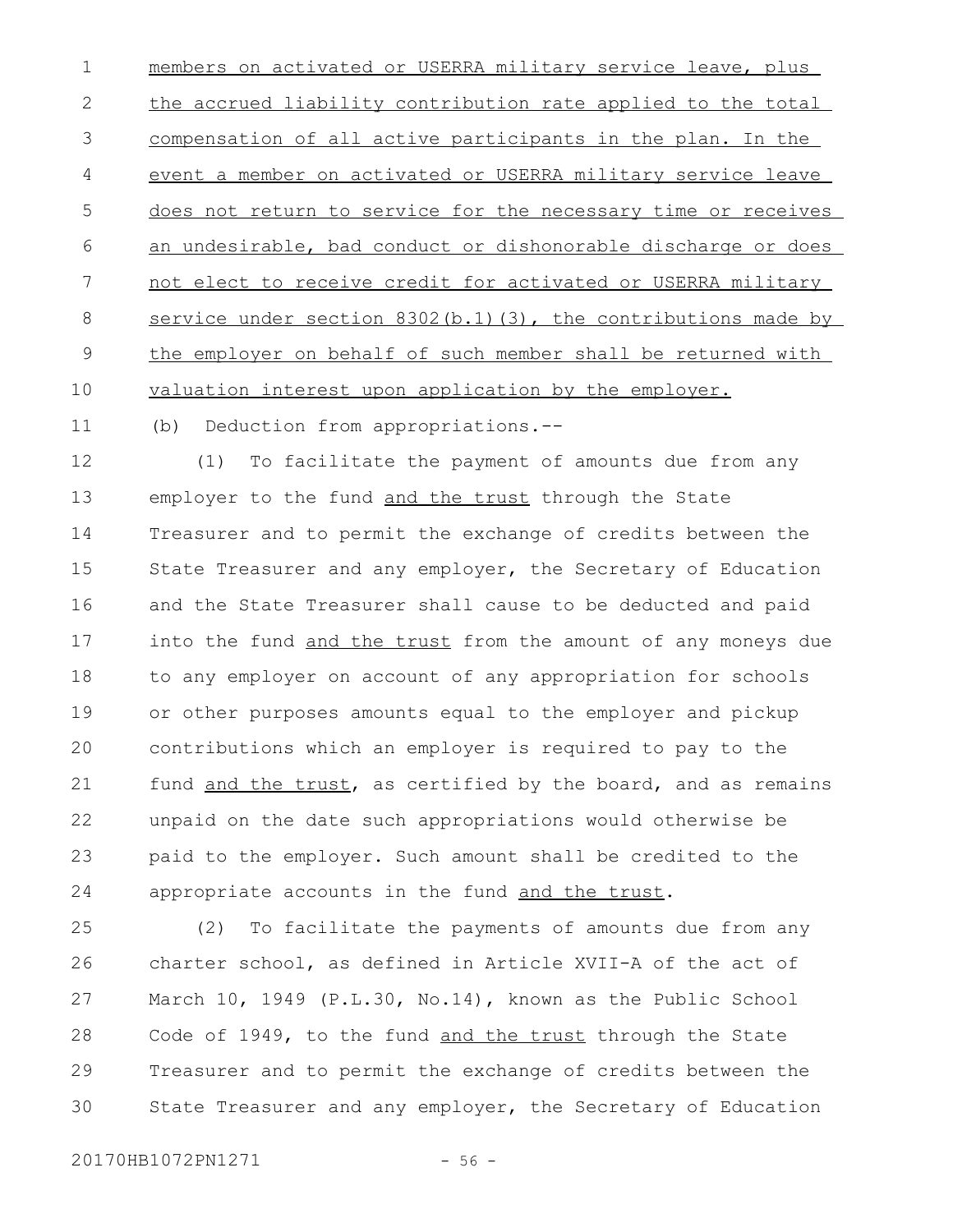and the State Treasurer shall cause to be deducted and paid into the fund and the trust from any funds appropriated to the [Department of Education] department for basic education of the chartering school district of a charter school and public school employees' retirement contributions amounts equal to the employer and pickup contributions which a charter school is required to pay to the fund and the trust, as certified by the board, and as remains unpaid on the date such appropriations would otherwise be paid to the chartering school district or charter school. Such amounts shall be credited to the appropriate accounts in the fund and the trust. Any reduction in payments to a chartering school district made pursuant to this section shall be deducted from the amount due to the charter school district pursuant to the Public School Code of 1949. 1 2 3 4 5 6 7 8 9 10 11 12 13 14 15

(c) Payments by employers after June 30, 1995, and before July 1, 2018. -- After June 30, 1995, and before July 1, 2018, each employer, including the Commonwealth as employer of employees of the [Department of Education] department, Stateowned colleges and universities, Thaddeus Stevens College of Technology, Western Pennsylvania School for the Deaf[, Scotland School for Veterans' Children] and The Pennsylvania State University, shall make payments to the fund and the trust each quarter in an amount computed in the following manner: 16 17 18 19 20 21 22 23 24

(1) For an employer that is a school entity, the amount shall be the sum of the percentages as determined under section 8328 applied to the total compensation during the pay periods in the preceding quarter of all employees who were active members of the system or active participants of the plan during such period, including members or active 25 26 27 28 29 30

20170HB1072PN1271 - 57 -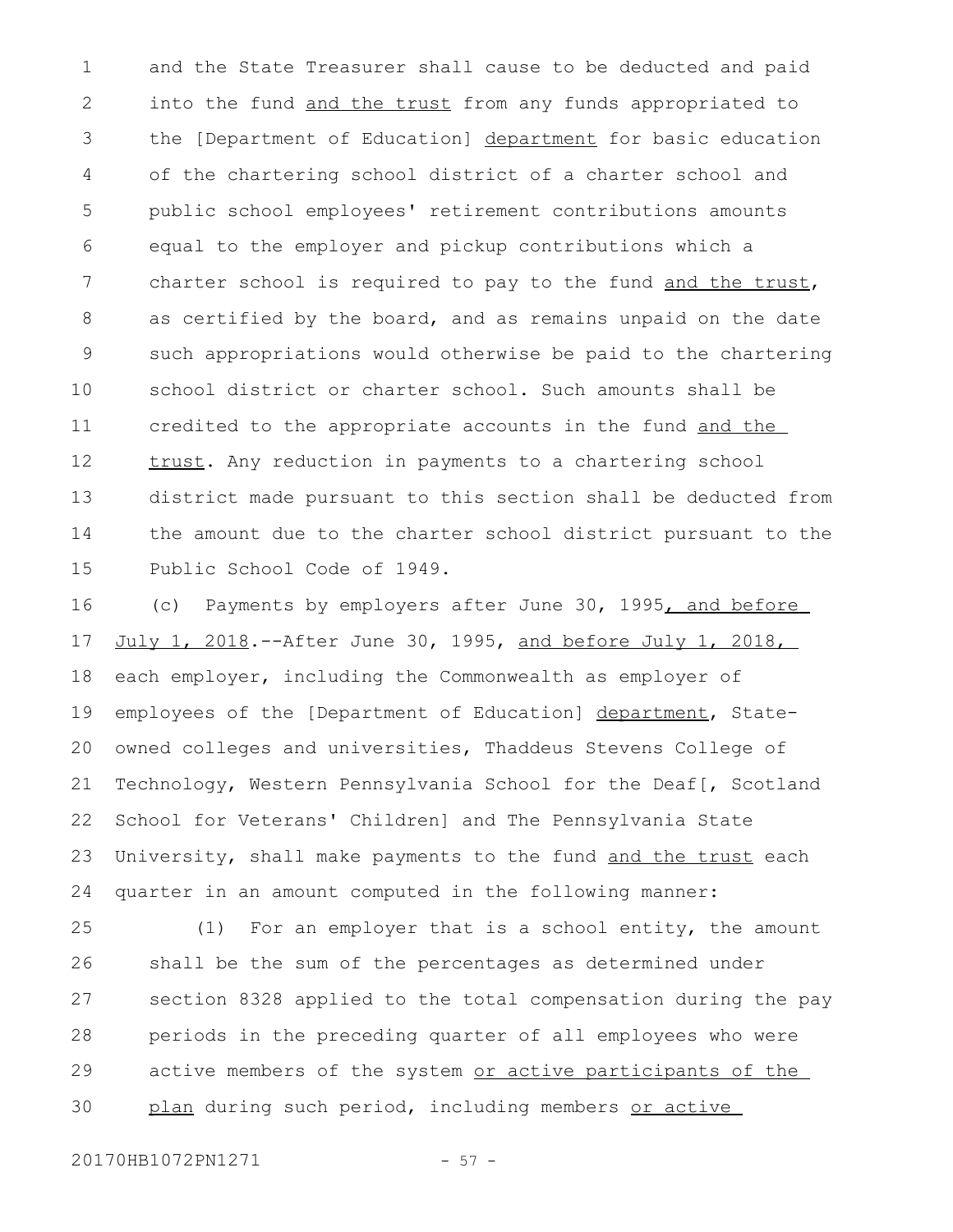participants on activated military service leave. In the event a member on activated military service leave does not return to service for the necessary time or receives an undesirable, bad conduct or dishonorable discharge or does not elect to receive credit for activated military service under section  $8302(b.1)(3)$ , the contribution made by the employer on behalf of such member shall be returned with valuation interest upon application by the employer. 1 2 3 4 5 6 7 8

(2) For an employer that is not a school entity, the amount computed under subsection (a). 9 10

(3) For any employer, whether or not a school entity, in computing the amount of payment due each quarter, there shall be excluded from the total compensation referred to in this subsection and subsection (a) any amount of compensation of a noneligible member on the basis of which member contributions have not been made by reason of the limitation under IRC § 401(a)(17), except as otherwise provided in this part. Any amount of contribution to the fund paid by the employer on behalf of a noneligible member on the basis of compensation which was subject to exclusion from total compensation in accordance with the provisions of this paragraph shall, upon the board's determination or upon application by the employer, be returned to the employer with valuation interest. 11 12 13 14 15 16 17 18 19  $20$ 21 22 23 24

(d) Payments by employers after June 30, 2018.--After June 30, 2018, each employer, including the Commonwealth as employer of employees of the department, State-owned colleges and universities, Thaddeus Stevens College of Technology, Western Pennsylvania School for the Deaf and The Pennsylvania State University, shall make payments to the fund and the trust each 25 26 27 28 29 30

20170HB1072PN1271 - 58 -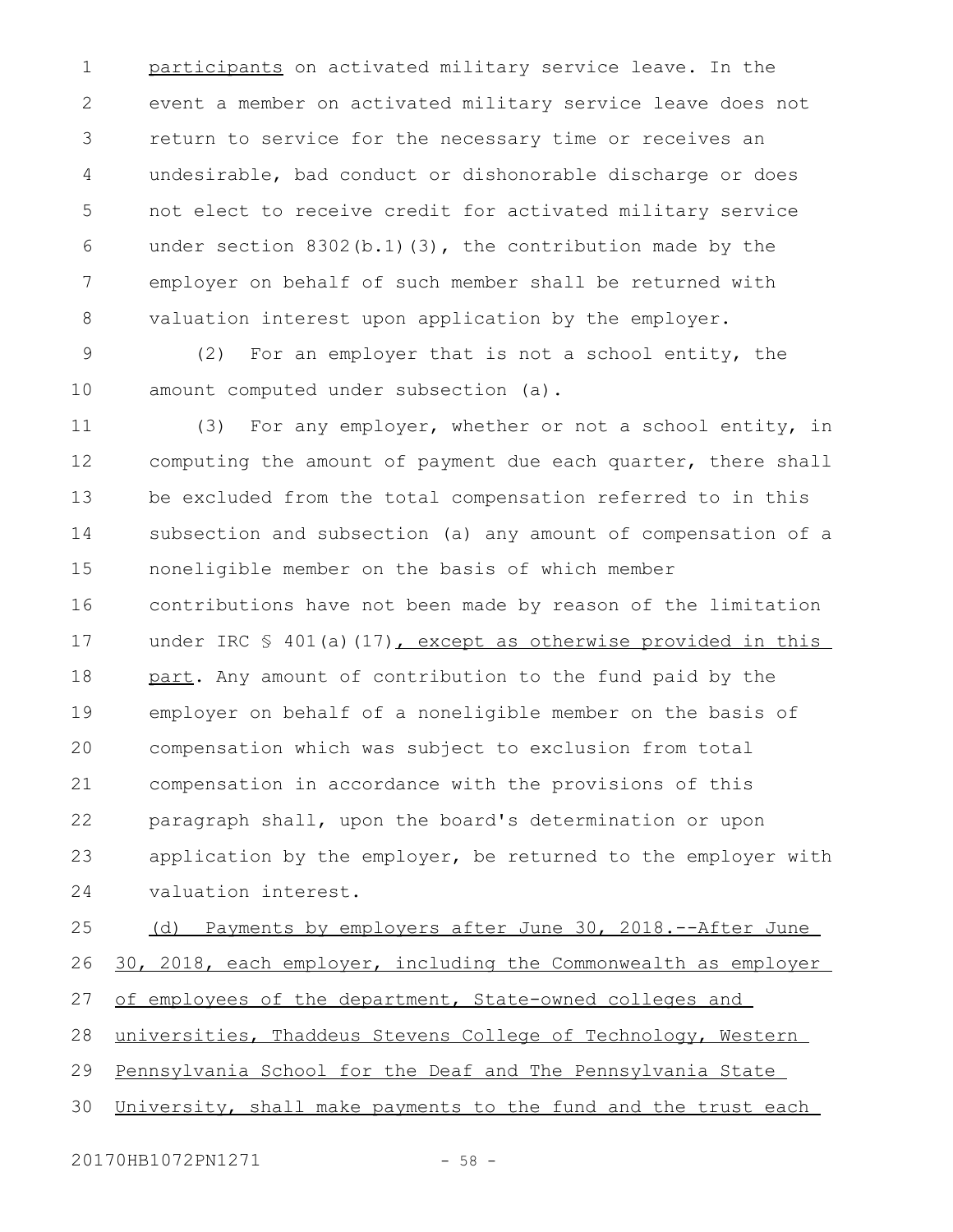| 1              | month in an amount computed in the following manner:           |
|----------------|----------------------------------------------------------------|
| $\mathbf{2}$   | (1) For an employer that is a school entity, the amount        |
| 3              | shall be the sum of the percentages as determined under        |
| 4              | section 8328 applied to the total compensation during the pay  |
| 5              | periods in the preceding month of all employees who were       |
| 6              | active members of the system during such period, including     |
| $\overline{7}$ | members on activated or USERRA military service leave, plus    |
| 8              | the accrued liability contribution rate applied to the total   |
| $\mathsf 9$    | compensation of all active participants in the plan. In the    |
| 10             | event a member on activated or USERRA military service leave   |
| 11             | does not return to service for the necessary time or receives  |
| 12             | an undesirable, bad conduct or dishonorable discharge or does  |
| 13             | not elect to receive credit for activated or USERRA military   |
| 14             | service under section 8302 (b.1) (3), the contribution made by |
| 15             | the employer on behalf of such member shall be returned with   |
| 16             | valuation interest upon application by the employer.           |
| 17             | (2) For an employer that is not a school entity, the           |
| 18             | amount computed under subsection (a).                          |
| 19             | (3) For any employer, whether or not a school entity, in       |
| 20             | computing the amount of payment due each month, there shall    |
| 21             | be excluded from the total compensation referred to in this    |
| 22             | subsection and subsection (a), any amount of compensation of   |
| 23             | a noneligible member or participant on the basis of which      |
| 24             | member or participant contributions have not been made by      |
| 25             | reason of the limitation under IRC \$ 401(a)(17). Any amount   |
| 26             | of contribution to the fund paid by the employer on behalf of  |
| 27             | a noneligible member or participant on the basis of            |
| 28             | compensation which was subject to exclusion from total         |
| 29             | compensation in accordance with the provisions of this         |
| 30             | paragraph shall, upon the board's determination or upon        |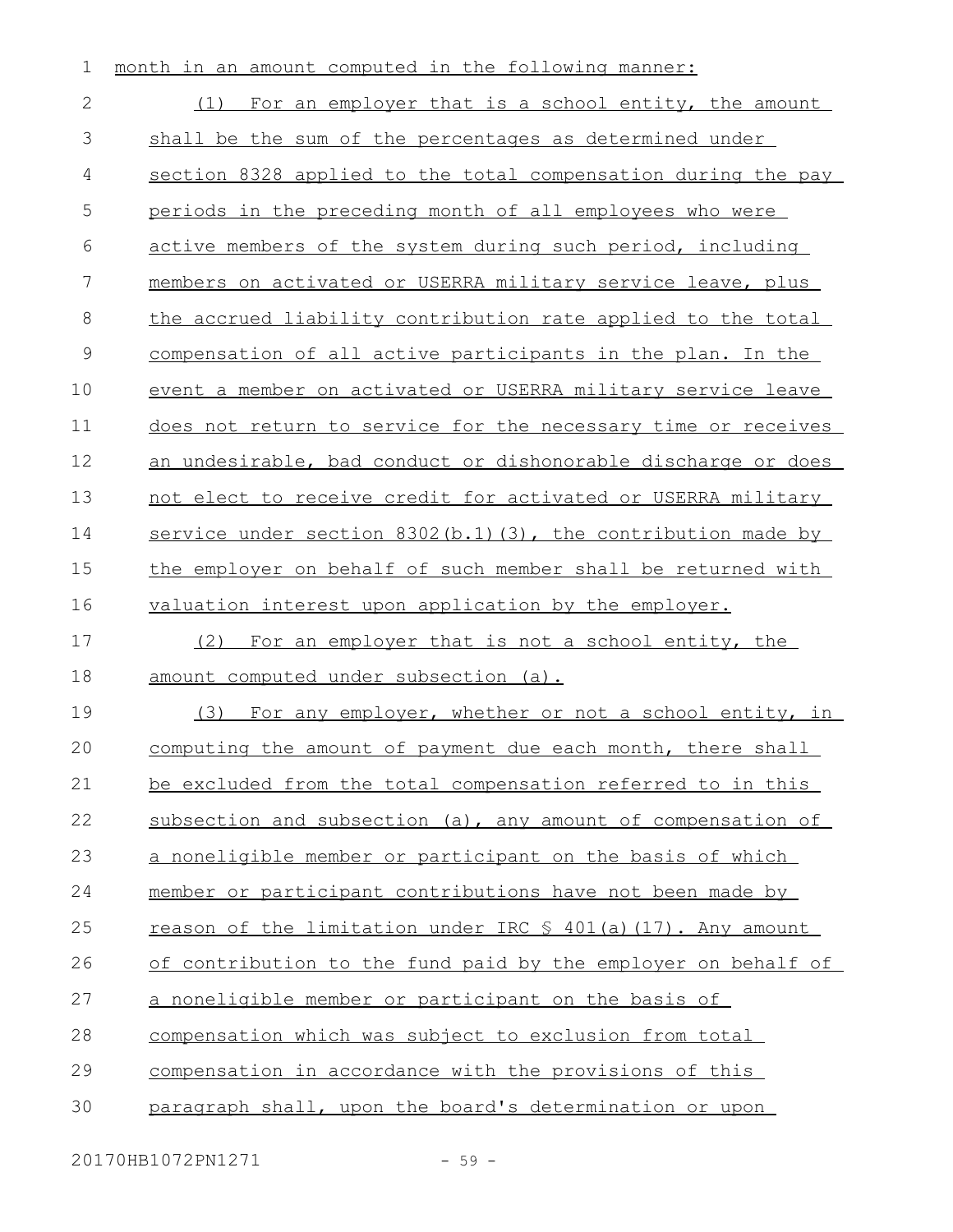| $\mathbf 1$    | application by the employer, be returned to the employer with    |
|----------------|------------------------------------------------------------------|
| 2              | valuation interest.                                              |
| 3              | (e) Deemed agreed to.--The agreement of an employer listed       |
| $\overline{4}$ | in the definition of school employee under section 8102          |
| 5              | (relating to definitions) or any other law to make contributions |
| 6              | to the fund or to enroll its employees as members in the system  |
| 7              | shall be deemed to be an agreement to make contributions to the  |
| 8              | trust or enroll its employees in the plan.                       |
| 9              | (f) Contributions.--The employer employing a participant         |
| 10             | shall pick up the required mandatory participant contributions   |
| 11             | by a reduction in the compensation of the participant.           |
| 12             | Contributions resulting from members reemployed from<br>( ) ( )  |
| 13             | USERRA leave.--When a school employee reemployed from USERRA     |
| 14             | leave makes the member contributions required to be granted      |
| 15             | school service credit for the USERRA leave after June 30, 2018,  |
| 16             | either by actual payment or by actuarial debt under section 8325 |
| 17             | (relating to incomplete payments), the employer that employed    |
| 18             | the school employee when the member contributions were made or   |
| 19             | the last employer before termination in the case of payment      |
|                | 20 under section 8325 shall make the employer contributions that |
| 21             | would have been made under this section if the employee making   |
| 22             | the member contributions after he is reemployed from USERRA      |
| 23             | leave continued to be employed in his school office or position  |
| 24             | instead of performing USERRA leave.                              |
| 25             | Section 109. Section 8328(a), (b), (c)(4), (d)(2) and (e) of     |
| 26             | Title 24 are amended and subsections $(c)$ , $(d)$ and $(q)$ are |
| 27             | amended by adding paragraphs to read:                            |
| 28             | \$8328.<br>Actuarial cost method.                                |
| 29             | Employer contribution rate.--The amount of the total<br>(a)      |
| 30             | employer contributions shall be computed by the actuary as a     |
|                |                                                                  |

20170HB1072PN1271 - 60 -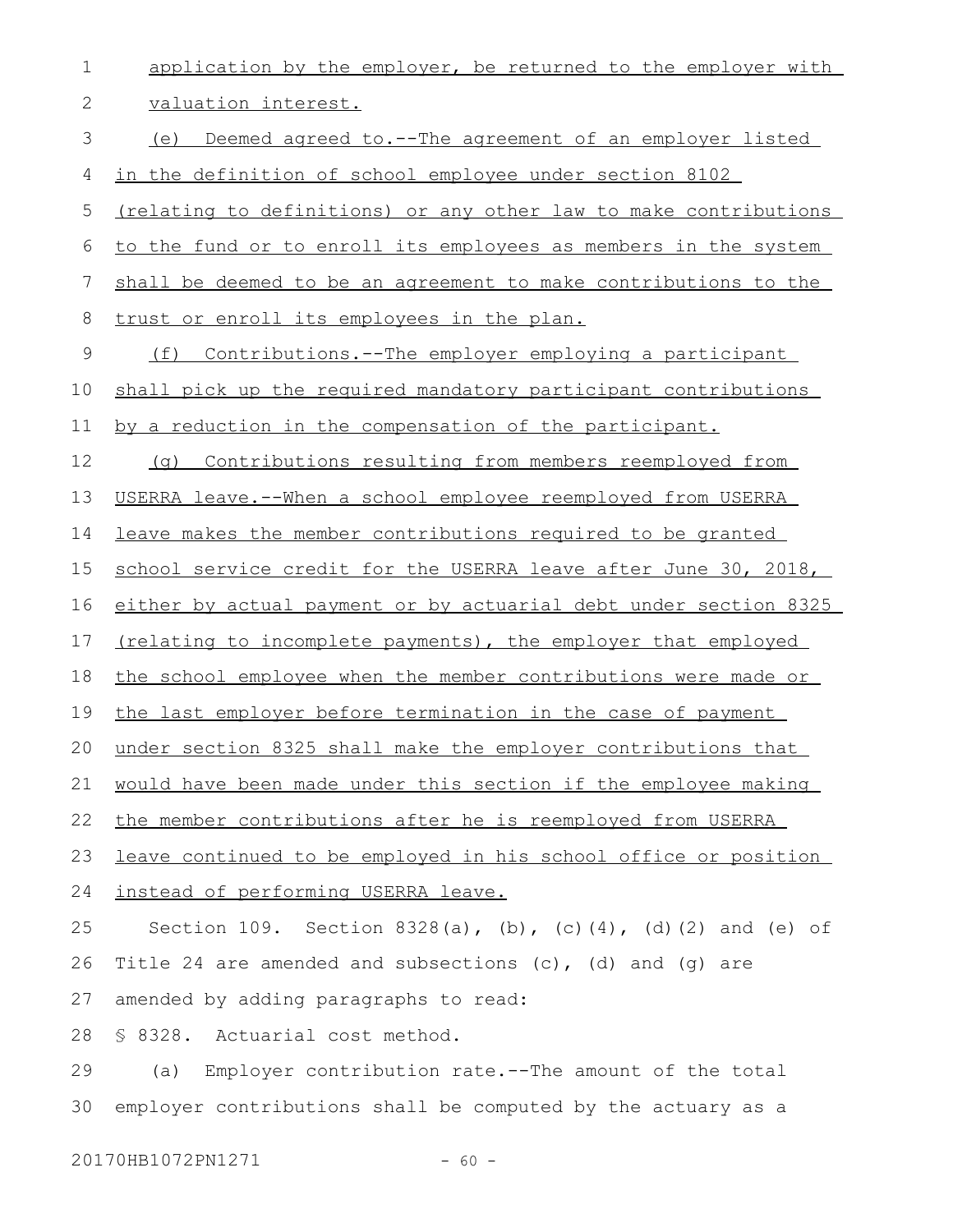percentage of the total compensation of all active members and active participants, as applicable, during the period for which the amount is determined and shall be so certified by the board. The total employer contribution rate shall be the sum of the final contribution rate as computed in subsection (h) plus the premium assistance contribution rate as computed in subsection (f). The actuarially required contribution rate shall consist of the normal contribution rate as defined in subsection (b), the accrued liability contribution rate as defined in subsection (c) and the supplemental annuity contribution rate as defined in subsection (d). Beginning July 1, 2004, the actuarially required contribution rate shall be modified by the experience adjustment factors as calculated in subsection (e). 1 2 3 4 5 6 7 8 9 10 11 12 13

14

(b) Normal contribution rate.--[The]

(1) For fiscal years ending before July 1, 2018, the normal contribution rate shall be determined after each actuarial valuation. Until all accrued liability contributions have been completed, the normal contribution rate shall be determined, on the basis of an annual interest rate and such mortality and other tables as shall be adopted by the board in accordance with generally accepted actuarial principles, as a level percentage of the compensation of the average new active member, which percentage, if contributed on the basis of his prospective compensation through the entire period of active school service, would be sufficient to fund the liability for any prospective benefit payable to him, in excess of that portion funded by his prospective member contributions, excluding the shared-risk contributions. 15 16 17 18 19 20 21 22 23 24 25 26 27 28 29

(2) For fiscal years beginning on or after July 1, 2018, 30

20170HB1072PN1271 - 61 -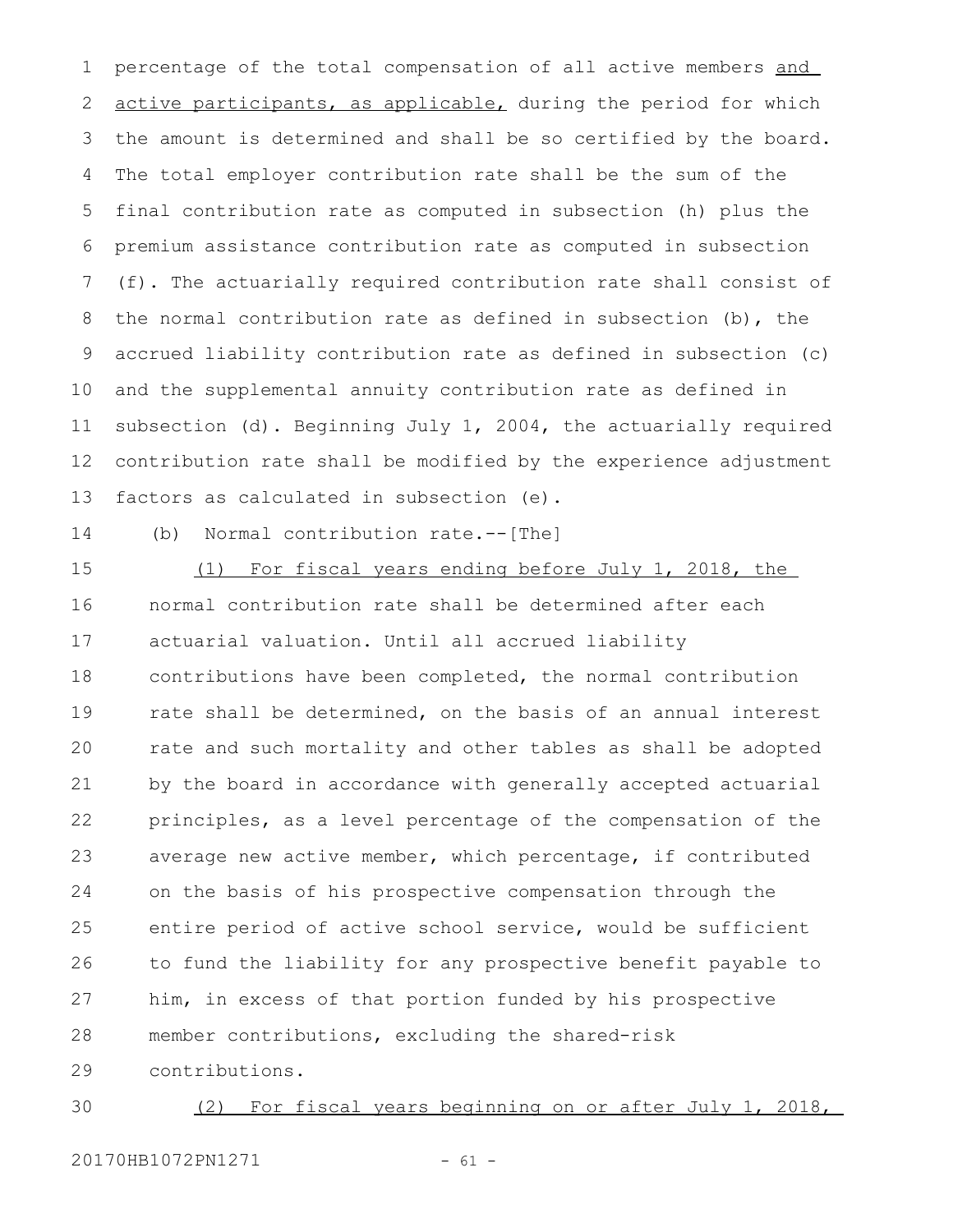| $\mathbf 1$   | the normal contribution rate shall be determined after each         |
|---------------|---------------------------------------------------------------------|
| $\mathbf{2}$  | actuarial valuation. Until all accrued liability                    |
| 3             | contributions have been completed, the normal contribution          |
| 4             | <u>rate shall be determined, on the basis of an annual interest</u> |
| 5             | rate and such mortality and other tables as shall be adopted        |
| 6             | <u>by the board in accordance with generally accepted actuarial</u> |
| 7             | principles, as a level percentage of the compensation of all        |
| 8             | active members in classes of service other than Class T-G,          |
| $\mathcal{G}$ | and for Class T-G members, as limited:                              |
| 10            | By the defined benefit compensation limit.<br>(i)                   |
| 11            | (ii) To Class T-G members who have less than 30                     |
| 12            | eligibility points as a member of Class T-G, or if a                |
| 13            | multiple service member, as a member of Class A-5, which            |
| 14            | percentage, if contributed on the basis of the member's             |
| 15            | prospective compensation through the entire period of               |
| 16            | active school service, as limited by the defined benefit            |
| 17            | compensation limit or any provision of this part limiting           |
| 18            | contributions applicable to a Class T-G member, would be            |
| 19            | sufficient to fund the liability for any prospective                |
| 20            | benefit payable to him, in excess of that portion funded            |
| 21            | by his prospective member contributions, excluding the              |
| 22            | shared-risk contributions. In no case shall the employer            |
| 23            | normal cost be less than zero.                                      |
| 24            | Accrued liability contribution rate.--<br>(C)                       |
| 25            | $\star$ $\star$ $\star$                                             |
| 26            | For the fiscal year beginning July 1, 2011, the<br>(4)              |
| 27            | accrued liability contribution rate shall be computed as the        |
| 28            | rate of total compensation of all active members which shall        |
| 29            | be certified by the actuary as sufficient to fund as a level        |

percentage of compensation over a period of 24 years from 30

20170HB1072PN1271 - 62 -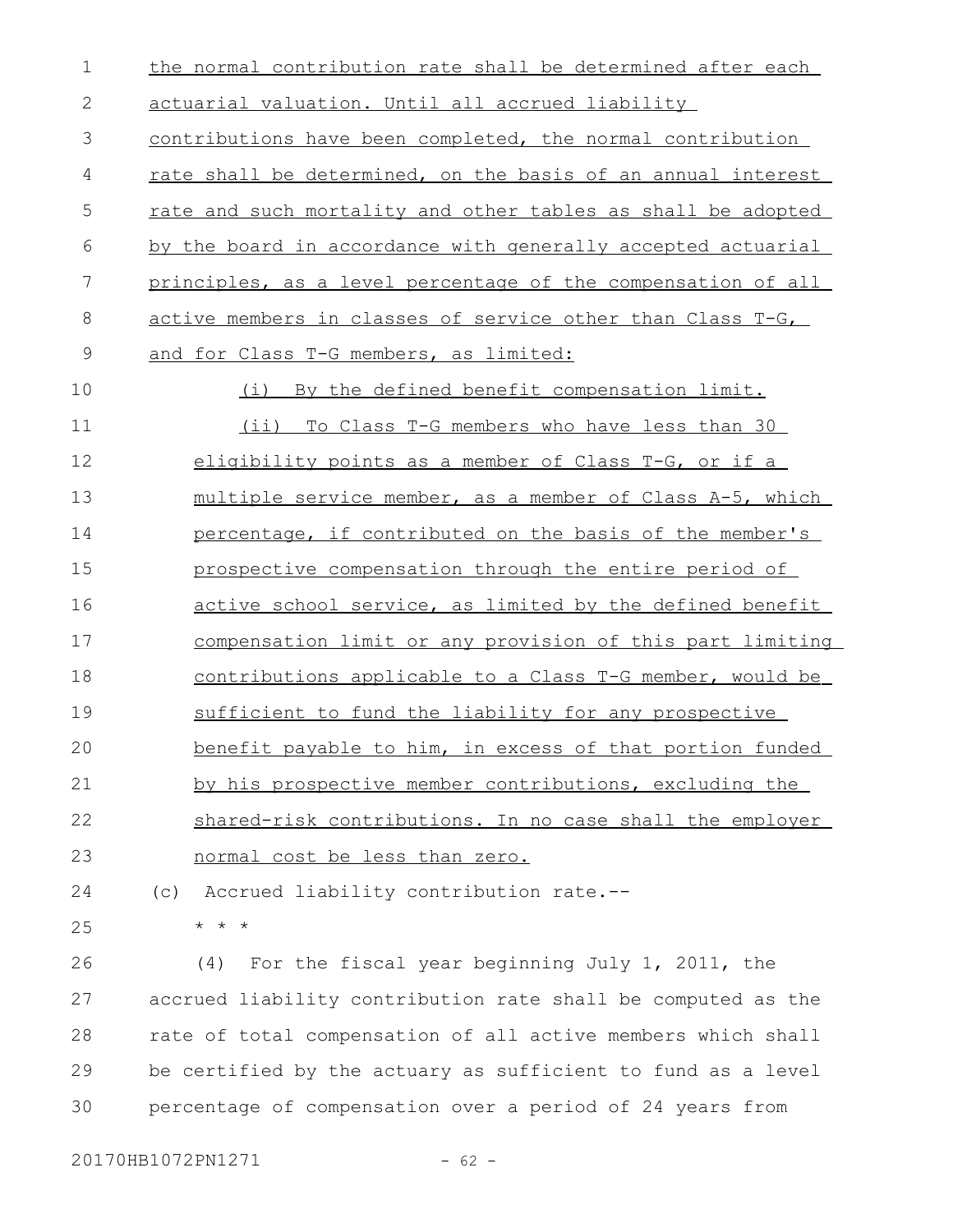July 1, 2011, the present value of the liabilities for all prospective benefits calculated as of June 30, 2010, including the supplemental benefits as provided in sections 8348, 8348.1, 8348.2, 8348.3, 8348.4, 8348.5, 8348.6 and 8348.7, in excess of the actuarially calculated assets in the fund (calculated recognizing all realized and unrealized investment gains and losses each year in level annual installments over a ten-year period). In the event that the accrued liability is increased by legislation enacted subsequent to June 30, 2010, but before July 1, 2018, such additional liability shall be funded as a level percentage of compensation over a period of ten years from the July 1 second succeeding the date such legislation is enacted. 1 2 3 4 5 6 7 8 9 10 11 12 13

(5) For fiscal years beginning on or after July 1, 2018, the actuarially calculated assets in the fund determined in accordance with paragraph (4) shall be no less than 70% and no more than 130% of market value. In the event that the accrued liability is changed by legislation enacted subsequent to June 30, 2016, such change in liability shall be funded as a level percentage of compensation of all active members and active participants, as applicable, over a period of ten years from the July 1 second succeeding the date such legislation is enacted. 14 15 16 17 18 19  $20$ 21 22 23

(d) Supplemental annuity contribution rate.-- 24

\* \* \* 25

(2) For fiscal years beginning July 1, 2011, and ending June 30, 2018, contributions from the Commonwealth and other employers whose employees are members of the system required to provide for the payment of supplemental annuities as provided in sections 8348, 8348.1, 8348.2, 8348.3, 8348.4, 26 27 28 29 30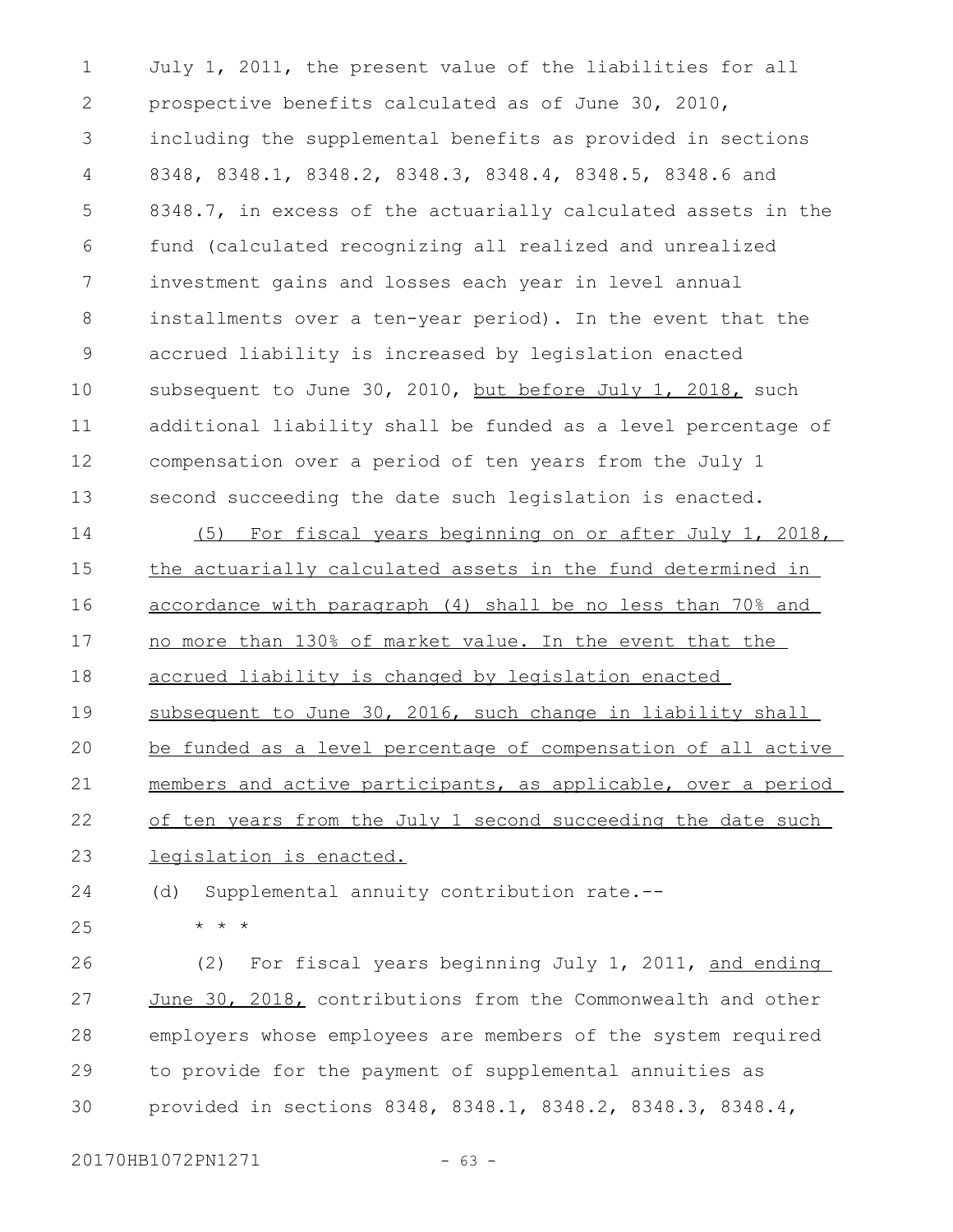8348.5, 8348.6 and 8348.7 shall be paid as part of the accrued liability contribution rate as provided for in subsection (c)(4), and there shall not be a separate supplemental annuity contribution rate attributable to those supplemental annuities. In the event that supplemental annuities are increased by legislation enacted subsequent to June 30, 2010, [the] but before July 1, 2016, such additional liability for the increase in benefits shall be funded as a level percentage of compensation over a period of ten years from the July 1 second succeeding the date such legislation is enacted. 1 2 3 4 5 6 7 8 9 10 11

(3) For fiscal years beginning on or after July 1, 2018, contributions from employers whose employees are members of the system required to provide for the payment of supplemental annuities as provided in sections 8348, 8348.1, 8348.2, 8348.3, 8348.4, 8348.5, 8348.6 and 8348.7 shall be paid as part of the accrued liability contribution rate as provided for in subsection (c)(4), and there shall not be a separate supplemental annuity contribution rate attributable to those supplemental annuities. In the event that supplemental annuities are increased by legislation enacted subsequent to June 30, 2016, the additional liability for the increase in benefits shall be funded as a level percentage of compensation of all active members and active participants over a period of ten years from the July 1 second succeeding the date such legislation is enacted. (e) Experience adjustment factor.-- (1) For each year after the establishment of the accrued 12 13 14 15 16 17 18 19  $20$ 21 22 23 24 25 26 27 28

liability contribution rate for the fiscal year beginning July 1, 2011, and ending June 30, 2018, any increase or 29 30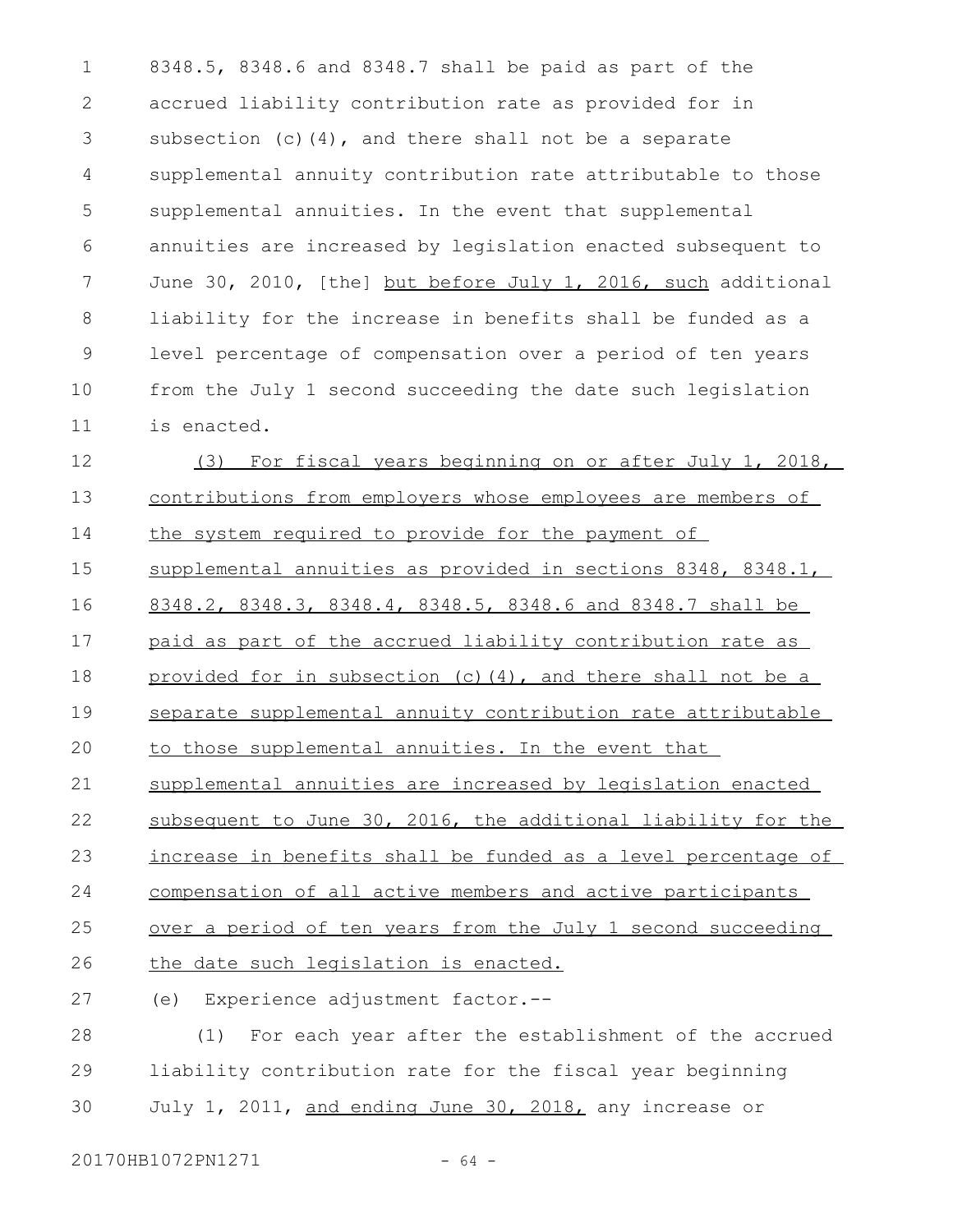decrease in the unfunded accrued liability, excluding the gains or losses on the assets of the health insurance account, due to actual experience differing from assumed experience, changes in actuarial assumptions, changes in contributions caused by the final contribution rate being different from the actuarially required contribution rate, active members making shared-risk contributions or changes in the terms and conditions of the benefits provided by the system by judicial, administrative or other processes other than legislation, including, but not limited to, reinterpretation of the provisions of this part, shall be amortized as a level percentage of compensation over a period of 24 years beginning with the July 1 second succeeding the actuarial valuation determining said increases or decreases. 1 2 3 4 5 6 7 8 9 10 11 12 13 14

(2) [(Reserved).] For fiscal years beginning on or after July 1, 2018, any increase or decrease in the unfunded accrued liability, excluding the gains or losses on the assets of the health insurance account, due to actual experience differing from assumed experience, changes in actuarial assumptions, changes in contributions caused by the final contribution rate being different from the actuarially required contribution rate, active members making shared-risk contributions or changes in the terms and conditions of the benefits provided by the system by judicial, administrative or other processes other than legislation, including, but not limited to, reinterpretation of the provisions of this part, shall be amortized as a level percentage of the compensation of all active members and active participants over a period of 24 years beginning with the July 1 second succeeding the actuarial valuation determining such increases or decreases. 15 16 17 18 19  $20$ 21 22 23 24 25 26 27 28 29 30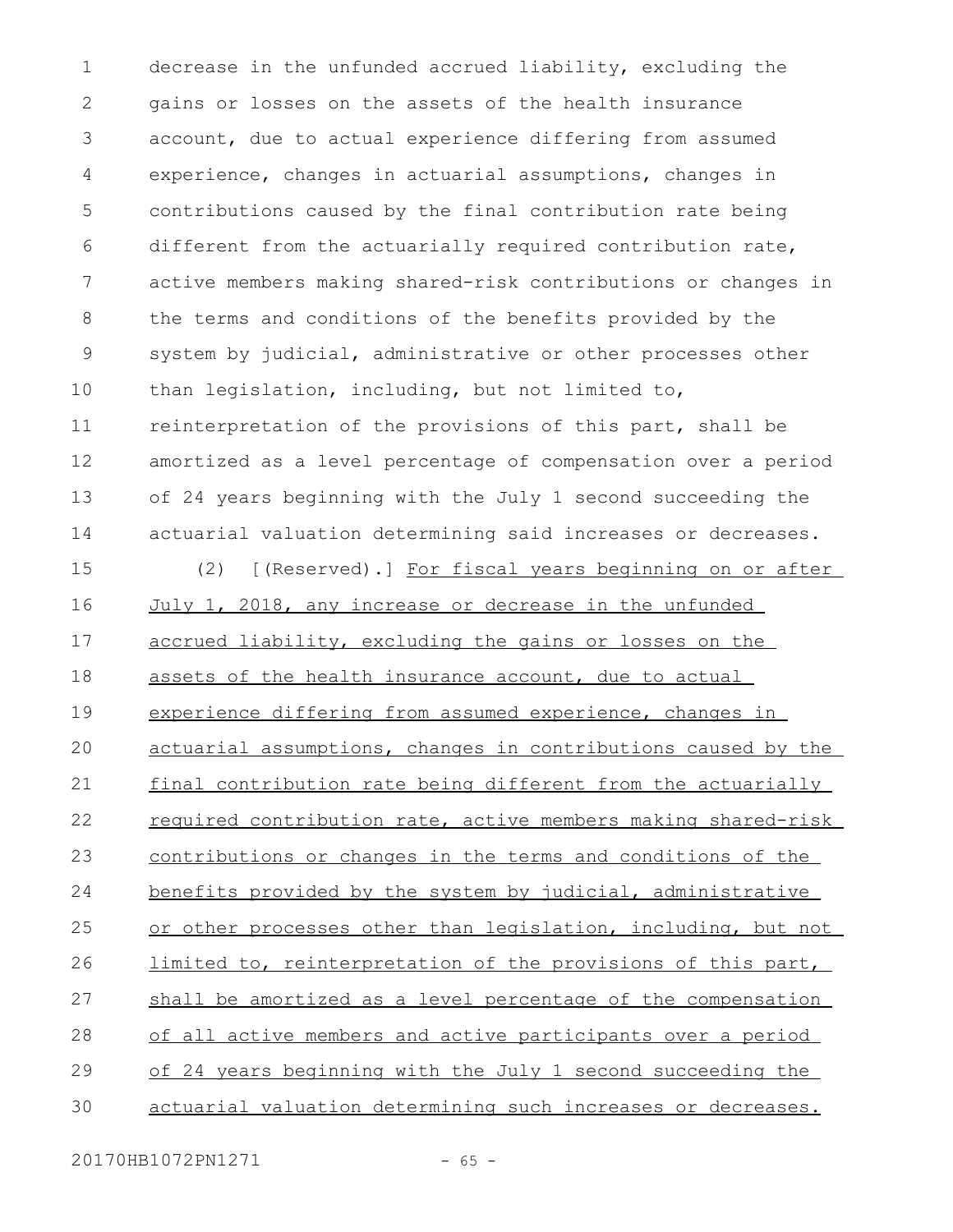- \* \* \* 1
- (g) Temporary application of collared contribution rate.-- \* \* \* 2 3

(3) For purposes of applying the collared contribution rate, compensation for determining the normal contribution rate shall be defined as the total compensation of all active members and active participants, as applicable. 4 5 6 7

\* \* \* 8

Section 110. Section 8330 of Title 24 is amended to read: § 8330. Appropriations by the Commonwealth. 9 10

(a) Annual submission of budget.--The board shall prepare and through the Governor submit annually to the General Assembly an itemized budget consisting of the amounts necessary to be appropriated by the Commonwealth out of the General Fund required to meet the separate obligations to the fund and the trust accruing during the fiscal period beginning July 1 of the following year. 11 12 13 14 15 16 17

(b) Appropriation and payment.--The General Assembly shall make an appropriation sufficient to provide for the separate obligations of the Commonwealth to the fund and the trust. Such amount shall be paid by the State Treasurer through the Department of Revenue into the fund or the trust, as the case may be, within 30 days of receipt of the requisition presented each quarter by the board. 18 19 20 21 22 23 24

Section 110.1. Section 8341 of Title 24, amended December 28, 2015 (P.L.529, No.93), is amended to read: 25 26

§ 8341. Return of accumulated deductions. 27

Any member upon termination of service may, in lieu of all benefits payable from the system under this chapter to which he may be entitled, elect to receive his accumulated deductions by 28 29 30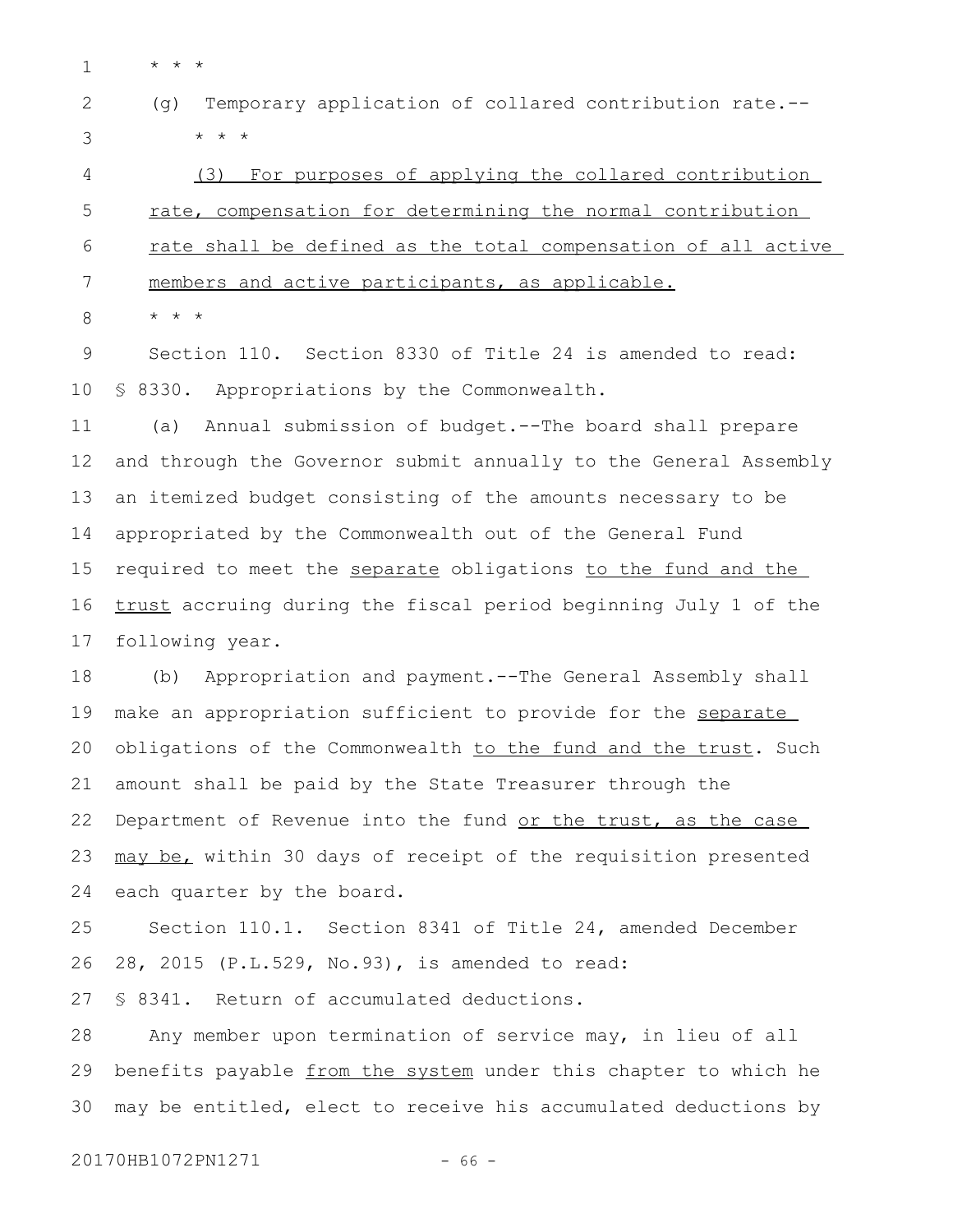his required beginning date. 1

Section 111. Sections  $8342(a)$  and  $8344(a)$ , (b) and (d) of Title 24 are amended and the sections are amended by adding subsections to read: 2 3 4

§ 8342. Maximum single life annuity. 5

(a) General rule.--Upon termination of service, any full coverage member who is eligible to receive an annuity pursuant to the provisions of section 8307(a) or (b) (relating to eligibility for annuities) and has made an application in accordance with the provisions of section 8507(f) (relating to rights and duties of school employees [and members], members and participants) shall be entitled to receive a maximum single life annuity attributable to his credited service and equal to the sum of the following single life annuities beginning at the effective date of retirement and, in case the member on the effective date of retirement is under superannuation age, multiplied by a reduction factor calculated to provide benefits actuarially equivalent to an annuity starting at superannuation age: Provided however, That on or after July 1, 1976, in the case of any member in a class of service other than T-G, or if a multiple service member, Class A-5, who has attained age 55 and has 25 or more eligibility points, or in the case of a Class T-G member, who has attained the age of 60 and has 25 or more eligibility points, such sum of single life annuities shall be reduced by a percentage determined by multiplying the number of months, including a fraction of a month as a full month, by which the effective date of retirement precedes superannuation age by 1/4%: Further provided, In no event shall a Class T-E or Class T-F member receive an annual benefit, calculated as of the effective date of retirement, greater than the member's final 6 7 8 9 10 11 12 13 14 15 16 17 18 19 20 21 22 23 24 25 26 27 28 29 30

20170HB1072PN1271 - 67 -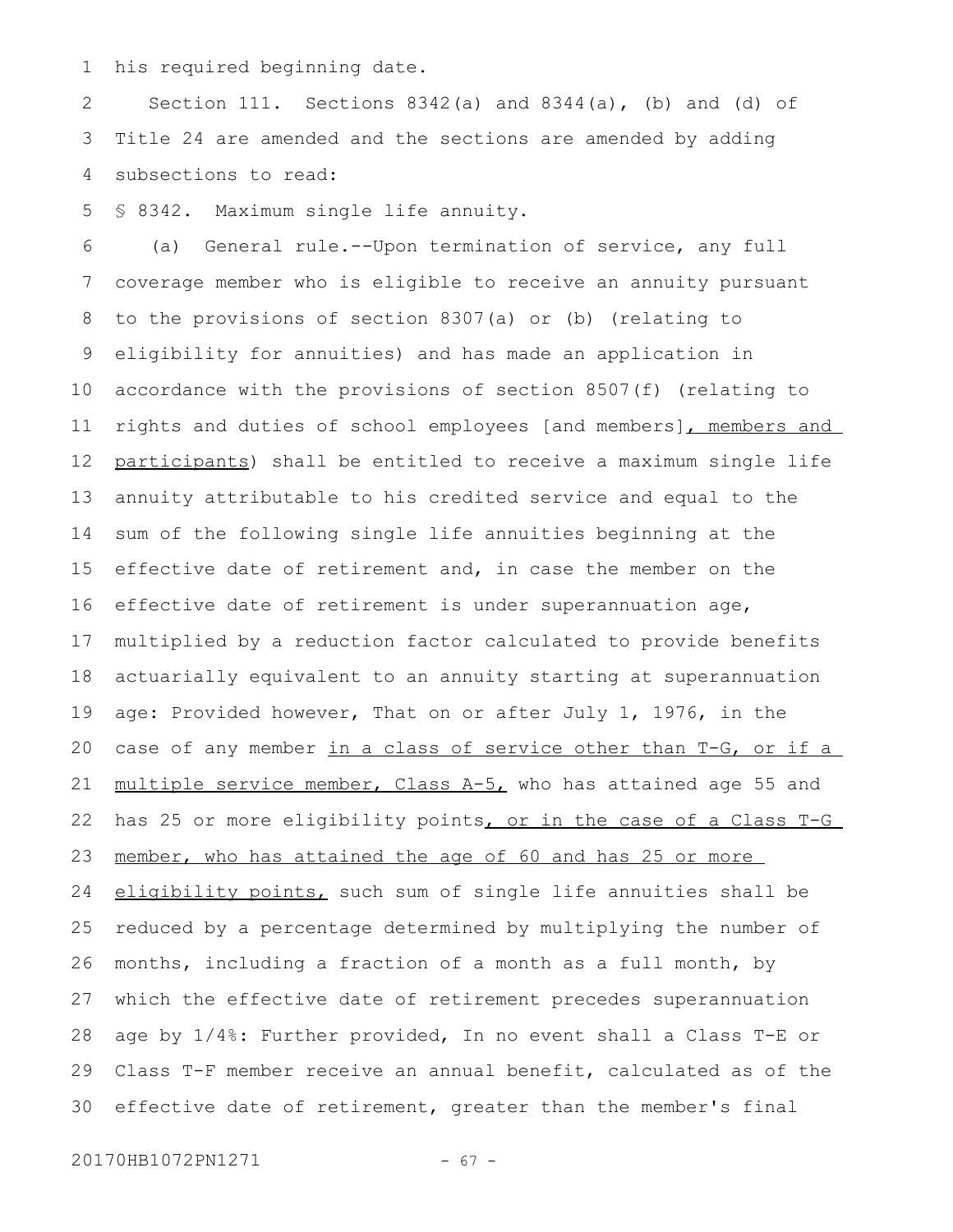average salary attributable to Class T-E or T-F service: 1

(1) A [standard single life annuity multiplied by the] single life annuity that is the sum of annuities determined separately for each class of service [multiplier] and calculated on the basis of the number of years of credited school service other than concurrent service. 2 3 4 5 6

(2) A standard single life annuity multiplied by the class of service multiplier and calculated on the basis of the number of years of concurrent service and multiplied by the ratio of total compensation received in the school system during the period of concurrent service to the total compensation received during such period. 7 8 9 10 11 12

(3) A supplemental annuity such that the total annuity prior to any optional modification or any reduction due to retirement prior to superannuation age shall be at least \$100 for each full year of credited service. 13 14 15 16

\* \* \* 17

(d) Coordination of benefits.--The determination and payment of the maximum single life annuity under this section shall be in addition to any payments a member may be entitled to receive, has received or is receiving as a result of being a participant in the plan. 18 19 20 21 22

§ 8344. Disability annuities. 23

(a) Amount of annuity.--A member who has made application for a disability annuity as provided in section 8507(k) (relating to rights and duties of school employees [and members], members and participants) and has been found to be eligible in accordance with the provisions of sections 8307(c) (relating to eligibility for annuities) and 8505(c)(1) (relating to duties of board regarding applications and elections of 24 25 26 27 28 29 30

20170HB1072PN1271 - 68 -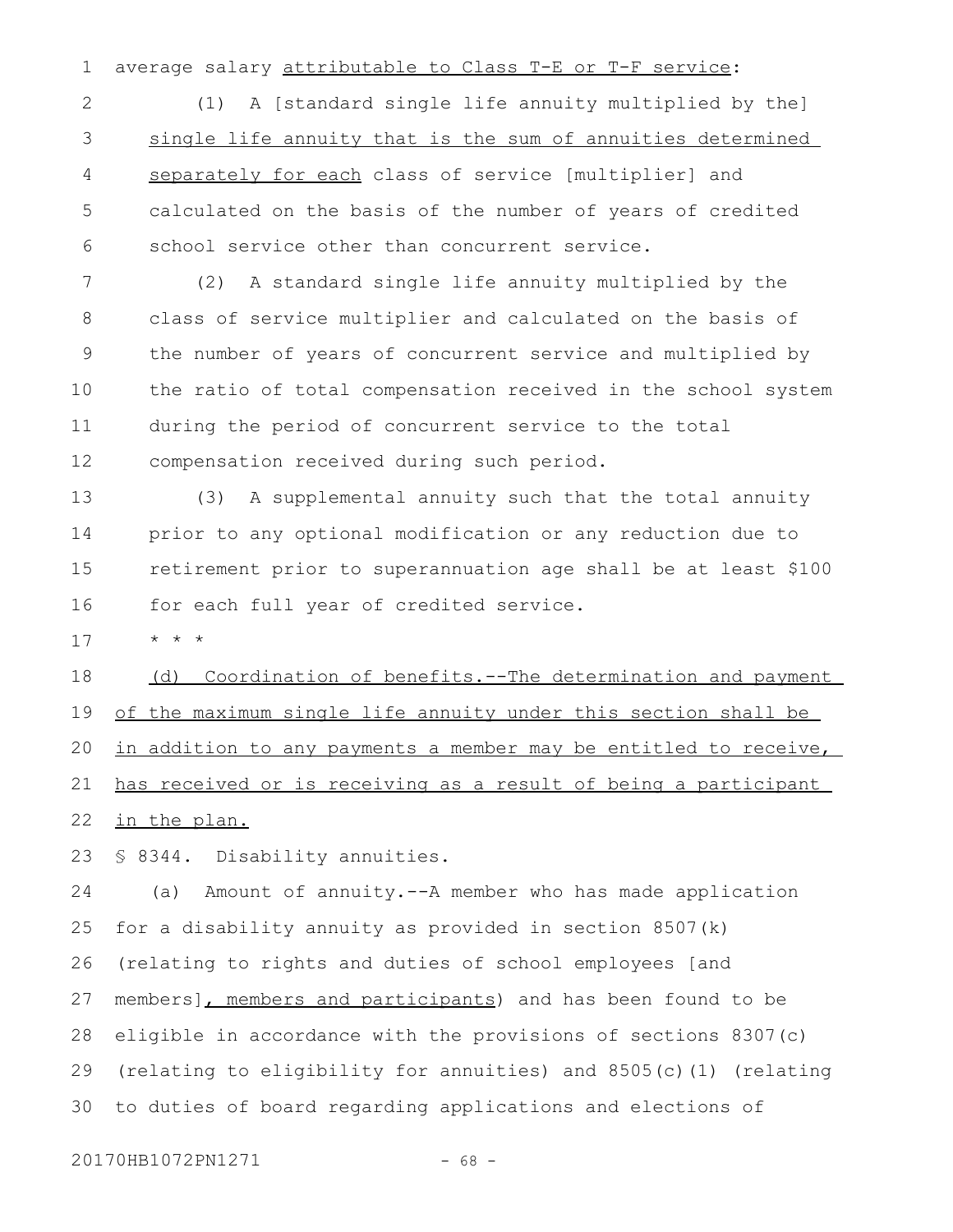members) shall receive a disability annuity payable from the effective date of disability and continued until a subsequent determination by the board that the annuitant is no longer entitled to a disability annuity. The disability annuity shall be a single life annuity that is equal to a sum of the standard single life [annuity] annuities determined separately for each class of service if the total number of years of credited service is greater than 16.667, otherwise [the] each standard single life annuity shall be multiplied by the lesser of the following ratios: 1 2 3 4 5 6 7 8 9 10

where Y =  $\text{total}$  number of years of credited service and Y\* = total years of credited service if the member were to continue as a school employee until attaining superannuation age, or if the member has attained superannuation age then the number of years of credited service. In no event shall the disability annuity plus any cost-of-living increases be less than \$100 for each full year of credited service. The member shall be entitled to the election of a joint and survivor annuity on that portion of the disability annuity to which he is entitled under section 8342 (relating to maximum single life annuity). 12 13 14 15 16 17 18 19 20 21

Y\*/Y or 16.667/Y

(b) Reduction on account of earned income.--Payments on account of disability shall be reduced by that amount by which the earned income of the annuitant, as reported in accordance with section 8508(b) (relating to rights and duties of annuitants) for the preceding year together with the disability annuity payments for the year, exceeds the greater of \$5,000 or the last year's salary of the annuitant as a [school employee] member of the system, provided that the annuitant shall not receive less than his member's annuity or the amount to which he 22 23 24 25 26 27 28 29 30

20170HB1072PN1271 - 69 -

11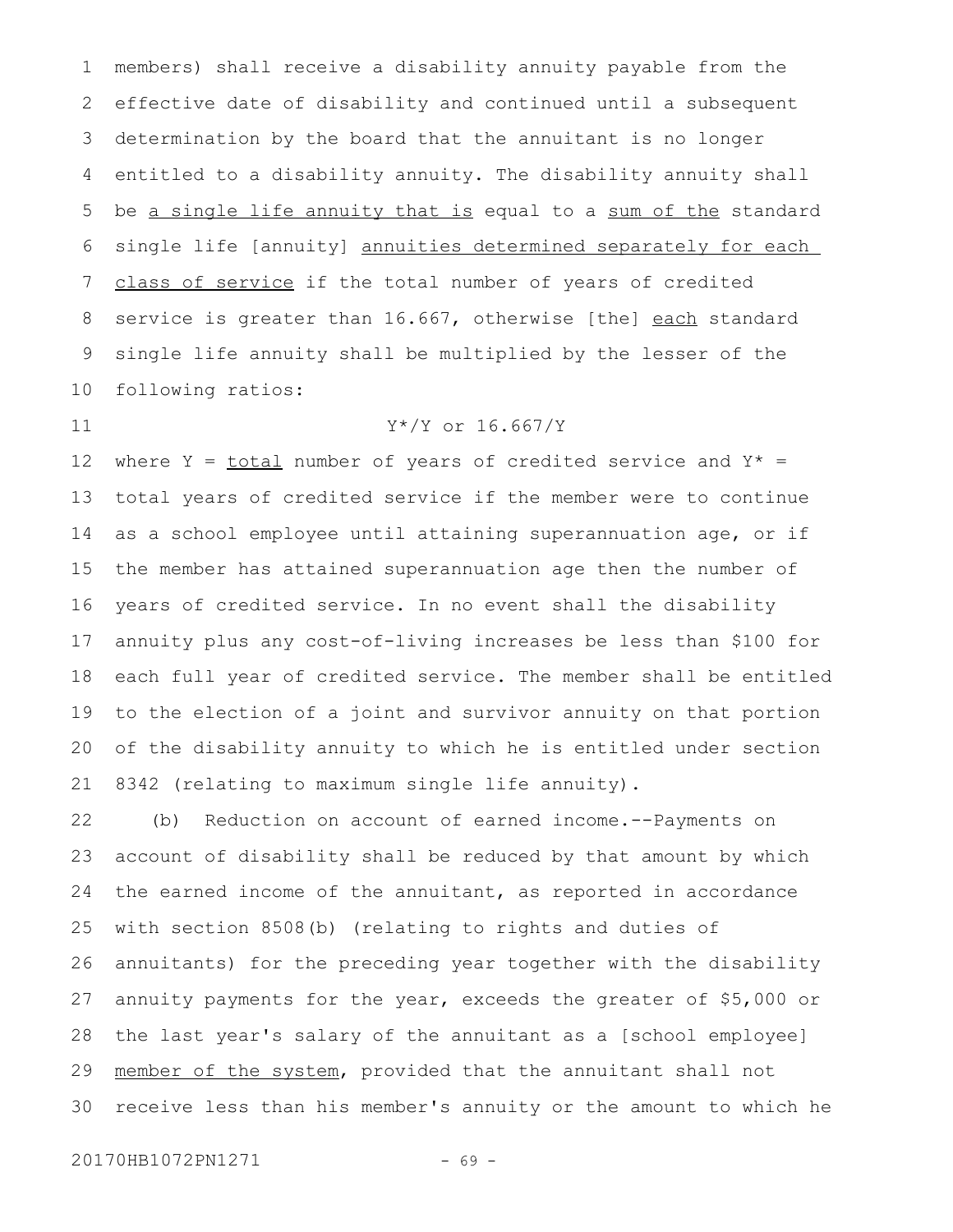may be entitled under section 8342, whichever is greater. 1

\* \* \* 2

7

(d) Withdrawal of accumulated deductions.--Upon termination of disability annuity payments in excess of an annuity calculated in accordance with section 8342, a disability annuitant who: 3 4 5 6

(1) is a Class T-C or Class T-D member; or

(2) is a Class  $T-E$   $[or]$ , Class  $T-F$  or Class  $T-G$  member with less than ten eligibility points and who does not return to school service may file an application with the board for an amount equal to the accumulated deductions, shared-risk member contributions and statutory interest standing to his credit at the effective date of disability less the total payments received on account of his member's annuity. 8 9 10 11 12 13 14

\* \* \* 15

(f) Coordination of benefits.--The determination and payment of a disability annuity under this section shall be in addition to any payments a school employee may be entitled to receive, has received or is receiving as a result of being a participant in the plan. 16 17 18 19 20

Section 112. Sections 8345(a) and 8346 of Title 24, amended December 28, 2015 (P.L.529, No.93), are amended to read: § 8345. Member's options. 21 22 23

(a) General rule.--Any Class T-C or Class T-D member who is [a vestee with five or more eligibility points, any Class T-E or], Class T-F or Class T-G member who is a vestee with ten or more eligibility points, or any [other] eligible member upon termination of school service [who has not withdrawn his accumulated deductions as provided in section 8341 (relating to return of accumulated deductions)] who is eligible to receive an 24 25 26 27 28 29 30

20170HB1072PN1271 - 70 -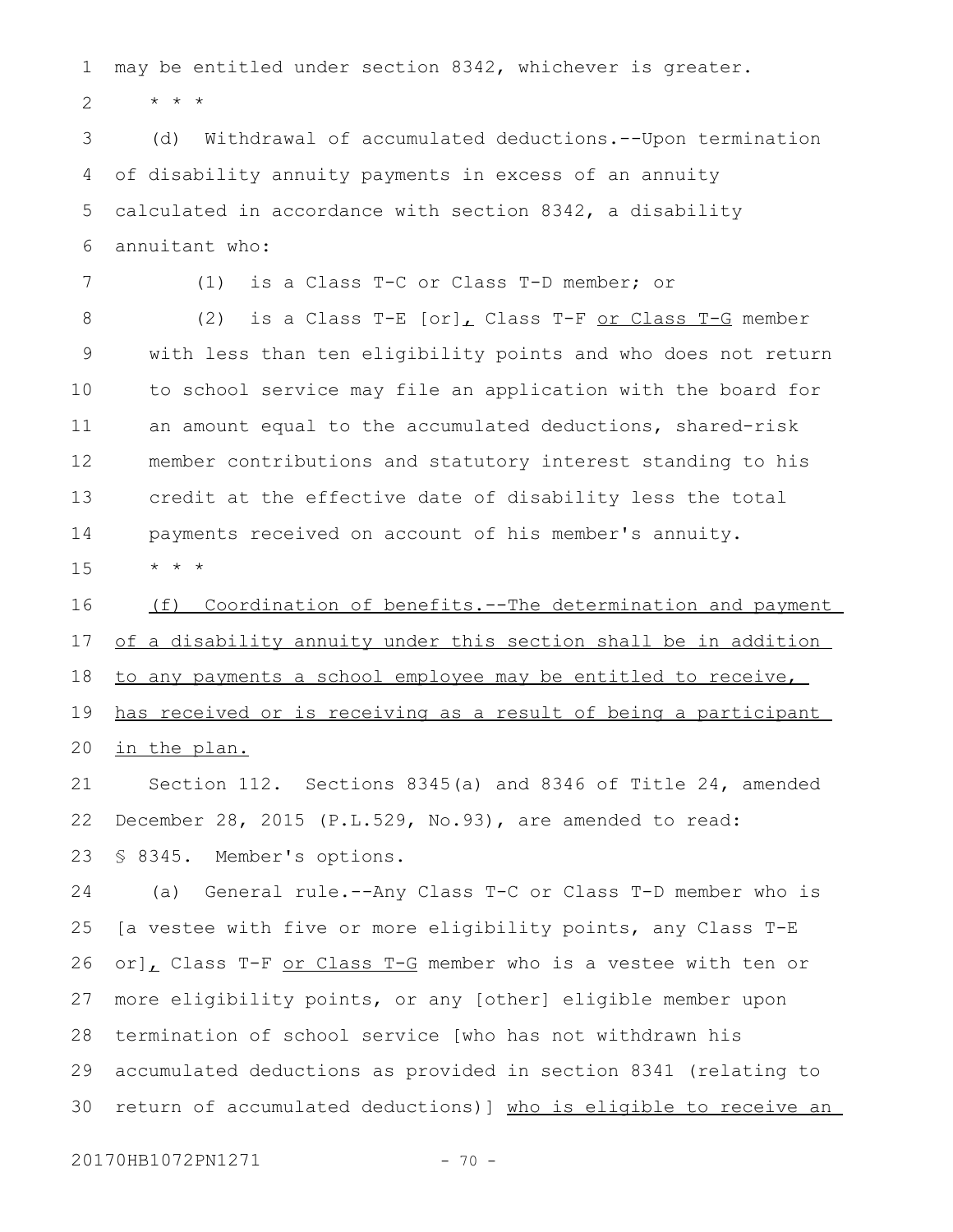annuity may apply for and elect to receive either a maximum single life annuity, as calculated in accordance with the provisions of section 8342 (relating to maximum single life annuity), or a reduced annuity certified by the actuary to be actuarially equivalent to the maximum single life annuity and in accordance with one of the following options, except that no member shall elect an annuity payable to one or more survivor annuitants other than his spouse or alternate payee of such a magnitude that the present value of the annuity payable to him for life plus any lump sum payment he may have elected to receive is less than 50% of the present value of his maximum single life annuity and no member may elect a payment option that would provide benefits that do not satisfy the minimum distribution requirements or would violate the incidental death benefit rules of IRC  $\frac{1}{5}$  401(a)(9). In no event shall a Class T-E or Class T-F member receive an annual benefit, calculated as of the effective date of retirement, greater than the member's final average salary. 1 2 3 4 5 6 7 8 9 10 11 12 13 14 15 16 17 18

19

(1) Option 1.--A life annuity to the member with:

(i) a guaranteed total payment attributable to classes of service other than Class T-G equal to the present value of the maximum single life annuity attributable to classes of service other than Class T-G on the effective date of retirement with the provision that, if, at his death, he has received less than such present value, the unpaid balance shall be payable to his beneficiary[.]; and 20 21 22 23 24 25 26 27

(ii) a guaranteed total payment attributable to Class T-G service equal to the present value of the maximum single life annuity attributable to Class T-G 28 29 30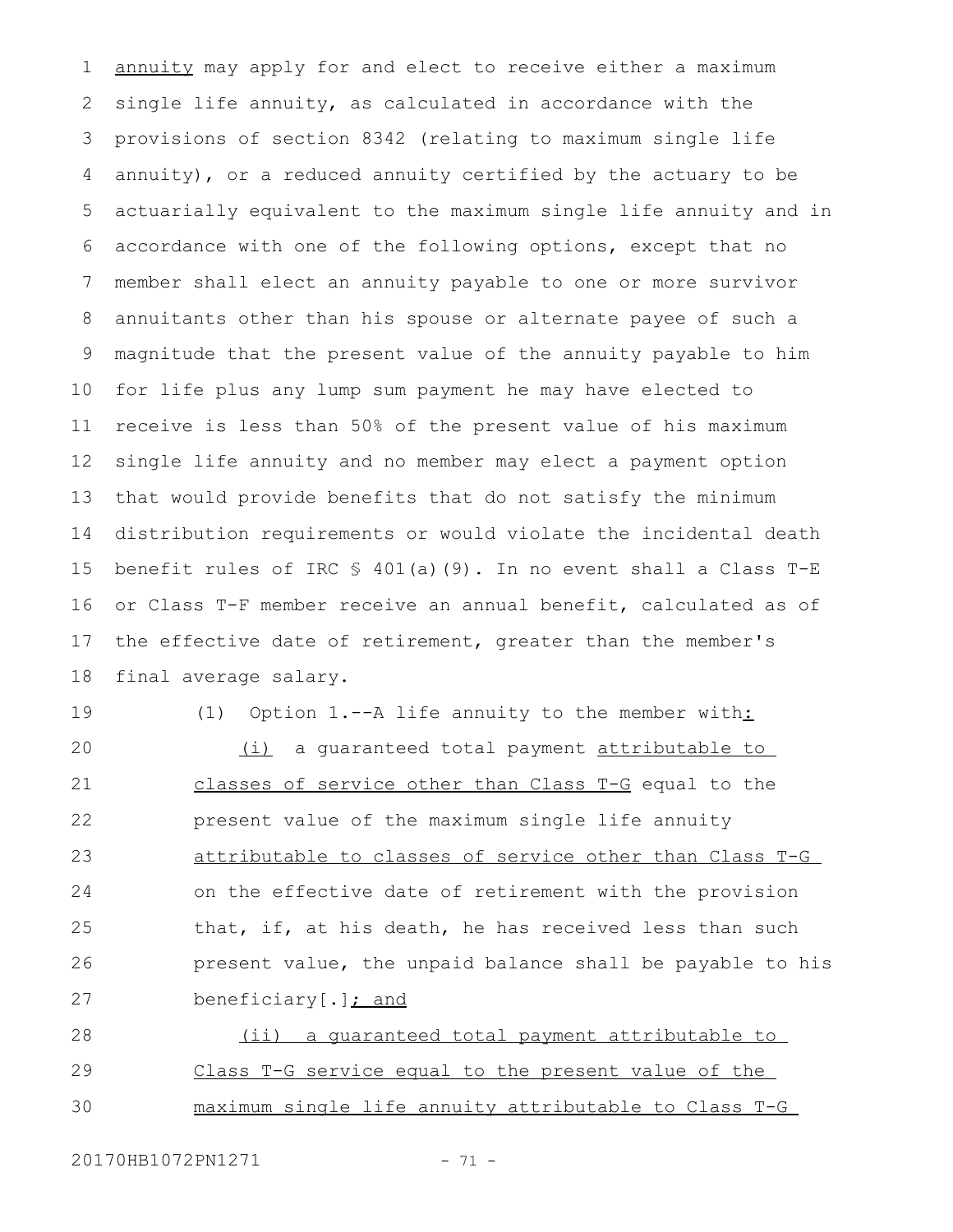service on the effective date of retirement with the provision that, if, at his death, he has received less than such present value, the unpaid balance shall be payable to his beneficiary. 1 2 3 4

(2) Option 2.--A joint and survivor annuity payable during the lifetime of the member with the full amount of such annuity payable thereafter to his survivor annuitant, if living at his death. 5 6 7 8

(3) Option 3.--A joint and fifty percent (50%) survivor annuity payable during the lifetime of the member with onehalf of such annuity payable thereafter to his survivor annuitant, if living at his death. 9 10 11 12

(4) Option 4.--Some other benefit which shall be certified by the actuary to be actuarially equivalent to the maximum single life annuity, subject to the following restrictions: 13 14 15 16

(i) Any annuity shall be payable without reduction during the lifetime of the member. 17 18

(ii) The sum of all annuities payable to the designated survivor annuitants shall not be greater than the annuity payable to the member. 19 20 21

(iii) A portion of the benefit may be payable as a lump sum, except that such lump sum payment shall not exceed an amount equal to the accumulated deductions standing to the credit of the member. The balance of the present value of the maximum single life annuity adjusted in accordance with section 8342(b) shall be paid in the form of an annuity with a guaranteed total payment, a single life annuity, or a joint and survivor annuity or any combination thereof but subject to the restrictions 22 23 24 25 26 27 28 29 30

20170HB1072PN1271 - 72 -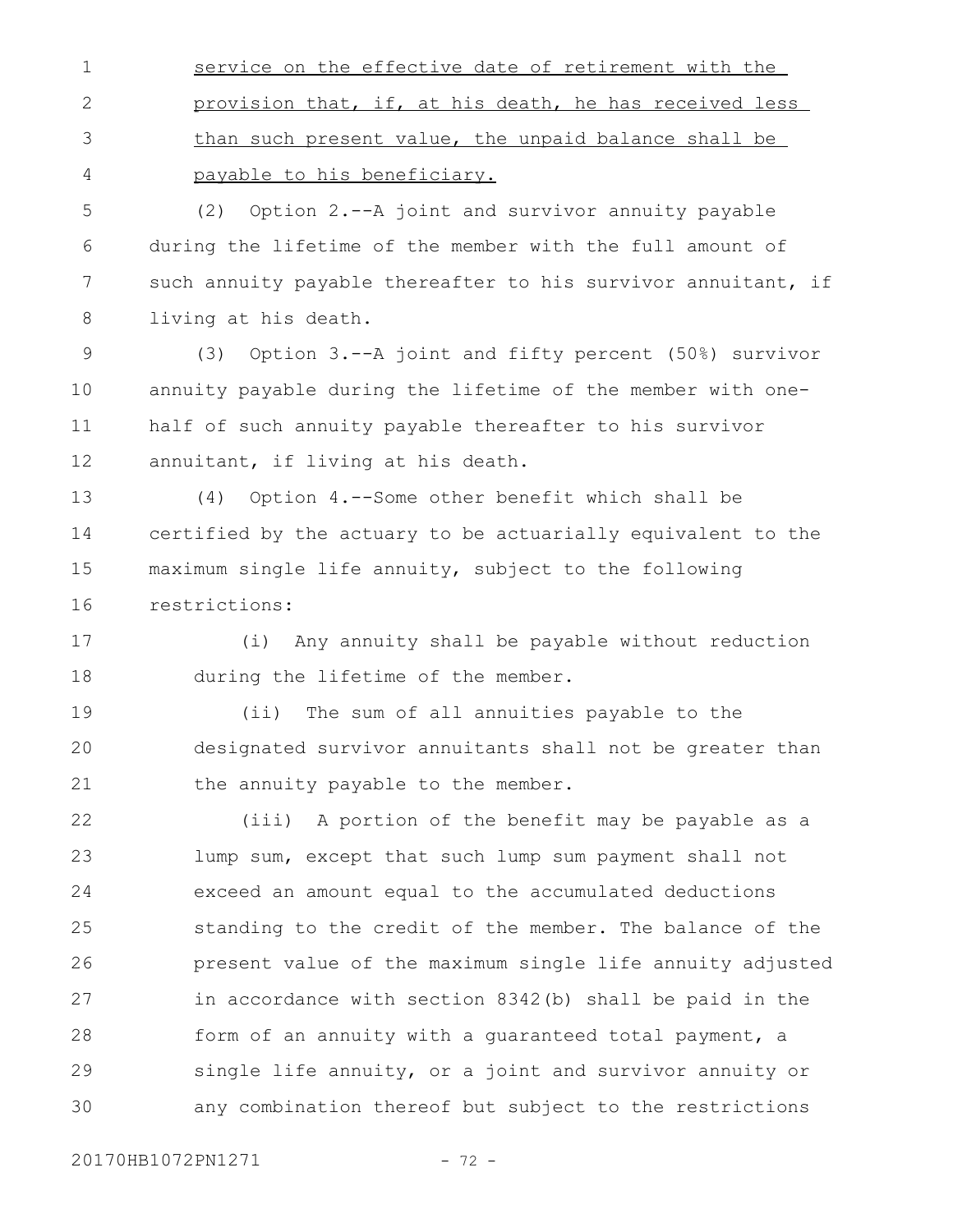of subparagraphs (i) and (ii) of this paragraph. [This subparagraph shall not apply to a Class T-E or Class T-F member.] For purposes of this subparagraph, the term "actuarially equivalent," as applied to a lump sum withdrawal attributable to contributions credited to the member's savings account of Class T-E, Class T-F or Class T-G members, together with statutory interest thereon, shall mean equal present values, computed on the basis of the interest rate and the mortality and other tables as adopted by the board under section 8328(b) (relating to actuarial cost method) in effect on the effective date of retirement of the member. 1 2 3 4 5 6 7 8 9 10 11 12

\* \* \* 13

§ 8346. Termination of annuities. 14

(a) General rule.--If an annuitant returns to school service or enters or has entered State service and elects multiple service membership, any annuity payable to him under this part shall cease effective upon the date of his return to school service or entering State service without regard to whether he is a mandatory, optional or prohibited member of the system or participant in the plan or, if a multiple service member, whether he is a mandatory, optional or prohibited member or participant of the State Employees' Retirement System or State Employees' Defined Contribution Plan and in the case of an annuity other than a disability annuity the present value of such annuity, adjusted for full coverage in the case of a joint coverage member who makes the appropriate back contributions for full coverage, shall be frozen as of the date such annuity ceases. An annuitant who is credited with an additional 10% of membership service as provided in section 8302(b.2) (relating to 15 16 17 18 19 20 21 22 23 24 25 26 27 28 29 30

20170HB1072PN1271 - 73 -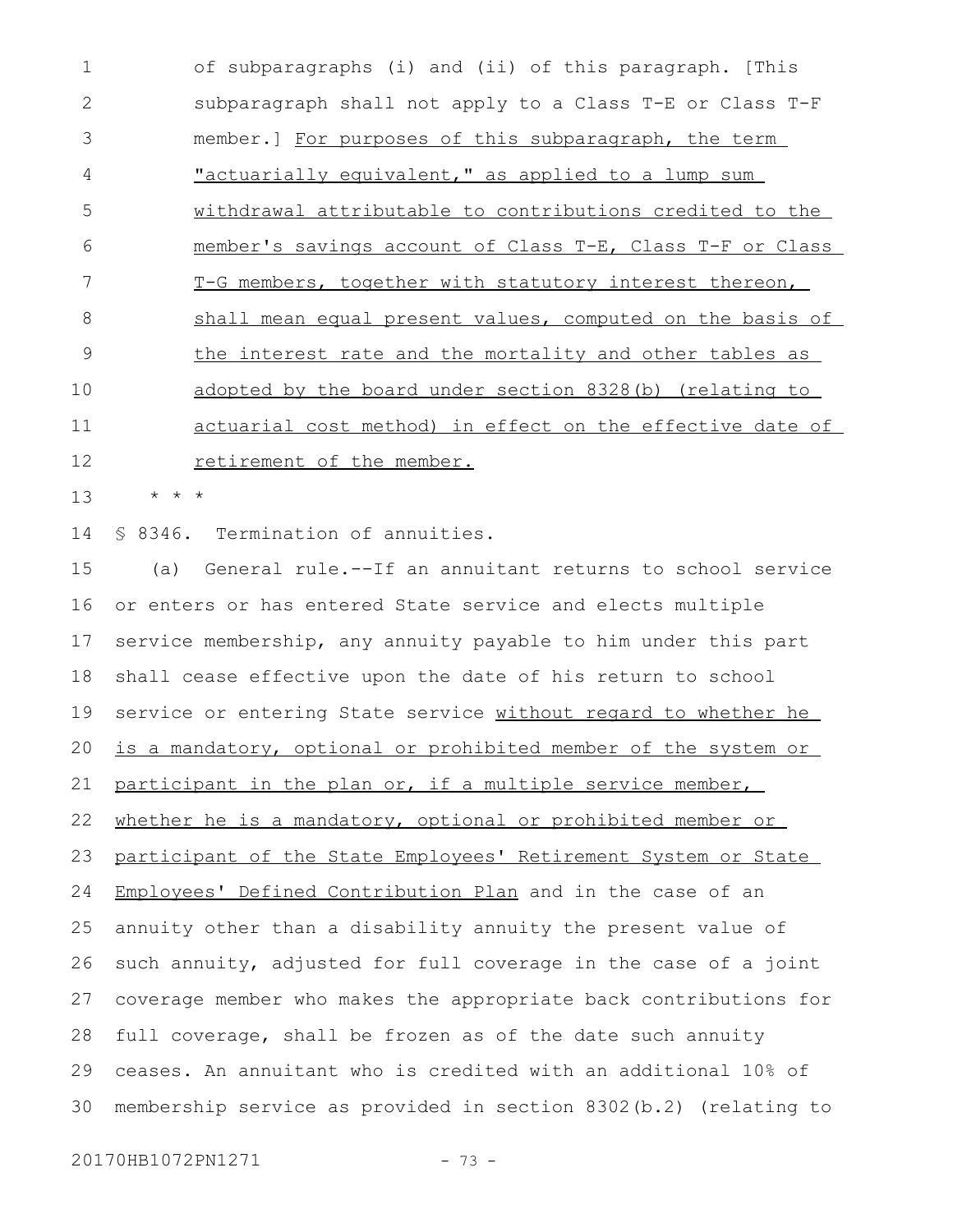credited school service) and who returns to school service, except as provided in subsection (b), shall forfeit such credited service and shall have his frozen present value adjusted as if his 10% retirement incentive had not been applied to his account. In the event that the cost-of-living increase enacted December 18, 1979, occurred during the period of such State or school employment, the frozen present value shall be increased, on or after the member attains superannuation age, by the percent applicable had he not returned to service. 1 2 3 4 5 6 7 8 9

(a.1) Return of benefits.--In the event an annuitant whose annuity from the system ceases pursuant to this section receives any annuity payment, including a lump sum payment pursuant to section 8345 (relating to member's options) on or after the date of his return to school service or entering State service, the annuitant shall return to the board the amount so received from the system plus statutory interest. The amount payable shall be certified in each case by the board in accordance with methods approved by the actuary and shall be paid in a lump sum within 90 days or in the case of an active member or a State employee who is an active member of the State Employees' Retirement System may be amortized with statutory interest through salary deductions to the system in amounts agreed upon by the member and the board. The salary deduction amortization plans agreed to by the member and the board may include a deferral of payment amounts and statutory interest until the termination of school service or State service as the board in its sole discretion decides to allow. The board may limit salary deduction amortization plans to such terms as the board in its sole discretion determines. In the case of a State employee who is an active member of the State Employees' Retirement System, the 10 11 12 13 14 15 16 17 18 19 20 21 22 23 24 25 26 27 28 29 30

20170HB1072PN1271 - 74 -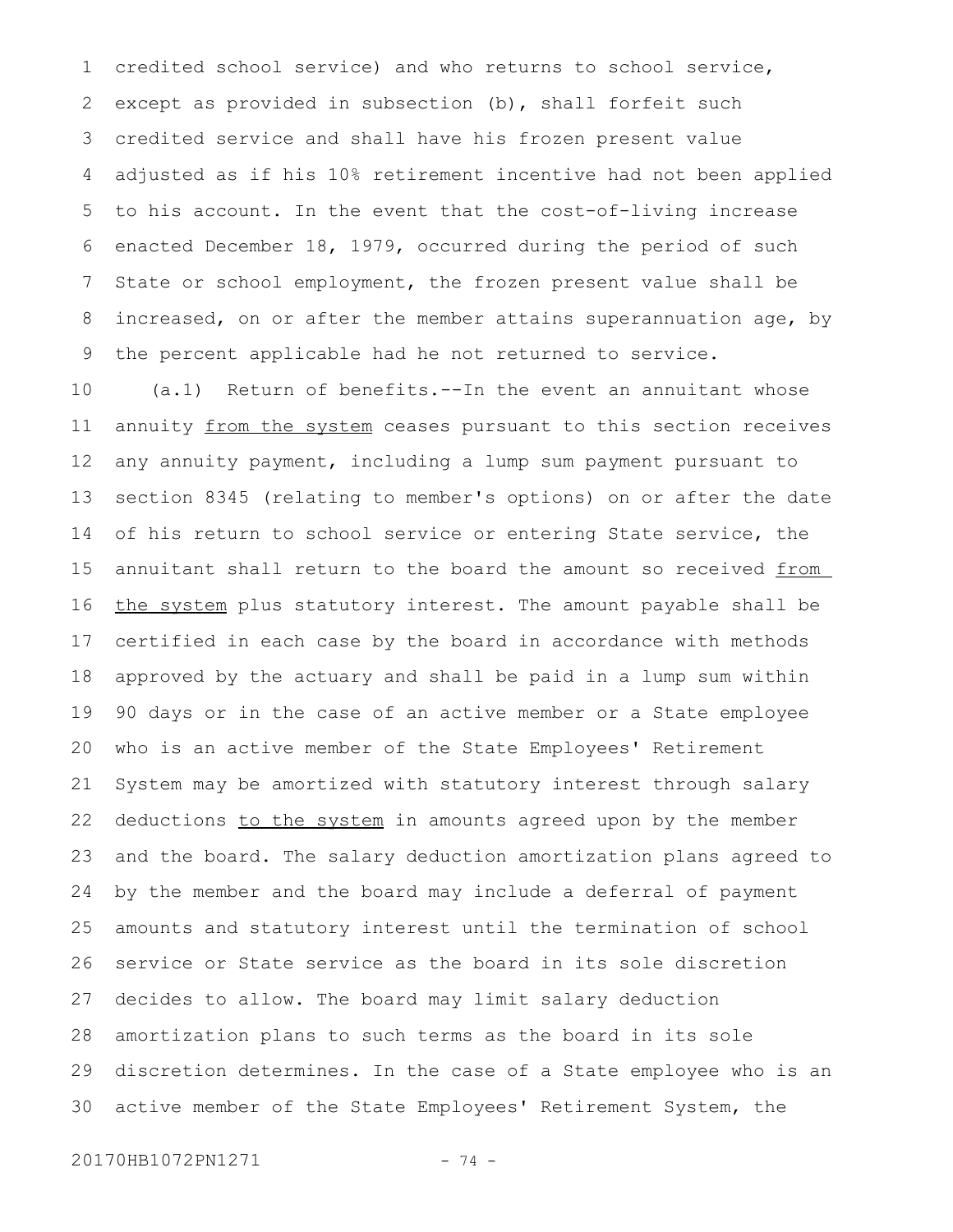agreed upon salary deductions shall be remitted to the State Employees' Retirement Board, which shall certify and transfer to the board the amounts paid. 1 2 3

(a.2) Return of benefits paid during USERRA leave.--If a former school employee is reemployed from USERRA leave who had received any payments or annuity from the system during the USERRA leave, the employee shall return to the board the amount received plus statutory interest. The amount payable shall be certified by the board in accordance with methods approved by the actuary and: 4 5 6 7 8 9 10

11

(1) shall be paid in a lump sum within 30 days; or

(2) in the case of an active member, may be amortized with statutory interest through salary deductions in amounts agreed upon by the member and the board for not longer than a period that starts with the date of reemployment and continuing for up to three times the length of the member's immediate past period of USERRA leave. A repayment period under this paragraph may not exceed five years or a longer time as agreed to between the board and the member. 12 13 14 15 16 17 18 19

(b) Return to school service during emergency.--When, in the judgment of the employer, an emergency creates an increase in the work load such that there is serious impairment of service to the public or in the event of a shortage of appropriate subject certified teachers or other personnel, an annuitant or participant receiving distributions may be returned to school service for a period not to extend beyond the school year during which the emergency or shortage occurs, without loss of his annuity or distributions, provided that the annuitant meets the conditions set forth in subsection (b.2). The annuitant shall not be entitled to earn any credited service, and no 20 21 22 23 24 25 26 27 28 29 30

20170HB1072PN1271 - 75 -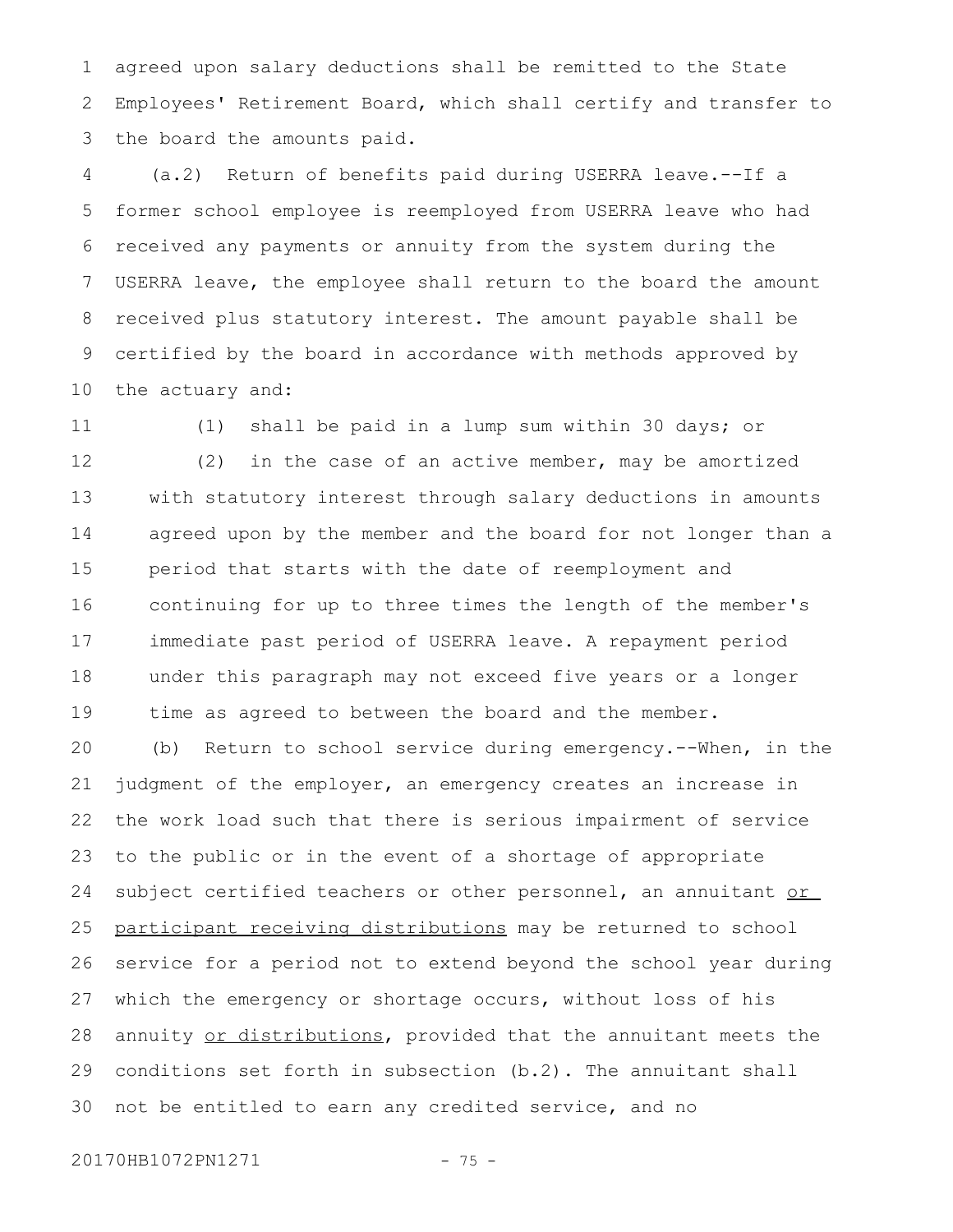contributions may be made by the annuitant, the employer or the Commonwealth on account of such employment. Such service shall not be subject to member contributions or be eligible for qualification as creditable school service or for participation 1 2 3 4

in the plan, mandatory pickup participant contributions or employer defined contributions. 5 6

(b.1) Return to school service in an extracurricular position.-- 7 8

(1) An annuitant or participant receiving distributions may be employed under separate contract by a public school or charter school in an extracurricular position performed primarily outside regular instructional hours and not part of mandated curriculum without loss of annuity, provided that the annuitant meets the conditions set forth in subsection (b.2). [Neither the annuitant nor] The annuitant, the participant receiving distribution and the employer shall not make contributions to the member's savings account, the individual investment account or State accumulation account respectively for such service. Further, such contract shall contain a waiver whereby the annuitant waives any potential retirement benefits that could arise from the contract and releases the employer and the board from any liability for such benefits. Such service shall not be subject to member or participant contributions or be eligible for qualification as creditable school service or for participation in the plan, mandatory pickup participant contributions or employer defined contributions. 9 10 11 12 13 14 15 16 17 18 19  $20$ 21 22 23 24 25 26 27

(2) Nothing in this subsection shall be construed to abridge or limit any rights provided under a collective bargaining agreement or any rights provided under the act of 28 29 30

20170HB1072PN1271 - 76 -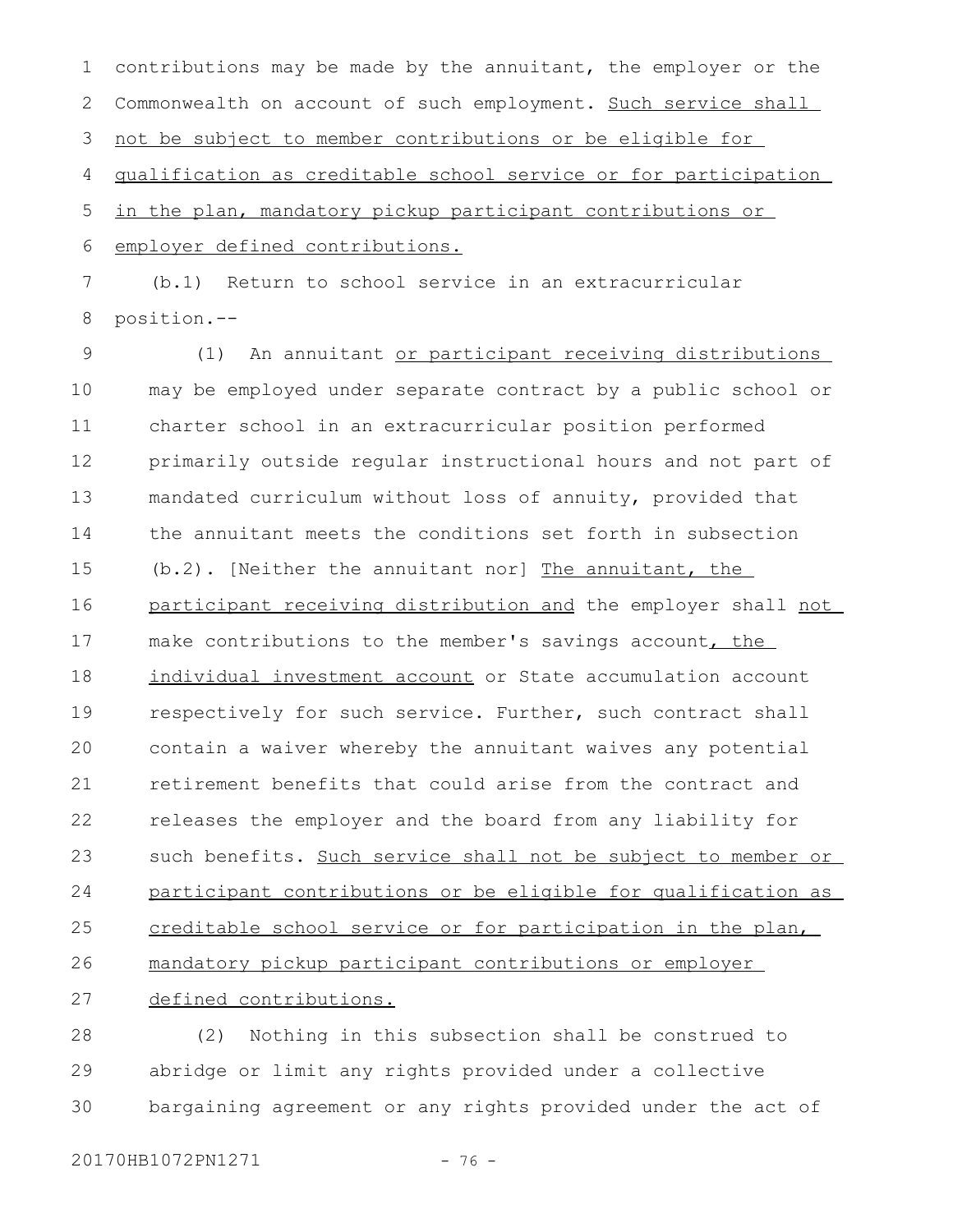July 23, 1970 (P.L.563, No.195), known as the Public Employe Relations Act. 1 2

(3) For purposes of this subsection, the term "extracurricular position" means a contract position filled by an annuitant that is separate from the established academic course structure, including the position of athletic director. 3 4 5 6 7

(b.2) Limitation on return to school service by an annuitant during emergency or in an extracurricular position.-- 8 9

(1) An annuitant may return to school service under subsection (b) or (b.1), provided the annuitant otherwise meets the requirements of subsection (b) or (b.1) and has attained the age set forth in IRC  $$ 401(a)$  (36) or the applicable "normal retirement age" in 26 C.F.R.  $\text{\$}$  1.401(a) -1(b)(2) (relating to post-ERISA qualified plans and qualified trusts; in general). 10 11 12 13 14 15 16

(2) An annuitant who has not reached the age as set forth in IRC  $$ 401(a)(36)$ , or the applicable "normal retirement age" under 26 C.F.R.  $$ 1.401(a) -1(b) (2)$ , may return to service under subsection (b) or (b.1) provided the annuitant otherwise meets the requirements of subsection (b) or (b.1) and has had a break in service, as set forth in paragraph (3). 17 18 19  $20$ 21 22 23

(3) For purposes of this subsection, a break in service occurs when a member has a bona fide termination of service. The following factors will be considered in determining whether there had been a bona fide termination of service: 24 25 26 27

(i) whether the change in the employment relationship is more than a formal or technical change, requiring the severing of the employment connection with 28 29 30

20170HB1072PN1271 - 77 -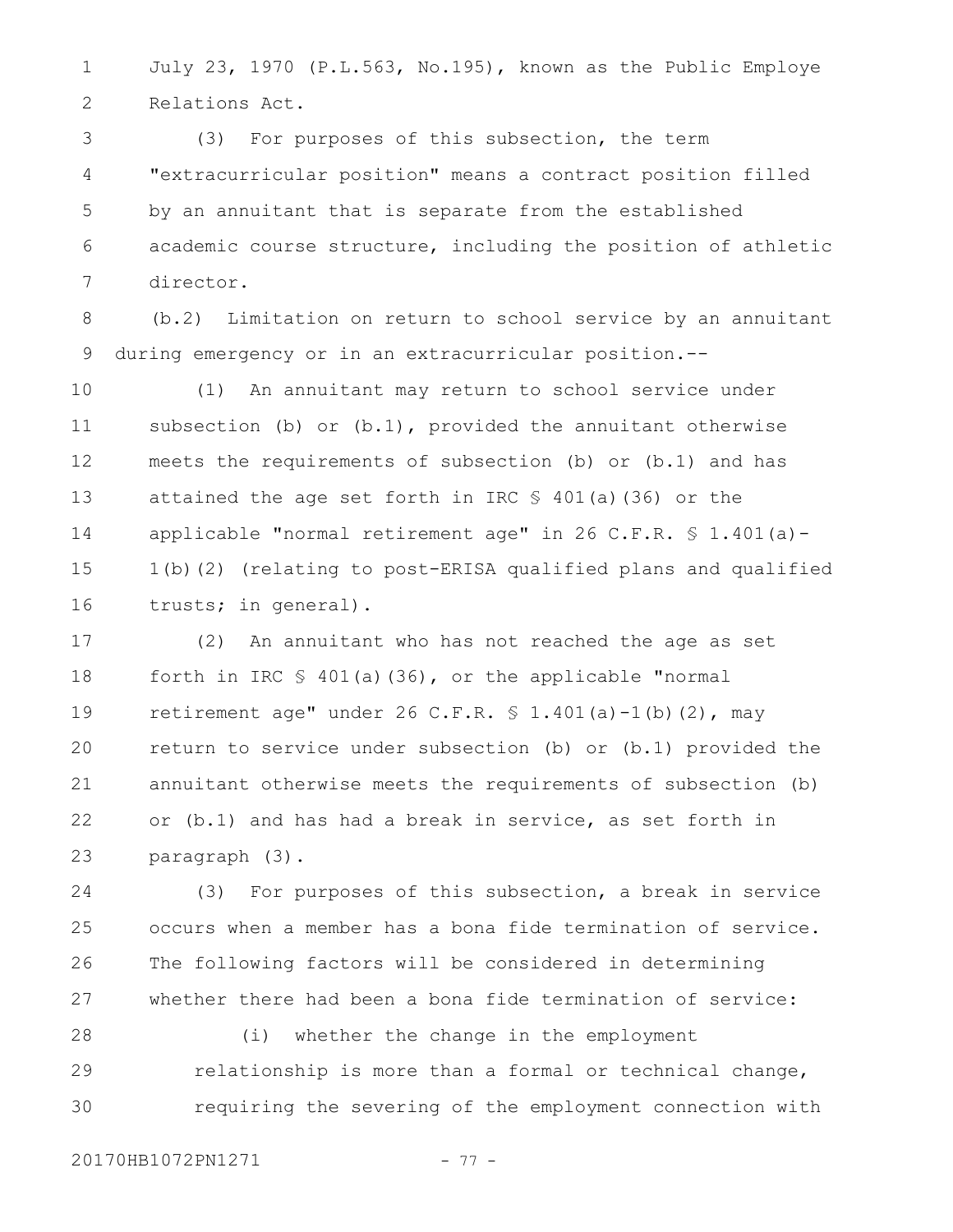1

the employer;

(ii) whether there has been a reasonable anticipation or prearranged agreement between the member and the employer that a return to school service under this section shall take place; 2 3 4 5

(iii) the amount of time that has elapsed from the date the member becomes an annuitant and the return to school service; 6 7 8

(iv) whether the services are a continuation of the annuitant's previous service with the same employer; and 9 10

11

12

(v) such other factors as the board may deem appropriate.

(c) Subsequent discontinuance of service.--Upon subsequent discontinuance of service, such [member] terminating school employee other than a former annuitant who had the effect of his frozen present value eliminated in accordance with subsection (d) or a former disability annuitant shall be entitled to an annuity which is actuarially equivalent to [the sum of] the present value as determined under subsection (a) [and the] to which shall be added, if the service after reemployment was as a member of the system: 13 14 15 16 17 18 19 20 21

(1) The present value of a maximum single life annuity based on years of service credited in classes of service other than Class T-G subsequent to reentry in the system and his final average salary computed by reference to his compensation for service credited in classes of service other than Class T-G as a member of the system or as Class A-5 as a member of the State Employees' Retirement System during his entire period of school and State service. 22 23 24 25 26 27 28 29

(2) If eligible, the present value of a maximum single 30

20170HB1072PN1271 - 78 -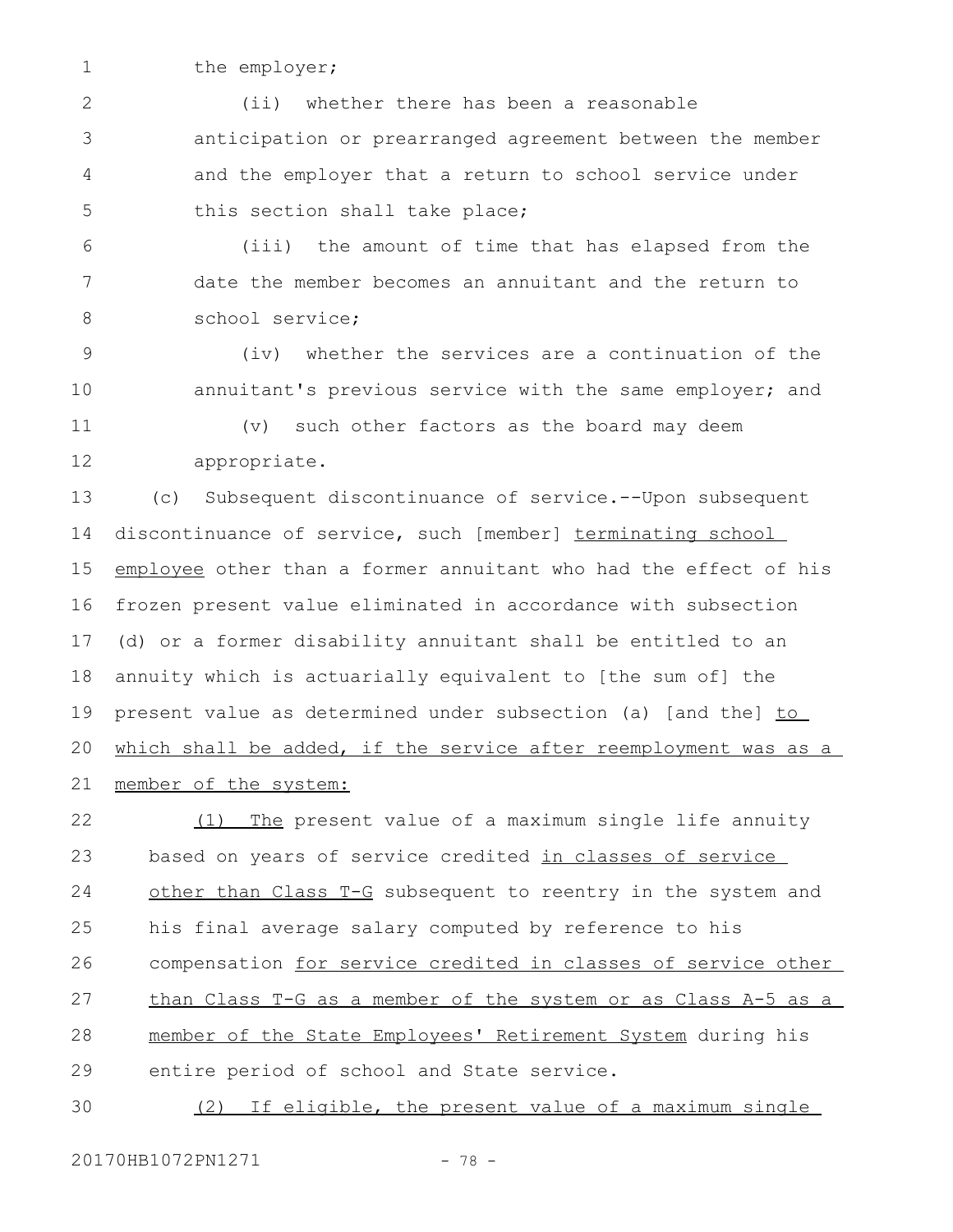life annuity based on years of service credited in Class T-G subsequent to reentry in the system and his final average salary computed by reference to his compensation for service credited in Class T-G and Class A-5 during his entire period of school and State service. 1 2 3 4 5

(d) Elimination of the effect of frozen present value.-- (1) An annuitant who returns to school service as an active member of the system and earns three eligibility points by performing credited school service or reemployment from USERRA leave in a class of service other than Class T-G following the most recent period of receipt of an annuity under this part, or an annuitant who enters State service 6 7 8 9 10 11 12

and: 13

14

(i) is a multiple service member; or

(ii) who elects multiple service membership, and earns three eligibility points by performing credited State service, reemployment from USERRA leave, in a class of service other than Class A-5 or credited school service in a class of service other than Class T-G following the most recent period of receipt of an annuity under this part, and who had the present value of his annuity frozen in accordance with subsection (a), shall qualify to have the effect of the frozen present value resulting from all previous periods of retirement eliminated, provided that all payments under Option 4 and annuity payments payable during previous periods of retirement plus interest as set forth in paragraph (3) shall be returned to the fund in the form of an actuarial adjustment to his subsequent benefits or in such form as the board may otherwise direct. 15 16 17 18 19  $20$ 21 22 23 24 25 26 27 28 29

(2) Upon subsequent discontinuance of service and the 30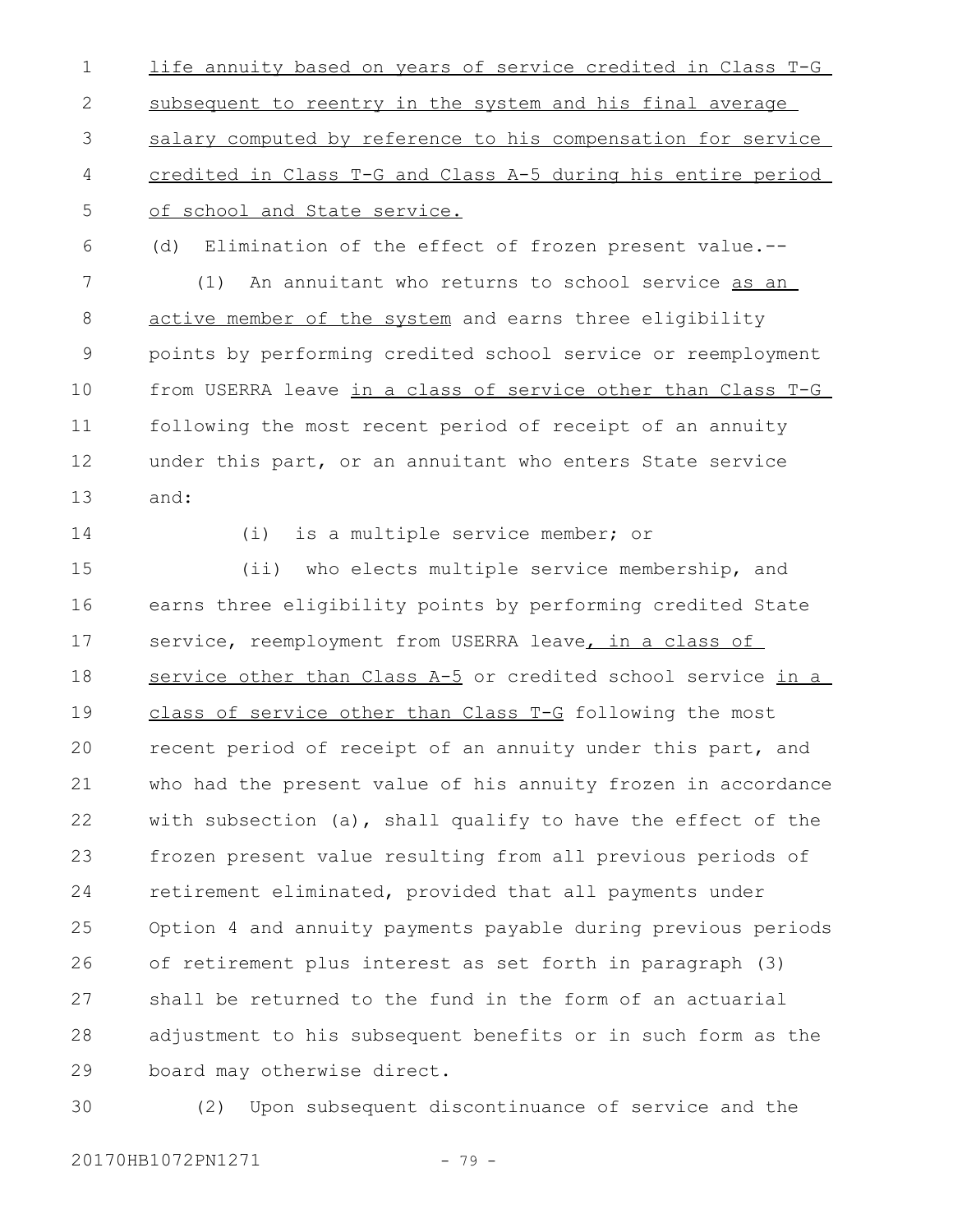filing of an application for an annuity, a former annuitant who qualifies to have the effect of a frozen present value eliminated under this subsection shall be entitled to receive the higher of either: 1 2 3 4

(i) an annuity (prior to optional modification) calculated as if the freezing of the former annuitant's account pursuant to subsection (a) had not occurred, adjusted by crediting Class T-C school service as Class T-D service as provided for in section 8305(c) (relating to classes of service) and further adjusted according to paragraph (3), provided that a former annuitant of the system or a former annuitant of the State Employees' Retirement System who retired under a provision of law granting additional service credit if termination of school or State service or retirement occurred during a specific period of time shall not be permitted to retain the additional service credit under the prior law when the annuity is computed for his most recent retirement; or 5 6 7 8 9 10 11 12 13 14 15 16 17 18 19

(ii) an annuity (prior to optional modification) calculated as if the former annuitant did not qualify to have the effect on the frozen present value eliminated, unless the former annuitant notifies the board in writing by the later of the date the application for annuity is filed or the effective date of retirement that the former annuitant wishes to receive the lower annuity. 20 21 22 23 24 25 26

(3) In addition to any other adjustment to the present value of the maximum single life annuity that a member may be entitled to receive that occurs as a result of any other provision of law, the present value of the maximum single 27 28 29 30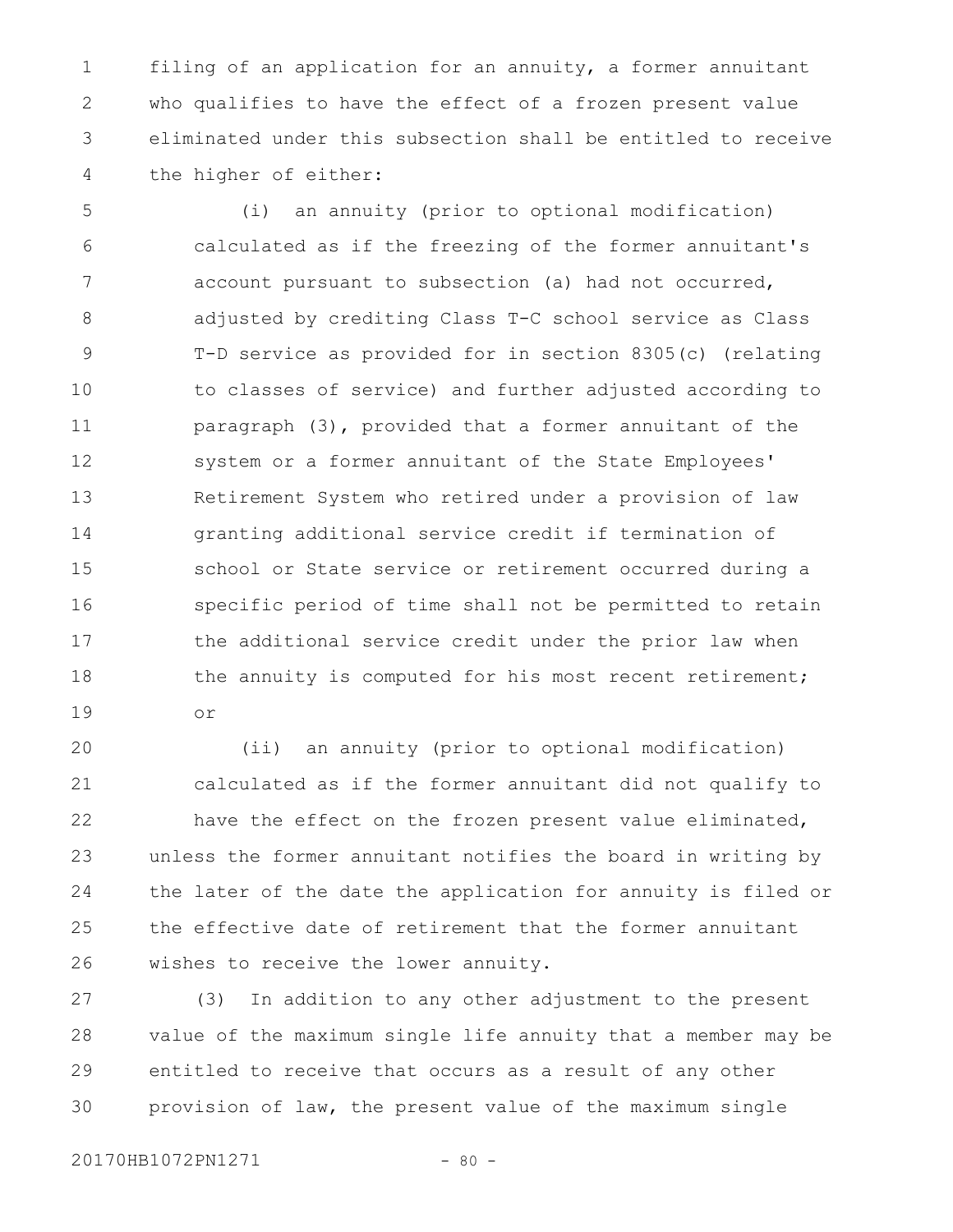life annuity shall be reduced by all amounts paid or payable to him during all previous periods of retirement plus interest on these amounts until the date of subsequent retirement. The interest for each year shall be calculated based upon the annual interest rate adopted for that school year by the board for the calculation of the normal contribution rate pursuant to section 8328(b) (relating to actuarial cost method). 1 2 3 4 5 6 7 8

Section 113. Section 8347(a) and (d) of Title 24 are amended and the section is amended by adding subsections to read: § 8347. Death benefits. 9 10 11

(a) Members eligible for annuities.-- 12

(1) Any member or former member on USERRA leave, other than an annuitant, who dies and was eligible for an annuity in accordance with section 8307(a) or (b) (relating to eligibility for annuities) shall be considered as having applied for an annuity to become effective the day before his death; and, in the event he has not elected an option, it shall be assumed that he elected Option 1 and assigned as beneficiary that person last designated in writing to the board. 13 14 15 16 17 18 19 20 21

(2) This subsection shall also apply to a member with at least ten eligibility points credited as a member of Class T-G, or if a multiple service member, Class A-5, and who is 22 23 24

under superannuation age. 25

\* \* \* 26

(b.1) Members eligible for annuities in some classes of 27

service and ineligible in other classes of service.--In the 28

event of the death of a member who is eligible for an annuity 29

based on service credited in some classes of service and not 30

20170HB1072PN1271 - 81 -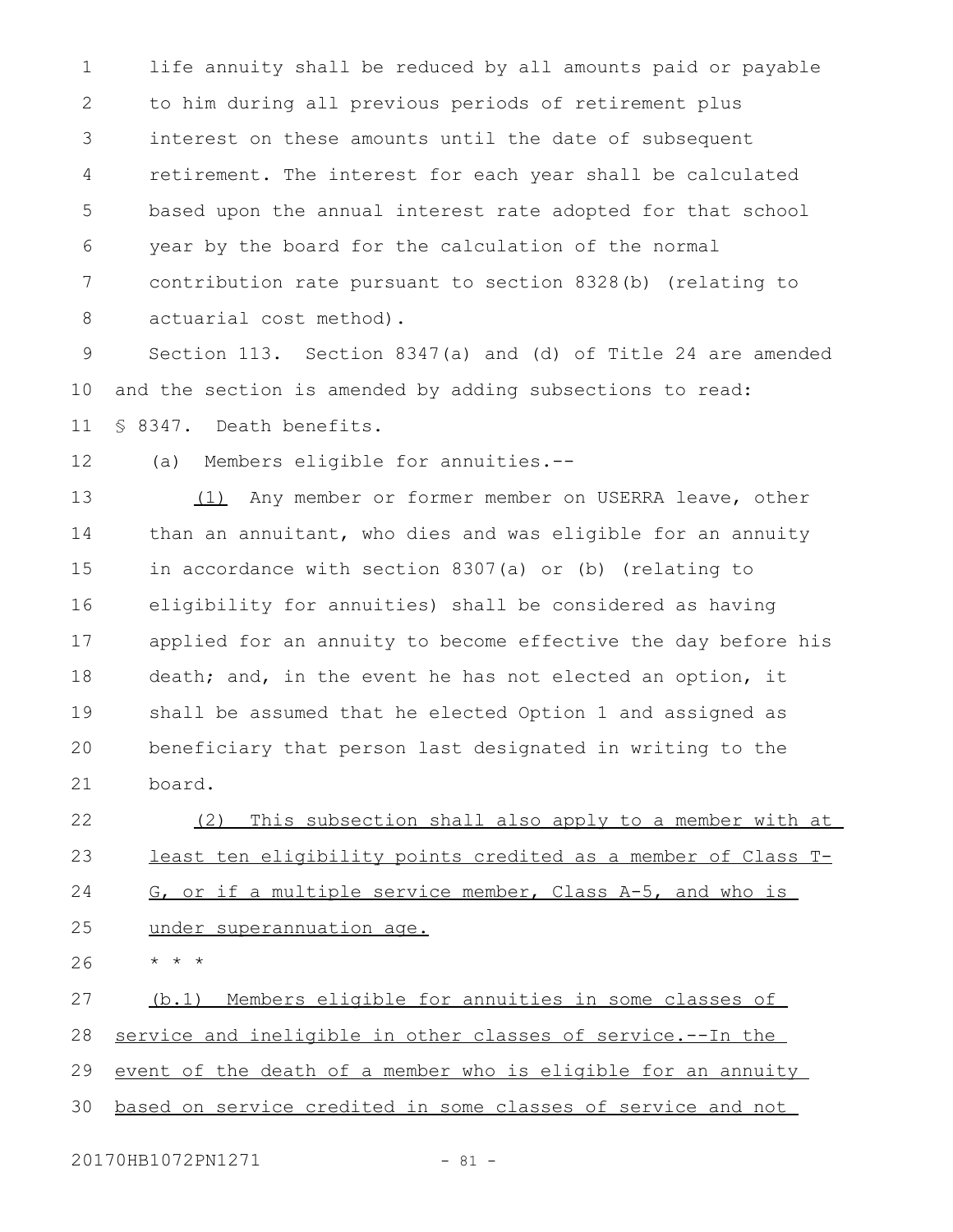| 1           | eligible for an annuity for service credited in other classes of |
|-------------|------------------------------------------------------------------|
| 2           | service, a benefit shall be paid under subsection (a) based on   |
| 3           | the service for which an annuity is deemed payable in addition   |
| 4           | to payment under subsection (b) of the accumulated deductions    |
| 5           | attributable to service for which the member was not eligible    |
| 6           | for an annuity.                                                  |
| 7           | $\star$ $\star$ $\star$                                          |
| 8           | (c.1) Death of disability annuitant.--In the event of the        |
| $\mathsf 9$ | death of a disability annuitant:                                 |
| 10          | Who has elected to receive a maximum disability<br>(1)           |
| 11          | annuity before he has received in annuity payments an amount     |
| 12          | equal to the present value, on the effective date of             |
| 13          | disability, of the benefits attributable to classes of           |
| 14          | service other than Class T-G to which he would have been         |
| 15          | entitled under subsection (a) had he died while in school        |
| 16          | service, the balance of such amount shall be paid to his         |
| 17          | designated beneficiary, except that, in the event of the         |
| 18          | death of a disability annuitant who was not entitled to          |
| 19          | <u>receive benefits attributable to classes of service other</u> |
| 20          | than Class T-G under subsection (a), his beneficiary shall be    |
| 21          | paid the accumulated deductions standing to his credit on the    |
| 22          | effective date of disability less the total payments received    |
| 23          | on account of his member's annuity.                              |
| 24          | Who has elected to receive a maximum disability<br>(2)           |
| 25          | annuity before he has received in annuity payments an amount     |
| 26          | equal to the present value, on the effective date of             |
| 27          | disability, of the benefits attributable to Class T-G service    |
| 28          | to which he would have been entitled under subsection (a) had    |
| 29          | he died while in school service, the balance of such amount      |
| 30          | shall be paid to his designated beneficiary, except that, in     |
|             |                                                                  |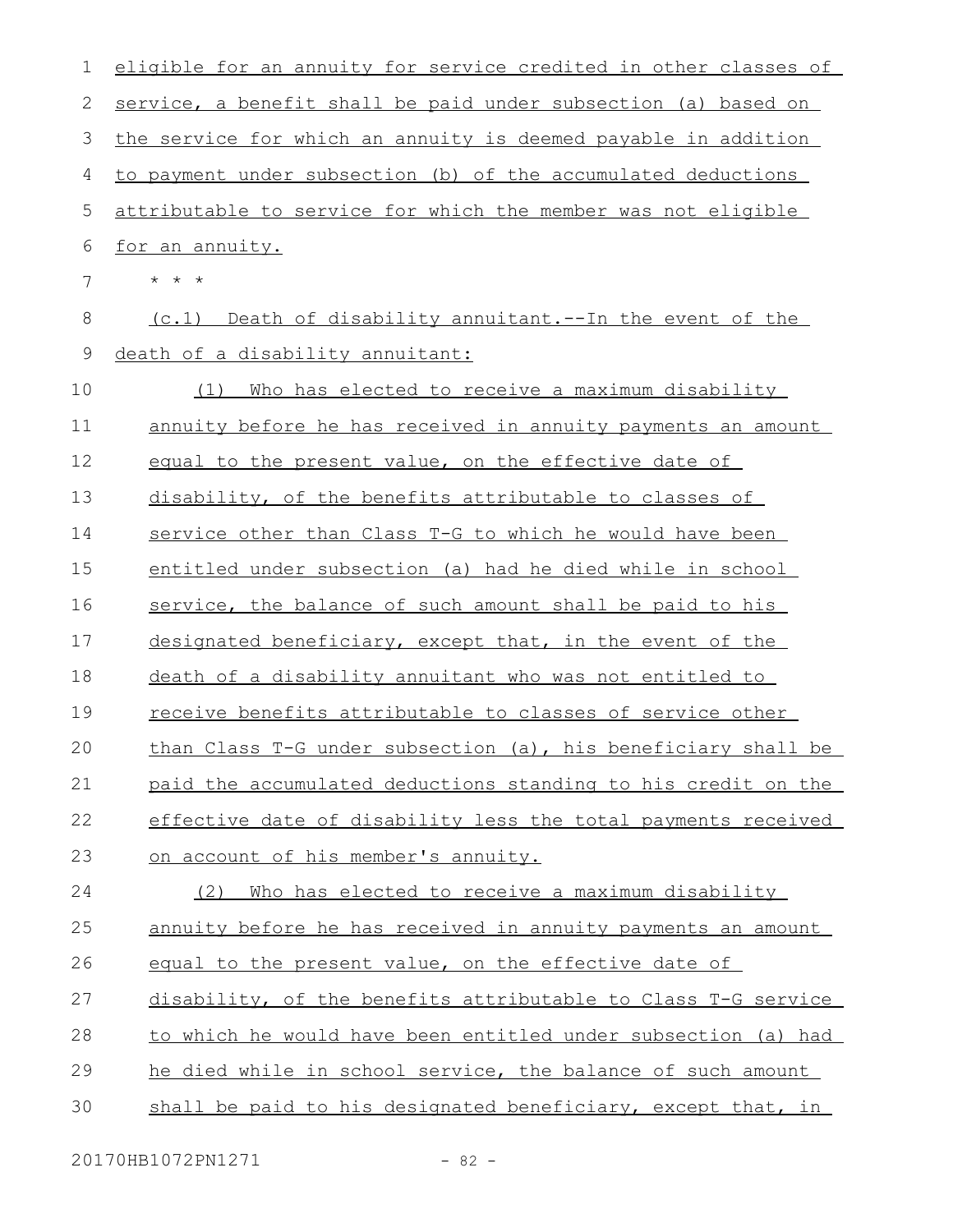the event of the death of a disability annuitant who was not entitled to receive benefits attributable to Class T-G service under subsection (a), his beneficiary shall be paid the accumulated deductions standing to his credit on the effective date of disability less the total payments received on account of his member's annuity. (d) Other annuitants.--In the event of the death of an 1 2 3 4 5 6 7

annuitant[who]: 8

(1) Who has elected to receive the maximum single life annuity before he has received in total annuity payments an amount equal to the full amount of the accumulated deductions on other than Class T-G service standing to his credit on the effective date of retirement, the difference between the total payments made to the date of death and the accumulated deductions shall be paid to his designated beneficiary[.] on other than Class T-G service. 9 10 11 12 13 14 15 16

(2) Who has elected to receive the maximum single life annuity before he has received in annuity payments the full amount of the accumulated deductions attributable to Class T-G service standing to his credit on the effective date of retirement, the balance shall be paid to his designated 17 18 19  $20$ 21

beneficiary. 22

\* \* \* 23

Section 113.1. Section 8349(a) and (b) of Title 24, amended December 28, 2015 (P.L.529, No.93), are amended to read: § 8349. Payment of benefits. 24 25 26

(a) Annuities.--Any annuity granted under the provisions of this part and paid from the fund shall be paid in equal monthly installments commencing by the required beginning date. 27 28 29

(b) Death benefits.--If the amount of a death benefit 30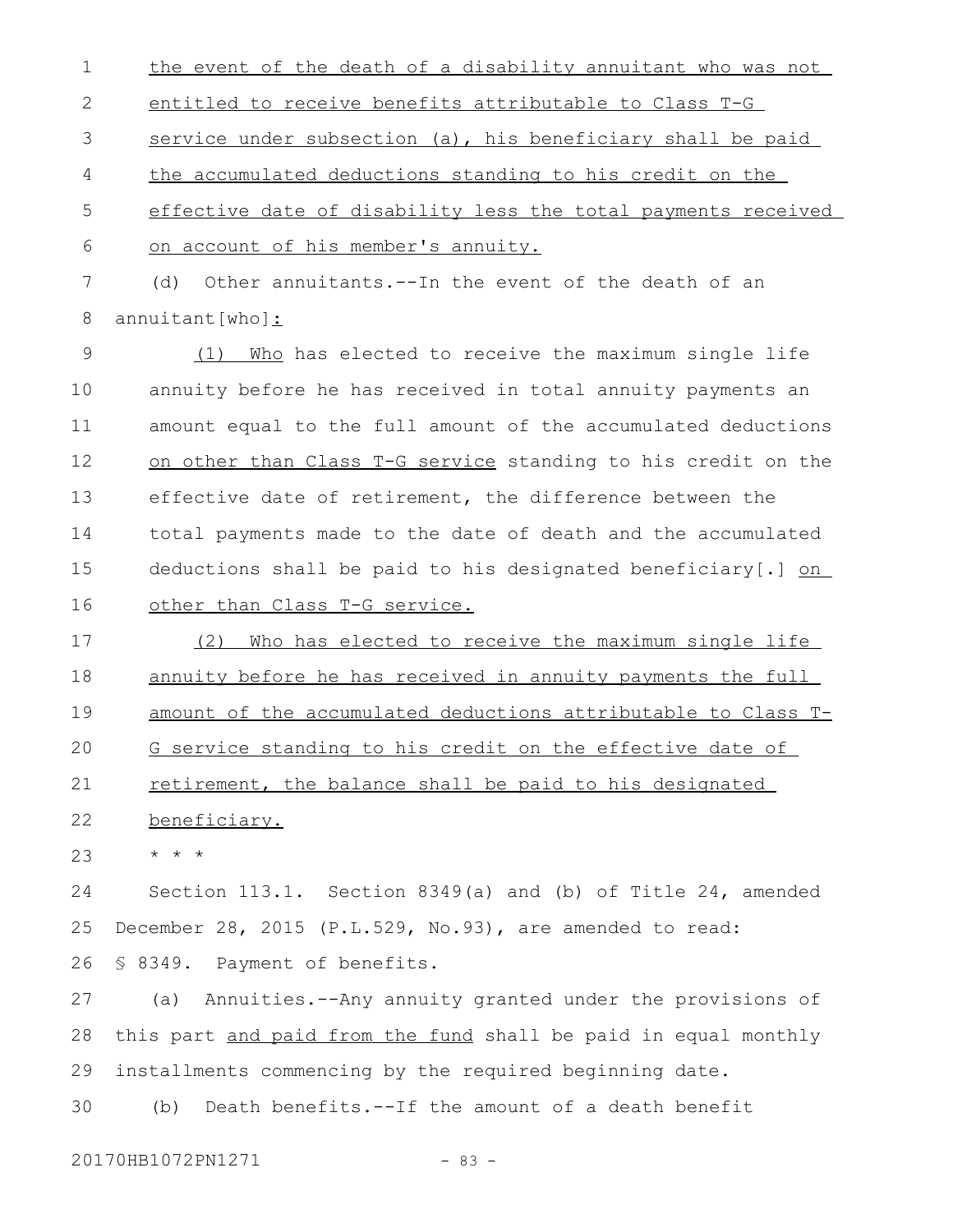payable from the fund to a beneficiary of a member under section 8347 (relating to death benefits) or under the provisions of Option 1 of section 8345(a)(1) (relating to member's options) is \$10,000 or more, such beneficiary may elect to receive payment according to one of the following options: (1) A lump sum payment. (2) An annuity actuarially equivalent to the amount payable. (3) A lump sum payment and an annuity such that the annuity is actuarially equivalent to the amount payable less the lump sum payment specified by the beneficiary. \* \* \* Section 114. Title 24 is amended by adding a chapter to read: CHAPTER 84 SCHOOL EMPLOYEES' DEFINED CONTRIBUTION PLAN Sec. 8401. Establishment. 8402. Plan document. 8403. Individual investment accounts. 8404. Participant contributions. 8405. Mandatory pickup participant contributions. 8406. Employer defined contributions. 8406.1. Use of plan savings. 8407. Eligibility for benefits. 8408. Death benefits. 8409. Vesting. 8410. Termination of distributions. 8411. Agreements with financial institutions and other organizations. 1 2 3 4 5 6 7 8 9 10 11 12 13 14 15 16 17 18 19 20 21 22 23 24 25 26 27 28 29 30

20170HB1072PN1271 - 84 -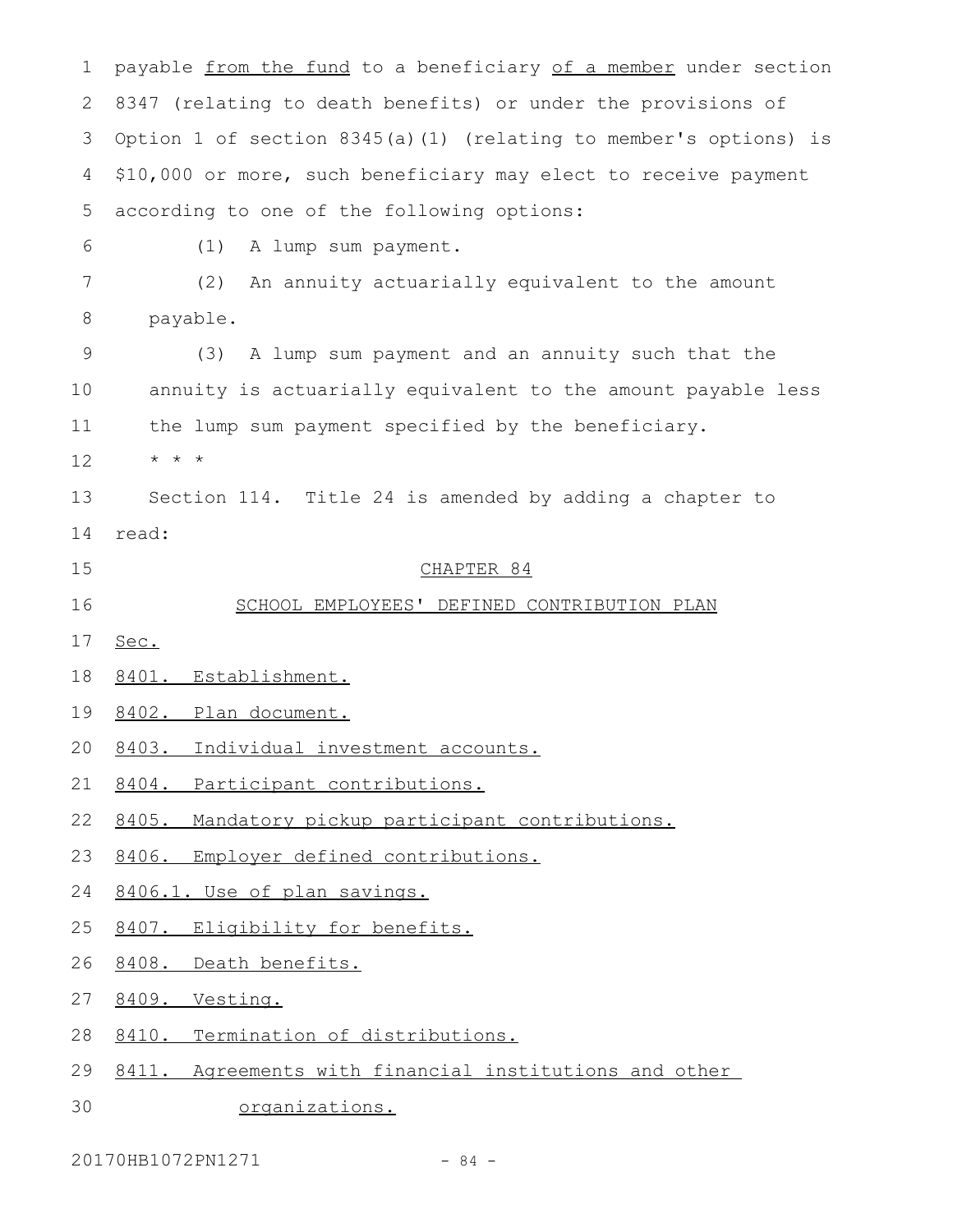8412. Powers and duties of board. 1

8413. Responsibility for investment loss. 2

- 8414. Investments based on participants' investment allocation choices. 3 4
- 8415. Expenses. 5
- 8416. Tax qualification. 6
- 8417. Establishment of School Employees' Defined Contribution Holding Vehicle Trust. 7 8

§ 8401. Establishment. 9

- (a) School Employees' Defined Contribution Plan.--The School 10
- Employees' Defined Contribution Plan is established. The board 11
- shall administer and manage the plan, which shall be a defined 12

contribution plan exclusively for the benefit of those school 13

employees who participate in the plan and their beneficiaries 14

within the meaning of and in conformity with IRC  $$ 401(a)$ . The 15

board shall determine the terms and provisions of the plan not 16

inconsistent with this part, the IRC and other applicable law 17

- and shall provide for the plan's administration. 18
- (b) School Employees' Defined Contribution Trust.--The 19

School Employees' Defined Contribution Trust is established as  $20$ 

part of the plan in accordance with this part. The trust shall 21

be comprised of the individual investment accounts and all 22

assets and moneys in those accounts. The members of the board 23

shall be the trustees of the trust, which shall be administered 24

exclusively for the benefit of those school employees who 25

participate in the plan and their beneficiaries within the 26

meaning of and in conformity with IRC § 401(a). The board shall 27

determine the terms and provisions of the trust not inconsistent 28

with this part, the IRC and other applicable law and shall 29

provide for the investment and administration of the trust. 30

20170HB1072PN1271 - 85 -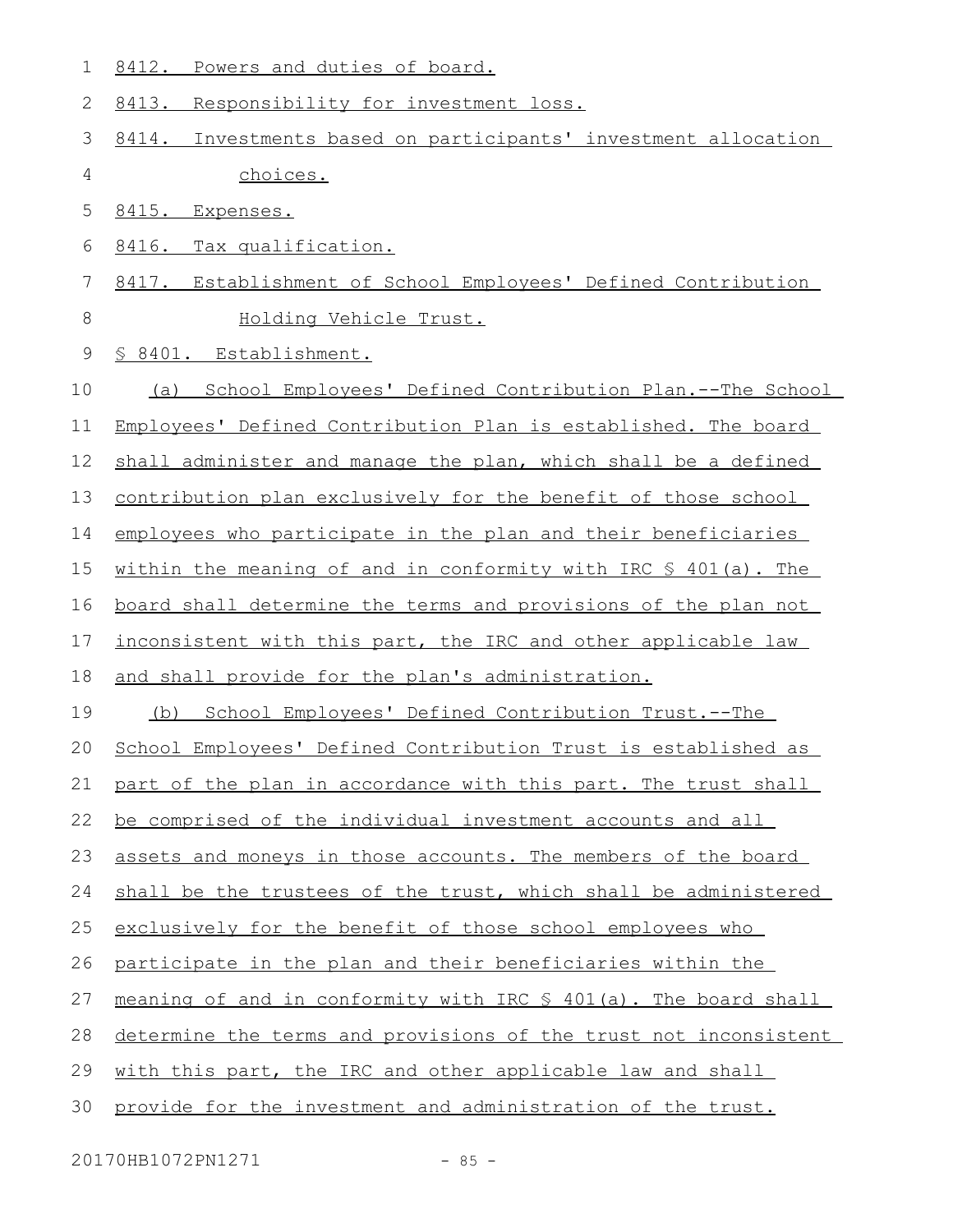| $\mathbf 1$ | (c) Assets held in trust.--All assets and income in the plan     |
|-------------|------------------------------------------------------------------|
| 2           | that have been or shall be withheld or contributed by the        |
| 3           | participants, the Commonwealth and employers in accordance with  |
| 4           | this part shall be held in trust in any funding vehicle          |
| 5           | permitted by the applicable provisions of IRC for the exclusive  |
| 6           | benefit of the plan's participants and their beneficiaries until |
| 7           | such time as the funds are distributed to the participants or    |
| 8           | their beneficiaries in accordance with the terms of the plan     |
| 9           | document. The assets of the plan held in trust for the exclusive |
| 10          | benefit of the participants and their beneficiaries may be used  |
| 11          | for the payment of the fees, costs and expenses related to the   |
| 12          | administration and investment of the plan and the trust.         |
| 13          | (d) Name for transacting business.--By the name of "The          |
| 14          | School Employees' Defined Contribution Plan," all of the         |
| 15          | business of the plan shall be transacted, the trust invested,    |
| 16          | all requisitions for money drawn and payments made and all of    |
| 17          | its cash and securities and other property shall be held, except |
| 18          | that, any other law to the contrary notwithstanding, the board   |
| 19          | may establish a nominee registration procedure for the purpose   |
| 20          | of registering securities in order to facilitate the purchase,   |
| 21          | sale or other disposition of securities pursuant to the          |
| 22          | provisions of this part.                                         |
| 23          | § 8402. Plan document.                                           |
| 24          | The board shall set forth the terms and provisions of the        |
| 25          | plan and trust in a document containing the terms and conditions |
| 26          | of the plan and in a trust declaration that shall be published   |
| 27          | in the Pennsylvania Bulletin. The creation of the document       |
| 28          | containing the terms and conditions of the plan and the trust    |
| 29          | declaration and the establishment of the terms and provisions of |
| 30          | the plan and the trust need not be promulgated by regulation or  |

20170HB1072PN1271 - 86 -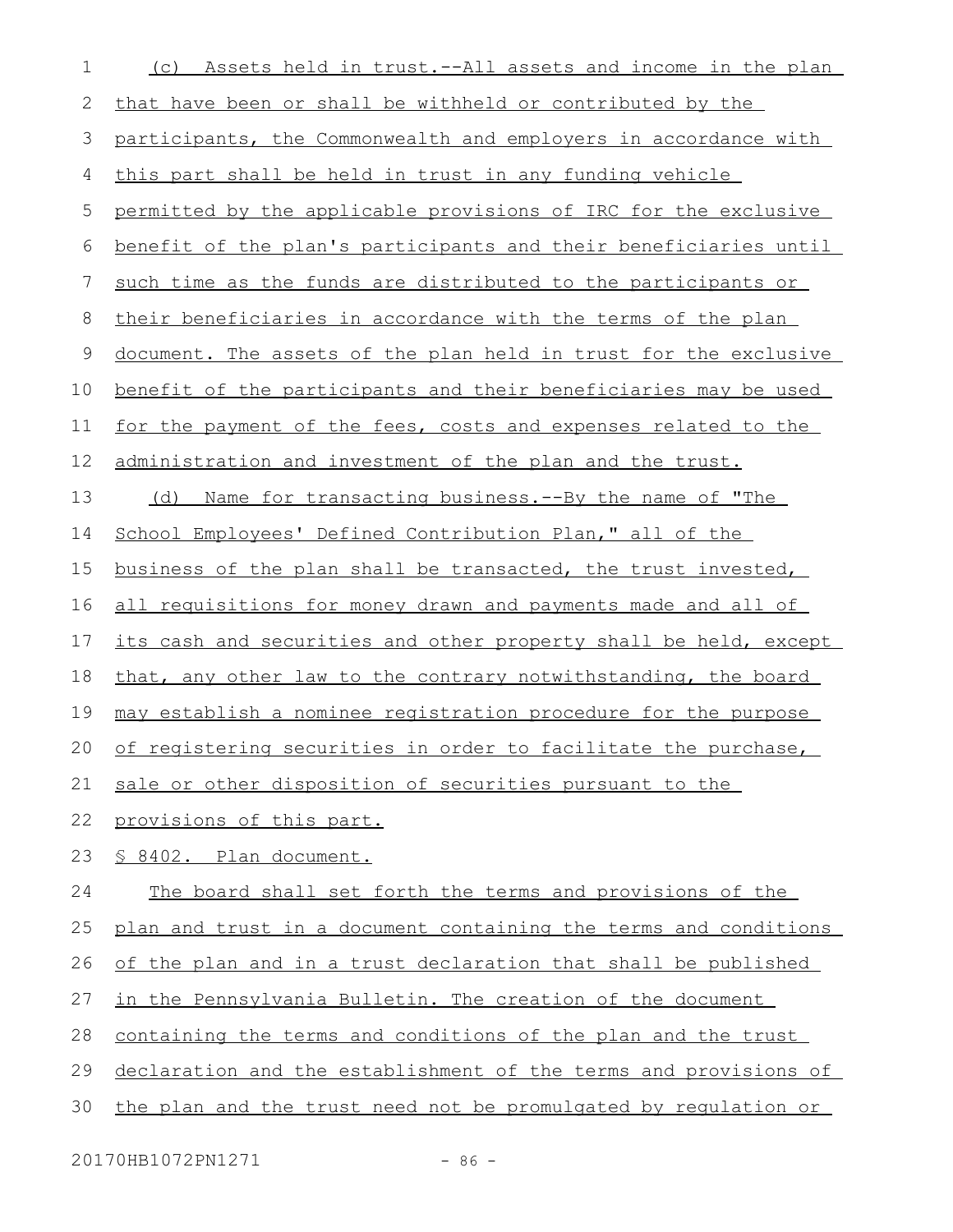| $\mathbf 1$ | formal rulemaking and shall not be subject to the act of July    |
|-------------|------------------------------------------------------------------|
| 2           | 31, 1968 (P.L.769, No.240), referred to as the Commonwealth      |
| 3           | Documents Law. A reference in this part or other law to the plan |
| 4           | shall include the plan document unless the context clearly       |
| 5           | indicates otherwise.                                             |
| 6           | § 8403. Individual investment accounts.                          |
| 7           | The board:                                                       |
| 8           | Shall establish in the trust an individual<br>(1)                |
| $\mathsf 9$ | investment account for each participant in the plan. All         |
| 10          | <u>contributions by a participant or an employer for or on</u>   |
| 11          | behalf of a participant shall be credited to the                 |
| 12          | participant's individual investment account, together with       |
| 13          | all interest and investment earnings and losses. Investment      |
| 14          | and administrative fees, costs and expenses shall be charged     |
| 15          | to the participant's individual investment accounts.             |
| 16          | (2) Shall separately track participant contributions,            |
| 17          | including investment gains and losses, and employer              |
| 18          | contributions, including investment gains and losses, but all    |
| 19          | interest, investment gains and losses and administrative         |
| 20          | fees, costs and expenses shall be allocated proportionately.     |
| 21          | May contract with financial institutions, insurance<br>(3)       |
| 22          | companies or other types of third-party providers and other      |
| 23          | vendors to allow participants to deposit participant             |
| 24          | contributions into the individual investment accounts in a       |
| 25          | form and manner as provided by the contract.                     |
| 26          | § 8404. Participant contributions.                               |
| 27          | Mandatory contributions.--A participant shall make<br><u>(a)</u> |
| 28          | mandatory pickup participant contributions through payroll       |
| 29          | deductions to the participant's individual investment account    |
| 30          | for required school service. The employer shall cause the pickup |
|             |                                                                  |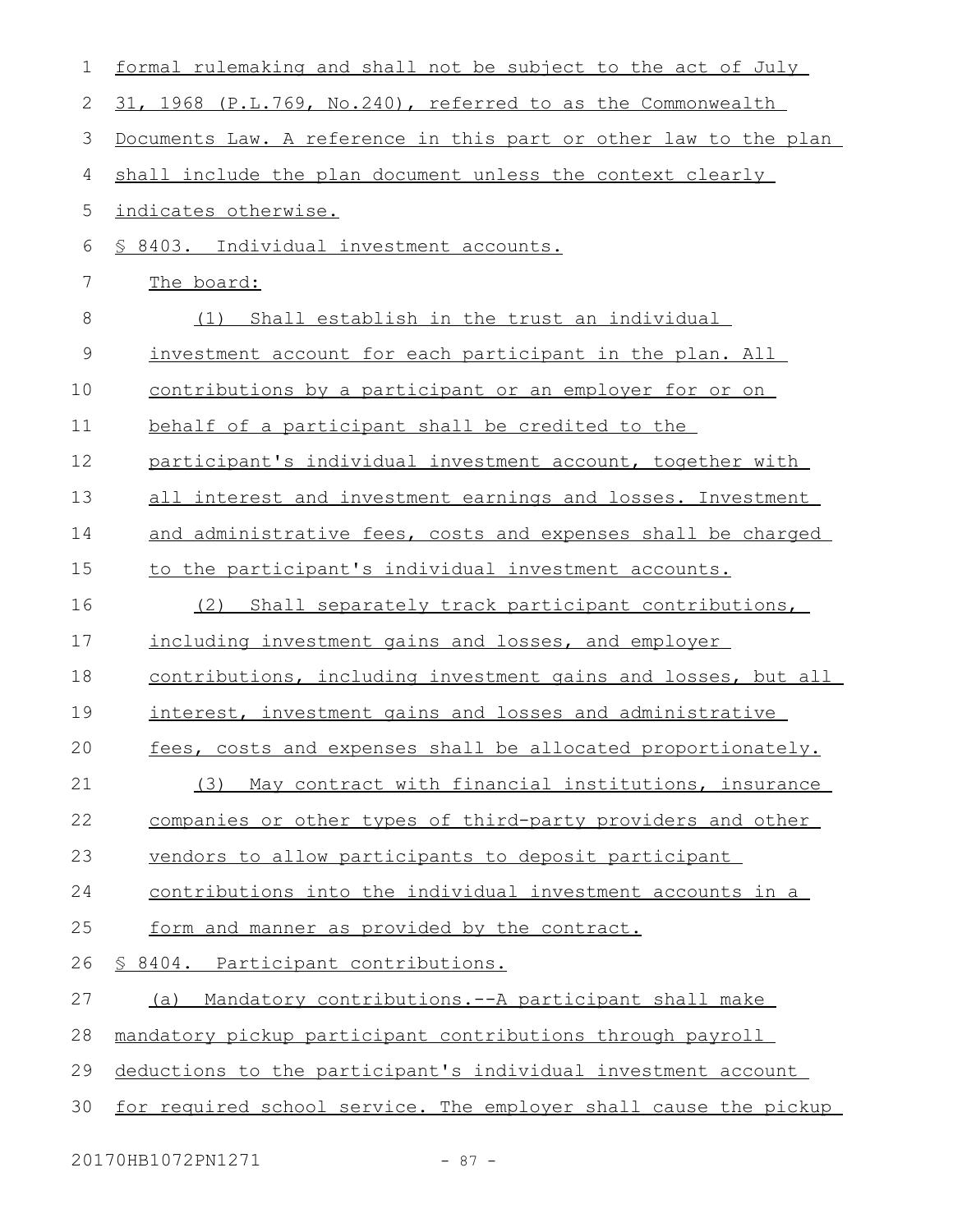| 1  | contributions for required service to be made and deducted from     |
|----|---------------------------------------------------------------------|
| 2  | each payroll or on a schedule established by the board.             |
| 3  | (b) Voluntary contributions.--A participant may make                |
| 4  | voluntary contributions through direct trustee-to-trustee           |
| 5  | transfers or through transfers of money received in an eligible     |
| 6  | <u>rollover into the trust to the extent allowed by IRC \$ 402.</u> |
| 7  | Rollovers shall be made in a form and manner as determined by       |
| 8  | the board, shall be credited to the participant's individual        |
| 9  | investment account and shall be separately accounted for by the     |
| 10 | board.                                                              |
| 11 | Prohibition on contributions.--No contributions shall be<br>(C)     |
| 12 | allowed that would cause a violation of the limitations related     |
| 13 | to contributions applicable to governmental plans contained in      |
| 14 | IRC \$ 415 or in other provisions of law. In the event that any     |
| 15 | disallowed contributions are made, any participant contributions    |
| 16 | in excess of the limitations and investment earnings on those       |
| 17 | contributions shall be refunded to the participant by the board.    |
| 18 | <u>§ 8405. Mandatory pickup participant contributions.</u>          |
| 19 | (a)<br><u>Treatment for purposes of IRC § 414(h).--The</u>          |
| 20 | contributions to the trust required to be made under section        |
| 21 | 8404(a) (relating to participant contributions) with respect to     |
| 22 | required school service rendered by an active participant shall     |
| 23 | be picked up by the employer and shall be treated as the            |
| 24 | employer's contribution for purposes of IRC § 414(h). After the     |
| 25 | effective date of this section, an employer employing a             |
| 26 | participant in the plan shall pick up the required mandatory        |
| 27 | participant contributions by a reduction in the compensation of     |
| 28 | the participant.                                                    |
| 29 | Treatment for other purposes.--For all other purposes<br>(b)        |
| 30 | under this part and otherwise, mandatory pickup participant         |
|    |                                                                     |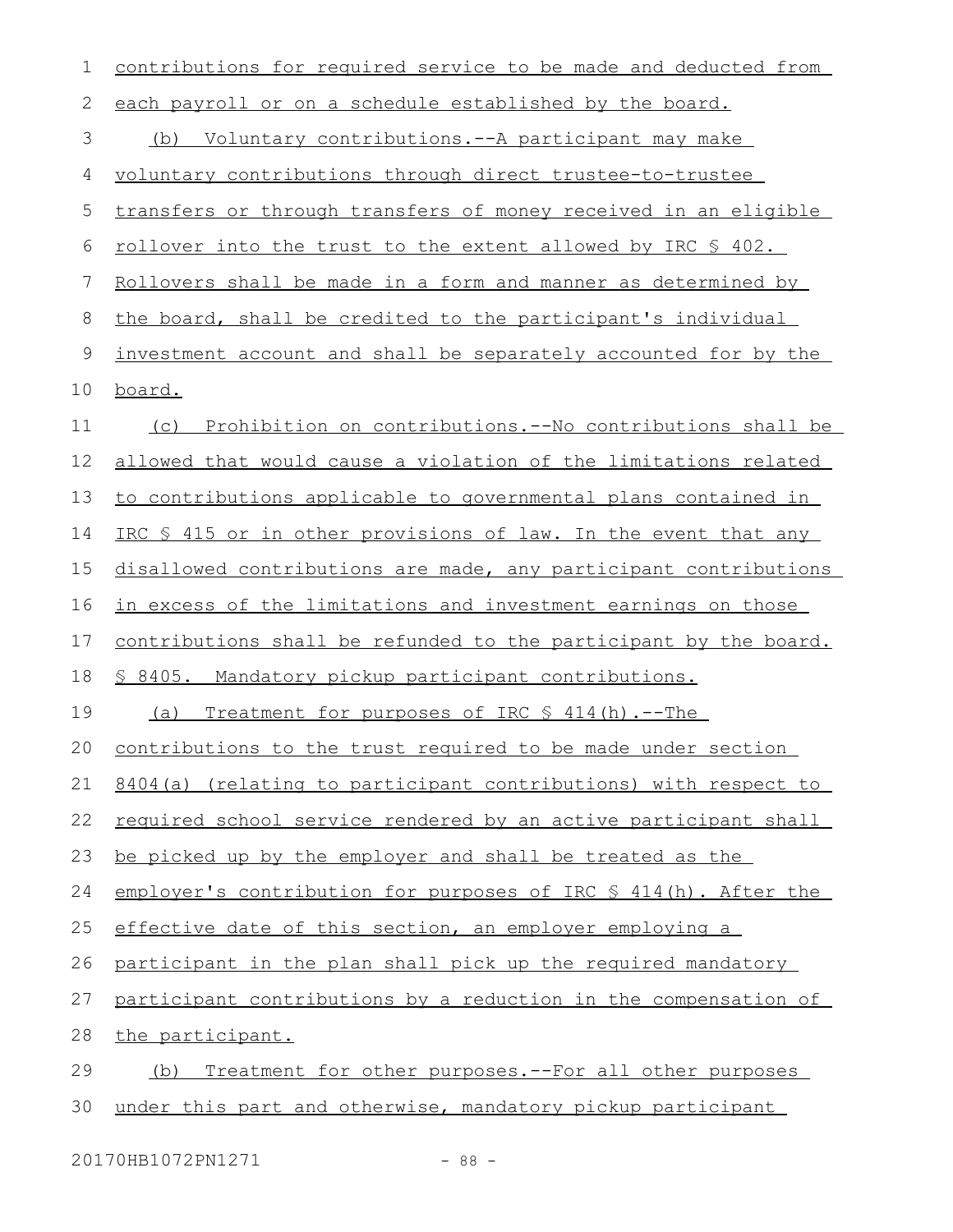| 1  | contributions shall be treated as contributions made by a        |
|----|------------------------------------------------------------------|
| 2  | participant in the same manner and to the same extent as if the  |
| 3  | contributions were made directly by the participant and not      |
| 4  | picked up.                                                       |
| 5  | § 8406. Employer defined contributions.                          |
| 6  | Contributions for service.--The employer of a<br>(a)             |
| 7  | participant shall make employer defined contributions for        |
| 8  | service of an active participant that shall be credited to the   |
| 9  | active participant's individual investment account. Employer     |
| 10 | defined contributions must be recorded and accounted for         |
| 11 | separately from participant contributions.                       |
| 12 | Contributions resulting from participants reemployed<br>(b)      |
| 13 | from USERRA leave.--When a school employee reemployed from       |
| 14 | USERRA leave makes the mandatory pickup participant              |
| 15 | contributions permitted to be made for the USERRA leave, the     |
| 16 | employer by whom the school employee is employed at the time the |
| 17 | participant contributions are made shall make whatever employer  |
| 18 | defined contributions would have been made under this section    |
| 19 | had the employee making the participant contributions after      |
| 20 | being reemployed from USERRA leave continued to be employed in   |
| 21 | the employee's school position instead of performing USERRA      |
| 22 | leave. The employer defined contributions shall be placed in the |
| 23 | participant's individual investment account as otherwise         |
| 24 | provided by this part.                                           |
| 25 | Limitations on contributions.--No contributions shall be<br>(C)  |
| 26 | allowed that would cause a violation of the limitations related  |
| 27 | to contributions applicable to governmental plans contained in   |
| 28 | IRC \$ 415 or in other provisions of law. In the event that any  |
| 29 | disallowed contributions are made, any employer defined          |
| 30 | contributions in excess of the limitations and investment        |

20170HB1072PN1271 - 89 -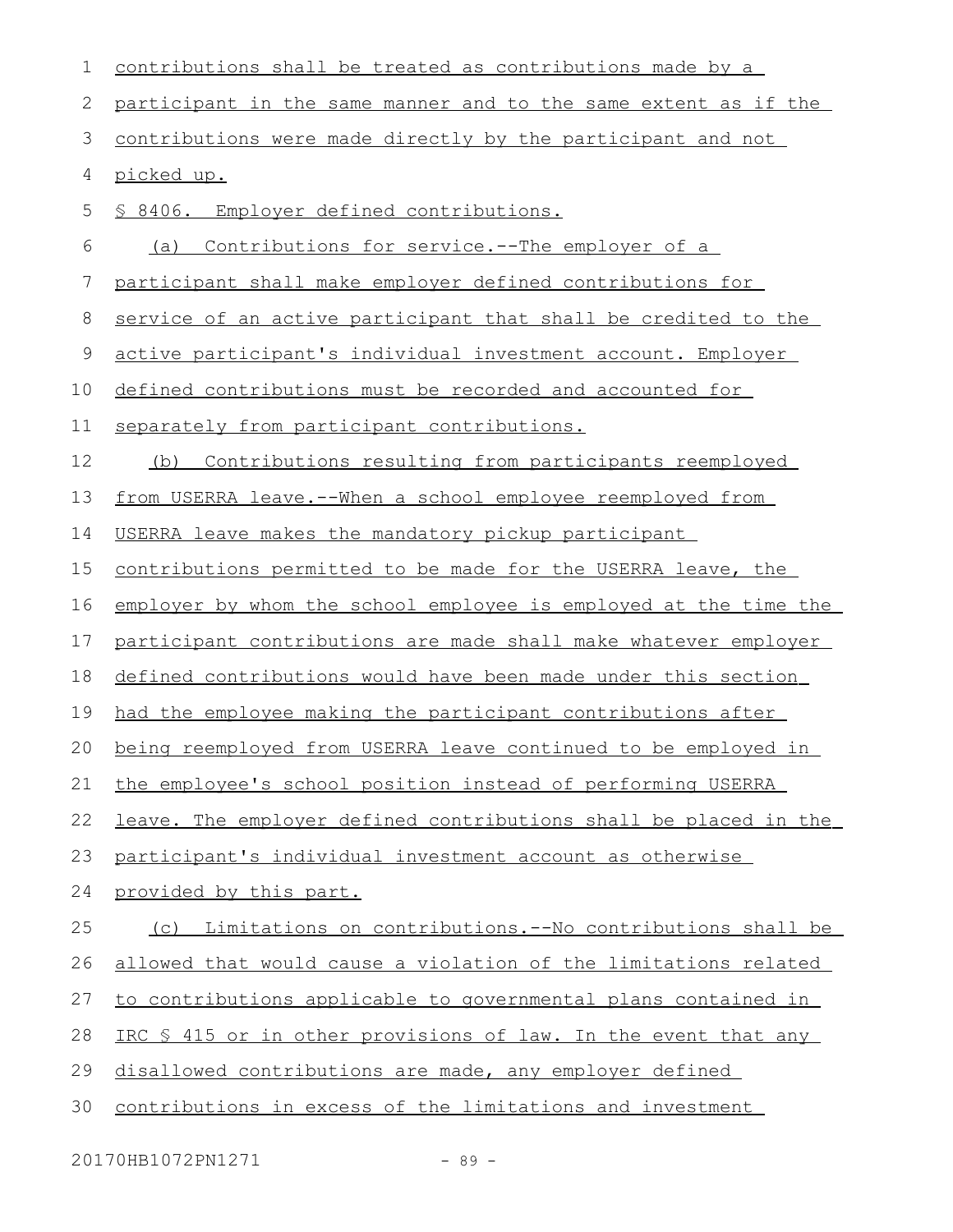| 1           | earnings thereon shall be refunded to the employer by the board. |
|-------------|------------------------------------------------------------------|
| 2           | § 8406.1. Use of plan savings.                                   |
| 3           | (a) Determination.--The system shall determine the               |
| 4           | difference between:                                              |
| 5           | The current aggregate employer contributions and the<br>(1)      |
| 6           | aggregate employer contributions that would have been            |
| 7           | required by Act 120 of 2010.                                     |
| 8           | The current plan expenditures and the plan<br>(2)                |
| $\mathsf 9$ | expenditures that would have been required by Act 120 of         |
| 10          | 2010.                                                            |
| 11          | (b) Utilization.--Any savings realized based on the              |
| 12          | implementation of the plan, as determined under subsection (a),  |
| 13          | shall be utilized to pay down the accrued unfunded liability.    |
| 14          | (c) Intent.--It is the intent of the General Assembly to         |
| 15          | make an annual appropriation from the General Fund to the system |
| 16          | in the amount determined under subsection (a)(1).                |
| 17          | Definition.--As used in this section, the term "Act 120<br>(d)   |
| 18          | of 2010" shall mean the act of November 23, 2010 (P.L.1269,      |
| 19          | No.120), entitled, "An act amending Titles 24 (Education) and 71 |
| 20          | (State Government) of the Pennsylvania Consolidated Statutes, in |
| 21          | Title 24, further providing for definitions, for mandatory and   |
| 22          | optional membership, for contributions by the Commonwealth, for  |
| 23          | payments by employers, for actuarial cost method, for additional |
| 24          | supplemental annuities, for further additional supplemental      |
| 25          | annuities, for supplemental annuities commencing 1994, for       |
| 26          | supplemental annuities commencing 1998, for supplemental         |
| 27          | annuities commencing 2002, for supplemental annuities commencing |
| 28          | 2003, for administrative duties of board, for payments to school |
| 29          | entities by Commonwealth, for eligibility points for retention   |
| 30          | and reinstatement of service credits and for creditable          |

20170HB1072PN1271 - 90 -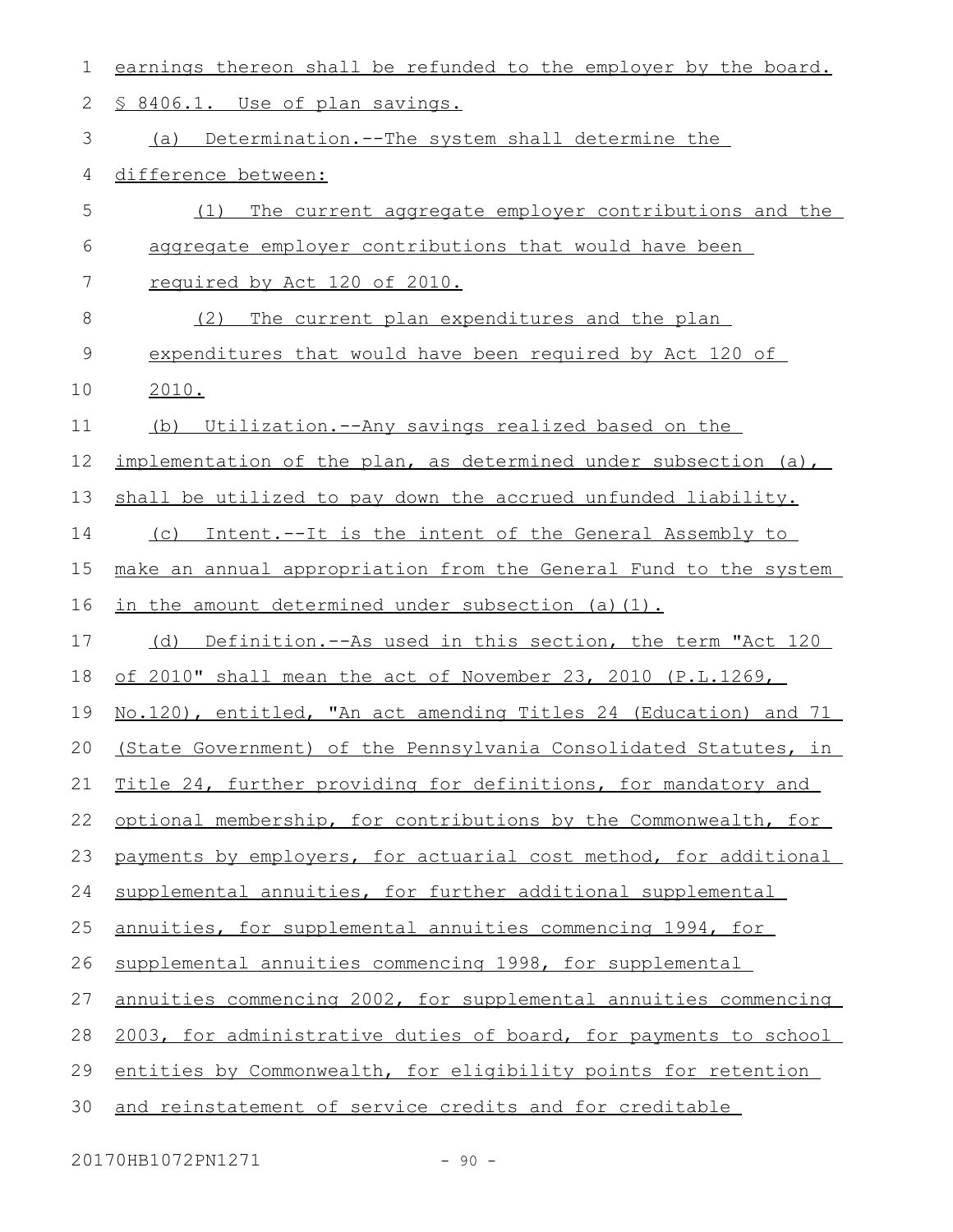| 1           | nonschool service; providing for election to become a Class T-F  |
|-------------|------------------------------------------------------------------|
| 2           | member; further providing for classes of service, for            |
| 3           | eligibility for annuities, for eligibility for vesting, for      |
| 4           | regular member contributions, for member contributions for       |
| 5           | creditable school service, for contributions for purchase of     |
| 6           | credit for creditable nonschool service, for maximum single life |
| 7           | annuity, for disability annuities, for member's options, for     |
| 8           | duties of board regarding applications and elections of members  |
| $\mathsf 9$ | and for rights and duties of school employees and members;       |
| 10          | providing for Independent Fiscal Office study; in Title 71,      |
| 11          | establishing an independent fiscal office and making a related   |
| 12          | repeal; further providing for definitions, for credited State    |
| 13          | service, for retention and reinstatement of service credits, for |
| 14          | creditable nonstate service and for classes of service;          |
| 15          | providing for election to become a Class A-4 member; further     |
| 16          | providing for eligibility for annuities and for eligibility for  |
| 17          | vesting; providing for shared-risk member contributions for      |
| 18          | Class A-3 and Class A-4 service; further providing for waiver of |
| 19          | regular member contributions and Social Security integration     |
| 20          | member contributions, for member contributions for purchase of   |
| 21          | credit for previous State service or to become a full coverage   |
| 22          | member, for contributions for the purchase of credit for         |
| 23          | creditable nonstate service, for contributions by the            |
| 24          | Commonwealth and other employers, for actuarial cost method, for |
| 25          | maximum single life annuity, for disability annuities and for    |
| 26          | member's options; providing for payment of accumulated           |
| 27          | deductions resulting from Class A-3 service; further providing   |
| 28          | for additional supplemental annuities, for further additional    |
| 29          | supplemental annuities, for supplemental annuities commencing    |
| 30          | 1994, for supplemental annuities commencing 1998, for            |

20170HB1072PN1271 - 91 -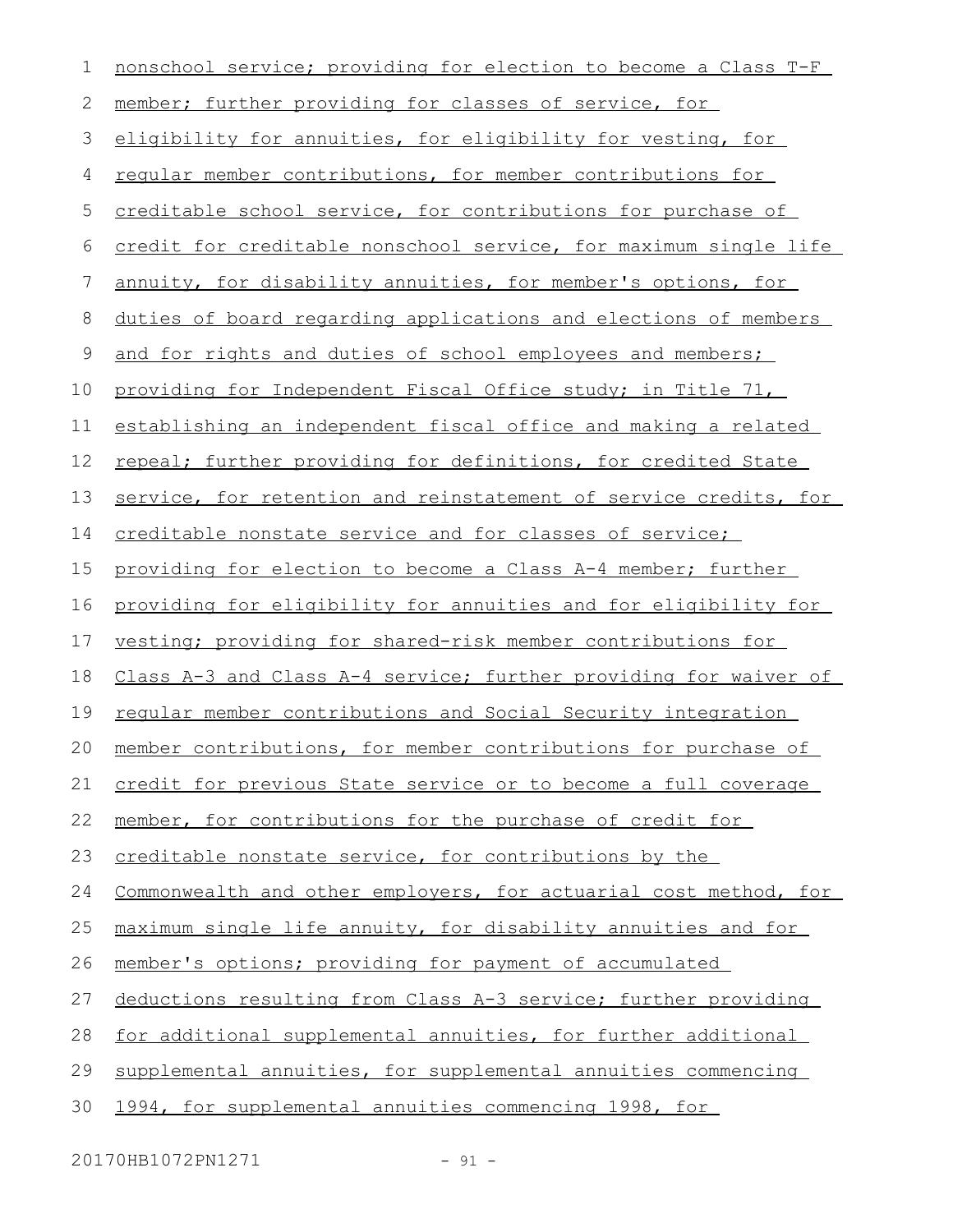| 1           | supplemental annuities commencing 2002, for supplemental         |
|-------------|------------------------------------------------------------------|
| 2           | annuities commencing 2003, for special supplemental              |
| 3           | postretirement adjustment of 2002, for administrative duties of  |
| 4           | the board, for duties of board to advise and report to heads of  |
| 5           | departments and members, for duties of board regarding           |
| 6           | applications and elections of members, for installment payments  |
| 7           | of accumulated deductions, for rights and duties of State        |
| $8\,$       | employees and members, for members' savings account, for State   |
| $\mathsf 9$ | accumulation account, for State Police Benefit Account, for      |
| 10          | Enforcement Officers' Benefit Account, for supplemental annuity  |
| 11          | account and for construction of part; and providing for          |
| 12          | Independent Fiscal Office study, for retirement eligibility of   |
| 13          | Pennsylvania State Police officers or members, for a prohibition |
| 14          | on the issuance of pension obligation bonds, for holding certain |
| 15          | public officials harmless, for construction of calculation or    |
| 16          | actuarial method, for applicability and for certain operational  |
| 17          | provisions."                                                     |
| 18          | § 8407. Eligibility for benefits.                                |
| 19          | (a) Termination of service.--A participant who terminates        |
| 20          | school service shall be eligible to withdraw the vested          |
| 21          | accumulated total defined contributions standing to the          |
| 22          | participant's credit in the participant's individual investment  |
| 23          | account or a lesser amount as the participant may request.       |
| 24          | Payment shall be made in a lump sum unless the board has         |
| 25          | established other forms of distribution in the plan document. A  |
| 26          | participant who withdraws the vested accumulated total defined   |
| 27          | contributions shall no longer be a participant in the plan,      |
| 28          | notwithstanding that the former school employee may continue to  |
| 29          | be a member of the system with Class T-G service credit or may   |
| 30          | contract to receive an annuity or other form of payment from a   |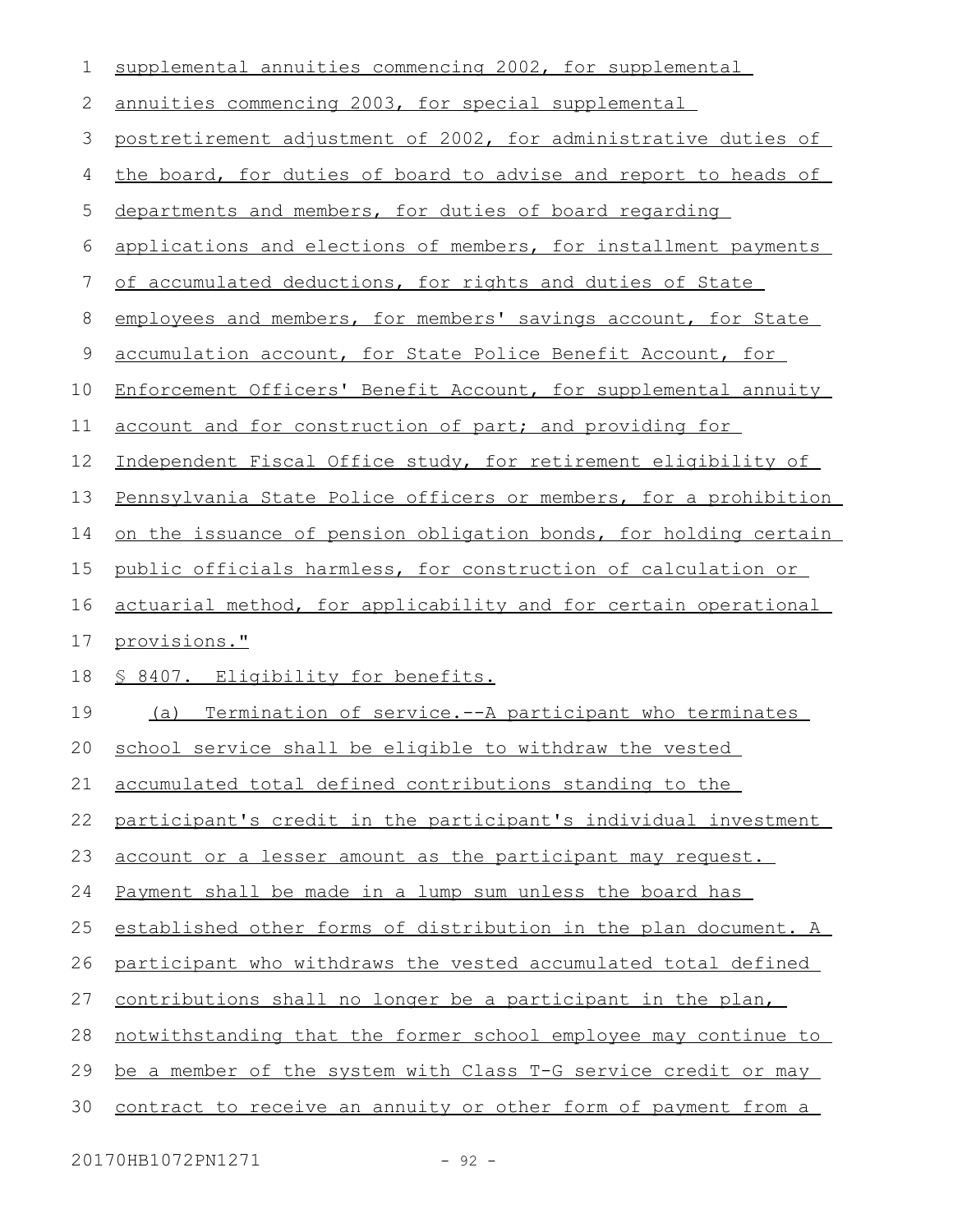| 1  | provider retained by the board for such purposes.                    |
|----|----------------------------------------------------------------------|
| 2  | <u>Required distributions.--All payments pursuant to this</u><br>(b) |
| 3  | section shall start and be made in compliance with the minimum       |
| 4  | distribution requirements and incidental death benefit rules of      |
| 5  | IRC § 401(a)(9). The board shall take any action and make any        |
| 6  | distributions it may determine are necessary to comply with          |
| 7  | those requirements.                                                  |
| 8  | (c) Prohibited distributions.--A school employee must be             |
| 9  | terminated from all positions that result in either membership       |
| 10 | in the system or participation in the plan to be eligible to         |
| 11 | receive a distribution.                                              |
| 12 | (d) Loans.--Loans or other distributions, including hardship         |
| 13 | or unforeseeable emergency distributions, from the plan to           |
| 14 | school employees who have not terminated school service are not      |
| 15 | permitted, except as required by law.                                |
| 16 | (e) (Reserved).                                                      |
| 17 | (f)<br>Small individual investment accounts.--A participant who      |
| 18 | terminates school service and whose vested accumulated total         |
| 19 | defined contributions are below the threshold established by law     |
| 20 | as of the date of termination of service may be paid the vested      |
| 21 | accumulated total defined contributions in a lump sum as             |
| 22 | provided in IRC § 401(a)(31).                                        |
| 23 | § 8408. Death benefits.                                              |
| 24 | General rule.--In the event of the death of an active<br>(a)         |
| 25 | participant or inactive participant, the board shall pay to the      |
| 26 | participant's beneficiary the vested balance in the                  |
| 27 | participant's individual investment account in a lump sum or in      |
|    |                                                                      |
| 28 | such other manner as the board may establish in the plan             |
| 29 | document.                                                            |

20170HB1072PN1271 - 93 -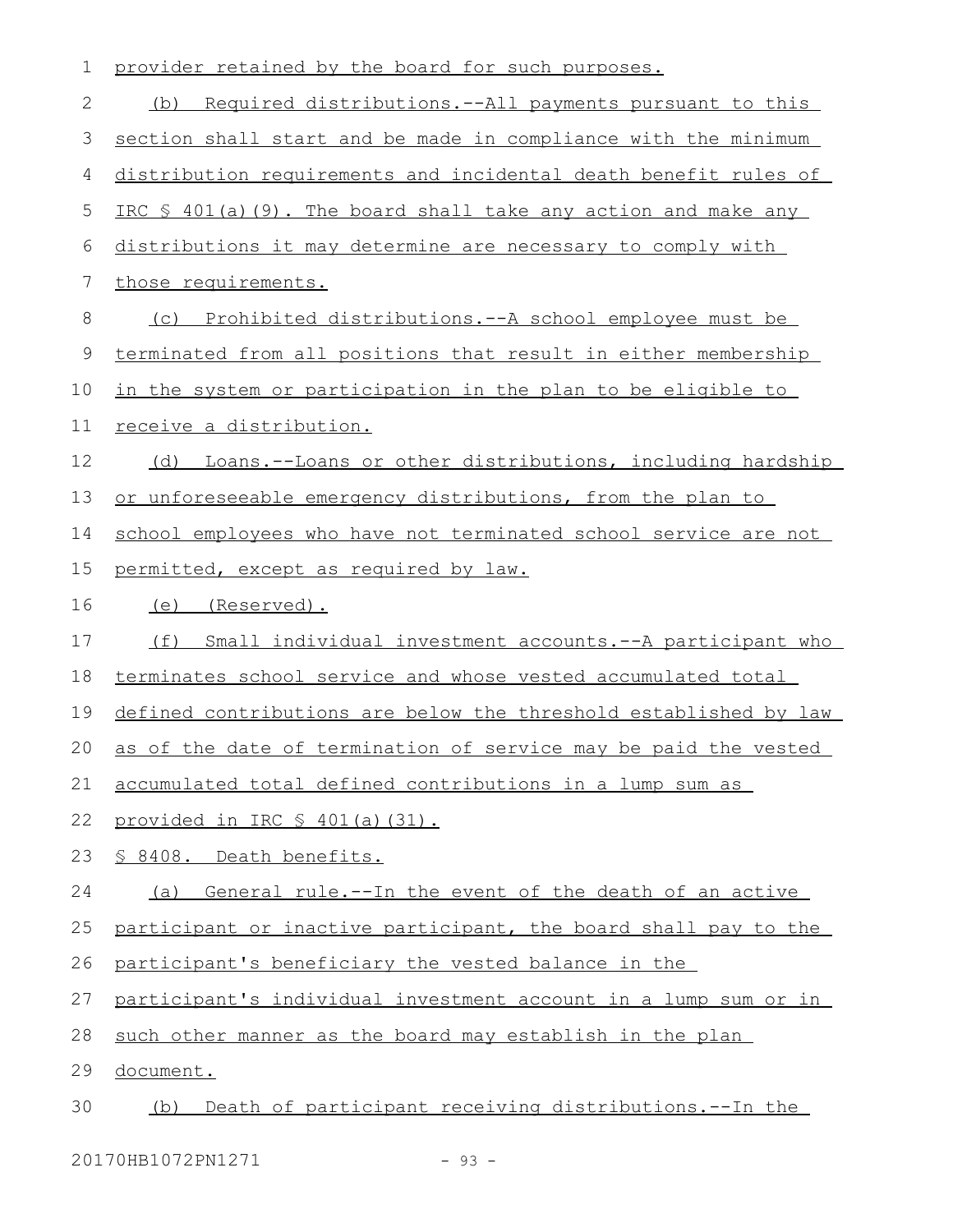| 1             | event of the death of a participant receiving distributions, the       |
|---------------|------------------------------------------------------------------------|
| 2             | <u>board shall pay to the participant's beneficiary the vested</u>     |
| 3             | balance in the participant's individual investment account in a        |
| 4             | <u>lump sum or in such other manner as the board may establish in </u> |
| 5             | the plan document or, if the board has established alternative         |
| 6             | methods of distribution in the plan document under which the           |
| 7             | participant was receiving distributions, to the participant's          |
| 8             | beneficiary or successor payee as provided in the plan document.       |
| $\mathcal{G}$ | <u>Contracts.--The board may contract with financial</u><br>(C)        |
| 10            | institutions, insurance companies or other types of third-party        |
| 11            | providers to allow participants who receive a lump sum                 |
| 12            | distribution to receive payments and death benefits in a form          |
| 13            | and manner as provided by the contract.                                |
| 14            | § 8409. Vesting.                                                       |
| 15            | (a) Participant and voluntary contributions.--Subject to the           |
| 16            | forfeiture and attachment provisions of section 8533 (relating         |
| 17            | to taxation, attachment and assignment of funds) or otherwise as       |
| 18            | provided by law, a participant shall be vested with respect to         |
| 19            | all mandatory pickup participant contributions and voluntary           |
| 20            | contributions paid by or on behalf of the participant to the           |
| 21            | trust plus interest and investment earnings on the participant         |
| 22            | contributions but minus investment fees and administrative             |
| 23            | charges.                                                               |
| 24            | Employer defined contributions.--<br>(b)                               |
| 25            | Subject to the forfeiture and attachment provisions<br>(1)             |
| 26            | <u>of section 8533 or otherwise as provided by law, a</u>              |
| 27            | participant shall be vested with respect to employer defined           |
| 28            | contributions paid plus interest and investment earnings by            |
| 29            | or on behalf of the participant to the trust after attaining           |
| 30            | three eligibility points.                                              |
|               |                                                                        |

20170HB1072PN1271 - 94 -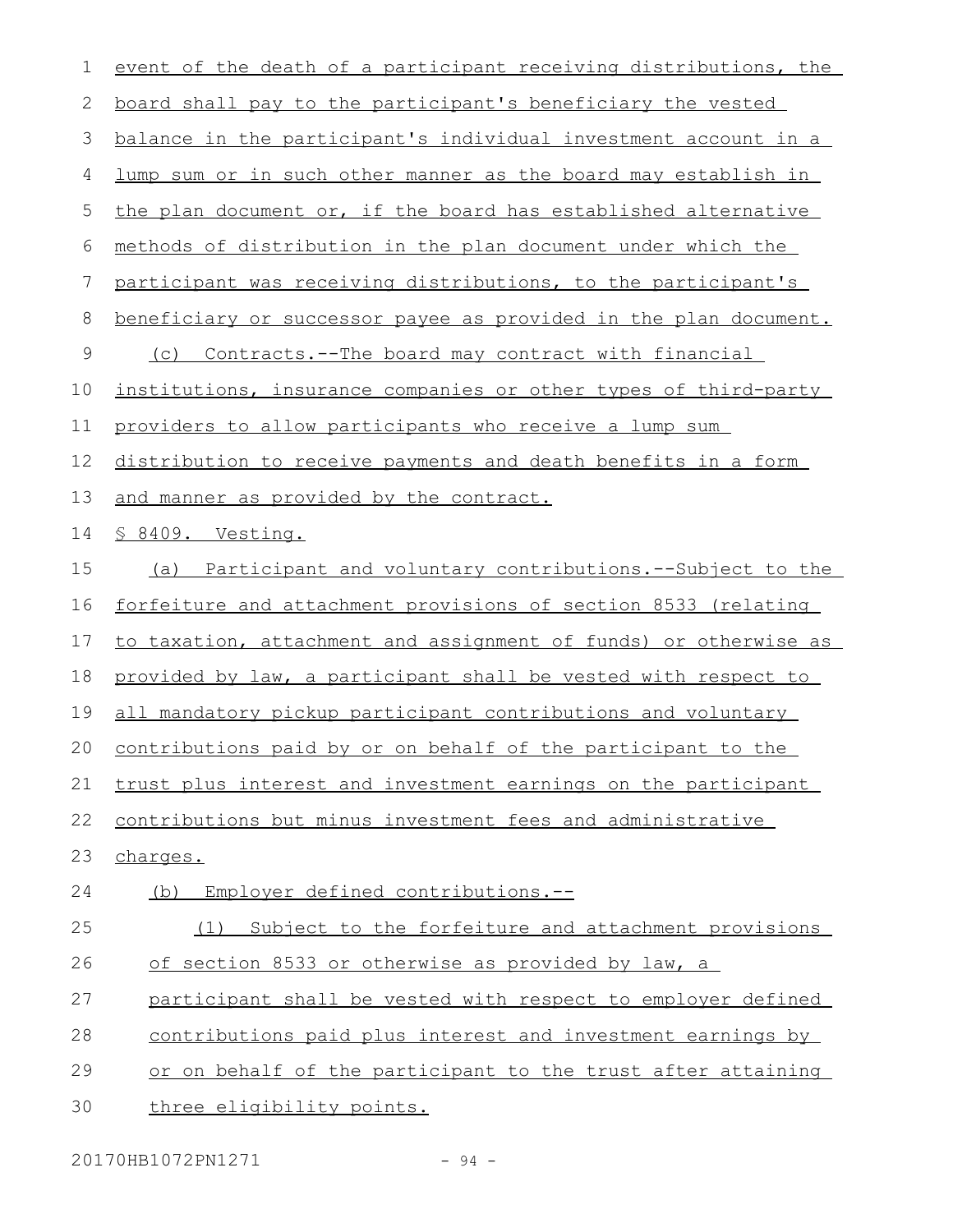| $\mathbf 1$ | Nonvested employer defined contributions, including<br>(2)     |
|-------------|----------------------------------------------------------------|
| 2           | interest and investment gains and losses that are forfeited    |
| 3           | by a participant, shall be applied to the participant's most   |
| 4           | recent employer's obligations assessed in future years.        |
| 5           | USERRA leave and eligibility points.--A participant in<br>(C)  |
| 6           | the plan who is reemployed from USERRA leave or who dies while |
| 7           | performing USERRA leave shall receive eligibility points under |
| 8           | this section for the school service that would have been       |
| 9           | performed had the member not performed USERRA leave.           |
| 10          | § 8410. Termination of distributions.                          |
| 11          | Return to school service.--<br>(a)                             |
| 12          | (1) A participant receiving distributions or an inactive       |
| 13          | participant who returns to school service shall cease          |
| 14          | receiving distributions and shall not be eligible to receive   |
| 15          | distributions until the participant subsequently terminates    |
| 16          | school service, without regard to whether the participant is   |
| 17          | a mandatory, optional or prohibited member of the system or    |
| 18          | participant in the plan.                                       |
| 19          | This subsection shall not apply to a distribution of<br>(2)    |
| 20          | accumulated employer defined contributions or other            |
| 21          | distributions that the participant has received or used to     |
| 22          | purchase an annuity from a provider contracted by the board.   |
| 23          | (b) Return of benefits paid during USERRA leave.--             |
| 24          | (1) If a former school employee is reemployed from             |
| 25          | USERRA leave and received any payments or annuity from the     |
| 26          | plan during the USERRA leave, the employee shall return to     |
| 27          | the board the amount so received plus interest as provided in  |
| 28          | the plan document.                                             |
| 29          | The amount payable shall be certified in each case<br>(2)      |
| 30          | by the board in accordance with methods approved by the        |
|             |                                                                |

20170HB1072PN1271 - 95 -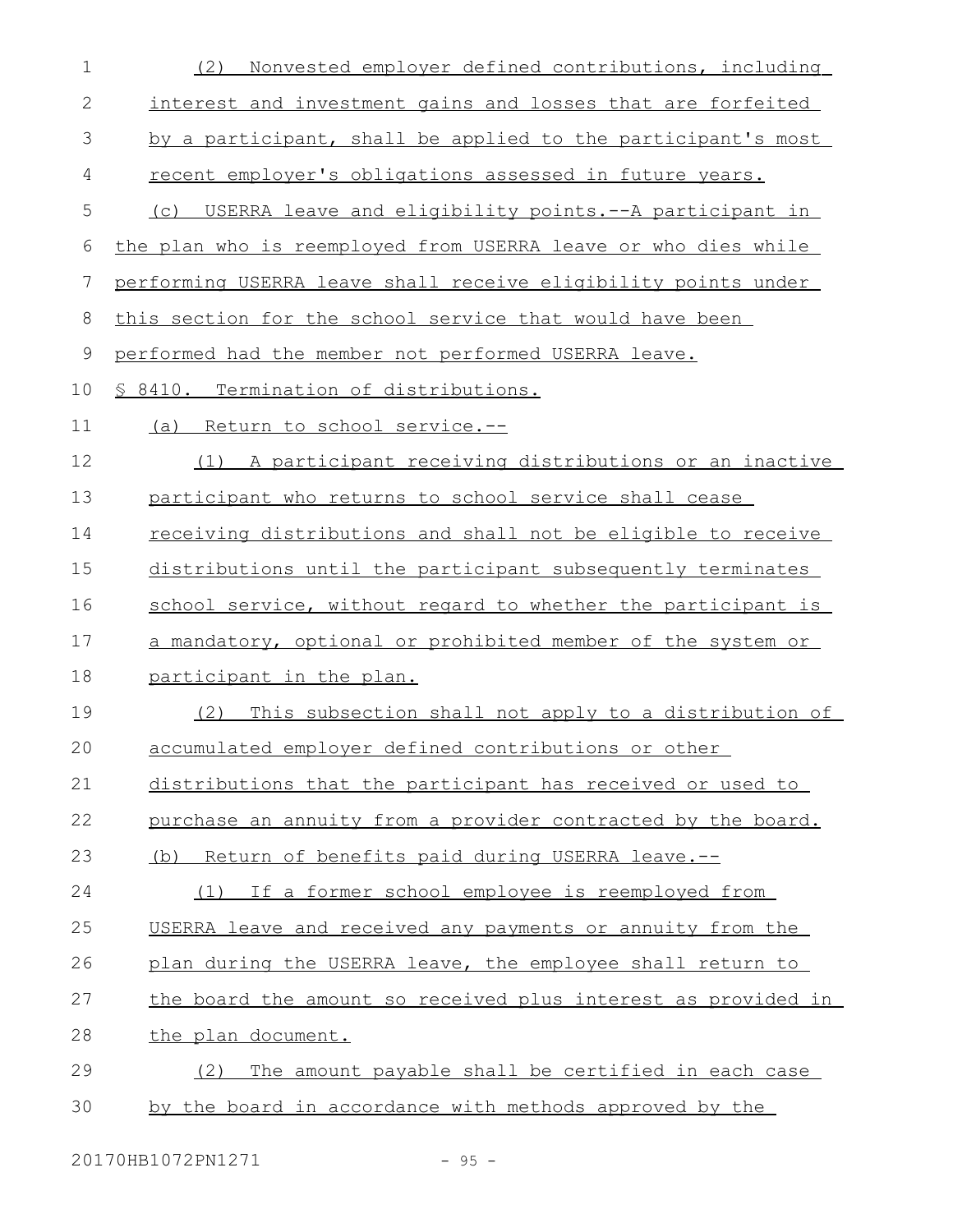| $\mathbf 1$   | actuary and shall be paid in a lump sum within 30 days or, in    |
|---------------|------------------------------------------------------------------|
| 2             | the case of an active participant, may be amortized with         |
| 3             | interest as provided in the plan document through salary         |
| 4             | deductions to the trust in amounts agreed upon by the active     |
| 5             | participant and the board, but not longer than a period that     |
| 6             | starts with the date of reemployment and continuing for up to    |
| 7             | three times the length of the active participant's immediate     |
| 8             | past period of USERRA leave. The repayment period shall not      |
| $\mathcal{G}$ | exceed five years.                                               |
| 10            | \$ 8411. Agreements with financial institutions and other        |
| 11            | organizations.                                                   |
| 12            | Written agreement. -- To establish and ensure the<br>(a)         |
| 13            | administration of the plan, the board may enter into a written   |
| 14            | agreement with one or more financial institutions or pension     |
| 15            | management organizations to administer the plan and the          |
| 16            | investment of funds held pursuant to the plan. The administrator |
| 17            | shall be selected in accordance with the following:              |
| 18            | (1)<br>The board shall solicit proposals from financial          |
| 19            | institutions and pension management organizations.               |
| 20            | The board shall publish the solicitation in the<br>(2)           |
| 21            | Pennsylvania Bulletin.                                           |
| 22            | (3) Proposals received shall be evaluated based on               |
| 23            | specific criteria adopted by the board. The criteria shall       |
| 24            | include experience, customer service history and other           |
| 25            | criteria.                                                        |
| 26            | The board shall evaluate all proposals with the goal<br>(4)      |
| 27            | of minimizing the expenses, fees and costs that would be         |
| 28            | <u>borne by participants.</u>                                    |
| 29            | (b) Rebid.--A contract to administer the plan under              |
| 30            | subsection (a) shall be rebid at least once every ten years.     |
|               |                                                                  |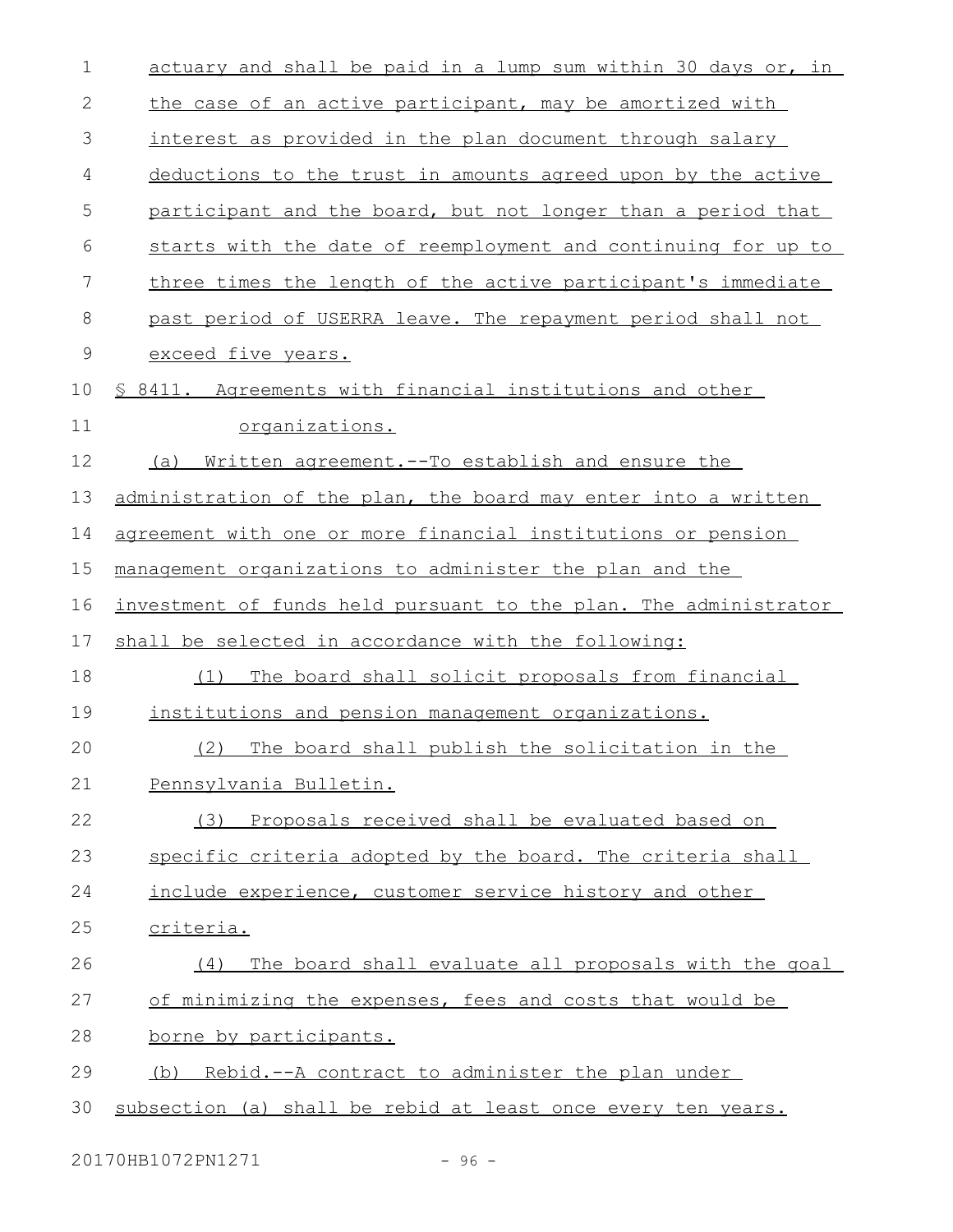| $\mathbf 1$  | \$ 8411.1. Relation of administrators of School Employees'       |
|--------------|------------------------------------------------------------------|
| $\mathbf{2}$ | Defined Contribution Plan to providers of 403(b)                 |
| 3            | plans.                                                           |
| 4            | General rule.--A financial institution or pension<br>(a)         |
| 5            | management organization entering into a written agreement        |
| 6            | pursuant to section 8411 (relating to agreements with financial  |
| 7            | institutions and other organizations) may offer or provide       |
| 8            | services to any plan established or maintained by a school       |
| 9            | district under IRC § 403(b) or 457 if the written agreement for  |
| 10           | the administration of the School Employees' Defined Contribution |
| 11           | Plan is not combined with any other written agreement for the    |
| 12           | administration of a school district's 403(b) plan or 457 plan.   |
| 13           | Each school district that provides a 403(b) plan shall make      |
| 14           | available, in the manner provided by subsection (c), to          |
| 15           | participants, multiple financial institutions or pension         |
| 16           | management organizations that have not entered into a written    |
| 17           | agreement pursuant to section 8411 and which provide services to |
| 18           | the school district's 403(b) plan or 457 plan.                   |
| 19           | (b) Plan transparency and administration.--A financial           |
| $20^{\circ}$ | institution or pension management organization providing         |
| 21           | services for any plan established or maintained by a school      |
| 22           | district under IRC § 403(b) or 457 shall:                        |
| 23           | enter into an agreement with the school district or<br>(1)       |
| 24           | the school district's independent compliance administrator       |
| 25           | that shall require the financial institution or pension          |
| 26           | management organization to provide in an electronic format       |
| 27           | all data necessary for the administration of the 403(b) plan     |
| 28           | or 457 plan as determined by the school district or the          |
| 29           | school district's compliance administrator; and                  |
| 30           | provide all data required by the school district or<br>(2)       |

20170HB1072PN1271 - 97 -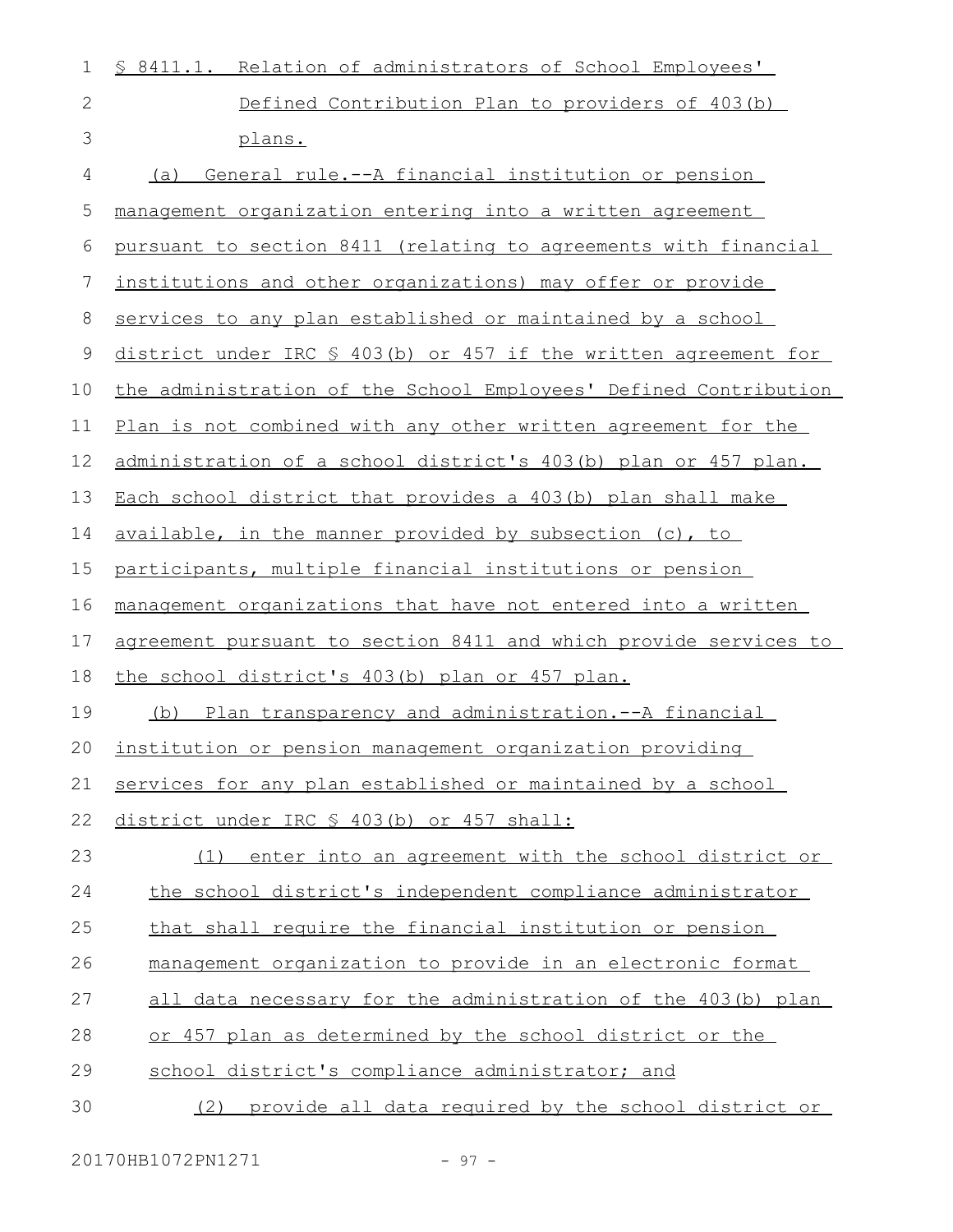| $\mathbf 1$  | a school district's compliance administrator to facilitate        |
|--------------|-------------------------------------------------------------------|
| $\mathbf{2}$ | disclosure of all fees, charges, expenses, commissions,           |
| 3            | compensation and payments to third parties related to             |
| 4            | investments offered under the 403(b) plan or 457 plan.            |
| 5            | (c) Provider selection.--A school district that establishes       |
| 6            | or maintains a plan under IRC § 403(b) or 457 shall select a      |
| 7            | minimum of four financial institutions or pension management      |
| $8\,$        | organizations, in addition to the financial institution or        |
| 9            | pension management organization that entered into an agreement    |
| 10           | pursuant to section 8411, to provide services to the 403(b) plan  |
| 11           | or 457 plan. If fewer than four such additional financial         |
| 12           | institutions or pension management organizations are determined   |
| 13           | to be available or able to meet the requirements established in   |
| 14           | this section, then the school district shall select the number    |
| 15           | of available providers able to meet the school district's         |
| 16           | requirements. A financial institution or pension management       |
| 17           | <u>organization shall be designated a 403(b) plan or 457 plan</u> |
| 18           | provider if the financial institution or pension management       |
| 19           | <u>organization enters into an agreement in accordance with</u>   |
| 20           | subsection (b).                                                   |
| 21           | § 8412. Powers and duties of board.                               |
| 22           | The board shall have the following powers and duties to           |
| 23           | establish the plan and trust and to administer the provisions of  |
| 24           | this part:                                                        |
| 25           | The board may commingle or pool assets with the<br>(1)            |
| 26           | assets of other persons or entities.                              |
| 27           | The board shall pay all administrative fees, costs<br>(2)         |
| 28           | and expenses of managing, investing and administering the         |
| 29           | plan, the trust and the individual investment accounts from       |
| 30           | the balance of the individual investment accounts, except as      |

20170HB1072PN1271 - 98 -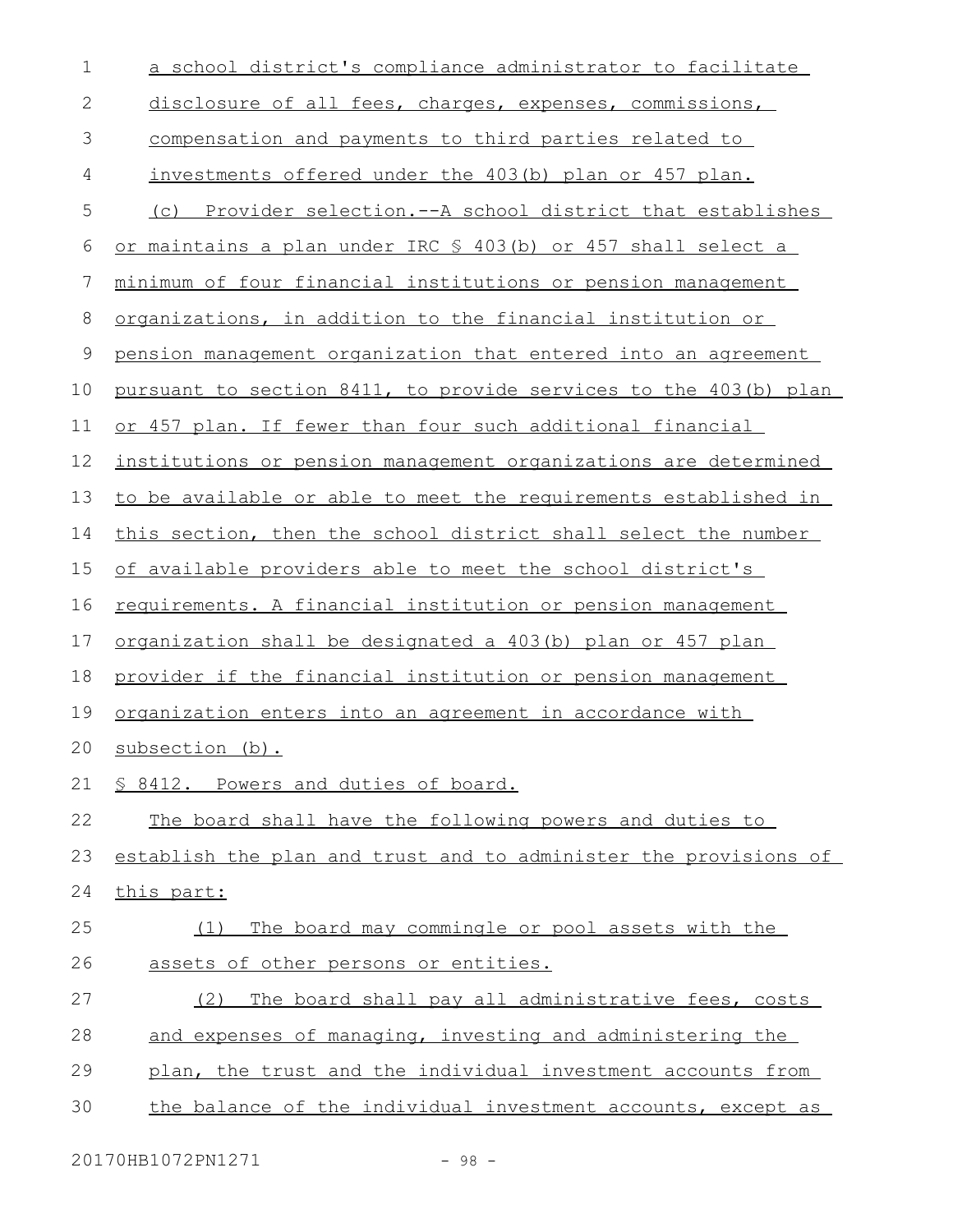| $\mathbf 1$ | the General Assembly otherwise provides through               |
|-------------|---------------------------------------------------------------|
| 2           | appropriations from the General Fund.                         |
| 3           | The board may establish investment quidelines and<br>(3)      |
| 4           | limits on the types of investments that participants may      |
| 5           | make, consistent with the board's fiduciary obligations.      |
| 6           | The board shall have the power to change the terms<br>(4)     |
| 7           | of the plan as may be necessary to maintain the tax-qualified |
| 8           | status of the plan.                                           |
| 9           | (5)<br>The board may establish a process for election to      |
| 10          | participate in the plan by those school employees for whom    |
| 11          | participation is not mandatory.                               |
| 12          | The board may perform an annual or more frequent<br>(6)       |
| 13          | review of any qualified fund manager for the purpose of       |
| 14          | assuring it continues to meet all standards and criteria      |
| 15          | established.                                                  |
| 16          | The board may allow for eligible rollovers and<br>(7)         |
| 17          | direct trustee-to-trustee transfers into the trust from       |
| 18          | qualified plans of other employers, regardless of whether the |
| 19          | employers are private employers or public employers.          |
| 20          | The board may allow a former participant to maintain<br>(8)   |
| 21          | the participant's individual investment account within the    |
| 22          | plan.                                                         |
| 23          | The board shall administer or ensure the<br>(9)               |
| 24          | administration of the plan in compliance with the             |
| 25          | qualifications and other rules of the IRC.                    |
| 26          | The board may establish procedures to provide for<br>(10)     |
| 27          | the lawful payment of benefits.                               |
| 28          | The board shall determine what constitutes a<br>(11)          |
| 29          | termination of school service.                                |
| 30          | The board may establish procedures for<br>(12)                |

20170HB1072PN1271 - 99 -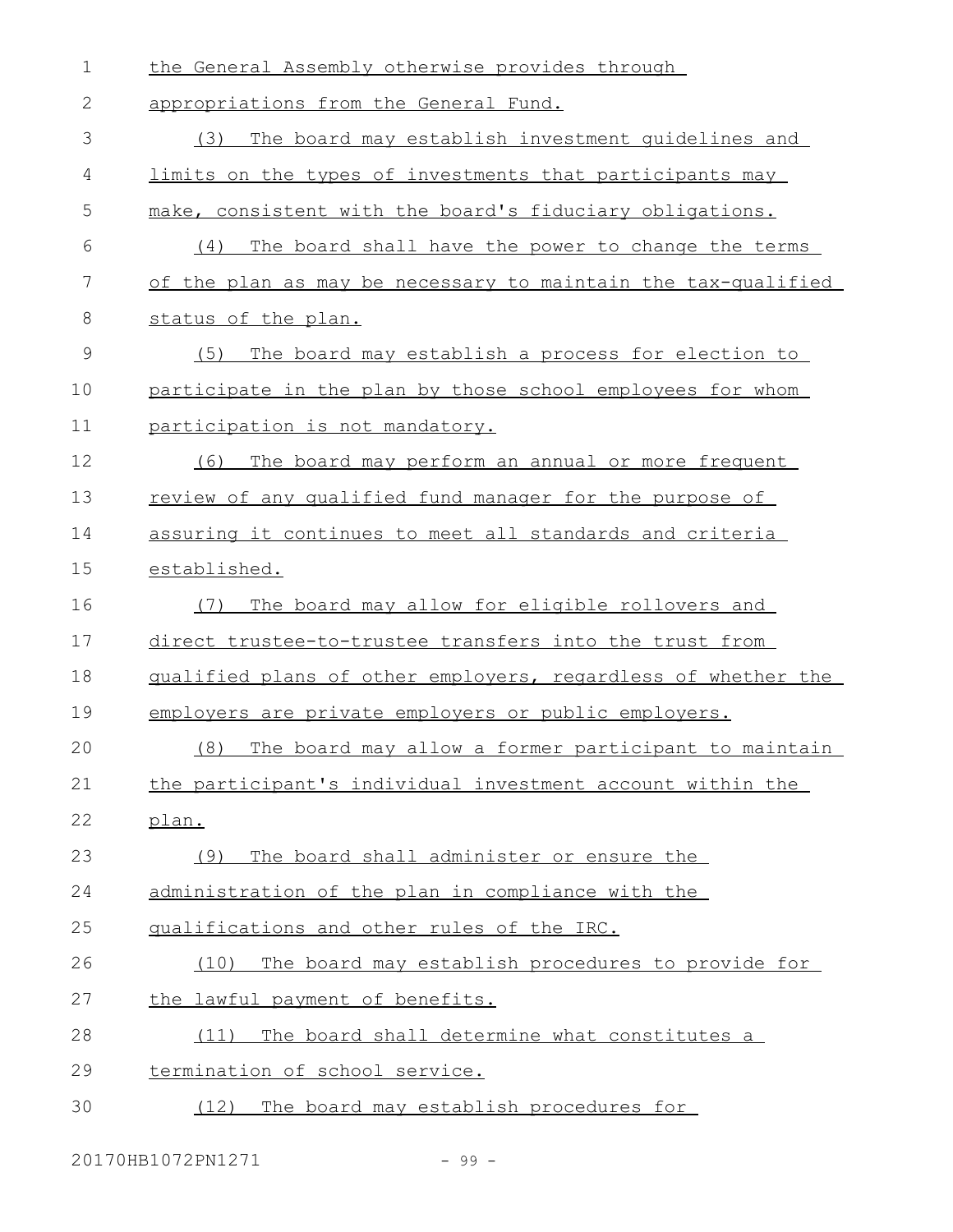| $\mathbf 1$ | distributions of small accounts as required or permitted by  |
|-------------|--------------------------------------------------------------|
| 2           | IRC.                                                         |
| 3           | The board may establish procedures in the plan<br>(13)       |
| 4           | document or to promulgate rules and regulations as it deems  |
| 5           | necessary for the administration and management of the plan, |
| 6           | including, but not limited to, establishing:                 |
| 7           | (i) Procedures by which eligible participants may            |
| 8           | change their investment choices on a periodic basis or       |
| 9           | make other elections regarding their participation in the    |
| 10          | plan.                                                        |
| 11          | (ii) Procedures for deducting mandatory pickup               |
| 12          | participant contributions from a participant's               |
| 13          | compensation.                                                |
| 14          | (iii) Procedures for rollovers and trustee-to-               |
| 15          | trustee transfers allowed under the IRC and permitted by     |
| 16          | the board as part of the plan.                               |
| 17          | (iv) Standards and criteria for providing not less           |
| 18          | than ten options in accordance with three or more            |
| 19          | providers of investment options to eligible individuals      |
| 20          | regarding investment of amounts deferred under the plan.     |
| 21          | The standards and criteria must provide for a variety of     |
| 22          | investment options and shall be reviewed in accordance       |
| 23          | with criteria established by the board. One of the           |
| 24          | available options must serve as the default option for       |
| 25          | participants who do not make a timely election and, to       |
| 26          | the extent commercially available, one option must have      |
| 27          | an annuity.                                                  |
| 28          | Standards and criteria for disclosing to the<br>(v)          |
| 29          | participants the anticipated and actual income               |
| 30          | attributable to amounts invested, property rights and all    |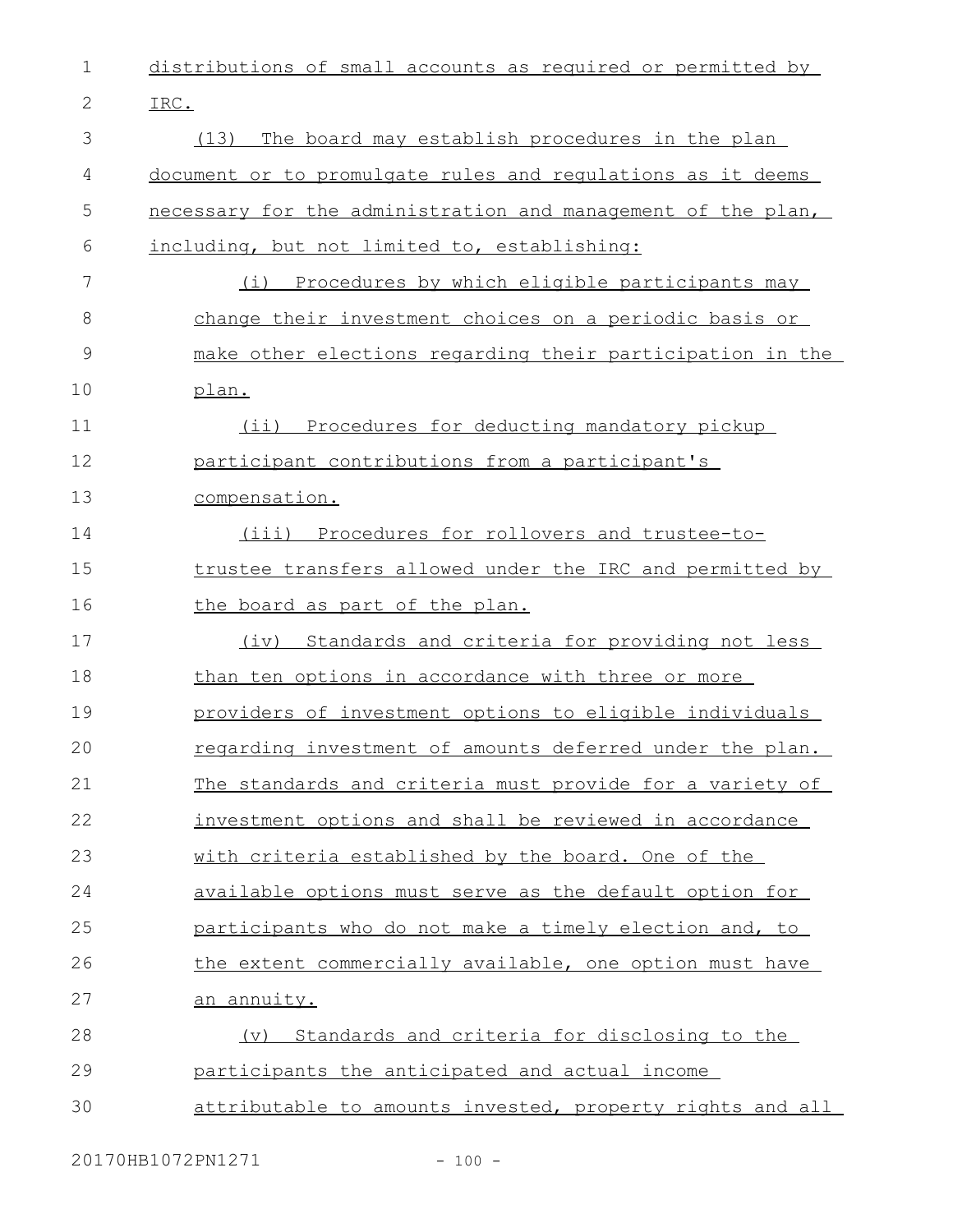| $\mathbf 1$  | fees, costs and expenses to be made against amounts                  |
|--------------|----------------------------------------------------------------------|
| $\mathbf{2}$ | deferred to cover the costs and expenses of administering            |
| 3            | and managing the plan or trust.                                      |
| 4            | (vi) Procedures, standards and criteria for the                      |
| 5            | making of distributions from the plan upon termination               |
| 6            | from employment or death or in other circumstances                   |
| 7            | consistent with the purpose of the plan.                             |
| 8            | (14) The board may waive any reporting or information                |
| $\mathsf 9$  | requirement contained in this part if the board determines           |
| 10           | <u>that the information is not needed for the administration of</u>  |
| 11           | the plan.                                                            |
| 12           | (15)<br>The board may contract any services and duties in            |
| 13           | <u>lieu of staff except final adjudications and as prohibited by</u> |
| 14           | law. Any duties or responsibilities of the board not required        |
| 15           | by law to be performed by the board may be delegated to a            |
| 16           | third-party provider subject to appeal to the board.                 |
| 17           | (16) The board may provide that any duties of the                    |
| 18           | employer or information provided by the participant to the           |
| 19           | employer be performed or received directly by the board.             |
| 20           | (17) The board shall ensure that participants are                    |
| 21           | provided with educational materials about investment options         |
| 22           | and choices.                                                         |
| 23           | § 8413. Responsibility for investment loss.                          |
| 24           | The Commonwealth, the board, an employer or a school entity          |
| 25           | or other political subdivision shall not be responsible for any      |
| 26           | investment loss incurred under the plan or for the failure of        |
| 27           | any investment to earn any specific or expected return or to         |
| 28           | earn as much as any other investment opportunity, whether or not     |
| 29           | such other opportunity was offered to participants in the plan.      |
| 30           | \$ 8414. Investments based on participants' investment               |

20170HB1072PN1271 - 101 -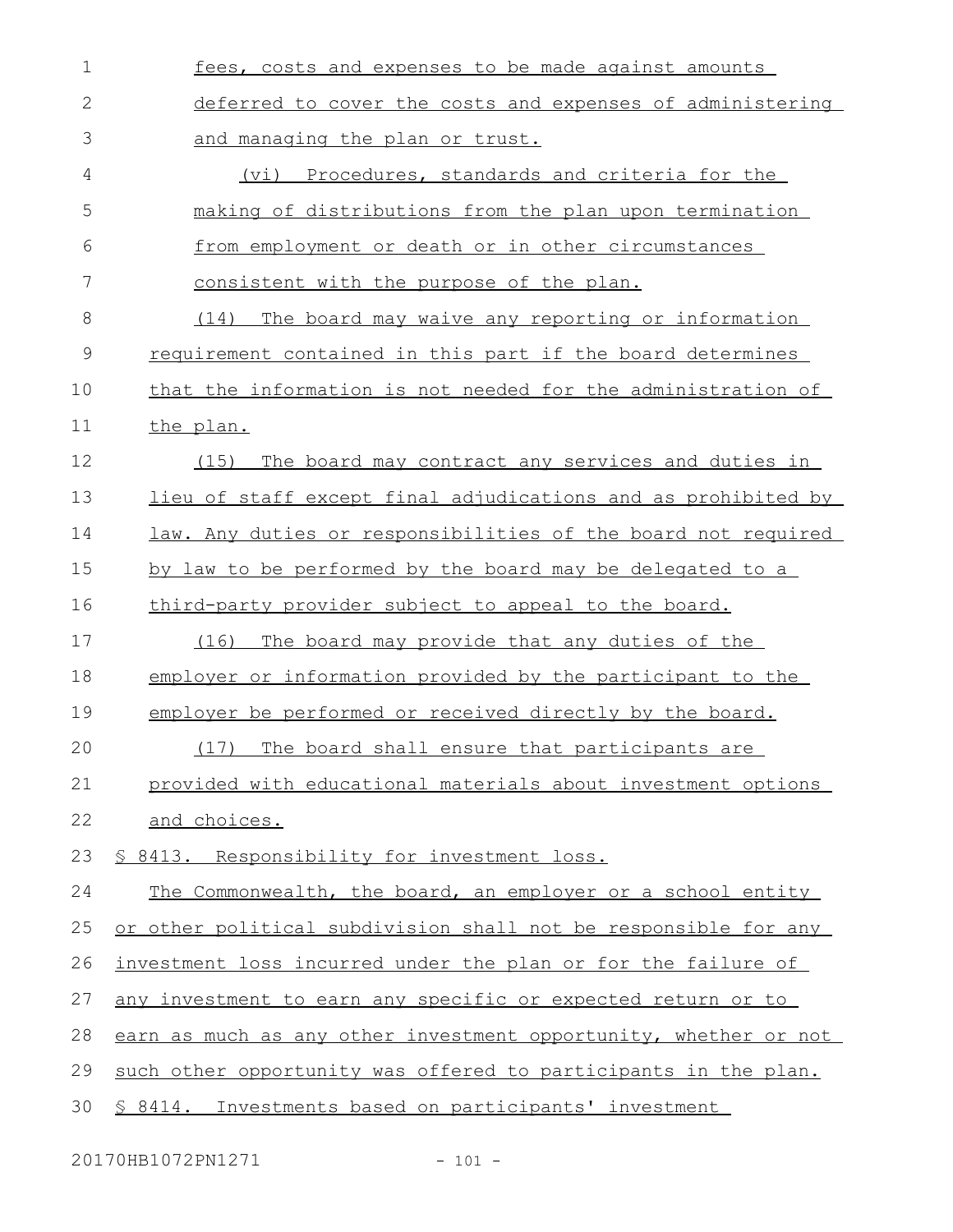| 1            | allocation choices.                                              |
|--------------|------------------------------------------------------------------|
| $\mathbf{2}$ | Investment by participant.--All contributions, interest<br>(a)   |
| 3            | and investment earnings shall be invested based on a             |
| 4            | participant's investment allocation choices. All investment      |
| 5            | allocation choices shall be credited proportionally between      |
| 6            | contributions from the participant and employer defined          |
| 7            | contributions. Each participant shall be credited individually   |
| 8            | with the amount of contributions, interest and investment        |
| $\mathsf 9$  | earnings.                                                        |
| 10           | (b) Investment of contributions made by entities other than      |
| 11           | the Commonwealth.--Investment of contributions by any            |
| 12           | corporation, institution, insurance company or custodial bank or |
| 13           | other entity that the board has approved shall not be            |
| 14           | unreasonably delayed, and in no case shall the investment of     |
| 15           | contributions be delayed more than 30 days from the date each    |
| 16           | payroll deduction is made to the date that the funds are         |
| 17           | invested. Any interest earned on the funds pending investment    |
| 18           | shall be allocated to the employers and credited to the          |
| 19           | individual investment accounts of participants who are then      |
| 20           | participating in the plan, unless the interest is used to defray |
| 21           | administrative costs and fees that would otherwise be required   |
| 22           | to be borne by participants who are then participating in the    |
| 23           | plan.                                                            |
| 24           | <u>S 8415. Expenses.</u>                                         |
| 25           | All expenses, fees and costs of administering the plan and       |
| 26           | the trust and investing the assets of the trust shall be borne   |
| 27           | by the participants and paid from assessments against the        |
| 28           | balances of the individual investment accounts as established by |
| 29           | the board, except that, for fiscal years ending before July 1,   |
| 30           | 2020, the expenses, fees and costs of establishing and           |
|              |                                                                  |

20170HB1072PN1271 - 102 -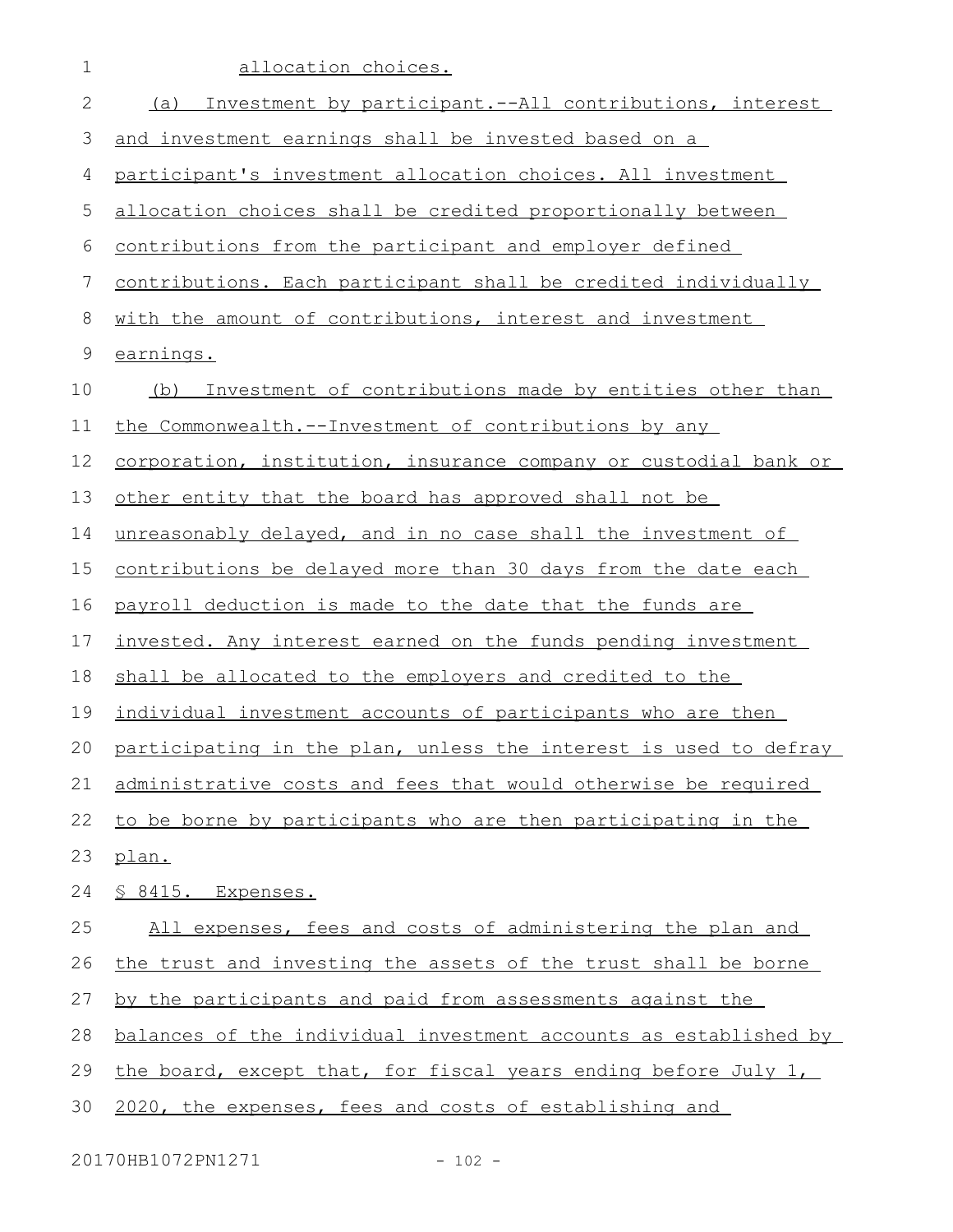| 1             | administering the plan and trust shall be paid by the           |
|---------------|-----------------------------------------------------------------|
| 2             | Commonwealth through annual appropriations from the General     |
| 3             | Fund, made on the basis of estimates from the board.            |
| 4             | <u>S 8416. Tax qualification.</u>                               |
| 5             | (a) Required distributions.--All payments under this chapter    |
| 6             | shall start and be made in compliance with the minimum          |
| 7             | distribution requirements and incidental death benefit rules of |
| 8             | <u>IRC \$ 401(a).</u>                                           |
| $\mathcal{G}$ | (b) Limitations.--The following shall apply:                    |
| 10            | (1) (i) Except as provided under subparagraph (ii) and          |
| 11            | notwithstanding a provision of this part, a contribution        |
| 12            | or benefit related to the plan may not exceed a                 |
| 13            | limitation under IRC § 415 with respect to governmental         |
| 14            | plans that is in effect on the date the contribution or         |
| 15            | benefit payment takes effect.                                   |
| 16            | <u>(ii) An increase in a limitation under IRC § 415</u>         |
| 17            | shall apply to the participants on or after the effective       |
| 18            | date of this section.                                           |
| 19            | (iii) For the purposes of this paragraph, the term              |
| 20            | "government plans" shall have the same meaning as in IRC        |
| 21            | \$414(d).                                                       |
| 22            | (2) (i) Except as provided under subparagraph (ii), an          |
| 23            | amendment of this part on or after the effective date of        |
| 24            | this section that increases contributions or benefits for       |
| 25            | active participants, inactive participants or                   |
| 26            | participants receiving distributions may not be deemed to       |
| 27            | provide for a contribution or benefit in excess of a            |
| 28            | limitation, adjusted on or after the effective date of          |
| 29            | this section under IRC § 415 unless specifically provided       |
| 30            | by legislation.                                                 |

20170HB1072PN1271 - 103 -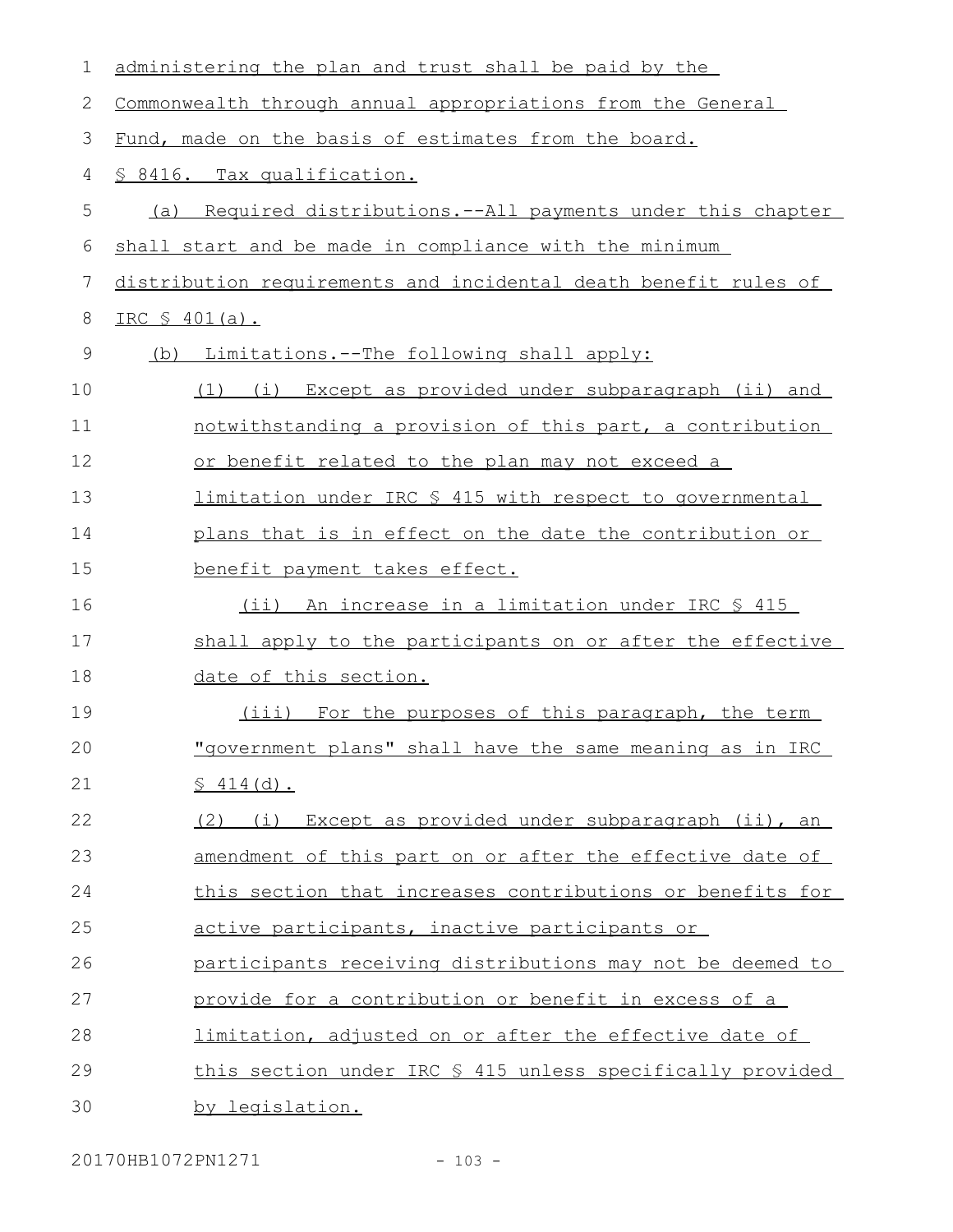| $\mathbf 1$  | (ii) Notwithstanding subparagraph (i), an increase               |
|--------------|------------------------------------------------------------------|
| $\mathbf{2}$ | in benefits on or after the effective date of this               |
| 3            | section for a participant in the plan shall be authorized        |
| 4            | and apply to the fullest extent allowed by law.                  |
| 5            | \$ 8417. Establishment of School Employees' Defined Contribution |
| 6            | Holding Vehicle Trust.                                           |
| 7            | School Employees' Defined Contribution Holding Vehicle<br>(a)    |
| 8            | Trust.--The School Employees' Defined Contribution Holding       |
| 9            | Vehicle Trust is established as part of the plan. The holding    |
| 10           | vehicle trust shall be comprised of the individual investment    |
| 11           | accounts and all assets and moneys in those accounts from July   |
| 12           | 1, 2018, until the earlier of the date the board certifies that  |
| 13           | the School Employees' Defined Contribution Trust is operational  |
| 14           | and able to accept participant and employer contributions or     |
| 15           | December 31, 2018. The members of the board shall be the         |
| 16           | trustees of the holding vehicle trust, which shall be held in a  |
| 17           | separate account, established by the Treasury Department and     |
| 18           | shall not be inconsistent with this part, the IRC or other       |
| 19           | applicable law. The holding vehicle trust shall be administered  |
| 20           | exclusively for the benefit of those school employees who        |
| 21           | participate in the plan and their beneficiaries within the       |
| 22           | meaning of and in conformity with IRC \$ 401(a) subject to the   |
| 23           | requirements of Chapter 85 (relating to administration and       |
| 24           | miscellaneous provisions).                                       |
| 25           | (b) Assets held in trust.--All assets and income in the          |
| 26           | holding vehicle trust that are withheld or contributed by the    |
| 27           | participants, the Commonwealth and other employers in accordance |
| 28           | with this part shall be held in trust as permitted by the        |
| 29           | applicable provisions of the IRC for the exclusive benefit of    |
| 30           | the participants and their beneficiaries until such time as the  |
|              |                                                                  |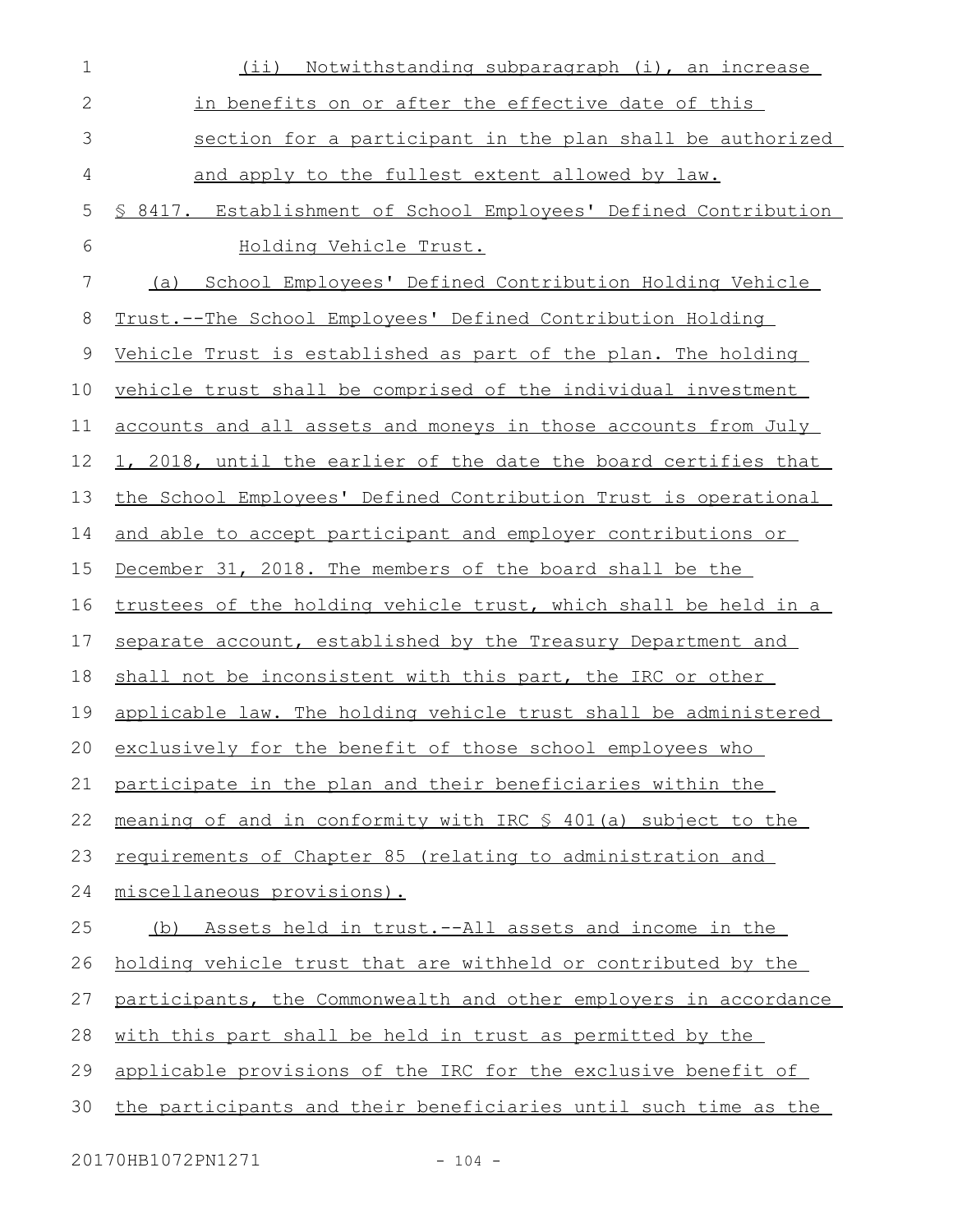| 1           | funds are transferred to the School Employees' Defined                |
|-------------|-----------------------------------------------------------------------|
| 2           | <u>Contribution Trust in accordance with the terms of the plan</u>    |
| 3           | document. The assets of the holding vehicle trust may be used         |
| 4           | for the payment of the fees, costs and expenses related to the        |
| 5           | administration and investment of the holding vehicle trust and        |
| 6           | transfer of assets to the School Employees' Defined Contribution      |
| 7           | Trust.                                                                |
| 8           | Mandatory pickup participant contributions.--All<br>(C)               |
| $\mathsf 9$ | mandatory pickup participant contributions and employer defined       |
| 10          | <u>contributions that will be required under sections 8404</u>        |
| 11          | (relating to participant contributions), 8405 (relating to            |
| 12          | mandatory pickup participant contributions) and 8406 (relating        |
| 13          | to employer defined contributions) to be made to the School           |
| 14          | Employees' Defined Contribution Trust upon certification of such      |
| 15          | trust shall be made to the holding vehicle trust prior to the         |
| 16          | date the board certifies the School Employees' Defined                |
| 17          | Contribution Trust. The employer shall cause those contributions      |
| 18          | <u>for service required to be credited in the plan to be made and</u> |
| 19          | deducted from each payroll or on a schedule as established by         |
| 20          | the board, and participant contributions shall be picked up by        |
| 21          | the Commonwealth or other employer and shall be treated as the        |
| 22          | employer's contribution for purposes of IRC \$ 414(h). After the      |
| 23          | effective date of this section, an employer employing a               |
| 24          | participant in the plan shall pick up the required mandatory          |
| 25          | participant contributions by a reduction in the compensation of       |
| 26          | the participant. No participant is permitted to make voluntary        |
| 27          | contributions to the holding vehicle trust.                           |
| 28          | Treatment for other purposes.--For all purposes other<br>(d)          |
| 29          | than the IRC, the mandatory pickup participant contributions          |
| 30          | shall be treated as contributions made by a participant in the        |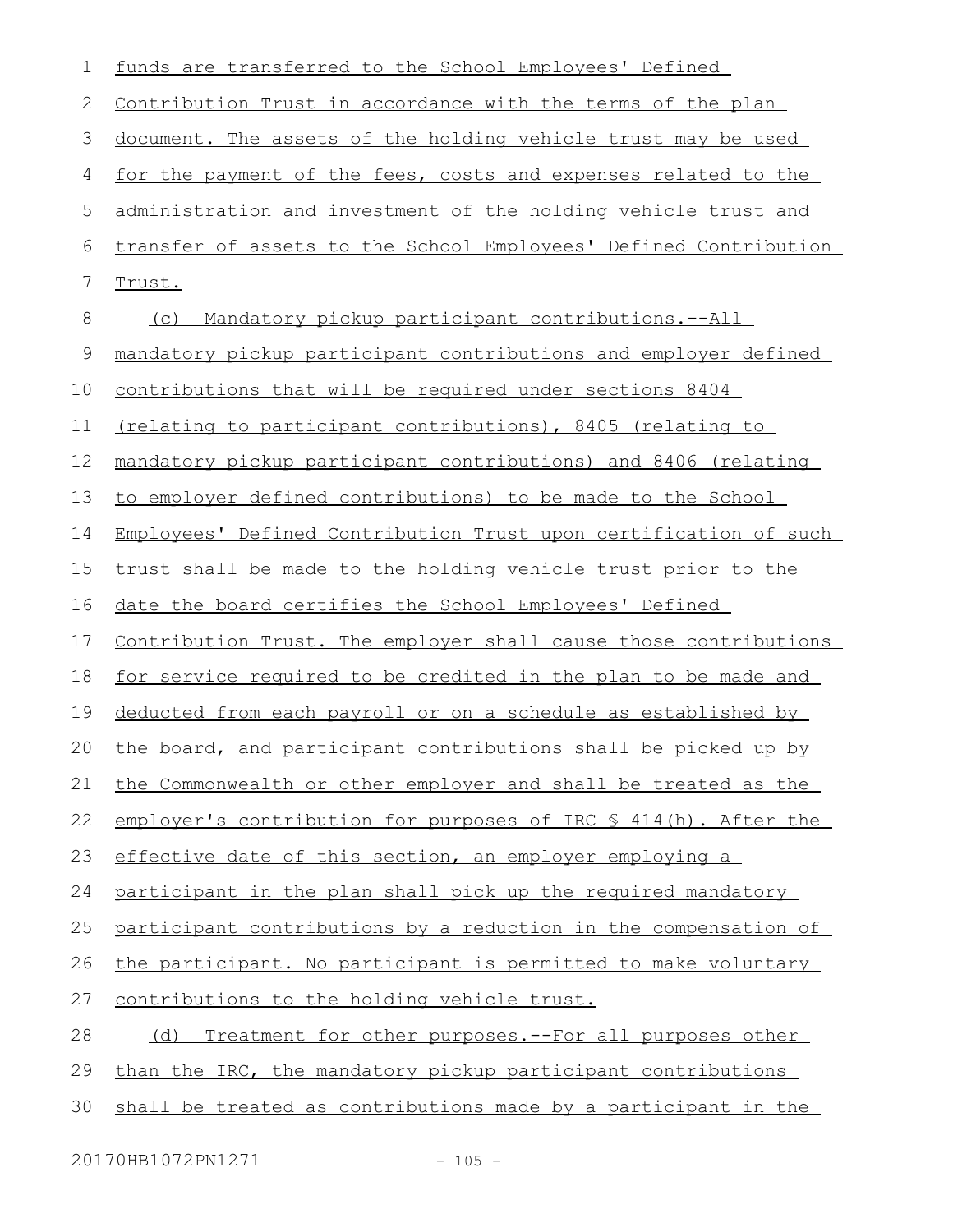| 1  | same manner and to the same extent as if the contributions were       |
|----|-----------------------------------------------------------------------|
| 2  | made directly by the participant and not picked up.                   |
| 3  | Limitations on contributions.--No contributions may be<br>(e)         |
| 4  | allowed that would cause a violation of the limitations related       |
| 5  | to contributions applicable to governmental plans contained in        |
| 6  | IRC \$ 415 or in other provisions of law. In the event that any       |
| 7  | disallowed contributions are made, any employer defined               |
| 8  | contributions in excess of the limitations and investment             |
| 9  | earnings on the contributions shall be refunded to the employer       |
| 10 | by the board.                                                         |
| 11 | (f) Death benefits.--In the event of the death of an active           |
| 12 | participant or inactive participant, the board shall pay to the       |
| 13 | participant's beneficiary the vested balance in the                   |
| 14 | participant's individual investment account in a lump sum.            |
| 15 | (g) Interest.--Upon the disbursement of a return of                   |
| 16 | accumulated deductions to a participant who has terminated            |
| 17 | school service or of a death benefit to a participant's               |
| 18 | designated beneficiaries or upon the transfer of all assets in        |
| 19 | the holding vehicle trust to the School Employees' Defined            |
| 20 | Contribution Trust or December 31, 2018, whichever occurs first,      |
| 21 | the Commonwealth shall make an interest payment to the holding        |
| 22 | vehicle trust. The interest payment shall be equal to 4% annual       |
| 23 | rate of return on the mandatory pickup participant contributions      |
| 24 | and employer defined contributions made for the participant,          |
| 25 | increased or decreased for any investment losses or earnings          |
| 26 | while in the holding vehicle trust, but in no case shall the          |
| 27 | interest payment be less than zero.                                   |
| 28 | <u>Responsibility for loss of investment opportunity.--The</u><br>(h) |
| 29 | board, the Commonwealth, an employer or other political               |
| 30 | subdivision shall not be responsible for the failure of any           |

20170HB1072PN1271 - 106 -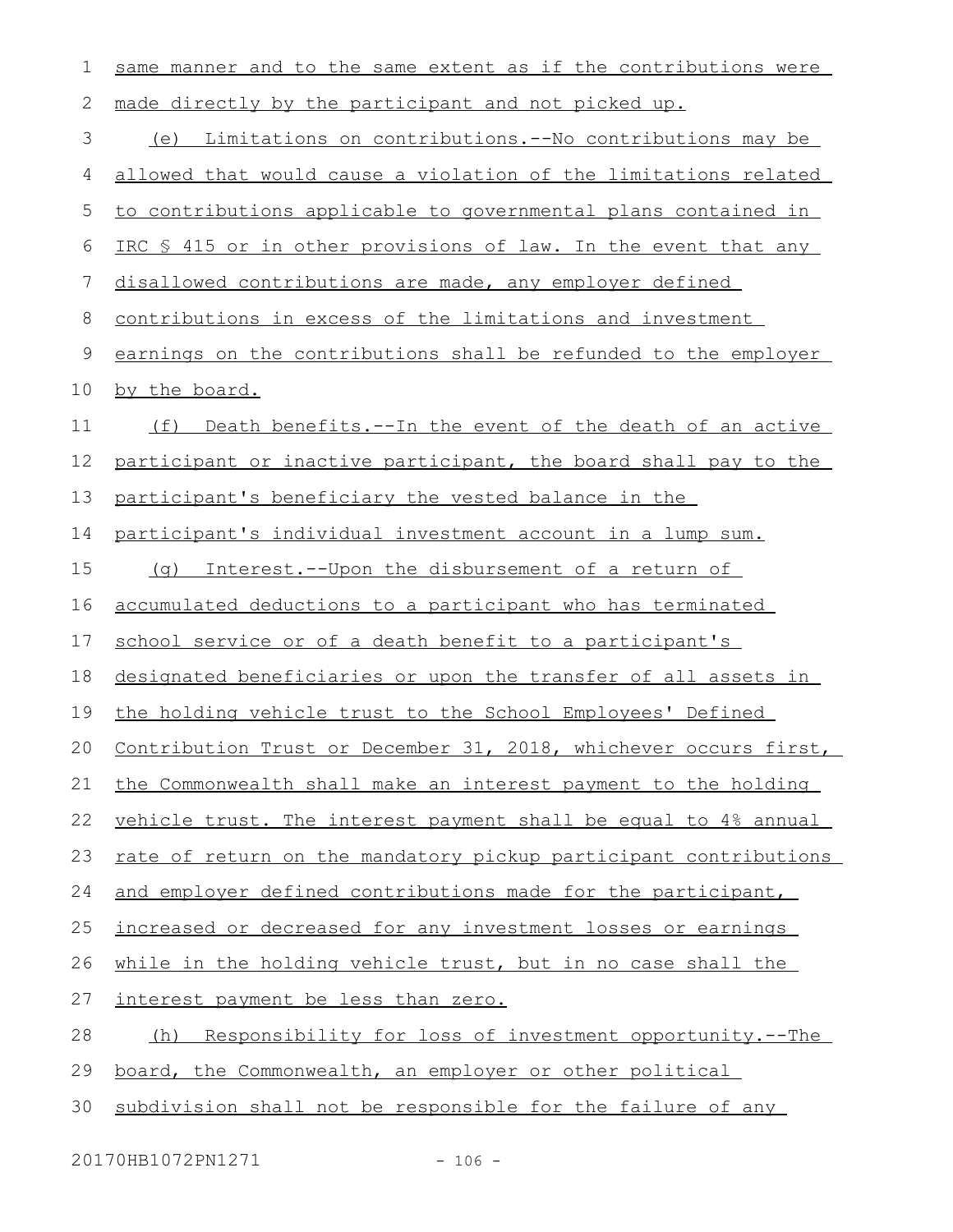| 1  | investment in the holding vehicle trust to earn any specific or  |
|----|------------------------------------------------------------------|
| 2  | expected return greater than the 4% interest rate paid under     |
| 3  | subsection (g) or to earn as much as any other investment        |
| 4  | opportunity, whether or not the other opportunity was offered to |
| 5  | participants in the holding vehicle trust.                       |
| 6  | Termination of holding vehicle trust.--After the<br>(i)          |
| 7  | disbursement or transfer of all assets in the holding vehicle    |
| 8  | trust and the certification by the board that no further         |
| 9  | liabilities from the holding vehicle trust exist, the holding    |
| 10 | vehicle trust shall be closed.                                   |
| 11 | (j) Expiration.--The board shall publish the certification       |
| 12 | under subsection (i) in the Pennsylvania Bulletin. Subsections   |
| 13 | (a), (b), (c), (d), (e), (f), (q) and (i) and this subsection    |
| 14 | shall expire on the date of publication of the certification.    |
| 15 | Section 115. Section 8501(a), $(c)$ , (d) and (e) of Title 24    |
| 16 | are amended to read:                                             |
| 17 | § 8501. Public School Employees' Retirement Board.               |
| 18 | Status and membership. -- The board shall be an<br>(a)           |
| 19 | independent administrative board and shall consist of 15         |
| 20 | members: the Secretary of Education, ex officio; the State       |
| 21 | Treasurer, ex officio; two Senators; two members of the House of |
| 22 | Representatives; the executive secretary of the Pennsylvania     |
| 23 | School Boards Association, ex officio; two to be appointed by    |
| 24 | the Governor, at least one of whom shall not be a school         |
| 25 | employee or an officer or employee of the State; three to be     |
| 26 | elected by the active professional members of the system and     |
| 27 | active professional participants of the plan from among their    |
| 28 | number; one to be elected by annuitants or a participant of the  |
| 29 | plan who has terminated school service and is receiving or is    |
| 30 | eligible to receive distributions from among their number; one   |
|    |                                                                  |

20170HB1072PN1271 - 107 -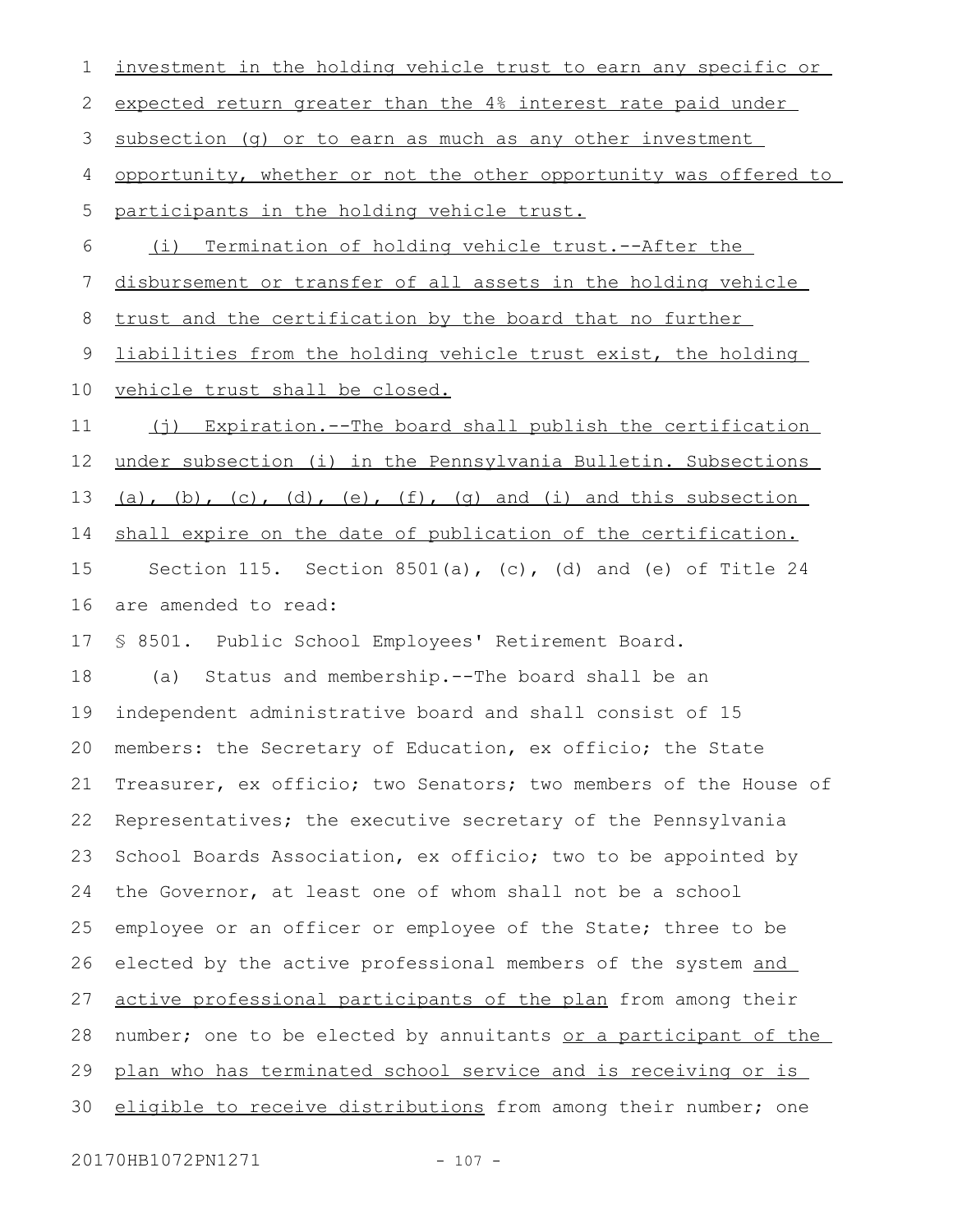to be elected by the active nonprofessional members of the system or active nonprofessional participants of the plan from among their number; and one to be elected by members of Pennsylvania public school boards from among their number. The appointments made by the Governor shall be confirmed by the Senate and each election shall be conducted in a manner approved by the board. The terms of the appointed and nonlegislative elected members shall be three years. The members from the Senate shall be appointed by the President pro tempore of the Senate and shall consist of one member from the majority and one member from the minority. The members from the House of Representatives shall be appointed by the Speaker of the House of Representatives and shall consist of one member from the majority and one member from the minority. The legislative members shall serve on the board for the duration of their legislative terms and shall continue to serve until 30 days after the convening of the next regular session of the General Assembly after the expiration of their respective legislative terms or until a successor is appointed for the new term, whichever occurs first. The chairman of the board shall be elected by the board members. Each ex officio member of the board and each legislative member of the board may appoint a duly authorized designee to act in his stead. In the event that a board member, who is designated as an active participant or as the participant in the plan who is receiving or is eligible to receive distributions, receives a total distribution of the board member's interest in the plan, that board member may continue to serve on the board for the remainder of the term. \* \* \* (c) Oath of office.--Each member of the board shall take an 1 2 3 4 5 6 7 8 9 10 11 12 13 14 15 16 17 18 19 20 21 22 23 24 25 26 27 28 29 30

20170HB1072PN1271 - 108 -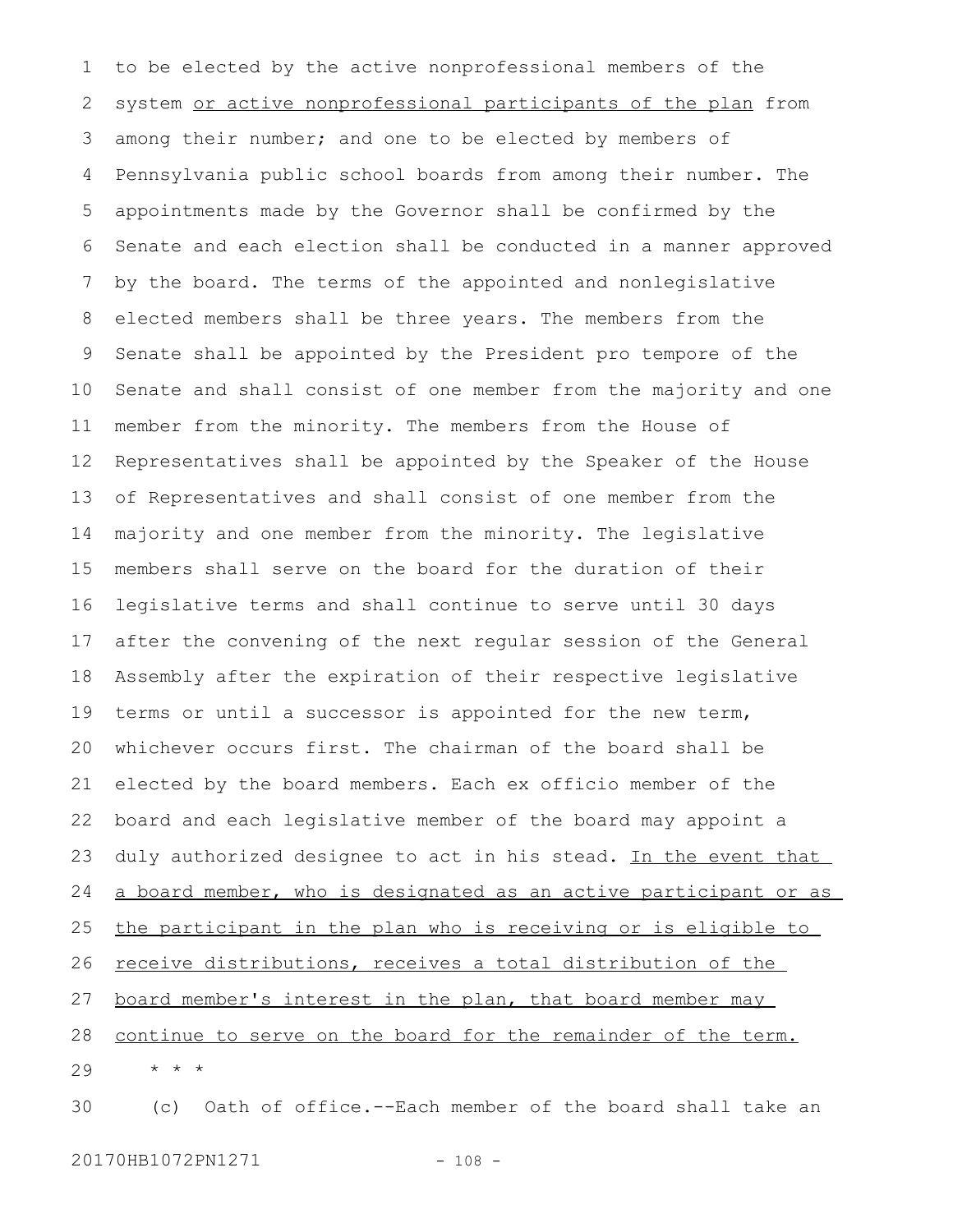oath of office that he will, so far as it devolves upon him, diligently and honestly administer the affairs of said board, the system and the plan and that he will not knowingly violate or willfully permit to be violated any of the provisions of law applicable to this part. Such oath shall be subscribed by the member making it and certified by the officer before whom it is taken and shall be immediately filed in the office of the Secretary of the Commonwealth. 1 2 3 4 5 6 7 8

(d) Compensation and expenses.--The members of the board who are members of the system or participants in the plan shall serve without compensation. Members of the board who are members of the system or participants in the plan and who are employed by a governmental entity shall not suffer loss of salary or wages through serving on the board. The board, on request of the employer of any member of the board who is an active professional or nonprofessional member of the system or active professional or nonprofessional participant in the plan, may reimburse such employer for the salary or wages of the member or participant, or for the cost of employing a substitute for such member or participant, while the member or participant is necessarily absent from employment to execute the duties of the board. The members of the board who are not members of either the school system or the State Employees' Retirement System may be paid \$100 per day when attending meetings and all board members shall be reimbursed for any necessary expenses. However, when the duties of the board as mandated are not executed, no compensation or reimbursement for expenses of board members shall be paid or payable during the period in which such duties are not executed. 9 10 11 12 13 14 15 16 17 18 19 20 21 22 23 24 25 26 27 28 29

(e) Corporate power and legal advisor.--For the purposes of 20170HB1072PN1271 - 109 -30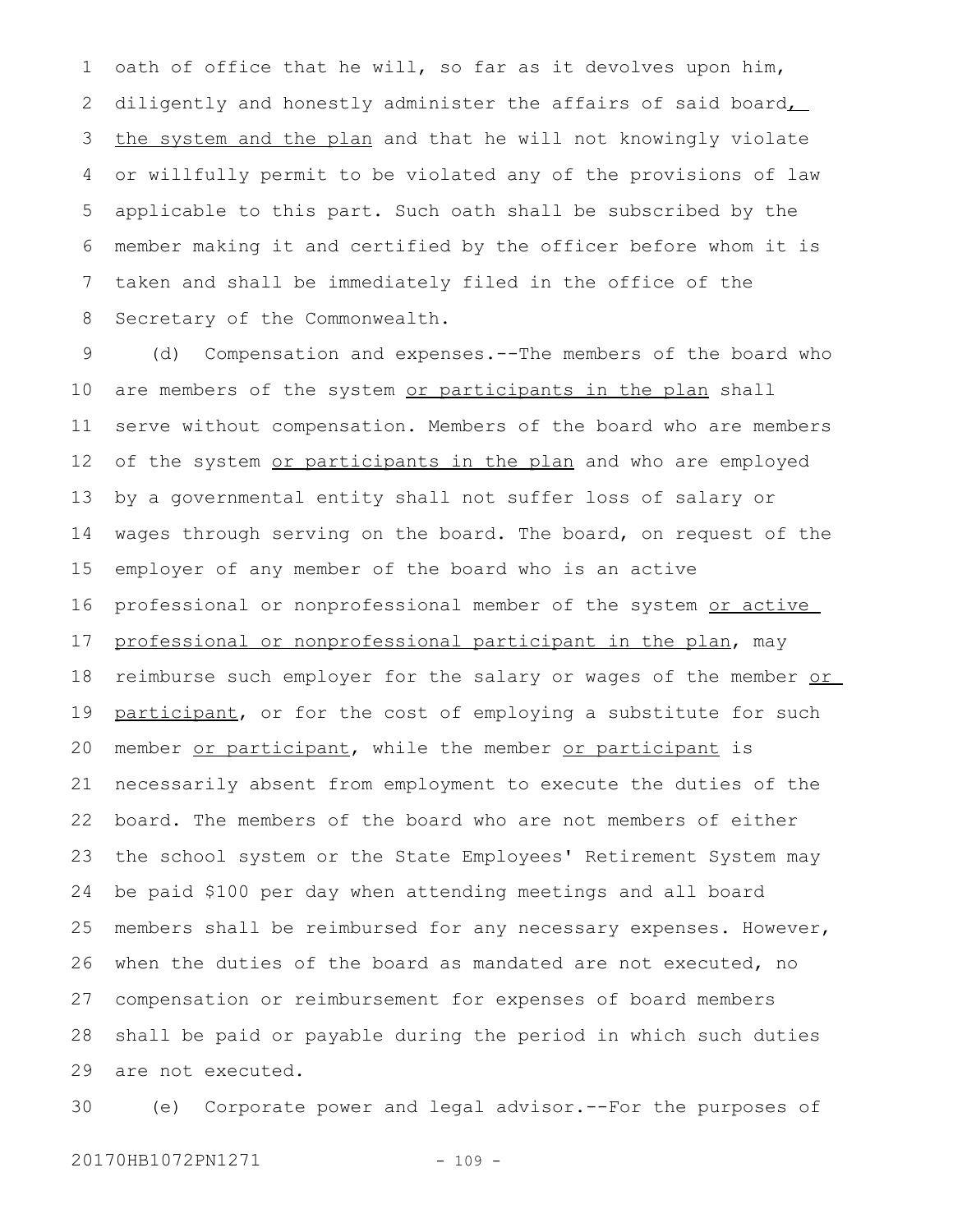this part, the board shall possess the power and privileges of a corporation. [The Attorney General of the Commonwealth shall be the legal advisor of the board.] Legal counsel to the board shall serve independently from the Governor's Office of General Counsel, the Attorney General and the General Assembly. Section 116. Section 8502(b), (c), (e), (h), (i), (j), (k), (n) and (o) of Title 24 are amended and the section is amended by adding a subsection to read: § 8502. Administrative duties of board. \* \* \* (b) Professional personnel.-- (1) The board shall contract for the services of a chief medical examiner, an actuary, investment advisors, counselors, an investment coordinator, and such other professional personnel as it deems advisable. (2) The board may utilize the same individuals and firms contracted under this subsection for both the system and the plan but shall allocate the fees, costs and expenses incurred under this subsection between the system and the plan as appropriate. (c) Expenses.-- (1) The board shall, through the Governor, submit to the General Assembly annually a budget covering the administrative expenses of [this part.] the system and a separate budget covering the administrative expenses of the plan. The separate budget shall include those expenses necessary to establish the plan and trust. (2) Such expenses of the system as approved by the General Assembly in an appropriation bill shall be paid from investment earnings of the fund. 1 2 3 4 5 6 7 8 9 10 11 12 13 14 15 16 17 18 19 20 21 22 23 24 25 26 27 28 29 30

20170HB1072PN1271 - 110 -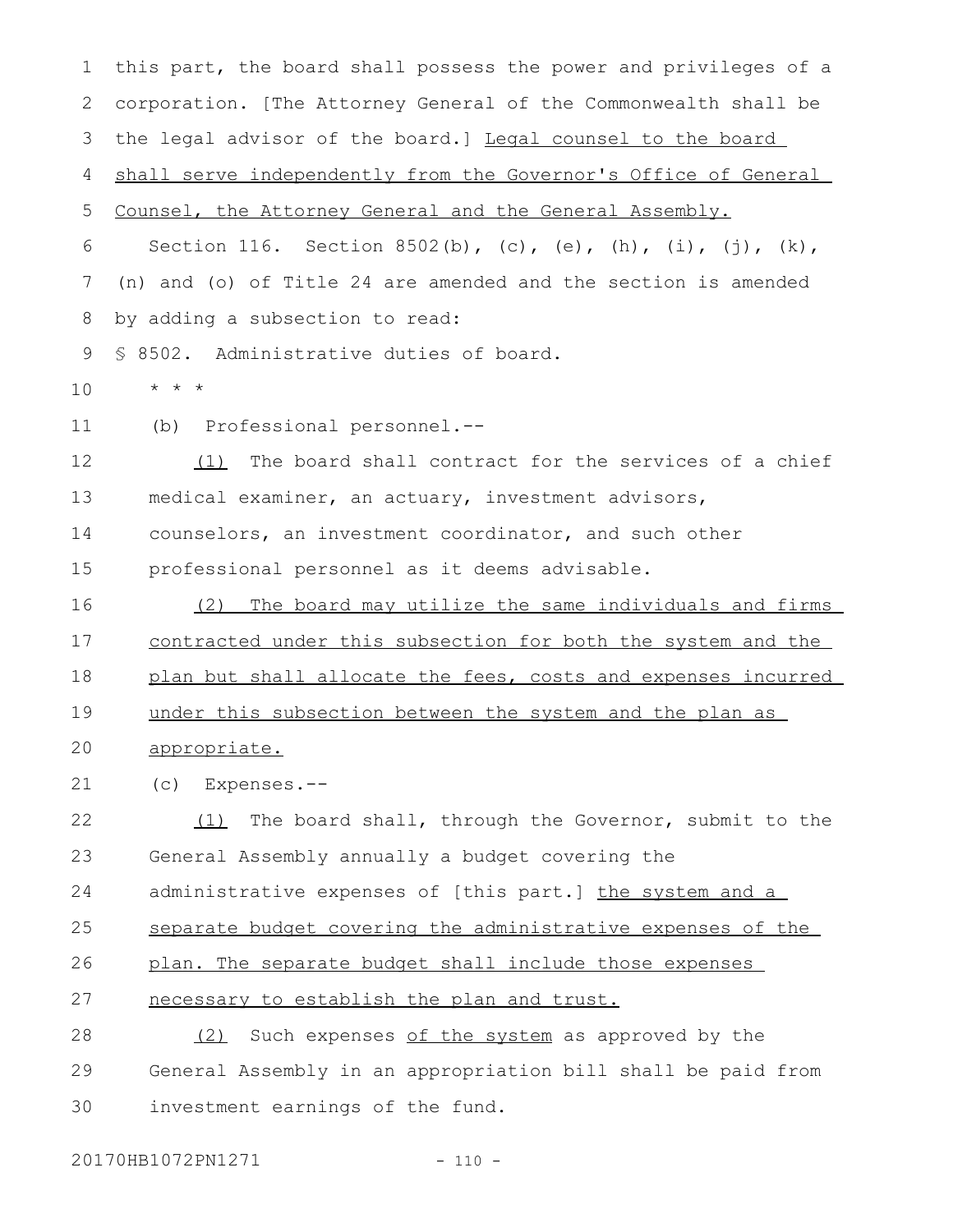(3) For fiscal years ending on or before June 30, 2020, such expenses of the plan as approved by the General Assembly through an appropriation shall be paid from the General Fund. For fiscal years beginning on or after July 1, 2020, such expenses of the plan as approved by the General Assembly shall be paid from interest, pursuant to section 8414(b) (relating to investments based on participant investment allocation choices) or assessments on the balances of the participants' individual investment accounts. 1 2 3 4 5 6 7 8 9

(4) Concurrently with its administrative budget, the board shall also submit to the General Assembly annually a list of proposed expenditures which the board intends to pay through the use of directed commissions, together with a list of the actual expenditures from the past year actually paid by the board through the use of directed commissions. All such directed commission expenditures shall be made by the board for the exclusive benefit of the system and its members and for the exclusive benefit of the plan and its 10 11 12 13 14 15 16 17 18

participants, respectively. 19

\* \* \*  $20$ 

(e) Records.-- 21

(1) The board shall keep a record of all its proceedings which shall be [open to inspection by] accessible to the public, except as otherwise provided in this part or by other law. 22 23 24 25

(2) Any record, material or data received, prepared, used or retained by the board or its employees, investment professionals or agents relating to an investment shall not constitute a public record subject to public [inspection] access under the act of [June 21, 1957 (P.L.390, No.212), 26 27 28 29 30

20170HB1072PN1271 - 111 -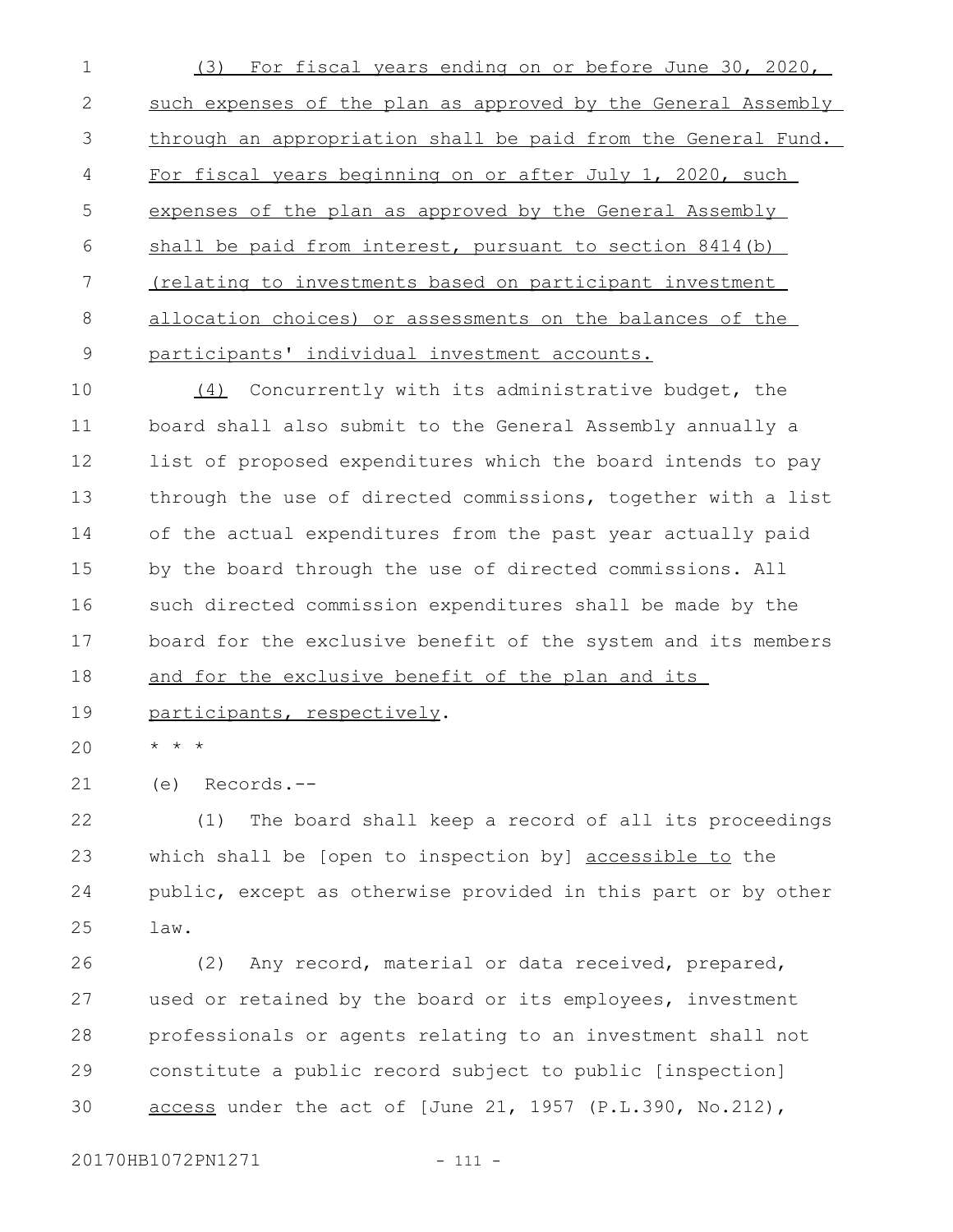referred to] February 14, 2008 (P.L.6, No.3), known as the Right-to-Know Law, if, in the reasonable judgment of the board, the [inspection] access would: 1 2 3

(i) in the case of an alternative investment or alternative investment vehicle involve the release of sensitive investment or financial information relating to the alternative investment or alternative investment vehicle which the fund or trust was able to obtain only upon agreeing to maintain its confidentiality; 4 5 6 7 8 9

(ii) cause substantial competitive harm to the person from whom sensitive investment or financial information relating to the investment was received; or 10 11 12

(iii) have a substantial detrimental impact on the value of an investment to be acquired, held or disposed of by the fund or trust, or would cause a breach of the standard of care or fiduciary duty set forth in this part. 13 14 15 16 17

(3) (i) The sensitive investment or financial information excluded from [inspection] access under paragraph  $(2)(i)$ , to the extent not otherwise excluded from [inspection] access, shall constitute a public record subject to public [inspection] access under the Right-to-Know Law once the board is no longer required by its agreement to maintain confidentiality. 18 19 20 21 22 23 24

(ii) The sensitive investment or financial information excluded from [inspection] access under paragraph (2)(ii), to the extent not otherwise excluded from [inspection] access, shall constitute a public record subject to public [inspection] access under the Right-to-Know Law once: 25 26 27 28 29 30

20170HB1072PN1271 - 112 -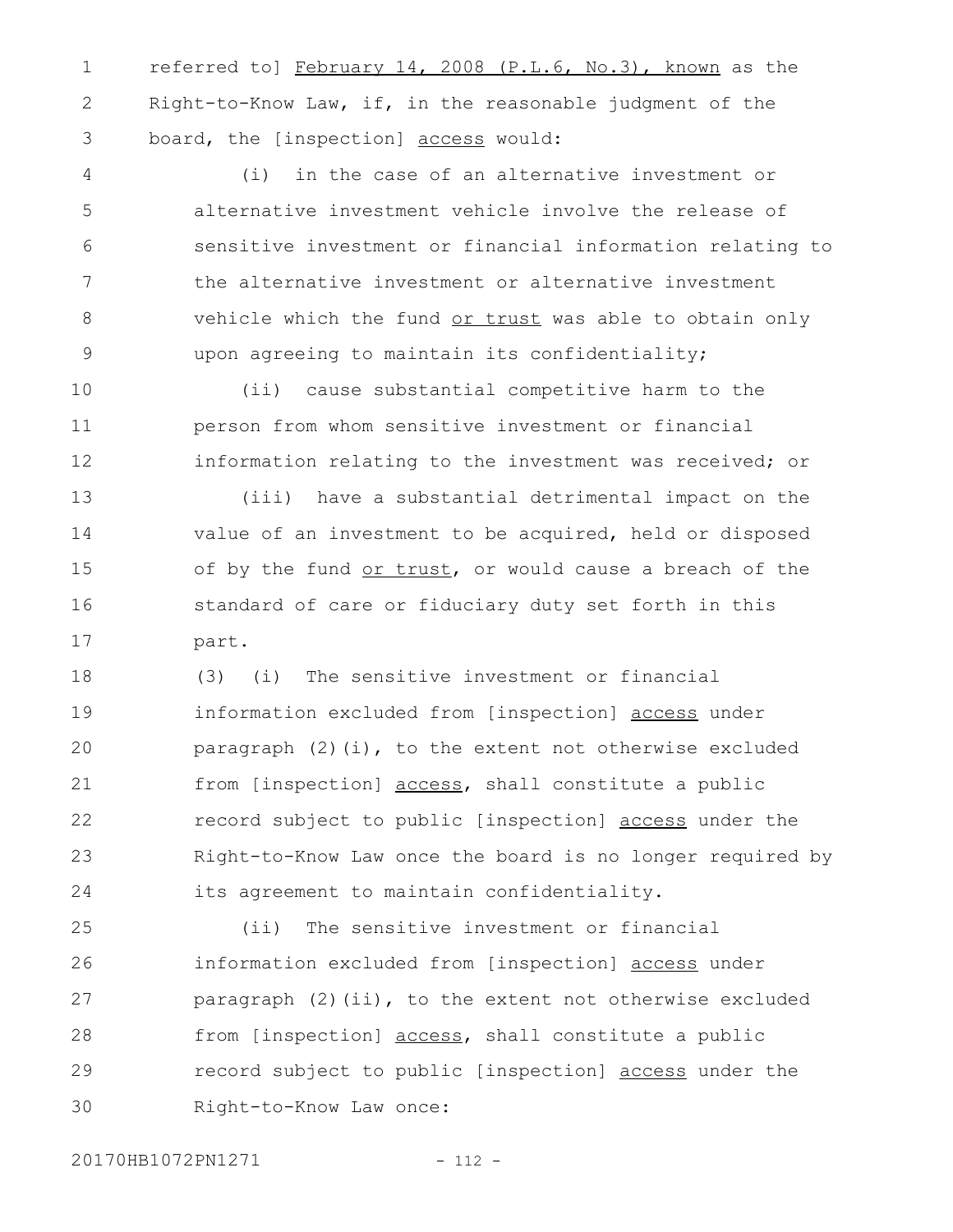(A) the [inspection] access no longer causes substantial competitive harm to the person from whom the information was received; or (B) the entity in which the investment was made is liquidated; whichever is later. (iii) The sensitive investment or financial information excluded from [inspection] access under paragraph (2)(iii), to the extent not otherwise excluded from [inspection] access, shall constitute a public record subject to public [inspection] access under the Right-to-Know Law once: (A) the [inspection] access no longer has a substantial detrimental impact on the value of an investment of the fund or trust and would not cause a breach of the standard of care or fiduciary duty set forth in this part; or (B) the entity in which the investment was made is liquidated; whichever is later. (4) Except for the provisions of paragraph (3), nothing in this subsection shall be construed to designate any record, material or data received, prepared, used or retained by the board or its employees, investment professionals or agents relating to an investment as a public record subject to public [inspection] access under the Right-to-Know Law. (5) Notwithstanding the provisions of this subsection, the following information regarding an alternative investment vehicle shall be subject to public [inspection] access under the Right-to-Know Law: 1 2 3 4 5 6 7 8 9 10 11 12 13 14 15 16 17 18 19 20 21 22 23 24 25 26 27 28 29 30

20170HB1072PN1271 - 113 -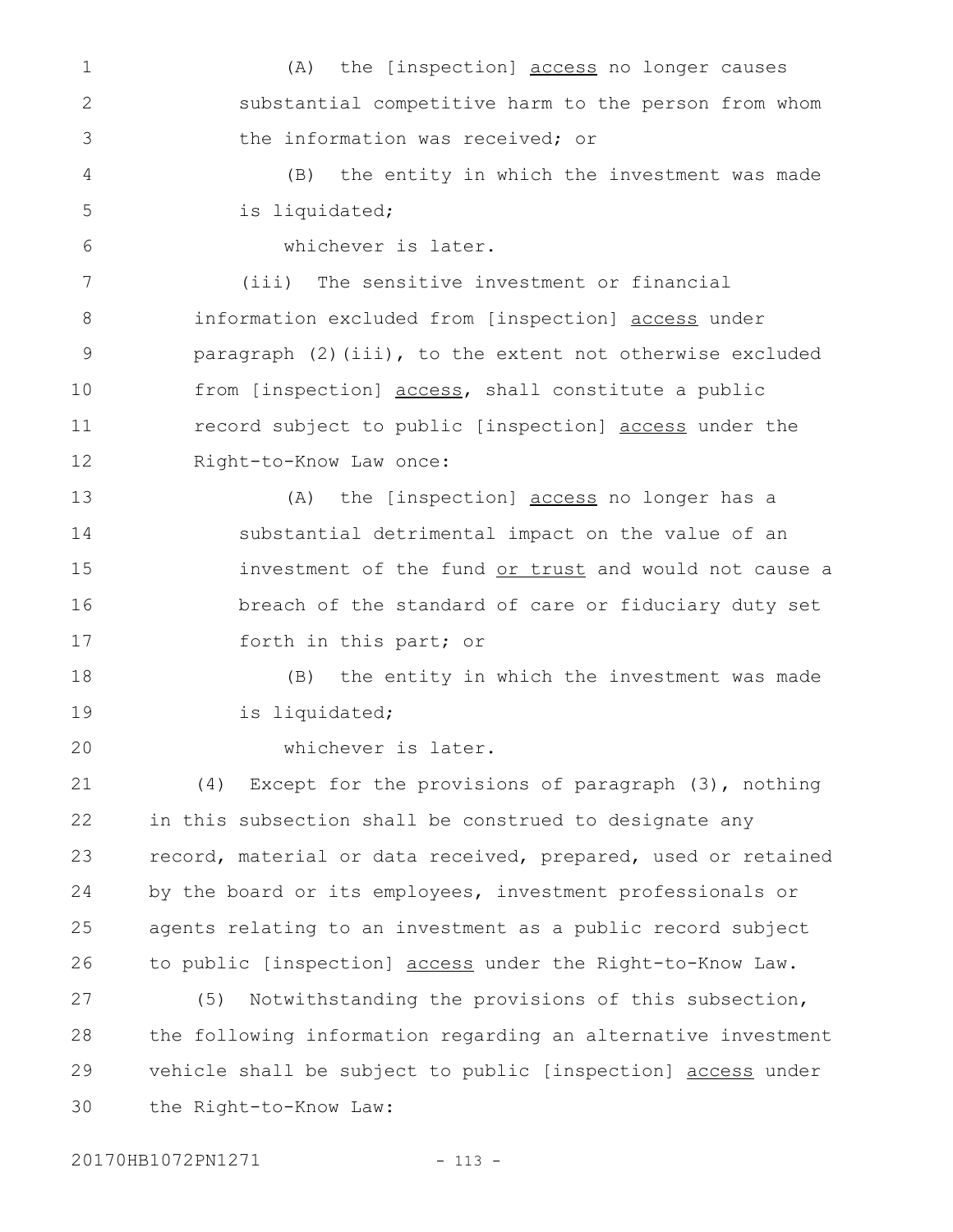(i) The name, address and vintage year of the alternative investment vehicle. 1 2

(ii) The identity of the manager of the alternative investment vehicle. 3 4

(iii) The dollar amount of the commitment made by the system or plan to the alternative investment vehicle. 5 6

(iv) The dollar amount of cash contributions made by the system or plan to the alternative investment vehicle since inception. 7 8 9

(v) The dollar amount of cash distributions received by the system or plan from the alternative investment vehicle since inception. 10 11 12

(vi) The net internal rate of return of the alternative investment vehicle since inception, provided that the system or plan shall not be required to disclose the net internal rate of return under circumstances in which, because of the limited number of portfolio assets remaining in the alternative investment vehicle, the disclosure could reveal the values of specifically identifiable remaining portfolio assets to the detriment of the alternative investment. 13 14 15 16 17 18 19 20 21

(vii) The aggregate value of the remaining portfolio assets attributable to the system's or plan's investment in the alternative investment vehicle, provided that the system or plan shall not be required to disclose the value under circumstances in which, because of the limited number of portfolio assets remaining in the alternative investment vehicle, the disclosure could reveal the values of specifically identifiable remaining portfolio assets to the detriment of the alternative 22 23 24 25 26 27 28 29 30

20170HB1072PN1271 - 114 -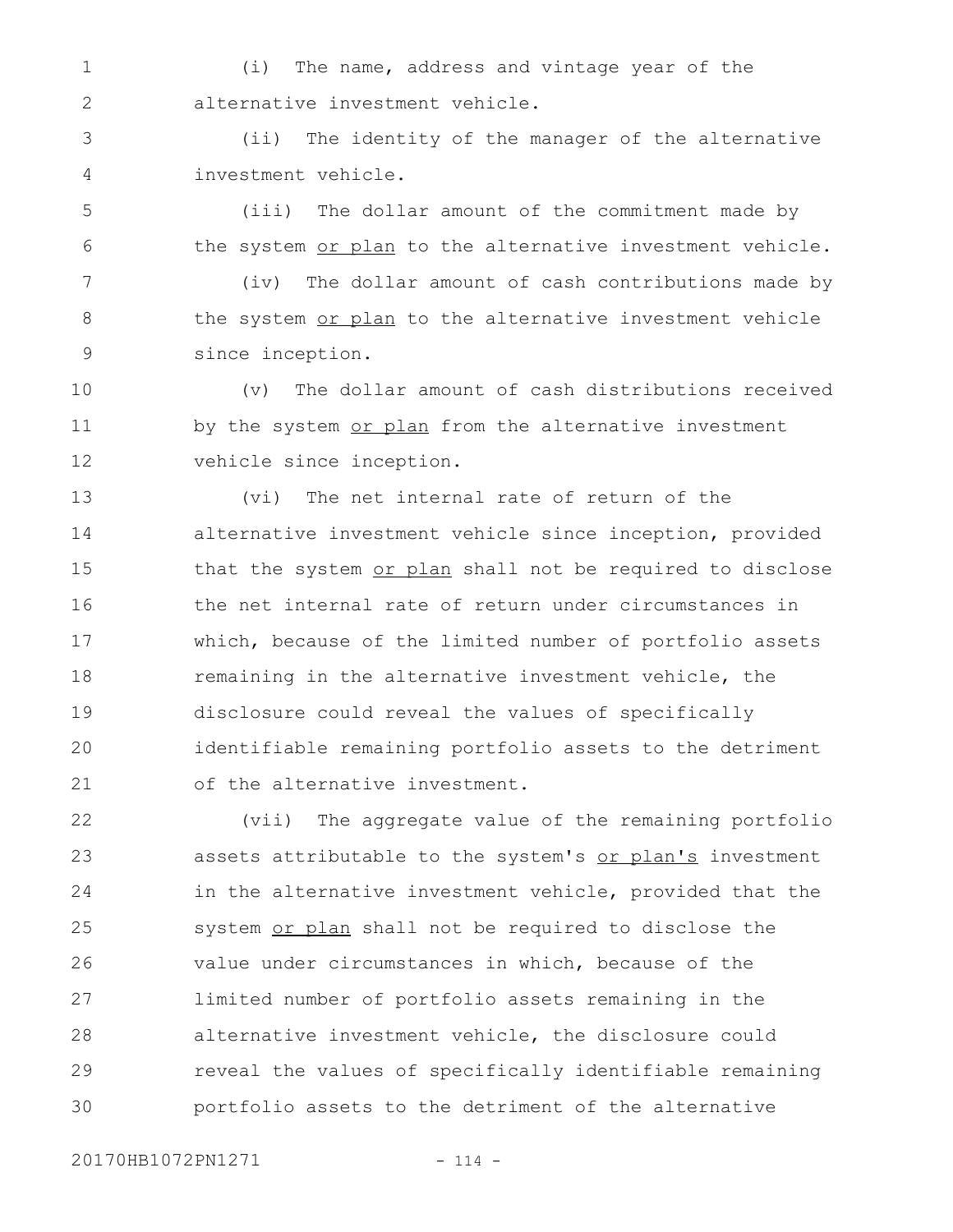investment. 1

| $\mathbf{2}$ | (viii)<br>The dollar amount of total management fees              |
|--------------|-------------------------------------------------------------------|
| 3            | and costs paid to the alternative investment vehicle by           |
| 4            | the system or plan on an annual fiscal year-end basis.            |
| 5            | (6) Any record, material or data received, prepared,              |
| 6            | used or retained by the board or its employees or agents          |
| 7            | relating to a participant shall not constitute a public           |
| 8            | record subject to public access under the Right-to-Know Law,      |
| $\mathsf 9$  | if, in the reasonable judgment of the board, the access would     |
| 10           | disclose any of the following:                                    |
| 11           | (i) The existence, date, amount and any other                     |
| 12           | information pertaining to the voluntary contributions,            |
| 13           | including rollover contributions and trustee-to-trustee           |
| 14           | transfers, of any participant.                                    |
| 15           | (ii) The investment option selections of any                      |
| 16           | participant.                                                      |
| 17           | (iii) The balance of a participant's individual                   |
| 18           | investment account, including the amount distributed to           |
| 19           | the participant, and any investment gains or losses or            |
| 20           | rates of return.                                                  |
| 21           | (iv) The identity of a participant's designated                   |
| 22           | beneficiary, successor payee or alternate payee.                  |
| 23           | The benefit payment option of a participant.<br>$(\triangledown)$ |
| 24           | (7) (i) Nothing in this part shall be construed to                |
| 25           | designate any record, material or data received,                  |
| 26           | prepared, used or retained by the board or its employees          |
| 27           | or agents relating to the contributions, investments,             |
| 28           | account value or benefits payable to or on account of a           |
| 29           | participant as a public record subject to public access           |
| 30           | under the Right-to-Know Law.                                      |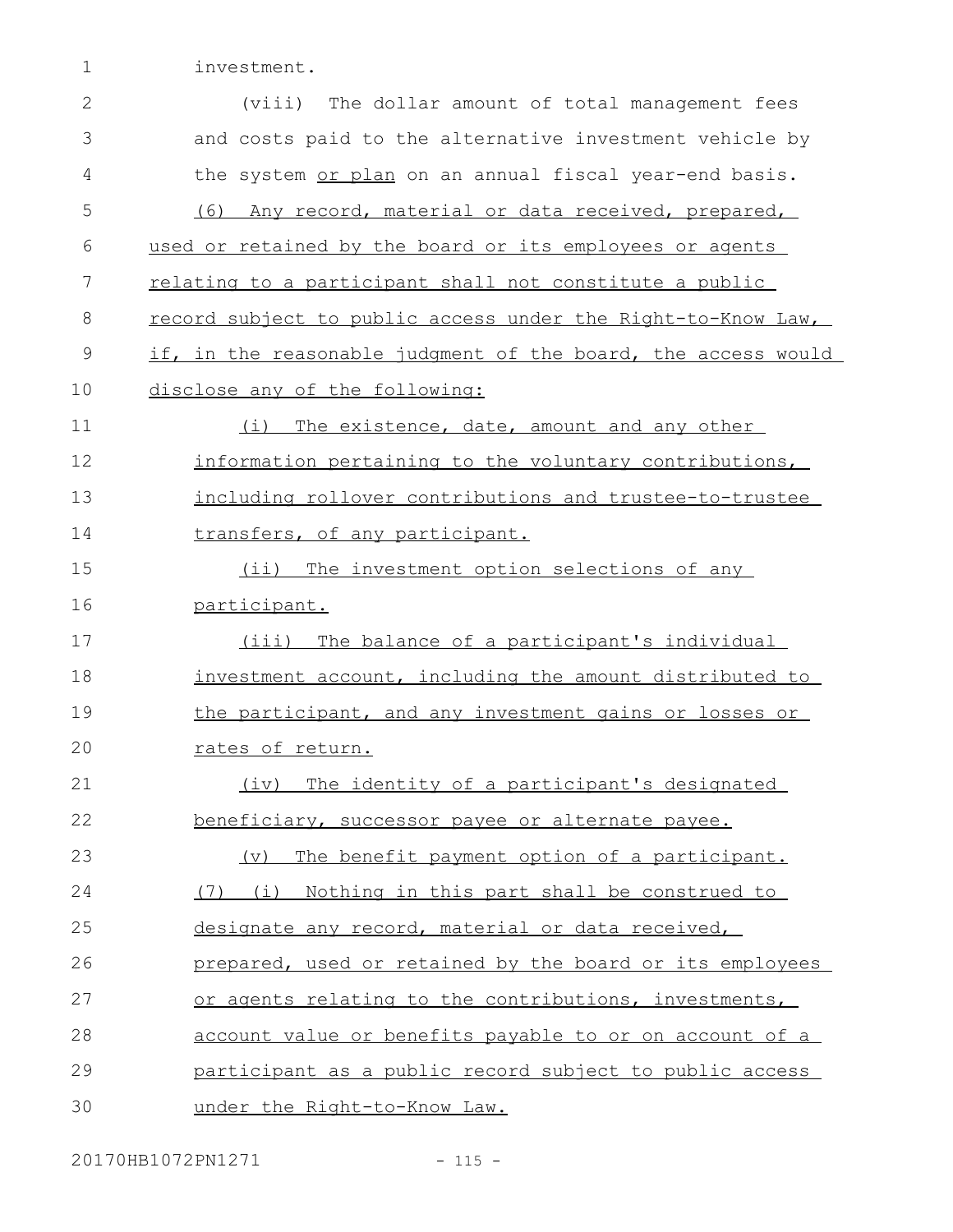| 1             | This paragraph shall apply to a record,<br>$(i$ i)     |
|---------------|--------------------------------------------------------|
| $\mathcal{L}$ | material or data under this subsection notwithstanding |
| 3             | whether:                                               |
| 4             | the record, material or data was created,<br>(A)       |
| 5             | generated or stored before the effective date of this  |
| 6             | paragraph;                                             |
| 7             | the record, material or data was previously<br>(B)     |
| 8             | released or made public; or                            |
| 9             | (C) a request for the record, material or data         |
| 10            | was made or is pending final response under the        |
| 11            | former act of June 21, 1957 (P.L.390, No.212),         |
| 12            | referred to as the Right-to-Know Law, or the act of    |
| 13            | February 14, 2008 (P.L.6, No.3), known as the Right-   |
| 14            | to-Know Law.                                           |
|               |                                                        |

\* \* \* 15

(h) Regulations and procedures.--The board shall, with the advice of the Attorney General and the actuary, adopt and promulgate rules and regulations for the uniform administration of the system. The actuary shall approve in writing all computational procedures used in the calculation of contributions and benefits pertaining to the system, and the board shall by resolution adopt such computational procedures, prior to their application by the board. Such rules, regulations and computational procedures as so adopted from time to time and as in force and effect at any time, together with such tables as are adopted and published pursuant to subsection (j) as necessary for the calculation of annuities and other benefits, shall be as effective as if fully set forth in this part. Any actuarial assumption specified in or underlying any such rule, regulation or computational procedure and utilized as a basis 16 17 18 19 20 21 22 23 24 25 26 27 28 29 30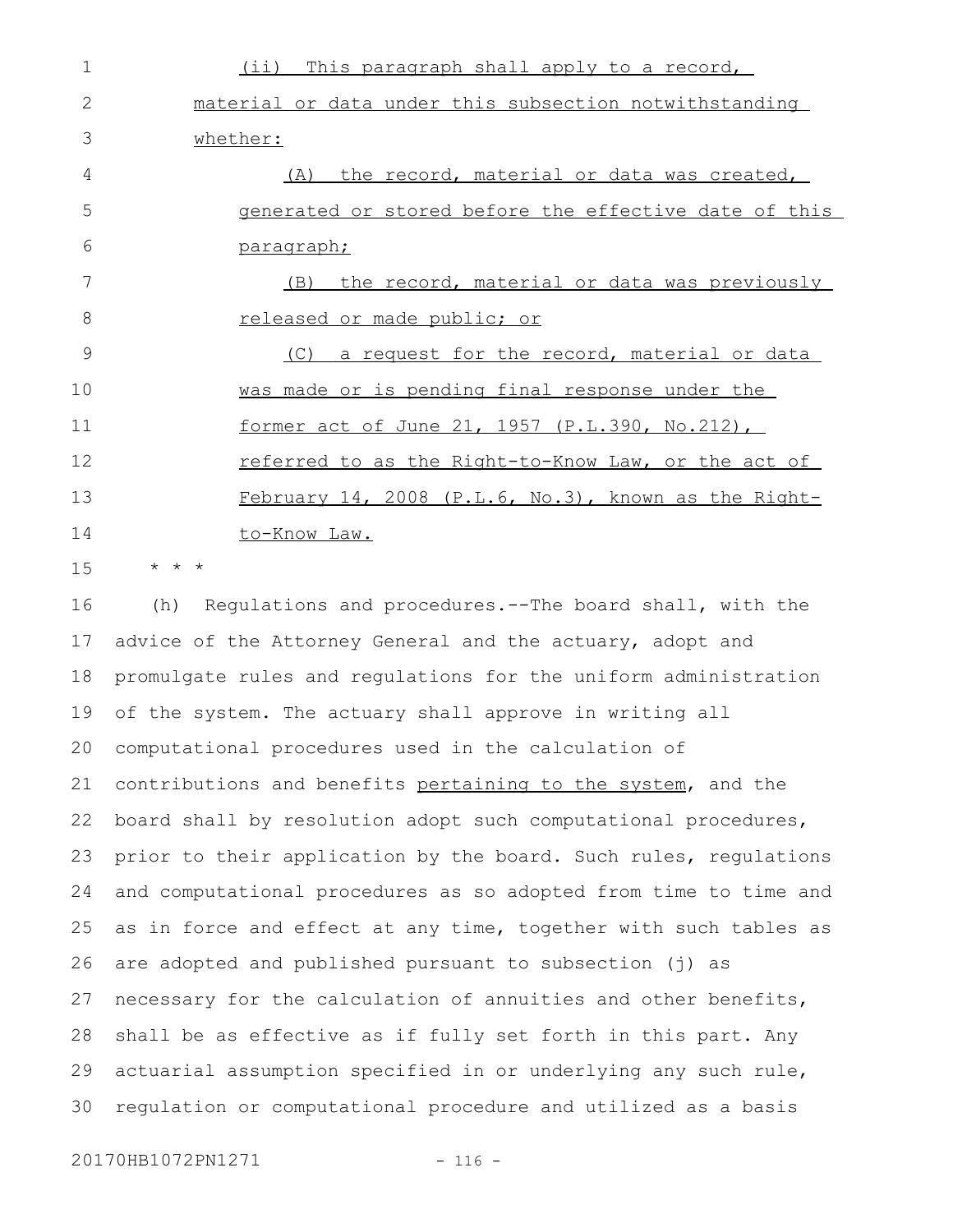for determining any benefit shall be applied in a uniform manner. 1 2

(i) Data.--The board shall keep in convenient form such data as are stipulated by the actuary in order that an annual actuarial valuation of the various accounts of the fund can be completed within six months of the close of each fiscal year. The board shall have final authority over the means by which data is collected, maintained and stored and in so doing shall protect the rights of its membership as to privacy and confidentiality. 3 4 5 6 7 8 9 10

(j) Actuarial investigation and valuation.--The board shall have the actuary make an annual valuation of the various accounts of the fund within six months of the close of each fiscal year. In the fiscal year 1975 and in every fifth year thereafter, the board shall have the actuary conduct an actuarial investigation and evaluation of the system based on data including the mortality, service, and compensation experience provided by the board annually during the preceding five years concerning the members and beneficiaries of the system. The board shall by resolution adopt such tables as are necessary for the actuarial valuation of the fund and calculation of contributions, annuities, and other benefits based on the reports and recommendations of the actuary. Within 30 days of their adoption, the secretary of the board shall cause those tables which relate to the calculation of annuities and other benefits to be published in the Pennsylvania Bulletin in accordance with the provisions of 45 Pa.C.S. § 725(a) (relating to additional contents of Pennsylvania Bulletin) and, unless the board specifies therein a later effective date, such tables shall become effective on such publication. The board 11 12 13 14 15 16 17 18 19 20 21 22 23 24 25 26 27 28 29 30

20170HB1072PN1271 - 117 -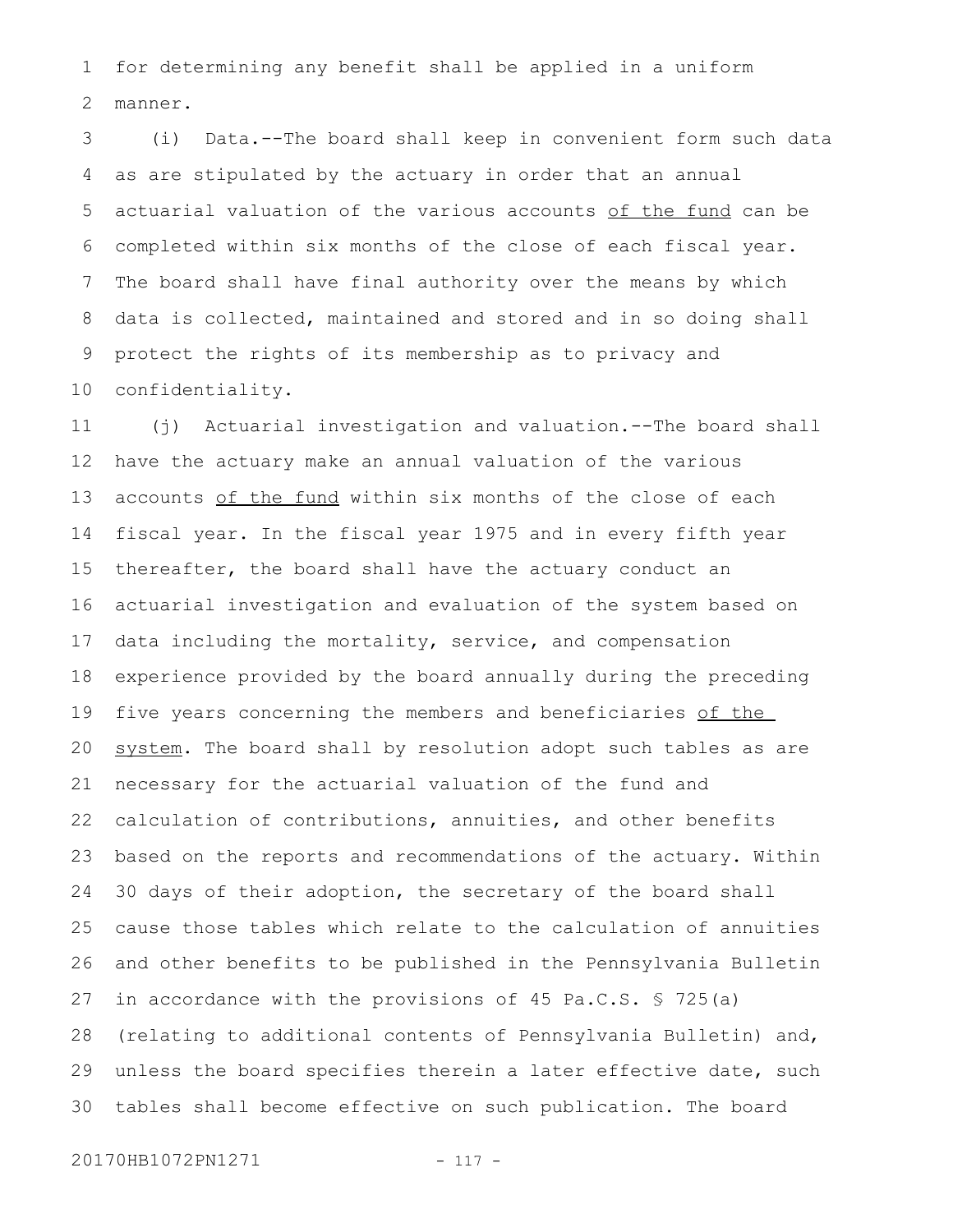shall include a report on the significant facts, recommendations and data developed in each five-year actuarial investigation and evaluation of the system in the annual financial statement published pursuant to the requirements of subsection (n) for the fiscal year in which such investigation and evaluation were concluded. 1 2 3 4 5 6

(k) Certification of employer contributions to the fund.--The board shall, each year in addition to the itemized budget required under section 8330 (relating to appropriations by the Commonwealth), certify to the employers and the Commonwealth the employer contribution rate expressed as a percentage of members' payroll necessary for the funding of prospective annuities for active members and the annuities of annuitants, and certify the rates and amounts of the normal contributions as determined pursuant to section 8328(b) (relating to actuarial cost method), accrued liability contributions as determined pursuant to section 8328(c), supplemental annuities contribution rate as determined pursuant to section 8328(d), the experience adjustment factor as determined pursuant to section 8328(e), premium assistance contributions as determined pursuant to section 8328(f), the costs added by legislation as determined pursuant to section 8328(i), the actuarial required contribution rate as determined pursuant to section 8328(i), the collared contribution rate as determined pursuant to section 8328(g), the final contribution rate as determined pursuant to section 8328(h) and the shared-risk contribution rate as determined under section 8321(b) (relating to regular member contributions for current service), which shall be paid to the fund and credited to the appropriate accounts. These certifications shall be regarded as final and not subject to modification by the 7 8 9 10 11 12 13 14 15 16 17 18 19 20 21 22 23 24 25 26 27 28 29 30

20170HB1072PN1271 - 118 -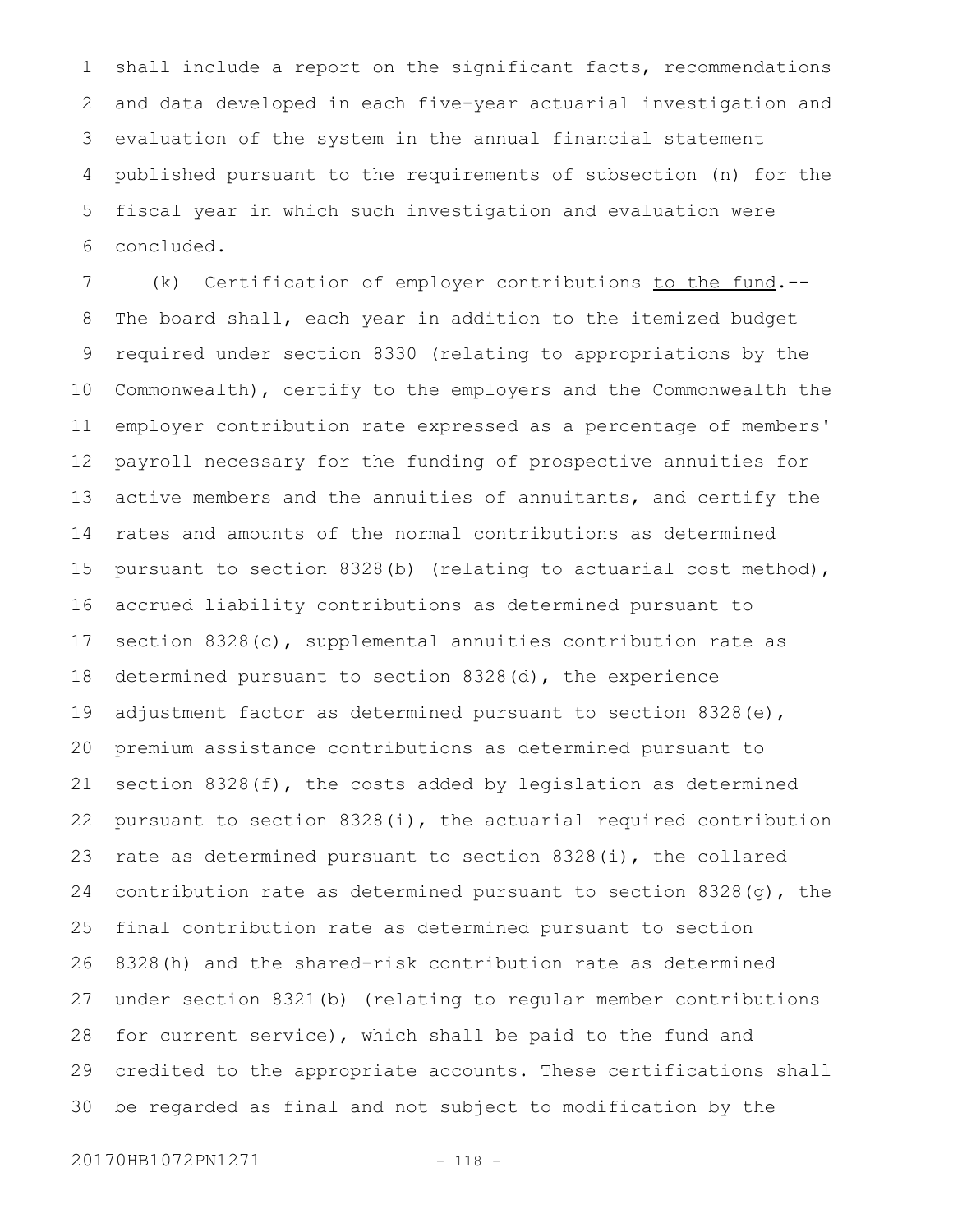Secretary of the Budget. 1

\* \* \* 2

(n) Annual financial statement.--The board shall prepare and have published, on or before January 1 of each year, [a financial statement] financial statements as of the fiscal year ending June 30 of the previous year showing the condition of the fund, the trust and the various accounts, including, but not limited to, the board's accrual and expenditure of directed commissions, and setting forth such other facts, recommendations and data as may be of use in the advancement of knowledge concerning annuities and other benefits provided by this part. The board shall submit said financial [statement] statements to the Governor and shall make copies available to the employers for the use of the school employees and the public. 3 4 5 6 7 8 9 10 11 12 13 14

(o) Independent [audit] audits.--The board shall provide for [an annual audit] annual audits of the system and the plan by an independent certified public accounting firm, which [audit] audits shall include the board's accrual and expenditure of directed commissions. The board may use the same independent certified public accounting firm for the audits of both the system and the plan. 15 16 17 18 19 20 21

\* \* \* 22

(q) Participant and employer contributions to trust.--The board shall, each year in addition to any fees and itemized budget required under section 8330, certify, as a percentage of each participant's compensation, the employer defined 23 24 25 26

contributions, which shall be paid to the trust and credited to 27

each participant's individual investment account. These 28

certifications shall be regarded as final and not subject to 29

modification by the Secretary of the Budget. The board shall 30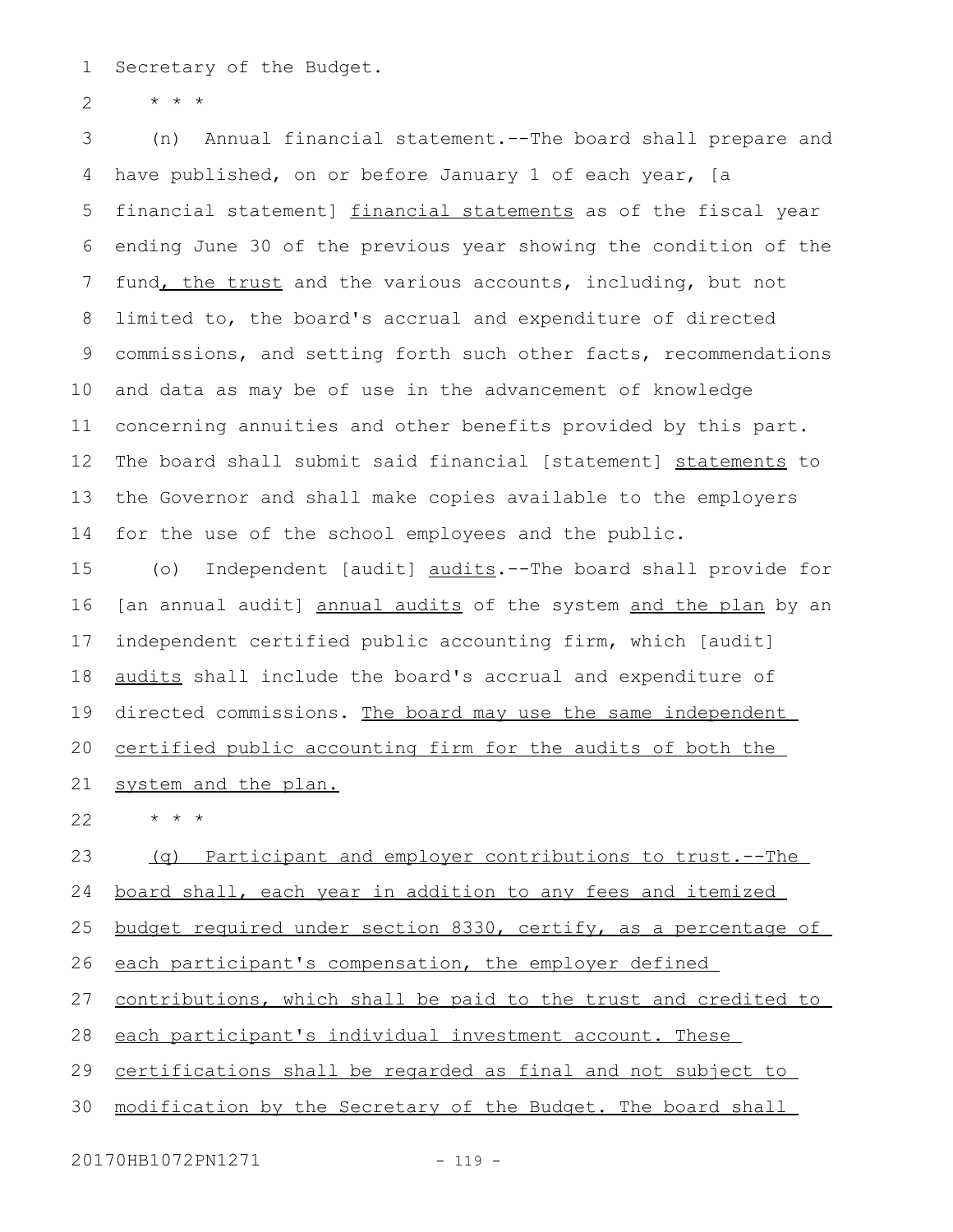cause all mandatory pickup participant contributions made on behalf of a participant and all voluntary contributions made by a participant to be credited to the participant's individual investment account. Section 117. Section 8502.2(a) of Title 24 is amended to read: § 8502.2. Health insurance. (a) Authority.--The board may sponsor a participant-funded group health insurance program for annuitants, participants receiving distributions, spouses of annuitants and participants receiving distributions, survivor annuitants and their dependents. The board may promulgate regulations regarding the prudent and efficient operation of the program, including, but not limited to: (1) Establishment of an annual budget and disbursements in accordance with the budget. (2) Determination of the benefits structure. (3) Determination of enrollment procedures. (4) Establishment of premium rates sufficient to fully fund the program, including administrative expenses. (5) Contracting for goods, equipment, services, consultants and other professional personnel as needed to operate the program. \* \* \* Section 117.1. Section 8503 heading of Title 24 is amended and the section is amended by adding a subsection to read: § 8503. Duties of board to advise and report to employers [and members], members and participants. \* \* \* (b.1) Participant status statements.--The board shall 20170HB1072PN1271 - 120 -1 2 3 4 5 6 7 8 9 10 11 12 13 14 15 16 17 18 19  $20$ 21 22 23 24 25 26 27 28 29 30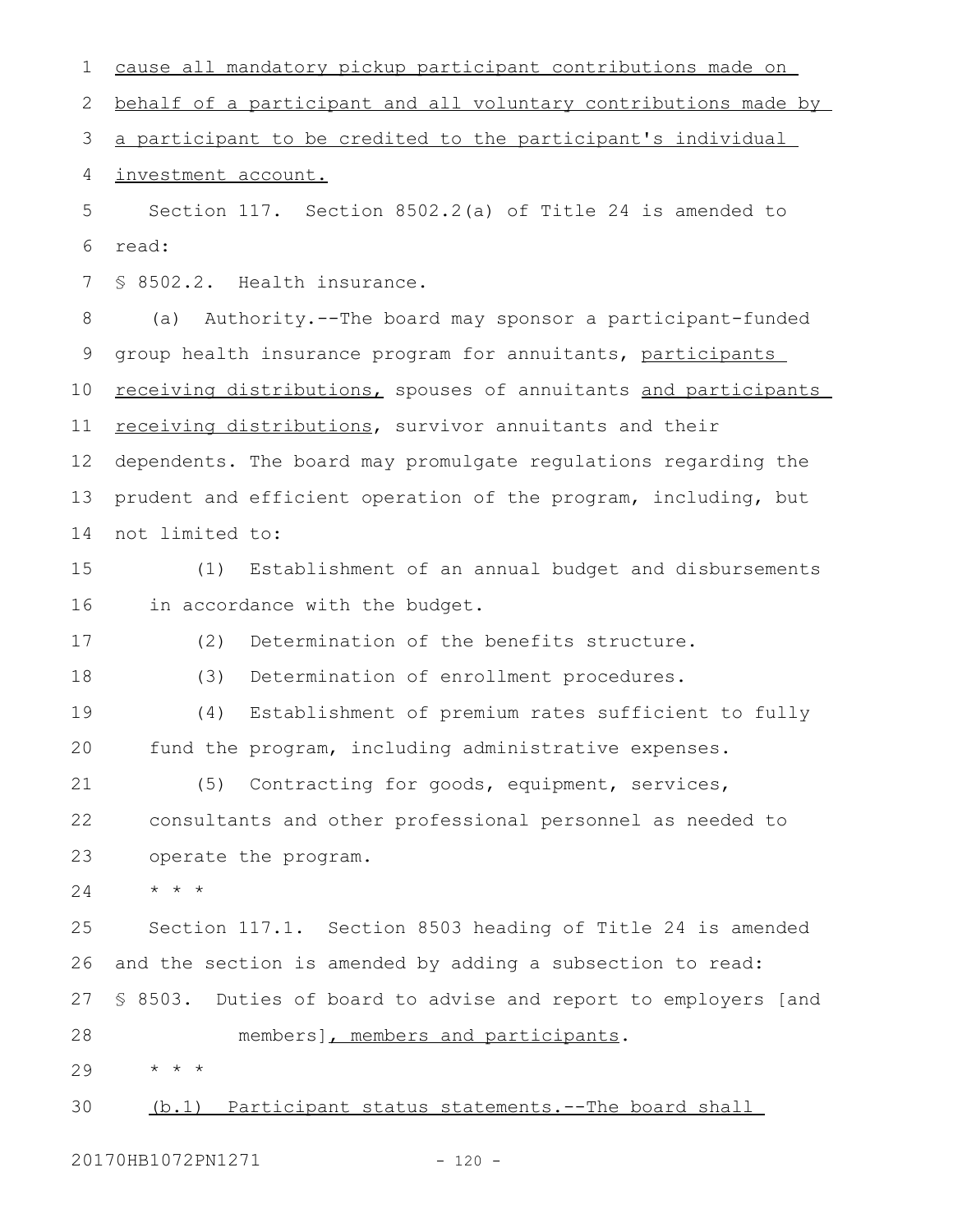| 1  | furnish annually to each participant on or before December 31,       |
|----|----------------------------------------------------------------------|
| 2  | and more frequently as the board may agree or as required by         |
| 3  | law, a statement showing the accumulated total defined               |
| 4  | contributions credited to the participant's individual               |
| 5  | investment account, the nature and type of investments and the       |
| 6  | investment allocation of future contributions as of June 30 of       |
| 7  | the current year and requesting the participant to make any          |
| 8  | necessary correction or revision regarding his designated            |
| 9  | beneficiary.                                                         |
| 10 | $\star$ $\star$ $\star$                                              |
| 11 | Section 118. Section 8505 heading, (h) and (i) of Title 24,          |
| 12 | amended December 28, 2015 (P.L.529, No.93), is amended and the       |
| 13 | section is amended by adding a subsections to read:                  |
| 14 | \$ 8505. Duties of board regarding applications and elections of     |
| 15 | members and participants.                                            |
|    |                                                                      |
| 16 | $\star$ $\star$ $\star$                                              |
| 17 | (e.1) Certification to participants terminating service.--In         |
| 18 | the case of a participant terminating service, the board shall       |
| 19 | <u>certify to a participant in writing of the vested accumulated</u> |
|    | 20 total defined contributions credited to the participant's         |
| 21 | individual investment account as of the date stated in the           |
| 22 | writing, any notices regarding rollover or other matters             |
| 23 | required by IRC or other law, the obligation of the participant      |
| 24 | to commence distributions from the plan by the participant's         |
| 25 | required beginning date and the ability to receive all or part       |
| 26 | of the vested balance in the participant's individual investment     |
| 27 | account in a lump sum or in such other form as the board may         |
| 28 | authorize or as required by law.                                     |
| 29 | $\star$<br>$\star$ $\star$                                           |

20170HB1072PN1271 - 121 -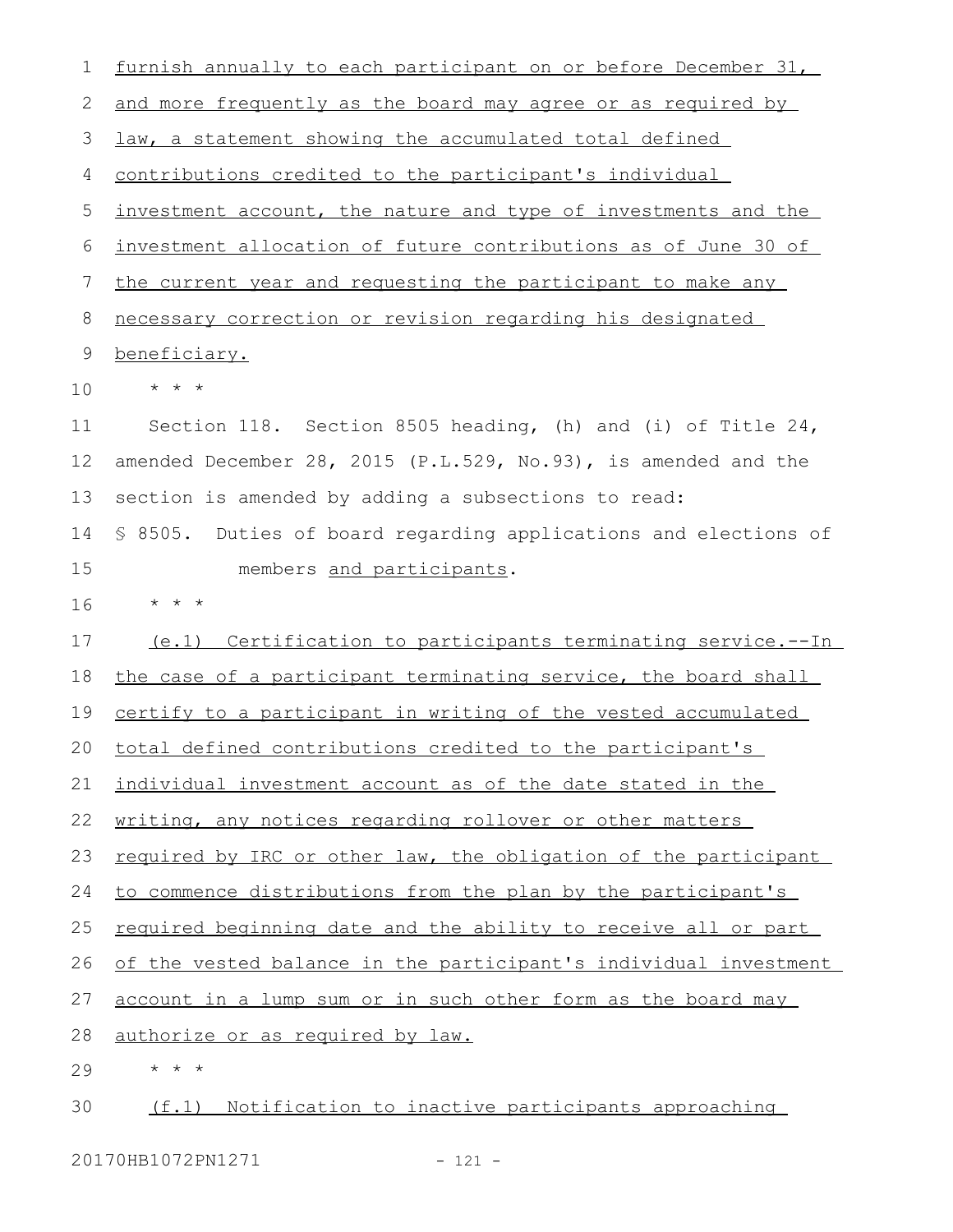| 1           | required beginning date.--The board shall notify each inactive   |
|-------------|------------------------------------------------------------------|
| 2           | participant who has terminated school service and for whom       |
| 3           | distribution has not commenced by 90 days before the             |
| 4           | participant's required beginning date, in writing, that the      |
| 5           | inactive participant has an obligation to commence distributions |
| 6           | by the required beginning date in a form and manner required by  |
| 7           | IRC § 401(a)(9) and other applicable provisions of IRC.          |
| 8           | $\star$ $\star$ $\star$                                          |
| $\mathsf 9$ | (g.1) Initial payment to participants.--The board shall make     |
| 10          | the initial payment to a participant who has applied for a       |
| 11          | distribution within 60 days of the filing of the application and |
| 12          | receipt of the required data from the employer of the            |
| 13          | participant and other necessary data.                            |
| 14          | Death benefits.--Upon receipt of notification of the<br>(h)      |
| 15          | death of a member or former member on USERRA leave, an active    |
| 16          | participant, an inactive participant or a former participant on  |
| 17          | USERRA leave, the board shall notify the designated beneficiary  |
| 18          | or survivor annuitant of the benefits to which he is entitled    |
| 19          | and shall make the first payment to the beneficiary under the    |
| 20          | plan elected by the beneficiary within 60 days of receipt of     |
| 21          | certification of death and other necessary data. If no           |
| 22          | beneficiary designation is in effect at the date of the member's |
| 23          | or participant's death or no notice has been filed with the      |
| 24          | board to pay the amount of such benefits to the member's or      |
| 25          | participant's estate, the board is authorized to pay such        |
| 26          | benefits to the executor, administrator, surviving spouse or     |
| 27          | next-of-kin of the deceased member or participant, and payment   |
| 28          | pursuant hereto shall fully discharge the fund or plan from any  |
| 29          | further liability to make payment of such benefits to any other  |
| 30          | person.                                                          |
|             |                                                                  |

20170HB1072PN1271 - 122 -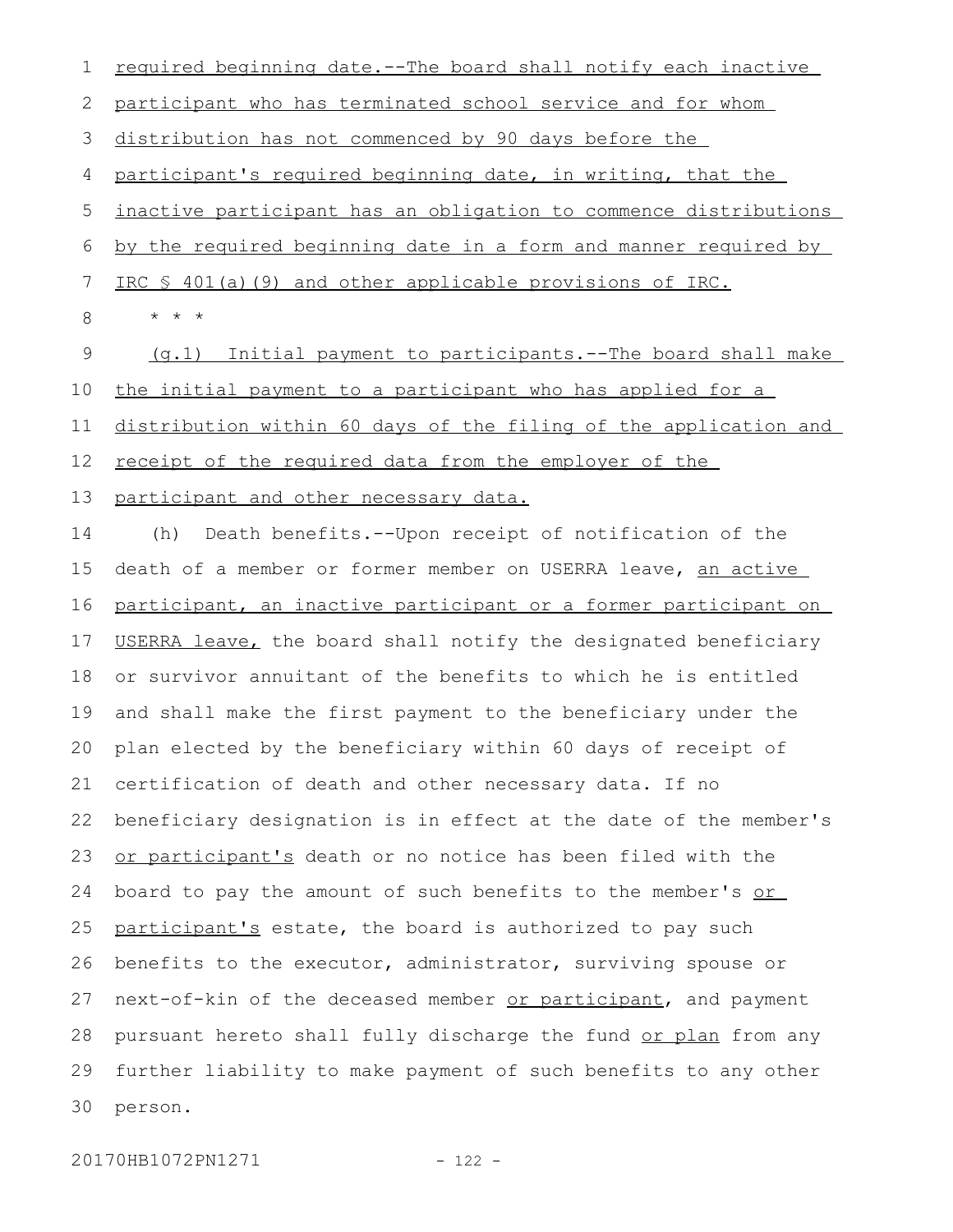(i) Medical insurance coverage.--Upon receipt of notification from an insurance carrier offering a health insurance program approved by the board that an annuitant who has attained age 65 has elected medical, major medical, and hospitalization insurance coverage or notification that annuitants with less than 24 1/2 eligibility points (other than disability annuitants), spouses of annuitants and survivor annuitants eligible to elect to enroll in the approved health insurance program have elected participation in such health insurance program, the board may deduct from the annuity payments, from payments to a participant receiving 1 2 3 4 5 6 7 8 9 10 11

distributions, or from a successor payee the appropriate annual charges in equal monthly installments. Such deductions shall be transmitted to the insurance carrier. 12 13 14

\* \* \* 15

Section 118.1. Sections  $8506(a)$ , (d), (e), (q), (h), (i) and (k) and  $8507(a)$ , (c), (e) and (f) of Title 24 are amended and the section is amended by adding subsections to read: § 8506. Duties of employers. 16 17 18 19

(a) Status of members and participants.--The employer shall, each month, notify the board in a manner prescribed by the board of the salary changes effective during the past month, the date of all removals from the payroll, and the type of leave of any member or participant who has been removed from the payroll for any time during that month, and: 20 21 22 23 24 25

(1) if the removal is due to leave without pay, the employer shall furnish the board with the date of beginning leave, the date of return to service, and the reason for leave; 26 27 28 29

(2) if the removal is due to a transfer to another 30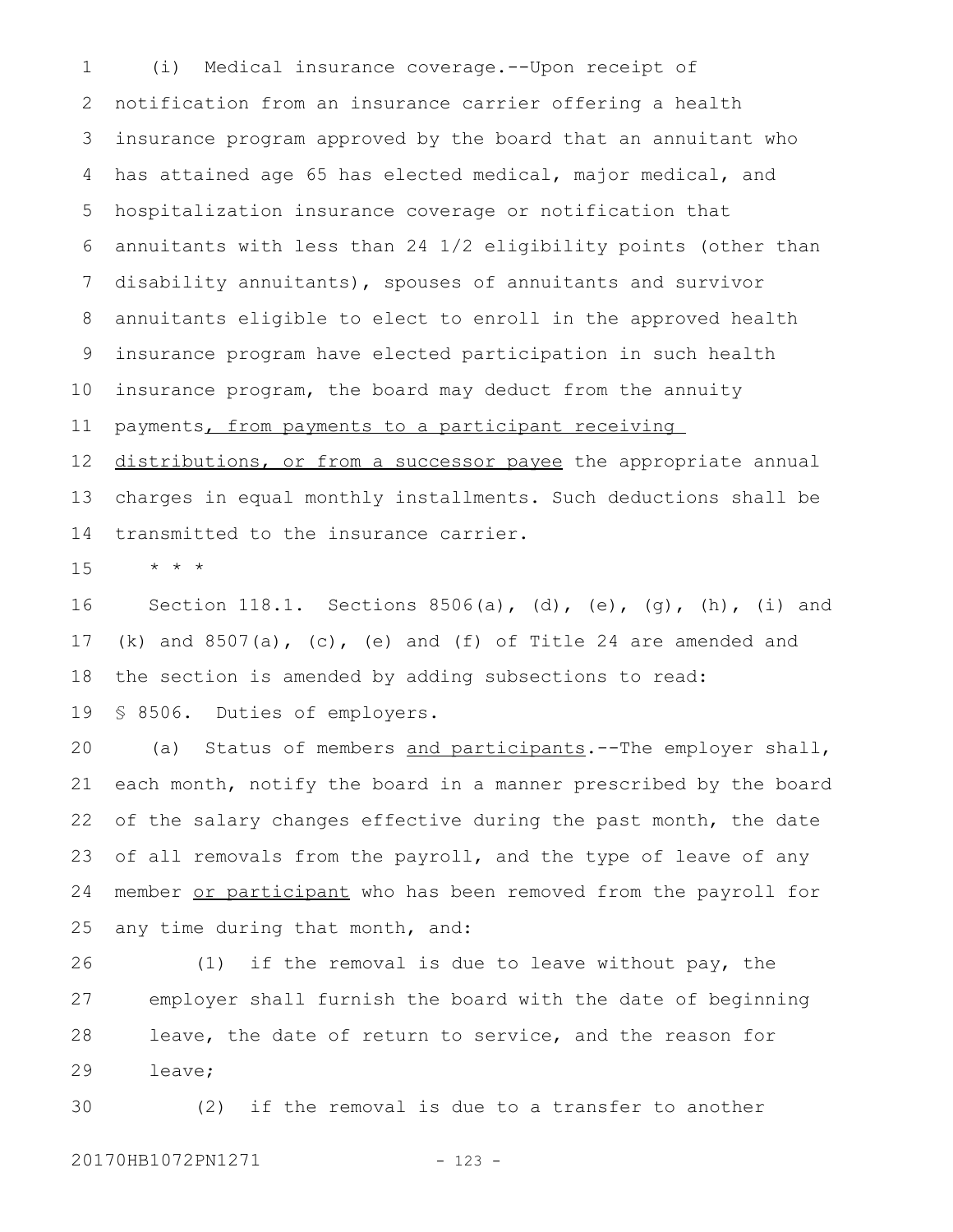employer, the former employer shall furnish such employer and the board with a complete school service record, including credited or creditable nonschool service; or 1 2 3

(3) if the removal is due to termination of school service, the employer shall furnish the board with a complete school service record including credited or creditable nonschool service and in the case of death of the member or participant the employer shall so notify the board. 4 5 6 7 8

\* \* \* 9

(c.1) Participant and employer defined contributions.--The 10

employer shall cause the mandatory pickup participant 11

contributions on behalf of a participant to be made. The 12

employer shall also cause the employer defined contributions on 13

behalf of a participant to be made. The employer shall notify 14

the board at times and in a manner prescribed by the board of 15

the compensation of any participant to whom the limitation under 16

IRC § 401(a)(17) either applies or is expected to apply and 17

shall cause the participant's contributions to be deducted from 18

payroll to cease at the limitation under IRC § 401(a)(17) on the 19

payroll date if and when such limit shall be reached. The 20

employer shall certify to the board the amounts picked up and 21

deducted and the employer defined contributions being made and 22

shall send the total amount picked up, deducted and contributed 23

together with a duplicate of such voucher to the secretary of 24

the board every pay period or on such schedule as established by 25

the board. 26

(d) New employees subject to mandatory membership or participation.--Upon the assumption of duties of each new school employee whose membership in the system or plan is mandatory, the employer shall no later than 30 days thereafter cause an 27 28 29 30

20170HB1072PN1271 - 124 -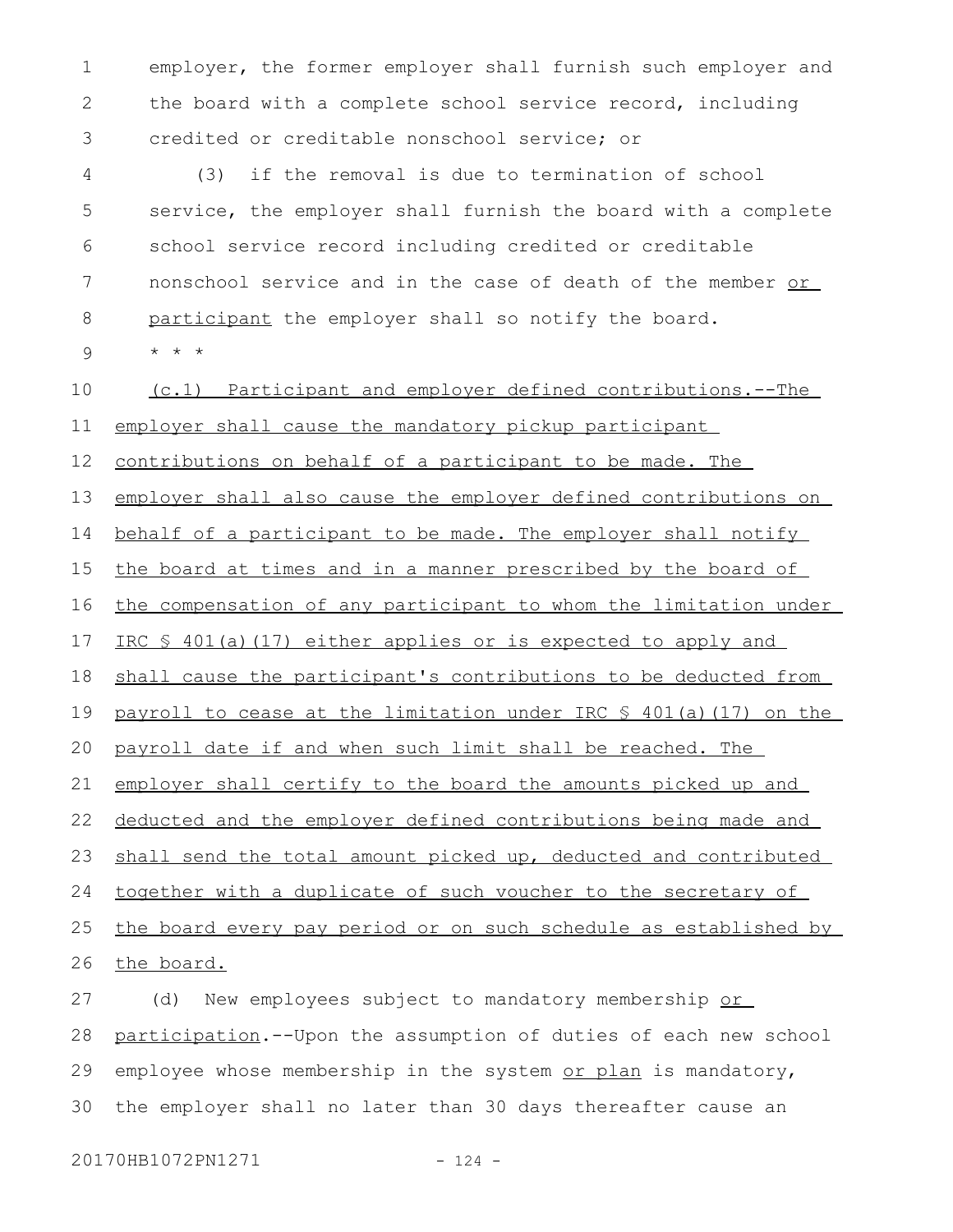application for membership or participation, which application shall include the employee's home address, birthdate certified by the employer, previous school or State service and any other information requested by the board, and a nomination of beneficiary to be made by such employee and filed with the board and shall make pickup contributions or mandatory pickup participant contributions from the effective date of school employment. 1 2 3 4 5 6 7 8

(e) New employees subject to optional membership or participation.--The employer shall inform any eligible school employee whose membership in the system or participation in the plan is not mandatory of his opportunity to become a member of the system or a participant in the plan provided that he elects to purchase credit for all such continuous creditable service. If such employee so elects, the employer shall no later than 30 days thereafter cause an application for membership or participation which application shall include the employee's home address, birthdate certified by the employer, previous school or State service and any other information requested by the board, and a nomination of beneficiary to be made by him and filed with the board and shall cause proper contributions to be made from the date of election of membership or participation. \* \* \* 9 10 11 12 13 14 15 16 17 18 19 20 21 22 23

(g) Former State employee contributors.--The employer shall, upon the employment of a former member of the State Employees' Retirement System who is not an annuitant of the State Employees' Retirement System, advise such employee [of his] if he has a right to elect multiple service membership within 365 days of entry into the system or, for a member of Class T-G, if he has a right to elect within 45 days of entry into the system 24 25 26 27 28 29 30

20170HB1072PN1271 - 125 -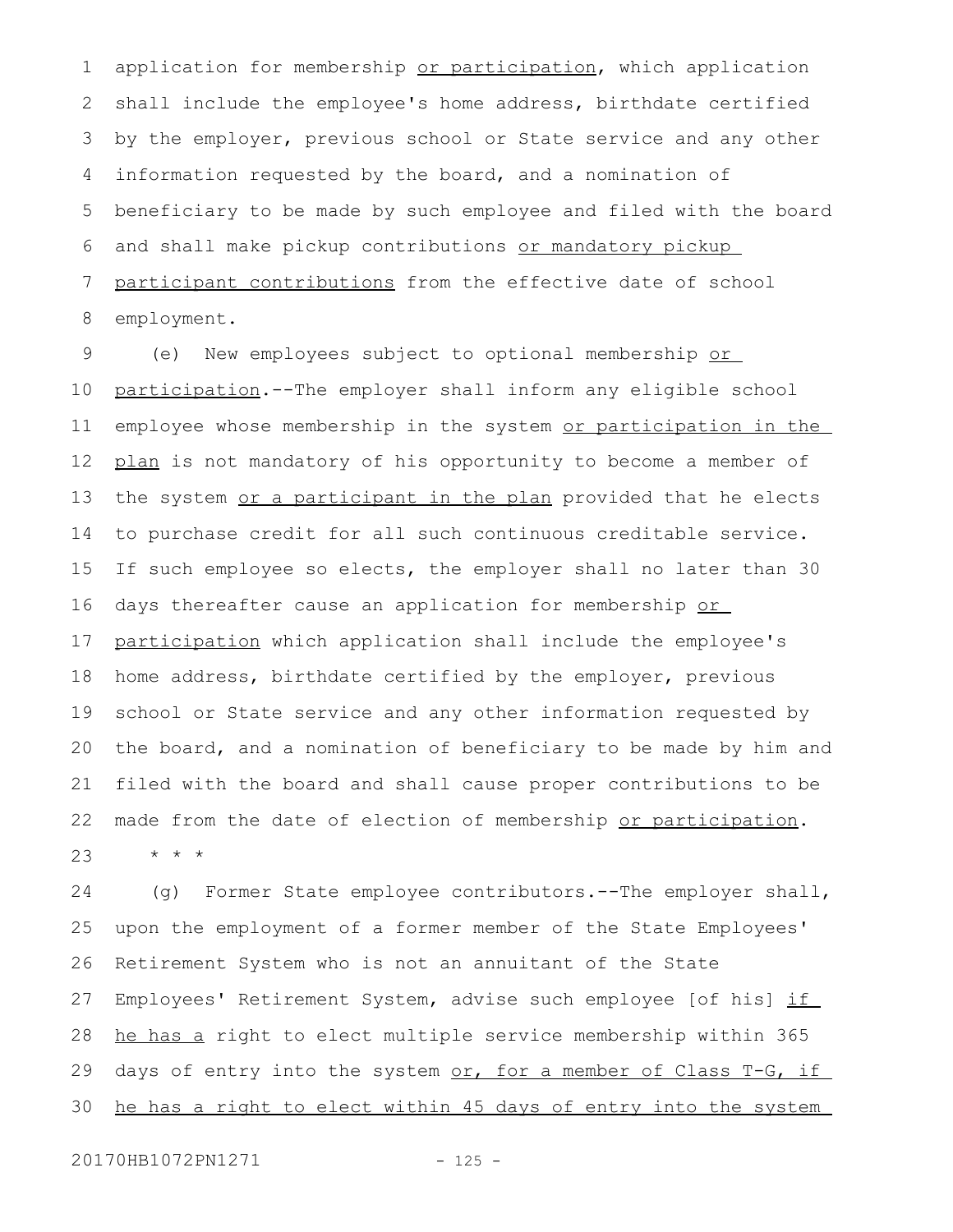and, in the case any such employee who so elects has withdrawn his accumulated deductions, require him to restore his accumulated deductions as they would have been at the time of his separation had he been a full coverage member, together with statutory interest for all periods of subsequent State and school service to date of repayment. The employer shall advise the board of such election. 1 2 3 4 5 6 7

(h) Former State employee annuitants.--The employer shall, upon the employment of an annuitant of the State Employees' Retirement System who applies for membership in the system, advise such employee [that] if he may elect multiple service membership within 365 days of entry into the system or, for a member of Class T-G, if he has a right to elect within 45 days of entry into the system and that if he so elects his annuity from the State Employees' Retirement System will be discontinued effective upon the date of his return to school service and, upon termination of school service and application for an annuity, the annuity will be adjusted in accordance with section 8346 (relating to termination of annuities). The employer shall advise the board of such election. 8 9 10 11 12 13 14 15 16 17 18 19 20

(i) Termination of service.--The employer shall, in the case of any member terminating school service, advise such member in writing of any benefits to which he may be entitled under the provisions of this part and shall have the member prepare, on or before the date of termination of school service, one or more of the following three forms, a copy of which shall be given to the member and the original of which shall be filed with the board: 21 22 23 24 25 26 27

(1) An application for the return of accumulated deductions, if eligible. 28 29

30

(2) An election to vest his retirement rights, if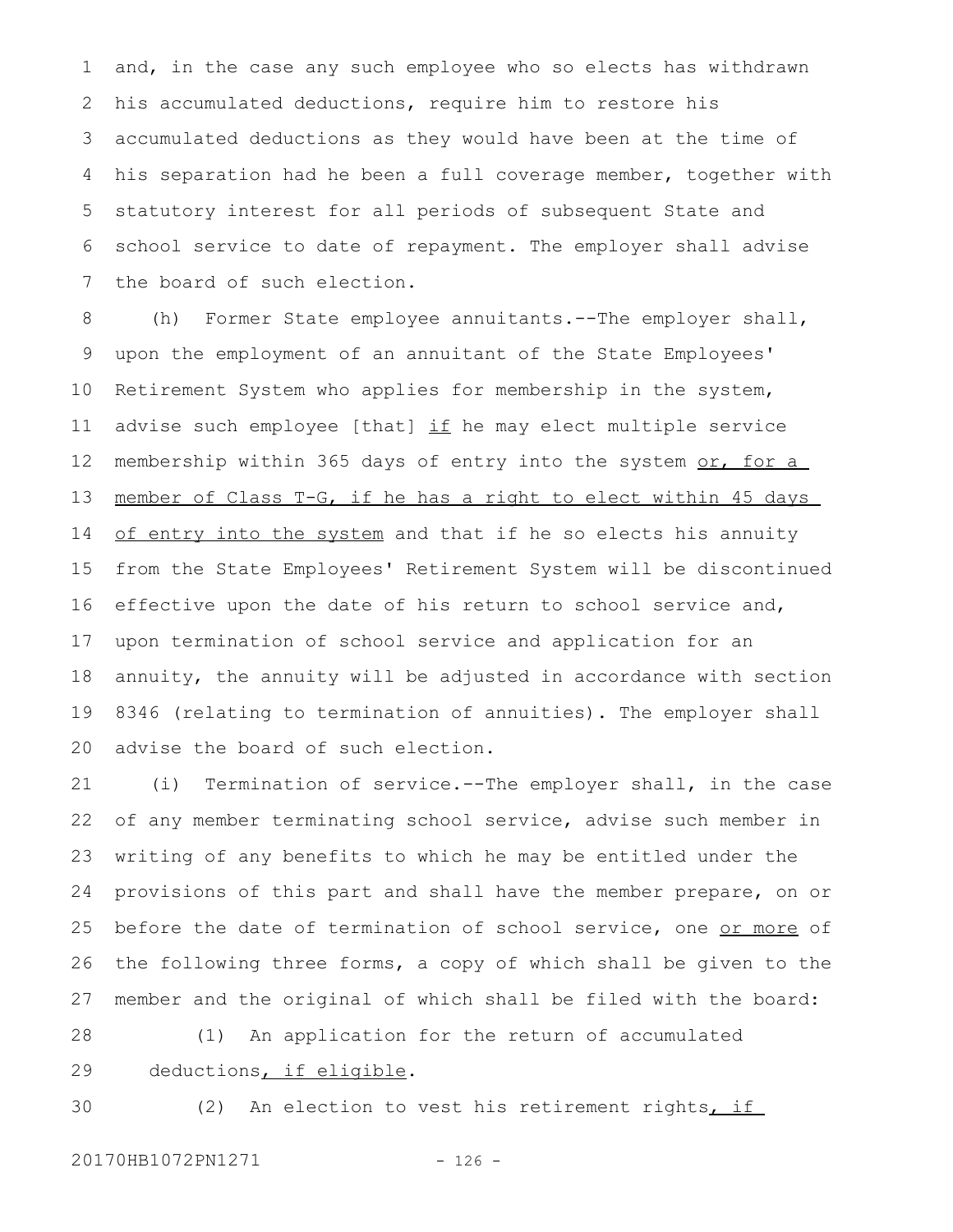eligible, and, if he is a joint coverage member and so desires, an election to become a full coverage member and an agreement to pay within 30 days of the date of termination of service the lump sum required. 1 2 3 4

(3) An application for an immediate annuity, if eligible, and, if he is a joint coverage member and so desires, an election to become a full coverage member and an agreement to pay within 30 days of date of termination of service the lump sum required. 5 6 7 8 9

\* \* \* 10

(k) School employees performing USERRA or military-related leave of absence*.--*The employer shall report to the board all of the following: 11 12 13

14

(1) Any school employee who:

(i) ceases to be an active member or active participant to perform USERRA service; or 15 16

(ii) is granted a leave of absence under 51 Pa.C.S. § 4102 (relating to leaves of absence for certain government employees) or a military leave of absence under 51 Pa.C.S. § 7302 (relating to granting military leaves of absence). 17 18 19  $20$ 21

(2) The date on which the USERRA service, leave of absence or military leave of absence began. 22 23

(3) The date on which the school employee is reemployed from USERRA leave or returns after the leave of absence or military leave of absence, if applicable. 24 25 26

(4) Any other information the board may require. (l) Differential wage payments and military leave of absence payments.--Notwithstanding the exclusion of differential wage payments as defined in IRC  $$ 414(u)(12)$  from compensation under 27 28 29 30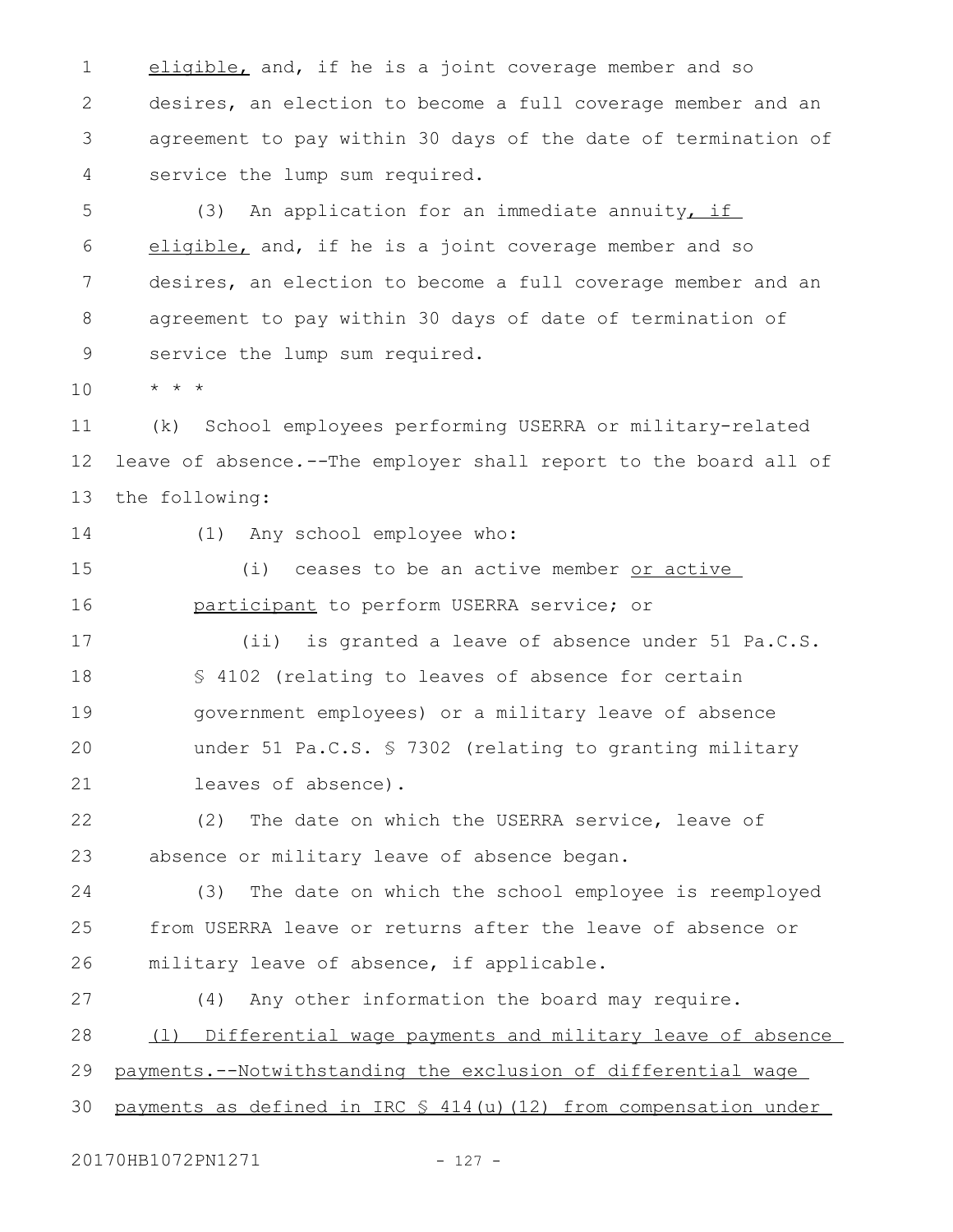this part, the employer of any school employee on USERRA leave shall report differential wage payments made to the employee to the board, and the employer of any school employee on leave of absence pursuant to 51 Pa.C.S. § 4102 shall report any payment made to the employee, in the form and manner established by the board. 1 2 3 4 5 6

§ 8507. Rights and duties of school employees [and members]. members and participants. 7 8

(a) Information on new employees.--Upon his assumption of duties, each new school employee shall furnish his employer with a complete record of his previous school or State service, or creditable nonschool service, proof of his date of birth, his home address, his current status in the system and the plan and in the State Employees' Retirement System and the State Employees' Defined Contribution Plan and such other information as the board may require. Willful failure to provide the information required by this subsection to the extent available or the provision of erroneous information upon entrance into the system shall result in the forfeiture of the right of the member to subsequently assert any right to benefits based on erroneous information or on any of the required information which he failed to provide. In any case in which the board finds that a member is receiving an annuity based on false information, the additional amounts received predicated on such false information together with statutory interest doubled and compounded shall be deducted from the present value of any remaining benefits to which the member is legally entitled and such remaining benefits shall be correspondingly decreased. 9 10 11 12 13 14 15 16 17 18 19 20 21 22 23 24 25 26 27 28

\* \* \* 29

(b.1) Application for participation.--On or after July 1, 30

20170HB1072PN1271 - 128 -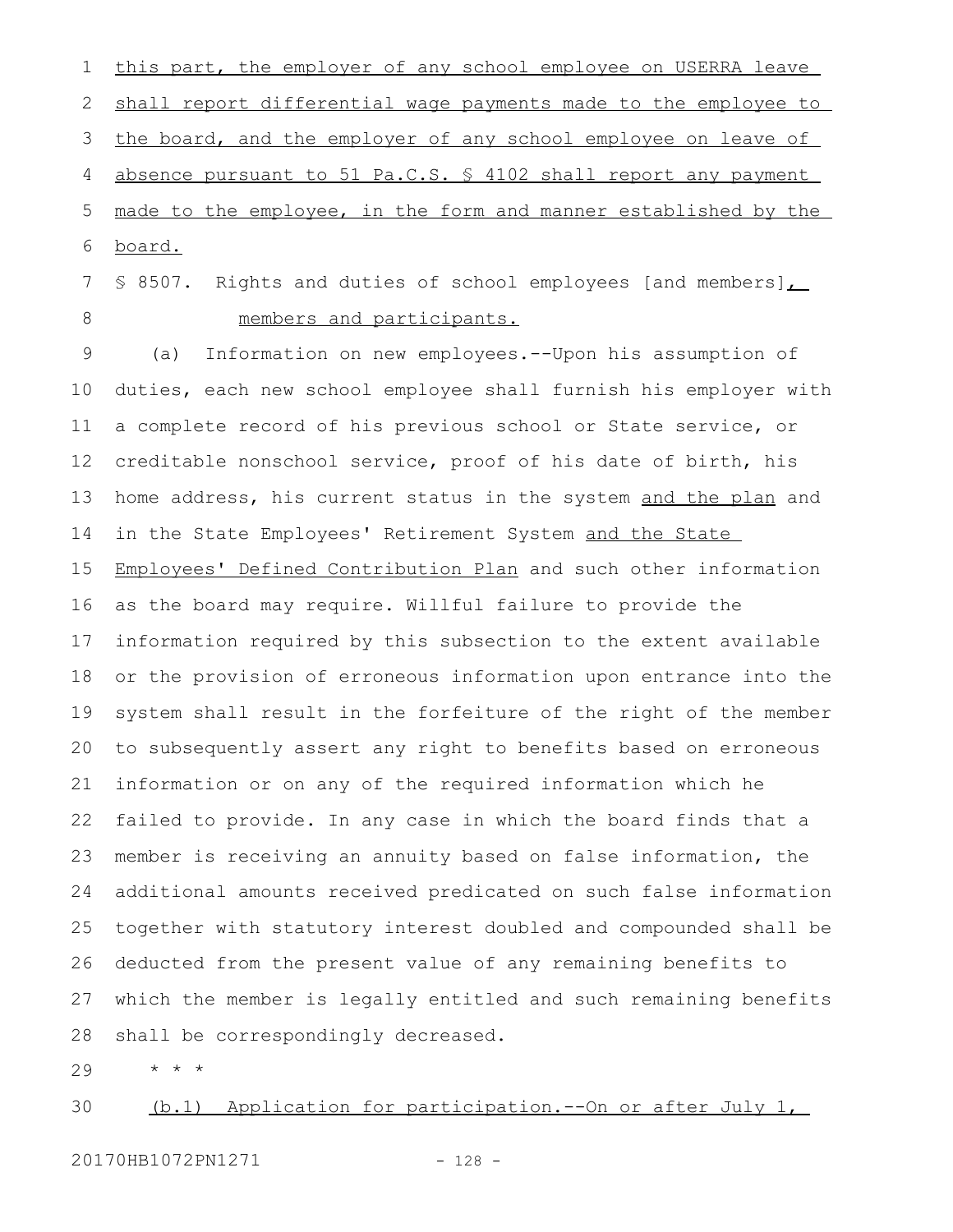2018, in the case of a new employee who is not currently a participant in the plan and whose participation is mandatory, the new employee shall execute an application for participation and a nomination of a beneficiary. 1 2 3 4

(c) Multiple service membership.-- 5

(1) Any [active member] school employee who is an active member in a class of service other than Class T-G and who was formerly an active member in the State Employees' Retirement System in a class of service other than Class A-5 may elect to become a multiple service member. Such election for a member in other than Class T-G shall occur no later than 365 days after becoming an active member in a class of service other than Class T-G in this system. 6 7 8 9 10 11 12 13

(2) Any school employee who is an active member of Class T-G and who was formerly an active member in the State Employees' Retirement System in Class A-5 may elect to become a multiple service member. Such election shall occur no later than 45 days after becoming an active member of Class T-G. 14 15 16 17 18

(3) A school employee who is eligible to elect to become a multiple service member and who begins USERRA leave during the election period without having elected multiple service membership may make the election within 365 days, or 45 days if a member of Class T-G, after being reemployed from USERRA leave. 19  $20$ 21 22 23 24

\* \* \* 25

(d.2) Contributions for USERRA leave.--Any active 26

participant or inactive participant or former participant who 27

was reemployed from USERRA leave and who desires to make 28

mandatory pickup participant contributions for his USERRA leave 29

shall so notify the board within the time period required under 30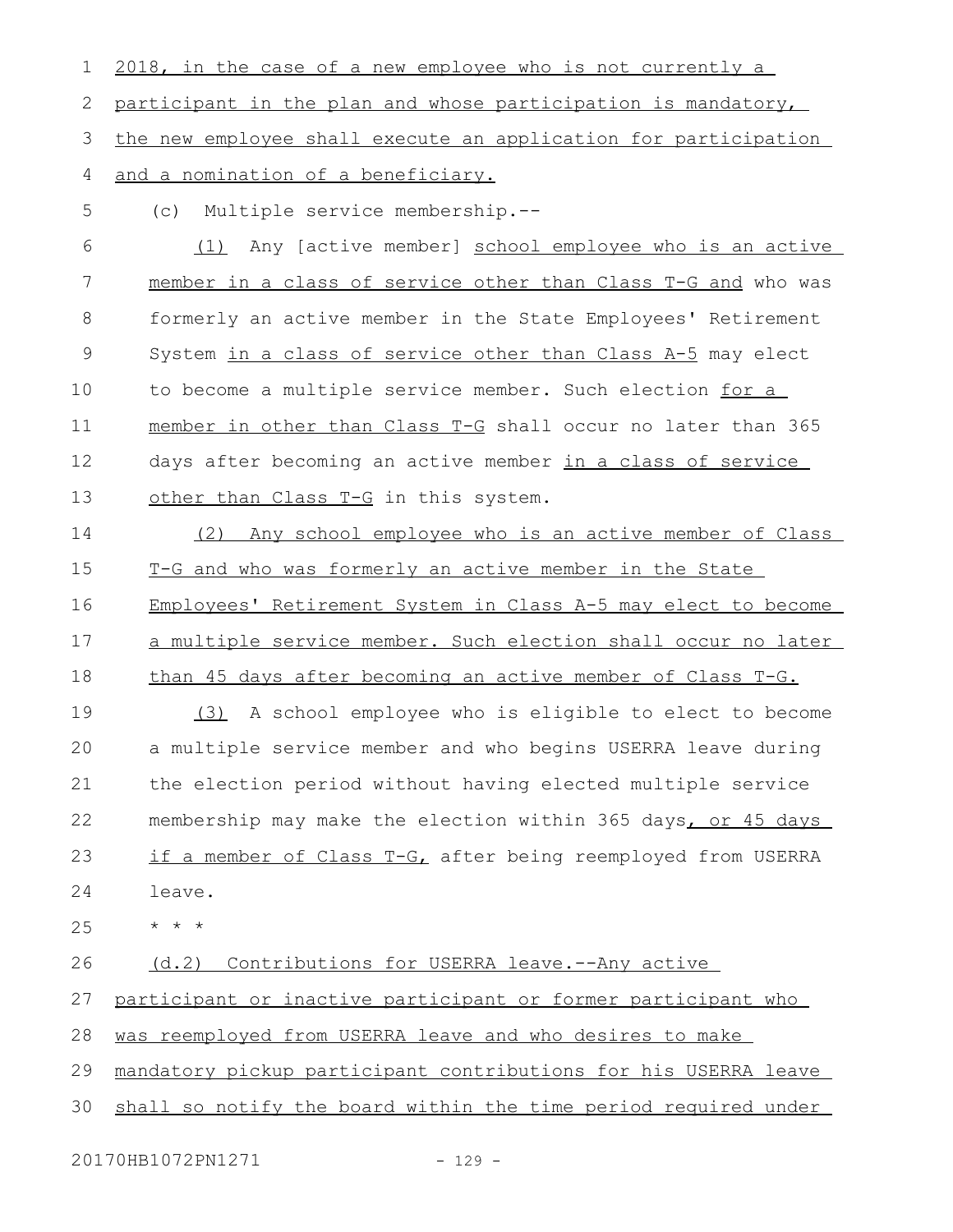38 U.S.C. Ch. 43 (relating to employment and reemployment rights of members of the uniformed services) and IRC § 414(u) of his desire to make such contributions. Upon making the permitted mandatory pickup participant contributions within the allowed time period, the employer shall make the corresponding employer defined contributions at the same time. (d.3) Voluntary contributions by a participant.--Any participant who desires to make voluntary contributions to be credited to his individual investment account shall notify the board and, upon compliance with the requirements, procedures and limitations established by the board in the plan document, may do so subject to the limitations under IRC §§ 401(a) and 415 and other applicable law. (e) Beneficiary for death benefits from system.--Every member shall nominate a beneficiary by written designation filed with the board to receive the death benefit or the benefit payable from the system under the provisions of Option 1. Such nomination may be changed at any time by the member by written designation filed with the board. A member may also nominate a contingent beneficiary or beneficiaries to receive the death benefit or the benefit payable under the provisions of Option 1. (e.1) Beneficiary for death benefits from plan.--Every participant shall nominate a beneficiary by written designation filed with the board as provided in section 8506 (relating to duties of employers) to receive the death benefit payable under section 8347 (relating to death benefits). A participant may also nominate a contingent beneficiary or beneficiaries to receive the death benefit provided under section 8408 (relating to death benefits). Such nomination may be changed at any time by the participant by written designation filed with the board. 1 2 3 4 5 6 7 8 9 10 11 12 13 14 15 16 17 18 19 20 21 22 23 24 25 26 27 28 29 30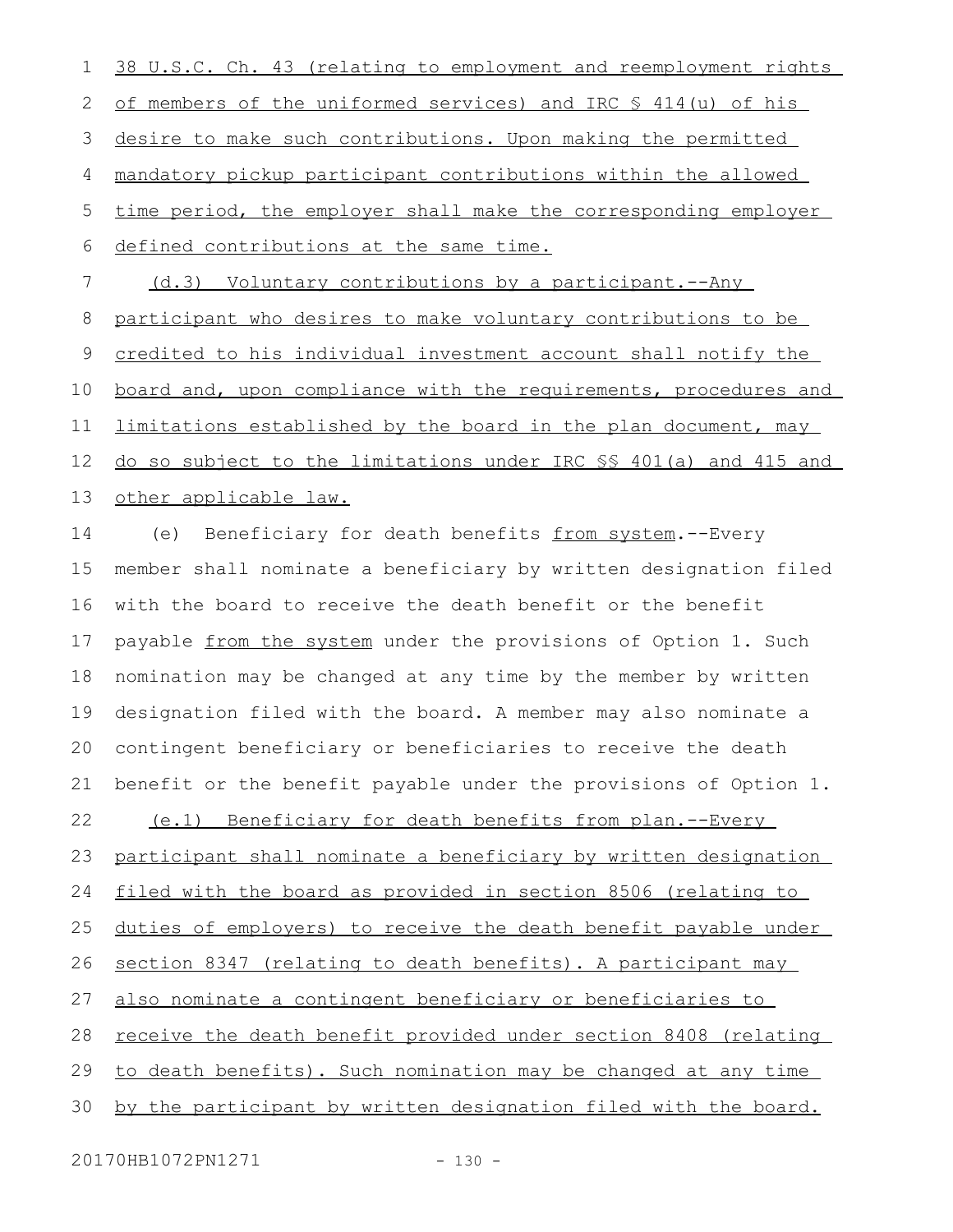(e.2) Beneficiary designation.--A school employee may designate or nominate different persons to be beneficiaries, survivor annuitants and successor payees for his benefits from the system and the plan. 1 2 3 4

(f) Termination of service by members.--Each member who terminates school service and who is not then a disability annuitant shall execute on or before the date of termination of service a written application, duly attested by the member or his legally constituted representative, electing to do one or more of the following: 5 6 7 8 9 10

(1) Withdraw his accumulated deductions, if eligible. (2) Vest his retirement rights, if eligible, and if he is a joint coverage member, and so desires, elect to become a full coverage member and agree to pay within 30 days of the date of termination of service the lump sum required. 11 12 13 14 15

(3) Receive an immediate annuity, if eligible, and may, if he is a joint coverage member, elect to become a full coverage member and agree to pay within 30 days of date of termination of service the lump sum required. 16 17 18 19

\* \* \*  $20$ 

(g.1) Deferral of retirement rights.--If a participant 21

terminates school service and does not commence receiving a 22

distribution, he shall nominate a beneficiary by written 23

designation filed with the board, and he may anytime thereafter, 24

but no later than his required beginning date, withdraw the 25

vested accumulated total defined contributions standing to his 26

credit or apply for another form of distribution required by law 27

or authorized by the board. 28

\* \* \* 29

Section 119. Sections 8521(b), 8522, 8524, 8525 and 8531 of 30

20170HB1072PN1271 - 131 -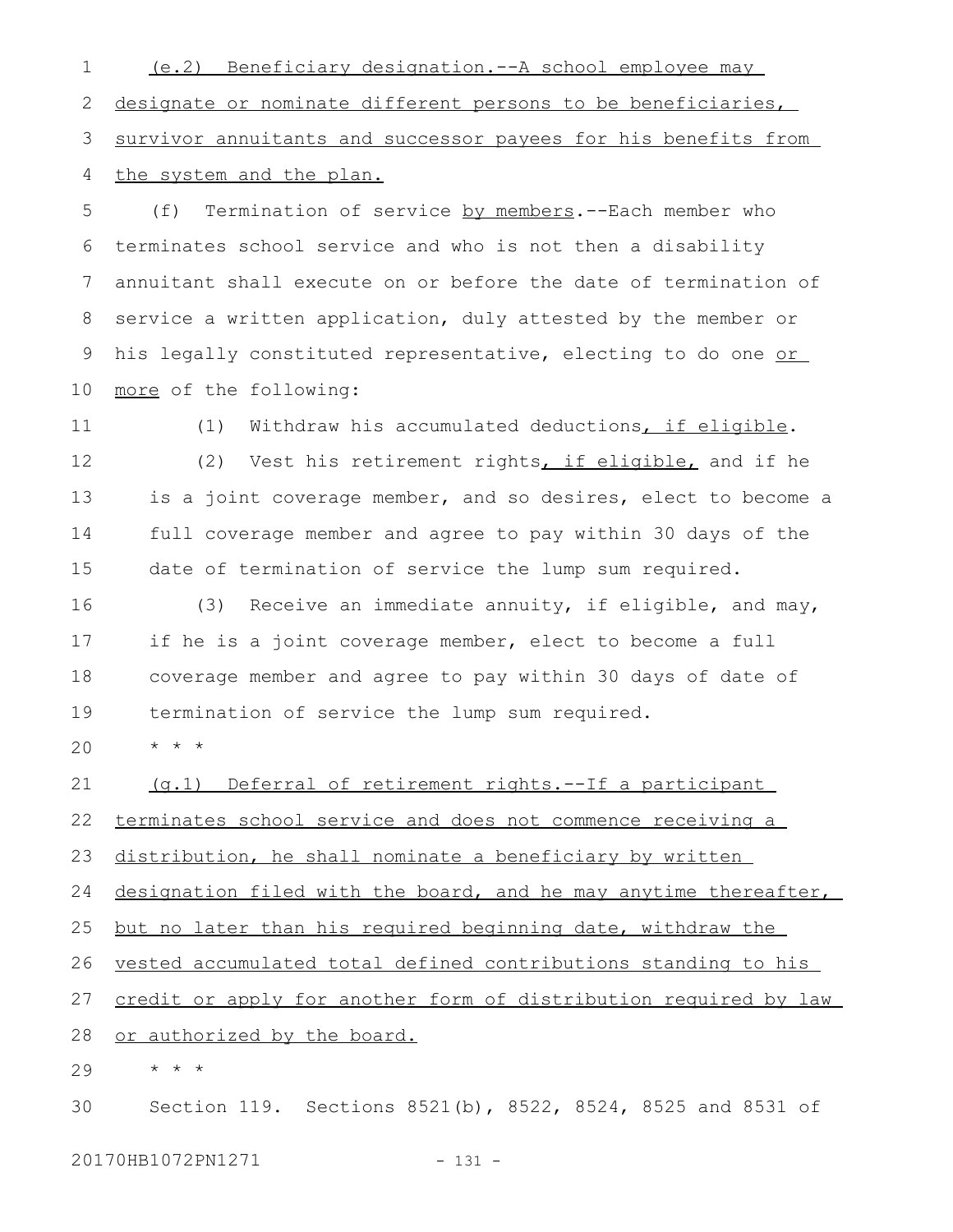Title 24 are amended to read: 1

§ 8521. Management of fund and accounts. 2

\* \* \* 3

(b) Crediting of interest.--The board annually shall allow statutory interest, excluding the individual investment accounts, to the credit of the members' savings account on the mean amount of the accumulated deductions of all members for whom interest is payable for the preceding year and valuation interest on the mean amount of the annuity reserve account for the preceding year to the credit of that account. The board annually shall allow valuation interest calculated on the mean amount for the preceding year of the balance in the State accumulation account excluding any earnings of the fund credited to the account during that year. In the event the total earnings for the year do not exceed 5 1/2% of the mean amount for the preceding year of the total assets of the fund less earnings credited to the fund during that year plus the administrative expenses of the board, the difference required to be appropriated from the General Fund shall be credited to the State accumulation account. 4 5 6 7 8 9 10 11 12 13 14 15 16 17 18 19 20

\* \* \* 21

§ 8522. Public School Employees' Retirement Fund. 22

(a) General rule.--The fund shall consist of all moneys in the several separate funds in the State Treasury set apart to be used under the direction of the board for the benefit of members of the system; and the Treasury Department shall credit to the fund all moneys received from the Department of Revenue arising from the contributions relating to or on behalf of the members of the system required under the provisions of Chapter 83 (relating to membership, contributions and benefits) and all 23 24 25 26 27 28 29 30

20170HB1072PN1271 - 132 -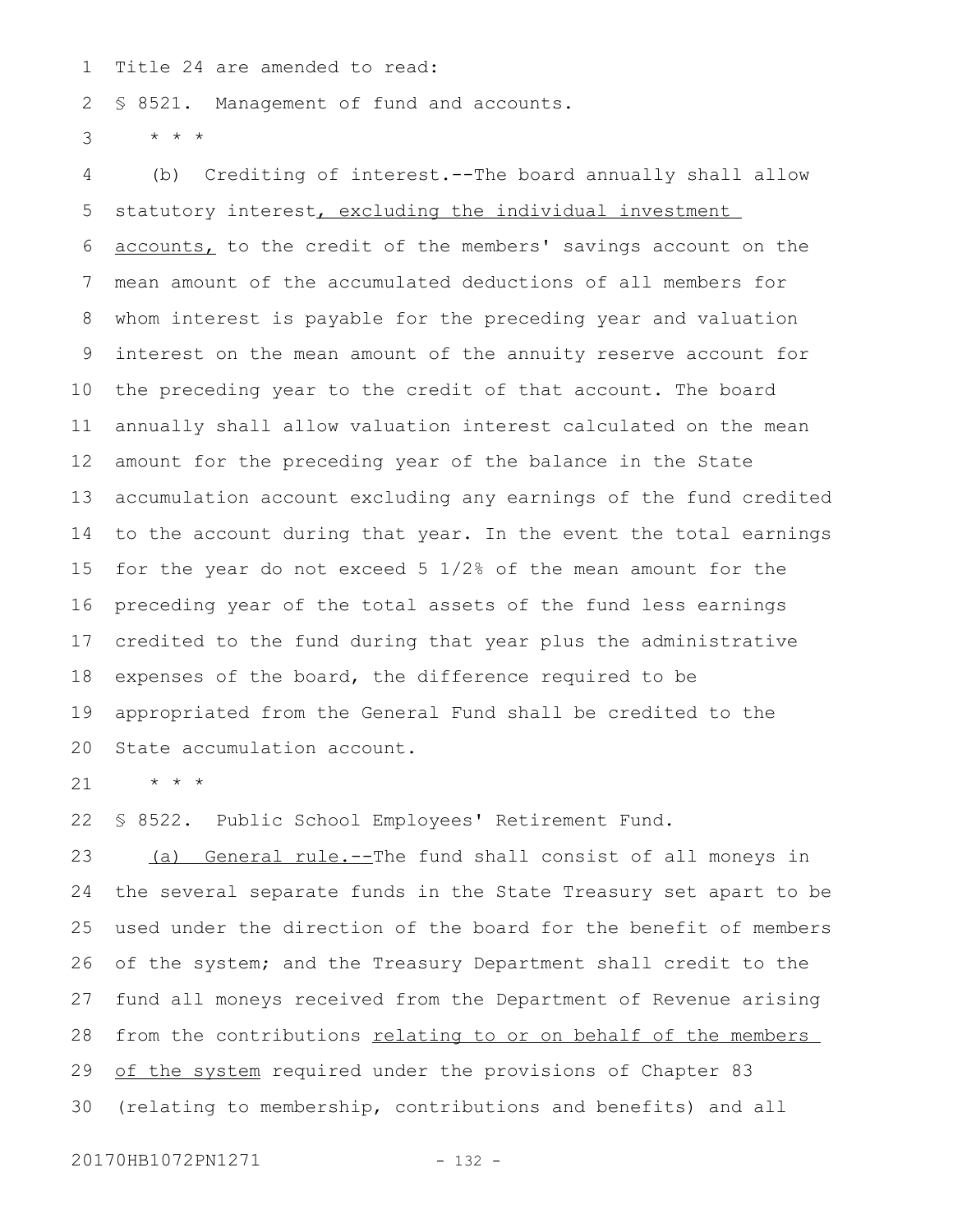earnings from investments or moneys of said fund. There shall be established and maintained by the board the several ledger accounts specified in sections 8523 (relating to members' savings account), 8524 (relating to State accumulation account), 8525 (relating to annuity reserve account) and 8526 (relating to health insurance account). 1 2 3 4 5 6

(b) Individual investment accounts and trust. -- The 7

individual investment accounts that are part of the trust shall 8

not be part of the fund. Mandatory pickup participant 9

contributions, voluntary contributions and employer defined 10

contributions made under this part and any income earned by the 11

investment of such contributions shall not be paid or credited 12

to the fund but instead shall be paid to the trust and credited 13

to the individual investment accounts. 14

§ 8524. State accumulation account. 15

The State accumulation account shall be the ledger account to which shall be credited all contributions of the Commonwealth and other employers as well as the earnings of the fund, except the premium assistance contributions and earnings thereon in the health insurance account. Valuation interest shall be allowed on the total amount of such account less any earnings of the fund credited during the year. The reserves necessary for the payment of annuities and death benefits resulting from membership in the system as approved by the board and as provided in Chapter 83 (relating to membership, contributions and benefits) shall be transferred from the State accumulation account to the annuity reserve account. At the end of each year the required interest shall be transferred from the State accumulation account to the credit of the members' savings account and the annuity reserve account. The administrative expenses of the board shall be 16 17 18 19 20 21 22 23 24 25 26 27 28 29 30

20170HB1072PN1271 - 133 -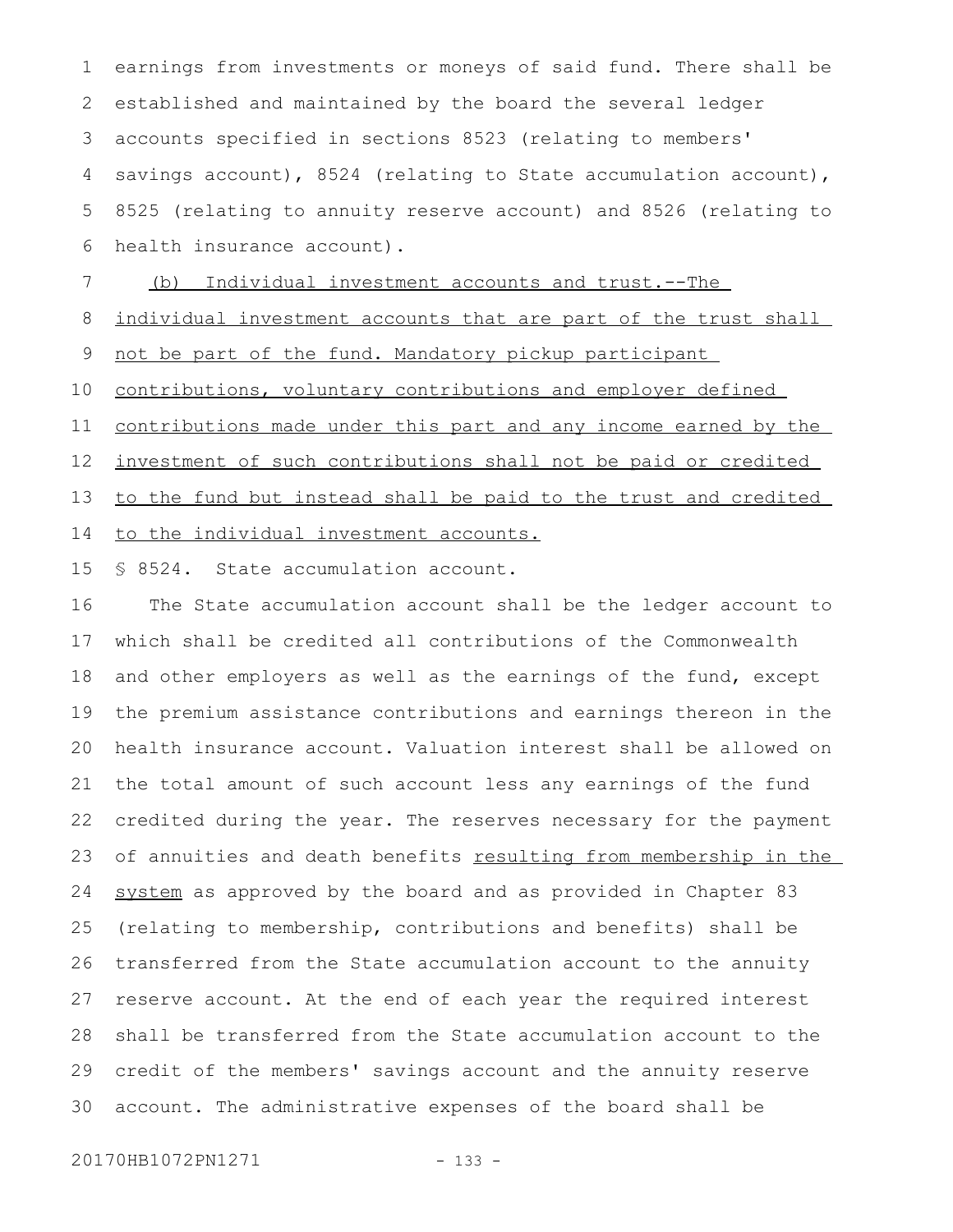charged to the State accumulation account. Employer defined 1

contributions, mandatory pickup contributions and a 2

participant's voluntary contributions, together with any income 3

or interest earned thereon, may be temporarily placed into the 4

State accumulation account pending allocation or distribution 5

to the participant's individual investment account. 6

§ 8525. Annuity reserve account. 7

(a) Credits and charges to account.--The annuity reserve account shall be the ledger account to which shall be credited the reserves held for the payment of annuities and death benefits resulting from membership in the system on account of all annuitants and the contributions from the Commonwealth and other employers as determined in accordance with section 8328 (relating to actuarial cost method) for the payment of the supplemental annuities provided in sections 8348 (relating to supplemental annuities), 8348.1 (relating to additional supplemental annuities), 8348.2 (relating to further additional supplemental annuities), 8348.3 (relating to supplemental annuities commencing 1994), 8348.4 (relating to special supplemental postretirement adjustment), 8348.5 (relating to supplemental annuities commencing 1998), 8348.6 (relating to supplemental annuities commencing 2002) and 8348.7 (relating to supplemental annuities commencing 2003). The annuity reserve account shall be credited with valuation interest. After the transfers provided in sections 8523 (relating to members' savings account) and 8524 (relating to State accumulation account), all annuity and death benefit payments shall be charged to the annuity reserve account and paid from the fund. (b) Transfers from account.--Should an annuitant be subsequently restored to active service either as a member of 8 9 10 11 12 13 14 15 16 17 18 19 20 21 22 23 24 25 26 27 28 29 30

20170HB1072PN1271 - 134 -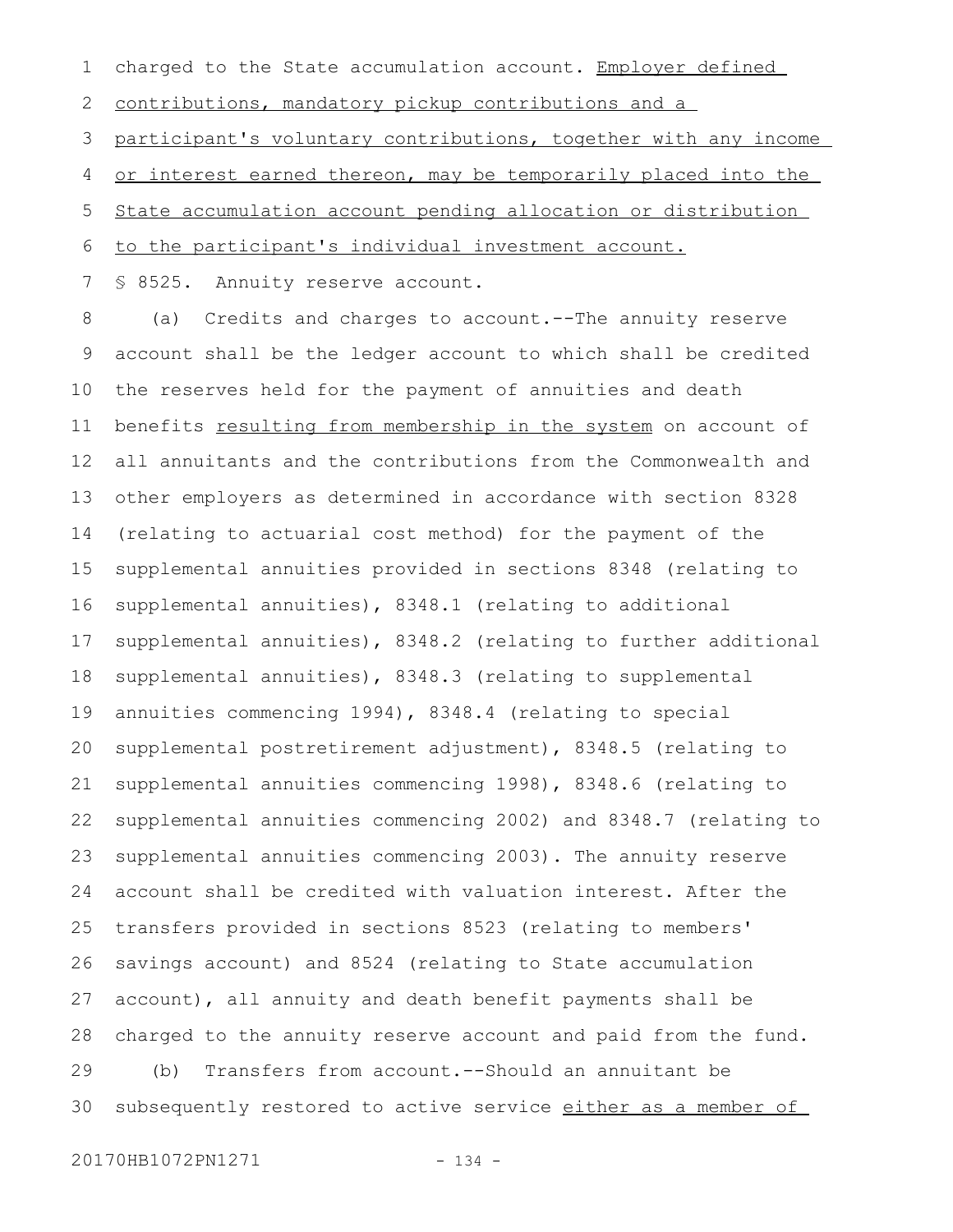the system or participant in the plan, the present value of his member's annuity at the time of reentry into school service shall be transferred from the annuity reserve account and placed to his individual credit in the members' savings account. In addition, the actuarial reserve for his annuity less the amount transferred to the members' savings account shall be transferred from the annuity reserve account to the State accumulation account. 1 2 3 4 5 6 7 8

§ 8531. State quarantee regarding the system. 9

Statutory interest charges payable, the maintenance of reserves in the fund, and the payment of all annuities and other benefits granted by the board from the system under the provisions of this part relating to the establishment and administration of the system are hereby made obligations of the Commonwealth. All income, interest, and dividends derived from deposits and investments of the system authorized by this part shall be used for the payment of the said obligations of the Commonwealth and shall not be used for any obligations of the plan or trust. 10 11 12 13 14 15 16 17 18 19

Section 120. Section 8533(a), (b) and (d) of Title 24 are amended and the section is amended by adding a subsection to read: 20 21 22

§ 8533. Taxation, attachment and assignment of funds. (a) General rule.--Except as provided in subsections (b), (c) and (d), the right of a person to a member's annuity, a State annuity, or retirement allowance, to the return of contributions, any benefit or right accrued or accruing to any person under the provisions of this part, and the moneys in the fund and the trust are hereby exempt from any State or municipal tax, [and exempt from] levy and sale, garnishment, attachment, 23 24 25 26 27 28 29 30

20170HB1072PN1271 - 135 -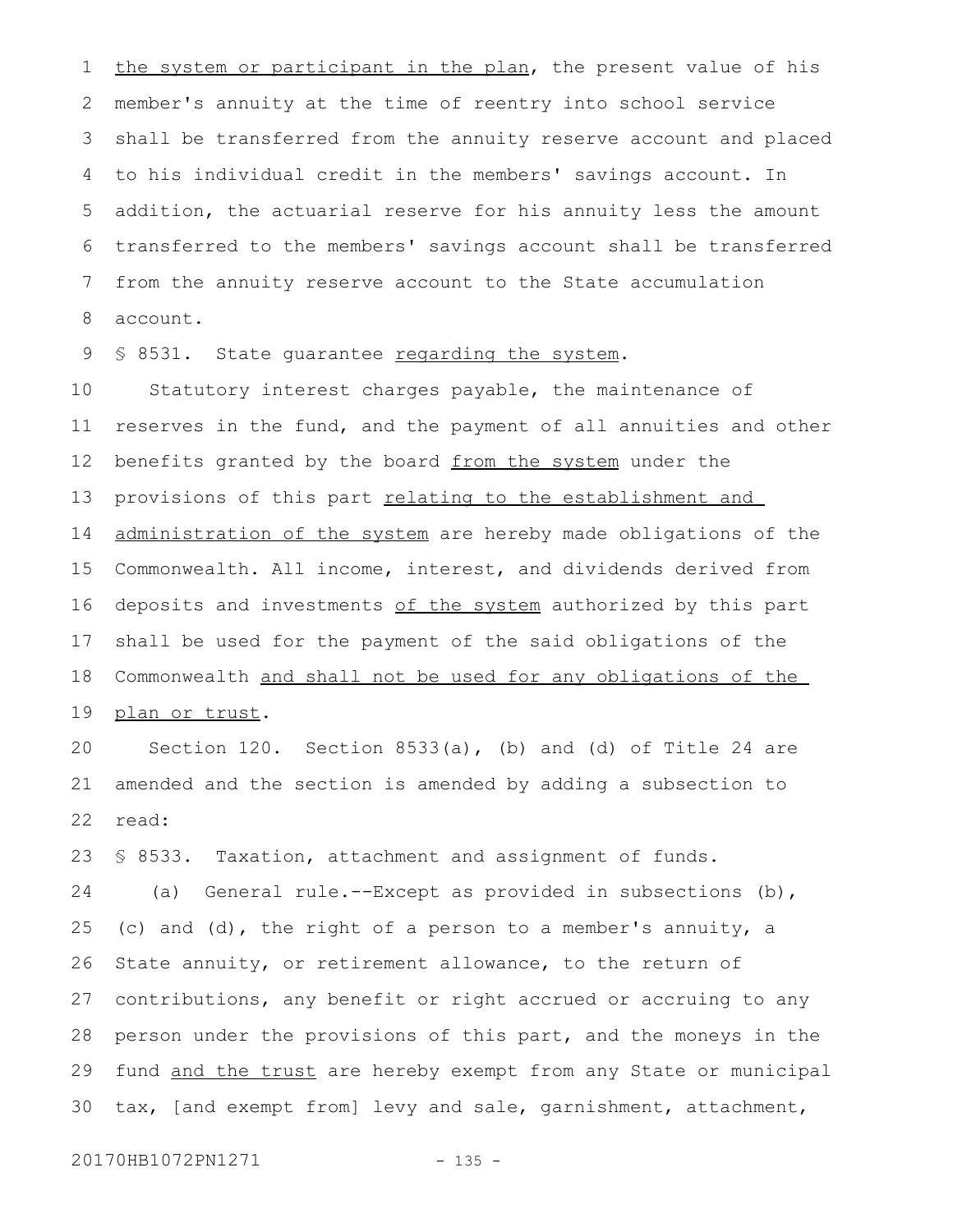| $\mathbf 1$ | or any other process whatsoever, and the provisions of Article       |
|-------------|----------------------------------------------------------------------|
| 2           | XIII.1 of the the act of April 9, 1929 (P.L.343, No.176), known      |
| 3           | as The Fiscal Code, and shall be unassignable.                       |
| 4           | (a.1) Individual investment accounts and distributions.--No          |
| 5           | participant or beneficiary, successor payee or alternate payee       |
| 6           | of a participant shall have the ability to commute, sell,            |
| 7           | assign, alienate, anticipate, mortgage, pledge, hypothecate,         |
| 8           | commutate or otherwise transfer or convey any benefit or             |
| 9           | interest in an individual investment account or rights to            |
| 10          | receive or direct distributions under this part or under             |
| 11          | agreements entered into under this part except as otherwise          |
| 12          | <u>provided in this part and in the case of either a member or a</u> |
| 13          | participant.                                                         |
| 14          | Forfeiture.--<br>(b)                                                 |
| 15          | Rights under this part shall be subject to<br>(1)                    |
| 16          | forfeiture as provided by the act of July 8, 1978 (P.L.752,          |
| 17          | No.140), known as the Public Employee Pension Forfeiture Act.        |
| 18          | Forfeitures under this subsection or under any other                 |
| 19          | provision of law may not be applied to increase the benefits         |
| 20          | that any member would otherwise receive under this part.             |
| 21          | Notwithstanding paragraph (1) and the provisions of<br>(2)           |
| 22          | section 16(b) of Article V of the Constitution of                    |
| 23          | Pennsylvania, the act of July 8, 1978 (P.L.752, No.140),             |
| 24          | known as the Public Employee Pension Forfeiture Act and 42           |
| 25          | Pa.C.S. § 3352 (relating to pension rights), the accumulated         |
| 26          | mandatory participant contributions and accumulated voluntary        |
| 27          | contributions standing to the credit of a participant shall          |
| 28          | not be forfeited but shall be available for payment of fines         |
| 29          | and restitution as provided by law. Amounts in the trust that        |
| 30          | have been ordered to be distributed to an alternate payee as         |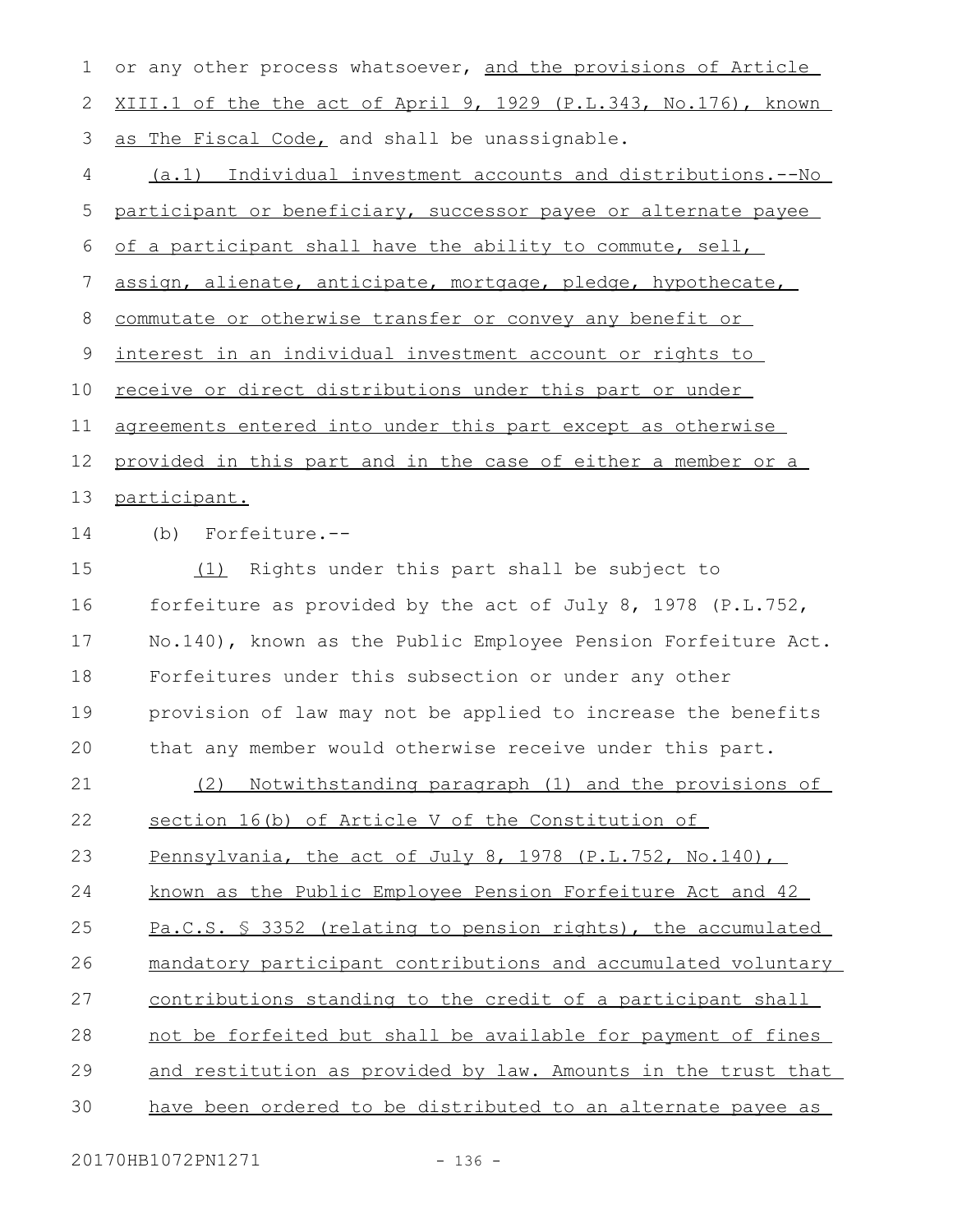the result of an equitable distribution of marital property as part of an approved domestic relations order entered before the date of the order or action in a court or other tribunal resulting in a forfeiture of a participant's interest in the trust shall not be subject to the provisions of section 16(b) of the Article V of the Constitution of Pennsylvania, the Public Employee Pension Forfeiture Act or 42 Pa.C.S. § 3352. Any accumulated employer defined contributions forfeited as a result of this subsection or other law shall be retained by the board and used for the payment of expenses of the plan. \* \* \* 1 2 3 4 5 6 7 8 9 10 11 12

(d) Direct rollover.--Effective with distributions made on or after January 1, 1993, and notwithstanding any other provision of this part to the contrary, a distributee may elect, at the time and in the manner prescribed by the board, to have any portion of an eligible rollover distribution paid directly to an eligible retirement plan by way of a direct rollover. For purposes of this subsection, a "distributee" includes a member  $[and]$ , a participant, a member's surviving spouse  $[and]$ , a participant's surviving spouse, a member's former spouse who is an alternate payee under an approved domestic relations order[.] and a participant's former spouse who is an alternate payee under an approved domestic relations order and anyone else authorized under IRC and the plan terms approved by the board to have an eligible rollover distribution paid directly to an eligible retirement plan by way of a direct rollover. For purposes of this subsection, the term "eligible rollover distribution" has the meaning given such term by IRC  $$ 402(f)(2)$ (A) and "eligible retirement plan" has the meaning given such 13 14 15 16 17 18 19 20 21 22 23 24 25 26 27 28 29 30

20170HB1072PN1271 - 137 -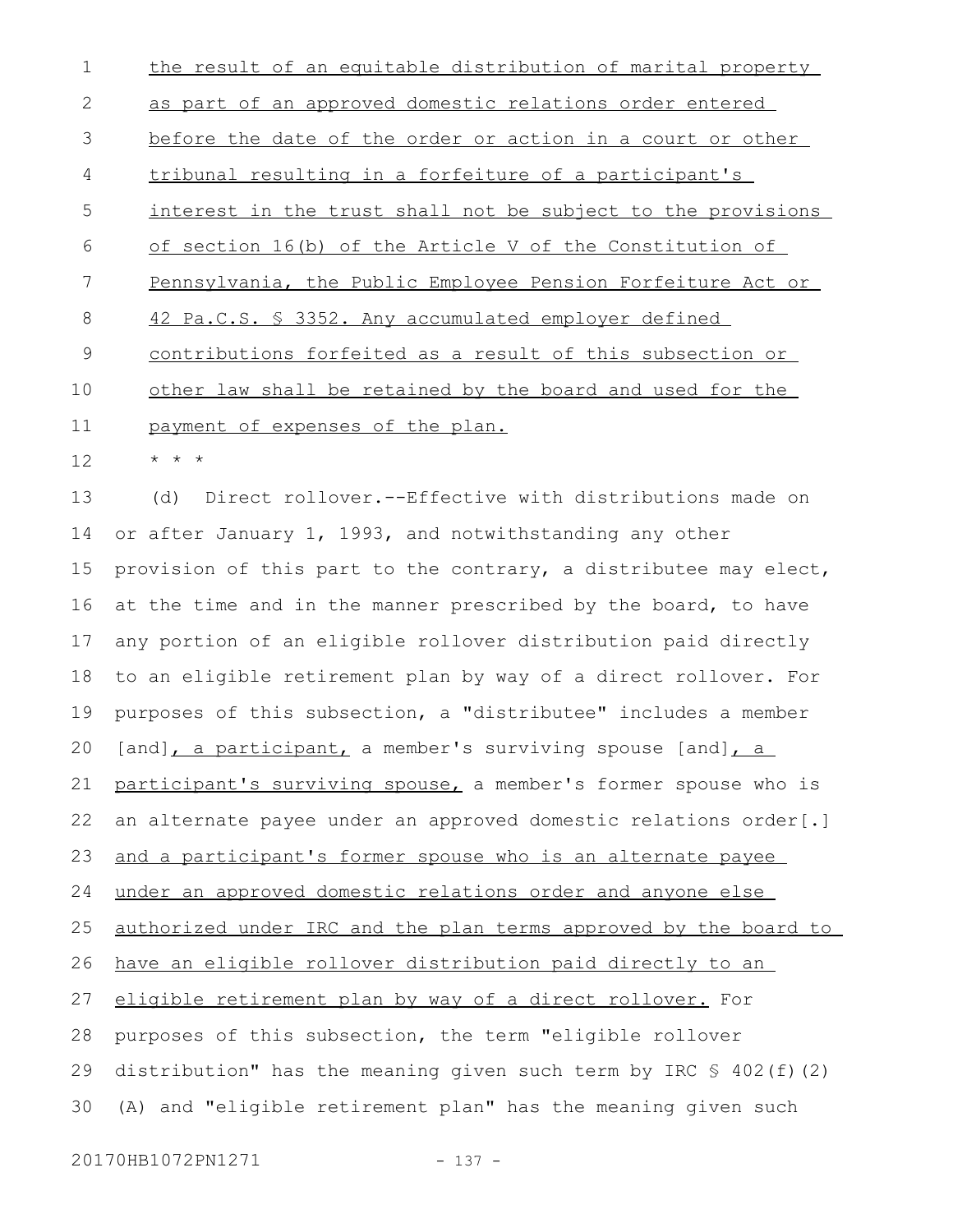term by IRC § 402(c)(8)(B), except that a qualified trust shall be considered an eligible retirement plan only if it accepts the distributee's eligible rollover distribution; however, in the case of an eligible rollover distribution to a surviving spouse, an eligible retirement plan is an "individual retirement account" or an "individual retirement annuity" as those terms are defined in IRC § 408(a) and (b). 1 2 3 4 5 6 7

Section 121. Sections 8533.1, 8533.2, 8533.3 and 8533.4(a) of Title 24 are amended to read: 8 9

§ 8533.1. Approval of domestic relations orders. 10

(a) Certification regarding members.--A domestic relations order pertaining to a member of the system shall be certified as an approved domestic relations order by the secretary of the board, or his designated representative, only if [such] the order meets all of the following: 11 12 13 14 15

(1) Requires the system to provide any type or form of benefit or any option applicable to members already provided under this part. 16 17 18

(2) Requires the system to provide no more than the total amount of benefits than the member would otherwise receive (determined on the basis of actuarial value) unless increased benefits are paid to the member or alternate payee based upon cost-of-living increases or increases based on other than actuarial value. 19  $20$ 21 22 23 24

(3) Specifies the amount or percentage of the member's benefits to be paid by the system to each such alternate payee or the manner in which the amount or percentage is to be determined. 25 26 27 28

(4) Specifies the retirement option to be selected by the member upon retirement or states that the member may 29 30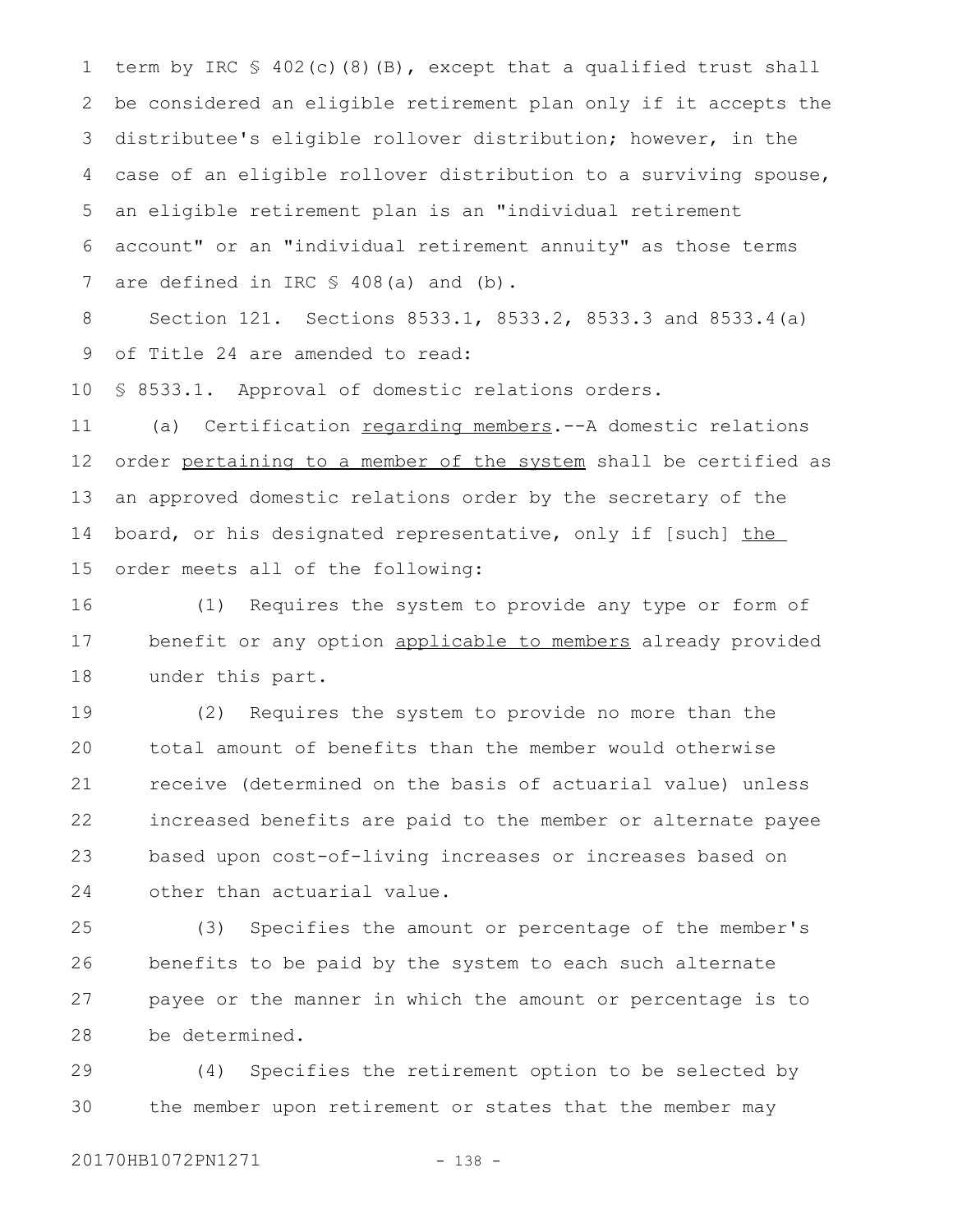select any retirement option offered by this part upon retirement. 1 2

(5) Specifies the name and last known mailing address, if any, of the member and the name and last known mailing address of each alternate payee covered by the order and states that it is the responsibility of each alternate payee to keep a current mailing address on file with the system. 3 4 5 6 7

(6) Does not grant an alternate payee any of the rights, options or privileges of a member under this part. 8 9

(7) Requires the member to execute an authorization allowing each alternate payee to monitor the member's compliance with the terms of the domestic relations order through access to information concerning the member maintained by the system. 10 11 12 13 14

(a.1) Certification regarding participants.--A domestic relations order pertaining to a participant shall be certified as an approved domestic relations order by the secretary of the board, or his designated representative, only if the order meets all of the following: 15 16 17 18 19

(1) Does not require the segregation of the alternate payee's share of the participant's individual investment  $20$ 21

account into a subaccount or newly established individual 22

- account titled in the name of the alternate payee. 23
- (2) Does not require the plan to recover or distribute any funds which were distributed to the participant or at the 24 25

participant's direction prior to the approval of the domestic 26

- relations order by the secretary of the board or his 27
- designated representative. 28
- (3) Requires the plan to pay to the alternate payee no more than the lesser of the vested amount of the 29 30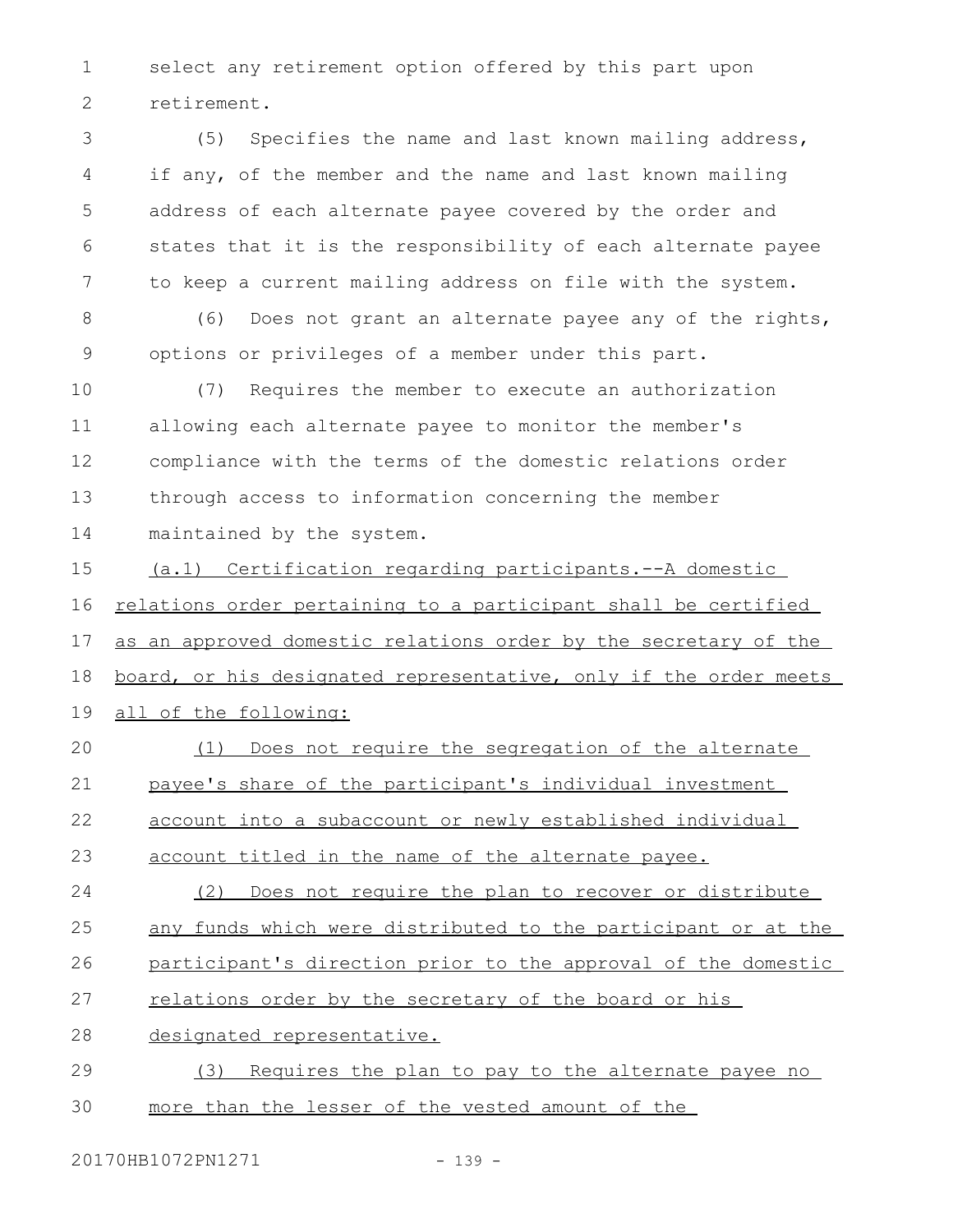| $\mathbf 1$   | participant's individual investment account specified by the  |
|---------------|---------------------------------------------------------------|
| 2             | domestic relations order or the vested amount of the          |
| 3             | participant's individual investment account as of the date of |
| 4             | the transfer of the alternate payee's share to the alternate  |
| 5             | payee.                                                        |
| 6             | (4) States that the plan shall not be required to recoup      |
| 7             | or make good for losses in value to the participant's         |
| 8             | individual investment account incurred between the date of    |
| $\mathcal{G}$ | the valuation of the account used for equitable distribution  |
| 10            | purposes and the date of distribution to the alternate payee. |
| 11            | Specifies the amount or percentage of the<br>(5)              |
| 12            | participant's individual investment account to be paid to the |
| 13            | alternate payee and the date upon which such valuation is     |
| 14            | based.                                                        |
| 15            | (6)<br>Specifies the name and last known mailing address,     |
| 16            | if any, of the participant and the name and last known        |
| 17            | mailing address of each alternate payee covered by the order  |
| 18            | and states that it is the responsibility of each alternate    |
| 19            | payee to keep a current mailing address on file with the      |
| 20            | <u>plan.</u>                                                  |
| 21            | Does not grant an alternate payee the rights,<br>(7)          |
| 22            | privileges or options available to a participant.             |
| 23            | In the case of a participant who has not yet begun<br>(8)     |
| 24            | to receive distributions as of the date the domestic          |
| 25            | relations order is approved by the secretary of the board or  |
| 26            | his designated representative, requires the immediate         |
| 27            | distribution of the alternate payee's share of the            |
| 28            | participant's individual investment account, which may be     |
| 29            | made by direct payment, eligible rollover or trustee-to-      |
| 30            | trustee transfer to another eligible plan or qualified        |

20170HB1072PN1271 - 140 -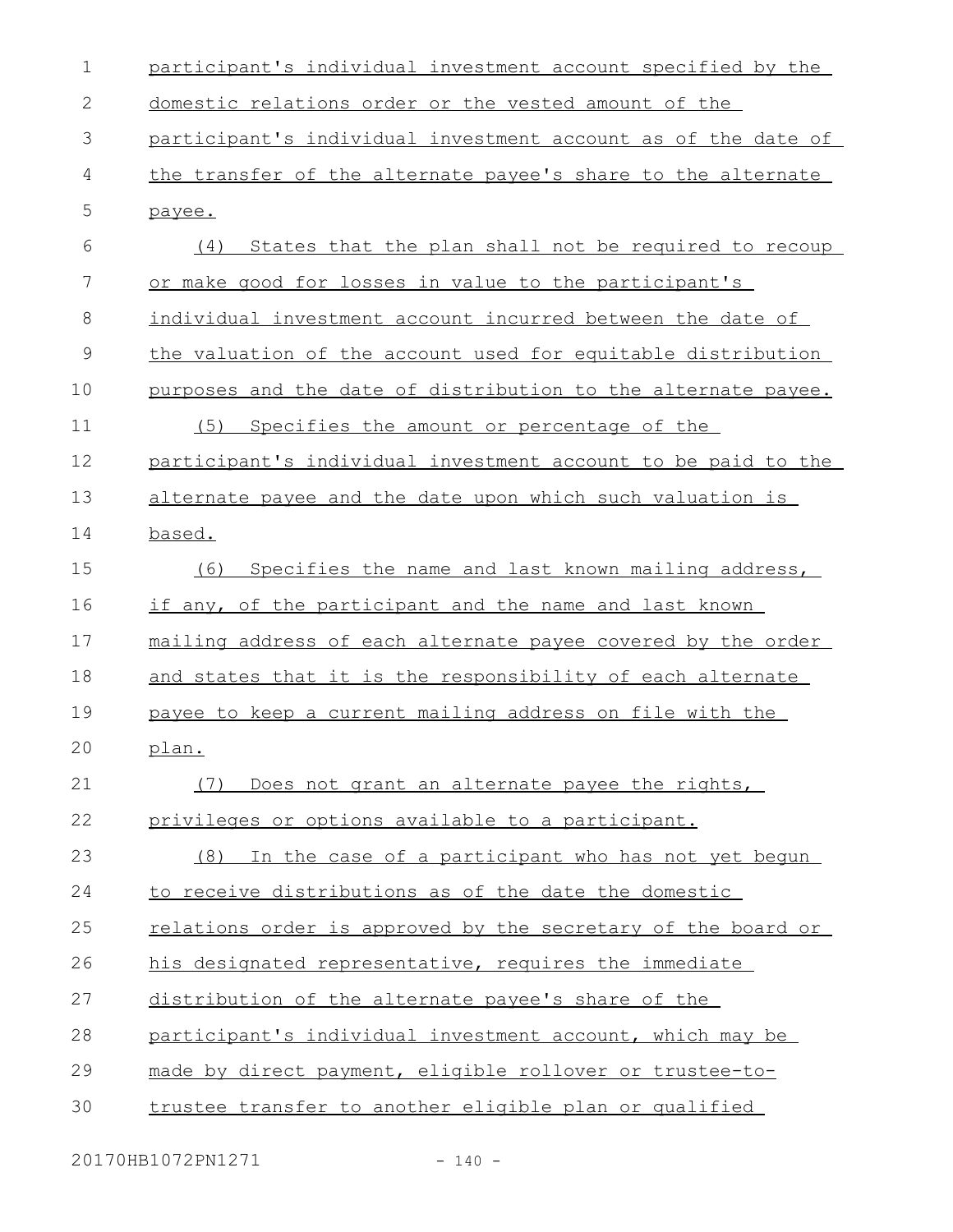account owned by the alternate payee. 1

(9) In the case of a participant who is currently receiving distributions from the plan as of the date the domestic relations order is approved by the secretary of the board or his designated representative, may not order the board to pay the alternate payee more than the balance available in the participant's individual investment account as of the date the order is approved or require that distributions continue to the alternate payee after the death of the participant and final settlement of the participant's individual investment account. 2 3 4 5 6 7 8 9 10 11

(b) Determination by secretary.--Within a reasonable period of time after receipt of a domestic relations order, the secretary of the board, or his designated representative, shall determine whether this order is an approved domestic relations order and notify the member or participant and each alternate payee of this determination. Notwithstanding any other provision of law, the exclusive remedy of any member, participant or alternate payee aggrieved by a decision of the secretary of the board, or his designated representative, shall be the right to an adjudication by the board under 2 Pa.C.S. Ch. 5 (relating to practice and procedure) with appeal therefrom to the Commonwealth Court under 2 Pa.C.S. Ch. 7 (relating to judicial review) and 42 Pa.C.S. § 763(a)(1) (relating to direct appeals from government agencies). 12 13 14 15 16 17 18 19 20 21 22 23 24 25

(c) Other orders.--The requirements for approval identified in [subsection (a)] subsections (a) and (a.1) shall not apply to any domestic relations order which is an order for support as that term is defined in 23 Pa.C.S. § 4302 (relating to definitions) or an order for the enforcement of arrearages as 26 27 28 29 30

20170HB1072PN1271 - 141 -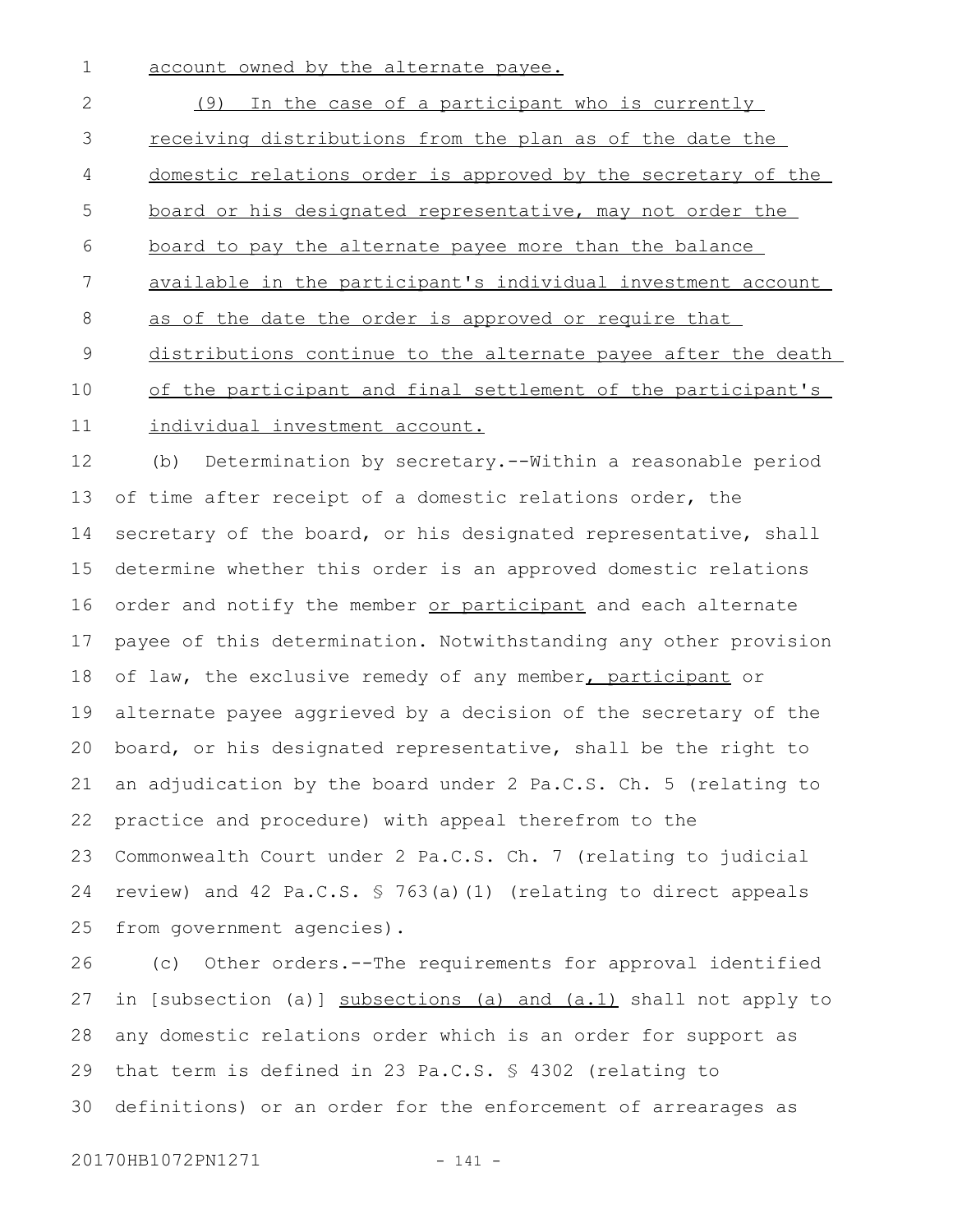provided in 23 Pa.C.S. § 3703 (relating to enforcement of arrearages). These orders shall be approved to the extent that they do not attach moneys in excess of the limits on attachments as established by the laws of this Commonwealth and the United States[.], require distributions of benefits in a manner that would violate the laws of the United States, any other state or this Commonwealth or require the distribution of funds for support or enforcement of arrearages against any participant who is not receiving distributions from the plan at the time such order is entered. These orders may be approved notwithstanding any other provision of this part or the plan that would otherwise require a distribution of accumulated employer defined contributions in the form of an annuity or to require the 1 2 3 4 5 6 7 8 9 10 11 12 13

## purchase of an annuity. 14

(d) Obligation discharged.--Only the requirements of this part and any regulations promulgated hereunder shall be used to govern the approval or disapproval of a domestic relations order. Therefore, if the secretary of the board, or his designated representative, acts in accordance with the provisions of this part and any promulgated regulations in approving or disapproving a domestic relations order, then the obligations of the system or plan with respect to such approval or disapproval shall be discharged. 15 16 17 18 19 20 21 22 23

§ 8533.2. Irrevocable beneficiary. 24

Notwithstanding any other provision of this part, a domestic relations order may provide for an irrevocable beneficiary. A domestic relations order requiring the nomination of an irrevocable beneficiary shall be deemed to be one that requires a member or participant to nominate an alternate payee as a beneficiary and that prohibits the removal or change of that 25 26 27 28 29 30

20170HB1072PN1271 - 142 -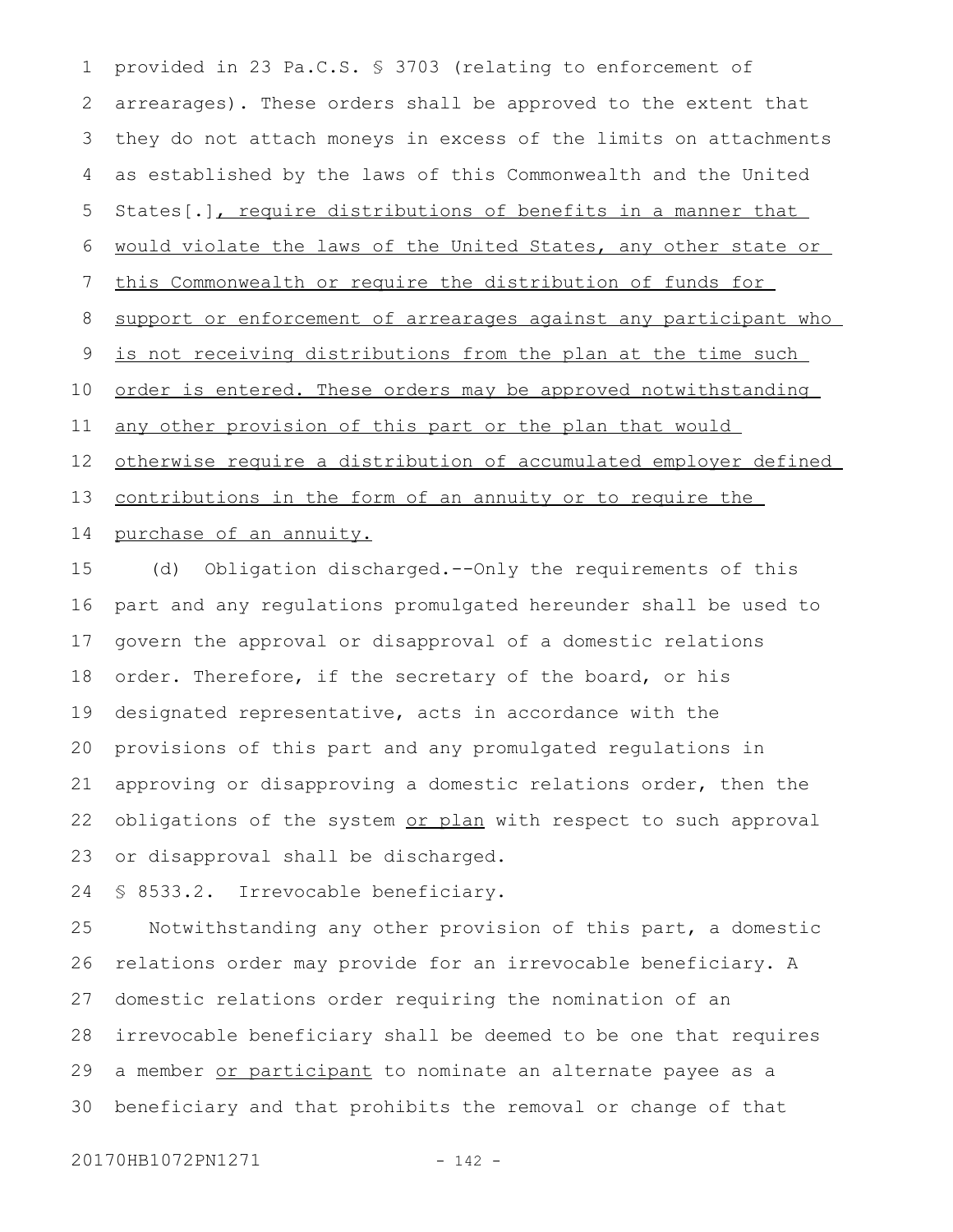beneficiary without approval of a court of competent jurisdiction, except by operation of law. Such a domestic relations order may be certified as an approved domestic relations order by the secretary of the board, or his designated representative, after the member or participant makes such nomination, in which case the irrevocable beneficiary so ordered by the court cannot be changed by the member or participant without approval by the court. 1 2 3 4 5 6 7 8

§ 8533.3. Irrevocable survivor annuitant. 9

Notwithstanding any other provisions of this part, a domestic relations order may provide for an irrevocable survivor annuitant pertaining to a member. A domestic relations order requiring the designation of an irrevocable survivor annuitant shall be deemed to be one that requires a member to designate an alternate payee as a survivor annuitant and that prohibits the removal or change of that survivor annuitant without approval of a court of competent jurisdiction, except by operation of law. Such a domestic relations order may be certified as an approved domestic relations order by the secretary of the board, or his designated representative, in which case the irrevocable survivor annuitant so ordered by the court cannot be changed by the member without approval by the court. A person ineligible to be designated as a survivor annuitant may not be designated an irrevocable survivor annuitant. 10 11 12 13 14 15 16 17 18 19 20 21 22 23 24

§ 8533.4. Amendment of approved domestic relations orders. (a) Deceased alternate payee.--In the event that the alternate payee predeceases the member or participant and there are benefits payable to the alternate payee, the divorce court may amend the approved domestic relations order to substitute a person for the deceased alternate payee to receive any benefits 25 26 27 28 29 30

20170HB1072PN1271 - 143 -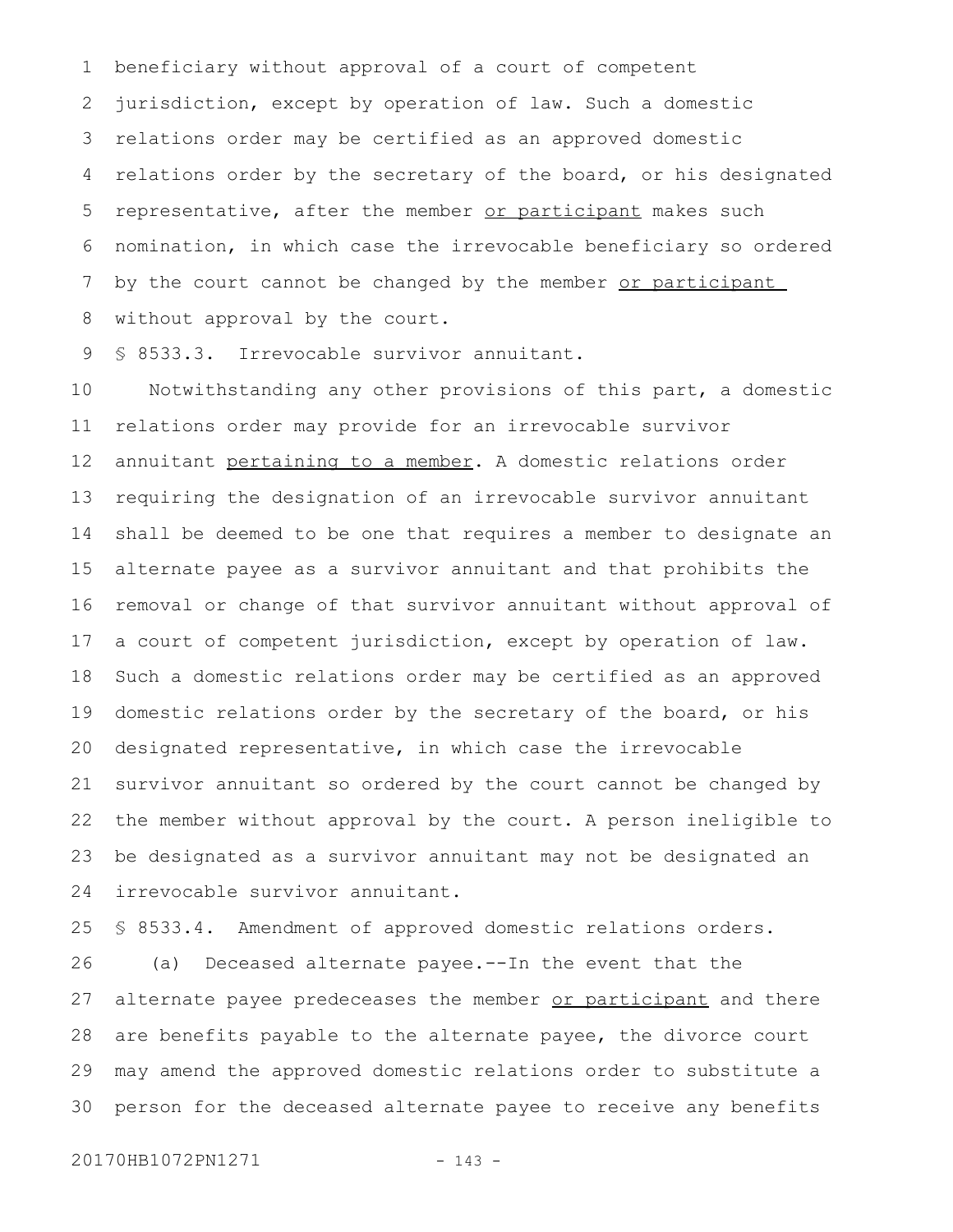payable to the deceased alternate payee. 1

\* \* \* 2

Section 122. Title 24 is amended by adding a section to read: 3 4

§ 8533.5. Irrevocable successor payee. 5

(a) Condition.--Notwithstanding any other provisions of this 6

part, a domestic relations order pertaining to a participant may 7

provide for an irrevocable successor payee, only if the 8

participant is receiving a payment pursuant to a payment option 9

provided by the board that allows for a successor payee. 10

(b) Determination.--A domestic relations order requiring the 11

designation of an irrevocable successor payee shall be deemed to 12

be one that requires a participant who is receiving payments 13

from an annuity or other distribution option to designate an 14

alternate payee as a successor payee and that prohibits the 15

removal or change of that successor payee without approval of a 16

court of competent jurisdiction, except by operation of law. 17

(c) Certification.--A domestic relations order under 18

subsection (b) may be certified as an approved domestic 19

relations order by the secretary of the board, or his designated 20

representative, in which case the irrevocable successor payee 21

ordered by the court cannot be changed by the participant 22

without approval by the court. 23

(d) Ineligibility.--A person ineligible to be designated as 24

a successor payee may not be designated as an irrevocable 25

successor payee. A court may not name an irrevocable successor 26

payee if the alternate payee is eligible to receive a lump sum 27

distribution of the alternate payee's portion of the marital 28

portion of the pension benefit. 29

Section 123. Sections 8534 and 8535 of Title 24 are amended 30

20170HB1072PN1271 - 144 -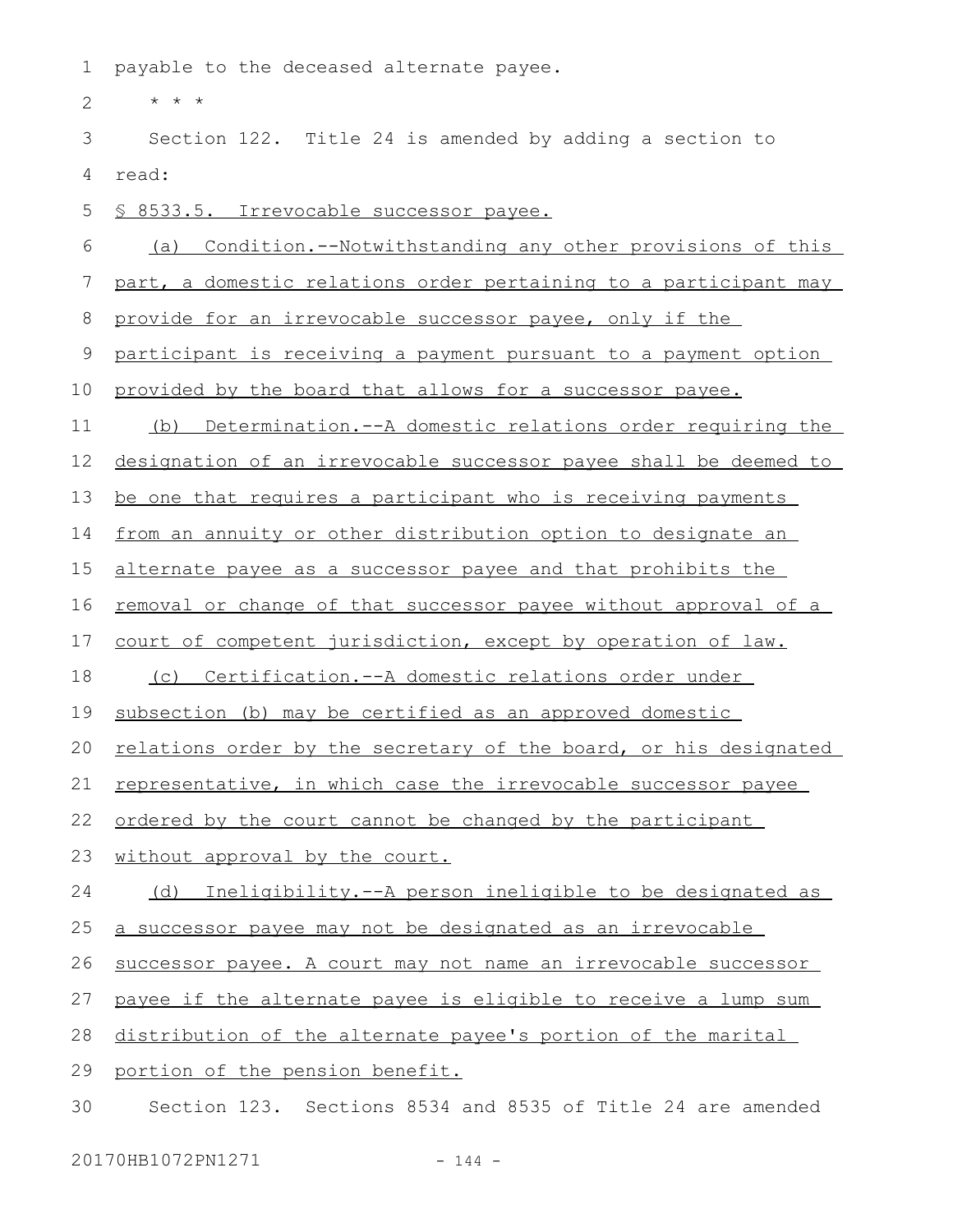to read: 1

§ 8534. Fraud and adjustment of errors. 2

(a) Penalty for fraud.--Any person who shall knowingly make any false statement or shall falsify or permit to be falsified any record or records of this system or plan in any attempt to defraud the system or plan as a result of such act shall be guilty of a misdemeanor of the second degree. 3 4 5 6 7

(b) Adjustment of errors.--Should any change or mistake in records result in any member, participant, beneficiary, [or], survivor annuitant or successor payee receiving from the system or plan more or less than he would have been entitled to receive had the records been correct, then regardless of the intentional or unintentional nature of the error and upon the discovery of such error, the board shall correct the error and if the error affects contributions to or payments from the system, then so far as practicable shall adjust the payments which may be made for and to such person in such a manner that the actuarial equivalent of the benefit to which he was correctly entitled shall be paid. If the error affects contributions to or payments from the plan, the board shall take such action as shall be provided for in the plan document. 8 9 10 11 12 13 14 15 16 17 18 19 20 21

§ 8535. Payments to school entities by Commonwealth. 22

For each school year beginning with the 1995-1996 school year and ending with the 2017-2018 school year, each school entity shall be paid by the Commonwealth for contributions based upon school service of active members of the system after June 30, 1995, as follows: 23 24 25 26 27

(1) The Commonwealth shall pay each school entity for contributions made to the Public School Employees' Retirement Fund based upon school service of all active members, 28 29 30

20170HB1072PN1271 - 145 -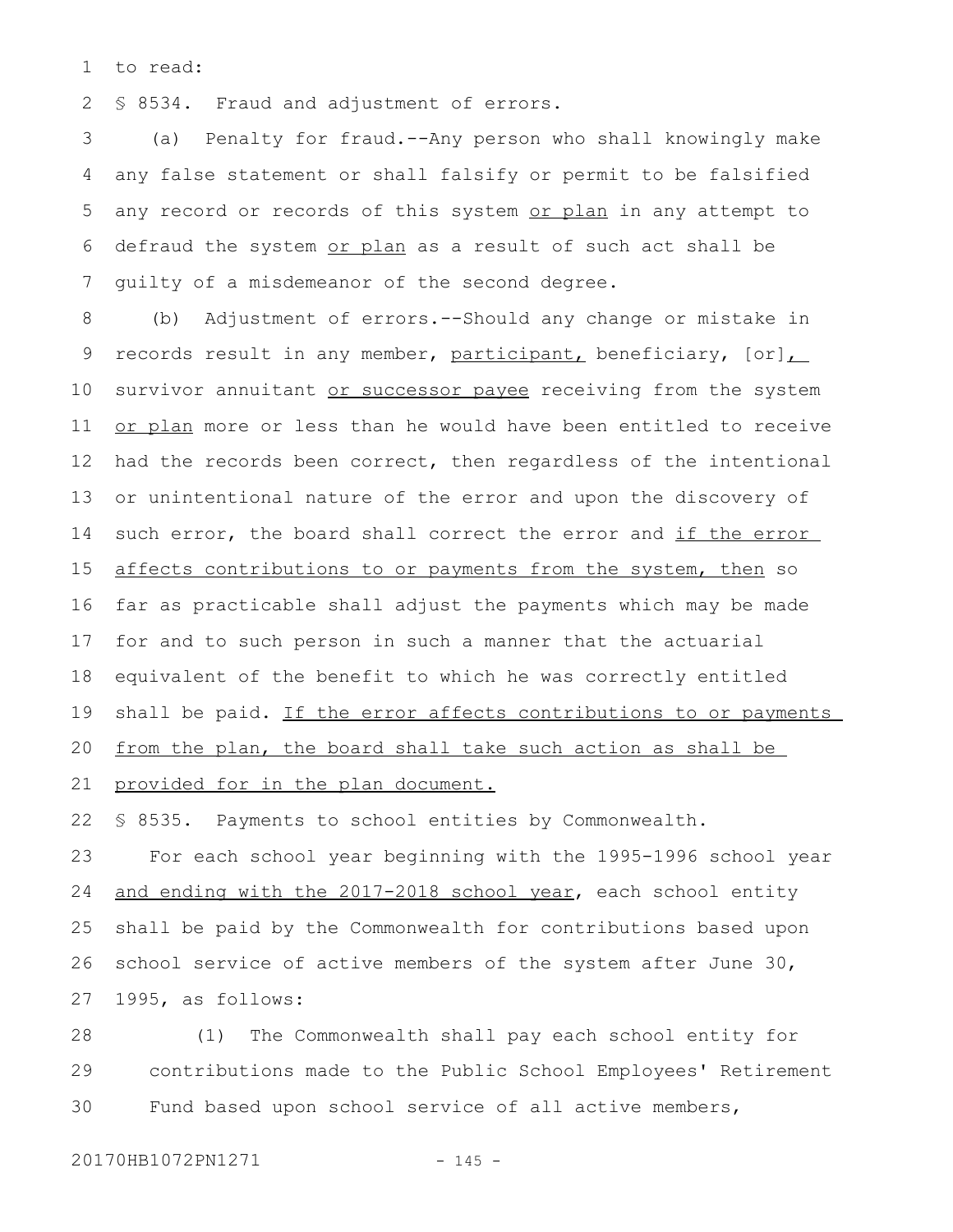including members on activated military service leave, whose effective dates of employment with their school entities are after June 30, 1994, and who also had not previously been employed by any school entity within this Commonwealth an amount equal to the amount certified by the Public School Employees' Retirement Board as necessary to provide, together with the members' contributions, reserves on account of prospective annuities, supplemental annuities and the premium assistance program as provided in this part in accordance with section 8328 (relating to actuarial cost method), multiplied by the market value/income aid ratio of the school entity. For no school year shall any school entity receive less than the amount that would result if the market value/income aid ratio as defined in section 2501(14.1) of the Public School Code [of 1949] was 0.50. 1 2 3 4 5 6 7 8 9 10 11 12 13 14 15

(2) The Commonwealth shall pay each school entity for contributions made to the Public School Employees' Retirement Fund based upon school service of all active members, including members on activated military service leave, who are not described in paragraph (1), one-half of the amount certified by the Public School Employees' Retirement Board as necessary to provide, together with the members' contributions, reserves on account of prospective annuities, supplemental annuities and the premium assistance program as provided in this part in accordance with section 8328. 16 17 18 19 20 21 22 23 24 25

(3) School entities shall have up to five days after receipt of the Commonwealth's portion of the employer's liability to make payment to the Public School Employees' Retirement Fund. School entities are expected to make the full payment to the Public School Employees' Retirement Fund 26 27 28 29 30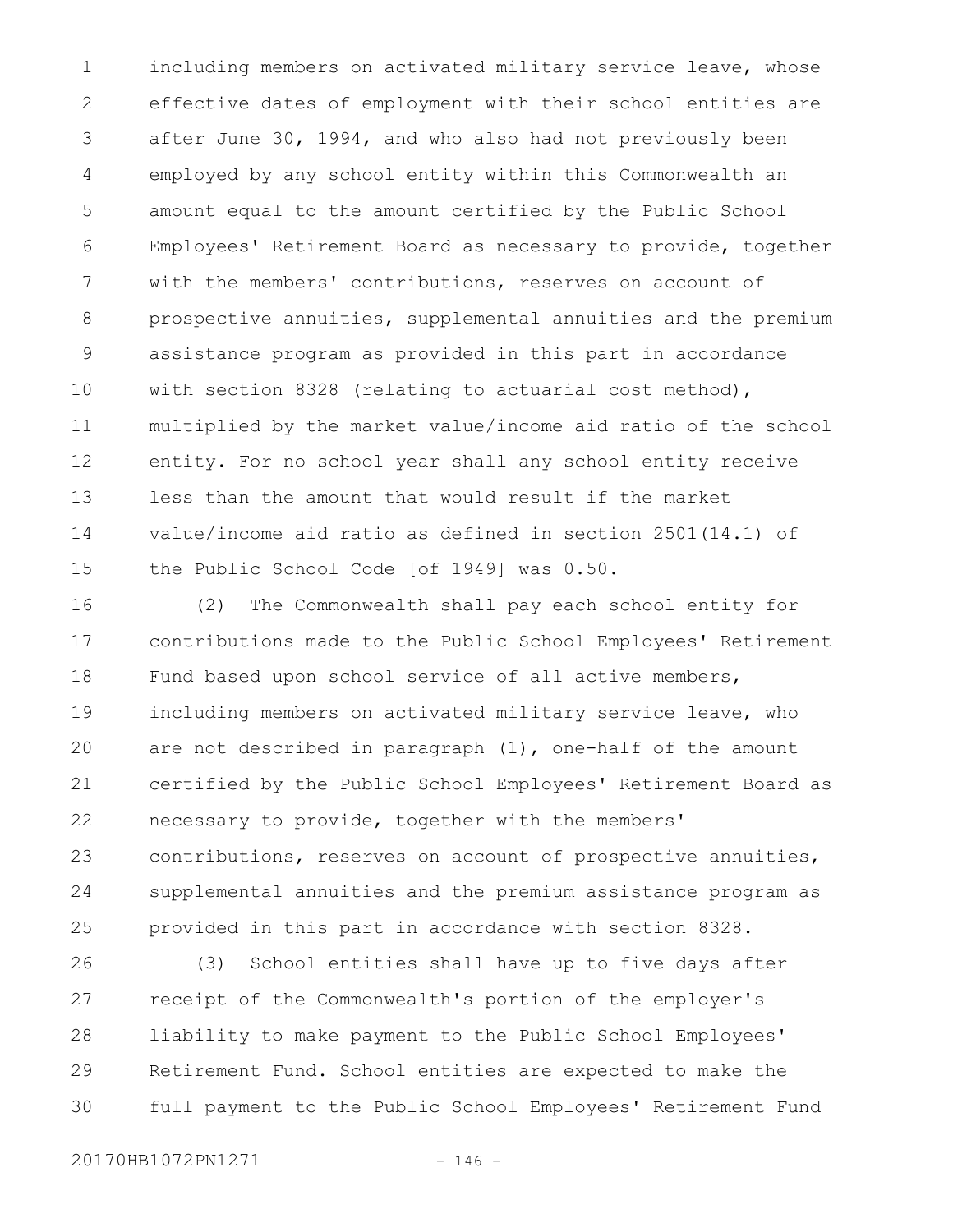in accordance with section 8327 (relating to payments by employers) in the event the receipt of the Commonwealth's portion of the employer's liability is delayed because of delinquent salary reporting or other conduct by the school entities. Section 124. Title 24 is amended by adding sections to read: § 8535.1. Payments to school entities by Commonwealth commencing with the 2018-2019 school year. For each school year, beginning with the 2018-2019 school year, each school entity shall be paid by the Commonwealth for contributions based upon school service of active members of the system and active participants of the plan after June 30, 2018, as follows: (1) The Commonwealth shall pay each school entity for contributions made to the fund or the trust based upon school service of all active members or active participants, including members or participants on activated or USERRA military service leave, whose effective dates of employment with their school entities are after June 30, 1994, and who also had not previously been employed by any school entity within this Commonwealth, an amount equal to the amount certified by the board as necessary to provide, together with the members' and participants' contributions, reserves on account of prospective annuities, supplemental annuities and the premium assistance program as provided in this part in accordance with section 8328 (relating to actuarial cost method), multiplied by the market value/income aid ratio of the school entity. For no school year shall any school entity receive less than the amount that would result if the market value/income aid ratio as defined in section 2501(14.1) of 1 2 3 4 5 6 7 8 9 10 11 12 13 14 15 16 17 18 19  $20$ 21 22 23 24 25 26 27 28 29 30

20170HB1072PN1271 - 147 -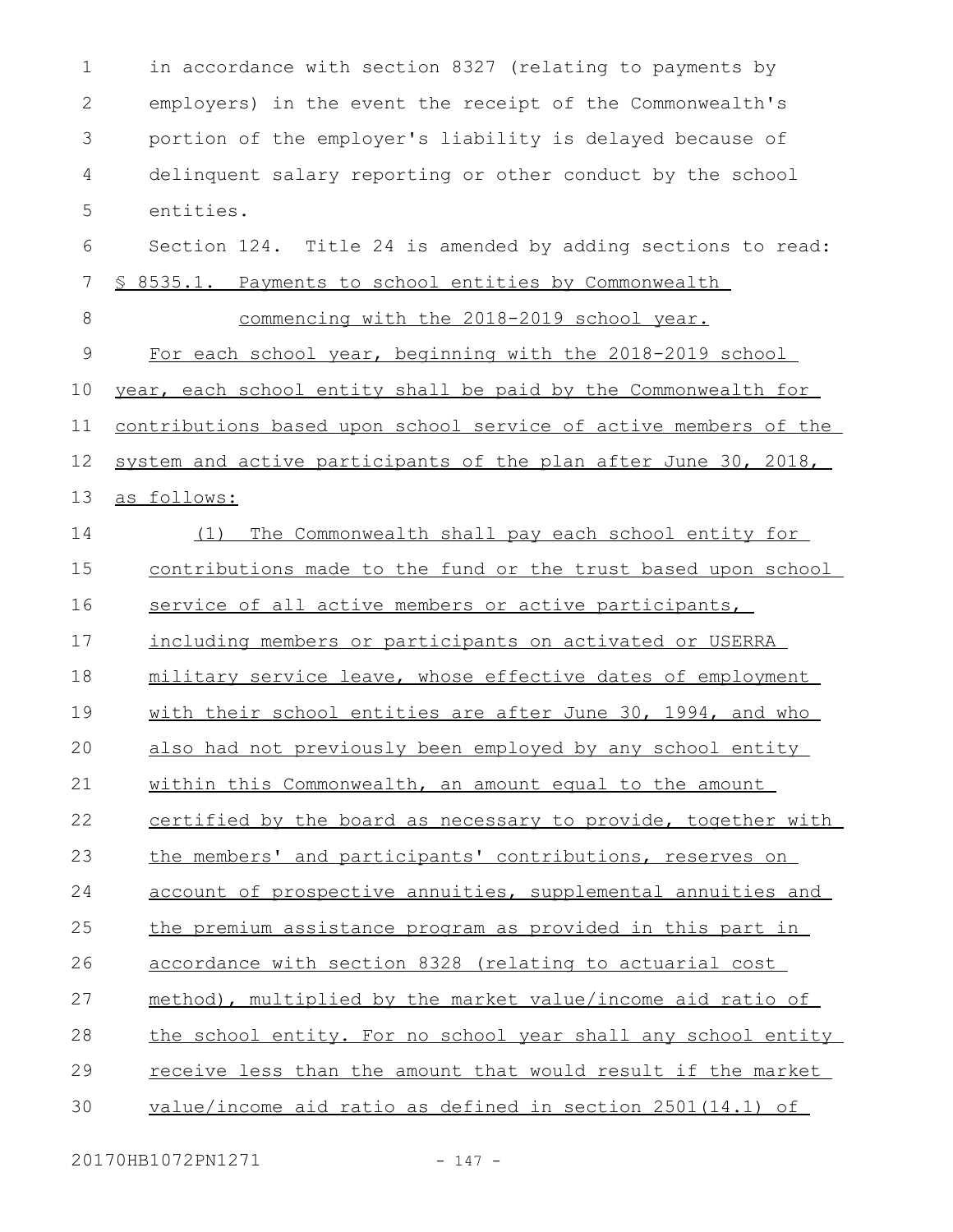the Public School Code was 0.50. (2) The Commonwealth shall pay each school entity for contributions made to the fund or the trust based upon school service of all active members or active participants, including members or participants on activated military service leave, and active participants of the plan who are not described in paragraph (1) one-half of the amount certified by the board as necessary to provide, together with the members' and participants' contributions, reserves on account of prospective annuities, supplemental annuities and the premium assistance program as provided in this part in accordance with section 8328. (3) School entities shall have up to five days after receipt of the Commonwealth's portion of the employer's liability to make payment to the fund or the trust. School entities are expected to make the full payment to the fund or the trust in accordance with section 8327 (relating to payments by employers) in the event the receipt of the Commonwealth's portion of the employer's liability is delayed because of delinquent salary reporting or other conduct by the school entities. § 8537. Internal Revenue Code limitations. Notwithstanding any provisions of this part to the contrary, no contribution or benefit related to the School Employees' Defined Contribution Plan shall be made or payable to the extent that the contribution or benefit exceeds a limitation under IRC § 415 in effect with respect to a "governmental plan," as defined in IRC § 414(d) on the date the contribution or benefit payment becomes effective. An increase in a limitation under IRC § 415 shall be applicable to all current and future 1 2 3 4 5 6 7 8 9 10 11 12 13 14 15 16 17 18 19  $20$ 21 22 23 24 25 26 27 28 29 30

20170HB1072PN1271 - 148 -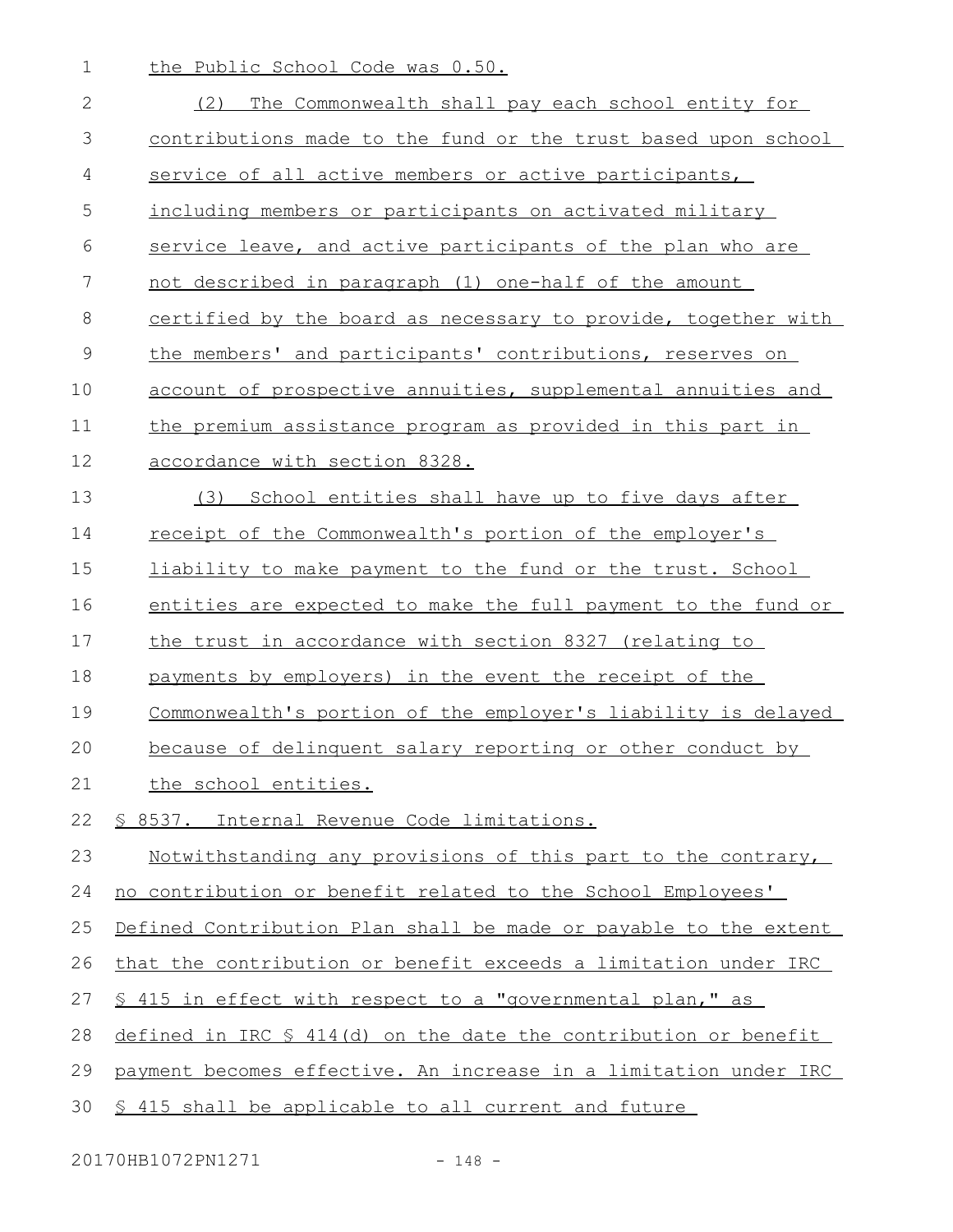participants. 1

Section 125. Section 8702(a) of Title 24 is amended to read: § 8702. Definitions. 2 3

(a) General rule.--Subject to additional definitions contained in subsequent provisions of this part which are applicable to specific provisions of this part, the following words and phrases when used in this part shall have the meanings given to them in this section unless the context clearly indicates otherwise: 4 5 6 7 8 9

"Eligible person." An individual who is: 10

(1) an annuitant or survivor annuitant or the spouse or dependent of an annuitant or survivor annuitant [.]  $\frac{1}{10}$  or 11 12

(2) a participant receiving distributions or a successor payee, or the spouse or dependent of a participant receiving distributions or successor payee. 13 14 15

"Fund." The Public School Retirees' Health Insurance Fund. "Plan year." The period July 1, 2001, through December 31, 2001, shall be the first plan year. After December 31, 2001, the plan year shall be the calendar year. 16 17 18 19

"Program." The group health insurance program that may be sponsored by the Public School Employees' Retirement Board under this part. 20 21 22

"Reserve account." The restricted receipt account established in section 8902(b) (relating to Public School Retirees' Health Insurance Fund). 23 24 25

\* \* \* 26

27

## ARTICLE II

Section 201. Section 7306(a) introductory paragraph of Title 51 is amended and the section is amended by adding a subsection to read: 3028 29

20170HB1072PN1271 - 149 -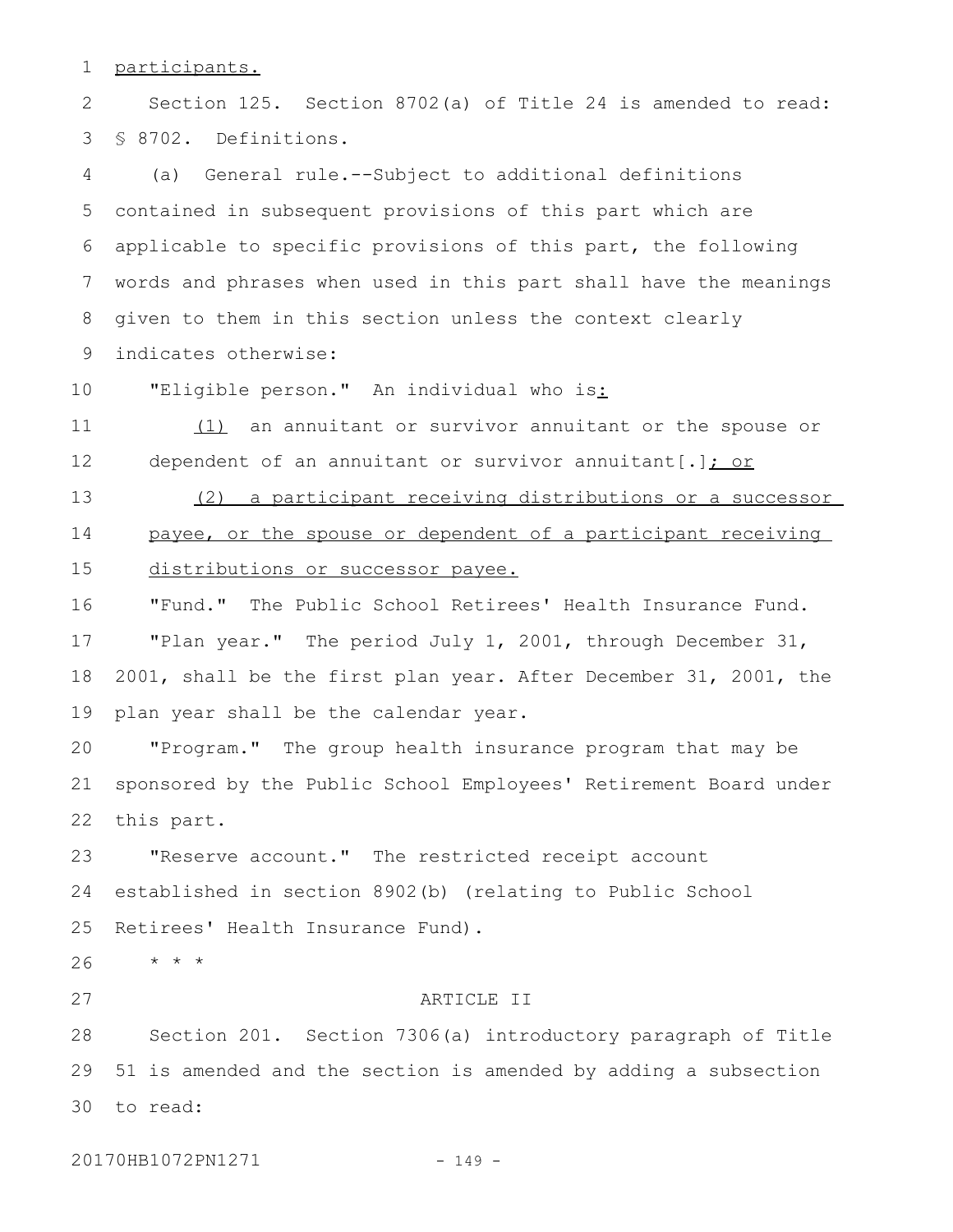§ 7306. Retirement rights. 1

(a) Options available to employees.--Any employee who is a member of a retirement system other than an active member or inactive member on leave without pay of the State Employees' Retirement System [or], an active participant or inactive participant on leave without pay of the State Employees' Defined Contribution Plan, an active or inactive member of the Public School Employees' Retirement System or an active or inactive participant of the School Employees' Defined Contribution Plan at the time he is granted a military leave of absence shall be entitled to exercise any one of the following options in regard thereto: \* \* \* (f) Participant of a defined contribution plan.-- (1) An employee who is an active or inactive participant of the School Employees' Defined Contribution Plan at the time the employee is granted a military leave of absence shall be entitled to make contributions to the Public School Employees' Defined Contribution Trust for the leave as provided in 24 Pa.C.S. Pt. IV (relating to retirement for school employees). (2) An employee who is an active participant or inactive participant on leave without pay of the State Employees' Defined Contribution Plan at the time he is granted a military leave of absence shall be entitled to make contributions to the State Employees' Defined Contribution Trust for the leave as provided in 71 Pa.C.S. Pt. XXV (relating to retirement for State employees and officers). ARTICLE III Section 301. Section 4104(a)(7) of Title 71 is amended to 2 3 4 5 6 7 8 9 10 11 12 13 14 15 16 17 18 19  $20$ 21 22 23 24 25 26 27 28 29 30

20170HB1072PN1271 - 150 -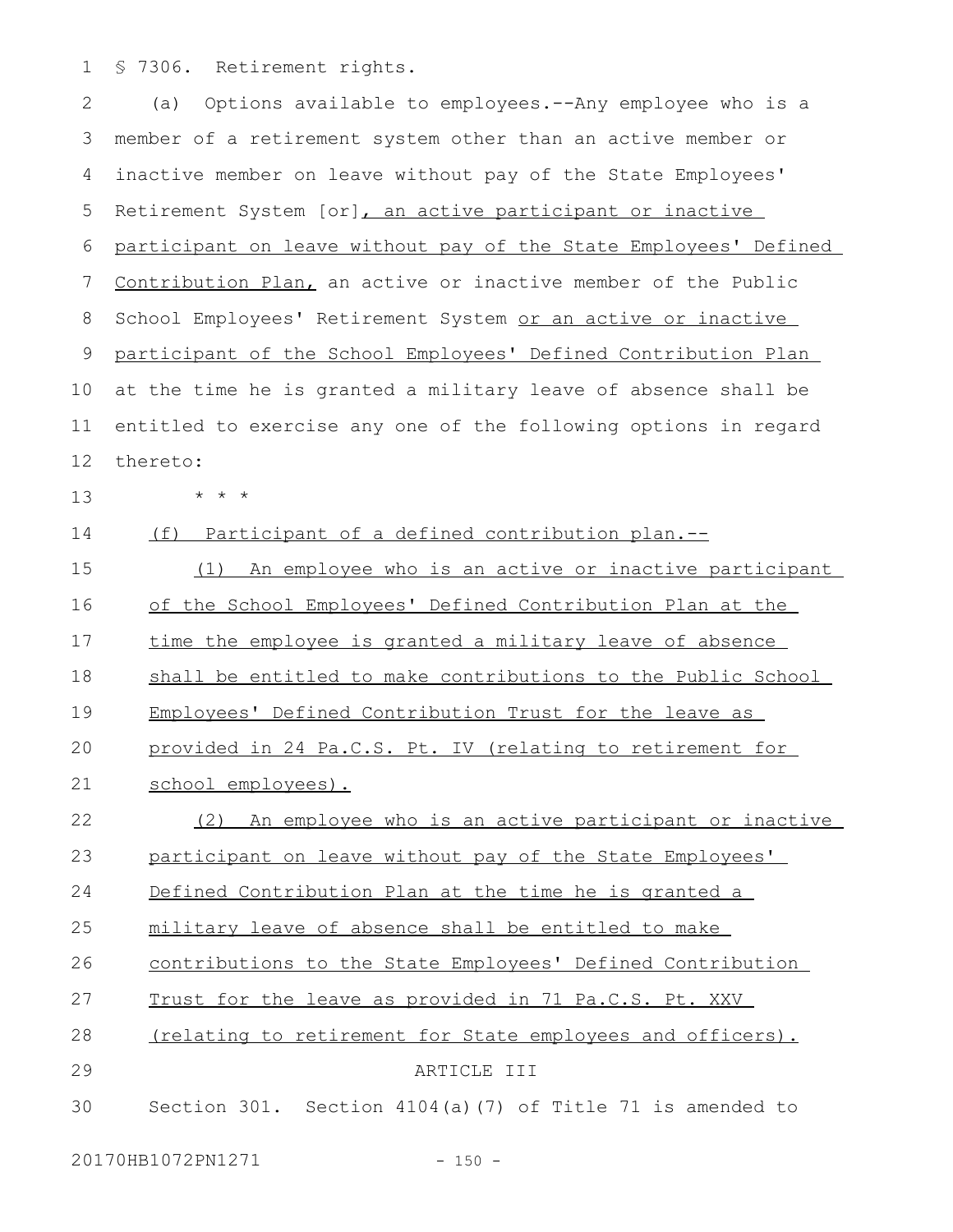read: 1

§ 4104. Duties of office. 2

\* \* \*

(a) Mandatory.--The office shall: 3

4

(7) Study and analyze the impact of shared-risk contributions under 24 Pa.C.S. § 8321(b) (relating to regular member contributions for current service) and section 5501.1 (relating to shared-risk member contributions for Class A-3 [and], Class A-4 and Class A-5 service). 5 6 7 8 9

\* \* \* 10

Section 302. The definitions of "active member," "alternate payee," "average noncovered salary," "beneficiary," "class of service multiplier," "compensation," "creditable nonstate service," "credited service," "date of termination of service," "distribution," "domestic relations order," "final average salary," "inactive member," "intervening military service," "irrevocable beneficiary," "member's annuity," "reemployed from USERRA leave," "regular membership contributions," "required beginning date," "retirement counselor," "salary deductions," "shared-risk member contributions," "special vestee," "standard single life annuity," "State employee," "superannuation age," "superannuation score," "total accumulated deductions," "valuation interest" and "vestee" in section 5102 of Title 71, amended or added December 28, 2015 (P.L.529, No.93), are amended and the section is amended by adding definitions to read: § 5102. Definitions. 11 12 13 14 15 16 17 18 19 20 21 22 23 24 25 26

The following words and phrases as used in this part, unless a different meaning is plainly required by the context, shall have the following meanings: 27 28 29

\* \* \* 30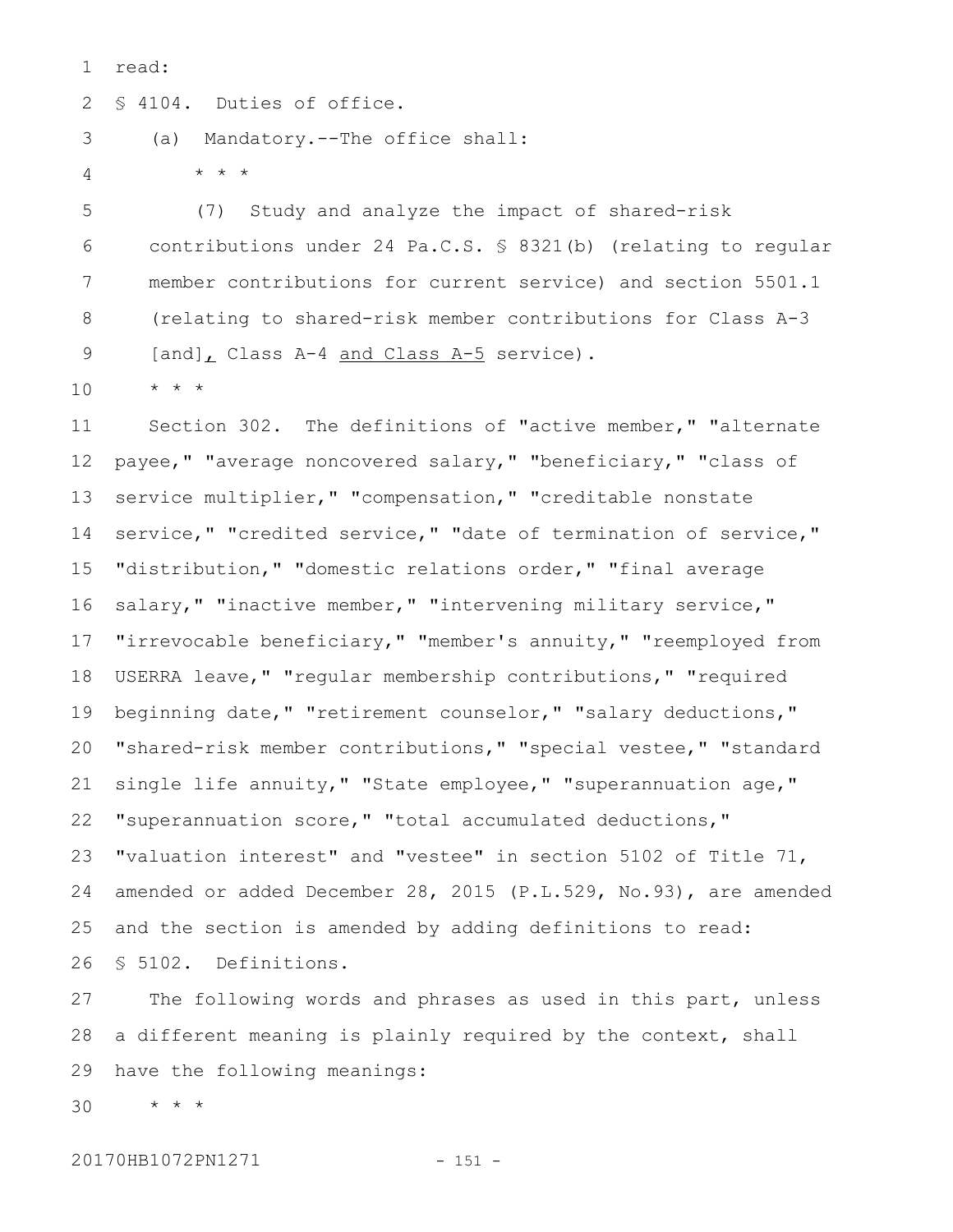| $\mathbf 1$ | "Accumulated employer defined contributions." The total of       |
|-------------|------------------------------------------------------------------|
| 2           | the employer defined contributions paid into the trust on        |
| 3           | account of a participant's State service, together with any      |
| 4           | investment earnings and losses and adjustment for fees, costs    |
| 5           | and expenses credited or charged thereon.                        |
| 6           | "Accumulated mandatory participant contributions." The total     |
| 7           | of the mandatory pickup participant contributions paid into the  |
| 8           | trust on account of a participant's State service, together with |
| $\mathsf 9$ | any investment earnings and losses and adjustments for fees,     |
| 10          | costs and expenses credited or charged thereon.                  |
| 11          | "Accumulated total defined contributions." The total of the      |
| 12          | accumulated mandatory participant contributions, accumulated     |
| 13          | employer defined contributions and accumulated voluntary         |
| 14          | contributions, reduced by any distributions, standing to the     |
| 15          | credit of a participant in an individual investment account in   |
|             |                                                                  |
| 16          | the trust.                                                       |
| 17          | "Accumulated voluntary contributions." The total of any          |
| 18          | amounts rolled over by a participant or transferred by a direct  |
| 19          | trustee-to-trustee transfer into the trust, together with any    |
| 20          | investment earnings and losses and adjustment for fees, costs    |
| 21          | and expenses credited or charged thereon.                        |
| 22          | "Active member." A State employee, or a member on leave          |
| 23          | without pay, for whom pickup contributions are being made to the |
| 24          | fund or for whom such contributions otherwise required for       |
| 25          | current State service are not being made solely by reason of     |
| 26          | section 5502.1 (relating to waiver of regular member             |
| 27          | contributions and Social Security integration member             |
| 28          | contributions) or any provision of this part relating to the     |
| 29          | limitations under section 401(a) (17) or 415 of the Internal     |

20170HB1072PN1271 - 152 -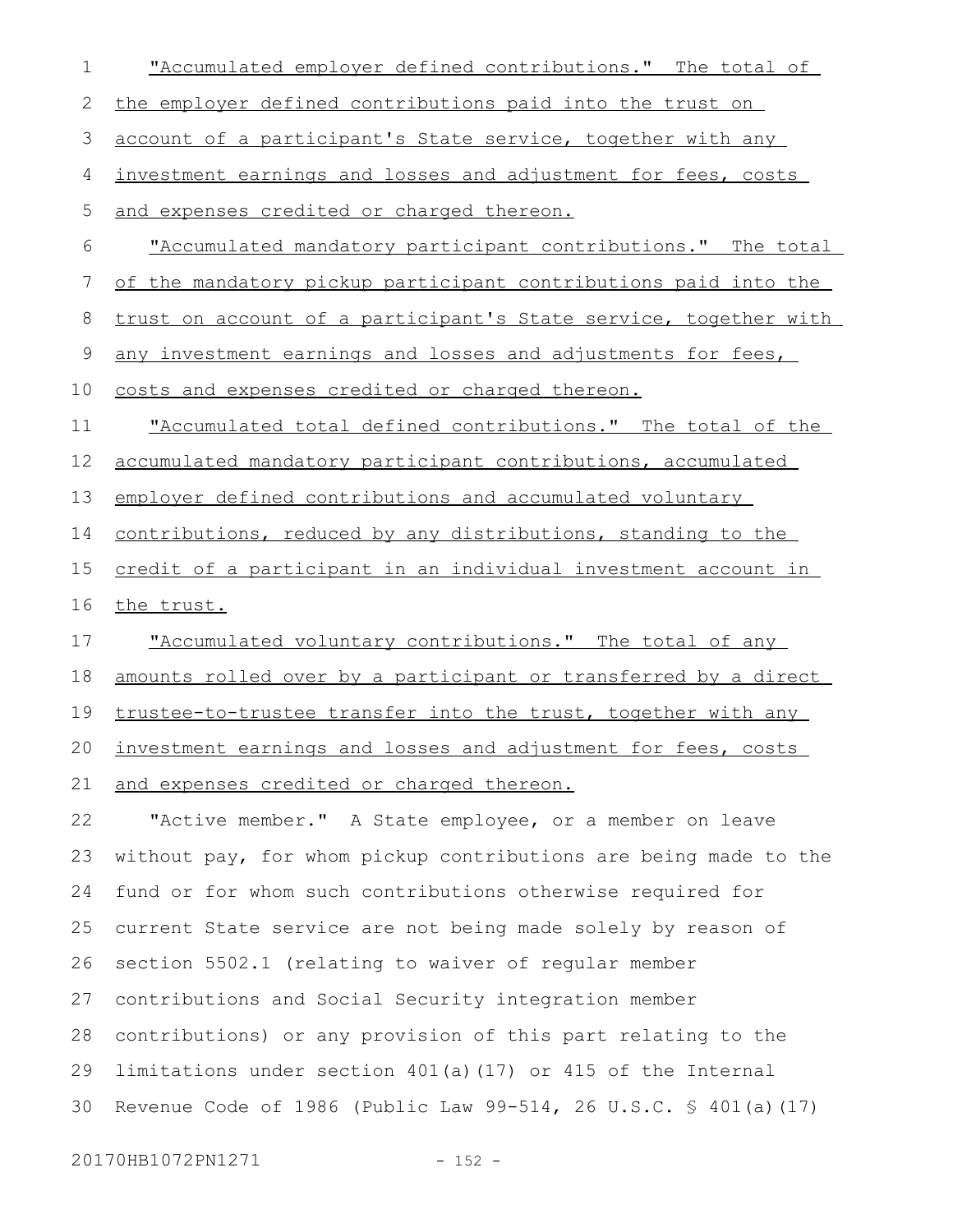or 415)[.] or limitations on contributions to the system 1

applicable to a Class A-5 member who is making mandatory pickup participant contributions to the trust. 2 3

"Active participant." A State employee for whom mandatory pickup participant contributions are being made to the trust or for whom such contributions otherwise required for State service required to be credited in the plan are not being made solely by reason of any provision of this part relating to the limitations under section 401(a)(17) or 415 of the Internal Revenue Code of 1986 (Public Law 99-514, 26 U.S.C. § 401(a)(17) or 415). 4 5 6 7 8 9 10

\* \* \* 11

"Alternate payee." Any spouse, former spouse, child or dependent of a member or participant who is recognized by a domestic relations order as having a right to receive all or a portion of the moneys payable to that member or participant under this part. 12 13 14 15 16

\* \* \* 17

"Average noncovered salary." The average of the amounts of compensation received by an active member, other than compensation attributable to service as a Class A-5 member, each calendar year since January 1, 1956, exclusive of the amount which was or could have been covered by the Federal Social Security Act[, 42 U.S.C. § 301 et seq.] (42 U.S.C. § 301 et seq.), during that portion of the member's service since January 1, 1956, for which he has received social security integration credit. 18 19 20 21 22 23 24 25 26

\* \* \* 27

"Beneficiary." [The] In the case of the system, the person or persons last designated in writing to the board by a member to receive his accumulated deductions or a lump sum benefit upon 28 29 30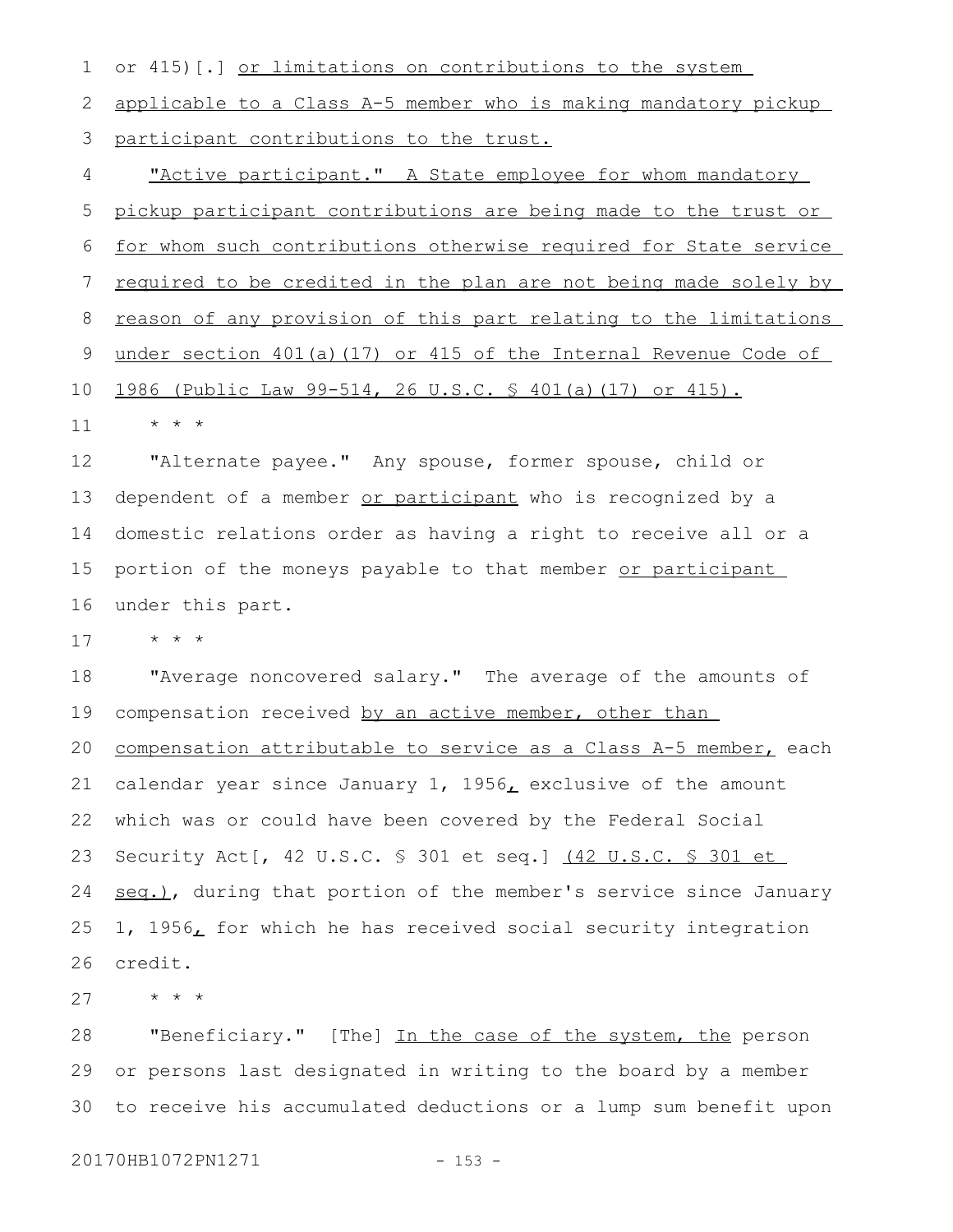| $\mathbf 1$ |                             | the death of such member. In the case of the plan, the person or |
|-------------|-----------------------------|------------------------------------------------------------------|
| 2           |                             | persons last designated in writing to the board by the           |
| 3           |                             | participant to receive the participant's vested accumulated      |
| 4           |                             | total defined contributions or a lump sum benefit upon the death |
| 5           | of the participant.         |                                                                  |
| 6           | $\star$ $\star$ $\star$     |                                                                  |
| 7           |                             | "Class A-5 accumulated deductions." The sum of the regular       |
| 8           |                             | accumulated deductions, shared-risk member contributions and all |
| 9           |                             | other contributions paid into the fund for the purchase,         |
| 10          |                             | transfer or conversion of credit for service or other coverage   |
| 11          |                             | in Class A-5 together with all statutory interest credited       |
| 12          |                             | thereon until the date of termination of service. In the case of |
| 13          |                             | a vestee, statutory interest shall be credited until the         |
| 14          |                             | effective date of retirement. A member's account shall not be    |
| 15          |                             | credited with statutory interest for more than two years during  |
| 16          | <u>a leave without pay.</u> |                                                                  |
| 17          |                             | "Class A-5 annual compensation limit." For calendar year         |
| 18          |                             | 2018, the amount of \$50,000. For each subsequent calendar year, |
| 19          |                             | the limit shall be 3% greater than the previous year's amount,   |
| 20          |                             | rounded to the nearest hundred dollars.                          |
| 21          |                             | "Class A-5 exempt employee." A sworn police officer.             |
| 22          |                             | "Class of service multiplier."                                   |
| 23          | Class of Service            | Multiplier                                                       |
| 24          | Α                           | $\mathbf 1$                                                      |
| 25          | AA                          | for all purposes                                                 |
| 26          |                             | except                                                           |
| 27          |                             | calculating                                                      |
| 28          |                             | regular member                                                   |
| 29          |                             | contributions on                                                 |
| 30          |                             | compensation                                                     |
|             |                             |                                                                  |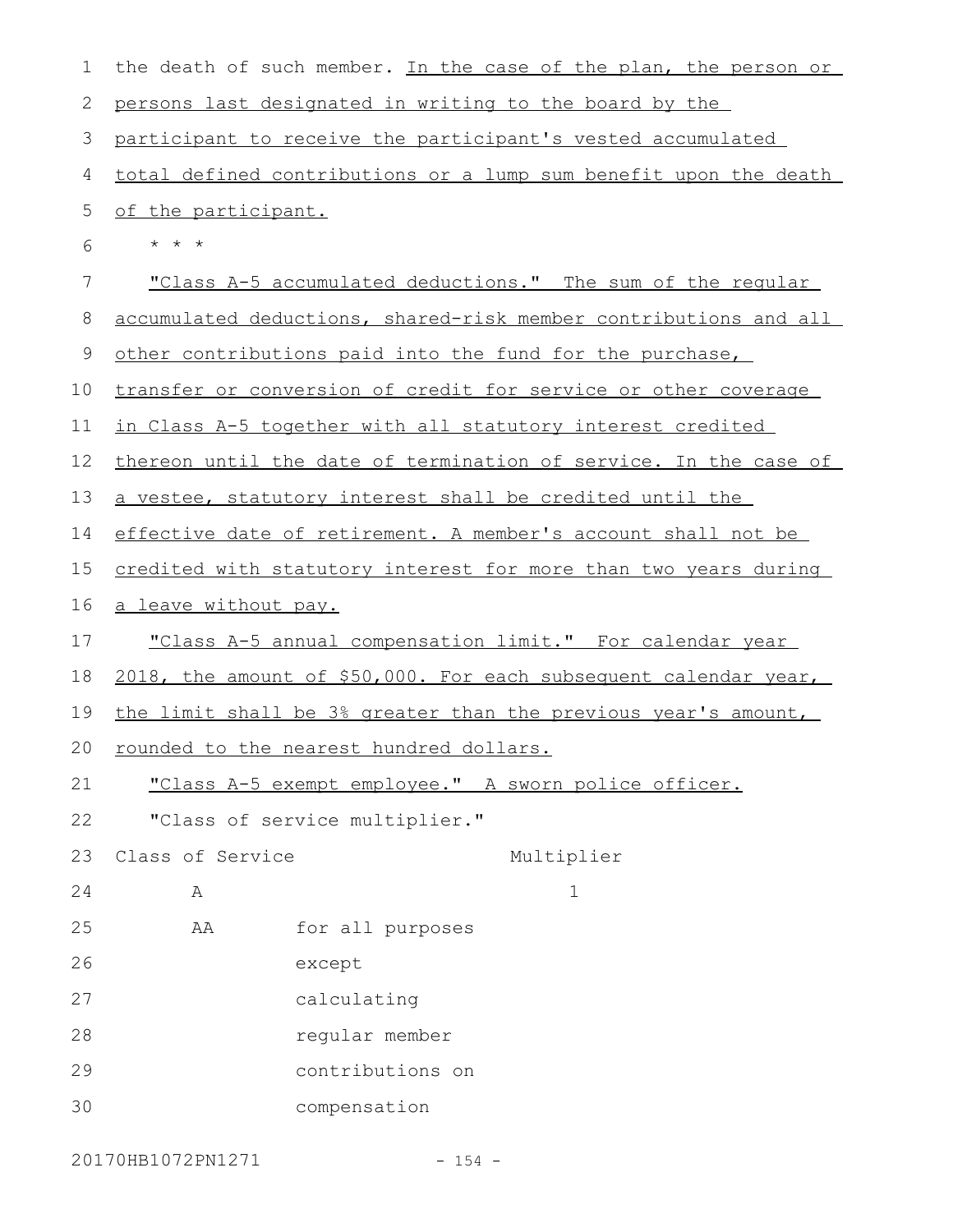| 1              |         | paid prior to    |             |
|----------------|---------|------------------|-------------|
| $\mathbf{2}$   |         | January 1, 2002  | 1.25        |
| 3              | AA      | for purposes of  |             |
| $\overline{4}$ |         | calculating      |             |
| 5              |         | regular member   |             |
| 6              |         | contributions    |             |
| 7              |         | on compensation  |             |
| 8              |         | paid prior to    |             |
| $\mathcal{G}$  |         | January 1, 2002  | $\mathbf 1$ |
| 10             | $A-3$   | for all purposes |             |
| 11             |         | except the       |             |
| 12             |         | calculation of   |             |
| 13             |         | regular member   |             |
| 14             |         | contributions    |             |
| 15             |         | and              |             |
| 16             |         | contributions    |             |
| 17             |         | for creditable   |             |
| 18             |         | nonstate service | $\mathbf 1$ |
| 19             | $A-3$   | for purposes of  |             |
| 20             |         | calculating      |             |
| 21             |         | regular member   |             |
| 22             |         | contributions    |             |
| 23             |         | and              |             |
| 24             |         | contributions    |             |
| 25             |         | for creditable   |             |
| 26             |         | nonstate service | 1.25        |
| 27             | $A - 4$ | for all purposes |             |
| 28             |         | except the       |             |
| 29             |         | calculation of   |             |
| 30             |         | regular member   |             |

20170HB1072PN1271 - 155 -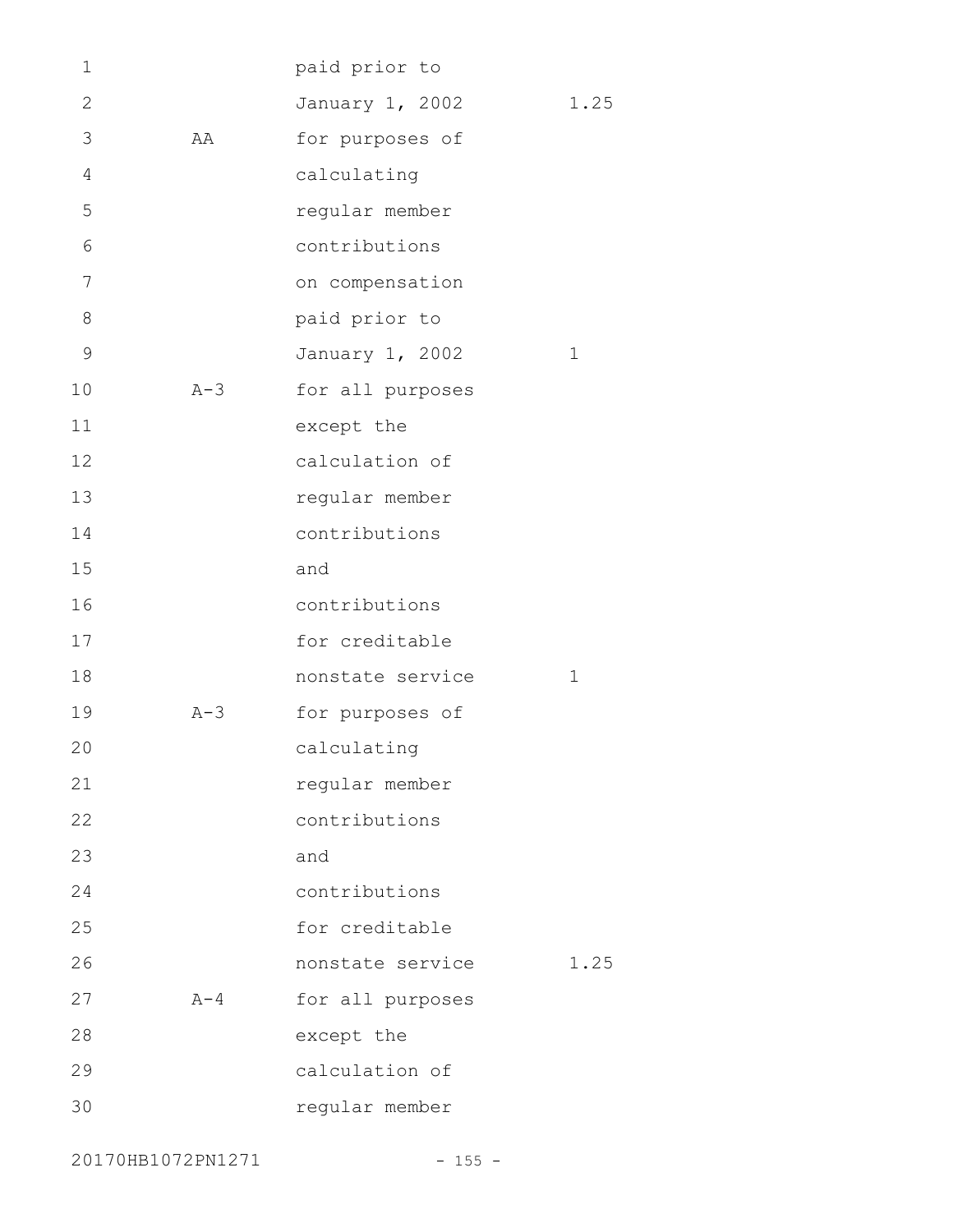| $\mathbf 1$   |         | contributions     | 1.25  |
|---------------|---------|-------------------|-------|
| $\mathbf{2}$  | $A - 4$ | for purposes of   |       |
| 3             |         | calculating       |       |
| 4             |         | regular member    |       |
| 5             |         | contributions     | 1.86  |
| 6             | $A-5$   | for all purposes  |       |
| 7             |         | except the        |       |
| 8             |         | calculation of    |       |
| $\mathcal{G}$ |         | regular member    |       |
| 10            |         | contributions     | 0.875 |
| 11            | $A-5$   | for purposes of   |       |
| 12            |         | calculating       |       |
| 13            |         | regular member    |       |
| 14            |         | contributions on  |       |
| 15            |         | compensation up   |       |
| 16            |         | to the Class A-5  |       |
| 17            |         | <u>annual</u>     |       |
| 18            |         | compensation      |       |
| 19            |         | limit for         |       |
| 20            |         | members who have  |       |
| 21            |         | less than 30      |       |
| 22            |         | eligibility       |       |
| 23            |         | points credited   |       |
| 24            |         | as a member of    |       |
| 25            |         | Class A-5 or, if  |       |
| 26            |         | <u>a multiple</u> |       |
| 27            |         | service member,   |       |
| 28            |         | as a member of    |       |
| 29            |         | Class T-G in the  |       |
| 30            |         | Public School     |       |

20170HB1072PN1271 - 156 -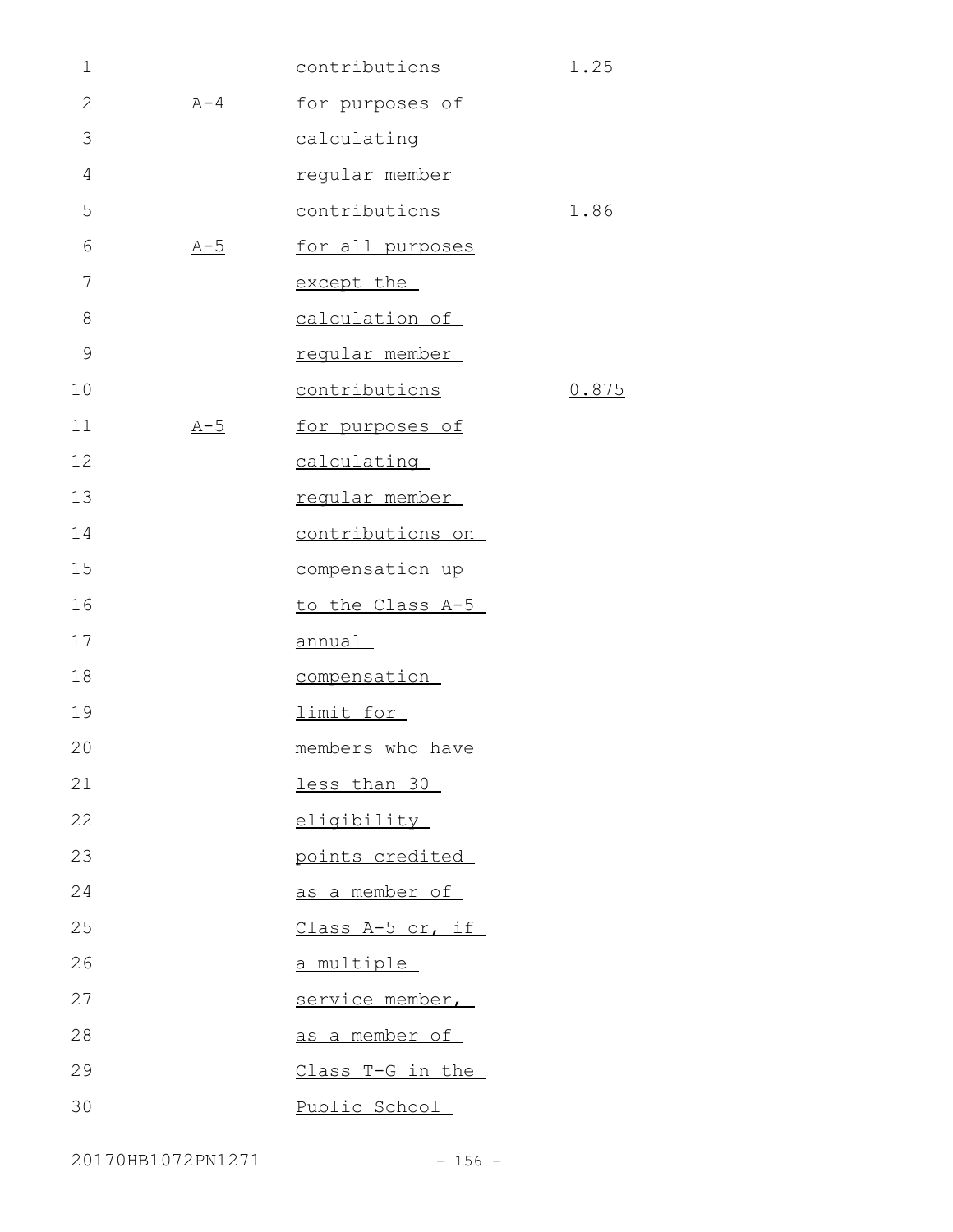| $\mathbf 1$  |              | Employees'             |                |
|--------------|--------------|------------------------|----------------|
| $\mathbf{2}$ |              | Retirement             |                |
| 3            |              | System                 | <u>1.2</u>     |
| 4            | $A - 5$      | for purposes of        |                |
| 5            |              | calculating            |                |
| 6            |              | regular member         |                |
| 7            |              | contributions on       |                |
| $\,8\,$      |              | compensation           |                |
| 9            |              | over the Class         |                |
| 10           |              | A-5 annual             |                |
| 11           |              | compensation           |                |
| 12           |              | limit or for           |                |
| 13           |              | members who have       |                |
| 14           |              | 30 or more             |                |
| 15           |              | eligibility            |                |
| 16           |              | points credited        |                |
| 17           |              | as a member of         |                |
| 18           |              | Class A-5 or, if       |                |
| 19           |              | a multiple             |                |
| 20           |              | <u>service member,</u> |                |
| 21           |              | as a member of         |                |
| 22           |              | Class T-G in the       |                |
| 23           |              | Public School          |                |
| 24           |              | Employees'             |                |
| 25           |              | Retirement             |                |
| 26           |              | System                 | $\overline{0}$ |
| 27           | B            |                        | .625           |
| 28           | $\mathsf{C}$ |                        | 1              |
| 29           | D            |                        | 1.25           |
| 30           | $D-1$        | prior to January       |                |

20170HB1072PN1271 - 157 -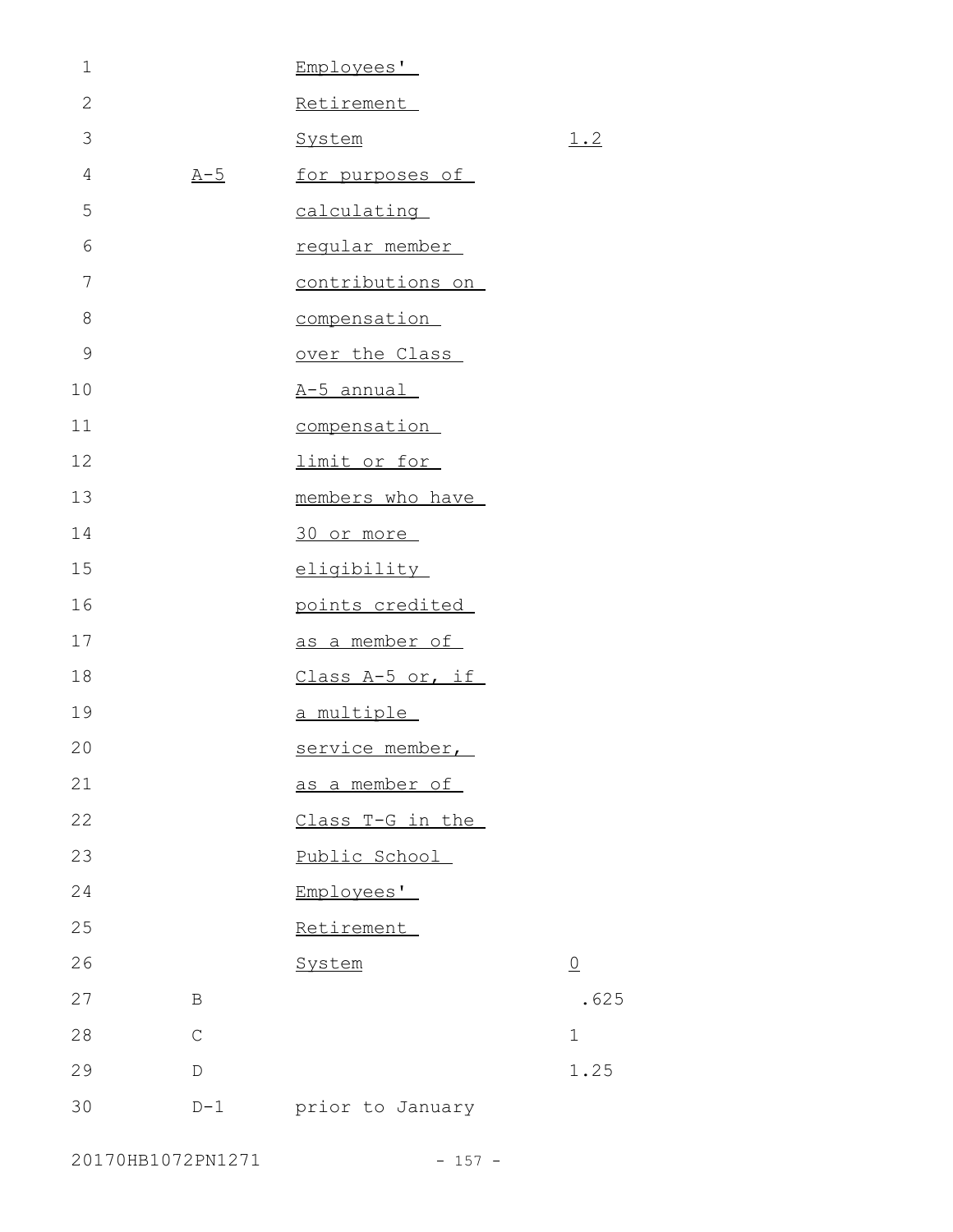| $\mathbf 1$    |       | 1, 1973          | 1.875 |                       |
|----------------|-------|------------------|-------|-----------------------|
| $\mathbf{2}$   | $D-1$ | on and           |       |                       |
| 3              |       | subsequent to    |       |                       |
| 4              |       | January 1, 1973  | 1.731 |                       |
| 5              | $D-2$ | prior to January |       |                       |
| $\sqrt{6}$     |       | 1, 1973          | 2.5   |                       |
| $\overline{7}$ | $D-2$ | on and           |       |                       |
| $8\,$          |       | subsequent to    |       |                       |
| $\overline{9}$ |       | January 1, 1973  | 1.731 |                       |
| 10             | $D-3$ | prior to January |       |                       |
| 11             |       | 1, 1973          | 3.75  |                       |
| 12             | $D-3$ | on and           |       |                       |
| 13             |       | subsequent to    |       |                       |
| 14             |       | January 1, 1973  |       | 1.731 except prior to |
| 15             |       |                  |       | December 1, 1974      |
| 16             |       |                  |       | as applied to         |
| $17$           |       |                  |       | any additional        |
| 18             |       |                  |       | legislative           |
| 19             |       |                  |       | compensation as       |
| 20             |       |                  |       | an officer of         |
| 21             |       |                  |       | the General           |
| 22             |       |                  |       | Assembly              |
| 23             |       |                  | 3.75  |                       |
| 24             | $D-4$ | for all purposes |       |                       |
| 25             |       | except           |       |                       |
| 26             |       | calculating      |       |                       |
| 27             |       | regular member   |       |                       |
| 28             |       | contributions    |       |                       |
| 29             |       | on compensation  |       |                       |
| 30             |       | paid prior to    |       |                       |
|                |       |                  |       |                       |

20170HB1072PN1271 - 158 -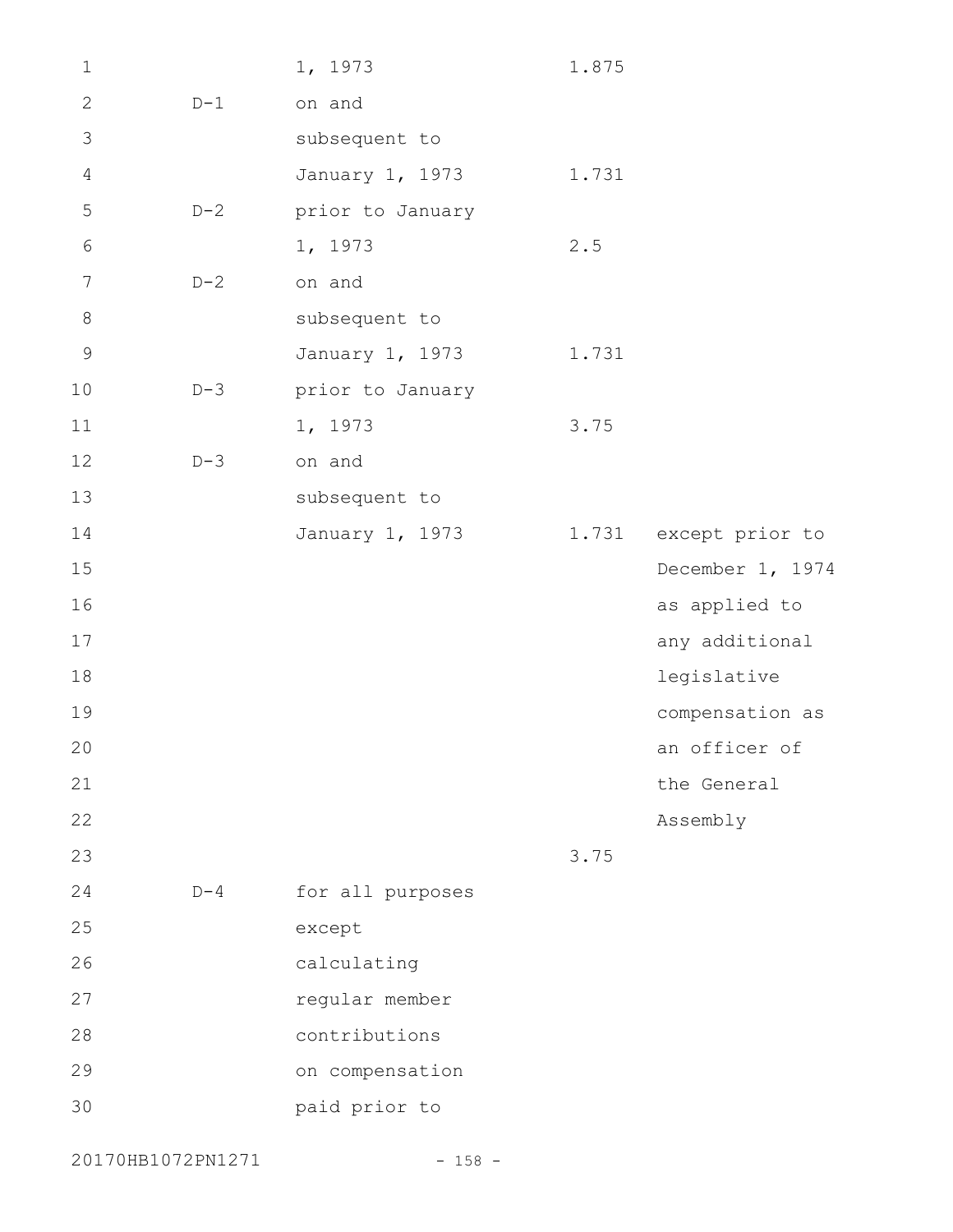| $1\,$          |          | July 1, 2001            | 1.5         |                      |
|----------------|----------|-------------------------|-------------|----------------------|
| $\mathbf{2}$   | $D-4$    | for purposes of         |             |                      |
| 3              |          | calculating             |             |                      |
| $\overline{4}$ |          | regular member          |             |                      |
| 5              |          | contributions on        |             |                      |
| $\sqrt{6}$     |          | compensation            |             |                      |
| $\overline{7}$ |          | paid prior to           |             |                      |
| $\,8\,$        |          | July 1, 2001            | $\mathbf 1$ |                      |
| $\mathcal{G}$  |          | E, E-1 prior to January |             |                      |
| 10             |          | 1, 1973                 | 2           | for each of the      |
| 11             |          |                         |             | first ten years      |
| 12             |          |                         |             | of judicial          |
| 13             |          |                         |             | service, and         |
| 14             |          |                         | 1.5         | for each             |
| 15             |          |                         |             | subsequent year      |
| 16             |          |                         |             | of judicial          |
| 17             |          |                         |             | service              |
| 18             | $E, E-1$ | on and                  |             |                      |
| 19             |          | subsequent to           |             |                      |
| 20             |          | January 1, 1973         |             | 1.50 for each of the |
| 21             |          |                         |             | first ten years      |
| 22             |          |                         |             | of judicial          |
| 23             |          |                         |             | service and          |
| 24             |          |                         | 1.125       | for each             |
| 25             |          |                         |             | subsequent year      |
| 26             |          |                         |             | of judicial          |
| 27             |          |                         |             | service              |
| 28             | $E-2$    | prior to                |             |                      |
| 29             |          | September 1,            |             |                      |
| 30             |          | 1973                    | 1.5         |                      |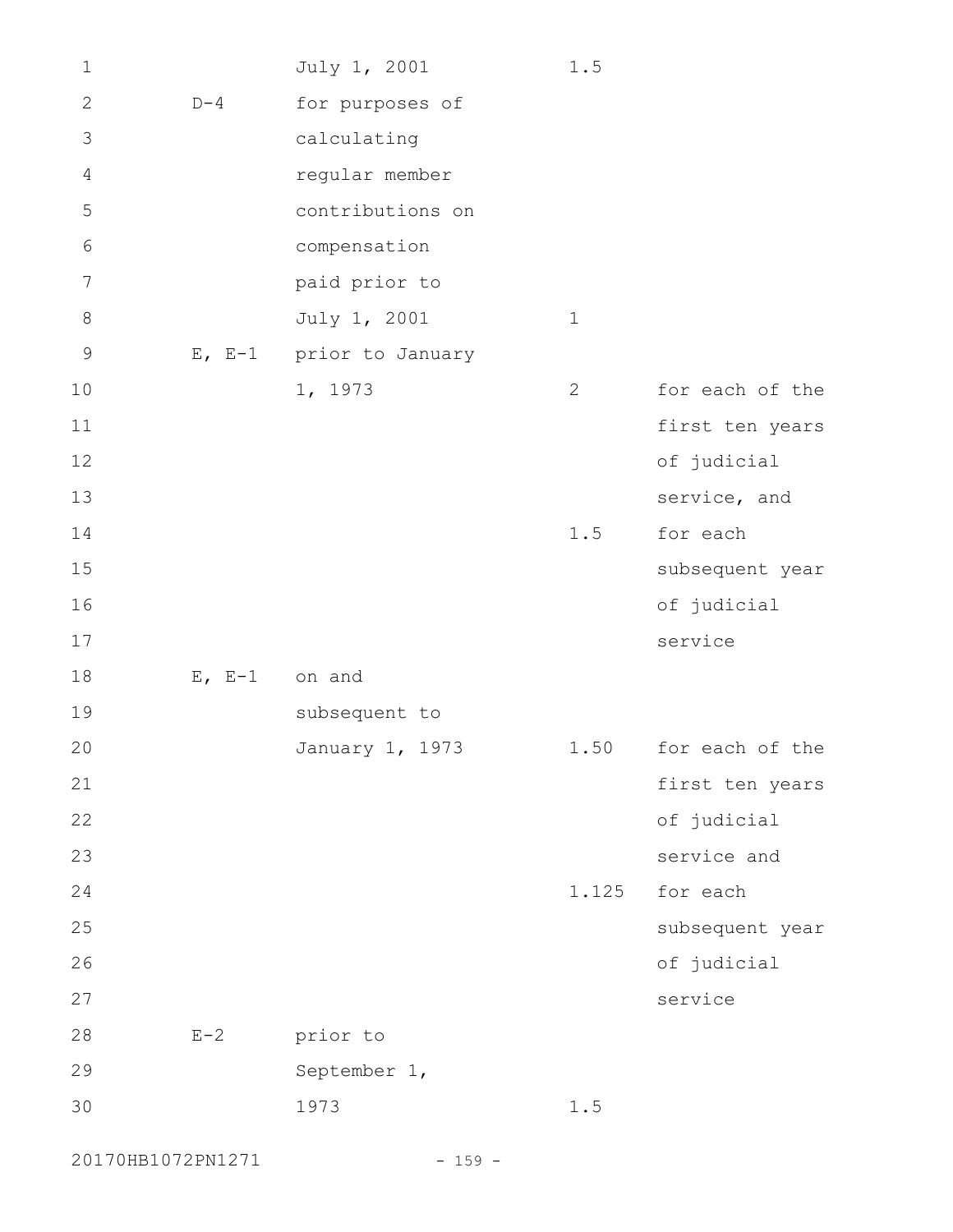| $\mathbf 1$     | $E - 2$          | on and                |             |
|-----------------|------------------|-----------------------|-------------|
| $\sqrt{2}$      |                  | subsequent to         |             |
| $\mathfrak{Z}$  |                  | September 1,          |             |
| $\sqrt{4}$      |                  | 1973                  | 1.125       |
| $\mathsf S$     | G                |                       | 0.417       |
| $\sqrt{6}$      | H                |                       | 0.500       |
| $7\phantom{.0}$ | Ι                |                       | 0.625       |
| $\,8\,$         | J                |                       | 0.714       |
| $\mathsf 9$     | Κ                |                       | 0.834       |
| 10              | L                |                       | 1.000       |
| 11              | $\mathbb M$      |                       | 1.100       |
| 12              | $\rm N$          |                       | 1.250       |
| 13              |                  | T-C (Public School    | $\mathbf 1$ |
| 14              | Employees'       |                       |             |
| 15              | Retirement Code) |                       |             |
| 16              |                  | T-E (Public School    | $\mathbf 1$ |
| 17              | Employees'       |                       |             |
| 18              | Retirement Code) |                       |             |
| 19              |                  | T-F (Public School    | $1\,$       |
| 20              | Employees'       |                       |             |
| 21              | Retirement Code) |                       |             |
| 22              |                  | T-G (Public School    | 0.875       |
| 23              |                  | Employees' Retirement |             |
| 24              | <u>Code)</u>     |                       |             |

\* \* \* 25

"Compensation." Pickup contributions and mandatory pickup participant contributions plus remuneration actually received as a State employee excluding refunds for expenses, contingency and accountable expense allowances; excluding any severance payments or payments for unused vacation or sick leave; and excluding 26 27 28 29 30

20170HB1072PN1271 - 160 -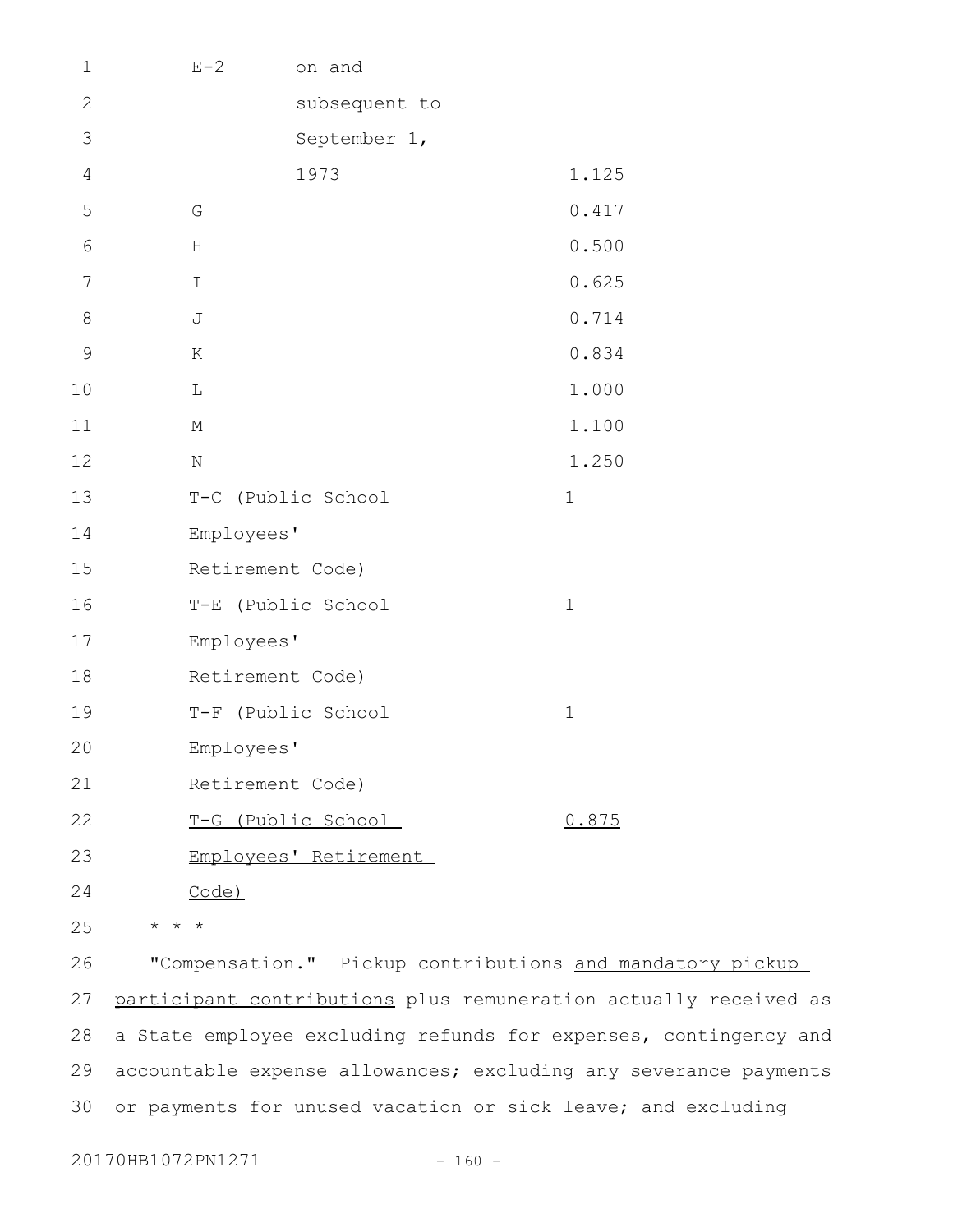payments for military leave and any other payments made by an employer while on USERRA leave, leave of absence granted under 51 Pa.C.S. § 4102 (relating to leaves of absence for certain government employees), military leave of absence granted under 51 Pa.C.S. § 7302 (relating to granting military leaves of absence) or other types of military leave, including other types of leave payments, stipends, differential wage payments as defined in IRC  $\frac{1}{2}$  414(u)(12) and any other payments[:]; and for a member who first becomes an officer of the State police on or after January 1, 2018, excluding remuneration received in any pay period for voluntary overtime service for service as an officer of the State police that exceeds 10% of the member's base salary as an officer of the State police in that pay period, notwithstanding the provisions of a binding arbitration award issued before July 1, 1989, under the act of June 24, 1968 (P.L.237, No.111), referred to as the Policemen and Firemen Collective Bargaining Act, and implemented by the board: Provided, however, That compensation received prior to January 1, 1973, shall be subject to the limitations for retirement purposes in effect December 31, 1972, if any: Provided further, That the limitation under section  $401(a)(17)$  of the Internal Revenue Code of 1986 (Public Law 99-514, 26 U.S.C. § 401(a)(17)) taken into account for the purpose of member contributions, including any additional member contributions in addition to regular or joint coverage member contributions and Social Security integration contributions, regardless of class of service, shall apply to each member who first became a member of the State Employees' Retirement System on or after January 1, 1996, and who by reason of such fact is a noneligible member subject to the application of the provisions of section 1 2 3 4 5 6 7 8 9 10 11 12 13 14 15 16 17 18 19 20 21 22 23 24 25 26 27 28 29 30

20170HB1072PN1271 - 161 -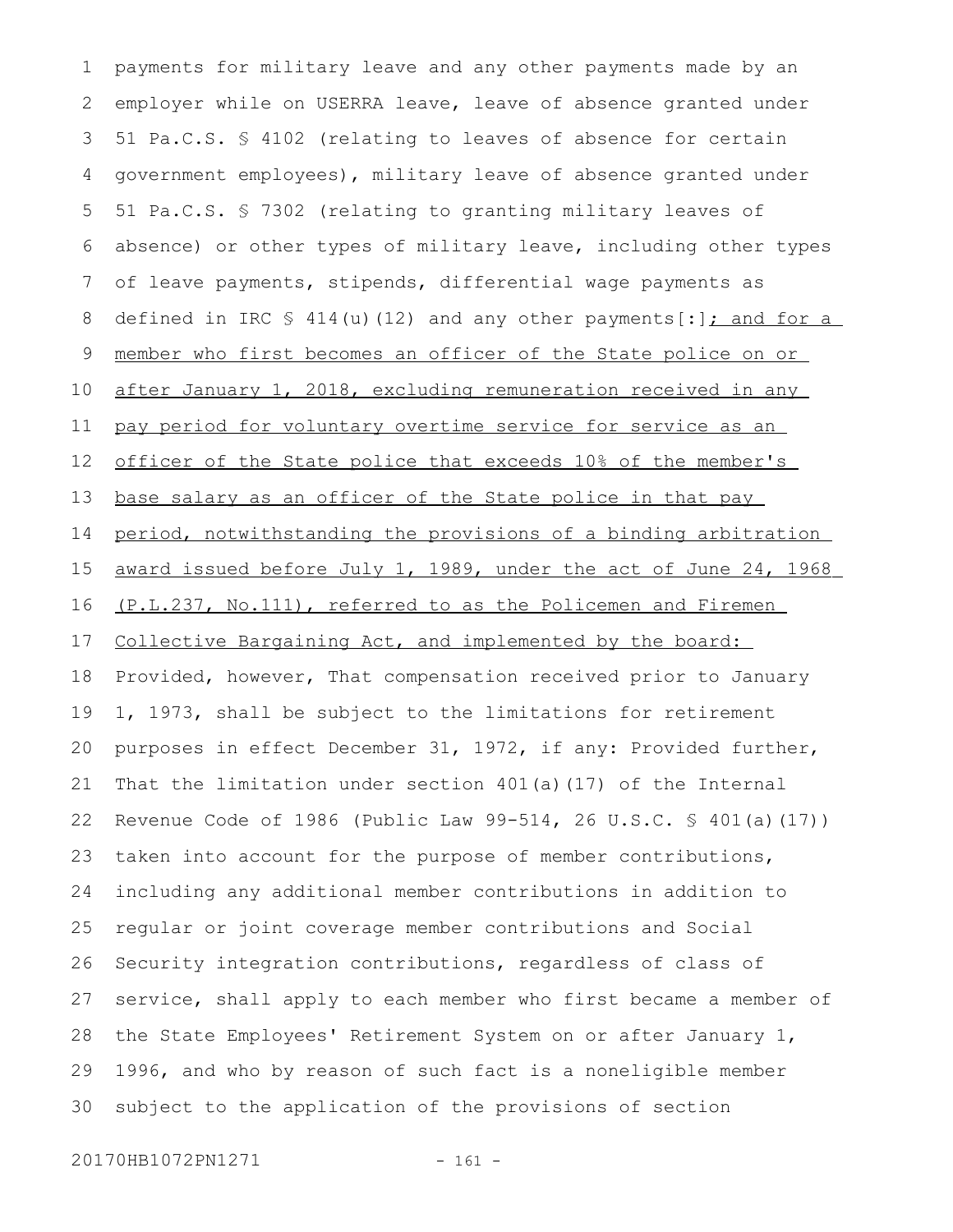5506.1(a) (relating to annual compensation limit under IRC § 401(a)(17)) and shall apply to each participant pertaining to his participation in the plan. 1 2 3

 $\star$   $\hspace{0.1cm} \star$   $\hspace{0.1cm} \star$ 4

7

"Creditable nonstate service." Service for which an active member may obtain credit in the system, other than: 5 6

(1) service as a State employee;

(2) service converted to State service pursuant to section 5303.1 (relating to election to convert county service to State service); or 8 9 10

(3) school service converted to State service pursuant to section 5303.2 (relating to election to convert school service to State service) [for which an active member may obtain credit]. 11 12 13 14

"Credited service." State or creditable nonstate service for which the required contributions have been made to the fund or for which the contributions otherwise required for such service were not made solely by reason of section 5502.1 (relating to waiver of regular member contributions and Social Security integration member contributions) or any provision of this part relating to the limitations under section 401(a)(17) or 415 of the Internal Revenue Code of 1986 (Public Law 99-514, 26 U.S.C. § 401(a)(17) or 415), or limitations on contributions to the system applicable to a Class A-5 member who is making mandatory pickup participant contributions to the trust, except as otherwise provided in this part, or for which salary deductions or lump sum payments to the system have been agreed upon in writing. 15 16 17 18 19 20 21 22 23 24 25 26 27 28

"Date of termination of service." The latest of the following dates: 29 30

20170HB1072PN1271 - 162 -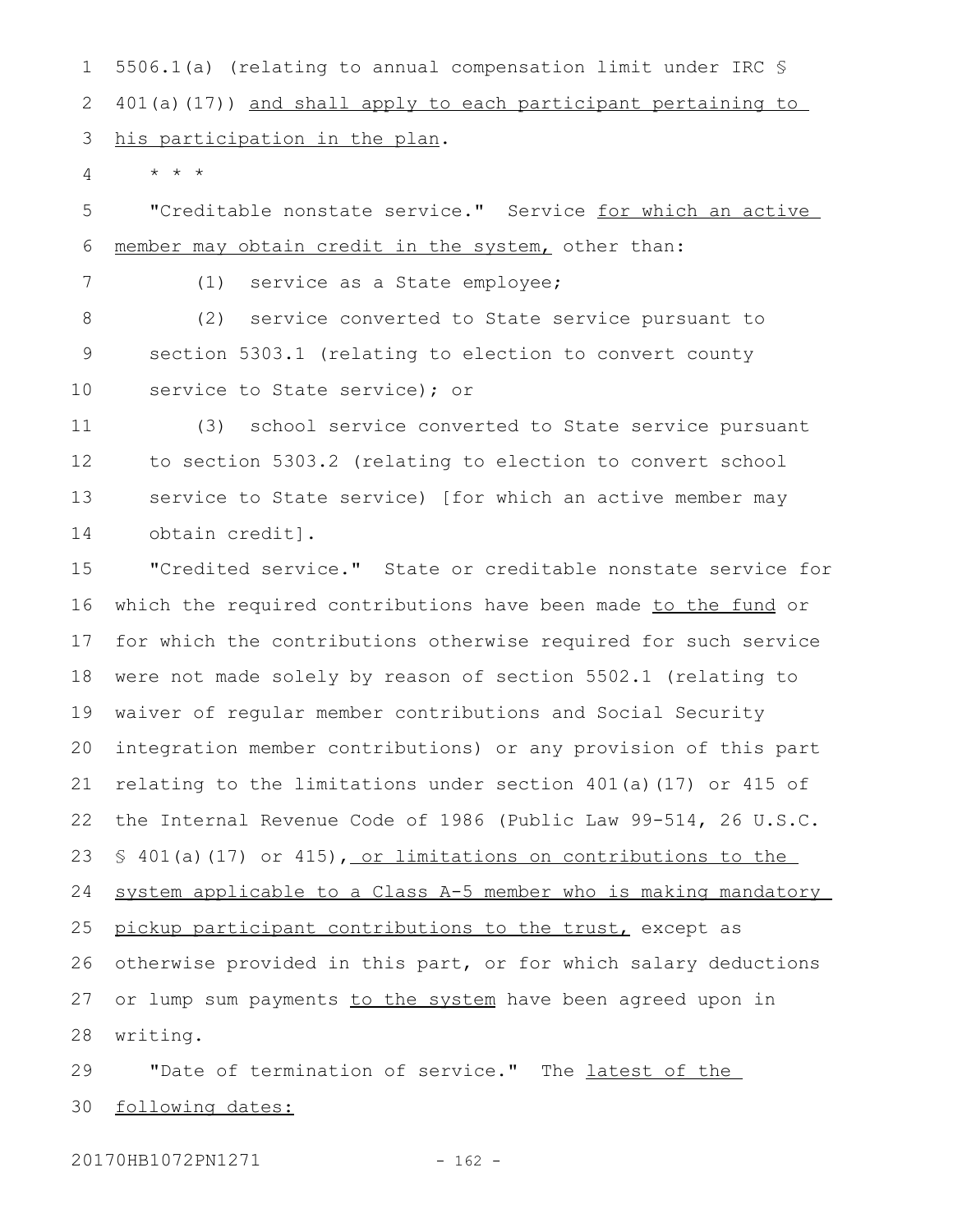(1) the last day of service for which pickup contributions are made for an active member or for which the contributions otherwise required for such service were not made solely by reason of section 5502.1 (relating to waiver of regular member contributions and social security integration member contributions) or any provision of this part relating to the limitations under section 401(a)(17) or 415 of the Internal Revenue Code of 1986 (Public Law 99-514, 26 U.S.C. § 401(a)(17) or 415) or limitations on contributions to the system applicable to a Class A-5 member; (2) the last day of service for which mandatory pickup participant contributions are made for an active participant; or (3) in the case of an inactive member on leave without pay or an inactive participant on leave without pay, the date of his resignation or the date his employment is formally discontinued by his employer. \* \* \* "Distribution." Payment of all or any portion of a person's interest in either the State Employees' Retirement Fund or the State Employees' Defined Contribution Trust, or both, which is payable under this part. "Domestic relations order." Any judgment, decree or order, including approval of a property settlement agreement, entered on or after the effective date of this definition by a court of competent jurisdiction pursuant to a domestic relations law which relates to the marital property rights of the spouse or former spouse of a member or participant, including the right to receive all or a portion of the moneys payable to that member or participant under this part in furtherance of the equitable 1 2 3 4 5 6 7 8 9 10 11 12 13 14 15 16 17 18 19 20 21 22 23 24 25 26 27 28 29 30

20170HB1072PN1271 - 163 -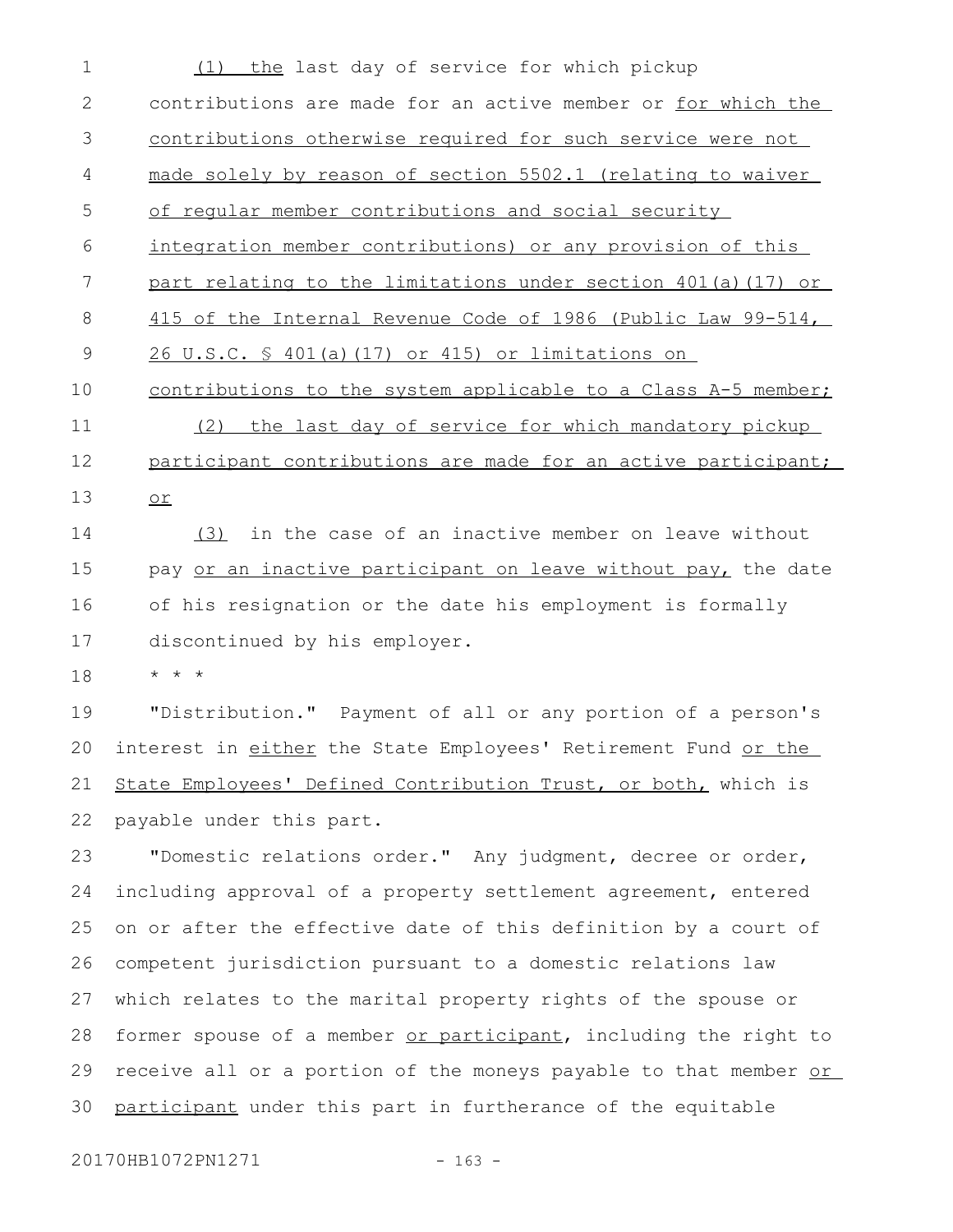| 1  | distribution of marital assets. The term includes orders of     |
|----|-----------------------------------------------------------------|
| 2  | support as that term is defined by 23 Pa.C.S. § 4302 (relating  |
| 3  | to definitions) and orders for the enforcement of arrearages as |
| 4  | provided in 23 Pa.C.S. § 3703 (relating to enforcement of       |
| 5  | arrearages).                                                    |
| 6  | $\star$ $\star$ $\star$                                         |
| 7  | "Employer defined contributions." Contributions that are        |
| 8  | made by the Commonwealth or other employer to the trust to be   |
| 9  | credited in an active participant's individual investment       |
| 10 | account as follows:                                             |
| 11 | Except as provided under paragraph (2),<br>(1)                  |
| 12 | contributions equal to 4% of an active participant's            |
| 13 | compensation.                                                   |
| 14 | (2) For participants who have less than 30 eligibility          |
| 15 | points credited as a member of Class A-5 or, if a multiple      |
| 16 | service member, in Class T-G in the Public School Employees'    |
| 17 | Retirement System, contributions equal to 1.25% of an active    |
| 18 | participant's compensation up to the Class A-5 annual           |
| 19 | compensation limit and for other compensation contributions     |
| 20 | as set forth in paragraph (1).                                  |
| 21 | $\star$ $\star$ $\star$                                         |
| 22 | "Final average salary." [The] As follows:                       |
| 23 | For purposes of calculating all annuities and<br>(1)            |
| 24 | benefits from the system attributable to a class of service     |
| 25 | other than Class A-5, the highest average compensation          |
| 26 | received as a member during any three nonoverlapping periods    |
| 27 | of four consecutive calendar quarters during which the member   |
| 28 | was a State employee, excluding compensation received from      |
| 29 | State service credited as a member of Class A-5, with the       |
| 30 | compensation for part-time service being annualized on the      |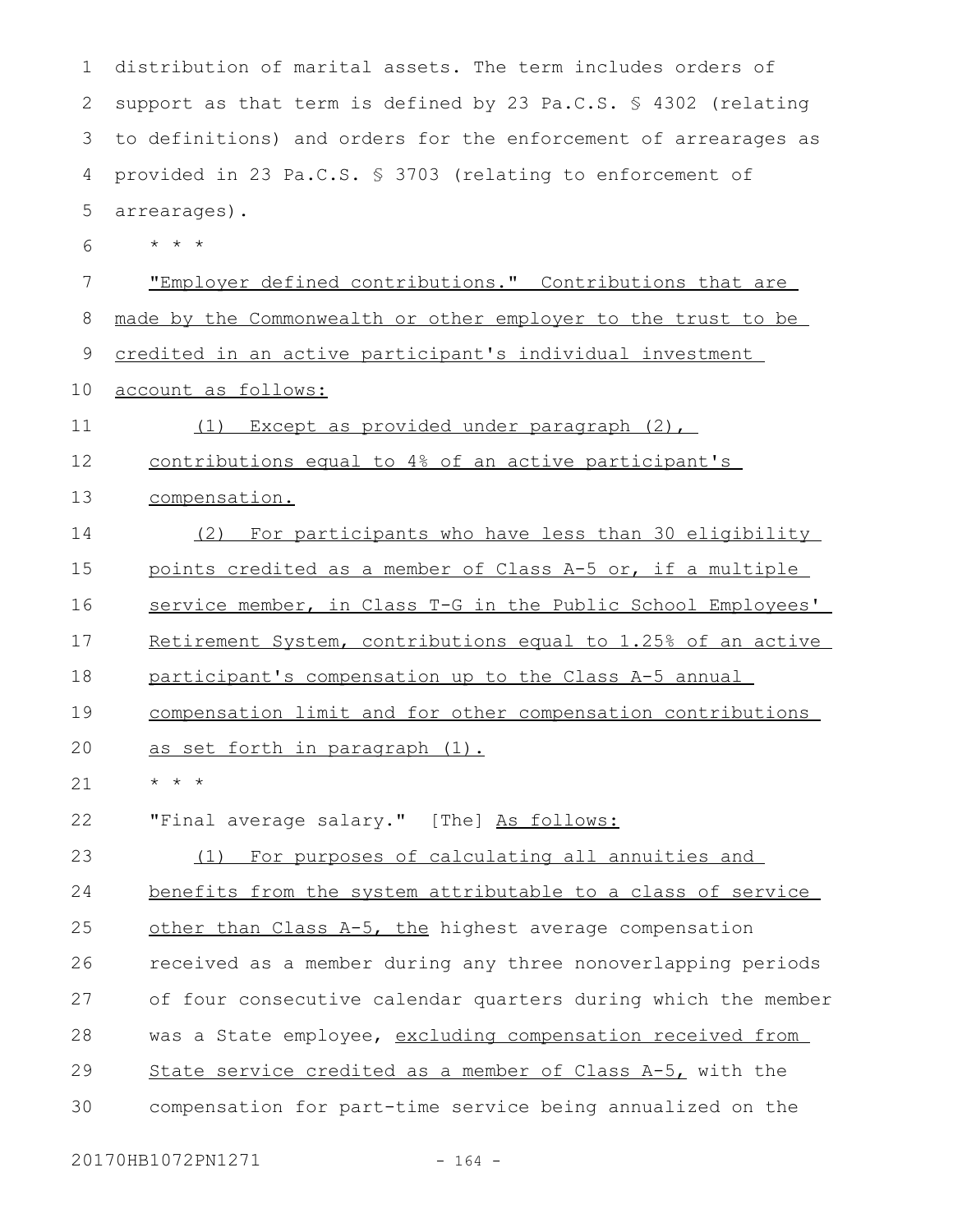basis of the fractional portion of the year for which credit is received; except if the employee was not a member in classes of service other than Class A-5 for three nonoverlapping periods of four consecutive calendar quarters, the total compensation received as a member for State service credited other than as a member of Class A-5, annualized in the case of part-time service, divided by the number of nonoverlapping periods of four consecutive calendar quarters of membership in classes of service other than Class A-5; in the case of a member with multiple service, the final average salary for purposes of calculating all annuities and benefits from the system attributable to a class of service other than Class A-5 shall be determined on the basis of the compensation received by him as a [State employee] member of the system or as a school employee, or both $[i]$ , excluding compensation received for service performed as a member of Class A-5 or Class T-G in the Public School Employees' Retirement System; and, in the case of a member with Class A-3 or Class A-4 service and service in one or more other classes of service other than Class A-5, the final average salary shall be determined on the basis of the compensation received by him in all classes of State service[; and] other than Class A-5. (2) For purposes of calculating all annuities and benefits from the system attributable to service as a member of Class A-5, the highest average compensation received for service as a member of Class A-5 during any five calendar years; except, if the employee was not a member of Class A-5 during five calendar years, the total compensation received as a member of Class A-5, divided by the number of calendar 1 2 3 4 5 6 7 8 9 10 11 12 13 14 15 16 17 18 19  $20$ 21 22 23 24 25 26 27 28 29 30

20170HB1072PN1271 - 165 -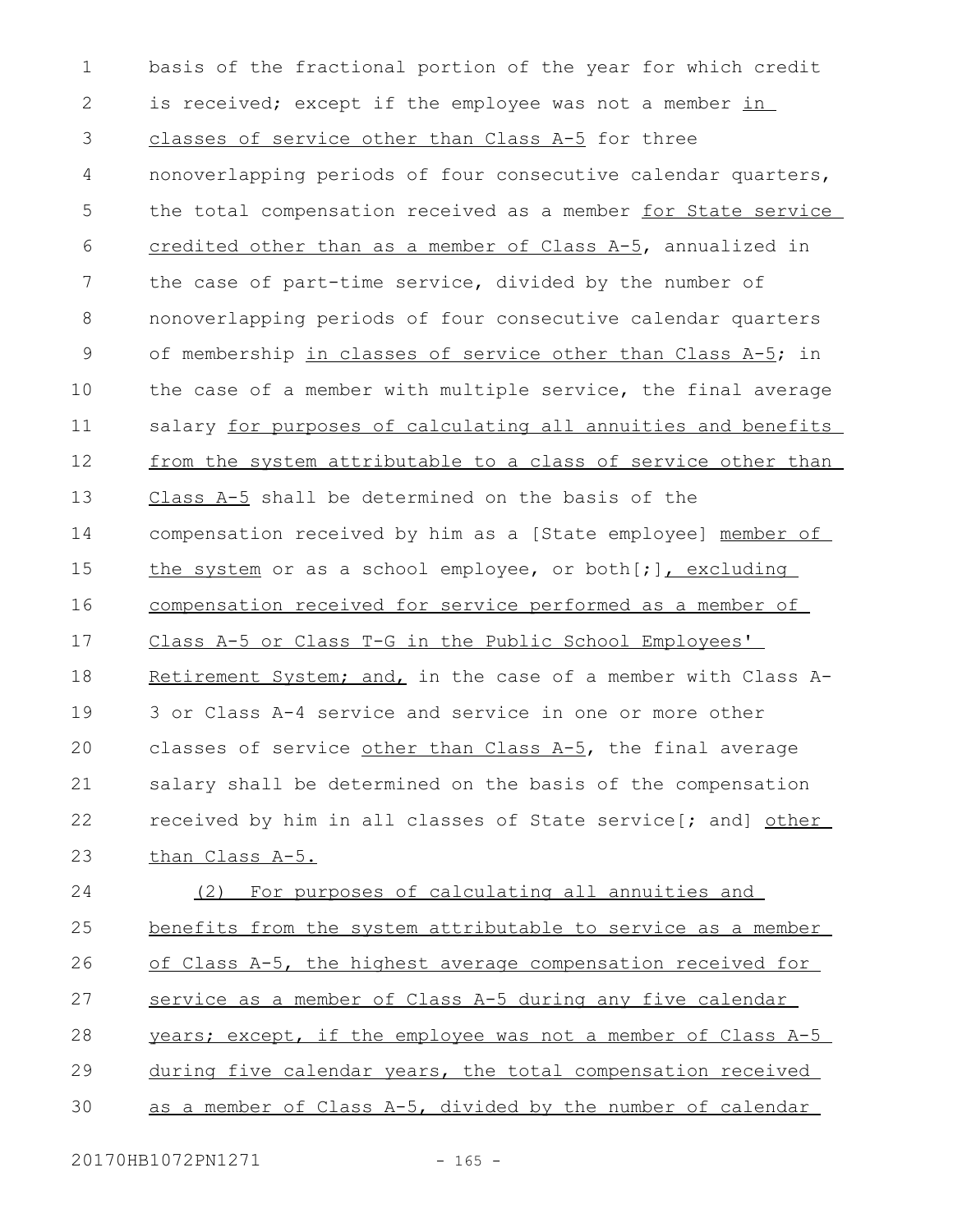years of membership in Class A-5; in the case of a member with multiple service, the final average salary for purposes of calculating all annuities and benefits from the system attributable to Class A-5 service shall be determined on the basis of the compensation received by him as a State employee for service credited Class A-5 or as a school employee for service credited in Class T-G in the Public School Employees' Retirement System, or both. For the purpose of calculating final average salary under the paragraph, compensation for service as a member of Class A-5 shall be adjusted as set forth in section 5506.2 (relating to application of Class A-5 annual compensation limit). 1 2 3 4 5 6 7 8 9 10 11 12

(3) For all members, in the case of a member who first became a member on or after January 1, 1996, the final average salary shall be determined as hereinabove provided but subject to the application of the provisions of section 5506.1(a) (relating to annual compensation limit under IRC §  $401(a)(17)$ . Final average salary shall be determined by including in compensation payments deemed to have been made to a member reemployed from USERRA leave to the extent member contributions have been made as provided in section 5302(f) (2) (relating to credited State service) and payments made to a member on leave of absence under 51 Pa.C.S. § 4102 (relating to leaves of absence for certain government employees) as provided in section 5302(f)(6). \* \* \* 13 14 15 16 17 18 19  $20$ 21 22 23 24 25 26

"Holding vehicle trust." The State Employees' Defined Contribution Holding Vehicle Trust. 27 28

"Inactive member." A member for whom no pickup contributions are being made to the fund, except in the case of an active 29 30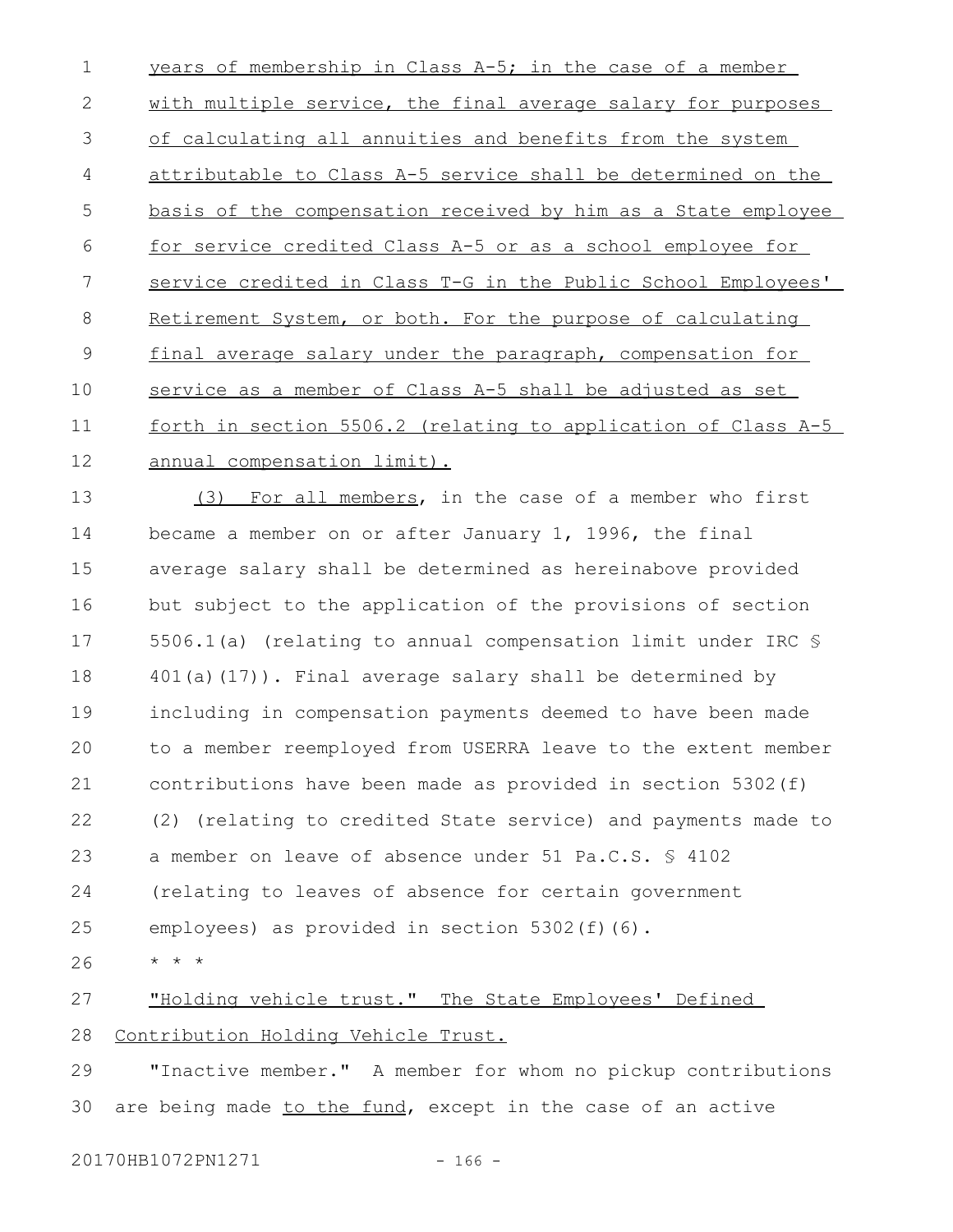member for whom such contributions otherwise required for current State service are not being made solely by reason of section 5502.1 (relating to waiver of regular member contributions and Social Security integration member contributions) or any provision of this part relating to the limitations under section 401(a)(17) or 415 of the Internal Revenue Code of 1986 (Public Law 99-514, 26 U.S.C. § 401(a)(17) or 415) or limitations on contributions to the system applicable to a Class A-5 member who is making mandatory pickup participant contributions to the trust, but who has accumulated deductions standing to his credit in the fund and who is not eligible to become or has not elected to become a vestee or has not filed an application for an annuity. 1 2 3 4 5 6 7 8 9 10 11 12 13

"Inactive participant." A participant for whom no mandatory pickup participant contributions are being made to the trust, except in the case of an active participant for whom such contributions otherwise required for current State service are not being made solely by reason of any provision of this part relating to limitations under section  $401(a)(17)$  or  $415$  of the Internal Revenue Code of 1986 (Public Law 99-514, 26 U.S.C. § 401(a)(17) or 415), but who has vested accumulated total defined contributions standing to his credit in the trust and who has not filed an application for an annuity. "Individual investment account." The account in the trust to which are credited the amounts of the contributions made by a participant and the participant's employer in accordance with 14 15 16 17 18 19 20 21 22 23 24 25 26

the provisions of this part, together with all interest and 27

investment earnings after deduction for fees, costs, expenses 28

and investment losses and charges for distributions. 29

"Intervening military service." Active military service of a 30

20170HB1072PN1271 - 167 -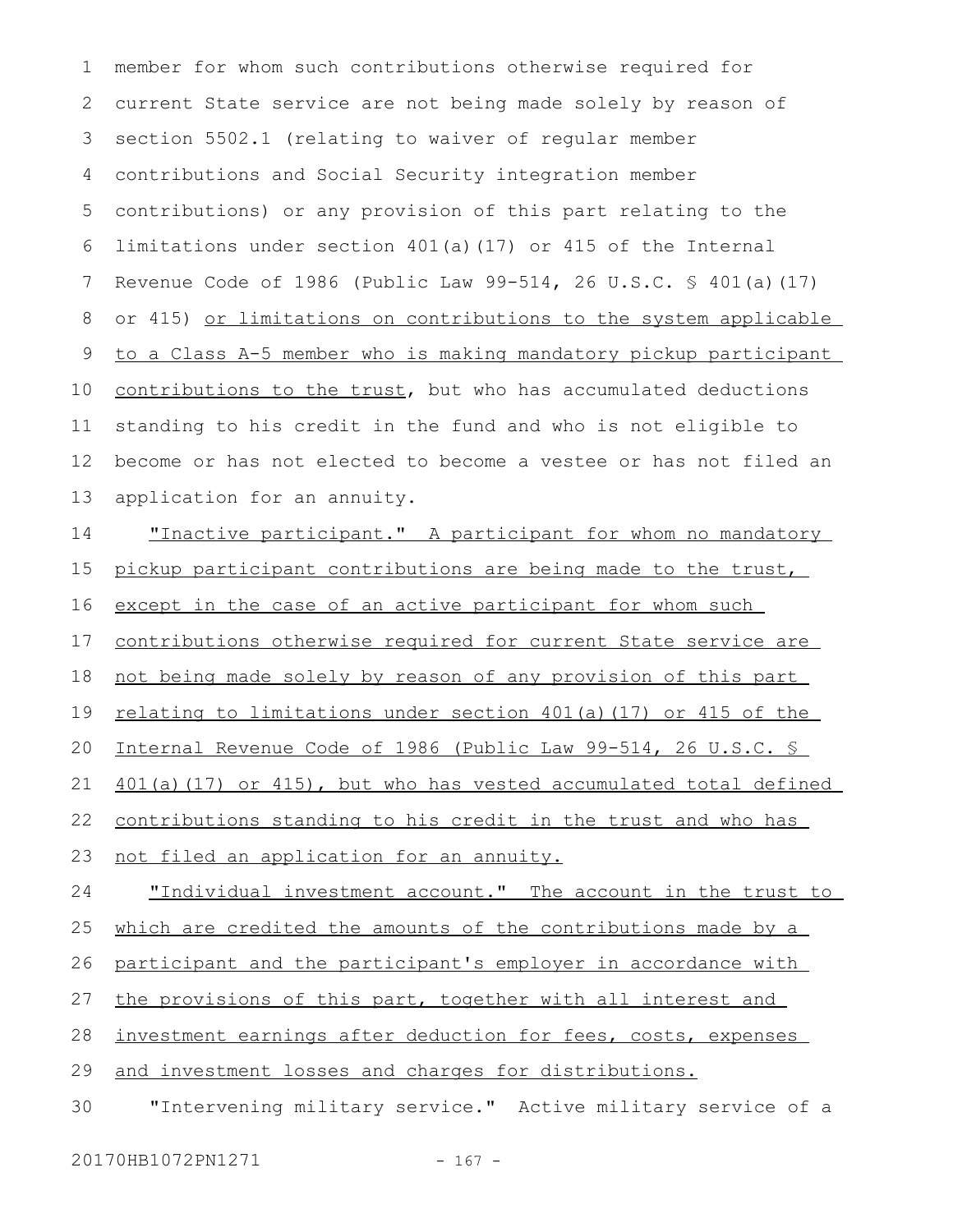member who was a State employee and active member of the system immediately preceding his induction into the armed services or forces of the United States in order to meet a military obligation excluding any voluntary extension of such service and who becomes a State employee within 90 days of the expiration of such service. 1 2 3 4 5 6

\* \* \* 7

"Irrevocable beneficiary." The person or persons permanently designated by a member or participant in writing to the State Employees' Retirement Board pursuant to an approved domestic relations order to receive all or a portion of the accumulated deductions, vested accumulated total defined contributions or lump sum benefit payable upon the death of such member or participant. 8 9 10 11 12 13 14

"Irrevocable successor payee." The person permanently designated by a participant receiving distributions in writing to the board pursuant to an approved domestic relations order to receive one or more distributions from the plan upon the death of such participant. 15 16 17 18 19

\* \* \*  $20$ 

"Mandatory pickup participant contributions." Contributions that are made by the Commonwealth or other employer for active participants for State service required to be credited in the plan as follows: (1) Except as provided under paragraph (2), contributions equal to 7.5% of compensation. 21 22 23 24 25 26

(2) For participants who have less than 30 eligibility points credited as a member of Class A-5 or, if a multiple service member, in Class T-G in the Public School Employees' 27 28 29

Retirement System, contributions equal to 1.5% of an active 30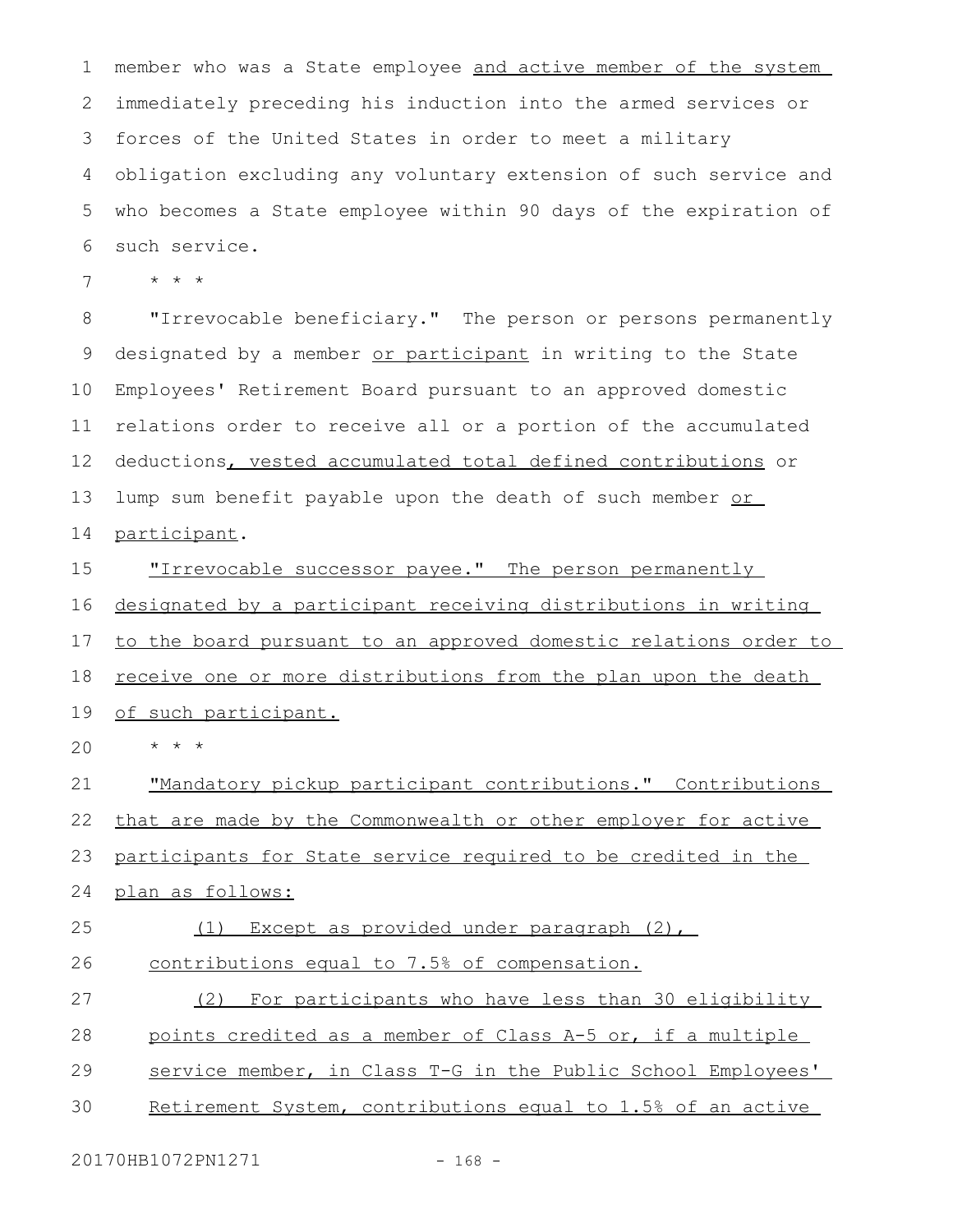participant's compensation for State service required to be credited in the plan up to the Class A-5 annual compensation limit and for other compensation contributions as set forth in paragraph (1). \* \* \* "Member's annuity." The single life annuity which is actuarially equivalent, at the effective date of retirement and taking into account any delay in the receipt of the portion of the annuity based on Class A-5 service, if the effective date of retirement is under the superannuation age applicable to Class A-5 service, to the sum of the regular accumulated deductions, shared-risk accumulated deductions, the additional accumulated deductions and the social security integration accumulated deductions standing to the member's credit in the members' savings account. \* \* \* "Participant." An active participant, inactive participant or participant receiving distributions. "Participant receiving distributions." A participant in the plan who has commenced receiving distributions from his individual investment account but who has not received a total distribution of his vested interest in the individual investment account. \* \* \* "Plan." The State Employees' Defined Contribution Plan as established by the provisions of this part and the board. "Plan document." The documents created by the board under section 5802 (relating to plan document) that contain the terms and provisions of the plan and trust as established by the board regarding the establishment, administration and investment of 1 2 3 4 5 6 7 8 9 10 11 12 13 14 15 16 17 18 19 20 21 22 23 24 25 26 27 28 29 30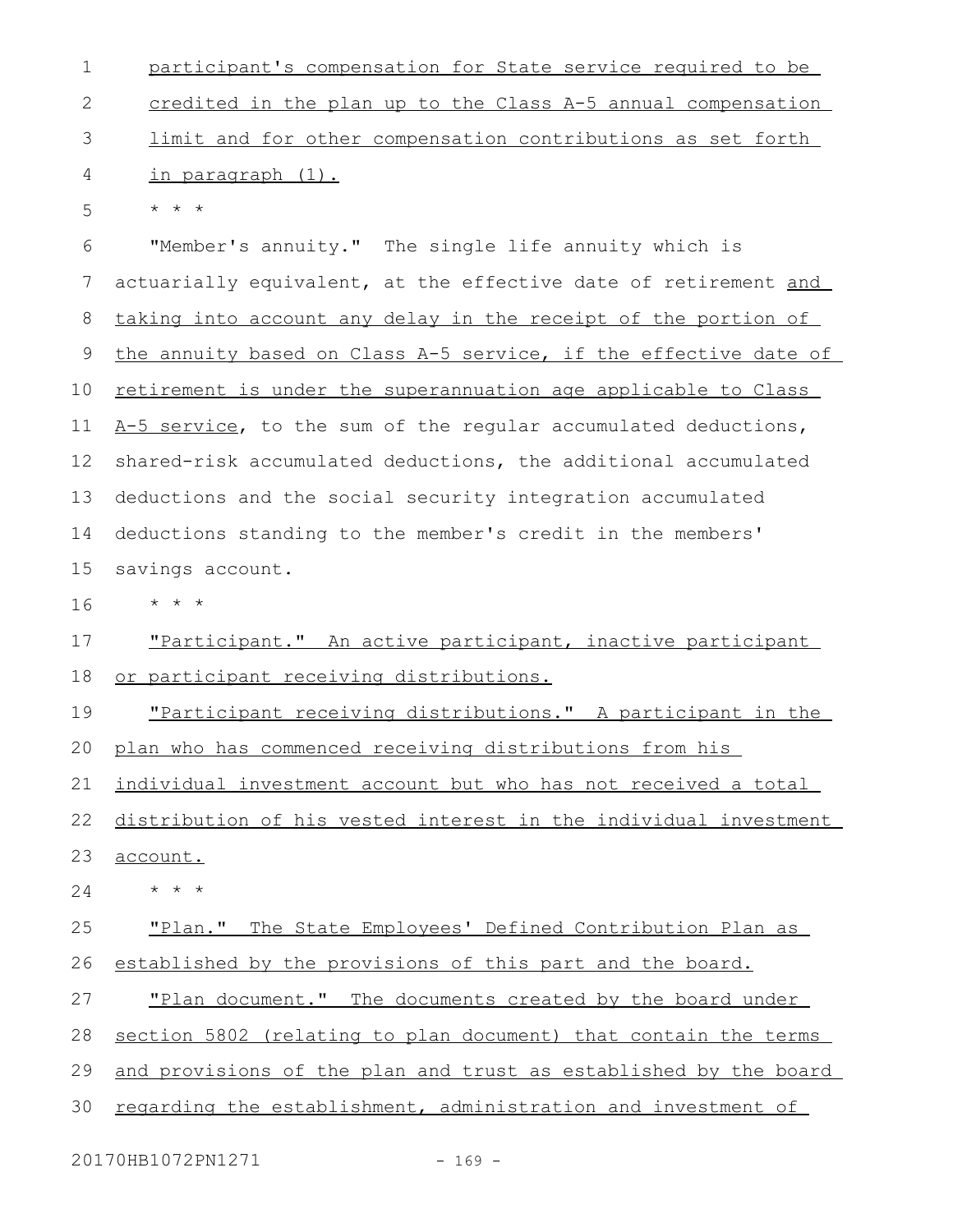the plan and trust. 1

\* \* \* 2

"Reemployed from USERRA leave." Resumption of active membership or active participation as a State employee after a period of USERRA leave, provided, however, that the resumption of active membership or active participation was within the time period and under conditions and circumstances such that the State employee was entitled to reemployment rights under 38 U.S.C. Ch. 43 (relating to employment and reemployment rights of members of the uniformed services). 3 4 5 6 7 8 9 10

\* \* \* 11

"Regular member contributions." The product of the basic contribution rate, the class of service multiplier [if greater than one] and the compensation of the member. 12 13 14

"Required beginning date." The latest date by which distributions of a member's interest or a participant's interest in his individual investment account must commence under section 401(a)(9) of the Internal Revenue Code of 1986 (Public Law 99- 514, 26 U.S.C. § 401(a)(9)). 15 16 17 18 19

"Retirement counselor." The State Employees' Retirement System or State Employees' Defined Contribution Plan employee whose duty it shall be to advise each employee of his rights and duties as a member of the system or as a participant of the plan. 20 21 22 23 24

"Salary deductions." The amounts certified by the board, deducted from the compensation of an active member or active participant, or the school service compensation of a multiple service member who is an active member of the Public School Employees' Retirement System, and paid into the fund or trust. "School Employees' Defined Contribution Plan." The defined 25 26 27 28 29 30

20170HB1072PN1271 - 170 -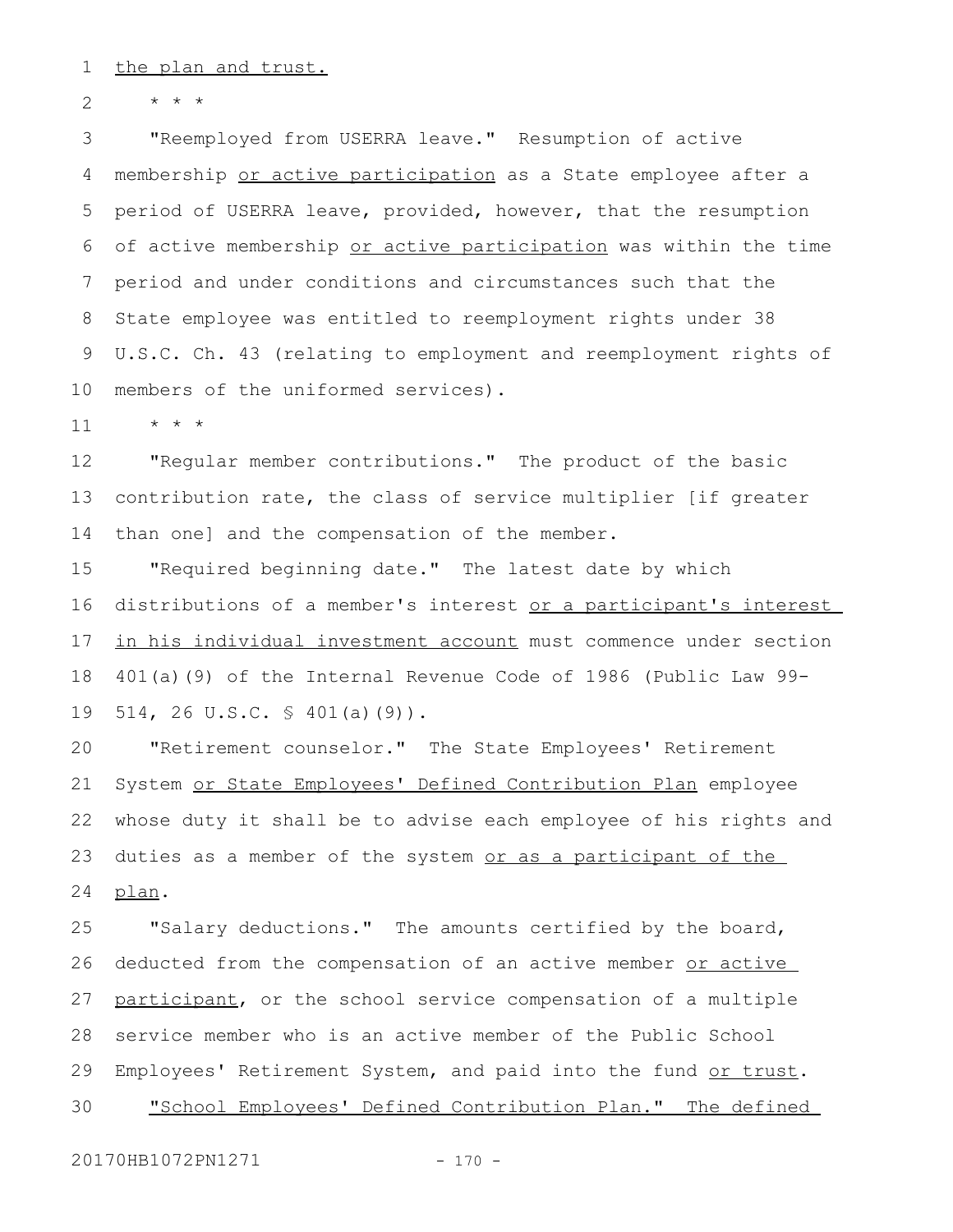contribution plan for school employees established under 24 Pa.C.S. Pt. IV (relating to retirement for school employees). \* \* \* 1 2 3

"Shared-risk member contributions." The product of the applicable shared-risk contribution rate and the compensation of a member for service credited as Class A-3 or Class A-4 or the compensation of a member up to the Class A-5 annual compensation limit for service credited as Class A-5. 4 5 6 7 8

\* \* \* 9

"Special vestee." An employee of The Pennsylvania State University who is a member of the State Employees' Retirement System with five or more but less than ten eligibility points and who has a date of termination of service from The Pennsylvania State University of June 30, 1997, because of the transfer of his job position or duties to a controlled organization of the Penn State Geisinger Health System or because of the elimination of his job position or duties due to the transfer of other job positions or duties to a controlled organization of the Penn State Geisinger Health System, provided that: 10 11 12 13 14 15 16 17 18 19  $20$ 

(1) subsequent to termination of State service as an employee of The Pennsylvania State University, the member has not returned to State service in any other capacity or position as a State employee; 21 22 23 24

(2) The Pennsylvania State University certifies to the board that the member is eligible to be a special vestee; 25 26

(3) the member files an application to vest the member's retirement rights under section 5907(f) (relating to rights and duties of State employees [and], members and participants) on or before September 30, 1997; and 27 28 29 30

20170HB1072PN1271 - 171 -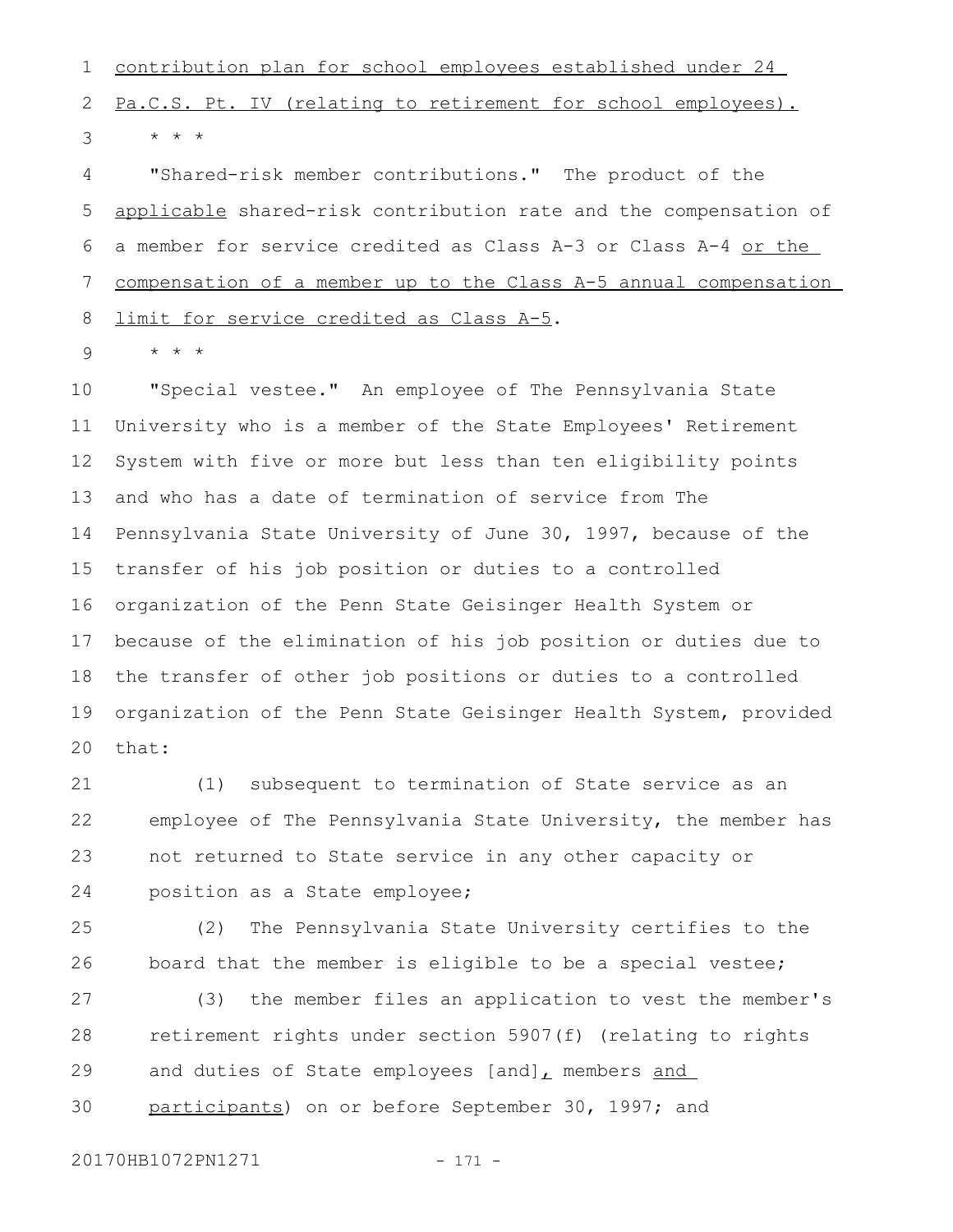(4) the member elects to leave the member's total accumulated deductions in the fund and to defer receipt of an annuity until attainment of superannuation age or the member's required beginning date. 1 2 3 4

"Standard single life annuity." An annuity equal to 2% of the final average salary, multiplied by the total number of years and fractional part of a year of credited service of a member in each class service, limited in the case of Class A-5 service to 30 years. 5 6 7 8 9

"State employee." Any person holding a State office or position under the Commonwealth, employed by the State Government of the Commonwealth, in any capacity whatsoever, except an independent contractor or any person compensated on a fee basis or any person paid directly by an entity other than a State Employees' Retirement System employer, and shall include members of the General Assembly, and any officer or employee of the following: 10 11 12 13 14 15 16 17

18 19 (1) (i) The Department of Education.

(ii) State-owned educational institutions.

(iii) Community colleges. 20

(iv) The Pennsylvania State University, except an employee in the College of Agriculture who is paid wholly from Federal funds or an employee who is participating in the Federal Civil Service Retirement System. The university shall be totally responsible for all employer contributions under section 5507 (relating to contributions to the system by the Commonwealth and other employers). 21 22 23 24 25 26 27 28

(2) The Pennsylvania Turnpike Commission, the Delaware River Port Authority, the Port Authority Transit Corporation, 29 30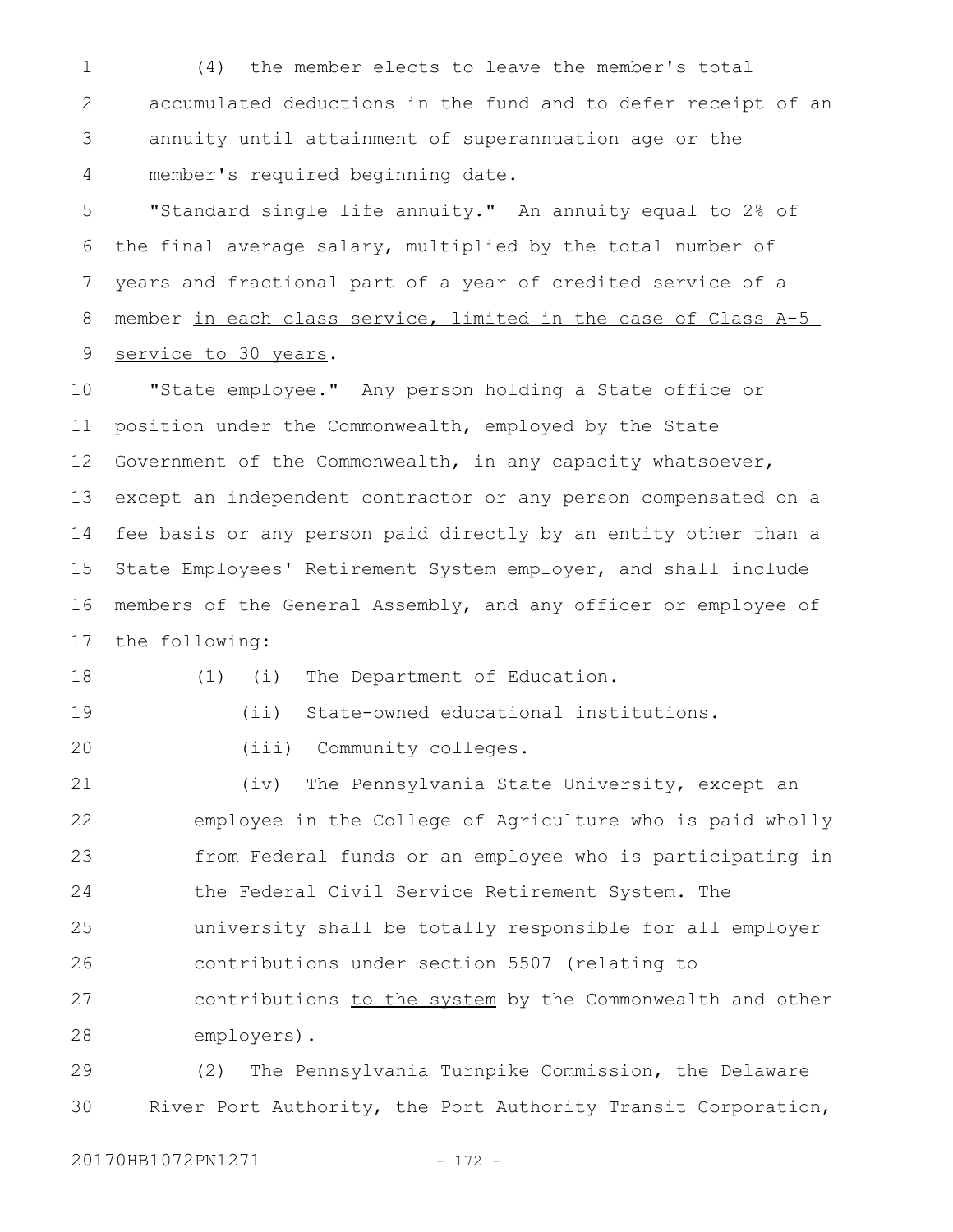the Philadelphia Regional Port Authority, the Delaware River Joint Toll Bridge Commission, the State Public School Building Authority, The General State Authority, the State Highway and Bridge Authority, the Delaware Valley Regional Planning Commission, the Interstate Commission of the Delaware River Basin, and the Susquehanna River Basin Commission any time subsequent to its creation, provided the commission or authority agrees to contribute and does contribute to the fund or trust, from time to time, the moneys required to build up the reserves necessary for the payment of the annuities or other benefits of such officers and employees without any liability on the part of the Commonwealth to make appropriations for such purposes, and provided in the case of employees of the Interstate Commission of the Delaware River Basin, that the employee shall have been a member of the system for at least ten years prior to January 1, 1963. 1 2 3 4 5 6 7 8 9 10 11 12 13 14 15 16 17

(3) Any separate independent public corporation created by statute, not including any municipal or quasi-municipal corporation, so long as he remains an officer or employee of such public corporation, and provided that such officer or employee of such public corporation was an employee of the Commonwealth immediately prior to his employment by such corporation, and further provided such public corporation shall agree to contribute and contributes to the fund or trust, from time to time, the moneys required to build up the reserves necessary for the payment of the annuities or other benefits of such officers and employees without any liability on the part of the Commonwealth to make appropriations for such purposes. 18 19 20 21 22 23 24 25 26 27 28 29 30

20170HB1072PN1271 - 173 -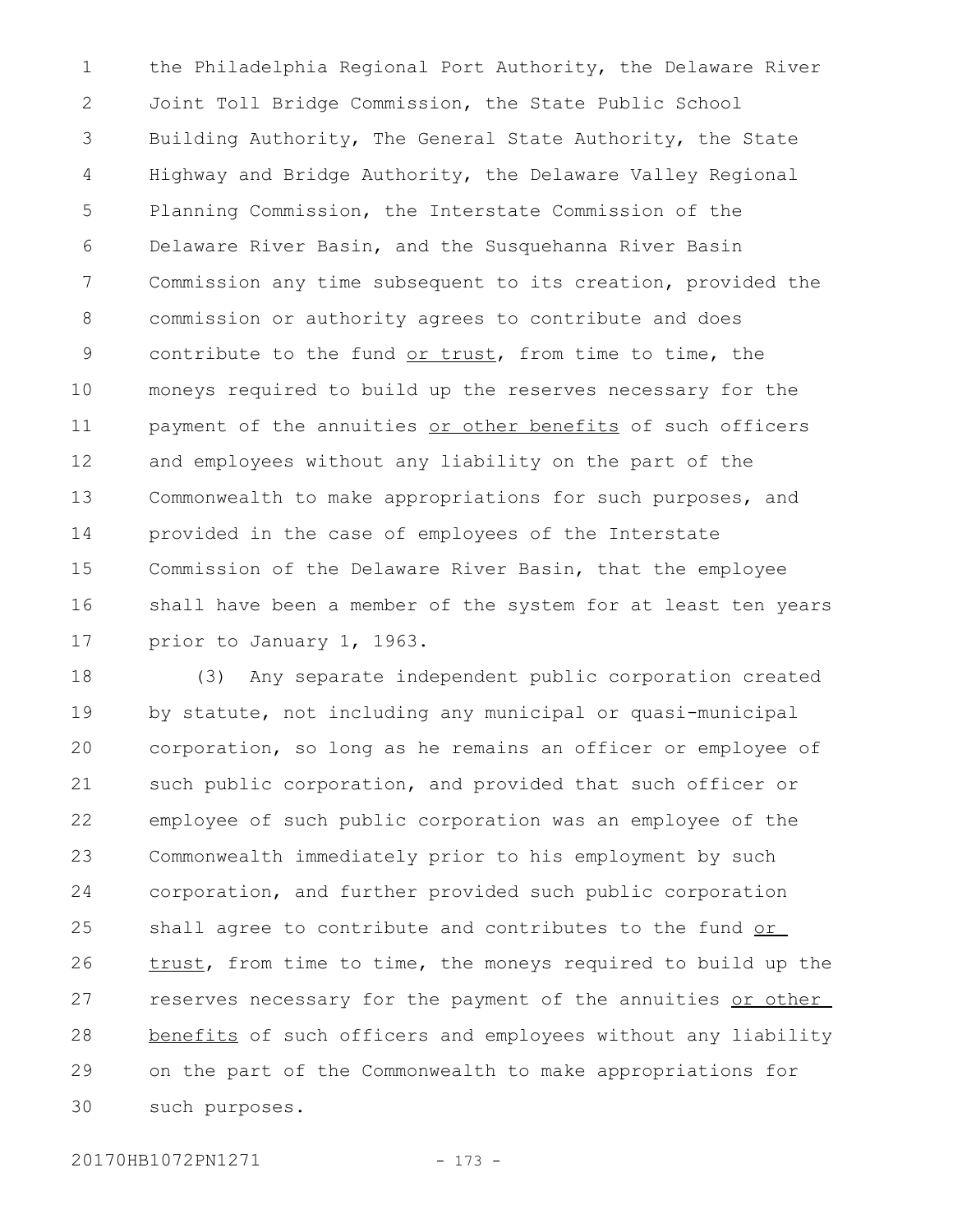\* \* \* 1

"Successor payee." The person or persons last designated in writing to the board by a participant receiving distributions to receive one or more distributions upon the death of the 2 3 4

participant. 5

"Superannuation age." For classes of service in the system other than Class A-3 [and], Class A-4 and Class A-5, any age upon accrual of 35 eligibility points or age 60, except for a member of the General Assembly, an enforcement officer, a correction officer, a psychiatric security aide, a Delaware River Port Authority policeman or an officer of the Pennsylvania State Police, age 50, and, except for a member with Class G, Class H, Class I, Class J, Class K, Class L, Class M or Class N service, age 55 upon accrual of 20 eligibility points. For Class A-3 [and], Class A-4 and Class A-5 service, any age upon attainment of a superannuation score of 92 , provided the member has accrued 35 eligibility points, or age 65, or for park rangers or capitol police officers, age 55 with 20 years of service as a park ranger or capitol police officer in classes of service other than Class  $A-5$ , except for a member of the General Assembly, an enforcement officer, a correction officer, a psychiatric security aide, a Delaware River Port Authority policeman or an officer of the Pennsylvania State Police, age 55. A vestee with Class A-3  $[or]_L$  Class A-4 or Class A-5 service credit attains superannuation age on the birthday the vestee attains the age resulting in a superannuation score of 92, provided that the vestee has at least 35 eligibility points, or attains another applicable superannuation age, whichever occurs first. 6 7 8 9 10 11 12 13 14 15 16 17 18 19 20 21 22 23 24 25 26 27 28 29

\* \* \* 30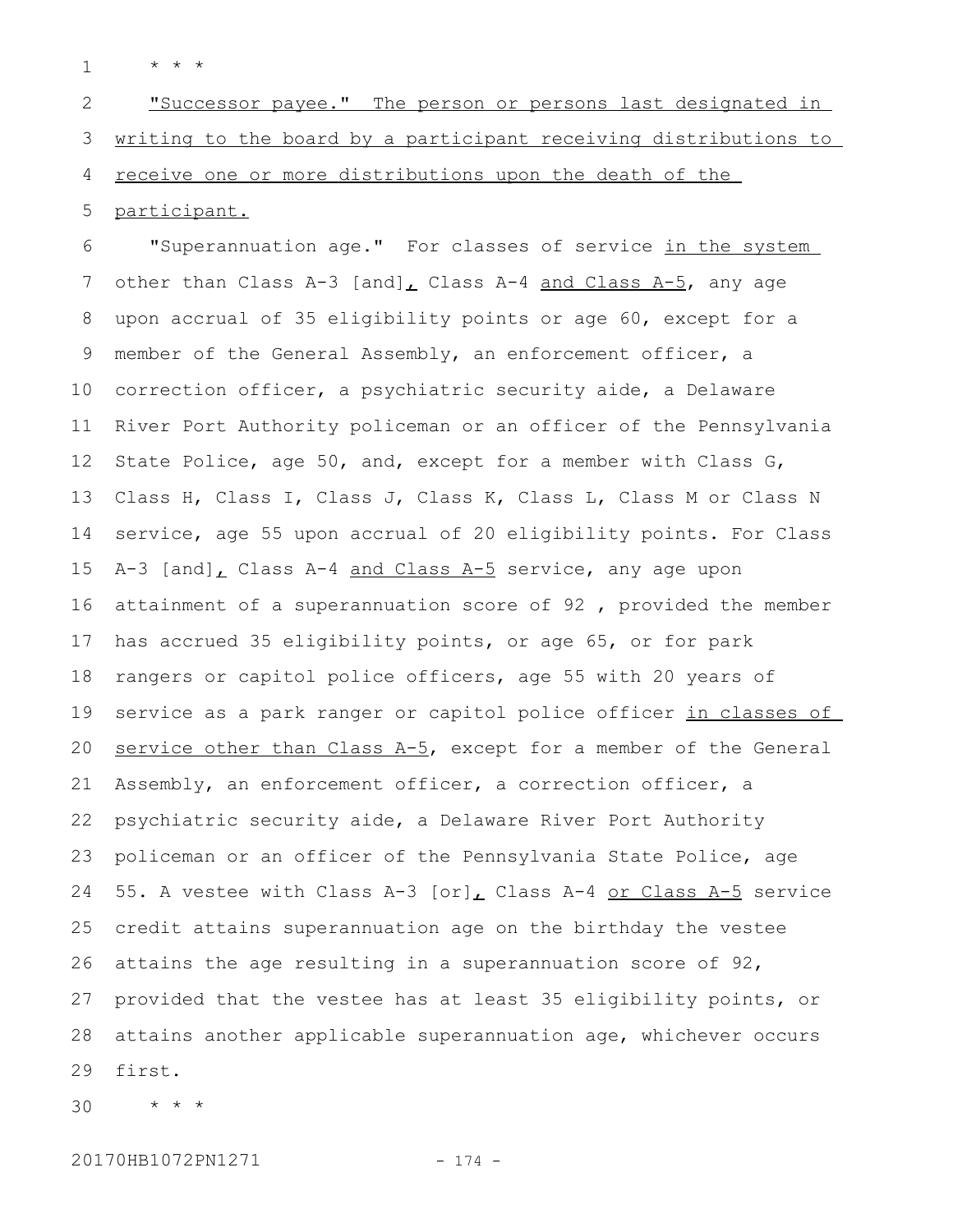"Superannuation score." The sum of the member's age in whole years on his last birthday and the amount of the member's total eligibility points, other than eligibility points resulting from Class A-5 service credit or, if a multiple service member, in Class T-G on the member's effective date of retirement, expressed in whole years and whole eligibility points and disregarding fractions of a year and fractions of total eligibility points. 1 2 3 4 5 6 7 8

"Sworn police officer." A State police officer who is employed and serving as an officer of the Pennsylvania State Police. 9 10 11

\* \* \* 12

"Total accumulated deductions." The sum of the regular accumulated deductions, additional accumulated deductions, the social security integration accumulated deductions, shared-risk member contributions and all other contributions other than Class A-5 accumulated deductions paid into the fund for the purchase, transfer or conversion of credit for service or other coverage other than service or coverage in Class A-5 together with all statutory interest credited thereon until the date of termination of service. In the case of a vestee or a special vestee, statutory interest shall be credited until the effective date of retirement. A member's account shall not be credited with statutory interest for more than two years during a leave without pay. 13 14 15 16 17 18 19 20 21 22 23 24 25

## "Trust." The State Employees' Defined Contribution Trust established under Chapter 58 (relating to State Employees' Defined Contribution Plan). 26 27 28

\* \* \* 29

"Valuation interest." Interest at 5 1/2% per annum 30

20170HB1072PN1271 - 175 -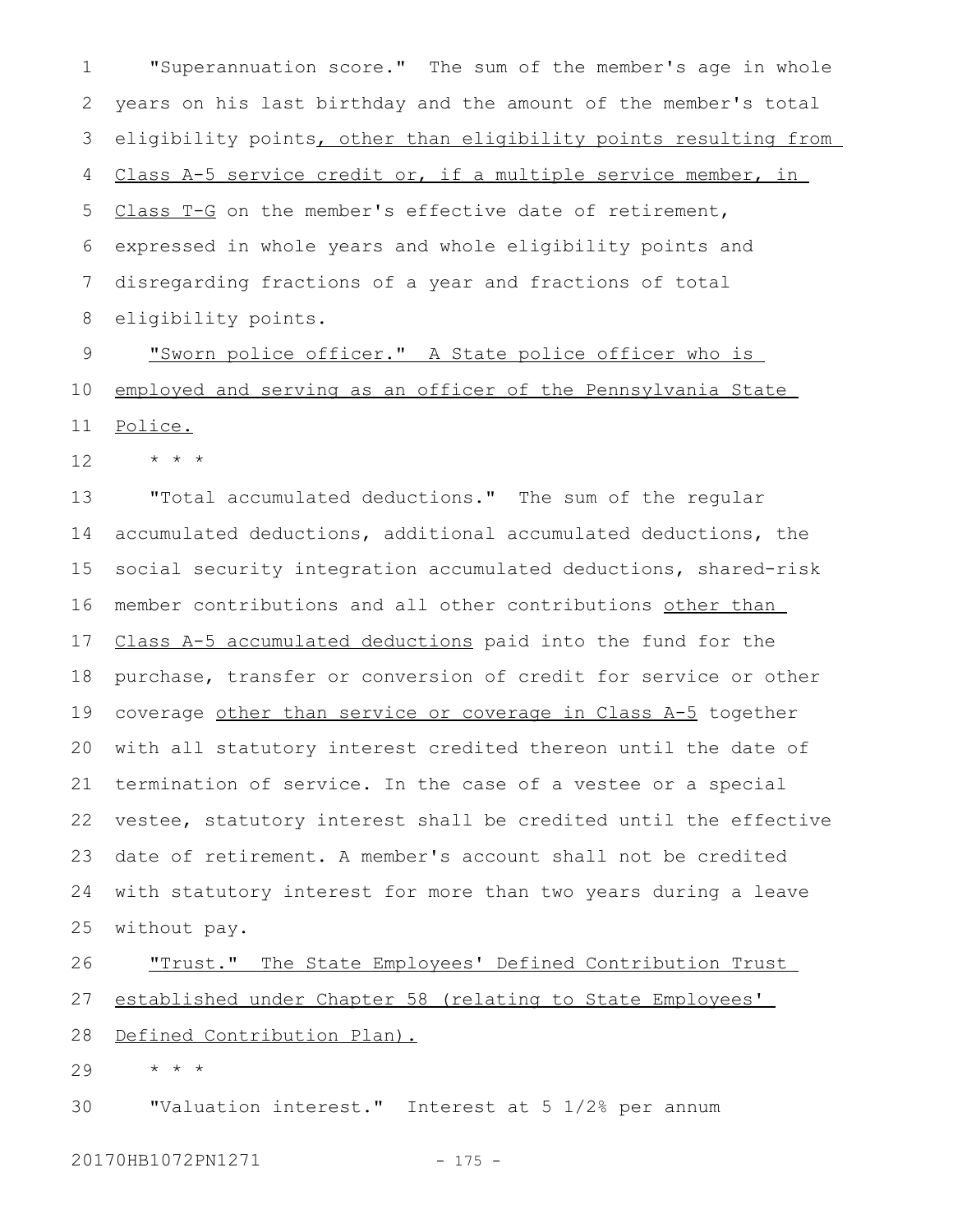compounded annually and applied to all accounts of the fund other than the members' savings account. 1 2

3

"Vestee." Any of the following:

(1) A member with: 4

(i) five or more eligibility points in a class of service other than Class A-3  $[or]_L$  Class A-4, Class A-5 or Class T-E [or], Class T-F or Class T-G in the Public School Employees' Retirement System[, a member with]; 5 6 7 8

(ii) Class G, Class H, Class I, Class J, Class K, Class L, Class M or Class N service with five or more eligibility points [, or a member with] in classes of service other than Class A-5 or Class T-G in the Public School Employees' Retirement System; or 9 10 11 12 13

(iii) Class A-3 or Class A-4 service with ten or more eligibility points in classes of service other than Class A-5 or Class T-G in the Public School Employees' Retirement System ; or 14 15 16 17

18

(iv) Class A-5 service with ten or more eligibility points for service in Class A-5 or, if a multiple service member, Class T-G service in the Public School Employees' Retirement System and 19 20 21

who has terminated State service and has elected to leave his total accumulated deductions in the fund and to defer receipt of an annuity. 22 23 24

"Voluntary contributions." Contributions made by a 25

participant to the trust and credited to his individual 26

investment account in excess of his mandatory pickup participant 27

contributions by an eligible rollover or direct trustee-to-28

trustee transfer. 29

Section 303. Section 5103 of Title 71 is amended to read: 30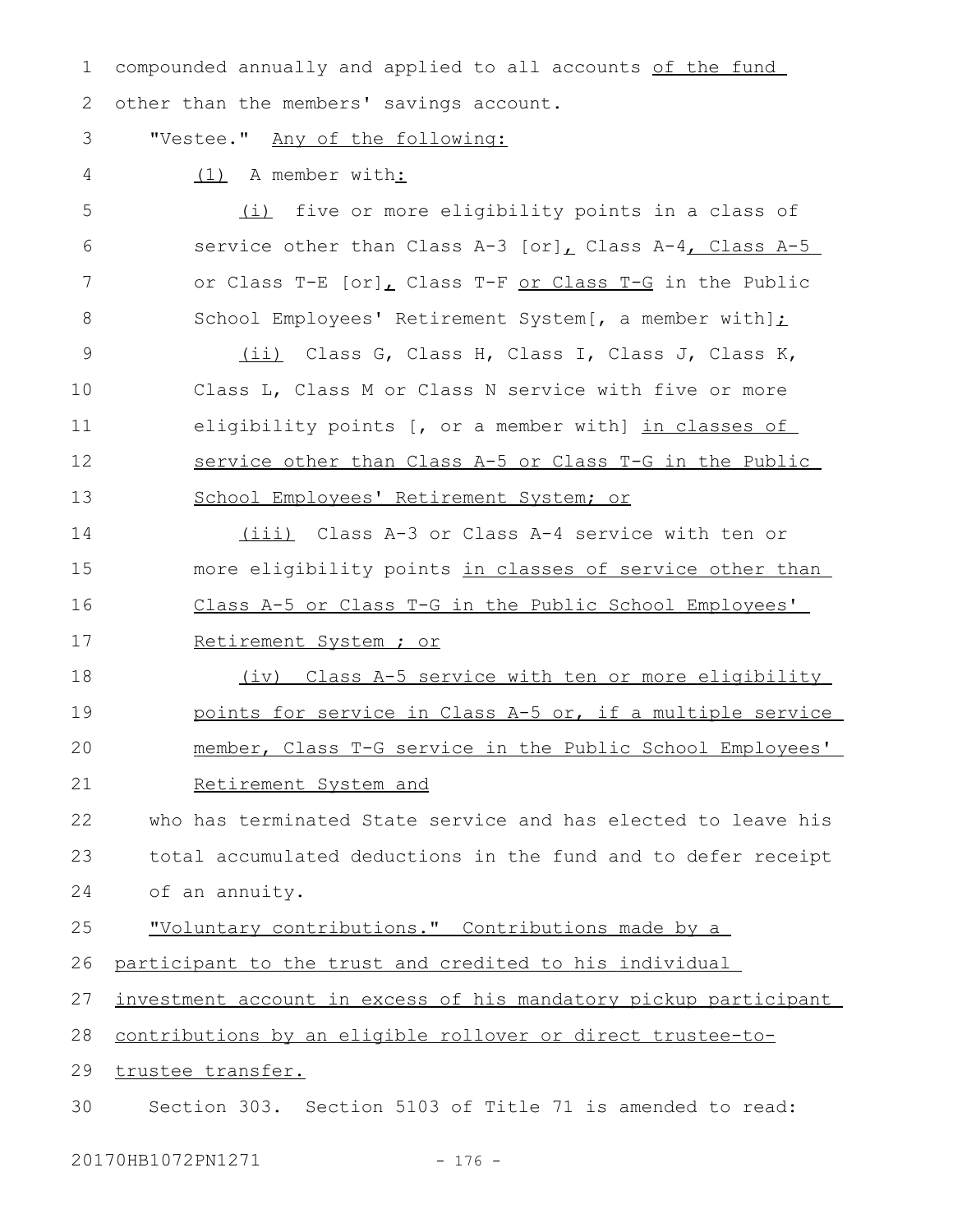§ 5103. Notice to members and participants. 1

Notice by publication, including, without being limited to, newsletters, newspapers, forms, first class mail, letters, manuals and, to the extent authorized by a policy adopted by the board, electronically, including, without being limited to, email or [World Wide Web sites] Internet websites, distributed or made available to members and participants in a manner reasonably calculated to give actual notice of [those sections of the State Employees' Retirement Code] the provisions of this part that require notice to members or participants shall be deemed sufficient notice for all purposes. 2 3 4 5 6 7 8 9 10 11

Section 304. Title 71 is amended by adding a section to read: 12 13

§ 5104. Reference to State Employees' Retirement System. 14

(a) Construction.--Unless the context clearly indicates 15

otherwise, any reference to the State Employees' Retirement 16

System in a statutory provision other than this part and 24 17

Pa.C.S. Pt. IV (relating to retirement for school employees) 18

shall include a reference to the State Employees' Defined 19

Contribution Plan and any reference to the State Employees' 20

Retirement Fund shall include a reference to the State 21

Employees' Defined Contribution Trust. 22

(b) Agreement.--The agreement of an employer listed in the 23

definition of "State employee" or any other law to make 24

contributions to the fund or to enroll its employees as members 25

in the system shall be deemed to be an agreement to make 26

contributions to the trust or to enroll its employees in the 27

plan. 28

Section 305. Section 5301(a),  $(b)$ , (c) and (d) of Title 71 are amended and the section is amended by adding subsections to 29 30

20170HB1072PN1271 - 177 -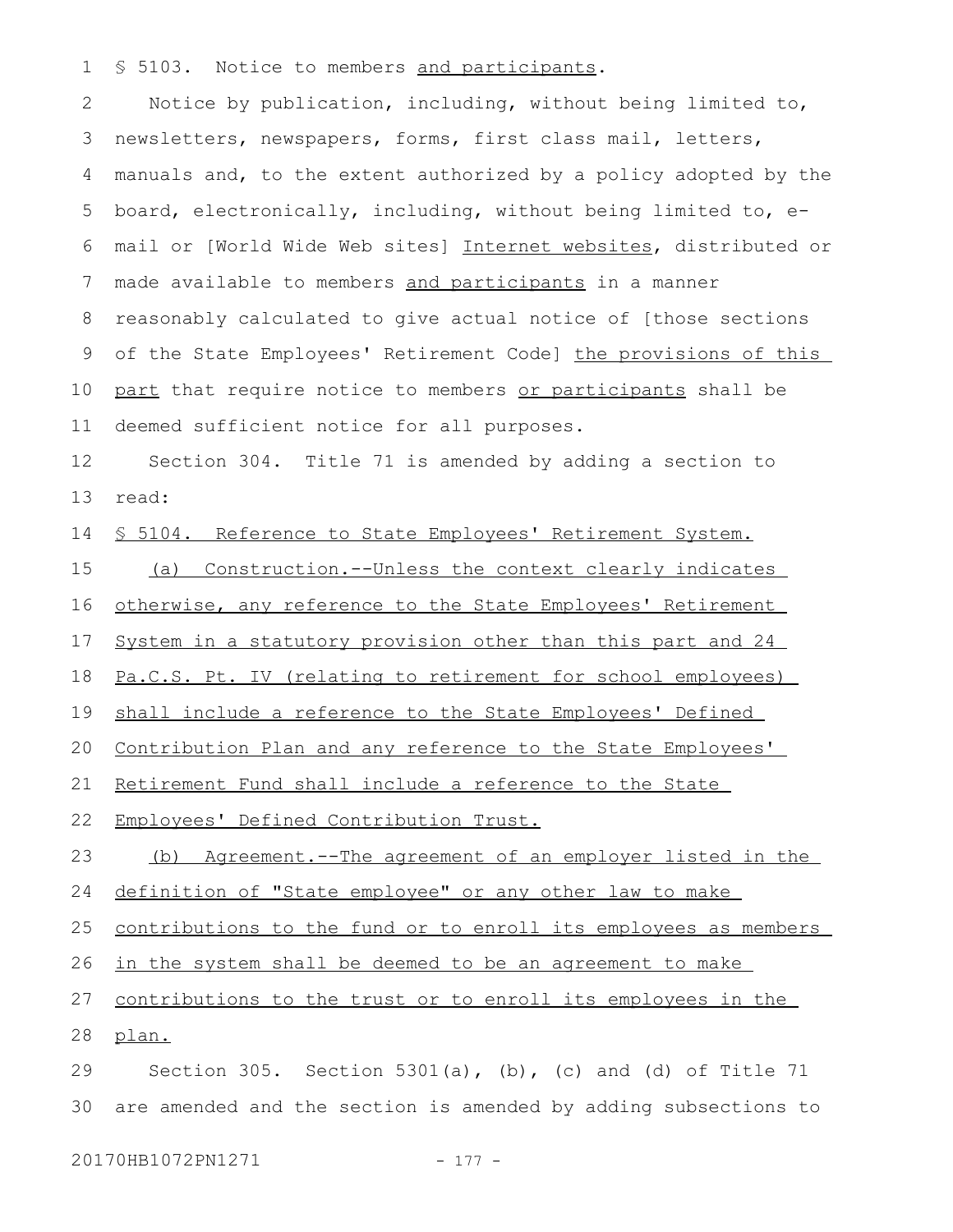| 1               | read:                                                           |
|-----------------|-----------------------------------------------------------------|
| 2               | \$ 5301. Mandatory and optional membership in the system and    |
| 3               | participation in the plan.                                      |
| 4               | Mandatory membership.--Membership in the system shall be<br>(a) |
| 5               | mandatory as of the effective date of employment for all State  |
| 6               | employees except the following:                                 |
| $7\phantom{.0}$ | (1)<br>Governor.                                                |
| $8\,$           | (2)<br>Lieutenant Governor.                                     |
| $\mathsf 9$     | (3)<br>Members of the General Assembly.                         |
| 10              | (4)<br>Heads or deputy heads of administrative departments.     |
| 11              | Members of any independent administrative board or<br>(5)       |
| 12              | commission.                                                     |
| 13              | Members of any departmental board or commission.<br>(6)         |
| 14              | Members of any advisory board or commission.<br>(7)             |
| 15              | (8)<br>Secretary to the Governor.                               |
| 16              | (9)<br>Budget Secretary.                                        |
| 17              | Legislative employees.<br>(10)                                  |
| 18              | School employees who have elected membership in the<br>(11)     |
| 19              | Public School Employees' Retirement System.                     |
| 20              | School employees who have elected membership in an<br>(12)      |
| 21              | independent retirement program approved by the employer,        |
| 22              | provided that in no case, except as hereinafter provided,       |
| 23              | shall the employer contribute on account of such elected        |
| 24              | membership at a rate greater than the employer normal           |
| 25              | contribution rate as determined in section 5508(b) (relating    |
| 26              | to actuarial cost method). For the fiscal year 1986-1987 an     |
| 27              | employer may contribute on account of such elected membership   |
| 28              | at a rate which is the greater of 7% or the employer normal     |
| 29              | contribution rate as determined in section 5508(b) and for      |

the fiscal year 1992-1993 and all years after that at a rate 30

20170HB1072PN1271 - 178 -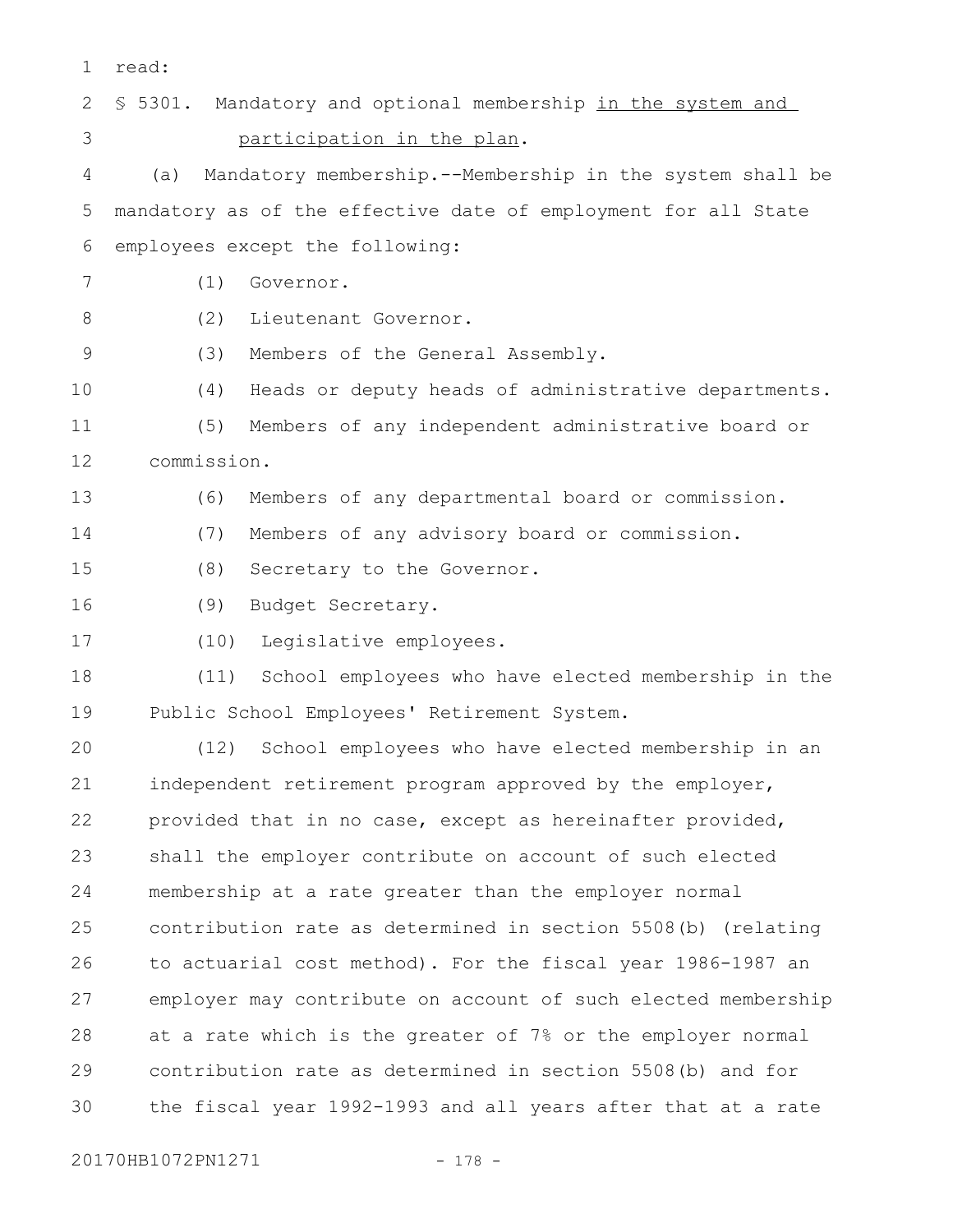of 9.29%. 1

(13) Persons who have elected to retain membership in the retirement system of the political subdivision by which they were employed prior to becoming eligible for membership in the State Employees' Retirement System. 2 3 4 5

(14) Persons who are not members of the system and are employed on a per diem or hourly basis for less than 100 days or 750 hours in a [12-month period] calendar year. 6 7 8

(15) Employees of the Philadelphia Regional Port Authority who have elected to retain membership in the pension plan or retirement system in which they were enrolled as employees of the predecessor Philadelphia Port Corporation prior to the creation of the Philadelphia Regional Port Authority. 9 10 11 12 13 14

(16) Employees of the Juvenile Court Judges' Commission who, before the effective date of this paragraph, were transferred from the State System of Higher Education to the Juvenile Court Judges' Commission as a result of an interagency transfer of staff approved by the Office of Administration and who, while employees of the State System of Higher Education, had elected membership in an independent retirement program approved by the employer. 15 16 17 18 19  $20$ 21 22

(a.1) Mandatory participation in the plan.--A State employee who is a mandatory member of the system as a member of Class A-5 shall be a mandatory participant in the plan as of the effective date of membership in the system except for service as a Class A-5 exempt employee. 23 24 25 26 27

(b) Optional membership in the system.--The State employees listed in subsection (a)(1) through  $\lceil$  (11)] (10) whose first period of State service begins before January 1, 2018, shall 28 29 30

20170HB1072PN1271 - 179 -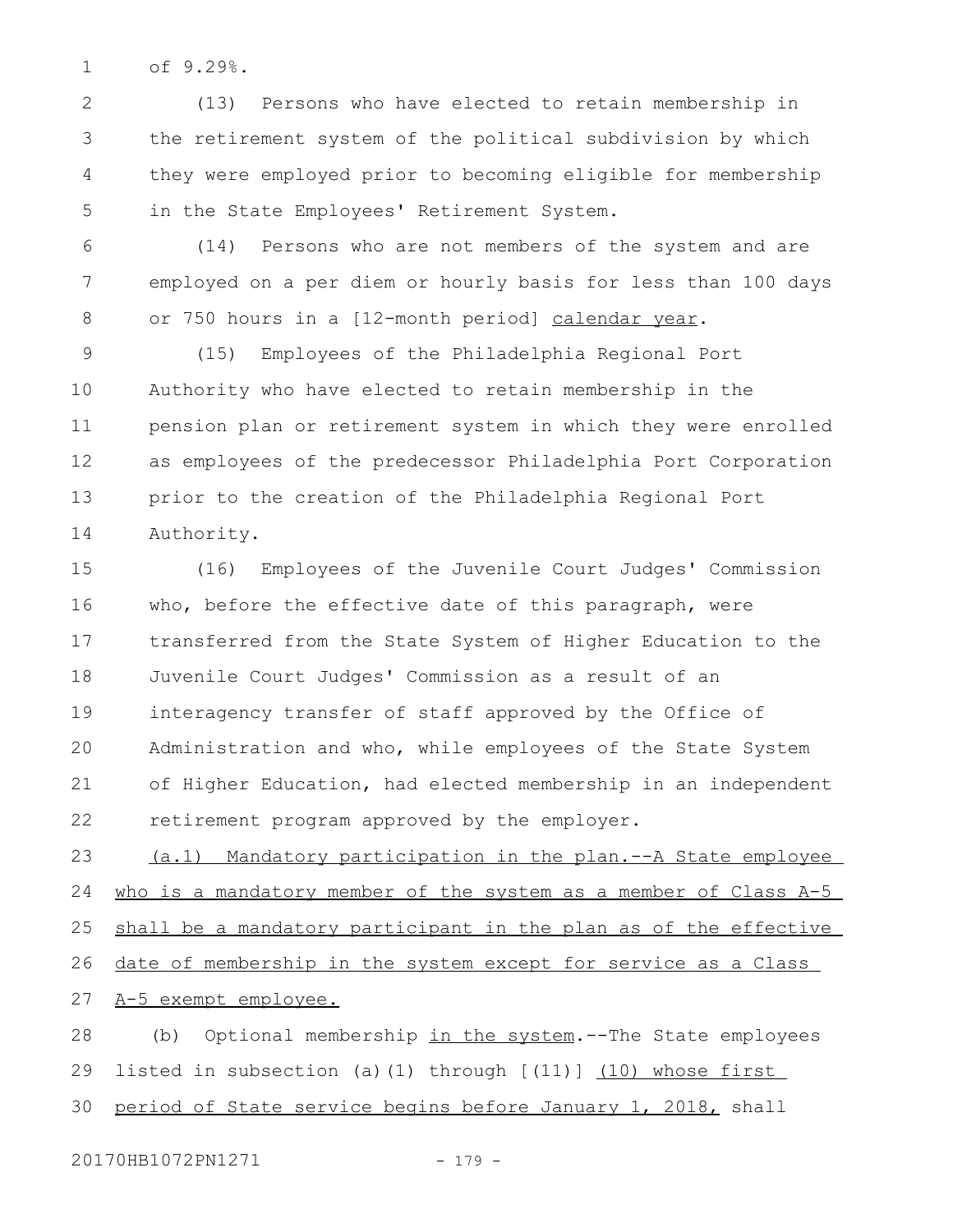have the right to elect membership in the system [; once such election is] before January 1, 2018, or the termination of State service, whichever occurs first. The State employees listed in subsection (a)(1) through (10) who first become State employees on or after January 1, 2018, shall be members of the system effective as of the date of their employment unless they elect not to be members within 30 days after beginning State service. Once such elections are exercised, membership or nonmembership, as the case may be, shall continue until the termination of State service. The State employees listed under subsection (a) (11) shall have the right to elect membership in the system. Once the election is exercised, membership shall continue until the termination of State service. (b.1) Optional participation in the plan.--The State employees who are optional members of the system as a member of Class A-5 also are optional participants in the plan. The State employees who elect membership in the system as members of Class A-5 also automatically elect participation in the plan as of the effective date of membership in the system except for service as a Class A-5 exempt employee. (c) Prohibited membership in the system.--The State employees listed in subsection (a)(12), (13), (14) and (15) shall not have the right to elect membership in the system. (c.1) Prohibited participation in the plan.--The State employees who are listed in subsection (a)(11),  $(12)$ ,  $(13)$ ,  $(14)$ and (15) or who are not members of Class A-5 shall not be eligible to participate in the plan. (d) Return to service.-- (1) An annuitant who returns to service as a State employee before January 1, 2018, or as a Class A-5 exempt 1 2 3 4 5 6 7 8 9 10 11 12 13 14 15 16 17 18 19 20 21 22 23 24 25 26 27 28 29 30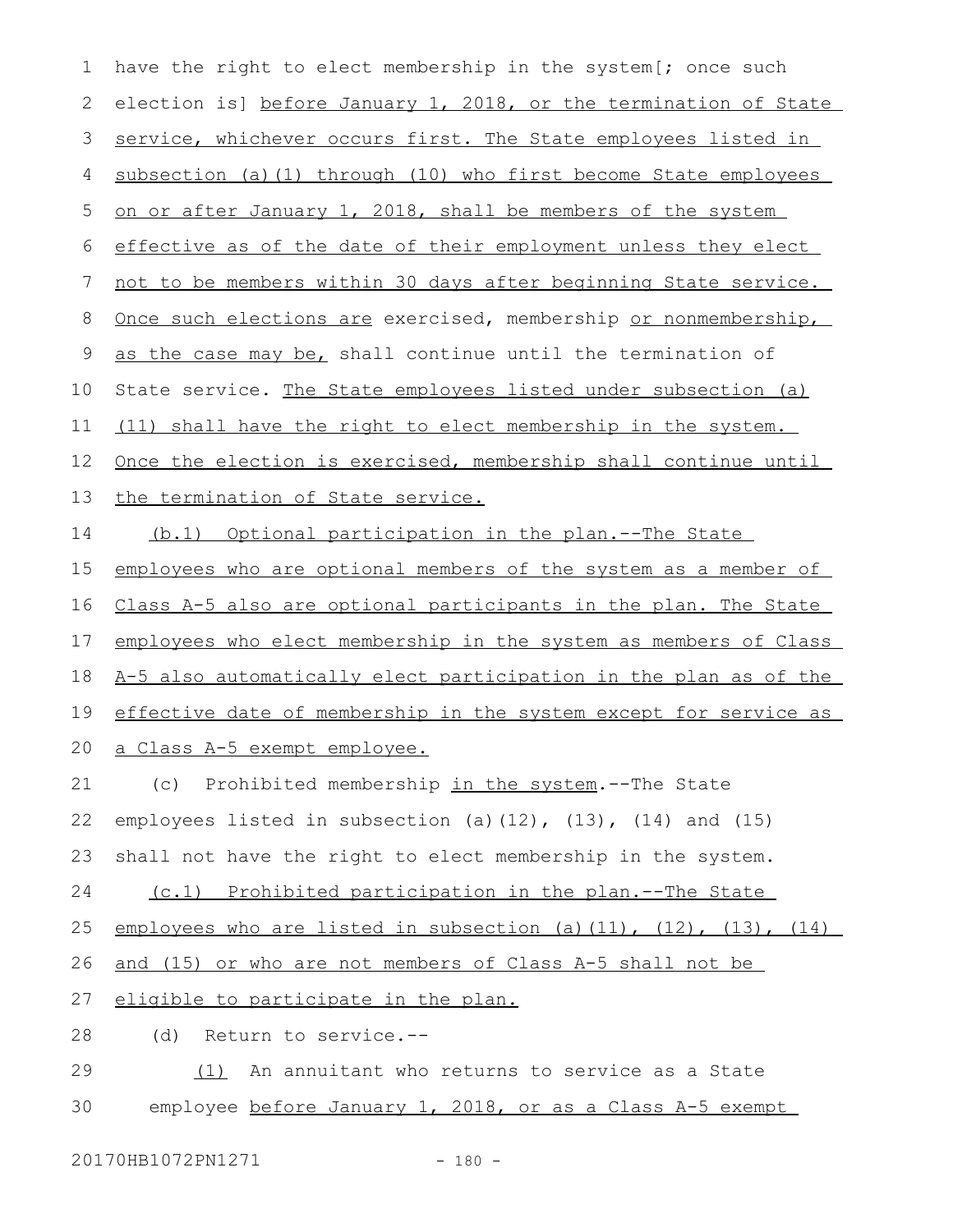employee after December 31, 2017, shall resume active membership in the system as of the effective date of employment, except as otherwise provided in section 5706(a) (relating to termination of annuities), regardless of the optional membership category of the position. 1 2 3 4 5

(2) An annuitant, inactive participant or a participant receiving distributions who returns to service as a State employee on or after January 1, 2018, shall resume active membership in the system, if an active member of Class A-5 shall, and be an active participant in the plan as of the effective date of employment, except as otherwise provided in section 5706(a), regardless of the optional membership or participation category of the position. \* \* \* 6 7 8 9 10 11 12 13 14

Section 306. Section 5302(a), (b), (e) and (f) of Title 71, amended December 28, 2015 (P.L.529, No.93), are amended to read: § 5302. Credited State service. 15 16 17

(a) Computation of credited service.--In computing credited State service of a member for the determination of benefits, a full-time salaried State employee, including any member of the General Assembly, shall receive credit for service in each period for which contributions as required are made to the fund, or for which contributions otherwise required for such service were not made to the fund solely by reason of section 5502.1 (relating to waiver of regular member contributions and Social Security integration member contributions) or any provision of this part relating to the limitations under IRC  $\frac{1}{5}$  401(a)(17) or 415, or limitations on contributions applicable to a Class A-5 member, except as otherwise provided in this part, but in no case shall he receive more than one year's credit for any 12 18 19 20 21 22 23 24 25 26 27 28 29 30

20170HB1072PN1271 - 181 -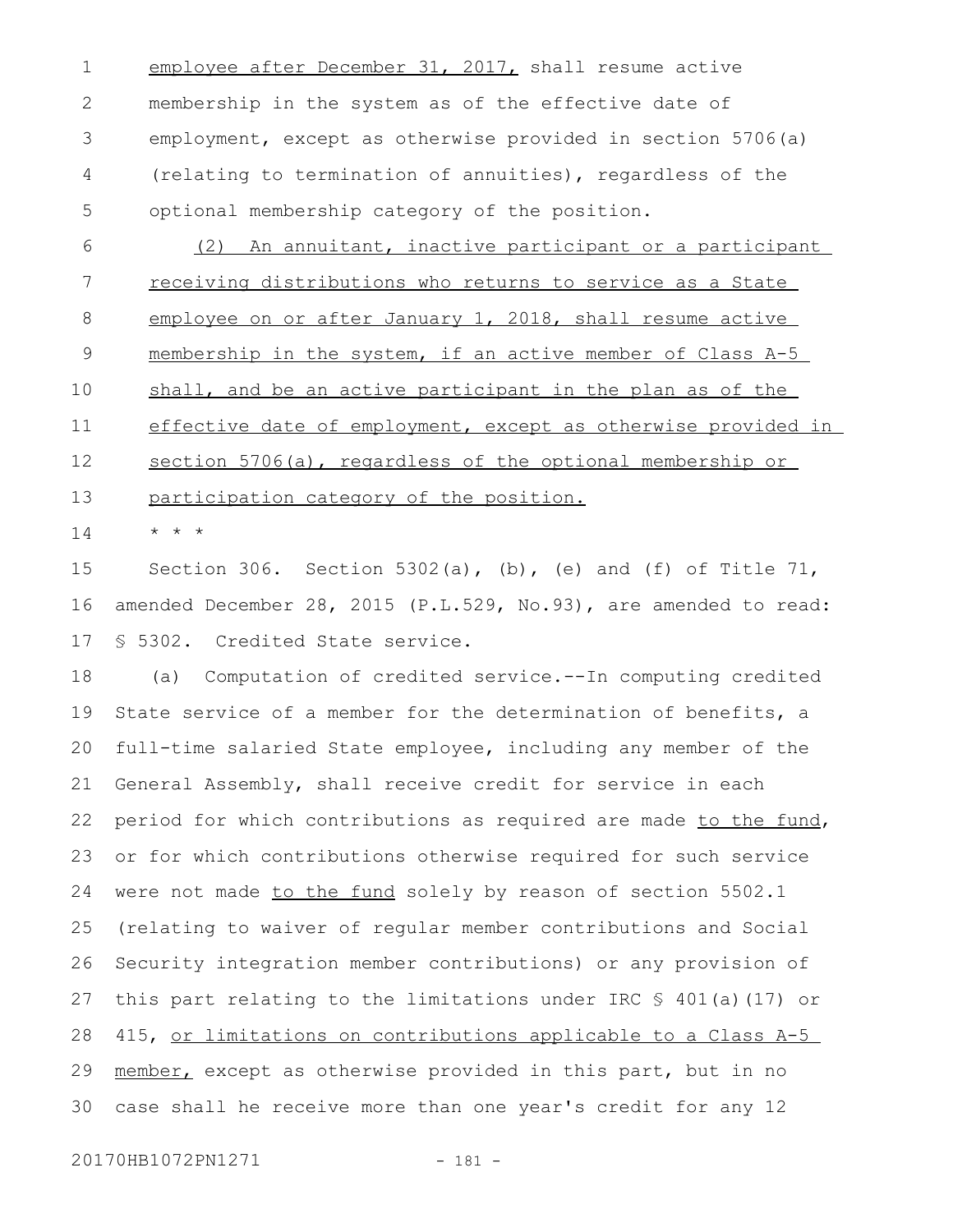consecutive months or 26 consecutive biweekly pay periods. A per diem or hourly State employee shall receive one year of credited service for each nonoverlapping period of 12 consecutive months or 26 consecutive biweekly pay periods in which he is employed and for which contributions are made to the fund or would have been made to the fund but for such waiver under section 5502.1 or limitations under the IRC or limitations on contributions applicable to a Class A-5 member for at least 220 days or 1,650 hours of employment. If the member was employed and contributions were made to the fund for less than 220 days or 1,650 hours, he shall be credited with a fractional portion of a year determined by the ratio of the number of days or hours of service actually rendered to 220 days or 1,650 hours, as the case may be. A part-time salaried employee shall be credited with the fractional portion of the year which corresponds to the number of hours or days of service actually rendered and for which contributions are or would have been made to the fund except for the waiver under section 5502.1, limitations under the IRC or limitations on contributions applicable to a Class A-5 member in relation to 1,650 hours or 220 days, as the case may be. In no case shall a member who has elected multiple service receive an aggregate in the two systems of more than one year of credited service for any 12 consecutive months. 1 2 3 4 5 6 7 8 9 10 11 12 13 14 15 16 17 18 19 20 21 22 23

(b) Creditable leaves of absence.-- 24

(1) A member on leave without pay who is studying under a Federal grant approved by the head of his department or who is engaged up to a maximum of two years of temporary service with the United States Government, another state or a local government under the Intergovernmental Personnel Act of 1970 (5 U.S.C. §§ 1304, 3371-3376; 42 U.S.C. §§ 4701-4772) shall 25 26 27 28 29 30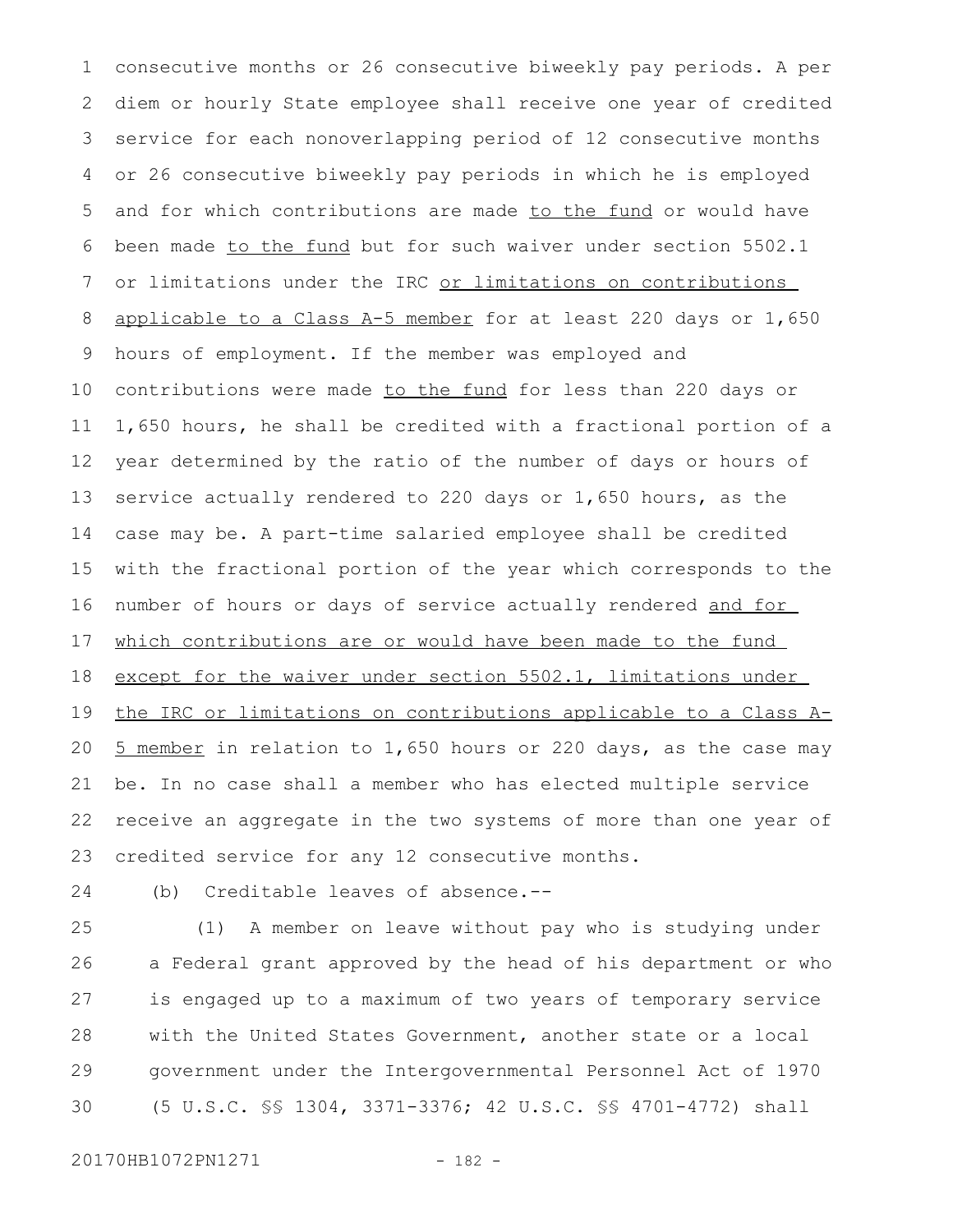be eligible for credit for such service: Provided, That contributions are made in accordance with sections 5501 (relating to regular member contributions for current service), 5501.1 (relating to shared-risk member contributions for Class A-3 [and], Class A-4 and Class A-5 service), 5505.1 (relating to additional member contributions) and 5507 (relating to contributions to the system by the Commonwealth and other employers), the member returns from leave without pay to active State service as a member of the system for a period of at least one year, and he is not entitled to retirement benefits for such service under a retirement system administered by any other governmental agency. 1 2 3 4 5 6 7 8 9 10 11 12 13

(2) An active member or active participant on paid leave granted by an employer for purposes of serving as an elected full-time officer for a Statewide employee organization which is a collective bargaining representative under the act of June 24, 1968 (P.L.237, No.111), referred to as the Policemen and Firemen Collective Bargaining Act, or the act of July 23, 1970 (P.L.563, No.195), known as the Public Employe Relations Act, and up to 14 full-time business agents appointed by an employee organization that represents correction officers employed at State correctional institutions: Provided, That for elected full-time officers such leave shall not be for more than three consecutive terms of the same office and for up to 14 full-time business agents appointed by an employee organization that represents correction officers employed at State correctional institutions no more than three consecutive terms of the same office; that the employer shall fully compensate the member or participant, including, but 14 15 16 17 18 19  $20$ 21 22 23 24 25 26 27 28 29 30

20170HB1072PN1271 - 183 -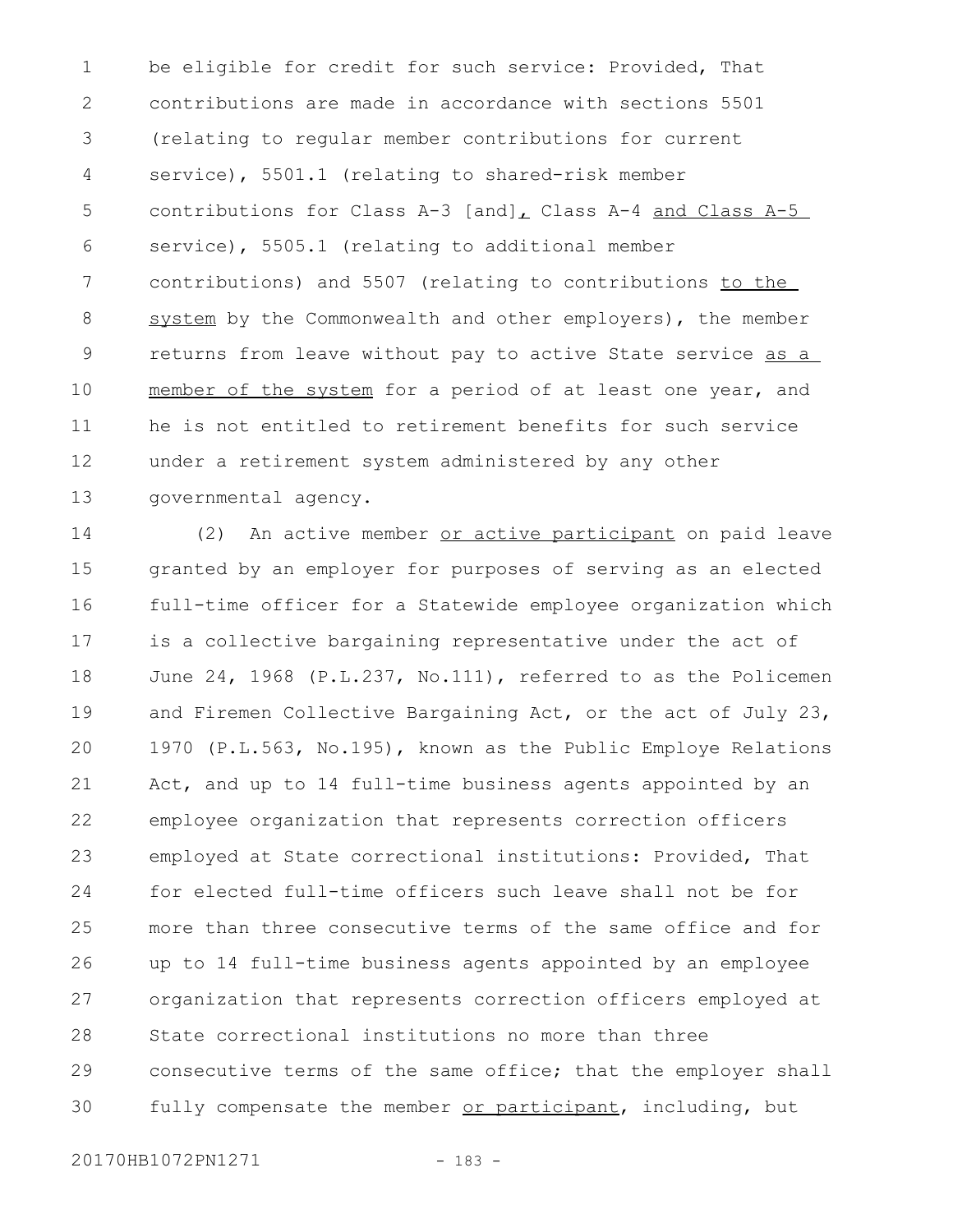not limited to, salary, wages, pension and retirement contributions and benefits, other benefits and seniority, as if he were in full-time active service; and that the Statewide employee organization shall fully reimburse the employer for all expenses and costs of such paid leave, including, but not limited to, contributions and payment in accordance with sections 5501, 5501.1, 5505.1 and 5507, 5804 (relating to participant contributions), 5805 (relating to mandatory pickup participant contributions) and 5806 (relating to employer defined contributions), if the employee organization either directly pays, or reimburses the Commonwealth or other employer for, contributions made in accordance with [section 5507] sections 5507, 5804, 5805 and 5806. 1 2 3 4 5 6 7 8 9 10 11 12 13 14

- \* \* \* 15
- (e) Cancellation of credited service.-- 16

(1) All credited service in the system shall be cancelled if a member withdraws his total accumulated deductions and Class A-5 accumulated deductions, except that: 17 18 19

(i) a member with Class A-3 or Class A-4 service credit and one or more other classes of service credit shall not have his service credit as a member of any classes of service other than as a member of Class A-3 or Class A-4 cancelled when the member receives a lump sum payment of accumulated deductions resulting from Class A-3 or Class A-4 service pursuant to section [5705.1] 5705.1(a) (relating to payment of accumulated deductions resulting from [Class A-3 and Class A-4] more than one class of service) [.];  $20$ 21 22 23 24 25 26 27 28 29

(ii) a member with Class A-5 service credit and one 30

20170HB1072PN1271 - 184 -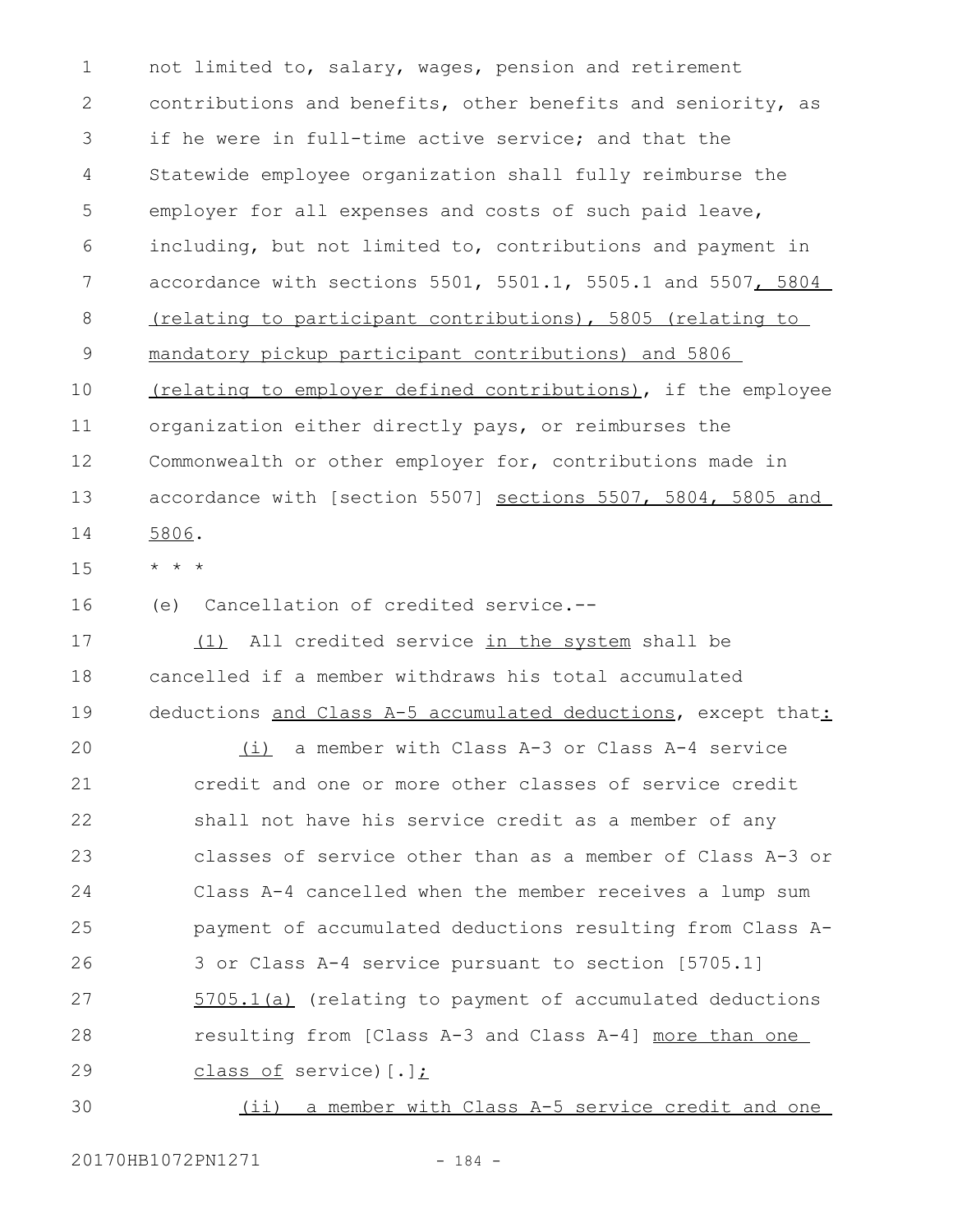| $\mathbf 1$  | or more other classes of service credit shall not have        |
|--------------|---------------------------------------------------------------|
| $\mathbf{2}$ | his service credit in the classes of service other than       |
| 3            | Class A-5 canceled when the member receives a lump sum        |
| 4            | payment of Class A-5 accumulated deductions pursuant to       |
| 5            | section 5705.1(b) (1); and                                    |
| 6            | (iii) a member with Class A-5 service credit and one          |
| 7            | or more other classes of service credit shall not have        |
| 8            | his service credit as a member of Class A-5 canceled when     |
| 9            | the member receives a lump sum payment of total               |
| 10           | accumulated deductions resulting from the other classes       |
| 11           | of service pursuant to section 5705.1(b)(2).                  |
| 12           | (2) A partial or total distribution of accumulated total      |
| 13           | defined contributions to a participant who also is a member   |
| 14           | shall not cancel service credited in the system.              |
| 15           | Credit for military service.--A State employee who has<br>(f) |
| 16           | performed USERRA leave may receive credit in the system or    |
| 17           | participate in the plan as follows:                           |
| 18           | (1) For purposes of determining whether a member is           |
| 19           | eligible to receive credited service in the system for a      |
| 20           | period of active military service, other than active duty     |
| 21           | service to meet periodic training requirements, rendered      |
| 22           | after August 5, 1991, and that began before the effective     |
| 23           | date of this paragraph, the provisions of 51 Pa.C.S. Ch. 73   |
| 24           | (relating to military leave of absence) shall apply to all    |
| 25           | individuals who were active members of the system when the    |
| 26           | period of military service began, even if not defined as an   |
| 27           | employee pursuant to 51 Pa.C.S. § 7301 (relating to           |
| 28           | definitions).                                                 |
|              |                                                               |

(1.1) State employees may not receive service credit in the system or exercise the options under 51 Pa.C.S. § 7306 29 30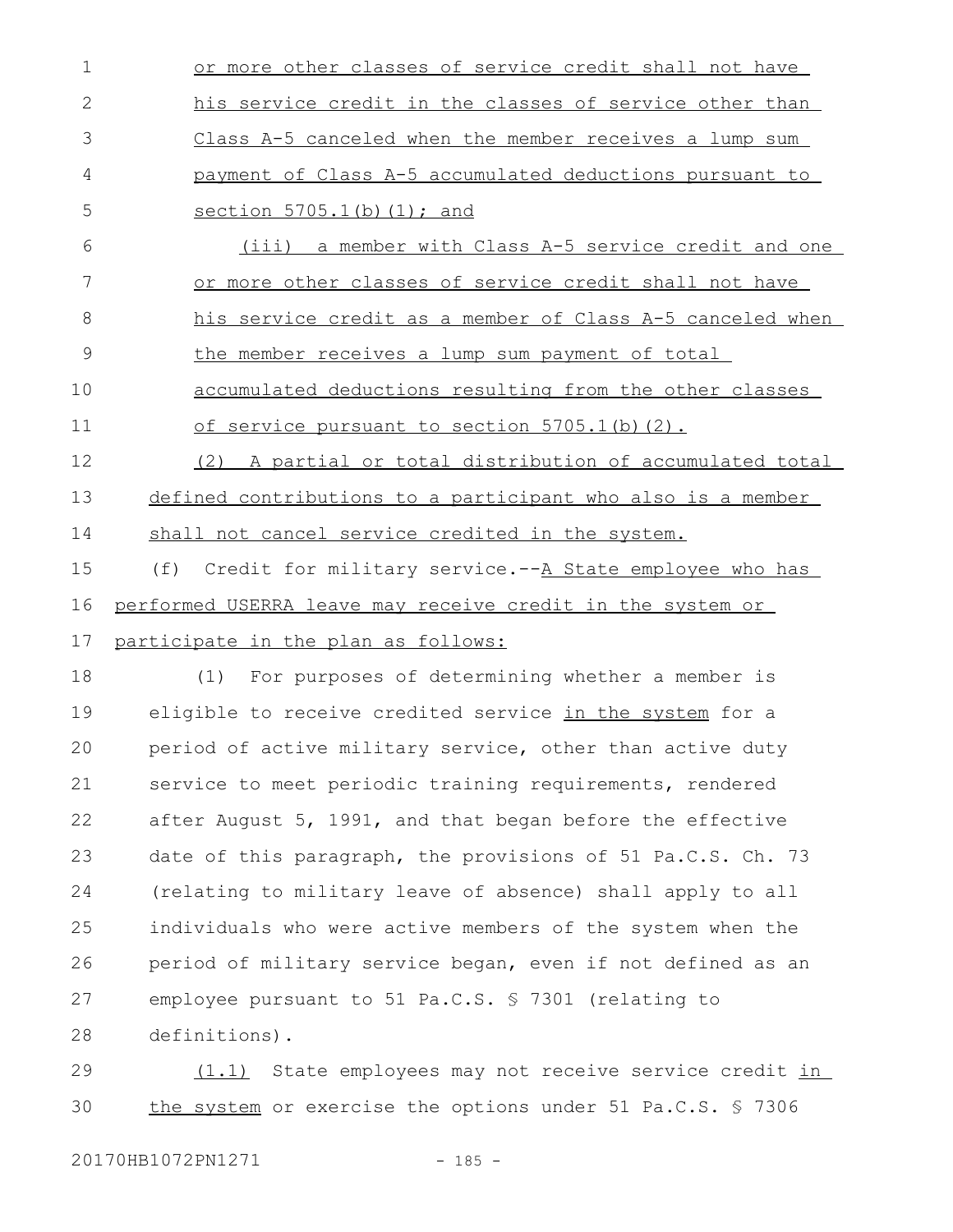(relating to retirement rights) for military leaves that begin on or after the effective date of this subsection, except as otherwise provided by this subsection. 1 2 3

(1.2) State employees may not participate in the plan or exercise the options under 51 Pa.C.S. § 7306 for military leaves that begin on or after the effective date of this paragraph, except as otherwise provided by this subsection. 4 5 6 7

(2) A State employee who has performed USERRA leave may receive credit in the system as provided by this paragraph. The following shall apply: 8 9 10

(i) A State employee who is reemployed from USERRA leave as an active member of the system shall be treated as not having incurred a break in State service by reason of the USERRA leave and shall be granted eligibility points as if the State employee had not been on the USERRA leave. If a State employee who is reemployed from USERRA leave as an active member of the system subsequently makes regular member contributions, additional member contributions, Social Security integration member contributions, shared-risk member contributions and any other member contributions in the amounts and in the time periods required by 38 U.S.C. Ch. 43 (relating to employment and reemployment rights of members of the uniformed services) and IRC § 414(u) as if the State employee had continued in State office or employment and performed State service and was compensated during the period of USERRA leave, then the State employee shall be granted State service credit for the period of USERRA leave. The State employee shall have the State employee's benefits, rights and obligations 11 12 13 14 15 16 17 18 19 20 21 22 23 24 25 26 27 28 29 30

20170HB1072PN1271 - 186 -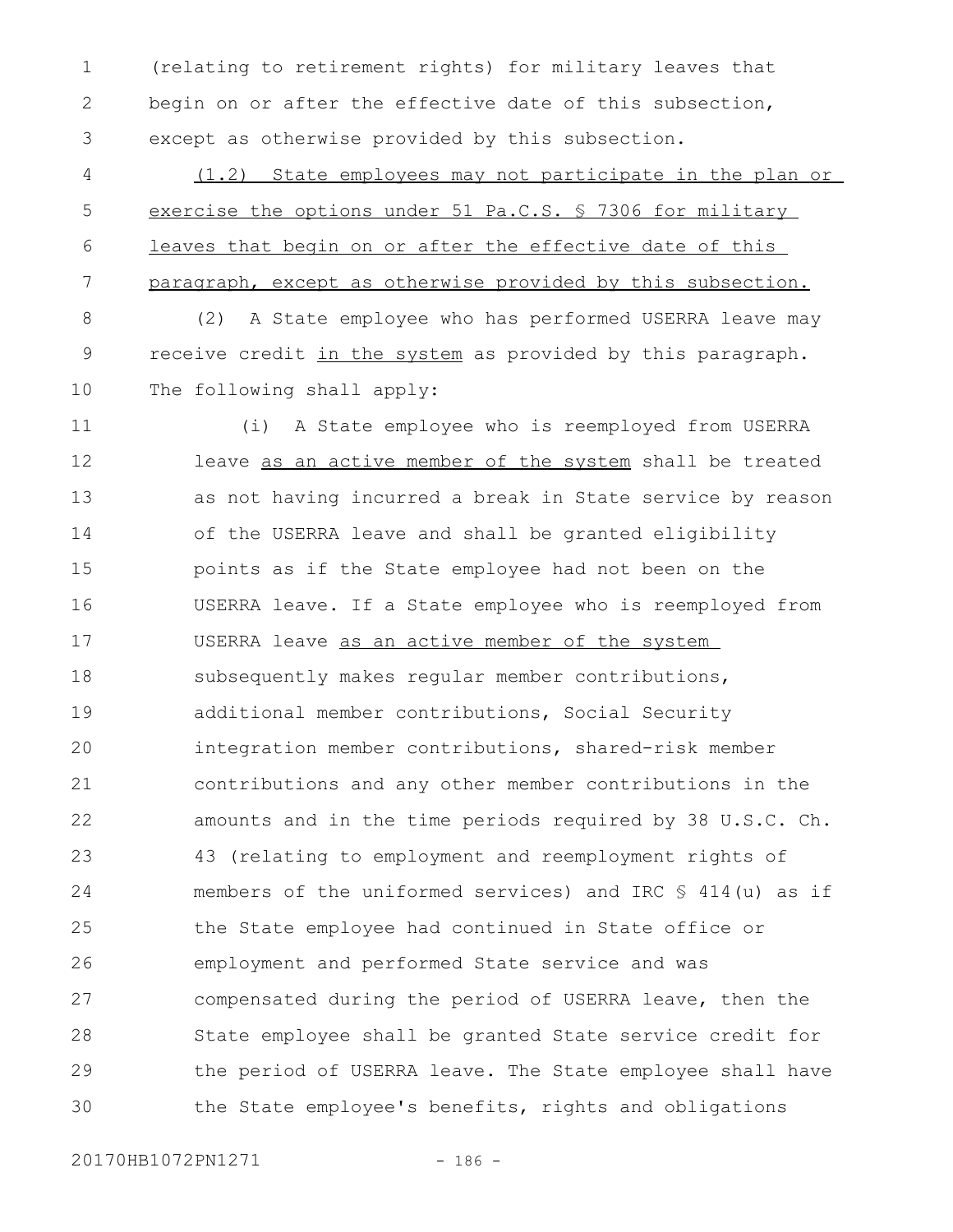determined under this part as if the State employee was an active member who performed creditable State service during the USERRA leave in the job position that the State employee would have held had the State employee not been on USERRA leave and received the compensation on which the member contributions to receive State service credit for the USERRA leave were determined. 1 2 3 4 5 6 7

(ii) For purposes of determining whether a State employee has made the required employee contributions for State service credit for USERRA leave, if an employee who is reemployed from USERRA leave as an active member of the system terminates State service or dies in State service before the expiration of the allowed payment period, then State service credit for the USERRA leave will be granted as if the required member contributions were paid the day before termination or death. The amount of the required member contributions will be treated as an incomplete payment subject to the provisions of section 5506 (relating to incomplete payments). Upon a subsequent return to State service or to school service as a multiple service member, the required member contributions treated as incomplete payments shall be treated as member contributions that were either withdrawn in a lump sum at termination or paid as a lump sum pursuant to section 5705(a)(4) (relating to member's options), as the case may be. 8 9 10 11 12 13 14 15 16 17 18 19 20 21 22 23 24 25 26

(iii) A State employee who is reemployed from USERRA leave as an active member of the system who does not make the required member contributions or makes only part of the required member contributions within the allowed 27 28 29 30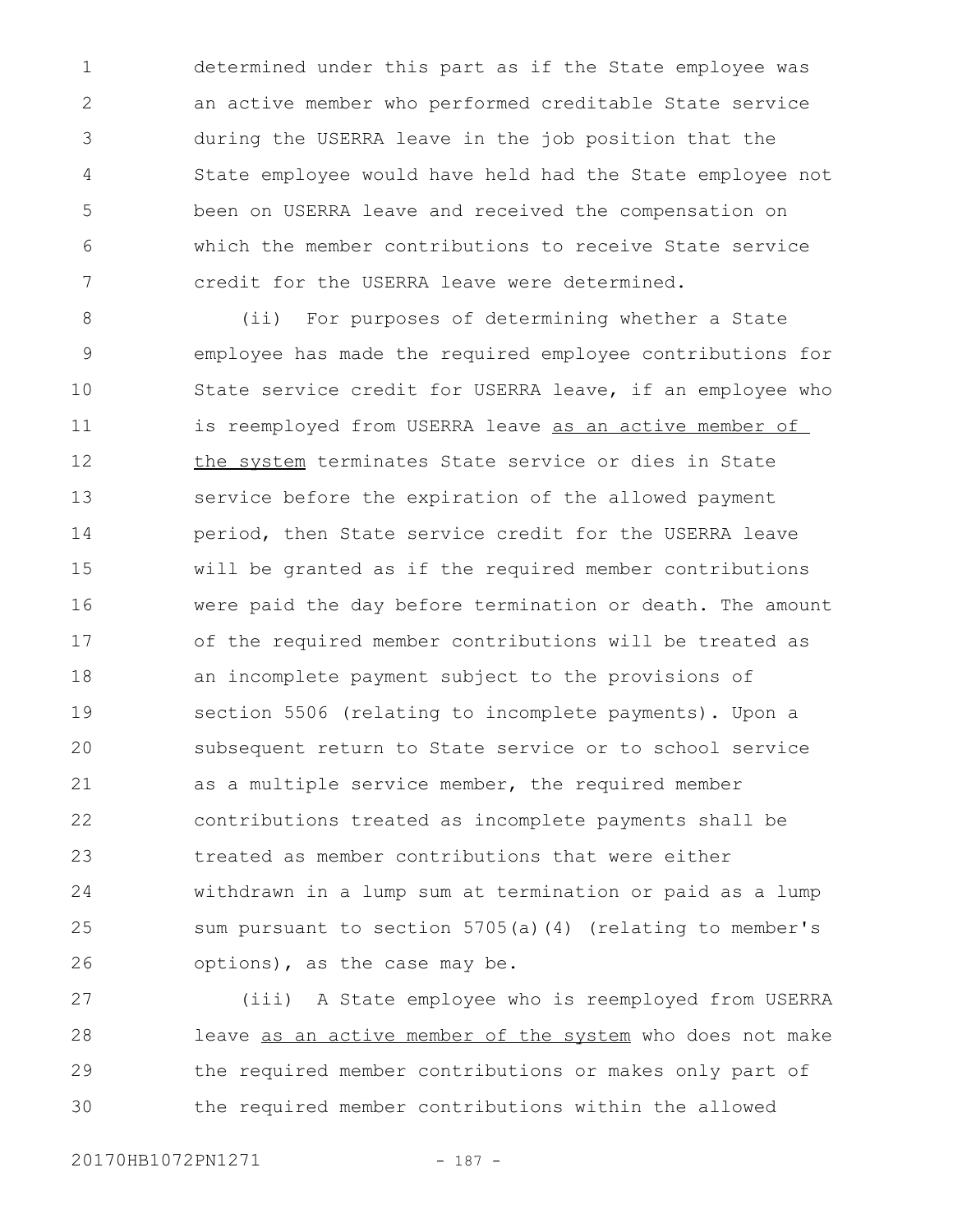payment period shall not be granted credited service for the period of USERRA leave for which the required member contributions were not timely made, shall not be eligible to subsequently make contributions and shall not be granted either State service credit or nonstate service credit for the period of USERRA leave for which the required member contributions were not timely made. (2.1) (i) A participant who is reemployed from USERRA leave shall be treated as not having incurred a break in State service by reason of the USERRA leave and shall be granted eligibility points as if the participant had not been on USERRA leave. If a participant who is reemployed from USERRA leave subsequently makes mandatory pickup participant contributions in the amounts and in the time periods required by 38 U.S.C. Ch. 43 and IRC § 414(u) as if the participant had continued in his State office or employment and performed State service and been compensated during the period of USERRA leave, the participant's employer shall make the corresponding employer defined contributions. The employee shall have his contributions, benefits, rights and obligations determined under this part as if he were an active participant who performed State service during the USERRA leave in the job position that he would have held had he not been on USERRA leave and received the compensation on which the mandatory pickup participant contributions to receive State service credit for the USERRA leave were determined. (ii) A participant who is reemployed from USERRA leave who does not make the mandatory pickup participant 1 2 3 4 5 6 7 8 9 10 11 12 13 14 15 16 17 18 19  $20$ 21 22 23 24 25 26 27 28 29 30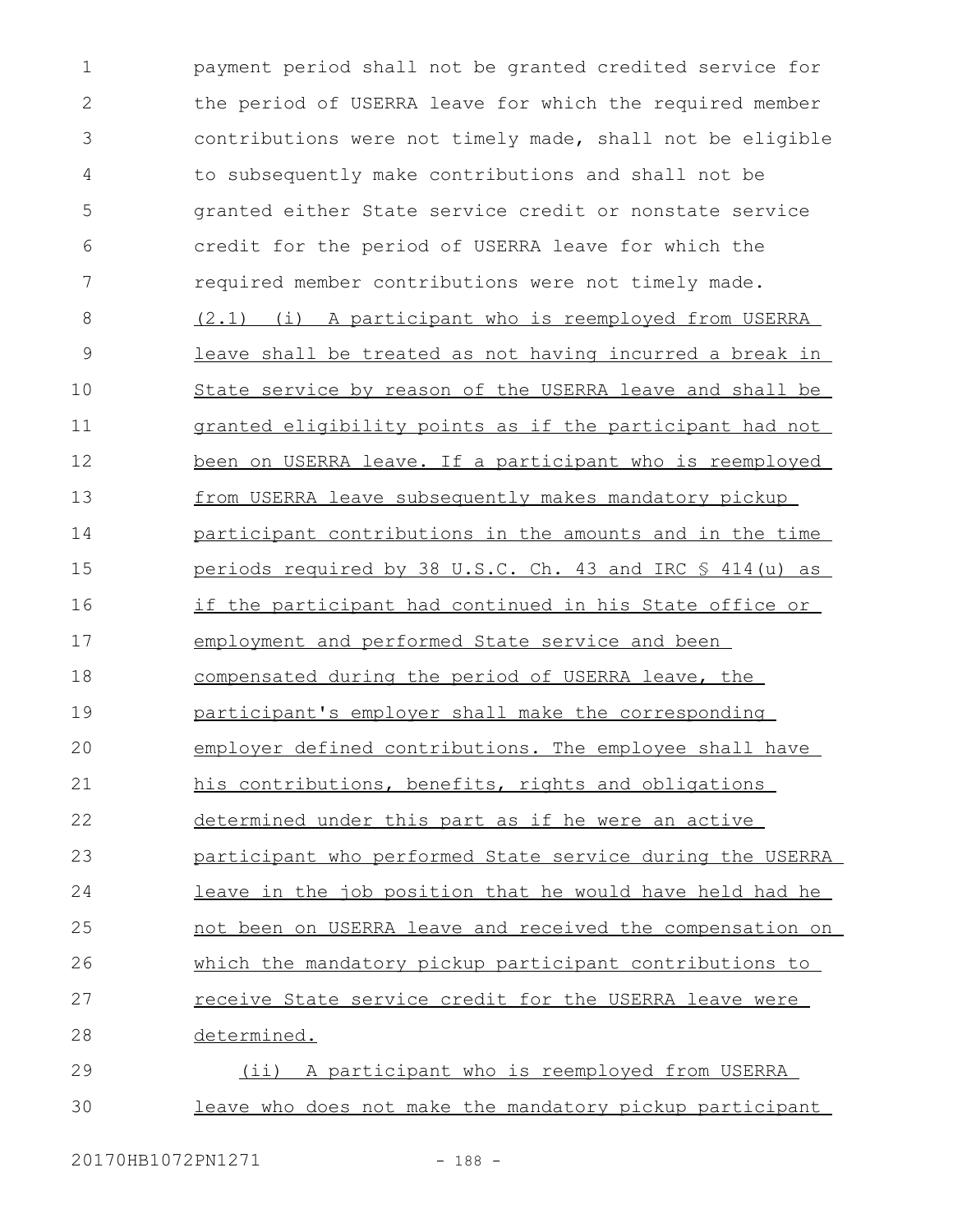contributions or makes only part of the mandatory pickup participant contributions within the allowed payment period shall not be eligible to make mandatory pickup participant contributions at a later date for the period of USERRA leave for which the mandatory pickup participant contributions were not timely made. 1 2 3 4 5 6

(3) A State employee who is a member of the system and performs USERRA leave from which the employee could have been reemployed from USERRA leave had the State employee returned to State service in the time frames required by 38 U.S.C. Ch. 43 for reemployment rights, but did not do so, shall be able to receive creditable nonstate service as nonintervening military service for the period of USERRA leave should the employee later return to State service as an active member of the system and is otherwise eligible to purchase the service as nonintervening military service. 7 8 9 10 11 12 13 14 15 16

(3.1) A State employee who is a participant in the plan and performs USERRA leave from which the employee could have been reemployed from USERRA leave had the employee returned to State service in the time frames required by 38 U.S.C. Ch. 43 for reemployment rights, but did not do so, shall not be eligible to make mandatory pickup participant contributions for the period of USERRA leave should the employee later return to State service and be a participant in the plan. 17 18 19  $20$ 21 22 23 24

(4) [A State employee] An active member or inactive member on leave without pay who on or after the effective date of this subsection is granted a leave of absence under 51 Pa.C.S. § 4102 (relating to leaves of absence for certain government employees) or a military leave under 51 Pa.C.S. Ch. 73, that is not USERRA leave shall be able to receive 25 26 27 28 29 30

$$
- 189 -
$$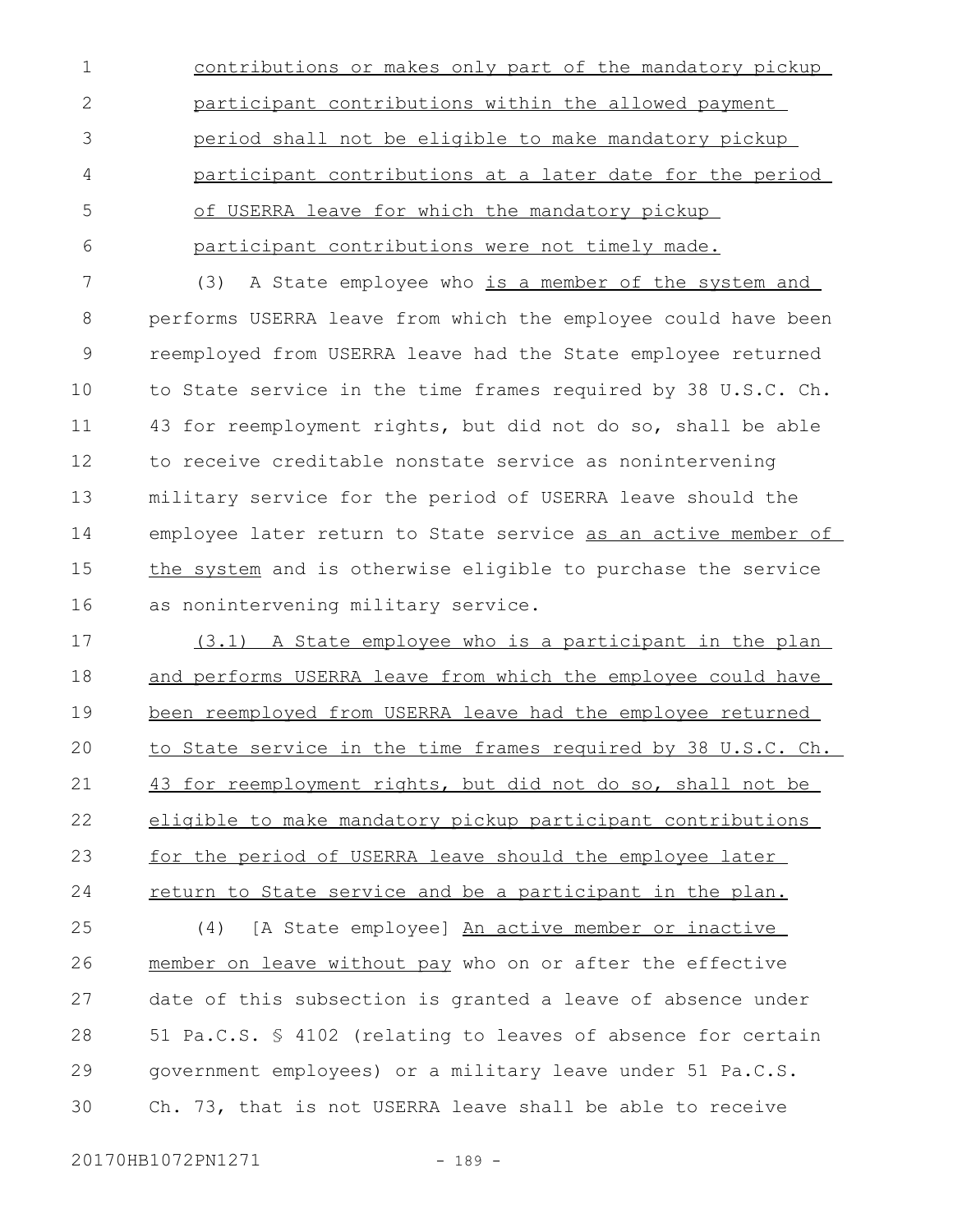creditable nonstate service as nonintervening military service should the employee return to State service as an active member of the system and is otherwise eligible to purchase the service as nonintervening military service. 1 2 3 4

(4.1) An active participant or inactive participant on leave without pay who on or after the effective date of this paragraph is granted a leave of absence under 51 Pa.C.S. § 4102 or a military leave under 51 Pa.C.S. Ch. 73 that is not USERRA leave shall not be able to make mandatory pickup participant contributions during or for the leave of absence or military leave and shall not have employer defined contributions made during such leave, without regard to whether or not the State employee received salary, wages, stipends, differential wage payments or other payments from his employer during the leave, notwithstanding any provision to the contrary under 51 Pa.C.S. § 4102 or Ch. 73. 5 6 7 8 9 10 11 12 13 14 15 16

(5) If a member dies while performing USERRA leave, then the beneficiaries or survivor annuitants, as the case may be, of the deceased member are entitled to any additional benefits, including eligibility points, other than benefit accruals relating to the period of qualified military service, provided under this part had the member resumed and then terminated employment on account of death. 17 18 19  $20$ 21 22 23

(5.1) If a participant dies while performing USERRA leave, the beneficiaries or successor payees of the deceased participant are entitled to any additional benefits, other than benefit accruals relating to the period of qualified military service, provided under this part had the 24 25 26 27 28

participant resumed and then terminated employment on account 29

of death. 30

20170HB1072PN1271 - 190 -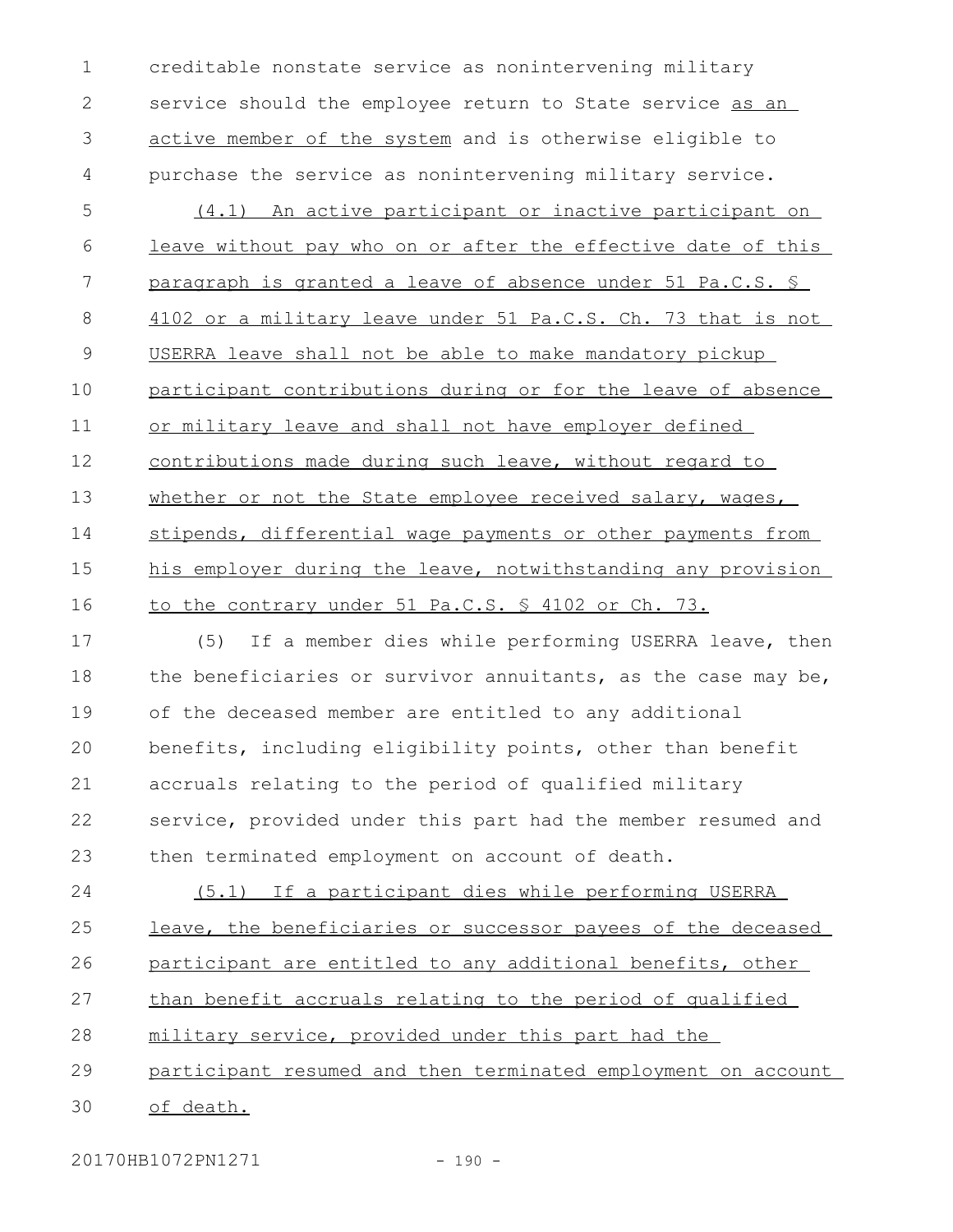(6) A State employee who is on a leave of absence from his duties as a State employee for which 51 Pa.C.S. § 4102 provides that he is not to suffer a loss of pay, time or efficiency rating shall not be an active member, receive service credit or make member contributions for the leave of absence, except as provided for in this part. Notwithstanding this paragraph, any pay the member receives pursuant to 51 Pa.C.S. § 4102 shall be included in the determination of final average salary and other calculations in the system utilizing compensation as if the payments were compensation under this part. 1 2 3 4 5 6 7 8 9 10 11

Section 307. Section 5303(b) and (d)(1) of Title 71 are amended and the section is amended by adding a subsection to read: 12 13 14

§ 5303. Retention and reinstatement of service credits. \* \* \* 15 16

(b) Eligibility points for prospective credited service.-- (1) [Every] Subject to the limitations in subsection (i), an active member of the system or a multiple service member who is a school employee and a member of the Public School Employees' Retirement System on or after the effective date of this part shall receive eligibility points in accordance with section 5307 for current State service, previous State service, or creditable nonstate service upon compliance with sections 5501 (relating to regular member contributions for current service), 5501.1 (relating to shared-risk contributions for Class A-3  $[and]_L$  Class A-4 and Class A-5 service), 5504 (relating to member contributions for the purchase of credit for previous State service or to become a full coverage member), 5505 (relating to 17 18 19 20 21 22 23 24 25 26 27 28 29 30

20170HB1072PN1271 - 191 -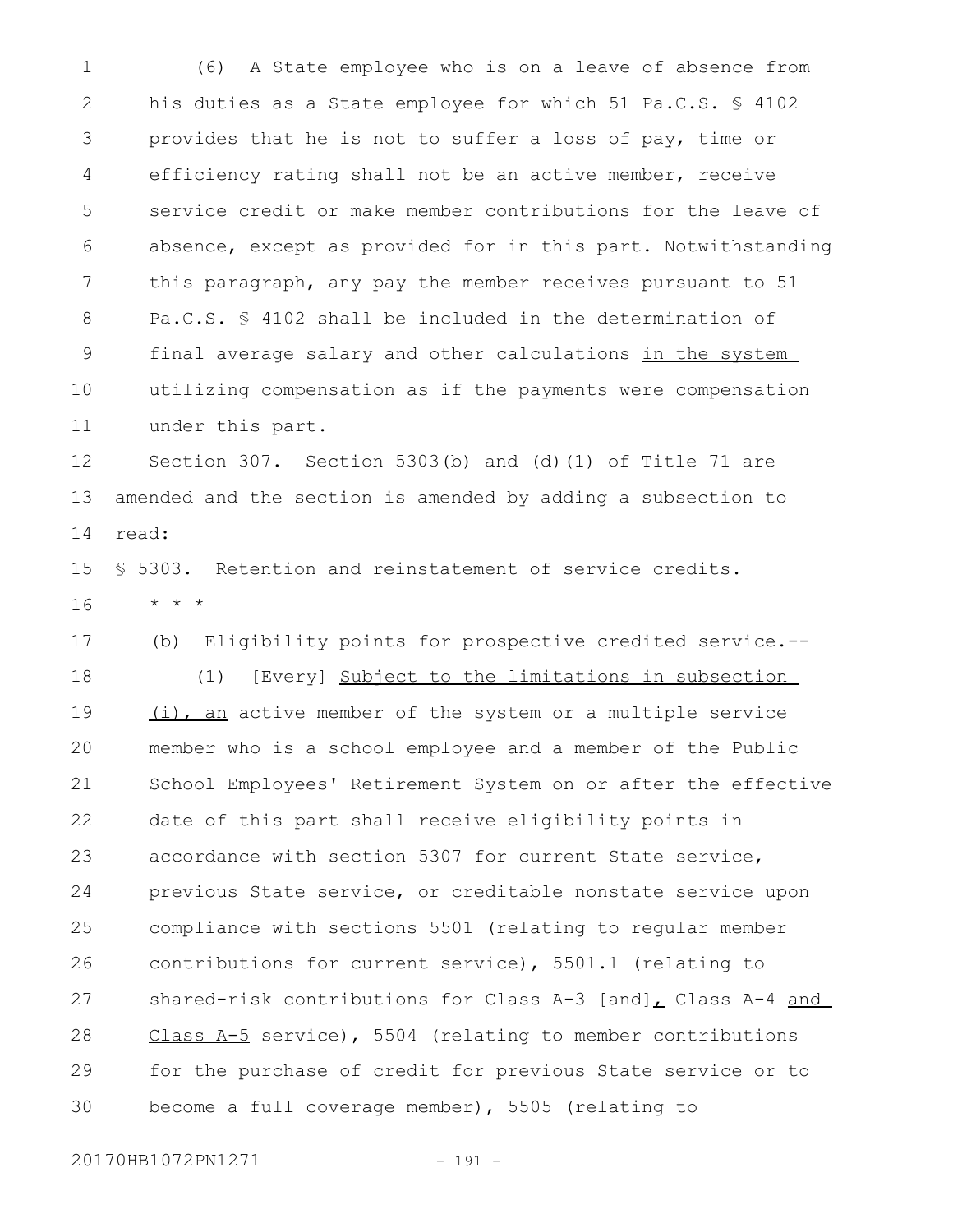contributions for the purchase of credit for creditable nonstate service), 5505.1 (relating to additional member contributions) or 5506 (relating to incomplete payments). Subject to the limitations in subsection (i) and sections 5306.1 (relating to election to become a Class AA member) and 5306.2 (relating to elections by members of the General Assembly), the class or classes of service in which the member may be credited for previous State service prior to the effective date of this part shall be the class or classes in which he was or could have at any time elected to be credited for such service, except that a State employee who first becomes a member of the system on or after January 1, 2011, or on or after December 1, 2010, as a member of the General Assembly and: 1 2 3 4 5 6 7 8 9 10 11 12 13 14

(i) is credited with Class A-3 service for such membership, shall be credited only with Class A-3 service for previous State service performed before January 1, 2011, that was not previously credited in the system; or 15 16 17 18

(ii) is credited with Class A-4 service for such membership, shall be credited only with Class A-4 service for previous State service performed before January 1, 19 20 21

2011, that was not previously credited in the system. The class of service in which a member shall be credited for service subsequent to the effective date of this part shall be determined in accordance with subsection (i) and section 5306 (relating to classes of service). 22 23 24 25 26

(1.1) Every active member of the system who elects to convert county service to State service pursuant to section 5303.1 (relating to election to convert county service to State service) shall receive eligibility points in accordance 27 28 29 30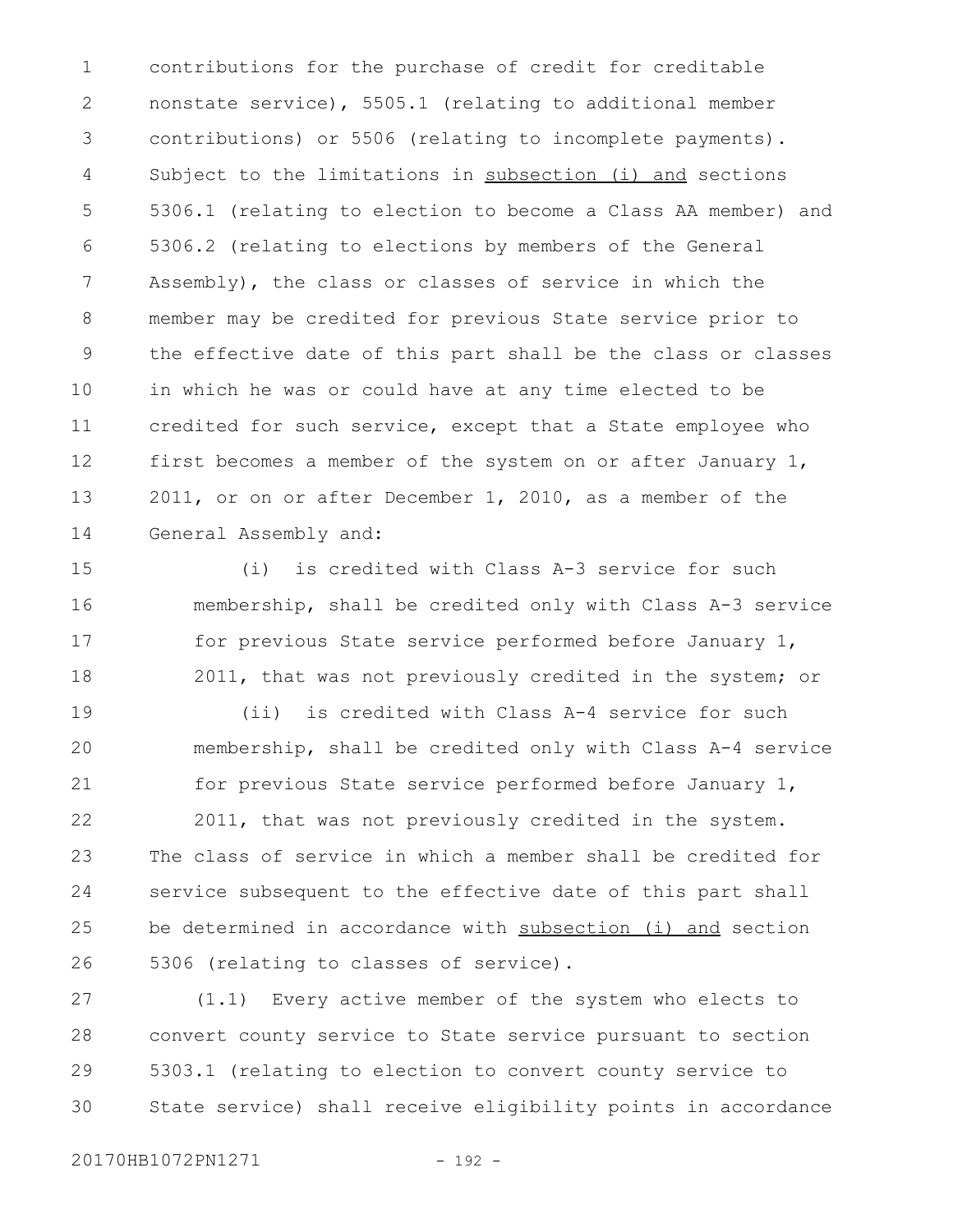with section 5307 for converted county service upon compliance with section 5303.1(b). The class or classes of service in which the member may be credited for converted county service shall be determined in accordance with section 5306(c). 1 2 3 4 5

(1.2) Every member of the system who elects to convert school service to State service pursuant to section 5303.2 (relating to election to convert school service to State service) shall receive eligibility points in accordance with section 5307 for converted school service. The class or classes of service in which the member may be credited for converted school service shall be determined in accordance with section 5306(d). 6 7 8 9 10 11 12 13

(1.3) A member of the system who is reemployed from USERRA leave or who dies while performing USERRA leave shall receive eligibility points in accordance with section 5307 for the State service that would have been performed had the member not performed USERRA leave. 14 15 16 17 18

(2) A special vestee or person otherwise eligible to be a special vestee who returns to State service or withdraws his accumulated deductions pursuant to section 5311 (relating to eligibility for refunds) or 5701 (relating to return of [total] accumulated deductions) shall receive or retain eligibility points in accordance with paragraph (1) but upon subsequent termination of State service shall only be eligible to be an annuitant vestee or inactive member without regard to previous status as a special vestee and without regard to the provisions of this part providing for special vestees. 19  $20$ 21 22 23 24 25 26 27 28 29

(3) A special vestee or person otherwise eligible to be 30

20170HB1072PN1271 - 193 -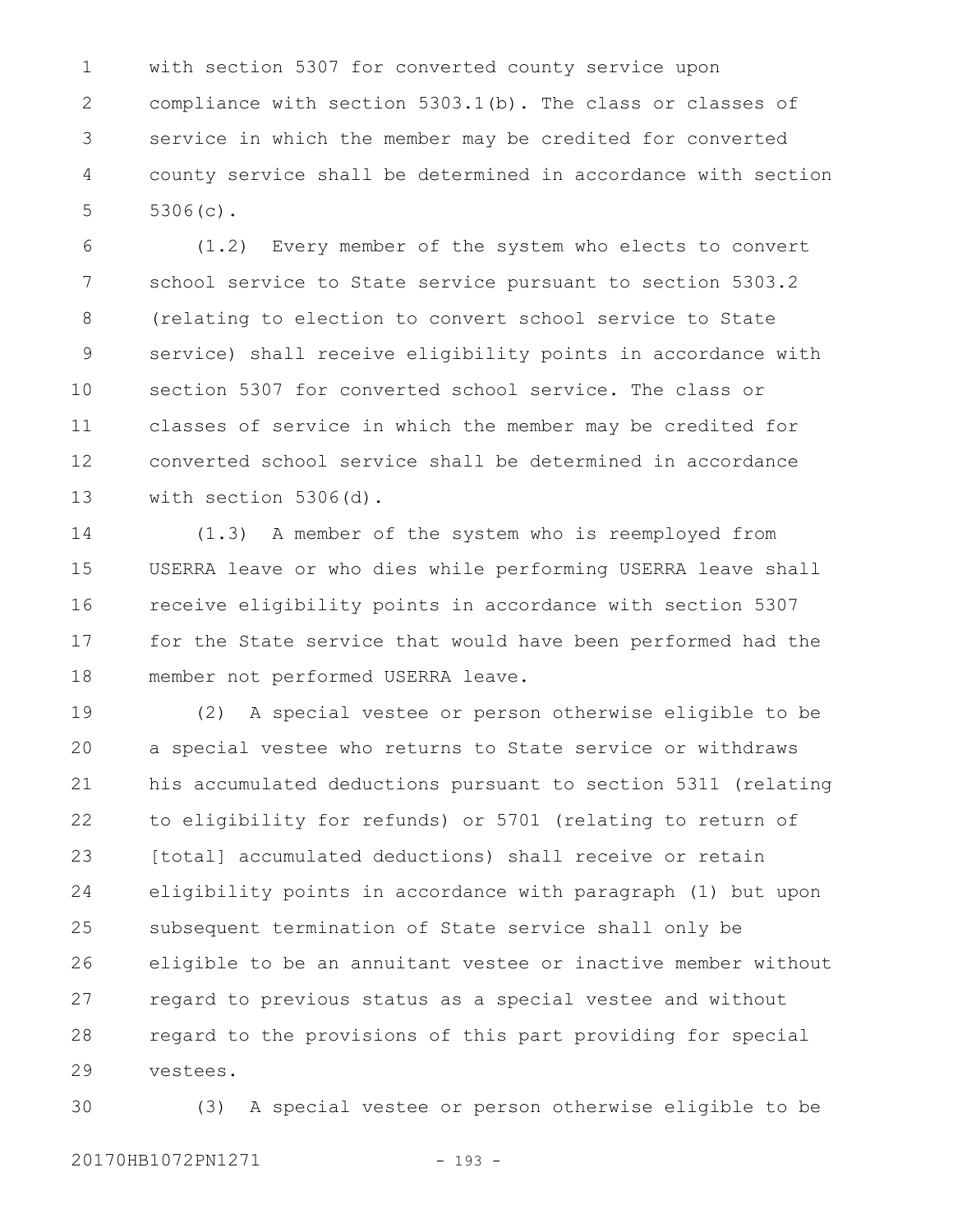a special vestee who becomes an active member of the Public School Employees' Retirement System and elects multiple service shall receive or retain eligibility points as otherwise provided for in this part and 24 Pa.C.S. Pt. IV (relating to retirement for school employees) but upon subsequent termination of school service shall only be eligible to be an annuitant, vestee or inactive member as otherwise eligible as a multiple service member without regard to previous status as a special vestee and without regard to the provisions of this part providing for special vestees. 1 2 3 4 5 6 7 8 9 10 11

\* \* \* 12

(d) Transfer of certain pension service credit.-- 13

(1) Any person who was an employee of any county in this Commonwealth on the personal staff of an appellate court judge prior to September 9, 1985, and who had that employment transferred to the Commonwealth pursuant to 42 Pa.C.S. § 3703 (relating to local chamber facilities) shall be a member of the system for all service rendered as an employee of the Commonwealth on the personal staff of an appellate court judge subsequent to the date of the transfer unless specifically prohibited pursuant to section 5301(c) (relating to mandatory and optional membership in the system and participation in the plan). The employee shall be entitled to have any prior service credit in that county or other municipal pension plan or retirement system transferred to the system and deemed to be State service for all purposes under this part. However, for those employees who were in continuous county employment which commenced prior to July 22, 1983, section 5505.1 shall not apply. The transfer of 14 15 16 17 18 19 20 21 22 23 24 25 26 27 28 29 30

20170HB1072PN1271 - 194 -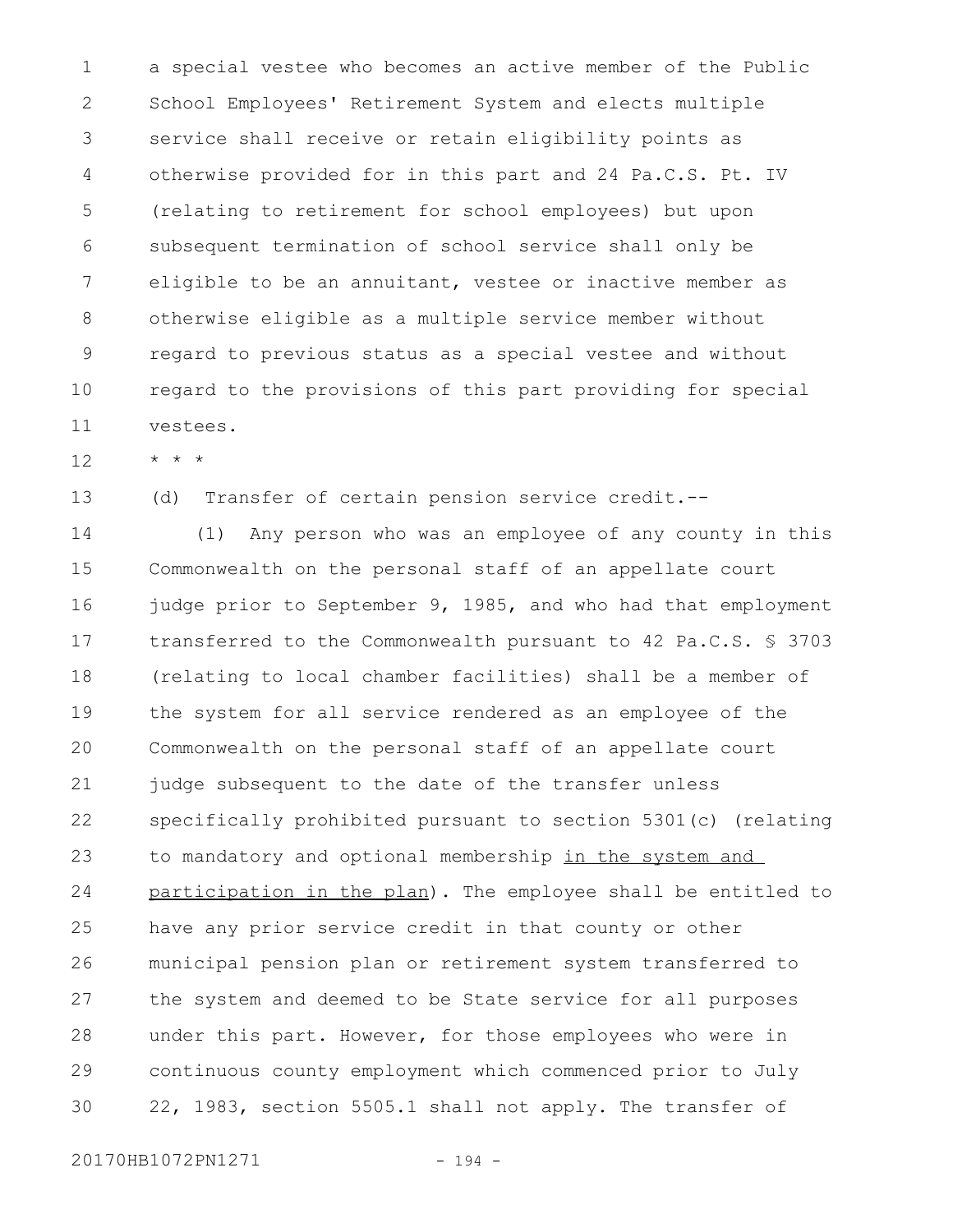prior service credit to the system shall occur upon the transfer, by the member, county or other municipal pension plan or retirement system, to the system of the amount of accumulated member contributions, pick-up contributions and credited interest standing in the employee's county or municipal pension plan or retirement system account as of the date that these funds are transferred to the system. In the event that these funds have been refunded to the member, the transfer of service credit shall occur when the member transfers an amount equal to either the refund which the member received from the county or municipal pension plan or retirement system or the amount due under section 5504, if less. In the case of a transfer by the member, the transfer shall occur by December 31, 1987, in order for the member to receive credit for the prior service. In the case of a transfer by the county or other municipal pension plan or retirement system, the transfer shall also occur by December 31, 1987. If the amount transferred to the system by the member of a county or municipal pension plan or retirement system is greater than the amount that would have accumulated in the member's account if the employee had been a member of the system, all excess funds shall be returned to the employee within 90 days of the date on which such funds are credited to the member's account in the system. Within 60 days of receipt of written notice that an employee has elected to transfer credits under the provisions of this subsection, the county or other municipal pension plans or retirement systems shall be required to transfer to the system an amount, excluding contributions due under section 5504(a), equal to the liability of the prior service in 1 2 3 4 5 6 7 8 9 10 11 12 13 14 15 16 17 18 19  $20$ 21 22 23 24 25 26 27 28 29 30

20170HB1072PN1271 - 195 -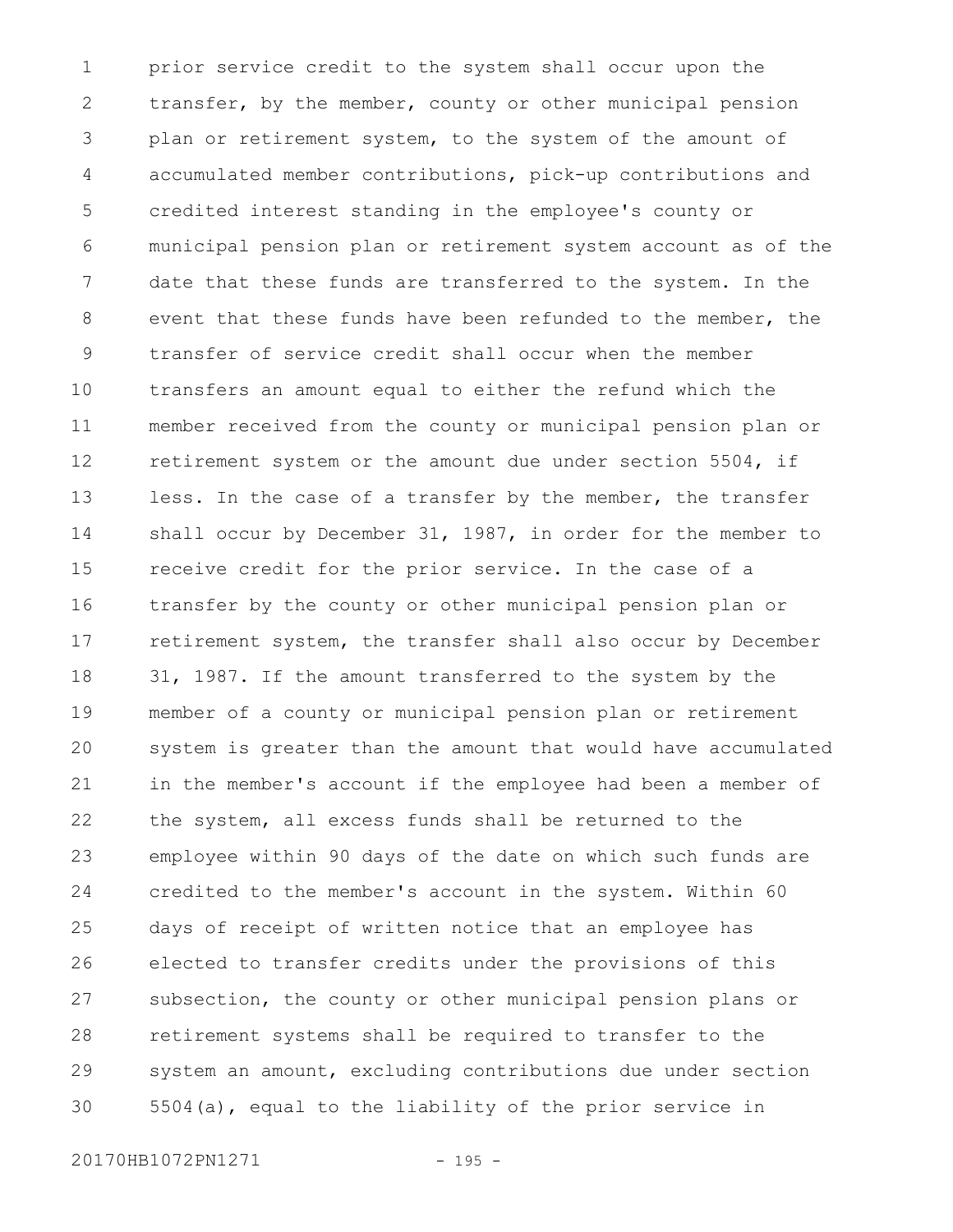accordance with county or other municipal pension plan or retirement system benefit provisions, multiplied by the ratio of system actuarial value of assets for active members to the system actuarial accrued liability for active members. The Public Employee Retirement Study Commission shall determine the appropriate amount of employer contributions to be transferred to the system by the county or other municipal pension plans or retirement systems. 1 2 3 4 5 6 7 8

9

\* \* \*

(i) Ineligibility to purchase previous State service 10

credit.--An active member of Class A-5 or a multiple service 11

member who is an active member of Class T-G in the Public School 12

Employees' Retirement System shall not be eligible to purchase 13

service credit for previous State service, whether or not 14

previously credited in the system, except to reinstate 15

previously credited Class A-5 service credit for which Class A-5 16

accumulated deductions were withdrawn under section 5311 or 17

5701, and except to the extent that any other provision of law 18

requires or allows any period of leave to be credited as State 19

service after the member returns from the leave to State 20

service. 21

Section 308. Sections 5303.2(a) and 5304(a) and (b) of Title 71 are amended to read: 22 23

§ 5303.2. Election to convert school service to State service. (a) Eligibility.--An active member or inactive member on leave without pay who was an employee transferred from the Department of Education to the Department of Corrections pursuant to section 908-B of the act of April 9, 1929 (P.L.177, No.175), known as The Administrative Code of 1929, and who on the effective date of that transfer did not participate in an 24 25 26 27 28 29 30

20170HB1072PN1271 - 196 -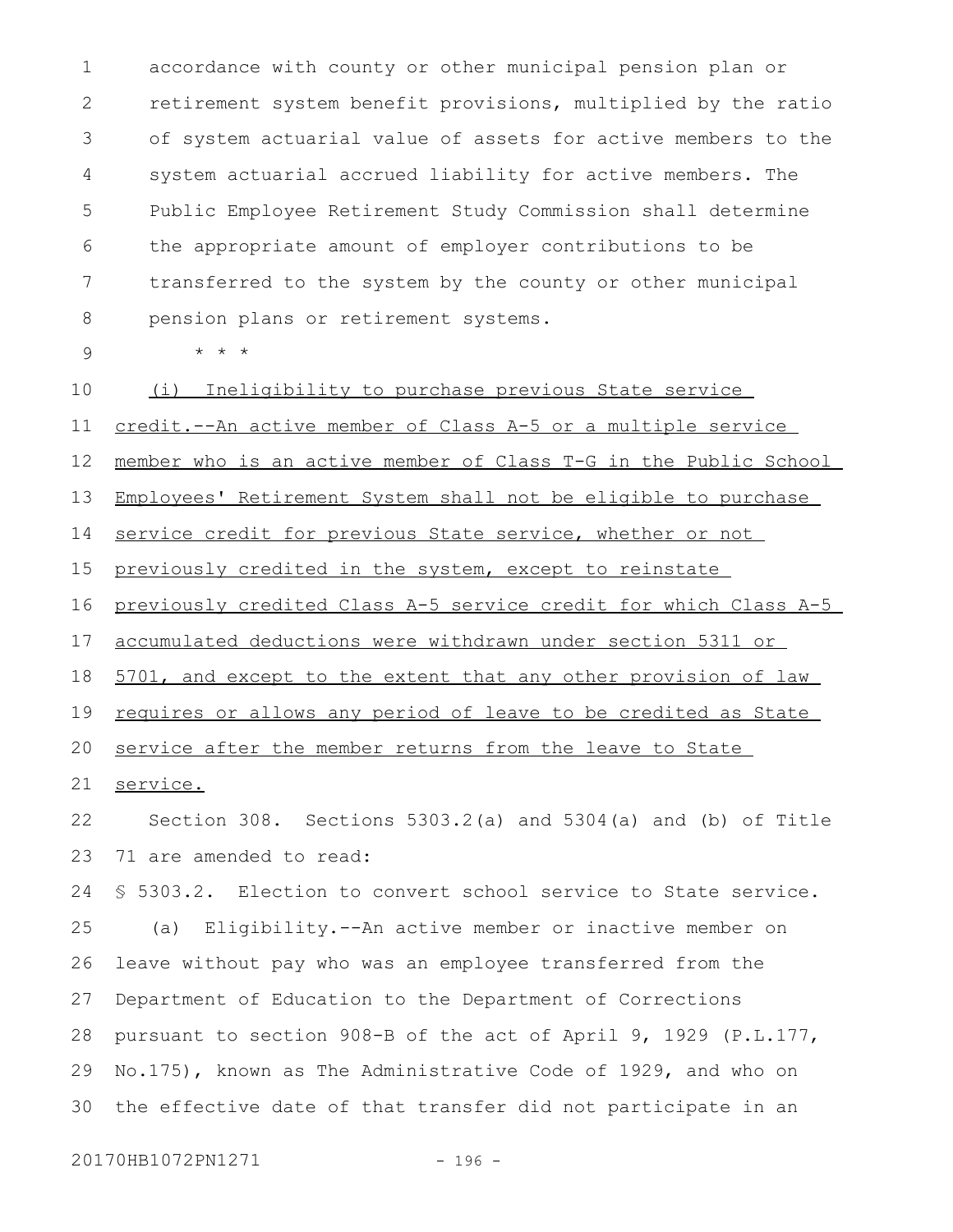independent retirement program approved by the Department of Education under 24 Pa.C.S. § 8301(a)(1) (relating to mandatory and optional membership) or section 5301(a)(12) (relating to mandatory and optional membership in the system and participation in the plan), notwithstanding any other provision of law or any collective bargaining agreement, arbitration award, contract or term or conditions of any retirement system or pension plan, may make a one-time election to convert all service credited in the Public School Employees' Retirement System as of June 30, 1999, and transfer to the system all accumulated member contributions and statutory interest credited in the members' savings account in the Public School Employees' Retirement System as of June 30, 1999, plus statutory interest on that amount credited by the Public School Employees' Retirement System from July 1, 1999, to the date of transfer to the system. 1 2 3 4 5 6 7 8 9 10 11 12 13 14 15 16

\* \* \* 17

§ 5304. Creditable nonstate service. 18

(a) Eligibility.-- 19

(1) An active member who first becomes an active member before January 1, 2011, or before December 1, 2010, as a member of the General Assembly and who is an active member of a class of service other than Class A-5, or a multiple service member who first becomes an active member before January 1, 2011, or before December 1, 2010, as a member of the General Assembly, and who is a school employee and an active member of the Public School Employees' Retirement System in a class of service other than Class T-G shall be eligible for Class A service credit for creditable nonstate service as set forth in subsections (b) and (c) except that 20 21 22 23 24 25 26 27 28 29 30

20170HB1072PN1271 - 197 -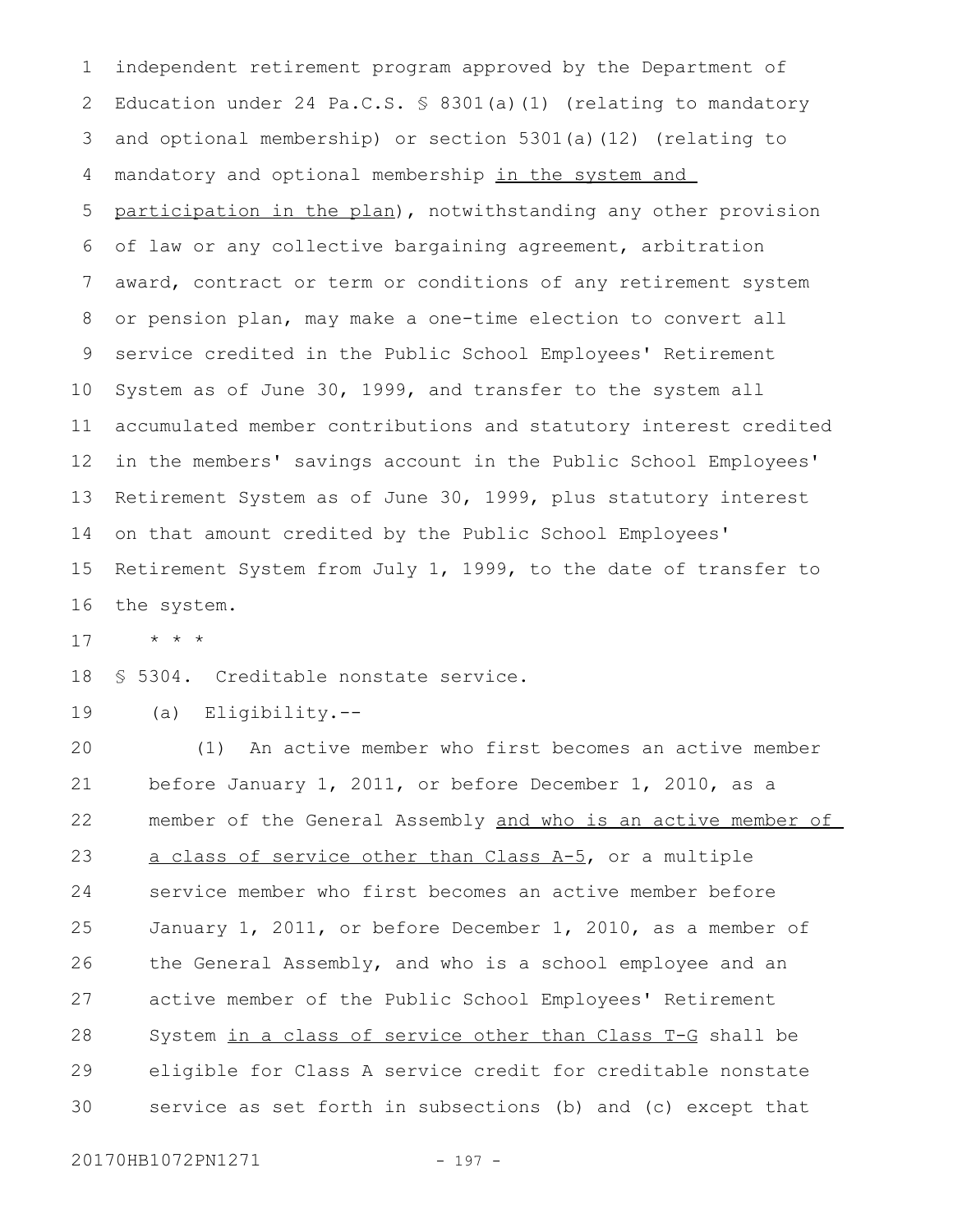intervening military service shall be credited in the class of service for which the member was eligible at the time of entering into military service and for which he makes the required contributions to the fund and except that a multiple service member who is a school employee and an active member of the Public School Employees' Retirement System shall not be eligible to purchase service credit for creditable nonstate service set forth in subsection (c)(5). 1 2 3 4 5 6 7 8

(2) An active member who first becomes an active member on or after January 1, 2011, or on or after December 1, 2010, as a member of the General Assembly and is an active member of a class of service other than Class A-5, or a multiple service member who first becomes an active member on or after January 1, 2011, or on or after December 1, 2010, as a member of the General Assembly, [and who] is a school employee and an active member of the Public School Employees' Retirement System in a class of service other than Class T-G and is not a member of Class A-5 shall be eligible for Class A-3 service credit for creditable nonstate service as set forth in subsections (b) and (c) except that intervening military service shall be credited in the class of service for which the member was eligible at the time of entering into military service and for which he makes the required contributions to the fund and except that a multiple service member who is a school employee and an active member of the Public School Employees' Retirement System shall not be eligible to purchase service credit for creditable nonstate service set forth in subsection (c)(5). 9 10 11 12 13 14 15 16 17 18 19  $20$ 21 22 23 24 25 26 27 28

(3) An active member of Class A-5 or a multiple service member who is a school employee and an active member of the 29 30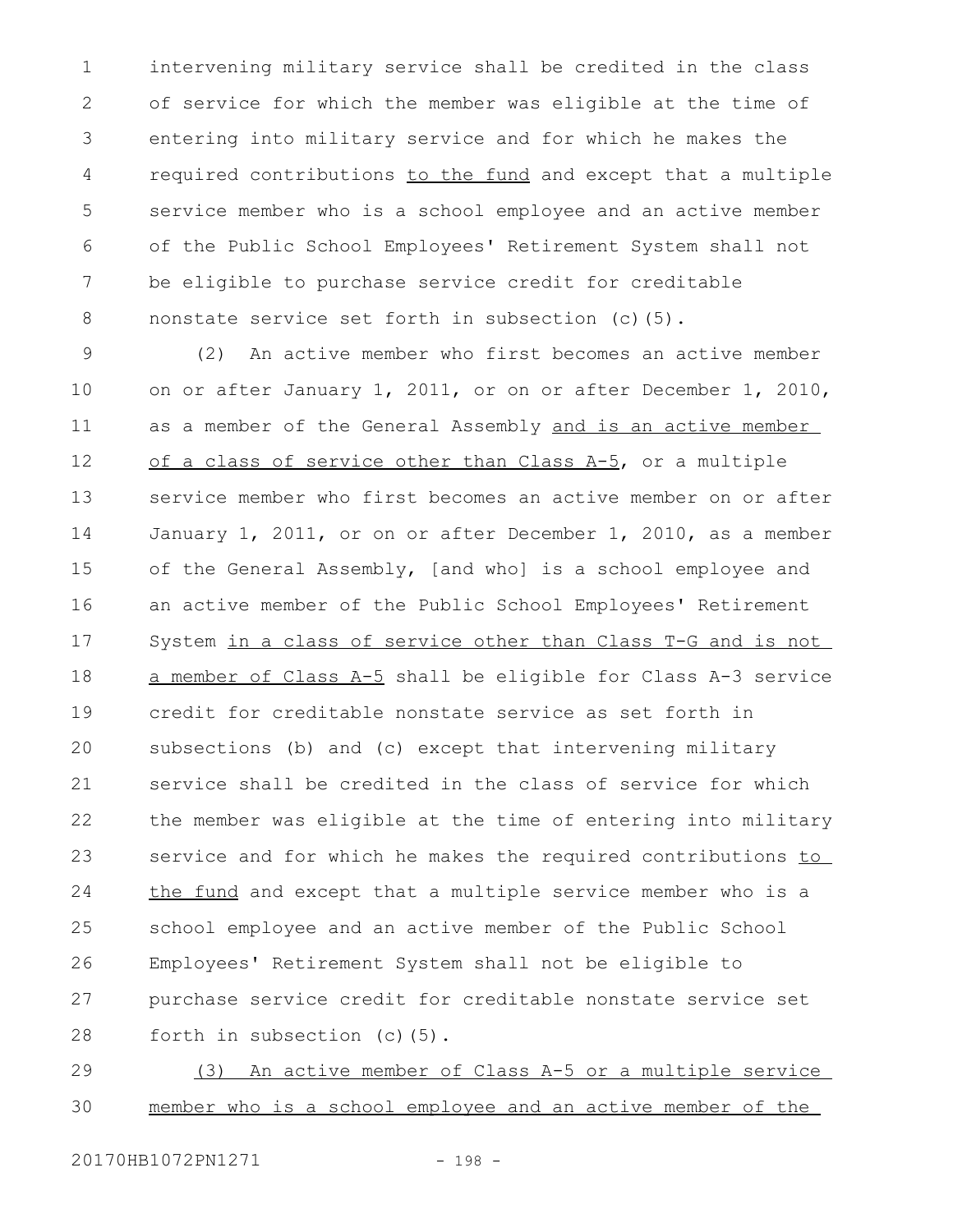Public School Employees' Retirement System as a member of Class T-G shall be eligible for Class A-5 service credit for creditable nonstate service as set forth in subsections (b) and (c)(2) for which the member makes the required contributions to the fund. 1 2 3 4 5

\* \* \* 6

(b) Limitations on eligibility.--An active member or a multiple service member who is a school employee and an active member of the Public School Employees' Retirement System shall be eligible as set forth in subsection (a) to receive credit for nonstate service provided that he does not have credit for such service in the system or in the [school system] Public School Employees' Retirement System and is not entitled to receive, eligible to receive now or in the future, or is receiving retirement benefits for such service in the system or under a retirement system administered and wholly or partially paid for by any other governmental agency or by any private employer, or a retirement program approved by the employer in accordance with section 5301(a)(12) (relating to mandatory and optional membership in the system and participation in the plan), and further provided, that such service is certified by the previous employer and contributions are agreed upon and made in accordance with section 5505 (relating to contributions for the purchase of credit for creditable nonstate service). 7 8 9 10 11 12 13 14 15 16 17 18 19 20 21 22 23 24

\* \* \* 25

Section 309. Section 5305(b) of Title 71, amended December 28, 2015 (P.L.529, No.93), is amended and the section is amended by adding a subsection to read: 26 27 28

§ 5305. Social security integration credits. 29

\* \* \* 30

20170HB1072PN1271 - 199 -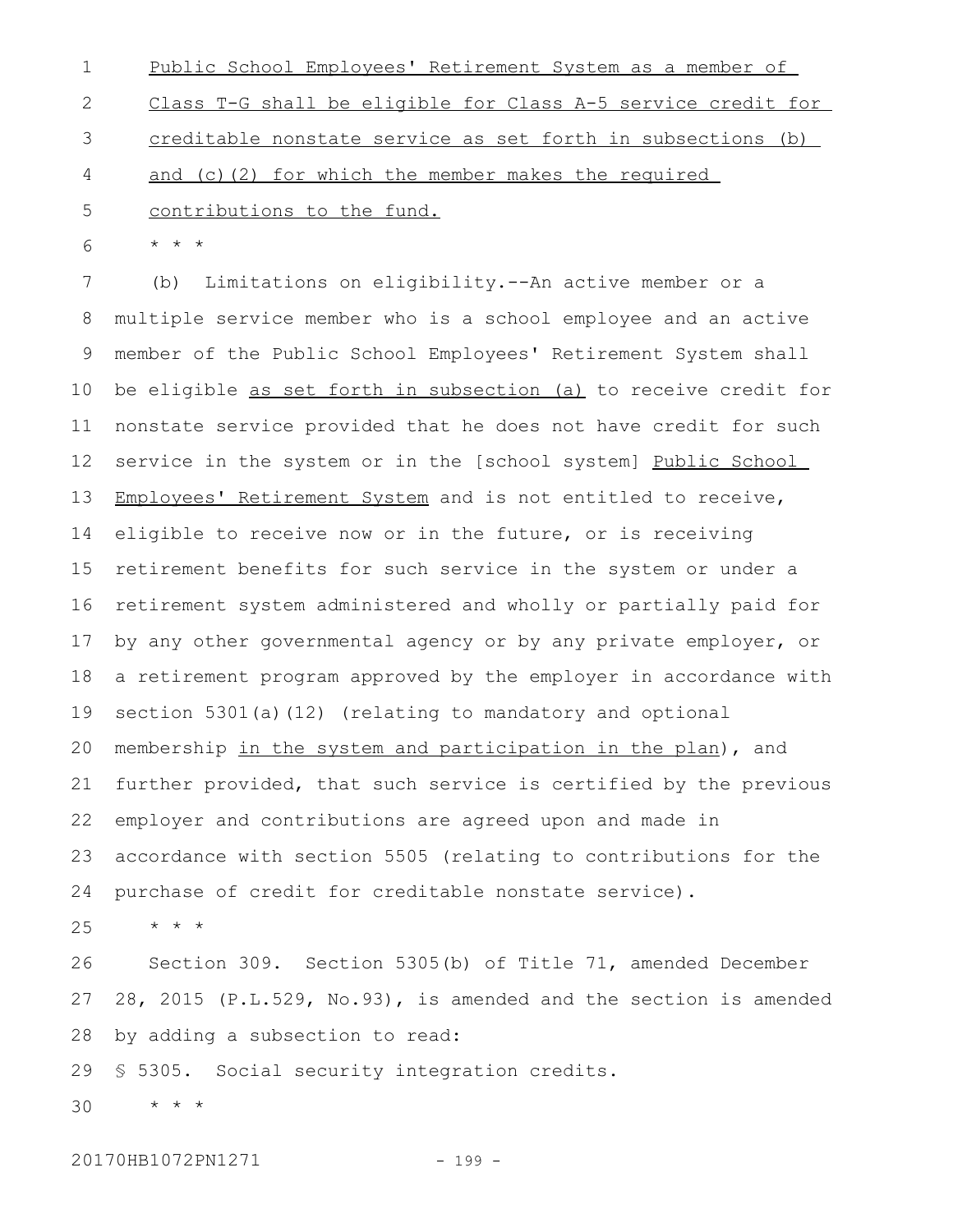(b) Accrual of subsequent credits.--Any active member who has social security integration accumulated deductions to his credit or is receiving a benefit on account of social security integration credits may accrue one social security integration credit for each year of service as a State employee on or subsequent to March 1, 1974 and a fractional credit for a corresponding fractional year of service provided that contributions are made to the fund, or would have been made to the fund but for section 5502.1 (relating to waiver of regular member contributions and Social Security integration member contributions) or the limitations under IRC § 401(a)(17) or 415, except as otherwise provided in this part, in accordance with section 5502 (relating to Social Security integration member contributions), and he: 1 2 3 4 5 6 7 8 9 10 11 12 13 14

(1) continues subsequent to March 1, 1974 as an active member in either the [State or school system;] system in a class of service other than Class A-5 or, if a multiple service member, as an active member in the Public School Employees' Retirement System in a class of service other than Class T-G; 15 16 17 18 19 20

(2) terminates such continuous service in the [State or school] system or the Public School Employees' Retirement System and returns to active membership in the [State] system within six months in a class of service other than Class A-5; or 21 22 23 24 25

(3) terminates his status as a vestee or an annuitant and returns to State service as an active member of the system in a class of service other than Class A-5. \* \* \* 26 27 28 29

(e) Class A-5 service ineligible for credit.--No social 30

20170HB1072PN1271 - 200 -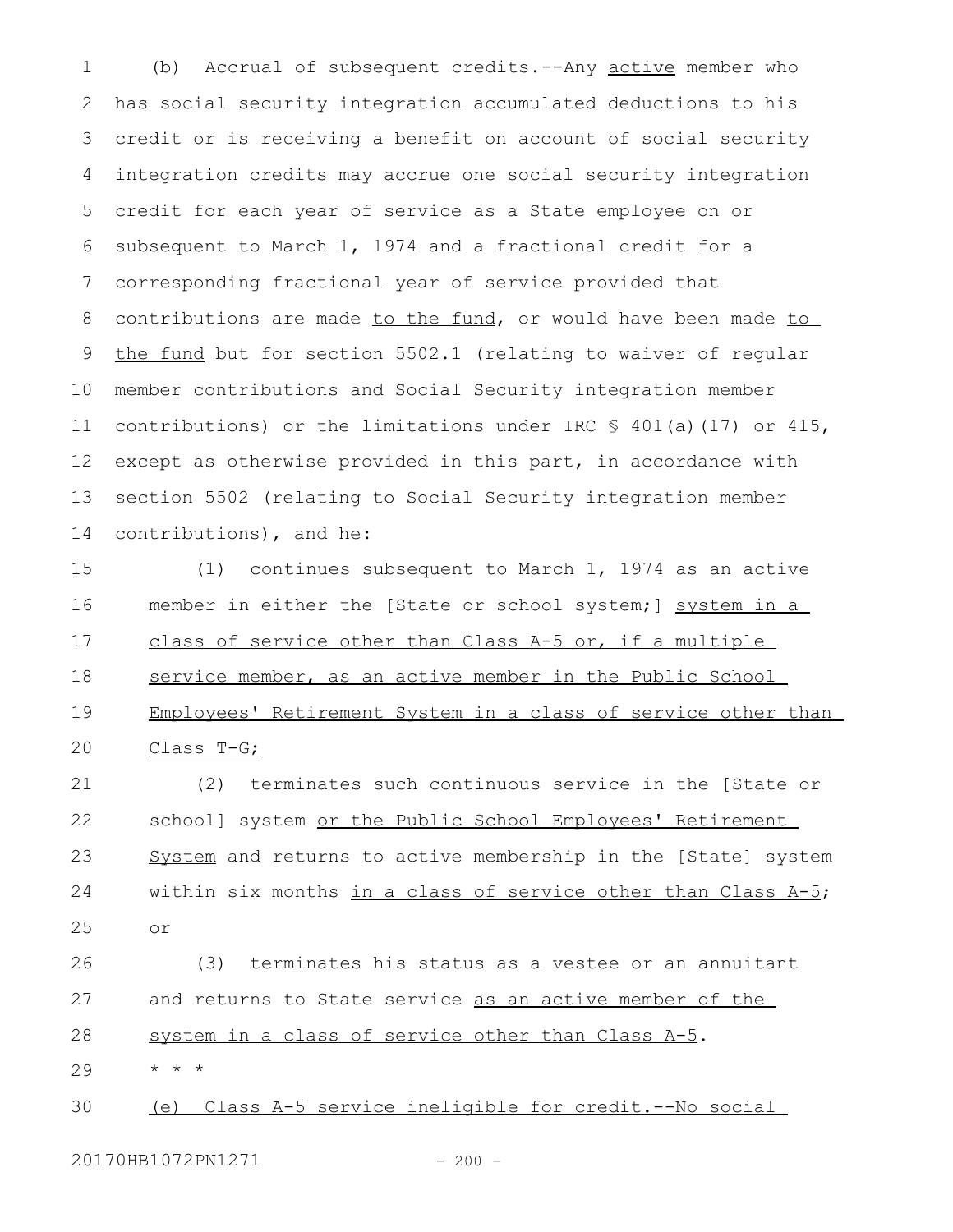security integration credits shall accrue for any service performed or credited as Class A-5 service. Section 310. Section 5305.1 of Title 71 is amended to read: § 5305.1. Eligibility for actuarial increase factor. A person who has credit for a class of service other than Class A-5 and is: (1) an active member; (2) an inactive member on leave without pay; or (3) a multiple service member who is a school employee and an active member of the Public School Employees' Retirement System; who terminates State service or school service, as the case may be, after attaining age 70 and who applies for a superannuation annuity with an effective date of retirement the day after the date of termination of State service or school service shall have that person's maximum single life annuity calculated pursuant to section 5702(a.1) (relating to maximum single life annuity). Section 311. Section 5306(a),  $(a.1)$ ,  $(a.2)$ ,  $(a.3)$  and (b) of Title 71 are amended and the section is amended by adding a subsection to read: § 5306. Classes of service. (a) Class A and Class A-3 membership.-- (1) A State employee who is a member of Class A on the effective date of this part or who first becomes a member of the system subsequent to the effective date of this part and before January 1, 2011, or before December 1, 2010, as a member of the General Assembly, shall be classified as a Class A member and receive credit for Class A service upon payment of regular and additional member contributions for 1 2 3 4 5 6 7 8 9 10 11 12 13 14 15 16 17 18 19  $20$ 21 22 23 24 25 26 27 28 29 30

20170HB1072PN1271 - 201 -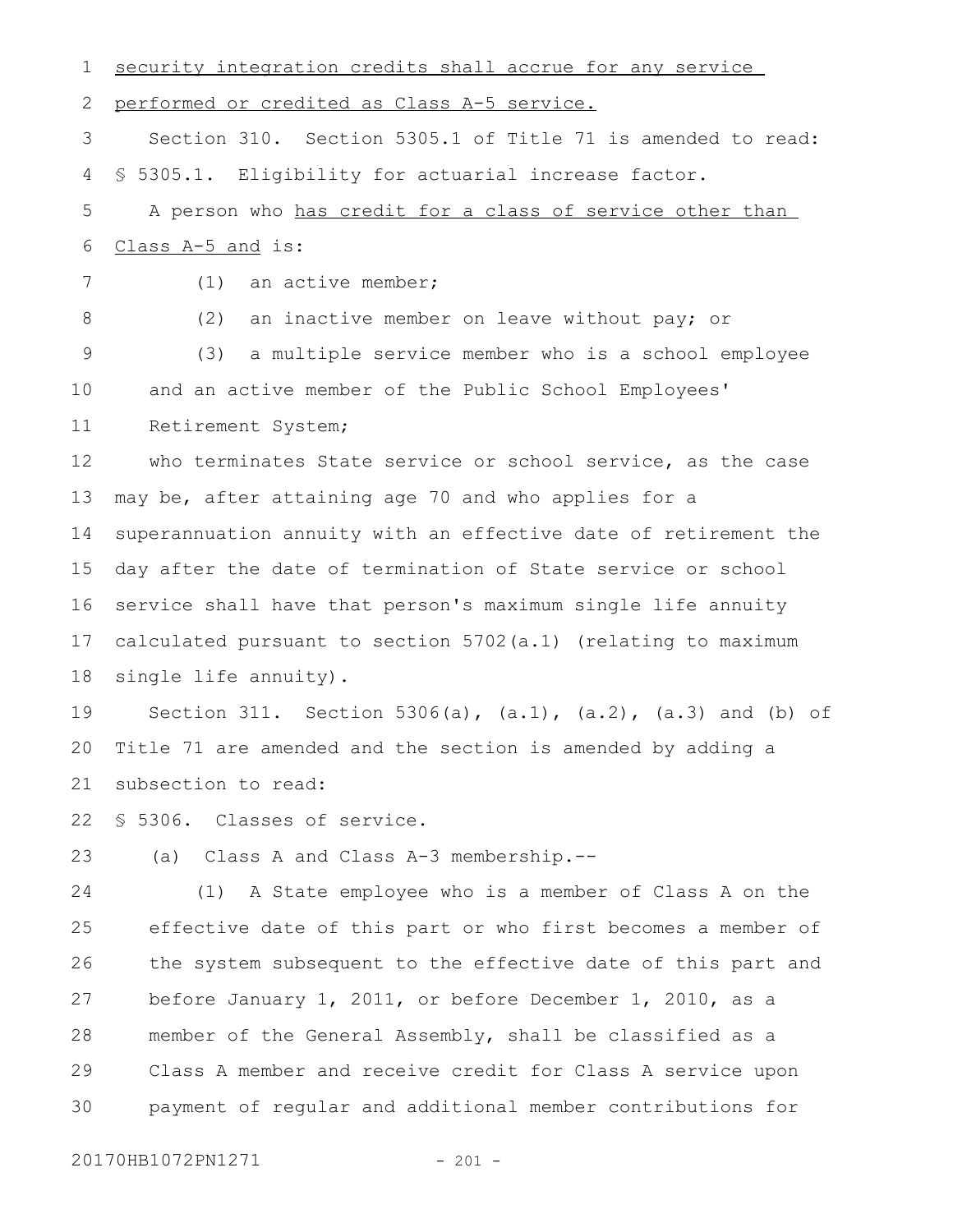Class A service, provided that the State employee does not become a member of Class AA pursuant to subsection (a.1) or a member of Class D-4 pursuant to subsection (a.2) or a member of Class A-5. 1 2 3 4

(2) A State employee who first becomes a member of the system on or after January 1, 2011, or on or after December 1, 2010, as a member of the General Assembly, and, unless a Class A-5 exempt employee, before January 1, 2018, shall be classified as a Class A-3 member and receive credit for Class A-3 service upon payment of regular member contributions and shared-risk member contributions for Class A-3 service provided that the State employee does not become a member of Class A-4 pursuant to subsection (a.3) or a member of Class A-5, except that a member of the judiciary shall be classified as a member of such other class of service for which the member of the judiciary is eligible $[j]$  and shall elect and make regular member contributions unless the member of the judiciary subsequently becomes a member of Class A-5. (3) A Class A-5 exempt employee who is a member of Class A-3 shall have all other State service performed concurrently with being a Class A-5 exempt employee classed as Class A-3 service instead of any other class of service the service might otherwise be credited as. This paragraph shall apply only to service performed concurrently with Class A-5 exempt service. Notwithstanding the provisions of a binding arbitration award issued before July 1, 1989, under the act of June 24, 1968 (P.L.237, No.111), referred to as the Policemen and Firemen Collective Bargaining Act, and implemented by the board, for a member who first becomes an officer of the Pennsylvania State Police on or after January 5 6 7 8 9 10 11 12 13 14 15 16 17 18 19  $20$ 21 22 23 24 25 26 27 28 29 30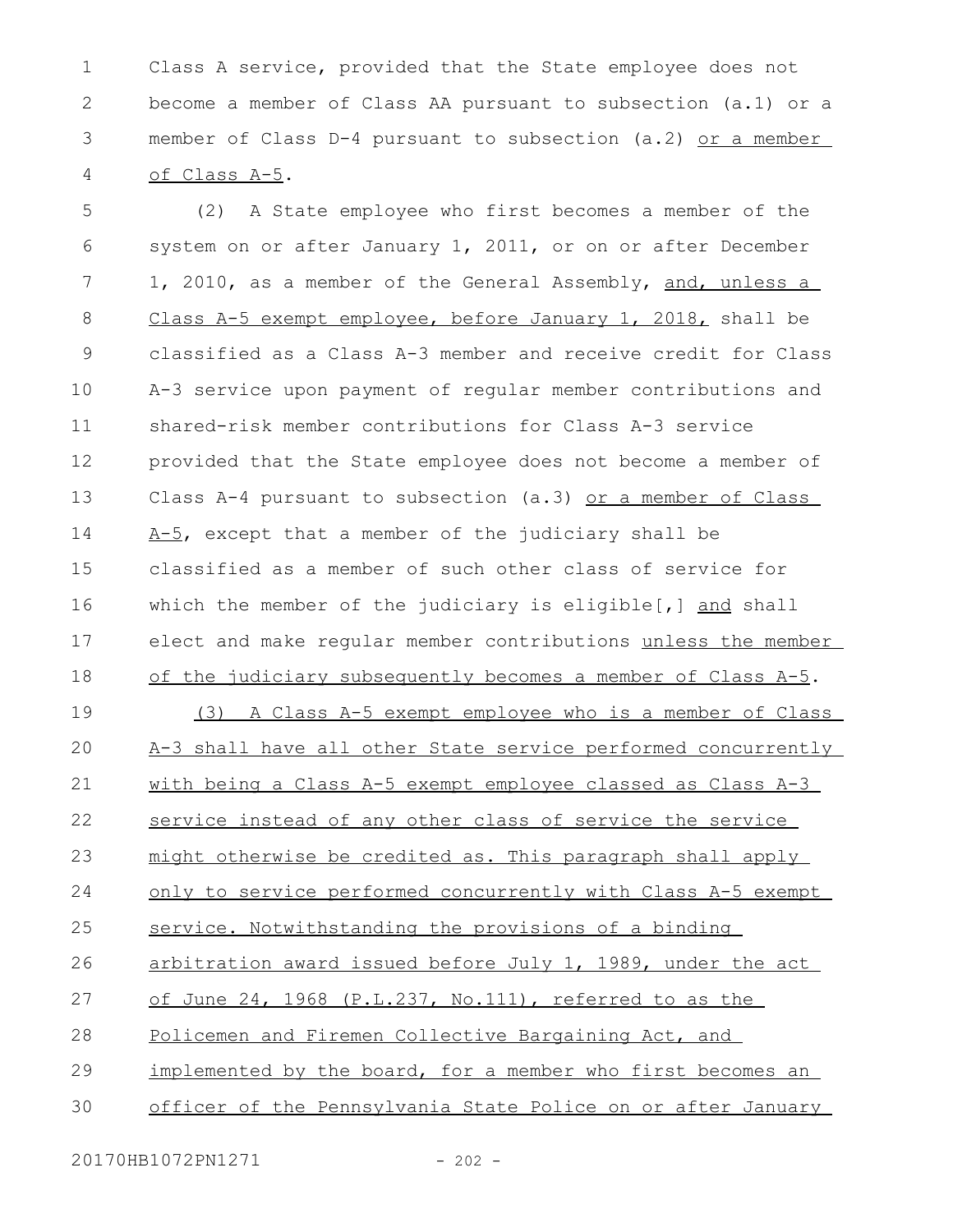- 1, 2018, other service performed before or after service as a State police officer shall be credited in the class of service as provided under this part. 1 2 3
- (a.1) Class AA membership.-- 4

(1) A person who becomes a State employee and an active member of the system after June 30, 2001, and who first became an active member before January 1, 2011, or before December 1, 2010, as a member of the General Assembly, and who is not a State police officer and not employed in a position for which a class of service other than Class A is credited or could be elected shall be classified as a Class AA member and receive credit for Class AA State service upon payment of regular member contributions for Class AA service and, subject to the limitations contained in paragraph (7) and section 5303(i) (relating to retention and reinstatement of service credits), if previously a member of Class A or previously employed in a position for which Class A service could have been earned, shall have all Class A State service (other than State service performed as a State police officer or for which a class of service other than Class A was earned or could have been elected) classified as Class AA service. 5 6 7 8 9 10 11 12 13 14 15 16 17 18 19  $20$ 21

(2) A person who is a State employee on June 30, 2001, and July 1, 2001, but is not an active member of the system because membership in the system is optional or prohibited pursuant to section 5301 (relating to mandatory and optional membership in the system and participation in the plan) and who first becomes an active member after June 30, 2001, and before January 1, 2011, or before December 1, 2010, as a member of the General Assembly, and who is not a State police officer and not employed in a position for which a class of 22 23 24 25 26 27 28 29 30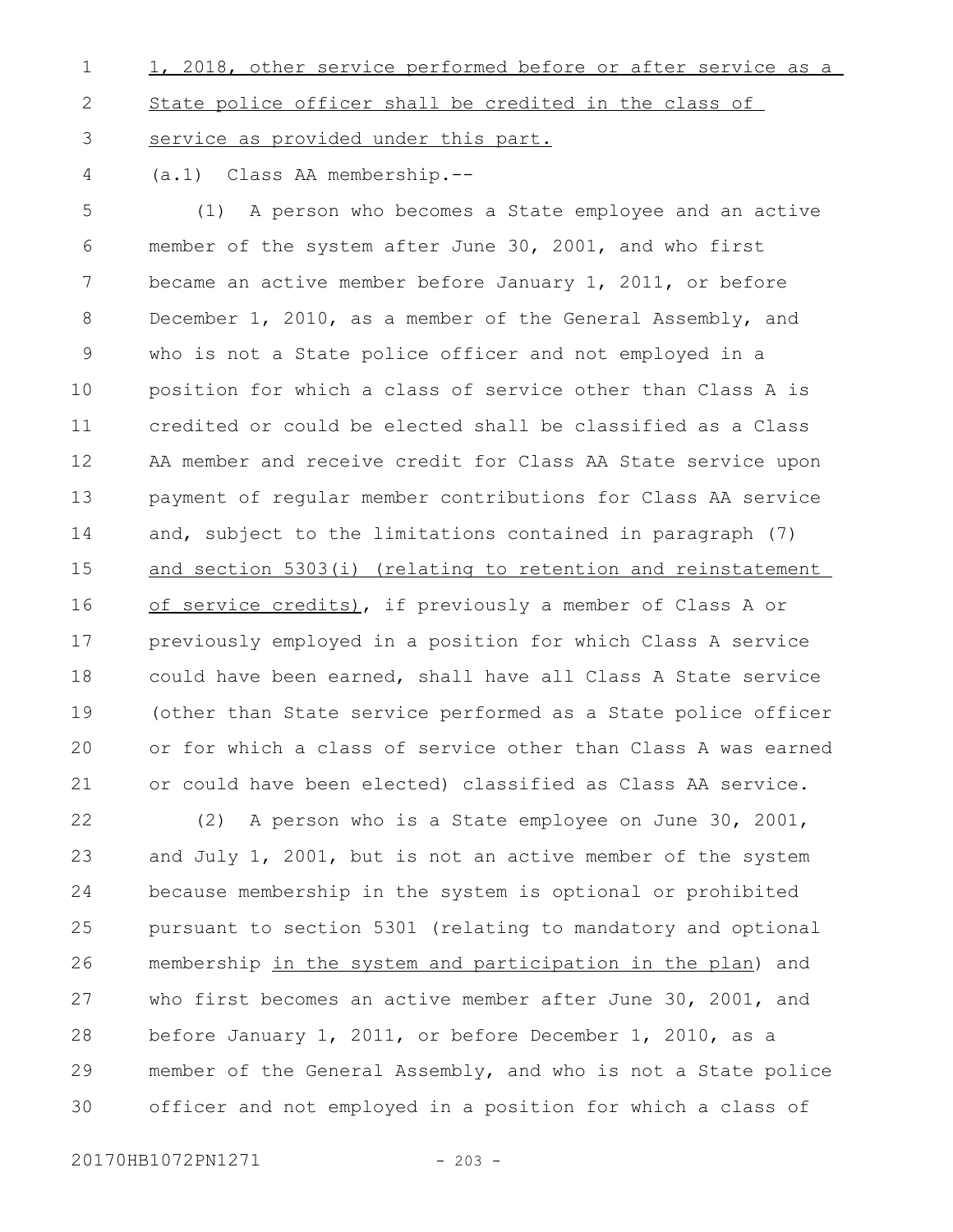service other than Class A is credited or could be elected shall be classified as a Class AA member and receive credit for Class AA State service upon payment of regular member contributions for Class AA service and, subject to the limitations contained in paragraph (7) and section 5303(i), if previously a member of Class A or previously employed in a position for which Class A service could have been earned, shall have all Class A State service (other than State service performed as a State Police officer or for which a class of service other than Class A was earned or could have been elected) classified as Class AA service. 1 2 3 4 5 6 7 8 9 10 11

(3) Provided that an election to become a Class AA member is made pursuant to section 5306.1 (relating to election to become a Class AA member), a State employee, other than a State employee who is a State police officer on or after July 1, 1989, who on June 30, 2001, and July 1, 2001, is: 12 13 14 15 16 17

(i) a member of Class A, other than a member of Class A who could have elected membership in a Class C, Class D-3, Class E-1 or Class E-2; or 18 19 20

(ii) an inactive member on a leave without pay from a position in which the State employee would be a Class A active member if the employee was not on leave without pay, other than a position in which the State employee could elect membership in Class C, Class D-3, Class E-1 or Class E-2; 21 22 23 24 25 26

shall be classified as a Class AA member and receive credit for Class AA State service performed after June 30, 2001, upon payment of regular member contributions for Class AA service and, subject to the limitations contained in 27 28 29 30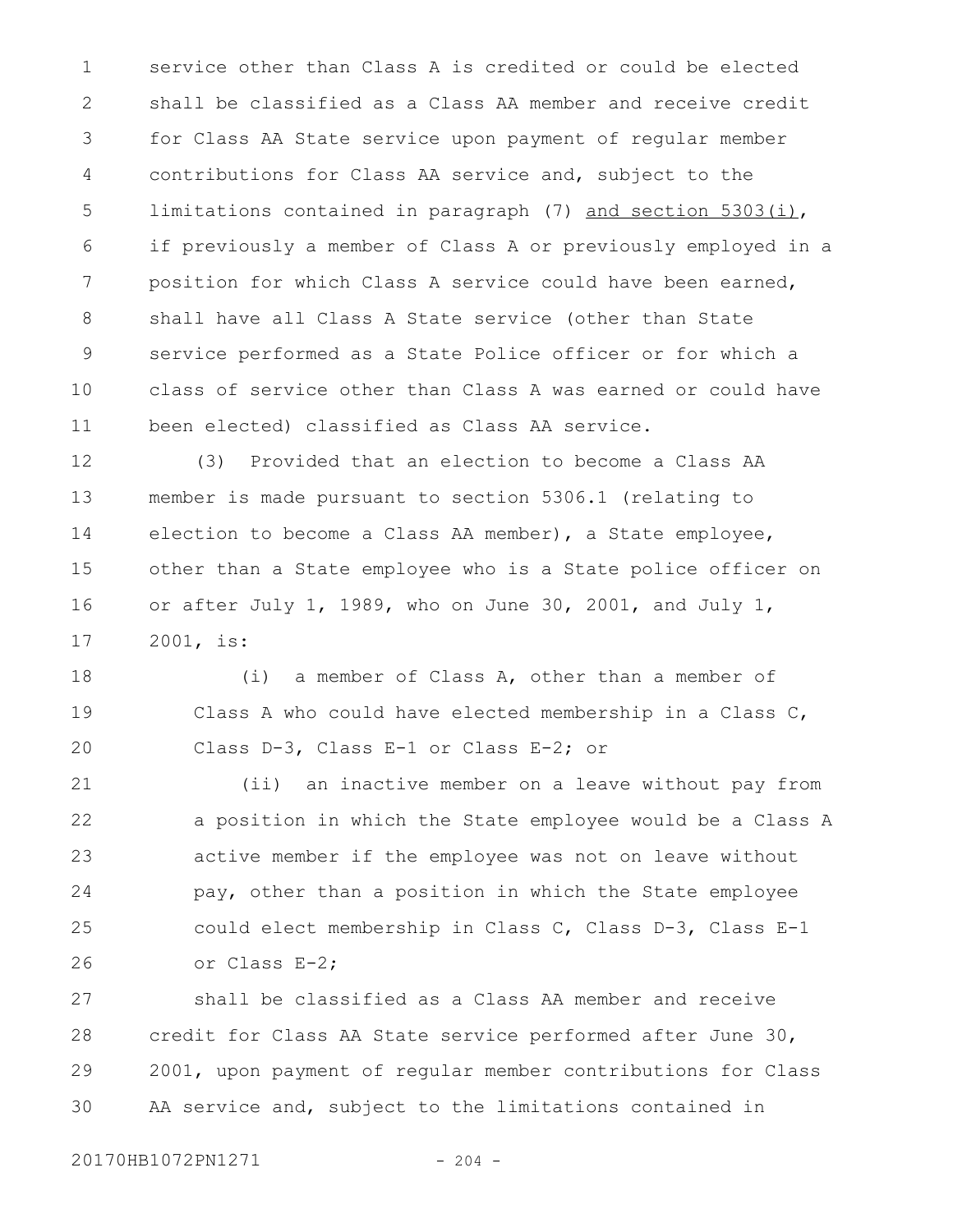paragraph (7) and section 5303(i), shall receive Class AA service credit for all Class A State service, other than State service performed as a State police officer or as a State employee in a position for which the member could have elected membership in Class C, Class D-3, Class E-1 or Class E-2, performed before July 1, 2001. 1 2 3 4 5 6

(4) Provided that an election to become a Class AA member is made pursuant to section 5306.1, a former State employee, other than a former State employee who was a State police officer on or after July 1, 1989, who on June 30, 2001, and July 1, 2001, is a multiple service member and a school employee and a member of the Public School Employees' Retirement System, subject to the limitations contained in paragraph (7) and section 5303(i), shall receive Class AA service credit for all Class A State service, other than State service performed as a State police officer or as a State employee in a position in which the former State employee could have elected a class of service other than Class A, performed before July 1, 2001. 7 8 9 10 11 12 13 14 15 16 17 18 19

(5) A former State employee who first becomes a member before January 1, 2011, or before December 1, 2010, as a member of the General Assembly, other than a former State employee who was a State police officer on or after July 1, 1989, who is a school employee and who on or after July 1, 2001, becomes a multiple service member, subject to the limitations contained in paragraph (7) and section 5303(i), shall receive Class AA service credit for all Class A State service other than State service performed as a State employee in a position in which the former State employee could have elected a class of service other than Class A. 20 21 22 23 24 25 26 27 28 29 30

20170HB1072PN1271 - 205 -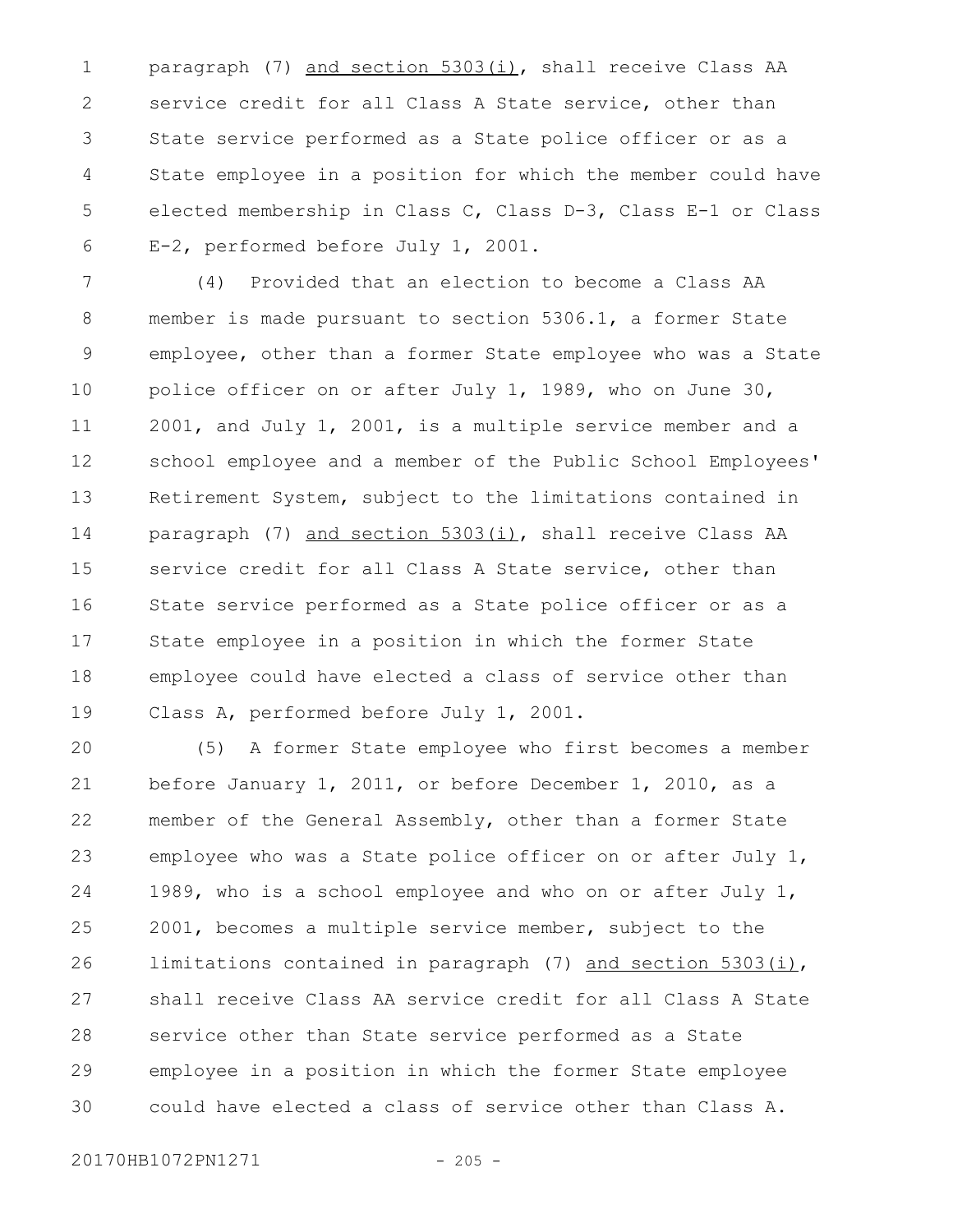(6) A State employee who after June 30, 2001, becomes a State police officer or who is employed in a position in which the member could elect membership in the system in a class of service other than Class AA or Class D-4 shall retain any Class AA service credited prior to becoming a State police officer or being so employed but shall be ineligible to receive Class AA credit thereafter and instead shall receive Class A credit for service as a member of the judiciary if the judicial service begins before January 1, 2018, and the State employee first becomes a member of the system before January 1, 2018, or if he first became a member before January 1, 2011, or December 1, 2010, as a member of the General Assembly, or Class A-3 credit for service other than as a member of the judiciary and other than service as a Class A-5 exempt employee before January 1, 2018, and he first became a member on or after January 1, 2011, or December 1, 2010, as a member of the General Assembly, unless a class of membership other than Class A is elected. (7) (i) State service performed as Class A service before July 1, 2001, and State service for which Class A service could have been credited but was not credited because membership in the system was optional or prohibited pursuant to section 5301 shall be credited as Class AA service only upon the completion of all acts necessary for the State service to be credited as Class A service had this subsection not been enacted and upon payment of required Class AA member contributions as provided in section 5504 (relating to member contributions for the purchase of credit for previous State service or to become a full coverage member). 1 2 3 4 5 6 7 8 9 10 11 12 13 14 15 16 17 18 19 20 21 22 23 24 25 26 27 28 29 30

20170HB1072PN1271 - 206 -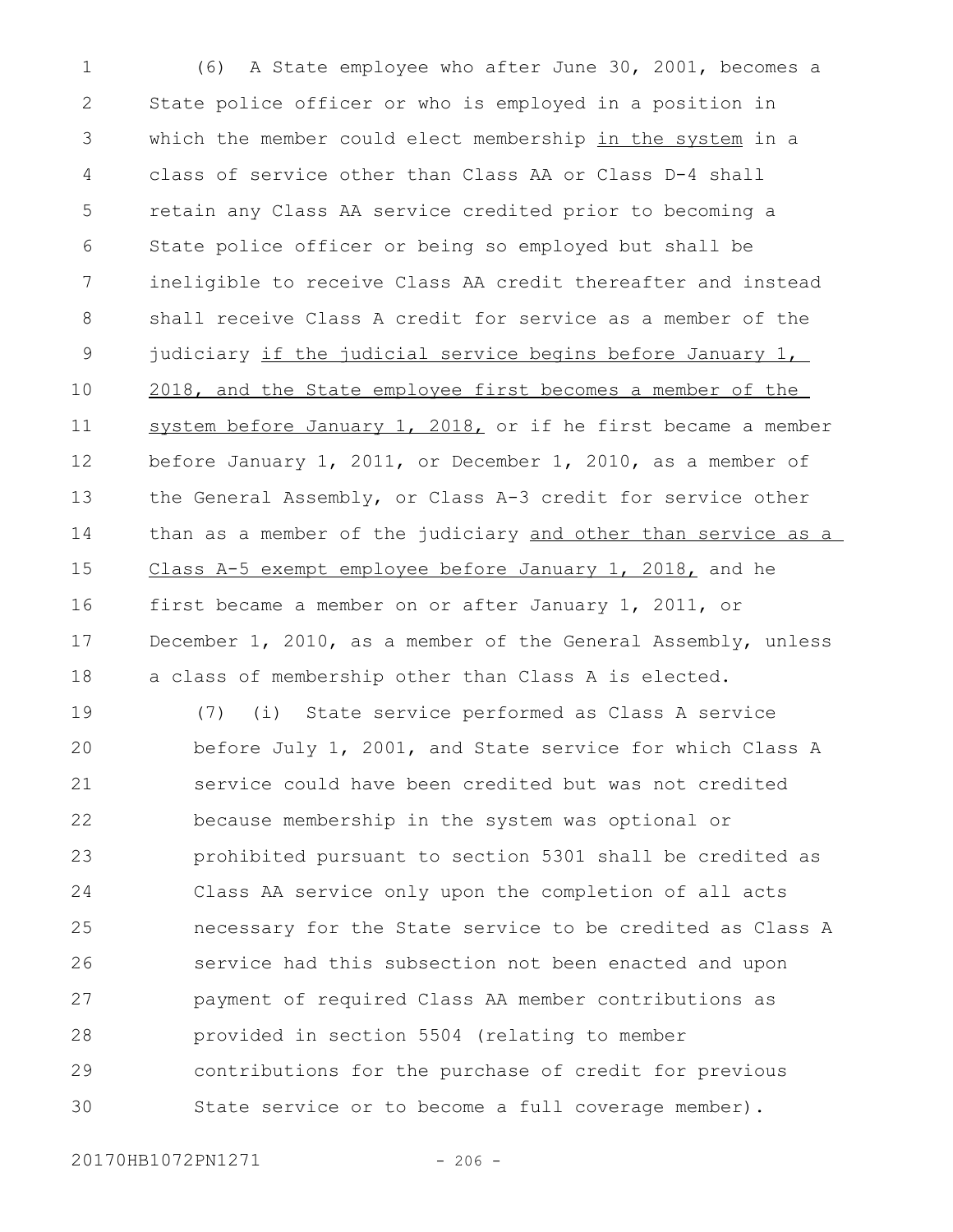(ii) A person who is not a State employee or a school employee on June 30, 2001, and July 1, 2001, and who has previous State service (except a disability annuitant who returns to State service after June 30, 2001, upon termination of the disability annuity) shall not receive Class AA service credit for State service performed before July 1, 2001, until such person becomes an active member, or an active member of the Public School Employees' Retirement System and a multiple service member, and earns three eligibility points by performing credited State service in a class of service other than Class A-5 or credited school service in a class of service other than Class T-G after June 30, 2001. 1 2 3 4 5 6 7 8 9 10 11 12 13 14

(iii) Nothing in this paragraph shall be construed to authorize a member of Class A-5 or a multiple service member who is a member of Class T-G in the Public School Employees' Retirement System to reinstate or purchase credit for previously credited or uncredited State service other than as allowed under section 5303(i). (a.2) Class of membership for members of the General Assembly.-- 15 16 17 18 19 20 21 22

23

(1) A person who:

(i) becomes a member of the General Assembly and an active member of the system after June 30, 2001, and before December 1, 2010; or 24 25 26

(ii) is a member of the General Assembly on July 1, 2001, but is not an active member of the system because membership in the system is optional pursuant to section 5301 and who becomes an active member after June 30, 27 28 29 30

20170HB1072PN1271 - 207 -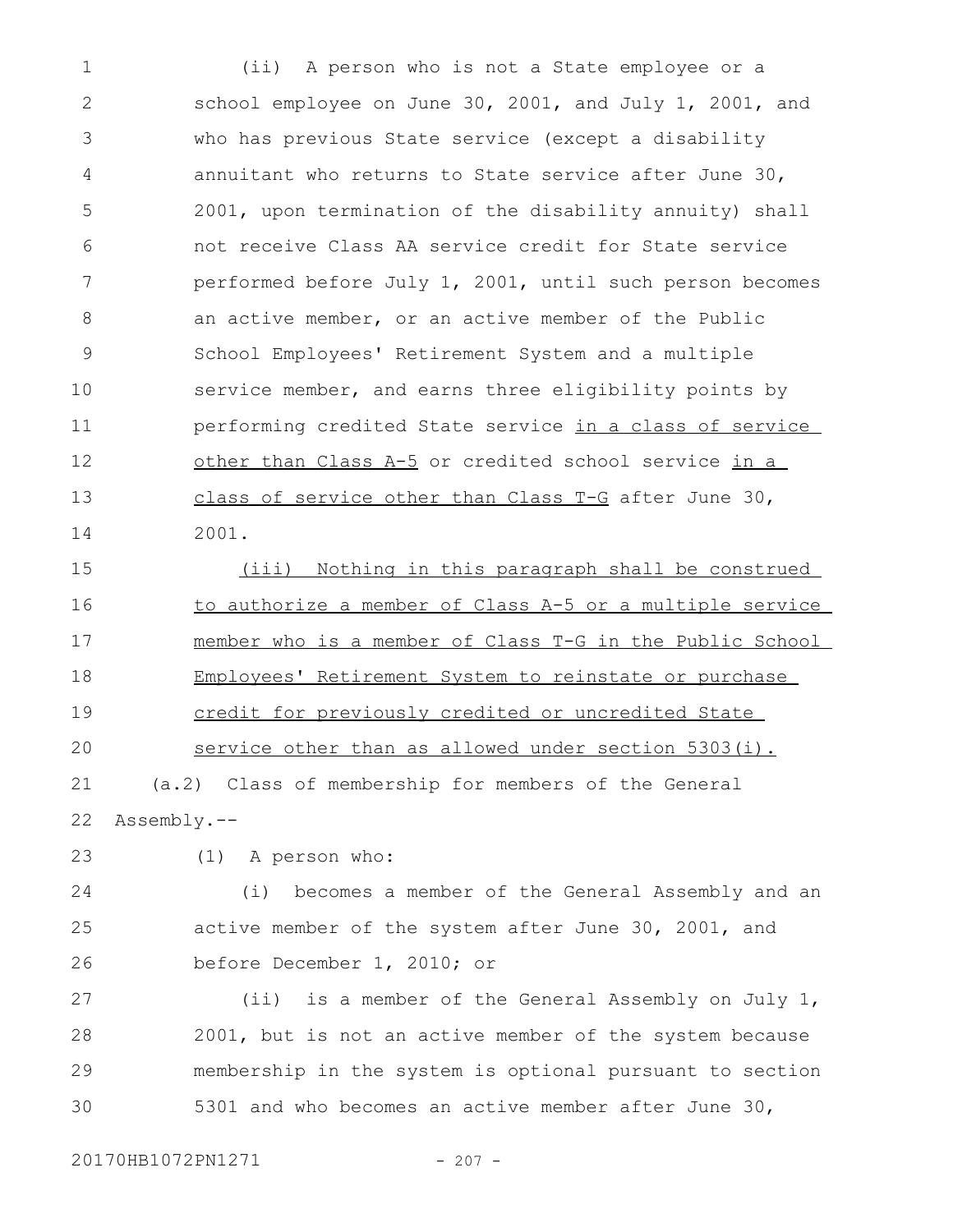1

## 2001, and before December 1, 2010;

and who was not a State police officer on or after July 1, 1989, shall be classified as a Class D-4 member and unless he later becomes a member of Class A-5 receive credit as a Class D-4 member for all State service as a member of the system performed as a member of the General Assembly upon payment of regular member contributions for Class D-4 service and, subject to the limitations contained in subsection  $(a.1)(7)$ and section 5303(i), if previously a member of Class A or employed in a position for which Class A service could have been earned, shall receive Class AA service credit for all Class A State service, other than State service performed as a State police officer or for which a class of service other than Class A or Class D-4 was or could have been elected or credited. 2 3 4 5 6 7 8 9 10 11 12 13 14 15

(2) Provided an election to become a Class D-4 member is made pursuant to section 5306.2 (relating to elections by members of the General Assembly), a State employee who was not a State police officer on or after July 1, 1989, who on July 1, 2001, is a member of the General Assembly and an active member of the system and not a member of Class D-3 shall be classified as a Class D-4 member and, unless he later becomes a member of Class A-5, receive credit as a Class D-4 member for all State service performed as a member of the General Assembly not credited as another class other than Class A upon payment of regular member contributions for Class D-4 service and, subject to the limitations contained in paragraph (a.1)(7), shall receive Class AA service credit for all Class A State service, other than State service performed as a State police officer or as a State employee in 16 17 18 19 20 21 22 23 24 25 26 27 28 29 30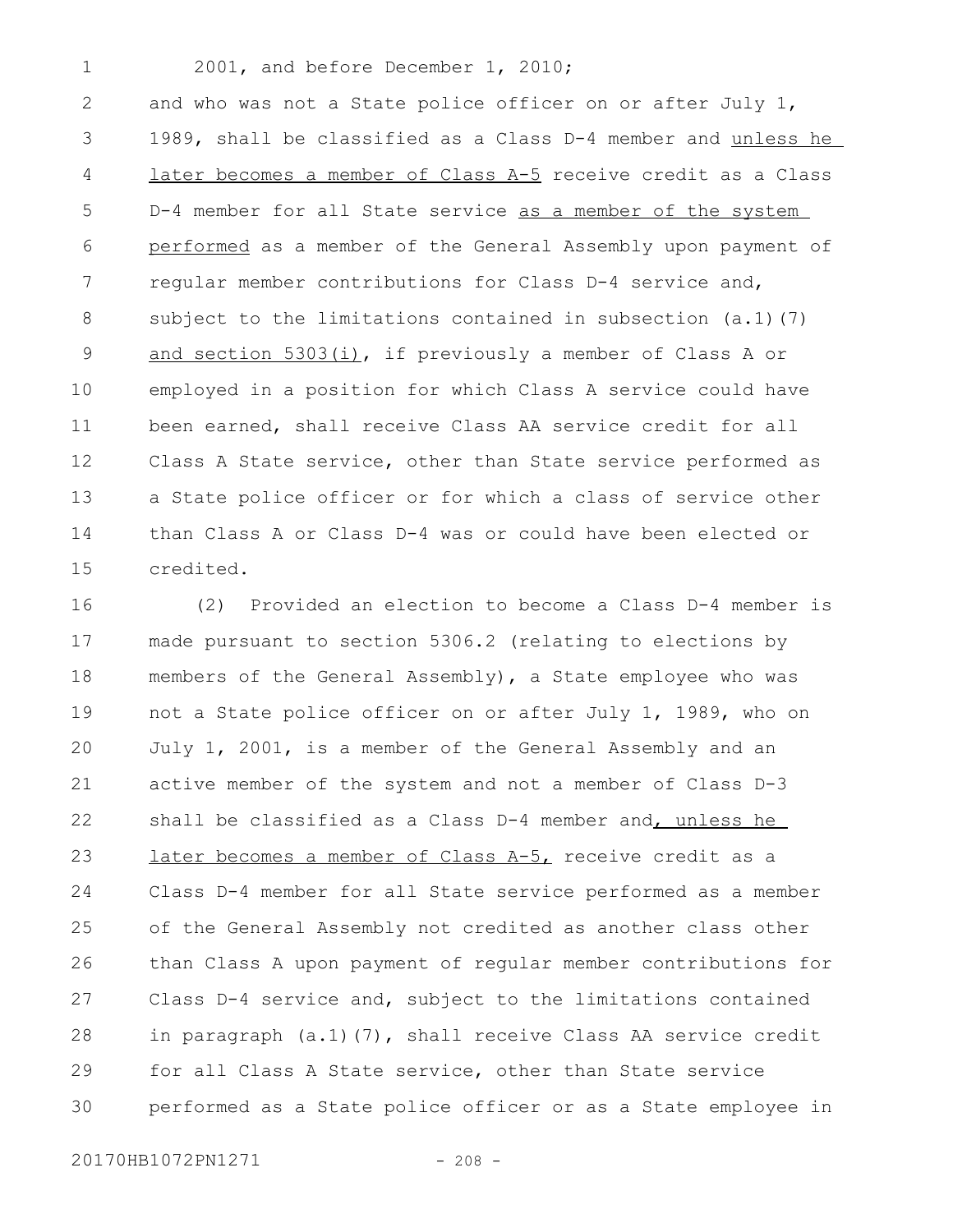a position in which the member could have elected a class of service other than Class A, performed before July 1, 2001. 1 2

(3) A member of the General Assembly who after June 30, 2001, becomes a State police officer shall retain any Class AA service or Class D-4 service credited prior to becoming a State police officer or being so employed but shall be ineligible to receive Class AA or Class D-4 credit thereafter and instead shall receive Class A credit or Class A-3 credit if he first becomes a member of the system on or after January  $1$ ,  $2011$ , and before January  $1$ ,  $2018$ , or Class A-5 credit if his most recent period of State service begins on or after January 1, 2018. 3 4 5 6 7 8 9 10 11 12

(4) Notwithstanding the provisions of this subsection, no service as a member of the General Assembly performed before December 1, 2010, that is not credited as Class D-4 service on November 30, 2010, shall be credited as Class D-4 service, unless such service was previously credited in the system as Class D-4 service and the member withdrew his total accumulated deductions as provided in section 5311 (relating to eligibility for refunds) or 5701 (relating to return of total accumulated deductions). No service as a member of the General Assembly performed on or after December 1, 2010, shall be credited as Class D-4 service unless the member previously was credited with Class D-4 service credits. (a.3) Class A-4 membership.--Provided that an election to become a Class A-4 member is made pursuant to section 5306.3 (relating to election to become a Class A-4 member), a State employee who otherwise would be a member of Class A-3 shall be classified as a Class A-4 member and receive Class A-4 credit for all creditable State service performed after the effective 13 14 15 16 17 18 19 20 21 22 23 24 25 26 27 28 29 30

20170HB1072PN1271 - 209 -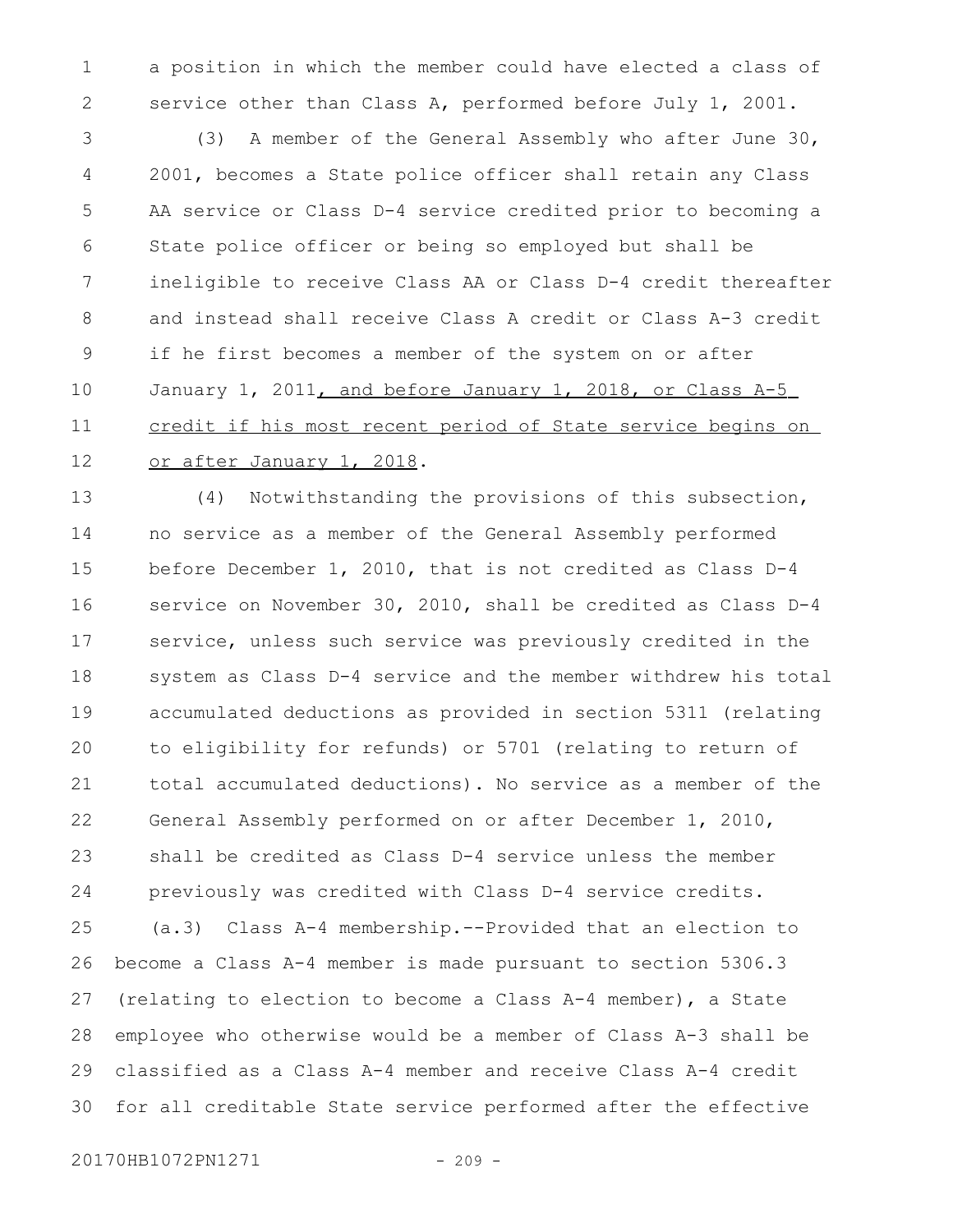date of membership in the system, except as a member of the judiciary, upon payment of regular member contributions and shared-risk member contributions for Class A-4 service[.], provided that the member does not terminate service and then, on or after January 1, 2018, returns to the State service in a position other than a Class A-5 exempt employee and elects to be a member of Class A-5 under section 5306.4 (relating to election to become a Class A-5 member and participant). (a.4) Class A-5 membership.-- (1) A State employee who begins State service or becomes a member of the system on or after January 1, 2018, other than as a Class A-5 exempt employee, shall be classified as a Class A-5 member without regard to position or office held or class of service that the employee would have been a member of or benefits that the member would have been eligible to accrue and receive but for this subsection and shall receive credit for Class A-5 service upon payment of regular member contributions for Class A-5 service. (2) The provisions of this part regarding the establishment of and membership in Class A-5 shall apply to all current and former members of the State Employees' Retirement System who have returned to State service on or after January 1, 2018, other than as a Class A-5 exempt employee, after a termination of State service and who have elected to be a member of Class A-5 under section 5306.4. (3) A terminated State employee who is a member of Class A-5 or who elects to be a member of Class A-5 under section 5306.4 who returns to State service on or after January 1, 2018, shall be subject to the provisions of this part regarding membership in Class A-5 that are in effect on the 1 2 3 4 5 6 7 8 9 10 11 12 13 14 15 16 17 18 19  $20$ 21 22 23 24 25 26 27 28 29 30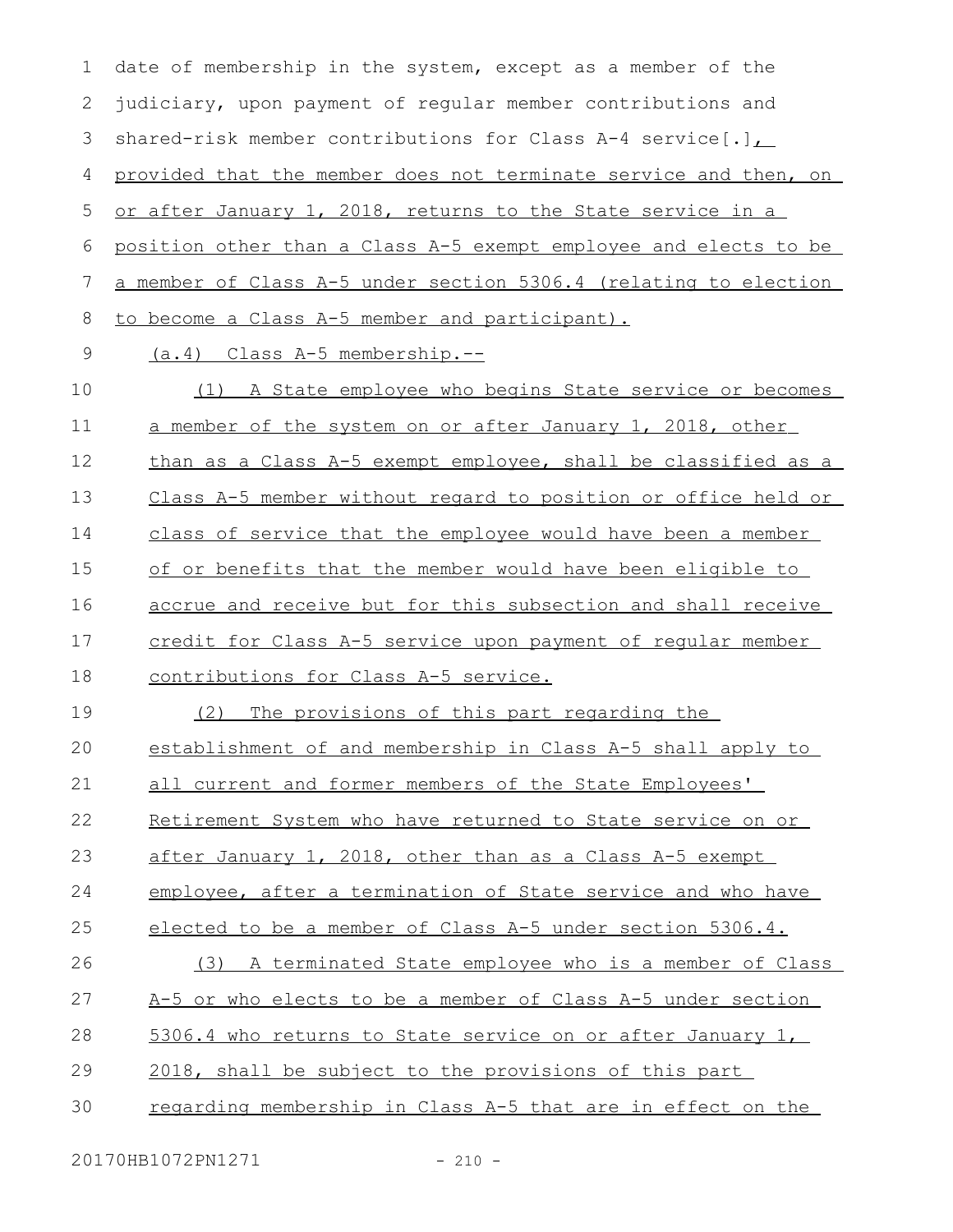| $\mathbf 1$   | effective date of reemployment, including benefit formulas    |
|---------------|---------------------------------------------------------------|
| $\mathbf{2}$  | and accrual rates, eligibility for annuities and              |
| 3             | distributions, contribution rates, definitions, purchase of   |
| 4             | creditable school, nonschool, State and nonstate service      |
| 5             | provisions and actuarial and funding assumptions.             |
| 6             | (4) An individual who is a State employee on January 1,       |
| 7             | 2018, but is not a member of the system or who first becomes  |
| 8             | a State employee on or after January 1, 2018, other than as a |
| $\mathcal{G}$ | Class A-5 exempt employee, shall be ineligible for active     |
| 10            | membership in any of the several classes of State service as  |
| 11            | otherwise provided for under this section other than Class A- |
| 12            | 5. Any such State employee, if eligible, may be a member of   |
| 13            | Class A-5 as a result of such State service.                  |
| 14            | (5) Notwithstanding this subsection the following shall       |
| 15            | apply:                                                        |
| 16            | (i) A current or former Class A-5 exempt employee             |
| 17            | who has service as a Class A-5 exempt employee credited       |
| 18            | as Class A service shall receive Class A service credit       |
| 19            | for any State service that otherwise would be credited as     |
| 20            | Class A-5 and shall not be eligible to be an active           |
| 21            | participant in the plan for the service.                      |
| 22            | (ii) A current or former Class A-5 exempt employee            |
| 23            | who has service as a Class A-5 exempt employee credited       |
| 24            | as Class A-3 or Class A-4 service before January 1, 2018,     |
| 25            | shall receive Class A-3 or Class A-4 service credit, as       |
| 26            | the case may be, for any State service that otherwise         |
| 27            | would be credited as Class A-5 and shall not be eligible      |
| 28            | to be an active participant in the plan for the service.      |
| 29            | (iii) A person who first becomes a Class A-5 exempt           |
| 30            | employee on or after January 1, 2018, shall receive           |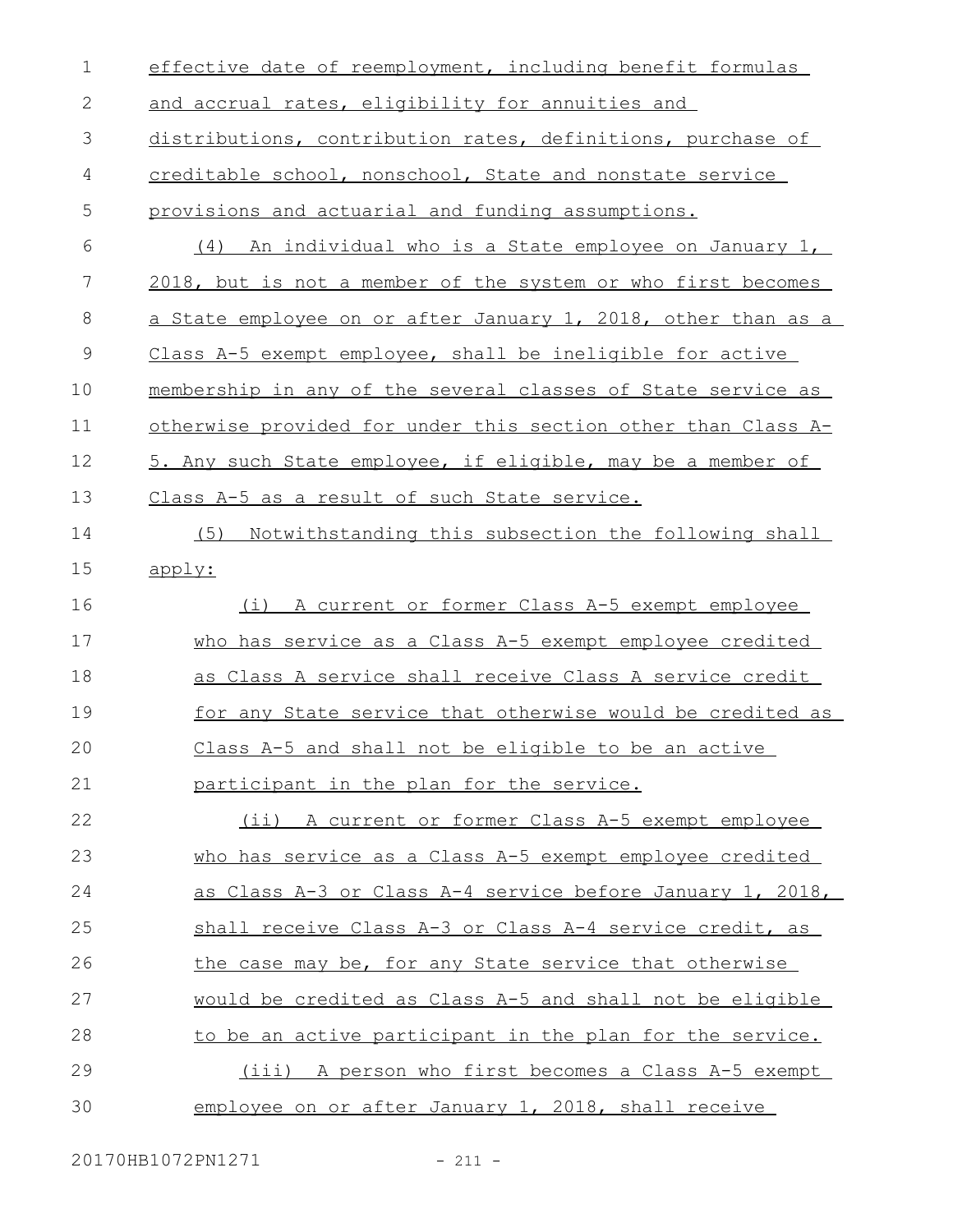credit for service as a State police officer as a member of Class A-3, unless the member would otherwise be eligible to receive Class A credit for service as a Class A-5 exempt employee, upon payment of the required member contributions and shall not be eligible to be an active participant in the plan for such service. All other creditable State service shall be credited as otherwise provided under this part, including as Class A-5 service, except that any State service performed concurrently with service as an active or inactive member on leave without pay as a Class A-5 exempt employee shall be credited as Class A-3 service and shall not be eligible for active participation in the plan. Class A-3 service provided for under this subparagraph shall be subject to an election to be credited as Class A-4 service. (iv) Notwithstanding the provisions of a binding arbitration award issued before July 1, 1989, under the act of June 24, 1968 (P.L.237, No.111), referred to as the Policemen and Firemen Collective Bargaining Act, and implemented by the board, for a member who first becomes an officer of the Pennsylvania State Police on or after January 1, 2018, other service performed before or after service as a officer of the Pennsylvania State Police shall be credited in the class of service provided under this part. (b) Other class membership.-- (1) A State employee who is a member of a class of 1 2 3 4 5 6 7 8 9 10 11 12 13 14 15 16 17 18 19  $20$ 21 22 23 24 25 26 27

service other than Class A on the effective date of this part shall retain his membership in that class until such service is discontinued; any service thereafter shall be credited as 28 29 30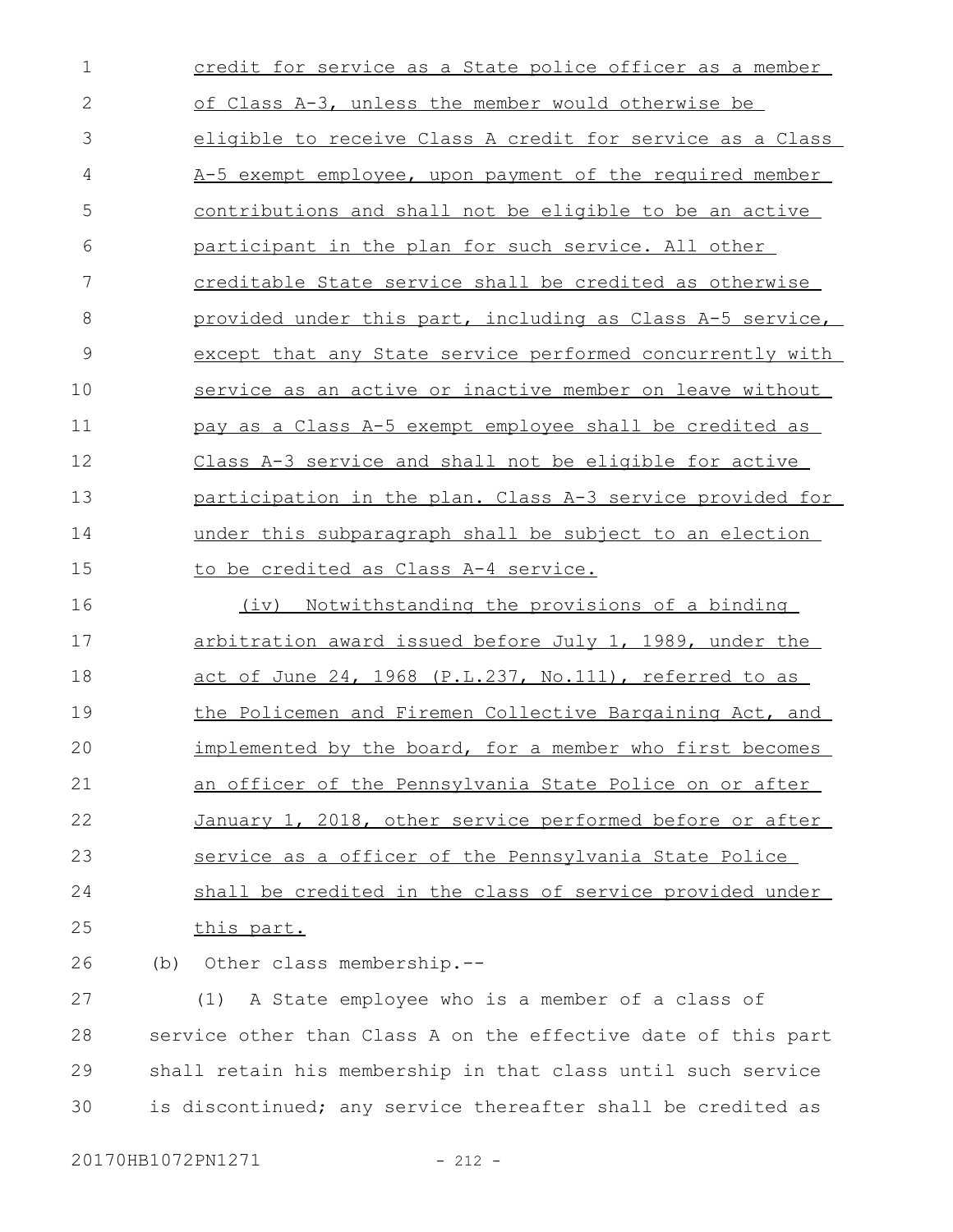Class A service, Class AA service, Class A-5 or Class D-4 service as provided for in this section. 1 2

(2) Notwithstanding any other provision of this section, a State employee [who] whose first period of State service began before January 1, 2018, is appointed [bail commissioner] arraignment court magistrate of the Philadelphia Municipal Court under 42 Pa.C.S. § 1123(a)(5) (relating to jurisdiction and venue) and is eligible to be a member of the system as an arraignment court magistrate may, within 30 days of the effective date of this sentence or within 30 days of his initial appointment as a [bail commissioner] arraignment court magistrate, whichever is later, elect Class E-2 service credit for service performed as [a bail commissioner] an arraignment court magistrate until the termination of State service. This class of service multiplier for E-2 service as a bail commissioner shall be 1.5. 3 4 5 6 7 8 9 10 11 12 13 14 15 16 17

\* \* \* 18

Section 312. Sections 5306.1(c), 5306.2(b) and 5306.3(c) and (d) of Title 71 are amended to read: 19 20

§ 5306.1. Election to become a Class AA member. 21

\* \* \* 22

(c) Effect of election.--An election to become a Class AA member shall become effective the later of July 1, 2001, or the date when the election is filed with the board and shall remain in effect until the termination of employment. Upon termination and a subsequent reemployment that occurs before January 1, 2018, the member's class of service shall be credited in the class of service otherwise provided for in this part. If the reemployment occurs on or after January 1, 2018, the State 23 24 25 26 27 28 29 30

20170HB1072PN1271 - 213 -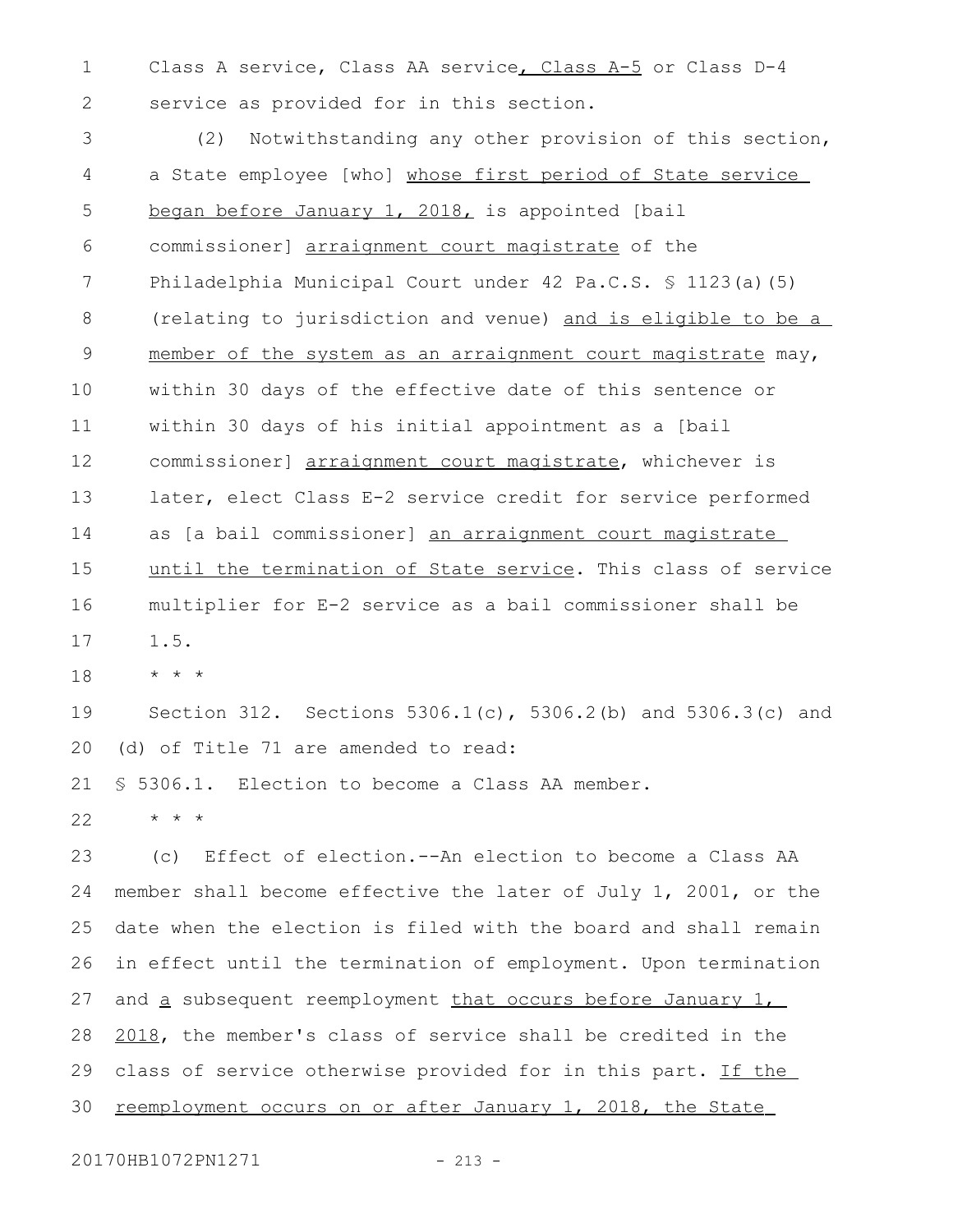employee's eligibility for membership and class of service in the system or participation in the plan shall be as provided in this part. \* \* \* § 5306.2. Elections by members of the General Assembly. \* \* \* (b) Effect of election.--Membership as a Class D-4 member shall become effective on July 1, 2001, and shall remain in effect until the termination of service as a member of the General Assembly. Upon termination and a subsequent reemployment that occurs before January 1, 2018, unless the reemployment is as a Class A-5 exempt employee the member's class of service shall be credited in the class of service otherwise provided for in this part. If the reemployment occurs on or after January 1, 2018, the State employee's eligibility for membership and class of service in the system or participation in the plan shall be as provided in this part. \* \* \* § 5306.3. Election to become a Class A-4 member. \* \* \* (c) Effect of election.--An election to become a Class A-4 member shall be irrevocable and shall become effective on the effective date of membership in the system and shall remain in effect for all future [creditable] State service[.] creditable in the system that otherwise is not credited as Class A-5 service, other than service performed as a member of the judiciary, but shall not apply to service performed after a termination of State service and a reemployment when the reemployment occurs on or after January 1, 2018, and the member elects to be a member of Class A-5 under section 5306.4 1 2 3 4 5 6 7 8 9 10 11 12 13 14 15 16 17 18 19  $20$ 21 22 23 24 25 26 27 28 29 30

20170HB1072PN1271 - 214 -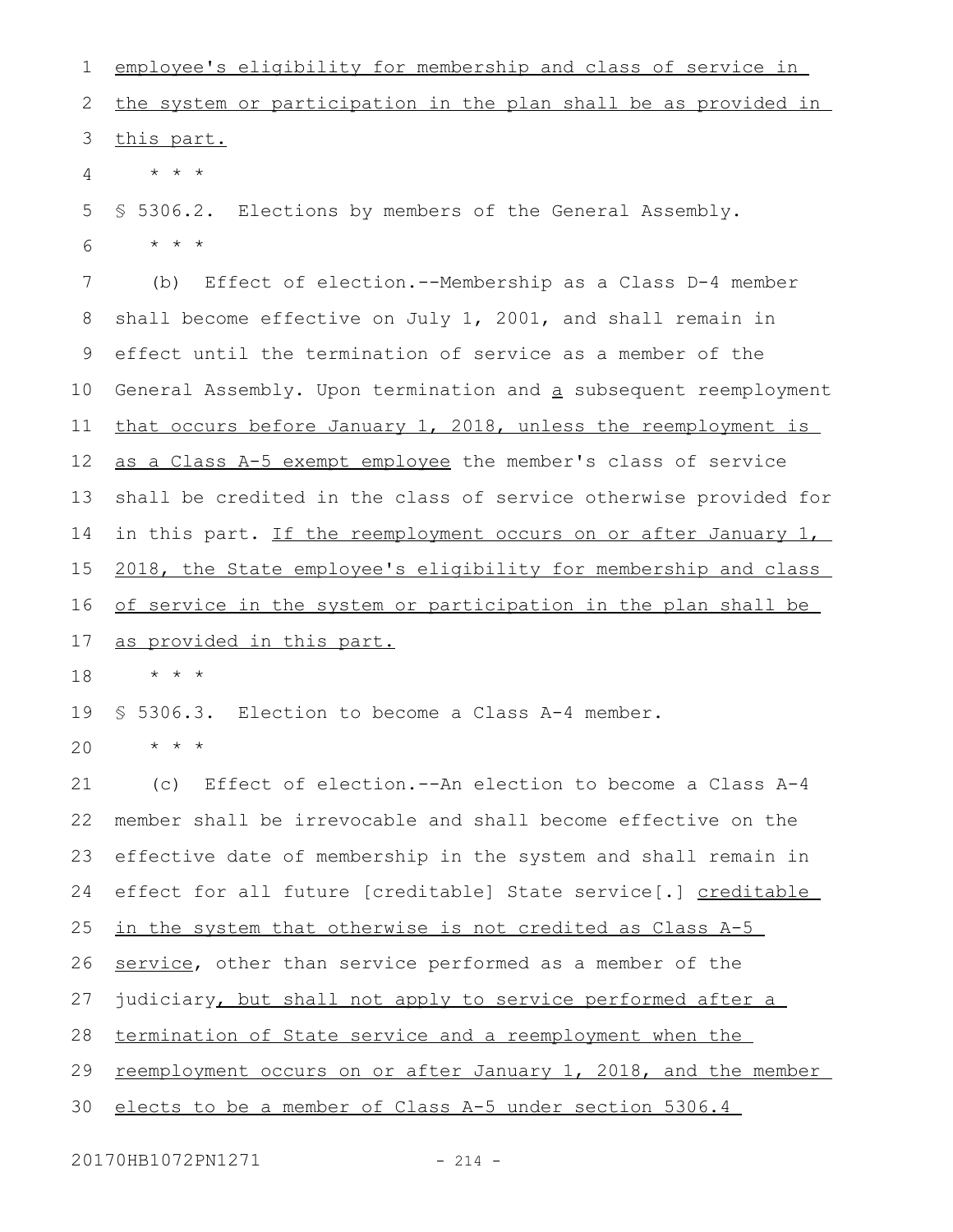## (relating to election to become a Class A-5 member and 1

participant). Payment of regular member contributions for Class A-4 State service performed prior to the election of Class A-4 membership shall be made in a form, manner and time determined by the board. Upon termination of State service and a subsequent reemployment, a member who elected Class A-4 membership shall be credited as a Class A-4 member for creditable State service performed after reemployment, except as a member of the judiciary, regardless of termination of employment, termination of membership by withdrawal of accumulated deductions or status as an annuitant, vestee or inactive member after the termination of service; provided that the member does not elect to be a member of Class A-5. 2 3 4 5 6 7 8 9 10 11 12 13

(d) Effect of failure to make election.--Failure to elect to become a Class A-4 member within the election period set forth in subsection (b) shall result in all of the member's State service, other than service performed as a member of the judiciary or that would otherwise be credited as Class A-5 after a termination and return to State service, being credited as Class A-3 service and not subject to further election or crediting as Class A-4 service. Upon termination and subsequent employment, a member who failed to elect to become a Class A-4 member shall not be eligible to make another election to become a Class A-4 member for either past or future State service. Section 312.1. Title 71 is amended by adding a section to read: § 5306.4. Election to become a Class A-5 member and 14 15 16 17 18 19 20 21 22 23 24 25 26 27

28

participant.

(a) General rule.--A person who returns to State service on or after January 1, 2018, and becomes a member of a class of 29 30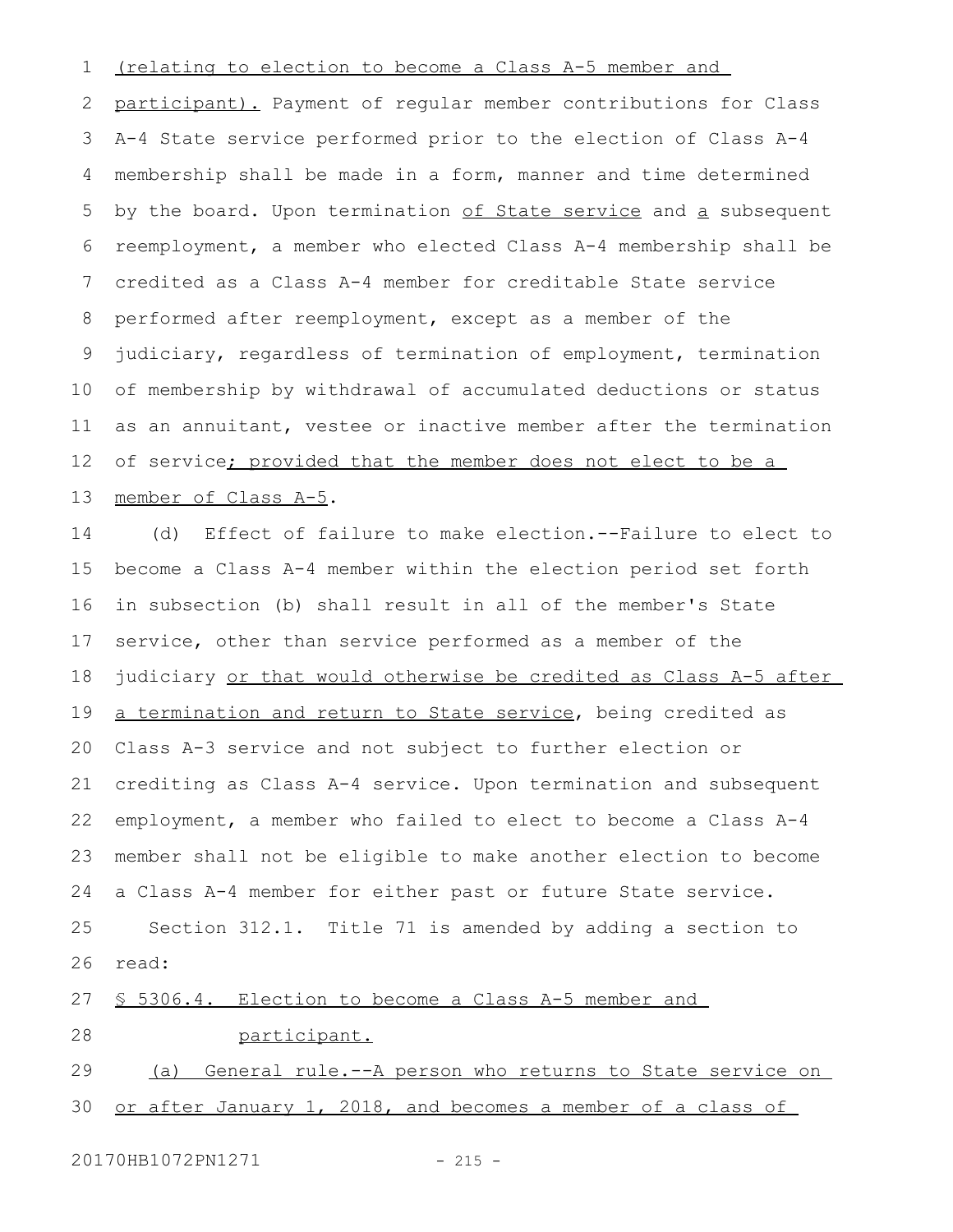| 1  | service other than Class A-5 who has not previously declined to         |
|----|-------------------------------------------------------------------------|
| 2  | elect Class A-5 membership under this section may elect to              |
| 3  | become a member of Class A-5 and a participant in the plan.             |
| 4  | (b) Time for making election.--The election to become a                 |
| 5  | Class A-5 member and participant must be made by the member             |
| 6  | filing written notice with the board in a form and manner               |
| 7  | determined by the board no later than 45 days after notice from         |
| 8  | the board of the member's eligibility to elect Class A-5                |
| 9  | membership and participation. A State employee who is eligible          |
| 10 | to elect to become a Class A-5 member and participant who begins        |
| 11 | USERRA leave during the election period without having elected          |
| 12 | Class A-5 membership and participation may make the election            |
| 13 | within 45 days after being reemployed from USERRA leave.                |
| 14 | (c) Effect of election.--An election to become a Class A-5              |
| 15 | member and participant shall be irrevocable and shall become            |
| 16 | effective on the effective date of active membership in the             |
| 17 | system resulting from the member's return to service. Payment of        |
| 18 | reqular member contributions and shared-risk member                     |
| 19 | <u>contributions for Class A-5 State service performed prior to the</u> |
| 20 | election of Class A-5 membership shall be made in a form, manner        |
| 21 | and time determined by the board. Payment of employer defined           |
| 22 | contributions and mandatory participant contributions to the            |
| 23 | plan for State service performed prior to the election of               |
| 24 | participation in the plan shall be as established in the plan           |
| 25 | document. Upon termination and subsequent reemployment, a member        |
| 26 | who elected Class A-5 membership and participation in the plan          |
| 27 | shall be credited as a Class A-5 member and participant for             |
| 28 | creditable State service performed after reemployment,                  |
| 29 | regardless of termination of employment, termination of                 |
| 30 | membership or participation by withdrawal of total accumulated          |

20170HB1072PN1271 - 216 -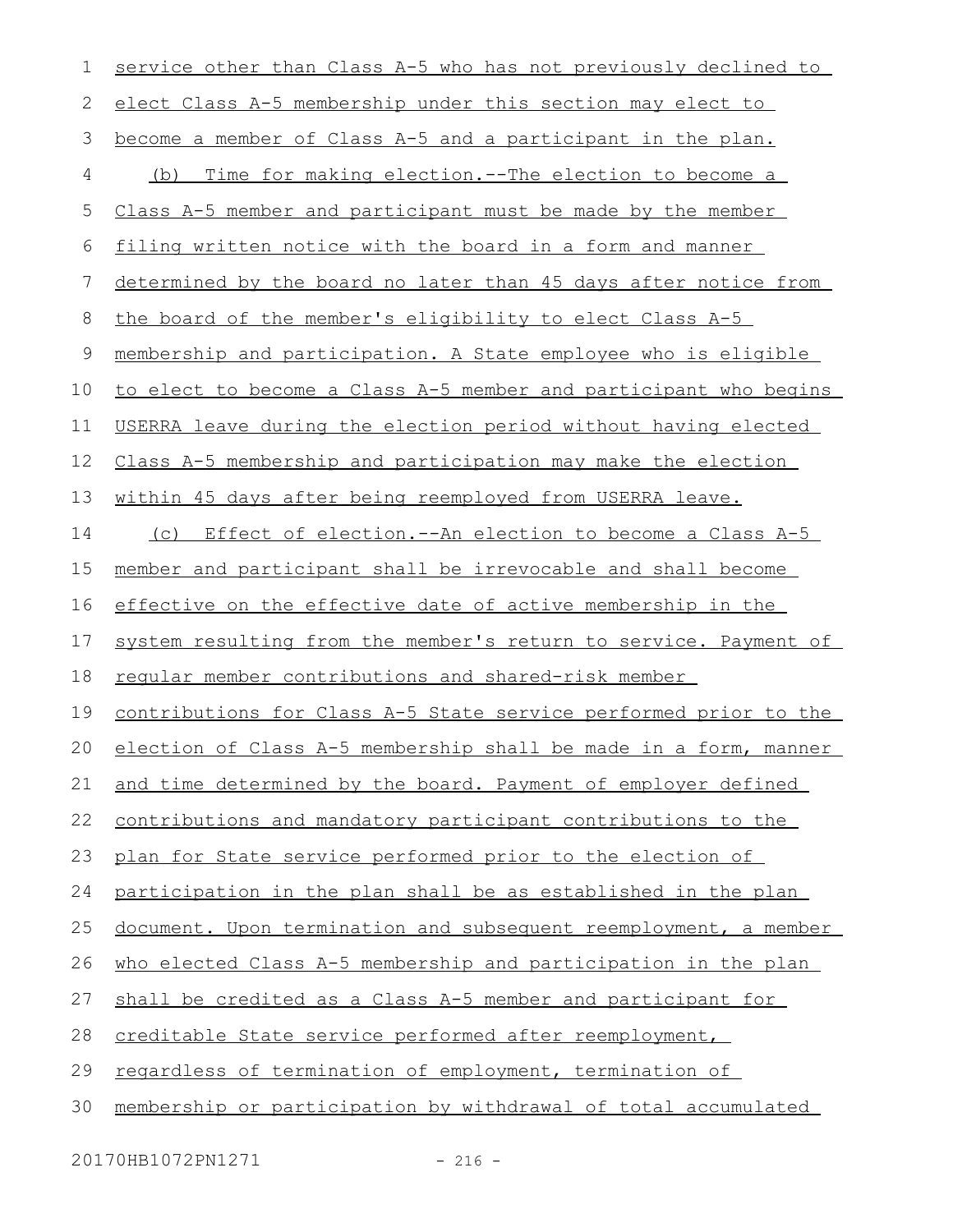all or part of accumulated total defined contributions or status as an annuitant, vestee, inactive member, participant receiving distributions or inactive participant after the termination of service. (d) Effect of failure to make election.--Failure to elect to 2 3 4 5 6

deductions, Class A-5 accumulated deductions or distribution of

become a Class A-5 member and participant within the election period set forth in subsection (b) shall result in all of the member's State service being credited in the class of membership otherwise provided for under this part and not subject to further election or crediting as Class A-5 service or eligible for participation in the plan. Upon termination and subsequent employment, a member who failed to elect to become a Class A-5 member and participant shall not be eligible to make another election to become a Class A-5 member or participant for either 7 8 9 10 11 12 13 14 15

past or future State service. 16

1

Section 312.2. Section 5307 of Title 71 is amended to read: § 5307. Eligibility points. 17 18

(a) General rule.--An active member of the system shall accrue one eligibility point for each year of credited service as a member of the [State or] system and if a multiple service member as a member of the Public School Employees' Retirement System. A member shall accrue an additional two-thirds of an eligibility point for each year of Class D-3 credited service. In the case of a fractional part of a year of credited service, a member shall accrue the corresponding fractional portion of eligibility points to which the class of service entitles him. (a.1) USERRA leave.--A member of the system or participant in the plan who is reemployed from USERRA leave or who dies while performing USERRA leave shall be granted the eligibility 19 20 21 22 23 24 25 26 27 28 29 30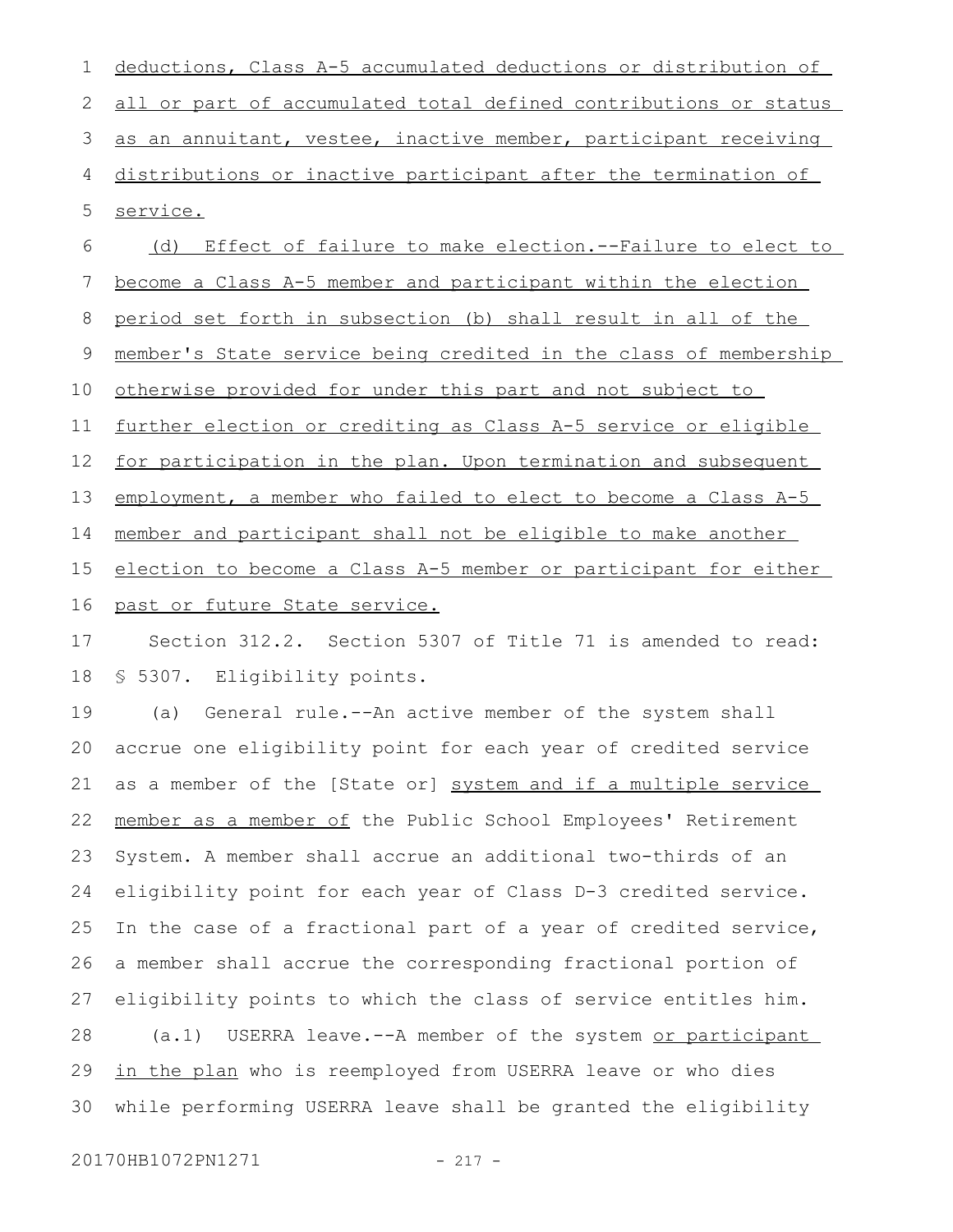points that he would have accrued had he continued in his State office or employment instead of performing USERRA leave. In the event that a State employee who is reemployed from USERRA leave makes the member contributions or mandatory pickup participant contributions to be granted State service credit for the USERRA leave, no additional eligibility points will be granted. 1 2 3 4 5 6

7

(b) Transitional rule.--

(1) In determining whether a member who is not a State employee or school employee on June 30, 2001, and July 1, 2001, and who has previous State service (except a disability annuitant who returns to State service after June 30, 2001, upon termination of the disability annuity) has the five eligibility points required by sections 5102 (relating to definitions), 5308(b) (relating to eligibility for annuities), 5309 (relating to eligibility for vesting), 5704(b) (relating to disability annuities) and 5705(a) (relating to member's options), only eligibility points earned by performing credited State service[,] or USERRA leave in a class of service other than Class A-5, or credited school service as an active member of the Public School Employees' Retirement System in a class of service other than Class T-G after June 30, 2001, shall be counted until such member earns one such eligibility point by performing credited State service or credited school service after June 30, 2001, at which time all eligibility points other than eligibility points in classes of service other than Class A-5 or Class T-G as determined pursuant to subsection (a) shall be counted. 8 9 10 11 12 13 14 15 16 17 18 19 20 21 22 23 24 25 26 27 28

(2) Any member to whom paragraph (1) applies shall be considered to have satisfied any requirement for five 29 30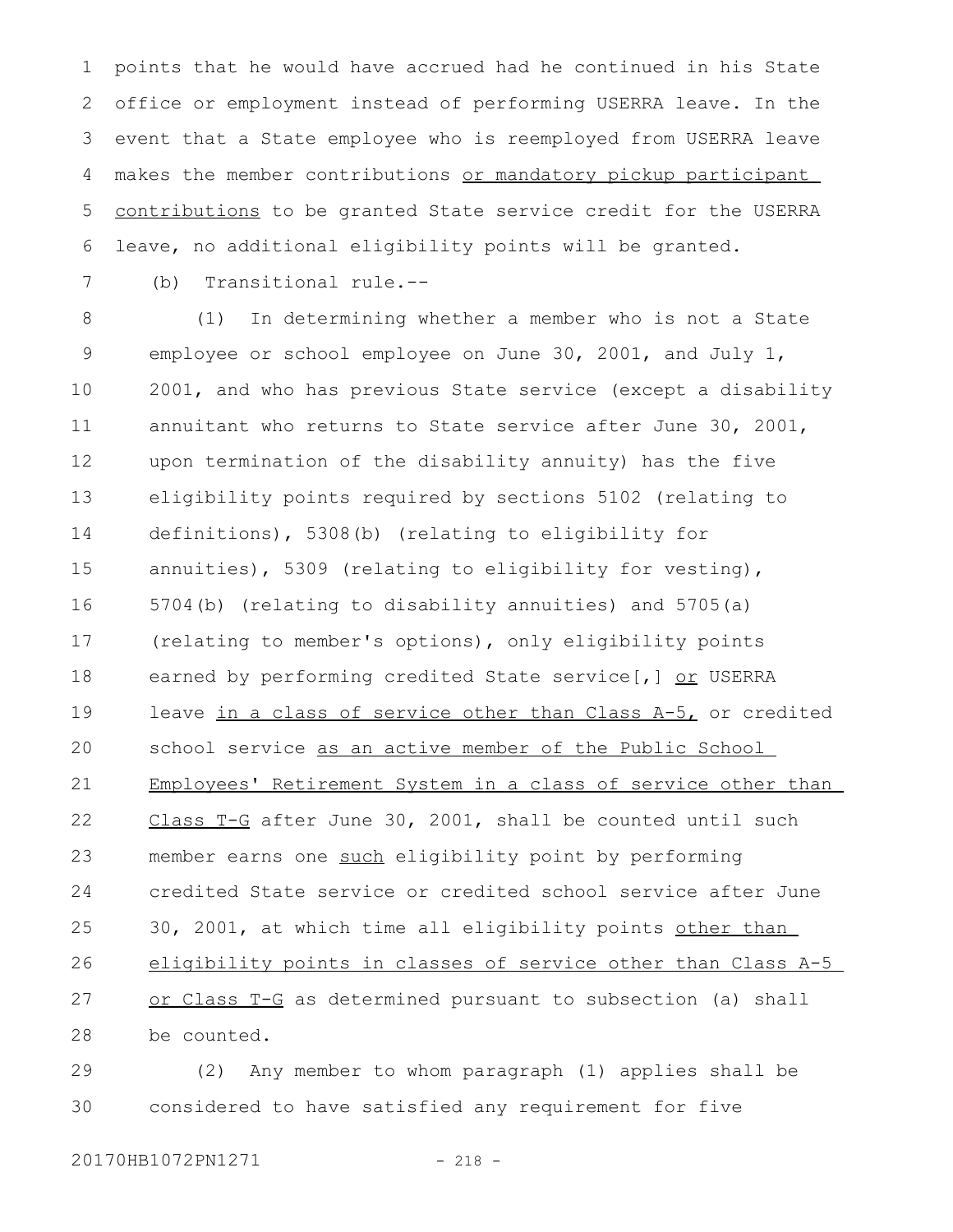| $\mathbf 1$ | eligibility points contained in this part if the member:      |
|-------------|---------------------------------------------------------------|
| 2           | has ten or more eligibility points of the<br>(i)              |
| 3           | applicable class of service as determined pursuant to         |
| 4           | subsection (a); or                                            |
| 5           | (ii) has Class G, Class H, Class I, Class J, Class            |
| 6           | L, Class M or Class N service and has eight or more           |
| 7           | eligibility points of a class of service other than Class     |
| 8           | A-5 or Class T-G as determined pursuant to subsection         |
| 9           | $(a)$ .                                                       |
| 10          | Transitional rule for members with Class A-5 service<br>(C)   |
| 11          | credit.--                                                     |
| 12          | Any provision of this part pertaining to eligibility<br>(1)   |
| 13          | points applicable to the eligibility for or calculation of    |
| 14          | annuities or benefits attributable to classes of service      |
| 15          | other than Class A-5 shall not include any eligibility points |
| 16          | attributable to service credited in Class A-5 or as a member  |
| 17          | of Class T-G in the Public School Employees' Retirement       |
| 18          | System.                                                       |
| 19          | Any provision of this part pertaining to eligibility<br>(2)   |
| 20          | points applicable to the eligibility for or calculation of    |
| 21          | annuities or benefits attributable to service in Class A-5    |
| 22          | shall include only eligibility points attributable to service |
| 23          | credited in Class A-5 or if a multiple service member as a    |
| 24          | member of Class T-G in the Public School Employees'           |
| 25          | Retirement System.                                            |
| 26          | Only eligibility points earned as a member of Class<br>(3)    |
| 27          | A-5, or if a multiple service member, as a member of Class T- |
| 28          | G in the Public School Employees' Retirement System, shall be |
| 29          | applicable to any provision in this part requiring            |
| 30          | eligibility points for the determination or payment of        |
|             |                                                               |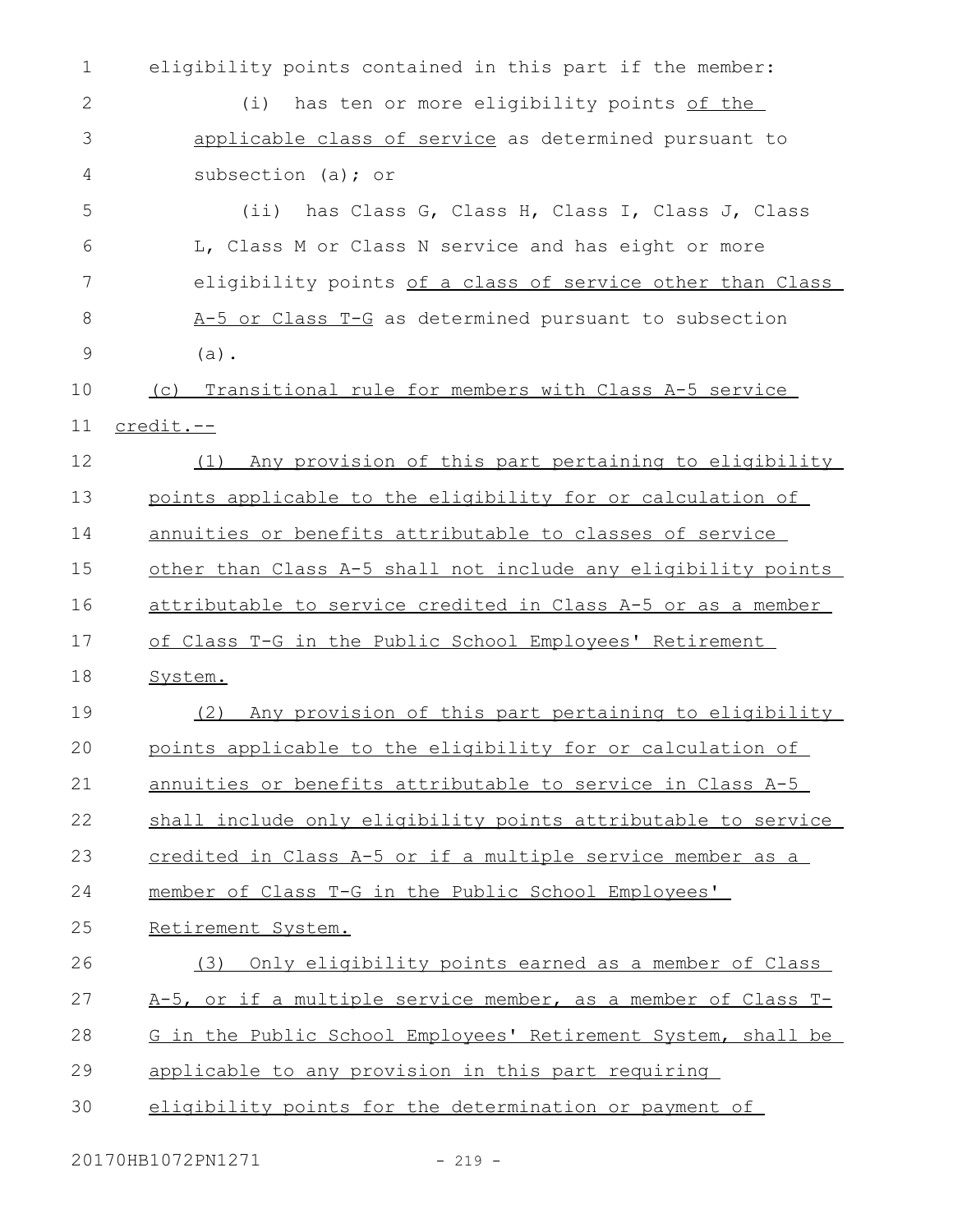benefits from the plan. 1

Section 312.3. Section 5308 of Title 71, amended December 28, 2015 (P.L.529, No.93), is amended to read: § 5308. Eligibility for annuities. 2 3 4

(a) Superannuation annuity.--Attainment of superannuation age by an active member or an inactive member on leave without pay with three or more eligibility points other than eligibility points resulting from nonstate service or nonschool service shall entitle him to receive a superannuation annuity upon termination of State service and compliance with section 5907(f) (relating to rights and duties of State employees [and members).], members and participants); provided that only eligibility points earned in classes of service other than Class A-5 or, if a multiple service member, in Class T-G shall be used to determine if a member has the three eligibility points necessary to be eligible to receive a superannuation annuity attributable to classes of service other than Class A-5; and further provided, that only eligibility points earned in Class A-5 or, if a multiple service member, in Class T-G shall be used to determine if a member has the three eligibility points necessary to be eligible to receive a superannuation annuity attributable to Class A-5 service. 5 6 7 8 9 10 11 12 13 14 15 16 17 18 19 20 21 22

(b) Withdrawal annuity.-- 23

(1) Any vestee or any active member or inactive member on leave without pay who terminates State service having five or more eligibility points and who does not have Class A-3 [or], Class A-4 or Class A-5 service credit or Class T-E [or], Class T-F or Class T-G service credit in the Public School Employees' Retirement System, or who has Class G, Class H, Class I, Class J, Class K, Class L, Class M or Class 24 25 26 27 28 29 30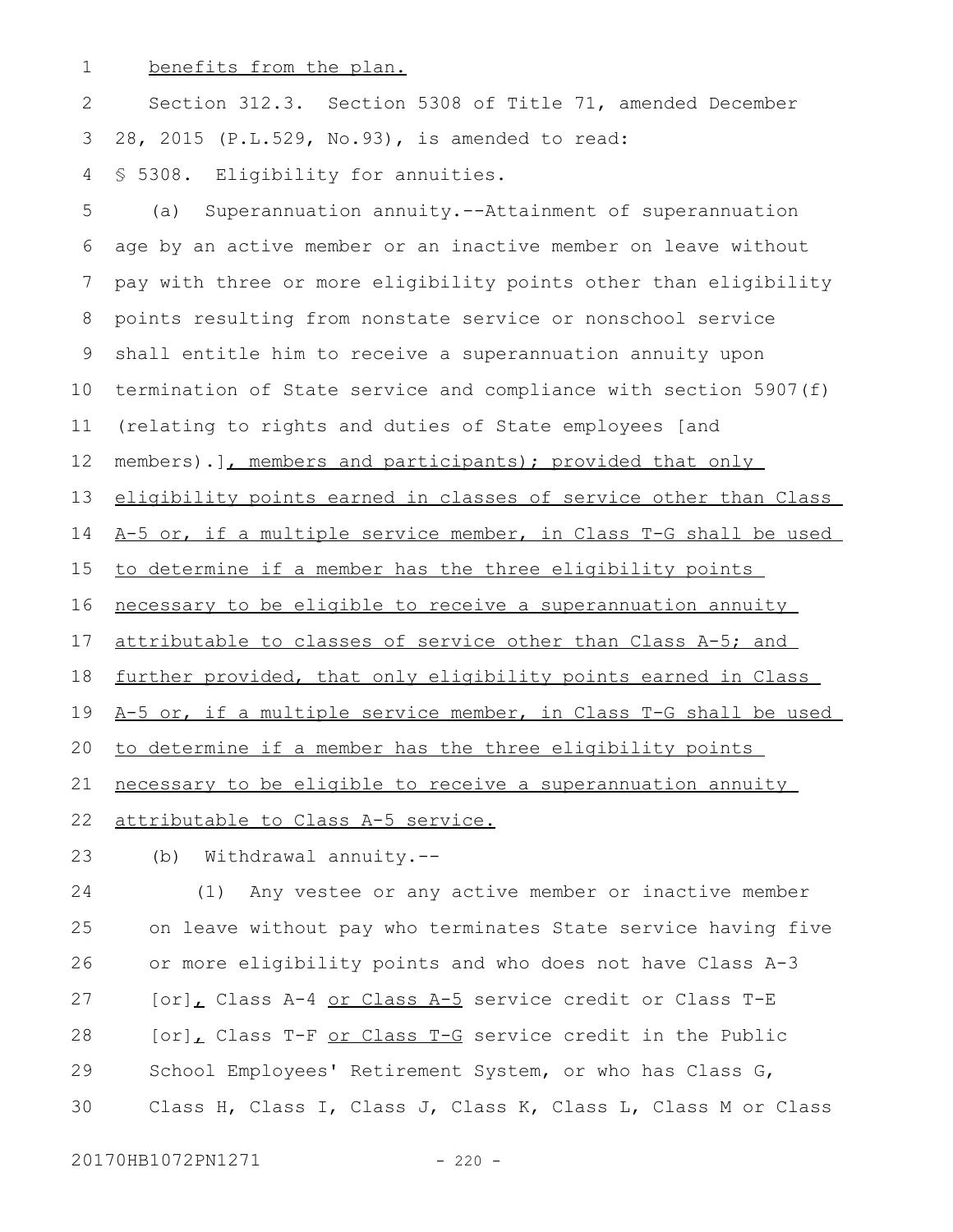N service and terminates State service having five or more eligibility points, upon compliance with section 5907(f), (g) or (h) shall be entitled to receive an annuity. 1 2 3

(2) Any vestee, active member or inactive member on leave without pay who has Class A-3 or Class A-4 service credit or, if a multiple service member, Class T-E or Class T-F service credit in the Public School Employees' Retirement System who terminates State service having ten or more eligibility points in classes of service other than Class A-5 or Class T-G in the Public School Employees' Retirement System, upon compliance with section 5907(f), (g) or (h), shall be entitled to receive an annuity based on service and compensation in classes of service other than Class A-5 or Class T-G. 4 5 6 7 8 9 10 11 12 13 14

(3) Any vestee, active member or inactive member on leave without pay who has either Class A-3  $[or]_L$  Class A-4 or Class A-5 service credit or, if a multiple service member, Class T-E [or], Class T-F or Class T-G service credit in the Public School Employees' Retirement System and also has service credited in the system in one or more other classes of service who has five or more, but fewer than ten, eligibility points from classes of service other than Class A-5 or Class T-G, upon compliance with section 5907(f),  $(q)$ or (h), shall be eligible to receive an annuity calculated on his service credited in classes of service other than Class A-3  $[or]$ , Class A-4 or Class A-5, provided that the member has five or more eligibility points resulting from service in classes other than Class A-3  $[or]_L$  Class A-4 or Class A-5 or Class T-E [or], Class T-F or Class T-G service in the Public School Employees' Retirement System. 15 16 17 18 19 20 21 22 23 24 25 26 27 28 29 30

20170HB1072PN1271 - 221 -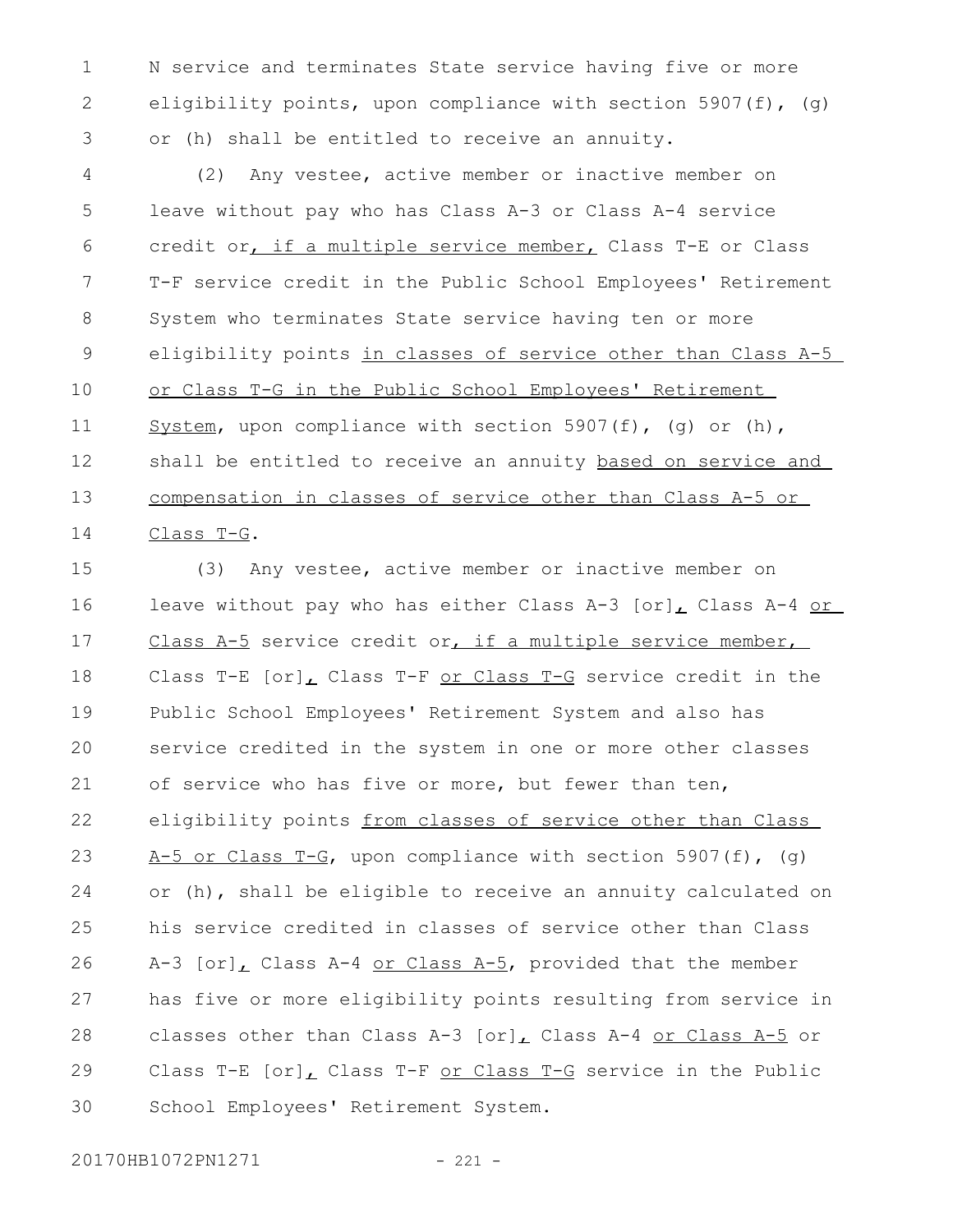| $\mathbf 1$    | (4) In addition to any withdrawal annuity payable under                |
|----------------|------------------------------------------------------------------------|
| $\mathbf{2}$   | paragraph (2) or (3), any vestee, active member or inactive            |
| 3              | member on leave without pay who terminates State service               |
| 4              | having ten or more eligibility points resulting from Class A-          |
| 5              | 5 service credit or, if a multiple service member, Class T-G           |
| 6              | service credit in the Public School Employees' Retirement              |
| $\overline{7}$ | System, upon compliance with section 5907 (f), (g) or (h)              |
| 8              | shall be entitled to receive an annuity based on service and           |
| $\mathsf 9$    | compensation as a member of Class A-5 and Class T-G in                 |
| 10             | addition to any annuity the member is eligible to receive              |
| 11             | from other classes of service.                                         |
| 12             | (c) Disability annuity.--An active member or inactive member           |
| 13             | on leave without pay who:                                              |
| 14             | (1) has five or more eligibility points other than                     |
| 15             | eligibility points resulting from service as a member of               |
| 16             | Class A-5 or membership in the Public School Employees'                |
| 17             | Retirement System [or any active member or inactive member on          |
| 18             | leave without pay whol:                                                |
| 19             | (2) is an officer of the Pennsylvania State Police or an               |
| 20             | enforcement officer; or                                                |
| 21             | (3) has five or more eligibility points resulting from                 |
| 22             | service as a member of Class A-5;                                      |
| 23             | shall, upon compliance with section $5907(k)$ , be entitled to a       |
| 24             | disability annuity based on service and compensation in classes        |
| 25             | other than Class A-5 if he is eligible for a disability annuity        |
| 26             | on service other than as a member of Class A-5 and a disability        |
| 27             | <u>annuity based on service and compensation in Class A-5 if he is</u> |
| 28             | eligible for a disability annuity based on service and                 |
| 29             | compensation as a member of Class A-5 if he becomes mentally or        |
| 30             | physically incapable of continuing to perform the duties for           |
|                |                                                                        |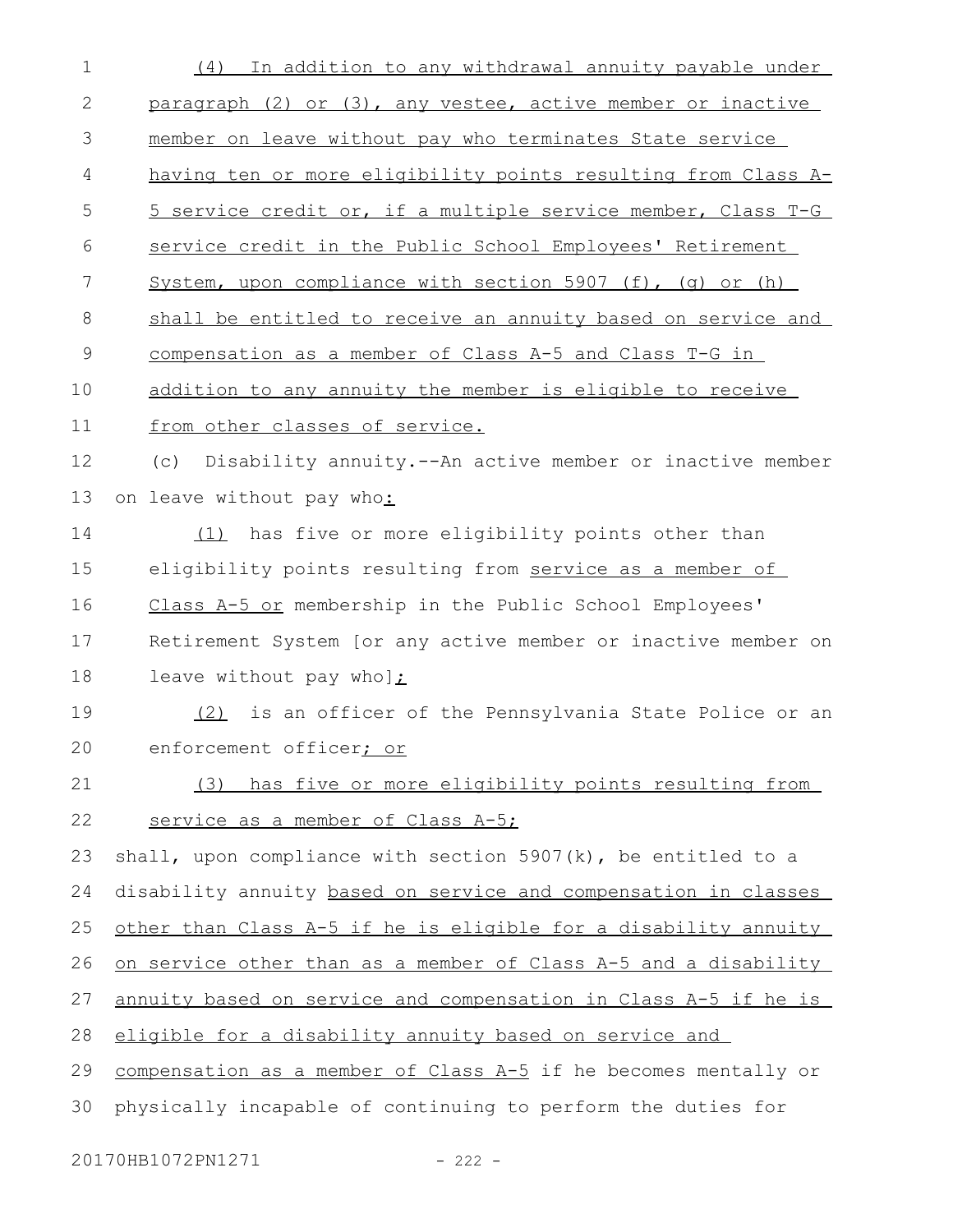which he is employed and qualifies in accordance with the provisions of section 5905(c)(1) (relating to duties of the board regarding applications and elections of members). 1 2 3

(d) Required beginning date.--Members eligible for an annuity must commence receiving the annuity by the member's required beginning date. 4 5 6

Section 312.4. Section 5308.1 introductory paragraph and (1) of Title 71 are amended to read: 7 8

§ 5308.1. Eligibility for special early retirement. 9

Notwithstanding any provisions of this title to the contrary, the following special early retirement provisions shall be applicable to specified eligible members [as follows]: 10 11 12

(1) During the period of July 1, 1985, to September 30, 1991, an active member who has attained the age of at least 53 years and has accrued at least 30 eligibility points shall be entitled, upon termination of State service and compliance with section 5907(f) (relating to rights and duties of State employees [and], members and participants), to receive a maximum single life annuity calculated under section 5702 (relating to maximum single life annuity) without a reduction by virtue of an effective date of retirement which is under the superannuation age. 13 14 15 16 17 18 19 20 21 22

\* \* \* 23

Section 312.5. Section 5309 of Title 71, amended December 28, 2015 (P.L.529, No.93), is amended to read: 24 25

§ 5309. Eligibility for vesting. 26

Any member who: 27

(1) Does not have Class A-3  $[or]_L$  Class A-4 or Class A-5 service credit or if a multiple service member, Class T-E [or], Class T-F or Class T-G service credit in the Public 28 29 30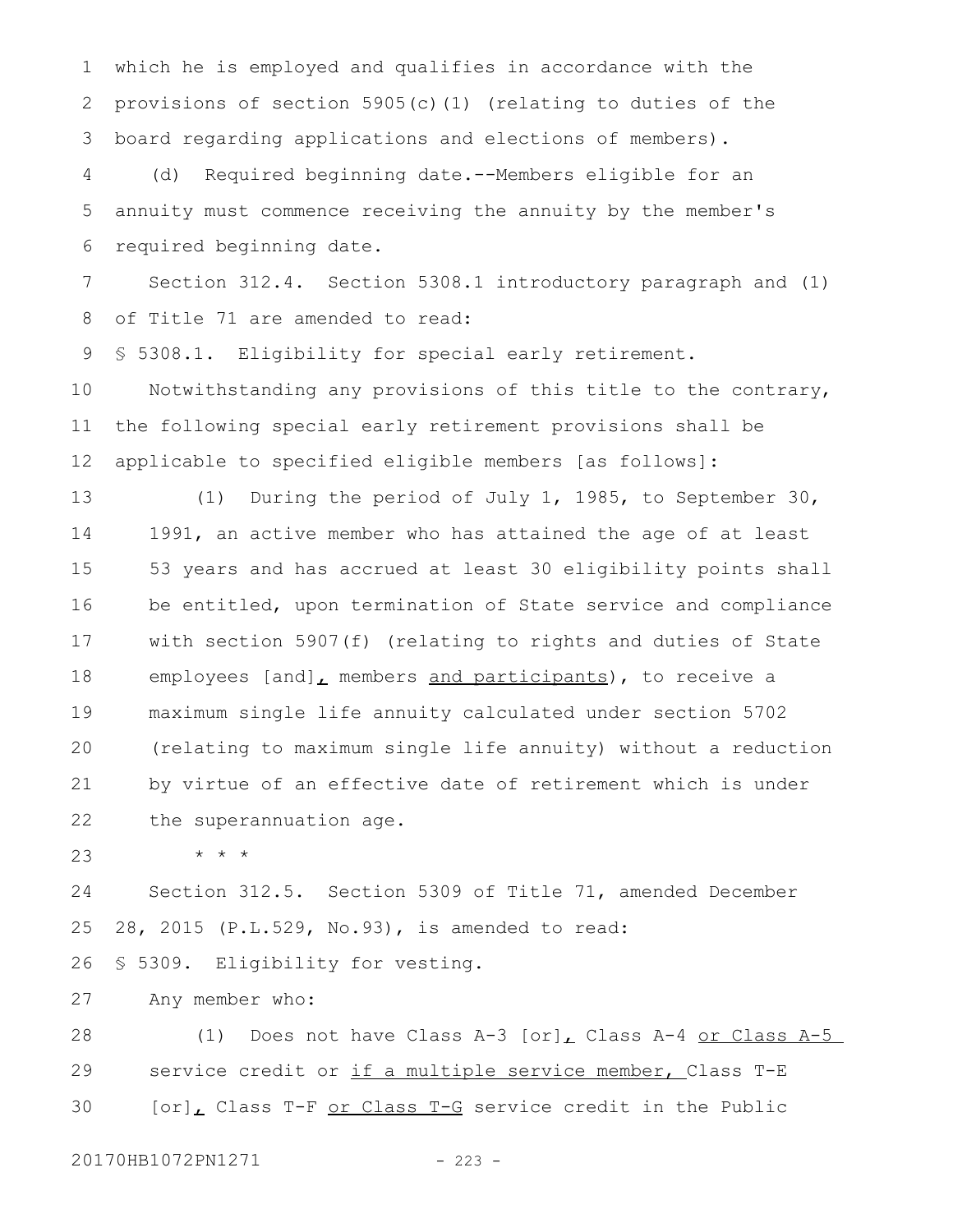School Employees' Retirement System and terminates State service, or if a multiple service member and an active member of the Public School Employees' Retirement System terminates school service, with five or more eligibility points, or any member with Class G, Class H, Class I, Class J, Class K, Class L, Class M or Class N service with five or more eligibility points, shall be eligible until his required beginning date to vest his retirement benefits. 1 2 3 4 5 6 7 8

(2) Has only Class A-3 [or] and, if a multiple service member, only Class A-4 service credit or Class T-E or Class T-F service credit in the Public School Employees' Retirement System and terminates State service, or if a multiple service member and an active member of the Public School Employees' Retirement System terminates school service, with ten or more eligibility points shall be eligible until his required beginning date to vest his retirement benefits. 9 10 11 12 13 14 15 16

(3) Has either Class A-3 [or] and, if a multiple service member, Class A-4 service credit or Class T-E or Class T-F service credit in the Public School Employees' Retirement System, also has service other than Class A-5 credited in the system in one or more other classes of service and has five or more, but fewer than ten, eligibility points resulting from service in classes other than Class A-5 or Class T-G and terminates State service, or if a multiple service member and an active member of the Public School Employees' Retirement System terminates school service, shall be eligible until his required beginning date to vest his retirement benefits calculated on his service credited in classes of service other than Class A-3 [or], Class A-4 or Class A-5 and to be credited with statutory interest on total accumulated 17 18 19 20 21 22 23 24 25 26 27 28 29 30

20170HB1072PN1271 - 224 -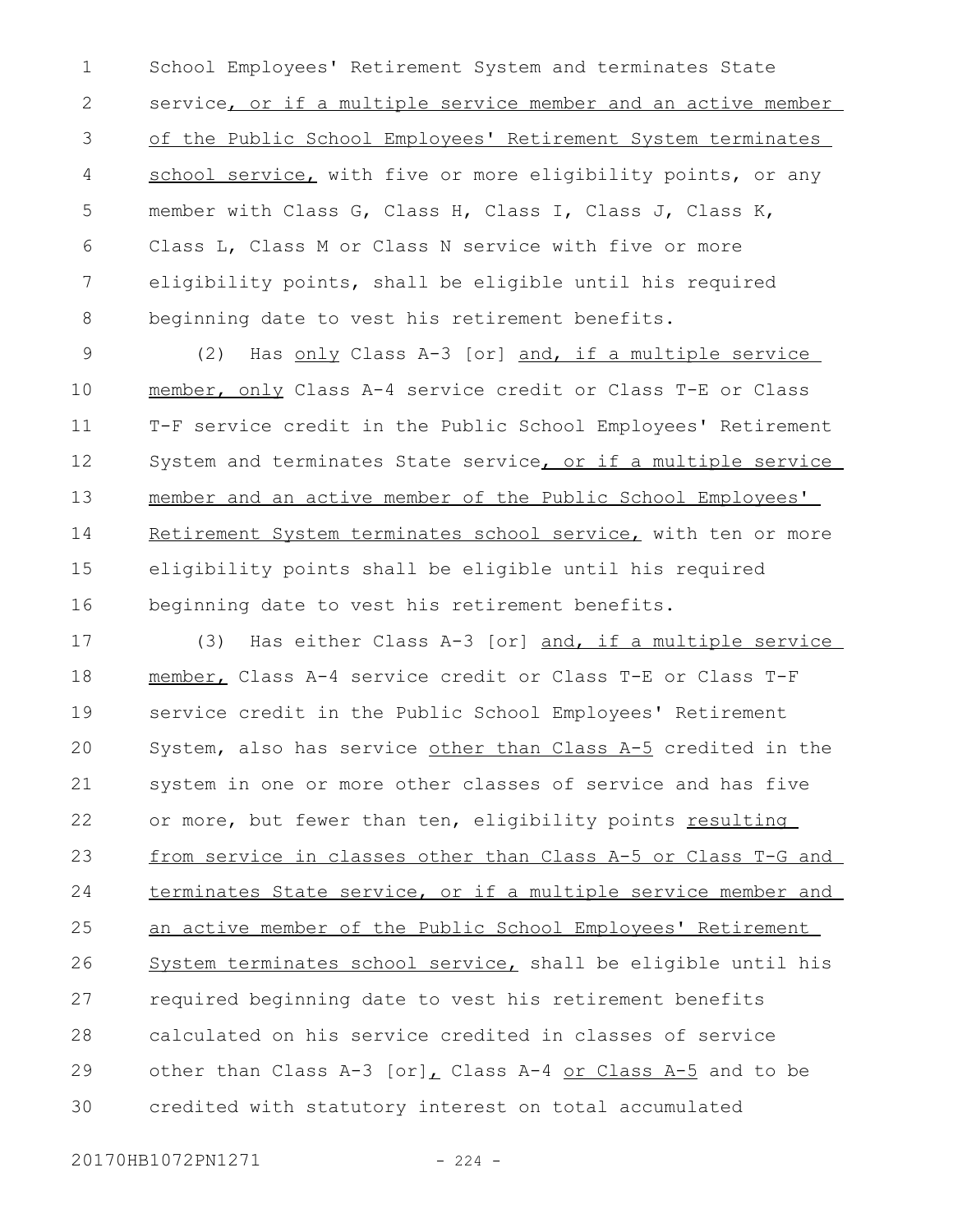deductions, regardless of whether or not any part of his accumulated deductions are a result of Class A-3 or Class A-4 service credit. 1 2 3

(4) Has only Class A-5 service credit and, if a multiple service member, only Class T-G service credit in the Public School Employees' Retirement System and terminates State service, or, if a multiple service member and an active member of the Public School Employees' Retirement System, terminates school service with ten or more eligibility points shall be eligible until his required beginning date to vest his retirement benefits resulting from Class A-5 service. (5) Has Class A-5 service credit and service credited in one or more other classes of service and terminates State service, or if a multiple service member and an active member of the Public School Employees' Retirement System terminates school service, shall be eligible to vest his retirement benefits based on Class A-5 service until the attainment of the applicable superannuation age if he would be required or eligible to vest his retirement benefits based on Class A-5 service under paragraph (4) disregarding all classes of service other than Class A-5 and Class T-G and shall be eligible to vest his retirement benefits in each other class of service other than Class A-5 in accordance with the requirements of each class of service until the attainment of the applicable superannuation ages for each class of service for which he would be able to vest his retirement benefits under paragraph (1), (2) or (3) disregarding service in Class A-5 and Class T-G. Section 312.6. Section 5310 of Title 71 is amended to read: § 5310. Eligibility for death benefits. 4 5 6 7 8 9 10 11 12 13 14 15 16 17 18 19  $20$ 21 22 23 24 25 26 27 28 29 30

20170HB1072PN1271 - 225 -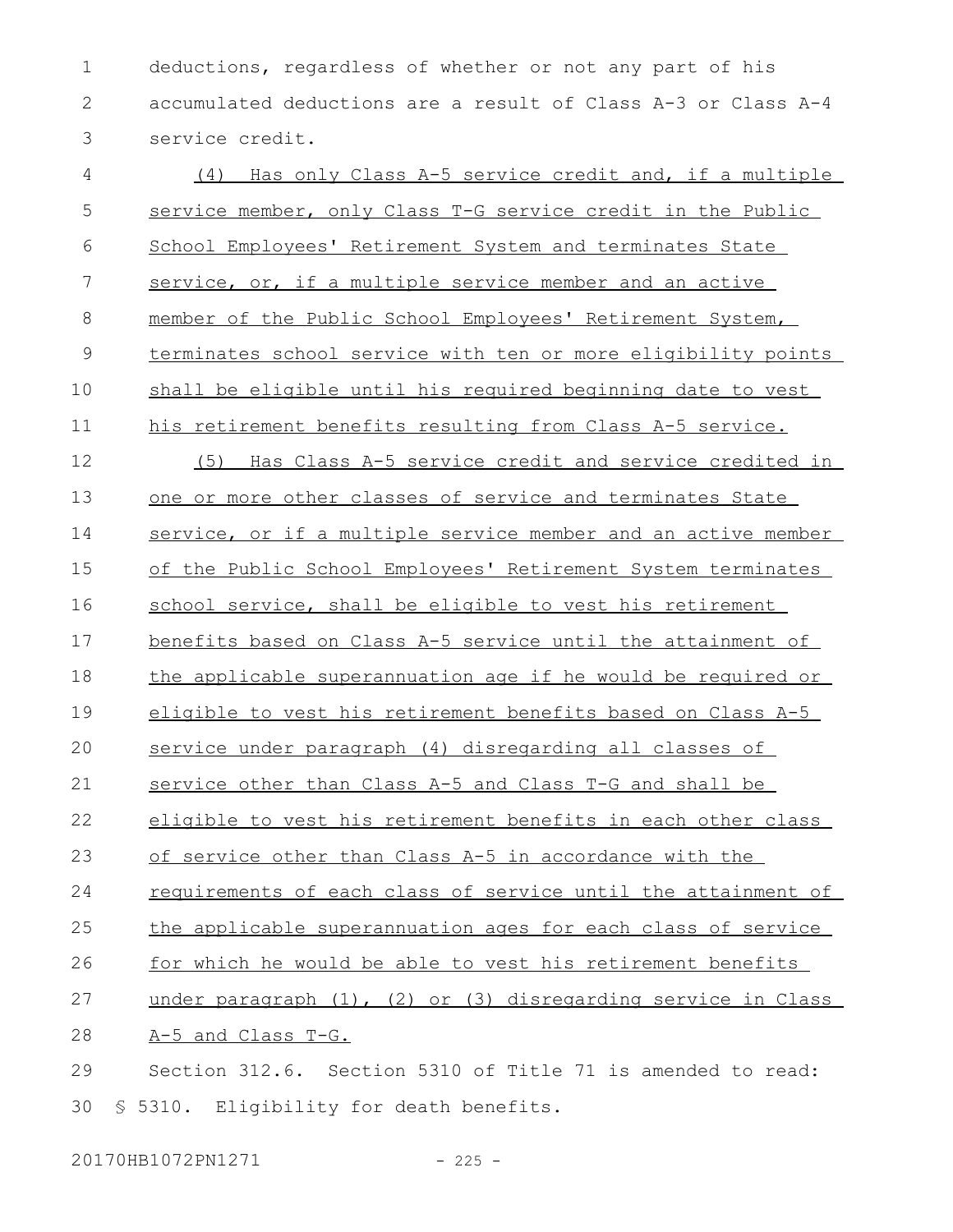In the event of the death of a member who is eligible for an annuity in accordance with section 5308(a) or (b) (relating to eligibility for annuities), his beneficiary shall be entitled to a death benefit. For purposes of this section, a member with ten or more but less than 30 eligibility points resulting from Class A-5 service credit or, if a multiple service member, Class T-G service credit in the Public School Employees' Retirement System shall be considered eligible for an annuity based on Class A-5 service even if under superannuation age. 1 2 3 4 5 6 7 8 9

Section 312.7. Sections 5311 and 5501 of Title 71, amended December 28, 2015 (P.L.529, No.93), are amended to read: § 5311. Eligibility for refunds. 10 11 12

(a) Total accumulated deductions.--Any active member, regardless of eligibility for benefits, may elect to receive his total accumulated deductions by his required beginning date upon termination of service in lieu of any benefit from the system to which he is entitled. 13 14 15 16 17

(b) Social security integration accumulated deductions.--Any active member at any time after the attainment of normal retirement age may elect to receive his social security integration accumulated deductions and thereby to have all his social security integration credits and benefits therefor cancelled, and shall not be entitled to accrue any further social security integration credits or benefits; except that a disability annuitant who returns to State service in a class of service other than Class A-5 shall have the right to reinstate his social security integration accumulated deductions and credits therefor. 18 19 20 21 22 23 24 25 26 27 28

§ 5501. Regular member contributions for current service. Regular member contributions shall be made to the fund on 29 30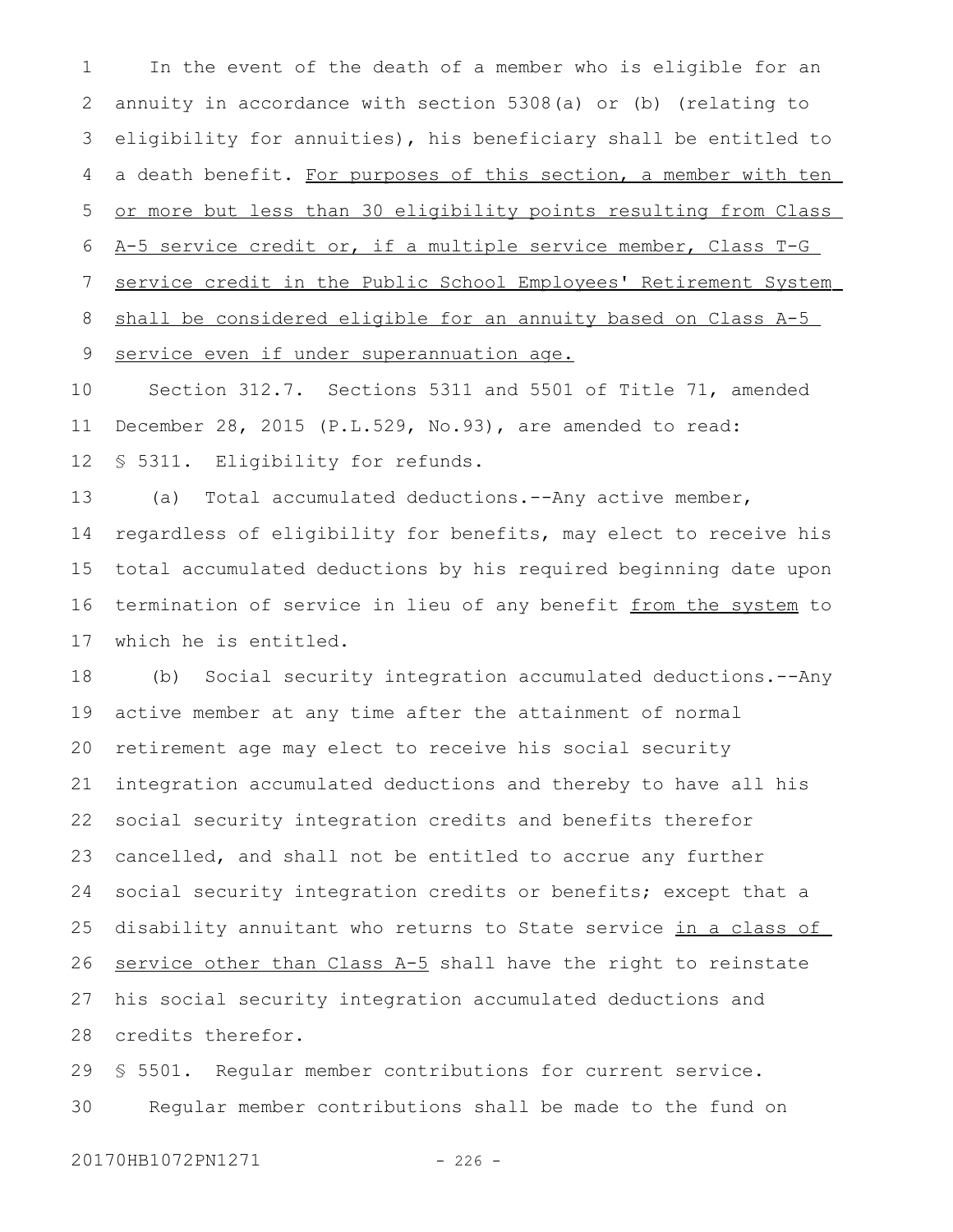behalf of each active member for current service except for any period of current service in which the making of such contributions has ceased solely by reason of section 5502.1 (relating to waiver of regular member contributions and Social Security integration member contributions) or any provision of this part relating to the limitations under IRC § 401(a)(17) or 415 or limitations on contributions to the system applicable to a Class A-5 member who is making mandatory pickup participant contributions to the trust. 1 2 3 4 5 6 7 8 9

Section 313. Section  $5501.1(a)$  and (b)(1) and (7) of Title 71 are amended and the section is amended by adding a subsection to read: 10 11 12

§ 5501.1. Shared-risk member contributions for Class A-3 [and] Class A-4 and Class A-5 service. 13 14

(a) General.--Shared-risk member contributions shall be made to the fund on behalf of each member of Class A-3  $[or]$  Class A-4 or Class A-5 for current service credited as Class A-3 [or] Class A-4 or Class A-5 as provided under this section, except for any period of current service in which the making of the contributions has ceased solely by reason of any provision of this part relating to the limitations under IRC § 401(a)(17) or 415 or any provision of this part limiting contributions applicable to a Class A-5 member. Shared-risk member contributions shall be credited to the members' savings account. (b) Determination of shared-risk contribution rate[.--] <u>for</u> Class A-3 and Class A-4 service.--The shared-risk contribution for Class A-3 and Class A-4 service shall be determined as follows: (1) For the period from the effective date of this 15 16 17 18 19 20 21 22 23 24 25 26 27 28 29

section until June 30, 2014, the shared-risk contribution 30

20170HB1072PN1271 - 227 -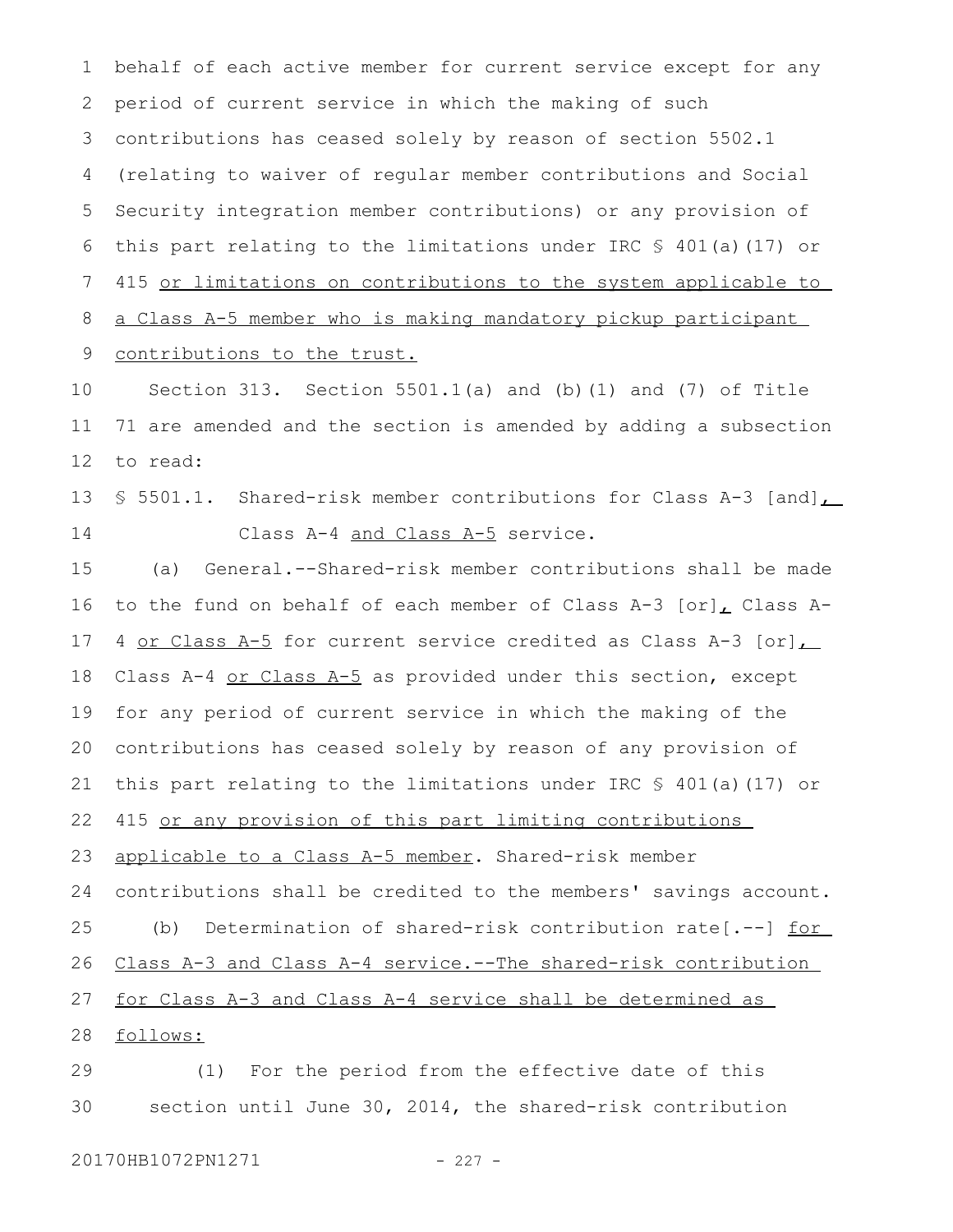rate for Class A-3 and Class A-4 service shall be zero. 1

\* \* \*

2

(7) For any fiscal year in which the actual contributions by the Commonwealth or an employer are lower than those required to be made under section 5507(d) (relating to contributions to the system by the Commonwealth and other employers), the prospective shared-risk contribution rate for those employees whose employers are not making the contributions required by section 5507(d) shall be zero and shall not subsequently be increased, except as otherwise provided in this section. \* \* \* (c) Determination of shared-risk contribution rate for Class A-5 service.--The shared risk contribution for Class A-5 service shall be determined as follows: (1) For the period from the effective date of this section until June 30, 2020, the shared-risk contribution rate for Class A-5 service shall be zero. (2) For the period from July 1, 2020, to June 30, 2023, if the annual interest rate adopted by the board for use during the period from January 1, 2017, to December 31, 2019, for the calculation of the normal contribution rate is more than 1% greater than the actual rate of return, net of fees, of the investments of the fund based on market value over the period, the shared-risk contribution rate shall be 0.5%. In all other situations, the shared-risk contribution rate shall be zero. (3) For each subsequent three-year period, the sharedrisk contribution rate shall be increased by 0.5% if the annual interest rate adopted by the board for use during the 3 4 5 6 7 8 9 10 11 12 13 14 15 16 17 18 19  $20$ 21 22 23 24 25 26 27 28 29 30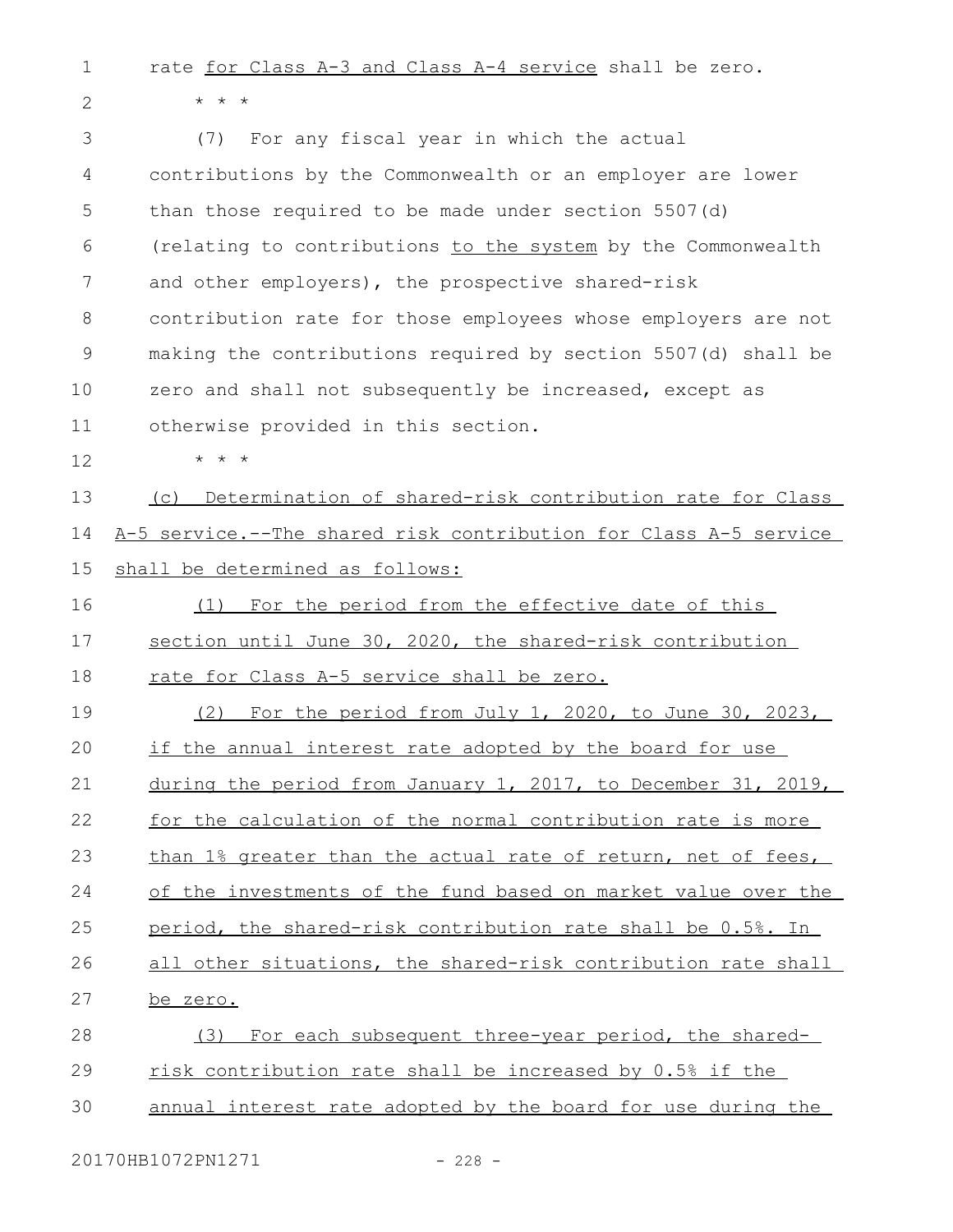previous ten-year period for the calculation of the normal contribution rate is more than 1% greater than the actual rate of return, net of fees, of the investments of the fund based on market value over the period. The shared-risk contribution rate shall be decreased by 0.5% if the annual interest rate adopted by the board for use during the previous ten-year period for the calculation of the normal contribution rate is equal to or less than the actual rate of return, net of fees, of the investments of the fund based on market value over that period. (4) Notwithstanding paragraphs (2) and (3), the sharedrisk contribution rate may not be less than zero and may not be more than the experience adjustment factor resulting from investment gains or losses in effect on the first day when the new rate would be applied, expressed as a percentage of member compensation, provided that in no event may the shared-risk contribution rate be more than 2%. For the determination of the shared-risk contribution rate to be effective July 1, 2023, the determination period shall be January 1, 2017, through December 31, 2022. For the determination of the shared-risk contribution rate to be effective July 1, 2026, the determination period shall be January 1, 2020, through December 31, 2025. (5) The shared-risk contribution rate and the factors entering into its calculation shall be certified by the actuary as part of the annual valuations and the actuarial investigation and evaluation of the system conducted every five years under section 5902(j) (relating to administrative duties of the board). (6) In the event that the annual interest rate adopted 1 2 3 4 5 6 7 8 9 10 11 12 13 14 15 16 17 18 19  $20$ 21 22 23 24 25 26 27 28 29 30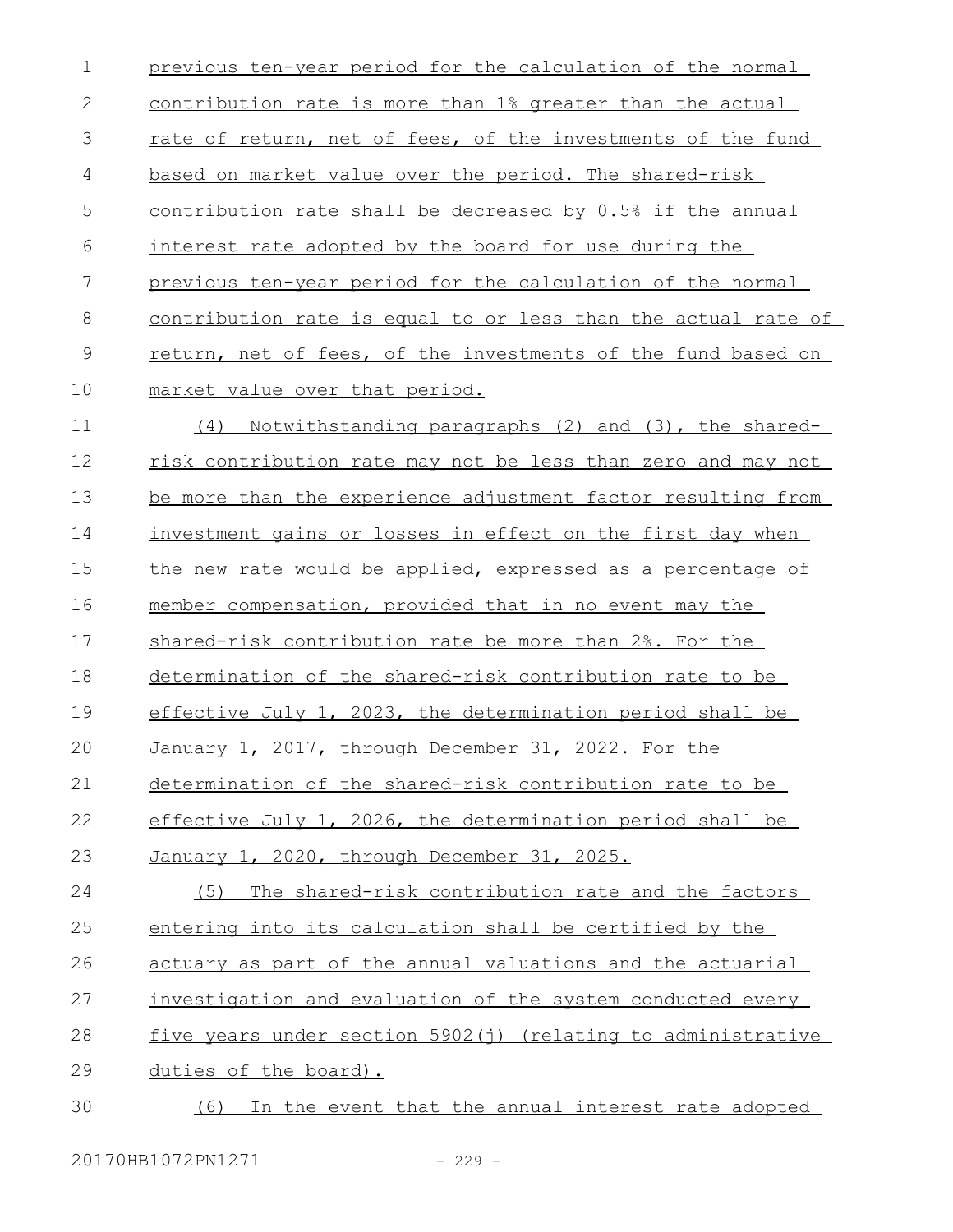| $\mathbf 1$   | by the board for the calculation is changed during the period       |
|---------------|---------------------------------------------------------------------|
| 2             | used to determine the shared-risk contribution rate, the            |
| 3             | board, with the advice of the actuary, shall determine the          |
| 4             | applicable rate during the entire period, expressed as an           |
| 5             | annual rate.                                                        |
| 6             | For any fiscal year in which the actual<br>(7)                      |
| 7             | contributions by the Commonwealth or an employer are lower          |
| 8             | than those required to be made under section 5507(d)                |
| $\mathcal{G}$ | <u>(relating to contributions to the system by the Commonwealth</u> |
| 10            | and other employers), the prospective shared-risk                   |
| 11            | contribution rate for those employees whose employers are not       |
| 12            | making the contributions required by section 5507(d) shall be       |
| 13            | zero and shall not subsequently be increased, except as             |
| 14            | otherwise provided in this section.                                 |
| 15            | (8) If the actuary certifies that the accrued liability             |
| 16            | contributions calculated in accordance with the actuarial           |
| 17            | cost method provided in section 5508(b), as adjusted by the         |
| 18            | experience adjustment factor, are zero or less, then the            |
| 19            | shared-risk contribution rate for the next fiscal year shall        |
| 20            | be zero and shall not subsequently be increased, except as          |
| 21            | otherwise provided in this section.                                 |
| 22            | Section 314. Section 5502 of Title 71, amended December 28,         |
| 23            | 2015 (P.L.529, No.93), is amended to read:                          |
| 24            | \$ 5502. Social Security integration member contributions.          |
| 25            | Except for any period of current service in which the making        |
| 26            | of regular member contributions has ceased solely by reason of      |
| 27            | section 5502.1 (relating to waiver of regular member                |
| 28            | contributions and Social Security integration member                |
| 29            | contributions) or any provision of this part relating to            |
| 30            | limitations under IRC § 401(a)(17) or 415, contributions shall      |
|               |                                                                     |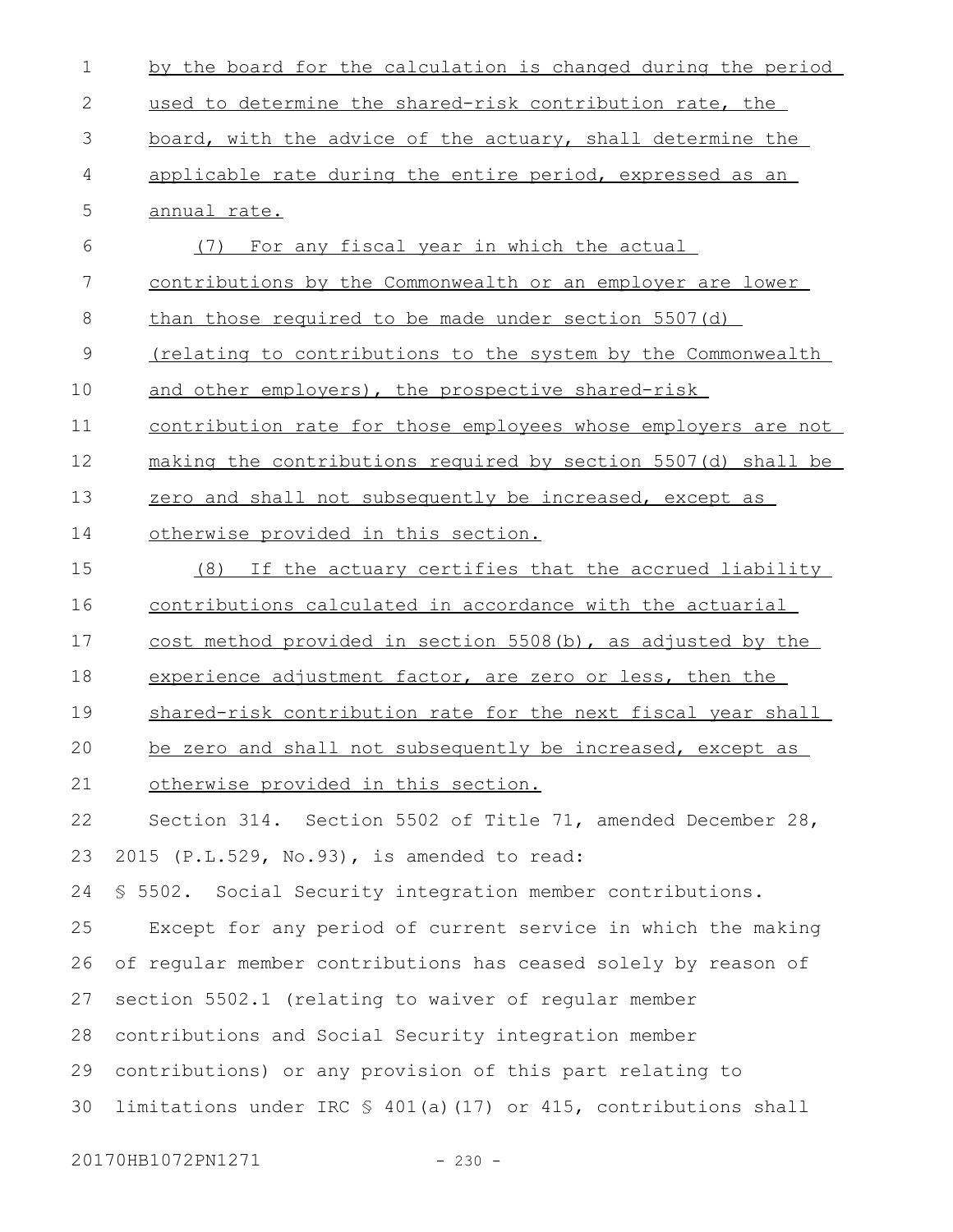be made on behalf of [a] an active member of any class other than Class A-5 who prior to March 1, 1974, has elected Social Security integration coverage. The amount of such contributions shall be 6 1/4% of that portion of his compensation as an active member in excess of the maximum wages taxable under the provisions of the Social Security Act (49 Stat. 620, 42 U.S.C. § 301 et seq.), in addition to the regular member contributions which, after such election, shall be determined on the basis of the basic contribution rate of 5% and the additional member contribution of 1 1/4%: Provided, That a member may elect to discontinue Social Security integration coverage and shall thereafter be ineligible to accrue any further Social Security integration credits or any additional benefits on account of Social Security integration membership. 1 2 3 4 5 6 7 8 9 10 11 12 13 14

Section 314.1. Sections 5502.1(b) and 5503.1(a) of Title 71 are amended to read: 15 16

§ 5502.1. Waiver of regular member contributions and Social Security integration member contributions. 17 18

\* \* \* 19

(b) Applicability.--This section shall not apply to any member who has Class A-3  $[or]_L$  Class A-4 or Class A-5 service credit. 20 21 22

\* \* \* 23

§ 5503.1. Pickup contributions. 24

(a) Treatment for purposes of IRC § 414(h).--All contributions to the fund required to be made under sections 5501 (relating to regular member contributions for current service), 5501.1 (relating to shared-risk member contributions for Class A-3 [and], Class A-4 and Class A-5 service), 5502 (relating to Social Security integration member contributions), 25 26 27 28 29 30

20170HB1072PN1271 - 231 -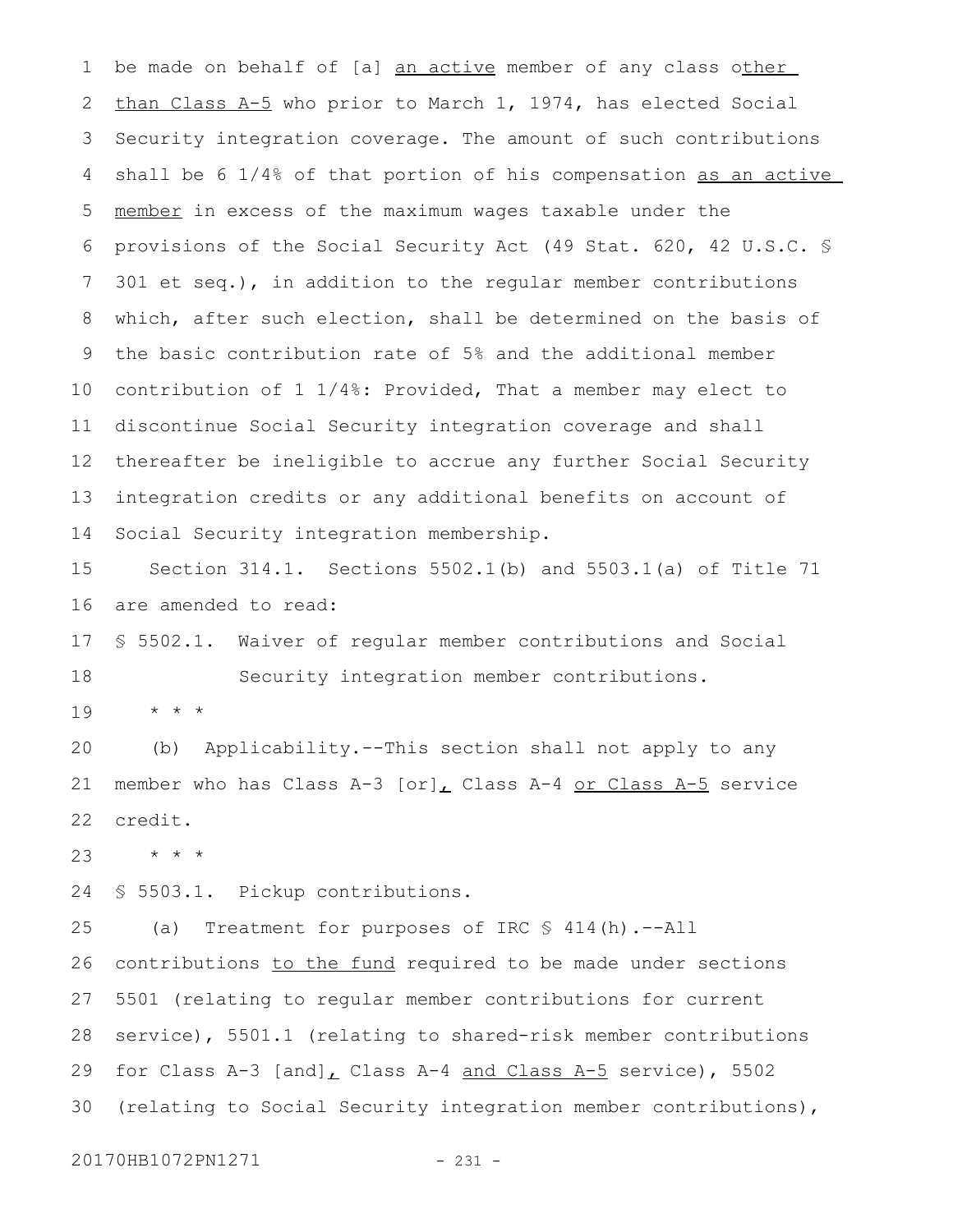5503 (relating to joint coverage member contributions) and [section] 5505.1 (relating to additional member contributions), with respect to current State service rendered by an active member on or after January 1, 1982, shall be picked up by the Commonwealth or other employer and shall be treated as the employer's contribution for purposes of IRC § 414(h). 1 2 3 4 5 6

\* \* \* 7

Section 314.2. Section 5504 of Title 71, amended December 28, 2015 (P.L.529, No.93), is amended to read: § 5504. Member contributions for the purchase of credit for previous State service or to become a full coverage member. 8 9 10 11 12

(a) Amount of contributions for service in other than Class G through N.-- 13 14

(1) The contributions to be paid by an active member or eligible school employee for credit [for] in the system for the portion of total previous State service other than service in Class G, Class H, Class I, Class J, Class K, Class L, Class M and Class N that a member is eligible to have credited or to become a full coverage member shall be sufficient to provide an amount equal to the regular and additional accumulated deductions which would have been standing to the credit of the member for such service had regular and additional member contributions been made with full coverage in the class of service and at the rate of contribution applicable during such period of previous service and had his regular and additional accumulated deductions been credited with statutory interest during all periods of subsequent State service as an active member or inactive member on leave without pay and school service as an 15 16 17 18 19 20 21 22 23 24 25 26 27 28 29 30

20170HB1072PN1271 - 232 -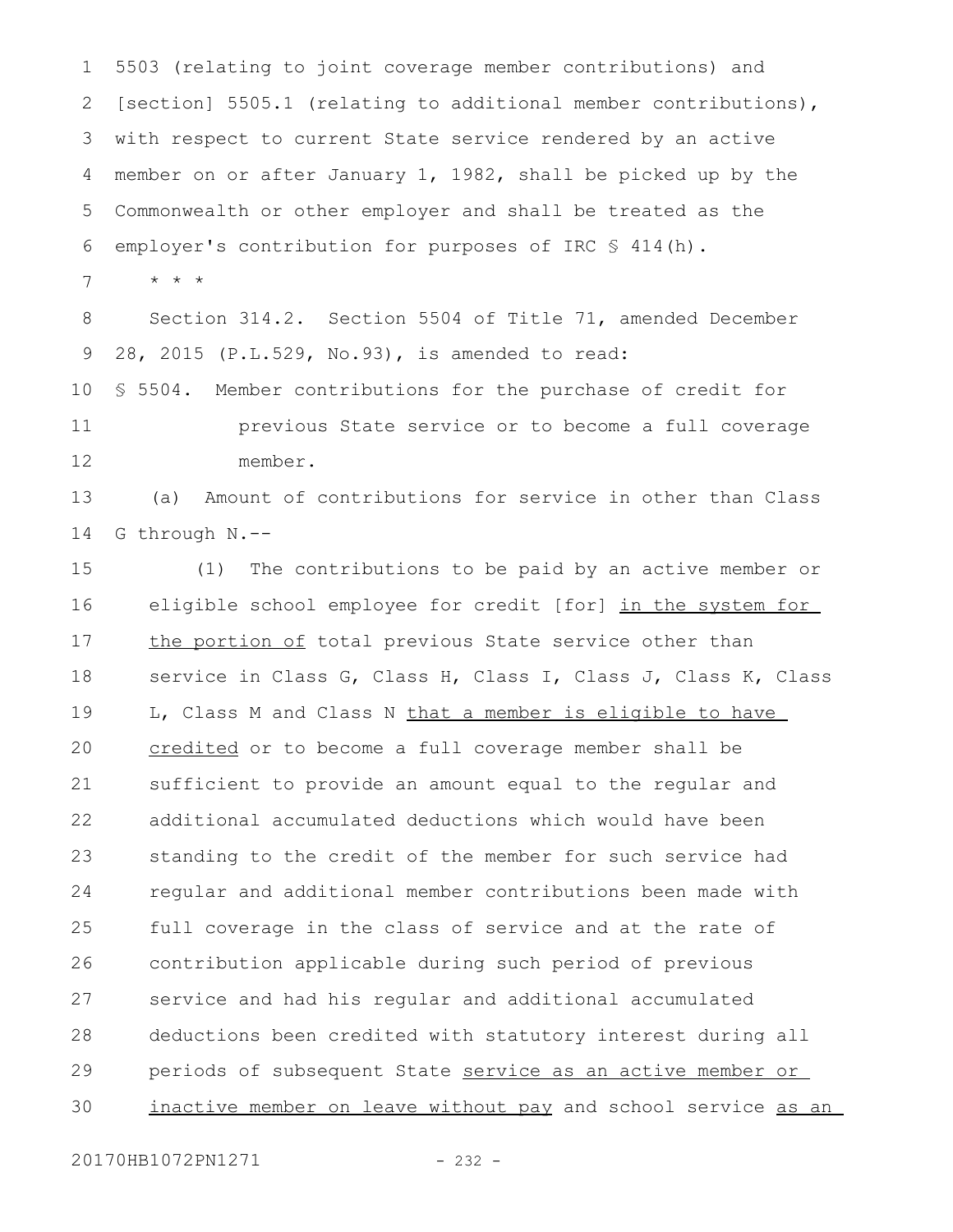1

active member or inactive member of the Public School

2

Employees' Retirement System up to the date of purchase.

(2) Notwithstanding paragraph (1), active members [with] who perform State service credited as Class A-3 [State] service shall make contributions and receive credit as if the previous State service was Class A-3 service, and active members [with] who perform State service credited as Class A-4 [State] service shall make contributions and receive credit as if the previous State service was Class A-4 service, even if it would have been credited as a different class of service had the State employee been a member of the system at the time the service was performed unless it was mandatory that the State employee be an active member of the system and the previous State service is being credited as the result of a mandatory active membership requirement. 3 4 5 6 7 8 9 10 11 12 13 14 15

(a.1) Converted county service.--No contributions shall be required to restore credit for previously credited State service in Class G, Class H, Class I, Class J, Class K, Class L, Class M and Class N. Such service shall be restored upon the commencement of payment of the contributions by an active member of a class of service other than Class A-5 required to restore credit in the system for all other previous State service other than Class A-5 service. 16 17 18 19 20 21 22 23

(b) Certification and method of payment.-- 24

(1) The amount payable shall be certified in each case by the board in accordance with methods approved by the actuary and shall be paid in a lump sum within 30 days or in the case of an active member or eligible school employee who is an active member of the Public School Employees' Retirement System may be amortized with statutory interest 25 26 27 28 29 30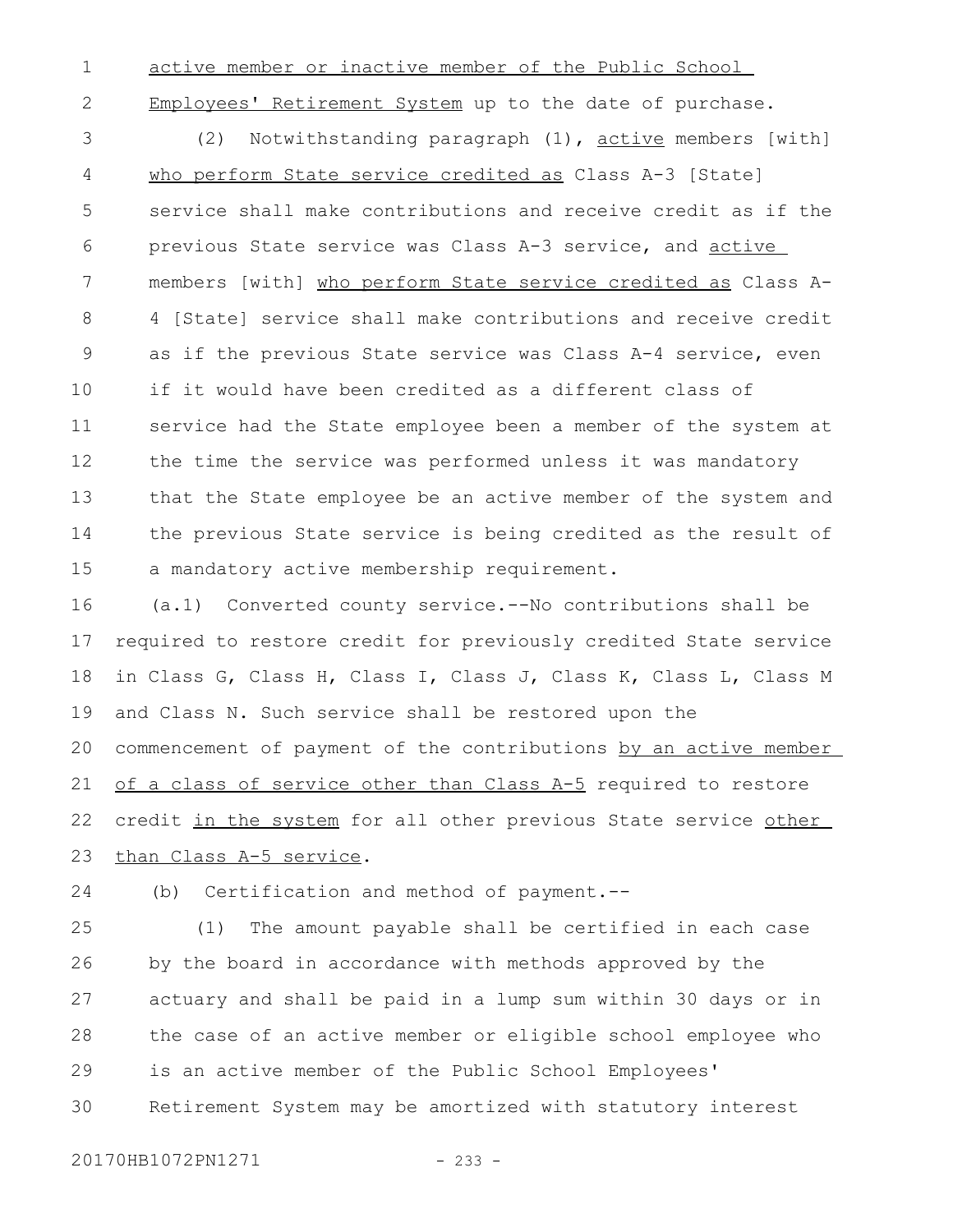through salary deductions to the system in amounts agreed upon by the member and the board. The salary deduction amortization plans agreed to by members and the board may include a deferral of payment amounts and statutory interest until the termination of school service or State service as the board in its sole discretion decides to allow. The board may limit the salary deduction amortization plans to such terms as the board in its sole discretion determines. In the case of an eligible school employee who is an active member of the Public School Employees' Retirement System, the agreed upon salary deductions shall be remitted to the Public School Employees' Retirement Board, which shall certify and transfer to the board the amounts paid. 1 2 3 4 5 6 7 8 9 10 11 12 13

(2) No payments for service or coverage shall be allowed for which the required contributions would cause a violation of the limitation related to contributions applicable to governmental plans contained in IRC § 415. In the event that any service credit or coverage based on such disallowed contributions is granted after the effective date of this paragraph, then such service credit shall be canceled and benefits calculated without regard to such service or contributions and any member contributions in excess of the limitations and statutory interest credited on those contributions shall be refunded to the member by the board. Section 314.3. Sections 5505(b)(1), (c), (d) and (i)(4) and 5506.1(a) of Title 71 are amended to read: § 5505. Contributions for the purchase of credit for creditable nonstate service. 14 15 16 17 18 19  $20$ 21 22 23 24 25 26 27 28

\* \* \* 29

(b) Nonintervening military service.-- 30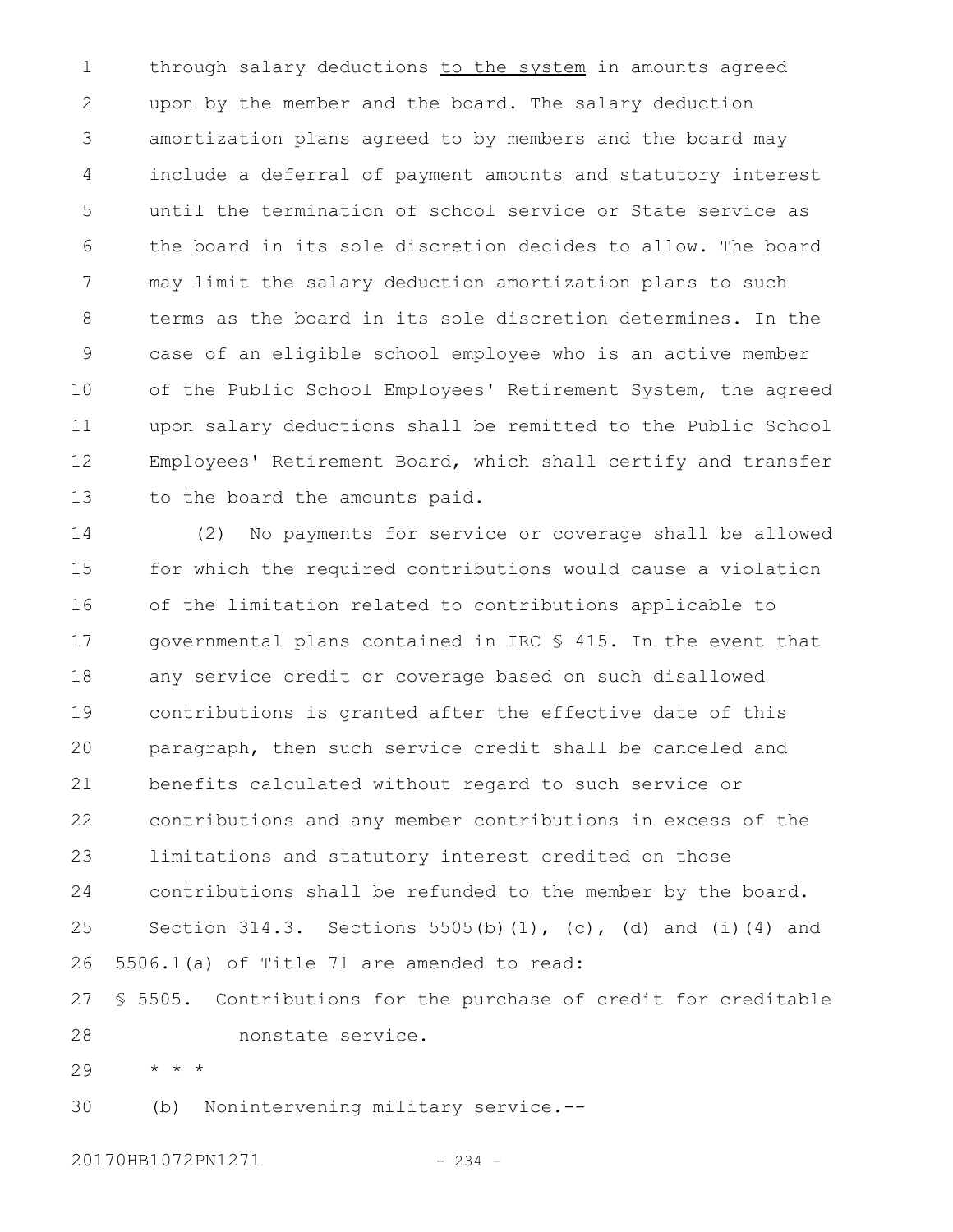(1) (i) The amount due for the purchase of credit for military service other than intervening military service by a member who is eligible to make the purchase under section 5304(a)(1) or (2) (relating to creditable nonstate service) shall be determined by applying the member's basic contribution rate, the additional contribution rate plus the Commonwealth normal contribution rate for active members at the time of entry, subsequent to such military service, of the member into State service to his average annual rate of compensation, excluding compensation received for Class A-5 service, over the first three years of such subsequent State service and multiplying the result by the number of years and fractional part of a year of creditable nonintervening military service being purchased together with statutory interest during all periods of subsequent State service as an active member or inactive member on leave without pay and school service as an active member or inactive member of the Public School Employees' Retirement System to date of purchase. (ii) The amount due for the purchase of credit for military service other than intervening military service by a member who is eligible to make the purchase under 1 2 3 4 5 6 7 8 9 10 11 12 13 14 15 16 17 18 19  $20$ 21 22 23 24

section 5304(a)(3) shall be determined by applying the member's basic contribution rate, plus the Commonwealth normal contribution rate for active members at the time of entry, subsequent to such military service, of the member into Class A-5 State service to his average annual rate of compensation received for Class A-5 service 25 26 27 28 29 30

20170HB1072PN1271 - 235 -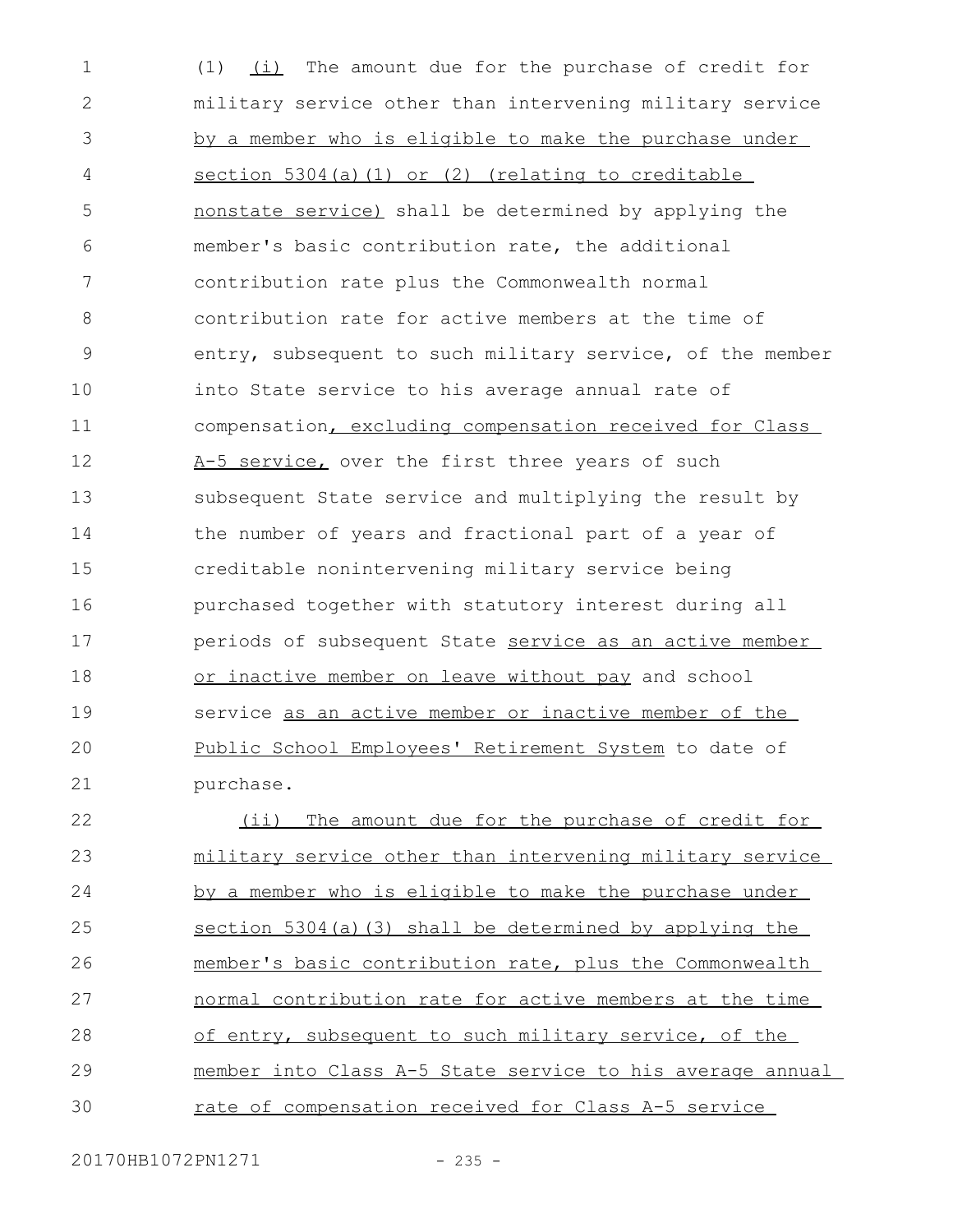subject to any limit each year by the application of the Class A-5 annual compensation limit, over the first three years of such subsequent Class A-5 State service and multiplying the result by the number of years and fractional part of a year of creditable nonintervening military service being purchased, together with statutory interest during all periods of subsequent State service as an active member or inactive member on leave without pay and school service as an active member or inactive member of the Public School Employees' Retirement System to date of purchase. 1 2 3 4 5 6 7 8 9 10 11

(iii) Upon application for credit for such service, payment shall be made in a lump sum within 30 days or in the case of an active member or eligible school employee who is an active member of the Public School Employees' Retirement System it may be amortized with statutory interest through salary deductions in amounts agreed upon by the member and the board. The salary deduction amortization plans agreed to by members and the board may include a deferral of payment amounts and statutory interest until the termination of school service or State service as the board in its sole discretion decides to allow. The board may limit salary deduction amortization plans to such terms as the board in its sole discretion determines. In the case of an eligible school employee who is an active member of the Public School Employees' Retirement System, the agreed upon salary deductions shall be remitted to the Public School Employees' Retirement Board, which shall certify and transfer to the board the amounts paid. Application may be filed for all 12 13 14 15 16 17 18 19  $20$ 21 22 23 24 25 26 27 28 29 30

20170HB1072PN1271 - 236 -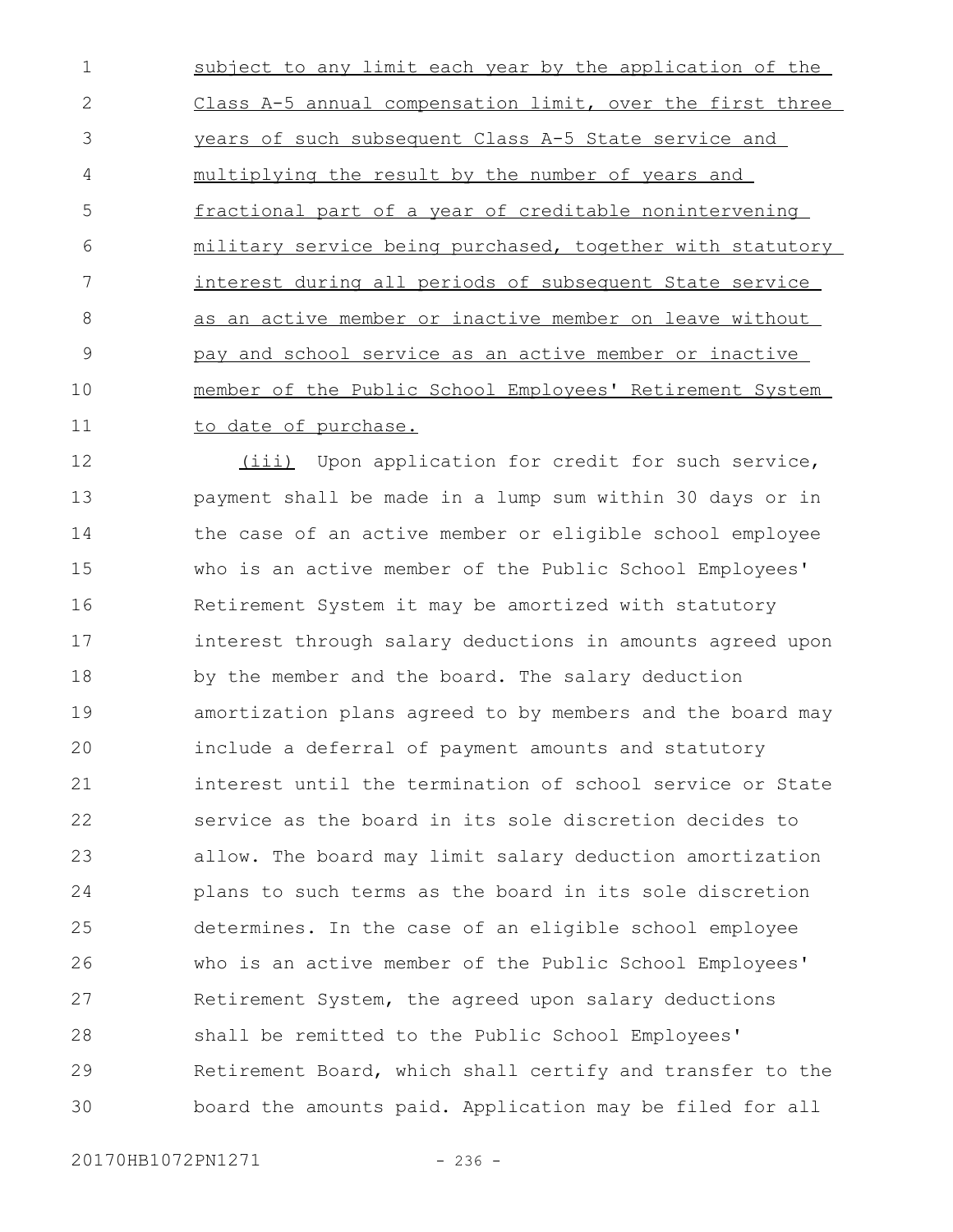such military service credit upon completion of three years of subsequent State service and shall be credited as Class A service. 1 2 3

4

\* \* \*

(c) Intervening military service.--Contributions on account of credit for intervening military service shall be determined by the member's regular contribution rate, shared-risk contribution rate, Social Security integration contribution rate, the additional contribution rate which shall be applied only to those members who began service on or after the effective date of this amendatory act and compensation at the time of entry of the member into active military service, together with statutory interest during all periods of subsequent State service as an active member or inactive member on leave without pay and school service as an active member or inactive member of the Public School Employees' Retirement System to date of purchase. Upon application for such credit the amount due shall be certified in the case of each member by the board in accordance with methods approved by the actuary, and contributions may be made by: 5 6 7 8 9 10 11 12 13 14 15 16 17 18 19 20

(1) regular monthly payments during active military service; or 21 22

(2) a lump sum payment within 30 days of certification; or 23 24

(3) salary deductions to the system in amounts agreed upon by the member or eligible school employee who is an active member of the Public School Employees' Retirement System and the board. 25 26 27 28

The salary deduction amortization plans agreed to by members and the board may include a deferral of payment amounts and 29 30

20170HB1072PN1271 - 237 -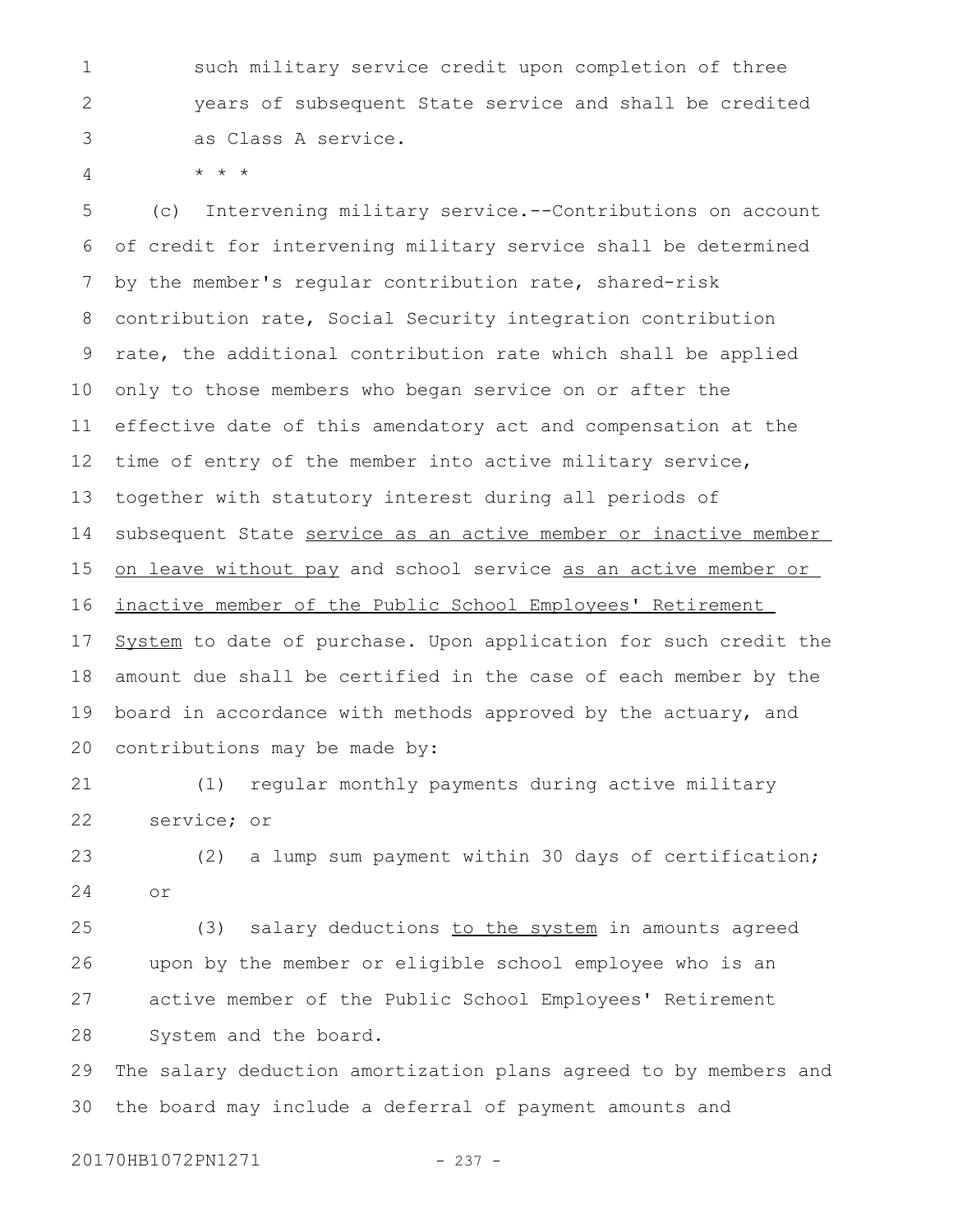statutory interest until the termination of school service or State service as the board in its sole discretion decides to allow. The board may limit salary deduction amortization plans to such terms as the board in its sole discretion determines. In the case of an eligible school employee who is an active member of the Public School Employees' Retirement System, the agreed upon salary deductions shall be remitted to the Public School Employees' Retirement Board, which shall certify and transfer to the board the amounts paid. 1 2 3 4 5 6 7 8 9

(d) Nonmilitary and nonmagisterial service.--Contributions on account of credit for creditable nonstate service other than military and magisterial service by State employees who first become members of the system before January 1, 2011, or before December 1, 2010, as a member of the General Assembly shall be determined by applying the member's basic contribution rate, the additional contribution rate plus the Commonwealth normal contribution rate for active members at the time of entry subsequent to such creditable nonstate service of the member into State service to his compensation at the time of entry into State service as a member of the system and multiplying the result by the number of years and fractional part of a year of creditable nonstate service being purchased together with statutory interest during all periods of subsequent State service as an active member or inactive member on leave without pay and school service as an active member or inactive member of the Public School Employees' Retirement System to the date of purchase. Upon application for credit for such service payment shall be made in a lump sum within 30 days or in the case of an active member or eligible school employee who is an active member of the Public School Employees' Retirement System it may 10 11 12 13 14 15 16 17 18 19 20 21 22 23 24 25 26 27 28 29 30

20170HB1072PN1271 - 238 -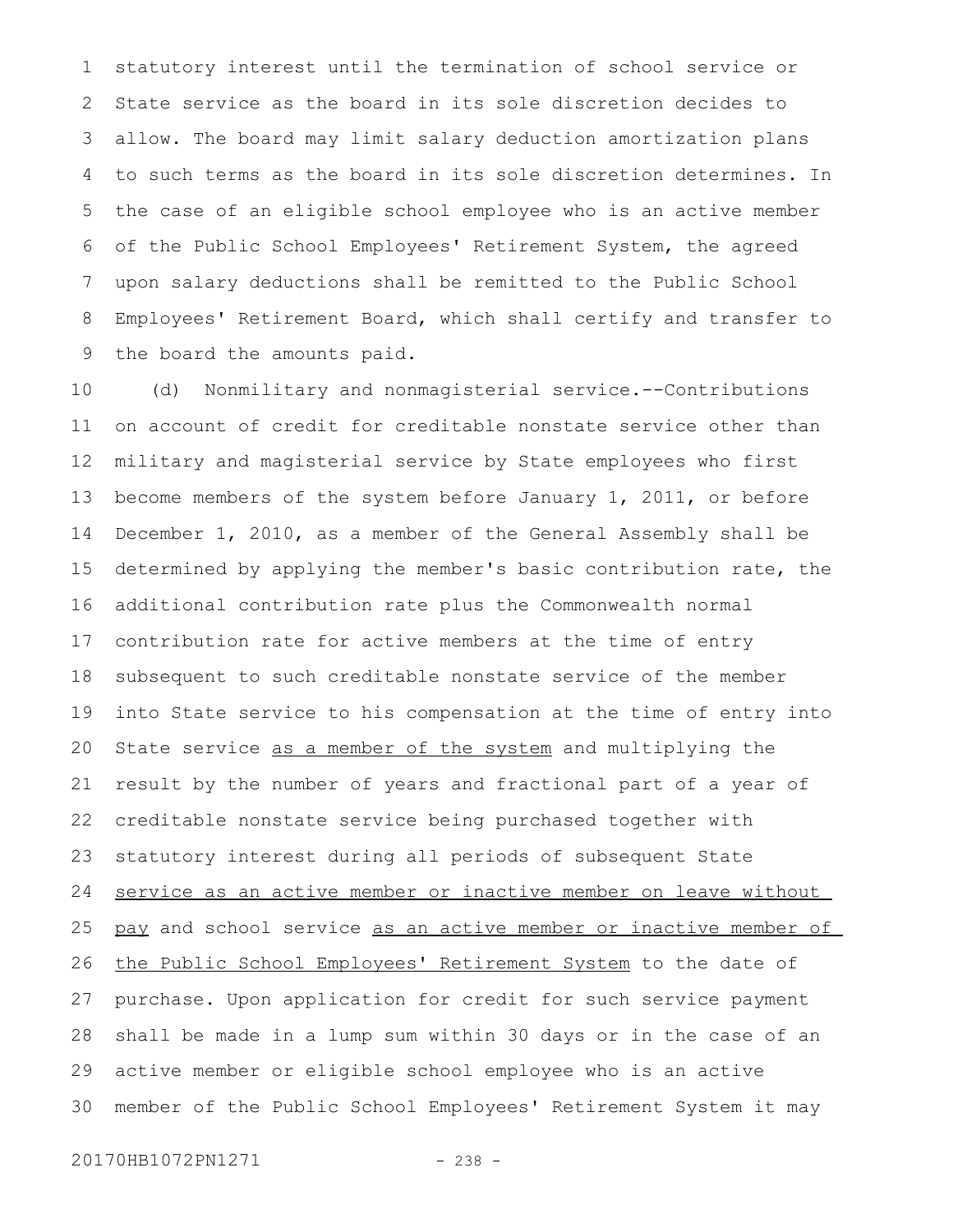be amortized with statutory interest through salary deductions to the system in amounts agreed upon by the member and the board. The salary deduction amortization plans agreed to by members and the board may include a deferral of payment amounts and statutory interest until the termination of school service or State service as the board in its sole discretion decides to allow. The board may limit salary deduction amortization plans to such terms as the board in its sole discretion determines. In the case of an eligible school employee who is an active member of the Public School Employees' Retirement System, the agreed upon salary deduction shall be remitted to the Public School Employees' Retirement Board, which shall certify and transfer to the board the amounts paid. 1 2 3 4 5 6 7 8 9 10 11 12 13

\* \* \* 14

(i) Purchases of nonstate service credit by State employees who first became members of the system on or after December 1,  $2010. --$ 15 16 17

\* \* \* 18

(4) The payment for credit purchased under this subsection shall be certified in each case by the board in accordance with methods approved by the actuary and shall be paid in a lump sum within 30 days or in the case of an active member or eligible school employee who is an active member of the Public School Employees' Retirement System may be amortized with statutory interest through salary deductions to the system in amounts agreed upon by the member and the board. The salary deduction amortization plans agreed to by members and the board may include a deferral of payment amounts and interest until the termination of school service or State service as the board in its sole discretion decides 19 20 21 22 23 24 25 26 27 28 29 30

20170HB1072PN1271 - 239 -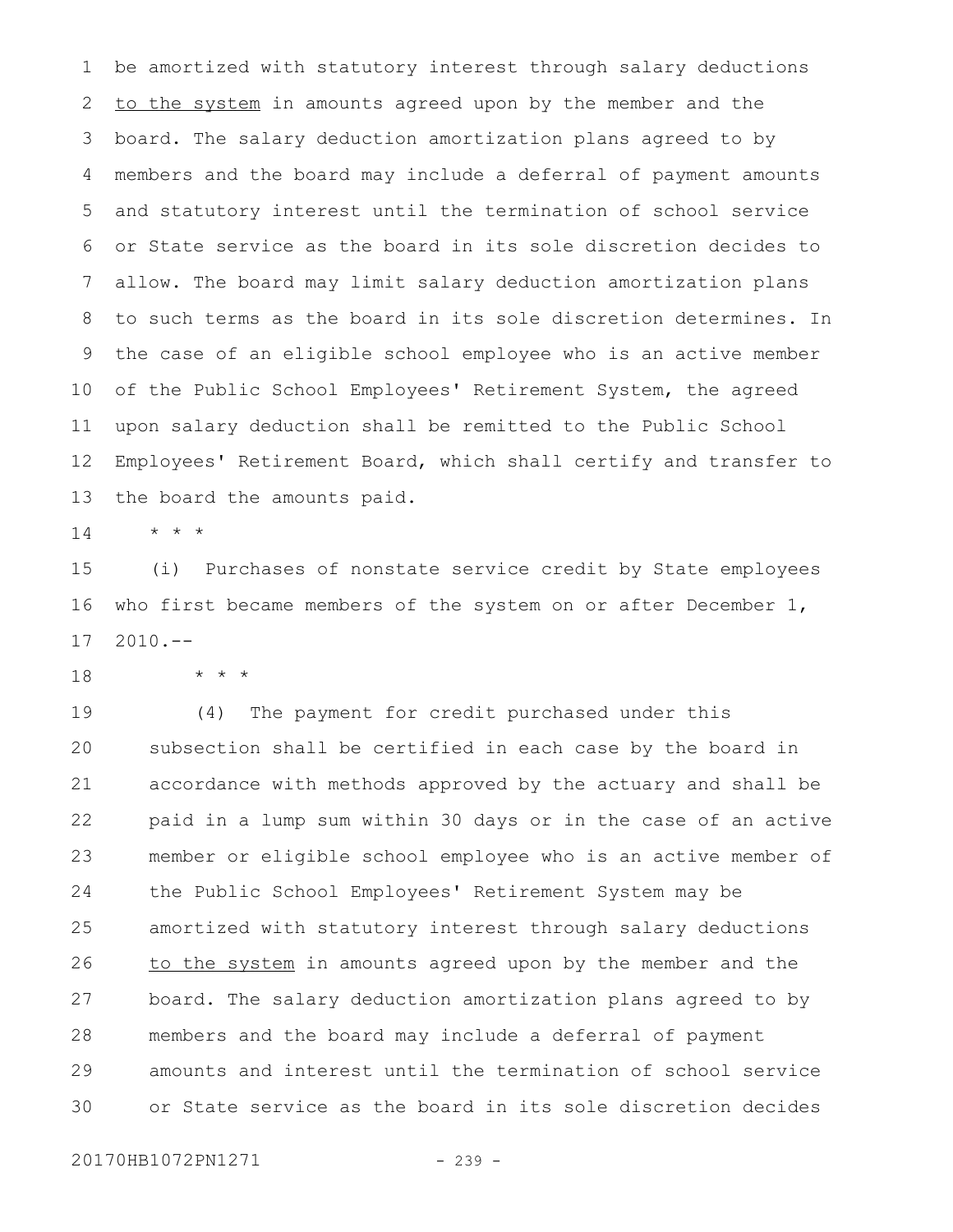to allow. The board may limit the salary deduction amortization plans to such terms as the board in its sole discretion determines. In the case of an eligible school employee who is an active member of the Public School Employees' Retirement System, the agreed upon salary deductions shall be remitted to the Public School Employees' Retirement Board, which shall certify and transfer to the board the amounts paid. 1 2 3 4 5 6 7 8

\* \* \* 9

§ 5506.1. Annual compensation limit under IRC § 401(a)(17). (a) General rule.--In addition to other applicable limitations set forth in this part, and notwithstanding any provision of this part to the contrary, the annual compensation of each noneligible member and each participant taken into account for benefit purposes under this part shall not exceed the limitation under IRC  $\frac{1}{5}$  401(a)(17). On and after January 1, 1996, any reference in this part to the limitation under IRC § 401(a)(17) shall mean the Omnibus Budget Reconciliation Act of 1993 (OBRA '93) (Public Law 103-66, 107 Stat. 312) annual compensation limit set forth in this subsection. The OBRA '93 annual compensation limit is \$150,000, as adjusted by the commissioner for increases in the cost of living in accordance with IRC  $\frac{1}{2}$  401(a)(17)(B). The cost-of-living adjustment in effect for a calendar year applies to any determination period which is a period, not exceeding 12 months, over which compensation is determined, beginning in such calendar year. If a determination period consists of fewer than 12 months, the OBRA '93 compensation limit will be multiplied by a fraction, the numerator of which is the number of months in the determination period and the denominator of which is 12. 10 11 12 13 14 15 16 17 18 19 20 21 22 23 24 25 26 27 28 29 30

20170HB1072PN1271 - 240 -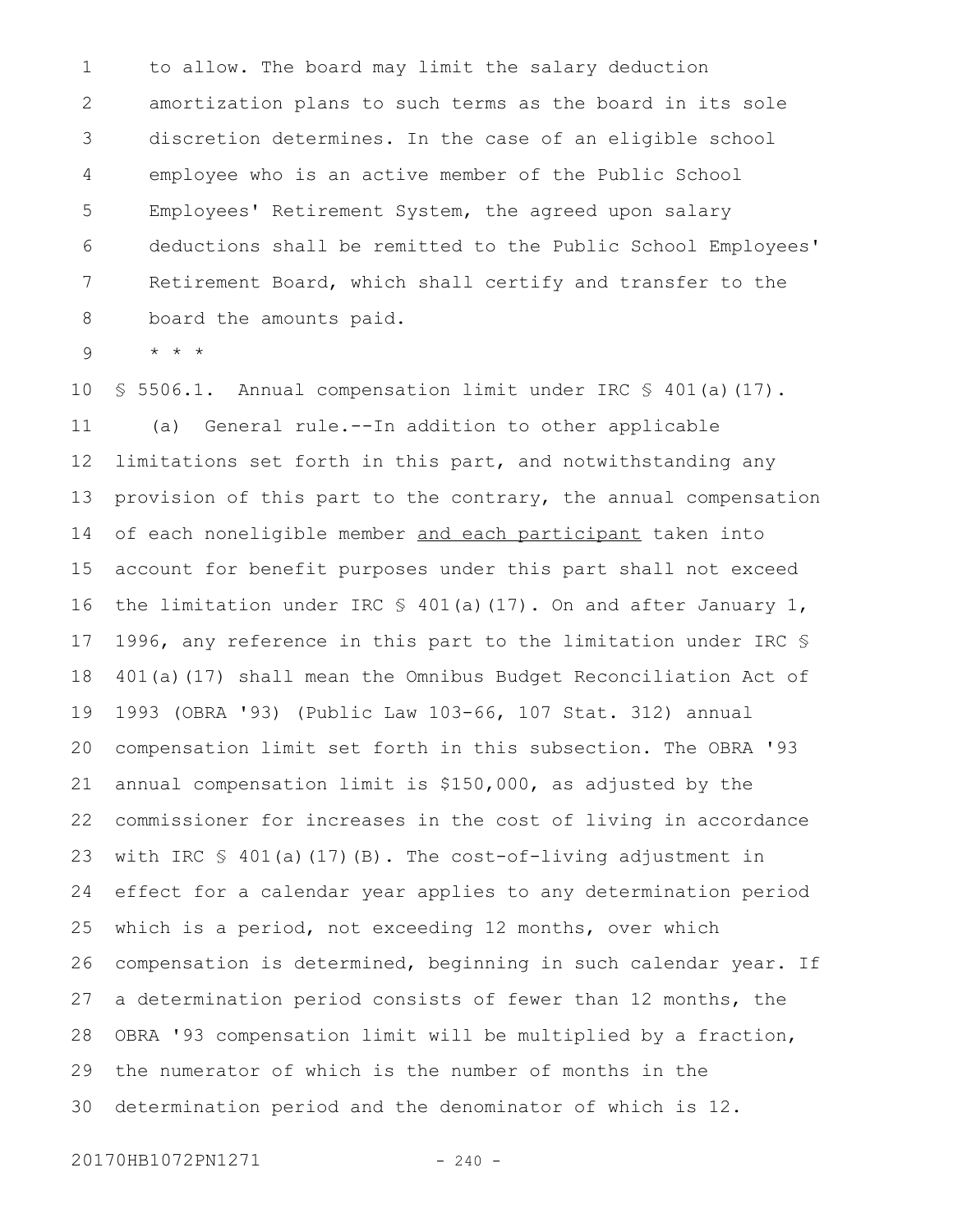\* \* \* Section 315. Title 71 is amended by adding a section to read: § 5506.2. Application of Class A-5 annual compensation limit. (a) General rule.--The Class A-5 annual compensation limit shall be applied to the total compensation received each calendar year for service as a member of Class A-5 and, if a multiple service member, for service in Class T-G in the Public School Employees' Retirement System. (b) Adjustment required.--For purposes of calculating final average salary for the determination of standard single life annuities and other benefits resulting from Class A-5 service, compensation received each calendar year for Class A-5 service and, if a multiple service member, as a school employee for service as a Class T-G member of the Public School Employees' Retirement System shall be adjusted by first limiting the compensation to the Class A-5 annual compensation limit for that vear. The limited Class A-5 service compensation shall then be annualized for any part-time service on the basis of the fractional portion of the year for which credit is received. Section 316. Section 5507(a), (b), (d) and (e) of Title 71 are amended and the section is amended by adding a subsection to read: 1 2 3 4 5 6 7 8 9 10 11 12 13 14 15 16 17 18 19 20 21 22 23

§ 5507. Contributions to the system by the Commonwealth and other employers. 24 25

(a) Contributions on behalf of active members.--The Commonwealth and other employers whose employees are members of the system or participants in the plan shall make contributions to the fund on behalf of all active members in such amounts as shall be certified by the board as necessary to provide, 26 27 28 29 30

20170HB1072PN1271 - 241 -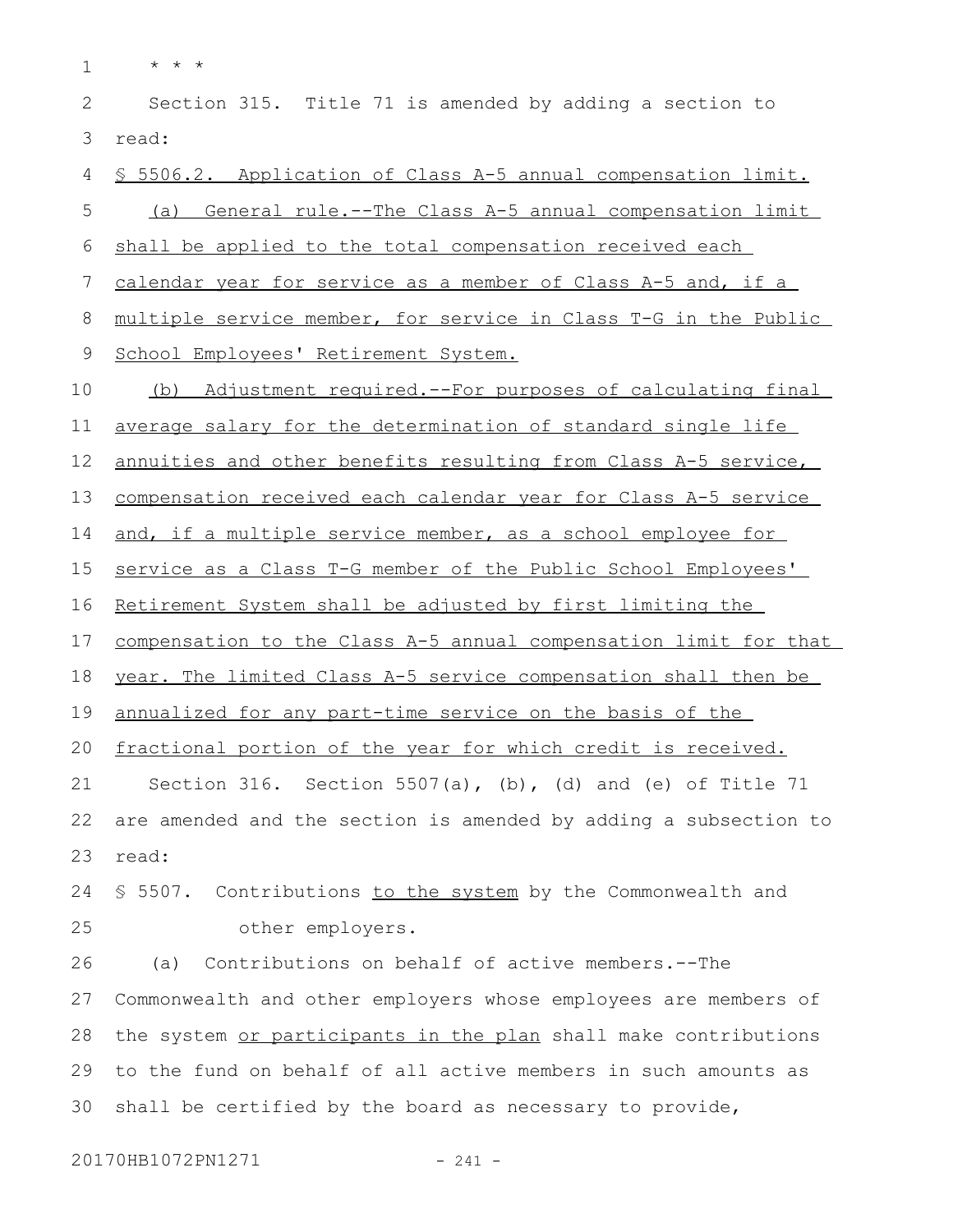together with the members' total accumulated deductions and Class A-5 accumulated deductions, annuity reserves on account of prospective annuities other than those provided in sections 5708 (relating to supplemental annuities), 5708.1 (relating to additional supplemental annuities), 5708.2 (relating to further additional supplemental annuities), 5708.3 (relating to supplemental annuities commencing 1994), 5708.4 (relating to special supplemental postretirement adjustment), 5708.5 (relating to supplemental annuities commencing 1998), 5708.6 (relating to supplemental annuities commencing 2002), 5708.7 (relating to supplemental annuities commencing 2003) and 5708.8 (relating to special supplemental postretirement adjustment of 2002), in accordance with the actuarial cost method provided in section  $5508(a)$ , (b), (c), (d) and (f) (relating to actuarial cost method). 1 2 3 4 5 6 7 8 9 10 11 12 13 14 15

(b) Contributions on behalf of annuitants.--The Commonwealth and other employers whose employees are members of the system or participants in the plan shall make contributions on behalf of annuitants in such amounts as shall be certified by the board as necessary to fund the liabilities for supplemental annuities in accordance with the actuarial cost method provided in section 5508(e) [(relating to actuarial cost method)]. 16 17 18 19 20 21 22

(b.1) Payment of employer contributions to the system.-- (1) Payment of employer normal contributions shall be as 23 24

a percentage of: 25

(i) the compensation of active members in classes of service other than Class A-5; and (ii) the compensation of active members of Class A-5 who have 30 or fewer eligibility points resulting from 26 27 28 29

Class A-5 service or, if a multiple service member, Class 30

20170HB1072PN1271 - 242 -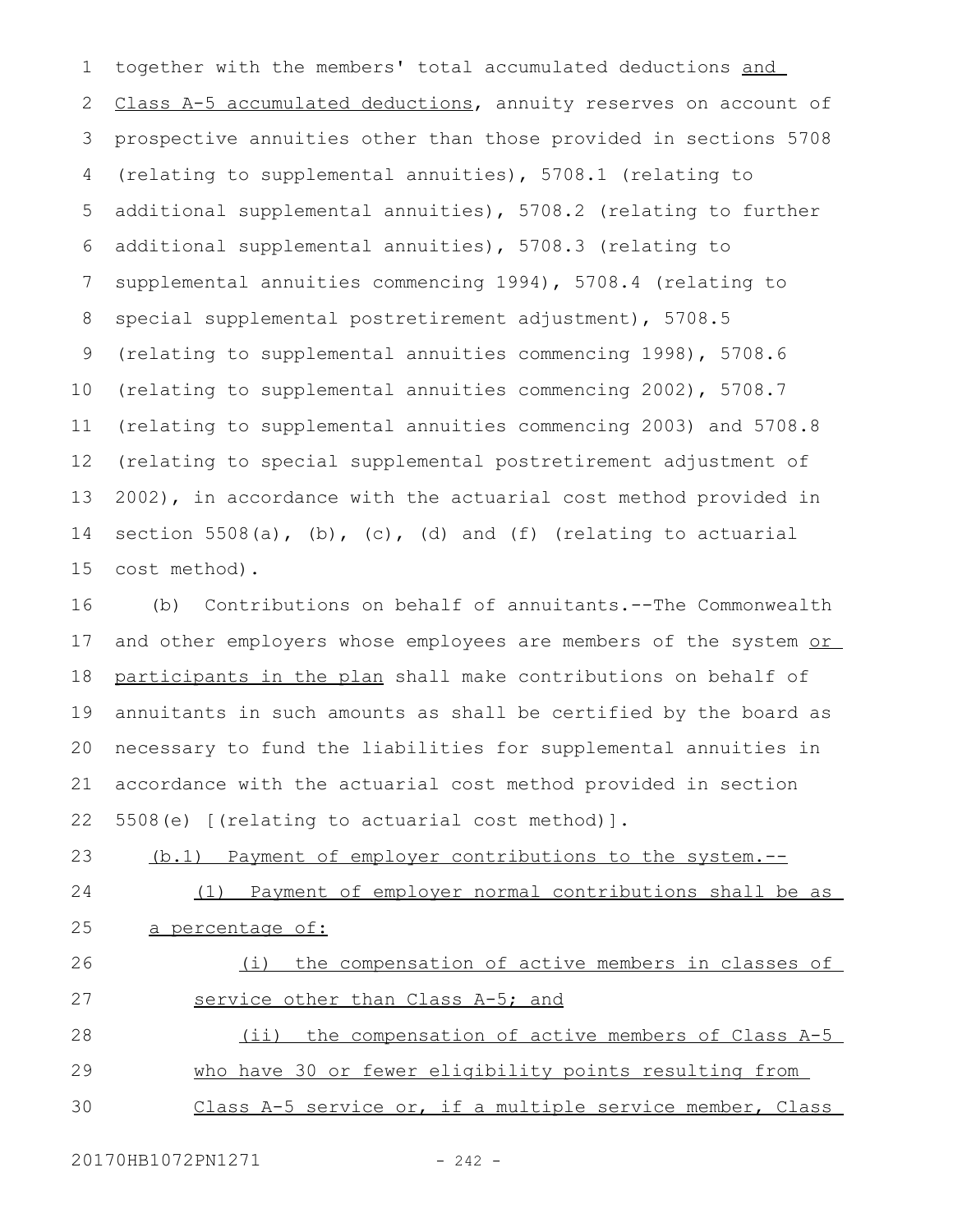T-G service up to each employee's Class A-5 annual 1

compensation limit. 2

participants.

(2) Payment of accrued liability contributions as modified by the experience adjustment factor shall be as a percentage of compensation of active members and active 3 4 5

\* \* \* 7

6

(d) Payment of final contribution rate.--Notwithstanding the calculation of the actuarially required contribution rate and the provisions of subsections (a) and (b), the Commonwealth and other employers whose employees are members of the system or participants in the plan shall make contributions to the fund on behalf of all active members and annuitants in such amounts as shall be certified by the board in accordance with section 5508(i). 8 9 10 11 12 13 14 15

(e) Benefits completion plan contributions.--In addition to all other contributions required under this section and section 5508, the Commonwealth and other employers whose employees are members of the system shall make contributions as certified by the board pursuant to section 5941 (relating to benefits completion plan). Payment of contributions under this subsection shall be as a percentage of the compensation of active members in classes of service other than Class A-5 and the compensation of active members of Class A-5 who have 30 or fewer eligibility points resulting from Class A-5 service or, if a multiple service member, Class T-G up to each employee's Class A-5 annual compensation limit. \* \* \* 16 17 18 19 20 21 22 23 24 25 26 27 28

Section 317. Section 5508(a), (b), (c)(1) and (3), (e)(2), (f) and (h) of Title 71 are amended and subsection (c) is 29 30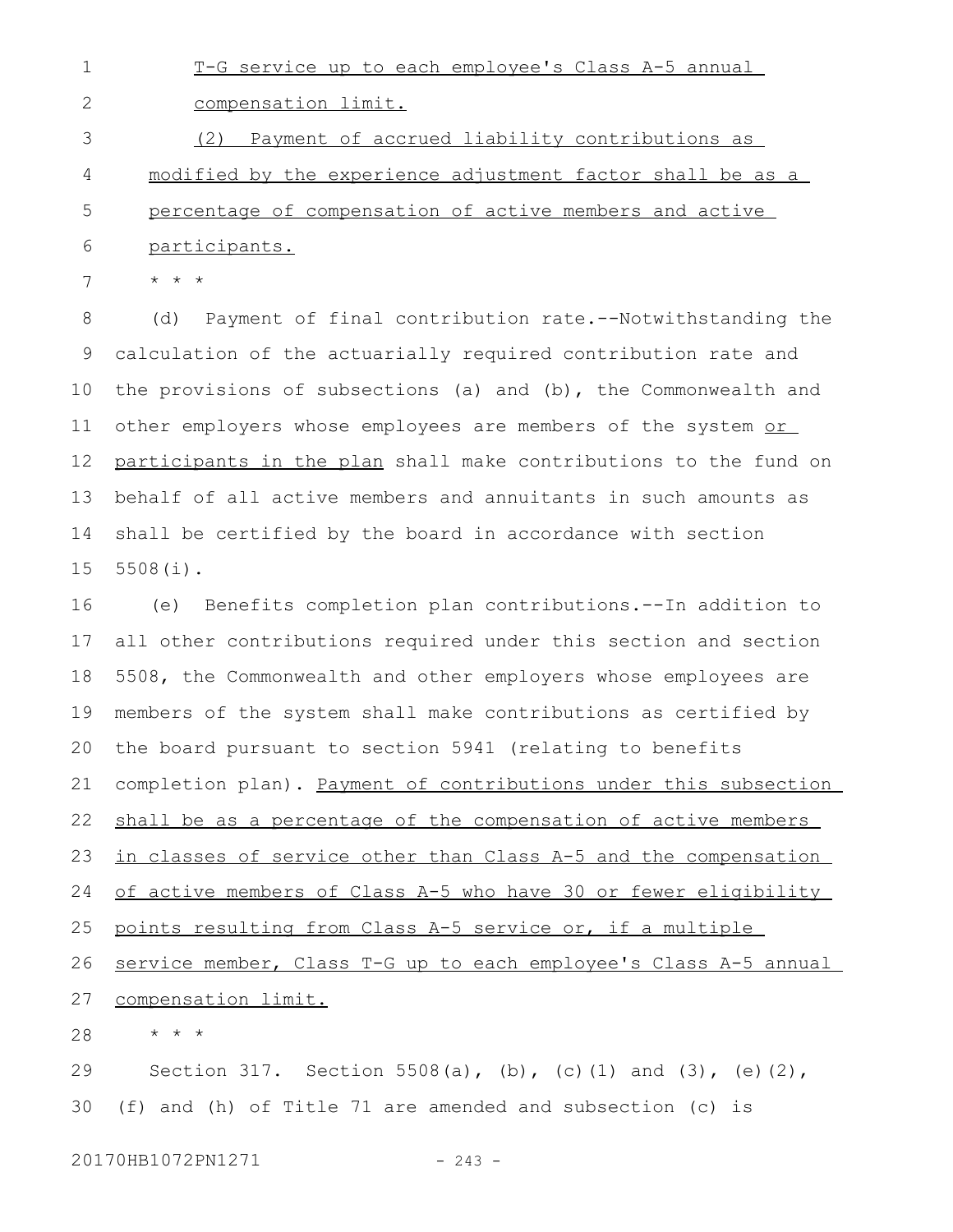amended by adding a paragraph to read: 1

§ 5508. Actuarial cost method. 2

(a) Employer contribution rate on behalf of active members.--The amount of the Commonwealth and other employer contributions on behalf of all active members shall be computed by the actuary as a percentage of the total compensation of all active members and participants, subject to the limitations in section 5507(b.1) (relating to contributions to the system by the Commonwealth and other employees), during the period for which the amount is determined and shall be so certified by the board. The actuarially required contribution rate on behalf of all active members shall consist of the employer normal contribution rate, as defined in subsection (b), and the accrued liability contribution rate as defined in subsection (c). The actuarially required contribution rate on behalf of all active members shall be modified by the experience adjustment factor as calculated in subsection (f). 3 4 5 6 7 8 9 10 11 12 13 14 15 16 17

(b) Employer normal contribution rate.--The employer normal contribution rate shall be determined after each actuarial valuation on the basis of an annual interest rate and such mortality and other tables as shall be adopted by the board in accordance with generally accepted actuarial principles. The employer normal contribution rate shall be determined as a level percentage of the compensation of the average new active member on which employer normal contributions are made under section 5507(b.1), which percentage, if contributed on the basis of his prospective compensation on which employer normal contributions are made under section 5507(b.1) through his entire period of active State service, would be sufficient to fund the liability for any prospective benefit payable to him in excess of that 18 19 20 21 22 23 24 25 26 27 28 29 30

20170HB1072PN1271 - 244 -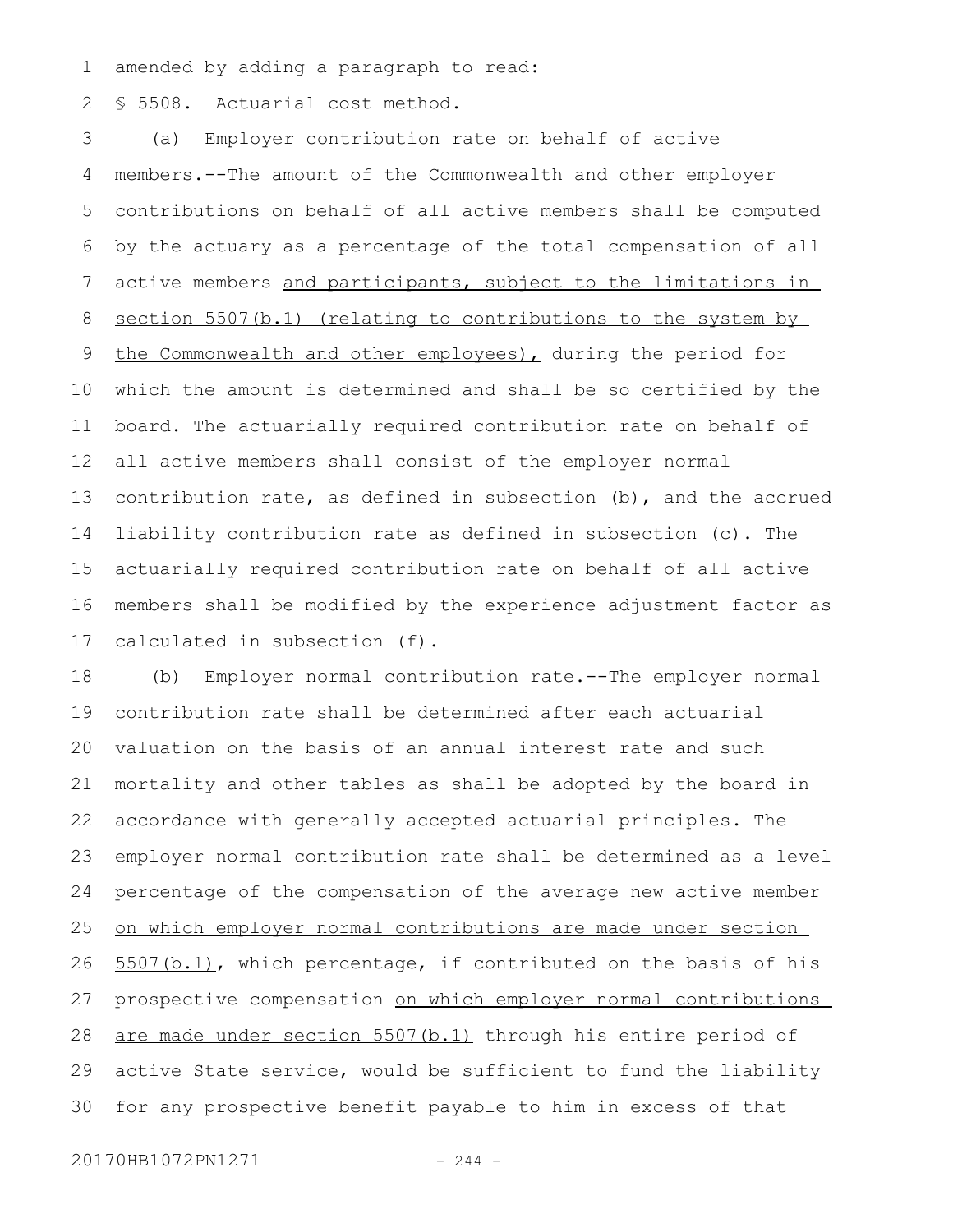portion funded by his prospective member contributions, excluding shared-risk member contributions. In no case shall the employer normal contribution rate be less than zero. 2 3

(c) Accrued liability contribution rate.-- 4

1

(1) For the fiscal years beginning July 1, 2002, and July 1, 2003, the accrued liability contribution rate shall be computed as the rate of total compensation of all active members which shall be certified by the actuary as sufficient to fund over a period of ten years from July 1, 2002, the present value of the liabilities for all prospective benefits, except for the supplemental benefits as provided in sections 5708 (relating to supplemental annuities), 5708.1 (relating to additional supplemental annuities), 5708.2 (relating to further additional supplemental annuities), 5708.3 (relating to supplemental annuities commencing 1994), 5708.4 (relating to special supplemental postretirement adjustment), 5708.5 (relating to supplemental annuities commencing 1998), 5708.6 (relating to supplemental annuities commencing 2002), 5708.7 (relating to supplemental annuities commencing 2003) and 5708.8 (relating to special supplemental postretirement adjustment of 2002), in excess of the total assets in the fund (calculated recognizing all investment gains and losses over a five-year period), excluding the balance in the supplemental annuity account, and the present value of employer normal contributions and of member contributions payable with respect to all active members on December 31, 2001, and excluding contributions to be transferred by county retirement systems or pension plans pursuant to section 5507(c) (relating to contributions to the system by the Commonwealth and other employers). The amount 5 6 7 8 9 10 11 12 13 14 15 16 17 18 19 20 21 22 23 24 25 26 27 28 29 30

20170HB1072PN1271 - 245 -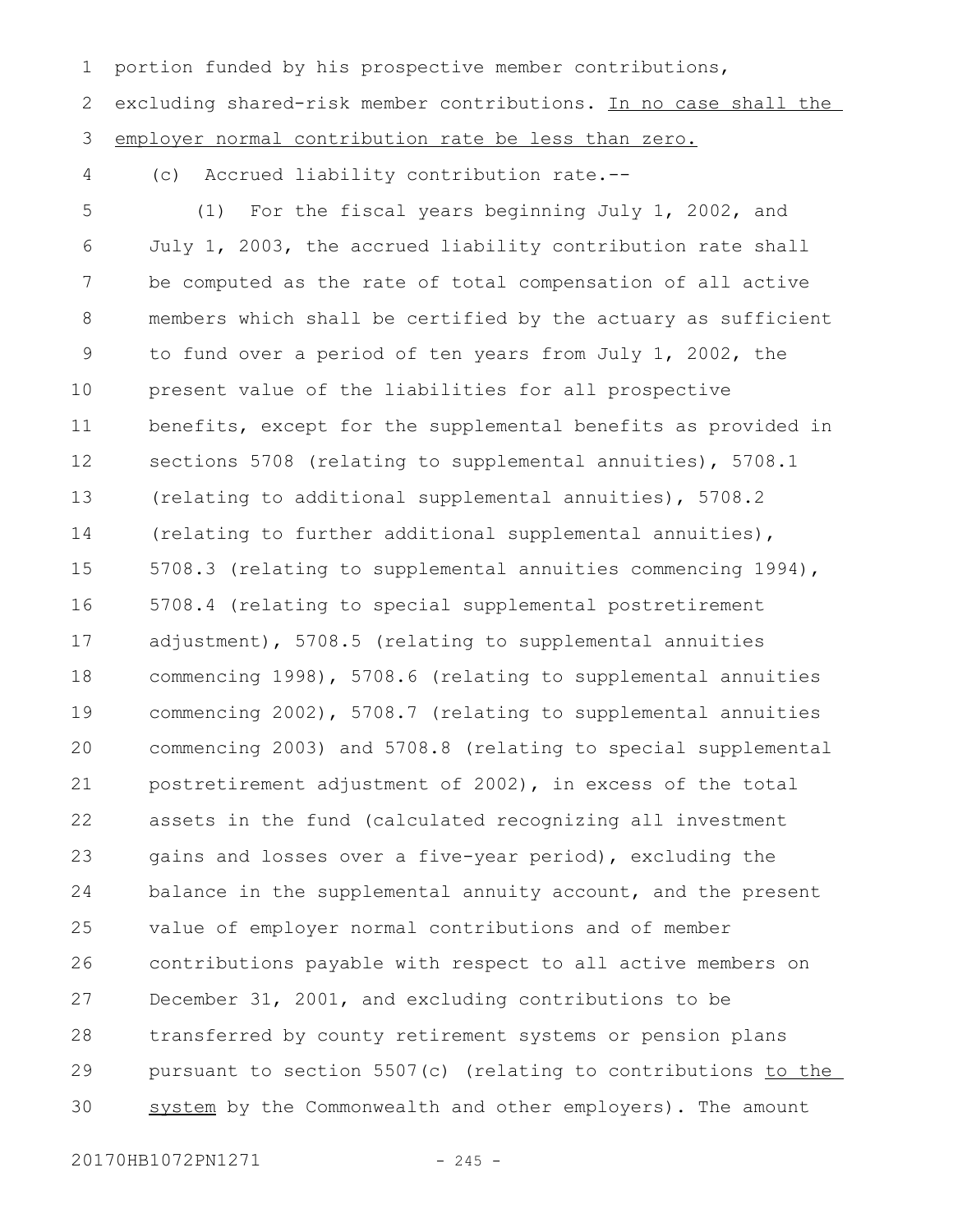of each annual accrued liability contribution shall be equal to the amount of such contribution for the fiscal year beginning July 1, 2002, except that, if the accrued liability is increased by legislation enacted subsequent to June 30, 2002, but before July 1, 2003, such additional liability shall be funded over a period of ten years from the first day of July, coincident with or next following the effective date of the increase. The amount of each annual accrued liability contribution for such additional legislative liabilities shall be equal to the amount of such contribution for the first annual payment. 1 2 3 4 5 6 7 8 9 10 11

12

\* \* \*

(3) For the fiscal year beginning July 1, 2010, the accrued liability contribution rate shall be computed as the rate of total compensation of all active members which shall be certified by the actuary as sufficient to fund in equal dollar installments over a period of 30 years from July 1, 2010, the present value of the liabilities for all prospective benefits calculated as of the immediately prior valuation date, including the supplemental benefits as provided in sections 5708, 5708.1, 5708.2, 5708.3, 5708.4, 5708.5, 5708.6, 5708.7 and 5708.8, but excluding the benefits payable from the retirement benefit plan established pursuant to section 5941 (relating to benefits completion plan), in excess of the actuarially calculated assets in the fund (calculated recognizing all realized and unrealized investment gains and losses each year in level annual installments over five years), including the balance in the supplemental annuity account, and the present value of employer normal contributions and of member contributions 13 14 15 16 17 18 19 20 21 22 23 24 25 26 27 28 29 30

20170HB1072PN1271 - 246 -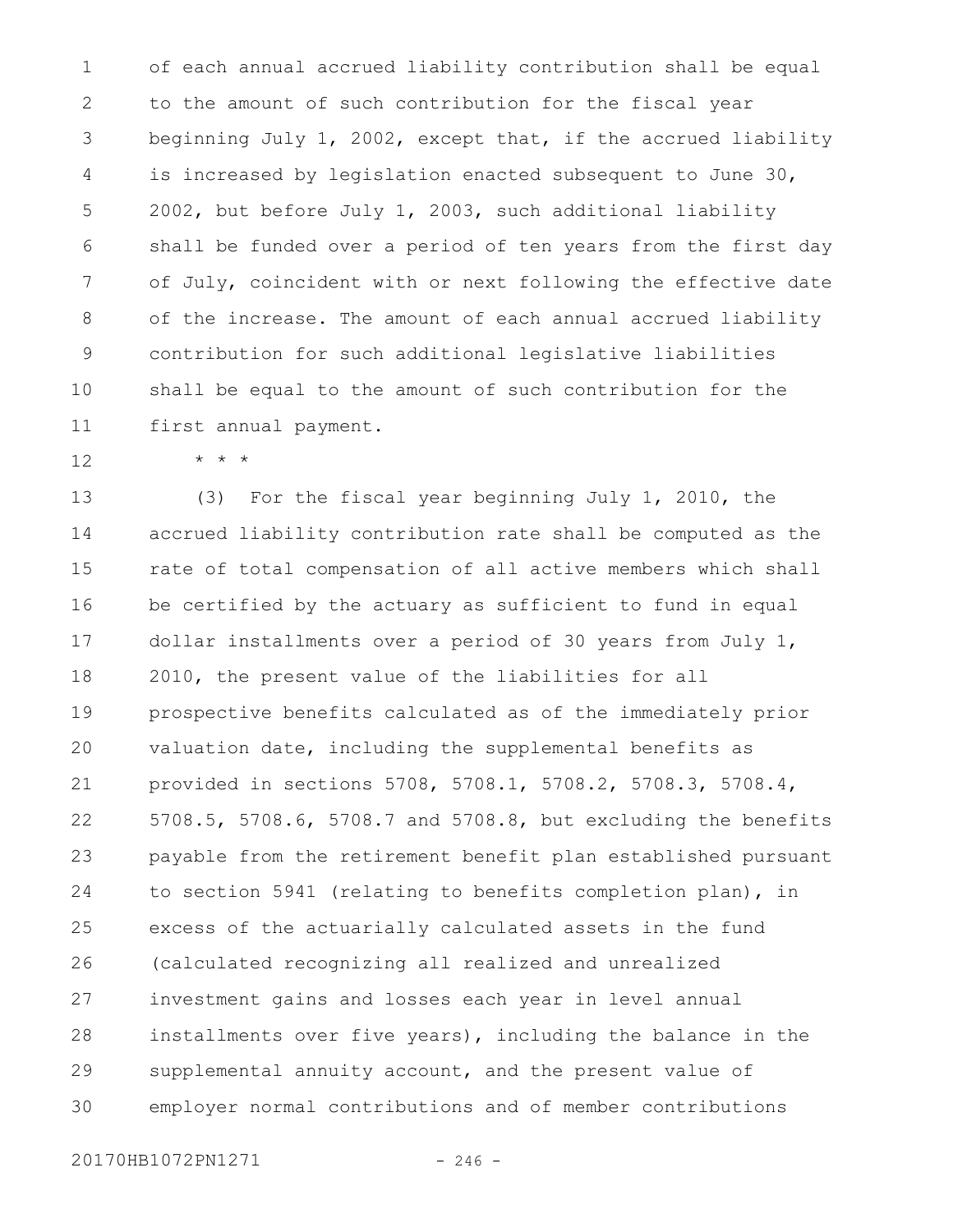payable with respect to all active members, inactive members on leave without pay, vestees and special vestees on December 31, 2009. If the accrued liability is changed by legislation enacted subsequent to December 31, 2009, and before January 1, 2017, such change in liability shall be funded in equal dollar installments over a period of ten years from the first day of July following the valuation date coincident with or next following the date such legislation is enacted. 1 2 3 4 5 6 7 8

(4) For fiscal years beginning on or after July 1, 2017, the accrued liability contribution rate shall be computed as provided for under paragraph (3), except that the rate shall be computed as a rate of total compensation of all active members and active participants. In addition to any employer defined contributions made to the trust, the Commonwealth and other employers of participants shall make the accrued liability contributions to the fund certified by the board. If the accrued liability is changed by legislation enacted subsequent to December 31, 2016, the change in liability shall be funded in equal dollar installments as a percentage of compensation of all active members and active participants over a period of ten years from the first day of July following the valuation date coincident with or next following the date such legislation is enacted. The accrued liability contribution rate shall be determined after each actuarial valuation on the basis of an annual interest rate and the mortality and other tables adopted by the board in accordance with generally accepted actuarial principles. \* \* \* (e) Supplemental annuity contribution rate.-- \* \* \* 9 10 11 12 13 14 15 16 17 18 19  $20$ 21 22 23 24 25 26 27 28 29 30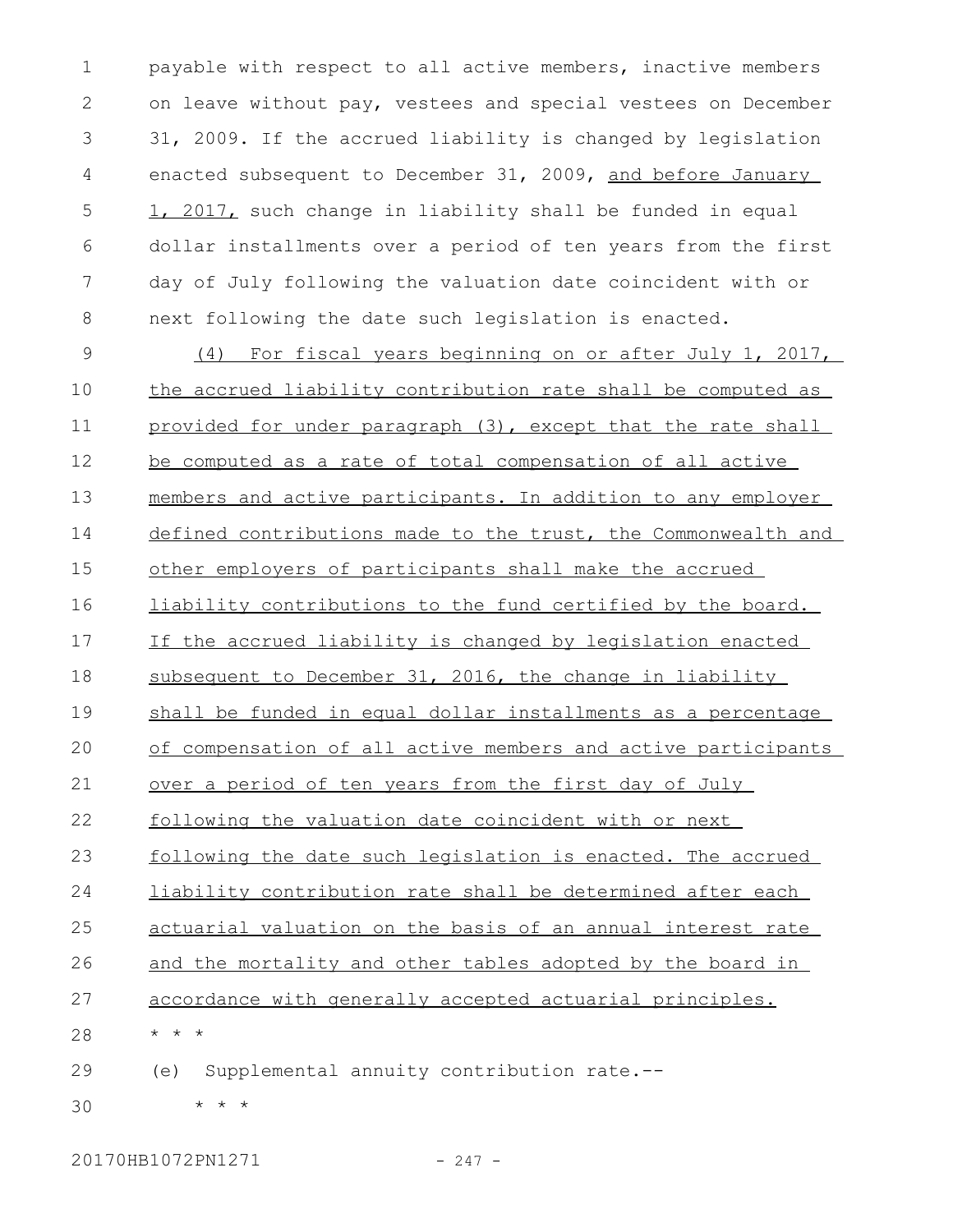(2) For fiscal years beginning on or after July 1, 2010, contributions from the Commonwealth and other employers whose employees are members of the system required to provide for the payment of supplemental annuities as provided in sections 5708, 5708.1, 5708.2, 5708.3, 5708.4, 5708.5, 5708.6, 5708.7 and 5708.8 shall be paid as part of the accrued liability contribution rate as provided for in subsection (c)(3), and there shall not be a separate supplemental annuity contribution rate attributable to those supplemental annuities. In the event that supplemental annuities are increased by legislation enacted subsequent to December 31, 2009, the additional liability for the increase in benefits shall be funded in equal dollar installments as a percentage of compensation of all active members and active participants over a period of ten years from the first day of July following the valuation date coincident with or next following the date such legislation is enacted. 1 2 3 4 5 6 7 8 9 10 11 12 13 14 15 16 17

18

(f) Experience adjustment factor.--

(1) For each year after the establishment of the accrued liability contribution rate and the supplemental annuity contribution rate for the fiscal year beginning July 1, 2010, any increase or decrease in the unfunded accrued liability and any increase or decrease in the liabilities and funding for supplemental annuities, due to actual experience differing from assumed experience (recognizing all realized and unrealized investment gains and losses over a five-year period), changes in contributions caused by the final contribution rate being different from the actuarially required contribution rate, State employees making sharedrisk member contributions, changes in actuarial assumptions 19  $20$ 21 22 23 24 25 26 27 28 29 30

20170HB1072PN1271 - 248 -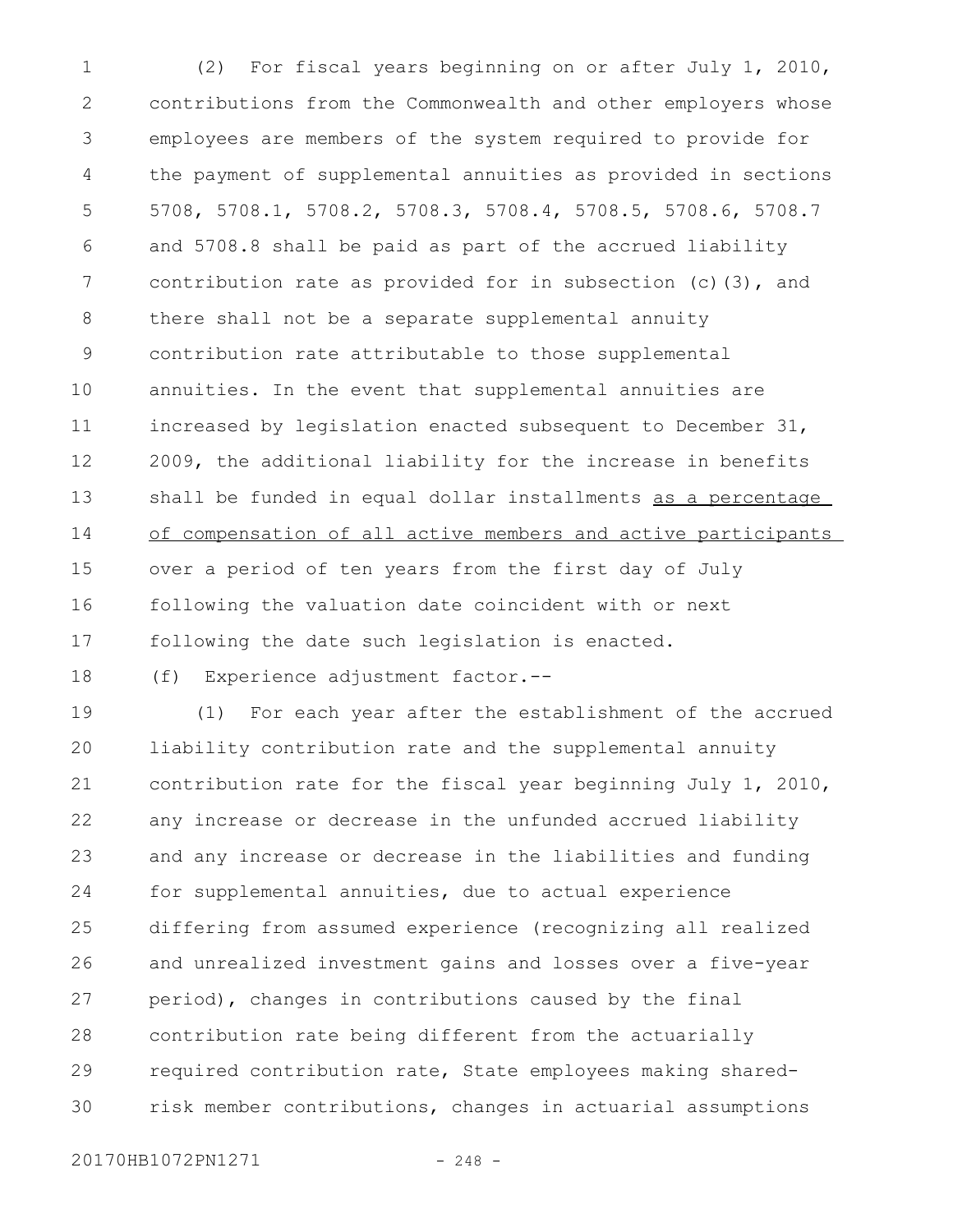or changes in the terms and conditions of the benefits provided by the system by judicial, administrative or other processes other than legislation, including, but not limited to, reinterpretation of the provisions of this part, shall be amortized in equal dollar annual contributions as a percentage of compensation of all active members and active participants over a period of 30 years beginning with the July 1 succeeding the actuarial valuation determining said increases or decreases. 1 2 3 4 5 6 7 8 9

(2) The actuarially required contribution rate shall be the sum of the normal contribution rate, the accrued liability contribution rate and the supplemental annuity contribution rate, modified by the experience adjustment factor as calculated in paragraph (1). 10 11 12 13 14

\* \* \* 15

(h) Temporary application of collared contribution rate.-- The collared contribution rate for each fiscal year shall be determined by comparing the actuarially required contribution rate calculated without regard for costs added by legislation to the prior year's final contribution rate. If, for any of the fiscal years beginning July 1, 2011, July 1, 2012, and on or after July 1, 2013, the actuarially required contribution rate calculated without regard for costs added by legislation is more than 3%, 3.5% and 4.5%, respectively, of the total compensation of all active members greater than the prior year's final contribution rate, then the collared contribution rate shall be applied and be equal to the prior year's final contribution rate increased by the respective percentage above of total compensation of all active members. Otherwise, and for all subsequent fiscal years, the collared contribution rate shall 16 17 18 19 20 21 22 23 24 25 26 27 28 29 30

20170HB1072PN1271 - 249 -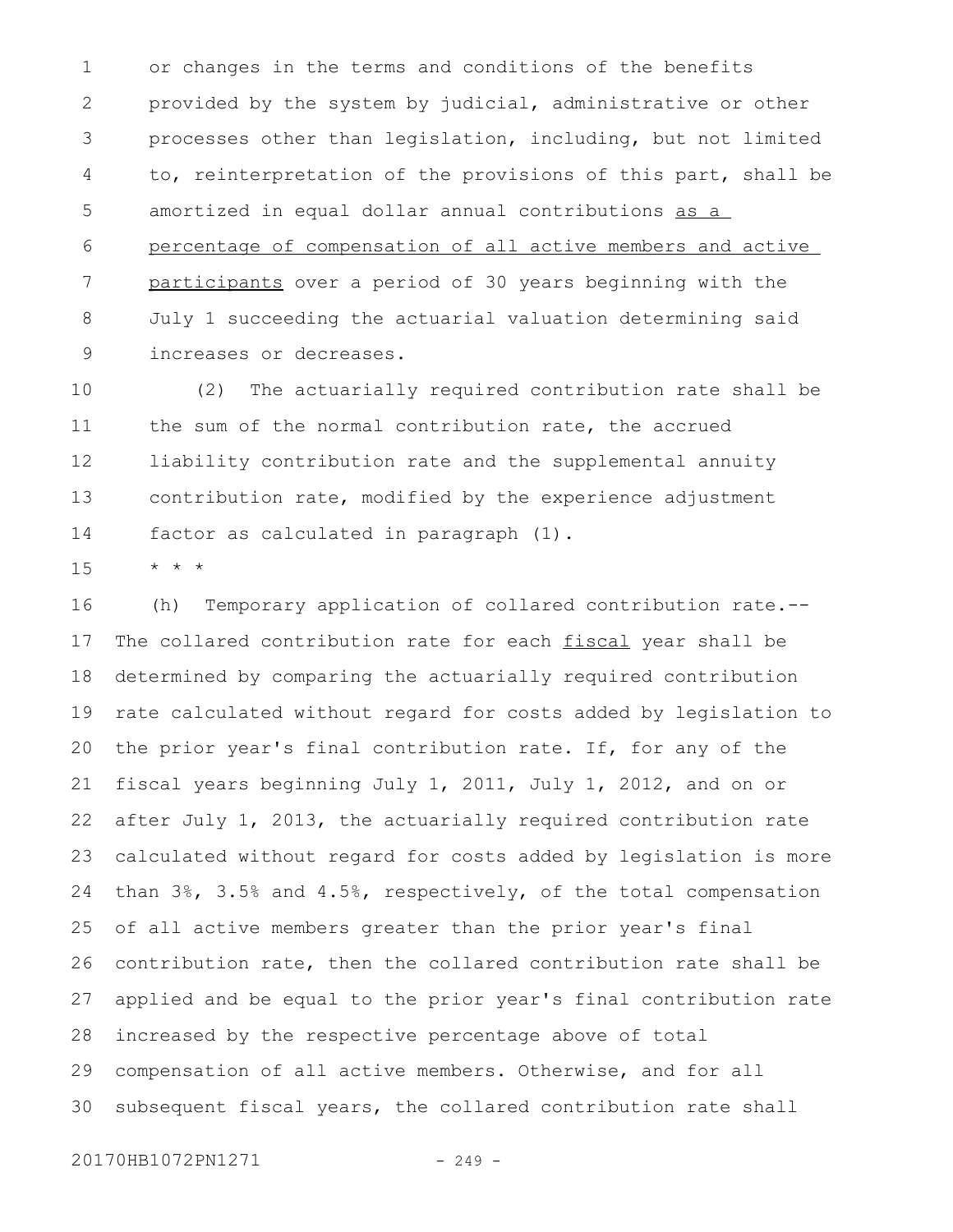not be applicable. In no case shall the collared contribution rate be less than 4% of total compensation of all active members. 1 2 3

\* \* \* 4

Section 318. Section 5509 of Title 71 is amended to read: § 5509. Appropriations and assessments by the Commonwealth. (a) Annual submission of budget.--The board shall prepare and submit annually an itemized budget consisting of the amounts necessary to be appropriated by the Commonwealth out of the General Fund and special operating funds and the amounts to be assessed the other employers required to meet the separate obligations to the fund and the trust accruing during the fiscal period beginning the first day of July of the following year. (b) Appropriation and payment.--The General Assembly shall make an appropriation sufficient to provide for the separate obligations of the Commonwealth to the fund and the trust. Such amount shall be paid by the State Treasurer through the Department of Revenue into the fund or trust, as the case may be, in accordance with requisitions presented by the board. The contributions to the system by the Commonwealth on behalf of active members who are officers of the Pennsylvania State Police shall be charged to the General Fund and to the Motor License Fund in the same ratios as used to apportion the appropriations for salaries of members of the Pennsylvania State Police. The 5 6 7 8 9 10 11 12 13 14 15 16 17 18 19 20 21 22 23 24

contributions to the system by the Commonwealth on behalf of active members who are enforcement officers and investigators of the Pennsylvania Liquor Control Board shall be charged to the General Fund and to the State Stores Fund. 25 26 27 28

(c) Contributions from funds other than General Fund.--The amounts assessed other employers who are required to make the 29 30

20170HB1072PN1271 - 250 -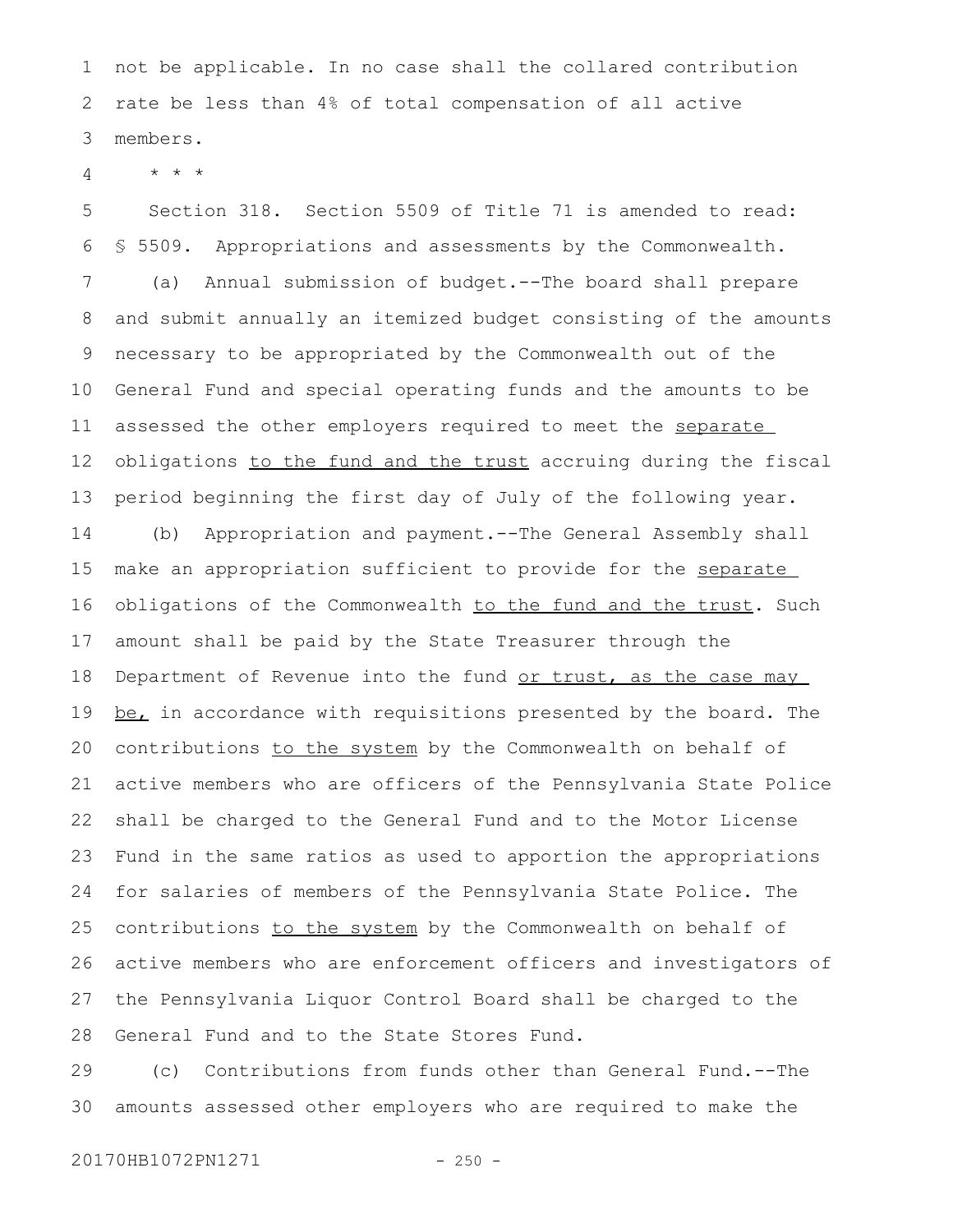necessary separate contributions to the fund and the trust out of funds other than the General Fund shall be paid by such employers into the fund or trust, as the case may be, in accordance with requisitions presented by the board. The General Fund of the Commonwealth shall not be held liable to appropriate the moneys required to build up the reserves in the fund necessary for the payment of benefits from the system to employees or to make the employer defined contributions for employees of such other employers. In case any such other employer shall fail to provide to the fund the moneys necessary for such purpose, then the service of such members of the system for such period for which money is not so provided shall be credited and pickup contributions with respect to such members shall continue to be credited to the members' savings account. The annuity to which such member is entitled shall be determined as actuarially equivalent to the present value of the maximum single life annuity of each such member reduced by the amount of employer contributions to the system payable on account and attributable to his compensation during such service, except that no reduction shall be made as a result of the failure of an employer to make contributions required for a period of USERRA leave. 1 2 3 4 5 6 7 8 9 10 11 12 13 14 15 16 17 18 19 20 21 22

Section 318.1. Section 5701 of Title 71, amended December 28, 2015 (P.L.529, No.93), is amended to read: 23 24

§ 5701. Return of total accumulated deductions. 25

Any member upon termination of service may, in lieu of all benefits payable from the system under this chapter to which he may be entitled, elect to receive his total accumulated deductions by his required beginning date. 26 27 28 29

Section 318.2. Section 5701.1 of Title 71 is amended to 30

20170HB1072PN1271 - 251 -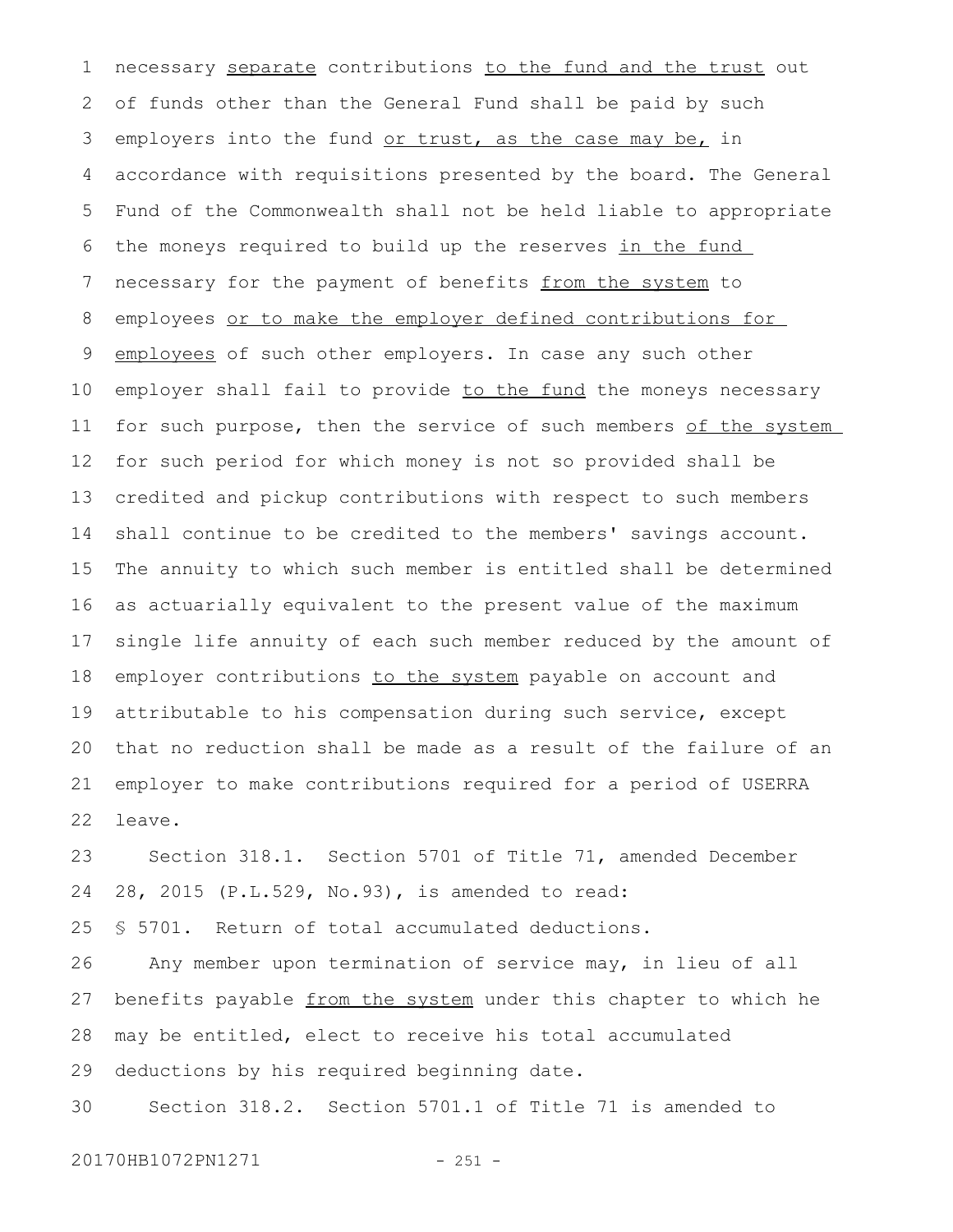read: 1

§ 5701.1. Transfer of accumulated deductions. 2

When an employee of the Juvenile Court Judges' Commission elects membership in an independent retirement program pursuant to section 5301(f) (relating to mandatory and optional membership in the system and participation in the plan), the board shall transfer directly to the trustee or administrator of the independent retirement program all accumulated deductions resulting from service credited while an employee of the Juvenile Court Judges' Commission. 3 4 5 6 7 8 9 10

Section 319. Section 5702(a), (a.1), (b) and (c) and 5704(a), (c), (e) and (f) of Title 71 are amended and the sections are amended by adding subsections to read: § 5702. Maximum single life annuity. 11 12 13 14

(a) General rule.--Any full coverage member who is eligible to receive an annuity pursuant to the provisions of section 5308(a) or (b) (relating to eligibility for annuities) who terminates State service, or if a multiple service member who is a school employee who is an active member of the Public School Employees' Retirement System who terminates school service, before attaining age 70 shall be entitled to receive a maximum single life annuity attributable to his credited service and equal to the sum of the following single life annuities beginning at the effective date of retirement: 15 16 17 18 19 20 21 22 23 24

(1) A single life annuity that is the sum of the standard single life [annuity multiplied by the sum of the products,] annuities determined separately for each class of service[, obtained by multiplying] multiplied by the appropriate class of service multiplier [by the ratio of years of service credited in that class to the total credited 25 26 27 28 29 30

20170HB1072PN1271 - 252 -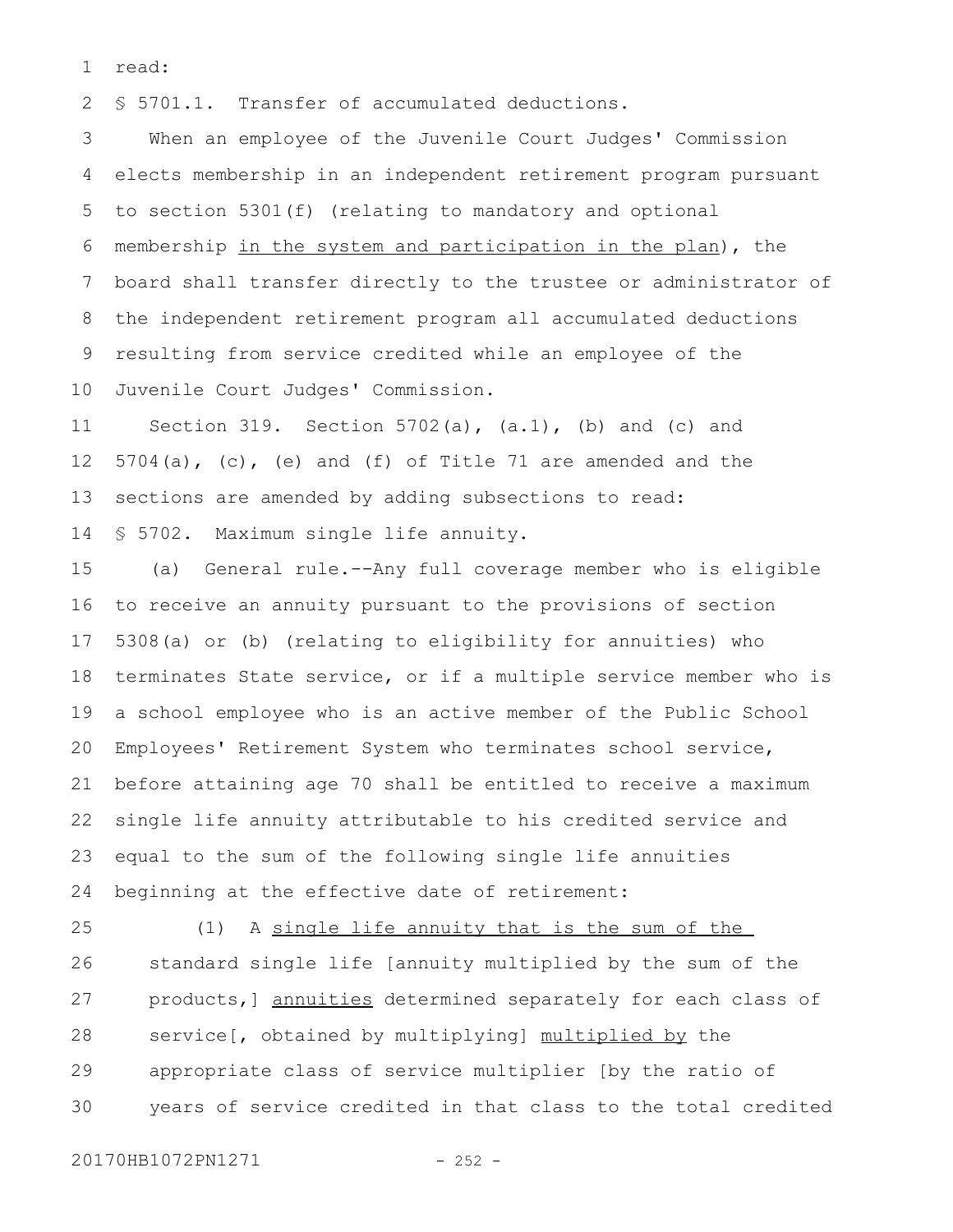service] applicable to each standard single life annuity. In case the member on the effective date of retirement is under superannuation age for any service, a reduction factor calculated to provide benefits actuarially equivalent to an annuity starting at superannuation age shall be applied to the product determined for that service. The class of service multiplier for any period of concurrent service shall be multiplied by the proportion of total State and school compensation during such period attributable to State service as a member of the system. In the event a member has two multipliers for one class of service [the class of service multiplier to be used for calculating benefits for that class shall be the average of the two multipliers weighted by the proportion of compensation attributable to each multiplier during the three years of highest annual compensation in that class of service: Provided, That in the case of a member of Class E-1, a portion but not all of whose three years of highest annual judicial compensation is prior to January 1, 1973, two class of service multipliers shall be calculated on the basis of his entire judicial service, the one applying the judicial class of service multipliers effective prior to January 1, 1973 and the second applying the class of service multipliers effective subsequent to January 1, 1973. The average class of service multiplier to be used for calculating benefits for his judicial service shall be the average of the two calculated multipliers weighted by the proportion of compensation attributable to each of the calculated multipliers during the three years of highest annual compensation in that class of service.] separate standard single life annuities shall be calculated for the 1 2 3 4 5 6 7 8 9 10 11 12 13 14 15 16 17 18 19 20 21 22 23 24 25 26 27 28 29 30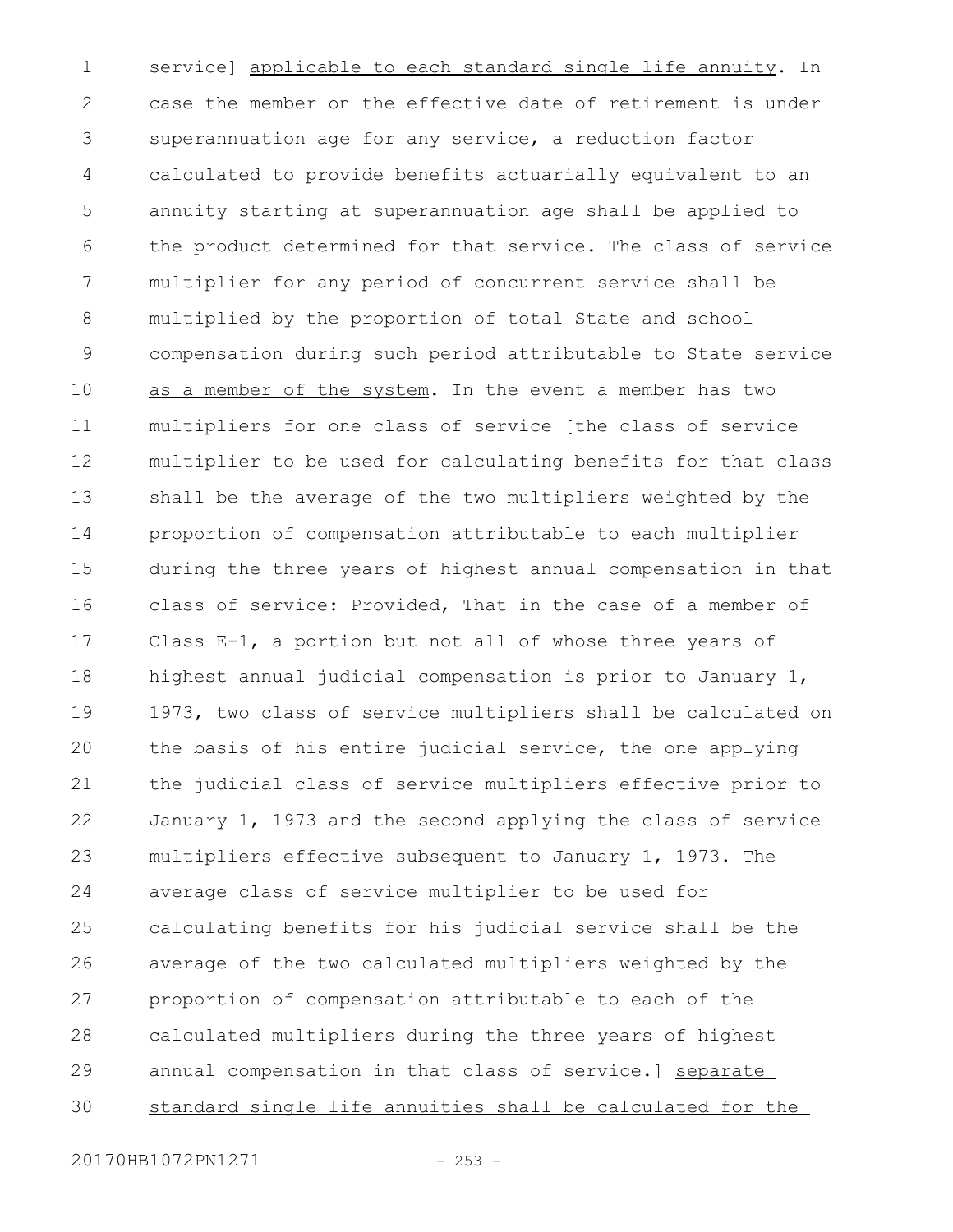portion of service in such class applicable to each class of service multiplier. 1 2

(2) If eligible, a single life annuity of 2% of his average noncovered salary for each year of social security integration credit as provided for in section 5305 (relating to social security integration credits) multiplied, if on the effective date of retirement the member is under superannuation age for any service, by the actuarially determined reduction factor for that service. 3 4 5 6 7 8 9

(3) If eligible, a single life annuity which is actuarially equivalent to the regular and additional accumulated deductions attributable to contributions as a member of Class C, but not less than such annuity determined as if the member were age 60 on the effective date of retirement, actuarially reduced in the event the member is under superannuation age on the effective date of retirement. 10 11 12 13 14 15 16

(4) If eligible, a single life annuity which is actuarially equivalent to the amount by which his regular and additional accumulated deductions attributable to any credited service other than as a member of Class A-3, Class A-4, Class A-5 and Class C are greater than one-half of the actuarially equivalent value on the effective date of retirement of the annuity as provided in paragraph (1) attributable to service other than Class A-3, Class A-4, Class A-5 and Class C for which regular or joint coverage member contributions were made. [This paragraph shall not apply to any member with State service credited as Class A-3 or Class A-4.] 17 18 19  $20$ 21 22 23 24 25 26 27 28

(5) If eligible, a single life annuity which is actuarially equivalent to the amount by which his social 29 30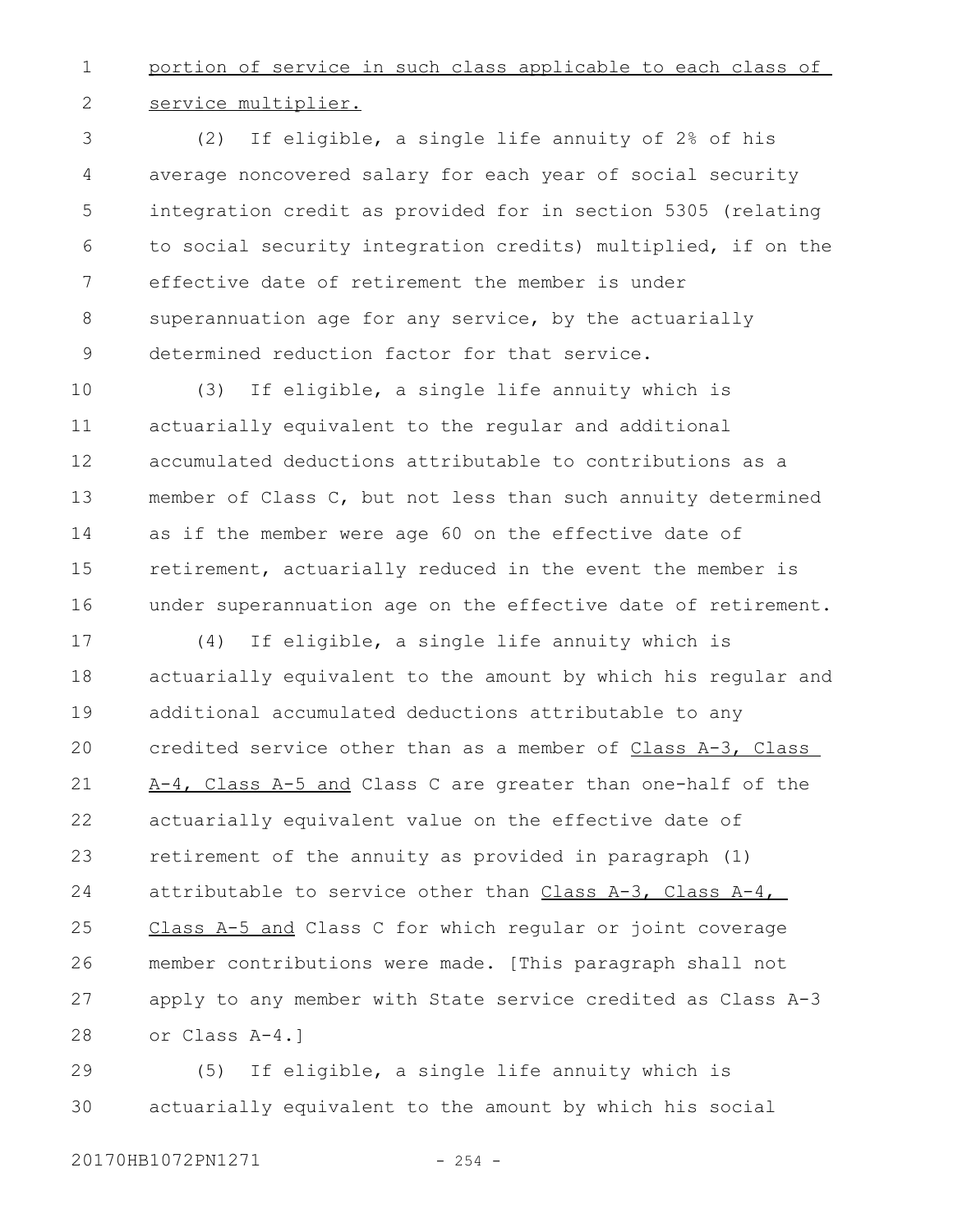security integration accumulated deductions are greater than one-half of the actuarially equivalent value on the effective date of retirement of the annuity provided for under paragraph (2). 1 2 3 4

(6) If eligible, a single life annuity sufficient together with the annuity provided for in paragraph (1) as a Class A, Class AA, Class A-3 and Class A-4 member and the highest annuity provided for in paragraph (2) to which he is entitled, or at his option could have been entitled, to produce that percentage of [a] the sums of the standard single life [annuity] annuities adjusted by the application of the class of service multiplier for Class A, Class AA, Class A-3 or Class A-4 as set forth in paragraph (1) in the case where any service is credited as a member of Class A, Class AA, Class A-3 or Class A-4 on the effective date of retirement as determined by his total years of credited service as a member of Class A, Class AA, Class A-3 and Class A-4 and by the following table: Total Years of Credited Service as a Member of Percentage of Sums of Standard Single Life 5 6 7 8 9 10 11 12 13 14 15 16 17 18 19 20 21

Class A, Class AA, Class A-3 and Class A-4 [Annuity] Annuities Adjusted for Class A, Class AA, Class A-3 and Class A-4 Class of Service Multipliers 35-40 100% 41 102% 42 104% 43 106% 22 23 24 25 26 27 28 29 30

20170HB1072PN1271 - 255 -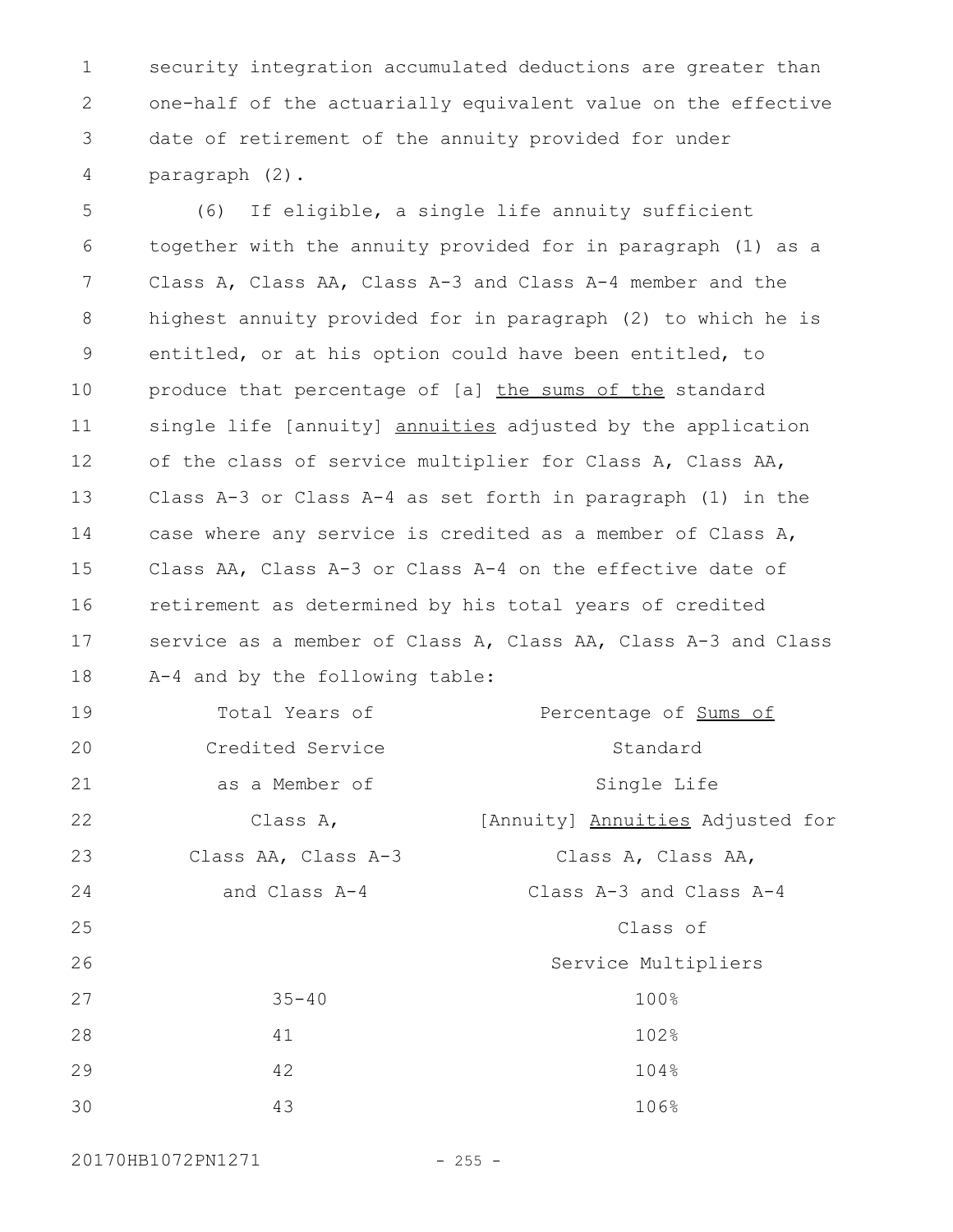| $\mathbf 1$  | 44<br>108%                                                    |  |
|--------------|---------------------------------------------------------------|--|
| $\mathbf{2}$ | 110%<br>45 or more                                            |  |
| 3            | (a.1) Rule for terminations after attaining age 70.--         |  |
| 4            | Any full coverage member who is eligible to receive<br>(1)    |  |
| 5            | an annuity pursuant to the provisions of section 5308(a) who  |  |
| 6            | terminates State service, or if a multiple service member who |  |
| 7            | is a school employee and an active member of the Public       |  |
| 8            | School Employees' Retirement System who terminates school     |  |
| $\mathsf 9$  | service, on or after attaining age 70 and who applies for a   |  |
| 10           | superannuation annuity to be effective the day after the      |  |
| 11           | termination of State service or school service, as the case   |  |
| 12           | may be, shall be entitled to receive a maximum single life    |  |
| 13           | annuity as of a determination date that is equal to the       |  |
| 14           | greater of subparagraph (i) or (ii), plus any annuity he may  |  |
| 15           | be eligible to receive attributable to Class A-5 service      |  |
| 16           | credit:                                                       |  |
| 17           | the sum of the annuities provided in subsection<br>(i)        |  |
| 18           | (a) (1) through (6) calculated without including any          |  |
| 19           | annuity attributable to Class A-5 service credit as of        |  |
| 20           | the determination date; and                                   |  |
| 21           | (ii) the greater of clause (A) or (B):                        |  |
| 22           | (A) the sum of the annuities provided in                      |  |
| 23           | subsection (a) $(1)$ , $(3)$ , $(4)$ and $(6)$ as of the      |  |
| 24           | preceding determination date without including any            |  |
| 25           | annuity attributable to Class A-5 service credit              |  |
| 26           | adjusted by the actuarial increase factor, plus the           |  |
| 27           | annuities provided in subsection (a) (2) and (5) as of        |  |
| 28           | the determination date; and                                   |  |
| 29           | (B) the maximum single life annuity calculated                |  |
| 30           | without including any annuity attributable to Class           |  |
|              |                                                               |  |

20170HB1072PN1271 - 256 -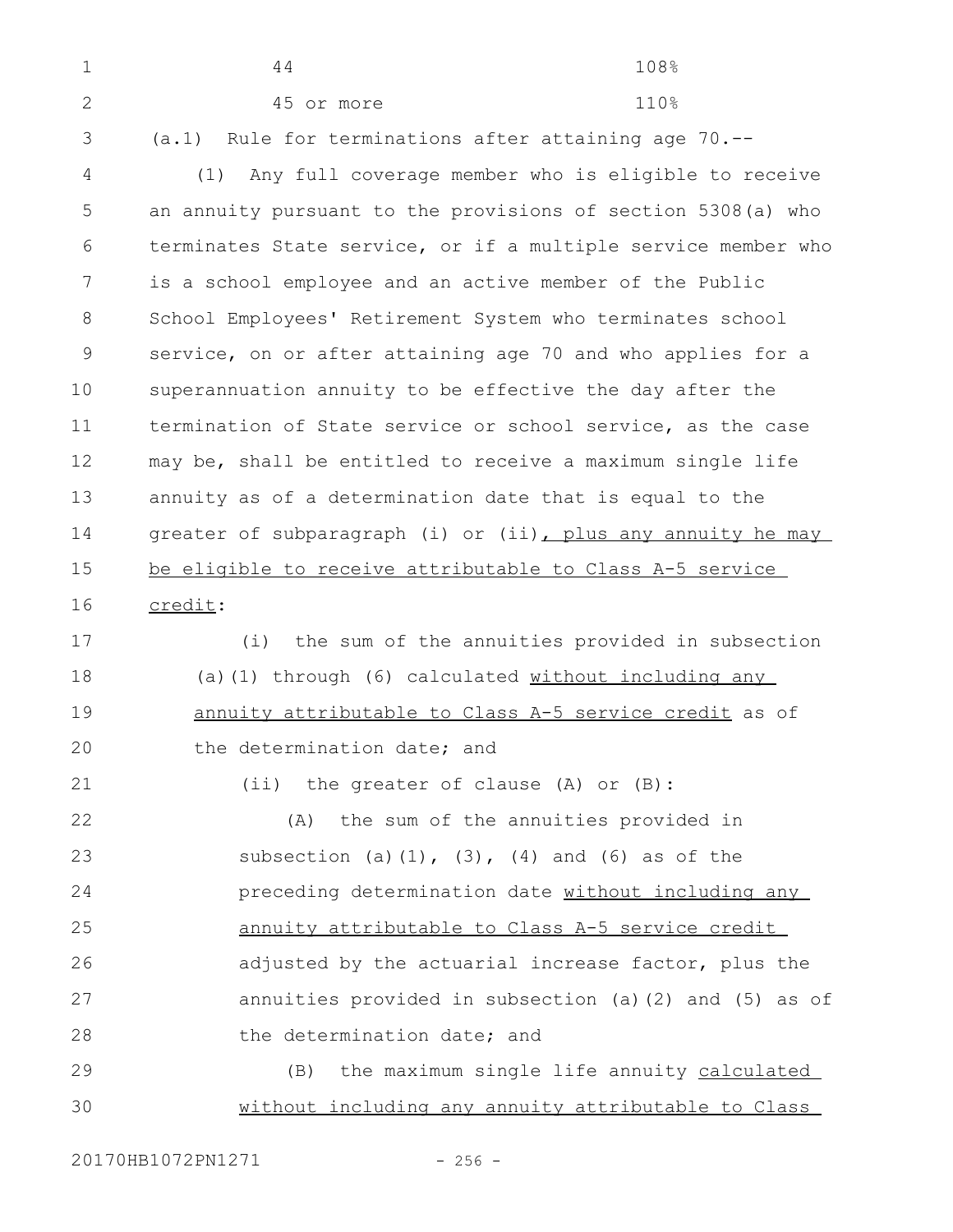- A-5 service credit as of the preceding determination date adjusted by the actuarial increase factor. The maximum single life annuity calculated without including any annuity attributable to Class A-5 service credit shall be calculated for each determination date. 1 2 3 4 5
- (2) For purposes of this subsection, the determination date shall be: 6 7

(i) the member's birthday, provided that as of such date the member qualifies for a maximum single life annuity under this subsection, determined excluding eligibility for any annuity attributable to Class A-5 service credit; or 8 9 10 11 12

(ii) if the member's maximum single life annuity is being determined as of the member's effective date of retirement, then the determination date shall be the member's effective date of retirement. 13 14 15 16

(3) In the event an active member, an inactive member on leave without pay or a multiple service member who is a school employee and an active member of the Public School Employees' Retirement System has attained age 70 before the effective date of this subsection, or enters State service or school service, as the case may be, after attaining age 70, then section 5305.1 (relating to eligibility for actuarial increase factor) and subsections (a) and (a.1) shall be effective prospectively with respect to such member at the member's next birthday after the effective date of this subsection, entry into State service, or school service. Nothing in this subsection shall be construed to provide an actuarial increase factor for any period of service prior to the effective date of this subsection. 17 18 19  $20$ 21 22 23 24 25 26 27 28 29 30

20170HB1072PN1271 - 257 -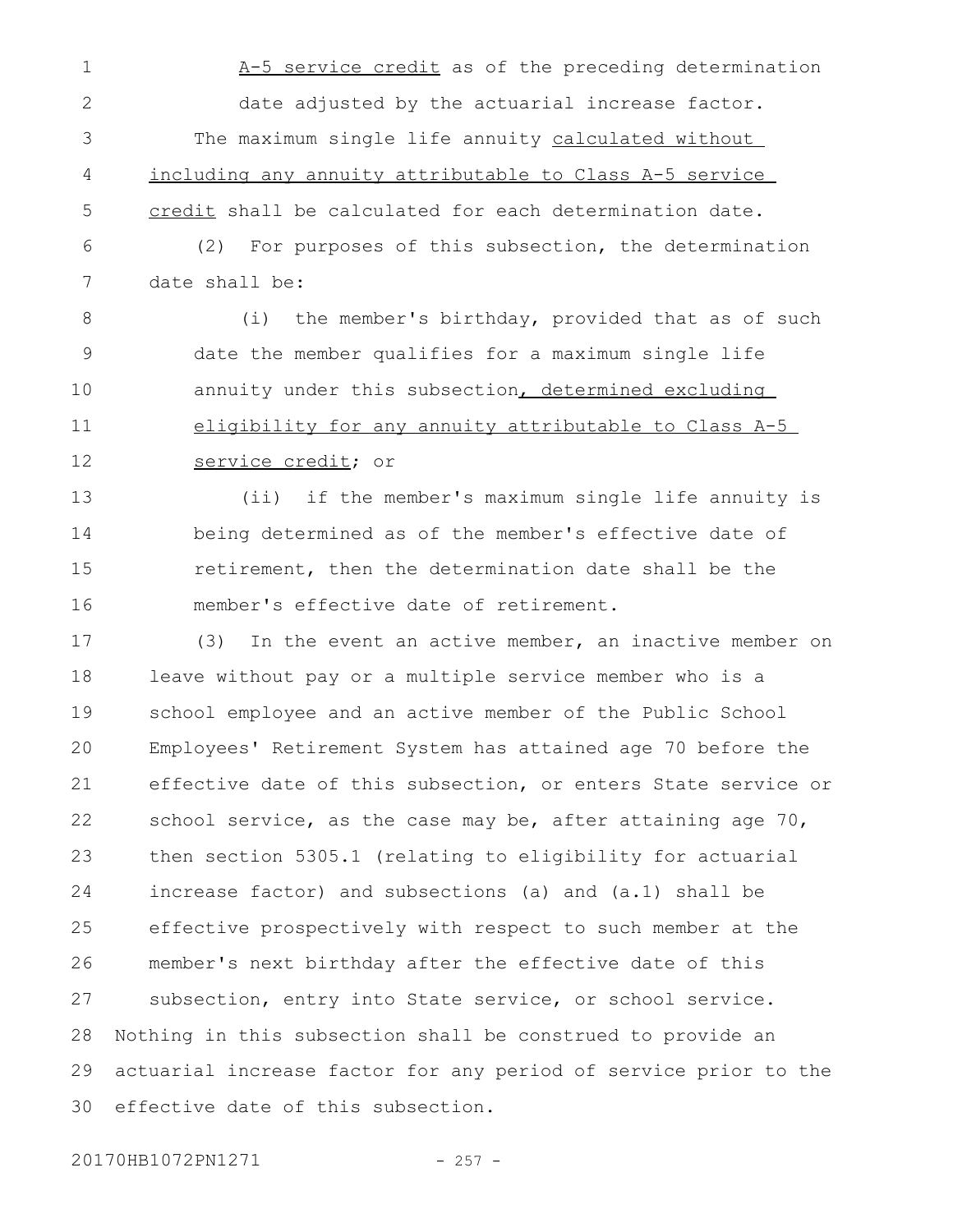(b) Present value of annuity.--The present value of the maximum single life annuity as calculated in accordance with subsection (a) of this section shall be determined by multiplying the maximum single life annuity by the cost of a dollar annuity on the effective date of retirement, which shall take into account any delay in the receipt of the portion of the annuity based on Class A-5 if the effective date of retirement is under the superannuation age applicable to Class A-5 service. Such present value shall be decreased only as required under the provisions of section 5506 (relating to incomplete payments), 5509(c) (relating to appropriations and assessments by the Commonwealth) or 5703 (relating to reduction of annuities on account of social security old-age insurance benefits). (c) Limitation on amount of annuity.--The annuity paid to a 1 2 3 4 5 6 7 8 9 10 11 12 13 14

member under subsection (a) attributable to any credited service other than as a member of Class A-5 and reduced in accordance with the option elected under section 5705 (relating to member's options) shall not exceed the highest compensation received for any credited service other than service credited as Class A-5 during any period of twelve consecutive months of credited service. No limit on the total annuity paid to a member with Class D-3 service shall be applied in the case of a member who served as a constitutional officer of the General Assembly. \* \* \* 15 16 17 18 19 20 21 22 23 24

(e) Coordination of benefits.--The determination and payment of the maximum single life annuity under this section shall be in addition to any payments a member may be entitled to receive, has received or is receiving as a result of being a participant in the plan. 25 26 27 28 29

§ 5704. Disability annuities. 30

20170HB1072PN1271 - 258 -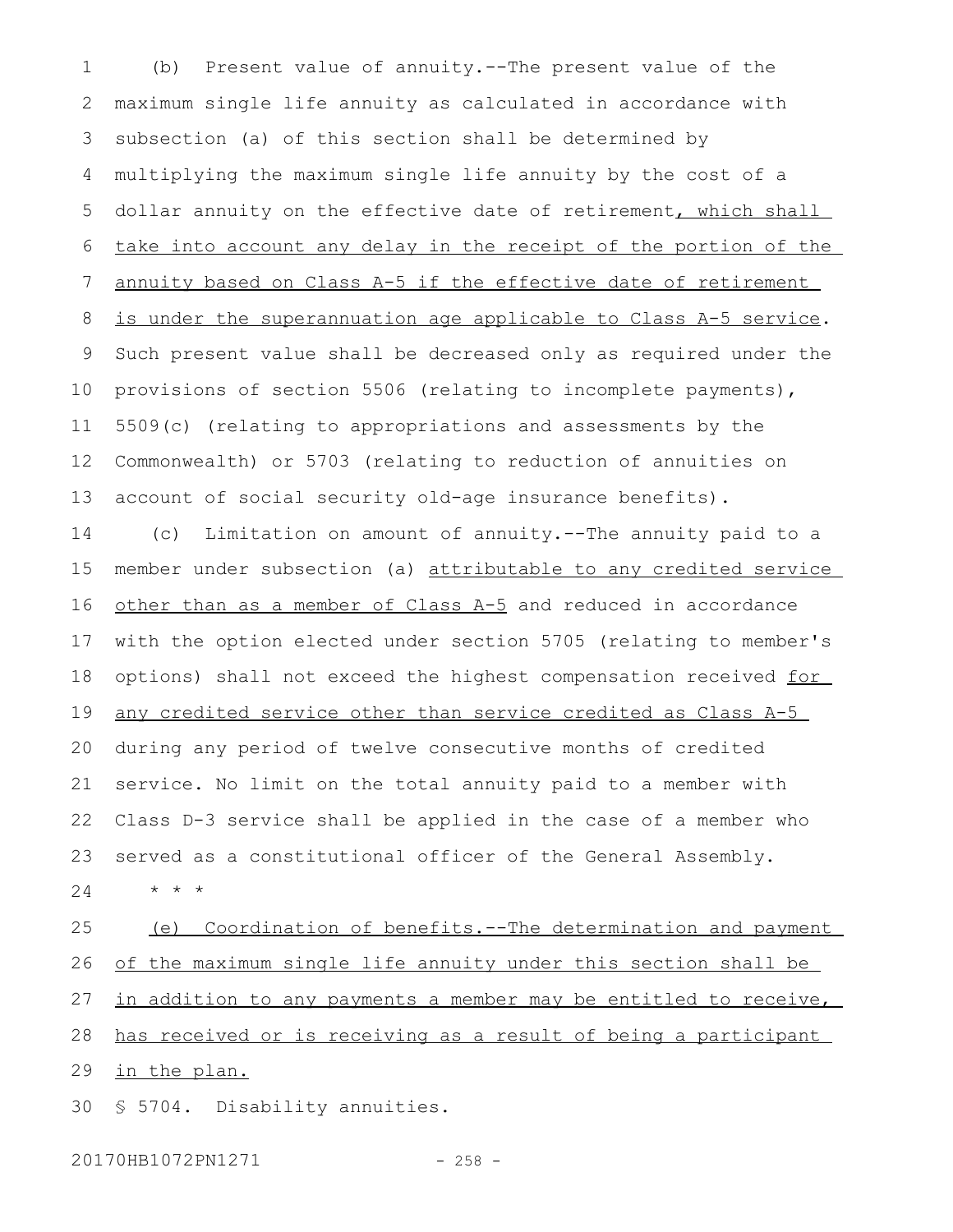(a) Amount of annuity.--A member who has made application for a disability annuity and has been found to be eligible in accordance with the provisions of section 5905(c)(1) (relating to duties of the board regarding applications and elections of members) shall receive a disability annuity payable from the effective date of disability as determined by the board and continued until a subsequent determination by the board that the annuitant is no longer entitled to a disability annuity. [The] If the sum of the products of the number of years and fractional part of a year of credited service in each class and the appropriate class of service multiplier is greater than 16.667, then the disability annuity shall be a single life annuity that is equal to [a] the sum of the standard single life [annuity] annuities determined separately for each class of service multiplied by the appropriate class of service multiplier [applicable to the class of service at the time of disability if the product of such class of service multiplier and the total number of years of credited service is greater than 16.667, otherwise the], otherwise each standard single life annuity shall be multiplied by the lesser of the following ratios: MY\*/Y or 16.667/Y where  $Y = \underline{total}$  number of years of credited service,  $Y^* = total$ years of credited service if the member were to continue as a State employee until attaining superannuation age as applicable to that class of service at the time of disability, or if the member has attained superannuation age, as applicable to that class of service at the time of disability, then the number of years of credited service and M = the class of service multiplier as applicable to that class of service at the effective date of disability. A member of Class C shall receive, 1 2 3 4 5 6 7 8 9 10 11 12 13 14 15 16 17 18 19 20 21 22 23 24 25 26 27 28 29 30

20170HB1072PN1271 - 259 -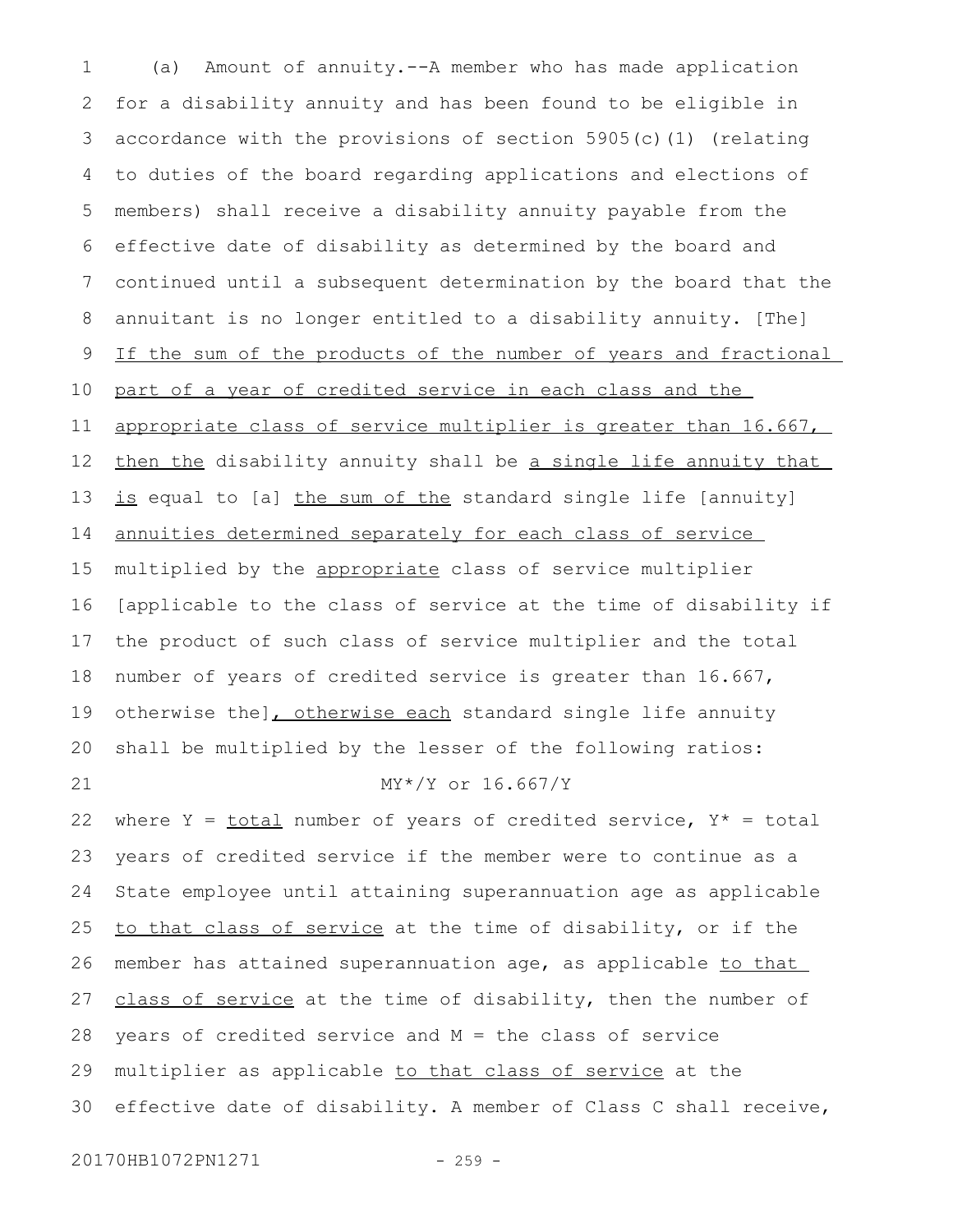in addition, any annuity to which he may be eligible under section 5702(a)(3) (relating to maximum single life annuity). The member shall be entitled to the election of a joint and survivor annuity on that portion of the disability annuity to which he is entitled under section 5702. 1 2 3 4 5

\* \* \* 6

(c) Reduction on account of earned income.--Subsequent to January 1, 1972, payments on account of disability shall be reduced by that amount by which the earned income of the annuitant, as reported in accordance with section 5908(b) (relating to rights and duties of annuitants), for the preceding calendar year together with the disability annuity payments provided in this section other than subsection (b), for the year, exceeds the product of: 7 8 9 10 11 12 13 14

[(i)] (1) the last year's salary of the annuitant as a [State employee] member of the system; and 15 16

[(ii)] (2) the ratio of the current monthly payment to the monthly payment at the effective date of disability; Provided, That the annuitant shall not receive less than his member's annuity or the amount to which he may be entitled under section 5702 whichever is greater. 17 18 19 20 21

\* \* \* 22

(e) Termination of State service.--Upon termination of disability annuity payments in excess of an annuity calculated in accordance with section 5702, a disability annuitant who: 23 24 25

(1) does not have Class A-3  $[or]_L$  Class A-4 or Class A-5 service credit; or 26 27

(2) has Class A-3  $[or]_L$  Class A-4 or Class A-5 service credit and fewer than ten eligibility points; and who does not return to State service may file an application 28 29 30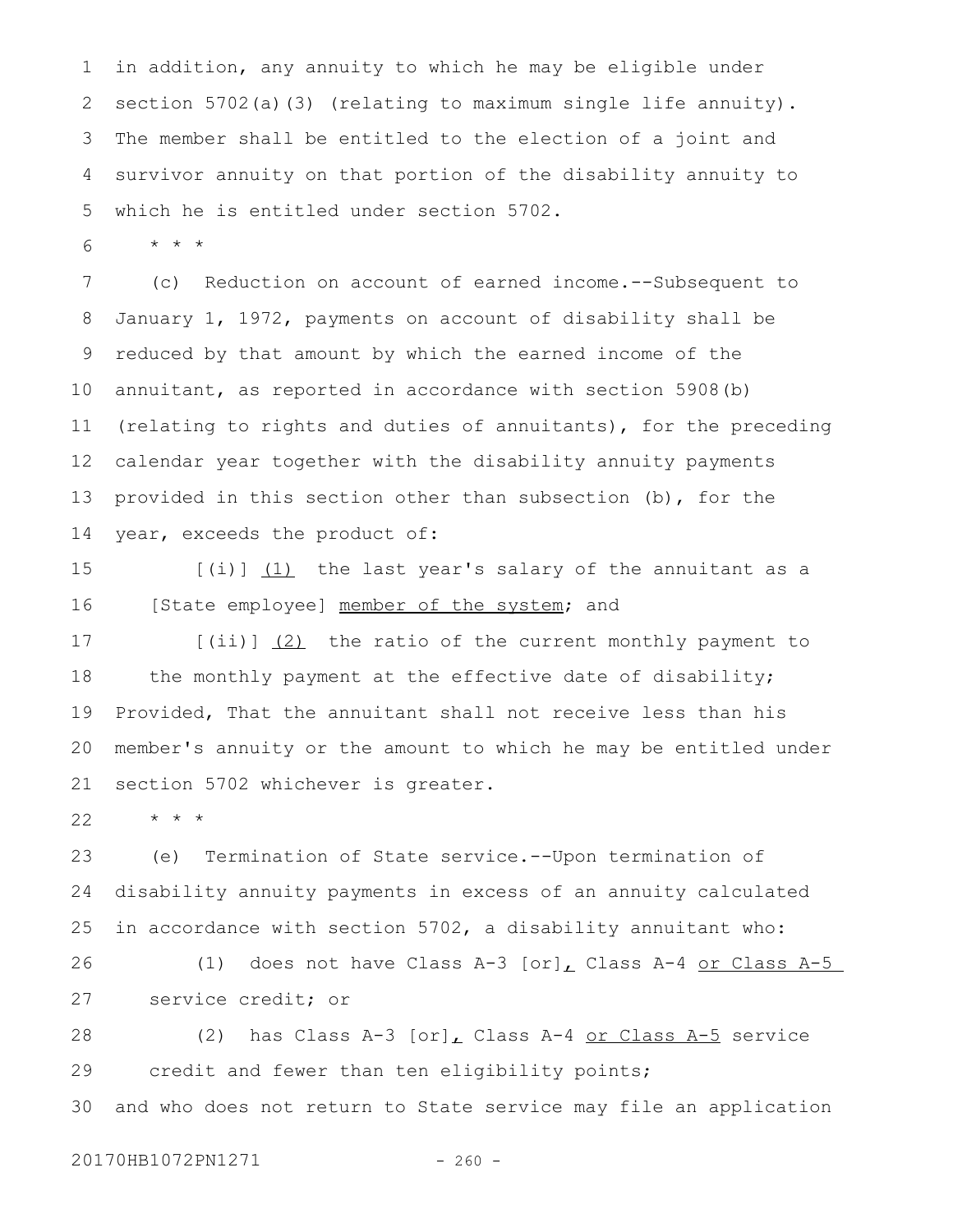with the board for an amount equal to the excess, if any, of the sum of the shared-risk accumulated deductions plus the regular and additional accumulated deductions standing to his credit at the effective date of disability over one-third of the total disability annuity payments received. If the annuitant on the date of termination of service was eligible for an annuity as provided in section 5308(a) or (b) (relating to eligibility for annuities), he may file an application with the board for an election of an optional modification of his annuity. 1 2 3 4 5 6 7 8 9

10

(f) Supplement for service connected disability.--

(1) If a member has been found to be eligible for a disability annuity and if the disability has been found to be a service connected disability and if the member is receiving workers' compensation payments for other than medical benefits, such member shall receive a supplement equal to [70% of his final average salary] the amount determined under paragraph (2) less the sum of the annuity as determined under subsection (a) and any payments paid or payable on account of such disability under the act of June 2, 1915 (P.L.736, No.338), known as the Workers' Compensation Act, the act of June 21, 1939 (P.L.566, No.284), known as The Pennsylvania Occupational Disease Act, and the Social Security Act (49 Stat. 620, 42 U.S.C. § 301 et seq.). Such supplement shall continue as long as he is determined to be disabled and is receiving workers' compensation payments for other than medical benefits on account of his service connected disability in accordance with the Workers' Compensation Act or The Pennsylvania Occupational Disease Act. If the member has received a lump sum workers' compensation payment in lieu of future weekly compensation payments, the length in weeks 11 12 13 14 15 16 17 18 19 20 21 22 23 24 25 26 27 28 29 30

20170HB1072PN1271 - 261 -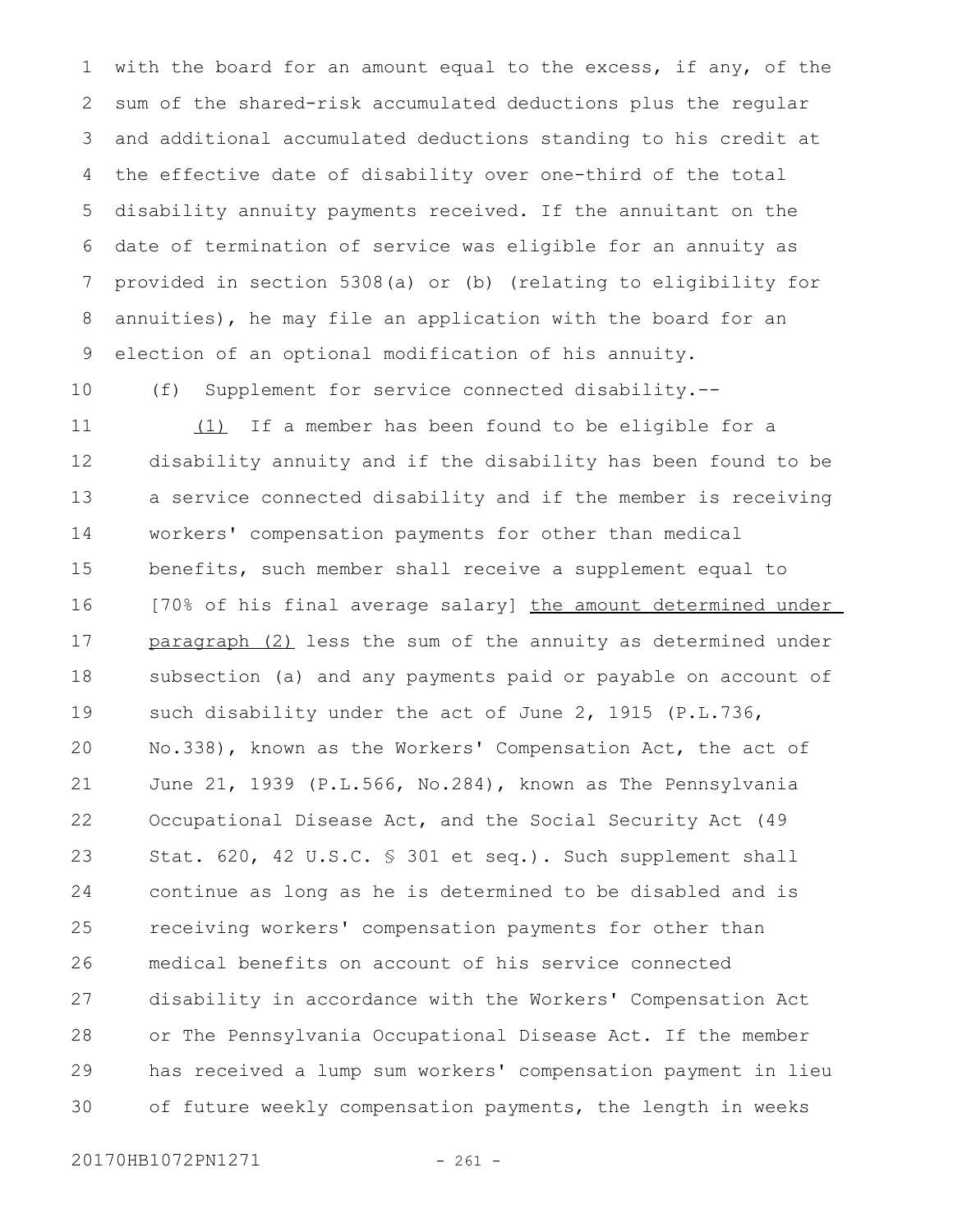and calculation of the service connected disability supplement shall be determined by dividing the lump sum payment by the average weekly wage as determined by the Workers' Compensation Board. (2) For a member who does not have Class A-5 service or has only Class A-5 service, the amount to be used to determine eligibility for the supplement under paragraph (1) shall be 70% of his final average salary. For a member who has Class A-5 service and other classes of service, the amount to be used to determine eligibility for the supplement under paragraph (1) shall be determined using the following formula:  $A = 0.7$  [(FAS<sup>A-5</sup> multiplied by  $Y^{A-5}/Y^{T}$ ) + (FASW multiplied by  $Y^{W}/Y^{T}$ )]. (3) The following apply to the formula in paragraph (2): (i) A equals the amount used to determine the supplement; (ii)  $Y<sup>T</sup>$  equals total years of credited service;  $(iii)$   $Y^W$  equals years of service credited in classes of service other than Class A-5; (iv) FAS<sup>W</sup> equals final average salary calculated for classes of service other than Class A-5; (v)  $Y^{A-5}$  equals years of service credited in Class A-5; and (vi) FASA-5 equals final average salary calculated for service credited in Class A-5. \* \* \* (h) Coordination of benefits.--The determination and payment of a disability annuity under this section is in addition to any payments a member may be entitled to receive, has received or is 1 2 3 4 5 6 7 8 9 10 11 12 13 14 15 16 17 18 19  $20$ 21 22 23 24 25 26 27 28 29 30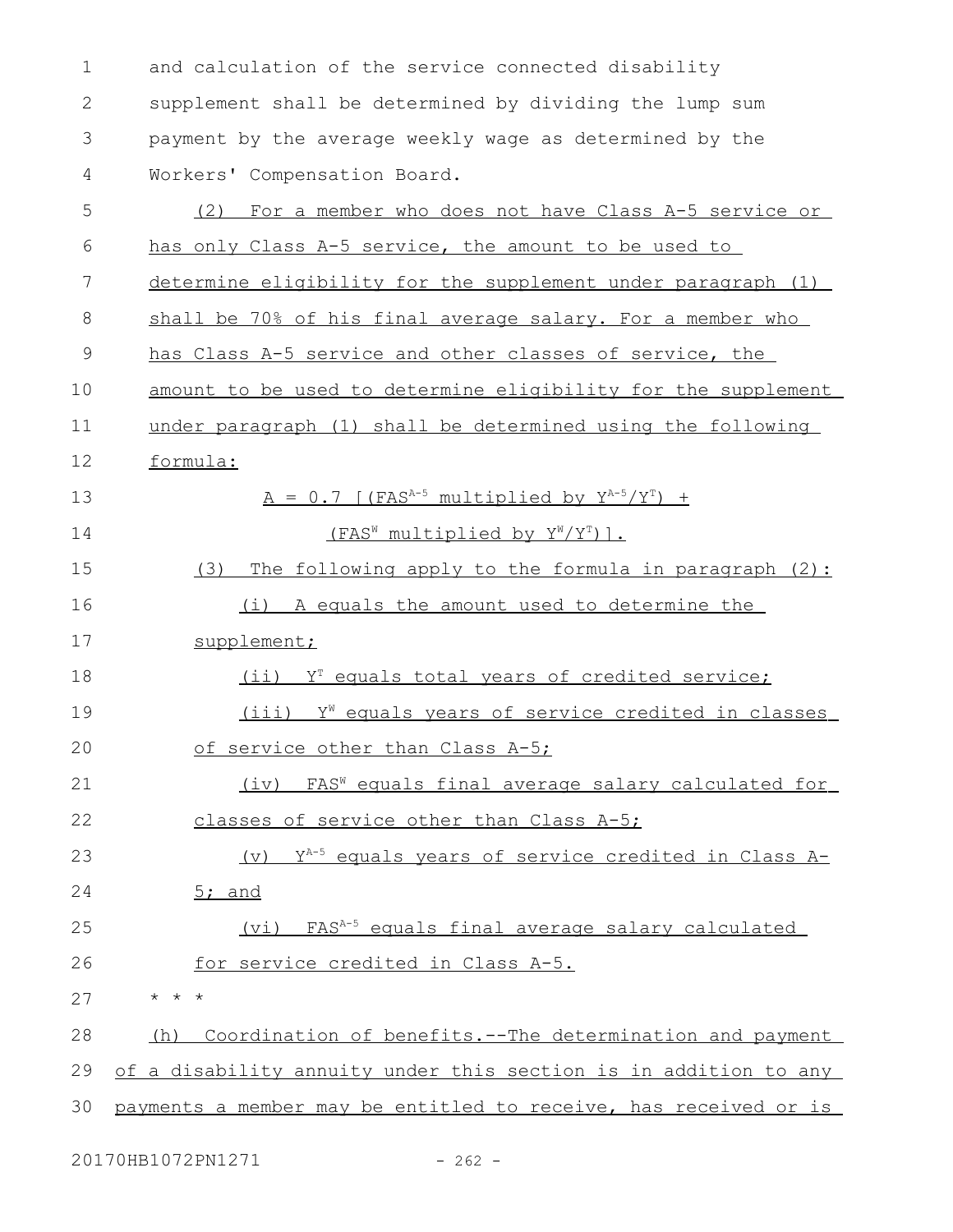receiving as a result of being a participant in the plan. 1

Section 320. Section 5705(a) of Title 71, amended December 28, 2015 (P.L.529, No.93), is amended to read: 2 3

§ 5705. Member's options. 4

(a) General rule.--Any special vestee [who has attained superannuation age, any vestee who does not have Class A-3 or Class A-4 service credit having five or more eligibility points for service other than Class T-E or Class T-F service in the Public School Employees' Retirement System, or vestee who has Class A-3 or Class A-4 service credit having ten or more eligibility points, any member with Class G, Class H, Class I, Class J, Class K, Class L, Class M or Class N service having five or more eligibility points or any other eligible member upon termination of State service who has not withdrawn his total accumulated deductions as provided in section 5701 (relating to return of total accumulated deductions)] , vestee or any other member upon termination of State service who is eligible to receive an annuity as provided in section 5308(a) or (b) (relating to eligibility for annuities) may apply for and elect to receive either a maximum single life annuity, as calculated in accordance with the provisions of section 5702 (relating to maximum single life annuity), or a reduced annuity certified by the actuary to be actuarially equivalent to the maximum single life annuity and in accordance with one of the following options; except that no member shall elect an annuity payable to one or more survivor annuitants other than his spouse or alternate payee of such a magnitude that the present value of the annuity payable to him for life plus any lump sum payment he may have elected to receive is less than 50% of the present value of his maximum single life annuity and no member may elect 5 6 7 8 9 10 11 12 13 14 15 16 17 18 19 20 21 22 23 24 25 26 27 28 29 30

20170HB1072PN1271 - 263 -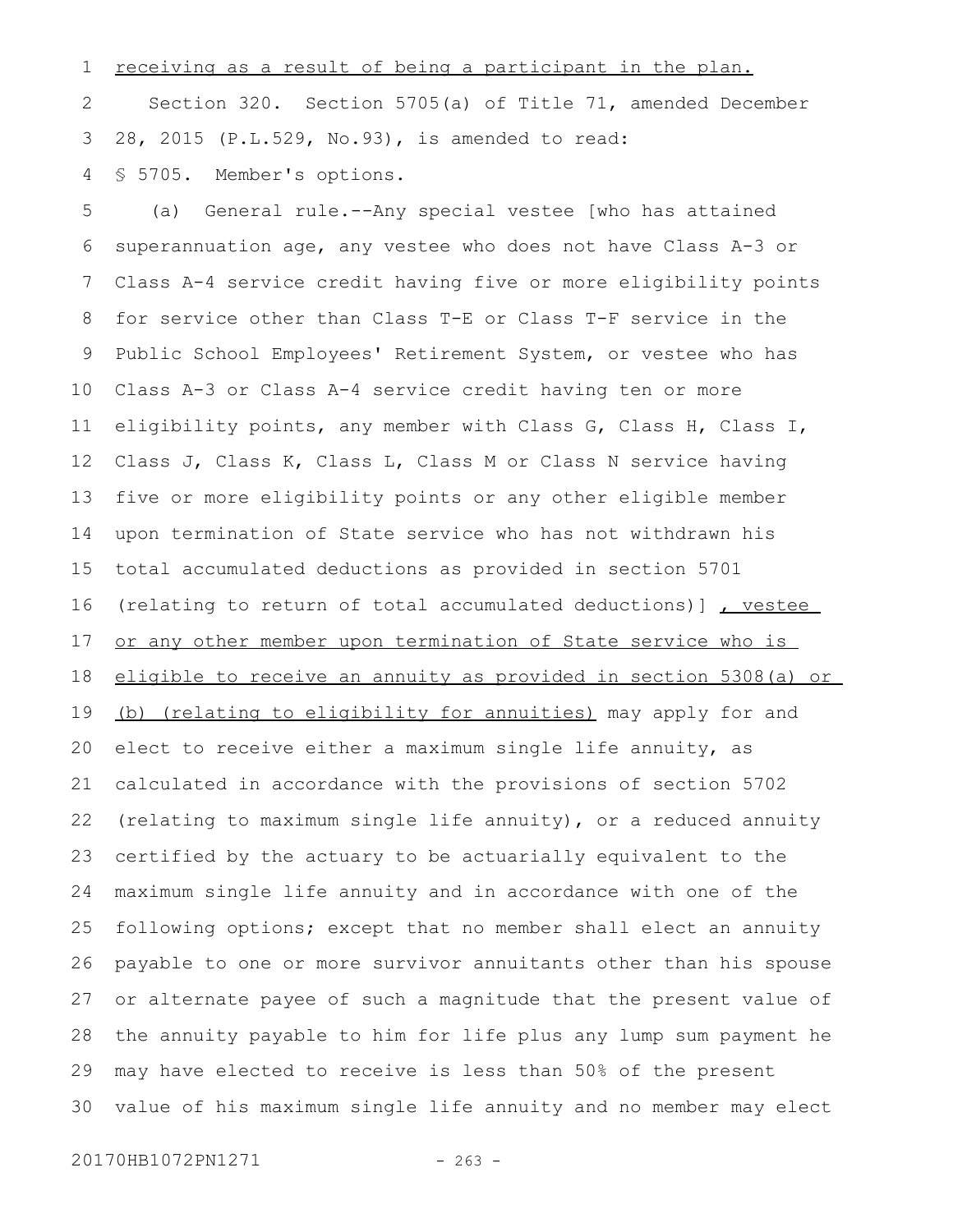a payment option that would provide benefits that do not satisfy the minimum distribution requirements or would violate the incidental death benefit rules of IRC § 401(a)(9): 1 2 3

(1) Option 1.--A life annuity to the member with: (i) a guaranteed total payment attributable to all classes of service other than Class A-5 equal to the present value of the maximum single life annuity attributable to all classes of service other than Class A-5 on the effective date of retirement with the provision that, if, at his death, he has received less than such present value, the unpaid balance shall be payable to his beneficiary  $[.]$  and 4 5 6 7 8 9 10 11 12

(ii) a guaranteed total payment attributable to Class A-5 service equal to the present value of the maximum single life annuity attributable to Class A-5 service on the effective date of retirement with the provision that, if, at his death, he has received less than such present value, the unpaid balance shall be payable to his beneficiary. 13 14 15 16 17 18 19

(2) Option 2.--A joint and survivor annuity payable during the lifetime of the member with the full amount of such annuity payable thereafter to his survivor annuitant, if living at his death. 20 21 22 23

(3) Option 3.--A joint and fifty percent (50%) survivor annuity payable during the lifetime of the member with onehalf of such annuity payable thereafter to his survivor annuitant, if living at his death. 24 25 26 27

(4) Option 4.--Some other benefit which shall be certified by the actuary to be actuarially equivalent to the maximum single life annuity, subject to the following 28 29 30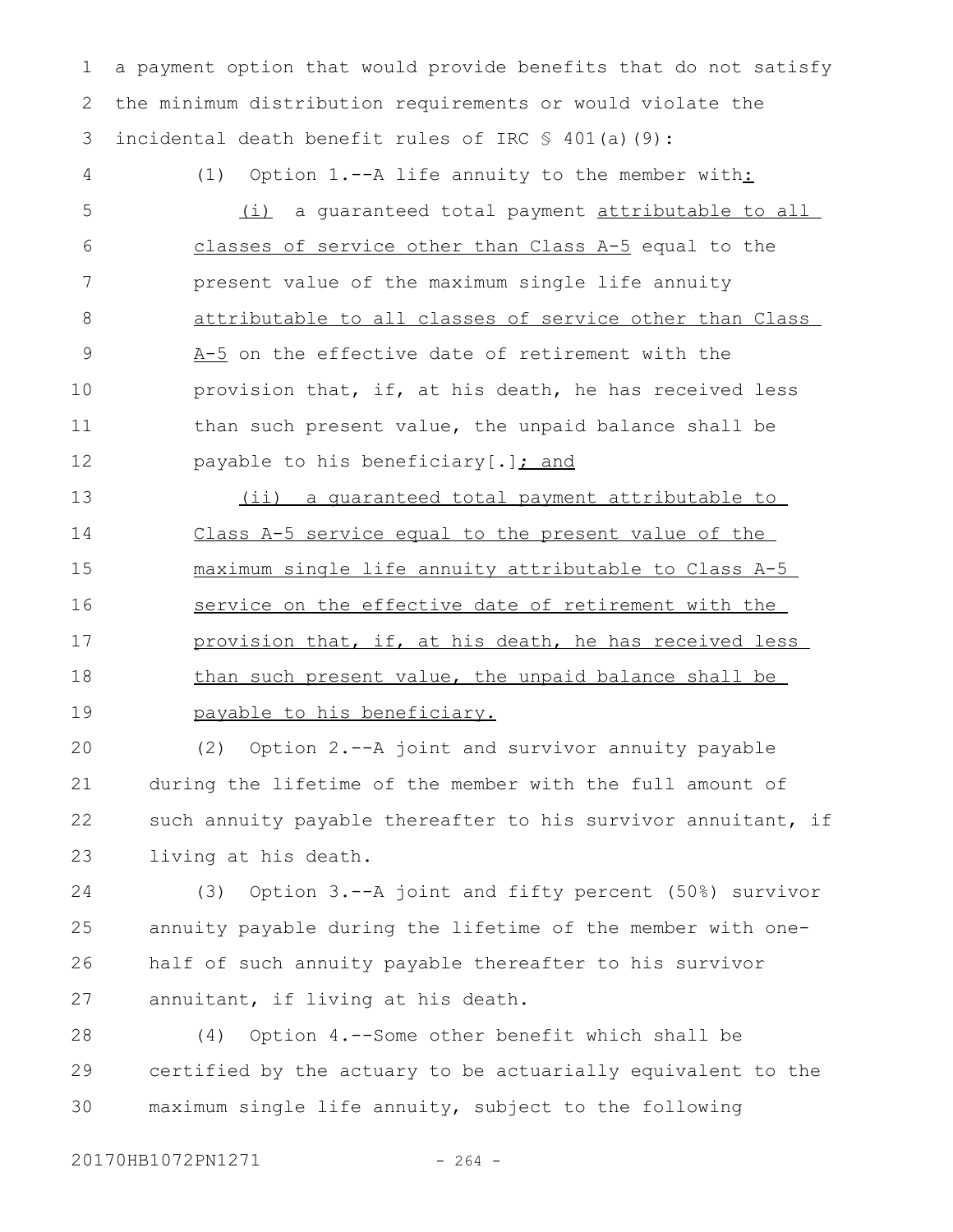restrictions: 1

2

3

(i) any annuity shall be payable without reduction during the lifetime of the member;

(ii) the sum of all annuities payable to the designated survivor annuitants shall not be greater than one and one-half times the annuity payable to the member; and 4 5 6 7

(iii) a portion of the benefit may be payable as a lump sum, except that such lump sum payment shall not exceed an amount equal to the total accumulated deductions standing to the credit of the member that are not the result of contributions and statutory interest made or credited as a result of Class A-3 [or], Class A-4 or Class A-5 service. The balance of the present value of the maximum single life annuity adjusted in accordance with section 5702(b) shall be paid in the form of an annuity with a guaranteed total payment, a single life annuity, or a joint and survivor annuity or any combination thereof but subject to the restrictions of subparagraphs (i) and (ii) under this option. (a.1) Additional lump sum withdrawal.--The following shall apply: (1) If a member has an effective date of retirement after December 31, 2017, and has elected to have the full amount allowed under subsection (a)(4)(iii) paid in lump sum, or is not eligible to have any money paid under subsection 8 9 10 11 12 13 14 15 16 17 18 19 20 21 22 23 24 25 26

(a)(4)(iii), then the member may elect to receive an 27

additional amount payable in a lump sum at the same time as 28

the payment elected under subsection (a)(4)(iii), if any. 29

(2) The additional amount payable in a lump sum may not 30

20170HB1072PN1271 - 265 -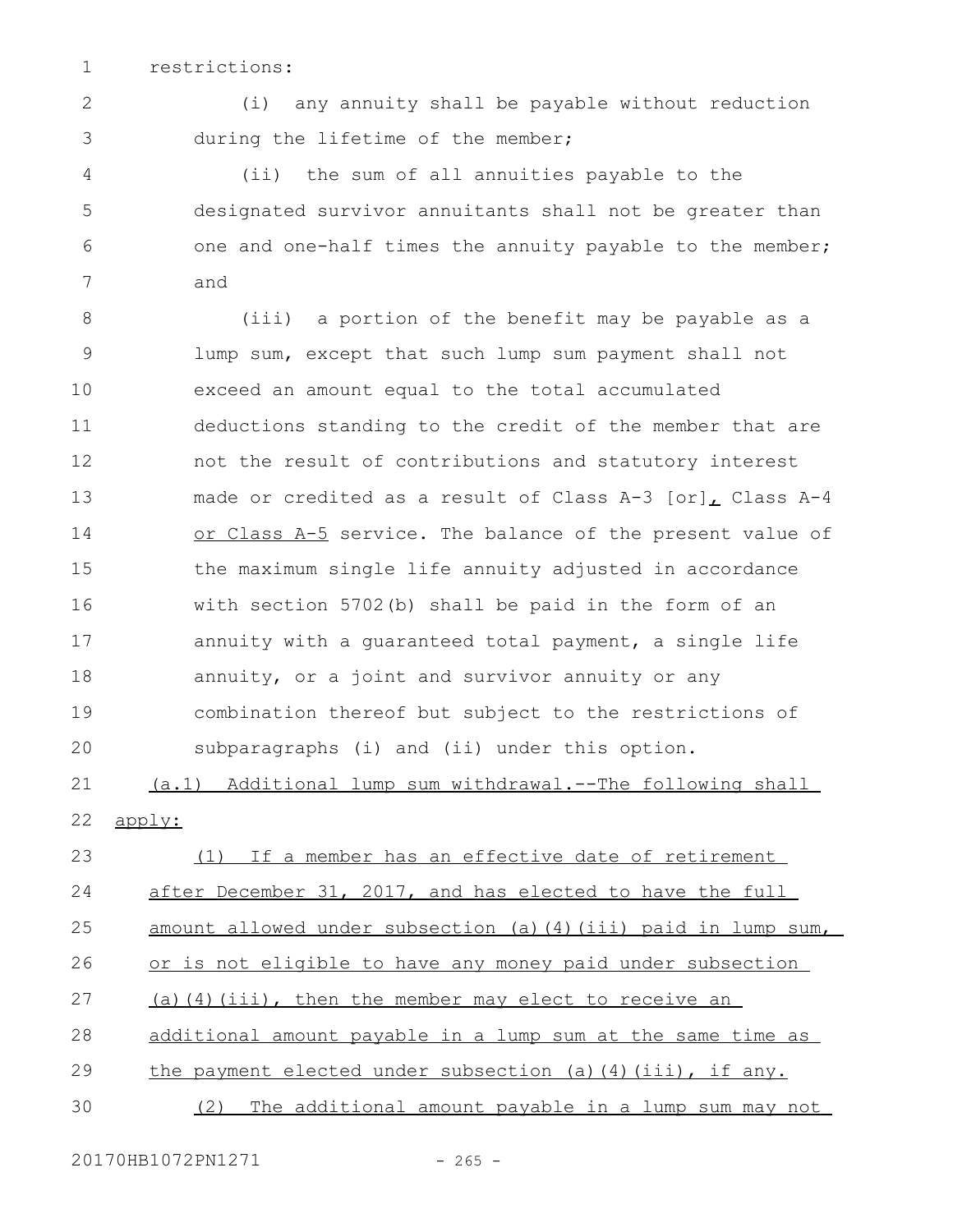| $\mathbf 1$   | exceed an amount equal to total accumulated deductions           |  |  |
|---------------|------------------------------------------------------------------|--|--|
| 2             | standing to the credit of the member on the effective date of    |  |  |
| 3             | retirement related to service credited as Class A-3, Class A-    |  |  |
| 4             | 4 or Class A-5.                                                  |  |  |
| 5             | (3) If a member elects to be paid an additional lump sum         |  |  |
| 6             | amount under this subsection, then the maximum single life       |  |  |
| 7             | annuity calculated under section 5702 and payable under          |  |  |
| $8\,$         | subsection (a) shall be reduced by the additional amount         |  |  |
| $\mathcal{G}$ | withdrawn divided by the cost of a dollar annuity on the         |  |  |
| 10            | effective date of retirement computed on the basis of the        |  |  |
| 11            | annual interest rate adopted for that fiscal year by the         |  |  |
| 12            | board for the calculation of the employer normal contribution    |  |  |
| 13            | rate under section 5508(b) (relating to actuarial cost           |  |  |
| 14            | method) and the mortality tables adopted by the board for the    |  |  |
| 15            | determination of actuarially equivalent benefits under this      |  |  |
| 16            | part. The reduction in the maximum single life annuity under     |  |  |
| 17            | this paragraph shall apply before the election and               |  |  |
| 18            | calculation of any reduced annuities payable under subsection    |  |  |
| 19            | $(a)$ .                                                          |  |  |
| 20            | * * *                                                            |  |  |
| 21            | Section 320.1. Section 5705.1 of Title 71 is amended to          |  |  |
| 22            | read:                                                            |  |  |
| 23            | \$ 5705.1. Payment of accumulated deductions resulting from      |  |  |
| 24            | Class A-3 $[and]_L$ Class A-4 and Class A-5 service.             |  |  |
| 25            | Any superannuation or withdrawal annuitant who:                  |  |  |
| 26            | (1)<br>has Class A-3 [or], Class A-4 <u>or Class A-5</u> service |  |  |
| 27            | credit;                                                          |  |  |
| 28            | (2)<br>has service credited in one or more classes of            |  |  |
| 29            | service; and                                                     |  |  |
| 30            | because he has five or more, but fewer than ten,<br>(3)          |  |  |
|               | 20170HB1072PN1271<br>$-266 -$                                    |  |  |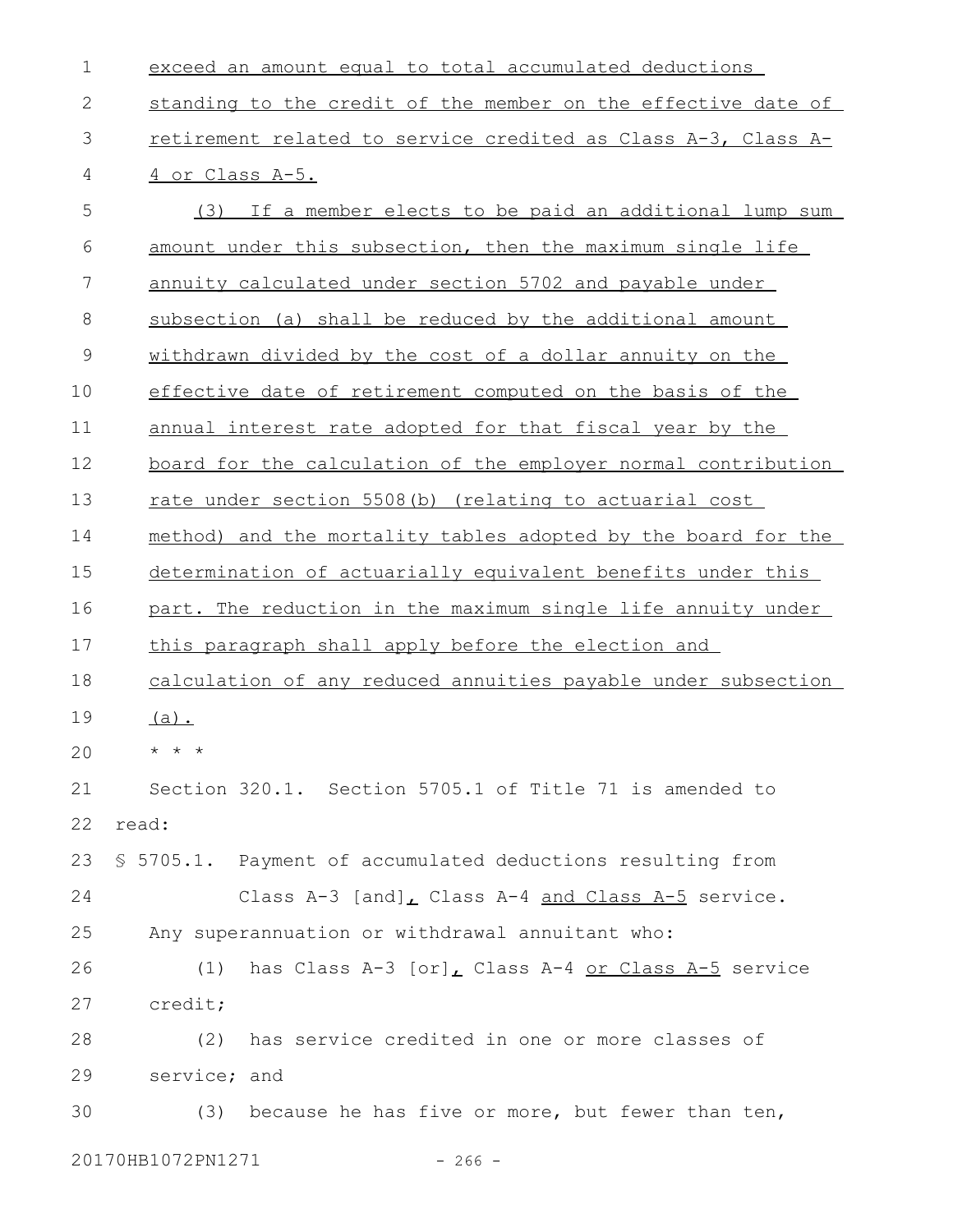eligibility points is not eligible to receive an annuity on his Class A-3  $[or]_L$  Class A-4 and Class A-5 service shall receive in a lump sum at the time of his retirement, in addition to any other annuity or lump sum payment which he may elect, his accumulated deductions resulting from his Class A-3 or Class A-4 service credit. Payment of these accumulated deductions resulting from Class A-3 [or], Class A-4 and Class A-5 service credit shall not be eligible for installment payments pursuant to section 5905.1 (relating to installment payments of accumulated deductions) but shall be considered a lump sum payment for purposes of section 5905.1(d). 1 2 3 4 5 6 7 8 9 10 11

Section 320.2 Section 5706(a),  $(a.1)$ ,  $(a.2)$ ,  $(b)$  and  $(c)$   $(1)$ of Title 71, amended December 28, 2015 (P.L.529, No.93), are amended to read: 12 13 14

§ 5706. Termination of annuities. 15

(a) General rule.-- 16

(1) If the annuitant returns to State service or enters or has entered school service and elects multiple service membership, any annuity payable to him under this part shall cease effective upon the date of his return to State service or entering school service without regard to whether he is a mandatory, optional or prohibited member of the system or participant in the plan or, if a multiple service member, whether he is a mandatory, optional or prohibited member or participant of the Public School Employees' Retirement System or School Employees' Defined Contribution Plan and in the case of an annuity other than a disability annuity the present value of such annuity, adjusted for full coverage in the case of a joint coverage member who makes the appropriate back contributions for full coverage, shall be frozen as of 17 18 19 20 21 22 23 24 25 26 27 28 29 30

20170HB1072PN1271 - 267 -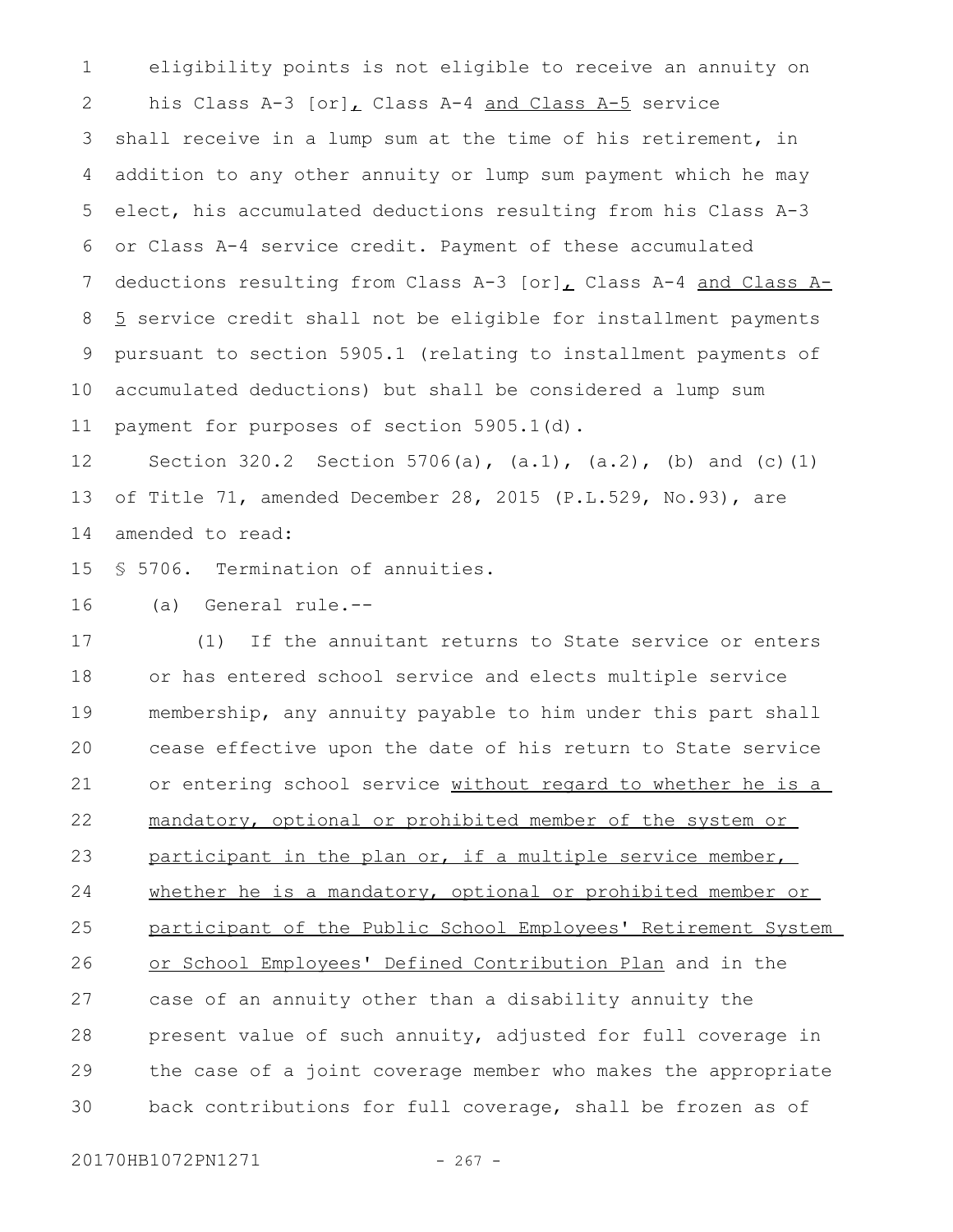the date such annuity ceases. An annuitant who is credited with an additional 10% of Class A and Class C service as provided in section 5302(c) (relating to credited State service) and who returns to State service shall forfeit such credited service and shall have his frozen present value adjusted as if his 10% retirement incentive had not been applied to his account. In the event that the cost-of-living increase enacted December 18, 1979 occurred during the period of such State or school employment, the frozen present value shall be increased, on or after the member attains superannuation age, by the percent applicable had he not returned to service. 1 2 3 4 5 6 7 8 9 10 11 12

(2) This subsection shall not apply in the case of any annuitant who: 13 14

(i) may render services to the Commonwealth in the capacity of an independent contractor; or 15 16

(ii) is over normal retirement age or who has been an annuitant for more than one year and who may render service to the Commonwealth: 17 18 19

(A) as a member of an independent board or commission or as a member of a departmental administrative or advisory board or commission when such members of independent or departmental boards or commissions are compensated on a per diem basis for not more than 150 days per calendar year; or  $20$ 21 22 23 24 25

(B) as a member of an independent board or commission requiring appointment by the Governor, with advice and consent of the Senate, where the annual salary payable to the member does not exceed \$35,000 and where the member has been an annuitant 26 27 28 29 30

20170HB1072PN1271 - 268 -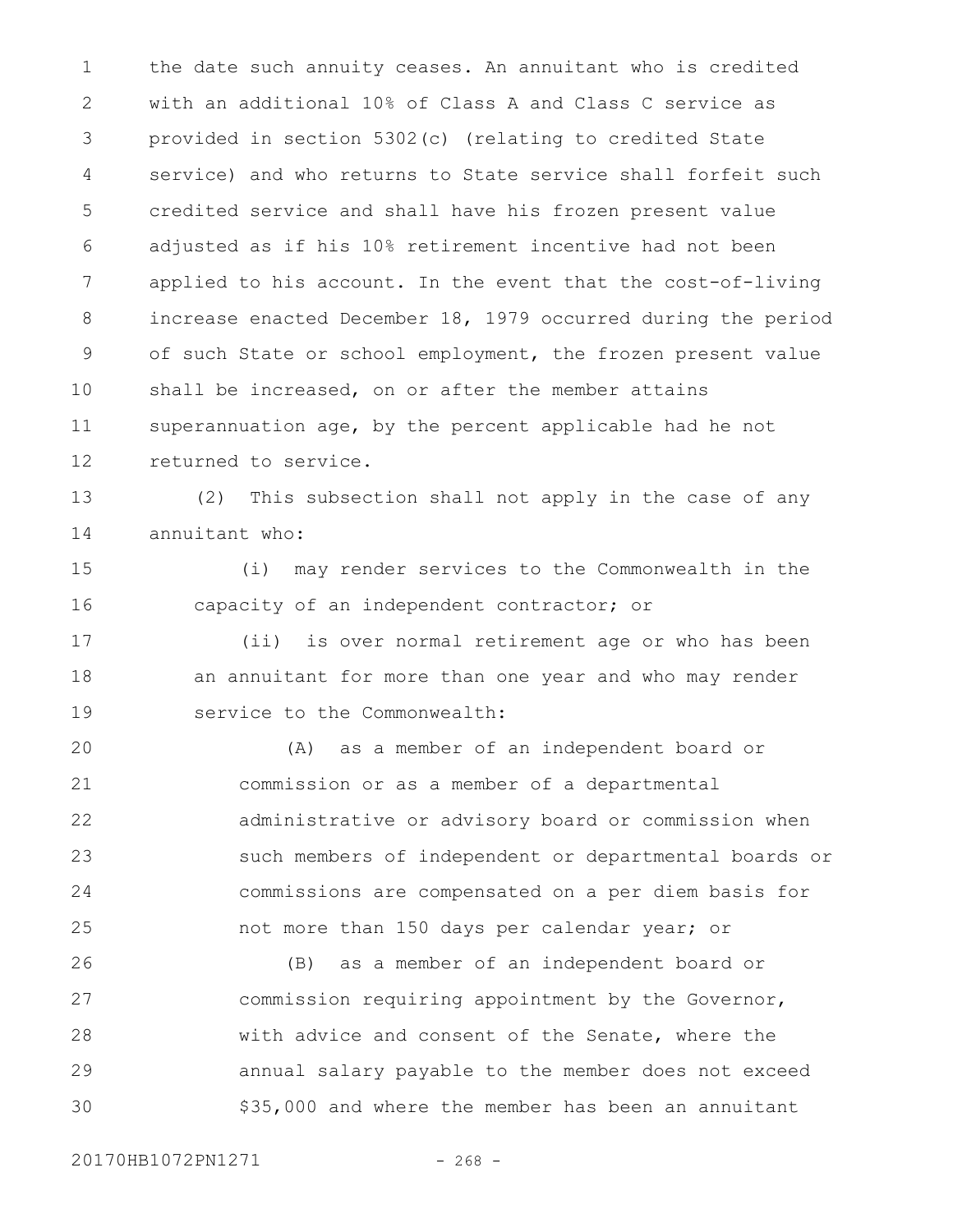for at least six months immediately preceding the appointment. 1 2

Such service shall not be eligible for participation in the plan, mandatory pickup participant contributions or employer defined contributions. 3 4 5

(a.1) Return to State service during emergency.--When, in the judgment of the employer, an emergency creates an increase in the work load such that there is serious impairment of service to the public, an annuitant who is over normal retirement age or who has been an annuitant for more than one year may be returned to State service for a period not to exceed 95 days in any calendar year without loss of his annuity. In computing the number of days an annuitant has returned to State service, any amount of time less than one-half of a day shall be counted as one-half of a day. For agencies, boards and commissions under the Governor's jurisdiction, the approval of the Governor that an emergency exists shall be required before an annuitant may be returned to State service his service shall not be subject to member contributions or be eligible for qualification as creditable State service or for participation in the plan, mandatory pickup participant contributions or employer defined contributions. 6 7 8 9 10 11 12 13 14 15 16 17 18 19 20 21 22

(a.2) Return of benefits.--In the event an annuitant whose annuity from the system ceases pursuant to this section receives any annuity payment, including a lump sum payment pursuant to section 5705 (relating to member's options) on or after the date of his return to State service or entering school service, the annuitant shall return to the board the amount so received from the system plus statutory interest. The amount payable shall be certified in each case by the board in accordance with methods 23 24 25 26 27 28 29 30

20170HB1072PN1271 - 269 -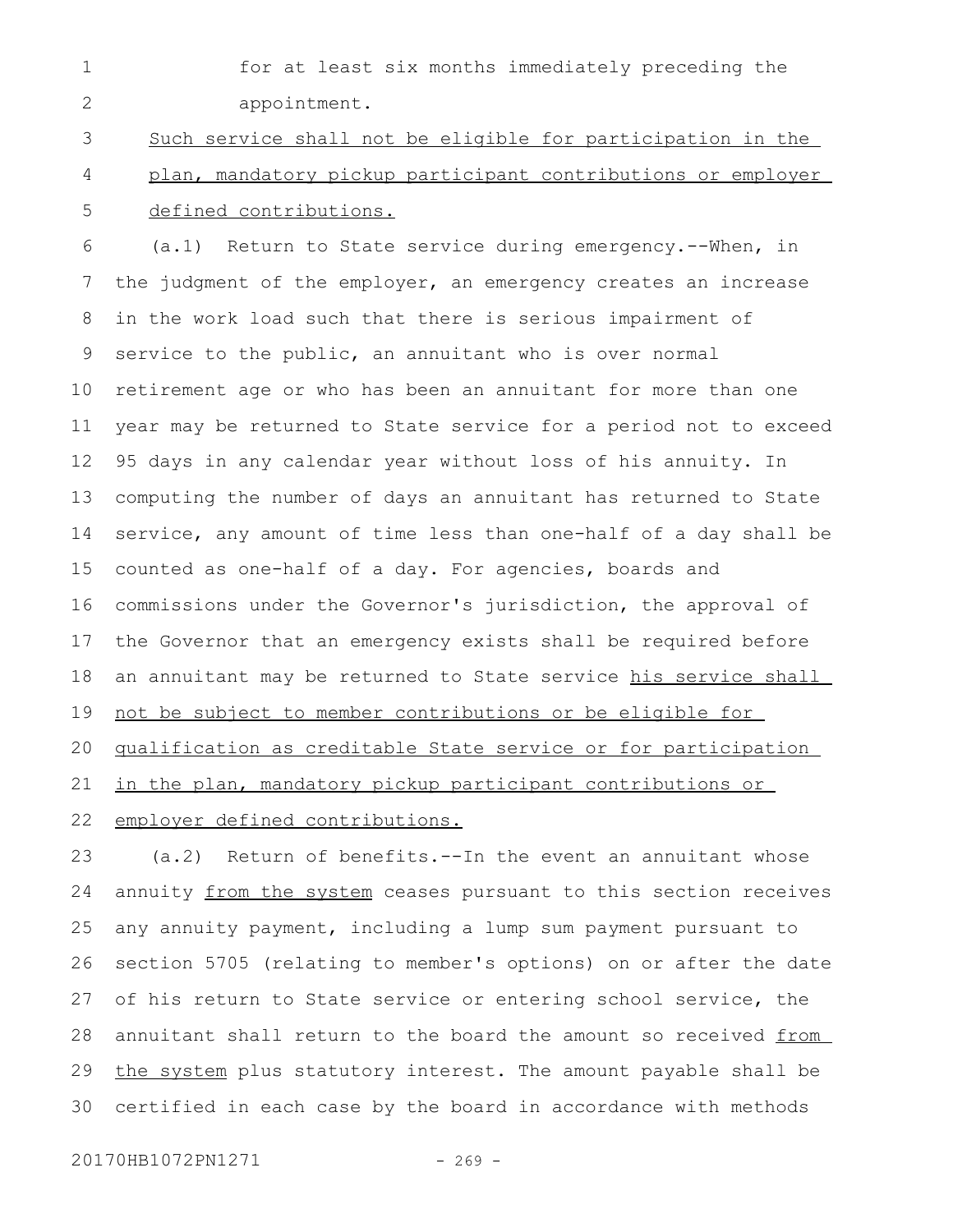approved by the actuary and shall be paid in a lump sum within 30 days or in the case of an active member or school employee who is an active member of the Public School Employees' Retirement System may be amortized with statutory interest through salary deductions to the system in amounts agreed upon by the member and the board. The salary deduction amortization plans agreed to by the member and the board may include a deferral of payment amounts and statutory interest until the termination of school service or State service as the board in its sole discretion decides to allow. The board may limit salary deduction amortization plans to such terms as the board in its sole discretion determines. In the case of a school employee who is an active member of the Public School Employees' Retirement System, the agreed upon salary deductions shall be remitted to the Public School Employees' Retirement Board, which shall certify and transfer to the board the amounts paid. 1 2 3 4 5 6 7 8 9 10 11 12 13 14 15 16

\* \* \* 17

(b) Subsequent discontinuance of service.--Upon subsequent discontinuance of service, such member other than a former annuitant who had the effect of his frozen present value eliminated in accordance with subsection (c) or a former disability annuitant shall be entitled to an annuity which is actuarially equivalent to the sum of: 18 19 20 21 22 23

(1) the present value as determined under subsection (a) [and]; 24 25

(2) the present value of a maximum single life annuity based on years of service credited in classes of service other than Class A-5 subsequent to reentry in the system and his final average salary computed by reference to his compensation for service credited in classes of service other 26 27 28 29 30

20170HB1072PN1271 - 270 -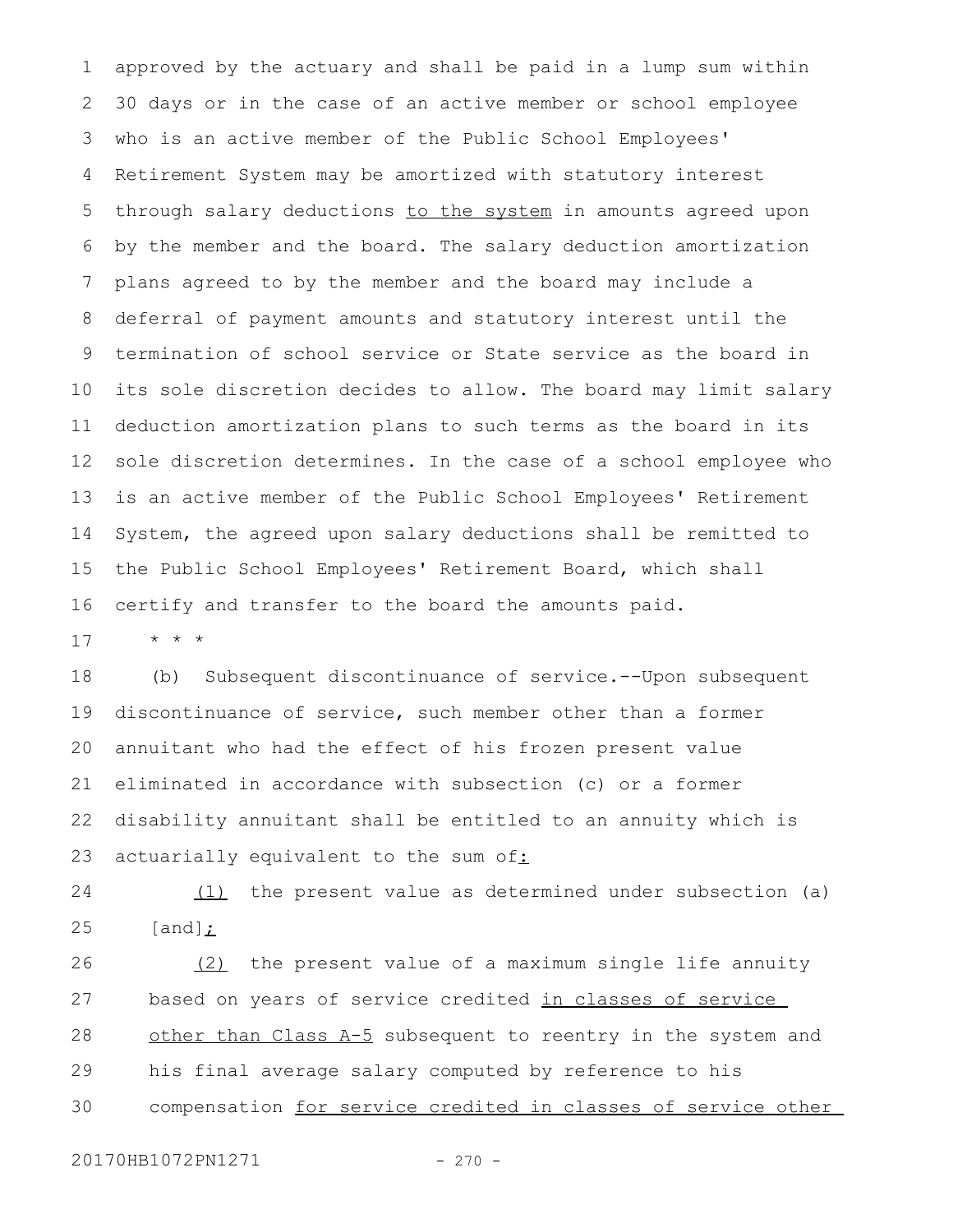than Class A-5 and Class T-G during his entire period of 1

State and school service[.]; and

(3) if eligible, the present value of a maximum single life annuity based on years of service credited in Class A-5 subsequent to reentry in the system and his final average salary computed by reference to his compensation for service credited in Class A-5 and Class T-G during his entire period of State and school service. 3 4 5 6 7 8

(c) Elimination of the effect of frozen present value.-- 9

(1) An annuitant who returns to State service as an active member of the system and earns three eligibility points by performing credited State service in a class of service other than Class A-5 following the most recent period of receipt of an annuity under this part, or an annuitant who enters school service and: 10 11 12 13 14 15

16

2

(i) is a multiple service member; or

(ii) who elects multiple service membership, and earns three eligibility points by performing credited State service or credited school service in classes of service other than Class A-5 or Class T-G following the most recent period of receipt of an annuity under this part, and who had the present value of his annuity frozen in accordance with subsection (a), shall qualify to have the effect of the frozen present value resulting from all previous periods of retirement eliminated, provided that all payments under Option 4 and annuity payments payable during previous periods of retirement plus interest as set forth in paragraph (3) shall be returned to the fund in the form of an actuarial adjustment to his subsequent benefits or in such form as the board may otherwise direct. 17 18 19  $20$ 21 22 23 24 25 26 27 28 29 30

20170HB1072PN1271 - 271 -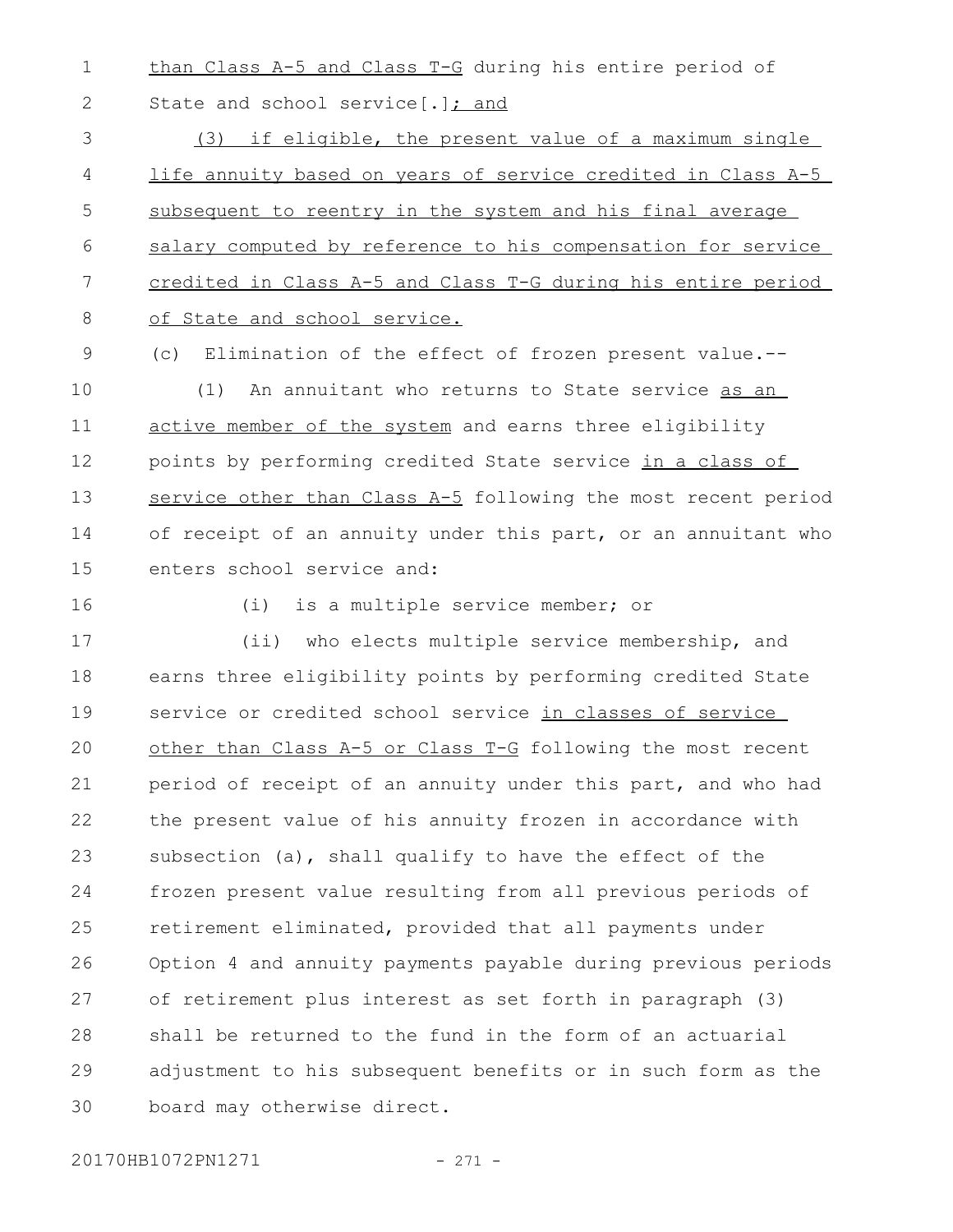1

\* \* \*

Section 321. Section 5707(b), (e) and (f) of Title 71 are amended and the section is amended by adding a subsection to read: 2 3 4

§ 5707. Death benefits. 5

\* \* \* 6

(b) Members ineligible for annuities.--In the event of the death of a special vestee, an active member, an inactive member on leave without pay or a current or former State employee performing USERRA leave who is not entitled to a death benefit as provided in subsection (a), his designated beneficiary shall be paid the full amount of his total accumulated deductions and Class A-5 accumulated deductions. 7 8 9 10 11 12 13

(b.1) Members eligible for annuities in some classes of service and ineligible in other classes of service.--In the event of the death of a member who is eligible for an annuity based on service credited in some classes of service and ineligible for an annuity for service credited in other classes of service, a benefit shall be paid under subsection (a) based on the service for which an annuity is deemed payable in addition to payment under subsection (b) of the accumulated deductions attributable to service for which the member was not eligible for an annuity. \* \* \* (e) Annuitants electing maximum single life annuity.-- (1) In the event of the death of an annuitant who has elected to receive the maximum single life annuity before he has received in annuity payments based on his service 14 15 16 17 18 19 20 21 22 23 24 25 26 27 28

credited in classes other than Class A-5 the full amount of the total accumulated deductions standing to his credit on 29 30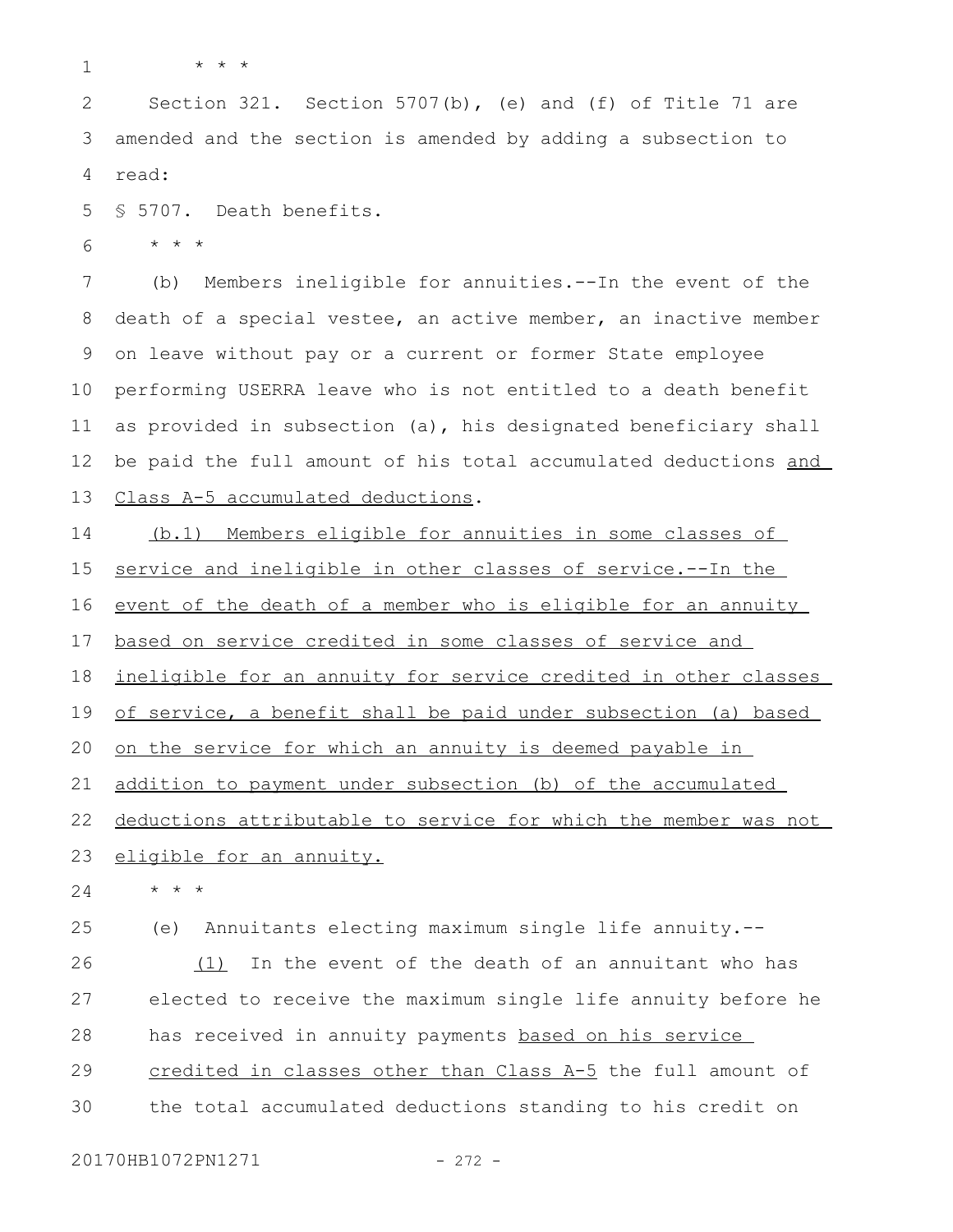the effective date of retirement, the balance shall be paid to his designated beneficiary. 1 2

(2) In the event of the death of an annuitant who has elected to receive the maximum single life annuity before he has received in annuity payments based on his service credited in Class A-5 the full amount of the Class A-5 accumulated deductions standing to his credit on the effective date of retirement, the balance shall be paid to his designated beneficiary. 3 4 5 6 7 8 9

(f) Members subject to limitations under section 5702(c).-- Subject to the limitations contained in section 401(a)(9) of the Internal Revenue Code of 1986 (Public Law 99-514, 26 U.S.C. § 401(a)(9)), the present value of any annuity in excess of that payable under section 5702 (relating to maximum single life annuity) that is not subject to the limitations under section 415(b) of the Internal Revenue Code of 1986 shall be paid in a lump sum to the beneficiary designated by the member after the death of the member. A beneficiary receiving a benefit under this subsection shall not be able to elect a payment method otherwise allowed under section 5709(b)(2) and (3) (relating to payment of benefits from the system). 10 11 12 13 14 15 16 17 18 19 20 21

\* \* \* 22

Section 321.1. Section 5709(a) of Title 71 is amended to read: 23 24

§ 5709. Payment of benefits from the system. 25

(a) Annuities.--Any annuity granted under the provisions of this part and paid from the fund shall be paid in equal monthly installments. 26 27 28

(b) Death benefits.--If the amount of a death benefit payable from the fund to a beneficiary of a member under section 29 30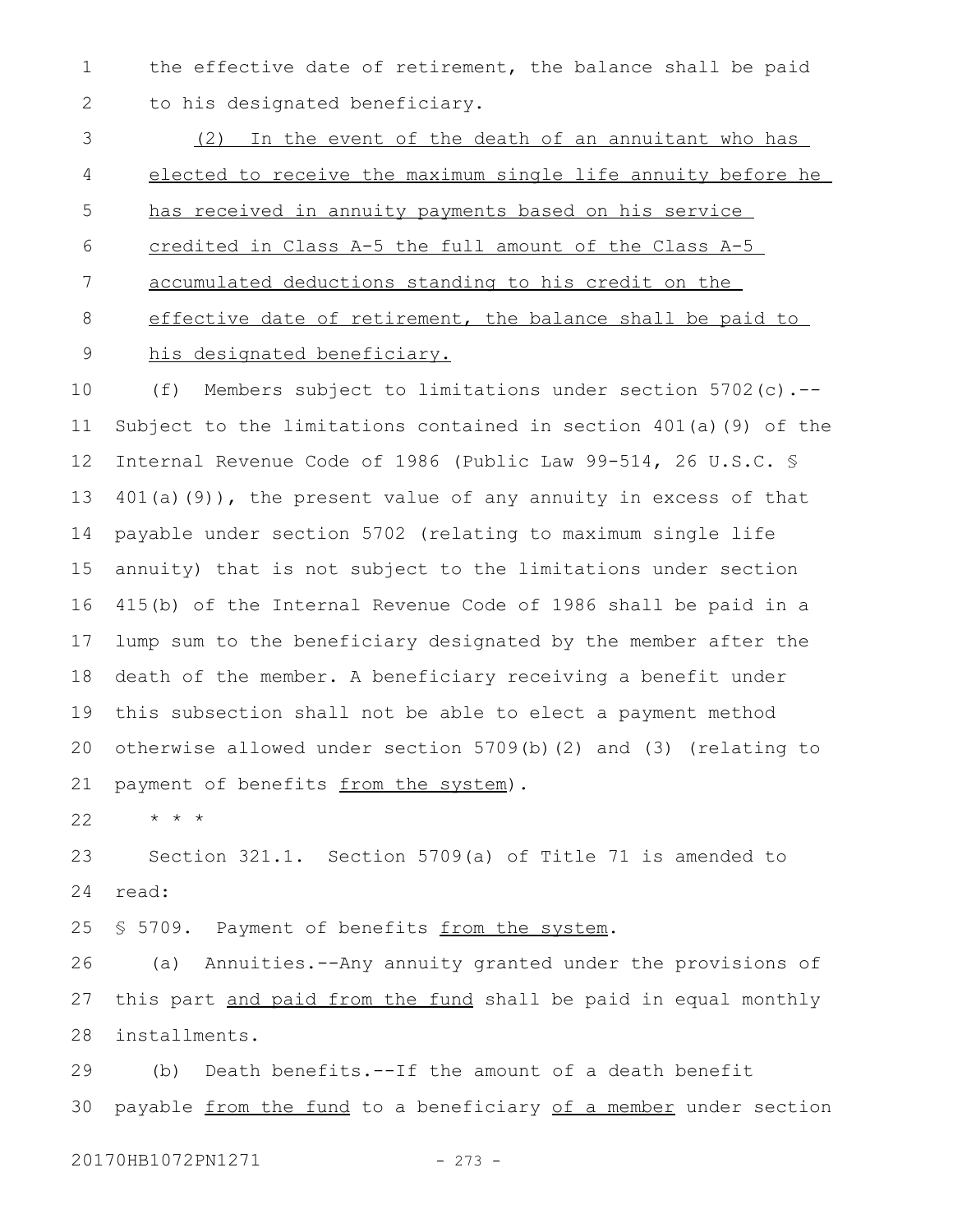5707 (relating to death benefits) or under the provisions of Option 1 of section 5705(a)(1) (relating to member's options) is \$10,000 or more, such beneficiary may elect to receive payment according to one of the following options: (1) a lump sum payment; (2) an annuity actuarially equivalent to the amount payable; or (3) a lump sum payment and an annuity such that the annuity is actuarially equivalent to the amount payable less the lump sum payment specified by the beneficiary. \* \* \* Section 322. Title 71 is amended by adding a chapter to read: CHAPTER 58 STATE EMPLOYEES' DEFINED CONTRIBUTION PLAN Sec. 5801. Establishment. 5802. Plan document. 5803. Individual investment accounts. 5804. Participant contributions. 5805. Mandatory pickup participant contributions. 5806. Employer defined contributions. 5806.1. Use of plan savings. 5807. Eligibility for benefits. 5808. Death benefits. 5809. Vesting. 5810. Termination of distributions. 5811. Agreements with financial institutions and other organizations. 5812. Powers and duties of board. 1 2 3 4 5 6 7 8 9 10 11 12 13 14 15 16 17 18 19 20 21 22 23 24 25 26 27 28 29 30

20170HB1072PN1271 - 274 -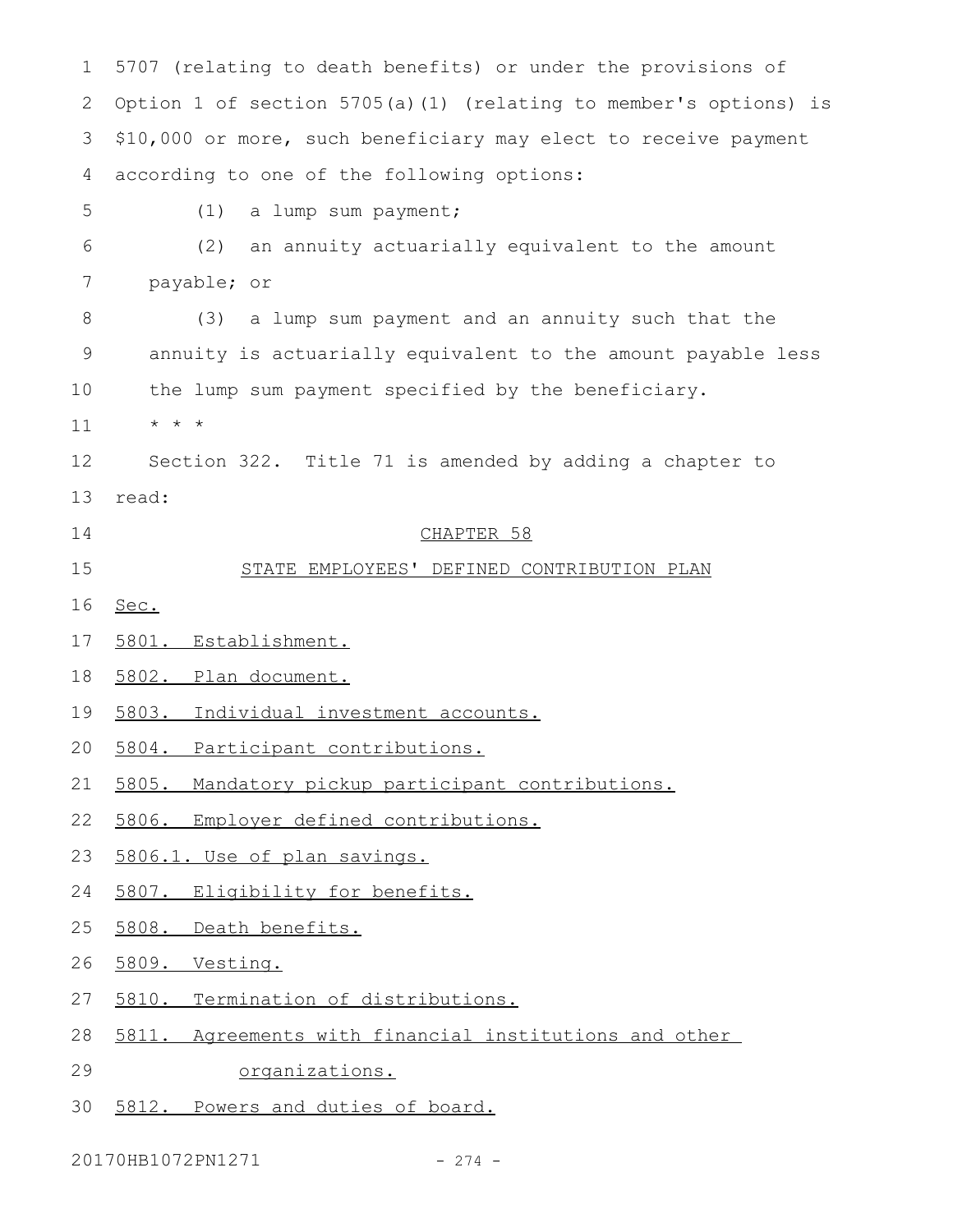| 1           | Responsibility for investment loss.<br>5813.                      |
|-------------|-------------------------------------------------------------------|
| 2           | 5814.<br>Investments based on participants' investment allocation |
| 3           | choices.                                                          |
| 4           | <u>5815.</u><br>Expenses.                                         |
| 5           | 5816. (Reserved).                                                 |
| 6           | Tax qualification.<br>5817.                                       |
| 7           | 5818. State Employees' Defined Contribution Holding Vehicle       |
| 8           | Trust.                                                            |
| $\mathsf 9$ | § 5801. Establishment.                                            |
| 10          | (a) State Employees' Defined Contribution Plan.--The State        |
| 11          | Employees' Defined Contribution Plan is established. The board    |
| 12          | shall administer and manage the plan which shall be a defined     |
| 13          | contribution plan exclusively for the benefit of those State      |
| 14          | employees who participate in the plan and their beneficiaries     |
| 15          | within the meaning of and in conformity with IRC § 401(a). The    |
| 16          | board shall determine the terms and provisions of the plan not    |
| 17          | inconsistent with this part, IRC or other applicable law and      |
| 18          | shall provide for the plan's administration.                      |
| 19          | State Employees' Defined Contribution Trust.--The State<br>(b)    |
| 20          | Employees' Defined Contribution Trust is established as part of   |
| 21          | the plan. The trust shall be comprised of the individual          |
| 22          | investment accounts and all assets and moneys in those accounts.  |
| 23          | The members of the board shall be the trustees of the trust,      |
| 24          | which shall be administered exclusively for the benefit of those  |
| 25          | State employees who participate in the plan and their             |
| 26          | beneficiaries within the meaning of and in conformity with IRC §  |
| 27          | 401(a). The board shall determine the terms and provisions of     |
| 28          | the trust not inconsistent with this part, IRC or other           |
| 29          | applicable law and shall provide for the investment and           |
| 30          | administration of the trust.                                      |

20170HB1072PN1271 - 275 -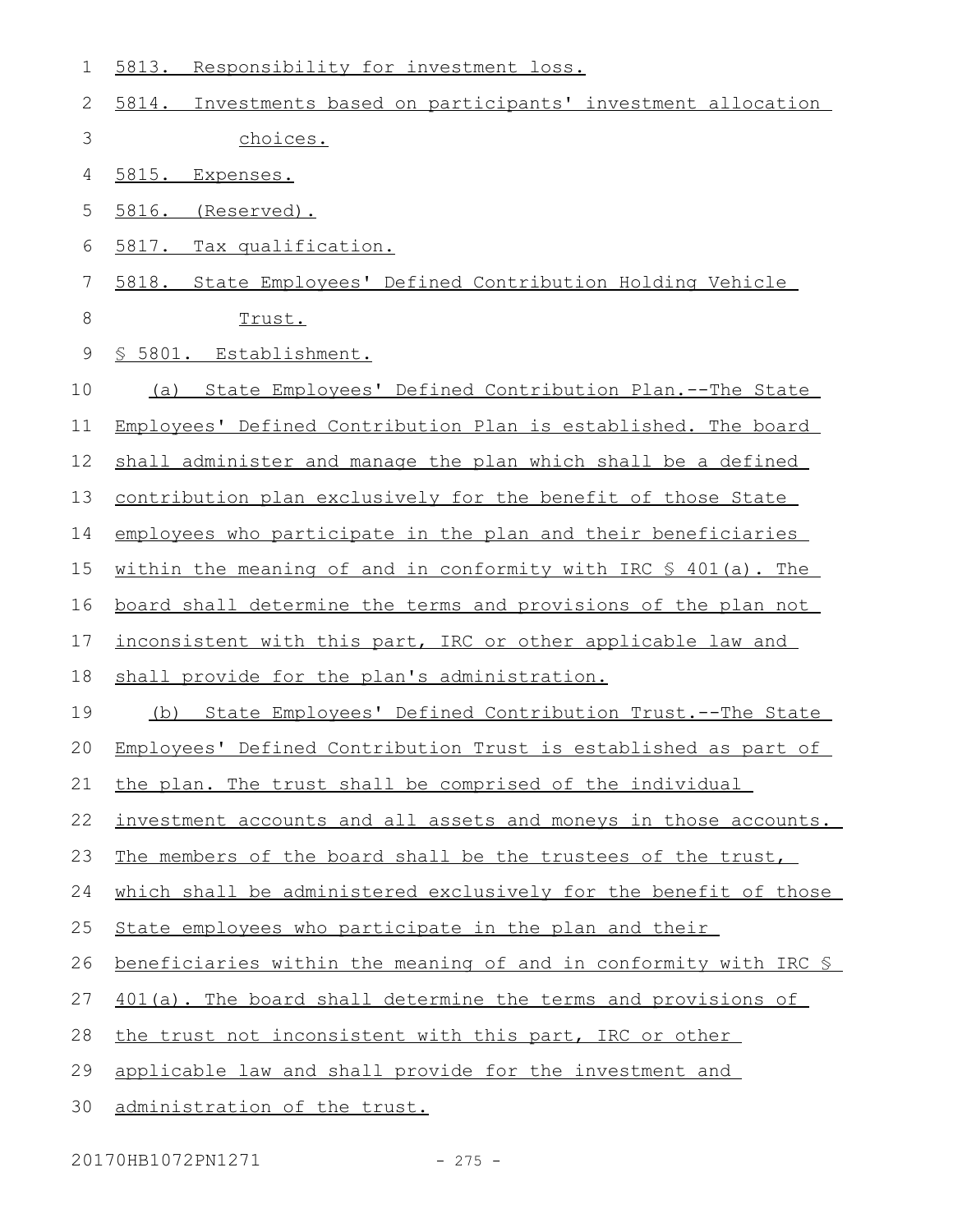| 1  | Assets held in trust.--All assets and income in the plan<br>(C)      |
|----|----------------------------------------------------------------------|
| 2  | that have been or shall be withheld or contributed by the            |
| 3  | participants, the Commonwealth and other employers in accordance     |
| 4  | <u>with this part shall be held in trust in any funding vehicle</u>  |
| 5  | permitted by the applicable provisions of IRC for the exclusive      |
| 6  | benefit of the participants and their beneficiaries until such       |
| 7  | time as the funds are distributed to the participants or their       |
| 8  | beneficiaries in accordance with the terms of the plan document.     |
| 9  | The assets of the plan held in trust for the exclusive benefit       |
| 10 | of the participants and their beneficiaries may be used for the      |
| 11 | payment of the fees, costs and expenses related to the               |
| 12 | administration and investment of the plan and the trust.             |
| 13 | <u>Name for transacting business.--All of the business of</u><br>(d) |
| 14 | the plan shall be transacted, the trust invested, all                |
| 15 | <u>requisitions for money drawn and payments made and all of its</u> |
| 16 | cash and securities and other property shall be held by the name     |
| 17 | of the "State Employees' Defined Contribution Plan."                 |
| 18 | <u>Notwithstanding any other law to the contrary, the board may</u>  |
| 19 | establish a nominee registration procedure for the purpose of        |
| 20 | registering securities in order to facilitate the purchase, sale     |
| 21 | or other disposition of securities pursuant to the provisions of     |
| 22 | this part.                                                           |
| 23 | § 5802. Plan document.                                               |
| 24 | The board shall set forth the terms and provisions of the            |
| 25 | plan and trust in a document containing the terms and conditions     |
| 26 | of the plan and in a trust declaration that shall be published       |
| 27 | in the Pennsylvania Bulletin. The creation of the document           |
| 28 | containing the terms and conditions of the plan and the trust        |
| 29 | declaration and the establishment of the terms and provisions of     |
| 30 | the plan and the trust need not be promulgated by requlation or      |

20170HB1072PN1271 - 276 -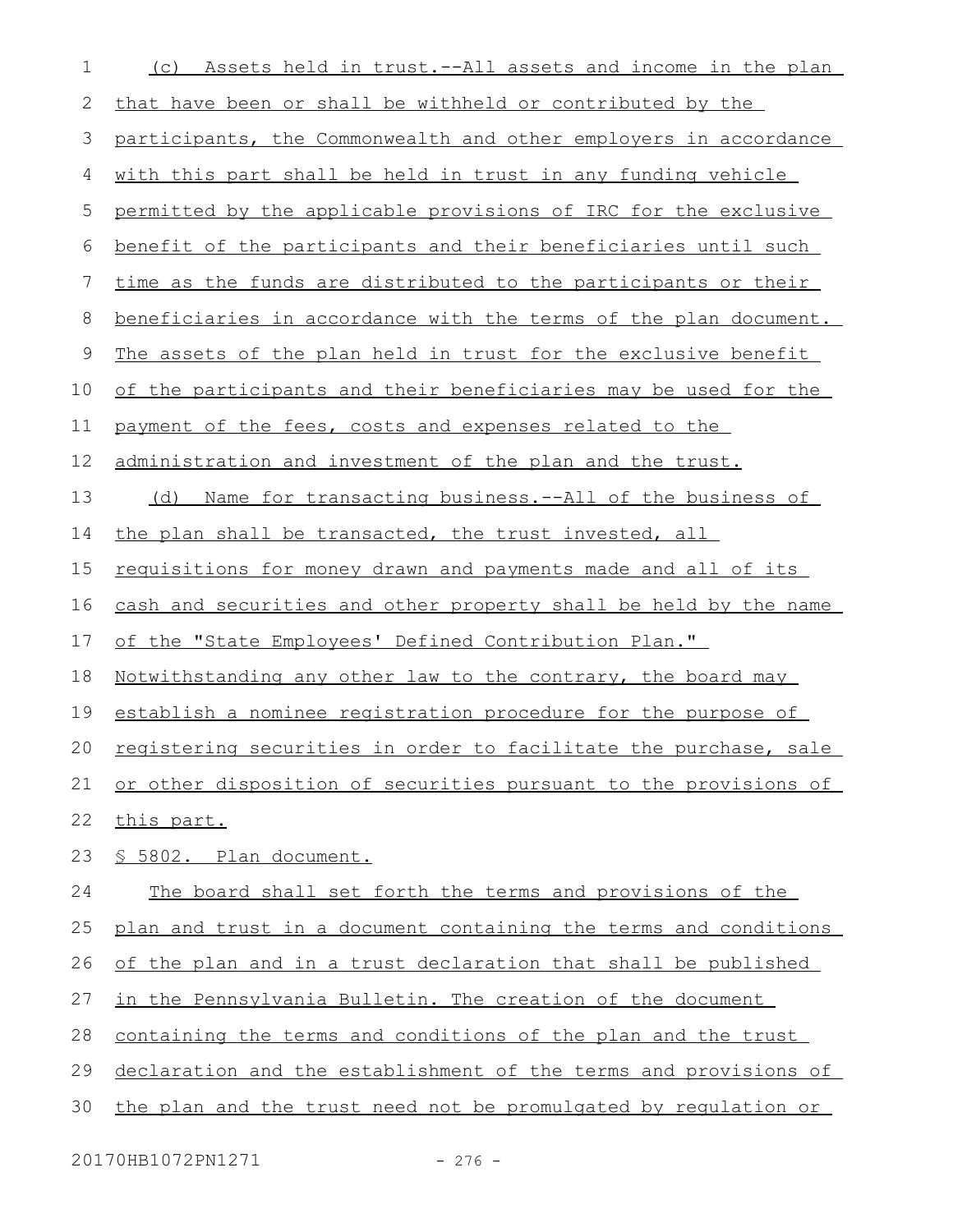| 1  | formal rulemaking and shall not be subject to the act of July           |
|----|-------------------------------------------------------------------------|
| 2  | 31, 1968 (P.L.769, No.240), referred to as the Commonwealth             |
| 3  | Documents Law. A reference in this part or other law to the plan        |
| 4  | shall include the plan document unless the context clearly              |
| 5  | indicates otherwise.                                                    |
| 6  | <u>§ 5803. Individual investment accounts.</u>                          |
| 7  | The board shall establish in the trust an individual                    |
| 8  | investment account for each participant in the plan. All                |
| 9  | contributions by a participant or an employer for or on behalf          |
| 10 | of a participant shall be credited to the participant's                 |
| 11 | individual investment account, together with all interest and           |
| 12 | investment earnings and losses. Investment and administrative           |
| 13 | fees, costs and expenses shall be charged to the participants'          |
| 14 | individual investment accounts. Employer defined contributions          |
| 15 | shall be recorded and accounted for separately from participant         |
| 16 | contributions, but all interest, investment earnings and losses,        |
| 17 | and investment and administrative fees, costs and expenses shall        |
| 18 | be allocated proportionately.                                           |
| 19 | <u>S 5804. Participant contributions.</u>                               |
| 20 | (a) Mandatory contributions.--A participant shall make                  |
| 21 | mandatory pickup participant contributions through payroll              |
| 22 | deductions to the participant's individual investment account           |
| 23 | for State service required to be credited in the plan. The              |
| 24 | employer shall cause those contributions for service required to        |
| 25 | be credited in the plan to be made and deducted from each               |
| 26 | payroll or on such schedule as established by the board.                |
| 27 | Voluntary contributions.--A participant may make<br>(b)                 |
| 28 | voluntary contributions through direct trustee-to-trustee               |
| 29 | transfers or through transfers of money received in an eligible         |
| 30 | <u>rollover into the trust to the extent allowed by IRC \$ 402. The</u> |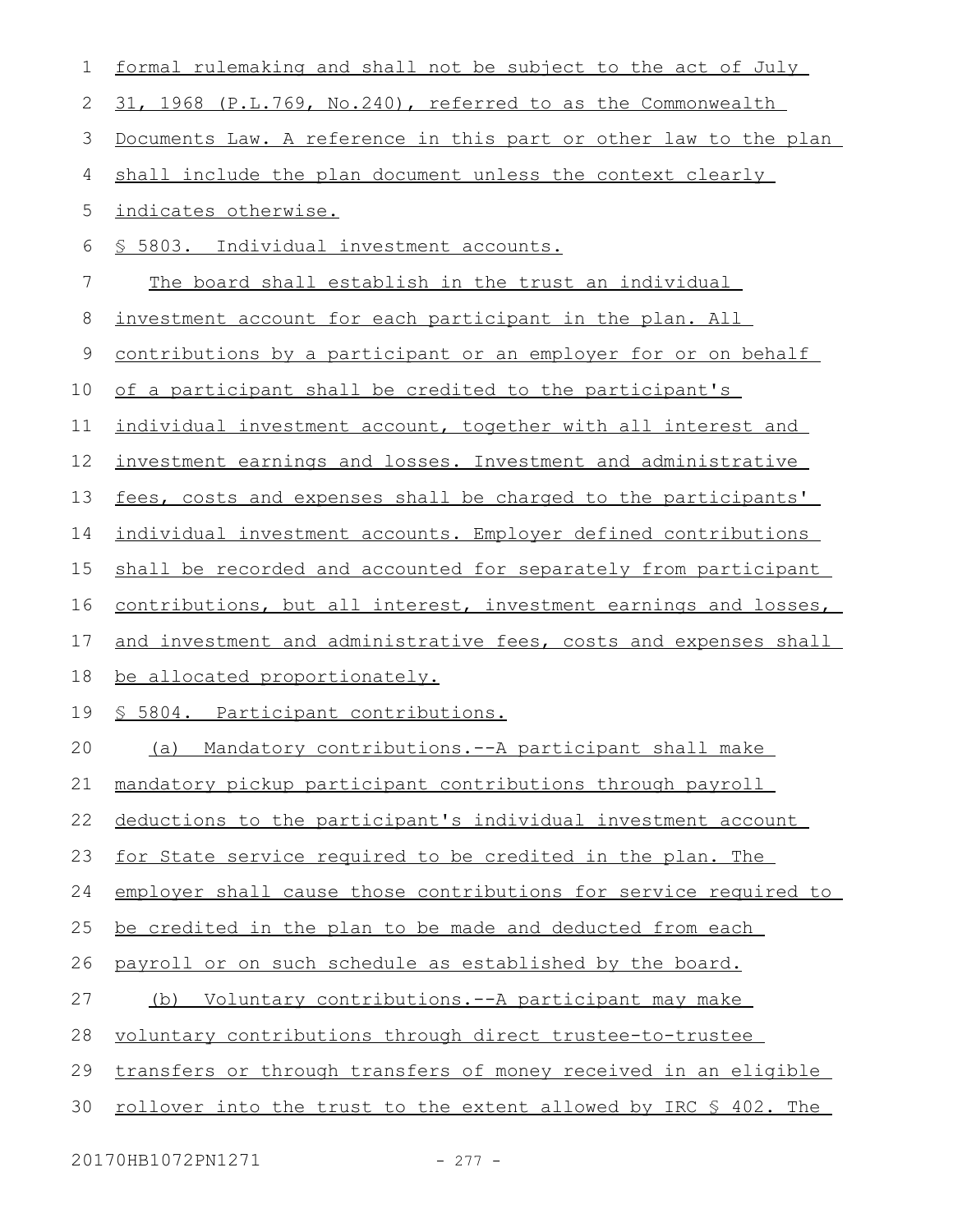| 1  | <u>rollovers shall be made in a form and manner as determined by</u> |
|----|----------------------------------------------------------------------|
| 2  | the board, shall be credited to the participant's individual         |
| 3  | investment account and shall be separately accounted for by the      |
| 4  | board.                                                               |
| 5  | Prohibited contributions.--No contributions may be<br>(C)            |
| 6  | allowed that would cause a violation of the limitations related      |
| 7  | to contributions applicable to governmental plans contained in       |
| 8  | IRC \$ 415 or in other provisions of law. In the event that any      |
| 9  | disallowed contributions are made, any participant contributions     |
| 10 | in excess of the limitations and investment earnings on those        |
| 11 | contributions shall be refunded to the participant by the board.     |
| 12 | <u>§ 5805. Mandatory pickup participant contributions.</u>           |
| 13 | Treatment for purposes of IRC § 414(h).--The<br>(a)                  |
| 14 | <u>contributions to the trust required to be made under section</u>  |
| 15 | 5804(a) (relating to participant contributions) with respect to      |
| 16 | State service rendered by an active participant shall be picked      |
| 17 | up by the Commonwealth or other employer and shall be treated as     |
| 18 | the employer's contribution for purposes of IRC § 414(h). After      |
| 19 | the effective date of this section, an employer employing a          |
|    | 20 participant in the plan shall pick up the required mandatory      |
| 21 | participant contributions by a reduction in the compensation of      |
| 22 | the participant.                                                     |
| 23 | Treatment for other purposes.--For all purposes other<br>(b)         |
| 24 | than the IRC, the mandatory pickup participant contributions         |
| 25 | shall be treated as contributions made by a participant in the       |
| 26 | same manner and to the same extent as if the contributions were      |
| 27 | made directly by the participant and not picked up.                  |
| 28 | \$5806.<br>Employer defined contributions.                           |
| 29 | Contributions for service.--The Commonwealth or other<br>(a)         |
| 30 | employer of an active participant shall make employer defined        |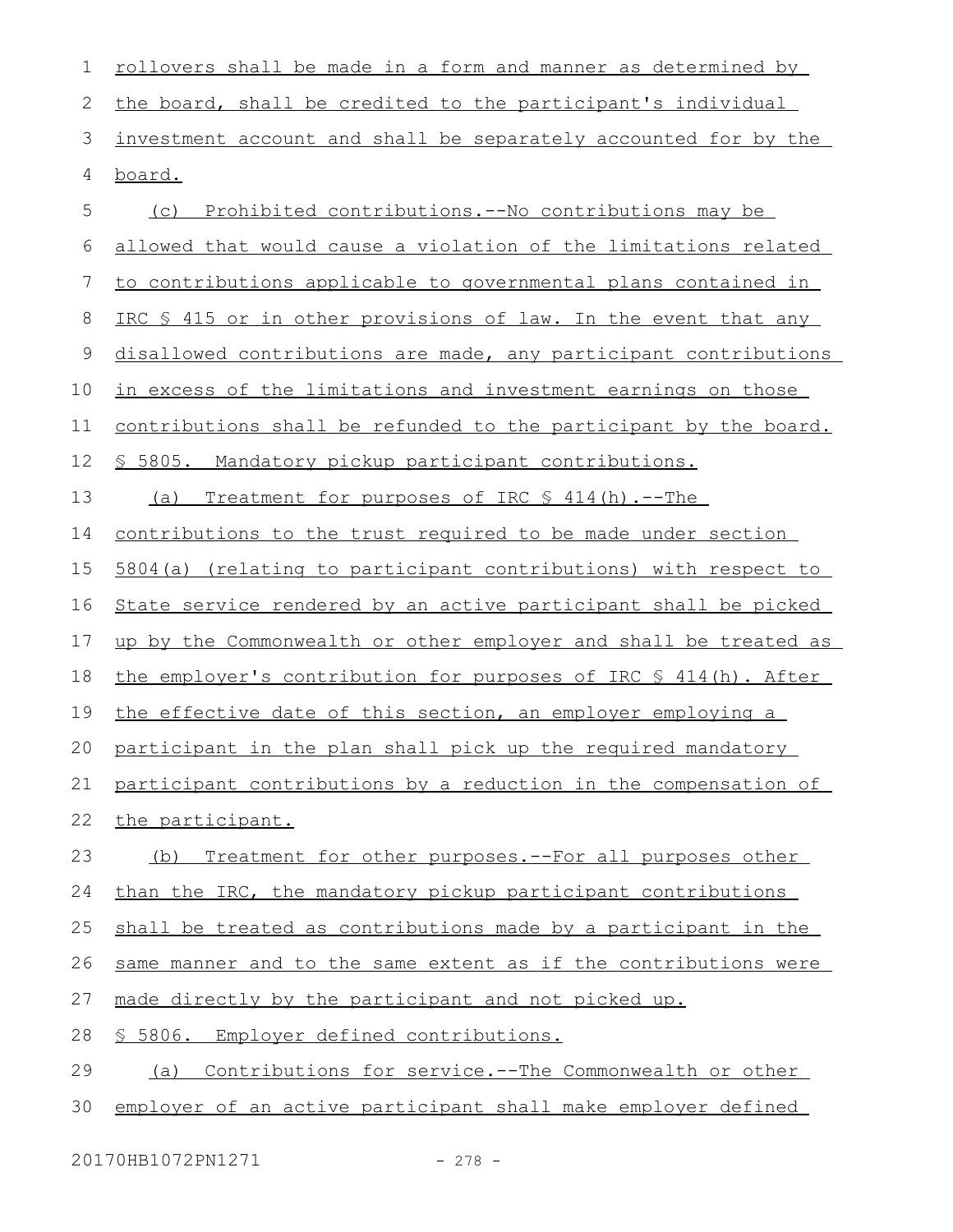| 1  | contributions for service of an active participant that shall be      |
|----|-----------------------------------------------------------------------|
| 2  | credited to the active participant's individual investment            |
| 3  | account. Employer defined contributions shall be recorded and         |
| 4  | accounted for separately from participant contributions.              |
| 5  | Contributions resulting from participants reemployed<br>(b)           |
| 6  | from USERRA leave.--When a State employee reemployed from USERRA      |
| 7  | leave makes the mandatory pickup participant contributions            |
| 8  | permitted to be made for the USERRA leave, the Commonwealth or        |
| 9  | other employer by whom the State employee is employed at the          |
| 10 | time the participant contributions are made shall make whatever       |
| 11 | employer defined contributions would have been made under this        |
| 12 | section had the employee making the participant contributions         |
| 13 | continued to be employed in the participant's State office or         |
| 14 | position instead of performing USERRA leave. The employer             |
| 15 | defined contributions shall be placed in the participant's            |
| 16 | individual investment account as otherwise provided by this           |
| 17 | part.                                                                 |
| 18 | <u>Limitations on contributions.--No contributions may be </u><br>(C) |
| 19 | allowed that would cause a violation of the limitations related       |
| 20 | to contributions applicable to governmental plans contained in        |
| 21 | IRC § 415 or in other provisions of law. In the event that any        |
| 22 | disallowed contributions are made, any employer defined               |
| 23 | contributions in excess of the limitations and investment             |
| 24 | earnings on the contributions shall be refunded to the employer       |
| 25 | by the board.                                                         |
| 26 | § 5806.1. Use of plan savings.                                        |
| 27 | Determination.--The system shall determine the<br>(a)                 |
| 28 | difference between:                                                   |
|    |                                                                       |
| 29 | The current aggregate employer contributions and the<br>(1)           |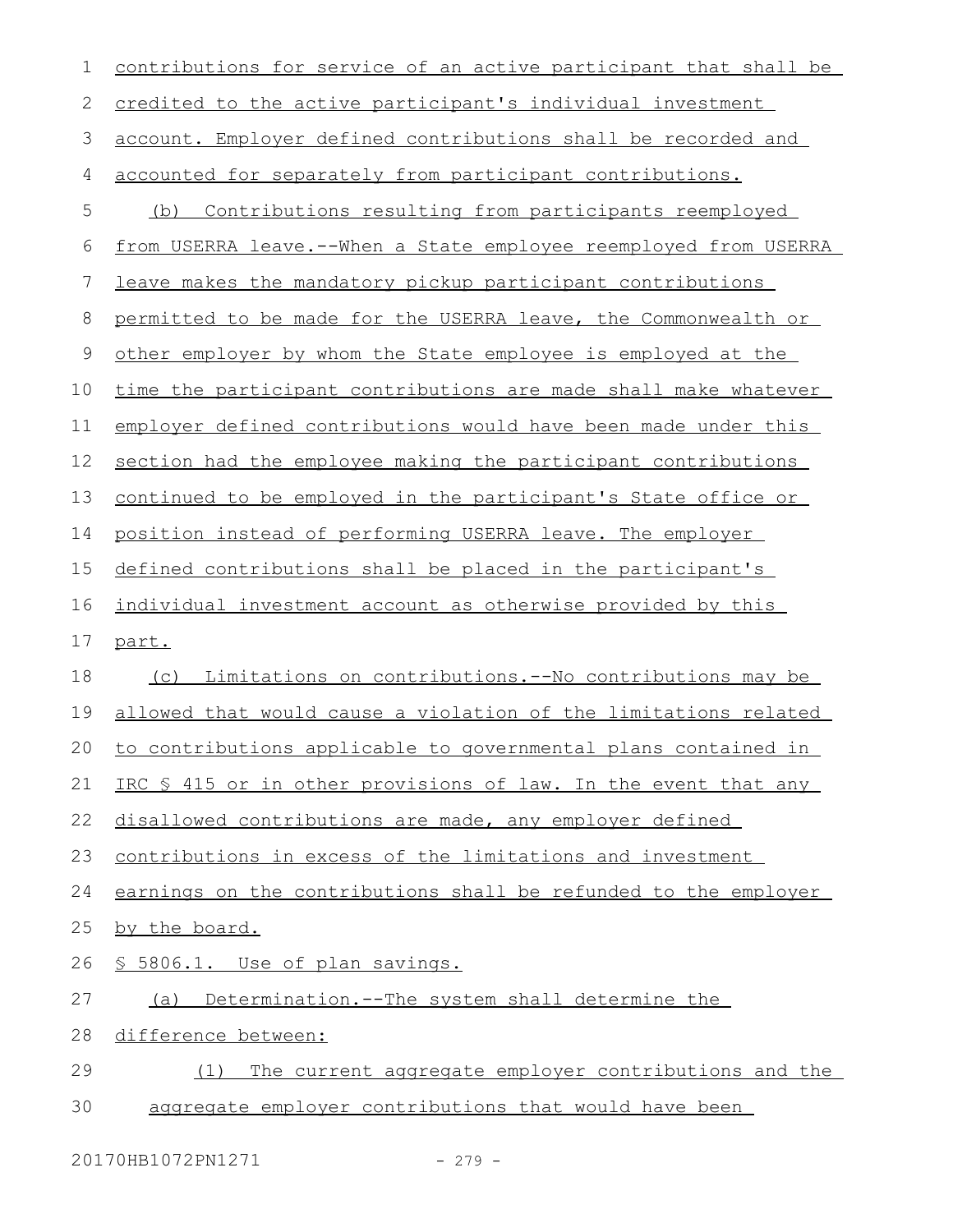| 1              | required by Act 120 of 2010.                                     |
|----------------|------------------------------------------------------------------|
| 2              | (2) The current plan expenditures and the plan                   |
| 3              | expenditures that would have been required by Act 120 of         |
| 4              | 2010.                                                            |
| 5              | (b) Utilization.--Any savings realized based on the              |
| 6              | implementation of the plan, as determined under subsection (a),  |
| $\overline{7}$ | shall be utilized to pay down the accrued unfunded liability.    |
| 8              | Intent.--It is the intent of the General Assembly to<br>(C)      |
| $\mathsf 9$    | make an annual appropriation from the General Fund to the system |
| 10             | in the amount determined under subsection (a)(1).                |
| 11             | (d) Definition.--As used in this section, the term "Act 120      |
| 12             | of 2010" shall mean the act of November 23, 2010 (P.L.1269,      |
| 13             | No.120), entitled, "An act amending Titles 24 (Education) and 71 |
| 14             | (State Government) of the Pennsylvania Consolidated Statutes, in |
| 15             | Title 24, further providing for definitions, for mandatory and   |
| 16             | optional membership, for contributions by the Commonwealth, for  |
| 17             | payments by employers, for actuarial cost method, for additional |
| 18             | supplemental annuities, for further additional supplemental      |
| 19             | annuities, for supplemental annuities commencing 1994, for       |
| 20             | supplemental annuities commencing 1998, for supplemental         |
| 21             | annuities commencing 2002, for supplemental annuities commencing |
| 22             | 2003, for administrative duties of board, for payments to school |
| 23             | entities by Commonwealth, for eligibility points for retention   |
| 24             | and reinstatement of service credits and for creditable          |
| 25             | nonschool service; providing for election to become a Class T-F  |
| 26             | member; further providing for classes of service, for            |
| 27             | eligibility for annuities, for eligibility for vesting, for      |
| 28             | regular member contributions, for member contributions for       |
| 29             | creditable school service, for contributions for purchase of     |
| 30             | credit for creditable nonschool service, for maximum single life |

20170HB1072PN1271 - 280 -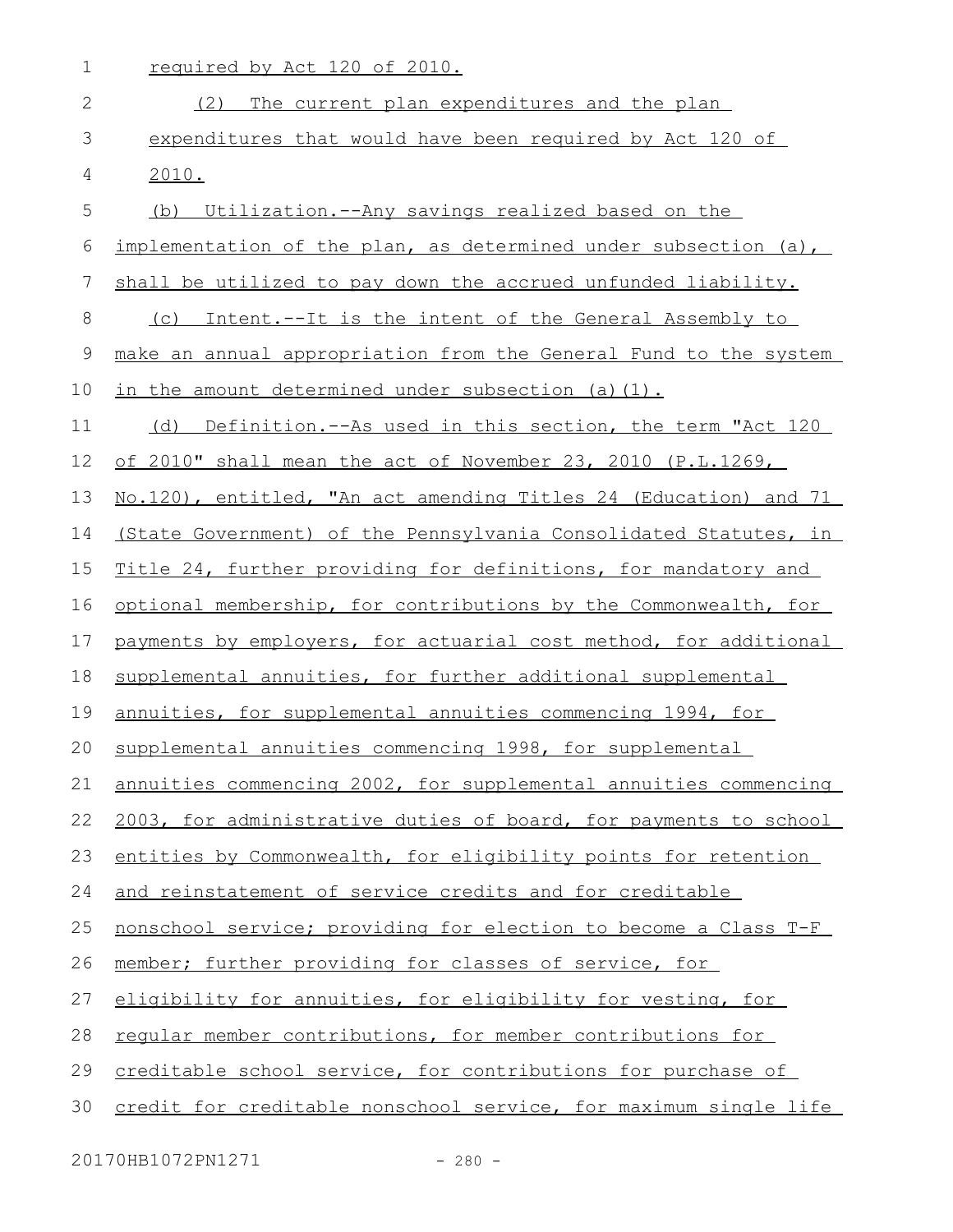| $\mathbf 1$ | annuity, for disability annuities, for member's options, for     |
|-------------|------------------------------------------------------------------|
| 2           | duties of board regarding applications and elections of members  |
| 3           | and for rights and duties of school employees and members;       |
| 4           | providing for Independent Fiscal Office study; in Title 71,      |
| 5           | establishing an independent fiscal office and making a related   |
| 6           | repeal; further providing for definitions, for credited State    |
| 7           | service, for retention and reinstatement of service credits, for |
| 8           | creditable nonstate service and for classes of service;          |
| 9           | providing for election to become a Class A-4 member; further     |
| 10          | providing for eligibility for annuities and for eligibility for  |
| 11          | vesting; providing for shared-risk member contributions for      |
| 12          | Class A-3 and Class A-4 service; further providing for waiver of |
| 13          | regular member contributions and Social Security integration     |
| 14          | member contributions, for member contributions for purchase of   |
| 15          | credit for previous State service or to become a full coverage   |
| 16          | member, for contributions for the purchase of credit for         |
| 17          | creditable nonstate service, for contributions by the            |
| 18          | Commonwealth and other employers, for actuarial cost method, for |
| 19          | maximum single life annuity, for disability annuities and for    |
| 20          | member's options; providing for payment of accumulated           |
| 21          | deductions resulting from Class A-3 service; further providing   |
| 22          | for additional supplemental annuities, for further additional    |
| 23          | supplemental annuities, for supplemental annuities commencing    |
| 24          | 1994, for supplemental annuities commencing 1998, for            |
| 25          | supplemental annuities commencing 2002, for supplemental         |
| 26          | annuities commencing 2003, for special supplemental              |
|             | postretirement adjustment of 2002, for administrative duties of  |
| 27          |                                                                  |
| 28          | the board, for duties of board to advise and report to heads of  |
| 29          | departments and members, for duties of board regarding           |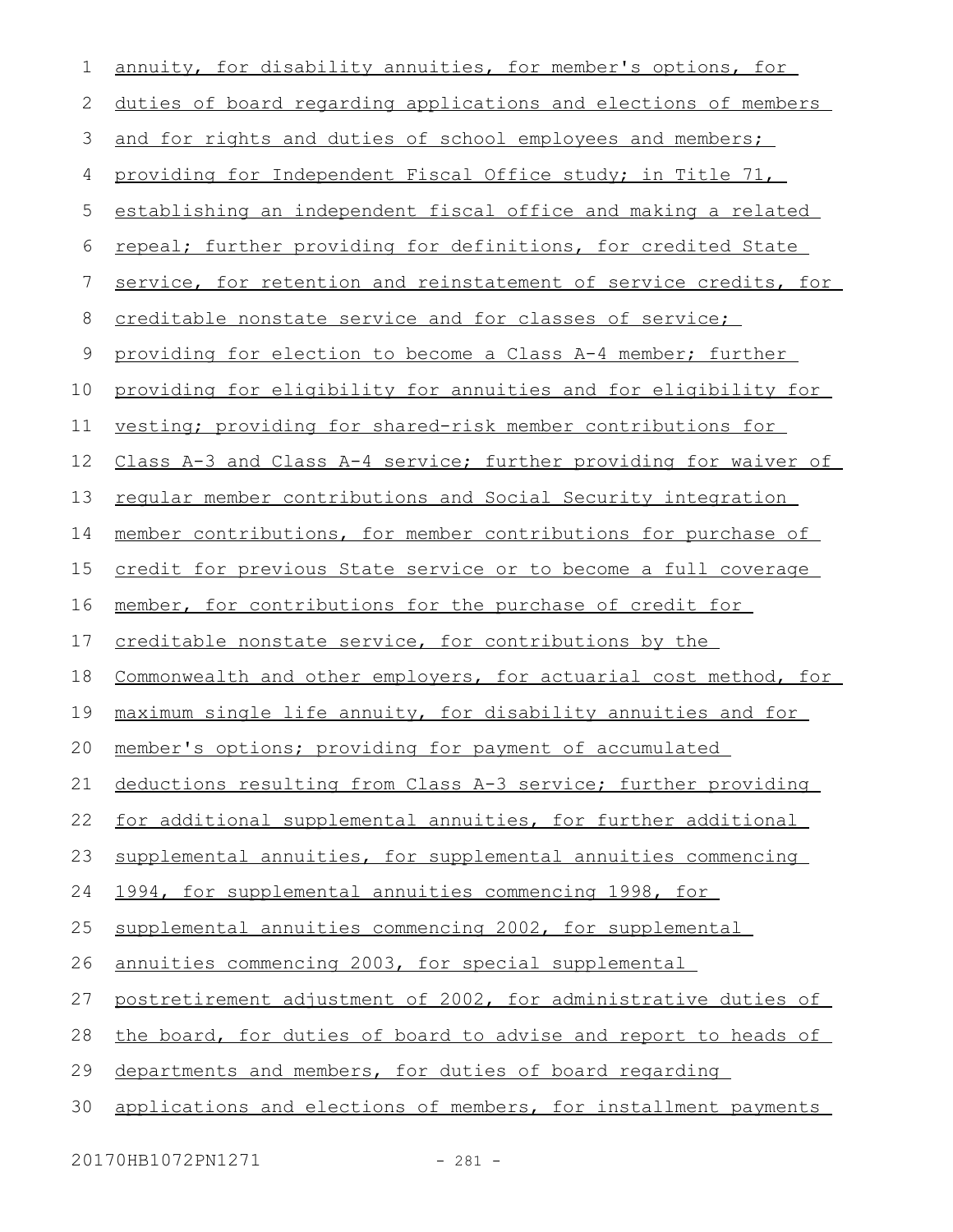| 1  | of accumulated deductions, for rights and duties of State        |
|----|------------------------------------------------------------------|
| 2  | employees and members, for members' savings account, for State   |
| 3  | accumulation account, for State Police Benefit Account, for      |
| 4  | Enforcement Officers' Benefit Account, for supplemental annuity  |
| 5  | <u>account and for construction of part; and providing for</u>   |
| 6  | Independent Fiscal Office study, for retirement eligibility of   |
| 7  | Pennsylvania State Police officers or members, for a prohibition |
| 8  | on the issuance of pension obligation bonds, for holding certain |
| 9  | public officials harmless, for construction of calculation or    |
| 10 | actuarial method, for applicability and for certain operational  |
| 11 | provisions."                                                     |
| 12 | § 5807. Eligibility for benefits.                                |
| 13 | (a) Termination of service.--A participant who terminates        |
| 14 | State service shall be eligible to withdraw the vested           |
| 15 | accumulated total defined contributions standing to the          |
| 16 | participant's credit in the participant's individual investment  |
| 17 | account or a lesser amount as the participant may request.       |
| 18 | Payment shall be made in a lump sum unless the board has         |
| 19 | established other forms of distribution in the plan document. A  |
| 20 | participant who withdraws his vested accumulated total defined   |
| 21 | contributions shall no longer be a participant in the plan,      |
| 22 | notwithstanding that the former State employee may continue to   |
| 23 | be a member of the system with Class A-5 service credit or may   |
| 24 | have contracted to receive an annuity or other form of payment   |
| 25 | from a provider retained by the board for such purposes.         |
| 26 | Required distributions.--All payments pursuant to this<br>(b)    |
| 27 | section shall start and be made in compliance with the minimum   |
| 28 | distribution requirements and incidental death benefit rules of  |
| 29 | IRC § 401(a)(9). The board shall take any action and make any    |
| 30 | distributions it may determine are necessary to comply with      |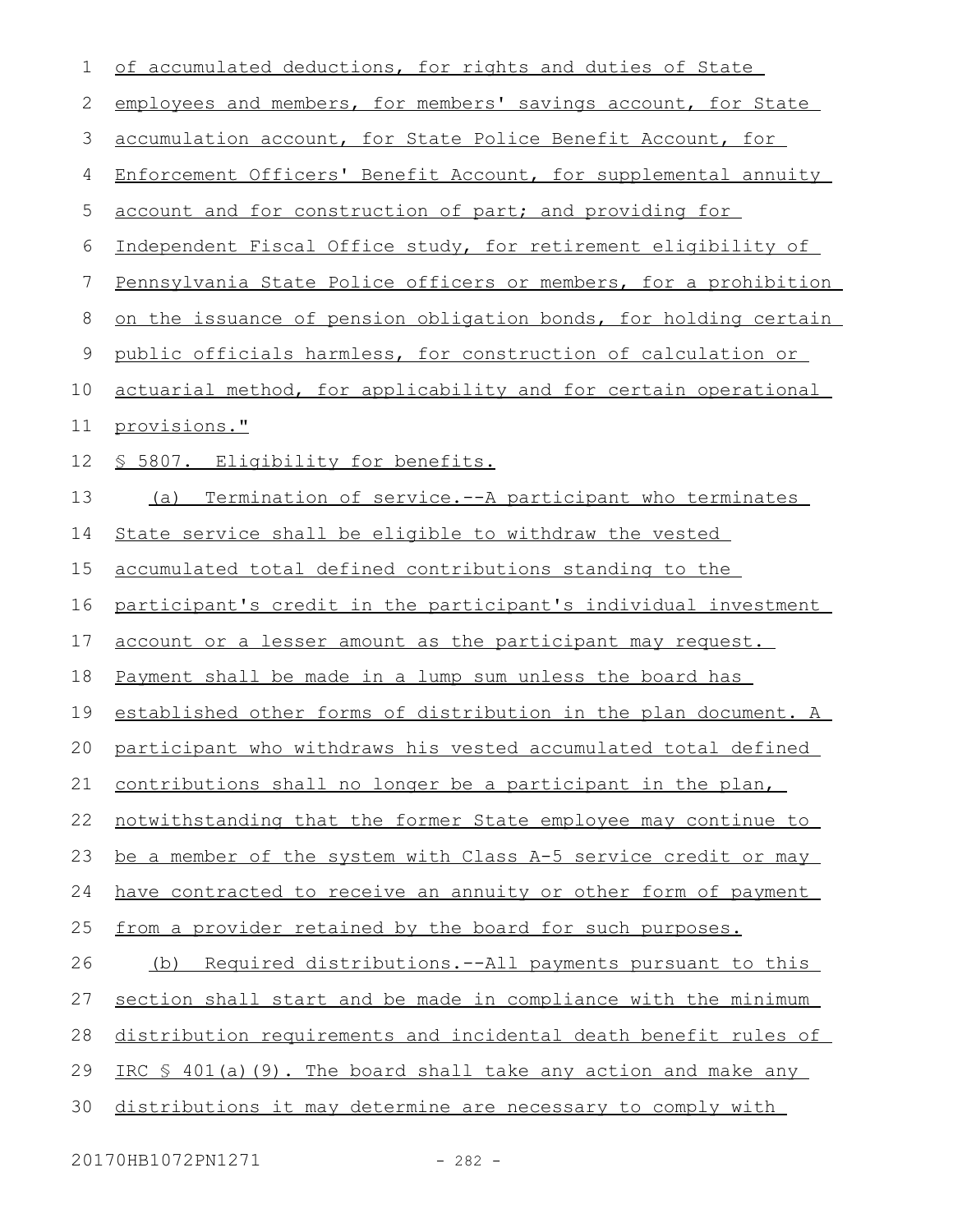|  | those requirements. |
|--|---------------------|
|  |                     |

| 2           | (C)<br>(Reserved).                                               |
|-------------|------------------------------------------------------------------|
| 3           | (d) Prohibited distributions.--A participant who also is a       |
| 4           | member of the system must be terminated from all positions that  |
| 5           | result in either membership in the system or participation in    |
| 6           | the plan to be eligible to receive a distribution.               |
| 7           | Loans.--Loans or other distributions, including hardship<br>(e)  |
| 8           | or unforeseeable emergency distributions, from the plan to State |
| $\mathsf 9$ | employees who have not terminated State service are not          |
| 10          | permitted, except as required by law.                            |
| 11          | (f) Small individual investment accounts.--A participant who     |
| 12          | terminates State service and whose vested accumulated total      |
| 13          | defined contributions are below the threshold established by law |
| 14          | as of the date of termination of service may be paid the vested  |
| 15          | accumulated total defined contributions in a lump sum as         |
| 16          | provided in IRC § 401(a)(31).                                    |
| 17          | § 5808. Death benefits.                                          |
| 18          | General rule.--In the event of the death of an active<br>(a)     |
| 19          | participant or inactive participant, the board shall pay to the  |
| 20          | participant's beneficiary the vested balance in the              |
| 21          | participant's individual investment account in a lump sum or in  |
| 22          | such other manner as the board may establish in the plan         |
| 23          | document.                                                        |
| 24          | (b) Death of participant receiving distributions.--In the        |
| 25          | event of the death of a participant receiving distributions, the |
| 26          | board shall pay to the participant's beneficiary the vested      |
| 27          | balance in the participant's individual investment account in a  |
| 28          | lump sum or in such other manner as the board may establish in   |
| 29          | the plan document or, if the board has established alternative   |
|             |                                                                  |

methods of distribution in the plan document under which the 30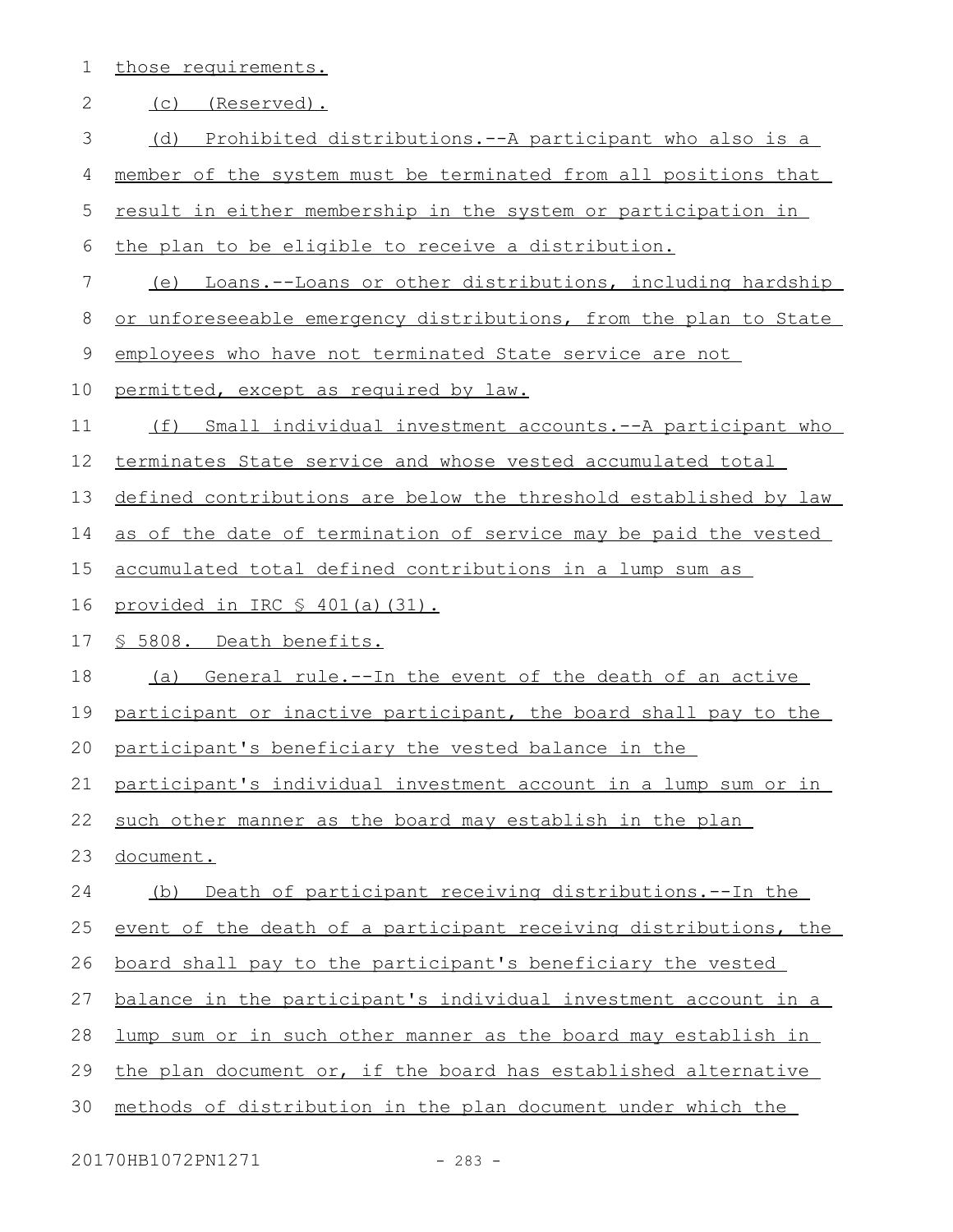| $\mathbf 1$ | participant was receiving distributions, to the participant's       |
|-------------|---------------------------------------------------------------------|
| 2           | beneficiary or successor payee, as the case may be, as provided     |
| 3           | in the plan document.                                               |
| 4           | (c) Contracts.--The board may contract with financial               |
| 5           | institutions, insurance companies or other types of third-party     |
| 6           | providers to allow participants who receive a lump sum              |
| 7           | distribution to receive payments and death benefits in a form       |
| 8           | and manner as provided by the contract.                             |
| 9           | § 5809. Vesting.                                                    |
| 10          | (a) Participant and voluntary contributions.--Subject to the        |
| 11          | forfeiture and attachment provisions of section 5953 (relating      |
| 12          | to taxation, attachment and assignment of funds) or otherwise as    |
| 13          | provided by law, a participant shall be vested with respect to      |
| 14          | all mandatory pickup participant contributions and voluntary        |
| 15          | <u>contributions paid by or on behalf of the participant to the</u> |
| 16          | trust in addition to interest and investment gains or losses on     |
| 17          | the participant contributions but not including investment fees     |
| 18          | and administrative charges.                                         |
| 19          | Employer defined contributions.--<br>(b)                            |
| 20          | Subject to the forfeiture and attachment provisions<br>(1)          |
| 21          | of section 5953 or otherwise as provided by law, a                  |
| 22          | participant with three eligibility points as provided under         |
| 23          | section 5307(c)(3) (relating to eligibility points) shall be        |
| 24          | vested with respect to all employer defined contributions           |
| 25          | paid to the participant's individual investment account in          |
| 26          | the trust in addition to interest and investment gains and          |
| 27          | losses on the employer defined contributions but not                |
| 28          | including investment fees and administrative charges.               |
| 29          | Nonvested employer defined contributions and the<br>(2)             |
| 30          | interest and investment gains and losses on the nonvested           |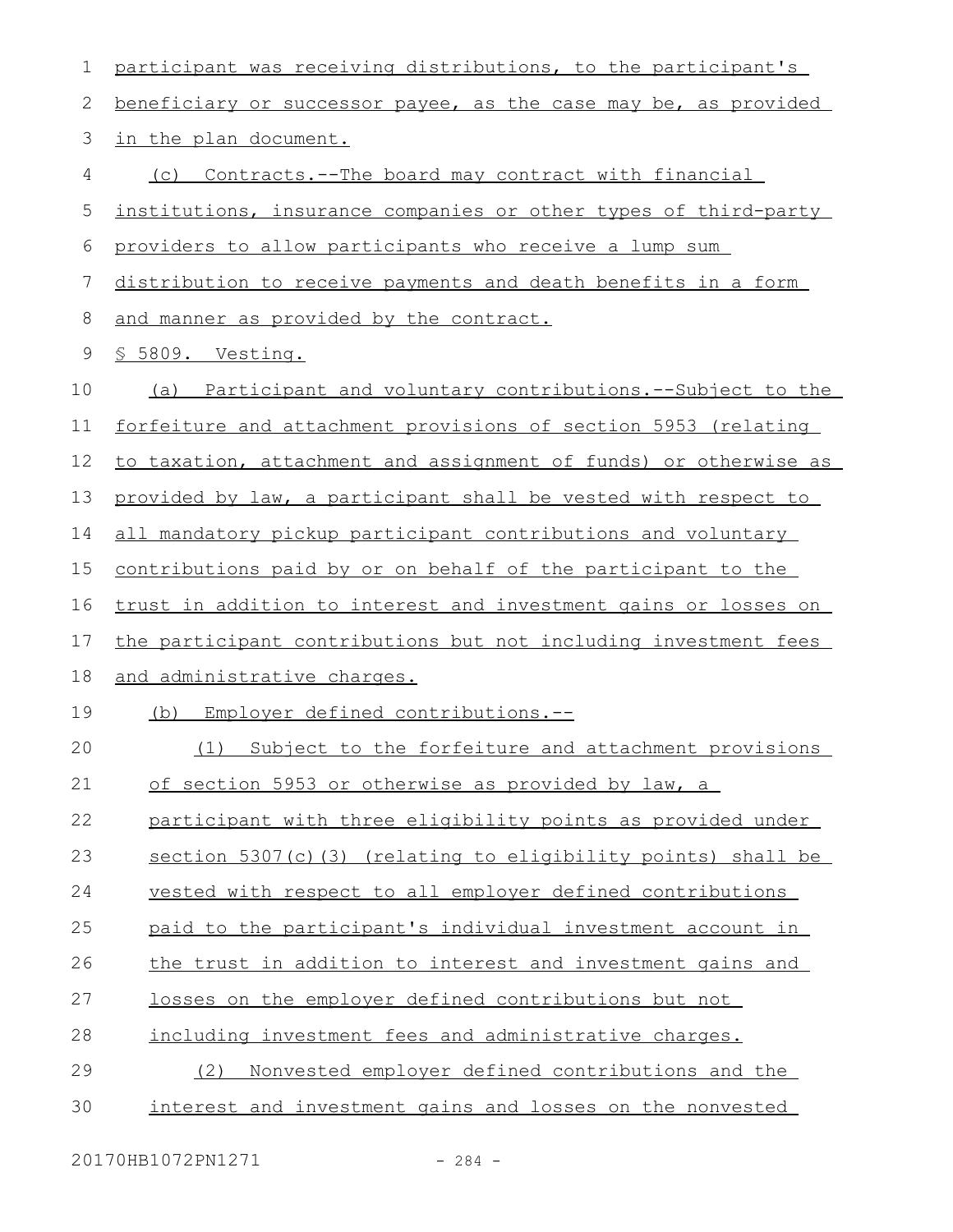| 1  | employer defined contributions that are forfeited when a            |
|----|---------------------------------------------------------------------|
| 2  | participant terminates State service before accruing three          |
| 3  | eligibility points as provided under section 5307(c)(3) are         |
| 4  | credited to the participant's most recent employer's future         |
| 5  | obligation assessed under section 5509 (relating to                 |
| 6  | appropriations and assessments by the Commonwealth).                |
| 7  | USERRA leave and eligibility points. -- A participant in<br>(C)     |
| 8  | the plan who is reemployed from USERRA leave or who dies while      |
| 9  | performing USERRA leave shall receive eligibility points under      |
| 10 | this section for the State service that would have been             |
| 11 | performed had the member not performed USERRA leave.                |
| 12 | <u>S 5810. Termination of distributions.</u>                        |
| 13 | (a) Return to State service.--                                      |
| 14 | (1) A participant receiving distributions or an inactive            |
| 15 | participant who returns to State service shall cease                |
| 16 | <u>receiving distributions and shall not be eligible to receive</u> |
| 17 | distributions until the participant subsequently terminates         |
| 18 | State service, without regard to whether the participant is a       |
| 19 | mandatory, optional or prohibited member of the system or           |
| 20 | participant in the plan.                                            |
| 21 | This subsection shall not apply to a distribution of<br>(2)         |
| 22 | accumulated employer defined contributions or other                 |
| 23 | distributions that the participant has received or used to          |
| 24 | purchase an annuity from a provider contracted by the board.        |
| 25 | Return of benefits paid during USERRA leave.--<br>(b)               |
| 26 | If a former State employee is reemployed from USERRA<br>(1)         |
| 27 | leave and received any payments or annuity from the plan            |
| 28 | during the USERRA leave, the employee shall return to the           |
| 29 | board the amount so received plus interest as provided in the       |
| 30 | plan document.                                                      |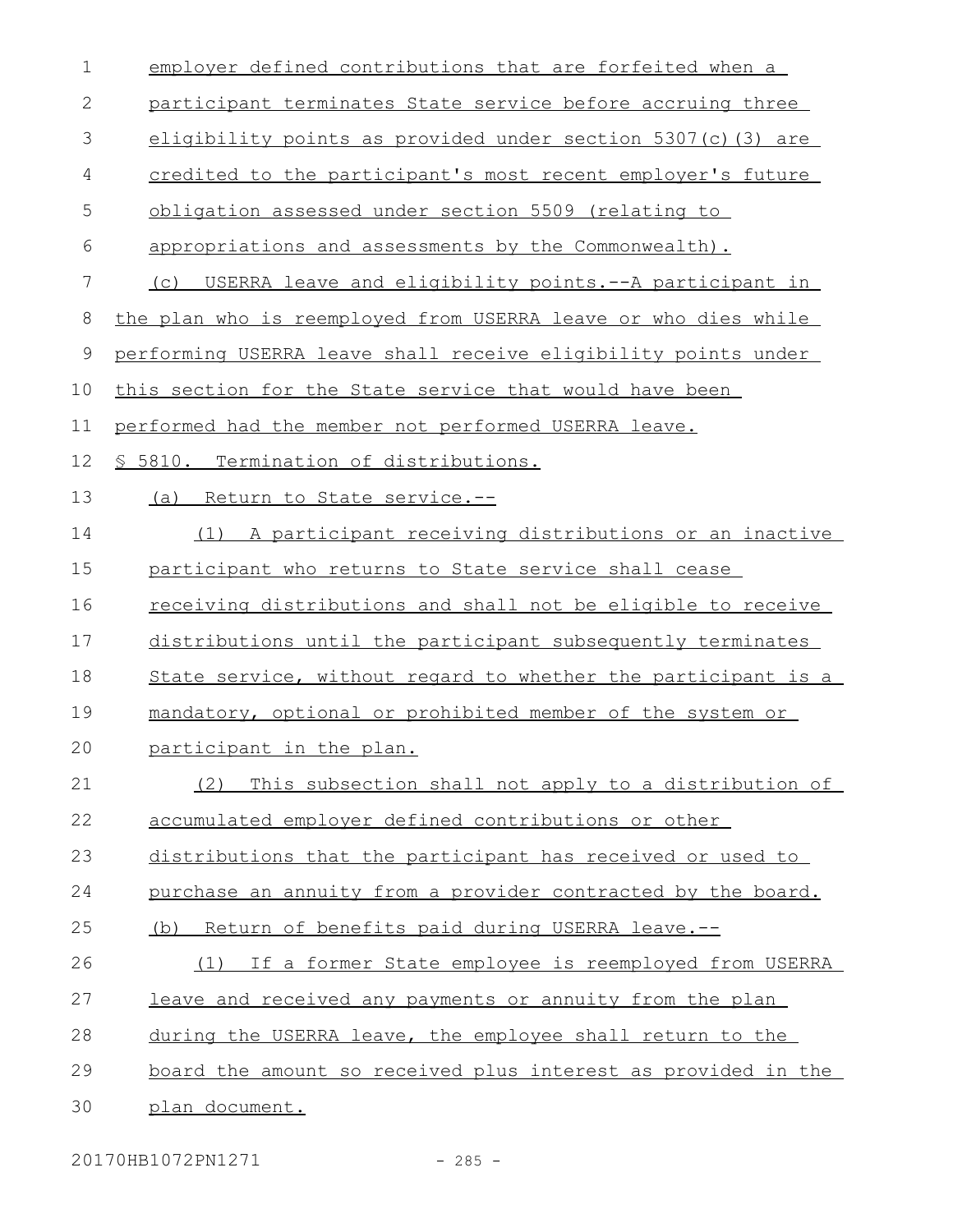| $\mathbf 1$  | The amount payable shall be certified in each case<br>(2)        |
|--------------|------------------------------------------------------------------|
| $\mathbf{2}$ | by the board in accordance with methods approved by the          |
| 3            | actuary and shall be paid in a lump sum within 30 days or in     |
| 4            | the case of an active participant may be amortized with          |
| 5            | interest as provided in the plan document through salary         |
| 6            | deductions to the trust in amounts agreed upon by the active     |
| 7            | participant and the board, but for not longer than a period      |
| 8            | that starts with the date of reemployment and continues for      |
| $\mathsf 9$  | up to three times the length of the active participant's         |
| 10           | immediate past period of USERRA leave. The repayment period      |
| 11           | shall not exceed five years.                                     |
| 12           | \$ 5811. Agreements with financial institutions and other        |
| 13           | organizations.                                                   |
| 14           | Written agreement. -- To establish and ensure the<br>(a)         |
| 15           | administration of the plan, the board may enter into a written   |
| 16           | agreement with one or more financial institutions or pension     |
| 17           | management organizations to administer the plan and the          |
| 18           | investment of funds held pursuant to the plan. The administrator |
| 19           | shall be selected in accordance with the following:              |
| 20           | The board shall solicit proposals from financial<br>(1)          |
| 21           | institutions and pension management organizations.               |
| 22           | The board shall publish the solicitation in the<br>(2)           |
| 23           | Pennsylvania Bulletin.                                           |
| 24           | Proposals received shall be evaluated based on<br>(3)            |
| 25           | specific criteria adopted by the board. The criteria shall       |
| 26           | include experience, customer service history and other           |
| 27           | <u>criteria.</u>                                                 |
| 28           | The board shall evaluate all proposals with the goal<br>(4)      |
| 29           | of minimizing the expenses, fees and costs that would be         |
| 30           | borne by participants.                                           |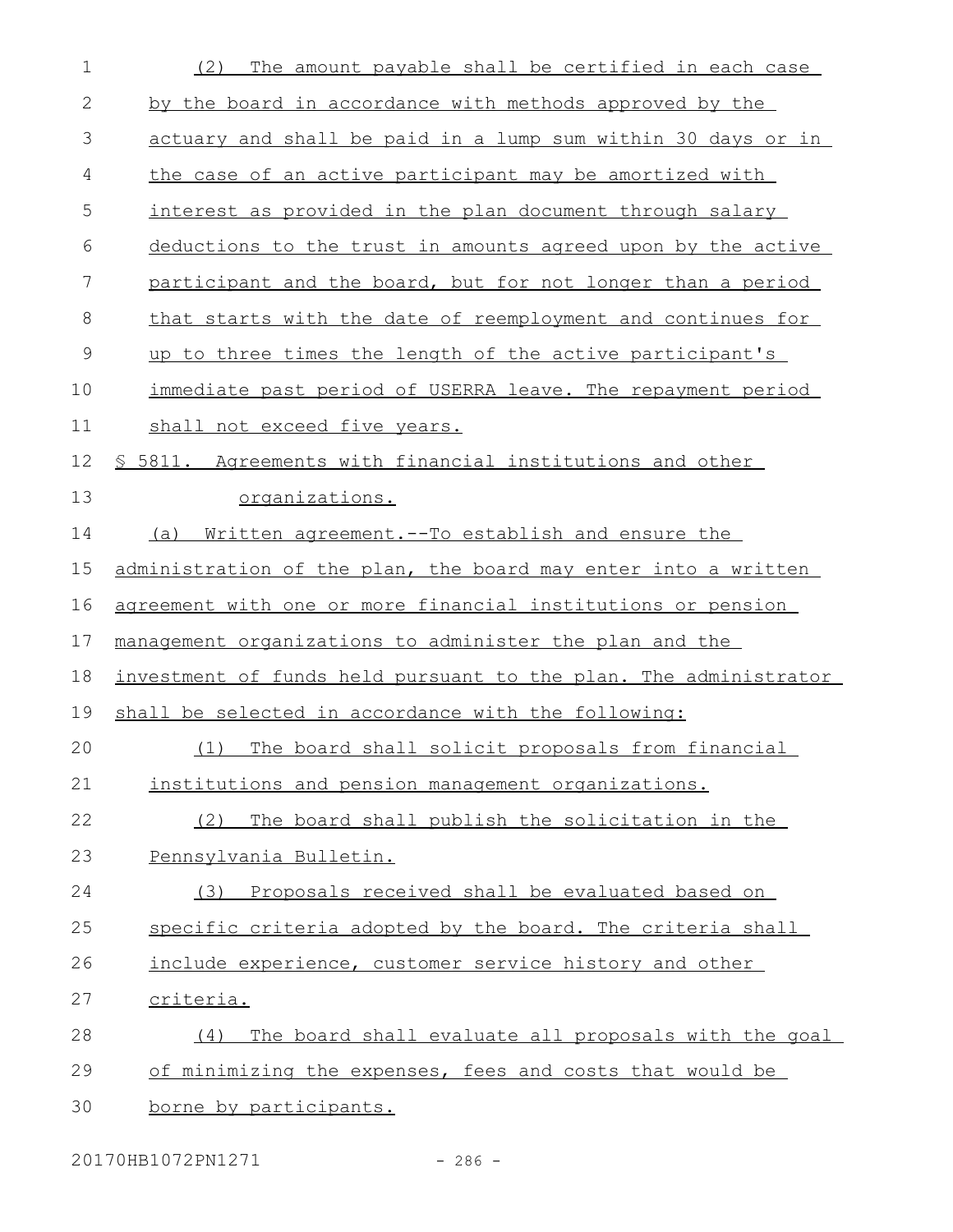| 1               | Rebid.--A contract to administer the plan under<br>(b)         |
|-----------------|----------------------------------------------------------------|
| 2               | subsection (a) shall be rebid at least once every ten years.   |
| 3               | \$ 5812. Powers and duties of board.                           |
| 4               | The board shall have the following powers and duties to        |
| 5               | establish the plan and trust and administer the provisions of  |
| 6               | this chapter and part:                                         |
| $7\phantom{.0}$ | The board may commingle or pool assets with the<br>(1)         |
| 8               | assets of other persons or entities.                           |
| 9               | The board shall pay all administrative fees, costs<br>(2)      |
| 10              | and expenses of managing, investing and administering the      |
| 11              | plan, the trust and the individual investment accounts from    |
| 12              | the balance of such individual investment accounts except as   |
| 13              | the General Assembly otherwise provides by appropriations      |
| 14              | from the General Fund.                                         |
| 15              | The board may establish investment quidelines and<br>(3)       |
| 16              | limits on the types of investments that participants may       |
| 17              | make, consistent with the board's fiduciary obligations.       |
| 18              | The board shall have the power to change the terms<br>(4)      |
| 19              | of the plan as may be necessary to maintain the tax-qualified  |
| 20              | status of the plan.                                            |
| 21              | The board may establish a process for election to<br>(5)       |
| 22              | participate in the plan by those State employees for whom      |
| 23              | participation is not mandatory.                                |
| 24              | The board may perform an annual or more frequent<br>(6)        |
| 25              | <u>review of any qualified fund manager for the purpose of</u> |
| 26              | assuring that the fund manager continues to meet all           |
| 27              | standards and criteria established.                            |
| 28              | The board may allow for eligible rollovers and<br>(7)          |
| 29              | direct trustee-to-trustee transfers into the trust from        |
| 30              | qualified plans of other employers, regardless of whether the  |
|                 |                                                                |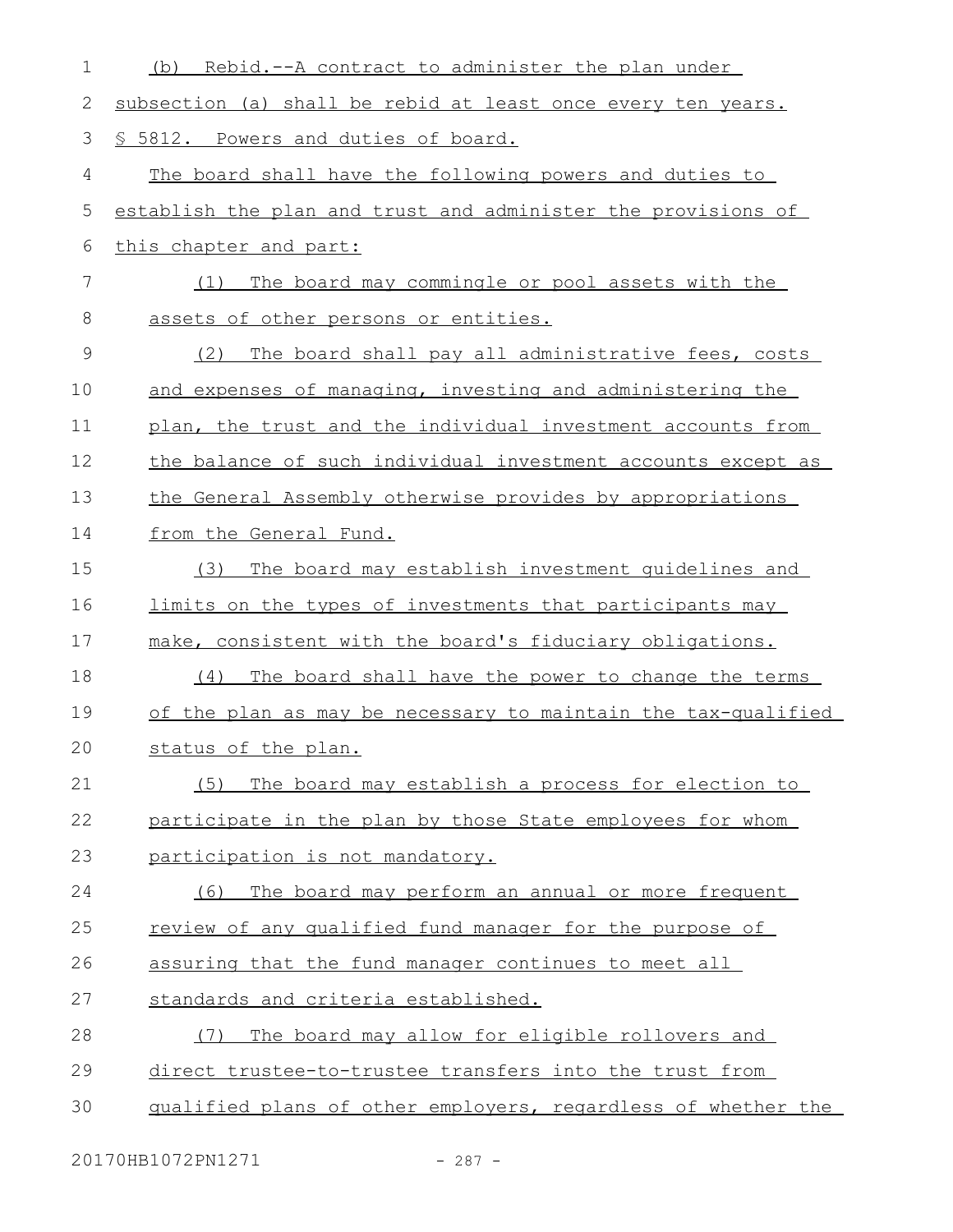| $\mathbf 1$  | employers are private employers or public employers.         |
|--------------|--------------------------------------------------------------|
| $\mathbf{2}$ | The board may allow a former participant to maintain<br>(8)  |
| 3            | the participant's individual investment account within the   |
| 4            | plan.                                                        |
| 5            | The board shall administer or ensure the<br>(9)              |
| 6            | administration of the plan in compliance with the            |
| 7            | qualifications and other rules of the IRC.                   |
| 8            | The board may establish procedures to provide for<br>(10)    |
| $\mathsf 9$  | the lawful payment of benefits.                              |
| 10           | The board shall determine what constitutes a<br>(11)         |
| 11           | termination of State service.                                |
| 12           | The board may establish procedures for<br>(12)               |
| 13           | distributions of small accounts as required or permitted by  |
| 14           | the IRC.                                                     |
| 15           | (13)<br>The board may establish procedures in the plan       |
| 16           | document or promulgate rules and regulations as it deems     |
| 17           | necessary for the administration and management of the plan, |
| 18           | including, but not limited to, establishing:                 |
| 19           | Procedures for eligible participants to change<br>(i)        |
| 20           | their investment choices on a periodic basis or make         |
| 21           | other elections regarding their participation in the         |
| 22           | plan.                                                        |
| 23           | (ii) Procedures for deducting mandatory pickup               |
| 24           | participant contributions from a participant's               |
| 25           | compensation.                                                |
| 26           | (iii) Procedures for rollovers and trustee-to-               |
| 27           | trustee transfers allowed under the IRC and permitted as     |
| 28           | part of the plan.                                            |
| 29           | (iv) Standards and criteria for providing not less           |
| 30           | than ten options in accordance with three or more            |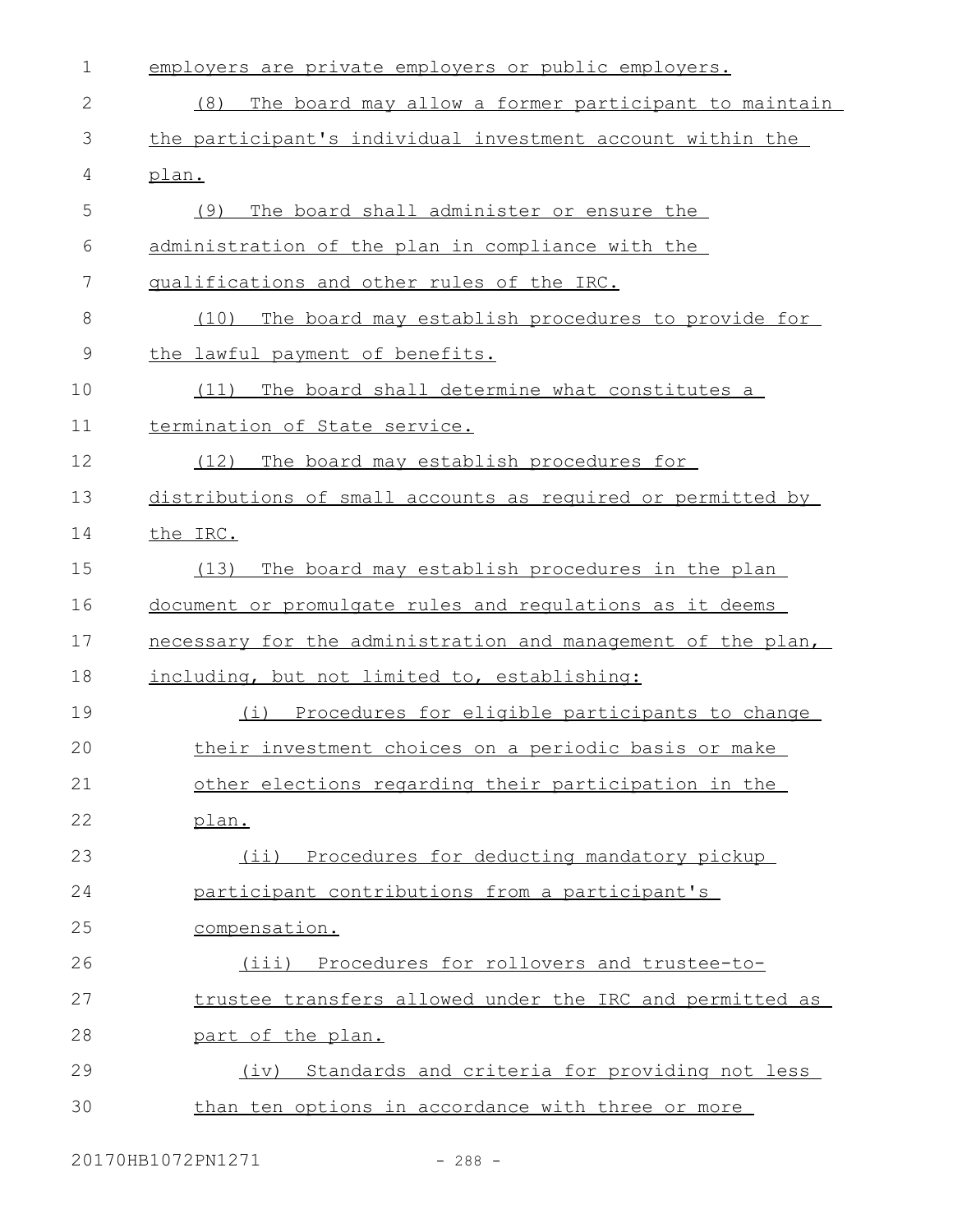| $\mathbf 1$  | providers of investment options to eligible individuals       |
|--------------|---------------------------------------------------------------|
| $\mathbf{2}$ | regarding investments of amounts deferred under the plan.     |
| 3            | The standards and criteria must provide for variety of        |
| 4            | investment options and shall be reviewed in accordance        |
| 5            | <u>with criteria established by the board. One of the</u>     |
| 6            | available options must serve as the default option for        |
| 7            | participants who do not make a timely election and, to        |
| 8            | the extent commercially available, one option must have       |
| 9            | an annuity.                                                   |
| 10           | Standards and criteria for disclosing to the<br>(v)           |
| 11           | participants the anticipated and actual income                |
| 12           | attributable to amounts invested, property rights and all     |
| 13           | fees, costs and expenses to be made against amounts           |
| 14           | deferred to cover the fees, costs and expenses of             |
| 15           | administering and managing the plan or trust.                 |
| 16           | (vi) Procedures, standards and criteria for the               |
| 17           | making of distributions from the plan upon termination        |
| 18           | from employment or death or in other circumstances            |
| 19           | <u>consistent with the purpose of the plan.</u>               |
| 20           | (14) The board may waive any reporting or information         |
| 21           | requirement contained in this part if the board determines    |
| 22           | that the information is not needed for the administration of  |
| 23           | the plan.                                                     |
| 24           | The board may contract any services and duties in<br>(15)     |
| 25           | lieu of staff, except final adjudications and as prohibited   |
| 26           | by law. Any duties or responsibilities of the board not       |
| 27           | required by law to be performed by the board can be delegated |
| 28           | to a third-party provider subject to appeal to the board.     |
| 29           | The board may provide that any duties of the<br>(16)          |
| 30           | employer or information provided by the participant to the    |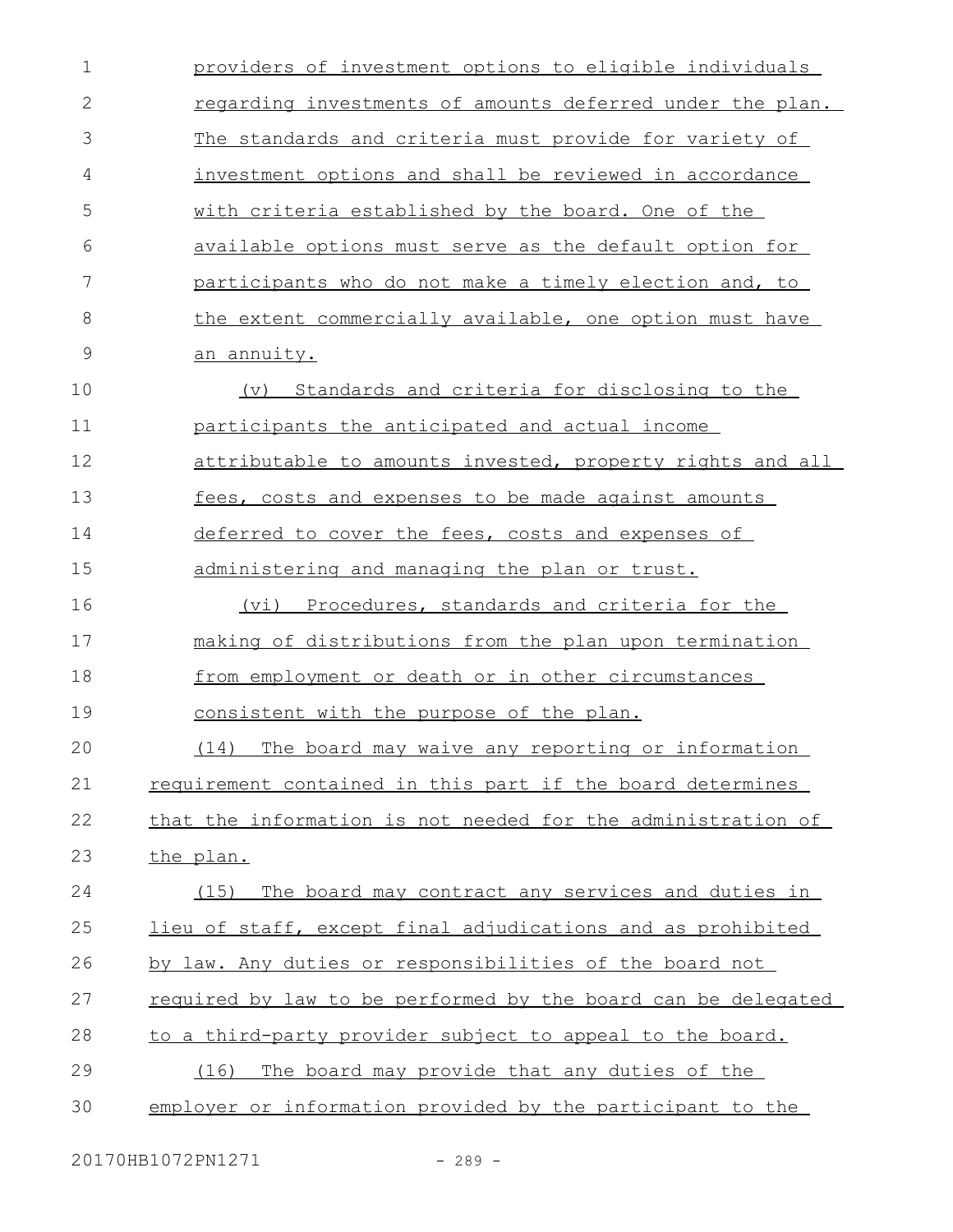| $\mathbf 1$ | employer be performed or received directly by the board.         |
|-------------|------------------------------------------------------------------|
| 2           | (17) The board shall ensure that participants are                |
| 3           | provided with educational materials about investment options     |
| 4           | and choices.                                                     |
| 5           | \$ 5813. Responsibility for investment loss.                     |
| 6           | The board, the Commonwealth, an employer or other political      |
| 7           | subdivision shall not be responsible for any investment loss     |
| 8           | incurred under the plan or for the failure of any investment to  |
| 9           | earn any specific or expected return or to earn as much as any   |
| 10          | other investment opportunity, whether or not the other           |
| 11          | opportunity was offered to participants in the plan.             |
| 12          | \$ 5814. Investments based on participants' investment           |
| 13          | allocation choices.                                              |
| 14          | Investment by participant.--All contributions, interest<br>(a)   |
| 15          | and investment earnings shall be invested based on a             |
| 16          | participant's investment allocation choices. All investment      |
| 17          | allocation choices shall be credited proportionally between      |
| 18          | participant contributions and employer defined contributions.    |
| 19          | Each participant shall be credited individually with the amount  |
| 20          | of contributions, interest and investment earnings.              |
| 21          | Investment of contributions made by entities other than<br>(b)   |
| 22          | the Commonwealth.--Investment of contributions by any            |
| 23          | corporation, institution, insurance company or custodial bank    |
| 24          | that the board has approved shall not be unreasonably delayed,   |
| 25          | and in no case may the investment of contributions be delayed    |
| 26          | more than 30 days from the date of payroll deduction or the date |
| 27          | voluntary contributions are made to the date that funds are      |
| 28          | invested. Any interest earned on the funds pending investment    |
| 29          | shall be allocated to the Commonwealth and credited to the       |
| 30          | individual investment accounts of participants who are then      |

20170HB1072PN1271 - 290 -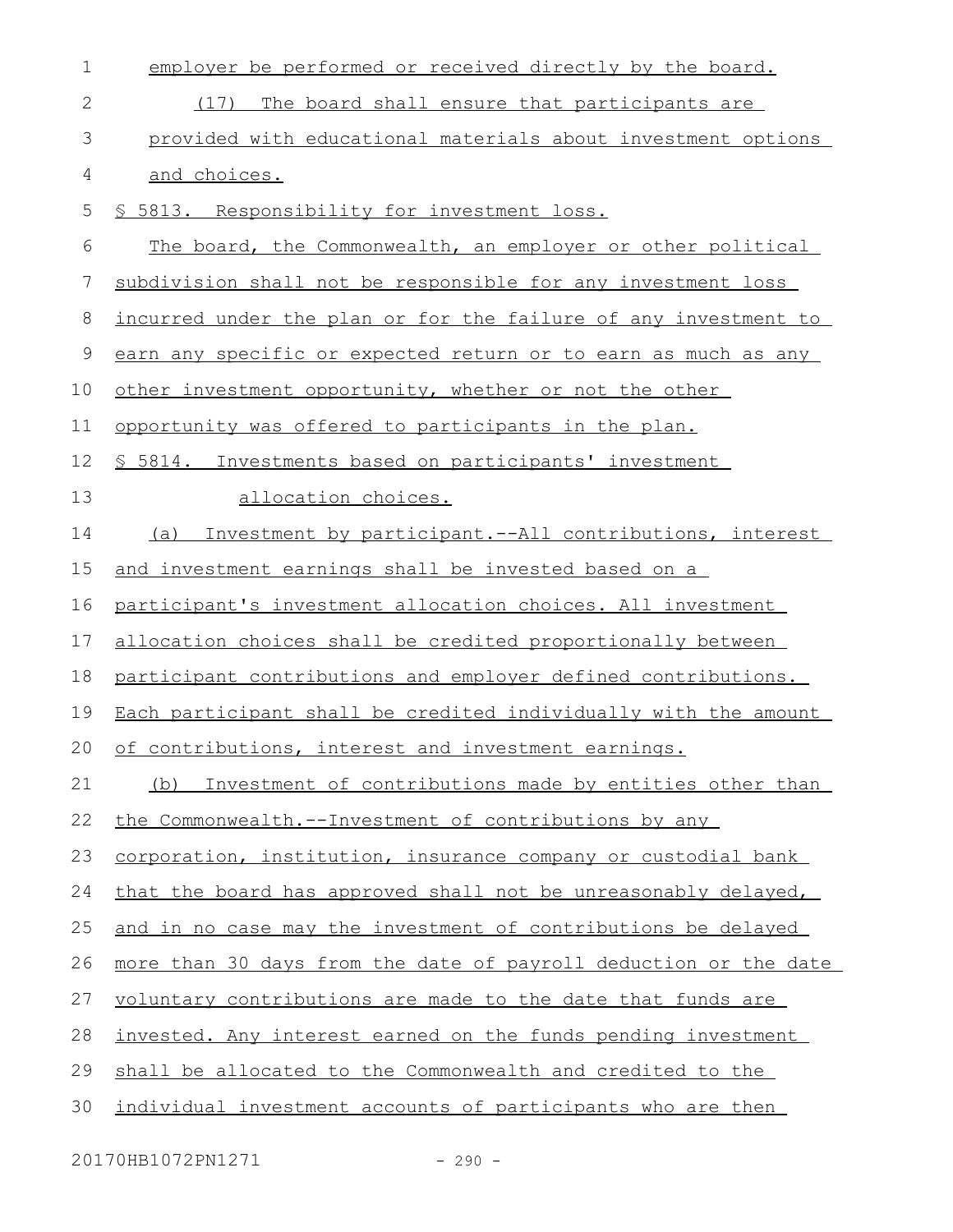| $\mathbf 1$ | participating in the plan unless the interest is used to defray    |
|-------------|--------------------------------------------------------------------|
| 2           | administrative costs and fees that would otherwise be required     |
| 3           | to be borne by participants who are then participating in the      |
| 4           | plan.                                                              |
| 5           | <u>S 5815. Expenses.</u>                                           |
| 6           | All fees, costs and expenses of administering the plan and         |
| 7           | the trust and investing the assets of the trust shall be borne     |
| 8           | by the participants and paid from assessments against the          |
| 9           | balances of the individual investment accounts as established by   |
| 10          | the board, except that for fiscal years ending before July 1,      |
| 11          | 2020, and for any additional fiscal years as the General           |
| 12          | Assembly may provide, the fees, costs and expenses of              |
| 13          | establishing and administering the plan and the trust shall be     |
| 14          | paid by the Commonwealth through annual appropriations from the    |
| 15          | General Fund, made on the basis of estimates from the board.       |
|             | § 5816. (Reserved).                                                |
| 16          |                                                                    |
| 17          | <u>S 5817. Tax qualification.</u>                                  |
| 18          | Required distributions.--All payments pursuant to this<br>(a)      |
| 19          | chapter shall start and be made in compliance with the minimum     |
|             | 20 distribution requirements and incidental death benefit rules of |
| 21          | IRC \$ 401(a).                                                     |
| 22          | (b) Limitations.--The following shall apply:                       |
| 23          | (1) (i) Except as provided under subparagraph (ii) and             |
| 24          | notwithstanding a provision of this part, a contribution           |
| 25          | or benefit related to the plan may not exceed any                  |
| 26          | <u>limitation under IRC § 415 with respect to governmental</u>     |
| 27          | plans which is in effect on the date the contribution or           |
| 28          | benefit payment takes effect.                                      |
| 29          | (ii) An increase in a limitation under IRC § 415                   |

20170HB1072PN1271 - 291 -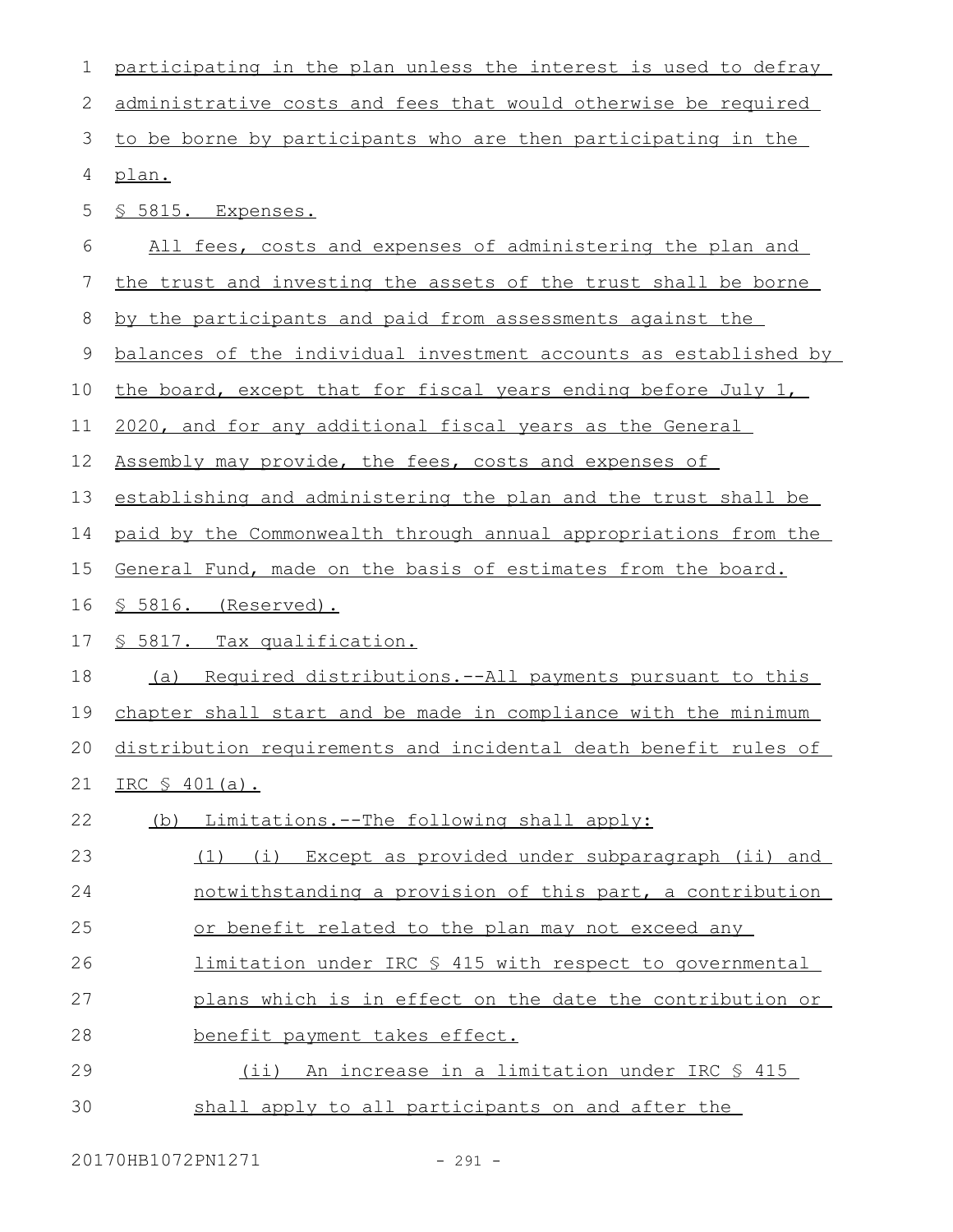| $\mathbf 1$  | effective date of this section.                                  |
|--------------|------------------------------------------------------------------|
| $\mathbf{2}$ | (iii) For the purposes of this paragraph, the term               |
| 3            | "government plans" shall have the same meaning as the            |
| 4            | <u>term has in IRC § 414(d).</u>                                 |
| 5            | (2) (i) Except as provided under subparagraph (ii), an           |
| 6            | amendment of this part on or after the effective date of         |
| 7            | this section that increases contributions or benefits for        |
| 8            | <u>active participants, inactive participants or</u>             |
| 9            | participants receiving distributions shall not be deemed         |
| 10           | to provide for a contribution or benefit in excess of any        |
| 11           | limitation, adjusted on or after the effective date of           |
| 12           | this section, under IRC § 415 unless specifically                |
| 13           | provided by legislation.                                         |
| 14           | (ii) Notwithstanding subparagraph (i), an increase               |
| 15           | in benefits on or after the effective date of this               |
| 16           | section for a participant in the plan shall be authorized        |
| 17           | and apply to the fullest extent allowed by law.                  |
| 18           | \$ 5818. State Employees' Defined Contribution Holding Vehicle   |
| 19           | Trust.                                                           |
| 20           | Establishment.--The State Employees' Defined<br>(a)              |
| 21           | Contribution Holding Vehicle Trust is established as part of the |
| 22           | plan. The holding vehicle trust shall be comprised of the        |
| 23           | individual investment accounts and all assets and moneys in      |
| 24           | those accounts from January 1, 2018, until the earlier of the    |
| 25           | date the board certifies that the State Employees' Defined       |
| 26           | Contribution Trust is operational and able to accept participant |
| 27           | and employer contributions or December 31, 2018, unless the      |
| 28           | board so certifies on or before January 1, 2018. The members of  |
| 29           | the board shall be the trustees of the holding vehicle trust,    |
| 30           | which shall be held in a separate account, established by the    |
|              |                                                                  |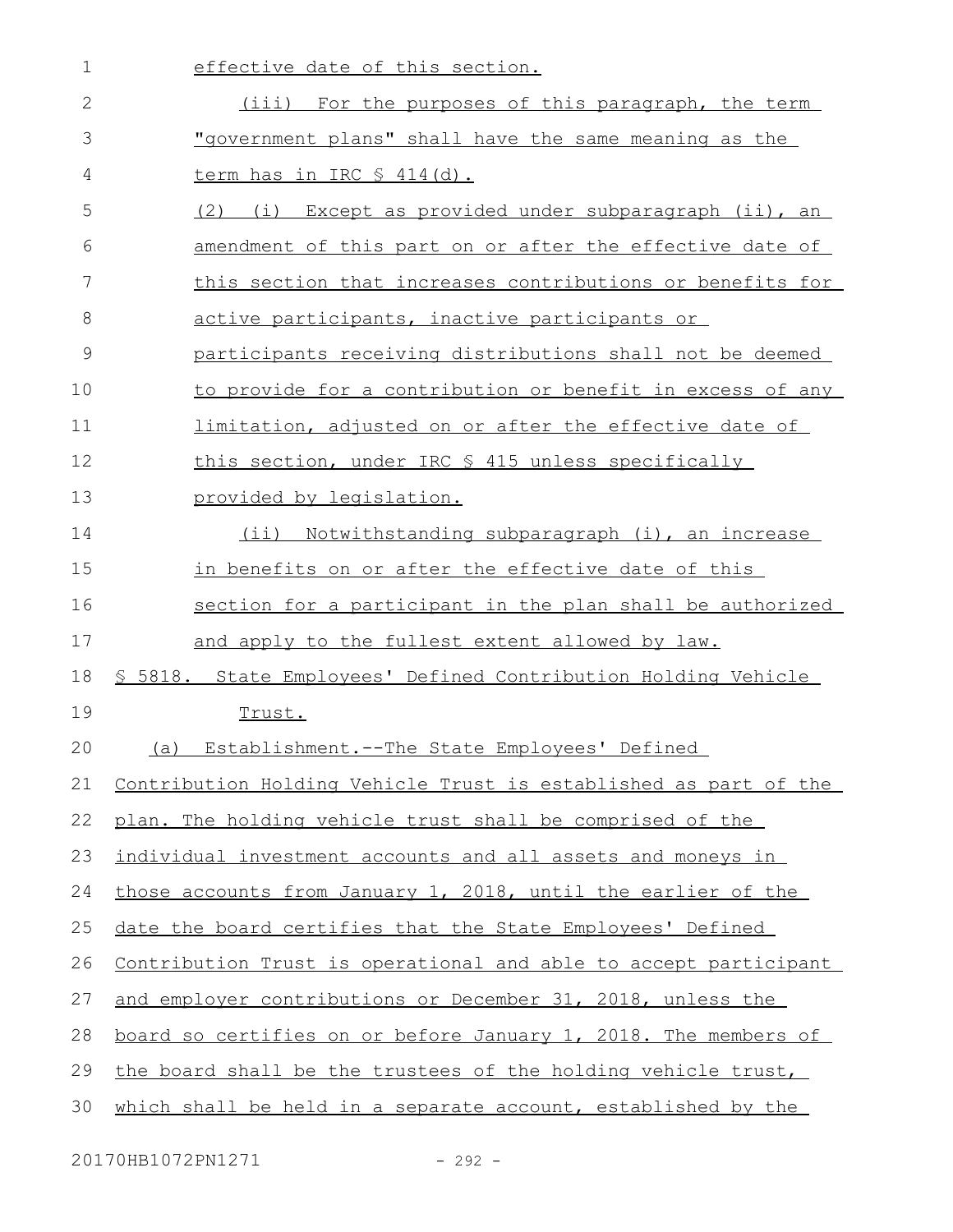| 1  | Treasury Department and shall not be inconsistent with this        |
|----|--------------------------------------------------------------------|
| 2  | part, the IRC or other applicable law. The holding vehicle trust   |
| 3  | shall be administered exclusively for the benefit of those State   |
| 4  | employees who participate in the plan and their beneficiaries      |
| 5  | within the meaning of and in conformity with IRC \$ 401(a)         |
| 6  | subject to the requirements of Chapter 59 (relating to             |
| 7  | administration, funds, accounts, general provisions).              |
| 8  | Assets held in trust.--All assets and income in the<br>(b)         |
| 9  | holding vehicle trust that are withheld or contributed by the      |
| 10 | participants, the Commonwealth and other employers in accordance   |
| 11 | with this part shall be held in trust as permitted by the          |
| 12 | applicable provisions of the IRC for the exclusive benefit of      |
| 13 | the participants and their beneficiaries until such time as the    |
| 14 | funds are transferred to the State Employees' Defined              |
| 15 | <u>Contribution Trust in accordance with the terms of the plan</u> |
| 16 | document. The assets of the holding vehicle trust may be used      |
| 17 | for the payment of the fees, costs and expenses related to the     |
| 18 | administration and investment of the holding vehicle trust and     |
| 19 | transfer of assets to the State Employees' Defined Contribution    |
| 20 | Trust.                                                             |
| 21 | Mandatory pickup participant contributions.--All<br>(C)            |
| 22 | mandatory pickup participant contributions and employer defined    |
| 23 | contributions that are required under sections 5804 (relating to   |
| 24 | participant contributions), 5805 (relating to mandatory pickup     |
| 25 | participant contributions) and 5806 (relating to employer          |
| 26 | defined contributions) to be made to the State Employees'          |
| 27 | Defined Contribution Trust upon certification of such trust        |
| 28 | shall be made to the holding vehicle trust prior to the date the   |
| 29 | board certifies the State Employees' Defined Contribution Trust.   |
| 30 | The employer shall cause those contributions for service           |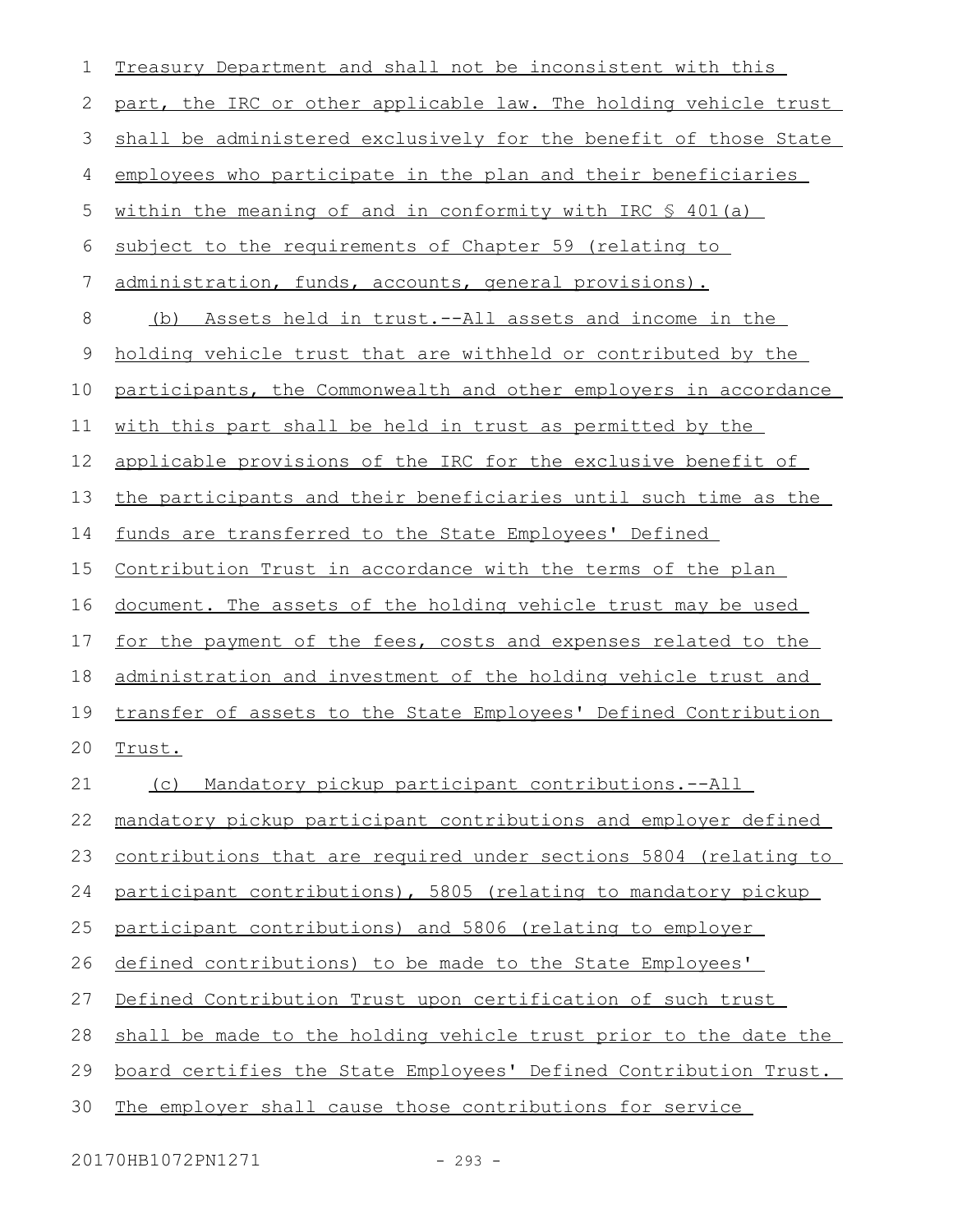| $\mathbf 1$   | required to be credited in the plan to be made and deducted from    |
|---------------|---------------------------------------------------------------------|
| 2             | each payroll or on such schedule as established by the board and    |
| $\mathcal{S}$ | such participant contributions shall be picked up by the            |
| 4             | Commonwealth or other employer and shall be treated as the          |
| 5             | employer's contribution for purposes of IRC § 414(h). On and        |
| $\epsilon$    | after the effective date of this section, an employer employing     |
| 7             | a participant in the plan shall pick up the required mandatory      |
| $\,8\,$       | participant contributions by a reduction in the compensation of     |
| $\mathsf 9$   | the participant. No participant is permitted to make voluntary      |
| 10            | contributions to the holding vehicle trust.                         |
| 11            | (d) Treatment for other purposes.--For all purposes other           |
| 12            | than the IRC, the mandatory pickup participant contributions        |
| 13            | shall be treated as contributions made by a participant in the      |
| 14            | same manner and to the same extent as if the contributions were     |
| 15            | made directly by the participant and not picked up.                 |
| 16            | (e) Limitations on contributions.--No contributions may be          |
| 17            | allowed that would cause a violation of the limitations related     |
| 18            | to contributions applicable to governmental plans contained in      |
| 19            | IRC § 415 or in other provisions of law. In the event that any      |
| 20            | disallowed contributions are made, any employer defined             |
| 21            | contributions in excess of the limitations and investment           |
| 22            | earnings on the contributions shall be refunded to the employer     |
| 23            | by the board.                                                       |
| 24            | Death benefits. -- In the event of the death of an active<br>(f)    |
| 25            | participant or inactive participant, the board shall pay to the     |
| 26            | participant's beneficiary the vested balance in the                 |
| 27            | participant's individual investment account in a lump sum.          |
| 28            | Interest.--Upon the disbursement of a return of Class A-<br>( ) ( ) |
| 29            | 5 accumulated deductions to a participant who has terminated        |
| 30            | State service or of a death benefit to a participant's              |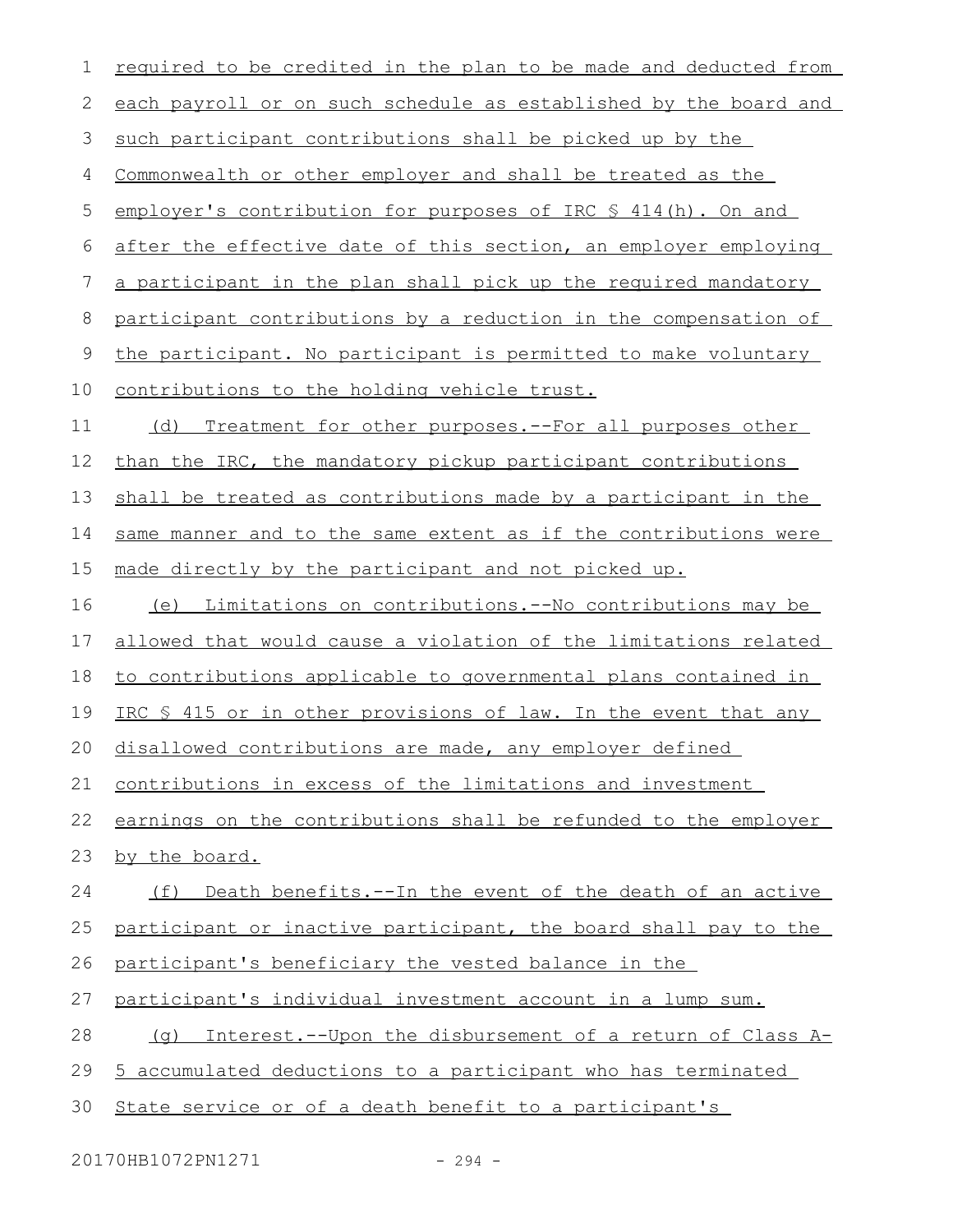| 1  | designated beneficiaries or upon the transfer of all assets in   |
|----|------------------------------------------------------------------|
| 2  | the holding vehicle trust to the State Employees' Defined        |
| 3  | Contribution Trust or December 31, 2017, whichever occurs first, |
| 4  | the Commonwealth shall make an interest payment to the holding   |
| 5  | vehicle trust. The interest payment shall be equal to 4% annual  |
| 6  | rate of return on the mandatory pickup participant contributions |
| 7  | and employer defined contributions made for the participant,     |
| 8  | increased or decreased for any investment losses or earnings     |
| 9  | while in the holding vehicle trust, but in no case shall the     |
| 10 | interest payment be less than zero.                              |
| 11 | (h) Responsibility for loss of investment opportunity.--The      |
| 12 | board, the Commonwealth, an employer or other political          |
| 13 | subdivision shall not be responsible for the failure of any      |
| 14 | investment in the holding vehicle trust to earn any specific or  |
| 15 | expected return greater than the 4% interest rate paid under     |
| 16 | subsection (g) or to earn as much as any other investment        |
| 17 | opportunity, whether or not the other opportunity was offered to |
| 18 | participants in the holding vehicle trust.                       |
| 19 | (i) Termination of holding vehicle trust.--After the             |
|    | 20 disbursement or transfer of all assets in the holding vehicle |
| 21 | trust and the certification by the board that no further         |
| 22 | liabilities from the holding vehicle trust exist, the holding    |
| 23 | vehicle trust shall be closed, and this section, except for      |
| 24 | subsection (h), shall become inoperative.                        |
| 25 | Section 323. Section 5901(a), $(c)$ , (d) and (e) of Title 71    |
| 26 | are amended to read:                                             |
| 27 | \$ 5901. The State Employees' Retirement Board.                  |
| 28 | Status and membership.--The board shall be an<br>(a)             |
| 29 | independent administrative board and consist of 11 members: the  |
| 30 | State Treasurer, ex officio, two Senators, two members of the    |
|    |                                                                  |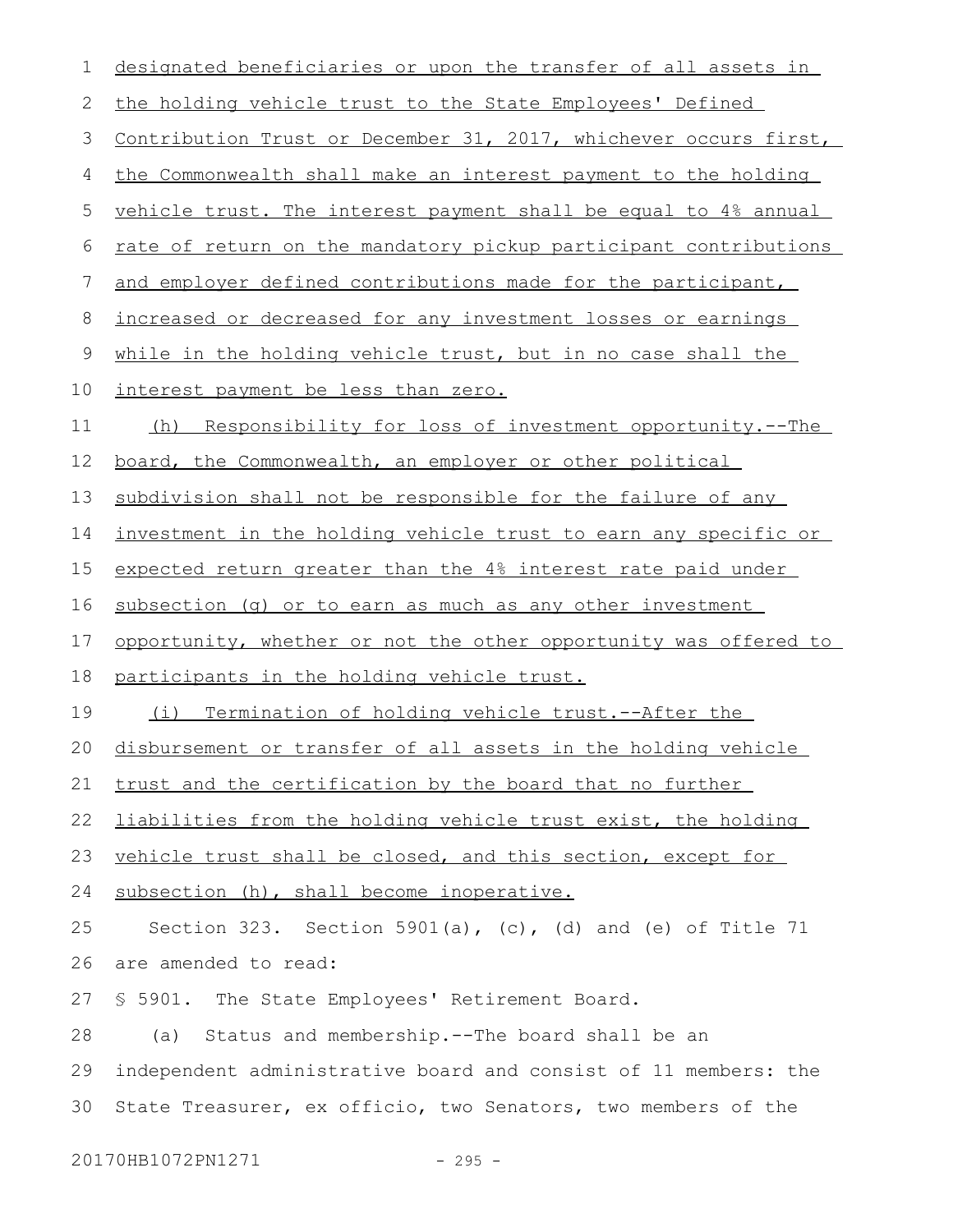House of Representatives and six members appointed by the Governor, one of whom shall be an annuitant of the system or a participant in the plan who has terminated State service and is receiving or is eligible to receive distributions, for terms of four years, subject to confirmation by the Senate. At least five board members shall be active members of the system or active participants in the plan, and at least two shall have ten or more years of credited State service or shall have been active participants in the plan for ten calendar years. The chairman of the board shall be designated by the Governor from among the members of the board. Each member of the board who is a member of the General Assembly may appoint a duly authorized designee to act in his stead. In the event that a board member, who is designated as an active participant or as a participant in the plan who is receiving or is eligible to receive distributions, receives a total distribution of his interest in the plan, that board member may continue to serve on the board for the 1 2 3 4 5 6 7 8 9 10 11 12 13 14 15 16 17

## remainder of his term. 18

\* \* \* 19

(c) Oath of office.--Each member of the board shall take an oath of office that he will, so far as it devolves upon him, diligently and honestly, administer the affairs of said board, the system and the plan and that he will not knowingly violate or willfully permit to be violated any of the provisions of law applicable to this part. Such oath shall be subscribed by the member taking it and certified by the officer before whom it is taken and shall be immediately filed in the Office of the Secretary of the Commonwealth. 20 21 22 23 24 25 26 27 28

(d) Compensation and expenses.--The members of the board who are members of the system or participants in the plan shall 29 30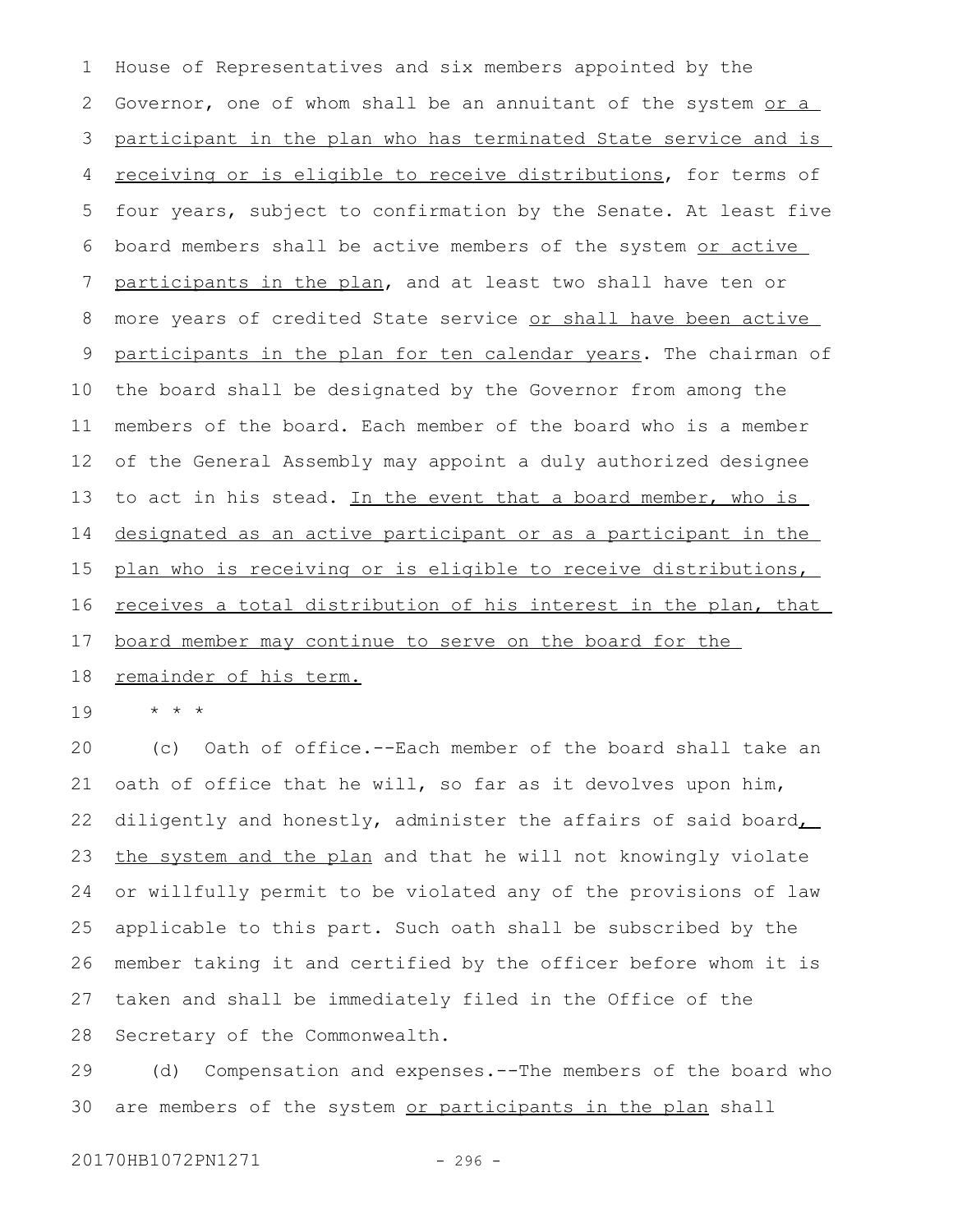serve without compensation but shall not suffer loss of salary or wages through serving on the board. The members of the board who are not members of the system or participants in the plan shall receive \$100 per day when attending meetings and all board members shall be reimbursed for any necessary expenses. However, when the duties of the board as mandated are not executed, no compensation or reimbursement for expenses of board members shall be paid or payable during the period in which such duties are not executed. 1 2 3 4 5 6 7 8 9

(e) Corporate power and legal advisor.--For the purposes of this part, the board shall possess the power and privileges of a corporation. [The Attorney General of the Commonwealth shall be the legal advisor of the board.] The board shall be considered to be an independent agency under the act of October 15, 1980 (P.L.950, No.164), known as the Commonwealth Attorneys Act. Legal counsel to the board shall serve independently from the Governor's Office of General Counsel, the Attorney General and the General Assembly. 10 11 12 13 14 15 16 17 18

Section 324. Sections 5902(a)(2),  $(a.1)$ , (b), (c), (e), (h),  $(i)$ ,  $(j)$ ,  $(k)$ ,  $(m)$  and  $(n)$  and 5903 heading and  $(b)$  of Title 71 are amended and the sections are amended by adding subsections to read: 19 20 21 22

§ 5902. Administrative duties of the board. 23

(a) Employees.-- 24

\* \* \* 25

(2) Notwithstanding any other provisions of law, the compensation of investment professionals and legal counsel shall be established by the board. The compensation of all other officers and employees of the board who are not covered by a collective bargaining agreement shall be established by 26 27 28 29 30

20170HB1072PN1271 - 297 -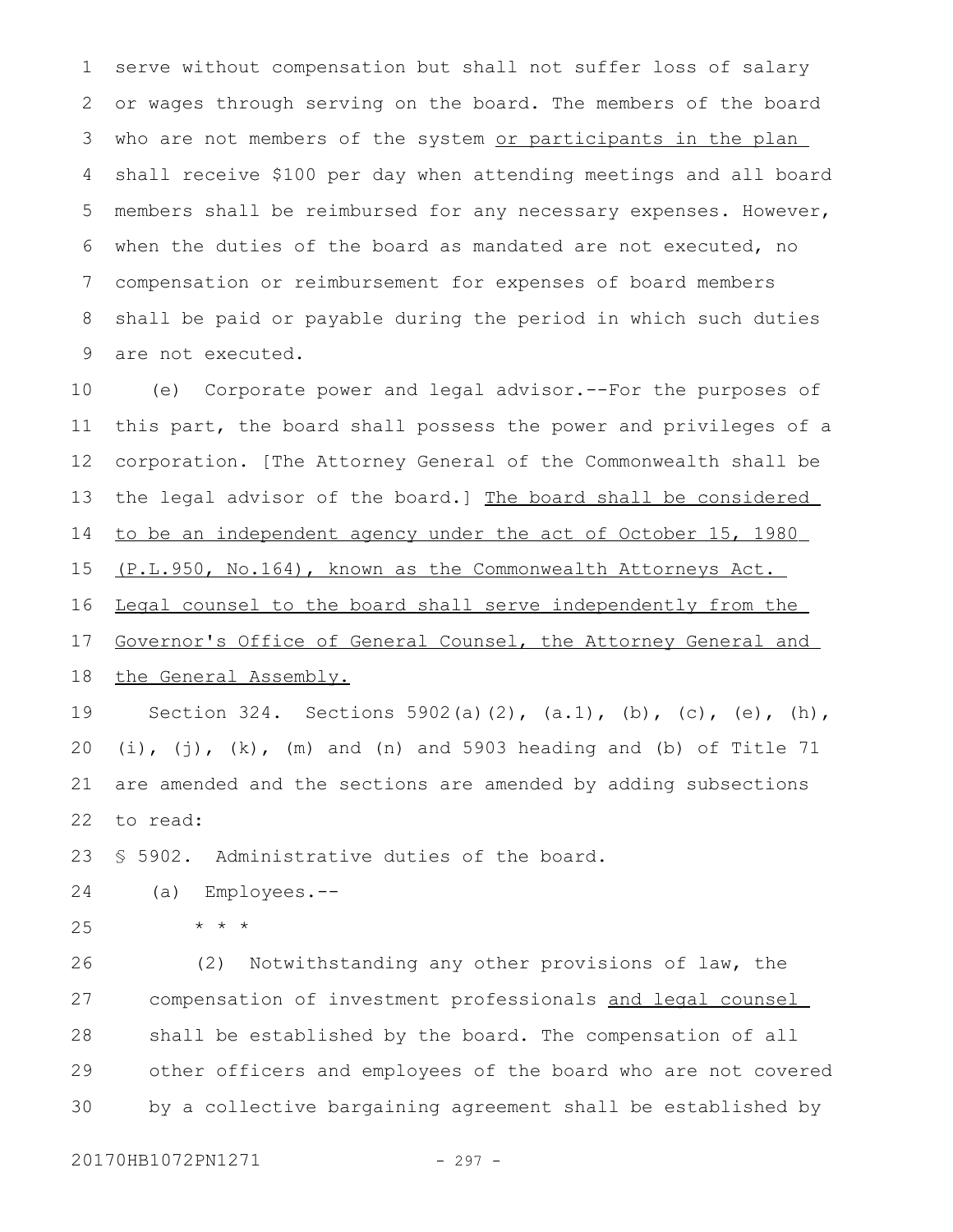the board consistent with the standards of compensation established by the Executive Board of the Commonwealth. (a.1) Secretary.--The secretary shall act as chief administrative officer for the board with respect to both the system and the plan. In addition to other powers and duties conferred upon and delegated to the secretary by the board, the secretary shall: 1 2 3 4 5 6 7

8

(1) Serve as the administrative agent of the board.

(2) Serve as liaison between the board and applicable legislative committees, the Treasury Department, the Department of the Auditor General, and between the board and the investment counsel and the mortgage supervisor in arranging for investments to secure maximum returns to the fund. 9 10 11 12 13 14

(3) Review and analyze proposed legislation and legislative developments affecting the system or the plan and present findings to the board, legislative committees, and other interested groups or individuals. 15 16 17 18

(4) Direct the maintenance of files and records and preparation of periodic reports required for actuarial evaluation studies. 19  $20$ 21

(5) Receive inquiries and requests for information concerning the system or the plan from the press, Commonwealth officials, State employees, the general public, research organizations, and officials and organizations from other states, and provide information as authorized by the board. 22 23 24 25 26 27

(6)  $(i)$  Supervise a staff of administrative, technical, and clerical employees engaged in record-keeping and clerical processing activities for both the system and 28 29 30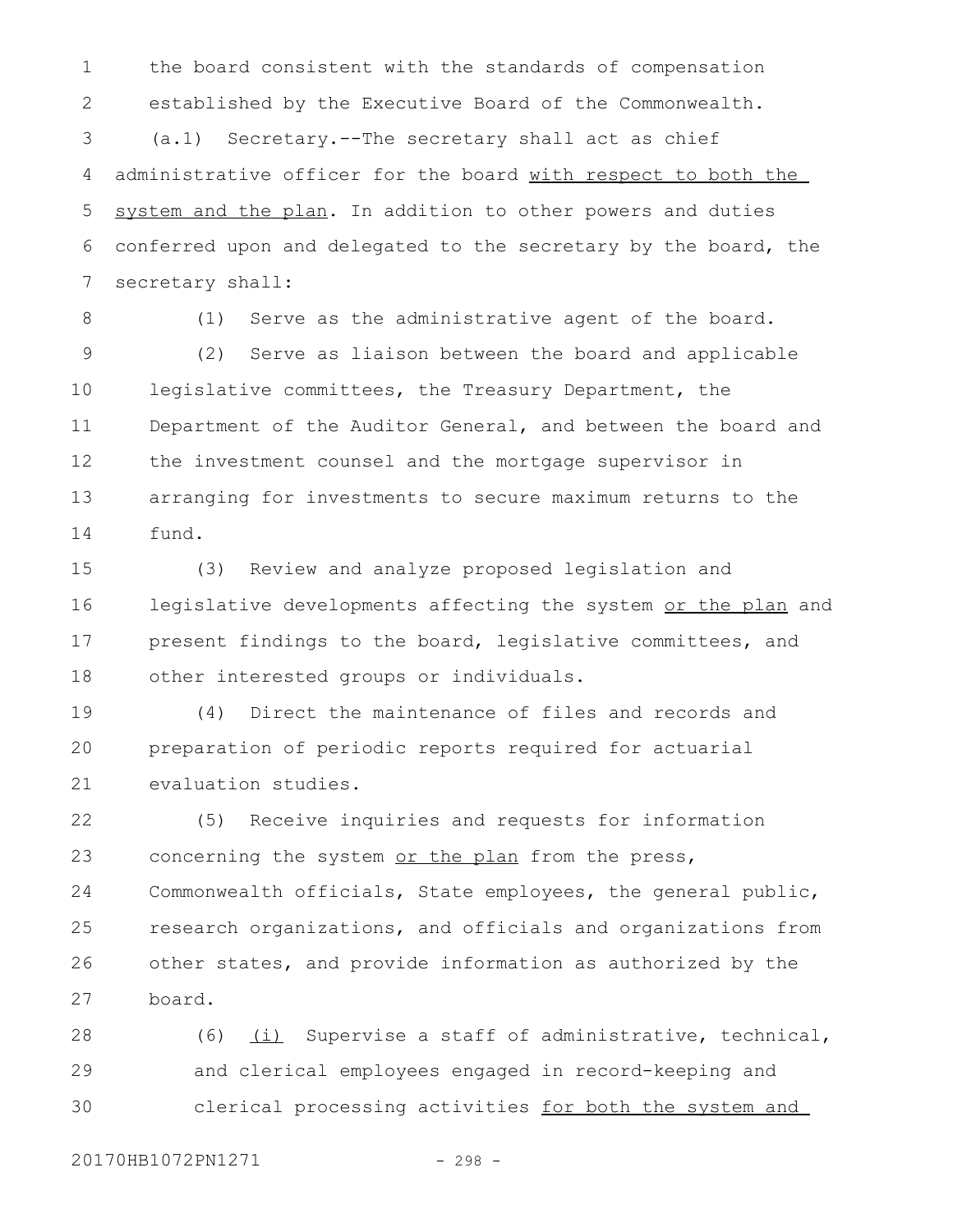the plan in maintaining files of members and participants, accounting for contributions, processing payments to annuitants and terminated participants, preparing required reports, and retirement counseling. (ii) The board may utilize the staff of employees provided for under this paragraph for both the system and the plan but shall allocate the fees, costs and expenses incurred under this paragraph between the system and the plan as appropriate. 1 2 3 4 5 6 7 8 9

(b) Professional personnel.-- 10

(1) The board shall contract for the services of a chief medical examiner, an actuary, investment advisors and counselors, and such other professional personnel as it deems advisable. The board may, with the approval of the Attorney General, contract for legal services. 11 12 13 14 15

(2) The board may utilize the same individuals and firms contracted under this subsection for both the system and the plan but shall allocate the fees, costs and expenses incurred under this subsection between the system and the plan as appropriate. 16 17 18 19  $20$ 

(c) Expenses.-- 21

(1) The board shall, through the Governor, submit to the General Assembly annually a budget covering the administrative expenses of [this part] the system and a separate budget covering the administrative expenses of the plan which budgets shall include those expenses necessary to establish the plan and trust. (2) Such expenses of the system as approved by the 22 23 24 25 26 27 28

General Assembly in an appropriation bill shall be paid from investment earnings of the fund. 29 30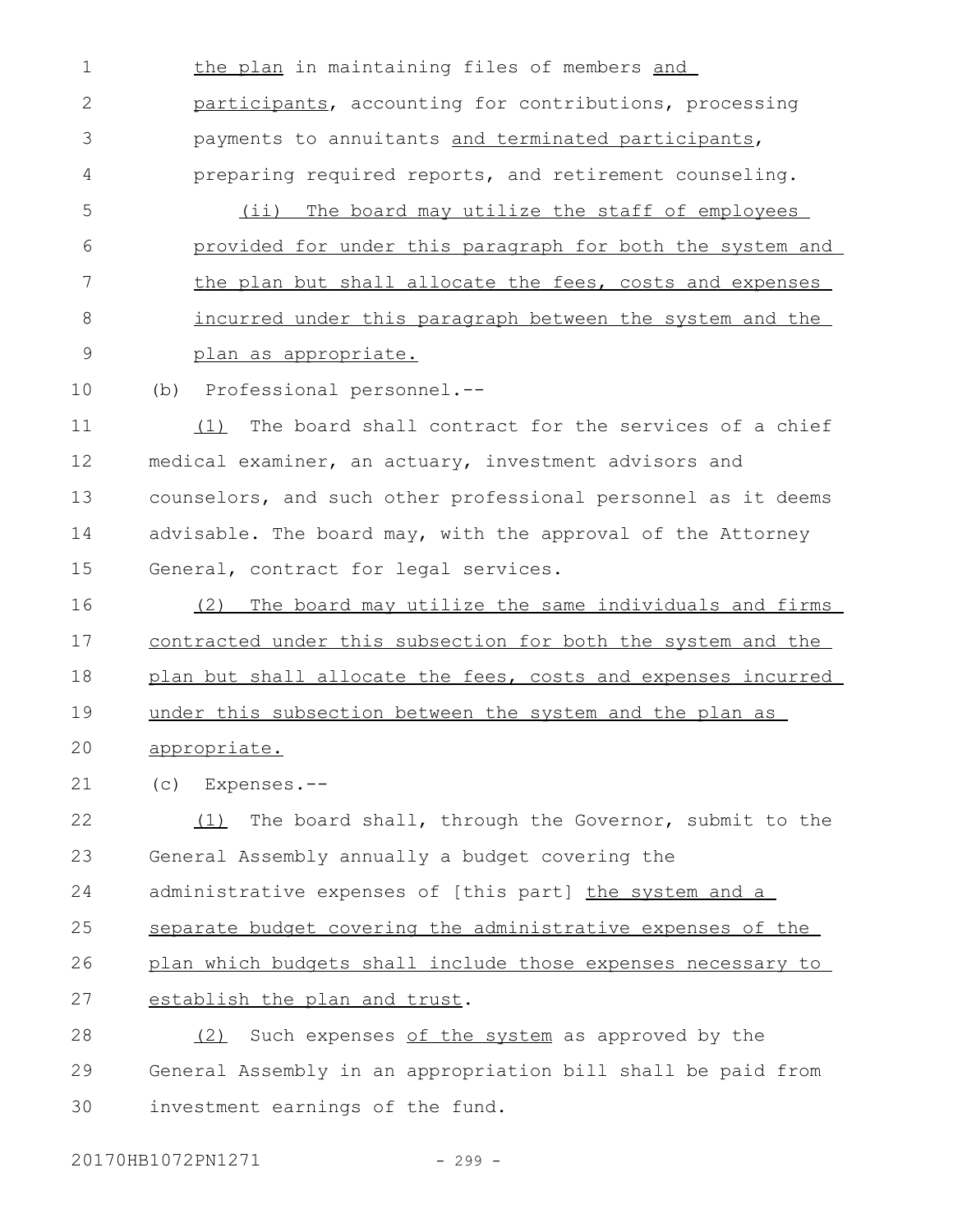(3) For fiscal years ending on or before June 30, 2019, such expenses of the plan and the holding vehicle trust as approved by the General Assembly in an appropriation bill shall be paid from the General Fund. For fiscal years beginning on or after July 1, 2019, such expenses of the plan and the holding vehicle trust as approved by the General Assembly shall be paid from interest, pursuant to section 5814(b) (relating to investments based on participants' investment allocation choices), assessments on the balances of the participants' individual investment accounts or as otherwise provided in this part except as the General Assembly provides by appropriations from the General Fund. (4) Concurrently with its administrative budget, the board shall also submit to the General Assembly annually a list of proposed expenditures which the board intends to pay through the use of directed commissions, together with a list of the actual expenditures from the past year actually paid by the board through the use of directed commissions. All such directed commission expenditures shall be made by the board for the exclusive benefit of the system and its members. 1 2 3 4 5 6 7 8 9 10 11 12 13 14 15 16 17 18 19  $20$ 21

\* \* \* 22

(e) Records.-- 23

(1) The board shall keep a record of all its proceedings which shall be open to [inspection] access by the public, except as otherwise provided in this part or by other law. 24 25 26

(2) Any record, material or data received, prepared, used or retained by the board or its employees, investment professionals or agents relating to an investment shall not constitute a public record subject to public [inspection] 27 28 29 30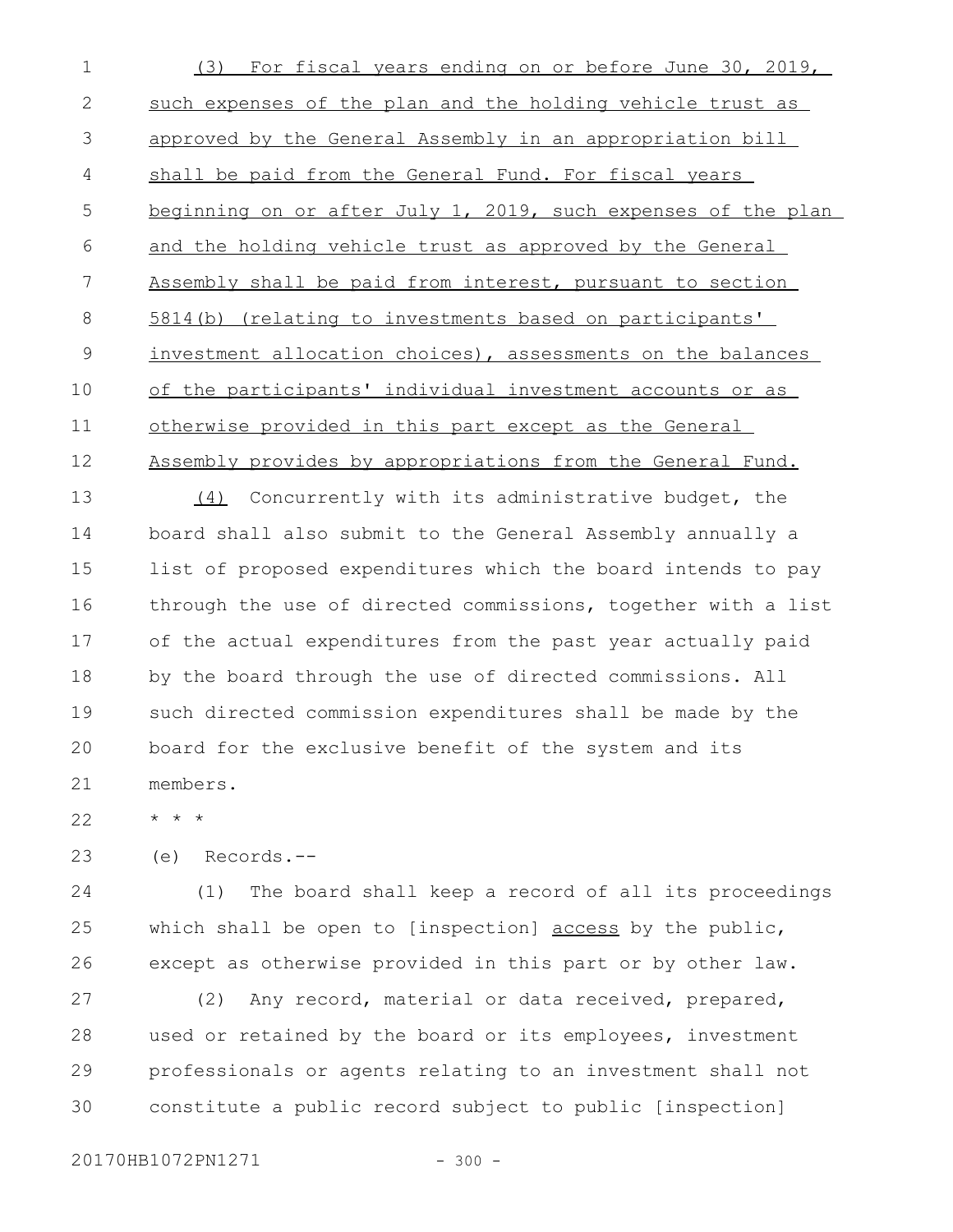access under the act of [June 21, 1957 (P.L.390, No.212), referred to as the Right-to-Know Law] February 14, 2008 (P.L.6, No.3), known as the Right-to-Know Law, if, in the reasonable judgment of the board, the [inspection] access would: 1 2 3 4 5

(i) in the case of an alternative investment or alternative investment vehicle, involve the release of sensitive investment or financial information relating to the alternative investment or alternative investment vehicle which the fund or trust was able to obtain only upon agreeing to maintain its confidentiality; 6 7 8 9 10 11

(ii) cause substantial competitive harm to the person from whom sensitive investment or financial information relating to the investment was received; or 12 13 14

(iii) have a substantial detrimental impact on the value of an investment to be acquired, held or disposed of by the fund or trust or would cause a breach of the standard of care or fiduciary duty set forth in this part. 15 16 17 18 19

(3) (i) The sensitive investment or financial information excluded from [inspection] access under paragraph (2)(i), to the extent not otherwise excluded from [inspection] access, shall constitute a public record subject to public [inspection] access under the Right-to-Know Law once the board is no longer required by its agreement to maintain confidentiality. 20 21 22 23 24 25 26

(ii) The sensitive investment or financial information excluded from [inspection] access under paragraph(2)(ii), to the extent not otherwise excluded from [inspection] access, shall constitute a public 27 28 29 30

20170HB1072PN1271 - 301 -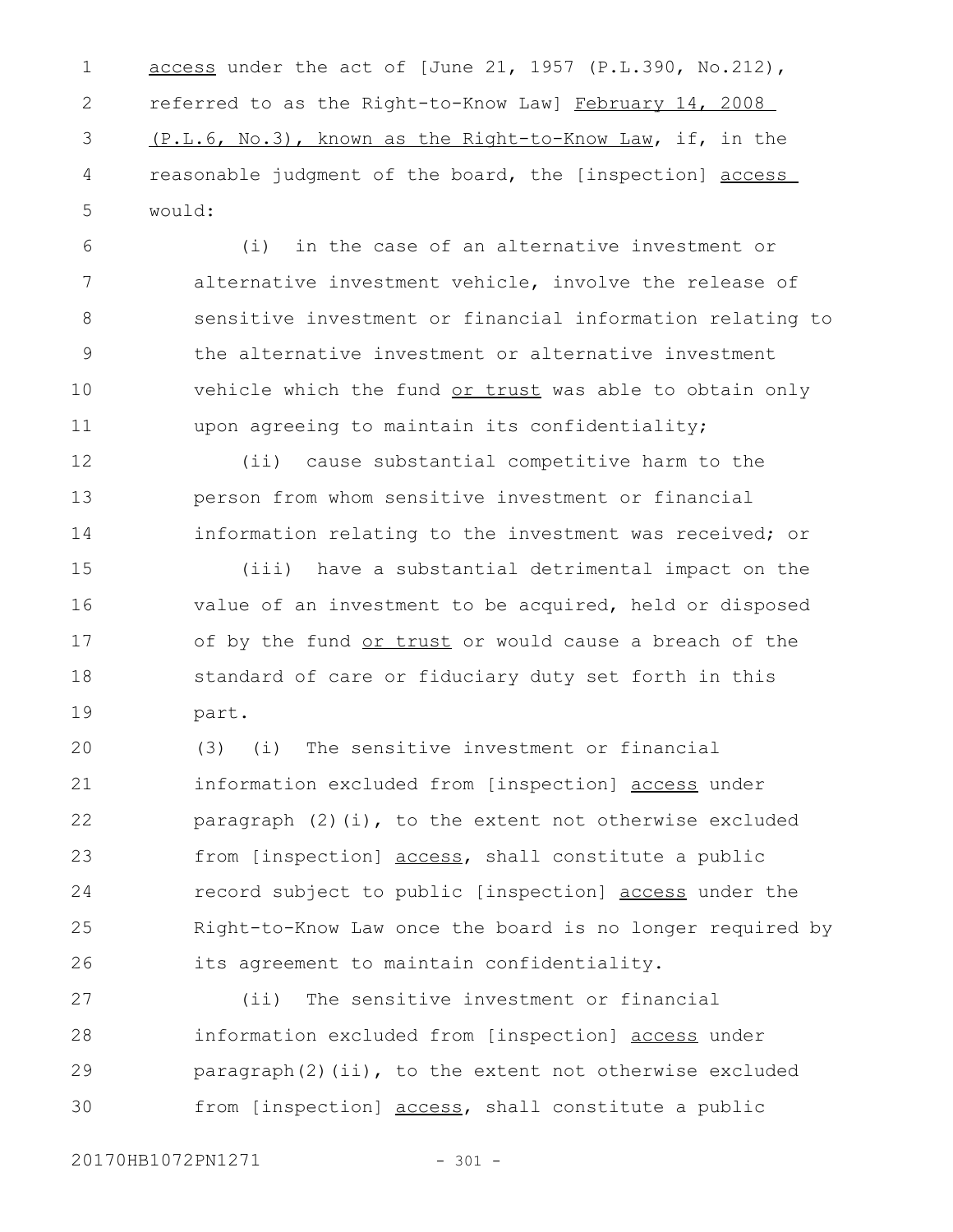record subject to public [inspection] access under the Right-to-Know Law once: 1 2

(A) the [inspection] access no longer causes substantial competitive harm to the person from whom the information was received; or 3 4 5

(B) the entity in which the investment was made is liquidated; 6 7

whichever is later. 8

(iii) The sensitive investment or financial information excluded from [inspection] access under paragraph(2)(iii), to the extent not otherwise excluded from [inspection] access, shall constitute a public record subject to public [inspection] access under the Right-to-Know Law once: 9 10 11 12 13 14

(A) the [inspection] access no longer has a substantial detrimental impact on the value of an investment of the fund or trust and would not cause a breach of the standard of care or fiduciary duty set forth in this part; or 15 16 17 18 19

(B) the entity in which the investment was made is liquidated; 20 21

whichever is later. 22

(4) Except for the provisions of paragraph (3), nothing in this subsection shall be construed to designate any record, material or data received, prepared, used or retained by the board or its employees, investment professionals or agents relating to an investment as a public record subject to public [inspection] access under the Right-to-Know Law. 23 24 25 26 27 28

(5) Any record, material or data received, prepared, used or retained by the board or its employees, or agents 29 30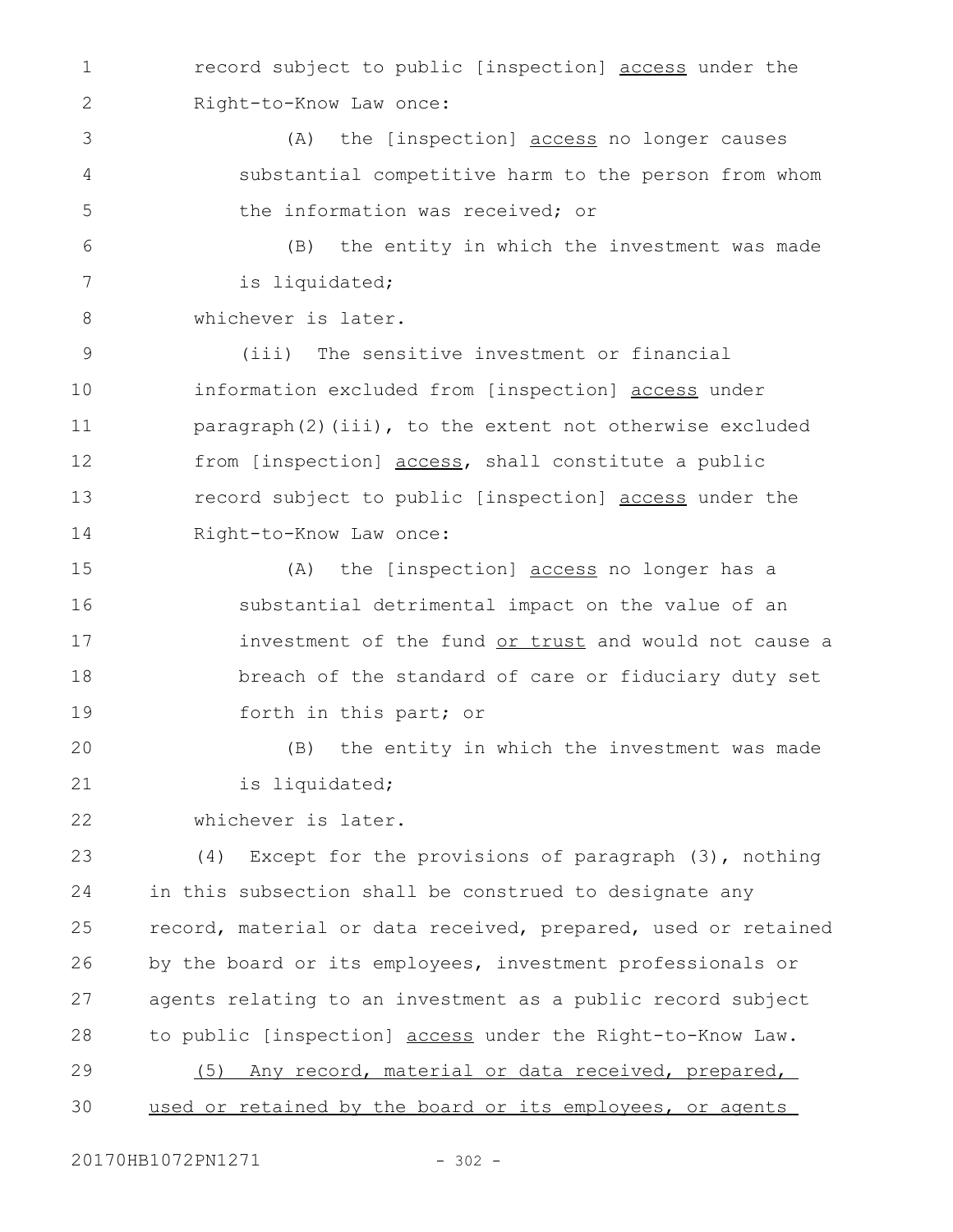| $\mathbf 1$  | relating to the contributions, account value or benefits      |
|--------------|---------------------------------------------------------------|
| $\mathbf{2}$ | payable to or on account of a participant shall not           |
| 3            | constitute a public record subject to public access under the |
| 4            | Right-to-Know Law if, in the reasonable judgment of the       |
| 5            | board, the access would disclose any of the following:        |
| 6            | (i) The existence, date, amount and any other                 |
| 7            | information pertaining to the rollover contributions or       |
| $8\,$        | trustee-to-trustee transfers, of any participant.             |
| 9            | (ii) The investment options selections of any                 |
| 10           | participant.                                                  |
| 11           | The balance of a participant's individual<br>(iii)            |
| 12           | investment account, including the amount distributed to       |
| 13           | the participant, investment gains or losses or rates of       |
| 14           | return.                                                       |
| 15           | The identity of a participant's designated<br>(iv)            |
| 16           | beneficiary, successor payee or alternate payee.              |
| 17           | (v)<br>The benefit payment option of a participant.           |
| 18           | (6) Nothing in this subsection shall be construed to          |
| 19           | designate any record, material or data received, prepared,    |
| 20           | used or retained by the board or its employees, or agents     |
| 21           | relating to the contributions, account value or benefits      |
| 22           | payable to or on account of a participant as a public record  |
| 23           | subject to public access under the Right-to-Know Law.         |
| 24           | (7) The following shall apply:                                |
| 25           | Nothing in this part shall be construed to mean<br>(i)        |
| 26           | that the release or publicizing of a record, material or      |
| 27           | data which would not constitute a public record under         |
| 28           | this subsection shall be a violation of the board's           |
| 29           | fiduciary duties.                                             |
| 30           | This paragraph shall apply to a record,<br>$(i$ i)            |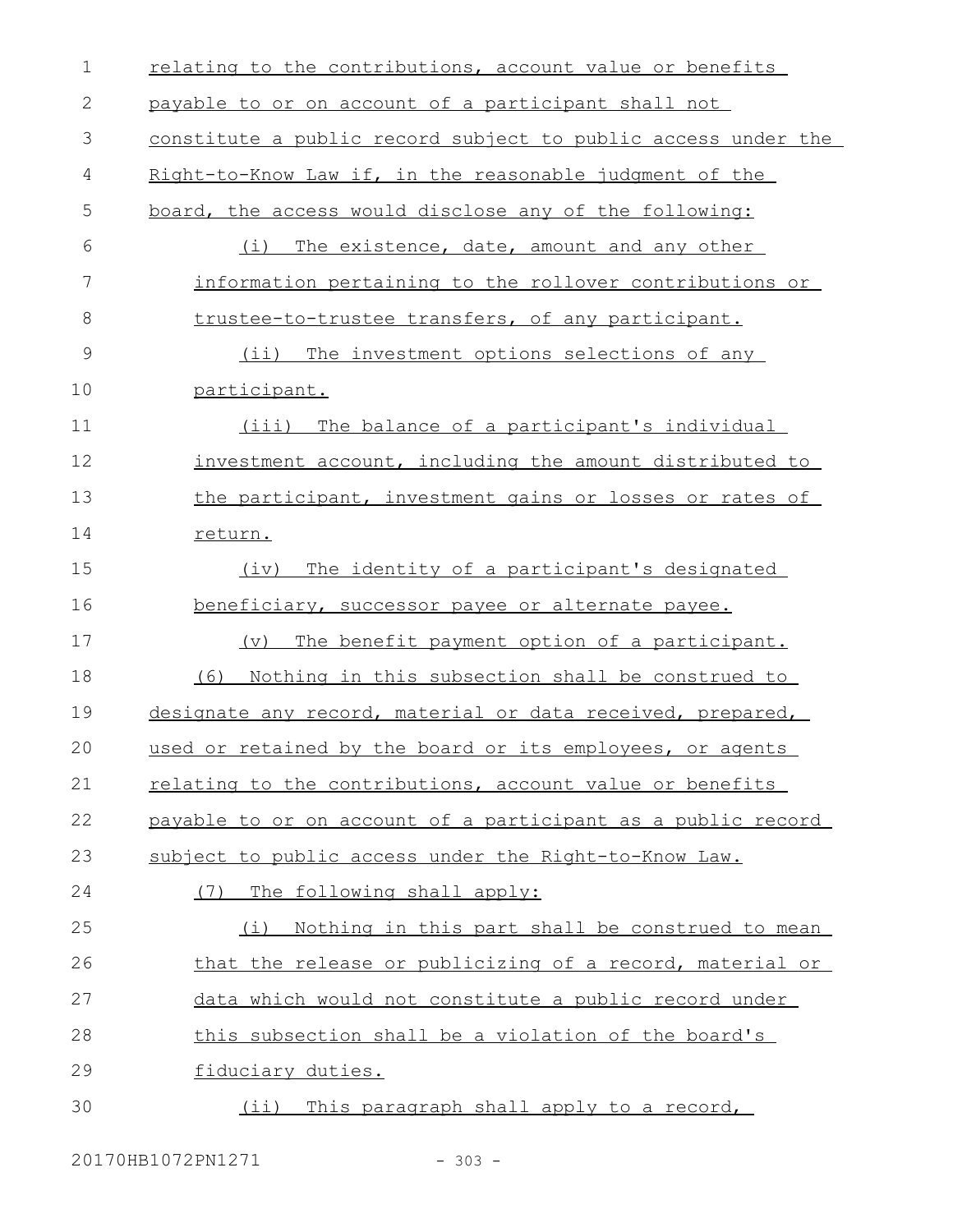material or data under this subsection, notwithstanding any of the following: (A) Whether the record, material or data was created, generated or stored before the effective date of this paragraph. (B) Whether the record, material or data was previously released or made public. (C) Whether a request for the record, material or data was made or is pending final response under the Right-to-Know Law. 1 2 3 4 5 6 7 8 9 10

\* \* \* 11

(h) Regulations and procedures.--The board shall, with the advice of the Attorney General, legal counsel and the actuary, adopt and promulgate rules and regulations for the uniform administration of the system. The actuary shall approve in writing all computational procedures used in the calculation of contributions and benefits pertaining to the system, and the board shall by resolution adopt such computational procedures, prior to their application by the board. Such rules, regulations and computational procedures as so adopted from time to time and as in force and effect at any time, together with such tables as are adopted pursuant to subsection (j) as necessary for the calculation of annuities and other benefits, shall be as effective as if fully set forth in this part. Any actuarial assumption specified in or underlying any such rule, regulation or computational procedure and utilized as a basis for determining any benefit shall be applied in a uniform manner. (i) Data.--The board shall keep in convenient form such data as are stipulated by the actuary in order that an annual actuarial valuation of the various accounts of the fund can be 12 13 14 15 16 17 18 19 20 21 22 23 24 25 26 27 28 29 30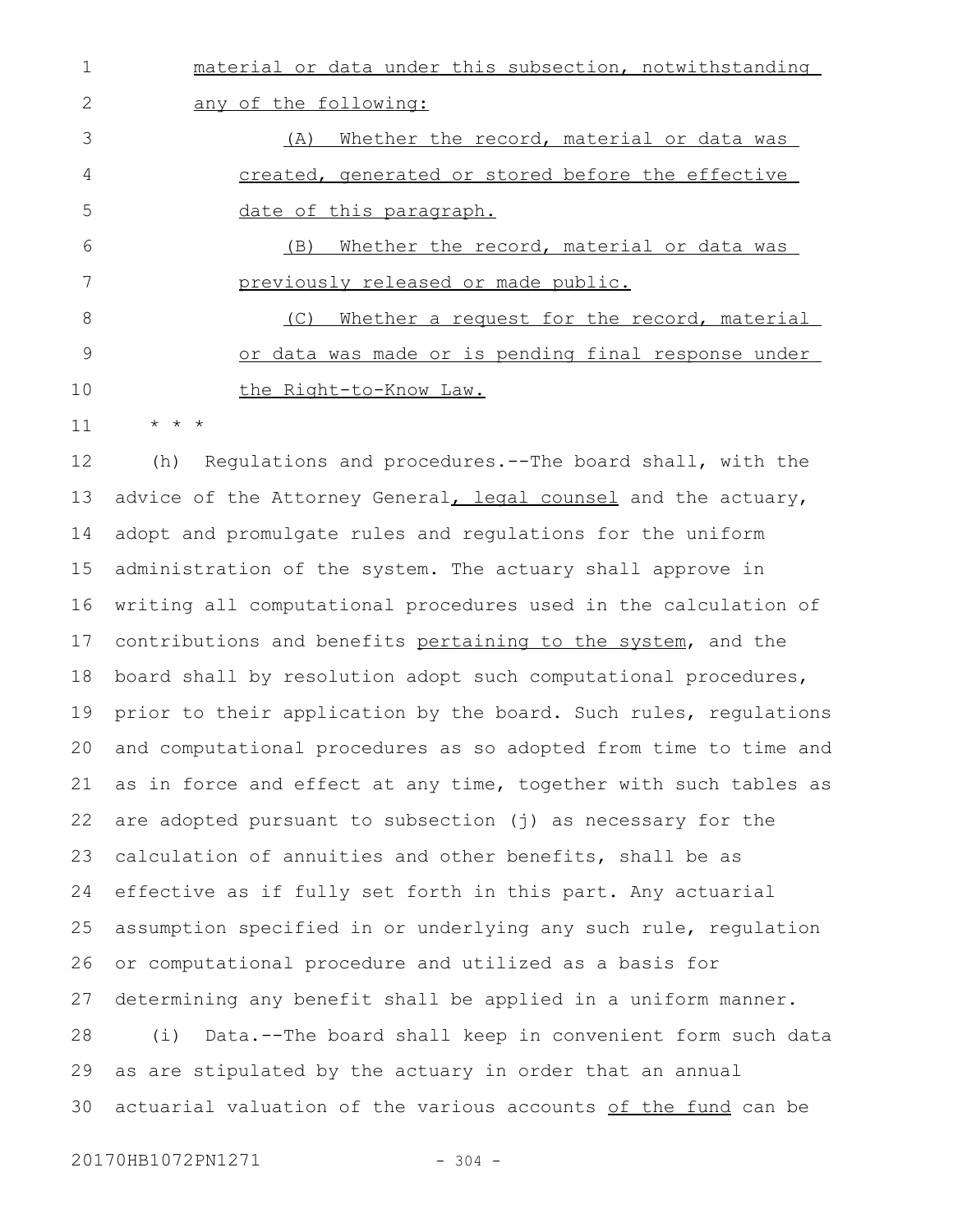completed within six months of the close of each calendar year. (j) Actuarial investigation and valuation.--The board shall have the actuary make an annual valuation of the various accounts of the fund within six months of the close of each calendar year. In the year 1975 and in every fifth year thereafter the board shall have the actuary conduct an actuarial investigation and evaluation of the system based on data including the mortality, service, and compensation experience provided by the board annually during the preceding five years concerning the members and beneficiaries of the system. The board shall by resolution adopt such tables as are necessary for the actuarial valuation of the fund and calculation of contributions, annuities and other benefits based on the reports and recommendations of the actuary. Within 30 days of their adoption, the secretary of the board shall cause those tables which relate to the calculation of annuities and other benefits to be published in the Pennsylvania Bulletin in accordance with the provisions of 45 Pa.C.S. § 725(a) (relating to additional contents of Pennsylvania Bulletin) and, unless the board specifies therein a later effective date, such tables shall become effective on such publication. The board shall include a report on the significant facts, recommendations and data developed in each five-year actuarial investigation and evaluation of the system in the annual financial statement published pursuant to the requirements of subsection (m) for the fiscal year in which such investigation and evaluation were concluded. 1 2 3 4 5 6 7 8 9 10 11 12 13 14 15 16 17 18 19 20 21 22 23 24 25 26 27

(k) Certification of employer contributions to fund.--The board shall, each year in addition to the itemized budget required under section 5509 (relating to appropriations and 28 29 30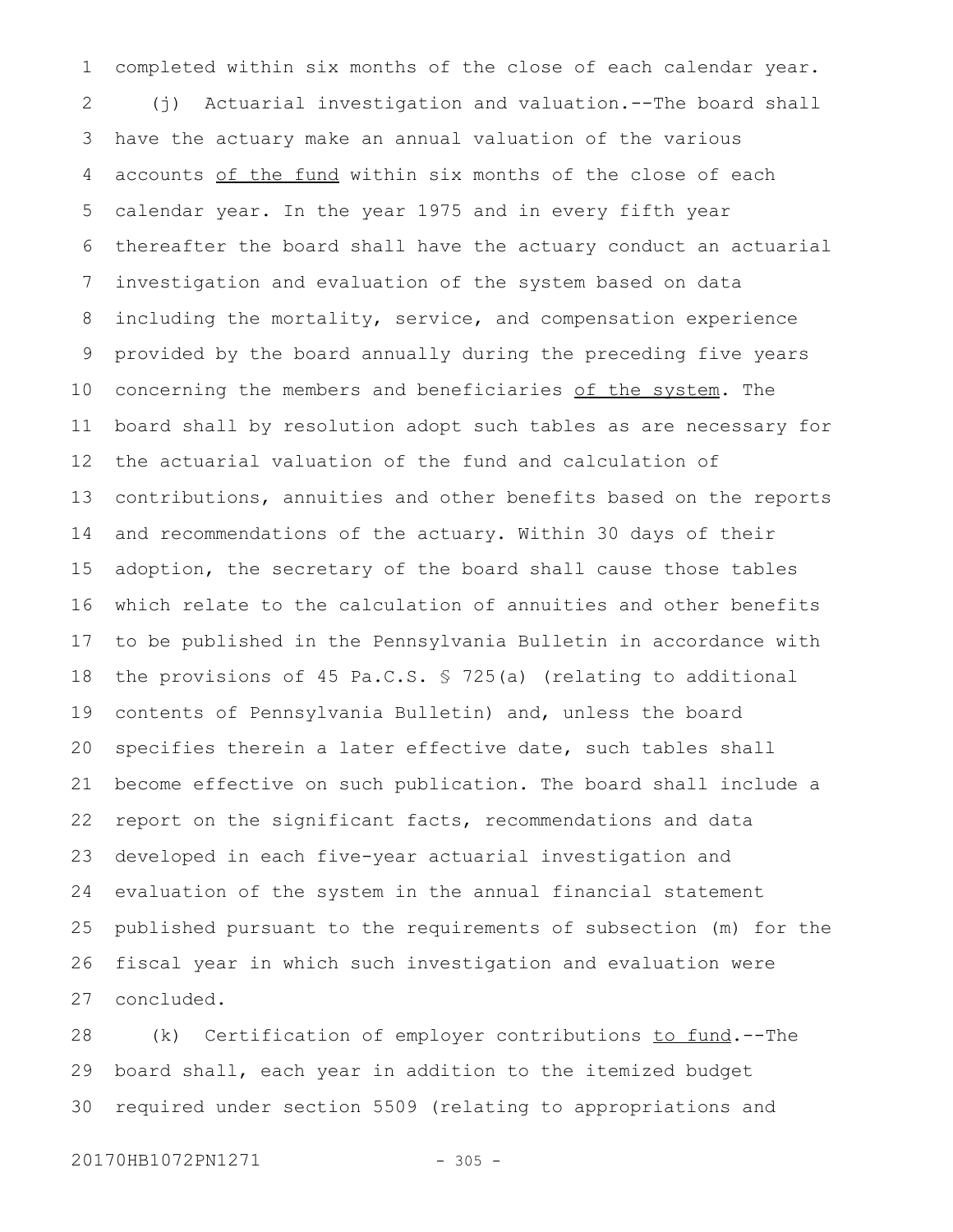assessments by the Commonwealth), certify, as a percentage of the members' payroll, the shared-risk contribution rate, the employers' contributions as determined pursuant to section 5508 (relating to actuarial cost method) necessary for the funding of prospective annuities for active members and the annuities of annuitants and certify the rates and amounts of the employers' normal contributions as determined pursuant to section 5508(b), accrued liability contributions as determined pursuant to section 5508(c), supplemental annuities contribution rate as determined pursuant to section 5508(e), the experience adjustment factor as determined pursuant to section 5508(f), the collared contribution rate pursuant to section 5508(h) and the final contribution rate pursuant to section 5508(i), which shall be paid to the fund and credited to the appropriate accounts. The board may allocate the final contribution rate and certify various employer contribution rates and amounts based upon the different benefit eligibility, class of service multiplier, superannuation age, final average salary calculation, compensation limits and other benefit differences resulting from State service credited for individual members even though such allocated employer contribution rate on behalf of any given member may be more or less than 5% of the member's compensation for the period from July 1, 2010, to June 30, 2011, or may differ from the prior year's contribution for that member by more or less than the percentages used to calculate the collared contribution rate for that year and may be below any minimum contribution rate established for the collared contribution rate or final contribution rate. These certifications shall be regarded as final and not subject to modification by the Secretary of the Budget. 1 2 3 4 5 6 7 8 9 10 11 12 13 14 15 16 17 18 19 20 21 22 23 24 25 26 27 28 29 30

20170HB1072PN1271 - 306 -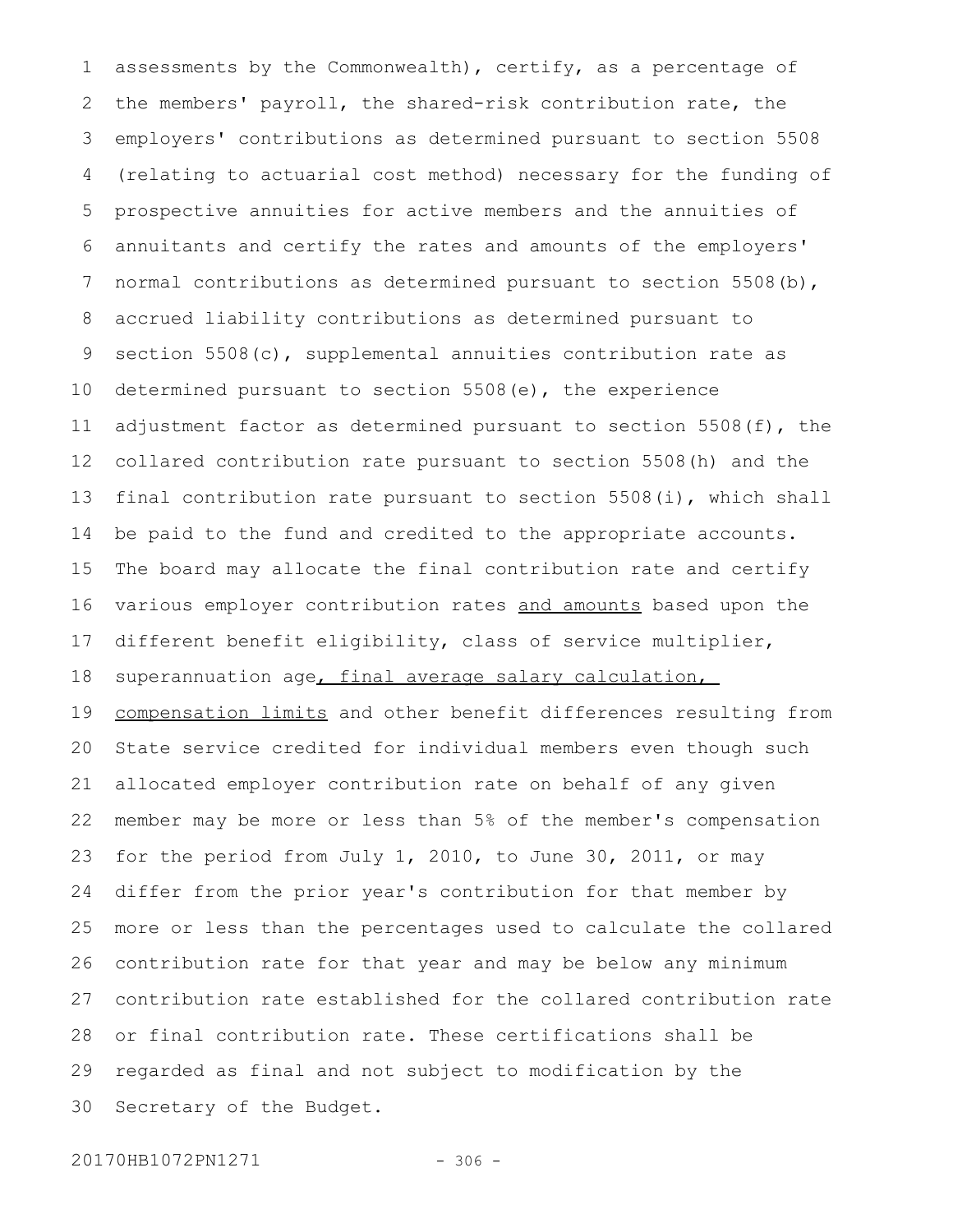\* \* \* 1

(m) Annual financial statement.--The board shall prepare and have published, on or before July 1 of each year, [a financial statement] financial statements as of the calendar year ending December 31 of the previous year showing the condition of the fund, the trust and the various accounts, including, but not limited to, the board's accrual and expenditure of directed commissions, and setting forth such other facts, recommendations, and data as may be of use in the advancement of knowledge concerning annuities and other benefits provided by this part. The board shall submit said financial [statement] statements to the Governor and shall file copies with the head of each department for the use of the State employees and the public. 2 3 4 5 6 7 8 9 10 11 12 13 14

(n) Independent [audit] audits.--The board shall provide for [an annual audit] annual audits of the system and the plan by [an] independent certified public [accountant] accountants, which [audit] audits shall include the board's accrual and expenditure of directed commissions. The board may use the same independent certified public accountant for the audits of both the system and the plan. 15 16 17 18 19 20 21

\* \* \* 22

(p) Participant and employer contributions to trust.--The board shall, each year in addition to any fees and itemized budget required under section 5509 (relating to appropriations and assessments by the Commonwealth), certify, as a percentage of each participant's compensation, the employer defined contributions, which shall be paid to the trust and credited to each participant's individual investment account. These certifications shall be regarded as final and not subject to 23 24 25 26 27 28 29 30

20170HB1072PN1271 - 307 -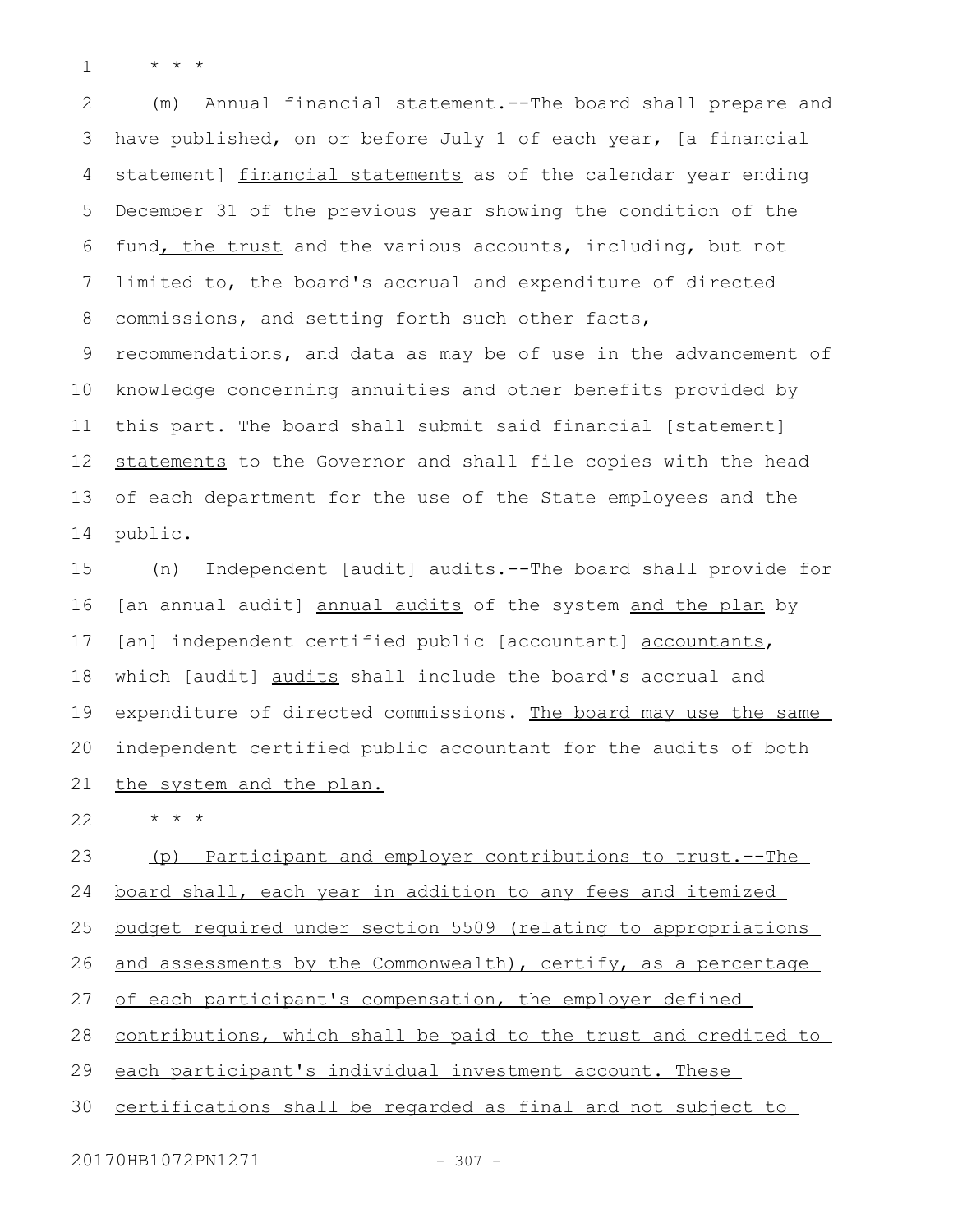modification by the Secretary of the Budget. The board shall cause all mandatory pickup participant contributions made on behalf of a participant and all voluntary contributions made by a participant to be credited to the participant's individual investment account. § 5903. Duties of the board to advise and report to heads of departments [and], members and participants. \* \* \* (b) Member status statements and certifications.--The board shall furnish annually to the head of each department on or 1 2 3 4 5 6 7 8 9 10

before April 1, a statement for each member employed in such department showing the total accumulated deductions and Class A-5 accumulated deductions standing to his credit as of December 31 of the previous year and requesting the member to make any necessary corrections or revisions regarding his designated beneficiary. In addition, for each member employed in any department and for whom the department has furnished the necessary information, the board shall certify the number of years and fractional part of a year of credited service attributable to each class of service, the number of years and fractional part of a year attributable to social security integration credits in each class of service and, in the case of a member eligible to receive an annuity, the benefit to which he is entitled upon the attainment of superannuation age. 11 12 13 14 15 16 17 18 19 20 21 22 23 24

(b.1) Participant status statements.--The board shall furnish annually to each participant, on or before April 1 and more frequently as the board may agree or as required by law, a statement showing the accumulated total defined contributions credited to the participant's individual investment account, the nature and type of investments and the investment allocation of 25 26 27 28 29 30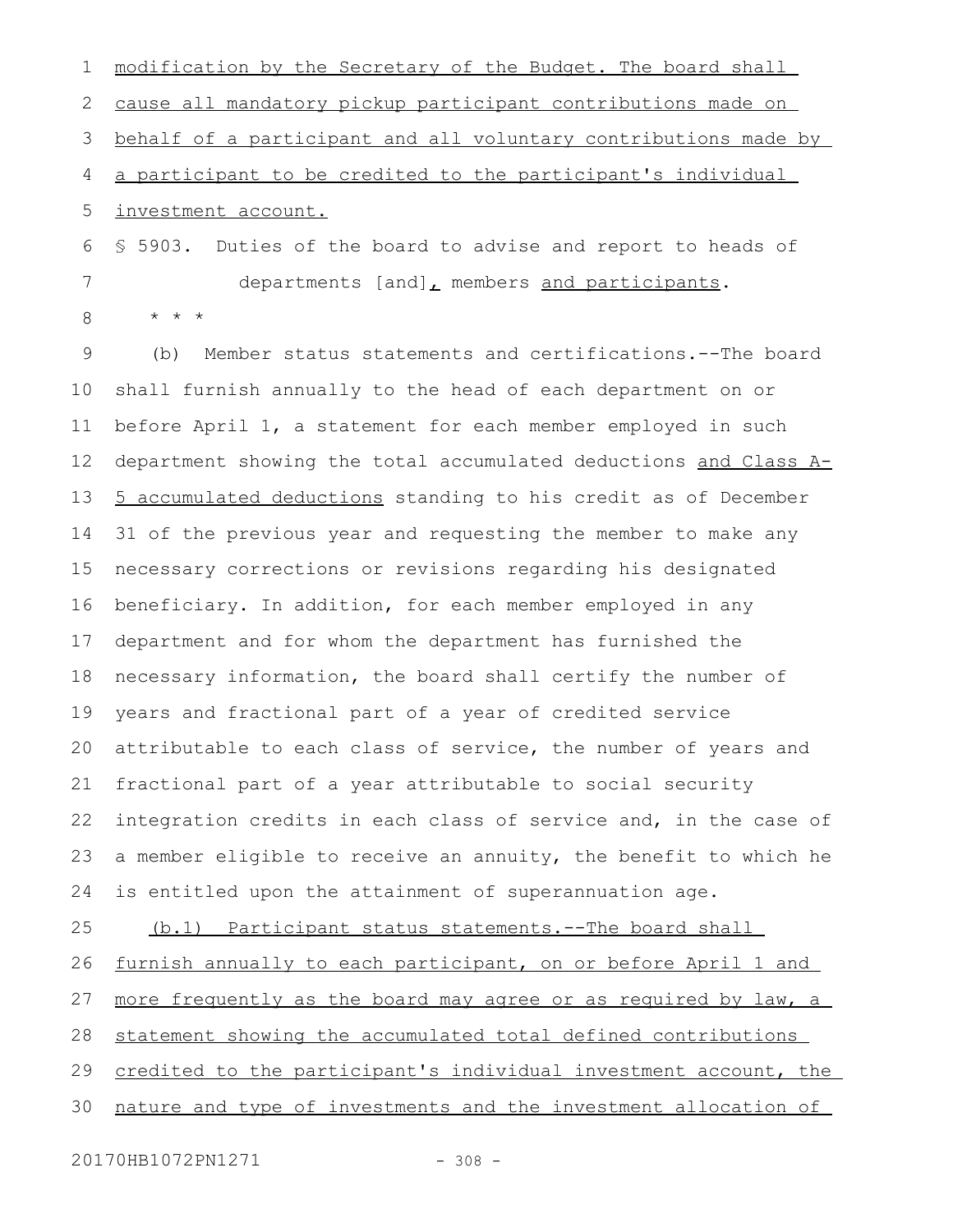future contributions as of December 31 of the previous year and requesting the participant to make any necessary correction or revision regarding his designated beneficiary. 1 2 3

\* \* \* 4

Section 325. Section 5904(c) of Title 71 is amended to read: § 5904. Duties of the board to report to the Public School Employees' Retirement Board. 5 6 7

\* \* \* 8

(c) Applications for benefits for school employees.--Upon receipt of notification and the required data from the Public School Employees' Retirement Board that a former State employee who elected multiple service has applied for a public school employees' retirement benefit or, in the event of his death, his legally constituted representative has applied for such benefit, the board shall: 9 10 11 12 13 14 15

(1) certify to the Public School Employees' Retirement Board; 16 17

(i) the salary history as a member of the State Employees' Retirement System and the final average salary as calculated on the basis of the compensation received as a State and school employee; and 18 19 20 21

(ii) the annuity or benefit to which the member or his beneficiary is entitled as modified according to the option selected; and 22 23 24

(2) transfer to the Public School Employees' Retirement Fund the total accumulated deductions or Class A-5 accumulated deductions standing to such member's credit and the actuarial reserve required on account of years of credited service in the State system, final average salary determined on the basis of his compensation in both systems 25 26 27 28 29 30

20170HB1072PN1271 - 309 -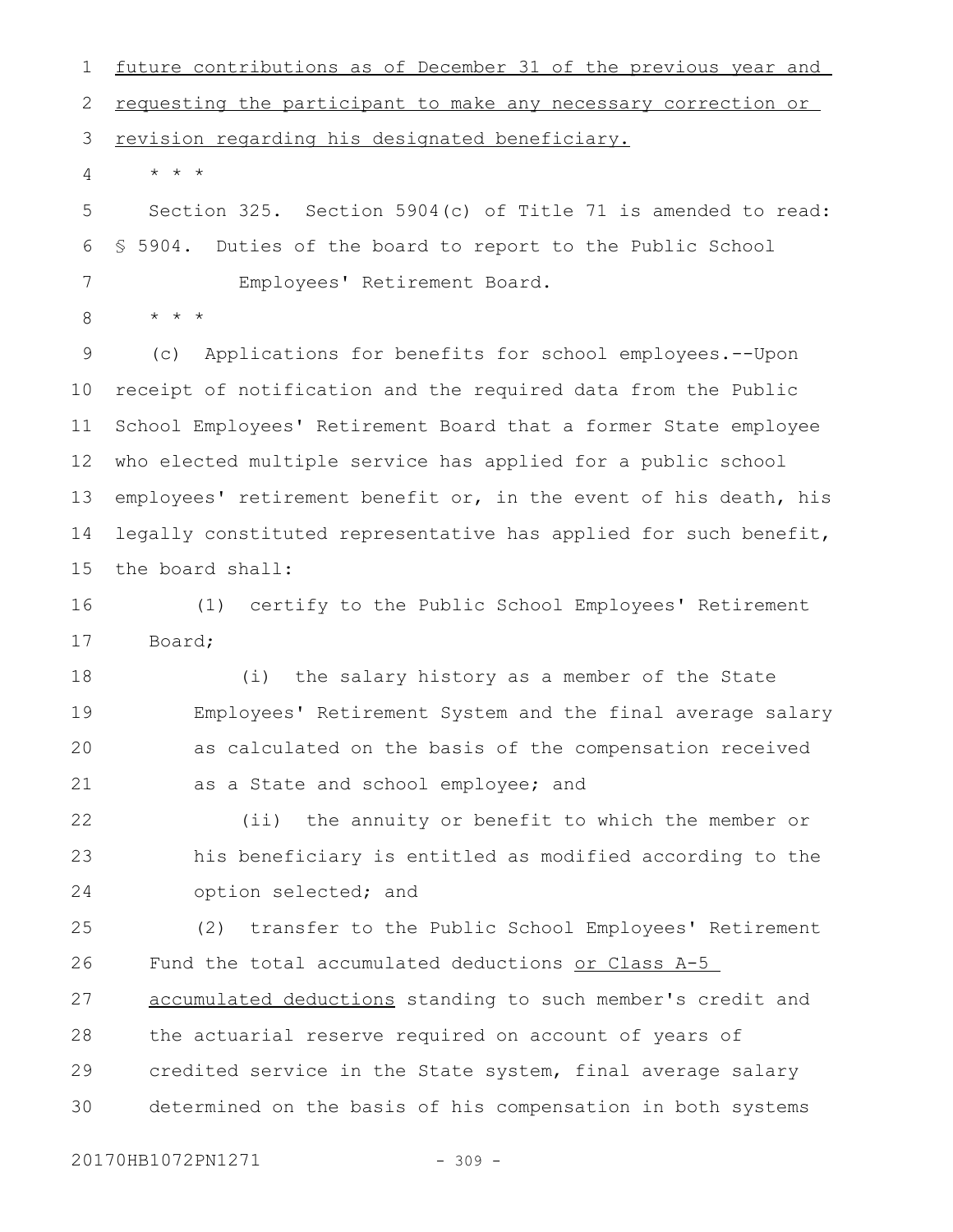and the average noncovered salary to be charged to the State accumulation account, the State Police benefit account or the enforcement officers' benefit account, as each case may require. 1 2 3 4

\* \* \* 5

Section 326. Section 5905(b),  $(c.1)$ ,  $(f)$  and  $(g)$  of Title 71, amended December 28, 2015 (P.L.529, No.93), are amended and the section is amended by adding subsections to read: § 5905. Duties of the board regarding applications and 6 7 8 9

elections of members and participants. \* \* \* 10 11

(b) School employees electing multiple service status.--Upon receipt of notification from the Public School Employees' Retirement Board that a former State employee has become an active member in the Public School Employees' Retirement System and has elected to become a member with multiple service status the board shall: 12 13 14 15 16 17

(1) in case of a member receiving an annuity from the system: 18 19

(i) discontinue payments, transfer the present value of the member's annuity at the time of entering school service, plus the amount withdrawn in a lump sum payment, on or after the date of entering school service, pursuant to section 5705 (relating to member's options), with statutory interest to date of transfer, minus the amount to be returned to the board on account of return to service, that the board has determined is to be credited in the members' savings account, from the annuity reserve account to the members' savings account and resume crediting of statutory interest on the amount restored to 20 21 22 23 24 25 26 27 28 29 30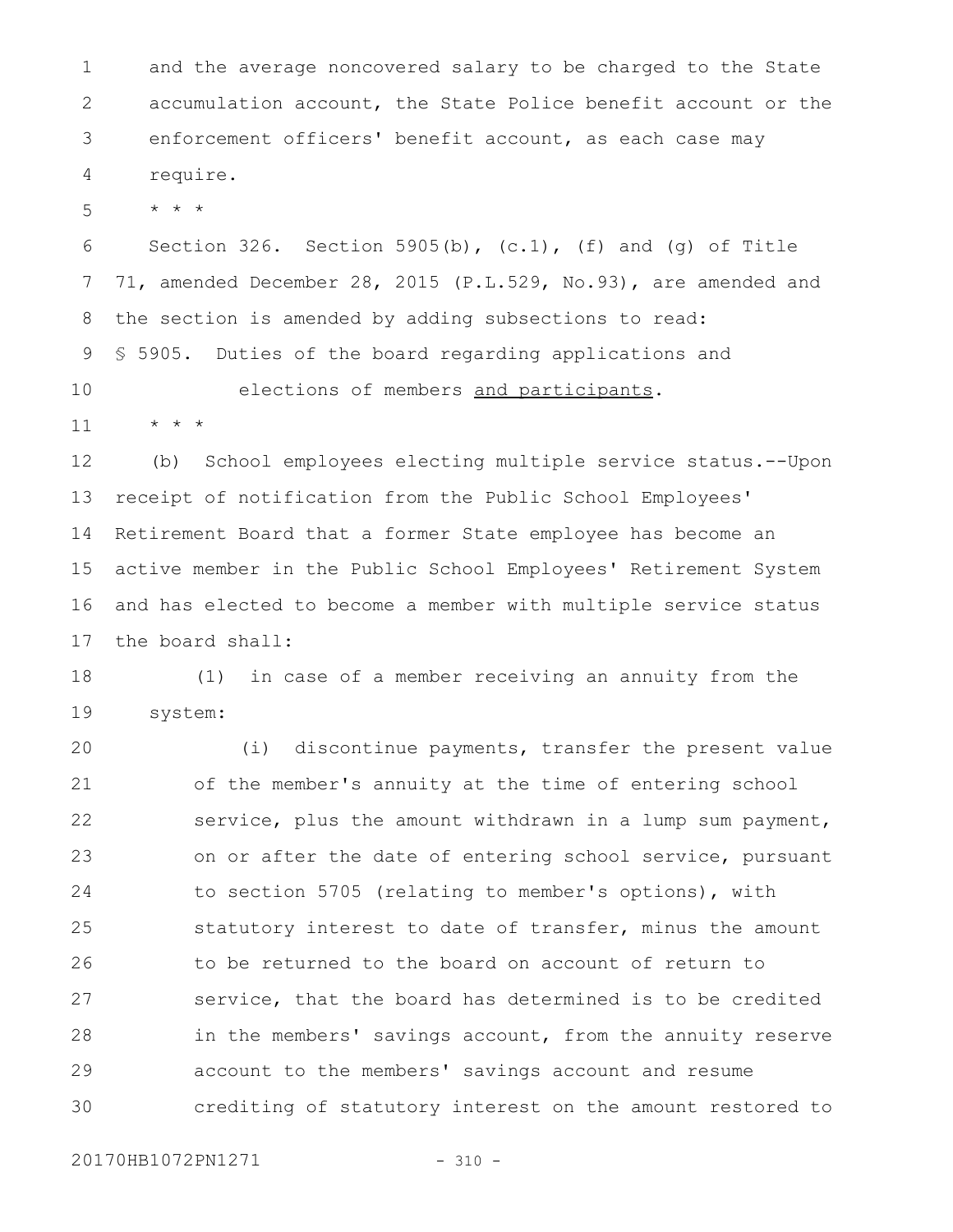his credit; 1

(ii) transfer the balance of the present value of the total annuity, minus the amount to be returned to the board on account of return to service that the board has determined is to be credited in the State accumulation account, from the annuity reserve account to the State accumulation account; and 2 3 4 5 6 7

(iii) certify to the member the amount of lump sum and annuity payments with statutory interest the member is to return to the board and, of those amounts, which amount shall be credited to the members' savings account and credited with statutory interest as such payments are returned and which amount shall be credited to the State accumulation account; or 8 9 10 11 12 13 14

(2) in case of a member who is not receiving an annuity and has not withdrawn his total accumulated deductions or Class A-5 accumulated deductions, continue or resume the crediting of statutory interest on his total accumulated deductions and Class A-5 accumulated deductions during the period his total accumulated deductions and Class A-5 accumulated deductions remain in the fund; or 15 16 17 18 19  $20$ 21

(3) in case of a former State employee who is not receiving an annuity from the system and his total accumulated deductions or Class A-5 accumulated deductions were withdrawn, certify to the former State employee the accumulated deductions as they would have been at the time of his separation had he been a full coverage member together with statutory interest for all periods of subsequent State and school service to the date of repayment and the amount of such total accumulated deductions or Class A-5 accumulated 22 23 24 25 26 27 28 29 30

20170HB1072PN1271 - 311 -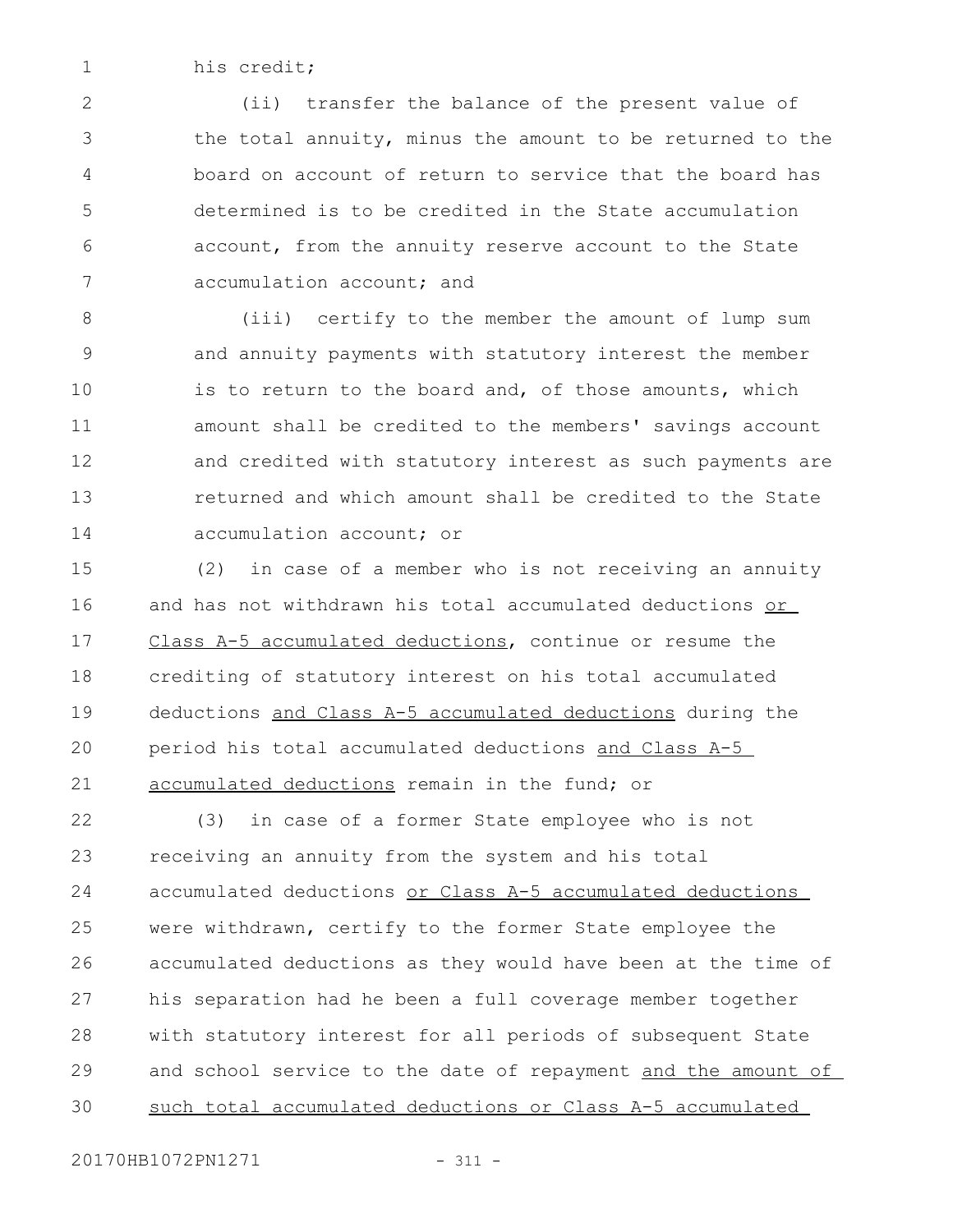deduction he is eligible to restore. Such amount shall be restored by him and shall be credited with statutory interest as such payments are restored. 1 2 3

 $\star$   $\hspace{0.1cm} \star$   $\hspace{0.1cm} \star$ 4

(c.1) Termination of service by members.--In the case of any member terminating State service who is entitled to an annuity and who is not then a disability annuitant, the board shall advise such member in writing of any benefits from the system to which he may be entitled under the provisions of this part and shall have the member prepare, on or before the date of termination of State service, one or more of the following three forms, a copy of which shall be given to the member and the original of which shall be filed with the board: 5 6 7 8 9 10 11 12 13

(1) an application for the return of total accumulated deductions and if eligible, for the return of Class A-5 accumulated deductions; 14 15 16

(2) if eligible, an election to vest his retirement rights and, if he is a joint coverage member and so desires, elect to become a full coverage member and agree to pay within 30 days of the date of termination of service the lump sum required; or 17 18 19 20 21

(3) if eligible, an application for an immediate annuity and, if he desires: 22 23

(i) an election to convert his medical, major medical and hospitalization insurance coverage to the plan for State annuitants; and 24 25 26

(ii) if he is a joint coverage member, an election to become a full coverage member and an agreement to pay within 30 days of date of termination of service the lump sum required. 27 28 29 30

20170HB1072PN1271 - 312 -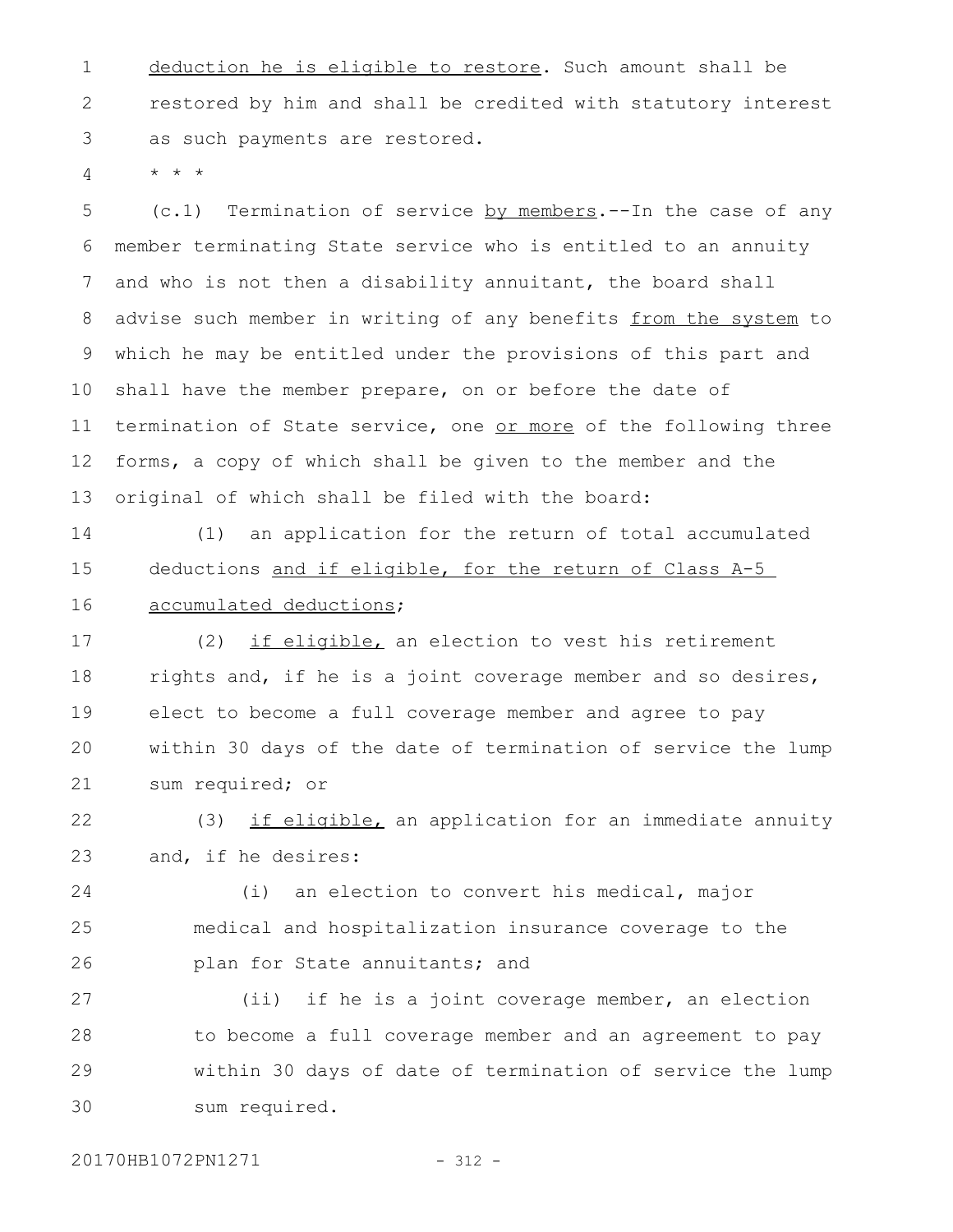(c.2) Termination of service by participants.--In the case of a participant terminating State service, the board shall advise the participant in writing of the vested accumulated total defined contributions credited to the participant's individual investment account as of the date stated in the writing, any notices regarding rollover or other matters required by IRC or other law, the obligation of the participant to commence distributions from the plan by the participant's required beginning date and the ability to receive all or part of the vested balance in the participant's individual investment account in a lump sum or in such other form as the board may authorize or as required by law. \* \* \* (e.2) Notification to inactive participants approaching required beginning date.--The board shall notify in writing each inactive participant who has terminated State service and has not commenced distribution by 90 days before the participant's required beginning date that the inactive participant has an obligation to commence distributions by the required beginning date in a form and manner required by IRC § 401(a)(9) and other applicable provisions of the IRC. (f) Initial annuity payment and certification.--The board 1 2 3 4 5 6 7 8 9 10 11 12 13 14 15 16 17 18 19 20 21 22

shall make the first monthly payment to a member who is eligible for an annuity within 60 days of the filing of his application for an annuity or, in the case of a vestee or special vestee who has deferred the filing of his application to a date later than 90 days following attainment of superannuation age, within 60 days of the effective date of retirement, and receipt of the required data from the head of the department and, if the member has Class G, Class H, Class I, Class J, Class K, Class L, Class 23 24 25 26 27 28 29 30

20170HB1072PN1271 - 313 -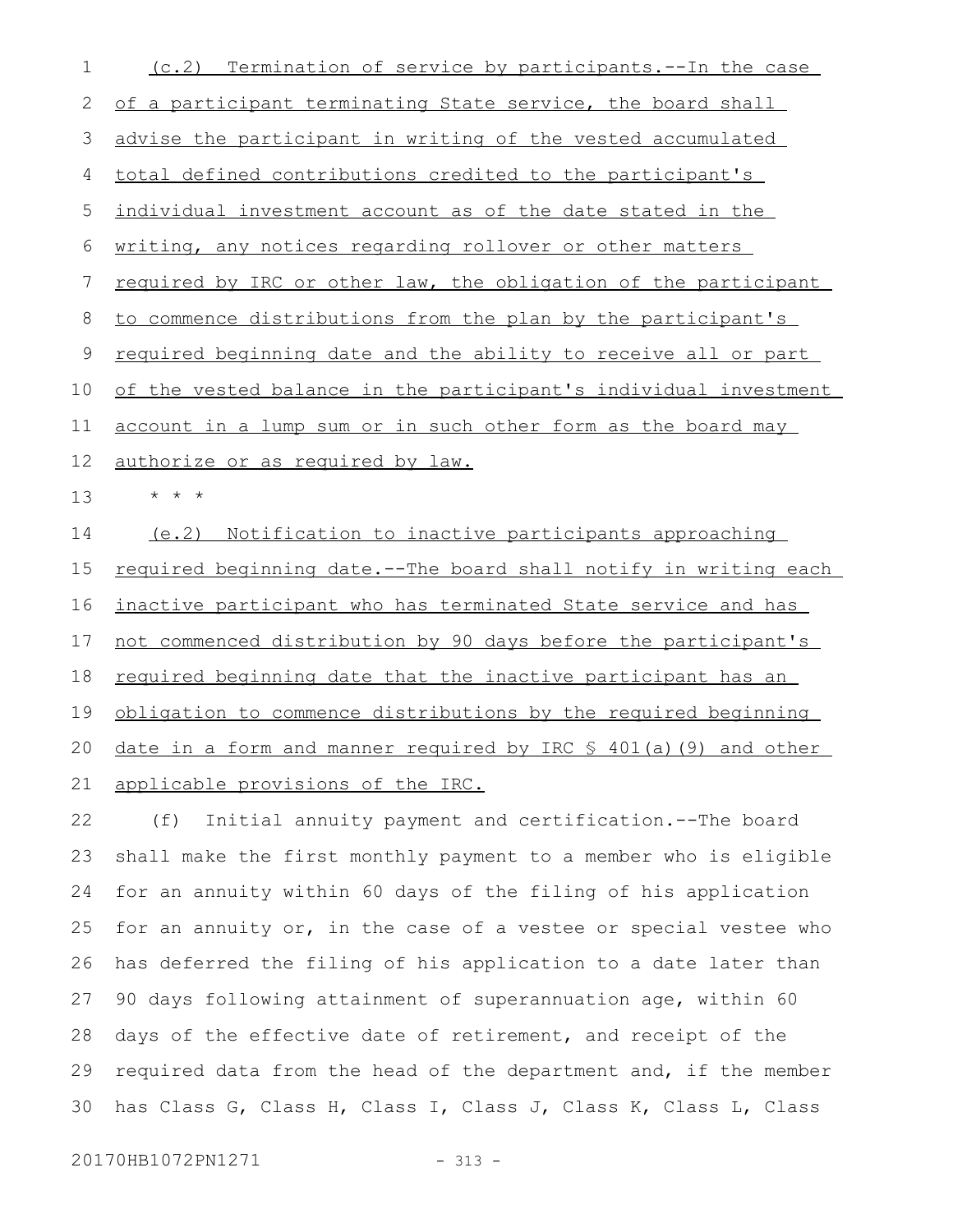M or Class N service, any data required from the county retirement system or pension plan to which the member was a contributor before being a State employee. Concurrently, the board shall certify to such member: 1 2 3 4

(1) the total accumulated deductions and Class A-5 accumulated deductions standing to his credit showing separately the amount contributed by the member, the pickup contribution and the interest credited to the date of termination of service; 5 6 7 8 9

(2) the number of years and fractional part of a year credited in each class of service; 10 11

(3) the final average salary on which his annuity is based as well as any applicable reduction factors due to age and/or election of an option; and 12 13 14

(4) the total annuity payable under the option elected and the amount and effective date of any future reduction under section 5703 (relating to reduction of annuities on account of social security old-age insurance benefits). (f.1) Initial payment to participants.--The board shall make the initial payment to a participant who has applied for a distribution within 60 days of the filing of the application. (g) Death benefits.--Upon receipt of notification from the head of a department of the death of an active member, a member performing USERRA leave  $[or]_L$  a member on leave without pay, an active participant, an inactive participant on leave without pay or a former participant performing USERRA leave, the board shall advise the designated beneficiary of the benefits to which he is entitled, and shall make the first payment to the beneficiary within 60 days of receipt of certification of death and other necessary data. If no beneficiary designation is in effect at 15 16 17 18 19 20 21 22 23 24 25 26 27 28 29 30

20170HB1072PN1271 - 314 -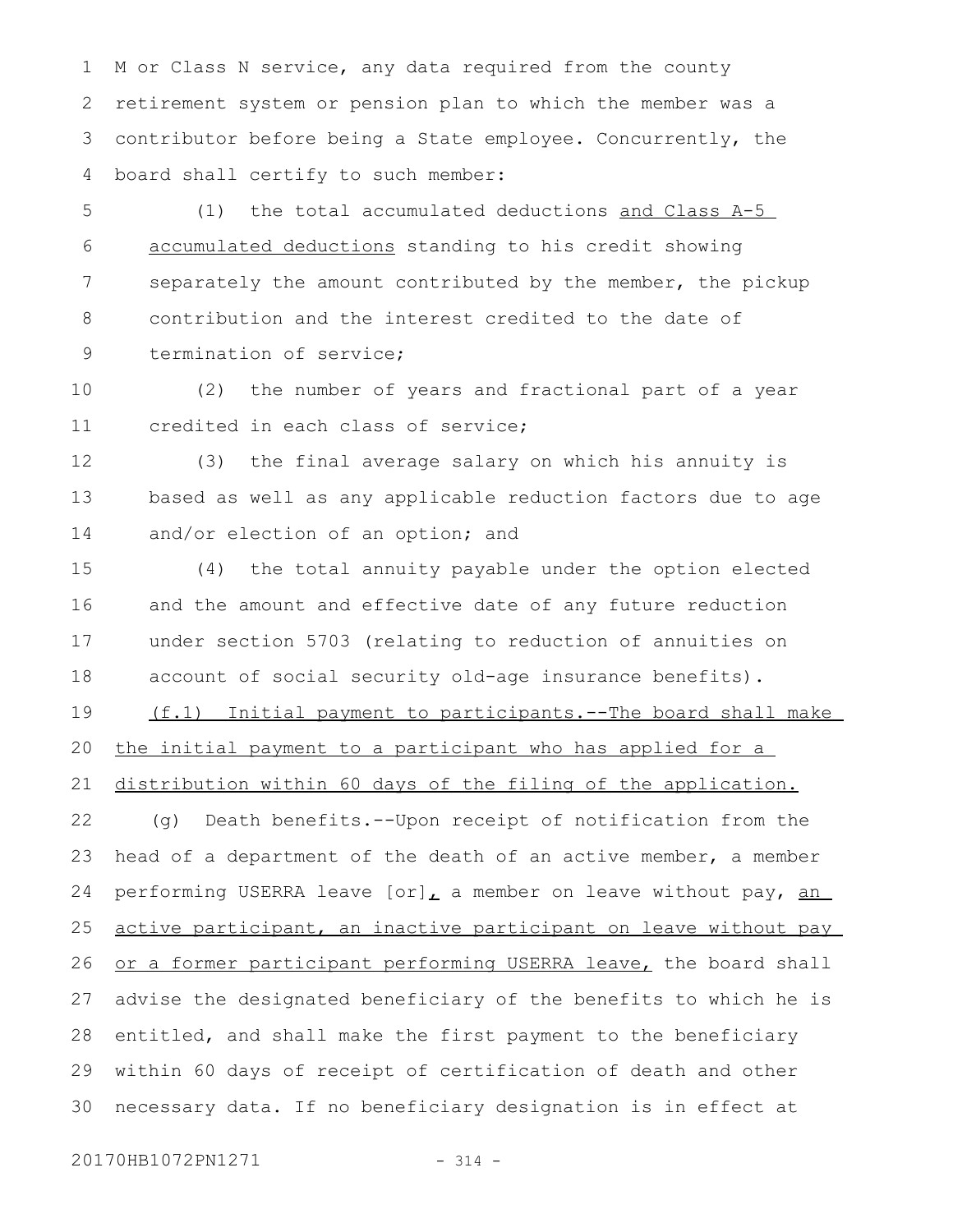the date of the member's death or no notice has been filed with the board to pay the amount of the benefits to the member's estate, the board is authorized to pay the benefits to the executor, administrator, surviving spouse or next of kin of the deceased member, and payment pursuant [hereto] to this section shall fully discharge the fund from any further liability to make payment of such benefits to any other person. If no beneficiary designation is in effect at the date of a participant's death or no notice has been filed with the board to pay the amount of the benefits to the participant's estate, the board may pay the benefits to the surviving spouse, executor, administrator or next of kin of the deceased participant, and payment pursuant to this subsection shall fully discharge the fund from any further liability to make payment of such benefits to any other person. \* \* \* Section 327. Section 5905.1(a), (b) and (d) of Title 71 are amended to read: § 5905.1. Installment payments of accumulated deductions. (a) General rule.--Notwithstanding any other provision of this part, whenever a member elects to withdraw his total accumulated deductions or Class A-5 accumulated deductions pursuant to section 5311(a) (relating to eligibility for refunds) or 5701 (relating to return of [total] accumulated deductions) or elects to receive a portion of his benefit payable as a lump sum pursuant to section 5705(a)(4)(iii) (relating to member's options), the member may elect to receive the amount in not more than four installments. (b) Payment of first installment.--The payment of the first installment shall be made in the amount and within seven days of 1 2 3 4 5 6 7 8 9 10 11 12 13 14 15 16 17 18 19 20 21 22 23 24 25 26 27 28 29 30

20170HB1072PN1271 - 315 -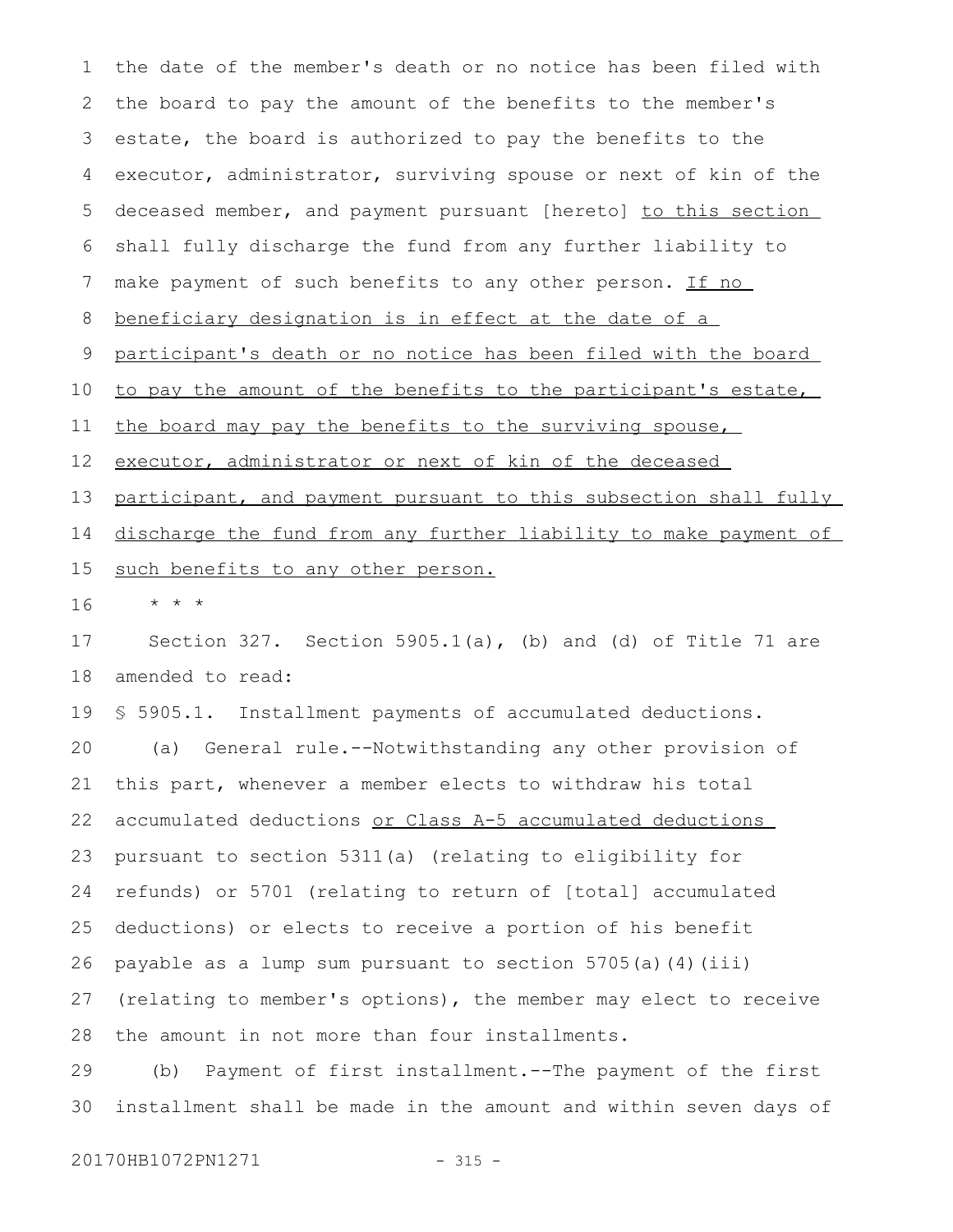the date specified by the member, except as follows: 1

(1) Upon receipt of a member's application to withdraw his total accumulated deductions or Class A-5 accumulated deductions as provided in section 5311(a) or 5701 and upon receipt of all required data from the head of the department and, if the member has Class G, Class H, Class I, Class J, Class K, Class L, Class M or Class N service, any data required from the county retirement system or pension plan to which the member was a contributor before being transferred to State employment, the board shall not be required to pay the first installment prior to 45 days after the filing of the application and the receipt of the data or the date of termination of service, whichever is later. 2 3 4 5 6 7 8 9 10 11 12 13

(2) In the case of an election as provided in section 5705(a)(4)(iii) by a member terminating service within 60 days prior to the end of a calendar year and upon receipt of all required data from the head of the department and, if the member has Class G, Class H, Class I, Class J, Class K, Class L, Class M or Class N service, any data required from the county retirement system or pension plan to which the member was a contributor before being transferred to State employment, the board shall not be required to pay the first installment prior to 21 days after the later of the filing of the application and the receipt of the data or the date of termination of service, but, unless otherwise directed by the member, the payment shall be made no later than 45 days after the filing of the application and the receipt of the data or the date of termination of service, whichever is later. 14 15 16 17 18 19 20 21 22 23 24 25 26 27 28

(3) In the case of an election as provided in section 5705(a)(4)(iii) by a member who is not terminating service 29 30

20170HB1072PN1271 - 316 -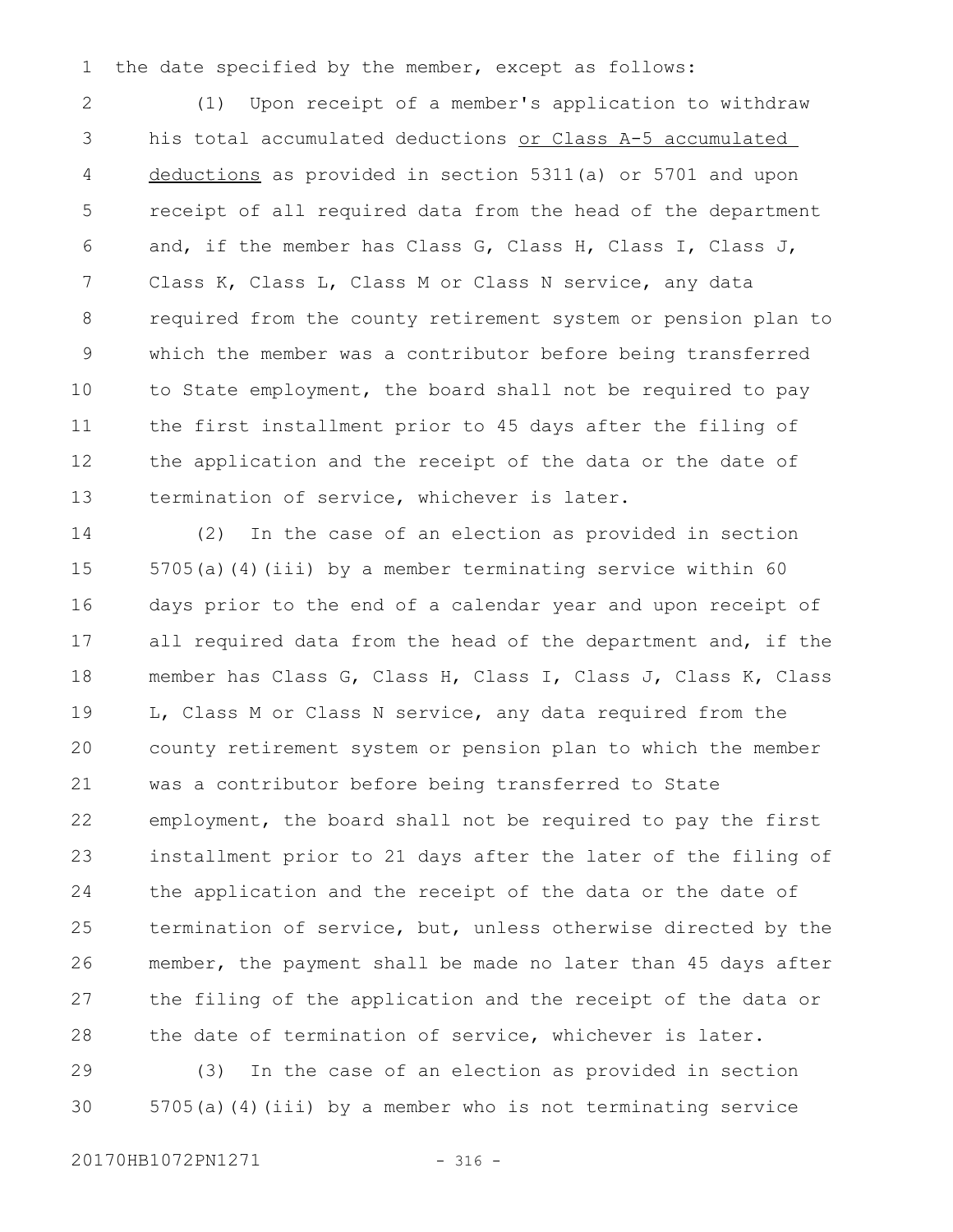within 60 days prior to the end of a calendar year and upon receipt of all required data from the head of the department and, if the member has Class G, Class H, Class I, Class J, Class K, Class L, Class M or Class N service, any data required from the county retirement system or pension plan to which the member was a contributor before being transferred to State employment, the board shall not be required to pay the first installment prior to 45 days after the filing of the application and the receipt of the data or the date of termination of service, whichever is later. 1 2 3 4 5 6 7 8 9 10

\* \* \* 11

(d) Statutory interest.--Any lump sum, including a lump sum payable pursuant to section 5705.1 (relating to payment of accumulated deductions resulting from [Class A-3 and Class A-4] more than one class of service), or installment payable shall include statutory interest credited to the date of payment, except in the case of a member, other than a vestee or special vestee, who has not filed his application prior to 90 days following his termination of service. 12 13 14 15 16 17 18 19

Section 328. Section 5906(a), (b), (d), (e), (q), (h), (i), (j) and (l) of Title 71 are amended and the section is amended by adding a subsection to read: 20 21 22

§ 5906. Duties of heads of departments. 23

(a) Status of members and participants.--The head of department shall, at the end of each pay period, notify the board in a manner prescribed by the board of salary changes effective during that period for any members and participants of the department, the date of all removals from the payroll, and the type of leave of any members and participants of the department who have been removed from the payroll for any time 24 25 26 27 28 29 30

20170HB1072PN1271 - 317 -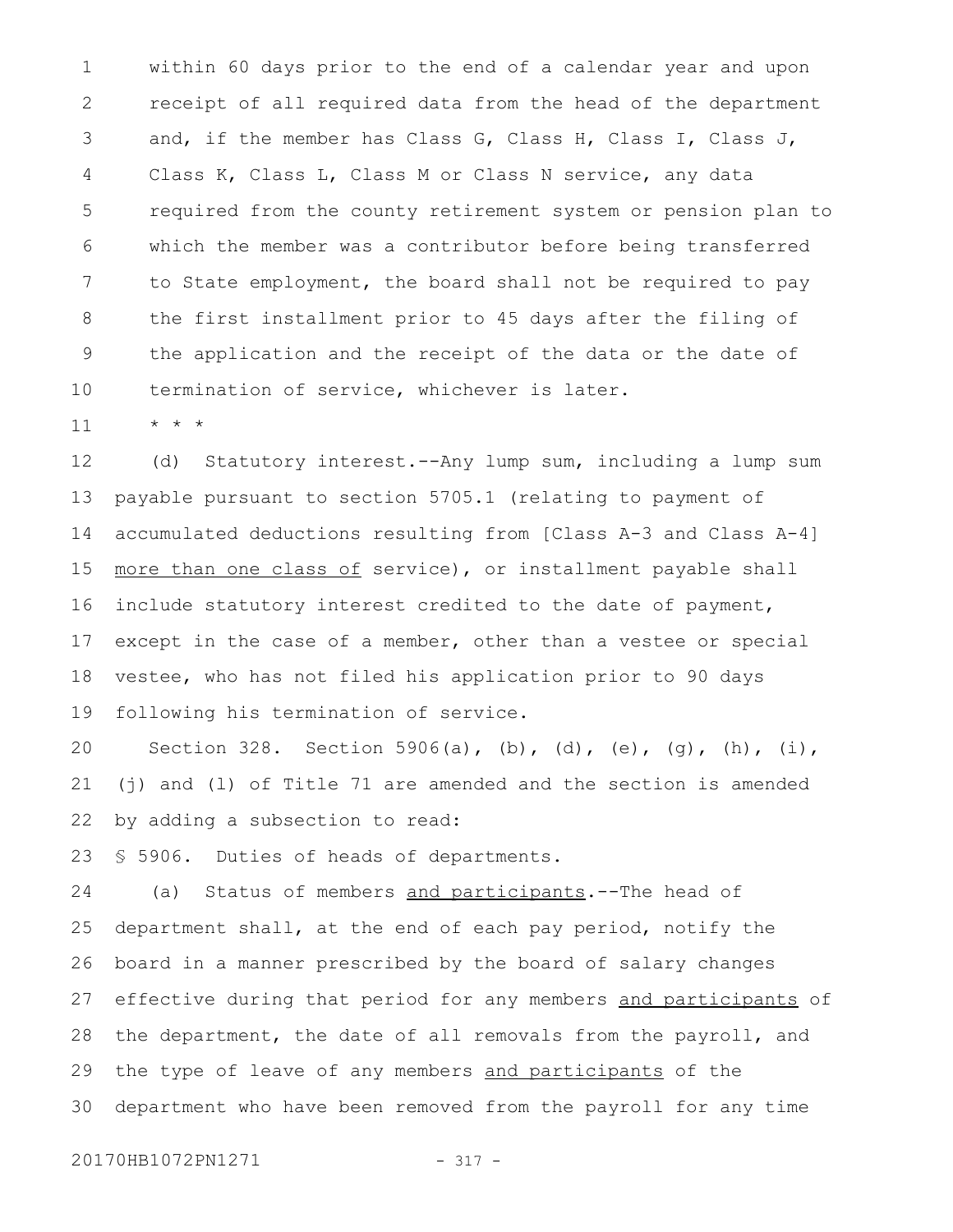during that period, and: 1

(1) if the removal is due to leave without pay, he shall furnish the board with the date of beginning leave and the date of return to service, and the reason for leave; or 2 3 4

(2) if the removal is due to a transfer to another department, he shall furnish such department and the board with a complete State service record, including past State service in other departments or agencies, or creditable nonstate service; or 5 6 7 8 9

(3) if the removal is due to termination of State service, he shall furnish the board with a complete State service record, including service in other departments or agencies, or creditable nonstate service and; 10 11 12 13

(i) in the case of death of the member or participant, the head of the department shall so notify the board; 14 15 16

(ii) in the case of a service connected disability of a member, the head of department shall, to the best of his ability, investigate the circumstances surrounding the disablement of the member and submit in writing to the board information which shall include but not necessarily be limited to the following: date, place and time of disablement to the extent ascertainable; nature of duties being performed at such time; and whether or not the duties being performed were authorized and included among the member's regular duties. In addition, the head of department shall furnish in writing to the board all such other information as may be related to the member's disablement; 17 18 19 20 21 22 23 24 25 26 27 28 29

30

(iii) in the case of a member terminating from The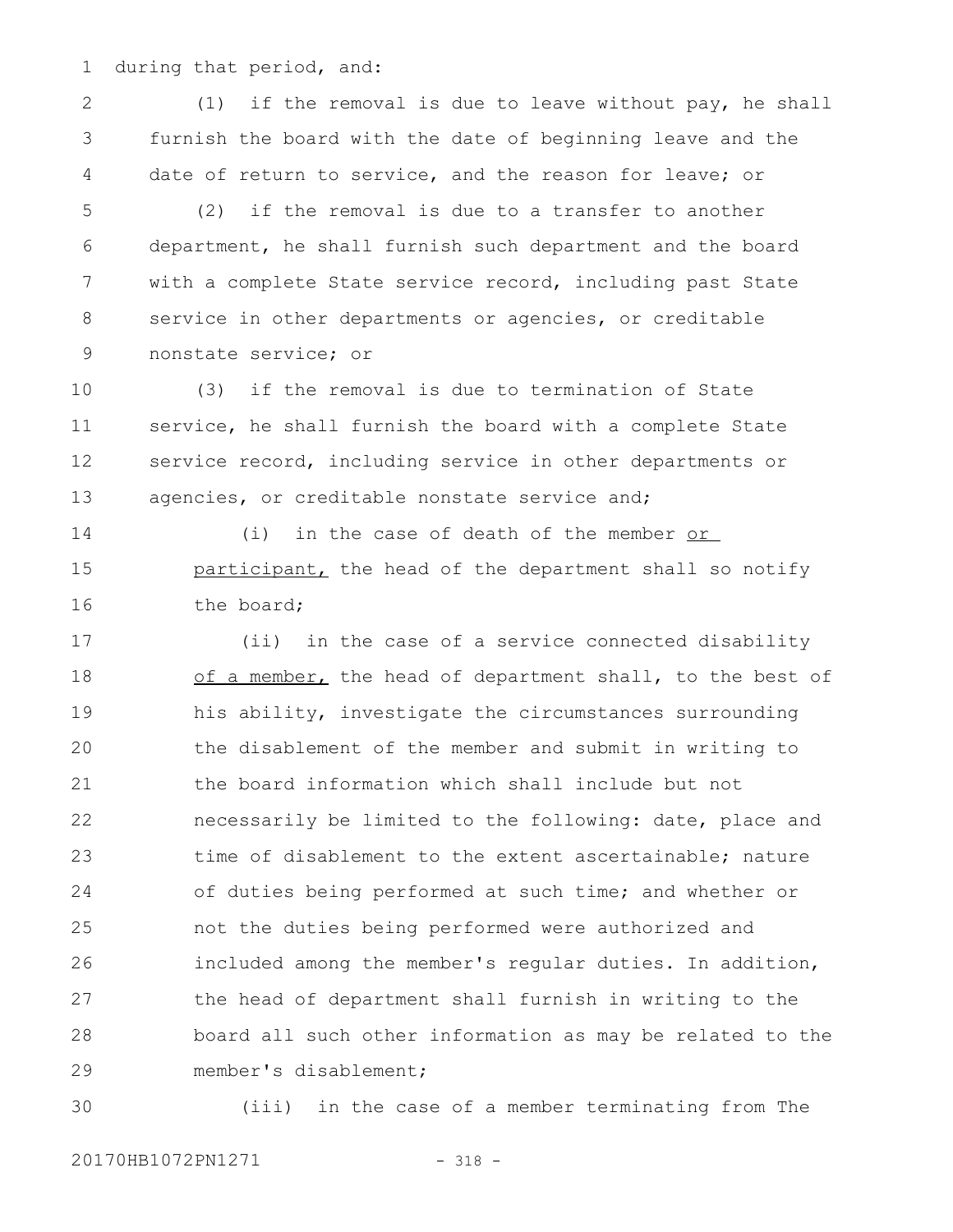Pennsylvania State University who is a member of the system with five or more but less than ten eligibility points and who has terminated State service on June 30, 1997, because of the transfer of his job position or duties to a controlled organization of the Penn State Geisinger Health System or because of the elimination of his job position or duties due to the transfer of other job positions or duties to a controlled organization of the Penn State Geisinger Health System, the head of the department shall so certify to the board. 1 2 3 4 5 6 7 8 9 10

(b) Records and information.--At any time at the request of the board and at termination of service of a member or a participant, the head of department shall furnish service and compensation records and such other information as the board may require and shall maintain and preserve such records as the board may direct for the expeditious discharge of its duties. \* \* \* 11 12 13 14 15 16 17

(c.1) Participant and employer defined contributions.--The head of department shall: 18 19

## (1) Cause the mandatory pickup participant contributions on behalf of a participant to be made.  $20$ 21

(2) Cause the employer defined contributions on behalf of a participant to be made. 22 23

(3) Notify the board at times and in a manner prescribed 24

- by the board of the compensation of any participant to whom 25
- the limitation under IRC  $$ 401(a)(17)$  either applies or is 26
- expected to apply and cause the participant's contributions 27
- to be deducted from payroll to cease at the limitation under 28
- IRC § 401(a)(17) on the payroll date if and when such limit 29
- shall be reached. 30

20170HB1072PN1271 - 319 -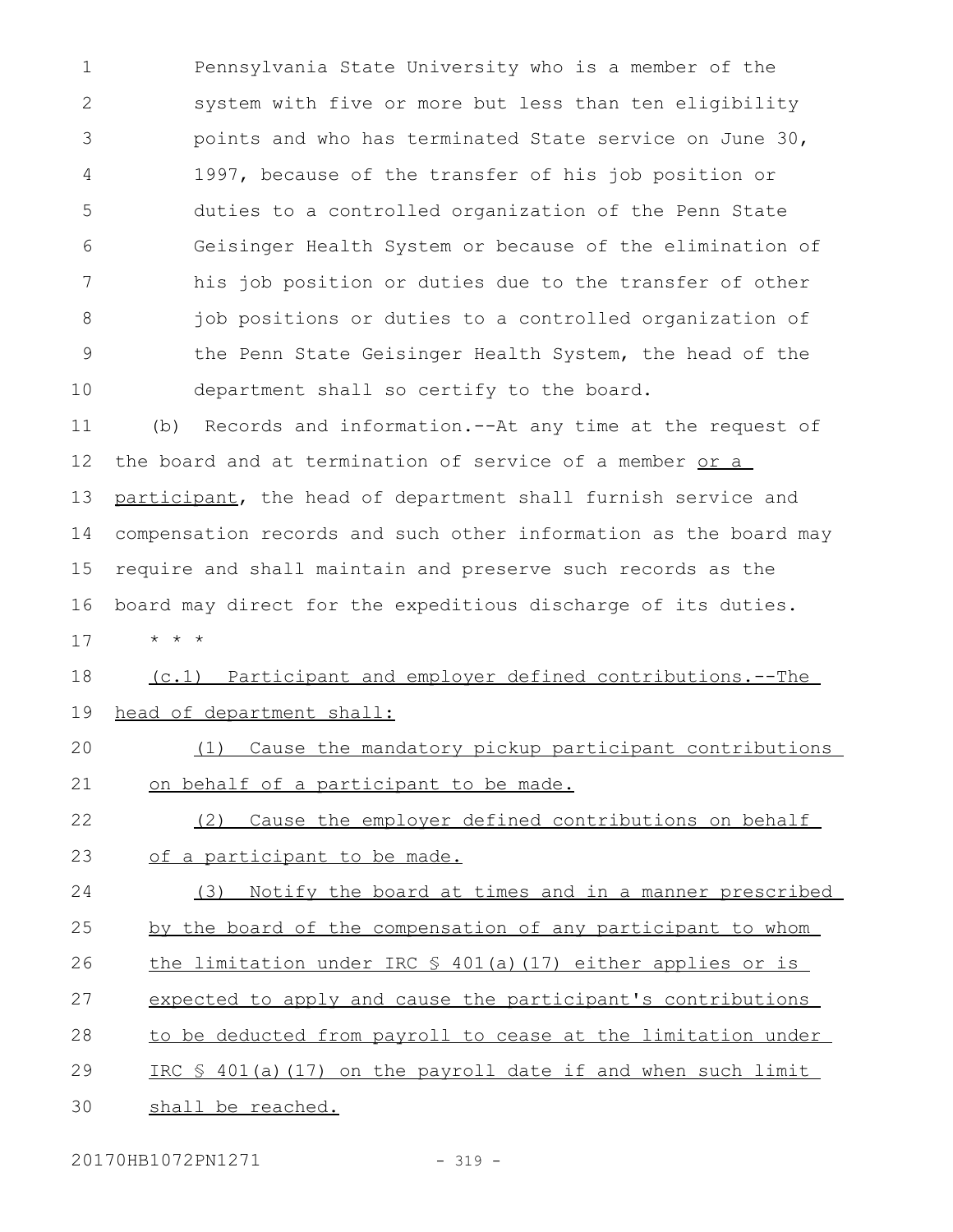(4) Certify to the State Treasurer the amounts picked up and deducted and the employer defined contributions being made and send the total amount picked up, deducted and contributed together with a duplicate of the voucher to the secretary of the board every pay period or on such schedule as established by the board. 1 2 3 4 5 6

(d) New employees subject to mandatory membership or participation.--Upon the assumption of duties of each new State employee whose membership in the system or plan is mandatory, the head of department shall cause an application for membership or participation and a nomination of beneficiary to be made by such employee and filed with the board and shall make pickup contributions or mandatory pickup participant contributions from the effective date of State employment. 7 8 9 10 11 12 13 14

(e) New employees subject to optional membership or participation.--The head of department shall, upon the employment or entering into office of any State employee whose membership in the system or participation in the plan is not mandatory, inform such employee of his opportunity to become a member of the system or participant in the plan. If such employee so elects, the head of department shall cause an application for membership or participation and a nomination of beneficiary to be made by him and filed with the board and shall cause proper contributions to be made from the effective date of membership or participation. 15 16 17 18 19 20 21 22 23 24 25

\* \* \* 26

(g) Former school employee contributors.--The head of department shall, upon the employment of a former contributor to the Public School Employees' Retirement System who is not an annuitant of the Public School Employees' Retirement System, 27 28 29 30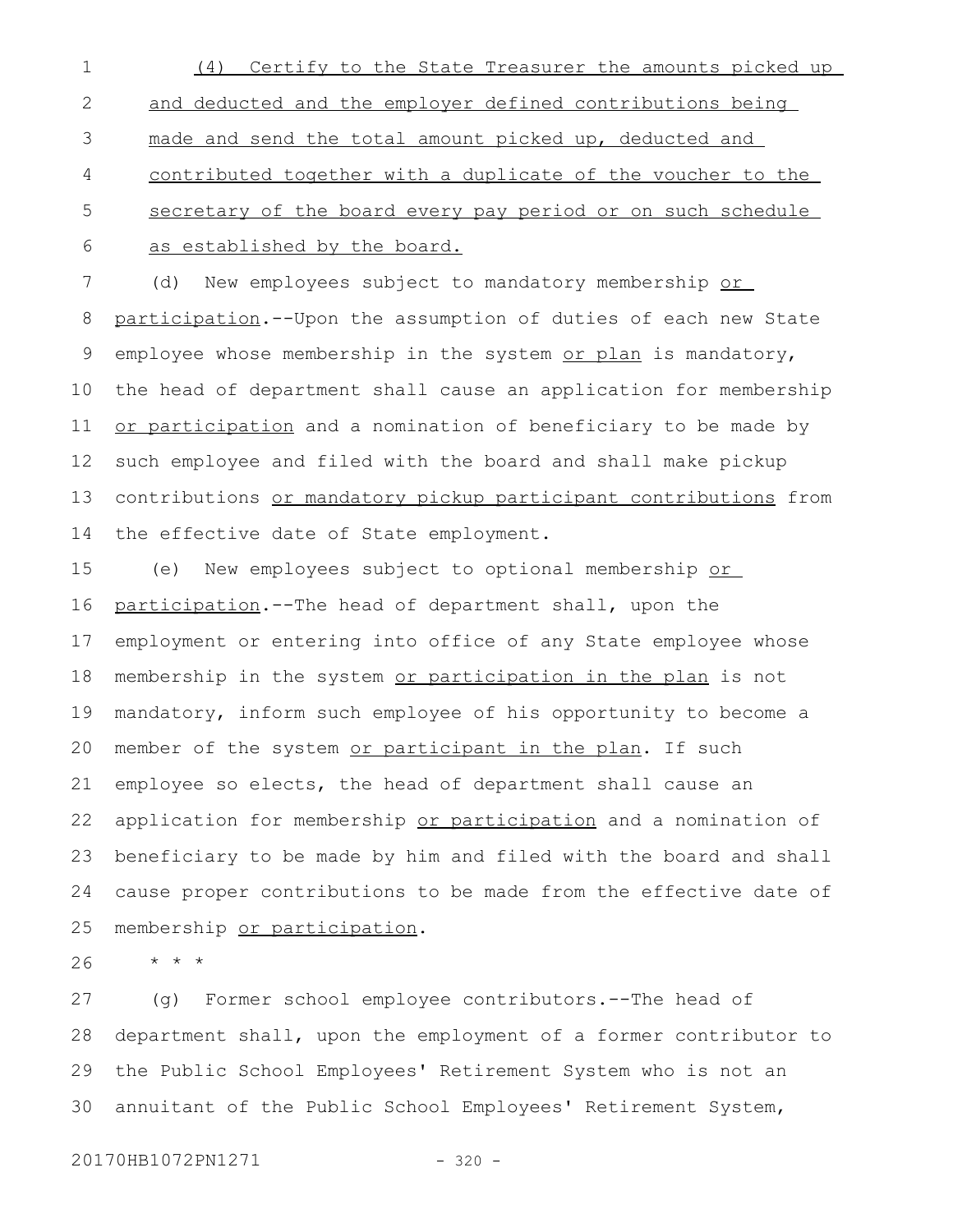advise such employee [of his] if he has a right to elect within 365 days of entry into the system or, for a member of Class A-5, if he has a right to elect within 45 days of entry into the system, to become a multiple service member, and in the case of any such employee who so elects and has withdrawn his accumulated deductions, require him to reinstate his credit in the Public School Employees' Retirement System. The head of the department shall advise the board of such election. 1 2 3 4 5 6 7 8

(h) Former school employee annuitants.--The head of department shall, upon the employment of an annuitant of the Public School Employees' Retirement System who applies for membership in the system, advise such employee [that] if he may elect multiple service membership within 365 days of entry into the system or, for a member of Class A-5, if he has a right to elect multiple service within 45 days of entry into the system, and if he so elects his public school employee's annuity will be discontinued effective upon the date of his return to State service and, upon termination of State service and application for an annuity, the annuity will be adjusted in accordance with section 5706 (relating to termination of annuities). The head of department shall advise the board of such election. 9 10 11 12 13 14 15 16 17 18 19 20 21

(i) Annual statement to members.--Annually, upon receipt from the board, the head of department shall furnish to each member the statement specified in section 5903(b) (relating to duties of the board to advise and report to heads of departments [and], members and participants). 22 23 24 25 26

(j) Termination of service.--The head of department shall, in the case of any member terminating State service who is ineligible for an annuity before attainment of superannuation age, advise such member in writing of any benefits to which he 27 28 29 30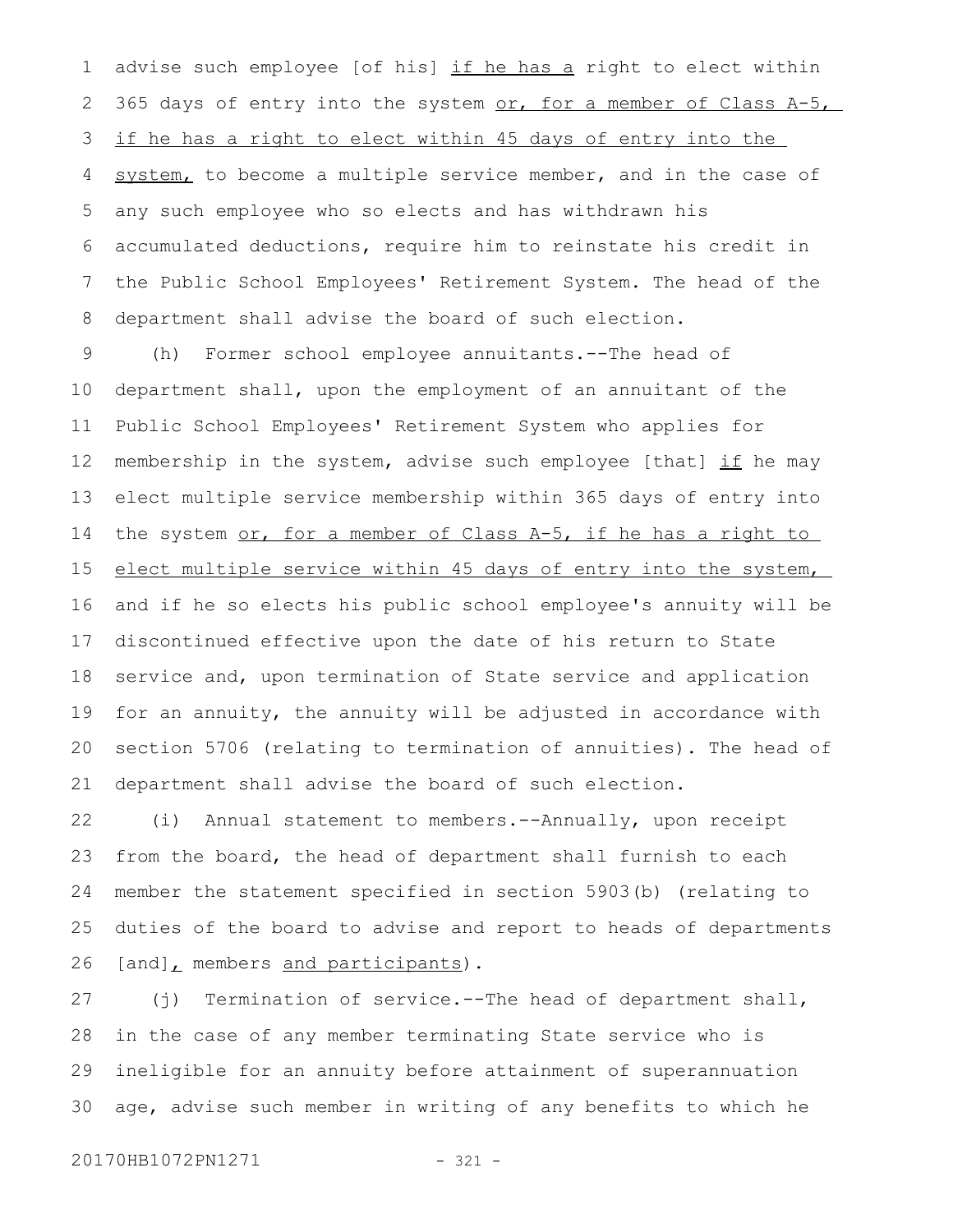may be entitled under the provisions of this part and shall have the member prepare, on or before the date of termination of State service, an application for the return of total accumulated deductions and Class A-5 accumulated deductions or, on or before September 30, 1997, an application to be vested as a special vestee, if eligible. 1 2 3 4 5 6

\* \* \* 7

(l) State employees performing USERRA or military-related leave of absence.--The head of department shall report to the board any State employee who ceases to be an active member or active participant to perform USERRA service, or who is granted a leave of absence under 51 Pa.C.S. § 4102 (relating to leaves of absence for certain government employees) or a military leave of absence under 51 Pa.C.S. § 7302 (relating to granting military leaves of absence), the date on which the USERRA service, leave of absence or military leave of absence began, the date on which the State employee is reemployed from USERRA leave or returns after the leave of absence or military leave of absence, if the event occurs, and any other information the board may require or direct. 8 9 10 11 12 13 14 15 16 17 18 19 20

\* \* \* 21

Section 328.1. Section 5907(a), (c), (d), (e) and (f) of Title 71, amended December 28, 2015 (P.L.529, No.93), are amended and the section is amended by adding subsections to read: 22 23 24 25

§ 5907. Rights and duties of State employees [and], members and participants. 26 27

(a) Information on new employees.--Upon his assumption of duties each new State employee shall furnish the head of department with a complete record of his previous State service, 28 29 30

20170HB1072PN1271 - 322 -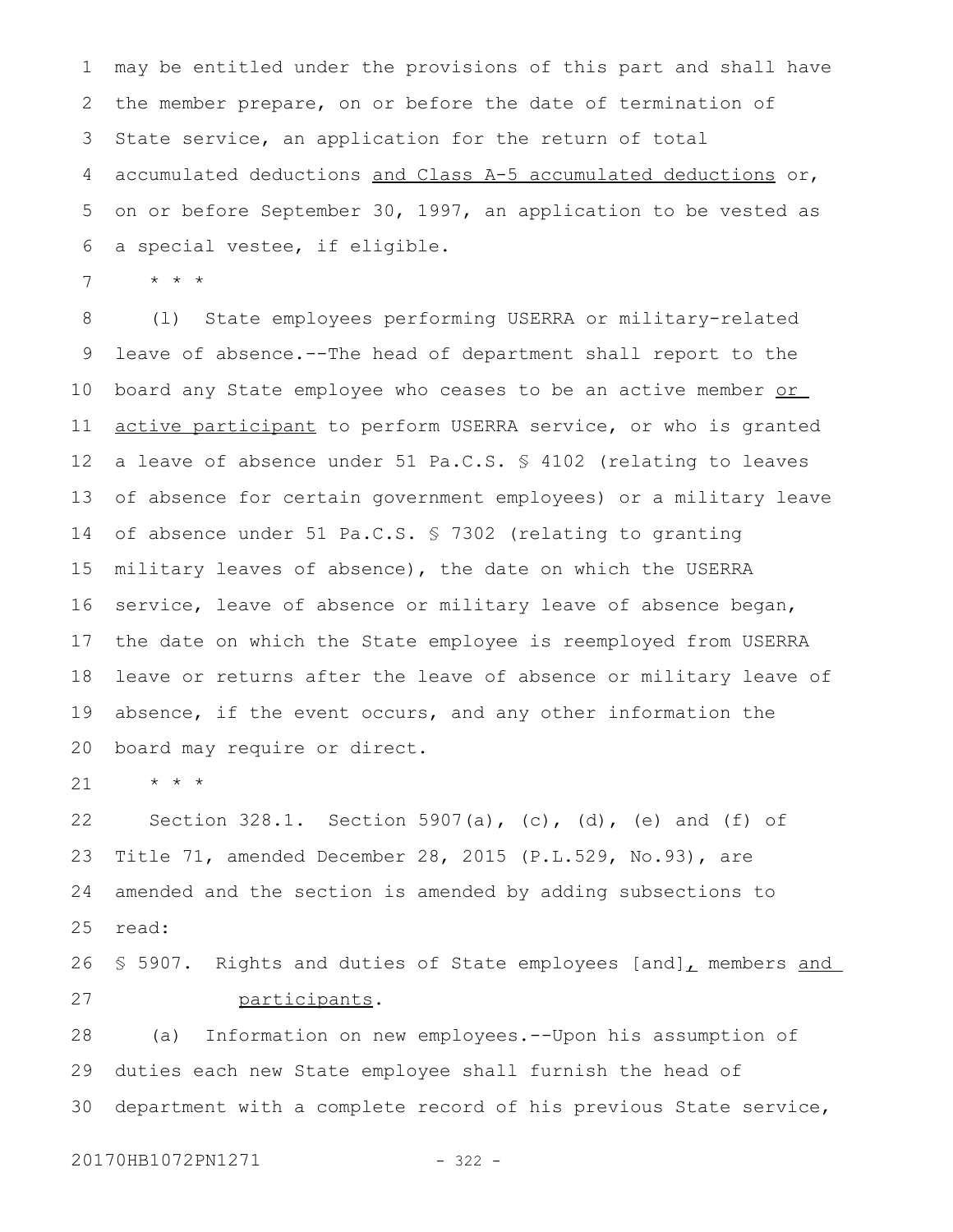his school service or creditable nonstate service, and proof of his date of birth and current status in the system and the plan and in the Public School Employees' Retirement System and the School Employees' Defined Contribution Plan. Willful failure to provide the information required by this subsection to the extent available upon entrance into the system shall result in the forfeiture of the right of the member to subsequently assert any right to benefits based on any of the required information which he failed to provide. In any case in which the board finds that a member is receiving an annuity based on false information, the total amount received predicated on such false information together with statutory interest doubled and compounded shall be deducted from the present value of any remaining benefits to which the member is legally entitled. \* \* \* 1 2 3 4 5 6 7 8 9 10 11 12 13 14 15

(b.1) Application for participation.--On or after January 1, 2018, in the case of an employee who is not currently a participant in the plan and whose participation is mandatory, or in the case of an employee whose participation is not mandatory but is permitted and who desires to become a participant in the plan, the new employee shall execute an application for participation and a nomination of a beneficiary. 16 17 18 19 20 21 22

(c) Multiple service membership.--Any [active member] State employee who is an active member in a class of service other than Class  $A-5$  who was formerly an active member in the Public School Employees' Retirement System in a class of service other than Class T-G may elect to become a multiple service member. Such election shall occur no later than 365 days after becoming an active member in a class of service other than Class A-5 in this system. Any State employee who is an active member of Class 23 24 25 26 27 28 29 30

20170HB1072PN1271 - 323 -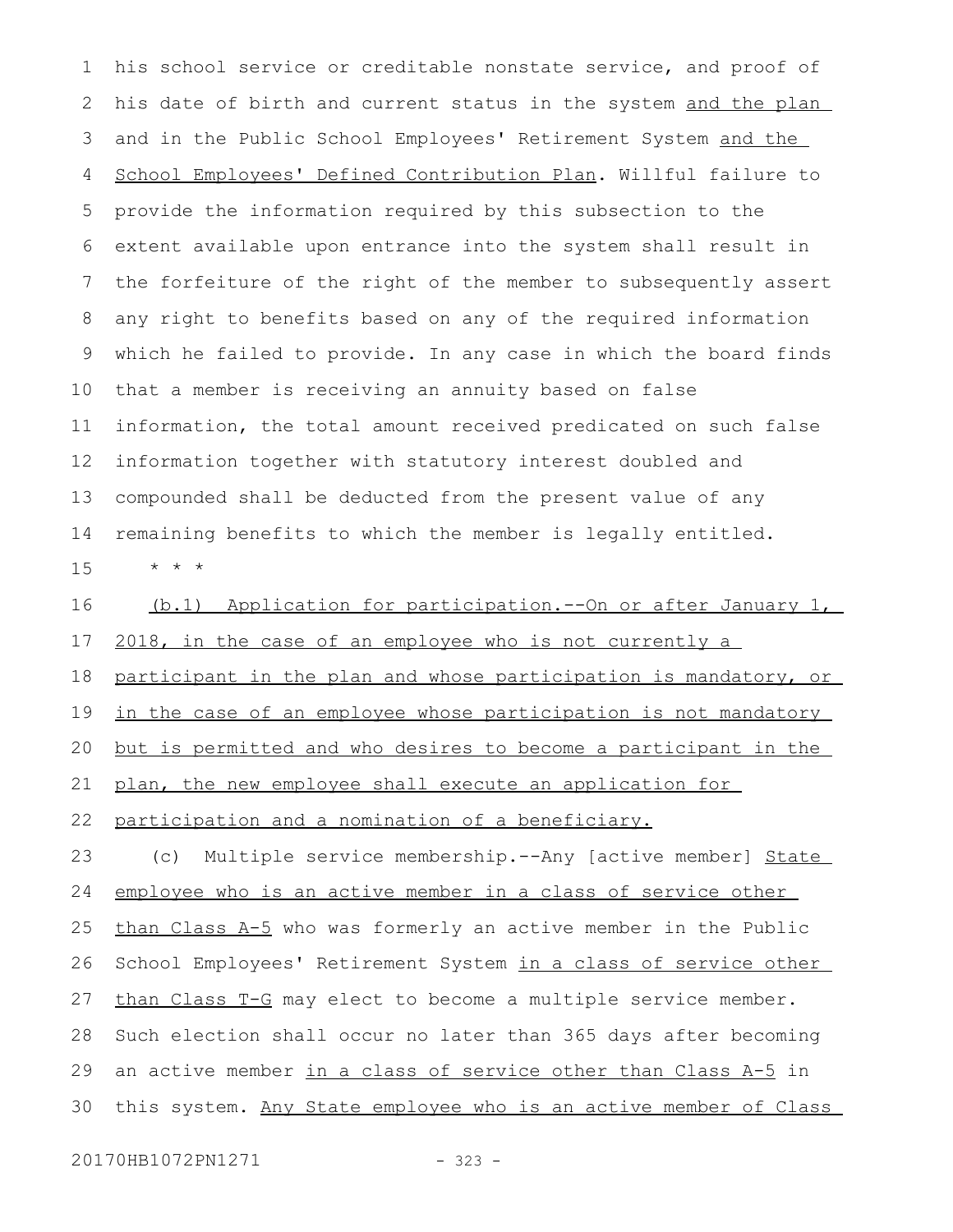A-5 who was formerly an active member in Public School 1

Employees' Retirement System in Class T-G may elect to become a 2

multiple service member. Such election shall occur no later than 3

45 days after becoming an active member of Class A-5. A State employee who is eligible to elect to become a multiple service member who begins USERRA leave during the election period without having elected multiple service membership may make the election within 365 days, or 45 days if a member of Class A-5, after being reemployed from USERRA leave. 4 5 6 7 8 9

(d) Credit for previous service or change in membership status.--Any active member or eligible school employee who desires to receive credit for the portion of his total previous State service or creditable nonstate service to which he is entitled, or a joint coverage member who desires to become a full coverage member, shall so notify the board and upon written agreement by the member and the board as to the manner of payment of the amount due, the member shall receive credit for such service as of the date of such agreement subject to the provisions in this part relating to the limitations under IRC § 415. 10 11 12 13 14 15 16 17 18 19 20

\* \* \* 21

(d.2) Contributions for USERRA leave.--Any active 22

participant or inactive participant on leave without pay or 23

former participant who was reemployed from USERRA leave who 24

desires to make mandatory pickup participant contributions for 25

his USERRA leave shall so notify the board within the time 26

period required under 38 U.S.C. Ch. 43 (relating to employment 27

and reemployment rights of members of the uniformed services) 28

and IRC § 414(u) of his desire to make such contributions. Upon 29

making the permitted mandatory pickup participant contributions 30

20170HB1072PN1271 - 324 -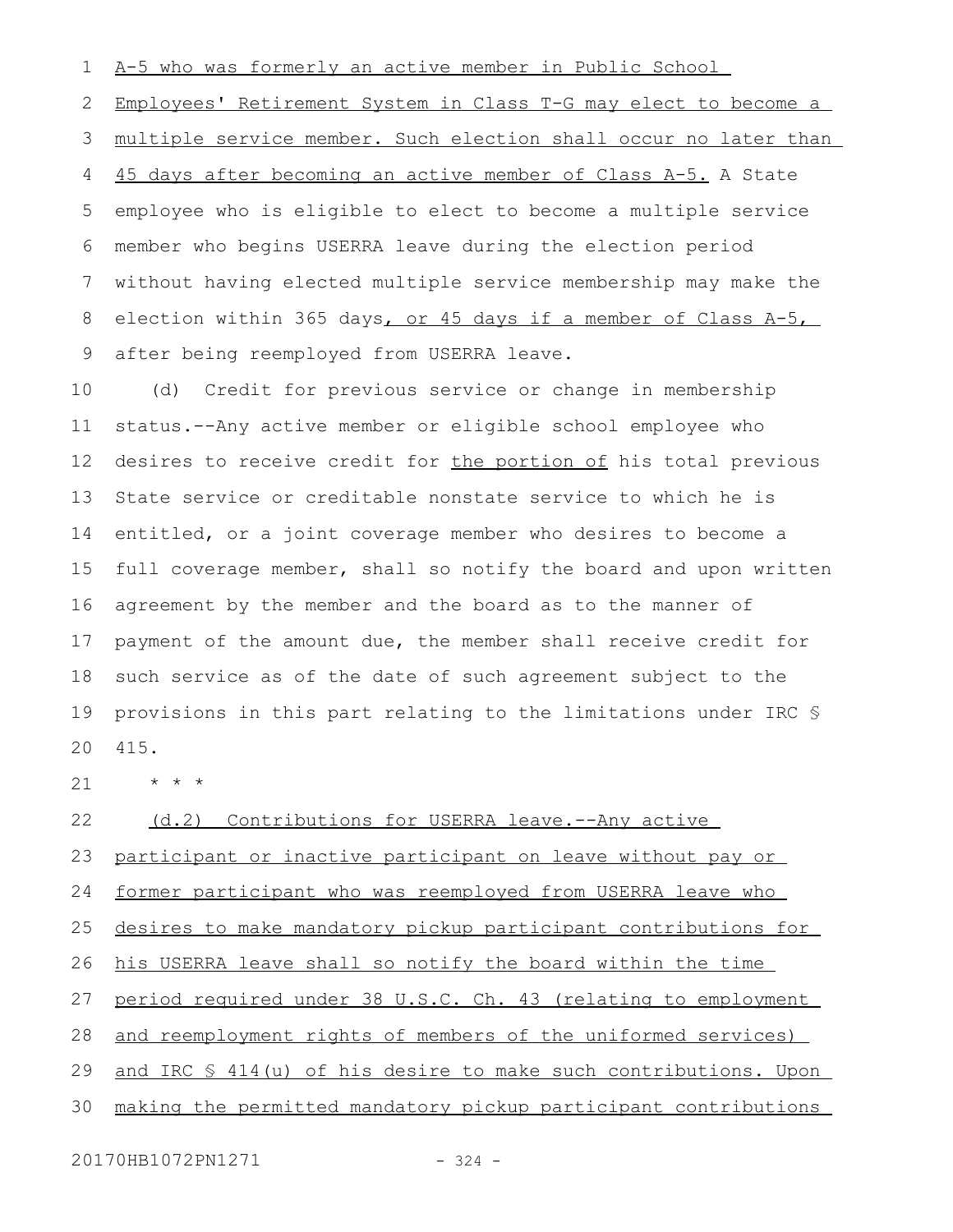within the allowed time period, the head of department shall make the corresponding employer defined contributions at the same time. 1 2 3

(d.3) Voluntary contributions by a participant.--Any participant who desires to make voluntary contributions to be credited to his individual investment account shall notify the board and, upon compliance with the requirements, procedures and limitations established by the board in the plan document, may do so subject to the limitations under IRC §§ 401(a) and 415 and other applicable law. 4 5 6 7 8 9 10

(e) Beneficiary for death benefits from system.--Every member shall nominate a beneficiary by written designation filed with the board as provided in section 5906(d) or (e) (relating to duties of heads of departments) to receive the death benefit payable under section 5707 (relating to death benefits) or the benefit payable under the provisions of Option 1 of section 5705(a)(1) (relating to member's options). Such nomination may be changed at any time by the member by written designation filed with the board. A member may also nominate a contingent beneficiary or beneficiaries to receive the death benefit provided under section 5707 or the benefit payable under the provisions of Option 1 of section 5705(a)(1). 11 12 13 14 15 16 17 18 19 20 21 22

(e.1) Beneficiary for death benefits from the plan.--Every participant shall nominate a beneficiary by written designation filed with the board as provided in section 5906(d) or (e) to receive the death benefit payable under section 5808 (relating to death benefits). A participant may also nominate a contingent beneficiary or beneficiaries to receive the death benefit provided under section 5808. Such nomination may be changed at any time by the participant by written designation filed with 23 24 25 26 27 28 29 30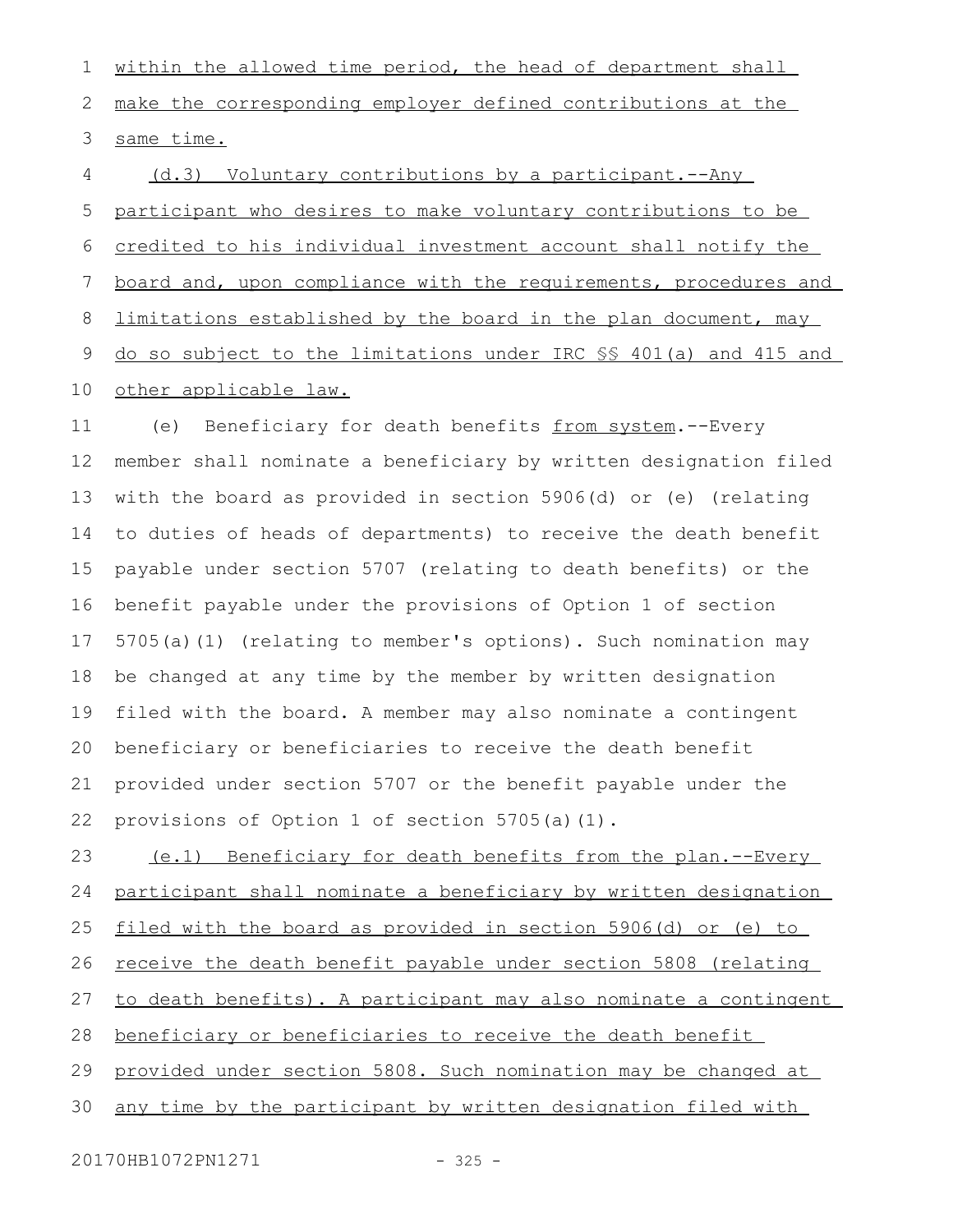the board. 1

(e.2) Beneficiaries for employees who are members and participants.--A State employee who is both a member of the system and a participant in the plan may designate or nominate different persons to be beneficiaries, survivor annuitants and successor payees for his benefits from the system and the plan. (f) Termination of service by members.--Each member who terminates State service and who is not then a disability annuitant shall execute on or before the date of termination of service one or more of the appropriate [application] applications, duly attested by the member or his legally constituted representative, electing to: (1) withdraw his total accumulated deductions and if eligible withdraw his Class A-5 accumulated deductions; or (2) if eligible, vest his retirement rights; and if he is a joint coverage member, and so desires, elect to become a full coverage member and agree to pay within 30 days of the date of termination of service the lump sum required; or (3) if eligible, receive an immediate annuity and may, (i) if eligible, elect to convert his medical, major medical, and hospitalization coverage to the plan for State annuitants; and (ii) if he is a joint coverage member, elect to become a full coverage member and agree to pay within 30 days of date of termination of service the lump sum required. \* \* \* (g.1) Deferral of retirement rights.--If a participant terminates State service and does not commence receiving a distribution, he shall nominate a beneficiary, and he may 2 3 4 5 6 7 8 9 10 11 12 13 14 15 16 17 18 19  $20$ 21 22 23 24 25 26 27 28 29 30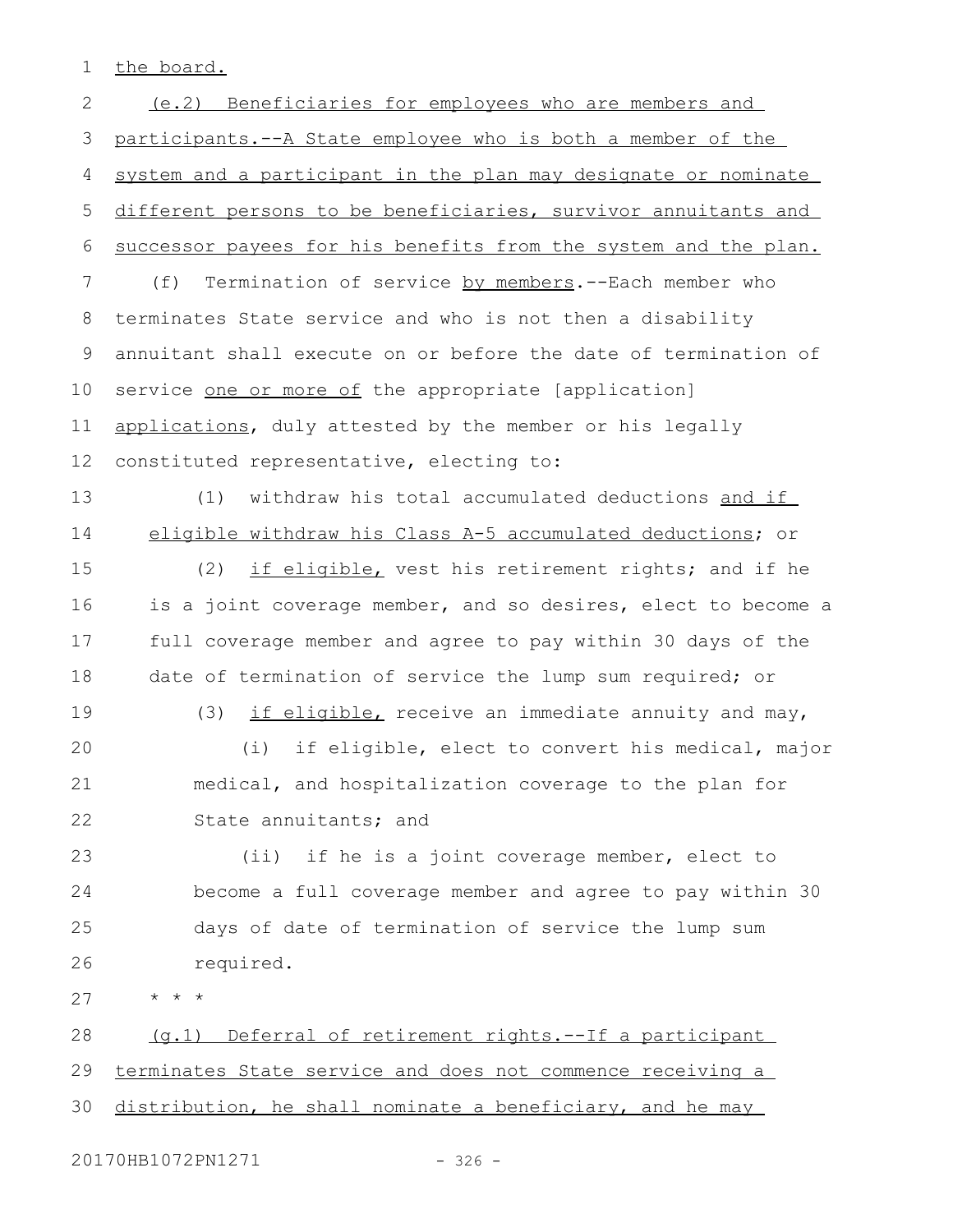anytime thereafter, but no later than his required beginning date, withdraw the accumulated total defined contributions standing to his credit or apply for another form of distribution required by law or authorized by the board. \* \* \* 1 2 3 4 5

Section 329. Sections 5931(b), 5932, 5933, 5934, 5935, 5936, 5937, 5938, 593 and 5951 of Title 71 are amended to read: § 5931. Management of fund and accounts. 6 7 8

\* \* \* 9

(b) Crediting of interest.--The board, annually, shall allow the required interest on the mean amount for the preceding year to the credit of each of the accounts other than the individual investment accounts. The amount so allowed shall be credited thereto by the board and transferred from the interest reserve account. 10 11 12 13 14 15

\* \* \* 16

§ 5932. State Employees' Retirement Fund. 17

(a) General rule.--The fund shall consist of all balances in the several separate accounts set apart to be used under the direction of the board for the benefit of members of the system; and the Treasury Department shall credit to the fund all moneys received from the Department of Revenue arising from the contributions relating to or on behalf of members of the system required under the provisions of Chapter 55 (relating to contributions), and any income earned by the investments or moneys of said fund. There shall be established and maintained by the board the several ledger accounts specified in sections 5933 (relating to members' savings account), 5934 (relating to State accumulation account), 5935 (relating to annuity reserve account), 5936 (relating to State Police benefit account), 5937 18 19 20 21 22 23 24 25 26 27 28 29 30

20170HB1072PN1271 - 327 -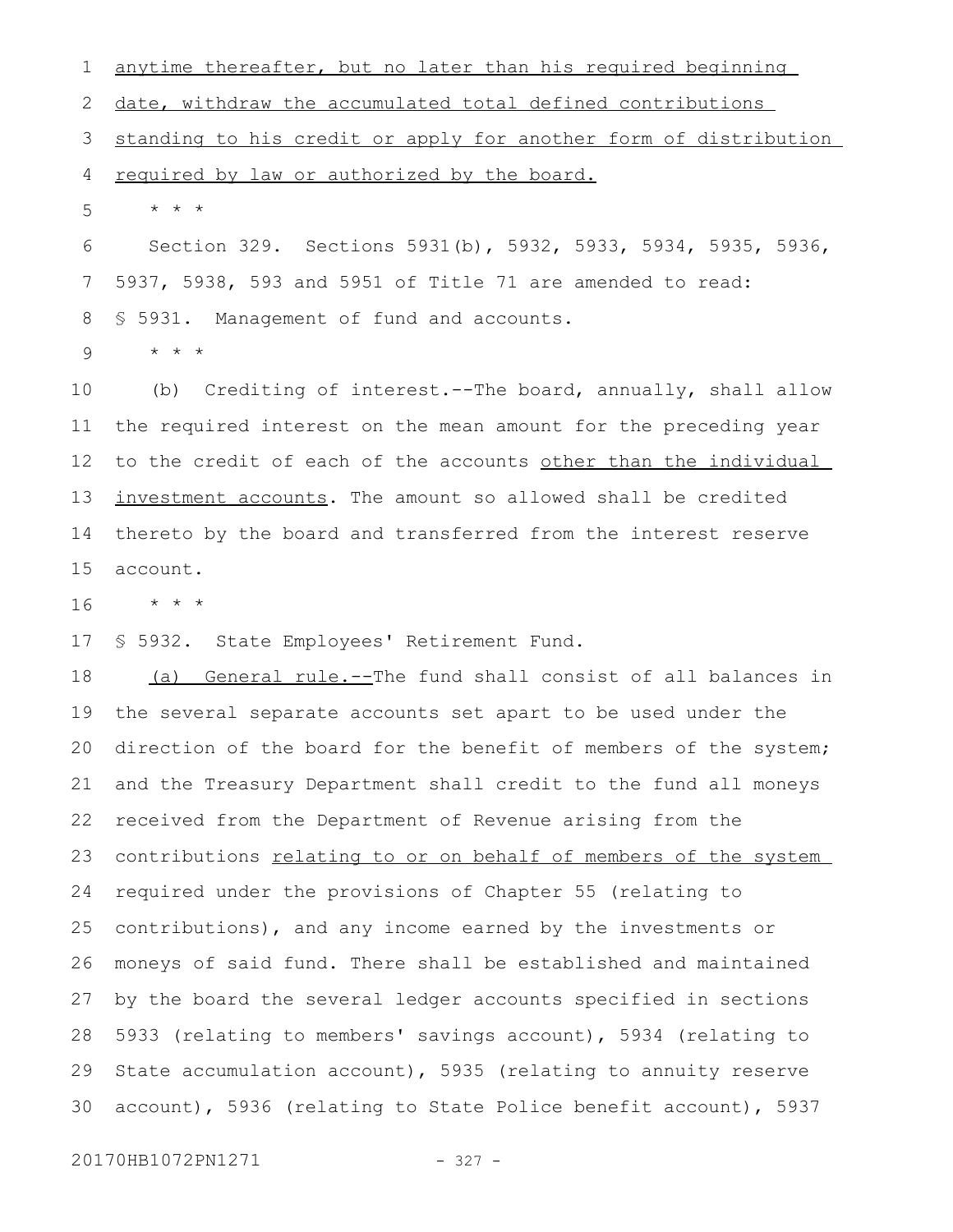(relating to enforcement officers' benefit account), 5938 (relating to supplemental annuity account) and 5939 (relating to interest reserve account). 1 2 3

(b) Individual investment accounts and trust.--The 4

individual investment accounts that are part of the trust shall 5

not be part of the fund. Mandatory pickup participant 6

contributions, voluntary contributions and employer defined 7

contributions made under this part and any income earned by the 8

investment of such contributions shall not be paid or credited 9

to the fund but shall be paid to the trust and credited to the 10

individual investment accounts. 11

§ 5933. Members' savings account. 12

(a) Credits to account.--The members' savings account shall be the ledger account to which shall be credited the amounts of the pickup contributions made by the Commonwealth or other employer and contributions or lump sum payments made by active members in accordance with the provisions of sections 5501 (relating to regular member contributions for current service), 5501.1 (relating to shared-risk member contributions for Class A-3  $[and]$ , Class A-4 and Class A-5 service), 5502 (relating to social security integration member contributions), 5503 (relating to joint coverage member contributions), 5504 (relating to member contributions for the purchase of credit for previous State service or to become a full coverage member), 5505.1 (relating to additional member contributions) and 5505 (relating to contributions for the purchase of credit for creditable nonstate service) and transferred from the members' savings account of the Public School Employees' Retirement System in accordance with the provisions of section 5303.2 (relating to election to convert school service to State 13 14 15 16 17 18 19 20 21 22 23 24 25 26 27 28 29 30

20170HB1072PN1271 - 328 -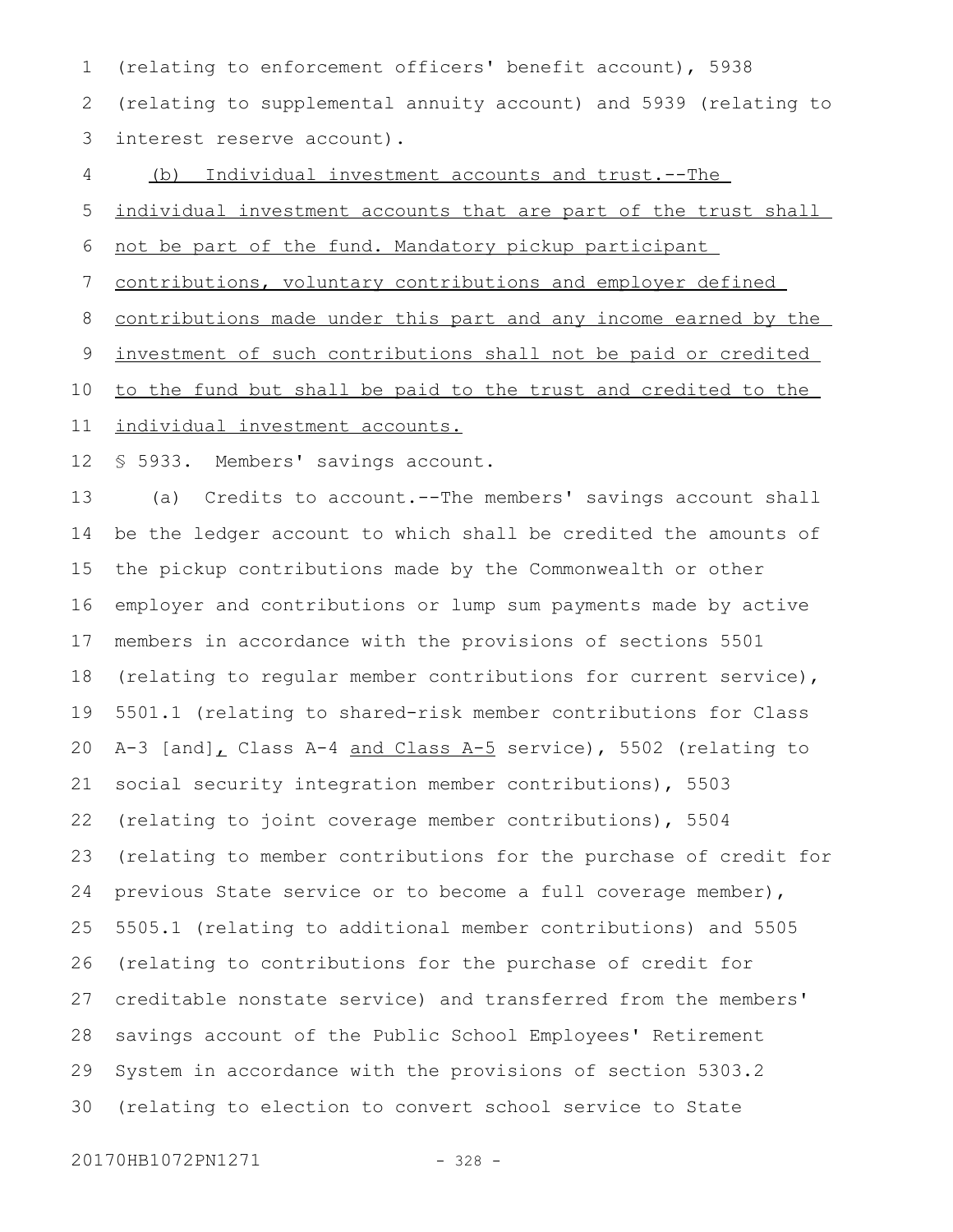service). 1

(b) Interest and transfers from account.--The members' savings account in total and the individual member accounts shall be credited with statutory interest. The total accumulated deductions and Class A-5 accumulated deductions credited to a member whose application for an annuity has been approved shall be transferred from the members' savings account to the annuity reserve account provided for in section 5935 (relating to annuity reserve account), except in the case of a member who is an officer of the Pennsylvania State Police or an enforcement officer the total accumulated deductions and Class A-5 accumulated deductions to his credit shall be transferred from the members' savings account to the State Police benefit account provided for in section 5936 (relating to State Police benefit account) or to the enforcement officers benefit account provided for in section 5937 (relating to enforcement officers' benefit account), as the case may be. 2 3 4 5 6 7 8 9 10 11 12 13 14 15 16 17

(c) Charges to account.--Upon the election of a member to withdraw his total accumulated deductions or Class A-5 accumulated deductions or upon the transfer of accumulated deductions pursuant to section 5701.1 (relating to transfer of accumulated deductions), the payment of such amount shall be charged to the members' savings account. 18 19 20 21 22 23

§ 5934. State accumulation account. 24

The State accumulation account shall be the ledger account to which shall be credited all contributions of the Commonwealth or other employers whose employees are members of the system and made in accordance with the provisions of section 5507(a) or (d) (relating to contributions to the system by the Commonwealth and other employers) except that the amounts received under the 25 26 27 28 29 30

20170HB1072PN1271 - 329 -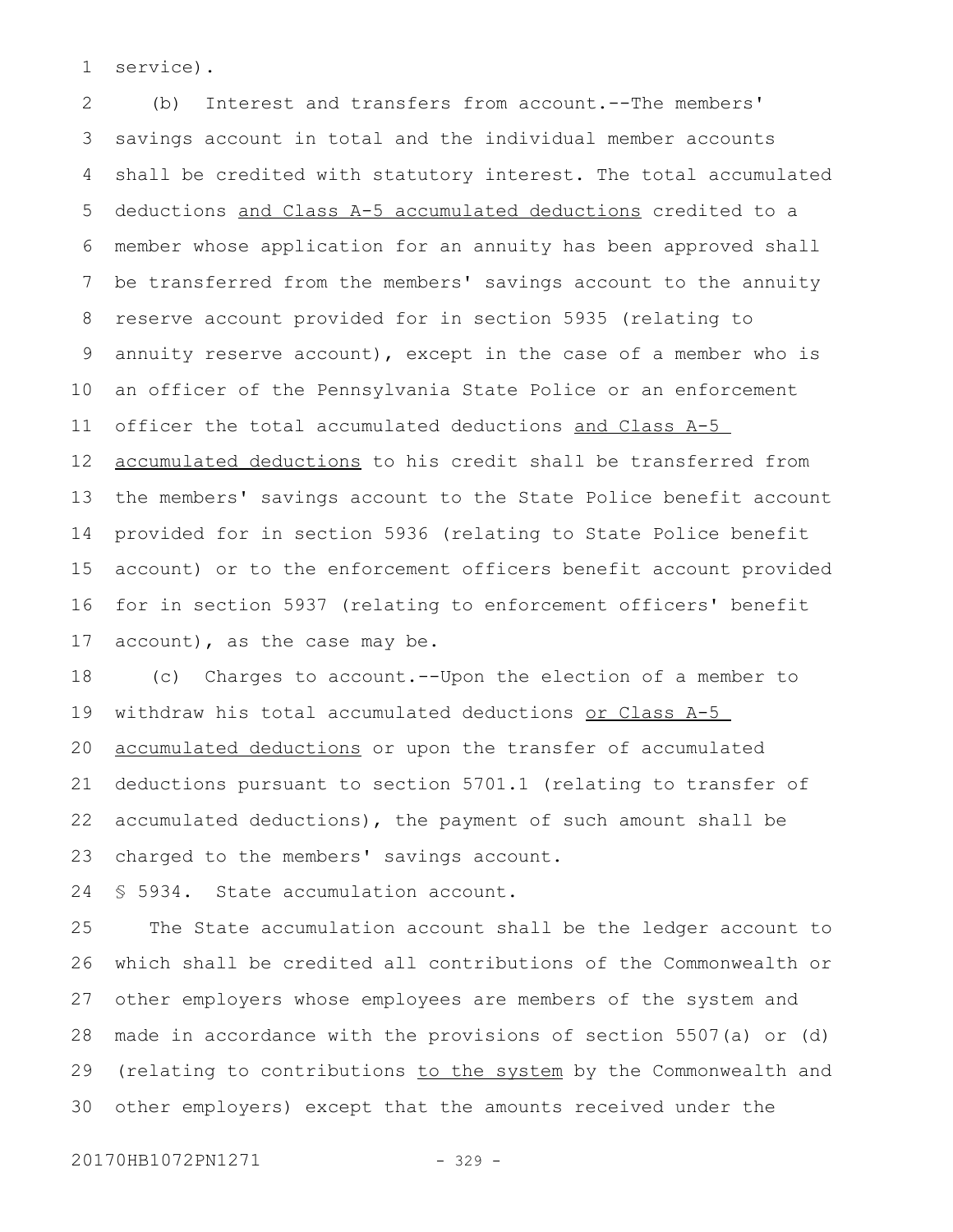provisions of the act of May 12, 1943 (P.L.259, No.120), and the amounts received under the provisions of the Liquor Code, act of April 12, 1951 (P.L.90, No.21), shall be credited to the State Police benefit account or the enforcement officers' benefit account as the case may be. All amounts transferred to the fund by county retirement systems or pension plans in accordance with the provisions of section 5507(c) also shall be credited to the State accumulation account. All amounts transferred to the fund by the Public School Employees' Retirement System in accordance with section 5303.2(e) (relating to election to convert school service to State service), except amounts credited to the members' savings account, and all amounts paid by the Department of Corrections in accordance with section 5303.2(f) also shall be credited to the State accumulation account. The State accumulation account shall be credited with valuation interest. The reserves necessary for the payment of annuities and death benefits resulting from membership in the system as approved by the board and as provided in Chapter 57 (relating to benefits) shall be transferred from the State accumulation account to the annuity reserve account provided for in section 5935 (relating to annuity reserve account), except that the reserves necessary on account of a member who is an officer of the Pennsylvania State Police or an enforcement officer shall be transferred from the State accumulation account to the State Police benefit account provided for in section 5936 (relating to State Police benefit account) or to the enforcement officers' benefit account as provided for in section 5937 (relating to enforcement officers' benefit account) as the case may be. The reserves necessary for the payment of supplemental annuities in excess of those reserves credited to the supplemental annuity account on 1 2 3 4 5 6 7 8 9 10 11 12 13 14 15 16 17 18 19 20 21 22 23 24 25 26 27 28 29 30

20170HB1072PN1271 - 330 -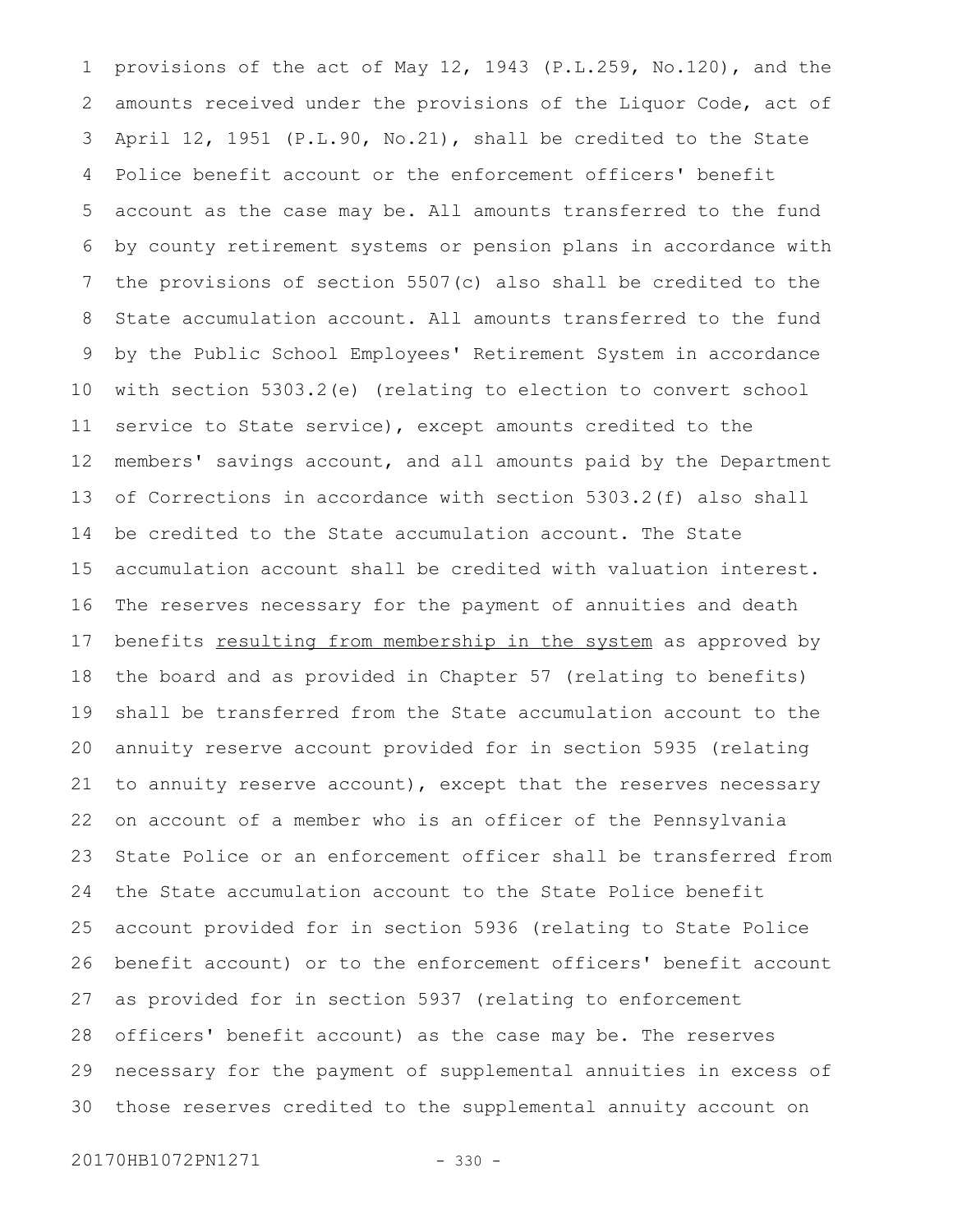June 30, 2010, shall be transferred from the State accumulation account to the supplemental annuity account. In the event that supplemental annuities are increased by legislation enacted after December 31, 2009, the necessary reserves shall be transferred from the State accumulation account to the supplemental annuity account. 1 2 3 4 5 6

§ 5935. Annuity reserve account. 7

(a) Credits and charges to account.--The annuity reserve account shall be the ledger account to which shall be credited the reserves held for payment of annuities and death benefits on account of all annuitants except in the case of members who are officers of the Pennsylvania State Police or enforcement officers. The annuity reserve account shall be credited with valuation interest. After the transfers provided in sections 5933 (relating to members' savings account), 5934 (relating to State accumulation account) and 5938 (relating to supplemental annuity account), all annuity and death benefit payments resulting from membership in the system except those payable to any member who retires as an officer of the Pennsylvania State Police or an enforcement officer shall be charged to the annuity reserve account and paid from the fund. 8 9 10 11 12 13 14 15 16 17 18 19 20 21

(b) Transfers from account.--Should an annuitant other than a member who was retired as an officer of the Pennsylvania State Police or an enforcement officer be subsequently restored to active service as a member of the system or as a participant in the plan, the present value of his member's annuity at the time of reentry into State service shall be transferred from the annuity reserve account and placed to his individual credit in the members' savings account. In addition, the actuarial reserve for his annuity less the amount transferred to the members' 22 23 24 25 26 27 28 29 30

20170HB1072PN1271 - 331 -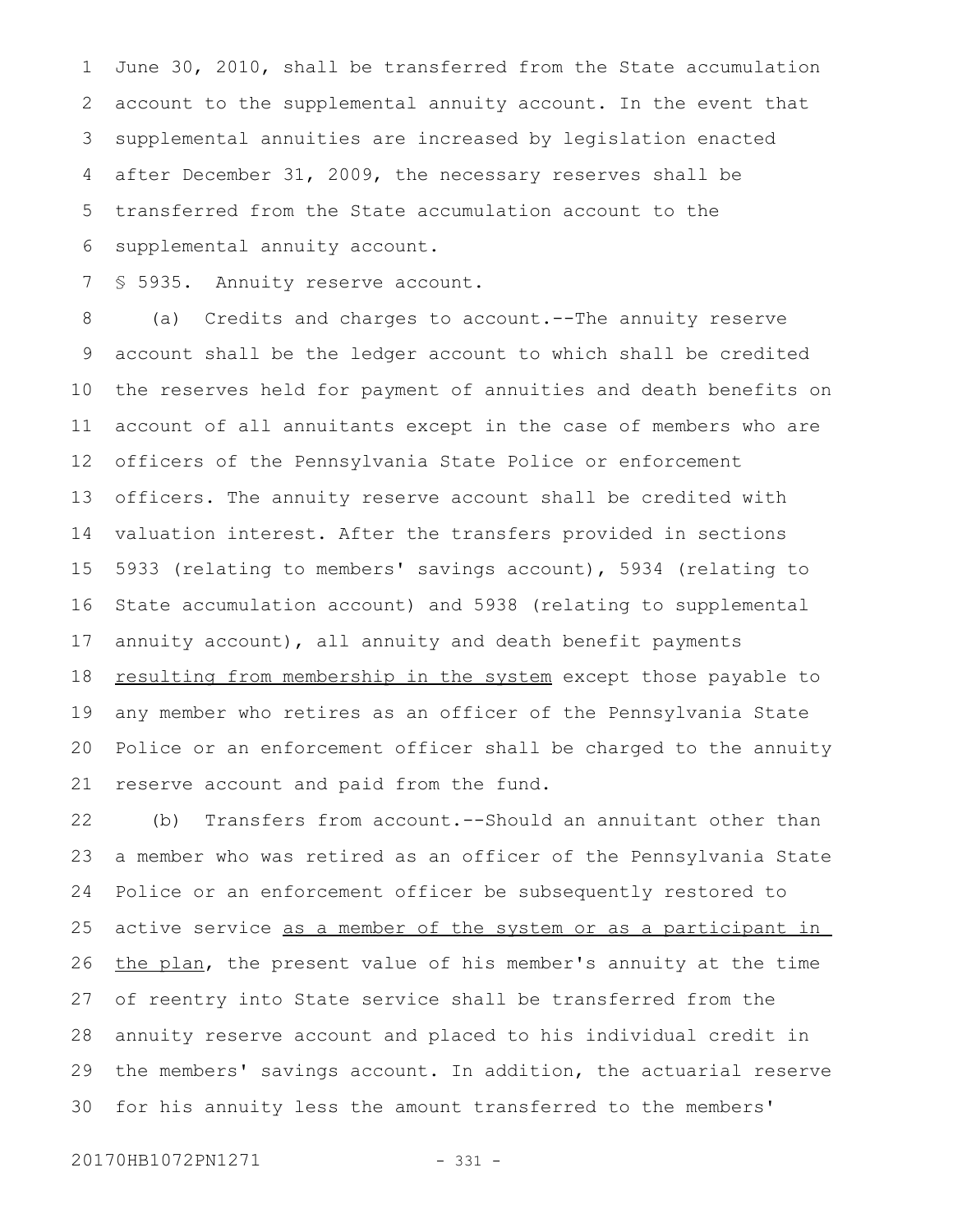savings account shall be transferred from the annuity reserve account to the State accumulation account. 1 2

§ 5936. State Police benefit account. 3

(a) Credits and charges to account.--The State Police benefit account shall be the ledger account to which shall be credited all contributions received under the provisions of the act of May 12, 1943 (P.L.259, No.120), and any additional Commonwealth or other employer contributions provided for in section 5507 (relating to contributions to the system by the Commonwealth and other employers) which are creditable to the State Police benefit account. The State Police benefit account shall be credited with the required interest. In addition, upon the filing of an application for an annuity by a member who is an officer of the Pennsylvania State Police, the total accumulated deductions and Class A-5 accumulated deductions standing to the credit of the member in the members' savings account and the necessary reserves from the State accumulation account shall be transferred to the State Police benefit account. Thereafter, the total annuity of such annuitant shall be charged to the State Police benefit account and paid from the fund. 4 5 6 7 8 9 10 11 12 13 14 15 16 17 18 19 20 21

(b) Transfers from account.--Should the said annuitant be subsequently restored to active service as a member of the system or as a participant in the plan, the present value of the member's annuity at the time of reentry into State service shall be transferred from the State Police benefit account and placed to his individual credit in the members' savings account. In addition, the actuarial reserve for his annuity calculated as if he had been a member of Class A if he has Class A or Class C service credited; as if he had been a member of Class A-3 if the 22 23 24 25 26 27 28 29 30

20170HB1072PN1271 - 332 -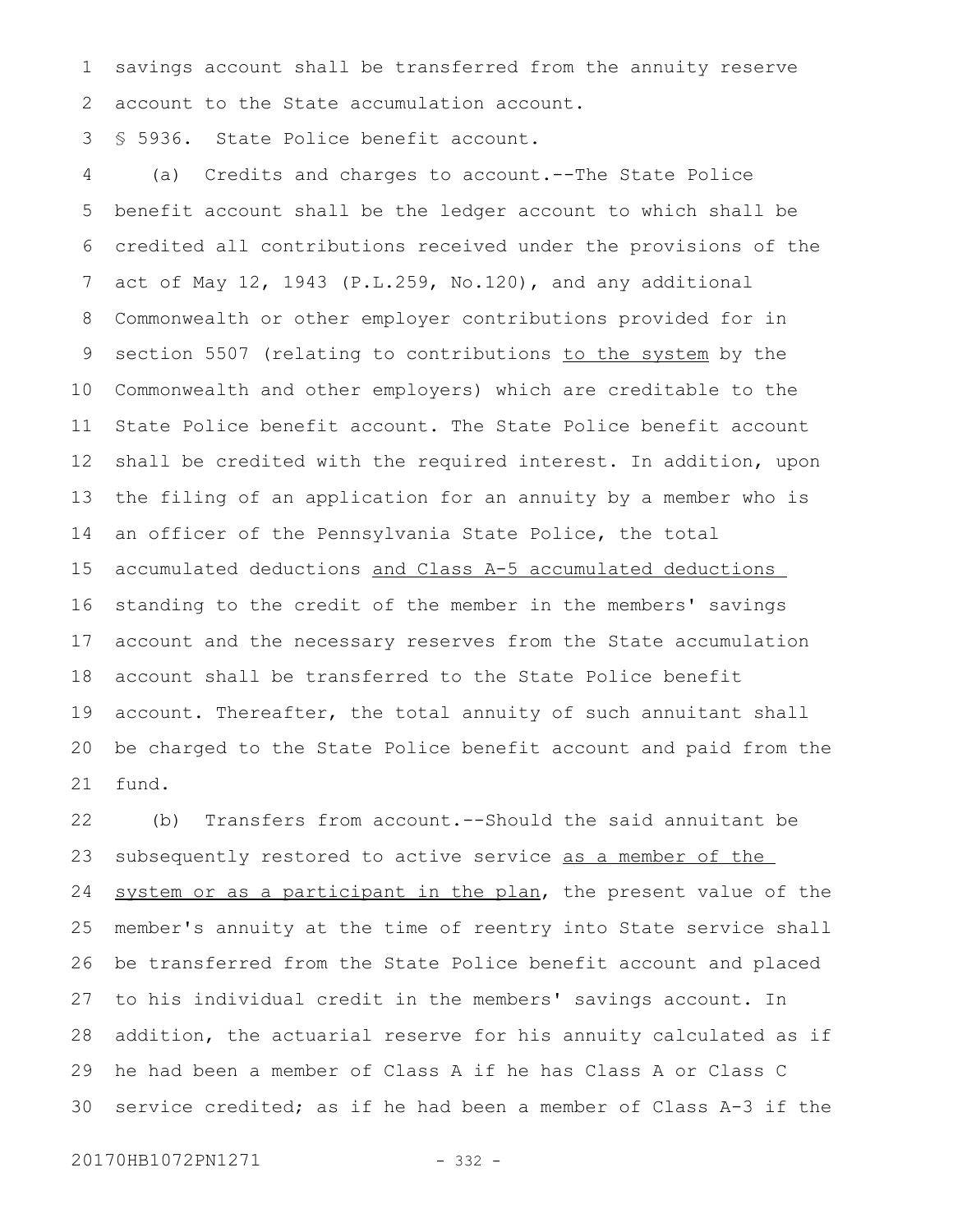annuitant has Class A-3 State service credited; or as if he had been a member of Class A-4 if the annuitant has Class A-4 service credited, less the amount transferred to the members' savings account shall be transferred from the State Police benefit account to the State accumulation account. Upon subsequent retirement other than as an officer of the Pennsylvania State Police the actuarial reserve remaining in the State Police benefit account shall be transferred to the appropriate reserve account. 1 2 3 4 5 6 7 8 9

§ 5937. Enforcement officers' benefit account. 10

(a) Credits and charges to account.--The enforcement officers' benefit account shall be the ledger account to which shall be credited moneys transferred from the enforcement officers' retirement account in the State Stores Fund according to the provisions of the act of April 12, 1951 (P.L.90, No.21), known as the Liquor Code, and any additional Commonwealth or other employer contributions provided for in section 5507 (relating to contributions to the system by the Commonwealth and other employers) which are creditable to the enforcement officers' benefit account. The enforcement officers' benefit account shall be credited with the required interest. In addition, upon the filing of an application for an annuity by a member who is an enforcement officer of the Pennsylvania Liquor Control Board, the total accumulated deductions and Class A-5 accumulated deductions standing to the credit of the member in the members' savings account and the necessary reserves from the State accumulation account shall be transferred to the enforcement officers' benefit account. Thereafter, the total annuity of such annuitant shall be charged to the enforcement officers' benefit account and paid from the fund. 11 12 13 14 15 16 17 18 19 20 21 22 23 24 25 26 27 28 29 30

20170HB1072PN1271 - 333 -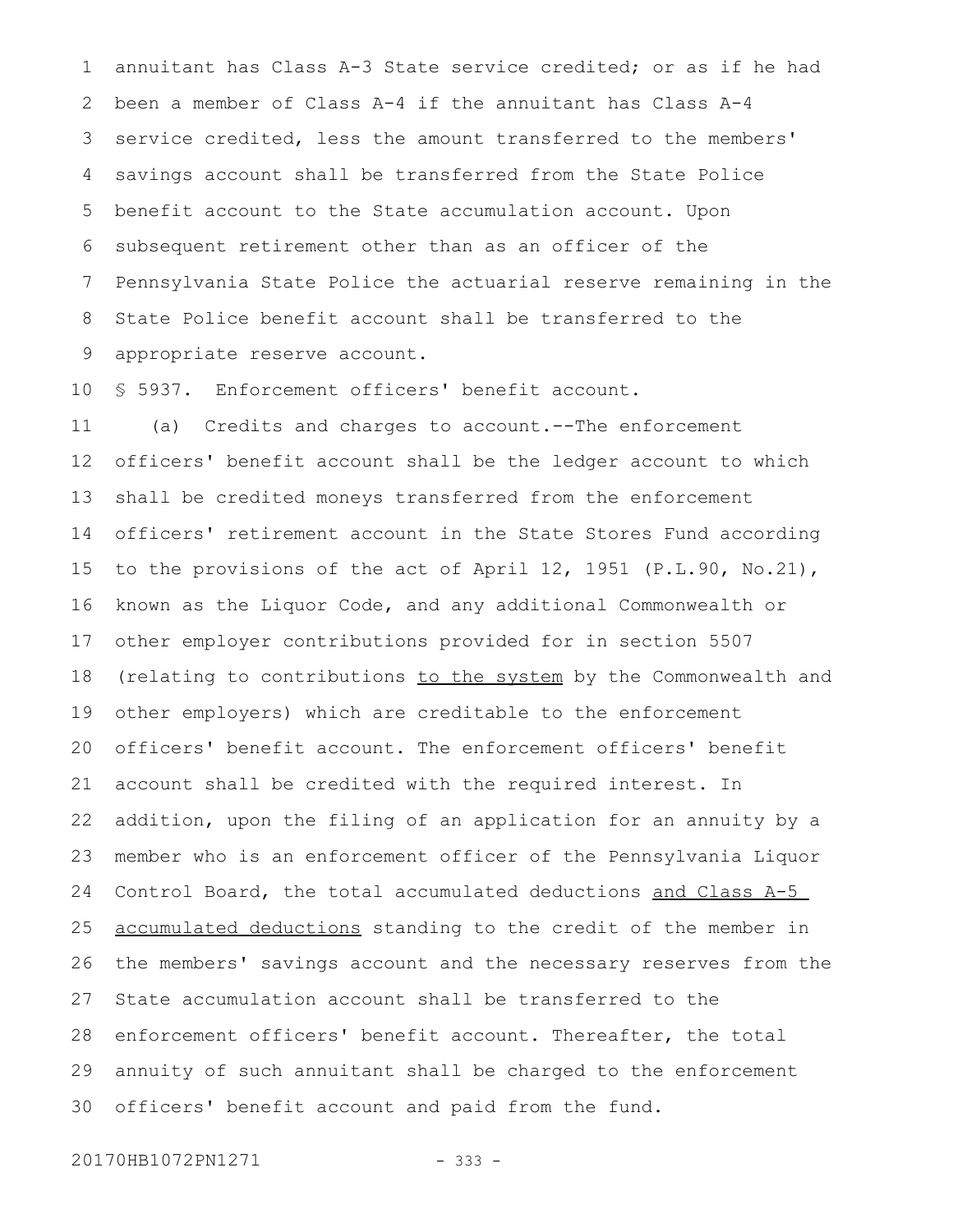(b) Transfers from account.--Should the said annuitant be subsequently restored to active service as a member of the system or as a participant in the plan, the present value of the member's annuity at the time of reentry into State service shall be transferred from the enforcement officers' benefit account and placed to his individual credit in the members' savings account. In addition, the actuarial reserve for his annuity calculated as if he had been a member of Class A if the annuitant does not have any Class AA, Class A-3 or Class A-4 service credited; as if he had been a member of Class AA if the annuitant does have Class AA service credited; as if he had been a member of Class A-3 if the annuitant has Class A-3 State service credited; or as if he had been a member of Class A-4 if the annuitant has Class A-4 service credited, less the amount transferred to the members' savings account shall be transferred from the enforcement officers' benefit account to the State accumulation account. Upon subsequent retirement other than as an enforcement officer the actuarial reserve remaining in the enforcement officers' benefit account shall be transferred to the appropriate reserve account. 1 2 3 4 5 6 7 8 9 10 11 12 13 14 15 16 17 18 19 20

§ 5938. Supplemental annuity account. 21

The supplemental annuity account shall be the ledger account to which shall be credited all contributions from the Commonwealth and other employers in accordance with section 5507(b) (relating to contributions to the system by the Commonwealth and other employers) for the payment of the supplemental annuities provided in sections 5708 (relating to supplemental annuities), 5708.1 (relating to additional supplemental annuities), 5708.2 (relating to further additional supplemental annuities), 5708.3 (relating to supplemental 22 23 24 25 26 27 28 29 30

20170HB1072PN1271 - 334 -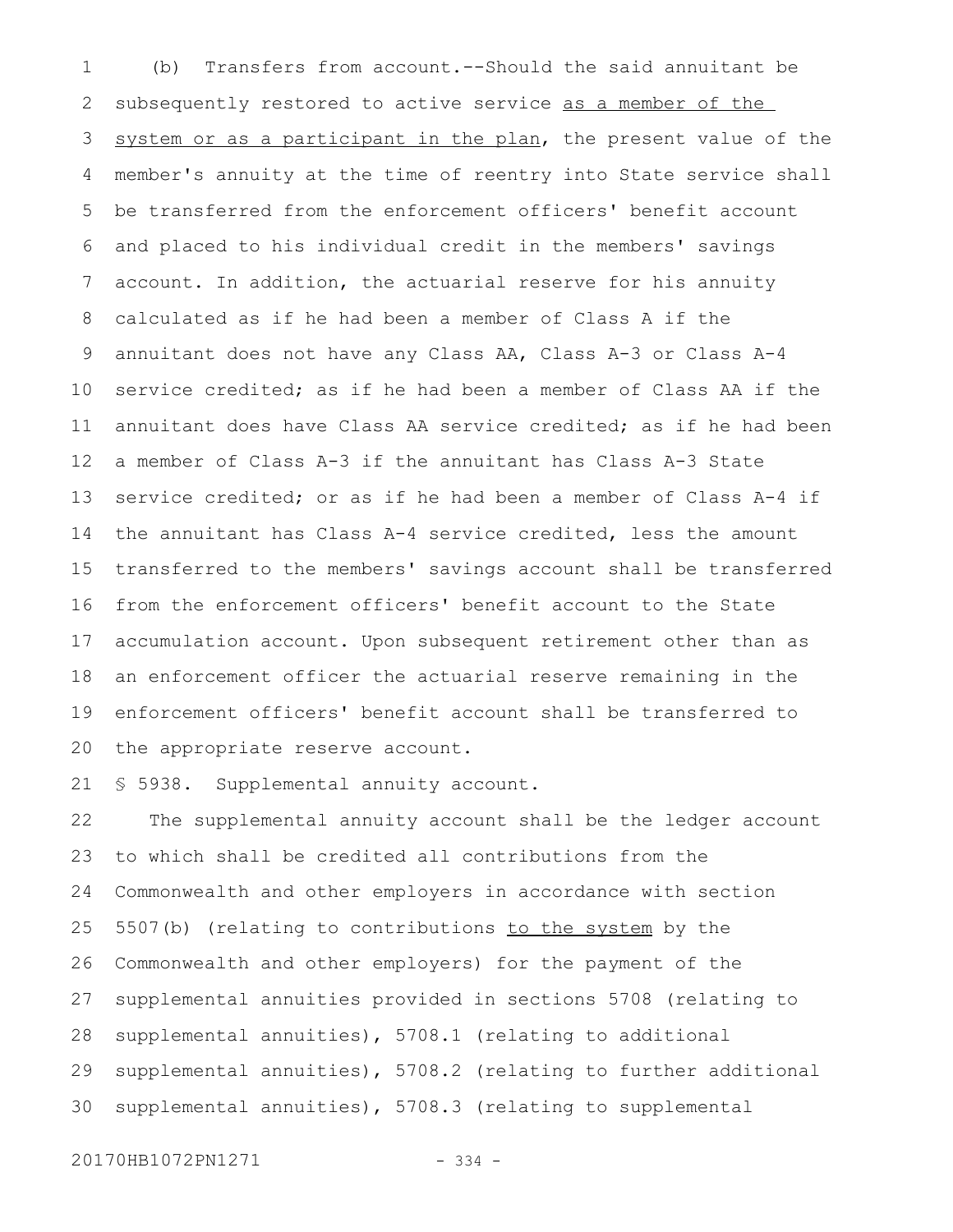annuities commencing 1994), 5708.4 (relating to special supplemental postretirement adjustment), 5708.5 (relating to supplemental annuities commencing 1998), 5708.6 (relating to supplemental annuities commencing 2002), 5708.7 (relating to supplemental annuities commencing 2003) and 5708.8 (relating to special supplemental postretirement adjustment of 2002) made before July 1, 2010, the amount transferred from the State accumulation account to provide all additional reserves necessary as of June 30, 2010, to pay such supplemental annuities and adjustments, and the amounts transferred from the State accumulation account to provide all additional reserves necessary as a result of supplemental annuities enacted after December 31, 2009. The supplemental annuity account shall be credited with valuation interest. The reserves necessary for the payment of such supplemental annuities shall be transferred from the supplemental annuity account to the annuity reserve account as provided in section 5935 (relating to annuity reserve account). 1 2 3 4 5 6 7 8 9 10 11 12 13 14 15 16 17 18

§ 5939. Interest reserve account. 19

The interest reserve account shall be the ledger account to which shall be credited all income earned by the fund and to which shall be charged all administrative and investment expenses incurred by the fund. At the end of each year the required interest shall be transferred from the interest reserve account to the credit of each of the accounts of the fund in accordance with the provisions of this subchapter. In addition, at the end of each accounting period, the interest reserve account shall be credited or charged with all recognized changes in the market valuation of the investments of the fund. The administrative and investment expenses of the board relating to 20 21 22 23 24 25 26 27 28 29 30

20170HB1072PN1271 - 335 -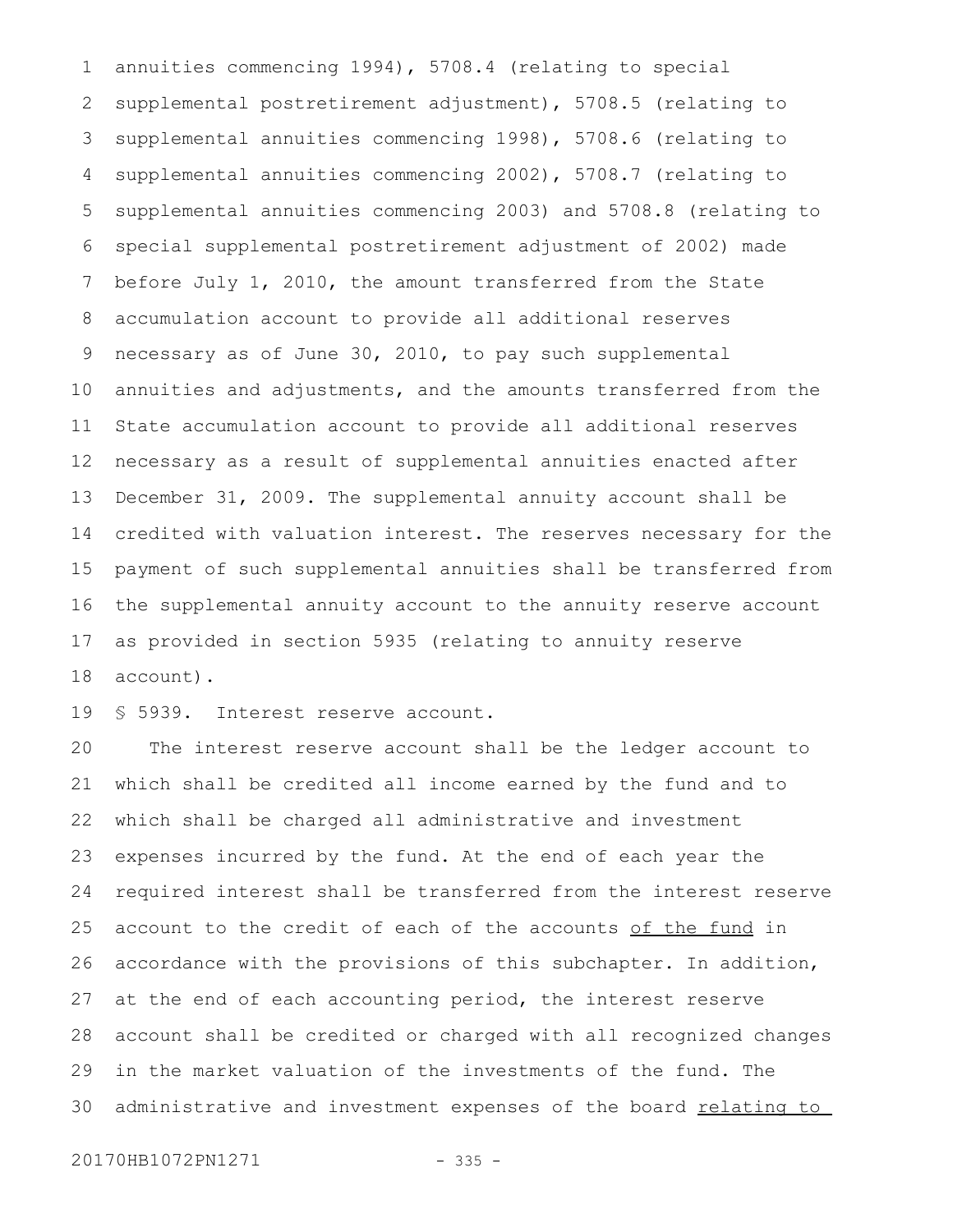the administration of the system and investments of the fund shall be paid from the fund out of earnings. Any surplus or deficit in the interest reserve account at the end of each year shall be transferred to the State accumulation account. § 5951. State quarantee regarding the system. The required interest charges payable, the maintenance of reserves in the fund, and the payment of all annuities and other benefits granted by the board from the system under the provisions of this part relating to the establishment and administration of the system are hereby made obligations of the Commonwealth. All income, interest, and dividends derived from deposits and investments of the system authorized by this part shall be used for the payment of the said obligations of the Commonwealth and shall not be used for any obligations of the plan or trust. Section 329.1. Section 5953 of Title 71, amended December 29, 2015 (P.L.529, No.93), is amended to read: § 5953. Taxation, attachment and assignment of funds. (a) General rule.-- (1) Except as provided in paragraphs  $(2)$ ,  $(3)$  and  $(4)$ , the right of a person to any benefit or right accrued or accruing under the provisions of this part and the moneys in the fund and the trust are hereby exempt from any State or municipal tax, levy and sale, garnishment, attachment, spouse's election, the provisions of Article XIII.1 of the act of April 9, 1929 (P.L.343, No.176), known as The Fiscal Code, or any other process whatsoever and no participant or beneficiary, successor payee, or alternate payee of a participant shall have the ability to commute, sell, assign, alienate, anticipate, mortgage, pledge, hypothecate, 1 2 3 4 5 6 7 8 9 10 11 12 13 14 15 16 17 18 19 20 21 22 23 24 25 26 27 28 29 30

20170HB1072PN1271 - 336 -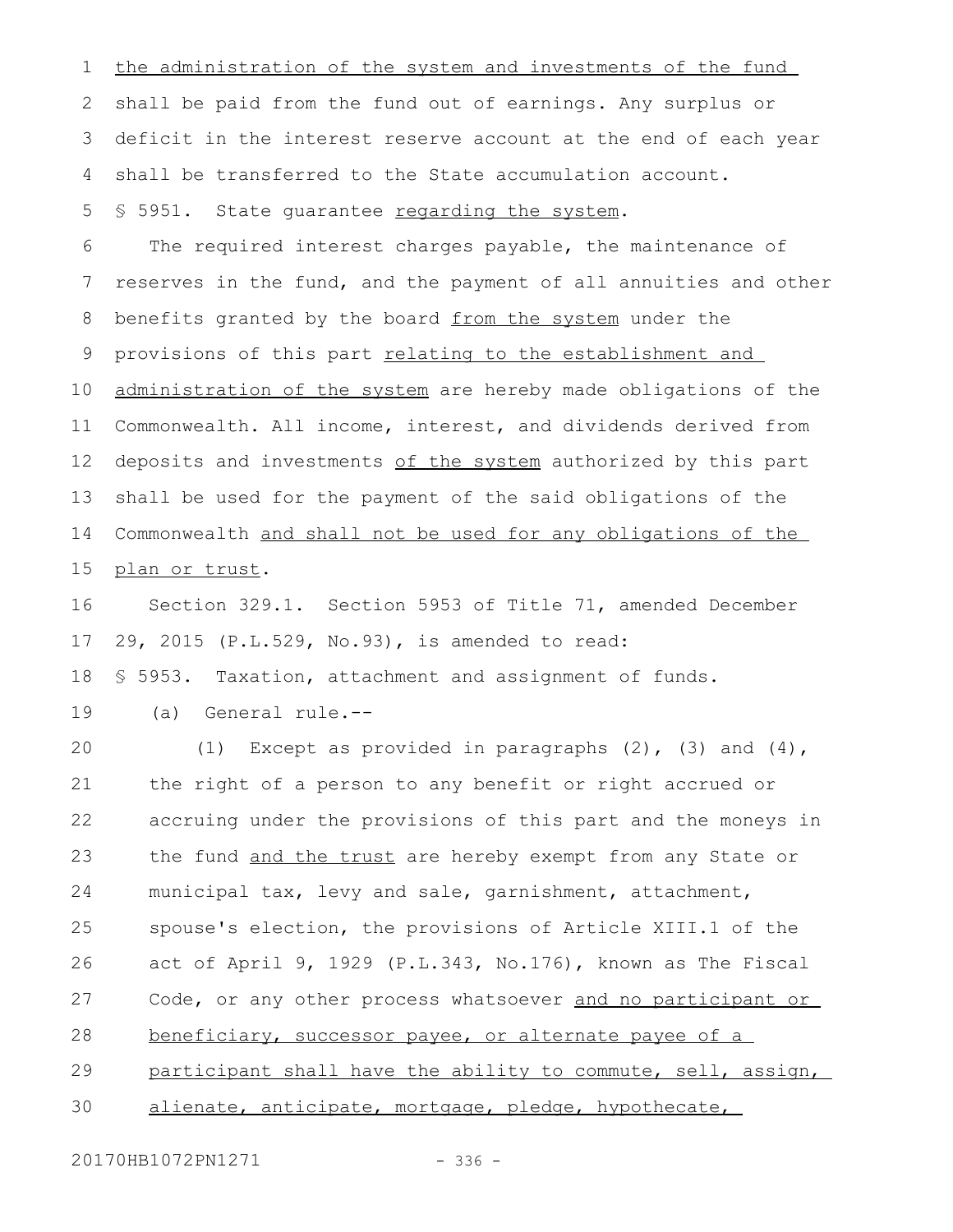commutate or otherwise transfer or convey any benefit or interest in an individual investment account or rights to receive or direct distributions under this part or under agreements entered into under this part except as otherwise provided in this part and in the case of either a member or a participant except for a set-off by the Commonwealth in the case provided in this paragraph, and shall be unassignable except to the Commonwealth in the case of a member or participant who is terminating State service and has been determined to be obligated to the Commonwealth for the repayment of money owed on account of his employment. 1 2 3 4 5 6 7 8 9 10 11

(2) (i) Rights under this part shall be subject to forfeiture as provided by the act of July 8, 1978 (P.L.752, No.140), known as the Public Employee Pension Forfeiture Act, and by or pursuant to section 16(b) of Article V of the Constitution of Pennsylvania. Forfeitures under this subsection or under any other provision of law may not be applied to increase the benefits that any member would otherwise receive under this part. 12 13 14 15 16 17 18 19

(ii) Notwithstanding this paragraph and the provisions of section 16(b) of Article V of the Constitution of Pennsylvania, the act of July 8, 1978 (P.L.752, No.140), known as the Public Employee Pension Forfeiture Act, or 42 Pa.C.S. § 3352 (relating to pension rights), the accumulated mandatory participant contributions and accumulated voluntary contributions standing to the credit of a participant shall not be forfeited but shall be available for payment of fines and restitution as provided by law. Amounts in the trust that have been ordered to be distributed to an alternate payee  $20$ 21 22 23 24 25 26 27 28 29 30

20170HB1072PN1271 - 337 -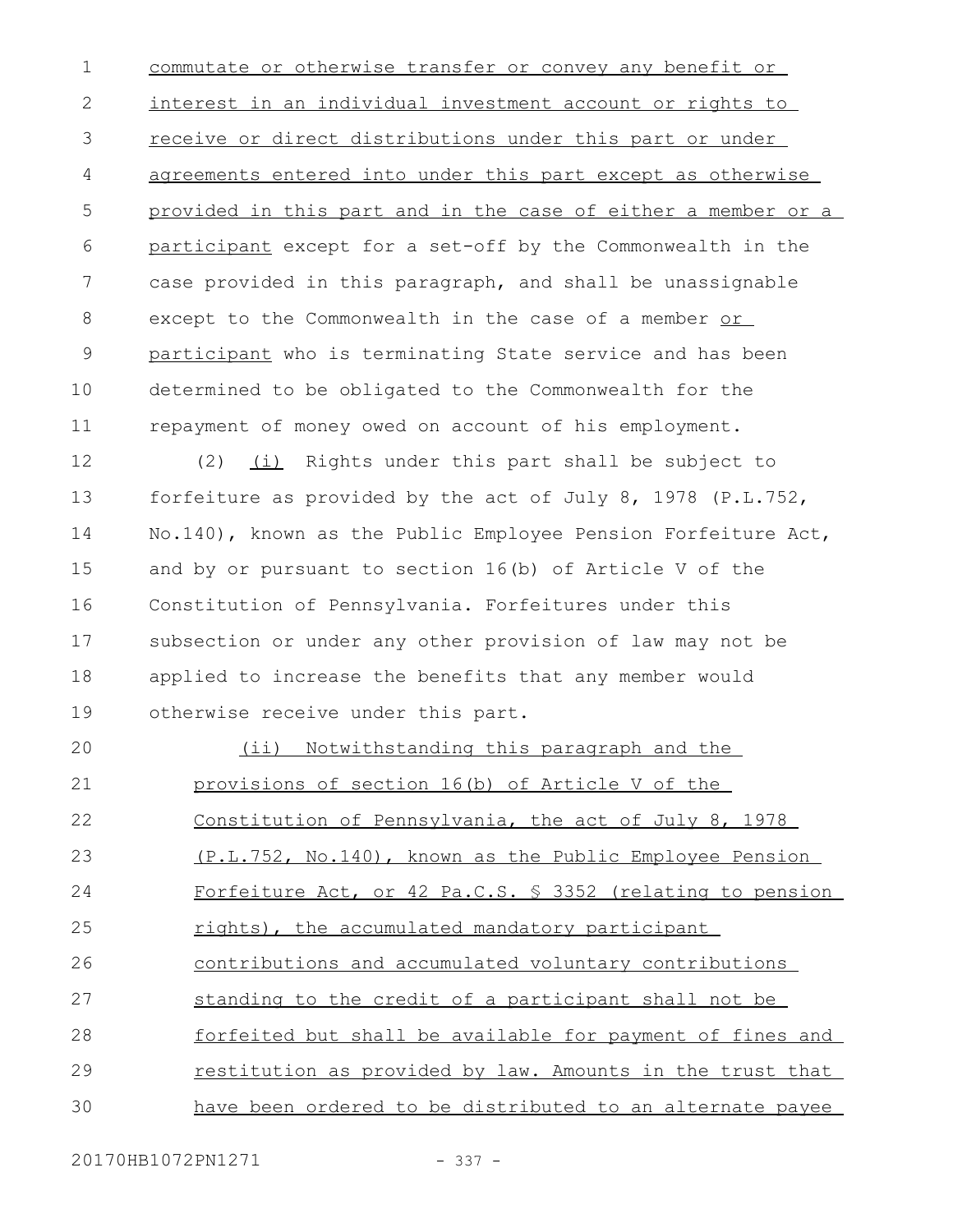as the result of an equitable distribution of marital property as part of an approved domestic relations order entered before the date of the order or action in a court or other tribunal resulting in a forfeiture of a participant's interest in the trust shall not be subject to the provisions of section 16(b) of Article V of the Constitution of Pennsylvania, the Public Employee Pension Forfeiture Act, or 42 Pa.C.S. § 3352. Any accumulated employer defined contributions forfeited as a result of this paragraph or other law shall be retained by the board and notwithstanding sections 5812(2) (relating to powers and duties of board), 5815 (relating to expenses) and 5902(c) (relating to administrative duties of the board) used for the payment of expenses of the plan. 1 2 3 4 5 6 7 8 9 10 11 12 13 14

(3) Rights under this part shall be subject to attachment in favor of an alternate payee as set forth in an approved domestic relations order. 15 16 17

(4) Effective with distributions made on or after January 1, 1993, and notwithstanding any other provision of this part to the contrary, a distributee may elect, at the time and in the manner prescribed by the board, to have any portion of an eligible rollover distribution paid directly to an eligible retirement plan by way of a direct rollover. For purposes of this paragraph, a "distributee" includes a member [and], a participant, a member's surviving spouse [and], a participant's surviving spouse, a member's former spouse who is an alternate payee under an approved domestic relations order[.], a participant's former spouse who is an alternate payee under an approved domestic relations order and anyone else authorized under the IRC and the plan terms approved by 18 19  $20$ 21 22 23 24 25 26 27 28 29 30

20170HB1072PN1271 - 338 -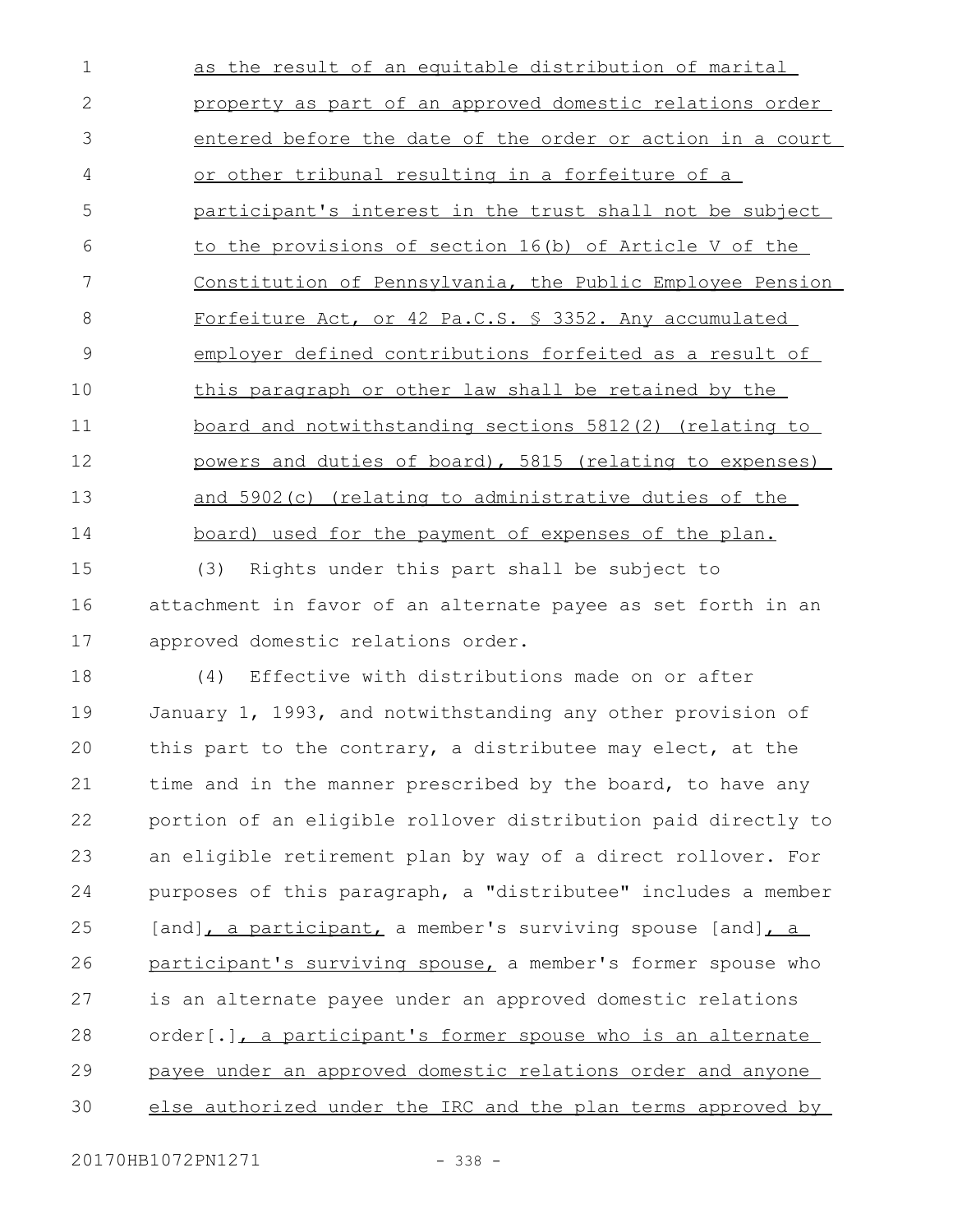the board to have an eligible rollover distribution paid directly to an eligible retirement plan by way of a direct rollover. For purposes of this paragraph, the term "eligible rollover distribution" has the meaning given such term by IRC  $$402(f)(2)(A)$ , and "eligible retirement plan" has the meaning given such term by IRC  $\frac{1}{2}$  402(c)(8)(B), except that a qualified trust shall be considered an eligible retirement plan only if it accepts the distributee's eligible rollover distribution; however, in the case of an eligible rollover distribution to a surviving spouse, an eligible retirement plan is an "individual retirement account" or an "individual retirement annuity" as those terms are defined in IRC § 408(a) and (b). (b) Authorized payments from fund.--The board shall be authorized to pay from the fund [in]: (1) In the case of a member or participant who is terminating service, the amount determined after certification by the head of the department that the member or participant is so obligated, and after review and approval by the department or agency's legal representative or upon receipt of an assignment from the member or participant in the amount so certified[.], except that no payment shall be made from the individual investment account of a participant until the participant otherwise applies for and receives a distribution and shall not exceed the amount of the distribution. (2) In the case of a participant whose former spouse is an alternate payee of an equitable distribution of marital assets under an approved domestic relations order, a lump sum of the alternate payee's interest in the participant's 1 2 3 4 5 6 7 8 9 10 11 12 13 14 15 16 17 18 19  $20$ 21 22 23 24 25 26 27 28 29 30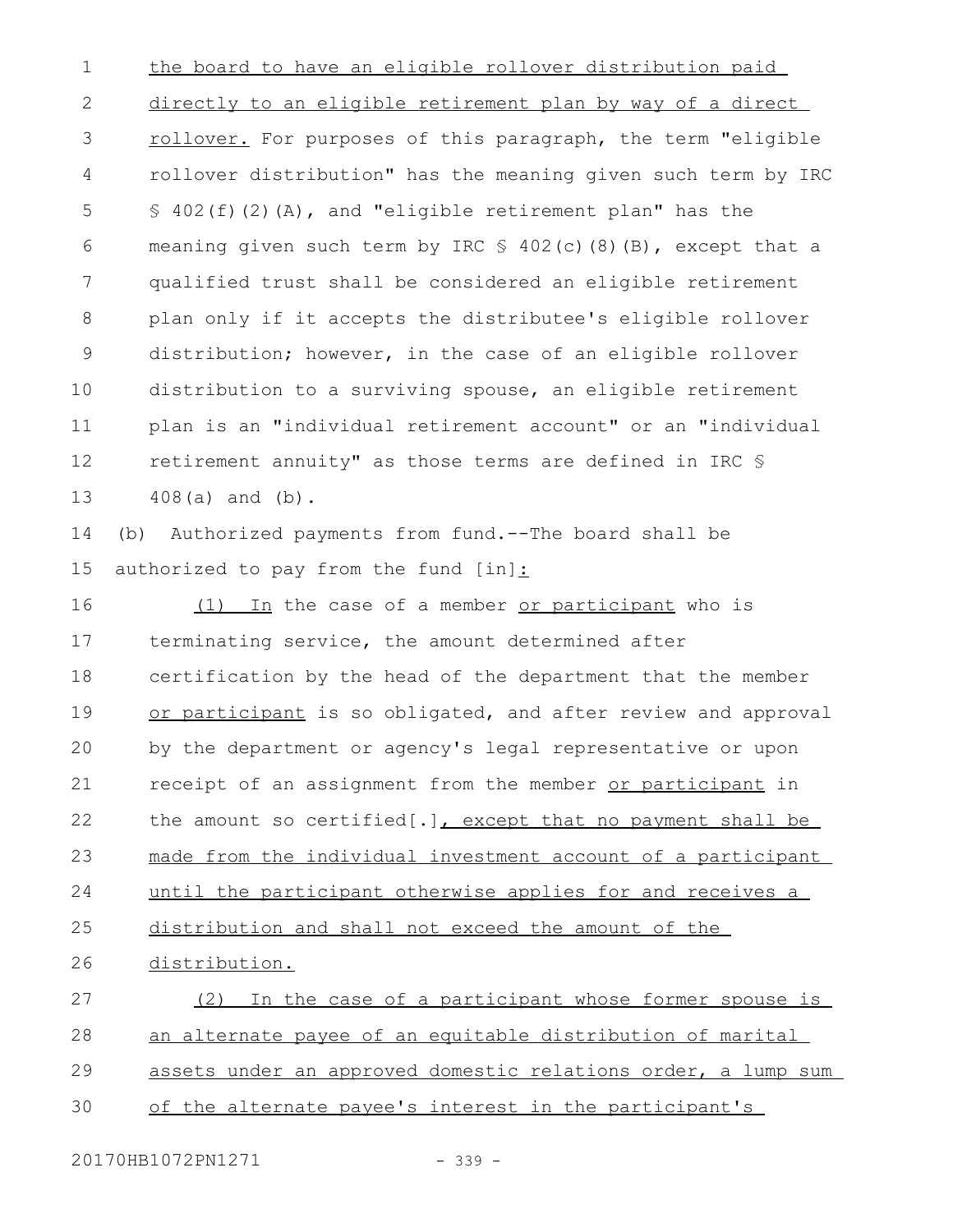accumulated total defined contributions. This paragraph shall apply without regard to whether the participant has not 1 2

terminated, is terminating or has terminated State service. 3

Section 329.2. Sections 5953.1, 5953.2, 5953.3 and 5953.4(a) of Title 71 are amended to read: 4 5

§ 5953.1. Approval of domestic relations orders. 6

(a) Certification regarding members.--A domestic relations order pertaining to a member of the system shall be certified as an approved domestic relations order by the secretary of the board, or his designated representative, only if that order meets all of the following: 7 8 9 10 11

(1) Requires the system to provide any type or form of benefit or any option applicable to members already provided under this part. 12 13 14

(2) Requires the system to provide no more than the total amount of benefits than the member would otherwise receive (determined on the basis of actuarial value) unless increased benefits are paid to the member or alternate payee based upon cost-of-living increases or increases based on other than actuarial value. 15 16 17 18 19  $20$ 

(3) Specifies the amount or percentage of the member's benefits to be paid by the system to each such alternate payee or the manner in which such amount or percentage is to be determined. 21 22 23 24

(4) Specifies the retirement option to be selected by the member upon retirement or states that the member may select any retirement option offered by this part upon retirement. 25 26 27 28

(5) Specifies the name and last known mailing address, if any, of the member and the name and last known mailing 29 30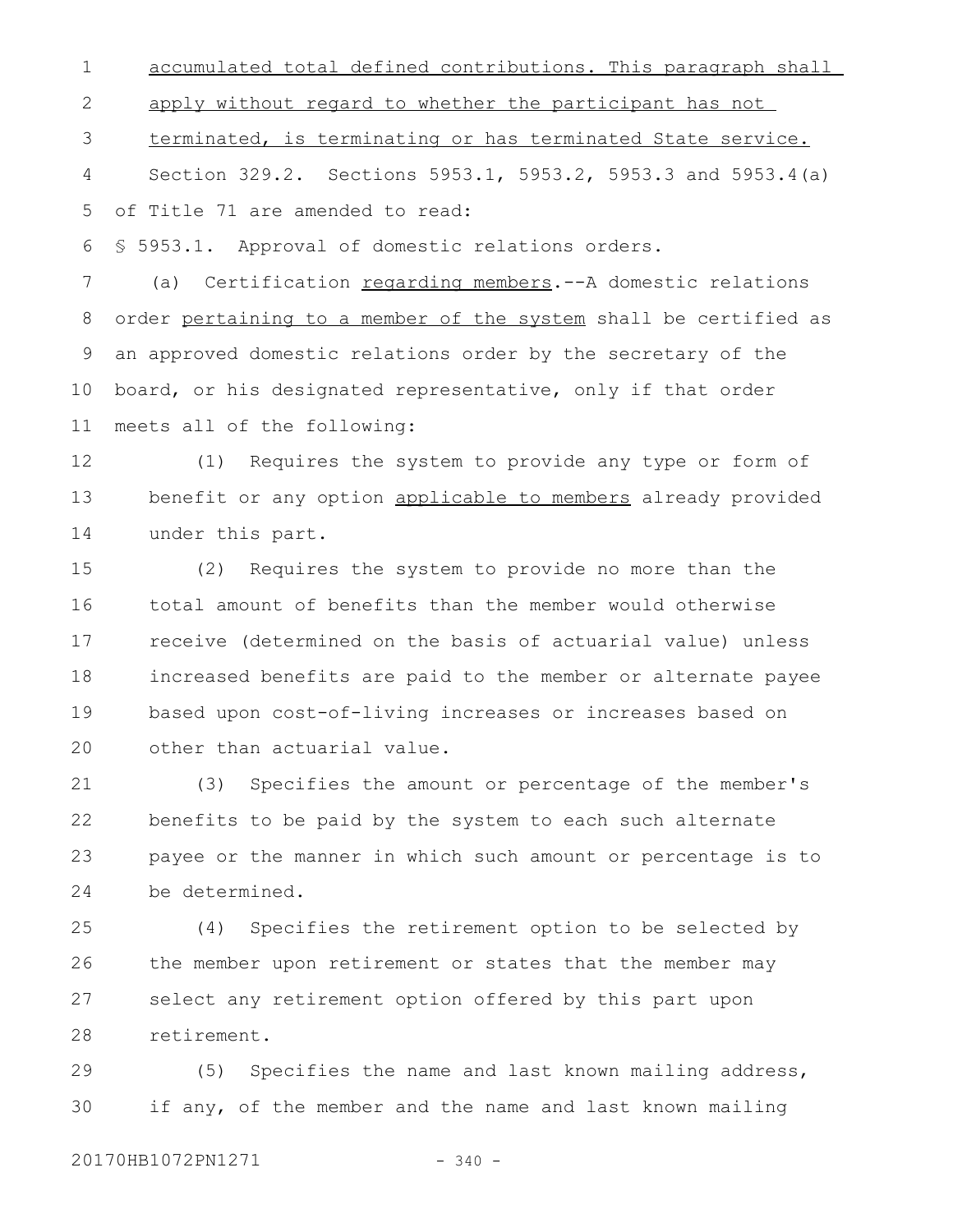address of each alternate payee covered by the order and states that it is the responsibility of each alternate payee to keep a current mailing address on file with the system. 1 2 3

(6) Does not grant an alternate payee any of the rights, options or privileges of a member under this part. 4 5

(7) Requires the member to execute an authorization allowing each alternate payee to monitor the member's compliance with the terms of the domestic relations order through access to information concerning the member maintained by the system. 6 7 8 9 10

(a.1) Certification regarding participants.--A domestic relations order pertaining to a participant shall be certified as an approved domestic relations order by the secretary of the board, or his designated representative, only if the order meets all of the following: 11 12 13 14 15

(1) Does not require the segregation of the alternate payee's share of the participant's individual investment account into a subaccount or newly established individual 16 17 18

account titled in the name of the alternate payee. 19

(2) Does not require the plan to recover or distribute any funds which were distributed to the participant or at the participant's direction prior to the approval of the domestic relations order by the secretary of the board or his  $20$ 21 22 23

designated representative. 24

(3) Requires the plan to pay to the alternate payee no more than the lesser of the vested amount of the 25 26

participant's individual investment account specified by the 27

domestic relations order or the vested amount of the 28

participant's individual investment account as of the date of 29

the transfer of the alternate payee's share to the alternate 30

20170HB1072PN1271 - 341 -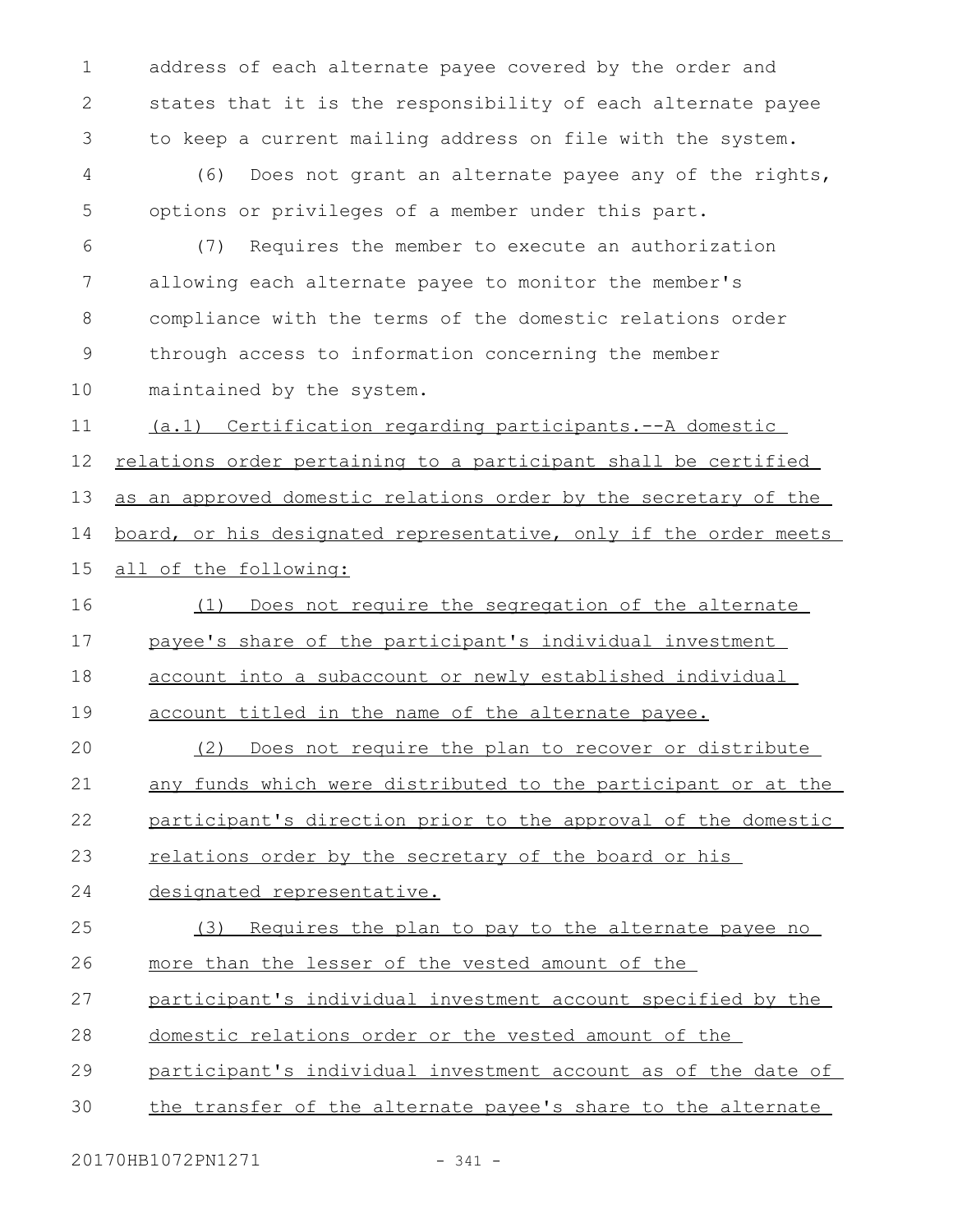1 payee.

| $\overline{2}$ | States that the plan shall not be required to recoup<br>(4)   |
|----------------|---------------------------------------------------------------|
| 3              | or make good for losses in value to the participant's         |
| 4              | individual investment account incurred between the date of    |
| 5              | the valuation of the account used for equitable distribution  |
| 6              | purposes and the date of distribution to the alternate payee. |
| 7              | (5) Specifies the amount or percentage of the                 |
| 8              | participant's individual investment account to be paid to the |
| $\mathcal{G}$  | alternate payee and the date upon which the valuation is      |
| 10             | based.                                                        |
| 11             | Specifies the name and last known mailing address,<br>(6)     |
| 12             | if any, of the participant and the name and last known        |
| 13             | mailing address of each alternate payee covered by the order  |
| 14             | and states that it is the responsibility of each alternate    |
| 15             | payee to keep a current mailing address on file with the      |
| 16             | plan.                                                         |
|                |                                                               |
| 17             | Does not grant an alternate payee the rights,<br>(7)          |
| 18             | privileges or options available to a participant.             |
| 19             | Includes provisions for the deferred distribution of<br>(8)   |
| 20             | the equitable distribution share of benefits payable from any |
| 21             | defined benefit pension program administered by the system in |
| 22             | which the participant may have an interest as a member of the |
| 23             | system or states that the alternate payee may not receive any |
| 24             | portion or any benefits payable to the participant as a       |
| 25             | result of his membership in the system.                       |
| 26             | Requires the immediate distribution of the alternate<br>(9)   |
| 27             | payee's share of the participant's individual investment      |
| 28             | account, which may be made by direct payment, eligible        |
| 29             | rollover or trustee-to-trustee transfer to another eligible   |
| 30             | plan or qualified account owned by the alternate payee.       |

20170HB1072PN1271 - 342 -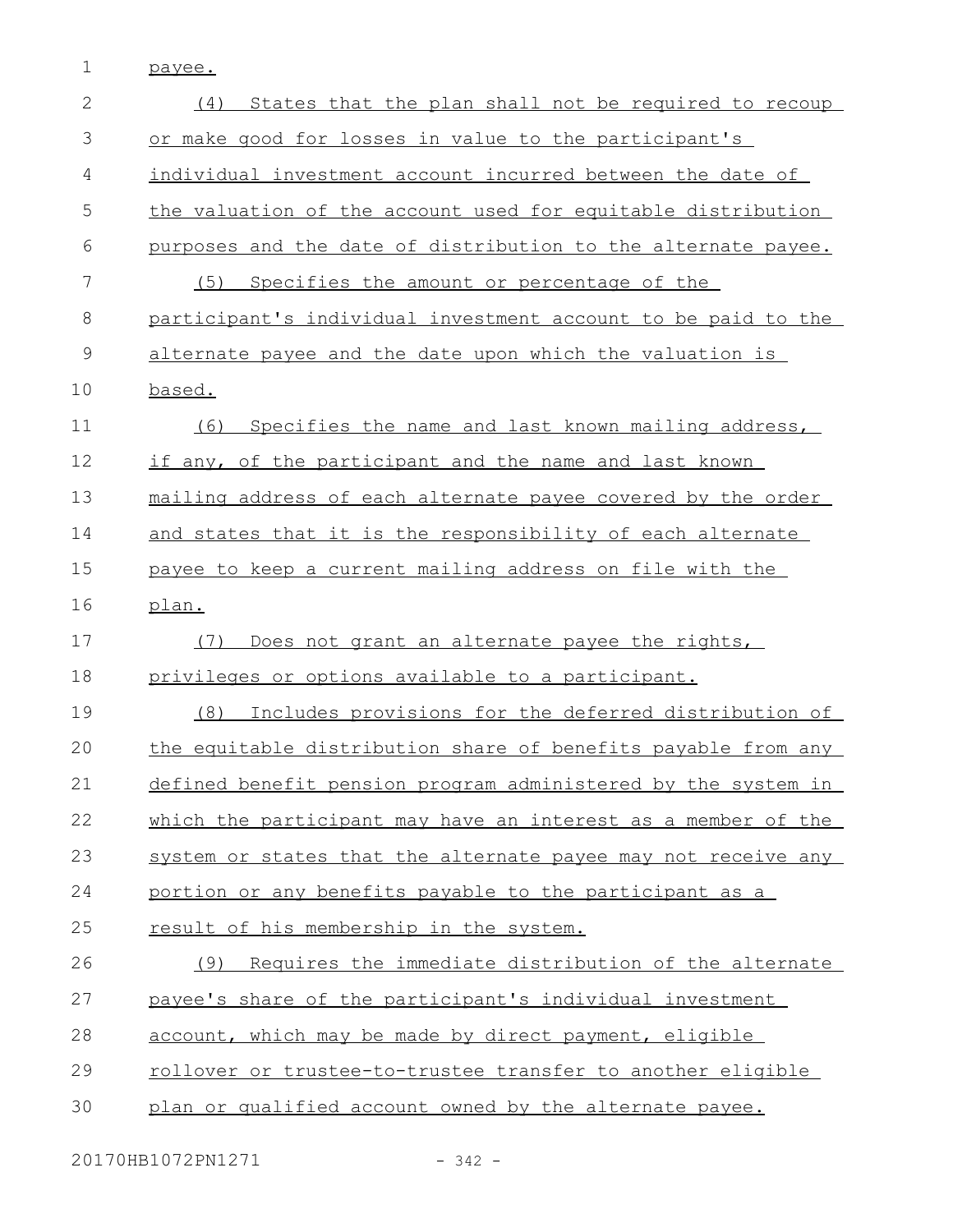(10) In the case of a participant who is currently receiving distributions from the plan as of the date the domestic relations order is approved by the secretary of the board or his designated representative, may not order the board to pay the alternate payee more than the balance available in the participant's individual investment account as of the date the order is approved. 1 2 3 4 5 6 7

(b) Determination by secretary.--Within a reasonable period after receipt of a domestic relations order, the secretary of the board, or his designated representative, shall determine whether this order is an approved domestic relations order and notify the member or participant and each alternate payee of this determination. Notwithstanding any other provision of law, the exclusive remedy of any member, participant or alternate payee aggrieved by a decision of the secretary of the board, or his designated representative, shall be the right to an adjudication by the board under 2 Pa.C.S. Ch. 5 Subch. A (relating to practice and procedure) with appeal therefrom to the Commonwealth Court under 2 Pa.C.S. Ch. 7 (relating to judicial review) and 42 Pa.C.S. § 763(a)(1) (relating to direct appeals from government agencies). 8 9 10 11 12 13 14 15 16 17 18 19 20 21

(c) Other orders.--The requirements for approval identified in [subsection (a)] subsections (a) and (a.1) shall not apply to any domestic relations order which is an order for support as the term is defined at 23 Pa.C.S. § 4302 (relating to definitions) or an order for the enforcement of arrearages as provided in 23 Pa.C.S. § 3703 (relating to enforcement of arrearages). These orders shall be approved to the extent that they do not attach moneys in excess of the limits on attachments as established by the laws of the United States and this 22 23 24 25 26 27 28 29 30

20170HB1072PN1271 - 343 -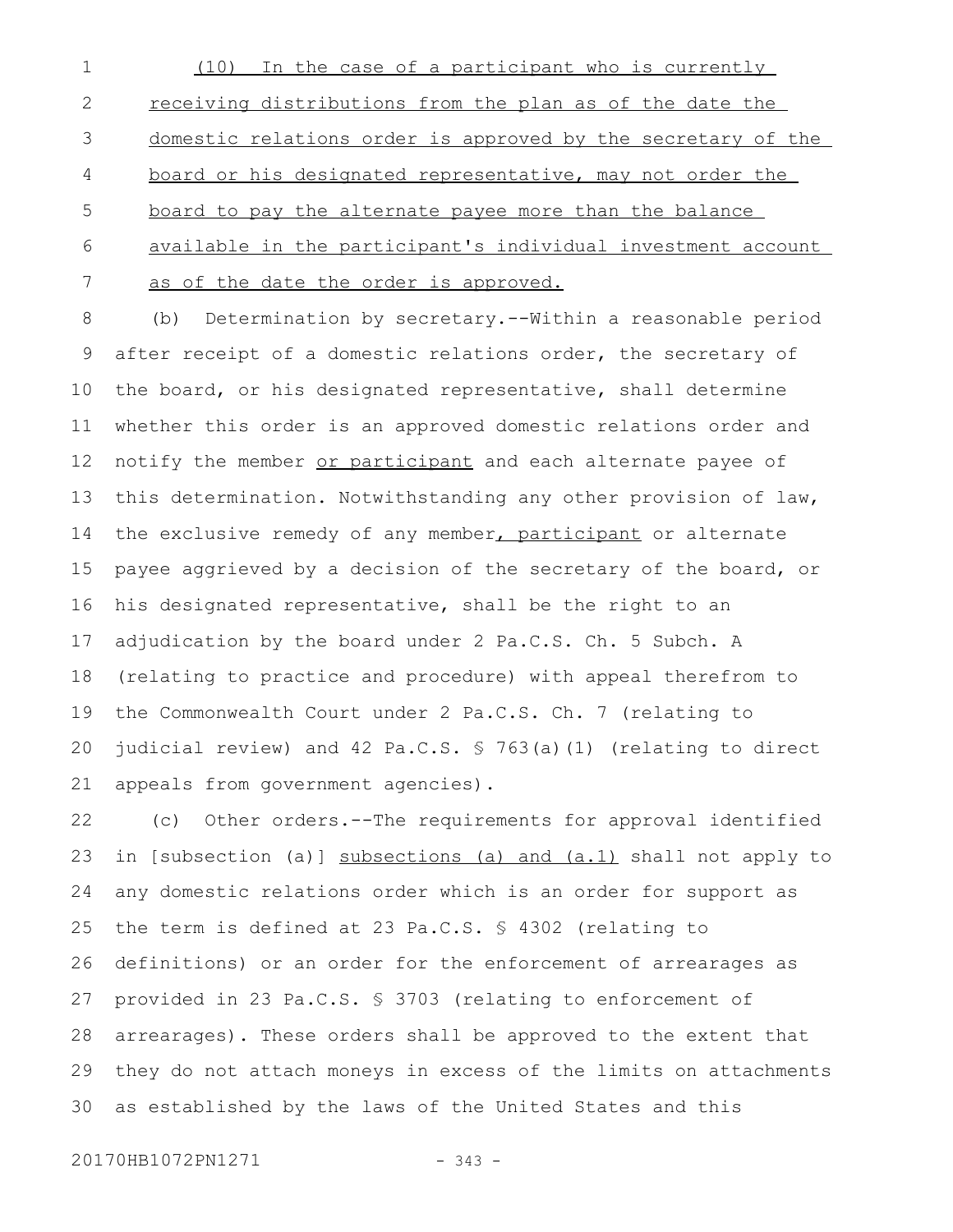Commonwealth[.], require distributions of benefits in a manner which would violate the laws of the United States, any other state or this Commonwealth or require the distribution of funds for support or enforcement of arrearages against a participant who is not receiving distributions from the plan at the time the order is entered. These orders may be approved notwithstanding any other provision of this part or the plan that would require a distribution of accumulated employer defined contributions in the form of an annuity or to require the purchase of an annuity. (d) Obligation discharged.--Only the requirements of this part and any regulations promulgated hereunder shall be used to govern the approval or disapproval of a domestic relations order. Therefore, if the secretary of the board, or his designated representative, acts in accordance with the provisions of this part and any promulgated regulations in approving or disapproving a domestic relations order, then the obligations of the system or the plan with respect to such approval or disapproval shall be discharged. 1 2 3 4 5 6 7 8 9 10 11 12 13 14 15 16 17 18

§ 5953.2. Irrevocable beneficiary. 19

Notwithstanding any other provision of this part, a domestic relations order may provide for an irrevocable beneficiary. A domestic relations order requiring the nomination of an irrevocable beneficiary shall be deemed to be one that requires a member or participant to nominate an alternate payee as a beneficiary and that prohibits the removal or change of that beneficiary without approval of a court of competent jurisdiction, except by operation of law. Such a domestic relations order may be certified as an approved domestic relations order by the secretary of the board, or his designated representative, after the member or participant makes such 20 21 22 23 24 25 26 27 28 29 30

20170HB1072PN1271 - 344 -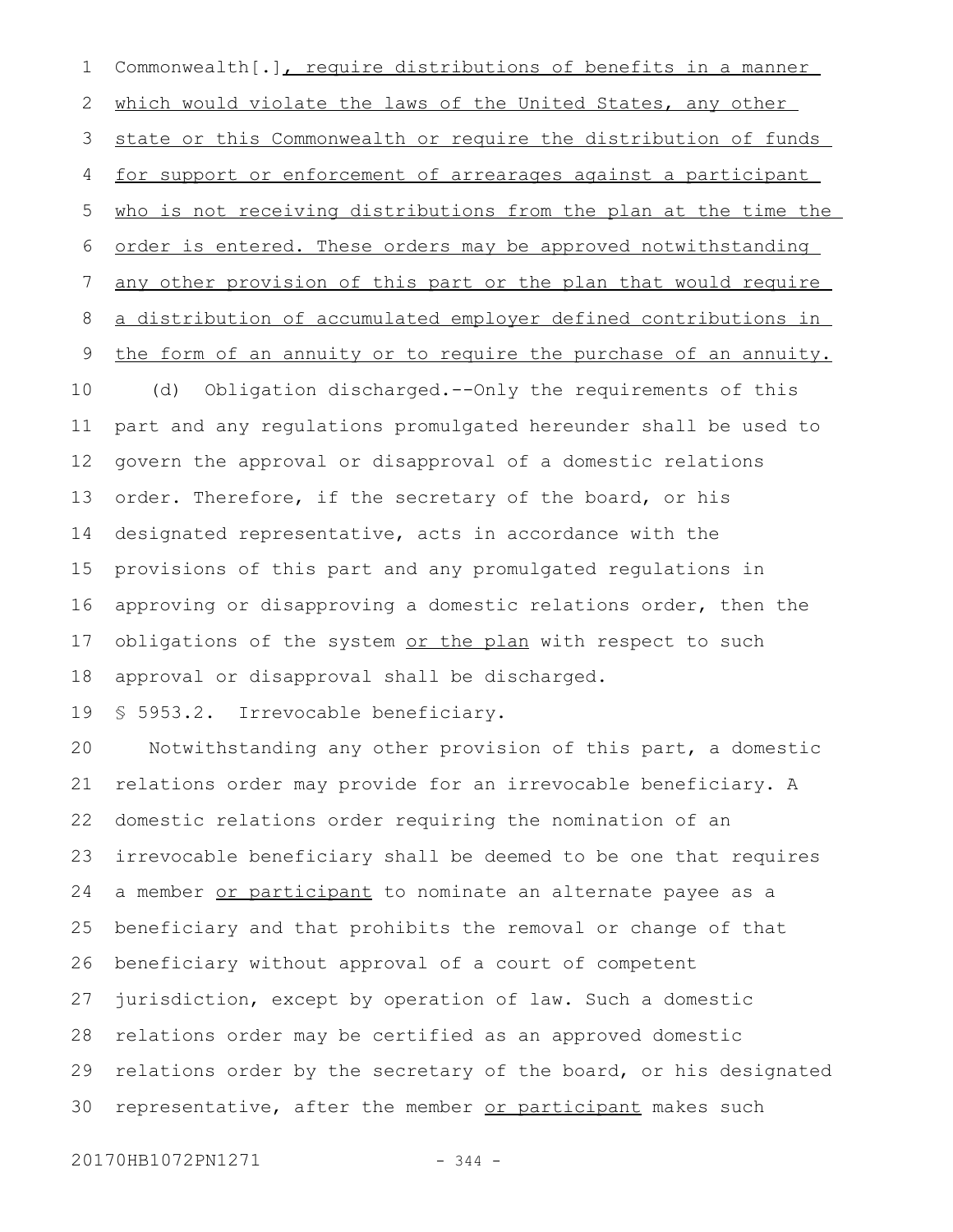nomination, in which case the irrevocable beneficiary so ordered by the court cannot be changed by the member or participant without approval by the court. 1 2 3

§ 5953.3. Irrevocable survivor annuitant. 4

Notwithstanding any other provisions of this part, a domestic relations order pertaining to a member may provide for an irrevocable survivor annuitant. A domestic relations order requiring the designation of an irrevocable survivor annuitant shall be deemed to be one that requires a member to designate an alternate payee as a survivor annuitant and that prohibits the removal or change of that survivor annuitant without approval of a court of competent jurisdiction, except by operation of law. Such a domestic relations order may be certified as an approved domestic relations order by the secretary of the board, or his designated representative, in which case the irrevocable survivor annuitant so ordered by the court cannot be changed by the member without approval by the court. A person ineligible to be designated as a survivor annuitant may not be designated as an irrevocable survivor annuitant. 5 6 7 8 9 10 11 12 13 14 15 16 17 18 19

§ 5953.4. Amendment of approved domestic relations orders. (a) Deceased alternate payee.--In the event that the alternate payee predeceases the member or the participant and there are benefits payable to the alternate payee, the divorce court may amend the approved domestic relations order to substitute a person for the deceased alternate payee to receive any benefits payable to the deceased alternate payee. 20 21 22 23 24 25 26

\* \* \* 27

Section 330. Title 71 is amended by adding a section to read: 28 29

§ 5953.6. Irrevocable successor payee. 30

20170HB1072PN1271 - 345 -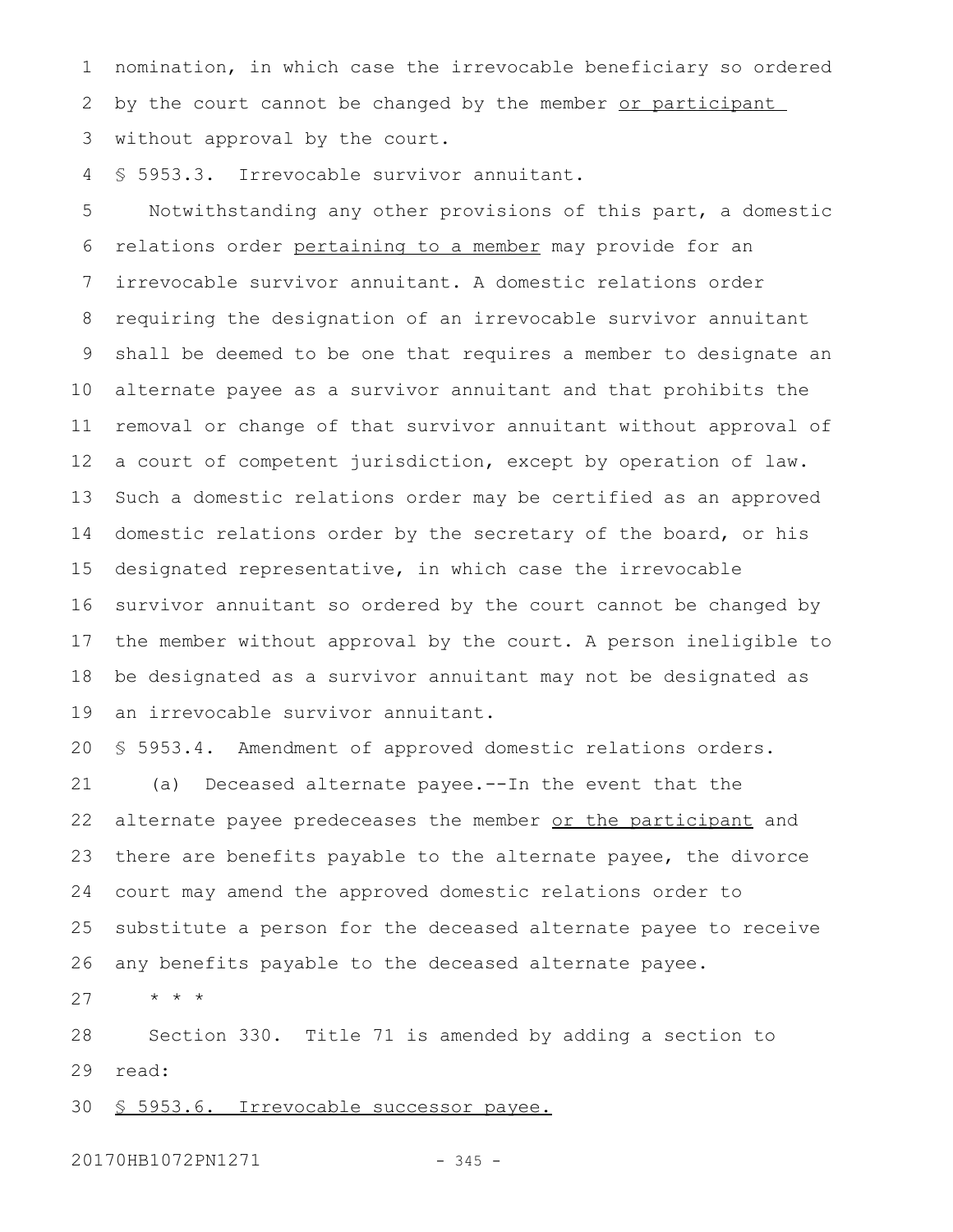| $\mathbf 1$ | Condition.--Notwithstanding any other provision of this<br>(a)          |
|-------------|-------------------------------------------------------------------------|
| 2           | part, a domestic relations order pertaining to a participant may        |
| 3           | provide for an irrevocable successor payee if the participant is        |
| 4           | <u>receiving a payment pursuant to a payment option provided by the</u> |
| 5           | board that allows for a successor payee.                                |
| 6           | Determination. -- A domestic relations order requiring the<br>(b)       |
| 7           | designation of an irrevocable successor payee shall be deemed to        |
| 8           | be one that requires a participant who is receiving payments            |
| 9           | from an annuity or other distribution option to designate an            |
| 10          | alternate payee as a successor payee and that prohibits the             |
| 11          | <u>removal or change of the successor payee without approval of a</u>   |
| 12          | court of competent jurisdiction, except by operation of law.            |
| 13          | (c) Certification.--A domestic relations order under                    |
| 14          | subsection (b) may be certified as an approved domestic                 |
| 15          | relations order by the secretary of the board or his designated         |
| 16          | representative. If a domestic relations order is certified under        |
| 17          | this subsection, the irrevocable successor payee ordered by the         |
| 18          | court shall not be changed by the participant without approval          |
| 19          | by the court.                                                           |
| 20          | Ineligibility.--A person ineligible to be designated as<br>(d)          |
| 21          | a successor payee shall not be designated as an irrevocable             |
| 22          | successor payee. A court shall not name an irrevocable successor        |
| 23          | payee if the alternate payee is eligible to receive a lump sum          |
| 24          | distribution of the alternate payee's portion of the marital            |
| 25          | portion of the pension benefit.                                         |
| 26          | Section 331. Sections 5954, 5955 and 5957 of Title 71 are               |
| 27          | amended to read:                                                        |
| 28          | \$ 5954. Fraud and adjustment of errors.                                |
| 29          | (a) Penalty for fraud.--Any person who shall knowingly make             |
| 30          | any false statement or shall falsify or permit to be falsified          |
|             |                                                                         |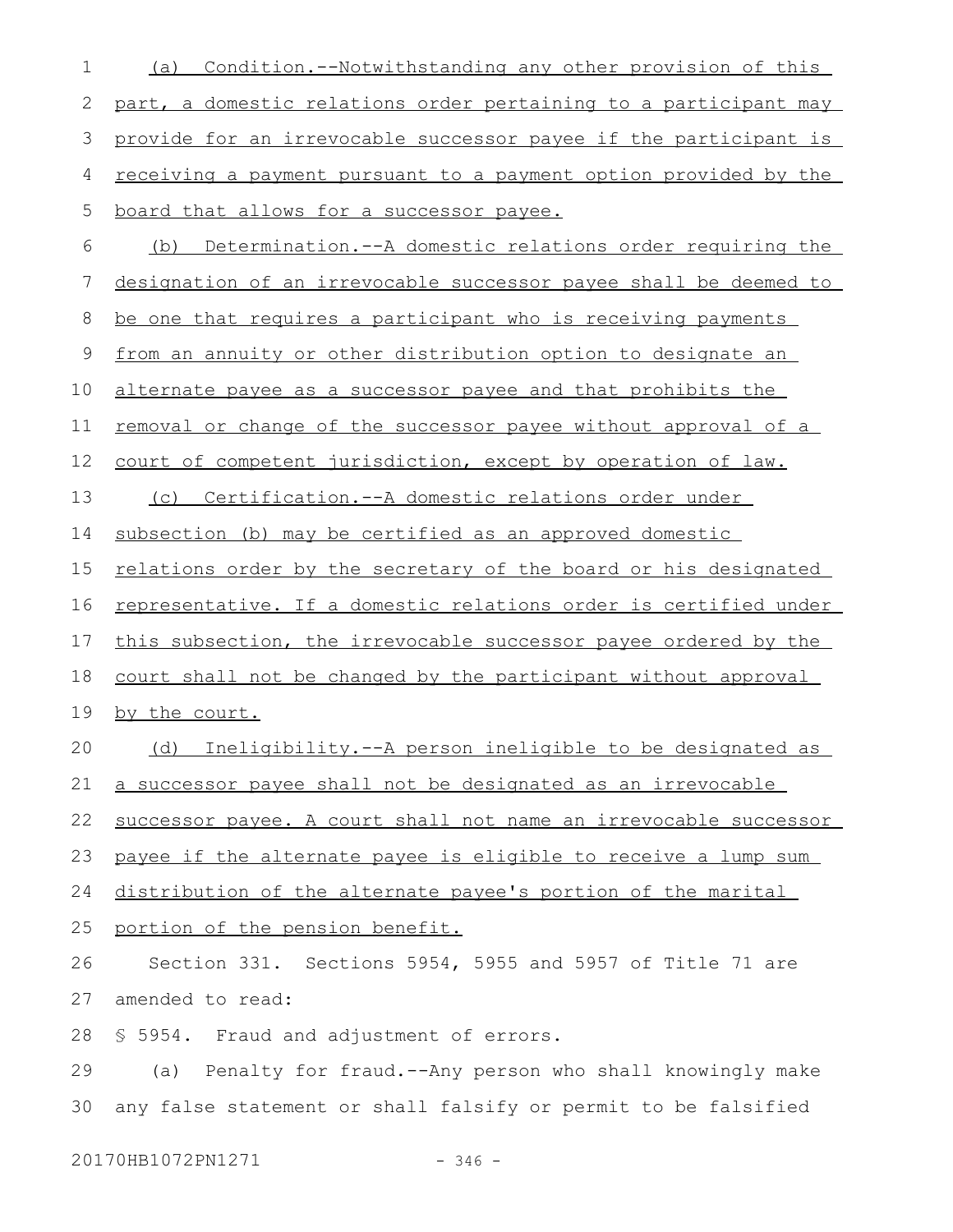any record or records of this system or plan in any attempt to defraud the system or plan as a result of such act shall be guilty of a misdemeanor of the second degree. 1 2 3

(b) Adjustment of errors.--Should any change or mistake in records result in any member, participant, beneficiary  $[or]$ , survivor annuitant or successor payee receiving from the system or plan more or less than he would have been entitled to receive had the records been correct, then regardless of the intentional or unintentional nature of the error and upon the discovery of such error, the board shall correct the error and if the error affects contributions to or payments from the system, then so far as practicable shall adjust the payments which may be made for and to such person in such a manner that the actuarial equivalent of the benefit to which he was correctly entitled shall be paid. If the error affects contributions to or payments from the plan, the board shall take action as provided for in 4 5 6 7 8 9 10 11 12 13 14 15 16

the plan document. 17

§ 5955. Construction of part. 18

(a) Exclusive source of rights and benefits.--Regardless of any other provision of law, pension and benefit rights of State employees shall be determined solely by this part or any amendment thereto or the plan document established by the board, and no collective bargaining agreement nor any arbitration award between the Commonwealth and [its] other employers and the Commonwealth's and other employers' employees or their collective bargaining representatives shall be construed to change any of the provisions herein, to require the board to administer pension or retirement benefits not set forth in this part or not established by the board in the plan document, to require the board to modify, amend or change any of the terms 19 20 21 22 23 24 25 26 27 28 29 30

20170HB1072PN1271 - 347 -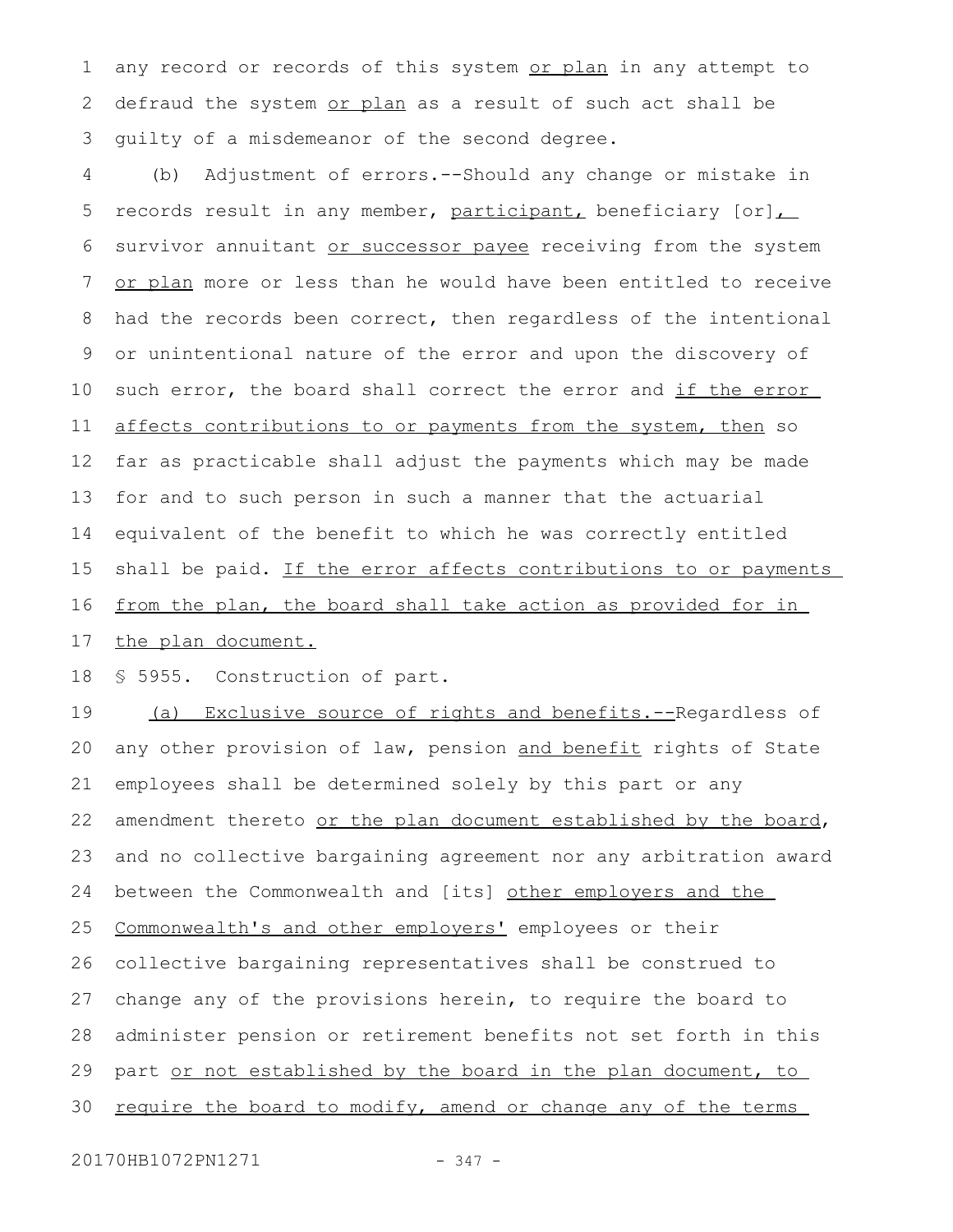and provisions of the plan document, or otherwise require action by any other government body pertaining to pension or retirement benefits or rights of State employees. Notwithstanding the foregoing, any pension or retirement benefits or rights previously so established by or as a result of an arbitration award shall remain in effect after the expiration of the current collective bargaining agreement between the State employees so affected and the Commonwealth until the expiration of each of the collective bargaining agreements in effect on January 1, 2011, at which time the classes of membership and resulting member contribution rates and contributions for creditable nonstate service, eligibility for vesting, withdrawal and superannuation annuities, optional modification of annuities and other terms and conditions related to class of membership shall be as determined by this part for employees covered by those and successor collective bargaining agreements. For purposes of administering this part, for those State employees who are members of each such collective bargaining unit, the date January 1, 2011, contained in this part, except in this section, shall be replaced with the date of the day immediately following the expiration of each such collective bargaining agreement. The provisions of this part insofar as they are the same as those of existing law are intended as a continuation of such laws and not as new enactments. The provisions of this part shall not affect any act done, liability incurred, right accrued or vested, or any suit or prosecution pending or to be instituted to enforce any right or penalty or to punish any offense under the authority of any repealed laws. 1 2 3 4 5 6 7 8 9 10 11 12 13 14 15 16 17 18 19 20 21 22 23 24 25 26 27 28

(b) (Reserved). 29

(c) (Reserved). 30

20170HB1072PN1271 - 348 -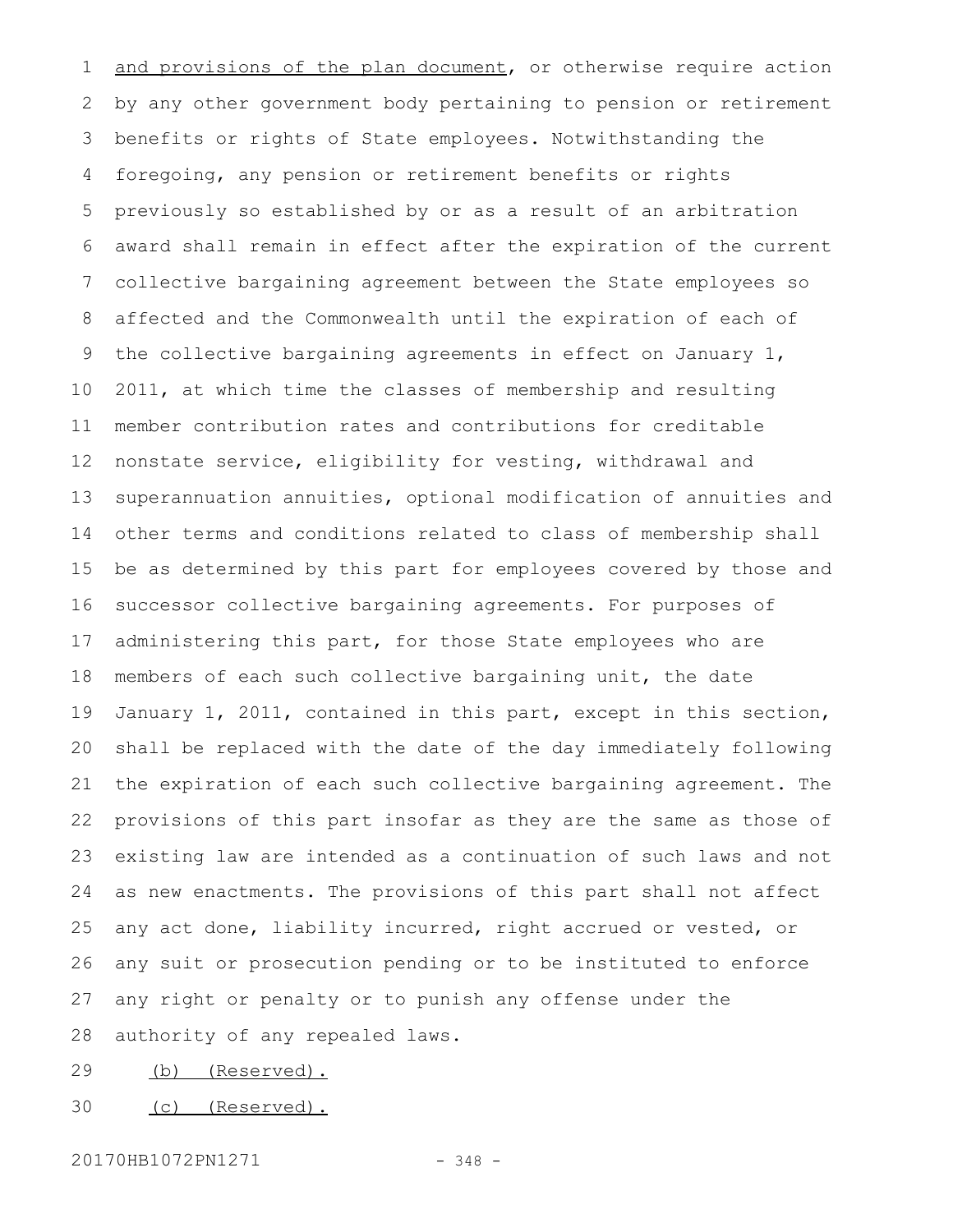1 (d) (Reserved).

| $\mathbf{2}$ | (e) Adverse inference.--Nothing in this part shall be            |
|--------------|------------------------------------------------------------------|
| 3            | construed to mean that the limitations on benefits or other      |
| 4            | requirements under IRC § 401(a) or other applicable provisions   |
| 5            | of the IRC which are applicable to participants in the plan do   |
| 6            | not apply to the participants or to members of the system and    |
| 7            | the benefits payable under this part.                            |
| 8            | (f) Applicability.--A terminated State employee who has          |
| $\mathsf 9$  | Class A-5 service credit and who returns to State service on or  |
| 10           | after January 1, 2018, shall be subject to the provisions of     |
| 11           | this part regarding participation in the plan or membership in   |
| 12           | the system that are in effect on the effective date of           |
| 13           | reemployment, including, but not limited to, benefit formulas    |
| 14           | and accrual rates, eligibility for annuities and distributions,  |
| 15           | contribution rates, definitions, purchase of creditable school,  |
| 16           | nonschool, State and nonstate service provisions and actuarial   |
| 17           | and funding assumptions.                                         |
| 18           | (g) Furloughs.--For purposes of sections 5302 (relating to       |
| 19           | credited State service), 5306 (relating to classes of service)   |
| 20           | and this section, a State employee who is furloughed under       |
|              | 21 section 802 of the act of August 5, 1941 (P.L. 752, No. 286), |
| 22           | known as the Civil Service Act, and reemployed pursuant to the   |
| 23           | Civil Service Act in any class of service or civil service       |
| 24           | status which was previously held, shall not be treated as having |
| 25           | been terminated from State service and beginning a new period of |
| 26           | State service.                                                   |
| 27           | § 5957. Independent Fiscal Office study.                         |
| 28           | The Independent Fiscal Office shall study and analyze the        |
| 29           | implementation of shared-risk contributions under section 5501.1 |
| 30           | (relating to shared-risk member contributions for Class A-3      |
|              |                                                                  |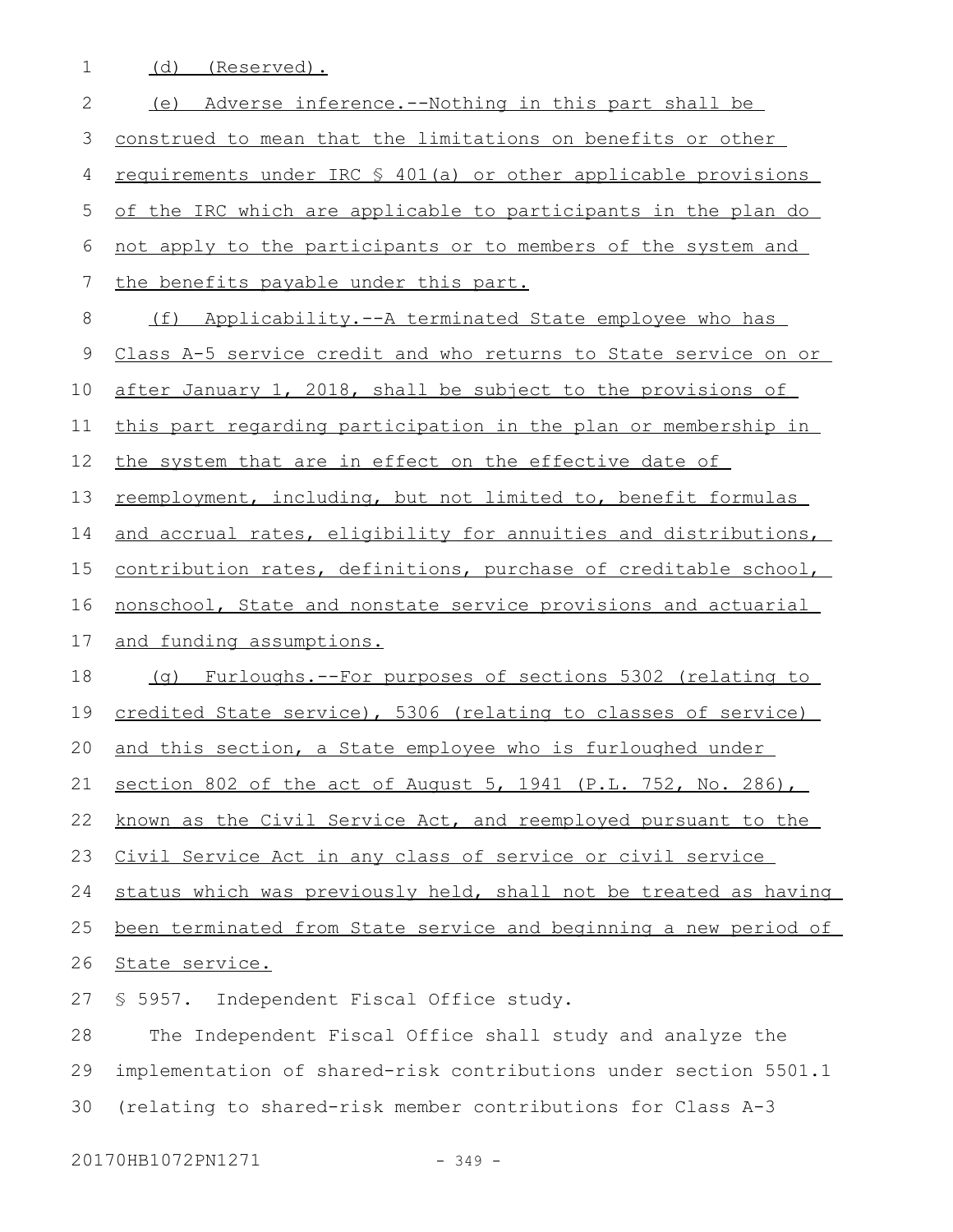$[and]_L$  Class A-4 and Class A-5 service) and its impact on the system. The study shall be completed by December 31, 2015, and shall be transmitted to the Appropriations Committee and the Finance Committee of the Senate, the Appropriations Committee and the Finance Committee of the House of Representatives and to the Governor. ARTICLE IV Section 401. The following words and phrases when used in this article shall have the meanings given to them in this section unless the context clearly indicates otherwise: "School Retirement Board." The Public School Employees' Retirement Board. "School System." The Public School Employees' Retirement System. "State Retirement Board." The State Employees' Retirement Board. "State System." The State Employees' Retirement System. Section 402. The following apply to reservation of legislative authority: (1) In regard to the School System: (i) The following provisions shall not create an express or implied contractual right in a member of the School System, a participant in the School Employees' Defined Contribution Plan or another person claiming an interest in the account of a member or participant: (A) A provision of this act which amends 24 Pa.C.S. Pt. IV or 51 Pa.C.S. Ch. 77, in relation to requirements for any of the following: (I) Qualification of the School Employees' Defined Contribution Plan as a qualified pension 1 2 3 4 5 6 7 8 9 10 11 12 13 14 15 16 17 18 19 20 21 22 23 24 25 26 27 28 29 30

20170HB1072PN1271 - 350 -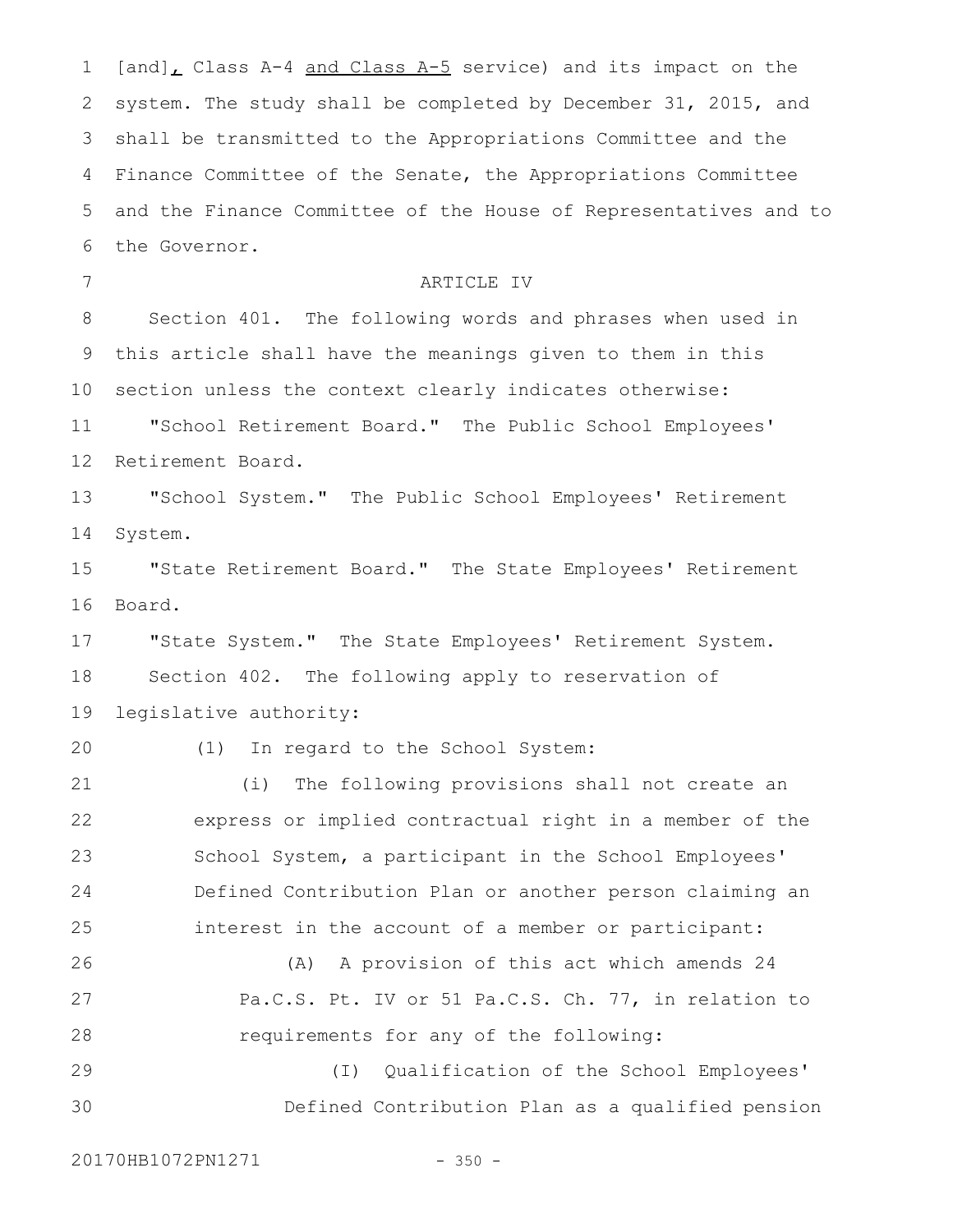plan under sections 401(a) and 415(b) of the Internal Revenue Code of 1986 (Public Law 99-514, 26 U.S.C. §§ 401(a) and 415(b)).

> (II) Compliance with the Uniformed Services Employment and Reemployment Rights Act of 1994 (Public Law 103-353, 108 Stat. 3149).

(III) A domestic relations order regarding an alternate payee of a participant in the School Employees' Defined Contribution Plan.

(B) (Reserved).

(ii) The provisions of 24 Pa.C.S. Pt. IV shall remain subject to the Internal Revenue Code of 1986 and the Uniformed Services Employment and Reemployment Rights Act of 1994 and regulations promulgated under those statutes. 11 12 13 14 15

(iii) The General Assembly reserves to itself the further exercise of its legislative power to amend or supplement the provisions of 24 Pa.C.S. Pt. IV solely in order to maintain the qualification of the system as a qualified pension plan under section 401(a) of the Internal Revenue Code of 1986 (26 U.S.C. § 401(a)) and other applicable provisions of the Internal Revenue Code of 1986 and the Uniformed Services Employment and Reemployment Rights Act of 1994. 16 17 18 19  $20$ 21 22 23 24

25

1

2

3

4

5

6

7

8

9

10

(2) In regard to the State System:

(i) The following provisions shall not create an express or implied contractual right in a member of the State System, a participant in the State Employees' Defined Contribution Plan or another person claiming an interest in the account of a member or participant: 26 27 28 29 30

20170HB1072PN1271 - 351 -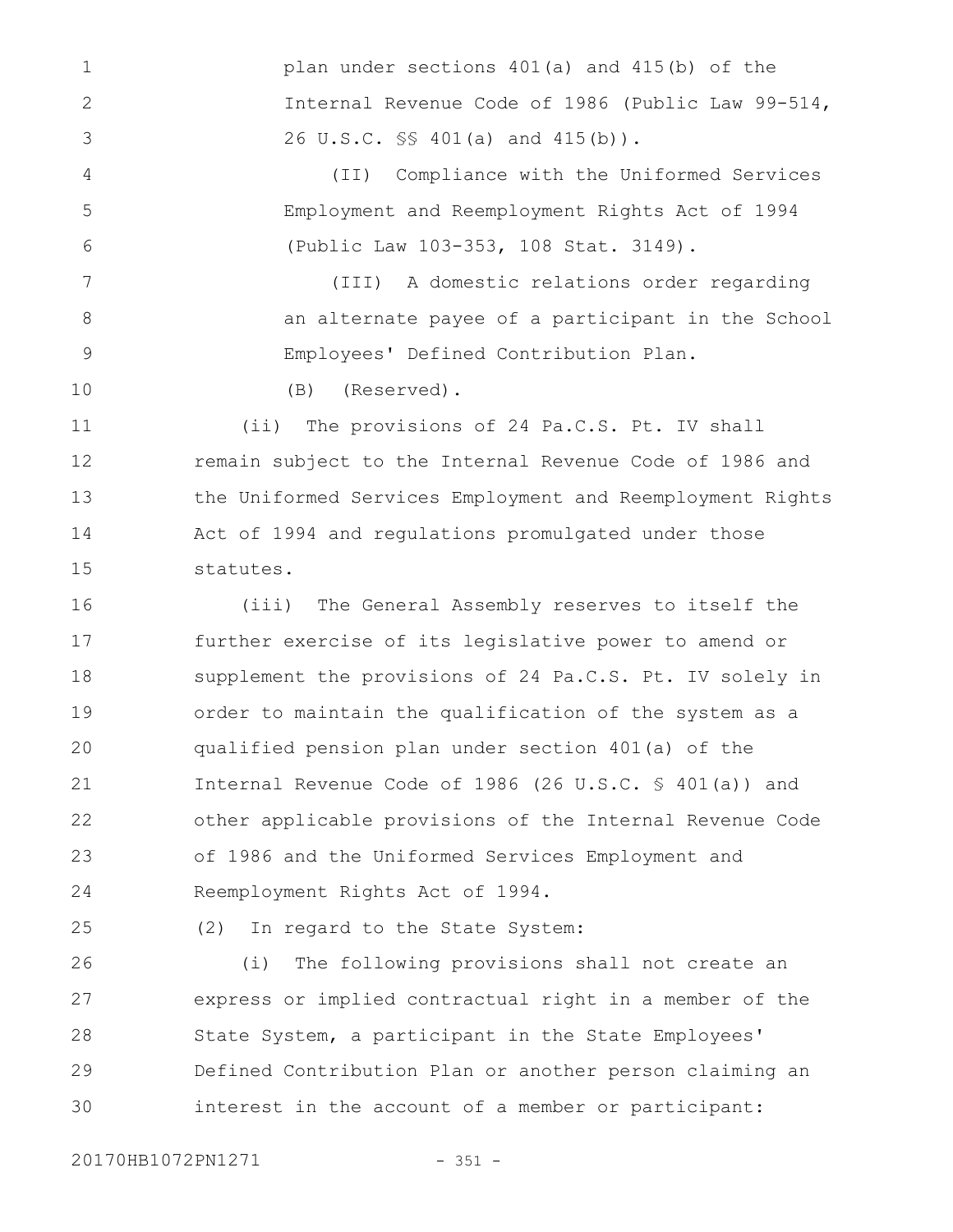(A) A provision of this act which amends 51 Pa.C.S. § 7306 or 71 Pa.C.S. Pt. XXV, in relation to requirements for any of the following: (I) Qualification of the State Employees' Defined Contribution Plan as a qualified pension plan under sections 401(a) and 415(b) of the Internal Revenue Code of 1986 (26 U.S.C. §§ 401(a) and 415(b)). (II) Compliance with the Uniformed Services Employment and Reemployment Rights Act of 1994. (III) A domestic relations order regarding an alternate payee of a participant in the State Employees' Defined Contribution Plan. (B) (Reserved). (ii) The provisions of 71 Pa.C.S. Pt. XXV shall remain subject to the Internal Revenue Code of 1986 and the Uniformed Services Employment and Reemployment Rights Act of 1994 and regulations promulgated under those statutes. (iii) The General Assembly reserves to itself the further exercise of its legislative power to amend or supplement the provisions of 71 Pa.C.S. Pt. XXV solely in order to maintain the qualification of the State System as a qualified pension plan under section 401(a) of the Internal Revenue Code of 1986 (26 U.S.C. § 401) and other applicable provisions of the Internal Revenue 1 2 3 4 5 6 7 8 9 10 11 12 13 14 15 16 17 18 19  $20$ 21 22 23 24 25 26

Code of 1986 and the Uniformed Services Employment and Reemployment Rights Act of 1994. 27 28

Section 403. Nothing in this act shall be construed to mean that: 29 30

20170HB1072PN1271 - 352 -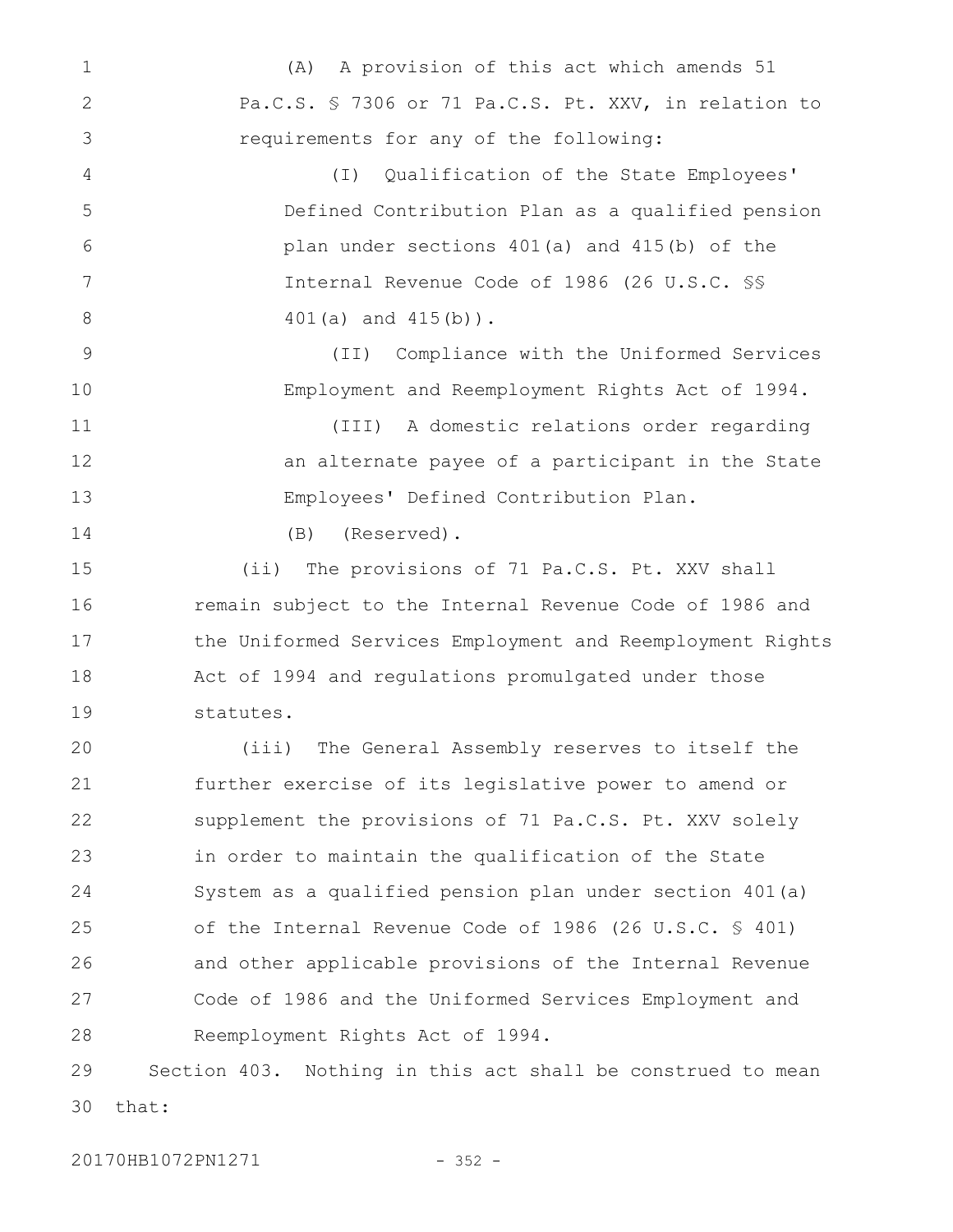(1) a calculation or actuarial method used by the School Retirement Board, its actuaries or the School System was not in accordance with the provisions of 24 Pa.C.S. Pt. IV or other applicable law prior to the effective date of this paragraph; or 1 2 3 4 5

(2) a calculation or actuarial method used by the State Retirement Board, its actuaries or the State System was not in accordance with the provisions of 71 Pa.C.S. Pt. XXV or other applicable law prior to the effective date of this paragraph. 6 7 8 9 10

Section 404. The following apply to accrued liability: 11

(1) In regard to the School System:

12 13

(i) (Reserved).

(ii) Payments required to fund a change in accrued liability resulting from this act shall be subject to limits imposed under this act on employer contributions to the School System. 14 15 16 17

(iii) For purposes of 24 Pa.C.S. §§ 8326, 8327 and 8328, changes under this paragraph shall not be considered to be costs added by legislation. 18 19 20

(2) In regard to the State System: 21

(i) Notwithstanding any other provision of law, a change in accrued liability of the State System created under this act as a result of changes in benefits shall be funded in equal dollar installments over a period of 20 years beginning July 1, 2018. 22 23 24 25 26

27

(ii) (Reserved).

(iii) Payments required to fund a change in accrued liability resulting from this act shall be subject to limits imposed under this act on employer contributions 28 29 30

20170HB1072PN1271 - 353 -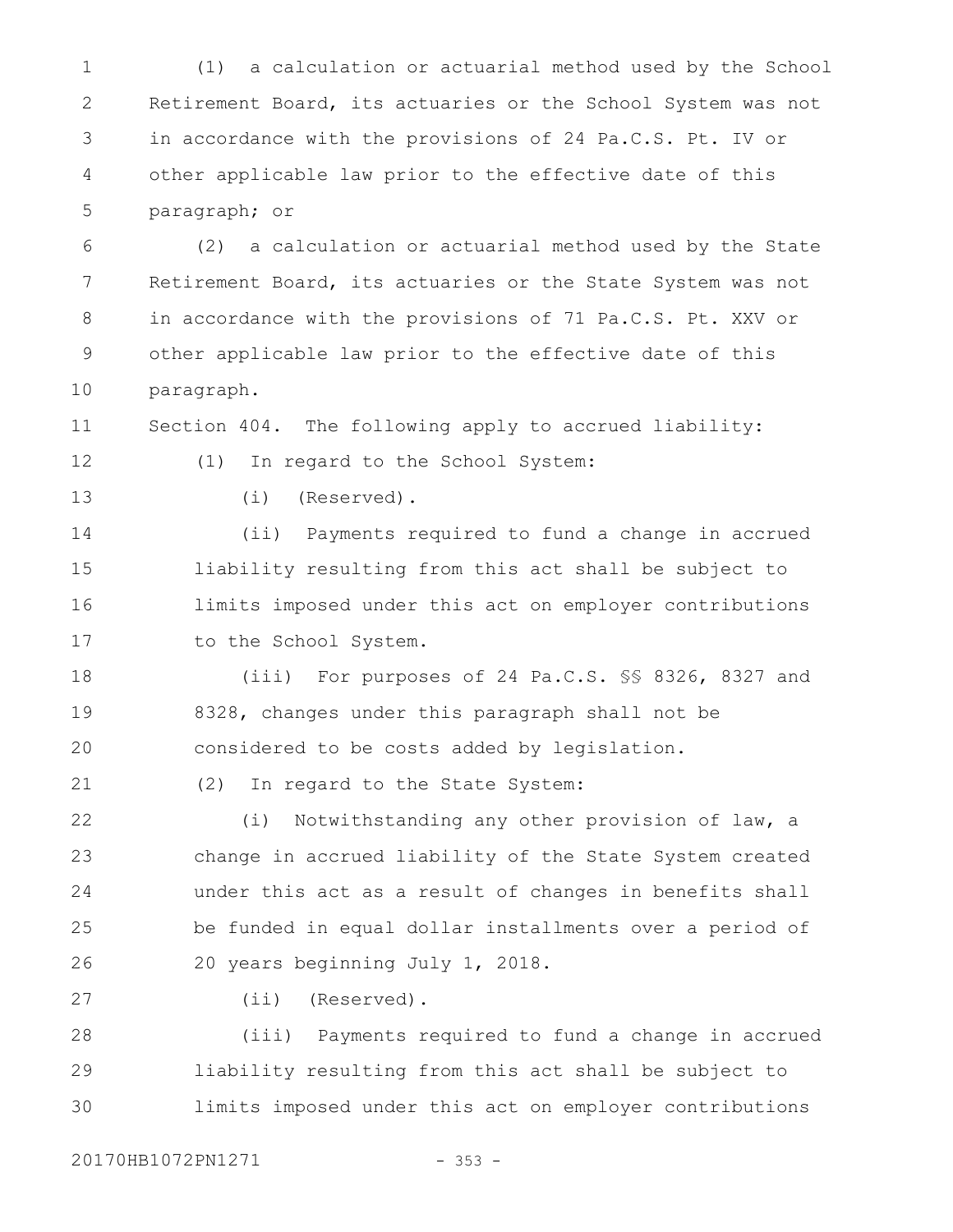1

to the State System.

(iv) For purposes of 71 Pa.C.S. §§ 5501.2, 5507 and 5508, changes under this paragraph shall not be considered to be costs added by legislation. Section 405. The following shall apply to construction related to Federal law: (1) In regard to the School System: (i) This act shall be construed and administered in such a manner that the School System and the School Employees' Defined Contribution Plan satisfy the requirements necessary to qualify as a qualified pension plan under section 401(a) of the Internal Revenue Code of 1986 (Public Law 99-514, 26 U.S.C. § 401(a)), other applicable provisions of the Internal Revenue Code of 1986 and the Uniformed Services Employment and Reemployment Rights Act of 1994 (Public Law 103-353, 108 Stat. 3149). Regulations promulgated by the School Retirement Board and terms and conditions of the plan document and trust declaration adopted by the School Retirement Board may include provisions necessary to accomplish the purpose of this subparagraph. (ii) Nothing in this act shall be construed to require a member of Class T-G to make contributions to the School System in excess of the limits established by section  $415(n)(3)(A)(iii)$  of the Internal Revenue Code of 1986 (26 U.S.C. § 415(n)(3)(A)(iii)). A contribution made by a member of Class T-G which is determined to be in excess of the limits shall be refunded to the member in a 2 3 4 5 6 7 8 9 10 11 12 13 14 15 16 17 18 19 20 21 22 23 24 25 26 27 28

and penalties as soon as administratively possible after 30

20170HB1072PN1271 - 354 -

29

lump sum subject to withholding for all applicable taxes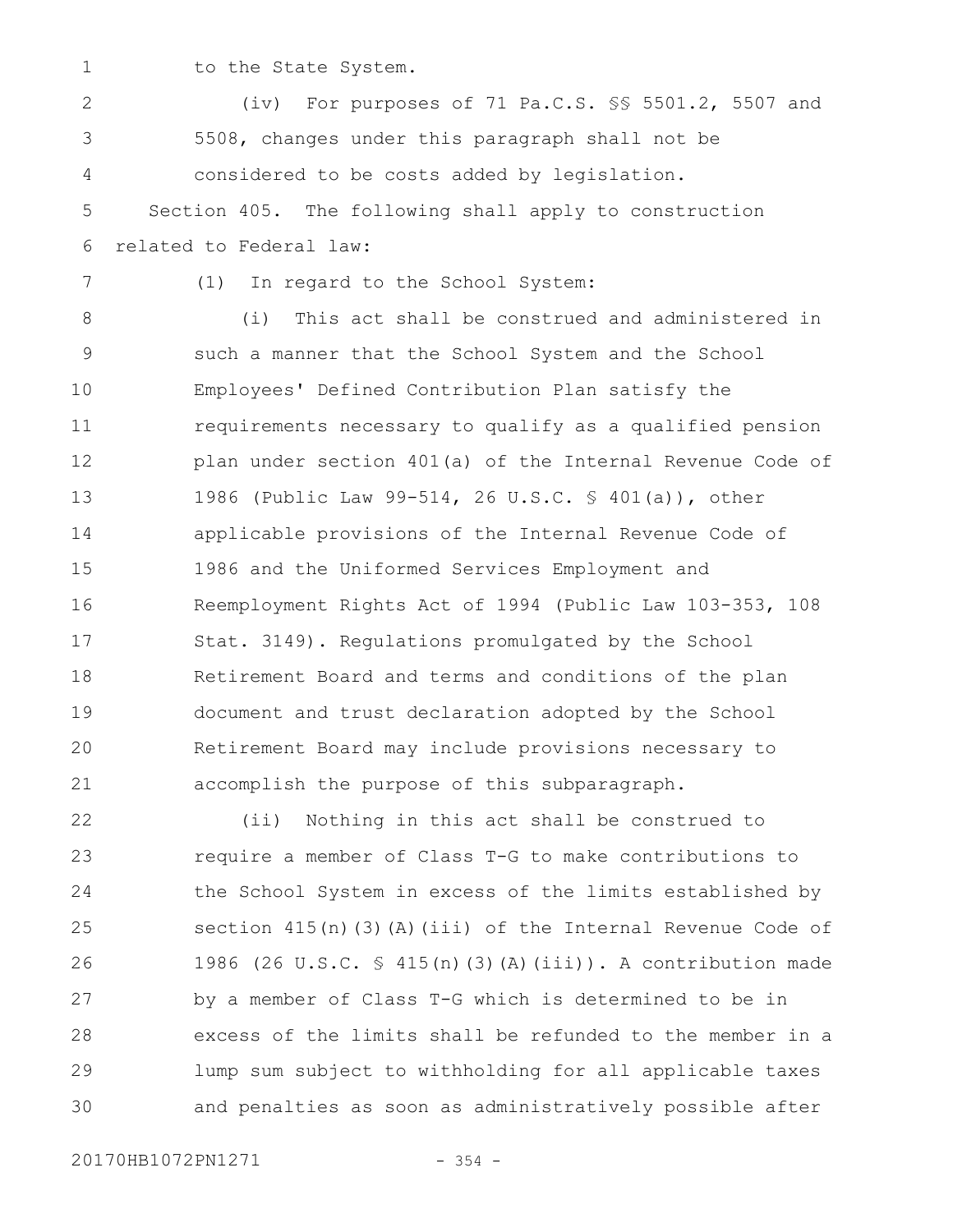the determination is made. A refund under this subparagraph shall not affect the benefit payable to the member and shall not be treated as or deemed to be a withdrawal of the member's accumulated deductions. (2) As to the State System: 1 2 3 4 5

(i) This act shall be construed and administered in a manner that the State System and the State Employees' Defined Contribution Plan shall satisfy the requirements necessary to qualify as a qualified pension plan under section 401(a) of the Internal Revenue Code of 1986 (26 U.S.C. § 401(a)), other applicable provisions of the Internal Revenue Code of 1986 and the Uniformed Services Employment and Reemployment Rights Act of 1994. The regulations promulgated by the State Retirement Board and the terms and conditions of the plan document and trust declaration adopted by the State Retirement Board may include provisions necessary to accomplish the purpose of this subparagraph. 6 7 8 9 10 11 12 13 14 15 16 17 18

(ii) Nothing in this act shall be construed or deemed to imply that any member of Class A-5 shall be required to make contributions to the State System in excess of the limits established by section 415(n)(3)(A) (iii) of the Internal Revenue Code of 1986 (26 U.S.C. §  $415(n)$  (3)(A)(iii)). A contribution made by a member of Class A-5 which is determined to be in excess of the limits shall be refunded to the member in a lump sum subject to withholding for all applicable taxes and penalties as soon as administratively possible after the determination is made. A refund under this subparagraph shall not affect the benefit payable to the member and 19 20 21 22 23 24 25 26 27 28 29 30

20170HB1072PN1271 - 355 -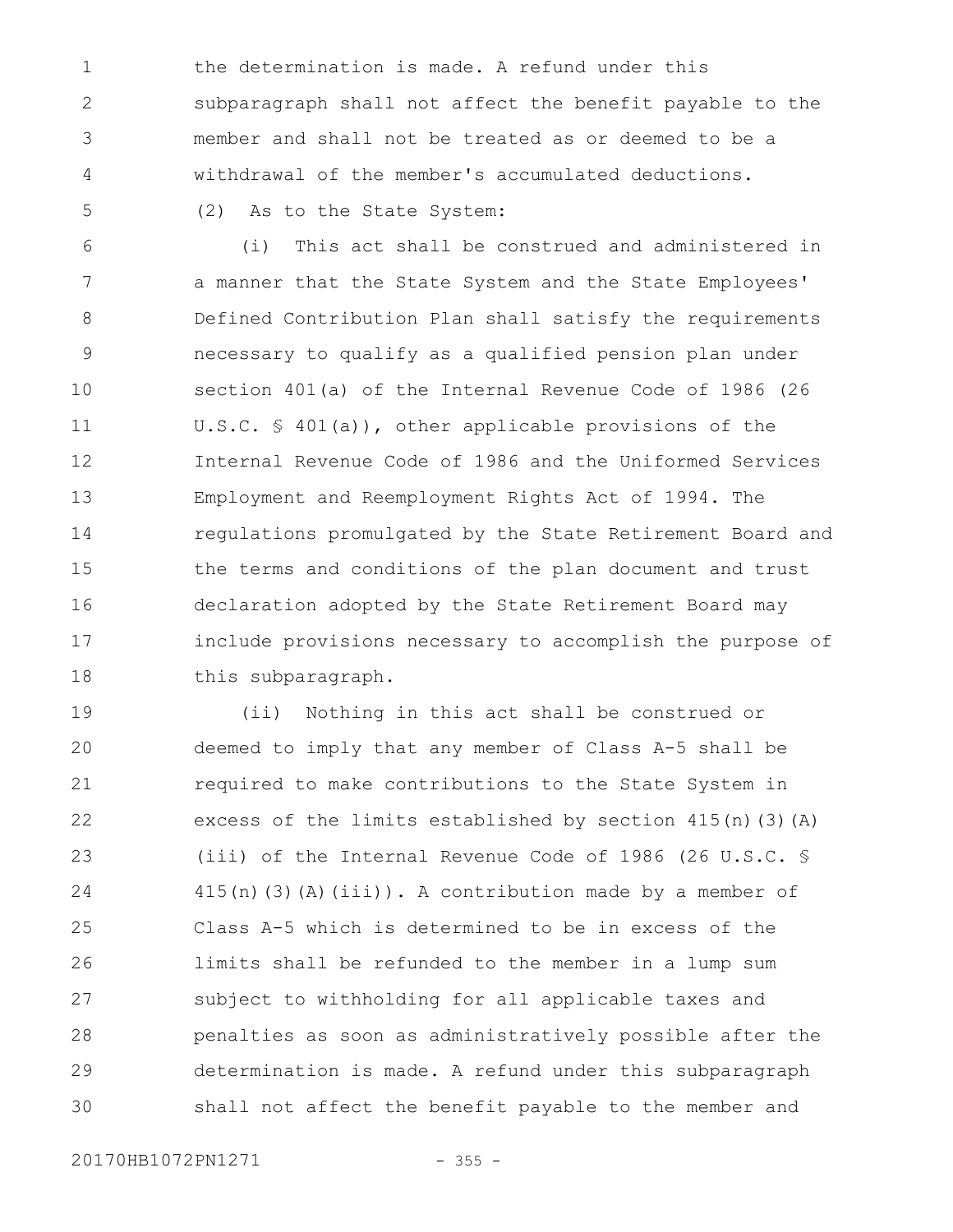shall not be treated as or deemed to be a withdrawal of the member's accumulated deductions. 1 2

(iii) Nothing in this act shall be construed to mean that an interpretation or application of 71 Pa.C.S. Pt. XXV or benefits available to members of the State System was not in accordance with 71 Pa.C.S. Pt. XXV or other applicable law, including the Internal Revenue Code of 1986 and the Uniformed Services Employment and Reemployment Rights Act of 1994, before the effective date of this subparagraph. 3 4 5 6 7 8 9 10

Section 406. The following shall apply to immunity from personal liability: 11 12

(1) Notwithstanding any other provision of law, fiduciary requirement, actuarial standard of practice or other requirement, no member of the School Retirement Board nor an actuary, employee or official of the School System shall be held liable or in breach or violation of a law or standard, as an individual, in an official capacity or as a governmental or corporate entity, for an action or calculation related to calculating and certifying a final contribution rate as provided under this act that is different from the actuarially required contribution rate as appropriately calculated under 24 Pa.C.S. Pt. IV. 13 14 15 16 17 18 19  $20$ 21 22 23

(2) Notwithstanding any other provision of law, fiduciary requirement, actuarial standard of practice or other requirement, no member of the State Retirement Board nor an actuary employee or official of the State System shall be held liable or in breach or violation of a law or standard, as an individual, in an official capacity or as a governmental or corporate entity, for an action or 24 25 26 27 28 29 30

20170HB1072PN1271 - 356 -